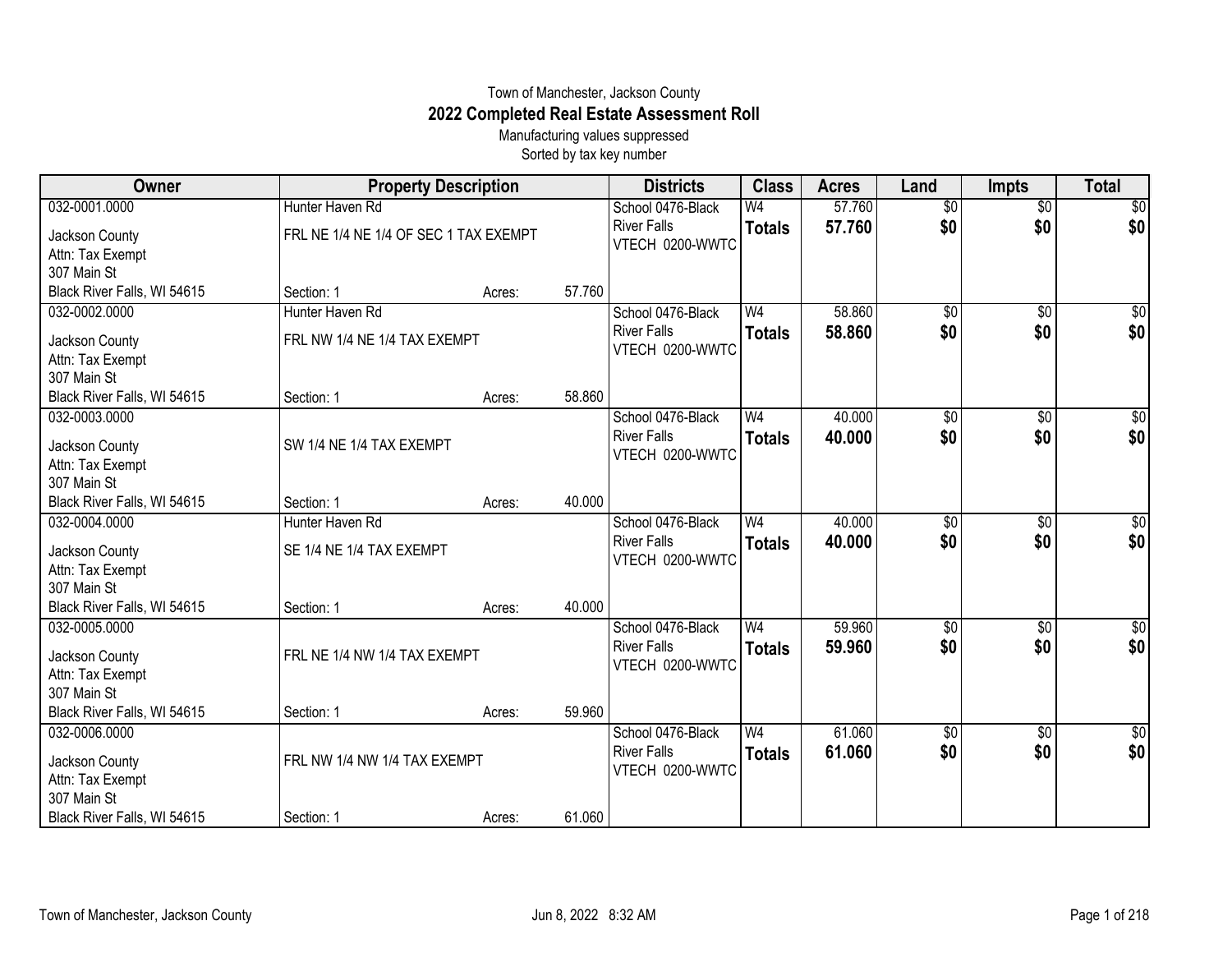| Owner                                        | <b>Property Description</b>               |        |        | <b>Districts</b>                        | <b>Class</b>   | <b>Acres</b> | Land                   | <b>Impts</b>           | <b>Total</b>     |
|----------------------------------------------|-------------------------------------------|--------|--------|-----------------------------------------|----------------|--------------|------------------------|------------------------|------------------|
| 032-0007.0000                                |                                           |        |        | School 0476-Black                       | W <sub>4</sub> | 40.000       | $\overline{50}$        | $\overline{50}$        | \$0              |
| Jackson County                               | SW 1/4 NW 1/4 TAX EXEMPT                  |        |        | <b>River Falls</b>                      | <b>Totals</b>  | 40.000       | \$0                    | \$0                    | \$0              |
| Attn: Tax Exempt                             |                                           |        |        | VTECH 0200-WWTC                         |                |              |                        |                        |                  |
| 307 Main St                                  |                                           |        |        |                                         |                |              |                        |                        |                  |
| Black River Falls, WI 54615                  | Section: 1                                | Acres: | 40.000 |                                         |                |              |                        |                        |                  |
| 032-0008.0000                                |                                           |        |        | School 0476-Black                       | W <sub>4</sub> | 40.000       | $\overline{50}$        | $\overline{50}$        | \$0              |
| Jackson County                               | SE 1/4 NW 1/4 TAX EXEMPT                  |        |        | <b>River Falls</b>                      | <b>Totals</b>  | 40.000       | \$0                    | \$0                    | \$0              |
| Attn: Tax Exempt                             |                                           |        |        | VTECH 0200-WWTC                         |                |              |                        |                        |                  |
| 307 Main St                                  |                                           |        |        |                                         |                |              |                        |                        |                  |
| Black River Falls, WI 54615                  | Section: 1                                | Acres: | 40.000 |                                         |                |              |                        |                        |                  |
| 032-0009.0000                                |                                           |        |        | School 0476-Black                       | W <sub>4</sub> | 40.000       | $\overline{50}$        | $\overline{50}$        | $\overline{\$0}$ |
|                                              |                                           |        |        | <b>River Falls</b>                      | <b>Totals</b>  | 40.000       | \$0                    | \$0                    | \$0              |
| Jackson County                               | NE SW TAX EXEMPT                          |        |        | VTECH 0200-WWTC                         |                |              |                        |                        |                  |
| Attn: Tax Exempt<br>307 Main St              |                                           |        |        |                                         |                |              |                        |                        |                  |
| Black River Falls, WI 54615                  | Section: 1                                | Acres: | 40.000 |                                         |                |              |                        |                        |                  |
| 032-0010.0000                                |                                           |        |        | School 0476-Black                       | W <sub>4</sub> | 40.000       | $\overline{50}$        | \$0                    | $\sqrt{50}$      |
|                                              |                                           |        |        | <b>River Falls</b>                      | <b>Totals</b>  | 40.000       | \$0                    | \$0                    | \$0              |
| Jackson County                               | NW SW TAX EXEMPT                          |        |        | VTECH 0200-WWTC                         |                |              |                        |                        |                  |
| Attn: Tax Exempt                             |                                           |        |        |                                         |                |              |                        |                        |                  |
| 307 Main St                                  |                                           |        |        |                                         |                |              |                        |                        |                  |
| Black River Falls, WI 54615<br>032-0011.0000 | Section: 1                                | Acres: | 40.000 |                                         | W <sub>4</sub> | 40.000       |                        |                        |                  |
|                                              |                                           |        |        | School 0476-Black<br><b>River Falls</b> |                | 40.000       | $\overline{50}$<br>\$0 | $\overline{50}$<br>\$0 | $\sqrt{50}$      |
| Jackson County                               | SW SW TAX EXEMPT                          |        |        | VTECH 0200-WWTC                         | <b>Totals</b>  |              |                        |                        | \$0              |
| Attn: Tax Exempt                             |                                           |        |        |                                         |                |              |                        |                        |                  |
| 307 Main St                                  |                                           |        |        |                                         |                |              |                        |                        |                  |
| Black River Falls, WI 54615                  | Section: 1                                | Acres: | 40.000 |                                         |                |              |                        |                        |                  |
| 032-0012.0000                                |                                           |        |        | School 0476-Black                       | W <sub>4</sub> | 40.000       | $\overline{50}$        | $\overline{50}$        | $\overline{50}$  |
| Jackson County                               | SE SW TAX EXEMPT                          |        |        | <b>River Falls</b>                      | <b>Totals</b>  | 40,000       | \$0                    | \$0                    | \$0              |
| Attn: Tax Exempt                             |                                           |        |        | VTECH 0200-WWTC                         |                |              |                        |                        |                  |
| 307 Main St                                  |                                           |        |        |                                         |                |              |                        |                        |                  |
| Black River Falls, WI 54615                  | Section: 1                                | Acres: | 40.000 |                                         |                |              |                        |                        |                  |
| 032-0013.0000                                | Hunter Haven Rd                           |        |        | School 0476-Black                       | W6             | 39.850       | (\$79,700)             | \$0                    | $\sqrt{30}$      |
| Gerald C. Chwala                             | NE SE BEING LOT 1 OF CSM 1328 MFL 39.85 A |        |        | <b>River Falls</b>                      | <b>Totals</b>  | 39.850       | \$0                    | \$0                    | \$0              |
| Emily M. Chwala                              | CLOSED 2007 491/579                       |        |        | VTECH 0200-WWTC                         |                |              |                        |                        |                  |
| N5114 Dewey Rd                               |                                           |        |        |                                         |                |              |                        |                        |                  |
| Jefferson, WI 53549                          | Section: 1                                | Acres: | 39.850 |                                         |                |              |                        |                        |                  |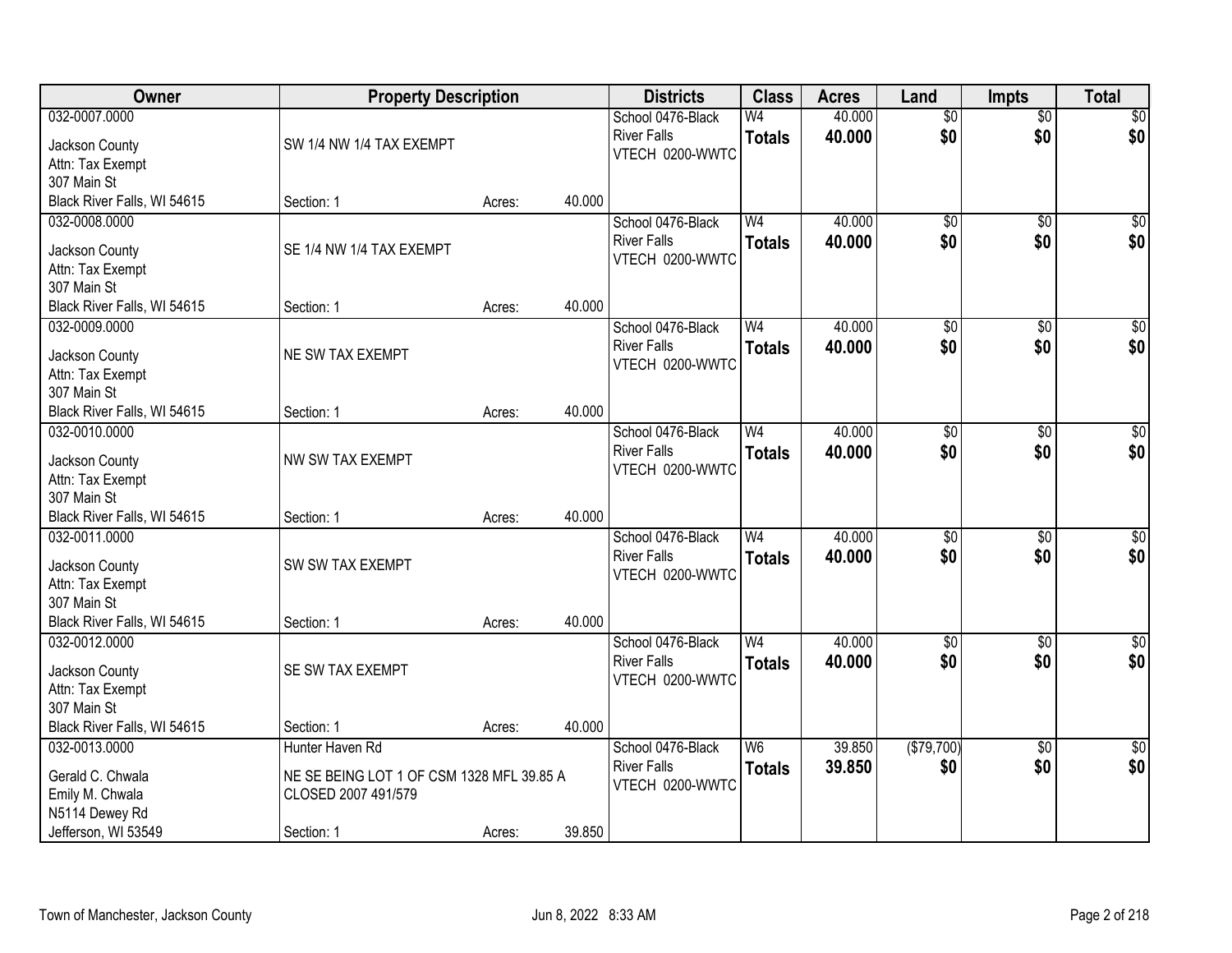| Owner                           | <b>Property Description</b>           |        |        | <b>Districts</b>         | <b>Class</b>         | <b>Acres</b> | Land            | <b>Impts</b>    | <b>Total</b> |
|---------------------------------|---------------------------------------|--------|--------|--------------------------|----------------------|--------------|-----------------|-----------------|--------------|
| 032-0014.0000                   |                                       |        |        | School 0476-Black        | W4                   | 40.000       | $\overline{50}$ | $\overline{50}$ | \$0          |
| Jackson County                  | NW SE TAX EXEMPT                      |        |        | <b>River Falls</b>       | <b>Totals</b>        | 40.000       | \$0             | \$0             | \$0          |
| Attn: Tax Exempt                |                                       |        |        | VTECH 0200-WWTC          |                      |              |                 |                 |              |
| 307 Main St                     |                                       |        |        |                          |                      |              |                 |                 |              |
| Black River Falls, WI 54615     | Section: 1                            | Acres: | 40.000 |                          |                      |              |                 |                 |              |
| 032-0015.0000                   |                                       |        |        | School 0476-Black        | W <sub>4</sub>       | 40.000       | $\overline{50}$ | \$0             | $\sqrt{50}$  |
|                                 |                                       |        |        | <b>River Falls</b>       | <b>Totals</b>        | 40.000       | \$0             | \$0             | \$0          |
| Jackson County                  | SW SE TAX EXEMPT                      |        |        | VTECH 0200-WWTC          |                      |              |                 |                 |              |
| Attn: Tax Exempt                |                                       |        |        |                          |                      |              |                 |                 |              |
| 307 Main St                     |                                       |        | 40.000 |                          |                      |              |                 |                 |              |
| Black River Falls, WI 54615     | Section: 1                            | Acres: |        |                          |                      |              |                 |                 |              |
| 032-0016.0000                   | N4551 Hunter Haven Rd                 |        |        | School 0476-Black        | G1<br>G <sub>6</sub> | 1.000        | \$7,500         | \$500           | \$8,000      |
| Donald Hell                     | SE SE                                 |        |        | <b>River Falls</b>       |                      | 39.000       | \$97,500        | \$0             | \$97,500     |
| Donna Flessas                   |                                       |        |        | VTECH 0200-WWTC   Totals |                      | 40.000       | \$105,000       | \$500           | \$105,500    |
| 600 E Capital Dr                |                                       |        |        |                          |                      |              |                 |                 |              |
| Hartland, WI 53029-2206         | Section: 1                            | Acres: | 40.000 |                          |                      |              |                 |                 |              |
| 032-0017.0000                   |                                       |        |        | School 0476-Black        | W <sub>4</sub>       | 61.670       | $\overline{50}$ | \$0             | $\sqrt{50}$  |
|                                 |                                       |        |        | <b>River Falls</b>       | <b>Totals</b>        | 61.670       | \$0             | \$0             | \$0          |
| Jackson County                  | FRL NE NE EXC RD R/W VOL2 274 PG2 248 |        |        | VTECH 0200-WWTC          |                      |              |                 |                 |              |
| Attn: Tax Exempt<br>307 Main St |                                       |        |        |                          |                      |              |                 |                 |              |
| Black River Falls, WI 54615     | Section: 2                            | Acres: | 61.670 |                          |                      |              |                 |                 |              |
| 032-0018.0000                   |                                       |        |        | School 0476-Black        | W <sub>4</sub>       | 61.200       | \$0             | \$0             | $\sqrt{50}$  |
|                                 |                                       |        |        | <b>River Falls</b>       |                      | 61.200       | \$0             | \$0             |              |
| Jackson County                  | FRL NW NE EXC RD R/W TAX EXEMPT       |        |        | VTECH 0200-WWTC          | <b>Totals</b>        |              |                 |                 | \$0          |
| Attn: Tax Exempt                |                                       |        |        |                          |                      |              |                 |                 |              |
| 307 Main St                     |                                       |        |        |                          |                      |              |                 |                 |              |
| Black River Falls, WI 54615     | Section: 2                            | Acres: | 61.200 |                          |                      |              |                 |                 |              |
| 032-0019.0000                   |                                       |        |        | School 0476-Black        | W <sub>4</sub>       | 40.000       | $\overline{50}$ | $\overline{50}$ | $\sqrt{$0]}$ |
| Jackson County                  | SW NE EXC RD R/W TAX EXEMPT           |        |        | <b>River Falls</b>       | <b>Totals</b>        | 40.000       | \$0             | \$0             | \$0          |
| Attn: Tax Exempt                |                                       |        |        | VTECH 0200-WWTC          |                      |              |                 |                 |              |
| 307 Main St                     |                                       |        |        |                          |                      |              |                 |                 |              |
| Black River Falls, WI 54615     | Section: 2                            | Acres: | 40.000 |                          |                      |              |                 |                 |              |
| 032-0020.0000                   |                                       |        |        | School 0476-Black        | W <sub>4</sub>       | 40.000       | $\overline{50}$ | $\overline{50}$ | $\sqrt{50}$  |
|                                 |                                       |        |        | <b>River Falls</b>       | <b>Totals</b>        | 40.000       | \$0             | \$0             | \$0          |
| Jackson County                  | SE NE TAX EXEMPT                      |        |        | VTECH 0200-WWTC          |                      |              |                 |                 |              |
| Attn: Tax Exempt                |                                       |        |        |                          |                      |              |                 |                 |              |
| 307 Main St                     |                                       |        |        |                          |                      |              |                 |                 |              |
| Black River Falls, WI 54615     | Section: 2                            | Acres: | 40.000 |                          |                      |              |                 |                 |              |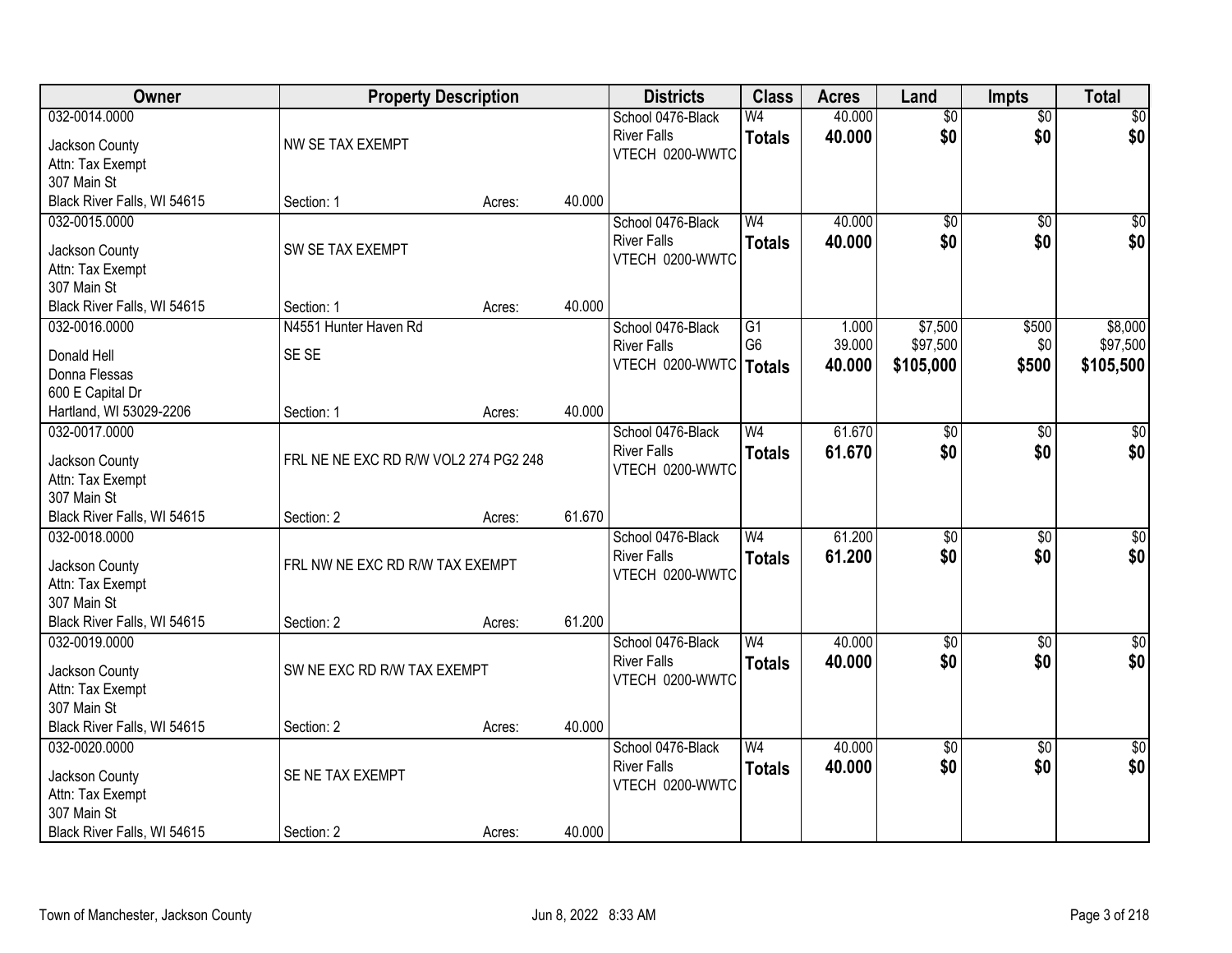| Owner                                                                                                   |                                                                            | <b>Property Description</b> |         | <b>Districts</b>                                           | <b>Class</b>                          | <b>Acres</b>              | Land                             | <b>Impts</b>                | <b>Total</b>                      |
|---------------------------------------------------------------------------------------------------------|----------------------------------------------------------------------------|-----------------------------|---------|------------------------------------------------------------|---------------------------------------|---------------------------|----------------------------------|-----------------------------|-----------------------------------|
| 032-0021.0000<br>Jackson County<br>Attn: Tax Exempt                                                     | FRL NW TAX EXEMPT                                                          |                             |         | School 0476-Black<br><b>River Falls</b><br>VTECH 0200-WWTC | W <sub>4</sub><br><b>Totals</b>       | 201.170<br>201.170        | $\overline{50}$<br>\$0           | $\overline{50}$<br>\$0      | $\overline{30}$<br>\$0            |
| 307 Main St<br>Black River Falls, WI 54615                                                              | Section: 2                                                                 | Acres:                      | 201.170 |                                                            |                                       |                           |                                  |                             |                                   |
| 032-0025.0000<br>Jackson County<br>Attn: Tax Exempt<br>307 Main St                                      | NE SW TAX EXEMPT                                                           |                             |         | School 0476-Black<br><b>River Falls</b><br>VTECH 0200-WWTC | W <sub>4</sub><br><b>Totals</b>       | 40.000<br>40.000          | $\overline{50}$<br>\$0           | \$0<br>\$0                  | $\sqrt{50}$<br>\$0                |
| Black River Falls, WI 54615                                                                             | Section: 2                                                                 | Acres:                      | 40.000  |                                                            |                                       |                           |                                  |                             |                                   |
| 032-0026.0000<br>Jackson County<br>Attn: Tax Exempt<br>307 Main St                                      | NW SW TAX EXEMPT                                                           |                             |         | School 0476-Black<br><b>River Falls</b><br>VTECH 0200-WWTC | W <sub>4</sub><br><b>Totals</b>       | 40.000<br>40.000          | \$0<br>\$0                       | \$0<br>\$0                  | $\sqrt{50}$<br>\$0                |
| Black River Falls, WI 54615                                                                             | Section: 2                                                                 | Acres:                      | 40.000  |                                                            |                                       |                           |                                  |                             |                                   |
| 032-0027.0000<br>Ryan R. Ramsey<br>Hillary M. Ramsey<br>N4563 Lambert Rd<br>Black River Falls, WI 54615 | N4563 Lambert Rd<br>SW SW EXC RD R/W & EXC LOT 1 OF CSM 1698<br>Section: 2 | Acres:                      | 20.850  | School 0476-Black<br><b>River Falls</b><br>VTECH 0200-WWTC | G1<br>G <sub>6</sub><br><b>Totals</b> | 3.000<br>17.850<br>20.850 | \$20,000<br>\$44,600<br>\$64,600 | \$73,500<br>\$0<br>\$73,500 | \$93,500<br>\$44,600<br>\$138,100 |
| 032-0027.0005<br>State of Wisconsin Department of<br>Transportation<br>Attn: Tax Exempt                 | PART OF SWSW HWY TAX EXEMPT                                                |                             |         | School 0476-Black<br><b>River Falls</b><br>VTECH 0200-WWTC | $\overline{X2}$<br><b>Totals</b>      | 18.150<br>18.150          | $\overline{50}$<br>\$0           | \$0<br>\$0                  | $\overline{50}$<br>\$0            |
| PO Box 337<br>La Crosse, WI 54602-0337                                                                  | Section: 2                                                                 | Acres:                      | 18.150  |                                                            |                                       |                           |                                  |                             |                                   |
| 032-0027.0010<br>Curt D. Vanacker<br>Cindy L. Vanacker<br>9219 N Klug Rd                                | N4516 Lambert Rd<br>PART OF SW SW BEING LOT 1 OF CSM 1698                  |                             |         | School 0476-Black<br><b>River Falls</b><br>VTECH 0200-WWTC | $\overline{G1}$<br><b>Totals</b>      | 1.000<br>1.000            | \$7,500<br>\$7,500               | \$9,000<br>\$9,000          | \$16,500<br>\$16,500              |
| Milton, WI 53563-9327                                                                                   | Section: 2                                                                 | Acres:                      | 1.000   |                                                            |                                       |                           |                                  |                             |                                   |
| 032-0028.0000<br>David W. Lambert<br>N4507 Lambert Rd<br>Black River Falls, WI 54615                    | SE SW                                                                      |                             |         | School 0476-Black<br><b>River Falls</b><br>VTECH 0200-WWTC | $\overline{G6}$<br><b>Totals</b>      | 40.000<br>40.000          | \$92,000<br>\$92,000             | $\overline{50}$<br>\$0      | \$92,000<br>\$92,000              |
|                                                                                                         | Section: 2                                                                 | Acres:                      | 40.000  |                                                            |                                       |                           |                                  |                             |                                   |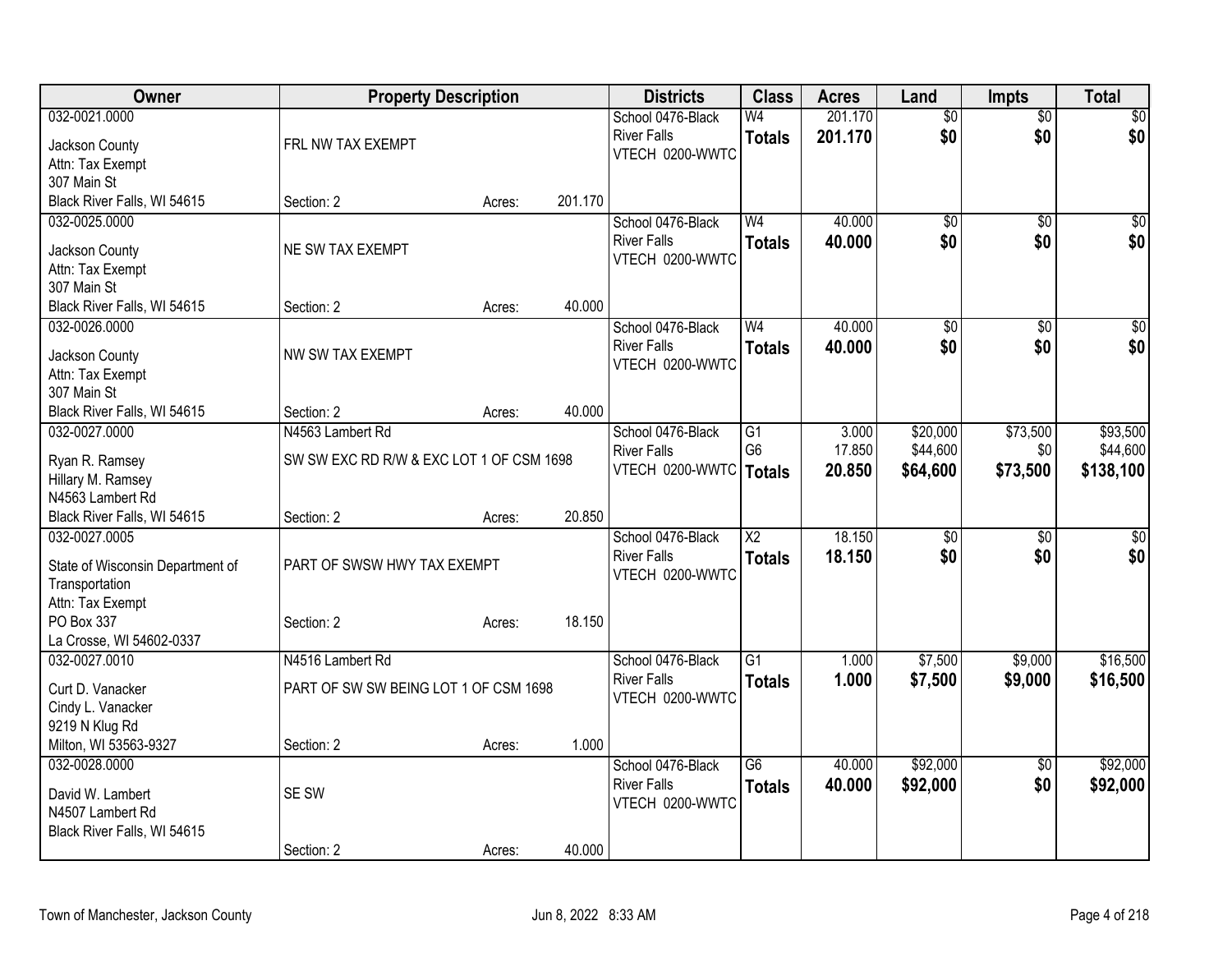| Owner                                              | <b>Property Description</b>    |        |         | <b>Districts</b>         | <b>Class</b>           | <b>Acres</b> | Land            | <b>Impts</b>    | Total            |
|----------------------------------------------------|--------------------------------|--------|---------|--------------------------|------------------------|--------------|-----------------|-----------------|------------------|
| 032-0029.0000                                      |                                |        |         | School 0476-Black        | W <sub>4</sub>         | 160.000      | $\overline{60}$ | $\overline{50}$ | $\overline{\$0}$ |
| Jackson County                                     | SE TAX EXEMPT                  |        |         | <b>River Falls</b>       | <b>Totals</b>          | 160.000      | \$0             | \$0             | \$0              |
| Attn: Tax Exempt                                   |                                |        |         | VTECH 0200-WWTC          |                        |              |                 |                 |                  |
| 307 Main St                                        |                                |        |         |                          |                        |              |                 |                 |                  |
| Black River Falls, WI 54615                        | Section: 2                     | Acres: | 160.000 |                          |                        |              |                 |                 |                  |
| 032-0033.0000                                      |                                |        |         | School 0476-Black        | $\overline{G5}$        | 10.270       | \$2,600         | \$0             | \$2,600          |
| David W. Lambert                                   | FRL NE NE                      |        |         | <b>River Falls</b>       | G <sub>6</sub>         | 49.000       | \$112,700       | \$0             | \$112,700        |
| N4507 Lambert Rd                                   |                                |        |         | VTECH 0200-WWTC   Totals |                        | 59.270       | \$115,300       | \$0             | \$115,300        |
| Black River Falls, WI 54615                        |                                |        |         |                          |                        |              |                 |                 |                  |
|                                                    | Section: 3                     | Acres: | 59.270  |                          |                        |              |                 |                 |                  |
| 032-0034.0000                                      |                                |        |         | School 0476-Black        | W <sub>4</sub>         | 58.770       | $\overline{60}$ | \$0             | $\sqrt{50}$      |
| Jackson County                                     | FRL NW NE TAX EXEMPT           |        |         | <b>River Falls</b>       | <b>Totals</b>          | 58,770       | \$0             | \$0             | \$0              |
| Attn: Tax Exempt                                   |                                |        |         | VTECH 0200-WWTC          |                        |              |                 |                 |                  |
| 307 Main St                                        |                                |        |         |                          |                        |              |                 |                 |                  |
| Black River Falls, WI 54615                        | Section: 3                     | Acres: | 58.770  |                          |                        |              |                 |                 |                  |
| 032-0035.0000                                      |                                |        |         | School 0476-Black        | W <sub>4</sub>         | 28.000       | $\overline{50}$ | $\overline{50}$ | $\sqrt{50}$      |
|                                                    |                                |        |         | <b>River Falls</b>       | <b>Totals</b>          | 28,000       | \$0             | \$0             | \$0              |
| Jackson County<br>Attn: Tax Exempt                 | SW NE EXC HWY TAX EXEMPT       |        |         | VTECH 0200-WWTC          |                        |              |                 |                 |                  |
| 307 Main St                                        |                                |        |         |                          |                        |              |                 |                 |                  |
| Black River Falls, WI 54615                        | Section: 3                     | Acres: | 28.000  |                          |                        |              |                 |                 |                  |
| 032-0035.0005                                      |                                |        |         | School 0476-Black        | $\overline{X2}$        | 12.500       | $\overline{50}$ | $\overline{50}$ | $\sqrt{50}$      |
|                                                    |                                |        |         | <b>River Falls</b>       | <b>Totals</b>          | 12.500       | \$0             | \$0             | \$0              |
| State of Wisconsin Department of                   | PART OF SW1/4 NE1/4 TAX EXEMPT |        |         | VTECH 0200-WWTC          |                        |              |                 |                 |                  |
| Transportation<br>Attn: Tax Exempt                 |                                |        |         |                          |                        |              |                 |                 |                  |
| PO Box 337                                         | Section: 3                     | Acres: | 12.500  |                          |                        |              |                 |                 |                  |
| La Crosse, WI 54602-0337                           |                                |        |         |                          |                        |              |                 |                 |                  |
| 032-0036.0000                                      | <b>Lambert Rd</b>              |        |         | School 0476-Black        | G4                     | 6.900        | \$700           | $\overline{50}$ | \$700            |
|                                                    |                                |        |         | <b>River Falls</b>       | G <sub>5</sub>         | 10.920       | \$2,500         | \$0             | \$2,500          |
| David W. Lambert<br>N4507 Lambert Rd               | SE NE EXC HWY                  |        |         | VTECH 0200-WWTC          | G5M                    | 21.000       | \$26,300        | \$0             | \$26,300         |
| Black River Falls, WI 54615                        |                                |        |         |                          | G7                     | 1.000        | \$3,000         | \$27,400        | \$30,400         |
|                                                    | Section: 3                     | Acres: | 39.820  |                          | <b>Totals</b>          | 39.820       | \$32,500        | \$27,400        | \$59,900         |
| 032-0036.0005                                      |                                |        |         | School 0476-Black        | $\overline{\text{X2}}$ | 0.120        | \$0             | \$0             | $\sqrt{30}$      |
|                                                    | PART OF SE NE TAX EXEMPT       |        |         | <b>River Falls</b>       | <b>Totals</b>          | 0.120        | \$0             | \$0             | \$0              |
| State of Wisconsin Department of<br>Transportation |                                |        |         | VTECH 0200-WWTC          |                        |              |                 |                 |                  |
| Attn: Tax Exempt                                   |                                |        |         |                          |                        |              |                 |                 |                  |
| PO Box 337                                         | Section: 3                     | Acres: | 0.120   |                          |                        |              |                 |                 |                  |
| La Crosse, WI 54602-0337                           |                                |        |         |                          |                        |              |                 |                 |                  |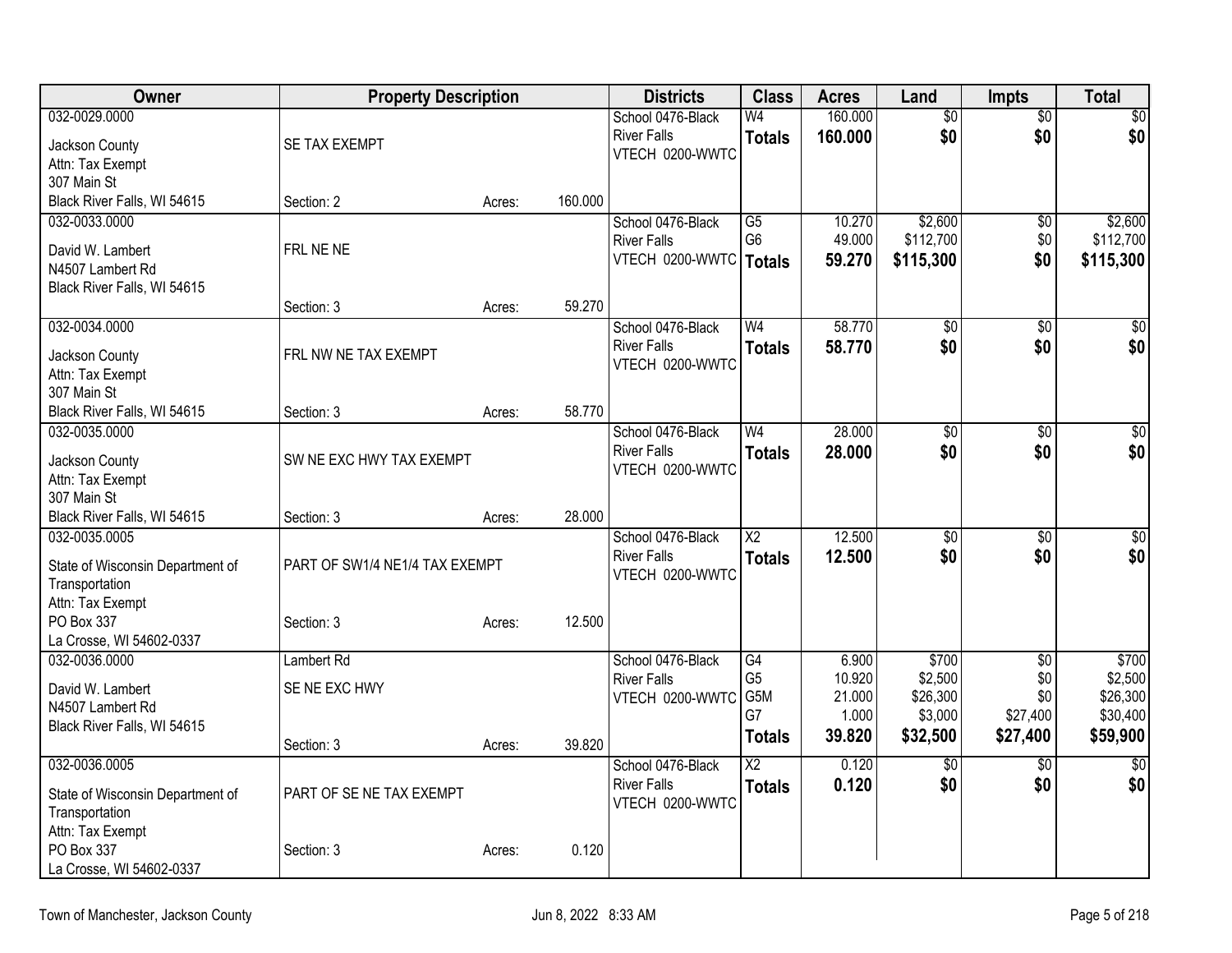| Owner                                              | <b>Property Description</b>           |        |        | <b>Districts</b>                        | <b>Class</b>                    | <b>Acres</b>     | Land                   | <b>Impts</b>           | <b>Total</b>           |
|----------------------------------------------------|---------------------------------------|--------|--------|-----------------------------------------|---------------------------------|------------------|------------------------|------------------------|------------------------|
| 032-0037.0000<br>Jackson County                    | FRL NE NW 1/4 EXC HWY TAX EXEMPT      |        |        | School 0476-Black<br><b>River Falls</b> | W <sub>4</sub><br><b>Totals</b> | 57,800<br>57.800 | $\overline{30}$<br>\$0 | $\overline{50}$<br>\$0 | $\overline{30}$<br>\$0 |
| Attn: Tax Exempt                                   |                                       |        |        | VTECH 0200-WWTC                         |                                 |                  |                        |                        |                        |
| 307 Main St                                        |                                       |        |        |                                         |                                 |                  |                        |                        |                        |
| Black River Falls, WI 54615                        | Section: 3                            | Acres: | 57.800 |                                         |                                 |                  |                        |                        |                        |
| 032-0037.0005                                      |                                       |        |        | School 0476-Black                       | X <sub>2</sub>                  | 2.000            | \$0                    | \$0                    | \$0                    |
| State of Wisconsin Department of<br>Transportation | PART FRL NE1/4 NW1/4 TAX EXEMPT       |        |        | <b>River Falls</b><br>VTECH 0200-WWTC   | <b>Totals</b>                   | 2.000            | \$0                    | \$0                    | \$0                    |
| Attn: Tax Exempt                                   |                                       |        |        |                                         |                                 |                  |                        |                        |                        |
| PO Box 337                                         | Section: 3                            | Acres: | 2.000  |                                         |                                 |                  |                        |                        |                        |
| La Crosse, WI 54602-0337                           |                                       |        |        |                                         |                                 |                  |                        |                        |                        |
| 032-0038.0000                                      |                                       |        |        | School 0476-Black                       | $\overline{X2}$                 | 47.770           | $\overline{50}$        | \$0                    | $\overline{\$0}$       |
| State of Wisconsin Department of<br>Transportation | FRL NW 1/4 NW 1/4 N OF HWY TAX EXEMPT |        |        | <b>River Falls</b><br>VTECH 0200-WWTC   | <b>Totals</b>                   | 47.770           | \$0                    | \$0                    | \$0                    |
| Attn: Tax Exempt                                   |                                       |        |        |                                         |                                 |                  |                        |                        |                        |
| PO Box 337                                         | Section: 3                            | Acres: | 47.770 |                                         |                                 |                  |                        |                        |                        |
| La Crosse, WI 54602-0337                           |                                       |        |        |                                         |                                 |                  |                        |                        |                        |
| 032-0038.0005                                      |                                       |        |        | School 0476-Black                       | $\overline{\text{X2}}$          | 10.000           | \$0                    | \$0                    | \$0                    |
| State of Wisconsin Department of                   | PT FRL NW NW                          |        |        | <b>River Falls</b>                      | <b>Totals</b>                   | 10.000           | \$0                    | \$0                    | \$0                    |
| Transportation                                     |                                       |        |        | VTECH 0200-WWTC                         |                                 |                  |                        |                        |                        |
| Attn: Tax Exempt                                   |                                       |        |        |                                         |                                 |                  |                        |                        |                        |
| PO Box 337                                         | Section: 3                            | Acres: | 10.000 |                                         |                                 |                  |                        |                        |                        |
| La Crosse, WI 54602-0337                           |                                       |        |        |                                         |                                 |                  |                        |                        |                        |
| 032-0039.0000                                      |                                       |        |        | School 0476-Black                       | W <sub>4</sub>                  | 35,000           | \$0                    | \$0                    | $\sqrt{50}$            |
|                                                    | SW NW EXC HWY TAX EXEMP               |        |        | <b>River Falls</b>                      | <b>Totals</b>                   | 35.000           | \$0                    | \$0                    | \$0                    |
| Jackson County<br>Attn: Tax Exempt                 |                                       |        |        | VTECH 0200-WWTC                         |                                 |                  |                        |                        |                        |
| 307 Main St                                        |                                       |        |        |                                         |                                 |                  |                        |                        |                        |
| Black River Falls, WI 54615                        | Section: 3                            | Acres: | 35.000 |                                         |                                 |                  |                        |                        |                        |
| 032-0039.0005                                      |                                       |        |        | School 0476-Black                       | $\overline{\text{X2}}$          | 5.000            | $\overline{50}$        | \$0                    | $\overline{\$0}$       |
|                                                    |                                       |        |        | <b>River Falls</b>                      | <b>Totals</b>                   | 5.000            | \$0                    | \$0                    | \$0                    |
| State of Wisconsin Department of                   | PART OF SW NW (HWY I-94) TAX EXEMPT   |        |        | VTECH 0200-WWTC                         |                                 |                  |                        |                        |                        |
| Transportation                                     |                                       |        |        |                                         |                                 |                  |                        |                        |                        |
| Attn: Tax Exempt                                   |                                       |        |        |                                         |                                 |                  |                        |                        |                        |
| PO Box 337                                         | Section: 3                            | Acres: | 5.000  |                                         |                                 |                  |                        |                        |                        |
| La Crosse, WI 54602-0337                           |                                       |        |        |                                         |                                 |                  |                        |                        |                        |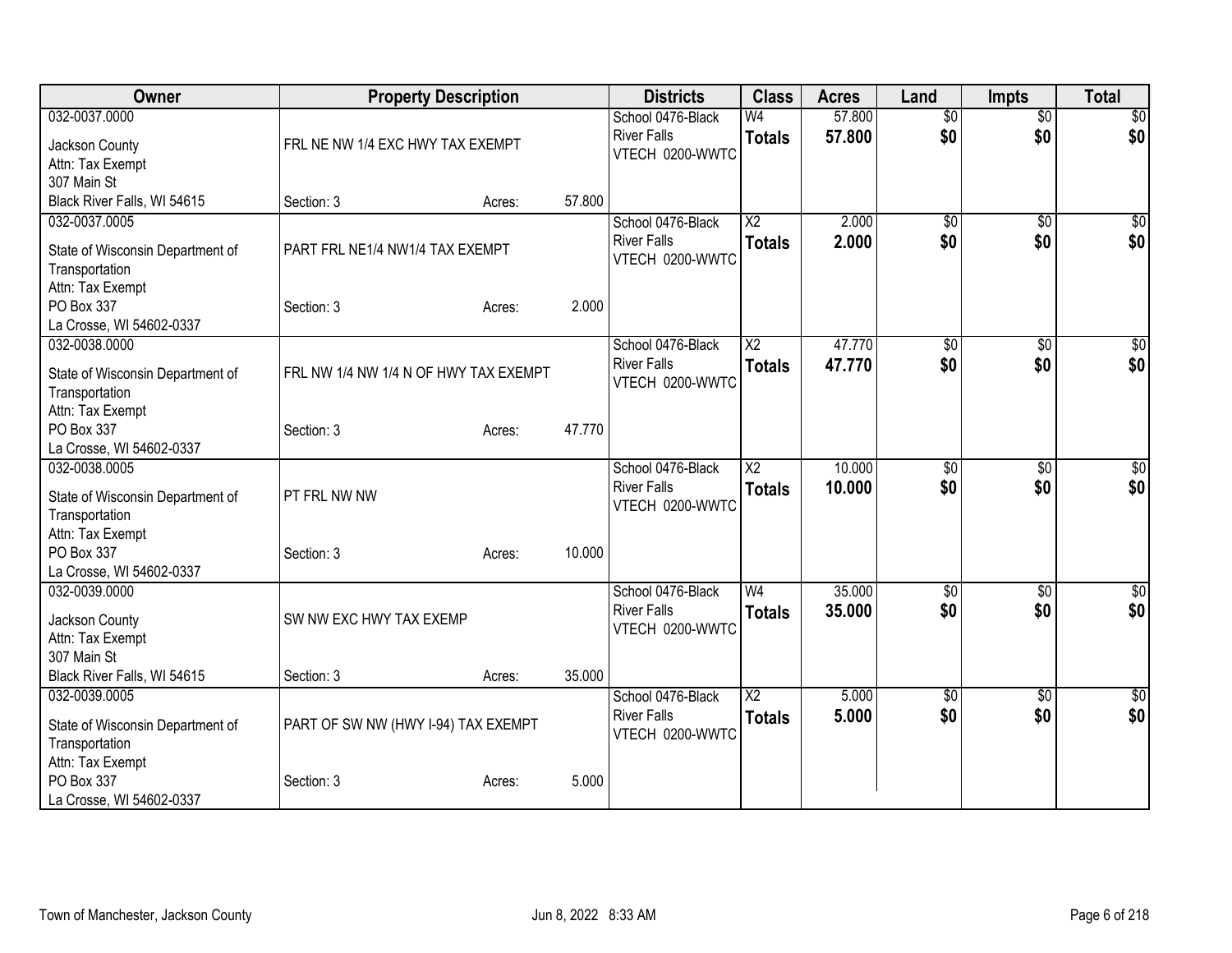| Owner                              |                                  | <b>Property Description</b> |        | <b>Districts</b>                      | <b>Class</b>    | <b>Acres</b> | Land            | <b>Impts</b>    | <b>Total</b> |
|------------------------------------|----------------------------------|-----------------------------|--------|---------------------------------------|-----------------|--------------|-----------------|-----------------|--------------|
| 032-0040.0000                      |                                  |                             |        | School 0476-Black                     | W <sub>4</sub>  | 28.000       | $\overline{50}$ | $\overline{50}$ | \$0          |
| Jackson County                     | PART OF SE NW EXC HWY TAX EXEMPT |                             |        | <b>River Falls</b><br>VTECH 0200-WWTC | <b>Totals</b>   | 28,000       | \$0             | \$0             | \$0          |
| Attn: Tax Exempt                   |                                  |                             |        |                                       |                 |              |                 |                 |              |
| 307 Main St                        |                                  |                             |        |                                       |                 |              |                 |                 |              |
| Black River Falls, WI 54615        | Section: 3                       | Acres:                      | 28.000 |                                       |                 |              |                 |                 |              |
| 032-0040.0005                      |                                  |                             |        | School 0476-Black                     | $\overline{X2}$ | 12.000       | \$0             | $\sqrt{50}$     | \$0          |
| State of Wisconsin Department of   | PART SE NW (HWY I-94) TAX EXEMPT |                             |        | <b>River Falls</b>                    | <b>Totals</b>   | 12.000       | \$0             | \$0             | \$0          |
| Transportation                     |                                  |                             |        | VTECH 0200-WWTC                       |                 |              |                 |                 |              |
| Attn: Tax Exempt                   |                                  |                             |        |                                       |                 |              |                 |                 |              |
| PO Box 337                         | Section: 3                       | Acres:                      | 12.000 |                                       |                 |              |                 |                 |              |
| La Crosse, WI 54602-0337           |                                  |                             |        |                                       |                 |              |                 |                 |              |
| 032-0041.0000                      |                                  |                             |        | School 0476-Black                     | W <sub>4</sub>  | 40.000       | $\overline{50}$ | \$0             | $\sqrt{50}$  |
| Jackson County                     | NE SW EXC RR R/W TAX EXEMPT      |                             |        | <b>River Falls</b>                    | <b>Totals</b>   | 40.000       | \$0             | \$0             | \$0          |
| Attn: Tax Exempt                   |                                  |                             |        | VTECH 0200-WWTC                       |                 |              |                 |                 |              |
| 307 Main St                        |                                  |                             |        |                                       |                 |              |                 |                 |              |
| Black River Falls, WI 54615        | Section: 3                       | Acres:                      | 40.000 |                                       |                 |              |                 |                 |              |
| 032-0042.0000                      |                                  |                             |        | School 0476-Black                     | W <sub>4</sub>  | 40.000       | $\overline{50}$ | $\sqrt[6]{30}$  | \$0          |
| Jackson County                     | NW SW EXC RR R/W TAX EXEMPT      |                             |        | <b>River Falls</b>                    | <b>Totals</b>   | 40.000       | \$0             | \$0             | \$0          |
| Attn: Tax Exempt                   |                                  |                             |        | VTECH 0200-WWTC                       |                 |              |                 |                 |              |
| 307 Main St                        |                                  |                             |        |                                       |                 |              |                 |                 |              |
| Black River Falls, WI 54615        | Section: 3                       | Acres:                      | 40.000 |                                       |                 |              |                 |                 |              |
| 032-0043.0000                      |                                  |                             |        | School 0476-Black                     | $\overline{G5}$ | 2.400        | \$600           | \$0             | \$600        |
| Gerald Fuerstenberg                | SW SW MFL 37.6 AC CLOSED 2014    |                             |        | <b>River Falls</b>                    | W <sub>6</sub>  | 37.600       | (\$81,800)      | \$0             | \$0          |
| Sharon Fuerstenberg                |                                  |                             |        | VTECH 0200-WWTC   Totals              |                 | 40.000       | \$600           | \$0             | \$600        |
| W8498 Us Highway 12                |                                  |                             |        |                                       |                 |              |                 |                 |              |
| Black River Falls, WI 54615-6635   | Section: 3                       | Acres:                      | 40.000 |                                       |                 |              |                 |                 |              |
| 032-0044.0000                      |                                  |                             |        | School 0476-Black                     | W <sub>4</sub>  | 40.000       | $\overline{50}$ | $\overline{50}$ | \$0          |
|                                    | SE SW EXC RR R/W TAX EXEMPT      |                             |        | <b>River Falls</b>                    | <b>Totals</b>   | 40.000       | \$0             | \$0             | \$0          |
| Jackson County<br>Attn: Tax Exempt |                                  |                             |        | VTECH 0200-WWTC                       |                 |              |                 |                 |              |
| 307 Main St                        |                                  |                             |        |                                       |                 |              |                 |                 |              |
| Black River Falls, WI 54615        | Section: 3                       | Acres:                      | 40.000 |                                       |                 |              |                 |                 |              |
| 032-0045.0000                      | N4560 Lambert Rd                 |                             |        | School 0476-Black                     | $\overline{G6}$ | 21.490       | \$49,400        | $\overline{30}$ | \$49,400     |
|                                    |                                  |                             |        | <b>River Falls</b>                    | <b>Totals</b>   | 21.490       | \$49,400        | \$0             | \$49,400     |
| David W. Lambert                   | NE SE EXC HWY                    |                             |        | VTECH 0200-WWTC                       |                 |              |                 |                 |              |
| N4507 Lambert Rd                   |                                  |                             |        |                                       |                 |              |                 |                 |              |
| Black River Falls, WI 54615        | Section: 3                       |                             | 21.490 |                                       |                 |              |                 |                 |              |
|                                    |                                  | Acres:                      |        |                                       |                 |              |                 |                 |              |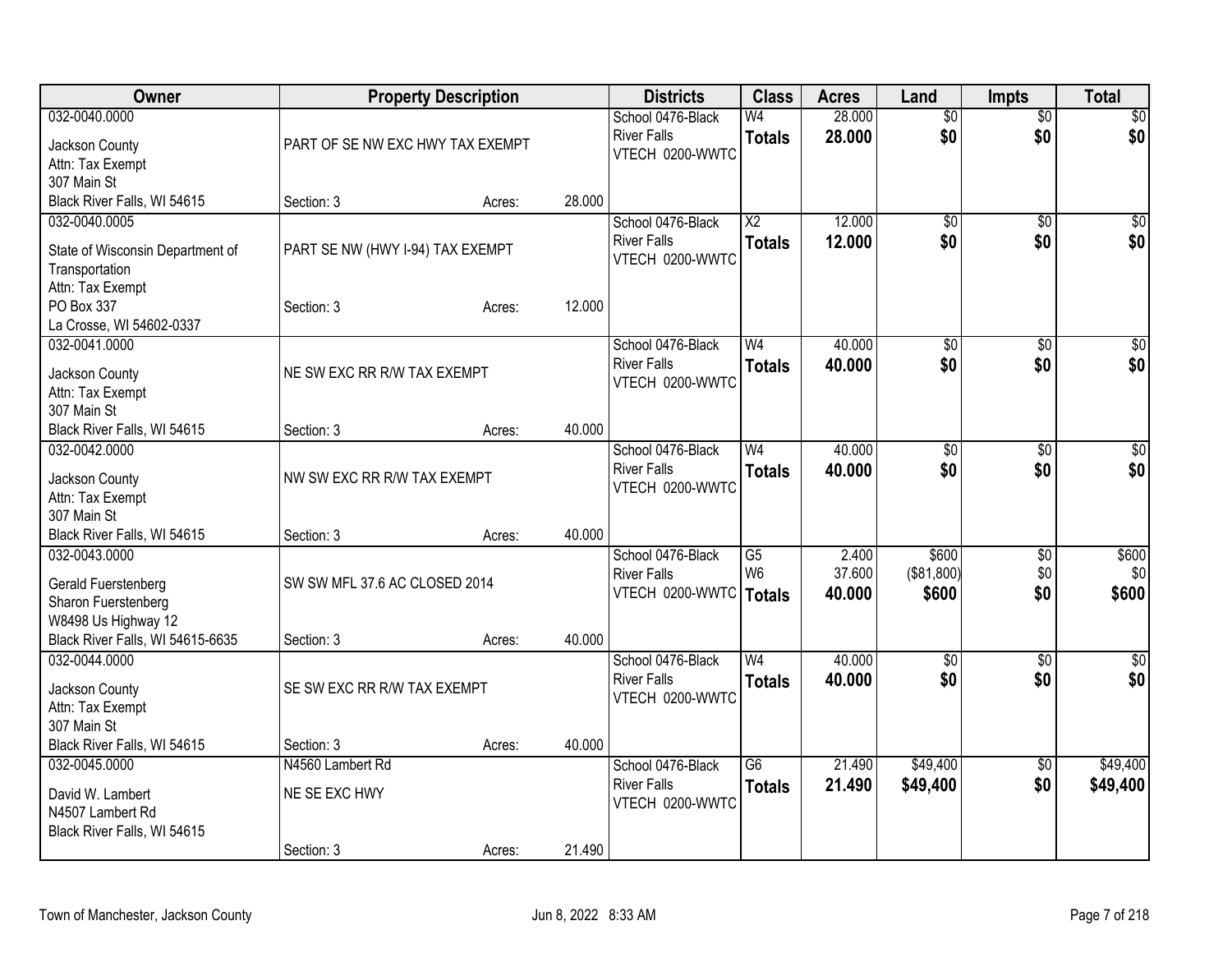| Owner                                                                                                 | <b>Property Description</b>            |        |        | <b>Districts</b>                                           | <b>Class</b>                                                         | <b>Acres</b>                       | Land                                       | <b>Impts</b>                       | <b>Total</b>                                  |
|-------------------------------------------------------------------------------------------------------|----------------------------------------|--------|--------|------------------------------------------------------------|----------------------------------------------------------------------|------------------------------------|--------------------------------------------|------------------------------------|-----------------------------------------------|
| 032-0045.0005<br>State of Wisconsin Department of<br>Transportation<br>Attn: Tax Exempt               | PART OF NE SE TAX EXEMPT               |        |        | School 0476-Black<br><b>River Falls</b><br>VTECH 0200-WWTC | $\overline{\text{X2}}$<br><b>Totals</b>                              | 18.510<br>18.510                   | $\overline{50}$<br>\$0                     | $\overline{50}$<br>\$0             | $\sqrt{50}$<br>\$0                            |
| PO Box 337<br>La Crosse, WI 54602-0337                                                                | Section: 3                             | Acres: | 18.510 |                                                            |                                                                      |                                    |                                            |                                    |                                               |
| 032-0046.0000<br>Jackson County<br>Attn: Tax Exempt<br>307 Main St                                    | NW SE EXC HWY TAX EXEMPT               |        |        | School 0476-Black<br><b>River Falls</b><br>VTECH 0200-WWTC | W <sub>4</sub><br><b>Totals</b>                                      | 35.860<br>35.860                   | \$0<br>\$0                                 | $\overline{50}$<br>\$0             | \$0<br>\$0                                    |
| Black River Falls, WI 54615                                                                           | Section: 3                             | Acres: | 35.860 |                                                            |                                                                      |                                    |                                            |                                    |                                               |
| 032-0046.0005<br>State of Wisconsin Department of<br>Transportation                                   | PART OF NW SE (WY I-94) TAX EXEMPT     |        |        | School 0476-Black<br><b>River Falls</b><br>VTECH 0200-WWTC | $\overline{\text{X2}}$<br><b>Totals</b>                              | 5.000<br>5.000                     | $\overline{50}$<br>\$0                     | \$0<br>\$0                         | $\sqrt{50}$<br>\$0                            |
| Attn: Tax Exempt<br>PO Box 337<br>La Crosse, WI 54602-0337                                            | Section: 3                             | Acres: | 5.000  |                                                            |                                                                      |                                    |                                            |                                    |                                               |
| 032-0047.0000<br>Jackson County<br>Attn: Tax Exempt<br>307 Main St                                    | SW SE TAX EXEMPT                       |        |        | School 0476-Black<br><b>River Falls</b><br>VTECH 0200-WWTC | W <sub>4</sub><br><b>Totals</b>                                      | 40.000<br>40.000                   | $\overline{50}$<br>\$0                     | \$0<br>\$0                         | \$0<br>\$0                                    |
| Black River Falls, WI 54615                                                                           | Section: 3                             | Acres: | 40.000 |                                                            |                                                                      |                                    |                                            |                                    |                                               |
| 032-0048.0000<br>David W. Lambert<br>N4507 Lambert Rd<br>Black River Falls, WI 54615                  | N4507 Lambert Rd<br>SE SE EXC HWY      |        |        | School 0476-Black<br><b>River Falls</b><br>VTECH 0200-WWTC | $\overline{G1}$<br>G <sub>5</sub><br>G <sub>6</sub><br><b>Totals</b> | 1.000<br>8.000<br>19.540<br>28.540 | \$7,500<br>\$2,000<br>\$44,900<br>\$54,400 | \$96,000<br>\$0<br>\$0<br>\$96,000 | \$103,500<br>\$2,000<br>\$44,900<br>\$150,400 |
|                                                                                                       | Section: 3                             | Acres: | 28.540 |                                                            |                                                                      |                                    |                                            |                                    |                                               |
| 032-0048.0005<br>State of Wisconsin Department of<br>Transportation<br>Attn: Tax Exempt<br>PO Box 337 | PART OF SE SE TAX EXEMPT<br>Section: 3 |        | 11.460 | School 0476-Black<br><b>River Falls</b><br>VTECH 0200-WWTC | $\overline{\text{X2}}$<br><b>Totals</b>                              | 11.460<br>11.460                   | $\overline{60}$<br>\$0                     | \$0<br>\$0                         | \$0<br>\$0                                    |
| La Crosse, WI 54602-0337                                                                              |                                        | Acres: |        |                                                            |                                                                      |                                    |                                            |                                    |                                               |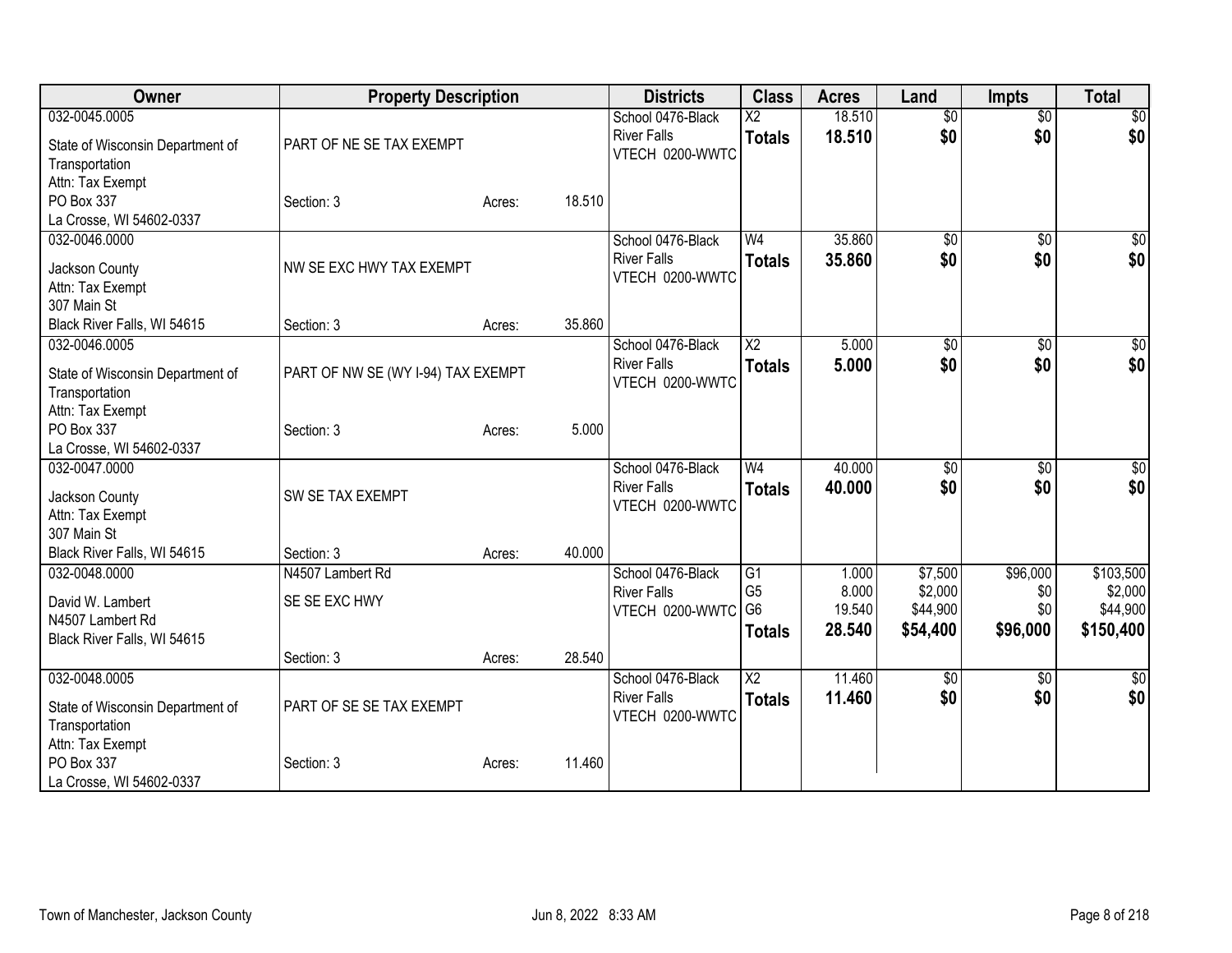| Owner                                                                                                                             |                                                                                                         | <b>Property Description</b> |        | <b>Districts</b>                                                    | <b>Class</b>                     | <b>Acres</b>              | Land                             | <b>Impts</b>                | <b>Total</b>                |
|-----------------------------------------------------------------------------------------------------------------------------------|---------------------------------------------------------------------------------------------------------|-----------------------------|--------|---------------------------------------------------------------------|----------------------------------|---------------------------|----------------------------------|-----------------------------|-----------------------------|
| 032-0049.0000<br>Rancho Valle Del Sol, LLC<br>1803 Woodfield Dr Ste b<br>Savoy, IL 61874                                          | FRL NE NE LYING S OF I 94 *MFL 13.4AC OPEN 2014<br>594/343 ORDER# 270492004                             |                             |        | School 0476-Black<br><b>River Falls</b><br>VTECH 0200-WWTC          | W <sub>7</sub><br><b>Totals</b>  | 13.400<br>13.400          | (\$23,600)<br>\$0                | $\overline{50}$<br>\$0      | $\overline{50}$<br>\$0      |
|                                                                                                                                   | Section: 4                                                                                              | Acres:                      | 13.400 |                                                                     |                                  |                           |                                  |                             |                             |
| 032-0049.0005<br>State of Wisconsin Department of<br>Transportation<br>Attn: Tax Exempt<br>PO Box 337<br>La Crosse, WI 54602-0337 | PART FRL NE NE TAX EXEMPT<br>Section: 4                                                                 | Acres:                      | 44.500 | School 0476-Black<br><b>River Falls</b><br>VTECH 0200-WWTC          | $\overline{X2}$<br><b>Totals</b> | 44.500<br>44.500          | \$0<br>\$0                       | \$0<br>\$0                  | $\overline{50}$<br>\$0      |
| 032-0050.0000<br>Rancho Valle Del Sol, LLC<br>1803 Woodfield Dr Ste b<br>Savoy, IL 61874                                          | FRL NW NE LYING S OF I 94 *MFL 27.5AC OPEN 2014<br>594/343 ORDER# 270492004                             |                             |        | School 0476-Black<br><b>River Falls</b><br>VTECH 0200-WWTC          | W <sub>7</sub><br><b>Totals</b>  | 27.500<br>27.500          | ( \$51,000)<br>\$0               | $\overline{30}$<br>\$0      | $\overline{50}$<br>\$0      |
| 032-0050.0005                                                                                                                     | Section: 4<br>W8600 Interstate 94                                                                       | Acres:                      | 27.500 | School 0476-Black                                                   | $\overline{\text{X2}}$           | 31.000                    | $\overline{60}$                  | $\overline{30}$             | \$0                         |
| State of Wisconsin Department of<br>Transportation<br>Attn: Tax Exempt                                                            | PART FRL NW NE TAX EXEMPT                                                                               |                             |        | <b>River Falls</b><br>VTECH 0200-WWTC                               | <b>Totals</b>                    | 31.000                    | \$0                              | \$0                         | \$0                         |
| PO Box 337<br>La Crosse, WI 54602-0337                                                                                            | Section: 4                                                                                              | Acres:                      | 31.000 |                                                                     |                                  |                           |                                  |                             |                             |
| 032-0051.0000<br>Mark Amundson et al<br>23598 Derby Ave<br>Tomah, WI 54660-4263                                                   | W8778 US Highway 12<br>SW NE LYING N & E OF C & NW RR R/W *MFL 38A<br>CLOSED 2004 443/288<br>Section: 4 | Acres:                      | 39.000 | School 0476-Black<br><b>River Falls</b><br>VTECH 0200-WWTC   Totals | G <sub>1</sub><br>W <sub>8</sub> | 1.000<br>38.000<br>39.000 | \$7,500<br>(\$95,000)<br>\$7,500 | \$36,000<br>\$0<br>\$36,000 | \$43,500<br>\$0<br>\$43,500 |
| 032-0051.0005<br>Richard T. Hancock<br>David F. Hancock                                                                           | SW NE LYING S & W OF C & NW RR R/W                                                                      |                             |        | School 0476-Black<br><b>River Falls</b><br>VTECH 0200-WWTC          | $\overline{G6}$<br><b>Totals</b> | 1.000<br>1.000            | \$2,000<br>\$2,000               | \$0<br>\$0                  | \$2,000<br>\$2,000          |
| 211 George St<br>Warrens, WI 54666                                                                                                | Section: 4                                                                                              | Acres:                      | 1.000  |                                                                     |                                  |                           |                                  |                             |                             |
| 032-0052.0000<br>Mark Amundson et al<br>23598 Derby Ave<br>Tomah, WI 54660-4263                                                   | SE NE *MFL 40A CLOSED 2004 443/288                                                                      |                             |        | School 0476-Black<br><b>River Falls</b><br>VTECH 0200-WWTC          | $\overline{W8}$<br><b>Totals</b> | 40.000<br>40.000          | (\$100,000)<br>\$0               | $\overline{50}$<br>\$0      | $\overline{50}$<br>\$0      |
|                                                                                                                                   | Section: 4                                                                                              | Acres:                      | 40.000 |                                                                     |                                  |                           |                                  |                             |                             |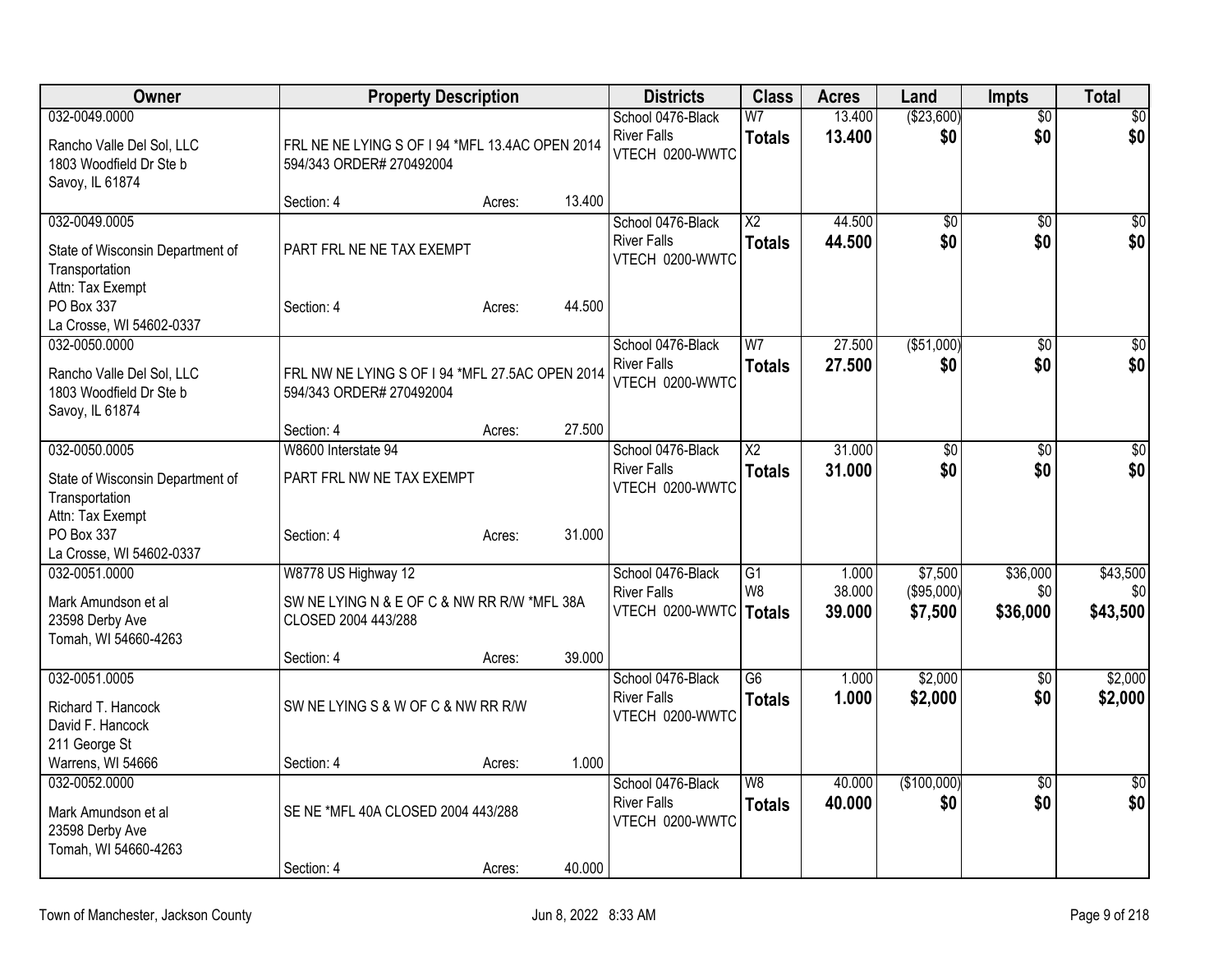| Owner                                                   | <b>Property Description</b>                        |        |        | <b>Districts</b>                        | <b>Class</b>                     | <b>Acres</b>    | Land                    | <b>Impts</b>           | <b>Total</b>           |
|---------------------------------------------------------|----------------------------------------------------|--------|--------|-----------------------------------------|----------------------------------|-----------------|-------------------------|------------------------|------------------------|
| 032-0053.0000                                           |                                                    |        |        | School 0476-Black                       | $\overline{G6}$                  | 9.300           | \$21,400                | $\sqrt{$0}$            | \$21,400               |
| Rancho Valle Del Sol, LLC                               | FRL NE NW LYING S OF I 94 *MFL 39.1AC OPEN 2014    |        |        | <b>River Falls</b>                      | W7                               | 39.100          | (\$85,800)              | \$0                    | \$0                    |
| 1803 Woodfield Dr Ste b                                 | 594/343 ORDER# 270492004                           |        |        | VTECH 0200-WWTC   Totals                |                                  | 48.400          | \$21,400                | \$0                    | \$21,400               |
| Savoy, IL 61874                                         |                                                    |        |        |                                         |                                  |                 |                         |                        |                        |
|                                                         | Section: 4                                         | Acres: | 48.400 |                                         |                                  |                 |                         |                        |                        |
| 032-0053.0005                                           |                                                    |        |        | School 0476-Black                       | $\overline{X2}$                  | 10.500          | $\overline{50}$         | \$0                    | \$0                    |
| State of Wisconsin Department of                        | PT FRL NE NW TAX EXEMPT                            |        |        | <b>River Falls</b>                      | <b>Totals</b>                    | 10.500          | \$0                     | \$0                    | \$0                    |
| Transportation                                          |                                                    |        |        | VTECH 0200-WWTC                         |                                  |                 |                         |                        |                        |
| Attn: Tax Exempt                                        |                                                    |        |        |                                         |                                  |                 |                         |                        |                        |
| PO Box 337                                              | Section: 4                                         | Acres: | 10.500 |                                         |                                  |                 |                         |                        |                        |
| La Crosse, WI 54602-0337                                |                                                    |        |        |                                         |                                  |                 |                         |                        |                        |
| 032-0054.0000                                           |                                                    |        |        | School 0476-Black                       | W8                               | 59.400          | (\$148,500)             | \$0                    | $\sqrt{50}$            |
| Rancho Valle Del Sol, LLC                               | FRL NW NW EXC RR R/W *MFL 59.4AC CLOSED 2014       |        |        | <b>River Falls</b>                      | <b>Totals</b>                    | 59.400          | \$0                     | \$0                    | \$0                    |
| 1803 Woodfield Dr Ste b                                 | 594/346 ORDER# 270492004                           |        |        | VTECH 0200-WWTC                         |                                  |                 |                         |                        |                        |
| Savoy, IL 61874                                         |                                                    |        |        |                                         |                                  |                 |                         |                        |                        |
|                                                         | Section: 4                                         | Acres: | 59.400 |                                         |                                  |                 |                         |                        |                        |
| 032-0055.0000                                           | US Highway 12                                      |        |        | School 0476-Black                       | G4                               | 30.000          | \$3,500                 | \$0                    | \$3,500                |
|                                                         |                                                    |        |        | <b>River Falls</b>                      | G5M                              | 7.770           | \$9,700                 | \$0                    | \$9,700                |
| Richard T. Hancock<br>David F. Hancock                  | SW NW LYING S & W OF C & NW RR R/W & N OF HW<br>12 |        |        | VTECH 0200-WWTC                         | G7                               | 0.230           | \$700                   | \$1,400                | \$2,100                |
| 211 George St                                           |                                                    |        |        |                                         | <b>Totals</b>                    | 38.000          | \$13,900                | \$1,400                | \$15,300               |
| Warrens, WI 54666                                       | Section: 4                                         | Acres: | 38.000 |                                         |                                  |                 |                         |                        |                        |
| 032-0055.0005                                           | W8779 US Highway 12                                |        |        | School 0476-Black                       | $\overline{G6}$                  | 2.000           | \$5,000                 | \$0                    | \$5,000                |
|                                                         |                                                    |        |        | <b>River Falls</b>                      | <b>Totals</b>                    | 2.000           | \$5,000                 | \$0                    | \$5,000                |
| Jimmy R. Berekvam                                       | PT OF SW NW LYING S & W OF HWY 12 " AC WTL         |        |        | VTECH 0200-WWTC                         |                                  |                 |                         |                        |                        |
| Ann M. Berekvam                                         | 1985 197/8                                         |        |        |                                         |                                  |                 |                         |                        |                        |
| W8755 Us Highway 12<br>Black River Falls, WI 54615-6648 | Section: 4                                         | Acres: | 2.000  |                                         |                                  |                 |                         |                        |                        |
| 032-0056.0000                                           | US Highway 12                                      |        |        | School 0476-Black                       | G4                               | 8.410           | \$1,000                 | $\overline{50}$        | \$1,000                |
|                                                         |                                                    |        |        | <b>River Falls</b>                      | G <sub>5</sub>                   | 4.460           | \$1,000                 | \$0                    | \$1,000                |
| Richard T. Hancock                                      | PART OF SE NW LYING S & W OF C & NW RR R/W         |        |        | VTECH 0200-WWTC                         | G5M                              | 6.000           | \$7,500                 | \$0                    | \$7,500                |
| David F. Hancock                                        |                                                    |        |        |                                         | G7                               | 1.130           | \$3,400                 | \$19,300               | \$22,700               |
| 211 George St                                           |                                                    |        |        |                                         | <b>Totals</b>                    | 20.000          | \$12,900                | \$19,300               | \$32,200               |
| Warrens, WI 54666                                       | Section: 4                                         | Acres: | 20.000 |                                         |                                  |                 |                         |                        |                        |
| 032-0056.0005                                           |                                                    |        |        | School 0476-Black<br><b>River Falls</b> | W <sub>7</sub><br>W <sub>8</sub> | 18.000<br>2.000 | (\$45,000)<br>(\$5,000) | $\overline{50}$<br>\$0 | $\overline{50}$<br>\$0 |
| Mark Amundson et al                                     | PART OF SE NW LYING N & E OF C & NW RR R/W         |        |        | VTECH 0200-WWTC                         |                                  | 20.000          | \$0                     | \$0                    | \$0                    |
| 23598 Derby Ave                                         | *MFL 2A CLOSED & 18A OPEN 2004 443/288             |        |        |                                         | Totals                           |                 |                         |                        |                        |
| Tomah, WI 54660-4263                                    |                                                    |        |        |                                         |                                  |                 |                         |                        |                        |
|                                                         | Section: 4                                         | Acres: | 20.000 |                                         |                                  |                 |                         |                        |                        |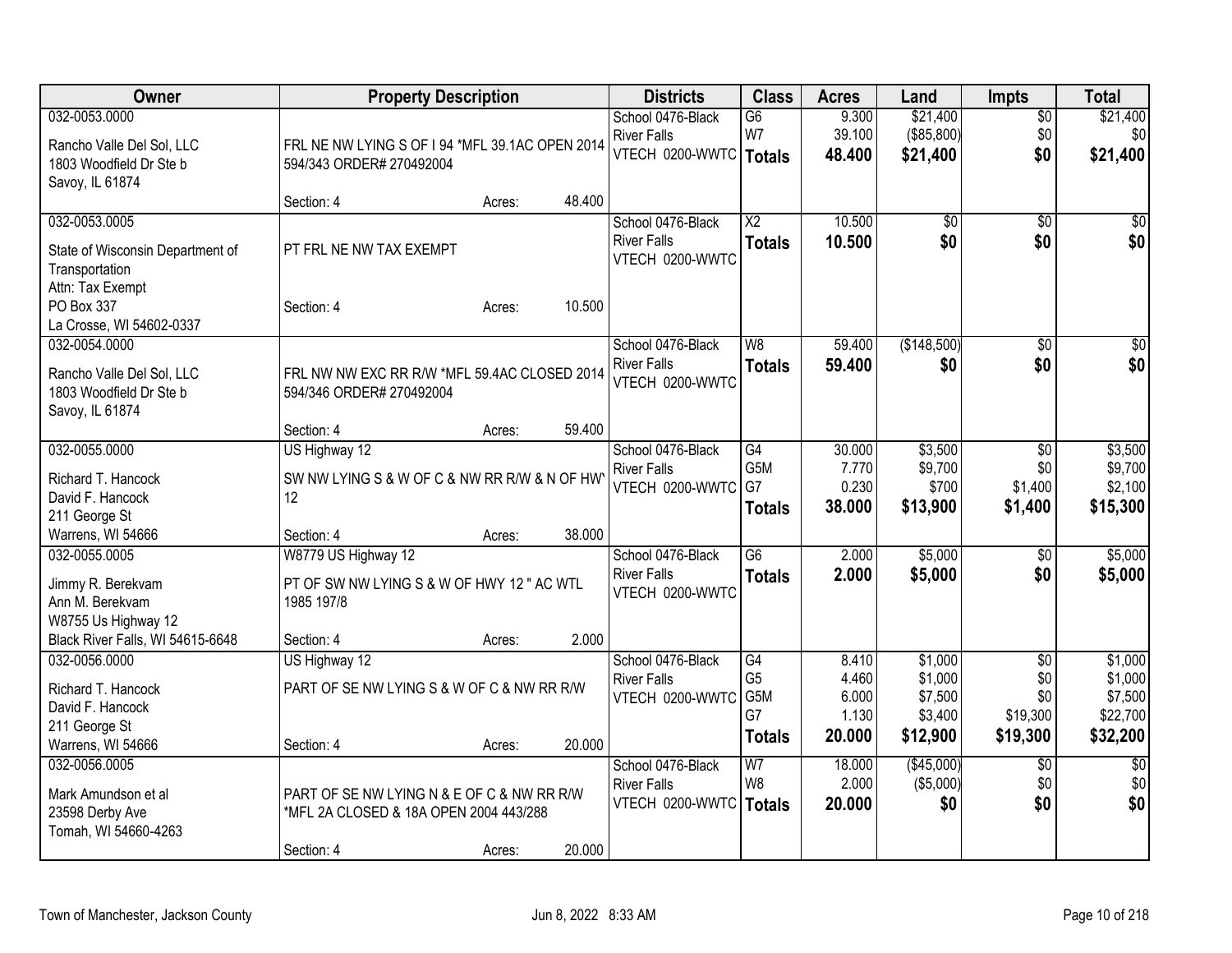| Owner                                                   | <b>Property Description</b>               |        |        | <b>Districts</b>                        | <b>Class</b>    | <b>Acres</b> | Land                   | <b>Impts</b>    | <b>Total</b>    |
|---------------------------------------------------------|-------------------------------------------|--------|--------|-----------------------------------------|-----------------|--------------|------------------------|-----------------|-----------------|
| 032-0057.0000                                           | US Highway 12                             |        |        | School 0476-Black                       | $\overline{G4}$ | 8.330        | \$1,000                | $\overline{50}$ | \$1,000         |
| Richard T. Hancock                                      | PART NE SW N & E OF HWY 12                |        |        | <b>River Falls</b>                      | G <sub>5</sub>  | 5.560        | \$1,300                | \$0             | \$1,300         |
| David F. Hancock                                        |                                           |        |        | VTECH 0200-WWTC                         | G5M             | 21.860       | \$27,400               | \$0             | \$27,400        |
| 211 George St                                           |                                           |        |        |                                         | G7              | 1.250        | \$3,800                | \$18,400        | \$22,200        |
| Warrens, WI 54666                                       | Section: 4                                | Acres: | 37.000 |                                         | <b>Totals</b>   | 37.000       | \$33,500               | \$18,400        | \$51,900        |
| 032-0057.0005                                           | W8673 US Highway 12                       |        |        | School 0476-Black                       | $\overline{G6}$ | 3.000        | \$6,000                | \$0             | \$6,000         |
|                                                         |                                           |        |        | <b>River Falls</b>                      | <b>Totals</b>   | 3.000        | \$6,000                | \$0             | \$6,000         |
| Jimmy R. Berekvam                                       | PART NE SW S & W HWY 12 WTL 1985 3AC      |        |        | VTECH 0200-WWTC                         |                 |              |                        |                 |                 |
| Ann M. Berekvam                                         |                                           |        |        |                                         |                 |              |                        |                 |                 |
| W8755 Us Highway 12<br>Black River Falls, WI 54615-6648 | Section: 4                                | Acres: | 3.000  |                                         |                 |              |                        |                 |                 |
| 032-0058.0000                                           | W8755 US Highway 12                       |        |        | School 0476-Black                       | G1              | 1.000        | \$7,500                | \$136,500       | \$144,000       |
|                                                         |                                           |        |        | <b>River Falls</b>                      | G <sub>5</sub>  | 7.000        | \$1,800                | \$0             | \$1,800         |
| Jimmy R. Berekvam                                       | PART NW SW S & W OF HWY 12 33 AC WTL 1985 |        |        | VTECH 0200-WWTC                         | G <sub>6</sub>  | 25.000       | \$57,500               | \$0             | \$57,500        |
| Ann M. Berekvam                                         |                                           |        |        |                                         | <b>Totals</b>   | 33.000       | \$66,800               | \$136,500       | \$203,300       |
| W8755 Us Highway 12                                     |                                           |        |        |                                         |                 |              |                        |                 |                 |
| Black River Falls, WI 54615-6648                        | Section: 4                                | Acres: | 33.000 |                                         |                 |              |                        |                 |                 |
| 032-0058.0005                                           | US Highway 12                             |        |        | School 0476-Black                       | G4              | 6.580        | \$800                  | $\sqrt[6]{}$    | \$800           |
| Richard T. Hancock                                      | PART OF NW SW LYING N OF HWY 12           |        |        | <b>River Falls</b>                      | G7              | 0.420        | \$1,300                | \$1,100         | \$2,400         |
| David F. Hancock                                        |                                           |        |        | VTECH 0200-WWTC                         | <b>Totals</b>   | 7.000        | \$2,100                | \$1,100         | \$3,200         |
| 211 George St                                           |                                           |        |        |                                         |                 |              |                        |                 |                 |
| Warrens, WI 54666                                       | Section: 4                                | Acres: | 7.000  |                                         |                 |              |                        |                 |                 |
| 032-0059.0000                                           |                                           |        |        | School 0476-Black                       | $\overline{W4}$ | 40.000       | $\overline{50}$        | $\overline{50}$ | $\overline{50}$ |
|                                                         |                                           |        |        | <b>River Falls</b>                      | <b>Totals</b>   | 40.000       | \$0                    | \$0             | \$0             |
| Jackson County                                          | SW SW TAX EXEMPT                          |        |        | VTECH 0200-WWTC                         |                 |              |                        |                 |                 |
| Attn: Tax Exempt<br>307 Main St                         |                                           |        |        |                                         |                 |              |                        |                 |                 |
| Black River Falls, WI 54615                             | Section: 4                                |        | 40.000 |                                         |                 |              |                        |                 |                 |
| 032-0060.0000                                           |                                           | Acres: |        |                                         | $\overline{W4}$ | 40.000       |                        |                 |                 |
|                                                         |                                           |        |        | School 0476-Black<br><b>River Falls</b> |                 |              | $\overline{60}$<br>\$0 | $\overline{50}$ | \$0             |
| Jackson County                                          | SE SW TAX EXEMPT                          |        |        | VTECH 0200-WWTC                         | <b>Totals</b>   | 40.000       |                        | \$0             | \$0             |
| Attn: Tax Exempt                                        |                                           |        |        |                                         |                 |              |                        |                 |                 |
| 307 Main St                                             |                                           |        |        |                                         |                 |              |                        |                 |                 |
| Black River Falls, WI 54615                             | Section: 4                                | Acres: | 40.000 |                                         |                 |              |                        |                 |                 |
| 032-0061.0000                                           |                                           |        |        | School 0476-Black                       | $\overline{G5}$ | 10.700       | \$2,800                | $\overline{50}$ | \$2,800         |
| Gerald Fuerstenberg                                     | NE SE MFL 29.3 AC OPEN 2014               |        |        | <b>River Falls</b>                      | W <sub>5</sub>  | 29.300       | ( \$67,400)            | \$0             | \$0             |
| Sharon Fuerstenberg                                     |                                           |        |        | VTECH 0200-WWTC   Totals                |                 | 40.000       | \$2,800                | \$0             | \$2,800         |
| W8498 Us Highway 12                                     |                                           |        |        |                                         |                 |              |                        |                 |                 |
| Black River Falls, WI 54615-6635                        | Section: 4                                | Acres: | 40.000 |                                         |                 |              |                        |                 |                 |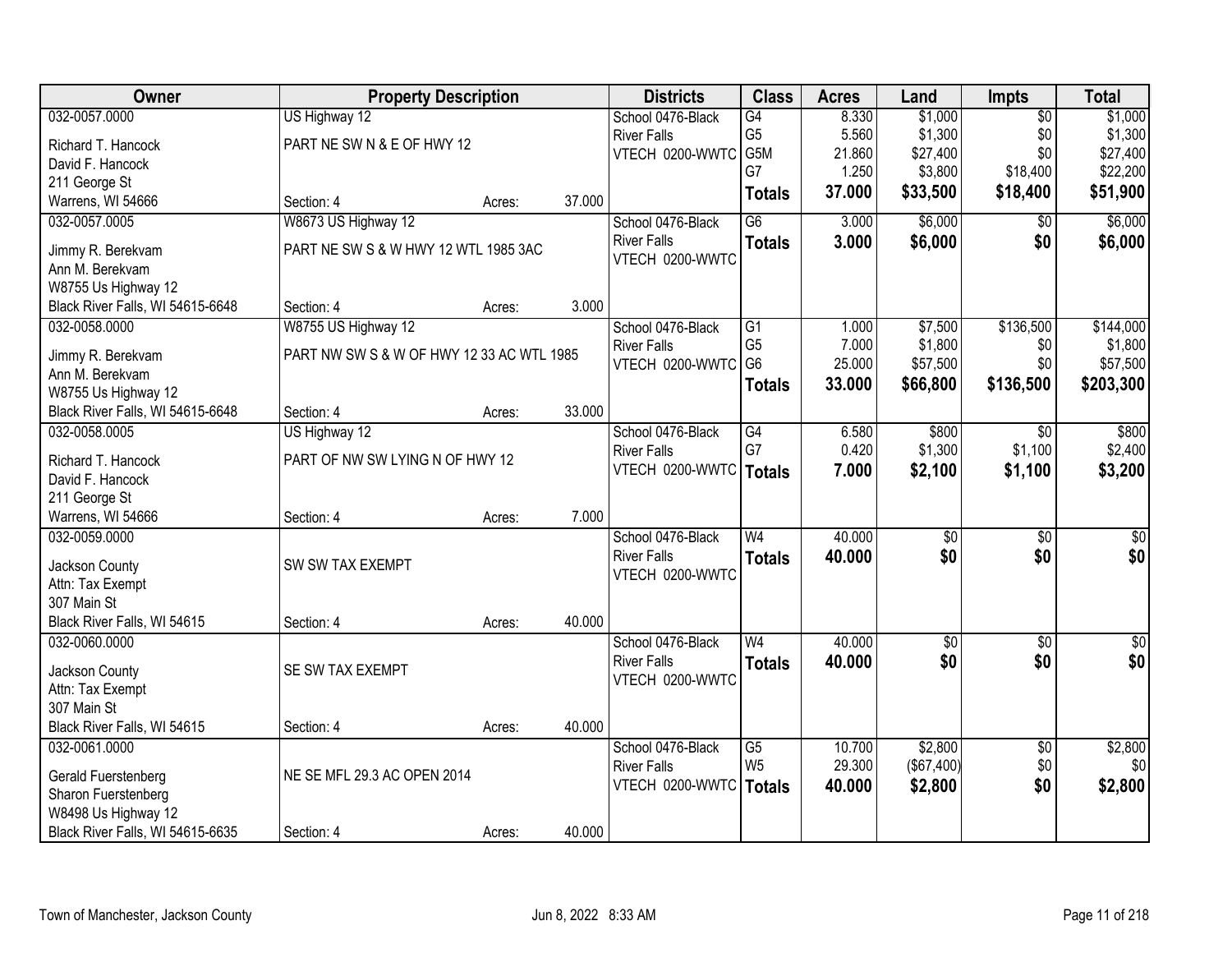| Owner                            |                                                 | <b>Property Description</b> |        | <b>Districts</b>                      | <b>Class</b>                       | <b>Acres</b>    | Land             | <b>Impts</b>    | <b>Total</b>     |
|----------------------------------|-------------------------------------------------|-----------------------------|--------|---------------------------------------|------------------------------------|-----------------|------------------|-----------------|------------------|
| 032-0062.0000                    | US Highway 12                                   |                             |        | School 0476-Black                     | $\overline{G6}$                    | 38.700          | \$96,800         | $\overline{50}$ | \$96,800         |
| David K. Leitz                   | NW SE EXC RR ROW AND EXC LOT 1 CSM 4053         |                             |        | <b>River Falls</b>                    | <b>Totals</b>                      | 38.700          | \$96,800         | \$0             | \$96,800         |
| Patricia A. Leitz                |                                                 |                             |        | VTECH 0200-WWTC                       |                                    |                 |                  |                 |                  |
| 10630 W Twin Bay Rd Lot 15       |                                                 |                             |        |                                       |                                    |                 |                  |                 |                  |
| Hayward, WI 54843-6656           | Section: 4                                      | Acres:                      | 38.700 |                                       |                                    |                 |                  |                 |                  |
| 032-0063.0000                    | W8602 US Highway 12                             |                             |        | School 0476-Black                     | $\overline{G6}$                    | 1.300           | \$3,300          | $\overline{50}$ | \$3,300          |
| David K. Leitz                   | OL 1 CSM 4053, BEING PT OF SW SE N & E HWY 12   |                             |        | <b>River Falls</b>                    | <b>Totals</b>                      | 1.300           | \$3,300          | \$0             | \$3,300          |
| Patricia A. Leitz                |                                                 |                             |        | VTECH 0200-WWTC                       |                                    |                 |                  |                 |                  |
| 10630 W Twin Bay Rd Lot 15       |                                                 |                             |        |                                       |                                    |                 |                  |                 |                  |
| Hayward, WI 54843-6656           | Section: 4                                      | Acres:                      | 1.300  |                                       |                                    |                 |                  |                 |                  |
| 032-0063.0005                    | N4508 Plantation Rd                             |                             |        | School 0476-Black                     | $\overline{G1}$                    | 1.500           | \$11,300         | \$82,000        | \$93,300         |
| Devan C. Vanvoorhees             | PART OF SW SE                                   |                             |        | <b>River Falls</b>                    | <b>Totals</b>                      | 1.500           | \$11,300         | \$82,000        | \$93,300         |
| N4508 Plantation Rd              |                                                 |                             |        | VTECH 0200-WWTC                       |                                    |                 |                  |                 |                  |
| Black River Falls, WI 54615      |                                                 |                             |        |                                       |                                    |                 |                  |                 |                  |
|                                  | Section: 4                                      | Acres:                      | 1.500  |                                       |                                    |                 |                  |                 |                  |
| 032-0063.0010                    | US Highway 12                                   |                             |        | School 0476-Black                     | $\overline{G1}$                    | 1.000           | \$3,800          | \$0             | \$3,800          |
| Paul J. Kollath                  | PART OF SW SE                                   |                             |        | <b>River Falls</b>                    | <b>Totals</b>                      | 1.000           | \$3,800          | \$0             | \$3,800          |
| N4496 Plantation Rd              |                                                 |                             |        | VTECH 0200-WWTC                       |                                    |                 |                  |                 |                  |
| Black River Falls, WI 54615      |                                                 |                             |        |                                       |                                    |                 |                  |                 |                  |
|                                  | Section: 4                                      | Acres:                      | 1.000  |                                       |                                    |                 |                  |                 |                  |
| 032-0064.0000                    | US Highway 12                                   |                             |        | School 0476-Black                     | G4                                 | 16.350          | \$1,900          | $\overline{50}$ | \$1,900          |
| Gerald Fuerstenberg              | SE SE                                           |                             |        | <b>River Falls</b>                    | G <sub>5</sub><br>G <sub>5</sub> M | 22.350<br>0.300 | \$5,100<br>\$400 | \$0<br>\$0      | \$5,100<br>\$400 |
| Sharon Fuerstenberg              |                                                 |                             |        | VTECH 0200-WWTC                       | G7                                 | 1.000           | \$3,000          | \$48,300        | \$51,300         |
| W8498 Us Highway 12              |                                                 |                             |        |                                       | <b>Totals</b>                      | 40.000          | \$10,400         | \$48,300        | \$58,700         |
| Black River Falls, WI 54615-6635 | Section: 4                                      | Acres:                      | 40.000 |                                       |                                    |                 |                  |                 |                  |
| 032-0065.0000                    |                                                 |                             |        | School 0476-Black                     | $\overline{G6}$                    | 12.370          | \$30,900         | \$0             | \$30,900         |
| Rancho Valle Del Sol, LLC        | FRL NENE EXC AS IN 179/476 (CSM 15) & EX LOTS 2 |                             |        | <b>River Falls</b><br>VTECH 0200-WWTC | W <sub>8</sub>                     | 20.600          | (\$51,500)       | \$0             | \$0              |
| 1803 Woodfield Dr Ste b          | & 3 CSM 3272 *MFL 20.6AC CLOSED 2014 594/346    |                             |        |                                       | <b>Totals</b>                      | 32.970          | \$30,900         | \$0             | \$30,900         |
| Savoy, IL 61874                  | ORDER# 270482004                                |                             |        |                                       |                                    |                 |                  |                 |                  |
|                                  | Section: 5                                      | Acres:                      | 32.970 |                                       |                                    |                 |                  |                 |                  |
| 032-0065.0005                    | W8896 US Highway 12                             |                             |        | School 0476-Black                     | $\overline{G1}$                    | 3.020           | \$20,100         | \$169,000       | \$189,100        |
| Donald G. Iverson et al          | LOT 2 CSM 3272 BEING PT OF NENE & SENE          |                             |        | <b>River Falls</b><br>VTECH 0200-WWTC | <b>Totals</b>                      | 3.020           | \$20,100         | \$169,000       | \$189,100        |
| N4355 Roberts Rd                 |                                                 |                             |        |                                       |                                    |                 |                  |                 |                  |
| Black River Falls, WI 54615      |                                                 |                             |        |                                       |                                    |                 |                  |                 |                  |
|                                  | Section: 5                                      | Acres:                      | 3.020  |                                       |                                    |                 |                  |                 |                  |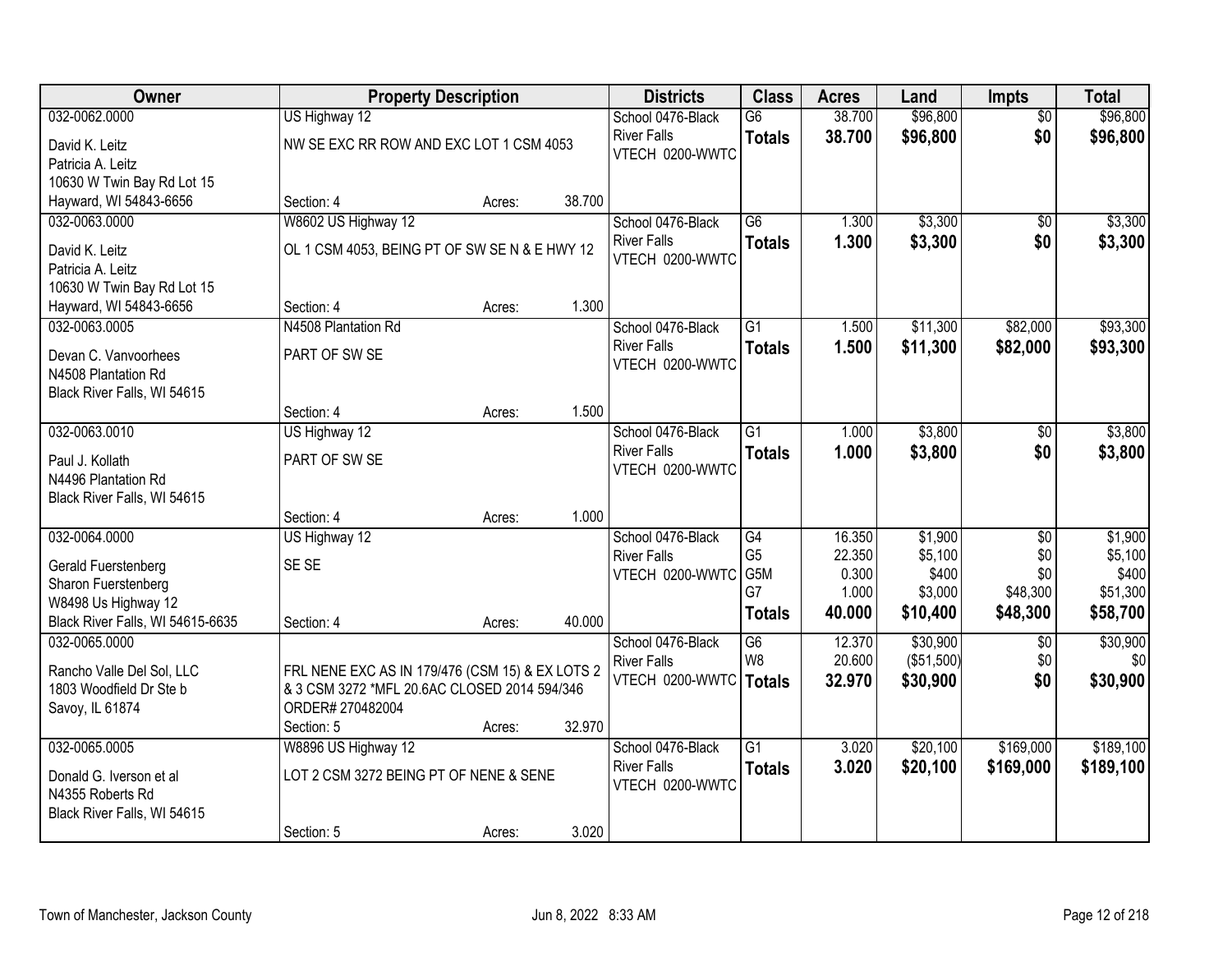| Owner                                                  | <b>Property Description</b>                                                                      |        |        | <b>Districts</b>         | <b>Class</b>    | <b>Acres</b> | Land     | <b>Impts</b>    | <b>Total</b> |
|--------------------------------------------------------|--------------------------------------------------------------------------------------------------|--------|--------|--------------------------|-----------------|--------------|----------|-----------------|--------------|
| 032-0065.0010                                          | US Highway 12                                                                                    |        |        | School 0476-Black        | $\overline{G2}$ | 10.000       | \$37,500 | \$36,000        | \$73,500     |
| Oak Ridge Storage, LLC                                 | LOT 3 OF CSM 3272 BEING PT OF NENE & SENE                                                        |        |        | <b>River Falls</b>       | <b>Totals</b>   | 10.000       | \$37,500 | \$36,000        | \$73,500     |
| N4355 Roberts Rd                                       |                                                                                                  |        |        | VTECH 0200-WWTC          |                 |              |          |                 |              |
| Black River Falls, WI 54615                            |                                                                                                  |        |        |                          |                 |              |          |                 |              |
|                                                        | Section: 5                                                                                       | Acres: | 10.000 |                          |                 |              |          |                 |              |
| 032-0066.0000                                          | Jean Rd                                                                                          |        |        | School 0476-Black        | W <sub>4</sub>  | 61.580       | \$0      | $\overline{50}$ | \$0          |
| Jackson County                                         | NW NE EXC RR ROW TAX EXEMPT                                                                      |        |        | <b>River Falls</b>       | <b>Totals</b>   | 61.580       | \$0      | \$0             | \$0          |
| Attn: Tax Exempt                                       |                                                                                                  |        |        | VTECH 0200-WWTC          |                 |              |          |                 |              |
| 307 Main St                                            |                                                                                                  |        |        |                          |                 |              |          |                 |              |
| Black River Falls, WI 54615                            | Section: 5                                                                                       | Acres: | 61.580 |                          |                 |              |          |                 |              |
| 032-0067.0000                                          | N4664 Jean Rd                                                                                    |        |        | School 0476-Black        | G1              | 1.000        | \$6,000  | \$167,000       | \$173,000    |
| Savannah S. Brown                                      | LOT 2 CSM 2268 BEING THE S 1/2 OF THE SWNE                                                       |        |        | <b>River Falls</b>       | G <sub>5</sub>  | 18.540       | \$28,800 | \$0             | \$28,800     |
| N4664 Jean Rd                                          | (FKA SWNE EX LOT 1 CSM 1436 AND EX N 1/2 SWNE                                                    |        |        | VTECH 0200-WWTC   Totals |                 | 19.540       | \$34,800 | \$167,000       | \$201,800    |
| Black River Falls, WI 54615                            |                                                                                                  |        |        |                          |                 |              |          |                 |              |
|                                                        | Section: 5                                                                                       | Acres: | 19.540 |                          |                 |              |          |                 |              |
| 032-0067.0005                                          | N4796 Jean Rd                                                                                    |        |        | School 0476-Black        | G1              | 1.000        | \$7,500  | \$37,500        | \$45,000     |
| Theron M. Sweet                                        |                                                                                                  |        |        | <b>River Falls</b>       | G <sub>6</sub>  | 4.051        | \$8,100  | \$0             | \$8,100      |
| Joann L. Sweet                                         | LOT 5 CSM 4362 (FKA LOT 3 CSM 4080, FKA LOT 1<br>CSM 2268, FKA LOT 1 CSM 1436 BEING THE N 1/2 OF |        |        | VTECH 0200-WWTC          | Totals          | 5.051        | \$15,600 | \$37,500        | \$53,100     |
| N6534 Riverview Dr                                     | THE SWNE)                                                                                        |        |        |                          |                 |              |          |                 |              |
| Black River Falls, WI 54615-5862                       | Section: 5                                                                                       | Acres: | 5.051  |                          |                 |              |          |                 |              |
| 032-0067.0010                                          |                                                                                                  |        |        | School 0476-Black        | $\overline{G5}$ | 0.050        | \$300    | $\overline{30}$ | \$300        |
|                                                        |                                                                                                  |        |        | <b>River Falls</b>       | <b>Totals</b>   | 0.050        | \$300    | \$0             | \$300        |
| Annetta M. Gilbertson Hart                             | PT OF THE SWNE LYING N OF HIGHWAY                                                                |        |        | VTECH 0200-WWTC          |                 |              |          |                 |              |
| c/o Lko-Deceased<br>307 Main St                        | CENTERLINE (SEE NOTE ON CSM 4080)                                                                |        |        |                          |                 |              |          |                 |              |
| Black River Falls, WI 54615                            | Section: 5                                                                                       | Acres: | 0.050  |                          |                 |              |          |                 |              |
| 032-0067.0015                                          | Jean Rd                                                                                          |        |        | School 0476-Black        | $\overline{G5}$ | 0.066        | \$400    | $\overline{30}$ | \$400        |
|                                                        |                                                                                                  |        |        | <b>River Falls</b>       | <b>Totals</b>   | 0.066        | \$400    | \$0             | \$400        |
| Theron M. Sweet                                        | OL2 CSM 4080, BEING PT OF SWNE                                                                   |        |        | VTECH 0200-WWTC          |                 |              |          |                 |              |
| Joann L. Sweet                                         |                                                                                                  |        |        |                          |                 |              |          |                 |              |
| N6534 Riverview Dr<br>Black River Falls, WI 54615-5862 | Section: 5                                                                                       | Acres: | 0.066  |                          |                 |              |          |                 |              |
| 032-0067.0020                                          | N4796 Jean Rd                                                                                    |        |        | School 0476-Black        | G1              | 2.634        | \$19,100 | \$196,500       | \$215,600    |
|                                                        |                                                                                                  |        |        | <b>River Falls</b>       | G4              | 3.946        | \$500    | \$0             | \$500        |
| Tal A. Rhead                                           | LOT 4 CSM 4080, BEING PT OF SWNE                                                                 |        |        | VTECH 0200-WWTC          | Totals          | 6.580        | \$19,600 | \$196,500       | \$216,100    |
| Martha J. Rhead                                        |                                                                                                  |        |        |                          |                 |              |          |                 |              |
| N4796 Jean Rd                                          |                                                                                                  |        |        |                          |                 |              |          |                 |              |
| Black River Falls, WI 54615                            | Section: 5                                                                                       | Acres: | 6.580  |                          |                 |              |          |                 |              |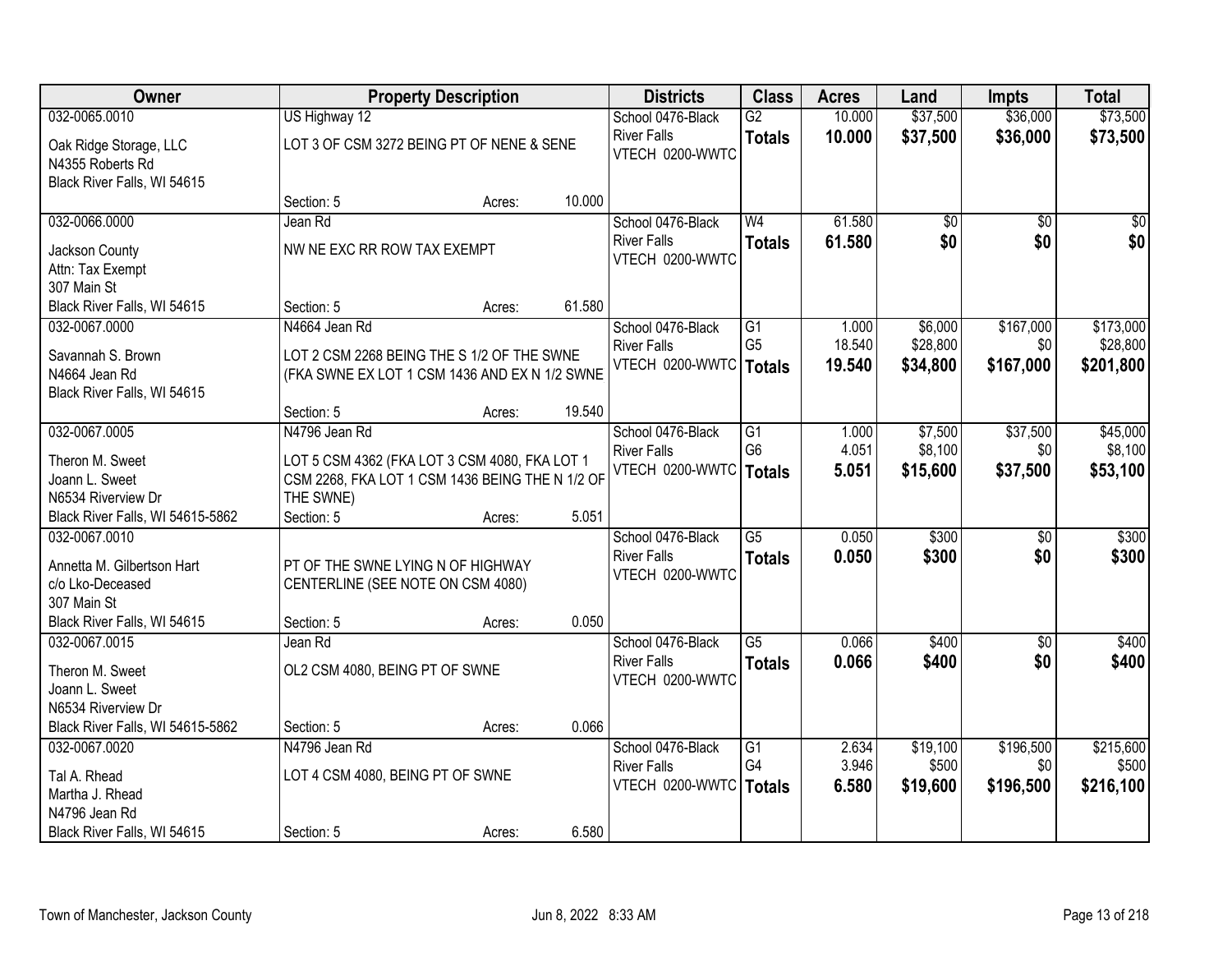| Owner                                              | <b>Property Description</b>                     |        |         | <b>Districts</b>   | <b>Class</b>     | <b>Acres</b> | Land                   | <b>Impts</b>           | <b>Total</b>     |
|----------------------------------------------------|-------------------------------------------------|--------|---------|--------------------|------------------|--------------|------------------------|------------------------|------------------|
| 032-0067.0025                                      | Jean Rd                                         |        |         | School 0476-Black  | $\overline{G6}$  | 7.934        | \$15,900               | $\overline{50}$        | \$15,900         |
| Tal A. Rhead                                       | LOT 6 CSM 4362 (FKA LOT 3 CSM 4080, FKA LOT 1   |        |         | <b>River Falls</b> | <b>Totals</b>    | 7.934        | \$15,900               | \$0                    | \$15,900         |
| Martha J. Rhead                                    | CSM 2268, FKA LOT 1 CSM 1436 BEING THE N 1/2 OF |        |         | VTECH 0200-WWTC    |                  |              |                        |                        |                  |
| N4796 Jean Rd                                      | THE SWNE)                                       |        |         |                    |                  |              |                        |                        |                  |
| Black River Falls, WI 54615                        | Section: 5                                      | Acres: | 7.934   |                    |                  |              |                        |                        |                  |
| 032-0068.0000                                      | US Highway 12                                   |        |         | School 0476-Black  | G4               | 19.360       | \$2,200                | \$0                    | \$2,200          |
|                                                    |                                                 |        |         | <b>River Falls</b> | G <sub>5</sub> M | 2.500        | \$3,200                | \$0                    | \$3,200          |
| David K. Guenther                                  | PART OF SENE LYING S OF STATE HWY 12            |        |         | VTECH 0200-WWTC    | G7               | 1.000        | \$7,500                | \$23,500               | \$31,000         |
| W8803 Us Highway 12<br>Black River Falls, WI 54615 |                                                 |        |         |                    | <b>Totals</b>    | 22.860       | \$12,900               | \$23,500               | \$36,400         |
|                                                    | Section: 5                                      | Acres: | 22.860  |                    |                  |              |                        |                        |                  |
| 032-0068.0005                                      | US Highway 12                                   |        |         | School 0476-Black  | $\overline{G6}$  | 10.000       | \$25,000               | \$0                    | \$25,000         |
|                                                    |                                                 |        |         | <b>River Falls</b> | <b>Totals</b>    | 10.000       | \$25,000               | \$0                    | \$25,000         |
| Rancho Valle Del Sol, LLC                          | SE NE LYING N OF RD EX LOTS 2 & 3 CSM 3272      |        |         | VTECH 0200-WWTC    |                  |              |                        |                        |                  |
| 1803 Woodfield Dr Ste b                            |                                                 |        |         |                    |                  |              |                        |                        |                  |
| Savoy, IL 61874                                    |                                                 |        |         |                    |                  |              |                        |                        |                  |
|                                                    | Section: 5                                      | Acres: | 10.000  |                    |                  |              |                        |                        |                  |
| 032-0069.0000                                      |                                                 |        |         | School 0476-Black  | W <sub>4</sub>   | 207.660      | \$0                    | $\sqrt[6]{3}$          | $\sqrt{50}$      |
| Jackson County                                     | FRL NW TAX EXEMPT                               |        |         | <b>River Falls</b> | <b>Totals</b>    | 207.660      | \$0                    | \$0                    | \$0              |
| Attn: Tax Exempt                                   |                                                 |        |         | VTECH 0200-WWTC    |                  |              |                        |                        |                  |
| 307 Main St                                        |                                                 |        |         |                    |                  |              |                        |                        |                  |
| Black River Falls, WI 54615                        | Section: 5                                      | Acres: | 207.660 |                    |                  |              |                        |                        |                  |
| 032-0073.0000                                      |                                                 |        |         | School 0476-Black  | W <sub>4</sub>   | 40.000       | $\overline{50}$        | $\overline{50}$        | $\overline{\$0}$ |
| Jackson County                                     | NE SW TAX EXEMPT                                |        |         | <b>River Falls</b> | <b>Totals</b>    | 40.000       | \$0                    | \$0                    | \$0              |
| Attn: Tax Exempt                                   |                                                 |        |         | VTECH 0200-WWTC    |                  |              |                        |                        |                  |
| 307 Main St                                        |                                                 |        |         |                    |                  |              |                        |                        |                  |
| Black River Falls, WI 54615                        | Section: 5                                      | Acres: | 40.000  |                    |                  |              |                        |                        |                  |
| 032-0074.0000                                      |                                                 |        |         | School 0476-Black  | W <sub>4</sub>   | 40.000       | $\sqrt{6}$             | $\overline{50}$        | \$0              |
|                                                    |                                                 |        |         | <b>River Falls</b> | <b>Totals</b>    | 40.000       | \$0                    | \$0                    | \$0              |
| Jackson County                                     | NW SW TAX EXEMPT                                |        |         | VTECH 0200-WWTC    |                  |              |                        |                        |                  |
| Attn: Tax Exempt                                   |                                                 |        |         |                    |                  |              |                        |                        |                  |
| 307 Main St<br>Black River Falls, WI 54615         |                                                 |        | 40.000  |                    |                  |              |                        |                        |                  |
| 032-0075.0000                                      | Section: 5                                      | Acres: |         | School 0476-Black  | W <sub>4</sub>   | 40.000       |                        |                        | $\sqrt{30}$      |
|                                                    |                                                 |        |         | <b>River Falls</b> |                  |              | $\overline{50}$<br>\$0 | $\overline{30}$<br>\$0 | \$0              |
| Jackson County                                     | SW SW TAX EXEMPT                                |        |         | VTECH 0200-WWTC    | <b>Totals</b>    | 40.000       |                        |                        |                  |
| Attn: Tax Exempt                                   |                                                 |        |         |                    |                  |              |                        |                        |                  |
| 307 Main St                                        |                                                 |        |         |                    |                  |              |                        |                        |                  |
| Black River Falls, WI 54615                        | Section: 5                                      | Acres: | 40.000  |                    |                  |              |                        |                        |                  |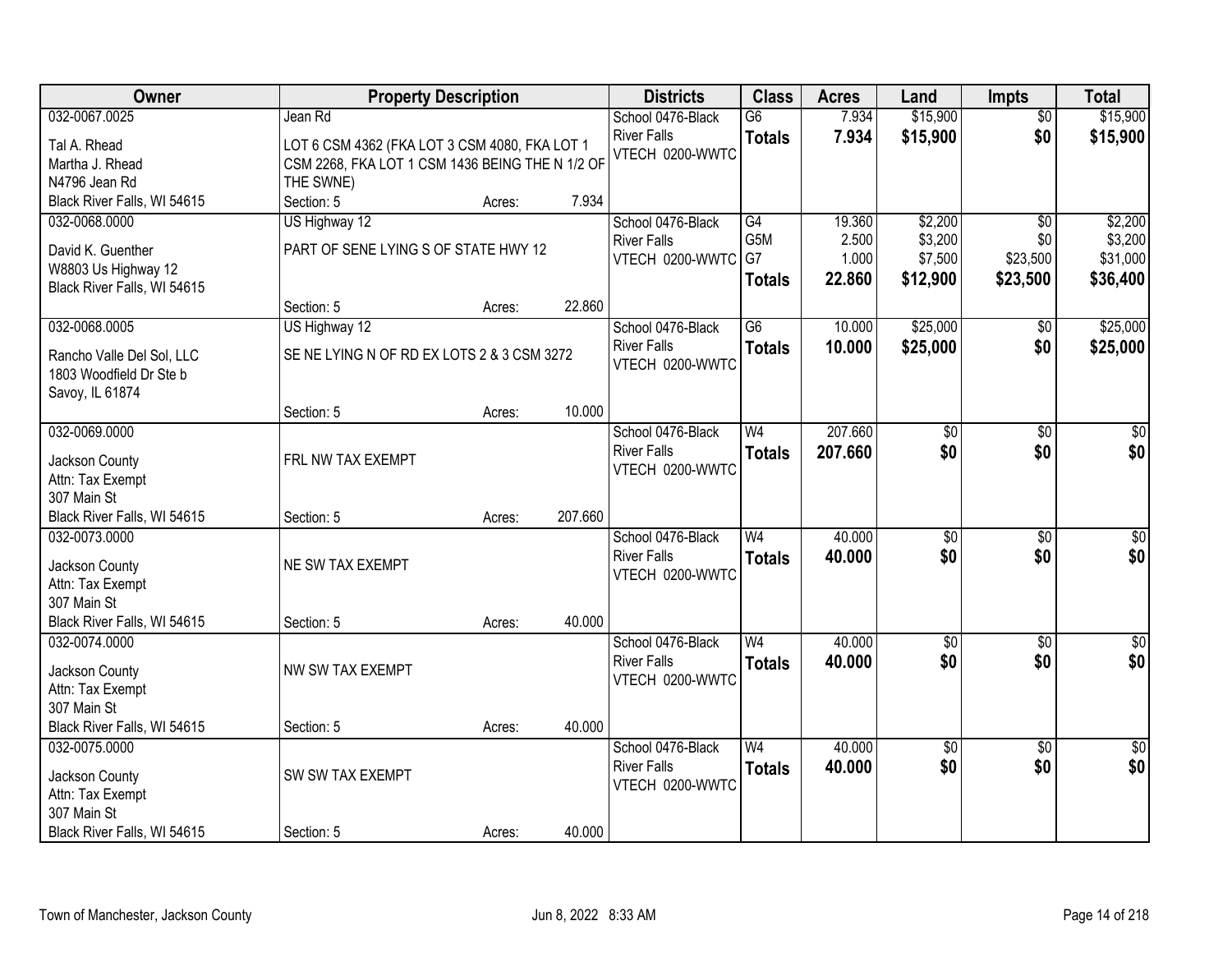| Owner                            | <b>Property Description</b>                   |        |         | <b>Districts</b>                      | <b>Class</b>    | <b>Acres</b> | Land            | <b>Impts</b>    | <b>Total</b>    |
|----------------------------------|-----------------------------------------------|--------|---------|---------------------------------------|-----------------|--------------|-----------------|-----------------|-----------------|
| 032-0076.0000                    |                                               |        |         | School 0476-Black                     | W <sub>4</sub>  | 40.000       | $\overline{50}$ | $\overline{50}$ | $\sqrt{50}$     |
| Jackson County                   | SE SW TAX EXEMPT                              |        |         | <b>River Falls</b>                    | <b>Totals</b>   | 40.000       | \$0             | \$0             | \$0             |
| Attn: Tax Exempt                 |                                               |        |         | VTECH 0200-WWTC                       |                 |              |                 |                 |                 |
| 307 Main St                      |                                               |        |         |                                       |                 |              |                 |                 |                 |
| Black River Falls, WI 54615      | Section: 5                                    | Acres: | 40.000  |                                       |                 |              |                 |                 |                 |
| 032-0077.0000                    |                                               |        |         | School 0476-Black                     | W <sub>4</sub>  | 160.000      | $\overline{50}$ | $\overline{50}$ | $\overline{50}$ |
|                                  |                                               |        |         | <b>River Falls</b>                    | <b>Totals</b>   | 160.000      | \$0             | \$0             | \$0             |
| Jackson County                   | SE TAX EXEMPT                                 |        |         | VTECH 0200-WWTC                       |                 |              |                 |                 |                 |
| Attn: Tax Exempt                 |                                               |        |         |                                       |                 |              |                 |                 |                 |
| 307 Main St                      |                                               |        | 160.000 |                                       |                 |              |                 |                 |                 |
| Black River Falls, WI 54615      | Section: 5                                    | Acres: |         |                                       |                 |              |                 |                 |                 |
| 032-0081.0000                    |                                               |        |         | School 0476-Black                     | W <sub>4</sub>  | 212.000      | \$0             | $\overline{50}$ | $\overline{30}$ |
| Jackson County                   | FRL NE TAX EXEMPT                             |        |         | <b>River Falls</b><br>VTECH 0200-WWTC | <b>Totals</b>   | 212.000      | \$0             | \$0             | \$0             |
| Attn: Tax Exempt                 |                                               |        |         |                                       |                 |              |                 |                 |                 |
| 307 Main St                      |                                               |        |         |                                       |                 |              |                 |                 |                 |
| Black River Falls, WI 54615      | Section: 6                                    | Acres: | 212.000 |                                       |                 |              |                 |                 |                 |
| 032-0085.0000                    |                                               |        |         | School 0476-Black                     | W <sub>4</sub>  | 66.000       | $\overline{30}$ | \$0             | $\overline{50}$ |
| Jackson County                   | FRL NE NW TAX EXEMPT                          |        |         | <b>River Falls</b>                    | <b>Totals</b>   | 66.000       | \$0             | \$0             | \$0             |
| Attn: Tax Exempt                 |                                               |        |         | VTECH 0200-WWTC                       |                 |              |                 |                 |                 |
| 307 Main St                      |                                               |        |         |                                       |                 |              |                 |                 |                 |
| Black River Falls, WI 54615      | Section: 6                                    | Acres: | 66.000  |                                       |                 |              |                 |                 |                 |
| 032-0086.0000                    | N4826 Paulson Rd                              |        |         | School 0476-Black                     | G1              | 1.000        | \$7,500         | \$25,500        | \$33,000        |
|                                  |                                               |        |         | <b>River Falls</b>                    | G <sub>6</sub>  | 61.000       | \$142,500       | \$0             | \$142,500       |
| Triple D Hunting, LLC            | FRL NW NW RICHARD & SHIRLEY ELLIS RETAIN LIFE |        |         | VTECH 0200-WWTC   Totals              |                 | 62.000       | \$150,000       | \$25,500        | \$175,500       |
| N4826 Paulson Rd                 | <b>ESTATE</b>                                 |        |         |                                       |                 |              |                 |                 |                 |
| Black River Falls, WI 54615-6606 |                                               |        |         |                                       |                 |              |                 |                 |                 |
|                                  | Section: 6                                    | Acres: | 62.000  |                                       |                 |              |                 |                 |                 |
| 032-0087.0000                    | N4718 Paulson Rd                              |        |         | School 0476-Black                     | $\overline{G1}$ | 1.000        | \$7,500         | \$140,000       | \$147,500       |
| Barbara Janicki                  | FRL SW NW MARY WAUGHTAL LIFE ESTATE           |        |         | <b>River Falls</b>                    | G4              | 9.000        | \$1,400         | \$0             | \$1,400         |
| Cindy R. Dougherty               |                                               |        |         | VTECH 0200-WWTC                       | G5M             | 27.880       | \$34,900        | \$0             | \$34,900        |
| 831 N Star Dr                    |                                               |        |         |                                       | <b>Totals</b>   | 37.880       | \$43,800        | \$140,000       | \$183,800       |
| Black River Falls, WI 54615-2004 | Section: 6                                    | Acres: | 37.880  |                                       |                 |              |                 |                 |                 |
| 032-0088.0000                    |                                               |        |         | School 0476-Black                     | W <sub>4</sub>  | 40.000       | $\overline{50}$ | $\overline{50}$ | $\frac{1}{2}$   |
|                                  |                                               |        |         | <b>River Falls</b>                    | <b>Totals</b>   | 40.000       | \$0             | \$0             | \$0             |
| Jackson County                   | SE NW TAX EXEMPT                              |        |         | VTECH 0200-WWTC                       |                 |              |                 |                 |                 |
| Attn: Tax Exempt<br>307 Main St  |                                               |        |         |                                       |                 |              |                 |                 |                 |
|                                  |                                               |        |         |                                       |                 |              |                 |                 |                 |
| Black River Falls, WI 54615      | Section: 6                                    | Acres: | 40.000  |                                       |                 |              |                 |                 |                 |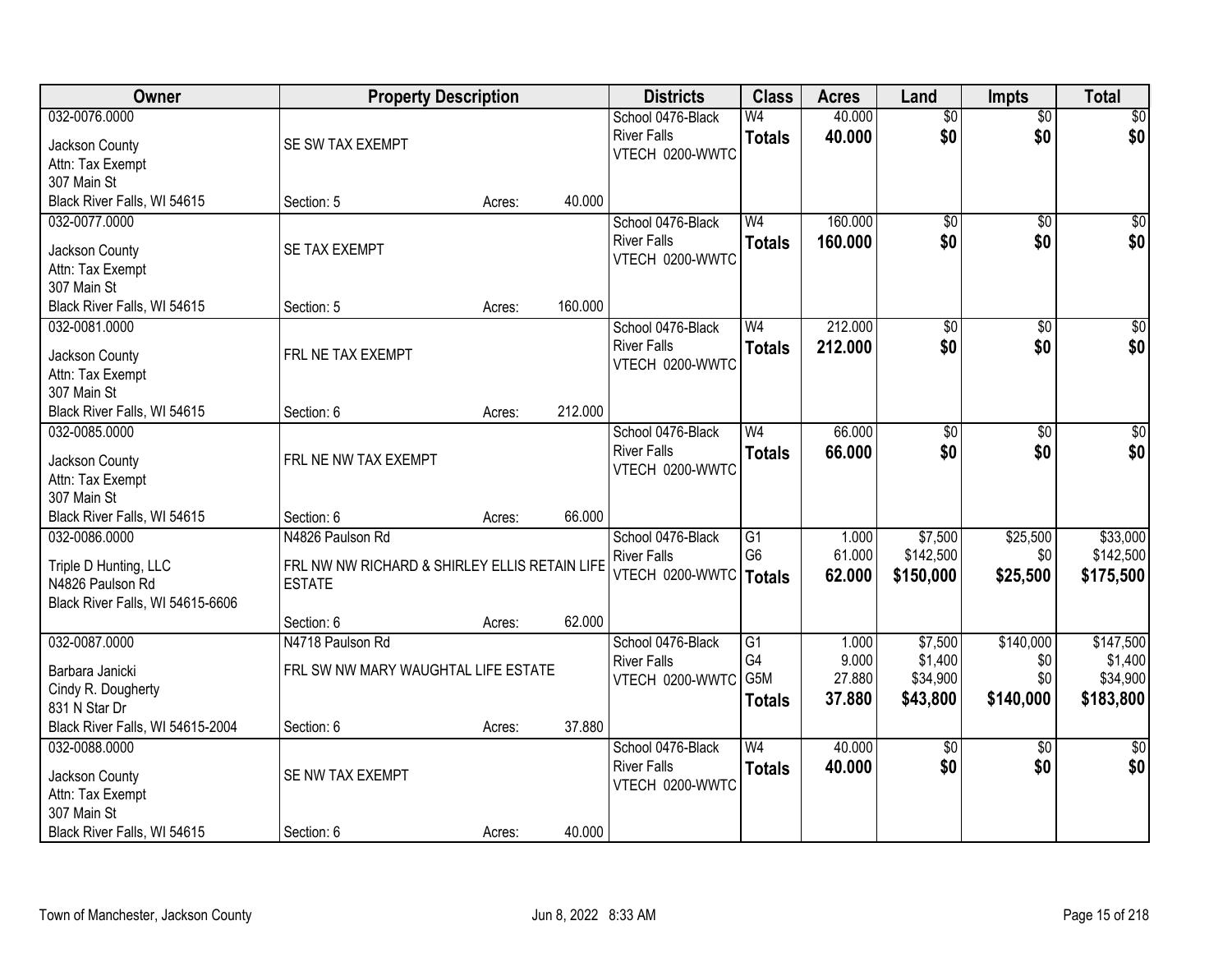| Owner                            | <b>Property Description</b>                                                         |        |        | <b>Districts</b>                        | <b>Class</b>    | <b>Acres</b> | Land            | <b>Impts</b>    | <b>Total</b>     |
|----------------------------------|-------------------------------------------------------------------------------------|--------|--------|-----------------------------------------|-----------------|--------------|-----------------|-----------------|------------------|
| 032-0089.0000                    |                                                                                     |        |        | School 0476-Black                       | W <sub>4</sub>  | 40.000       | $\overline{50}$ | $\overline{50}$ | $\sqrt{50}$      |
| Jackson County                   | NE SW TAX EXEMPT                                                                    |        |        | <b>River Falls</b>                      | <b>Totals</b>   | 40.000       | \$0             | \$0             | \$0              |
| Attn: Tax Exempt                 |                                                                                     |        |        | VTECH 0200-WWTC                         |                 |              |                 |                 |                  |
| 307 Main St                      |                                                                                     |        |        |                                         |                 |              |                 |                 |                  |
| Black River Falls, WI 54615      | Section: 6                                                                          | Acres: | 40.000 |                                         |                 |              |                 |                 |                  |
| 032-0090.0000                    | N4674 Paulson Rd                                                                    |        |        | School 0476-Black                       | $\overline{G6}$ | 37.900       | \$94,800        | \$0             | \$94,800         |
| Robert V. Butzler                | FRL NW SW                                                                           |        |        | <b>River Falls</b>                      | <b>Totals</b>   | 37.900       | \$94,800        | \$0             | \$94,800         |
| Susan L. Butzler                 |                                                                                     |        |        | VTECH 0200-WWTC                         |                 |              |                 |                 |                  |
| 6720 W St Lawrence Ave           |                                                                                     |        |        |                                         |                 |              |                 |                 |                  |
| Beloit, WI 53511                 | Section: 6                                                                          | Acres: | 37.900 |                                         |                 |              |                 |                 |                  |
| 032-0091.0000                    |                                                                                     |        |        | School 0476-Black                       | W <sub>8</sub>  | 38.120       | ( \$95, 300)    | \$0             | $\overline{50}$  |
|                                  |                                                                                     |        |        | <b>River Falls</b>                      | <b>Totals</b>   | 38.120       | \$0             | \$0             | \$0              |
| Jeffrey Tridle<br>30120 Front St | FRL SW SW MFL 38.12AC OPEN 282/201 1987 ORDEF<br>#27-020-1987 MFL AMEND DOC #407359 |        |        | VTECH 0200-WWTC                         |                 |              |                 |                 |                  |
| Burlington, WI 53105             |                                                                                     |        |        |                                         |                 |              |                 |                 |                  |
|                                  | Section: 6                                                                          | Acres: | 38.120 |                                         |                 |              |                 |                 |                  |
| 032-0092.0000                    |                                                                                     |        |        | School 0476-Black                       | W <sub>8</sub>  | 40.000       | (\$100,000)     | \$0             | $\sqrt{50}$      |
|                                  |                                                                                     |        |        | <b>River Falls</b>                      | <b>Totals</b>   | 40.000       | \$0             | \$0             | \$0              |
| Jeffrey Tridle                   | SE SW MFL OPEN 40AC 282/201 1987 ORDER #                                            |        |        | VTECH 0200-WWTC                         |                 |              |                 |                 |                  |
| 30120 Front St                   | 27-020-1987 MFL AMEND DOC #407359                                                   |        |        |                                         |                 |              |                 |                 |                  |
| Burlington, WI 53105             |                                                                                     |        | 40.000 |                                         |                 |              |                 |                 |                  |
| 032-0093.0000                    | Section: 6                                                                          | Acres: |        |                                         | W <sub>4</sub>  | 40.000       | $\overline{50}$ | \$0             |                  |
|                                  |                                                                                     |        |        | School 0476-Black<br><b>River Falls</b> |                 |              | \$0             |                 | $\sqrt{50}$      |
| Jackson County                   | NE SE TAX EXEMPT                                                                    |        |        | VTECH 0200-WWTC                         | <b>Totals</b>   | 40.000       |                 | \$0             | \$0              |
| Attn: Tax Exempt                 |                                                                                     |        |        |                                         |                 |              |                 |                 |                  |
| 307 Main St                      |                                                                                     |        |        |                                         |                 |              |                 |                 |                  |
| Black River Falls, WI 54615      | Section: 6                                                                          | Acres: | 40.000 |                                         |                 |              |                 |                 |                  |
| 032-0094.0000                    |                                                                                     |        |        | School 0476-Black                       | W <sub>4</sub>  | 40.000       | $\overline{50}$ | \$0             | $\overline{\$0}$ |
| Jackson County                   | NW SE TAX EXEMPT                                                                    |        |        | <b>River Falls</b>                      | <b>Totals</b>   | 40.000       | \$0             | \$0             | \$0              |
| Attn: Tax Exempt                 |                                                                                     |        |        | VTECH 0200-WWTC                         |                 |              |                 |                 |                  |
| 307 Main St                      |                                                                                     |        |        |                                         |                 |              |                 |                 |                  |
| Black River Falls, WI 54615      | Section: 6                                                                          | Acres: | 40.000 |                                         |                 |              |                 |                 |                  |
| 032-0095.0000                    |                                                                                     |        |        | School 0476-Black                       | W <sub>4</sub>  | 40.000       | $\overline{50}$ | $\overline{30}$ | $\sqrt{30}$      |
| Jackson County                   | SW SE TAX EXEMPT                                                                    |        |        | <b>River Falls</b>                      | <b>Totals</b>   | 40.000       | \$0             | \$0             | \$0              |
| Attn: Tax Exempt                 |                                                                                     |        |        | VTECH 0200-WWTC                         |                 |              |                 |                 |                  |
| 307 Main St                      |                                                                                     |        |        |                                         |                 |              |                 |                 |                  |
| Black River Falls, WI 54615      | Section: 6                                                                          | Acres: | 40.000 |                                         |                 |              |                 |                 |                  |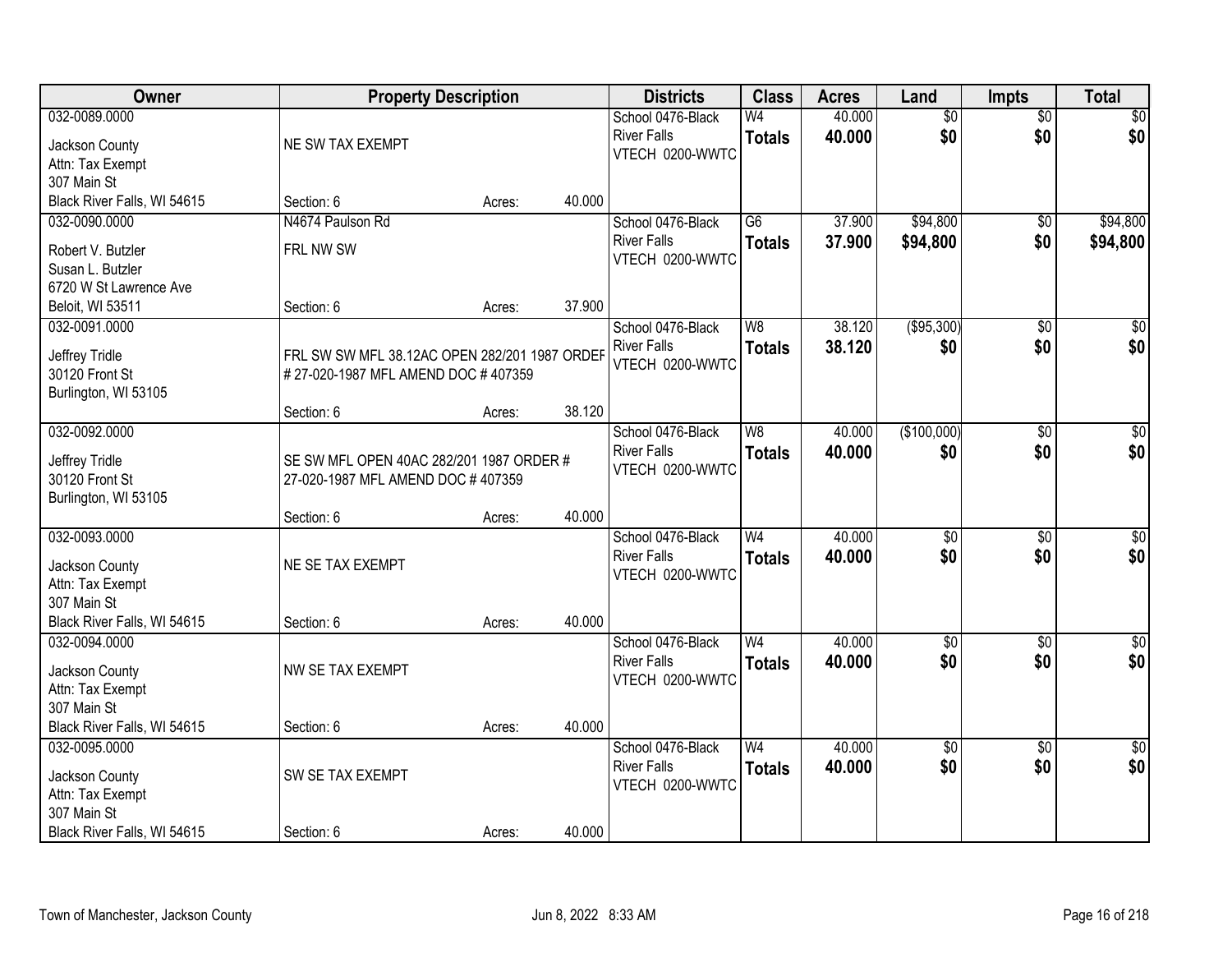| Owner                           | <b>Property Description</b>                                |                  | <b>Districts</b>                      | <b>Class</b>    | <b>Acres</b> | Land      | <b>Impts</b> | <b>Total</b> |
|---------------------------------|------------------------------------------------------------|------------------|---------------------------------------|-----------------|--------------|-----------|--------------|--------------|
| 032-0096.0000                   | Oak Ridge Rd                                               |                  | School 0476-Black                     | $\overline{G1}$ | 1.000        | \$7,500   | \$5,500      | \$13,000     |
| John M. Zastrow                 | SE SE                                                      |                  | <b>River Falls</b>                    | G <sub>6</sub>  | 39.000       | \$97,500  | \$0          | \$97,500     |
| Dawn M. Zastrow                 |                                                            |                  | VTECH 0200-WWTC   Totals              |                 | 40.000       | \$105,000 | \$5,500      | \$110,500    |
| 6877 Alliance Loop              |                                                            |                  |                                       |                 |              |           |              |              |
| Colorado Springs, CO 80925      | Section: 6                                                 | 40.000<br>Acres: |                                       |                 |              |           |              |              |
| 032-0097.0000                   | W9202 Oak Ridge Rd                                         |                  | School 0476-Black                     | $\overline{G5}$ | 5.000        | \$1,300   | \$0          | \$1,300      |
| Candace J. Iverson              | NE NE EX LOTS 8 & 9 CSM 3010                               |                  | <b>River Falls</b>                    | G <sub>6</sub>  | 15.000       | \$30,000  | \$0          | \$30,000     |
| James D. Iverson                |                                                            |                  | VTECH 0200-WWTC   Totals              |                 | 20,000       | \$31,300  | \$0          | \$31,300     |
| N4777 Paulson Rd                |                                                            |                  |                                       |                 |              |           |              |              |
| Black River Falls, WI 54615     | Section: 7                                                 | 20.000<br>Acres: |                                       |                 |              |           |              |              |
| 032-0097.0005                   | W9204 Oak Ridge Rd                                         |                  | School 0476-Black                     | G1              | 0.500        | \$4,000   | \$2,500      | \$6,500      |
|                                 |                                                            |                  | <b>River Falls</b>                    | G <sub>6</sub>  | 5.570        | \$11,100  | \$0          | \$11,100     |
| Richard A. Otis<br>Jane E. Otis | LOT 15 OF CSM 3724 BEING PART OF THE NENE &<br><b>SENE</b> |                  | VTECH 0200-WWTC                       | <b>Totals</b>   | 6.070        | \$15,100  | \$2,500      | \$17,600     |
| 5534 Fieldstone Ln              |                                                            |                  |                                       |                 |              |           |              |              |
| Madison, WI 53704               | Section: 7                                                 | 6.070<br>Acres:  |                                       |                 |              |           |              |              |
| 032-0097.0010                   | W9280 Oak Ridge Rd                                         |                  | School 0476-Black                     | G1              | 1.000        | \$7,500   | \$105,000    | \$112,500    |
|                                 |                                                            |                  | <b>River Falls</b>                    | G <sub>6</sub>  | 12.150       | \$27,900  | \$0          | \$27,900     |
| Jeffrey D. Johnson              | LOT 12 OF CSM 3227 BEING PT OF LOT 9 CSM 3010              |                  | VTECH 0200-WWTC                       | <b>Totals</b>   | 13.150       | \$35,400  | \$105,000    | \$140,400    |
| Kitty J. Johnson                | OF THE NENE & SENE                                         |                  |                                       |                 |              |           |              |              |
| 509 8th Ave                     |                                                            |                  |                                       |                 |              |           |              |              |
| Marengo, IL 60152               | Section: 7                                                 | 13.150<br>Acres: |                                       |                 |              |           |              |              |
| 032-0097.0015                   | W9246 Oak Ridge Rd                                         |                  | School 0476-Black                     | $\overline{G1}$ | 3.090        | \$20,200  | \$12,000     | \$32,200     |
| Merritt M. Bebout               | LOT 13 OF CSM 3227 BEING PT OF LOT 9 CSM 3010              |                  | <b>River Falls</b><br>VTECH 0200-WWTC | <b>Totals</b>   | 3.090        | \$20,200  | \$12,000     | \$32,200     |
| Debra A. Bebout                 | OF THE NENE & SENE                                         |                  |                                       |                 |              |           |              |              |
| 1625 48th Ave                   |                                                            |                  |                                       |                 |              |           |              |              |
| Winona, MN 55987                | Section: 7                                                 | 3.090<br>Acres:  |                                       |                 |              |           |              |              |
| 032-0097.0020                   | W9284 Oak Ridge Rd                                         |                  | School 0476-Black                     | $\overline{G1}$ | 1.500        | \$11,300  | \$5,000      | \$16,300     |
| Peter J. Marema                 | LOT 14 OF CSM 3227 BEING PT OF LOT 9 CSM 3010              |                  | <b>River Falls</b>                    | <b>Totals</b>   | 1.500        | \$11,300  | \$5,000      | \$16,300     |
| 508 Sherman Ave                 | OF THE NENE & SENE                                         |                  | VTECH 0200-WWTC                       |                 |              |           |              |              |
| South Milwaukee, WI 53172       |                                                            |                  |                                       |                 |              |           |              |              |
|                                 | Section: 7                                                 | 1.500<br>Acres:  |                                       |                 |              |           |              |              |
| 032-0097.0025                   | W9216 Oak Ridge Rd                                         |                  | School 0476-Black                     | $\overline{G1}$ | 0.500        | \$4,000   | \$12,500     | \$16,500     |
| Matt T. Howard                  | LOT 16 OF CSM 3724 BEING PART OF THE NENE &                |                  | <b>River Falls</b>                    | G <sub>6</sub>  | 3.510        | \$7,000   | \$0          | \$7,000      |
| 9901 E County Rd X              | <b>SENE</b>                                                |                  | VTECH 0200-WWTC                       | Totals          | 4.010        | \$11,000  | \$12,500     | \$23,500     |
| Clinton, WI 53525               |                                                            |                  |                                       |                 |              |           |              |              |
|                                 | Section: 7                                                 | 4.010<br>Acres:  |                                       |                 |              |           |              |              |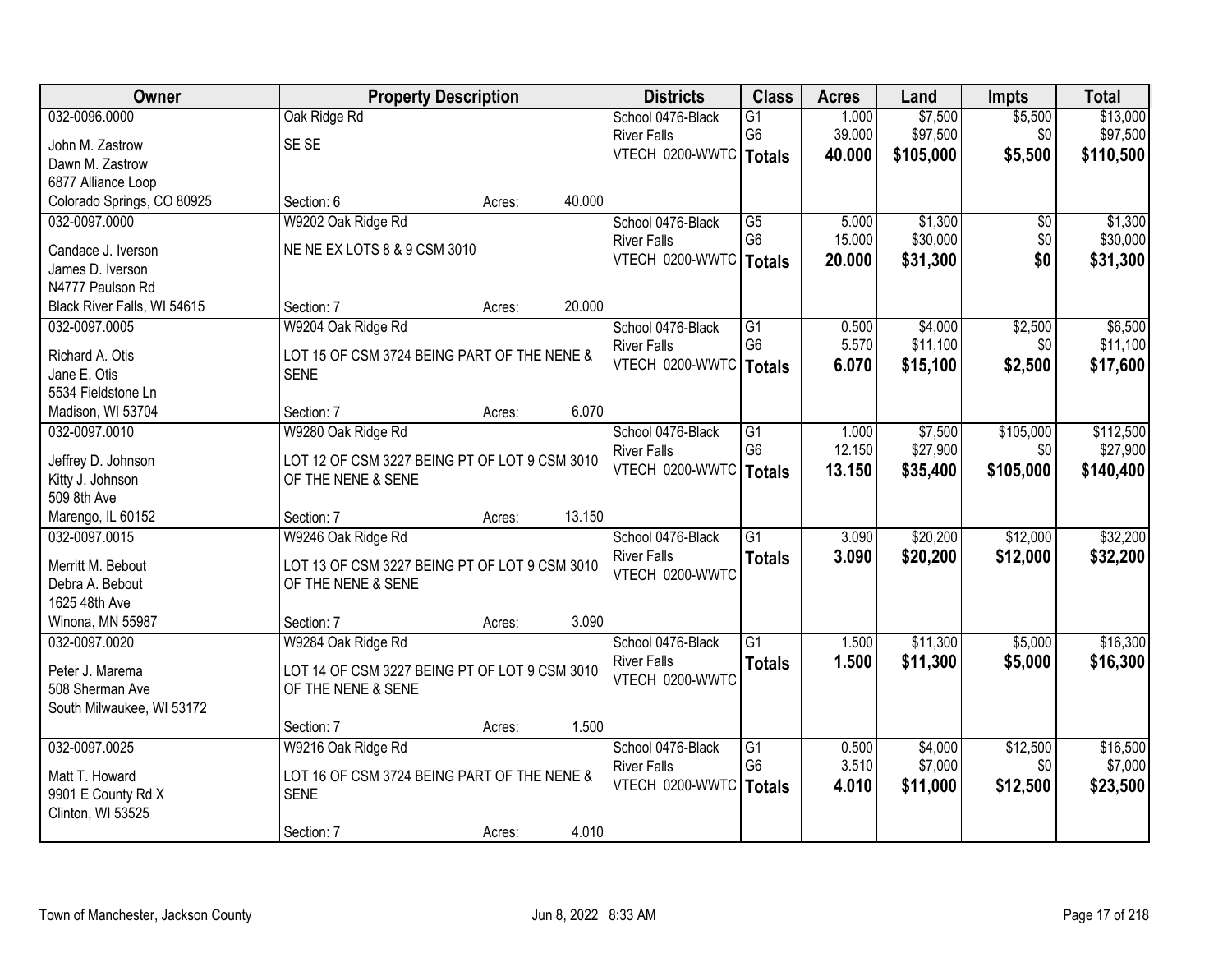| Owner                                 |                                                   | <b>Property Description</b> |        | <b>Districts</b>   | <b>Class</b>             | <b>Acres</b> | Land       | <b>Impts</b>    | <b>Total</b>     |
|---------------------------------------|---------------------------------------------------|-----------------------------|--------|--------------------|--------------------------|--------------|------------|-----------------|------------------|
| 032-0098.0000                         | W9320 Oak Ridge Rd                                |                             |        | School 0476-Black  | $\overline{G6}$          | 20.740       | \$51,900   | $\overline{30}$ | \$51,900         |
| Jeffrey D. Johnson                    | LOT 10 CSM 3010 BEING PART OF THE NW NE &         |                             |        | <b>River Falls</b> | <b>Totals</b>            | 20.740       | \$51,900   | \$0             | \$51,900         |
| Kitty J. Johnson                      | <b>SWNE</b>                                       |                             |        | VTECH 0200-WWTC    |                          |              |            |                 |                  |
| 509 8th Ave                           |                                                   |                             |        |                    |                          |              |            |                 |                  |
| Marengo, IL 60152                     | Section: 7                                        | Acres:                      | 20.740 |                    |                          |              |            |                 |                  |
| 032-0098.0005                         | W9340 Oak Ridge Rd                                |                             |        | School 0476-Black  | $\overline{G1}$          | 1.000        | \$7,500    | \$14,000        | \$21,500         |
| Tyler W. Uhl et al                    | LOT 11 CSM 3010 BEING PART OF THE NW NE &         |                             |        | <b>River Falls</b> | G <sub>6</sub>           | 19.920       | \$49,800   | \$0             | \$49,800         |
| c/o Bruce W. Uhl                      | <b>SWNE</b>                                       |                             |        | VTECH 0200-WWTC    | Totals                   | 20.920       | \$57,300   | \$14,000        | \$71,300         |
| 3344 County Rd N                      |                                                   |                             |        |                    |                          |              |            |                 |                  |
| Milladore, WI 54454-9798              | Section: 7                                        | Acres:                      | 20.920 |                    |                          |              |            |                 |                  |
| 032-0099.0000                         | W9301 Oak Ridge Rd                                |                             |        | School 0476-Black  | G1                       | 1.000        | \$7,500    | \$84,500        | \$92,000         |
|                                       |                                                   |                             |        | <b>River Falls</b> | W <sub>6</sub>           | 26.780       | (\$61,600) | \$0             | \$0              |
| Hidden Moose Acres, LLC               | LOT 4 OF CSM 1367 BEING PART OF SW NE *MFL        |                             |        | VTECH 0200-WWTC    | Totals                   | 27.780       | \$7,500    | \$84,500        | \$92,000         |
| c/o Bradley J. Troeger<br>23 Lilac Ln | 26.78AC CLOSED 2017 622/361 ORDER # 27 014 2017   |                             |        |                    |                          |              |            |                 |                  |
| Edgerton, WI 53534-2401               | Section: 7                                        | Acres:                      | 27.780 |                    |                          |              |            |                 |                  |
| 032-0099.0010                         | Roberts Rd                                        |                             |        | School 0476-Black  | $\overline{G6}$          | 10.000       | \$25,000   | \$0             | \$25,000         |
|                                       |                                                   |                             |        | <b>River Falls</b> | <b>Totals</b>            | 10.000       | \$25,000   | \$0             | \$25,000         |
| Kevin T. Wallace                      | PART OF SW NE BEG AT NE CORN OF CSM 1119, TH      |                             |        | VTECH 0200-WWTC    |                          |              |            |                 |                  |
| Jennifer B. Wallace                   | N 83 DEG 51' 31" E 357.75', TH S 01 DEG 32' 46" W |                             |        |                    |                          |              |            |                 |                  |
| N4330 Roberts Rd                      | 1248.29' TO S LINE OF 40TY, TH N 89 DEG 50' 35" W |                             |        |                    |                          |              |            |                 |                  |
| Black River Falls, WI 54615           | Section: 7                                        | Acres:                      | 10.000 |                    |                          |              |            |                 |                  |
| 032-0100.0000                         | Oak Ridge Rd                                      |                             |        | School 0476-Black  | $\overline{\mathsf{W6}}$ | 10.620       | (\$26,600) | $\overline{30}$ | $\overline{\$0}$ |
| Hidden Moose Acres, LLC               | LOT 5 OF CSM 1367 BEING PART OF SE NE *MFL        |                             |        | <b>River Falls</b> | <b>Totals</b>            | 10.620       | \$0        | \$0             | \$0              |
| c/o Bradley J. Troeger                | 10.62AC CLOSED 2017 622/361 ORDER # 27 014 2017   |                             |        | VTECH 0200-WWTC    |                          |              |            |                 |                  |
| 23 Lilac Ln                           |                                                   |                             |        |                    |                          |              |            |                 |                  |
| Edgerton, WI 53534-2401               | Section: 7                                        | Acres:                      | 10.620 |                    |                          |              |            |                 |                  |
| 032-0100.0010                         | Oak Ridge Rd                                      |                             |        | School 0476-Black  | W <sub>6</sub>           | 10.620       | (\$26,600) | $\overline{30}$ | $\sqrt{50}$      |
| Hidden Moose Acres, LLC               | LOT 6 OF CSM 1367 BEING PART OF SE NE *MFL        |                             |        | <b>River Falls</b> | <b>Totals</b>            | 10.620       | \$0        | \$0             | \$0              |
| c/o Bradley J. Troeger                | 10.62AC CLOSED 2017 622/361 ORDER # 27 014 2017   |                             |        | VTECH 0200-WWTC    |                          |              |            |                 |                  |
| 23 Lilac Ln                           |                                                   |                             |        |                    |                          |              |            |                 |                  |
| Edgerton, WI 53534-2401               | Section: 7                                        | Acres:                      | 10.620 |                    |                          |              |            |                 |                  |
| 032-0100.0015                         | Dodge Rd                                          |                             |        | School 0476-Black  | $\overline{G1}$          | 1.000        | \$7,500    | $\overline{50}$ | \$7,500          |
| Kent E. Zahrte                        | LOT 7 OF CSM 1367 BEING PART OF SE NE             |                             |        | <b>River Falls</b> | G <sub>6</sub>           | 9.620        | \$24,100   | \$0             | \$24,100         |
| W6599 Berry St                        |                                                   |                             |        | VTECH 0200-WWTC    | <b>Totals</b>            | 10.620       | \$31,600   | \$0             | \$31,600         |
| Black River Falls, WI 54615           |                                                   |                             |        |                    |                          |              |            |                 |                  |
|                                       | Section: 7                                        | Acres:                      | 10.620 |                    |                          |              |            |                 |                  |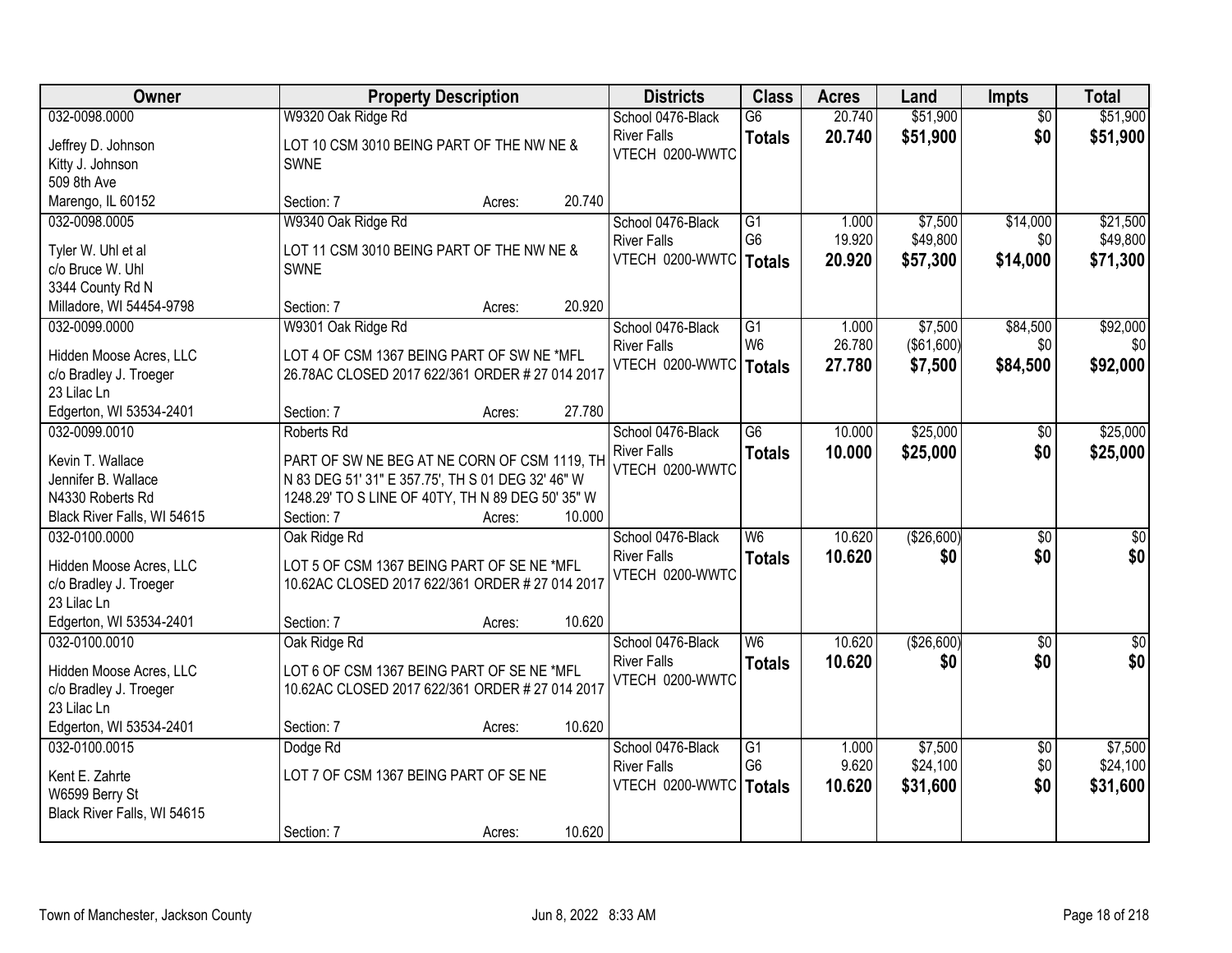| Owner                                          |                                                | <b>Property Description</b> |        | <b>Districts</b>         | <b>Class</b>    | <b>Acres</b> | Land       | <b>Impts</b>    | <b>Total</b> |
|------------------------------------------------|------------------------------------------------|-----------------------------|--------|--------------------------|-----------------|--------------|------------|-----------------|--------------|
| 032-0101.0000                                  | W9428 Oak Ridge Rd                             |                             |        | School 0476-Black        | $\overline{G1}$ | 1.000        | \$7,500    | \$121,000       | \$128,500    |
| Kenneth Lewis                                  | PART OF LOT 4 OF CSM 2004 BEING PART OF THE    |                             |        | <b>River Falls</b>       | G <sub>6</sub>  | 21.280       | \$53,200   | \$0             | \$53,200     |
| W9428 Oak Ridge Rd                             | <b>NENW</b>                                    |                             |        | VTECH 0200-WWTC   Totals |                 | 22.280       | \$60,700   | \$121,000       | \$181,700    |
| Black River Falls, WI 54615                    |                                                |                             |        |                          |                 |              |            |                 |              |
|                                                | Section: 7                                     | Acres:                      | 22.280 |                          |                 |              |            |                 |              |
| 032-0101.0005                                  | W9459 Oak Ridge Rd                             |                             |        | School 0476-Black        | $\overline{G1}$ | 1.000        | \$7,500    | \$30,000        | \$37,500     |
| Danny Lyckberg                                 | PART OF NE NW COM AT THE INTERSECTION OF W     |                             |        | <b>River Falls</b>       | G <sub>6</sub>  | 4.000        | \$10,000   | \$0             | \$10,000     |
| 405 N 6th                                      | LINE OF 40TY & S LINE OF TN/RD, TH S ON W LINE |                             |        | VTECH 0200-WWTC          | <b>Totals</b>   | 5.000        | \$17,500   | \$30,000        | \$47,500     |
| Elsberry, MO 63343                             | TO SW CORN, THE ON S LINE OF 40TY TO W LINE    |                             |        |                          |                 |              |            |                 |              |
|                                                | Section: 7                                     | Acres:                      | 5.000  |                          |                 |              |            |                 |              |
| 032-0101.0010                                  | W9498 Oakridge Rd                              |                             |        | School 0476-Black        | $\overline{G1}$ | 2.010        | \$15,100   | \$42,000        | \$57,100     |
| Donald E. Lynch                                | LOT 1 OF CSM 349 BEING PART OF NE NW           |                             |        | <b>River Falls</b>       | <b>Totals</b>   | 2.010        | \$15,100   | \$42,000        | \$57,100     |
| 293 9th Ave                                    |                                                |                             |        | VTECH 0200-WWTC          |                 |              |            |                 |              |
| Nekoosa, WI 54457-9185                         |                                                |                             |        |                          |                 |              |            |                 |              |
|                                                | Section: 7                                     | Acres:                      | 2.010  |                          |                 |              |            |                 |              |
| 032-0101.0015                                  | W9500 Oak Ridge Rd                             |                             |        | School 0476-Black        | $\overline{G1}$ | 1.000        | \$7,500    | \$1,000         | \$8,500      |
| Gregory R. Hendricks                           | LOT 2 OF CSM 2004 BEING PART OF THE NENW       |                             |        | <b>River Falls</b>       | G <sub>6</sub>  | 1.000        | \$2,500    | \$0             | \$2,500      |
| 1519 Thompson St                               |                                                |                             |        | VTECH 0200-WWTC          | <b>Totals</b>   | 2.000        | \$10,000   | \$1,000         | \$11,000     |
| La Crosse, WI 54601-6427                       |                                                |                             |        |                          |                 |              |            |                 |              |
|                                                | Section: 7                                     | Acres:                      | 2.000  |                          |                 |              |            |                 |              |
| 032-0101.0020                                  | W9480 Oak Ridge Rd                             |                             |        | School 0476-Black        | $\overline{G1}$ | 3.930        | \$22,300   | \$173,000       | \$195,300    |
| Zane D. Flick                                  | LOT 3 OF CSM 2004 BEING PART OF THE NENW       |                             |        | <b>River Falls</b>       | <b>Totals</b>   | 3.930        | \$22,300   | \$173,000       | \$195,300    |
| Lisa J. Flick                                  |                                                |                             |        | VTECH 0200-WWTC          |                 |              |            |                 |              |
| W9480 Oak Ridge Rd                             |                                                |                             |        |                          |                 |              |            |                 |              |
| Black River Falls, WI 54615-6633               | Section: 7                                     | Acres:                      | 3.930  |                          |                 |              |            |                 |              |
| 032-0102.0000                                  | W9577 Oak Ridge Rd                             |                             |        | School 0476-Black        | G1              | 1.000        | \$7,500    | \$114,000       | \$121,500    |
| Beth L. Overlien                               | FRL NW NW LIFETIME ESTATE TO RICHARD C &       |                             |        | <b>River Falls</b>       | G <sub>6</sub>  | 37.150       | \$92,900   | \$0             | \$92,900     |
| c/o Richard C. Weiler                          | <b>DEANNA K WEILER</b>                         |                             |        | VTECH 0200-WWTC          | <b>Totals</b>   | 38.150       | \$100,400  | \$114,000       | \$214,400    |
| W9577 Oak Ridge Rd                             |                                                |                             |        |                          |                 |              |            |                 |              |
| Black River Falls, WI 54615-6630               | Section: 7                                     | Acres:                      | 38.150 |                          |                 |              |            |                 |              |
| 032-0103.0000                                  |                                                |                             |        | School 0476-Black        | $\overline{G6}$ | 7.800        | \$19,500   | $\overline{50}$ | \$19,500     |
|                                                | FRL SW NW 30A MFL CLOSED 2010                  |                             |        | <b>River Falls</b>       | W <sub>6</sub>  | 30.000       | (\$75,000) | \$0             | \$0          |
| Mark J. Drangstveit<br>Genevara C. Drangstveit |                                                |                             |        | VTECH 0200-WWTC          | <b>Totals</b>   | 37.800       | \$19,500   | \$0             | \$19,500     |
| W9726 Oak Ridge Rd                             |                                                |                             |        |                          |                 |              |            |                 |              |
| Black River Falls, WI 54615                    | Section: 7                                     | Acres:                      | 37.800 |                          |                 |              |            |                 |              |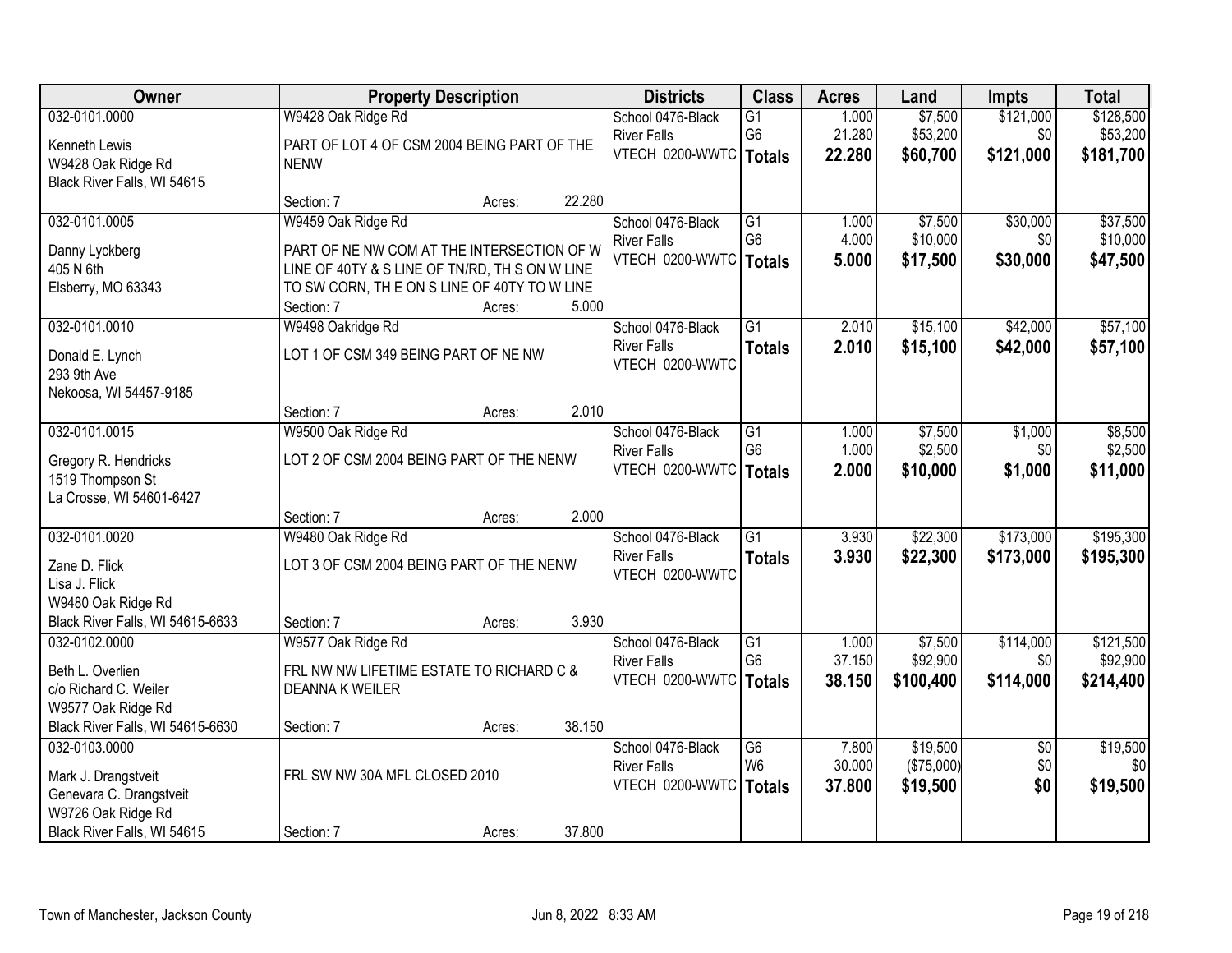| \$150,000<br>032-0104.0000<br>N4330 Roberts Rd<br>\$7,500<br>\$157,500<br>School 0476-Black<br>$\overline{G1}$<br>1.000<br>G <sub>6</sub><br>14.260<br>\$35,700<br>\$0<br>\$35,700<br><b>River Falls</b><br>LOT 3 OF CSM 1119 BEING PART OF SE NW<br>Kevin T. Wallace<br>VTECH 0200-WWTC   Totals<br>\$150,000<br>15.260<br>\$43,200<br>\$193,200<br>Jennifer B. Wallace<br>N4330 Roberts Rd<br>15.260<br>Black River Falls, WI 54615<br>Section: 7<br>Acres:<br>Oak Ridge Rd<br>$\overline{G6}$<br>2.140<br>\$5,400<br>\$5,400<br>032-0104.0005<br>School 0476-Black<br>$\overline{50}$<br>2.140<br><b>River Falls</b><br>\$5,400<br>\$0<br>\$5,400<br><b>Totals</b><br>Kenneth Lewis<br>PART OF LOT 4 CSM 2004 BEING PART OF THE<br>VTECH 0200-WWTC<br>W9428 Oak Ridge Rd<br><b>SENW</b><br>Black River Falls, WI 54615<br>2.140<br>Section: 7<br>Acres:<br>032-0104.0010<br>N4355 Roberts Rd<br>\$7,500<br>\$144,500<br>\$152,000<br>School 0476-Black<br>G1<br>1.000<br>G <sub>6</sub><br>8.720<br>\$21,800<br>\$0<br><b>River Falls</b><br>\$21,800<br>LOT 4 OF CSM 1131 BEING PART OF SE NW<br>Donald G. Iverson<br>VTECH 0200-WWTC<br>9.720<br>\$29,300<br>\$144,500<br>\$173,800<br><b>Totals</b><br>Tina M. Iverson<br>N4355 Roberts Rd<br>9.720<br>Black River Falls, WI 54615<br>Section: 7<br>Acres:<br>12.540<br>\$31,400<br>032-0104.0015<br>School 0476-Black<br>$\overline{G6}$<br>\$31,400<br>Roberts Rd<br>\$0<br><b>River Falls</b><br>\$0<br>12.540<br>\$31,400<br>\$31,400<br><b>Totals</b><br>LOT 5 OF CSM 1131 BEING PART OF SE NW<br>Donald G. Iverson<br>VTECH 0200-WWTC<br>Tina M. Iverson<br>N4355 Roberts Rd<br>12.540<br>Black River Falls, WI 54615<br>Section: 7<br>Acres:<br>\$7,500<br>\$258,000<br>032-0105.0000<br>N4271 Roberts Rd<br>School 0476-Black<br>$\overline{G1}$<br>1.000<br>G <sub>6</sub><br>\$32,500<br>13.000<br>\$0<br><b>River Falls</b><br>Jennifer L. Herrera<br>NE SW *MFL 26AC CLOSED 2017 622/366 ORDER #<br>W <sub>6</sub><br>26.000<br>(\$65,000)<br>\$0<br>\$0<br>VTECH 0200-WWTC<br>N4271 Roberts Rd<br>27 008 2017<br>\$258,000<br>40.000<br>\$40,000<br><b>Totals</b><br>Black River Falls, WI 54615<br>40.000<br>Section: 7<br>Acres:<br>W6<br>37.550<br>( \$93,900)<br>032-0106.0000<br>School 0476-Black<br>$\overline{50}$<br><b>River Falls</b><br>37.550<br>\$0<br>\$0<br><b>Totals</b><br>Jennifer L. Herrera<br>FRL NW SW *MFL 37.55AC CLOSED 2017 622/366<br>VTECH 0200-WWTC<br>ORDER # 27 008 2017<br>N4271 Roberts Rd<br>Black River Falls, WI 54615<br>37.550<br>Section: 7<br>Acres:<br>37.300<br>032-0107.0000<br>School 0476-Black<br>W <sub>4</sub><br>$\overline{30}$<br>$\overline{50}$<br>\$0<br>37.300<br>\$0<br><b>River Falls</b><br><b>Totals</b><br>FRL SW SW TAX EXEMPT<br>Jackson County | Owner | <b>Property Description</b> | <b>Districts</b> | <b>Class</b> | <b>Acres</b> | Land | <b>Impts</b> | <b>Total</b> |
|-----------------------------------------------------------------------------------------------------------------------------------------------------------------------------------------------------------------------------------------------------------------------------------------------------------------------------------------------------------------------------------------------------------------------------------------------------------------------------------------------------------------------------------------------------------------------------------------------------------------------------------------------------------------------------------------------------------------------------------------------------------------------------------------------------------------------------------------------------------------------------------------------------------------------------------------------------------------------------------------------------------------------------------------------------------------------------------------------------------------------------------------------------------------------------------------------------------------------------------------------------------------------------------------------------------------------------------------------------------------------------------------------------------------------------------------------------------------------------------------------------------------------------------------------------------------------------------------------------------------------------------------------------------------------------------------------------------------------------------------------------------------------------------------------------------------------------------------------------------------------------------------------------------------------------------------------------------------------------------------------------------------------------------------------------------------------------------------------------------------------------------------------------------------------------------------------------------------------------------------------------------------------------------------------------------------------------------------------------------------------------------------------------------------------------------------------------------------------------------------------------------------------------------------------------------------------------------------------------------------------------------------------------------------------------------------------------------------------------------------------------------------------------------|-------|-----------------------------|------------------|--------------|--------------|------|--------------|--------------|
|                                                                                                                                                                                                                                                                                                                                                                                                                                                                                                                                                                                                                                                                                                                                                                                                                                                                                                                                                                                                                                                                                                                                                                                                                                                                                                                                                                                                                                                                                                                                                                                                                                                                                                                                                                                                                                                                                                                                                                                                                                                                                                                                                                                                                                                                                                                                                                                                                                                                                                                                                                                                                                                                                                                                                                                   |       |                             |                  |              |              |      |              |              |
|                                                                                                                                                                                                                                                                                                                                                                                                                                                                                                                                                                                                                                                                                                                                                                                                                                                                                                                                                                                                                                                                                                                                                                                                                                                                                                                                                                                                                                                                                                                                                                                                                                                                                                                                                                                                                                                                                                                                                                                                                                                                                                                                                                                                                                                                                                                                                                                                                                                                                                                                                                                                                                                                                                                                                                                   |       |                             |                  |              |              |      |              |              |
|                                                                                                                                                                                                                                                                                                                                                                                                                                                                                                                                                                                                                                                                                                                                                                                                                                                                                                                                                                                                                                                                                                                                                                                                                                                                                                                                                                                                                                                                                                                                                                                                                                                                                                                                                                                                                                                                                                                                                                                                                                                                                                                                                                                                                                                                                                                                                                                                                                                                                                                                                                                                                                                                                                                                                                                   |       |                             |                  |              |              |      |              |              |
|                                                                                                                                                                                                                                                                                                                                                                                                                                                                                                                                                                                                                                                                                                                                                                                                                                                                                                                                                                                                                                                                                                                                                                                                                                                                                                                                                                                                                                                                                                                                                                                                                                                                                                                                                                                                                                                                                                                                                                                                                                                                                                                                                                                                                                                                                                                                                                                                                                                                                                                                                                                                                                                                                                                                                                                   |       |                             |                  |              |              |      |              |              |
|                                                                                                                                                                                                                                                                                                                                                                                                                                                                                                                                                                                                                                                                                                                                                                                                                                                                                                                                                                                                                                                                                                                                                                                                                                                                                                                                                                                                                                                                                                                                                                                                                                                                                                                                                                                                                                                                                                                                                                                                                                                                                                                                                                                                                                                                                                                                                                                                                                                                                                                                                                                                                                                                                                                                                                                   |       |                             |                  |              |              |      |              |              |
|                                                                                                                                                                                                                                                                                                                                                                                                                                                                                                                                                                                                                                                                                                                                                                                                                                                                                                                                                                                                                                                                                                                                                                                                                                                                                                                                                                                                                                                                                                                                                                                                                                                                                                                                                                                                                                                                                                                                                                                                                                                                                                                                                                                                                                                                                                                                                                                                                                                                                                                                                                                                                                                                                                                                                                                   |       |                             |                  |              |              |      |              |              |
|                                                                                                                                                                                                                                                                                                                                                                                                                                                                                                                                                                                                                                                                                                                                                                                                                                                                                                                                                                                                                                                                                                                                                                                                                                                                                                                                                                                                                                                                                                                                                                                                                                                                                                                                                                                                                                                                                                                                                                                                                                                                                                                                                                                                                                                                                                                                                                                                                                                                                                                                                                                                                                                                                                                                                                                   |       |                             |                  |              |              |      |              |              |
|                                                                                                                                                                                                                                                                                                                                                                                                                                                                                                                                                                                                                                                                                                                                                                                                                                                                                                                                                                                                                                                                                                                                                                                                                                                                                                                                                                                                                                                                                                                                                                                                                                                                                                                                                                                                                                                                                                                                                                                                                                                                                                                                                                                                                                                                                                                                                                                                                                                                                                                                                                                                                                                                                                                                                                                   |       |                             |                  |              |              |      |              |              |
|                                                                                                                                                                                                                                                                                                                                                                                                                                                                                                                                                                                                                                                                                                                                                                                                                                                                                                                                                                                                                                                                                                                                                                                                                                                                                                                                                                                                                                                                                                                                                                                                                                                                                                                                                                                                                                                                                                                                                                                                                                                                                                                                                                                                                                                                                                                                                                                                                                                                                                                                                                                                                                                                                                                                                                                   |       |                             |                  |              |              |      |              |              |
|                                                                                                                                                                                                                                                                                                                                                                                                                                                                                                                                                                                                                                                                                                                                                                                                                                                                                                                                                                                                                                                                                                                                                                                                                                                                                                                                                                                                                                                                                                                                                                                                                                                                                                                                                                                                                                                                                                                                                                                                                                                                                                                                                                                                                                                                                                                                                                                                                                                                                                                                                                                                                                                                                                                                                                                   |       |                             |                  |              |              |      |              |              |
|                                                                                                                                                                                                                                                                                                                                                                                                                                                                                                                                                                                                                                                                                                                                                                                                                                                                                                                                                                                                                                                                                                                                                                                                                                                                                                                                                                                                                                                                                                                                                                                                                                                                                                                                                                                                                                                                                                                                                                                                                                                                                                                                                                                                                                                                                                                                                                                                                                                                                                                                                                                                                                                                                                                                                                                   |       |                             |                  |              |              |      |              |              |
|                                                                                                                                                                                                                                                                                                                                                                                                                                                                                                                                                                                                                                                                                                                                                                                                                                                                                                                                                                                                                                                                                                                                                                                                                                                                                                                                                                                                                                                                                                                                                                                                                                                                                                                                                                                                                                                                                                                                                                                                                                                                                                                                                                                                                                                                                                                                                                                                                                                                                                                                                                                                                                                                                                                                                                                   |       |                             |                  |              |              |      |              |              |
|                                                                                                                                                                                                                                                                                                                                                                                                                                                                                                                                                                                                                                                                                                                                                                                                                                                                                                                                                                                                                                                                                                                                                                                                                                                                                                                                                                                                                                                                                                                                                                                                                                                                                                                                                                                                                                                                                                                                                                                                                                                                                                                                                                                                                                                                                                                                                                                                                                                                                                                                                                                                                                                                                                                                                                                   |       |                             |                  |              |              |      |              |              |
|                                                                                                                                                                                                                                                                                                                                                                                                                                                                                                                                                                                                                                                                                                                                                                                                                                                                                                                                                                                                                                                                                                                                                                                                                                                                                                                                                                                                                                                                                                                                                                                                                                                                                                                                                                                                                                                                                                                                                                                                                                                                                                                                                                                                                                                                                                                                                                                                                                                                                                                                                                                                                                                                                                                                                                                   |       |                             |                  |              |              |      |              |              |
|                                                                                                                                                                                                                                                                                                                                                                                                                                                                                                                                                                                                                                                                                                                                                                                                                                                                                                                                                                                                                                                                                                                                                                                                                                                                                                                                                                                                                                                                                                                                                                                                                                                                                                                                                                                                                                                                                                                                                                                                                                                                                                                                                                                                                                                                                                                                                                                                                                                                                                                                                                                                                                                                                                                                                                                   |       |                             |                  |              |              |      |              |              |
|                                                                                                                                                                                                                                                                                                                                                                                                                                                                                                                                                                                                                                                                                                                                                                                                                                                                                                                                                                                                                                                                                                                                                                                                                                                                                                                                                                                                                                                                                                                                                                                                                                                                                                                                                                                                                                                                                                                                                                                                                                                                                                                                                                                                                                                                                                                                                                                                                                                                                                                                                                                                                                                                                                                                                                                   |       |                             |                  |              |              |      |              |              |
|                                                                                                                                                                                                                                                                                                                                                                                                                                                                                                                                                                                                                                                                                                                                                                                                                                                                                                                                                                                                                                                                                                                                                                                                                                                                                                                                                                                                                                                                                                                                                                                                                                                                                                                                                                                                                                                                                                                                                                                                                                                                                                                                                                                                                                                                                                                                                                                                                                                                                                                                                                                                                                                                                                                                                                                   |       |                             |                  |              |              |      |              |              |
|                                                                                                                                                                                                                                                                                                                                                                                                                                                                                                                                                                                                                                                                                                                                                                                                                                                                                                                                                                                                                                                                                                                                                                                                                                                                                                                                                                                                                                                                                                                                                                                                                                                                                                                                                                                                                                                                                                                                                                                                                                                                                                                                                                                                                                                                                                                                                                                                                                                                                                                                                                                                                                                                                                                                                                                   |       |                             |                  |              |              |      |              |              |
| \$265,500<br>\$32,500<br>\$298,000<br>$\frac{1}{6}$<br>\$0<br>$\overline{50}$<br>\$0                                                                                                                                                                                                                                                                                                                                                                                                                                                                                                                                                                                                                                                                                                                                                                                                                                                                                                                                                                                                                                                                                                                                                                                                                                                                                                                                                                                                                                                                                                                                                                                                                                                                                                                                                                                                                                                                                                                                                                                                                                                                                                                                                                                                                                                                                                                                                                                                                                                                                                                                                                                                                                                                                              |       |                             |                  |              |              |      |              |              |
|                                                                                                                                                                                                                                                                                                                                                                                                                                                                                                                                                                                                                                                                                                                                                                                                                                                                                                                                                                                                                                                                                                                                                                                                                                                                                                                                                                                                                                                                                                                                                                                                                                                                                                                                                                                                                                                                                                                                                                                                                                                                                                                                                                                                                                                                                                                                                                                                                                                                                                                                                                                                                                                                                                                                                                                   |       |                             |                  |              |              |      |              |              |
|                                                                                                                                                                                                                                                                                                                                                                                                                                                                                                                                                                                                                                                                                                                                                                                                                                                                                                                                                                                                                                                                                                                                                                                                                                                                                                                                                                                                                                                                                                                                                                                                                                                                                                                                                                                                                                                                                                                                                                                                                                                                                                                                                                                                                                                                                                                                                                                                                                                                                                                                                                                                                                                                                                                                                                                   |       |                             |                  |              |              |      |              |              |
|                                                                                                                                                                                                                                                                                                                                                                                                                                                                                                                                                                                                                                                                                                                                                                                                                                                                                                                                                                                                                                                                                                                                                                                                                                                                                                                                                                                                                                                                                                                                                                                                                                                                                                                                                                                                                                                                                                                                                                                                                                                                                                                                                                                                                                                                                                                                                                                                                                                                                                                                                                                                                                                                                                                                                                                   |       |                             |                  |              |              |      |              |              |
|                                                                                                                                                                                                                                                                                                                                                                                                                                                                                                                                                                                                                                                                                                                                                                                                                                                                                                                                                                                                                                                                                                                                                                                                                                                                                                                                                                                                                                                                                                                                                                                                                                                                                                                                                                                                                                                                                                                                                                                                                                                                                                                                                                                                                                                                                                                                                                                                                                                                                                                                                                                                                                                                                                                                                                                   |       |                             |                  |              |              |      |              |              |
|                                                                                                                                                                                                                                                                                                                                                                                                                                                                                                                                                                                                                                                                                                                                                                                                                                                                                                                                                                                                                                                                                                                                                                                                                                                                                                                                                                                                                                                                                                                                                                                                                                                                                                                                                                                                                                                                                                                                                                                                                                                                                                                                                                                                                                                                                                                                                                                                                                                                                                                                                                                                                                                                                                                                                                                   |       |                             |                  |              |              |      |              |              |
|                                                                                                                                                                                                                                                                                                                                                                                                                                                                                                                                                                                                                                                                                                                                                                                                                                                                                                                                                                                                                                                                                                                                                                                                                                                                                                                                                                                                                                                                                                                                                                                                                                                                                                                                                                                                                                                                                                                                                                                                                                                                                                                                                                                                                                                                                                                                                                                                                                                                                                                                                                                                                                                                                                                                                                                   |       |                             |                  |              |              |      |              |              |
|                                                                                                                                                                                                                                                                                                                                                                                                                                                                                                                                                                                                                                                                                                                                                                                                                                                                                                                                                                                                                                                                                                                                                                                                                                                                                                                                                                                                                                                                                                                                                                                                                                                                                                                                                                                                                                                                                                                                                                                                                                                                                                                                                                                                                                                                                                                                                                                                                                                                                                                                                                                                                                                                                                                                                                                   |       |                             |                  |              |              |      |              |              |
|                                                                                                                                                                                                                                                                                                                                                                                                                                                                                                                                                                                                                                                                                                                                                                                                                                                                                                                                                                                                                                                                                                                                                                                                                                                                                                                                                                                                                                                                                                                                                                                                                                                                                                                                                                                                                                                                                                                                                                                                                                                                                                                                                                                                                                                                                                                                                                                                                                                                                                                                                                                                                                                                                                                                                                                   |       |                             |                  |              |              |      |              |              |
|                                                                                                                                                                                                                                                                                                                                                                                                                                                                                                                                                                                                                                                                                                                                                                                                                                                                                                                                                                                                                                                                                                                                                                                                                                                                                                                                                                                                                                                                                                                                                                                                                                                                                                                                                                                                                                                                                                                                                                                                                                                                                                                                                                                                                                                                                                                                                                                                                                                                                                                                                                                                                                                                                                                                                                                   |       |                             |                  |              |              |      |              |              |
|                                                                                                                                                                                                                                                                                                                                                                                                                                                                                                                                                                                                                                                                                                                                                                                                                                                                                                                                                                                                                                                                                                                                                                                                                                                                                                                                                                                                                                                                                                                                                                                                                                                                                                                                                                                                                                                                                                                                                                                                                                                                                                                                                                                                                                                                                                                                                                                                                                                                                                                                                                                                                                                                                                                                                                                   |       |                             |                  |              |              |      |              |              |
|                                                                                                                                                                                                                                                                                                                                                                                                                                                                                                                                                                                                                                                                                                                                                                                                                                                                                                                                                                                                                                                                                                                                                                                                                                                                                                                                                                                                                                                                                                                                                                                                                                                                                                                                                                                                                                                                                                                                                                                                                                                                                                                                                                                                                                                                                                                                                                                                                                                                                                                                                                                                                                                                                                                                                                                   |       |                             |                  |              |              |      |              |              |
|                                                                                                                                                                                                                                                                                                                                                                                                                                                                                                                                                                                                                                                                                                                                                                                                                                                                                                                                                                                                                                                                                                                                                                                                                                                                                                                                                                                                                                                                                                                                                                                                                                                                                                                                                                                                                                                                                                                                                                                                                                                                                                                                                                                                                                                                                                                                                                                                                                                                                                                                                                                                                                                                                                                                                                                   |       |                             |                  |              |              |      |              |              |
|                                                                                                                                                                                                                                                                                                                                                                                                                                                                                                                                                                                                                                                                                                                                                                                                                                                                                                                                                                                                                                                                                                                                                                                                                                                                                                                                                                                                                                                                                                                                                                                                                                                                                                                                                                                                                                                                                                                                                                                                                                                                                                                                                                                                                                                                                                                                                                                                                                                                                                                                                                                                                                                                                                                                                                                   |       |                             |                  |              |              |      |              |              |
|                                                                                                                                                                                                                                                                                                                                                                                                                                                                                                                                                                                                                                                                                                                                                                                                                                                                                                                                                                                                                                                                                                                                                                                                                                                                                                                                                                                                                                                                                                                                                                                                                                                                                                                                                                                                                                                                                                                                                                                                                                                                                                                                                                                                                                                                                                                                                                                                                                                                                                                                                                                                                                                                                                                                                                                   |       |                             |                  |              |              |      |              |              |
|                                                                                                                                                                                                                                                                                                                                                                                                                                                                                                                                                                                                                                                                                                                                                                                                                                                                                                                                                                                                                                                                                                                                                                                                                                                                                                                                                                                                                                                                                                                                                                                                                                                                                                                                                                                                                                                                                                                                                                                                                                                                                                                                                                                                                                                                                                                                                                                                                                                                                                                                                                                                                                                                                                                                                                                   |       |                             | VTECH 0200-WWTC  |              |              |      |              |              |
| Attn: Tax Exempt<br>307 Main St                                                                                                                                                                                                                                                                                                                                                                                                                                                                                                                                                                                                                                                                                                                                                                                                                                                                                                                                                                                                                                                                                                                                                                                                                                                                                                                                                                                                                                                                                                                                                                                                                                                                                                                                                                                                                                                                                                                                                                                                                                                                                                                                                                                                                                                                                                                                                                                                                                                                                                                                                                                                                                                                                                                                                   |       |                             |                  |              |              |      |              |              |
| 37.300<br>Black River Falls, WI 54615<br>Section: 7<br>Acres:                                                                                                                                                                                                                                                                                                                                                                                                                                                                                                                                                                                                                                                                                                                                                                                                                                                                                                                                                                                                                                                                                                                                                                                                                                                                                                                                                                                                                                                                                                                                                                                                                                                                                                                                                                                                                                                                                                                                                                                                                                                                                                                                                                                                                                                                                                                                                                                                                                                                                                                                                                                                                                                                                                                     |       |                             |                  |              |              |      |              |              |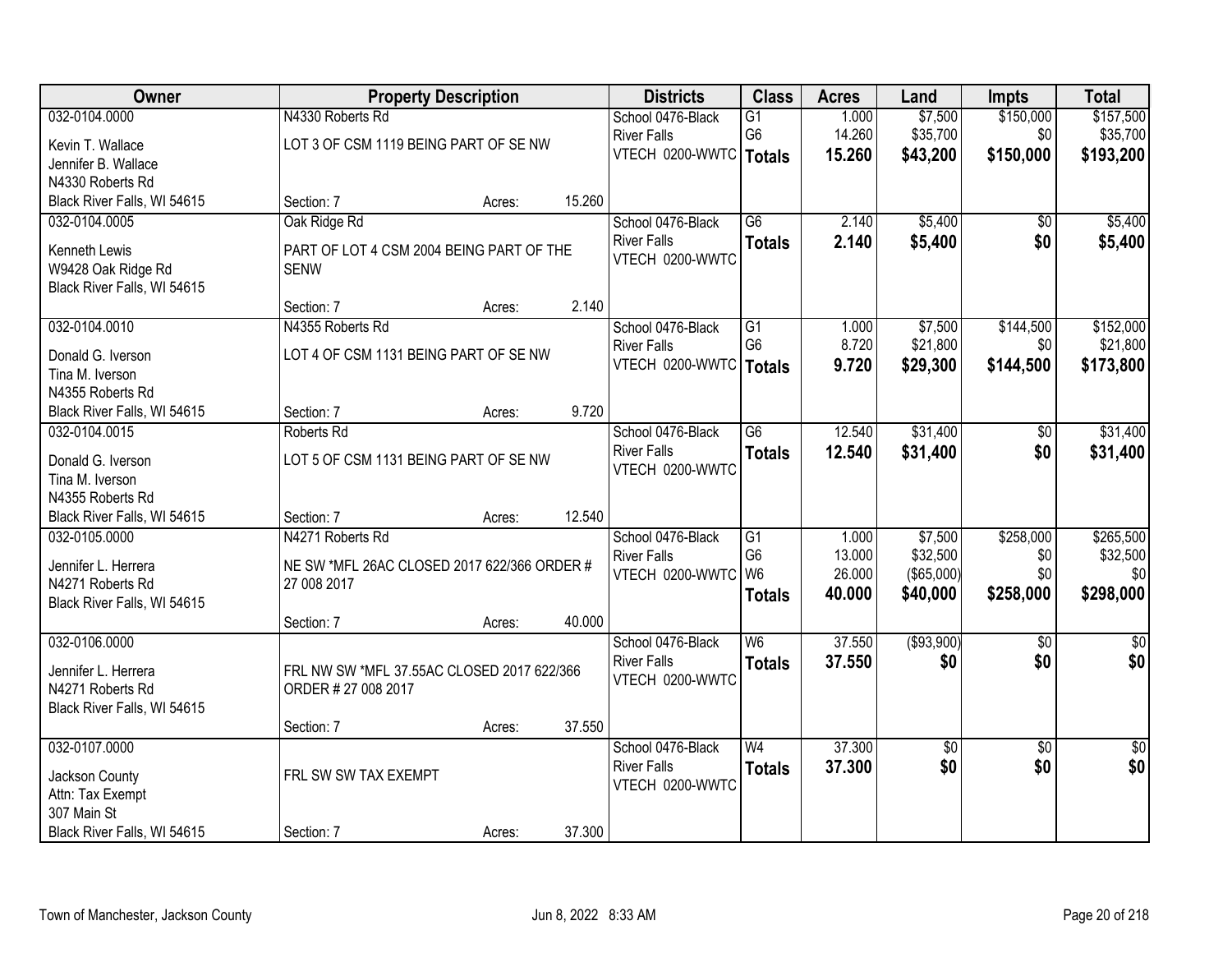| Owner                                  |                                              | <b>Property Description</b> |        | <b>Districts</b>   | <b>Class</b>    | <b>Acres</b> | Land            | <b>Impts</b>    | <b>Total</b> |
|----------------------------------------|----------------------------------------------|-----------------------------|--------|--------------------|-----------------|--------------|-----------------|-----------------|--------------|
| 032-0108.0000                          |                                              |                             |        | School 0476-Black  | W <sub>4</sub>  | 40.000       | $\overline{50}$ | $\overline{50}$ | $\sqrt{30}$  |
| Jackson County                         | SE SW TAX EXEMPT                             |                             |        | <b>River Falls</b> | <b>Totals</b>   | 40.000       | \$0             | \$0             | \$0          |
| Attn: Tax Exempt                       |                                              |                             |        | VTECH 0200-WWTC    |                 |              |                 |                 |              |
| 307 Main St                            |                                              |                             |        |                    |                 |              |                 |                 |              |
| Black River Falls, WI 54615            | Section: 7                                   | Acres:                      | 40.000 |                    |                 |              |                 |                 |              |
| 032-0109.0000                          | N4289 Dodge Rd                               |                             |        | School 0476-Black  | G1              | 1.000        | \$7,500         | \$47,500        | \$55,000     |
|                                        | NE SE (SEE CSR 3147)                         |                             |        | <b>River Falls</b> | G <sub>5</sub>  | 14.000       | \$3,500         | \$0             | \$3,500      |
| Douglas F. Nortman<br>N4289 Dodge Rd   |                                              |                             |        | VTECH 0200-WWTC    | G <sub>6</sub>  | 24.880       | \$62,200        | \$0             | \$62,200     |
| Black River Falls, WI 54615-6604       |                                              |                             |        |                    | <b>Totals</b>   | 39.880       | \$73,200        | \$47,500        | \$120,700    |
|                                        | Section: 7                                   | Acres:                      | 39.880 |                    |                 |              |                 |                 |              |
| 032-0110.0000                          | N4274 Roberts Rd                             |                             |        | School 0476-Black  | G1              | 1.000        | \$7,500         | \$191,500       | \$199,000    |
|                                        |                                              |                             |        | <b>River Falls</b> | G4              | 30.000       | \$3,300         | \$0             | \$3,300      |
| Steven J. Roberts                      | NW SE                                        |                             |        | VTECH 0200-WWTC    | G <sub>6</sub>  | 9.000        | \$22,500        | \$0             | \$22,500     |
| Heather R. Roberts<br>N4274 Roberts Rd |                                              |                             |        |                    | <b>Totals</b>   | 40.000       | \$33,300        | \$191,500       | \$224,800    |
| Black River Falls, WI 54615            | Section: 7                                   | Acres:                      | 40.000 |                    |                 |              |                 |                 |              |
| 032-0111.0000                          |                                              |                             |        | School 0476-Black  | G5              | 5.000        | \$1,300         | \$0             | \$1,300      |
|                                        |                                              |                             |        | <b>River Falls</b> | G <sub>6</sub>  | 35.000       | \$87,500        | \$0             | \$87,500     |
| Steven J. Roberts                      | SW <sub>SE</sub>                             |                             |        | VTECH 0200-WWTC    | <b>Totals</b>   | 40.000       | \$88,800        | \$0             | \$88,800     |
| Heather R. Roberts                     |                                              |                             |        |                    |                 |              |                 |                 |              |
| N4274 Roberts Rd                       |                                              |                             |        |                    |                 |              |                 |                 |              |
| Black River Falls, WI 54615            | Section: 7                                   | Acres:                      | 40.000 |                    |                 |              |                 |                 |              |
| 032-0112.0000                          | Dodge Rd                                     |                             |        | School 0476-Black  | G5              | 12.000       | \$3,000         | \$0             | \$3,000      |
| Douglas F. Nortman                     | SE SE                                        |                             |        | <b>River Falls</b> | G <sub>6</sub>  | 28.000       | \$70,000        | \$0             | \$70,000     |
| N4289 Dodge Rd                         |                                              |                             |        | VTECH 0200-WWTC    | <b>Totals</b>   | 40.000       | \$73,000        | \$0             | \$73,000     |
| Black River Falls, WI 54615-6604       |                                              |                             |        |                    |                 |              |                 |                 |              |
|                                        | Section: 7                                   | Acres:                      | 40.000 |                    |                 |              |                 |                 |              |
| 032-0113.0000                          |                                              |                             |        | School 0476-Black  | $\overline{G6}$ | 40.000       | \$100,000       | $\sqrt{$0}$     | \$100,000    |
| Michael L. Bettenhausen                | NE NE LIFETIME ESTATE TO MICHAEL J & SUSAN M |                             |        | <b>River Falls</b> | <b>Totals</b>   | 40.000       | \$100,000       | \$0             | \$100,000    |
| 3621 S Hamilton Ave #2                 | <b>BETTENHAUSEN</b>                          |                             |        | VTECH 0200-WWTC    |                 |              |                 |                 |              |
| Chicago, IL 60609-1144                 |                                              |                             |        |                    |                 |              |                 |                 |              |
|                                        | Section: 8                                   | Acres:                      | 40.000 |                    |                 |              |                 |                 |              |
| 032-0114.0000                          | W8986 Oak Ridge Rd                           |                             |        | School 0476-Black  | G1              | 1.000        | \$7,500         | \$56,000        | \$63,500     |
| Michael L. Bettenhausen                | NW NE MICHAEL J & SUSAN M BETTENHAUSEN LIFE  |                             |        | <b>River Falls</b> | G <sub>5</sub>  | 21.000       | \$5,300         | \$0             | \$5,300      |
| 3621 S Hamilton Ave #2                 | <b>ESTATE</b>                                |                             |        | VTECH 0200-WWTC G6 |                 | 18.000       | \$45,000        | \$0             | \$45,000     |
| Chicago, IL 60609-1144                 |                                              |                             |        |                    | <b>Totals</b>   | 40.000       | \$57,800        | \$56,000        | \$113,800    |
|                                        | Section: 8                                   | Acres:                      | 40.000 |                    |                 |              |                 |                 |              |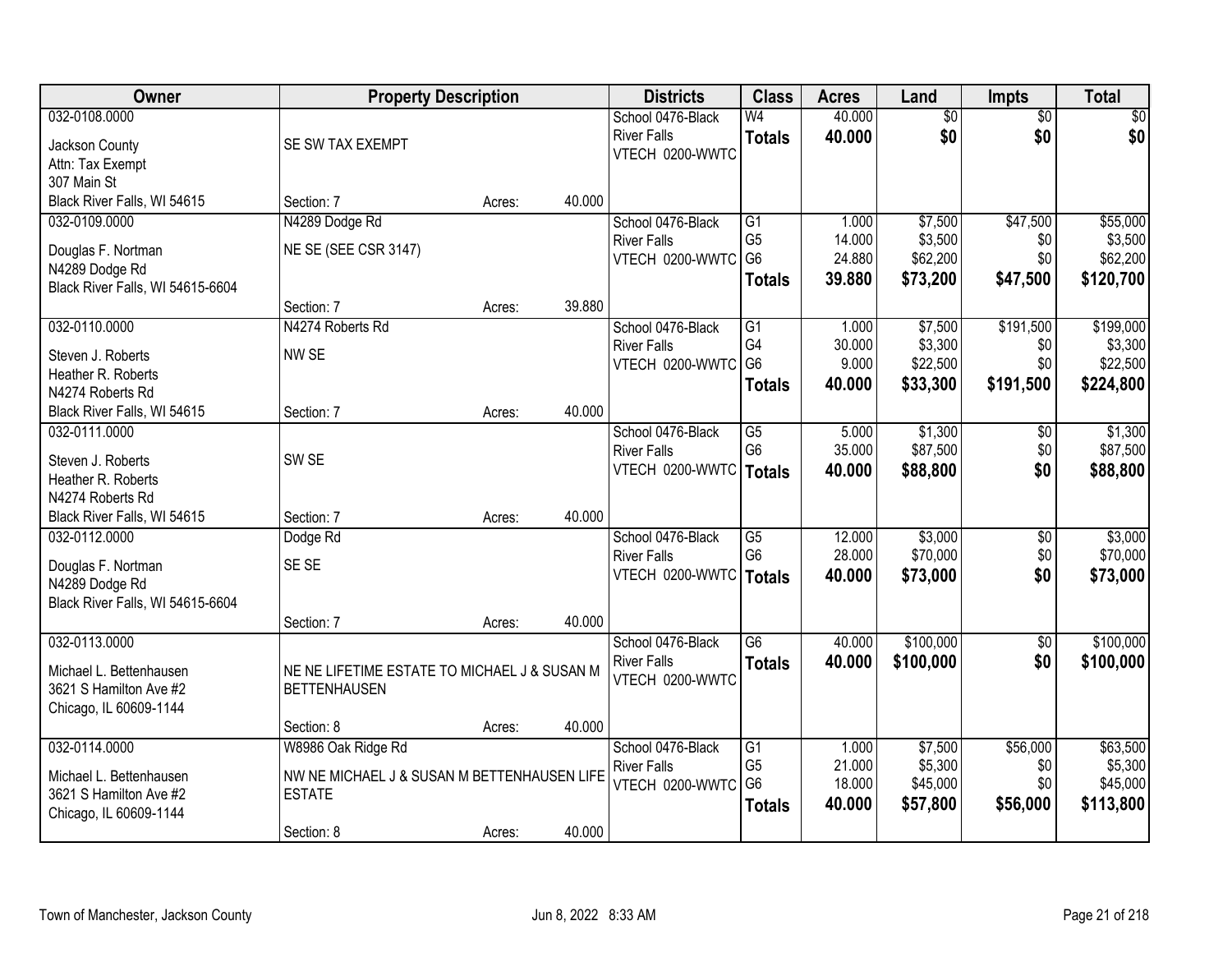| Owner                                                                            |                                                              | <b>Property Description</b> |        | <b>Districts</b>                                                    | <b>Class</b>                           | <b>Acres</b>              | Land                            | <b>Impts</b>                | <b>Total</b>                     |
|----------------------------------------------------------------------------------|--------------------------------------------------------------|-----------------------------|--------|---------------------------------------------------------------------|----------------------------------------|---------------------------|---------------------------------|-----------------------------|----------------------------------|
| 032-0115.0000                                                                    | W8995 Oak Ridge Rd                                           |                             |        | School 0476-Black                                                   | $\overline{G1}$                        | 5.000                     | \$25,000                        | \$111,000                   | \$136,000                        |
| Ladon G. Schultz<br>W8995 Oak Ridge Rd<br>Black River Falls, WI 54615-6654       | PT OF SW NE BEING LOT 1 CSM 2403                             |                             |        | <b>River Falls</b><br>VTECH 0200-WWTC                               | <b>Totals</b>                          | 5.000                     | \$25,000                        | \$111,000                   | \$136,000                        |
|                                                                                  | Section: 8                                                   | Acres:                      | 5.000  |                                                                     |                                        |                           |                                 |                             |                                  |
| 032-0115.0005                                                                    | W8910 Oak Ridge Rd                                           |                             |        | School 0476-Black                                                   | $\overline{G1}$                        | 3.250                     | \$20,600                        | \$76,500                    | \$97,100                         |
| David Krpata<br>Peggy Krpata                                                     | PT OF SW NE                                                  |                             |        | <b>River Falls</b><br>VTECH 0200-WWTC                               | <b>Totals</b>                          | 3.250                     | \$20,600                        | \$76,500                    | \$97,100                         |
| W8910 Oak Ridge Rd                                                               |                                                              |                             |        |                                                                     |                                        |                           |                                 |                             |                                  |
| Black River Falls, WI 54615                                                      | Section: 8                                                   | Acres:                      | 3.250  |                                                                     |                                        |                           |                                 |                             |                                  |
| 032-0115.0010<br>Alexander B. Knox Jr<br>Lynn Z. Dokken-Knox                     | W8941 Oak Ridge Rd<br>PART OF SW NE                          |                             |        | School 0476-Black<br><b>River Falls</b><br>VTECH 0200-WWTC          | $\overline{G1}$<br><b>Totals</b>       | 7.750<br>7.750            | \$31,900<br>\$31,900            | \$169,000<br>\$169,000      | \$200,900<br>\$200,900           |
| W8941 Oak Ridge Rd                                                               |                                                              |                             | 7.750  |                                                                     |                                        |                           |                                 |                             |                                  |
| Black River Falls, WI 54615<br>032-0115.0015                                     | Section: 8<br>W8967 Oak Ridge Rd                             | Acres:                      |        | School 0476-Black                                                   | G1                                     | 3.000                     | \$16,300                        | \$149,500                   | \$165,800                        |
| Kyle V. Hjelmberg<br>Bobbi L. Hjelmberg<br>W8967 Oak Ridge Rd                    | PT OF SW NE BEING PART OF LOT 2 CSM 2403                     |                             |        | <b>River Falls</b><br>VTECH 0200-WWTC                               | G <sub>4</sub><br>G5M<br><b>Totals</b> | 11.500<br>6.950<br>21.450 | \$1,100<br>\$8,000<br>\$25,400  | \$0<br>\$0<br>\$149,500     | \$1,100<br>\$8,000<br>\$174,900  |
| Black River Falls, WI 54615                                                      | Section: 8                                                   | Acres:                      | 21.450 |                                                                     |                                        |                           |                                 |                             |                                  |
| 032-0116.0000<br>Grace L. Roscizewski<br>3833 W 8 Mile Rd<br>Caladonia, WI 53108 | SE NE EX LOT 1 CSM 3042 & EX LOTS 2 & 3 CSM<br>3091          |                             |        | School 0476-Black<br><b>River Falls</b><br>VTECH 0200-WWTC          | $\overline{G6}$<br><b>Totals</b>       | 18.860<br>18.860          | \$47,200<br>\$47,200            | $\overline{50}$<br>\$0      | \$47,200<br>\$47,200             |
|                                                                                  | Section: 8                                                   | Acres:                      | 18.860 |                                                                     |                                        |                           |                                 |                             |                                  |
| 032-0116.0005<br>Grace L. Roscizewski<br>3833 W 8 Mile Rd<br>Caladonia, WI 53108 | W8820 Oak Ridge Rd<br>LOT 1 CSM 3042 BEING PART OF THE SE NE |                             |        | School 0476-Black<br><b>River Falls</b><br>VTECH 0200-WWTC   Totals | G1<br>G <sub>6</sub>                   | 1.000<br>4.000<br>5.000   | \$7,500<br>\$10,000<br>\$17,500 | \$39,000<br>\$0<br>\$39,000 | \$46,500<br>\$10,000<br>\$56,500 |
|                                                                                  | Section: 8                                                   | Acres:                      | 5.000  |                                                                     |                                        |                           |                                 |                             |                                  |
| 032-0116.0010<br>Grace L. Roscizewski<br>3833 W 8 Mile Rd<br>Caladonia, WI 53108 | LOT 2 CSM 3091 BEING PART OF THE SE NE                       |                             |        | School 0476-Black<br><b>River Falls</b><br>VTECH 0200-WWTC          | $\overline{G6}$<br><b>Totals</b>       | 15.370<br>15.370          | \$38,400<br>\$38,400            | $\overline{50}$<br>\$0      | \$38,400<br>\$38,400             |
|                                                                                  | Section: 8                                                   | Acres:                      | 15.370 |                                                                     |                                        |                           |                                 |                             |                                  |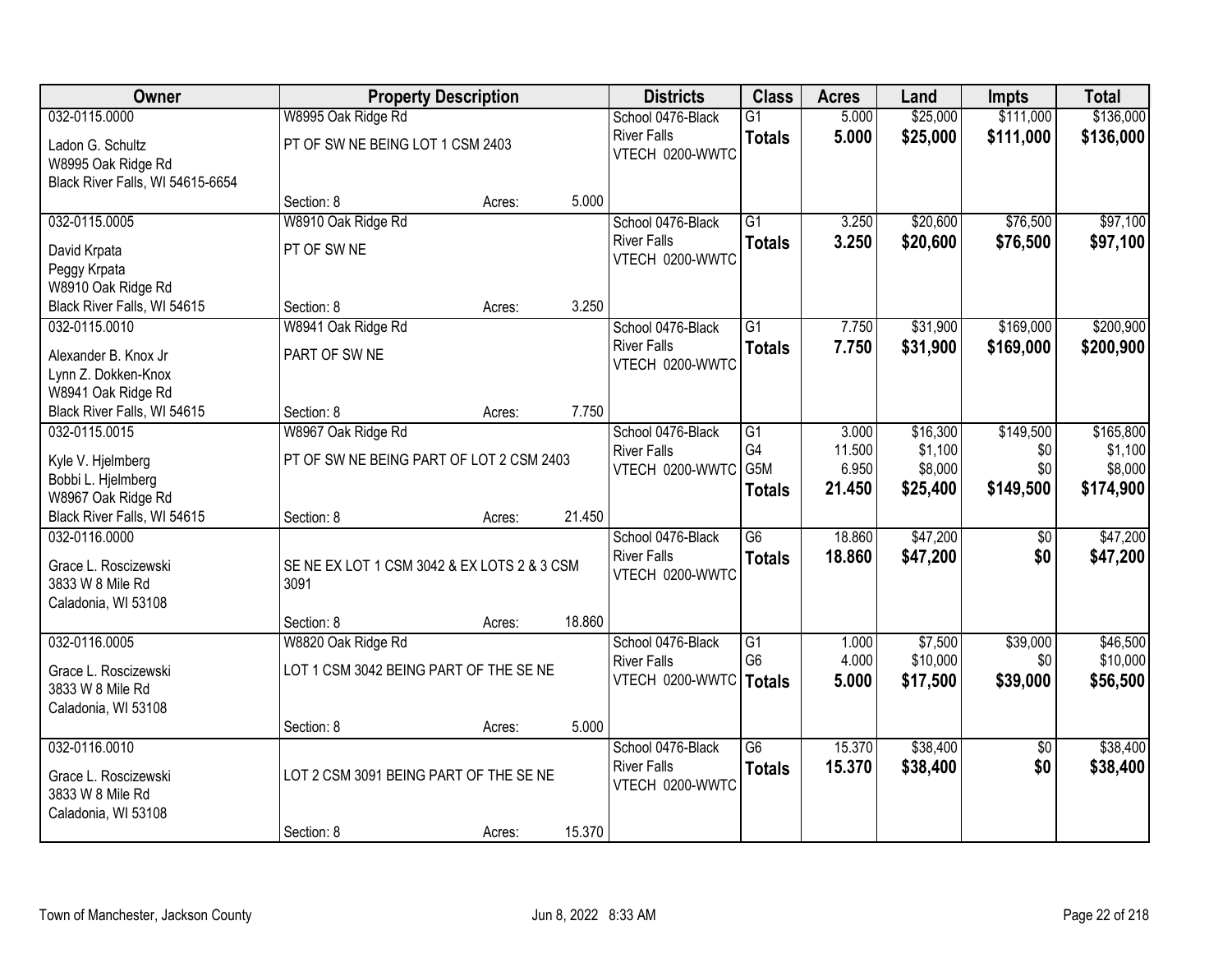| Owner                               | <b>Property Description</b>                        | <b>Districts</b>                      | <b>Class</b>    | <b>Acres</b> | Land     | <b>Impts</b>    | <b>Total</b> |
|-------------------------------------|----------------------------------------------------|---------------------------------------|-----------------|--------------|----------|-----------------|--------------|
| 032-0116.0015                       | W8910 Oak Ridge Rd                                 | School 0476-Black                     | $\overline{G1}$ | 0.770        | \$4,600  | \$16,500        | \$21,100     |
| David Krpata                        | LOT 3 CSM 3091 BEING PART OF THE SE NE             | <b>River Falls</b>                    | <b>Totals</b>   | 0.770        | \$4,600  | \$16,500        | \$21,100     |
| Peggy Krpata                        |                                                    | VTECH 0200-WWTC                       |                 |              |          |                 |              |
| W8910 Oak Ridge Rd                  |                                                    |                                       |                 |              |          |                 |              |
| Black River Falls, WI 54615         | 0.770<br>Section: 8<br>Acres:                      |                                       |                 |              |          |                 |              |
| 032-0117.0000                       | W9030 Oak Ridge Rd                                 | School 0476-Black                     | G1              | 1.000        | \$7,500  | \$142,000       | \$149,500    |
|                                     |                                                    | <b>River Falls</b>                    | G4              | 5.000        | \$600    | \$0             | \$600        |
| Jerry A. Van Brocklin               | <b>NE NW</b>                                       | VTECH 0200-WWTC                       | G5M             | 34.000       | \$42,500 | \$0             | \$42,500     |
| Linda K. Van Brocklin               |                                                    |                                       | <b>Totals</b>   | 40.000       | \$50,600 | \$142,000       | \$192,600    |
| W9030 Oak Ridge Rd                  |                                                    |                                       |                 |              |          |                 |              |
| Black River Falls, WI 54615         | 40.000<br>Section: 8<br>Acres:                     |                                       |                 |              |          |                 |              |
| 032-0118.0000                       |                                                    | School 0476-Black                     | G6              | 10.000       | \$25,000 | \$0             | \$25,000     |
| Jerry A. Van Brocklin               | PART OF NW NW, EXC LOT 1 CSM 4316                  | <b>River Falls</b><br>VTECH 0200-WWTC | <b>Totals</b>   | 10.000       | \$25,000 | \$0             | \$25,000     |
| Linda K. Van Brocklin               |                                                    |                                       |                 |              |          |                 |              |
| W9030 Oak Ridge Rd                  |                                                    |                                       |                 |              |          |                 |              |
| Black River Falls, WI 54615         | 10.000<br>Section: 8<br>Acres:                     |                                       |                 |              |          |                 |              |
| 032-0118.0005                       | W9108 Oak Ridge Rd                                 | School 0476-Black                     | $\overline{G1}$ | 3.690        | \$21,700 | \$0             | \$21,700     |
| Jerry A. Van Brocklin               | S 10AC OF NW NW, EXC LOT 1 CSM 4316                | <b>River Falls</b>                    | <b>Totals</b>   | 3.690        | \$21,700 | \$0             | \$21,700     |
| Linda K. Van Brocklin               |                                                    | VTECH 0200-WWTC                       |                 |              |          |                 |              |
| W9030 Oak Ridge Rd                  |                                                    |                                       |                 |              |          |                 |              |
| Black River Falls, WI 54615         | 3.690<br>Section: 8<br>Acres:                      |                                       |                 |              |          |                 |              |
| 032-0118.0010                       |                                                    | School 0476-Black                     | $\overline{G6}$ | 29.310       | \$73,300 | $\overline{50}$ | \$73,300     |
|                                     |                                                    | <b>River Falls</b>                    | <b>Totals</b>   | 29.310       | \$73,300 | \$0             | \$73,300     |
| John M. Zastrow                     | LOT 1 CSM 4316, BEING PT NWNW AND PT SWNW          | VTECH 0200-WWTC                       |                 |              |          |                 |              |
| Dawn M. Zastrow                     |                                                    |                                       |                 |              |          |                 |              |
| N4281 Tucker Way Dr                 |                                                    |                                       |                 |              |          |                 |              |
| Black River Falls, WI 54615         | 29.310<br>Section: 8<br>Acres:                     |                                       |                 |              |          |                 |              |
| 032-0119.0000                       | N4328 Dodge Rd                                     | School 0476-Black                     | $\overline{G6}$ | 36.000       | \$90,000 | $\overline{60}$ | \$90,000     |
| Morton Family Trust October 29,2020 | SW NW LYING SOUTHERLY OF THE CENTERLINE OF         | <b>River Falls</b>                    | <b>Totals</b>   | 36.000       | \$90,000 | \$0             | \$90,000     |
| 7038 Nicholson Rd                   | OAK RIDGE ROAD AS LOCATED & TRAVELLED. SAID        | VTECH 0200-WWTC                       |                 |              |          |                 |              |
| Caledonia, WI 53108-9655            | LAND INCLUDES PART OF THAT LOT OF CSM 13           |                                       |                 |              |          |                 |              |
|                                     | 36.000<br>Section: 8<br>Acres:                     |                                       |                 |              |          |                 |              |
| 032-0119.0005                       | Dodge Rd                                           | School 0476-Black                     | $\overline{G6}$ | 0.800        | \$100    | $\overline{30}$ | \$100        |
|                                     |                                                    | <b>River Falls</b>                    | <b>Totals</b>   | 0.800        | \$100    | \$0             | \$100        |
| Jerry A. Van Brocklin               | SW NW LYING NORTHERLY OF THE CENTERLINE OF         | VTECH 0200-WWTC                       |                 |              |          |                 |              |
| Linda K. Van Brocklin               | OAK RIDGE ROAD AS LOCATED & TRAVELLED. SAID        |                                       |                 |              |          |                 |              |
| W9030 Oak Ridge Rd                  | LAND INCLUDES PART OF THAT LOT OF CSM 13.<br>0.800 |                                       |                 |              |          |                 |              |
| Black River Falls, WI 54615         | Section: 8<br>Acres:                               |                                       |                 |              |          |                 |              |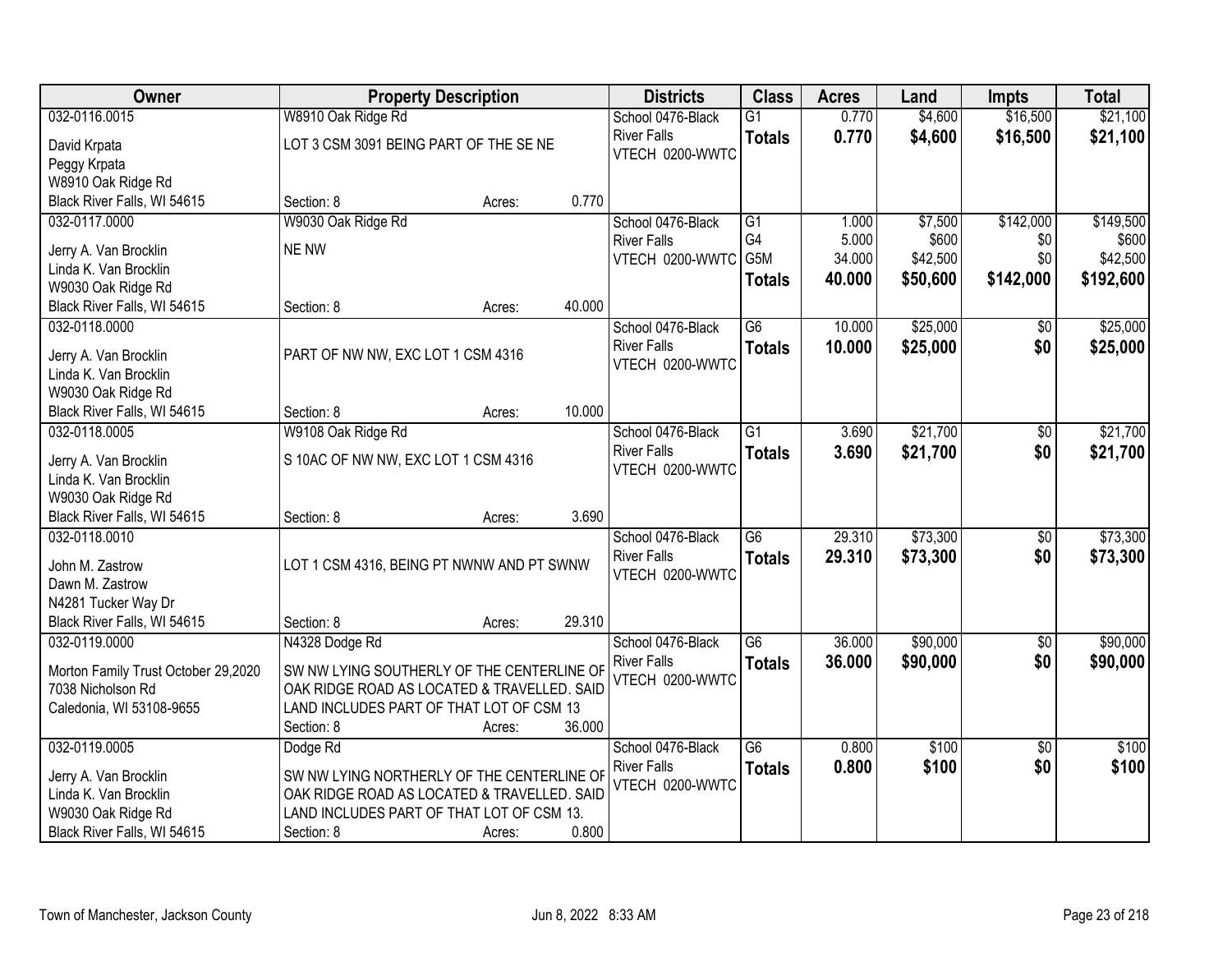| Owner                       |                                             | <b>Property Description</b> |       | <b>Districts</b>   | <b>Class</b>    | <b>Acres</b> | Land     | Impts           | <b>Total</b> |
|-----------------------------|---------------------------------------------|-----------------------------|-------|--------------------|-----------------|--------------|----------|-----------------|--------------|
| 032-0120.0000               | Oak Ridge Rd                                |                             |       | School 0476-Black  | $\overline{G1}$ | 2.000        | \$15,000 | $\overline{50}$ | \$15,000     |
| Dee Dee A. Morris           | PART OF SE NW BEING LOT 1 OF CSM 1258       |                             |       | <b>River Falls</b> | <b>Totals</b>   | 2.000        | \$15,000 | \$0             | \$15,000     |
| N4340 Tucker Way Dr         |                                             |                             |       | VTECH 0200-WWTC    |                 |              |          |                 |              |
| Black River Falls, WI 54615 |                                             |                             |       |                    |                 |              |          |                 |              |
|                             | Section: 8                                  | Acres:                      | 2.000 |                    |                 |              |          |                 |              |
| 032-0120.0005               | W9081 Oak Ridge Rd                          |                             |       | School 0476-Black  | $\overline{G1}$ | 3.700        | \$19,300 | \$121,000       | \$140,300    |
| Leroy A. Simonson           | PART OF SE NW BEING LOT 1 OF TUCKAWAY       |                             |       | <b>River Falls</b> | <b>Totals</b>   | 3.700        | \$19,300 | \$121,000       | \$140,300    |
| Frances E. Simonson         | <b>ESTATES</b>                              |                             |       | VTECH 0200-WWTC    |                 |              |          |                 |              |
| W9081 Oak Ridge Rd          |                                             |                             |       |                    |                 |              |          |                 |              |
| Black River Falls, WI 54615 | Section: 8                                  | Acres:                      | 3.700 |                    |                 |              |          |                 |              |
| 032-0120.0010               | N4359 Tucker Way Dr                         |                             |       | School 0476-Black  | $\overline{G1}$ | 3.870        | \$19,700 | \$104,000       | \$123,700    |
| Shane J. Taylor             | PART OF SE NW BEING LOT 2 OF TUCKAWAY       |                             |       | <b>River Falls</b> | <b>Totals</b>   | 3.870        | \$19,700 | \$104,000       | \$123,700    |
| Dari E. Taylor              | <b>ESTATES</b>                              |                             |       | VTECH 0200-WWTC    |                 |              |          |                 |              |
| N4359 Tucker Way Dr         |                                             |                             |       |                    |                 |              |          |                 |              |
| Black River Falls, WI 54615 | Section: 8                                  | Acres:                      | 3.870 |                    |                 |              |          |                 |              |
| 032-0120.0015               | <b>Tucker Way Dr</b>                        |                             |       | School 0476-Black  | $\overline{G1}$ | 4.890        | \$22,200 | \$0             | \$22,200     |
| Mark A. Dannecker           | PART OF SE NW BEING LOT 3 OF TUCKAWAY       |                             |       | <b>River Falls</b> | <b>Totals</b>   | 4.890        | \$22,200 | \$0             | \$22,200     |
| Susan M. Frank-Dannecker    | <b>ESTATES</b>                              |                             |       | VTECH 0200-WWTC    |                 |              |          |                 |              |
| 22575 Forest Ridge Dr       |                                             |                             |       |                    |                 |              |          |                 |              |
| Lakeville, MN 55044         | Section: 8                                  | Acres:                      | 4.890 |                    |                 |              |          |                 |              |
| 032-0120.0020               | <b>Tucker Way Dr</b>                        |                             |       | School 0476-Black  | $\overline{G1}$ | 4.430        | \$21,100 | $\overline{50}$ | \$21,100     |
| John M. Zastrow             | PART OF SE NW & NE SW BEING LOT 4 OF        |                             |       | <b>River Falls</b> | <b>Totals</b>   | 4.430        | \$21,100 | \$0             | \$21,100     |
| Dawn M. Zastrow             | <b>TUCKAWAY ESTATES</b>                     |                             |       | VTECH 0200-WWTC    |                 |              |          |                 |              |
| N4281 Tucker Way Dr         |                                             |                             |       |                    |                 |              |          |                 |              |
| Black River Falls, WI 54615 | Section: 8                                  | Acres:                      | 4.430 |                    |                 |              |          |                 |              |
| 032-0120.0025               | <b>Tucker Way Dr</b>                        |                             |       | School 0476-Black  | $\overline{G1}$ | 3.340        | \$18,400 | $\sqrt{6}$      | \$18,400     |
| Martin B. Tucker            | PART OF SE NW BEING LOT 14 TUCKAWAY ESTATES |                             |       | <b>River Falls</b> | <b>Totals</b>   | 3.340        | \$18,400 | \$0             | \$18,400     |
| 10726 Wheeling Dr           |                                             |                             |       | VTECH 0200-WWTC    |                 |              |          |                 |              |
| Commerce City, CO 80022     |                                             |                             |       |                    |                 |              |          |                 |              |
|                             | Section: 8                                  | Acres:                      | 3.340 |                    |                 |              |          |                 |              |
| 032-0120.0030               | <b>Tucker Way Dr</b>                        |                             |       | School 0476-Black  | $\overline{G1}$ | 3.000        | \$17,500 | $\overline{50}$ | \$17,500     |
| Martin B. Tucker            | PART OF SE NW BEING LOT 15 TUCKAWAY ESTATES |                             |       | <b>River Falls</b> | <b>Totals</b>   | 3.000        | \$17,500 | \$0             | \$17,500     |
| 10726 Wheeling Dr           |                                             |                             |       | VTECH 0200-WWTC    |                 |              |          |                 |              |
| Commerce City, CO 80022     |                                             |                             |       |                    |                 |              |          |                 |              |
|                             | Section: 8                                  | Acres:                      | 3.000 |                    |                 |              |          |                 |              |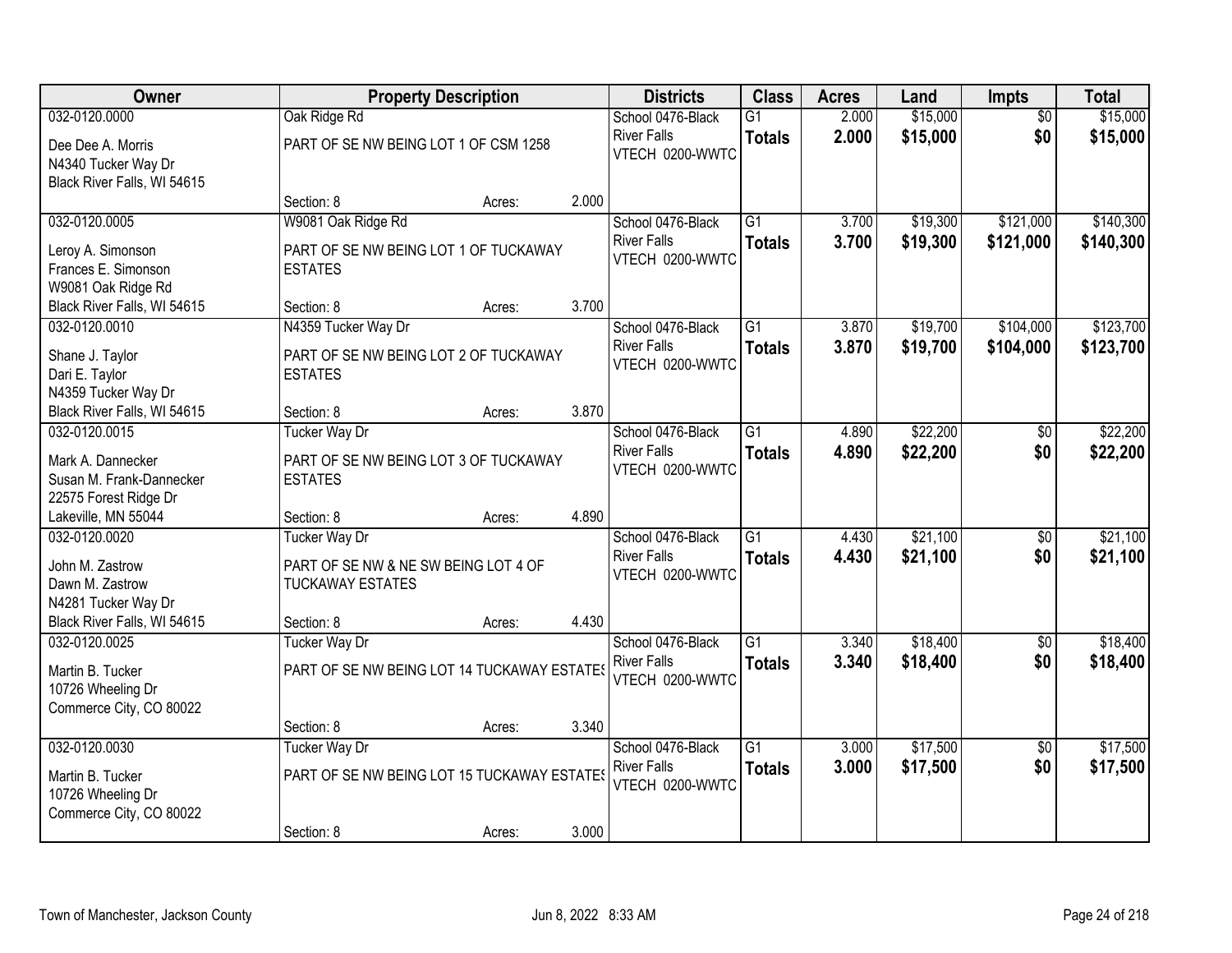| Owner                                                                             | <b>Property Description</b>                              |        |       | <b>Districts</b>                      | <b>Class</b>    | <b>Acres</b> | Land     | <b>Impts</b>    | <b>Total</b> |
|-----------------------------------------------------------------------------------|----------------------------------------------------------|--------|-------|---------------------------------------|-----------------|--------------|----------|-----------------|--------------|
| 032-0120.0035                                                                     | N4340 Tucker Way Dr                                      |        |       | School 0476-Black                     | $\overline{G1}$ | 3.120        | \$17,800 | \$128,000       | \$145,800    |
| Dee Dee A. Morris<br>N4340 Tucker Way Dr                                          | PART OF SE NW BEING LOT 16 TUCKAWAY ESTATES              |        |       | <b>River Falls</b><br>VTECH 0200-WWTC | <b>Totals</b>   | 3.120        | \$17,800 | \$128,000       | \$145,800    |
| Black River Falls, WI 54615                                                       | Section: 8                                               | Acres: | 3.120 |                                       |                 |              |          |                 |              |
| 032-0120.0040                                                                     | <b>Tucker Way Dr</b>                                     |        |       | School 0476-Black                     | $\overline{G1}$ | 3.750        | \$19,400 | \$0             | \$19,400     |
| Dee Dee A. Morris<br>N4340 Tucker Way Dr<br>Black River Falls, WI 54615           | PART OF SE NW BEING LOT 17 TUCKAWAY ESTATES              |        |       | <b>River Falls</b><br>VTECH 0200-WWTC | <b>Totals</b>   | 3.750        | \$19,400 | \$0             | \$19,400     |
|                                                                                   | Section: 8                                               | Acres: | 3.750 |                                       |                 |              |          |                 |              |
| 032-0120.0045                                                                     | N4382 Tucker Way Dr                                      |        |       | School 0476-Black                     | G1              | 2.250        | \$15,600 | \$86,000        | \$101,600    |
| Larry and Margaret Wendlandt and Fitt<br>Irrevocable Trust<br>N4382 Tucker Way Dr | PART OF SE NW BEING LOT 18 OF TUCKAWAY<br><b>ESTATES</b> |        |       | <b>River Falls</b><br>VTECH 0200-WWTC | <b>Totals</b>   | 2.250        | \$15,600 | \$86,000        | \$101,600    |
| Black River Falls, WI 54615-6644                                                  | Section: 8                                               | Acres: | 2.250 |                                       |                 |              |          |                 |              |
| 032-0120.0050                                                                     | <b>Tucker Way Dr</b>                                     |        |       | School 0476-Black                     | $\overline{X4}$ | 5.650        | \$0      | \$0             | \$0          |
| Town of Manchester<br>Attn: Tax Exempt, Town Clerk                                | PART OF SE NW                                            |        |       | <b>River Falls</b><br>VTECH 0200-WWTC | <b>Totals</b>   | 5.650        | \$0      | \$0             | \$0          |
| W9757 County Rd O<br>Black River Falls, WI 54615                                  | Section: 8                                               | Acres: | 5.650 |                                       |                 |              |          |                 |              |
| 032-0121.0000                                                                     | N4281 Tucker Way Dr                                      |        |       | School 0476-Black                     | $\overline{G1}$ | 3.580        | \$19,000 | \$132,000       | \$151,000    |
| John M. Zastrow<br>Dawn M. Zastrow<br>N4281 Tucker Way Dr                         | PART OF NE SW BEING LOT 5 OF TUCKAWAY<br><b>ESTATES</b>  |        |       | <b>River Falls</b><br>VTECH 0200-WWTC | <b>Totals</b>   | 3.580        | \$19,000 | \$132,000       | \$151,000    |
| Black River Falls, WI 54615                                                       | Section: 8                                               | Acres: | 3.580 |                                       |                 |              |          |                 |              |
| 032-0121.0005                                                                     | N4281 Tucker Way Dr                                      |        |       | School 0476-Black                     | $\overline{G1}$ | 3.960        | \$19,900 | $\overline{60}$ | \$19,900     |
| John M. Zastrow<br>Dawn M. Zastrow<br>N4281 Tucker Way Dr                         | PART OF NE SW BEING LOT 6 OF TUCKAWAY<br><b>ESTATES</b>  |        |       | <b>River Falls</b><br>VTECH 0200-WWTC | <b>Totals</b>   | 3.960        | \$19,900 | \$0             | \$19,900     |
| Black River Falls, WI 54615                                                       | Section: 8                                               | Acres: | 3.960 |                                       |                 |              |          |                 |              |
| 032-0121.0010                                                                     | N4243 Tucker Way Dr                                      |        |       | School 0476-Black                     | $\overline{G1}$ | 3.990        | \$20,000 | \$120,000       | \$140,000    |
| Flora L. Chrestman-Otto<br>Leslie W. Otto<br>N4243 Tucker Way Dr                  | PART OF NE SW BEING LOT 7 OF TUCKAWAY<br><b>ESTATES</b>  |        |       | <b>River Falls</b><br>VTECH 0200-WWTC | <b>Totals</b>   | 3.990        | \$20,000 | \$120,000       | \$140,000    |
| Black River Falls, WI 54615                                                       | Section: 8                                               | Acres: | 3.990 |                                       |                 |              |          |                 |              |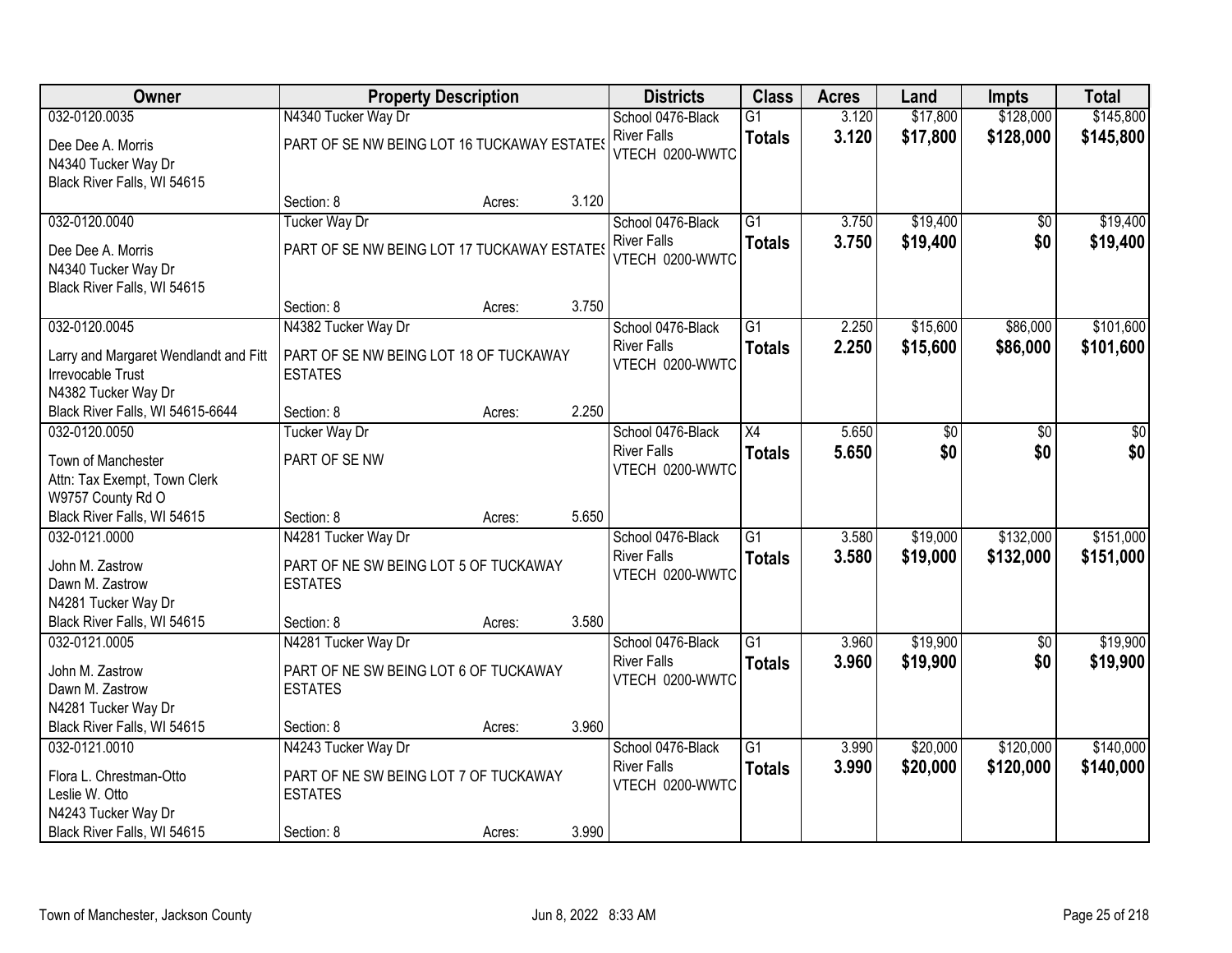| Owner                                                                                    | <b>Property Description</b>                                                              |        |       | <b>Districts</b>                                           | <b>Class</b>                     | <b>Acres</b>   | Land                   | <b>Impts</b>           | <b>Total</b>           |
|------------------------------------------------------------------------------------------|------------------------------------------------------------------------------------------|--------|-------|------------------------------------------------------------|----------------------------------|----------------|------------------------|------------------------|------------------------|
| 032-0121.0015                                                                            | N4241 Tucker Way Dr                                                                      |        |       | School 0476-Black                                          | $\overline{G1}$                  | 6.140          | \$25,400               | \$137,500              | \$162,900              |
| John S. Freund<br>Pamela A. Freund<br>N4241 Tucker Way Dr                                | PART OF NE SW & SE NW BEING LOT 8 OF<br><b>TUCKAWAY ESTATES</b>                          |        |       | <b>River Falls</b><br>VTECH 0200-WWTC                      | <b>Totals</b>                    | 6.140          | \$25,400               | \$137,500              | \$162,900              |
| Black River Falls, WI 54615-6645                                                         | Section: 8                                                                               | Acres: | 6.140 |                                                            |                                  |                |                        |                        |                        |
| 032-0121.0020<br>Mary E Mullen Trust 11/22/2016<br>N4242 Tucker Way Dr                   | N4240 Tucker Way Dr<br>PART OF NE SW BEING LOT 9 OF TUCKAWAY<br><b>ESTATES</b>           |        |       | School 0476-Black<br><b>River Falls</b><br>VTECH 0200-WWTC | $\overline{G1}$<br><b>Totals</b> | 4.500<br>4.500 | \$21,300<br>\$21,300   | \$10,500<br>\$10,500   | \$31,800<br>\$31,800   |
| Black River Falls, WI 54615                                                              | Section: 8                                                                               | Acres: | 4.500 |                                                            |                                  |                |                        |                        |                        |
| 032-0121.0025                                                                            | N4242 Tucker Way Dr                                                                      |        |       | School 0476-Black                                          | $\overline{G1}$                  | 4.940          | \$22,400               | \$257,500              | \$279,900              |
| Mary E Mullen Trust 11/22/2016<br>N4242 Tucker Way Dr<br>Black River Falls, WI 54615     | PART OF NE SW BEING LOT 10 OF TUCKAWAY<br><b>ESTATES</b>                                 |        |       | <b>River Falls</b><br>VTECH 0200-WWTC                      | <b>Totals</b>                    | 4.940          | \$22,400               | \$257,500              | \$279,900              |
|                                                                                          | Section: 8                                                                               | Acres: | 4.940 |                                                            |                                  |                |                        |                        |                        |
| 032-0121.0030                                                                            | N4250 Tucker Way Dr                                                                      |        |       | School 0476-Black                                          | $\overline{G1}$                  | 3.620          | \$19,000               | \$223,000              | \$242,000              |
| Jan Siedlecki<br>Krystyna Siedlecki<br>N4250 Tucker Way Dr                               | PART OF NE SW BEING LOT 11 OF TUCKAWAY<br><b>ESTATES</b>                                 |        |       | <b>River Falls</b><br>VTECH 0200-WWTC                      | <b>Totals</b>                    | 3.620          | \$19,000               | \$223,000              | \$242,000              |
| Black River Falls, WI 54615                                                              | Section: 8                                                                               | Acres: | 3.620 |                                                            |                                  |                |                        |                        |                        |
| 032-0121.0035<br>Terry L. Woolever<br>N4270 Tucker Way Dr<br>Black River Falls, WI 54615 | N4270 Tucker Way Dr<br>PART OF NE SW BEING LOT 12 OF TUCKAWAY<br><b>ESTATES</b>          |        |       | School 0476-Black<br><b>River Falls</b><br>VTECH 0200-WWTC | $\overline{G1}$<br><b>Totals</b> | 3.860<br>3.860 | \$19,700<br>\$19,700   | \$113,500<br>\$113,500 | \$133,200<br>\$133,200 |
|                                                                                          | Section: 8                                                                               | Acres: | 3.860 |                                                            |                                  |                |                        |                        |                        |
| 032-0121.0040<br>Terry L. Woolever<br>N4270 Tucker Way Dr<br>Black River Falls, WI 54615 | <b>Tucker Way Dr</b><br>PART OF NE SW & SE NW BEING LOT 13 OF<br><b>TUCKAWAY ESTATES</b> |        |       | School 0476-Black<br><b>River Falls</b><br>VTECH 0200-WWTC | $\overline{G1}$<br><b>Totals</b> | 3.750<br>3.750 | \$19,400<br>\$19,400   | $\sqrt{6}$<br>\$0      | \$19,400<br>\$19,400   |
|                                                                                          | Section: 8                                                                               | Acres: | 3.750 |                                                            |                                  |                |                        |                        |                        |
| 032-0121.0045<br>Town of Manchester<br>Attn: Tax Exempt, Town Clerk<br>W9757 County Rd O | <b>Tucker Way Dr</b><br>PART OF NE SW                                                    |        |       | School 0476-Black<br><b>River Falls</b><br>VTECH 0200-WWTC | $\overline{X4}$<br><b>Totals</b> | 1.660<br>1.660 | $\overline{60}$<br>\$0 | $\overline{50}$<br>\$0 | $\overline{50}$<br>\$0 |
| Black River Falls, WI 54615                                                              | Section: 8                                                                               | Acres: | 1.660 |                                                            |                                  |                |                        |                        |                        |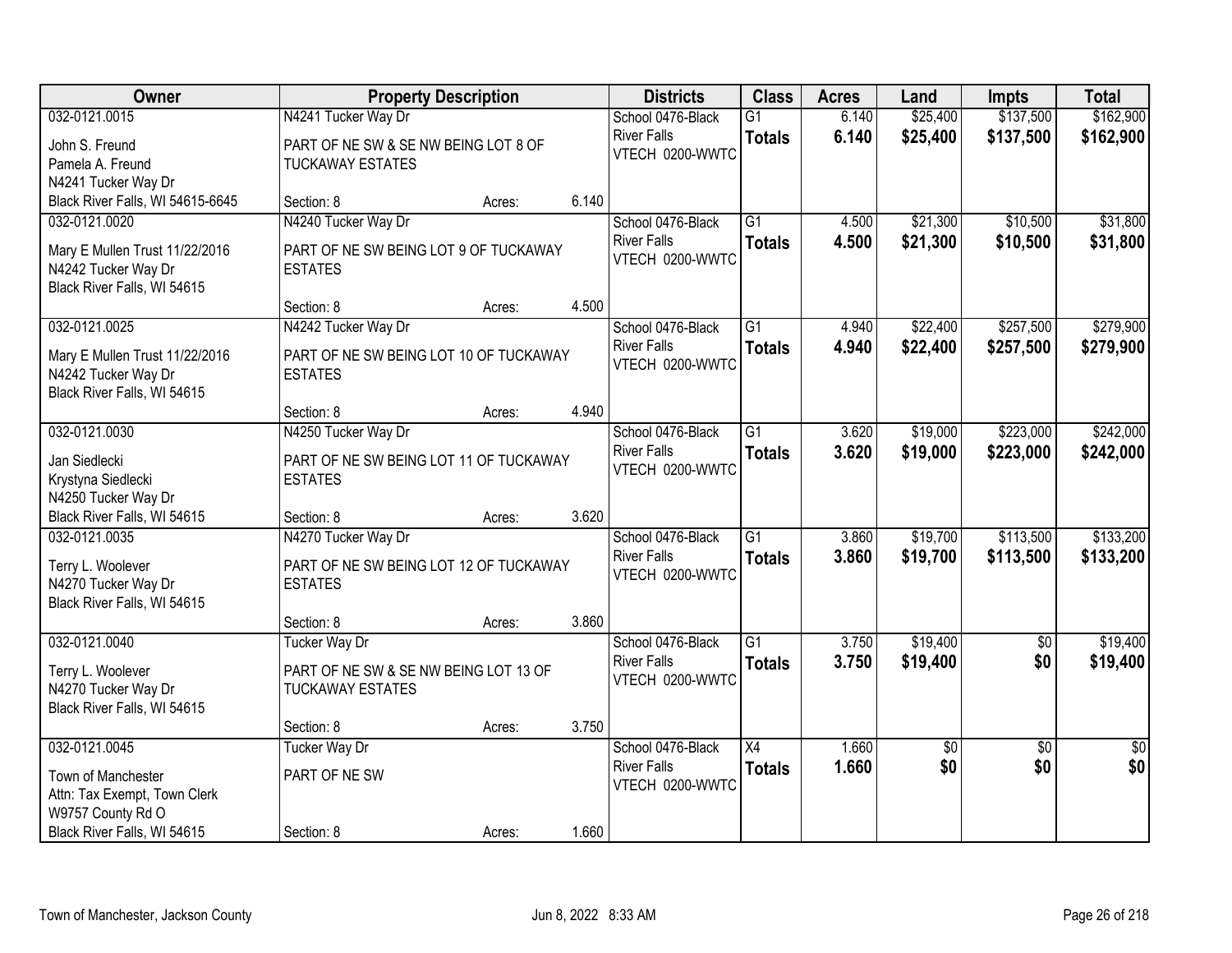| Owner                                               | <b>Property Description</b>                                           |                  | <b>Districts</b>                      | <b>Class</b>        | <b>Acres</b>     | Land                 | <b>Impts</b>     | <b>Total</b>          |
|-----------------------------------------------------|-----------------------------------------------------------------------|------------------|---------------------------------------|---------------------|------------------|----------------------|------------------|-----------------------|
| 032-0122.0000                                       | N4286 Dodge Rd                                                        |                  | School 0476-Black                     | $\overline{G1}$     | 1.000            | \$7,500              | \$120,500        | \$128,000             |
|                                                     | NW 1/4 SW 1/4 EXC PART IN SW CORN 340/327 & EX                        |                  | <b>River Falls</b><br>VTECH 0200-WWTC | G6<br><b>Totals</b> | 24.620<br>25.620 | \$61,600<br>\$69,100 | \$0<br>\$120,500 | \$61,600<br>\$189,600 |
|                                                     | LOT 2 CSM 3022 LIFETIME ESTATE TO JOSEPH W JR<br>AND MARIA A WILLIAMS |                  |                                       |                     |                  |                      |                  |                       |
|                                                     | Section: 8                                                            | 25.620<br>Acres: |                                       |                     |                  |                      |                  |                       |
| 032-0122.0005                                       | N4214 Dodge Rd                                                        |                  | School 0476-Black                     | $\overline{G1}$     | 2.400            | \$18,000             | \$52,000         | \$70,000              |
| Morton Family Trust October 29,2020                 | PART OF NW SW                                                         |                  | <b>River Falls</b>                    | <b>Totals</b>       | 2.400            | \$18,000             | \$52,000         | \$70,000              |
| 7038 Nicholson Rd                                   |                                                                       |                  | VTECH 0200-WWTC                       |                     |                  |                      |                  |                       |
| Caledonia, WI 53108-9655                            |                                                                       |                  |                                       |                     |                  |                      |                  |                       |
|                                                     | Section: 8                                                            | 2.400<br>Acres:  |                                       |                     |                  |                      |                  |                       |
| 032-0122.0010                                       | N4226 Dodge Rd                                                        |                  | School 0476-Black                     | G1                  | 1.000            | \$7,500              | \$112,500        | \$120,000             |
| Debbie Kaczmarek et al                              | LOT 3 OF CSM 3167 BEING PT OF NW SW                                   |                  | <b>River Falls</b>                    | G <sub>6</sub>      | 10.960           | \$27,400             | \$0              | \$27,400              |
| c/o Betty Fimreite                                  |                                                                       |                  | VTECH 0200-WWTC                       | <b>Totals</b>       | 11.960           | \$34,900             | \$112,500        | \$147,400             |
| N4226 Dodge Rd                                      |                                                                       |                  |                                       |                     |                  |                      |                  |                       |
| Black River Falls, WI 54615<br>032-0123.0000        | Section: 8<br>W9108 Dennis Rd                                         | 11.960<br>Acres: | School 0476-Black                     | G1                  | 1.000            | \$7,500              | \$105,500        | \$113,000             |
|                                                     |                                                                       |                  | <b>River Falls</b>                    | G <sub>6</sub>      | 11.000           | \$27,500             | \$0              | \$27,500              |
| Mark A. Hill Jr                                     | PART OF SW SW COM AT NE CORN TH W 396', TH S                          |                  | VTECH 0200-WWTC                       | <b>Totals</b>       | 12.000           | \$35,000             | \$105,500        | \$140,500             |
| W9108 Dennis Rd<br>Black River Falls, WI 54615-6625 | 1320', TH E 396', TH N 1320' TO POB                                   |                  |                                       |                     |                  |                      |                  |                       |
|                                                     | Section: 8                                                            | 12.000<br>Acres: |                                       |                     |                  |                      |                  |                       |
| 032-0123.0005                                       | N4172 Dodge Rd                                                        |                  | School 0476-Black                     | $\overline{G1}$     | 0.790            | \$4,600              | \$103,000        | \$107,600             |
| Edward J. Ripp                                      | PART OF SW SW BEING LOT 3 OF CSM 2050                                 |                  | <b>River Falls</b>                    | G <sub>6</sub>      | 13.000           | \$32,500             | \$0              | \$32,500              |
| N4172 Dodge Rd                                      |                                                                       |                  | VTECH 0200-WWTC                       | <b>Totals</b>       | 13.790           | \$37,100             | \$103,000        | \$140,100             |
| Black River Falls, WI 54615-6603                    |                                                                       |                  |                                       |                     |                  |                      |                  |                       |
|                                                     | Section: 8                                                            | 13.790<br>Acres: |                                       |                     |                  |                      |                  |                       |
| 032-0123.0015                                       | N4144 Dodge Rd                                                        |                  | School 0476-Black                     | $\overline{G1}$     | 1.000            | \$7,500              | \$82,000         | \$89,500              |
| Trent A. Lien                                       | PART OF SW SW BEING LOT 2 OF CSM 2050                                 |                  | <b>River Falls</b><br>VTECH 0200-WWTC | G <sub>6</sub>      | 6.000            | \$15,000             | \$0              | \$15,000              |
| Kali Lien                                           |                                                                       |                  |                                       | <b>Totals</b>       | 7.000            | \$22,500             | \$82,000         | \$104,500             |
| N4144 Dodge Rd                                      |                                                                       |                  |                                       |                     |                  |                      |                  |                       |
| Black River Falls, WI 54615-6603<br>032-0123.0020   | Section: 8<br>W9192 Dennis Rd                                         | 7.000<br>Acres:  | School 0476-Black                     | $\overline{G1}$     | 0.025            | \$200                | \$9,000          | \$9,200               |
|                                                     |                                                                       |                  | <b>River Falls</b>                    | G <sub>6</sub>      | 6.975            | \$17,400             | \$0              | \$17,400              |
| Darrick G. Moe et al                                | PART OF SW SW BEING LOT 1 OF CSM 2050                                 |                  | VTECH 0200-WWTC                       | <b>Totals</b>       | 7.000            | \$17,600             | \$9,000          | \$26,600              |
| 217 Garland St E<br>West Salem, WI 54669-1259       |                                                                       |                  |                                       |                     |                  |                      |                  |                       |
|                                                     | Section: 8                                                            | 7.000<br>Acres:  |                                       |                     |                  |                      |                  |                       |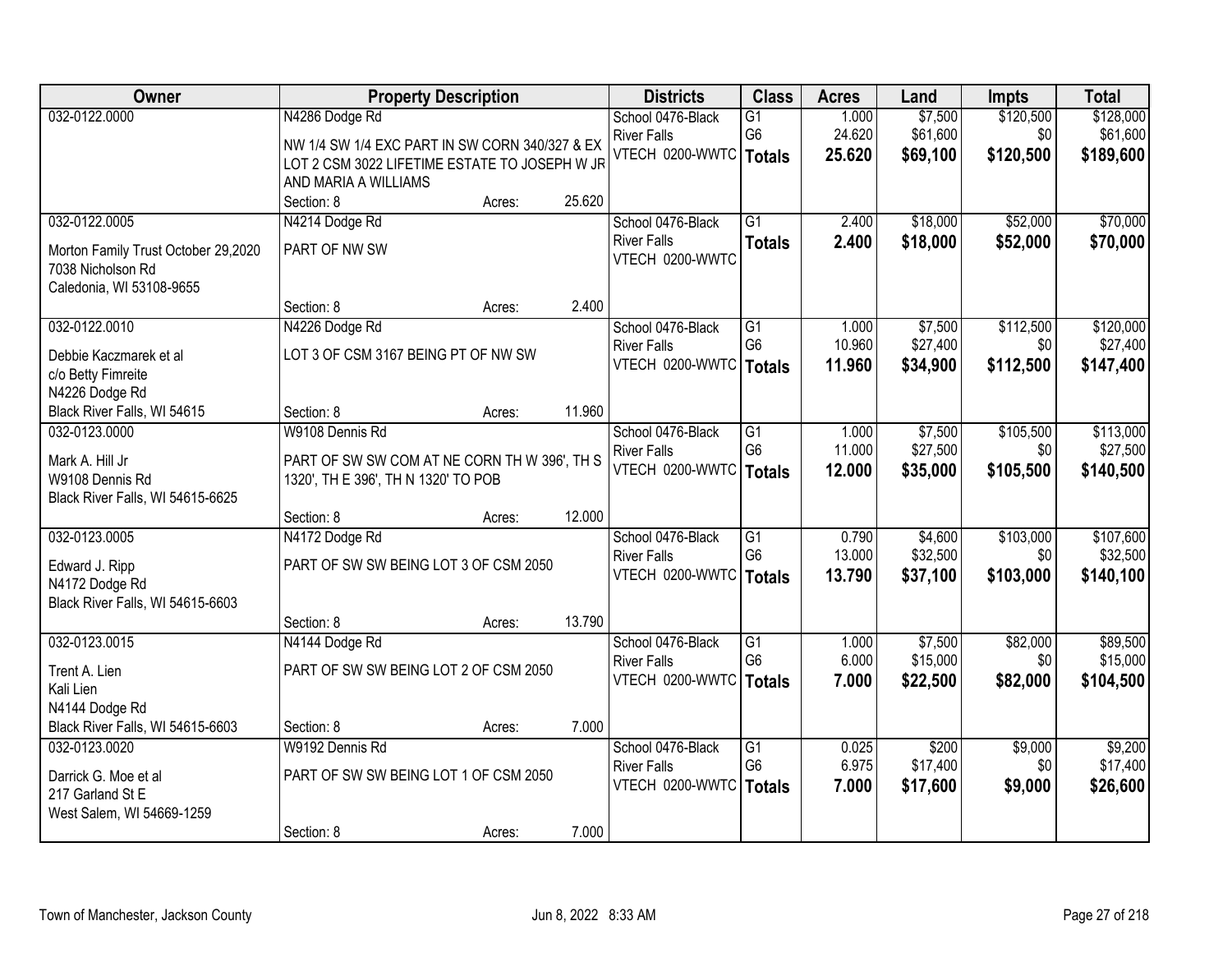| Owner                            | <b>Property Description</b>                   |        |        | <b>Districts</b>         | <b>Class</b>    | <b>Acres</b> | Land        | <b>Impts</b>    | <b>Total</b> |
|----------------------------------|-----------------------------------------------|--------|--------|--------------------------|-----------------|--------------|-------------|-----------------|--------------|
| 032-0124.0000                    | W9098 Dennis Rd                               |        |        | School 0476-Black        | $\overline{G1}$ | 3.000        | \$20,000    | \$54,000        | \$74,000     |
| Theodore J. Kaczmarek            | SE SW MFL 37A CLOSED 2007 506/232             |        |        | <b>River Falls</b>       | W <sub>6</sub>  | 37.000       | (\$92,500)  | \$0             | \$0          |
| <b>Schilling Ruetten</b>         |                                               |        |        | VTECH 0200-WWTC   Totals |                 | 40.000       | \$20,000    | \$54,000        | \$74,000     |
| 4107 S 122nd St                  |                                               |        |        |                          |                 |              |             |                 |              |
| Greenfield, WI 53228-1825        | Section: 8                                    | Acres: | 40.000 |                          |                 |              |             |                 |              |
| 032-0125.0000                    |                                               |        |        | School 0476-Black        | $\overline{G6}$ | 40.000       | \$100,000   | \$0             | \$100,000    |
| Grace L. Roscizewski             | NE SE                                         |        |        | <b>River Falls</b>       | <b>Totals</b>   | 40.000       | \$100,000   | \$0             | \$100,000    |
| 3833 W 8 Mile Rd                 |                                               |        |        | VTECH 0200-WWTC          |                 |              |             |                 |              |
| Caladonia, WI 53108              |                                               |        |        |                          |                 |              |             |                 |              |
|                                  | Section: 8                                    | Acres: | 40.000 |                          |                 |              |             |                 |              |
| 032-0126.0000                    | Oak Ridge Rd                                  |        |        | School 0476-Black        | G4              | 22.000       | \$1,000     | $\overline{50}$ | \$1,000      |
| Kyle V. Hjelmberg                | NW SE NKA PART OF LOT 2 CSM 2403              |        |        | <b>River Falls</b>       | G5M             | 17.160       | \$19,800    | \$0             | \$19,800     |
| Bobbi L. Hjelmberg               |                                               |        |        | VTECH 0200-WWTC          | <b>Totals</b>   | 39.160       | \$20,800    | \$0             | \$20,800     |
| W8967 Oak Ridge Rd               |                                               |        |        |                          |                 |              |             |                 |              |
| Black River Falls, WI 54615      | Section: 8                                    | Acres: | 39.160 |                          |                 |              |             |                 |              |
| 032-0127.0000                    | Oak Ridge Rd                                  |        |        | School 0476-Black        | W6              | 40.000       | (\$100,000) | \$0             | \$0          |
| Theodore J. Kaczmarek            | SW SE MFL 40A CLOSED 2007 506/232             |        |        | <b>River Falls</b>       | <b>Totals</b>   | 40.000       | \$0         | \$0             | \$0          |
| <b>Schilling Ruetten</b>         |                                               |        |        | VTECH 0200-WWTC          |                 |              |             |                 |              |
| 4107 S 122nd St                  |                                               |        |        |                          |                 |              |             |                 |              |
| Greenfield, WI 53228-1825        | Section: 8                                    | Acres: | 40.000 |                          |                 |              |             |                 |              |
| 032-0128.0000                    | W8965 Oak Ridge Rd                            |        |        | School 0476-Black        | $\overline{G1}$ | 1.000        | \$7,500     | \$14,500        | \$22,000     |
| James A. Quinn et al             | SE SE                                         |        |        | <b>River Falls</b>       | G <sub>6</sub>  | 39.000       | \$97,500    | \$0             | \$97,500     |
| 626 Linden Ln                    |                                               |        |        | VTECH 0200-WWTC          | <b>Totals</b>   | 40.000       | \$105,000   | \$14,500        | \$119,500    |
| West Salem, WI 54669-1801        |                                               |        |        |                          |                 |              |             |                 |              |
|                                  | Section: 8                                    | Acres: | 40.000 |                          |                 |              |             |                 |              |
| 032-0129.0000                    | US Highway 12                                 |        |        | School 0476-Black        | G6              | 5.080        | \$12,700    | $\overline{50}$ | \$12,700     |
| Cindy L. Waldsmith               | PT OF NE NE BEING PT OF LOT 1 CSM 322         |        |        | <b>River Falls</b>       | <b>Totals</b>   | 5.080        | \$12,700    | \$0             | \$12,700     |
| PO Box 6                         |                                               |        |        | VTECH 0200-WWTC          |                 |              |             |                 |              |
| Afton, WI 53501-0006             |                                               |        |        |                          |                 |              |             |                 |              |
|                                  | Section: 9                                    | Acres: | 5.080  |                          |                 |              |             |                 |              |
| 032-0129.0005                    | W8498 US Highway 12                           |        |        | School 0476-Black        | $\overline{G1}$ | 1.000        | \$7,500     | \$123,500       | \$131,000    |
| Gerald Fuerstenberg              | PT OF NE NE & THE SENE N & E OF HWY 12 EX     |        |        | <b>River Falls</b>       | G5M             | 32.120       | \$40,200    | \$0             | \$40,200     |
| Sharon Fuerstenberg              | THAT PART OF LOT 1 CSM 2849 THAT FALLS IN THE |        |        | VTECH 0200-WWTC          | <b>Totals</b>   | 33.120       | \$47,700    | \$123,500       | \$171,200    |
| W8498 Us Highway 12              | <b>NENE</b>                                   |        |        |                          |                 |              |             |                 |              |
| Black River Falls, WI 54615-6635 | Section: 9                                    | Acres: | 33.120 |                          |                 |              |             |                 |              |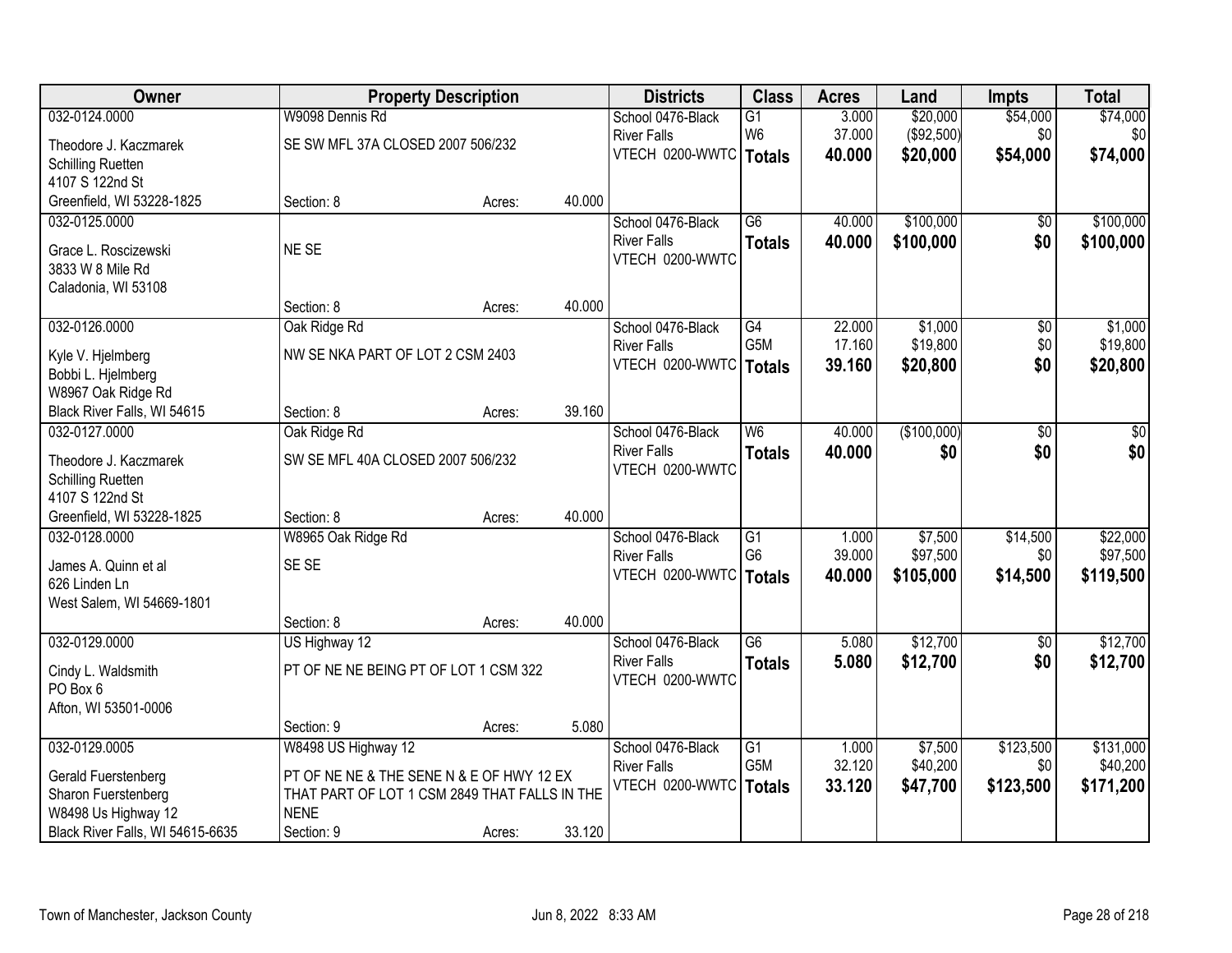| Owner                                                                                  |                                                                                                                                                         | <b>Property Description</b> |        | <b>Districts</b>                                           | <b>Class</b>                                       | <b>Acres</b>            | Land                          | <b>Impts</b>                | <b>Total</b>                    |
|----------------------------------------------------------------------------------------|---------------------------------------------------------------------------------------------------------------------------------------------------------|-----------------------------|--------|------------------------------------------------------------|----------------------------------------------------|-------------------------|-------------------------------|-----------------------------|---------------------------------|
| 032-0129.0010                                                                          | US Highway 12                                                                                                                                           |                             |        | School 0476-Black                                          | $\overline{G6}$                                    | 5.000                   | \$12,500                      | $\overline{50}$             | \$12,500                        |
| Shannon R. Fuerstenberg<br>N5355 Grand Ave<br>Neillsville, WI 54456-1312               | LOT 1 CSM 2849 BEING PART OF THE NENE & PART<br>OF THE SENE                                                                                             |                             |        | <b>River Falls</b><br>VTECH 0200-WWTC                      | <b>Totals</b>                                      | 5.000                   | \$12,500                      | \$0                         | \$12,500                        |
|                                                                                        | Section: 9                                                                                                                                              | Acres:                      | 5.000  |                                                            |                                                    |                         |                               |                             |                                 |
| 032-0130.0000                                                                          | W8519 Tower Rd                                                                                                                                          |                             |        | School 0476-Black                                          | G1                                                 | 1.000                   | \$7,500                       | \$77,500                    | \$85,000                        |
| Quentin J. Olson<br>W8519 Us Highway 12<br>Black River Falls, WI 54615-6634            | E1/2 OF NW NE EXC PT LYING N & E OF HWY 12 &<br>EXC R/W 2R WIDE                                                                                         |                             |        | <b>River Falls</b><br>VTECH 0200-WWTC                      | G <sub>6</sub><br>Totals                           | 15.000<br>16.000        | \$37,500<br>\$45,000          | \$0<br>\$77,500             | \$37,500<br>\$122,500           |
|                                                                                        | Section: 9                                                                                                                                              | Acres:                      | 16.000 |                                                            |                                                    |                         |                               |                             |                                 |
| 032-0130.0005                                                                          | N4448 Plantation Rd                                                                                                                                     |                             |        | School 0476-Black                                          | G1                                                 | 2.410                   | \$18,100                      | \$19,500                    | \$37,600                        |
| Jeffrey F. Jasinski<br>Dena M. Jasinski<br>1380 Homestead Ct                           | LOT 1 OF CSM 873 BEING PT OF NW NE                                                                                                                      |                             |        | <b>River Falls</b><br>VTECH 0200-WWTC                      | <b>Totals</b>                                      | 2.410                   | \$18,100                      | \$19,500                    | \$37,600                        |
| Hubertus, WI 53033-9433                                                                | Section: 9                                                                                                                                              | Acres:                      | 2.410  |                                                            |                                                    |                         |                               |                             |                                 |
| 032-0130.0006                                                                          | N4442 Plantation Rd                                                                                                                                     |                             |        | School 0476-Black                                          | G1                                                 | 1.240                   | \$9,300                       | \$27,500                    | \$36,800                        |
| Russell P. Backaus<br>N4442 Plantation Rd<br>Black River Falls, WI 54615-6600          | LOT 2 OF CSM 873 BEING PT OF NW NE                                                                                                                      |                             |        | <b>River Falls</b><br>VTECH 0200-WWTC                      | <b>Totals</b>                                      | 1.240                   | \$9,300                       | \$27,500                    | \$36,800                        |
|                                                                                        | Section: 9                                                                                                                                              | Acres:                      | 1.240  |                                                            |                                                    |                         |                               |                             |                                 |
| 032-0130.0010<br>Donald P. Schultz<br>20278 Bibby St<br>Galesville, WI 54630           | <b>Plantation Rd</b><br>PART OF NW NE COM AT NW CORN TH S ON RD 486<br>TO POB, TH E 660', TH S 162', TH W 660', TH N 162'<br>TO POB                     |                             |        | School 0476-Black<br><b>River Falls</b><br>VTECH 0200-WWTC | $\overline{G1}$<br>G <sub>6</sub><br><b>Totals</b> | 0.230<br>2.000<br>2.230 | \$1,700<br>\$5,000<br>\$6,700 | \$26,000<br>\$0<br>\$26,000 | \$27,700<br>\$5,000<br>\$32,700 |
|                                                                                        | Section: 9                                                                                                                                              | Acres:                      | 2.230  |                                                            |                                                    |                         |                               |                             |                                 |
| 032-0130.0011<br>Paul J. Kollath<br>N4496 Plantation Rd<br>Black River Falls, WI 54615 | <b>Plantation Rd</b><br>PT OF NW NE COM AT NW CORN TH S 160' TO POB:<br>TH E 40R, TH S 160'; TH W 40R; TH N 160' TO POB                                 |                             |        | School 0476-Black<br><b>River Falls</b><br>VTECH 0200-WWTC | $\overline{G1}$<br><b>Totals</b>                   | 2.460<br>2.460          | \$18,500<br>\$18,500          | \$5,000<br>\$5,000          | \$23,500<br>\$23,500            |
|                                                                                        | Section: 9                                                                                                                                              | Acres:                      | 2.460  |                                                            |                                                    |                         |                               |                             |                                 |
| 032-0130.0015                                                                          | N4466 Plantation Rd                                                                                                                                     |                             |        | School 0476-Black                                          | $\overline{G1}$                                    | 2.420                   | \$18,200                      | \$5,500                     | \$23,700                        |
| Donald P. Schultz<br>20278 Bibby St<br>Galesville, WI 54630                            | PT OF W1/2 OF NW NE BEG AT A A PT ON W LINE OF<br>NW NE 320' SOF NW CORN; THE // WITH N LINE TO B<br>LINE; TH S ON E LINE 0' 160'TH W // WITH N LINE TO |                             |        | <b>River Falls</b><br>VTECH 0200-WWTC                      | <b>Totals</b>                                      | 2.420                   | \$18,200                      | \$5,500                     | \$23,700                        |
|                                                                                        | Section: 9                                                                                                                                              | Acres:                      | 2.420  |                                                            |                                                    |                         |                               |                             |                                 |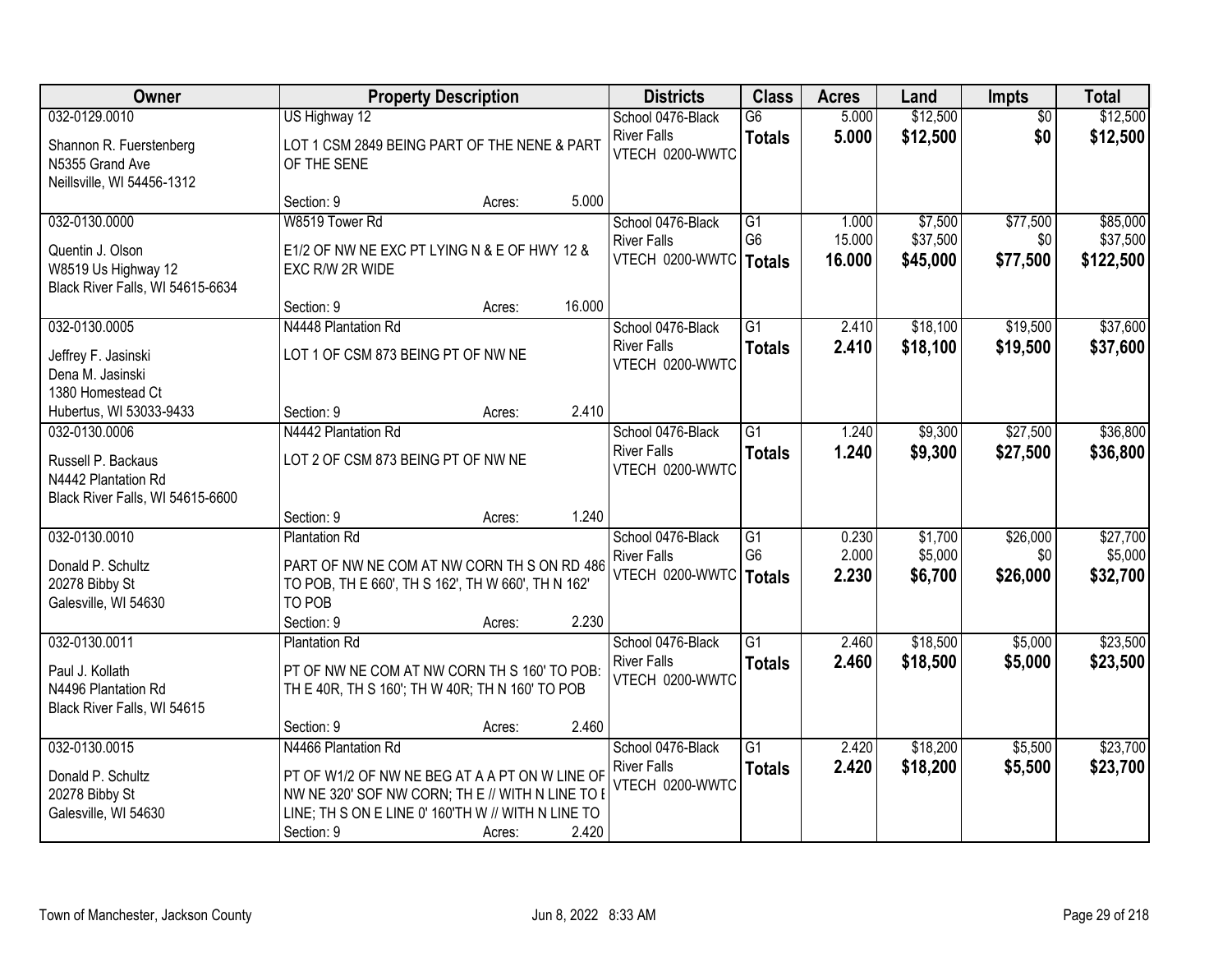| Owner                                                                                                | <b>Property Description</b>                                                                                |        |        | <b>Districts</b>                      | <b>Class</b>                    | <b>Acres</b>     | Land                   | <b>Impts</b>    | <b>Total</b>           |
|------------------------------------------------------------------------------------------------------|------------------------------------------------------------------------------------------------------------|--------|--------|---------------------------------------|---------------------------------|------------------|------------------------|-----------------|------------------------|
| 032-0130.0020                                                                                        | N4402 Plantation Rd                                                                                        |        |        | School 0476-Black                     | $\overline{G1}$                 | 2.250            | \$16,900               | \$98,000        | \$114,900              |
| Jennifer S. Scholze et al<br>c/o Susan Scholze<br>N4402 Plantation Rd                                | PART OF NW NE LIFETIME ESTATE TO SUSAN<br><b>SCHOLZE</b>                                                   |        |        | <b>River Falls</b><br>VTECH 0200-WWTC | <b>Totals</b>                   | 2.250            | \$16,900               | \$98,000        | \$114,900              |
| Black River Falls, WI 54615-6600                                                                     | Section: 9                                                                                                 | Acres: | 2.250  |                                       |                                 |                  |                        |                 |                        |
| 032-0130.0025                                                                                        | N4496 Plantation Rd                                                                                        |        |        | School 0476-Black                     | $\overline{G1}$                 | 2.250            | \$16,900               | \$75,000        | \$91,900               |
| Paul J. Kollath<br>N4496 Plantation Rd<br>Black River Falls, WI 54615                                | PART OF NW NE                                                                                              |        |        | <b>River Falls</b><br>VTECH 0200-WWTC | <b>Totals</b>                   | 2.250            | \$16,900               | \$75,000        | \$91,900               |
|                                                                                                      | Section: 9                                                                                                 | Acres: | 2.250  |                                       |                                 |                  |                        |                 |                        |
| 032-0130.0030                                                                                        | N4424 Plantation Rd                                                                                        |        |        | School 0476-Black                     | $\overline{G1}$                 | 3.600            | \$21,500               | \$118,000       | \$139,500              |
| Barbara A. Sherman<br>N4424 Plantation Rd<br>Black River Falls, WI 54615-6600                        | PT OF NW NE COM AT SW CORN; TH N 160' TO POB;<br>TH E 660'; TH N 270'; TH W 660'; TH S 270' POB<br>233/588 |        |        | <b>River Falls</b><br>VTECH 0200-WWTC | <b>Totals</b>                   | 3.600            | \$21,500               | \$118,000       | \$139,500              |
|                                                                                                      | Section: 9                                                                                                 | Acres: | 3.600  |                                       |                                 |                  |                        |                 |                        |
| 032-0130.0035                                                                                        | W8520 US Highway 12                                                                                        |        |        | School 0476-Black                     | $\overline{G1}$                 | 4.000            | \$22,500               | \$16,000        | \$38,500               |
| Jeremiah P. Polacek<br>Dee Ann R. Polacek<br>W8520 Us Highway 12                                     | LOT 1 CSM 4053, BEING PT OF NW SE AND SW SE<br>SEC 4 AND PT OF NW NE SEC 9                                 |        |        | <b>River Falls</b><br>VTECH 0200-WWTC | G <sub>6</sub><br><b>Totals</b> | 40.590<br>44.590 | \$101,500<br>\$124,000 | \$0<br>\$16,000 | \$101,500<br>\$140,000 |
| Black River Falls, WI 54615-6635                                                                     | Section: 9                                                                                                 | Acres: | 44.590 |                                       |                                 |                  |                        |                 |                        |
| 032-0131.0000                                                                                        | N4362 Plantation Rd                                                                                        |        |        | School 0476-Black                     | $\overline{G4}$                 | 22.000           | \$2,500                | \$0             | \$2,500                |
| Daniel M. Pohlhammer<br>Connie M. Pohlhammer<br>714 S English Settlement Ave<br>Burlington, WI 53105 | PART OF SW NE<br>Section: 9                                                                                | Acres: | 22.000 | <b>River Falls</b><br>VTECH 0200-WWTC | <b>Totals</b>                   | 22.000           | \$2,500                | \$0             | \$2,500                |
| 032-0131.0005                                                                                        | Oak Ridge Rd                                                                                               |        |        | School 0476-Black                     | $\overline{G1}$                 | 2.000            | \$15,000               | $\sqrt{6}$      | \$15,000               |
| David K. Guenther<br>W8803 Us Highway 12<br>Black River Falls, WI 54615                              | LOT 1 OF OAK RIDGE MANOR                                                                                   |        |        | <b>River Falls</b><br>VTECH 0200-WWTC | <b>Totals</b>                   | 2.000            | \$15,000               | \$0             | \$15,000               |
|                                                                                                      | Section: 9                                                                                                 | Acres: | 2.000  |                                       |                                 |                  |                        |                 |                        |
| 032-0131.0010                                                                                        | W8560 Oak Ridge Rd                                                                                         |        |        | School 0476-Black                     | $\overline{G1}$                 | 2.000            | \$15,000               | \$25,500        | \$40,500               |
| Lee W. Boyer<br>Naomi K. Boyer<br>N4416 Johnson Rd                                                   | LOT 2 OF OAK RIDGE MANOR                                                                                   |        |        | <b>River Falls</b><br>VTECH 0200-WWTC | <b>Totals</b>                   | 2.000            | \$15,000               | \$25,500        | \$40,500               |
| Mauston, WI 53946                                                                                    | Section: 9                                                                                                 | Acres: | 2.000  |                                       |                                 |                  |                        |                 |                        |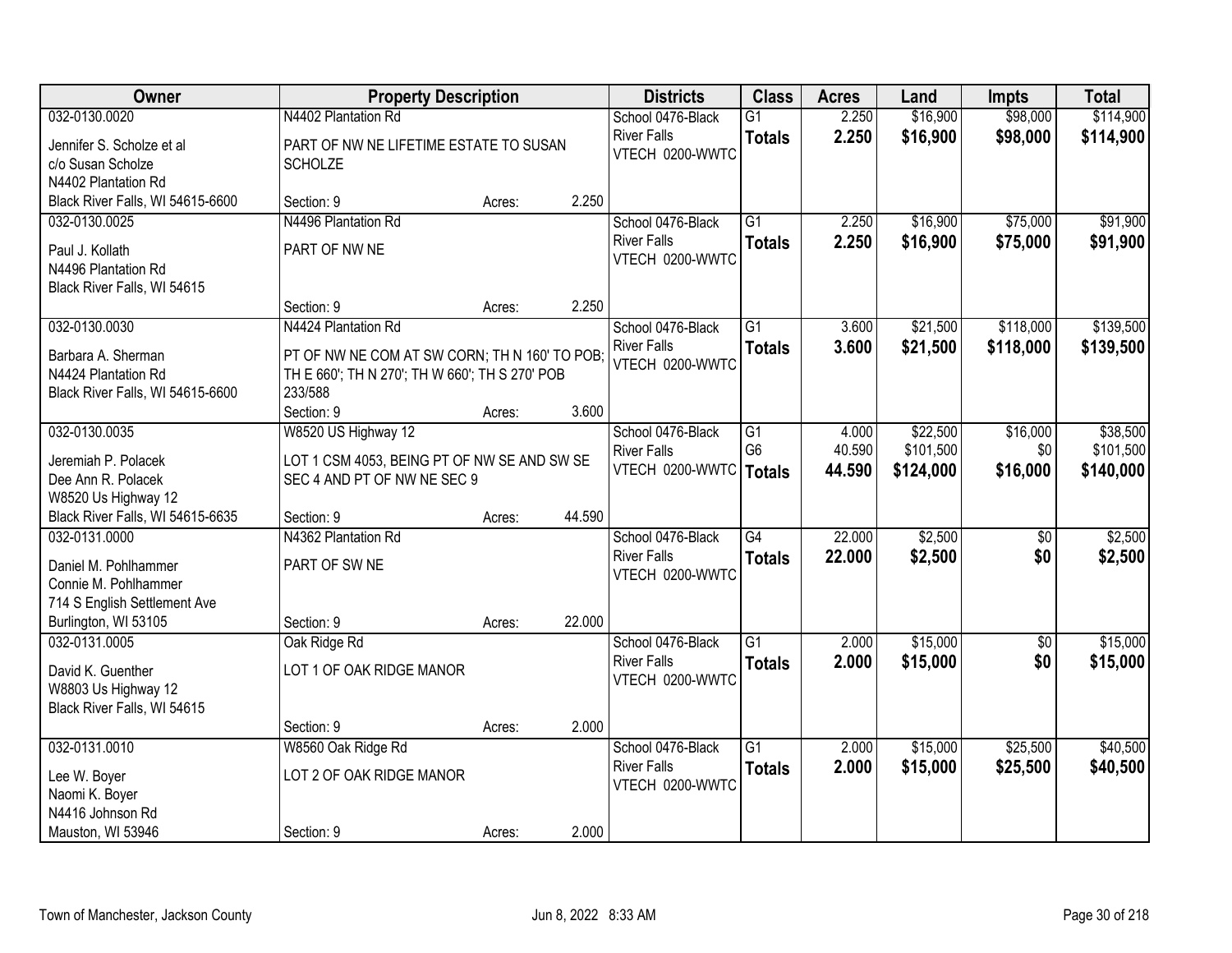| Owner                            | <b>Property Description</b>            |        |       | <b>Districts</b>   | <b>Class</b>    | <b>Acres</b> | Land     | <b>Impts</b>    | <b>Total</b> |
|----------------------------------|----------------------------------------|--------|-------|--------------------|-----------------|--------------|----------|-----------------|--------------|
| 032-0131.0015                    | W8588 Oak Ridge Rd                     |        |       | School 0476-Black  | $\overline{G1}$ | 2.000        | \$15,000 | \$12,000        | \$27,000     |
| Curt R. Lavender                 | LOT 3 OAK RIDGE MANOR                  |        |       | <b>River Falls</b> | <b>Totals</b>   | 2.000        | \$15,000 | \$12,000        | \$27,000     |
| Bettyanne Cohen                  |                                        |        |       | VTECH 0200-WWTC    |                 |              |          |                 |              |
| 1024 Chippewa Cir                |                                        |        |       |                    |                 |              |          |                 |              |
| Carpentersville, IL 60110        | Section: 9                             | Acres: | 2.000 |                    |                 |              |          |                 |              |
| 032-0131.0020                    | N4316 Plantation Rd                    |        |       | School 0476-Black  | $\overline{G1}$ | 2.000        | \$15,000 | \$5,000         | \$20,000     |
| Lenard C. Iverson                | LOT 4 OAK RIDGE MANOR BEING IN SW NE   |        |       | <b>River Falls</b> | <b>Totals</b>   | 2.000        | \$15,000 | \$5,000         | \$20,000     |
| Eleanora E. Iverson              |                                        |        |       | VTECH 0200-WWTC    |                 |              |          |                 |              |
| N2501 E Pine Hill Rd             |                                        |        |       |                    |                 |              |          |                 |              |
| Black River Falls, WI 54615      | Section: 9                             | Acres: | 2.000 |                    |                 |              |          |                 |              |
| 032-0131.0025                    | N4330 Plantation Rd                    |        |       | School 0476-Black  | $\overline{G1}$ | 2.000        | \$12,000 | \$66,000        | \$78,000     |
| Mary T. Conradson                | LOT 5 OAK RIDGE MANOR LOCATED IN SW NE |        |       | <b>River Falls</b> | <b>Totals</b>   | 2.000        | \$12,000 | \$66,000        | \$78,000     |
| Rodney L. Conradson              |                                        |        |       | VTECH 0200-WWTC    |                 |              |          |                 |              |
| N4330 Plantation Rd              |                                        |        |       |                    |                 |              |          |                 |              |
| Black River Falls, WI 54615-6639 | Section: 9                             | Acres: | 2.000 |                    |                 |              |          |                 |              |
| 032-0131.0030                    |                                        |        |       | School 0476-Black  | $\overline{G1}$ | 2.000        | \$10,100 | \$0             | \$10,100     |
| Lee W. Boyer                     | LOT 6 OAK RIDGE MANOR                  |        |       | <b>River Falls</b> | <b>Totals</b>   | 2.000        | \$10,100 | \$0             | \$10,100     |
| Naomi K. Boyer                   |                                        |        |       | VTECH 0200-WWTC    |                 |              |          |                 |              |
| N4416 Johnson Rd                 |                                        |        |       |                    |                 |              |          |                 |              |
| Mauston, WI 53946                | Section: 9                             | Acres: | 2.000 |                    |                 |              |          |                 |              |
| 032-0131.0035                    |                                        |        |       | School 0476-Black  | $\overline{G1}$ | 2.000        | \$10,100 | \$0             | \$10,100     |
| Lee W. Boyer                     | LOT 7 OAK RIDGE MANOR                  |        |       | <b>River Falls</b> | <b>Totals</b>   | 2.000        | \$10,100 | \$0             | \$10,100     |
| Naomi K. Boyer                   |                                        |        |       | VTECH 0200-WWTC    |                 |              |          |                 |              |
| N4416 Johnson Rd                 |                                        |        |       |                    |                 |              |          |                 |              |
| Mauston, WI 53946                | Section: 9                             | Acres: | 2.000 |                    |                 |              |          |                 |              |
| 032-0131.0040                    |                                        |        |       | School 0476-Black  | $\overline{G1}$ | 2.000        | \$15,000 | $\sqrt{6}$      | \$15,000     |
| David K. Guenther                | LOT 8 OAK RIDGE MANOR                  |        |       | <b>River Falls</b> | <b>Totals</b>   | 2.000        | \$15,000 | \$0             | \$15,000     |
| W8803 Us Highway 12              |                                        |        |       | VTECH 0200-WWTC    |                 |              |          |                 |              |
| Black River Falls, WI 54615      |                                        |        |       |                    |                 |              |          |                 |              |
|                                  | Section: 9                             | Acres: | 2.000 |                    |                 |              |          |                 |              |
| 032-0131.0045                    |                                        |        |       | School 0476-Black  | $\overline{G1}$ | 2.000        | \$15,000 | $\overline{50}$ | \$15,000     |
| David K. Guenther                | LOT 9 OAK RIDGE MANOR                  |        |       | <b>River Falls</b> | <b>Totals</b>   | 2.000        | \$15,000 | \$0             | \$15,000     |
| W8803 Us Highway 12              |                                        |        |       | VTECH 0200-WWTC    |                 |              |          |                 |              |
| Black River Falls, WI 54615      |                                        |        |       |                    |                 |              |          |                 |              |
|                                  | Section: 9                             | Acres: | 2.000 |                    |                 |              |          |                 |              |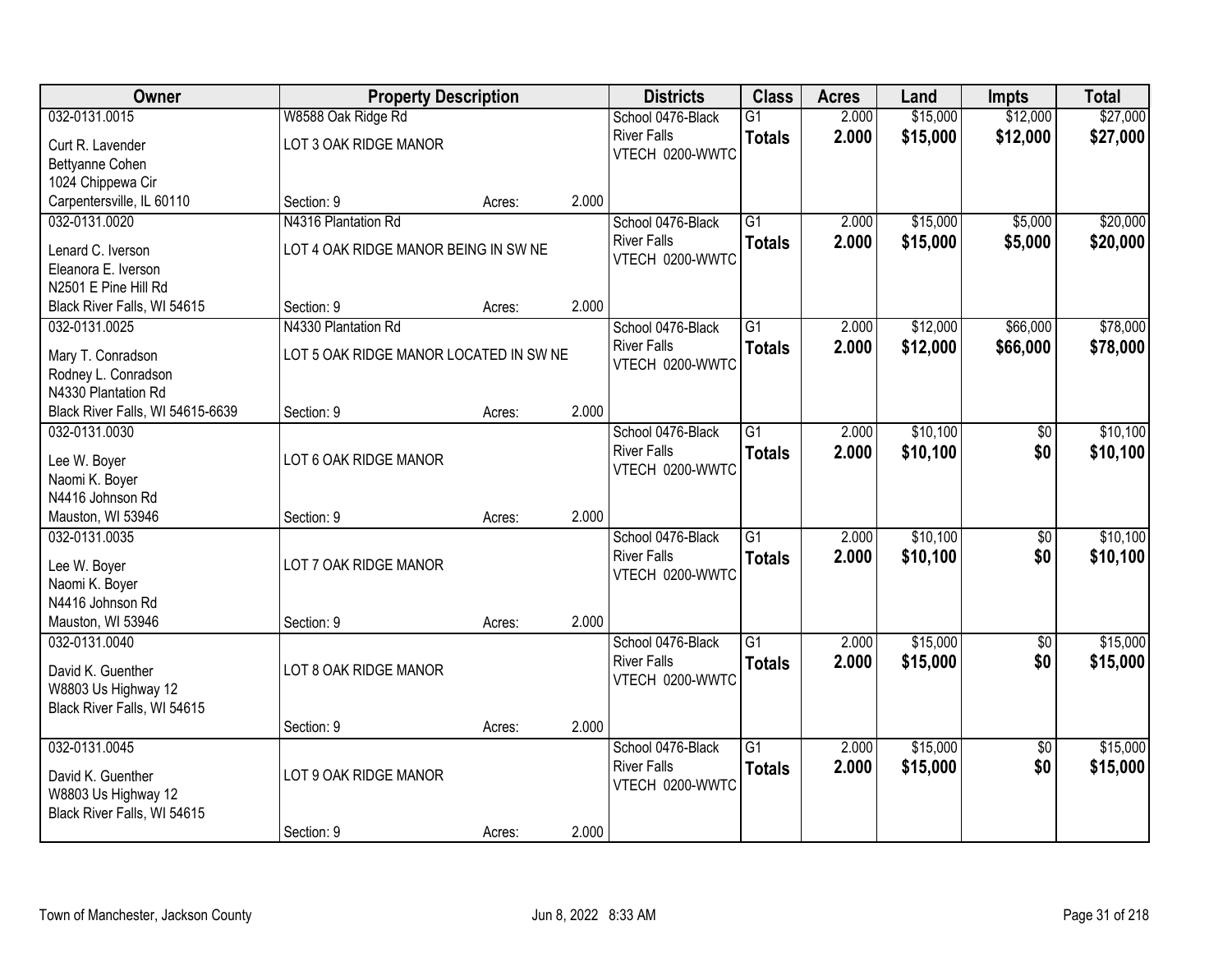| Owner                            | <b>Property Description</b>                    |        |        | <b>Districts</b>         | <b>Class</b>    | <b>Acres</b> | Land            | <b>Impts</b>    | <b>Total</b>    |
|----------------------------------|------------------------------------------------|--------|--------|--------------------------|-----------------|--------------|-----------------|-----------------|-----------------|
| 032-0132.0000                    | N4311 Valley Rd                                |        |        | School 0476-Black        | $\overline{G1}$ | 1.000        | \$7,500         | \$93,500        | \$101,000       |
| Joseph C. Savage                 | LOTS 2 & 3 CSM 322 BEING PT OF SE NE           |        |        | <b>River Falls</b>       | G <sub>6</sub>  | 9.820        | \$24,600        | \$0             | \$24,600        |
| Linda S. Savage                  |                                                |        |        | VTECH 0200-WWTC   Totals |                 | 10.820       | \$32,100        | \$93,500        | \$125,600       |
| N4311 Valley Rd                  |                                                |        |        |                          |                 |              |                 |                 |                 |
| Black River Falls, WI 54615-6712 | Section: 9                                     | Acres: | 10.820 |                          |                 |              |                 |                 |                 |
| 032-0132.0010                    | W8475 US Highway 12                            |        |        | School 0476-Black        | $\overline{G1}$ | 1.000        | \$7,500         | \$25,000        | \$32,500        |
| Cindy L. Waldsmith               | PT OF LOT 1 OF CSM 322 BEING IN THE SE NE S OF |        |        | <b>River Falls</b>       | G <sub>6</sub>  | 6.360        | \$15,900        | \$0             | \$15,900        |
| PO Box 6                         | <b>HWY 12</b>                                  |        |        | VTECH 0200-WWTC   Totals |                 | 7.360        | \$23,400        | \$25,000        | \$48,400        |
| Afton, WI 53501-0006             |                                                |        |        |                          |                 |              |                 |                 |                 |
|                                  | Section: 9                                     | Acres: | 7.360  |                          |                 |              |                 |                 |                 |
| 032-0132.0015                    | W8498 Oak Ridge Rd                             |        |        | School 0476-Black        | G1              | 1.000        | \$7,500         | \$71,500        | \$79,000        |
|                                  | PT OF LOT 1 CSM 322 BEING IN THE SE NE         |        |        | <b>River Falls</b>       | G <sub>6</sub>  | 16.740       | \$41,900        | \$0             | \$41,900        |
| Larry R. Zirk<br>Nicole M. Keens |                                                |        |        | VTECH 0200-WWTC          | <b>Totals</b>   | 17.740       | \$49,400        | \$71,500        | \$120,900       |
| W8498 Oak Ridge Rd               |                                                |        |        |                          |                 |              |                 |                 |                 |
| Black River Falls, WI 54615      | Section: 9                                     | Acres: | 17.740 |                          |                 |              |                 |                 |                 |
| 032-0133.0000                    | <b>Plantation Rd</b>                           |        |        | School 0476-Black        | W <sub>4</sub>  | 40.000       | \$0             | \$0             | \$0             |
|                                  |                                                |        |        | <b>River Falls</b>       | <b>Totals</b>   | 40.000       | \$0             | \$0             | \$0             |
| Jackson County                   | NE NW TAX EXEMPT                               |        |        | VTECH 0200-WWTC          |                 |              |                 |                 |                 |
| Attn: Tax Exempt                 |                                                |        |        |                          |                 |              |                 |                 |                 |
| 307 Main St                      |                                                |        |        |                          |                 |              |                 |                 |                 |
| Black River Falls, WI 54615      | Section: 9                                     | Acres: | 40.000 |                          |                 |              |                 |                 |                 |
| 032-0134.0000                    |                                                |        |        | School 0476-Black        | W <sub>4</sub>  | 40.000       | $\overline{50}$ | $\overline{50}$ | $\overline{50}$ |
| Jackson County                   | NW NW TAX EXEMPT                               |        |        | <b>River Falls</b>       | <b>Totals</b>   | 40.000       | \$0             | \$0             | \$0             |
| Attn: Tax Exempt                 |                                                |        |        | VTECH 0200-WWTC          |                 |              |                 |                 |                 |
| 307 Main St                      |                                                |        |        |                          |                 |              |                 |                 |                 |
| Black River Falls, WI 54615      | Section: 9                                     | Acres: | 40.000 |                          |                 |              |                 |                 |                 |
| 032-0135.0000                    | W8744 Oak Ridge Rd                             |        |        | School 0476-Black        | G1              | 2.000        | \$15,000        | \$271,000       | \$286,000       |
| Michael R. Holmes                | SW NW EX LOTS 1 & 2 CSM 2427                   |        |        | <b>River Falls</b>       | G <sub>6</sub>  | 32.050       | \$80,100        | \$0             | \$80,100        |
| Beth A. Holmes                   |                                                |        |        | VTECH 0200-WWTC   Totals |                 | 34.050       | \$95,100        | \$271,000       | \$366,100       |
| W8744 Oak Ridge Rd               |                                                |        |        |                          |                 |              |                 |                 |                 |
| Black River Falls, WI 54615      | Section: 9                                     | Acres: | 34.050 |                          |                 |              |                 |                 |                 |
| 032-0135.0005                    | W8789 Oak Ridge Rd                             |        |        | School 0476-Black        | $\overline{G1}$ | 1.950        | \$14,600        | \$161,000       | \$175,600       |
| Mark J. Hilts et al              | LOT 1 CSM 2427 BEING PT OF THE SW NW           |        |        | <b>River Falls</b>       | <b>Totals</b>   | 1.950        | \$14,600        | \$161,000       | \$175,600       |
| c/o Jeffrey P. Hilts             |                                                |        |        | VTECH 0200-WWTC          |                 |              |                 |                 |                 |
| W8789 Oak Ridge Rd               |                                                |        |        |                          |                 |              |                 |                 |                 |
| Black River Falls, WI 54615      | Section: 9                                     | Acres: | 1.950  |                          |                 |              |                 |                 |                 |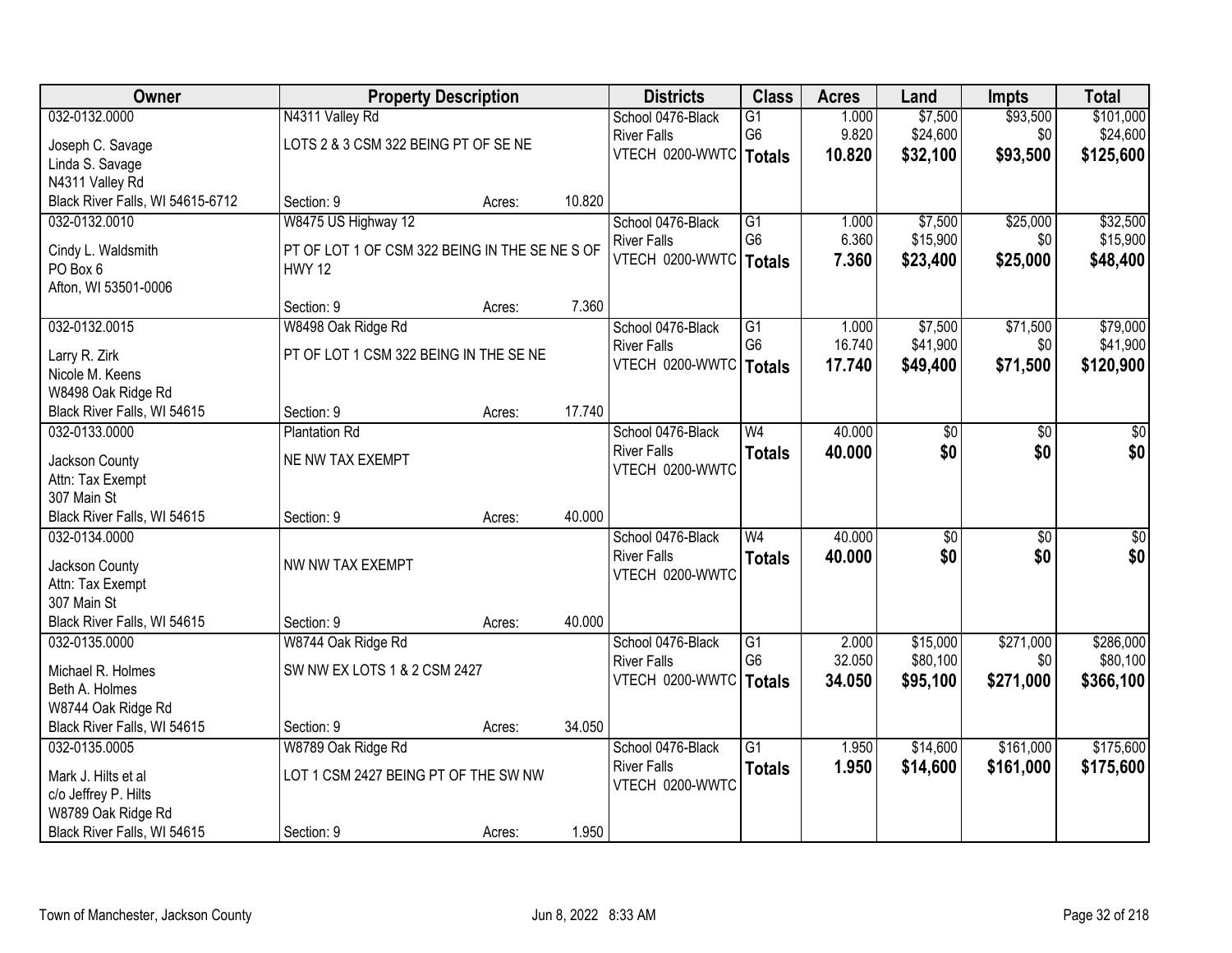| Owner                                             | <b>Property Description</b>                   |        |        | <b>Districts</b>   | <b>Class</b>    | <b>Acres</b> | Land       | <b>Impts</b>    | <b>Total</b> |
|---------------------------------------------------|-----------------------------------------------|--------|--------|--------------------|-----------------|--------------|------------|-----------------|--------------|
| 032-0135.0010                                     | W8790 Oak Ridge Rd                            |        |        | School 0476-Black  | $\overline{G1}$ | 1.000        | \$7,500    | \$96,000        | \$103,500    |
| Bruce W. Murphy                                   | LOT 2 CSM 2427 BEING PT OF THE SW NW          |        |        | <b>River Falls</b> | G <sub>6</sub>  | 3.000        | \$7,500    | \$0             | \$7,500      |
| Brenda G. Murphy                                  |                                               |        |        | VTECH 0200-WWTC    | <b>Totals</b>   | 4.000        | \$15,000   | \$96,000        | \$111,000    |
| W8790 Oak Ridge Rd                                |                                               |        |        |                    |                 |              |            |                 |              |
| Black River Falls, WI 54615                       | Section: 9                                    | Acres: | 4.000  |                    |                 |              |            |                 |              |
| 032-0136.0000                                     | W8650 Oak Ridge Rd                            |        |        | School 0476-Black  | $\overline{G1}$ | 1.000        | \$7,500    | \$42,000        | \$49,500     |
|                                                   | SE NW *MFL 39AC CLOSED 2015 612/493 ORDER#    |        |        | <b>River Falls</b> | W <sub>8</sub>  | 39.000       | (\$97,500) | \$0             | \$0          |
| Wichert Irrevocable Living Trust April 7,<br>2021 | 270391987                                     |        |        | VTECH 0200-WWTC    | <b>Totals</b>   | 40.000       | \$7,500    | \$42,000        | \$49,500     |
| c/o Paul A and Janice Wichert                     |                                               |        |        |                    |                 |              |            |                 |              |
| W247 S7000 Sugar Maple Dr                         | Section: 9                                    | Acres: | 40.000 |                    |                 |              |            |                 |              |
| Waukesha, WI 53189                                |                                               |        |        |                    |                 |              |            |                 |              |
| 032-0137.0000                                     | W8603 Oak Ridge Rd                            |        |        | School 0476-Black  | $\overline{G1}$ | 7.000        | \$30,000   | \$100,000       | \$130,000    |
|                                                   |                                               |        |        | <b>River Falls</b> | <b>Totals</b>   | 7.000        | \$30,000   | \$100,000       | \$130,000    |
| Amie Gjerseth et al<br>W8603 Oak Ridge Rd         | LOT 2 OF CSM 3612 BEING PART OF THE NESW      |        |        | VTECH 0200-WWTC    |                 |              |            |                 |              |
| Black River Falls, WI 54615-6632                  |                                               |        |        |                    |                 |              |            |                 |              |
|                                                   | Section: 9                                    | Acres: | 7.000  |                    |                 |              |            |                 |              |
| 032-0137.0005                                     | Oak Ridge Rd                                  |        |        | School 0476-Black  | G5              | 1.000        | \$300      | \$0             | \$300        |
|                                                   |                                               |        |        | <b>River Falls</b> | G <sub>6</sub>  | 32.250       | \$78,200   | \$0             | \$78,200     |
| Karcz Living Trust 10/18/2012                     | NE SW EX LOT 2 OF CSM 3612                    |        |        | VTECH 0200-WWTC    | <b>Totals</b>   | 33.250       | \$78,500   | \$0             | \$78,500     |
| c/o Daniel & Kristen Karcz                        |                                               |        |        |                    |                 |              |            |                 |              |
| 711 Hamilton St                                   |                                               |        | 33.250 |                    |                 |              |            |                 |              |
| Mount Horeb, WI 53572<br>032-0138.0000            | Section: 9<br>Oak Ridge Rd                    | Acres: |        | School 0476-Black  | $\overline{G6}$ | 38.000       | \$95,000   | \$0             | \$95,000     |
|                                                   |                                               |        |        | <b>River Falls</b> |                 | 38.000       |            | \$0             |              |
| Daniel S. Karcz                                   | NW SW EX COM AT THE NW COR OF THE NWSW, TH    |        |        | VTECH 0200-WWTC    | <b>Totals</b>   |              | \$95,000   |                 | \$95,000     |
| Kristen N. Karcz                                  | N89.1050E 575.01', TH S 150.5', TH S89.1055W  |        |        |                    |                 |              |            |                 |              |
| 711 Hamilton                                      | 575.01', TH N TO POB                          |        |        |                    |                 |              |            |                 |              |
| Mt Horeb, WI 53572                                | Section: 9                                    | Acres: | 38.000 |                    |                 |              |            |                 |              |
| 032-0138.0005                                     | Oak Ridge Rd                                  |        |        | School 0476-Black  | $\overline{G6}$ | 1.990        | \$5,000    | $\overline{50}$ | \$5,000      |
| Mark J. Hilts et al                               | PART OF THE NW SW COM AT THE NW COR OF THE    |        |        | <b>River Falls</b> | <b>Totals</b>   | 1.990        | \$5,000    | \$0             | \$5,000      |
| c/o Jeffrey P. Hilts                              | NWSW, TH N89.1050E 575.01', TH S 150.5', TH   |        |        | VTECH 0200-WWTC    |                 |              |            |                 |              |
| W8789 Oak Ridge Rd                                | S89.1055W 575.01', TH N TO POB (SEE CSR 3151) |        |        |                    |                 |              |            |                 |              |
| Black River Falls, WI 54615                       | Section: 9                                    | Acres: | 1.990  |                    |                 |              |            |                 |              |
| 032-0139.0000                                     |                                               |        |        | School 0476-Black  | $\overline{G6}$ | 40.000       | \$100,000  | $\overline{50}$ | \$100,000    |
| Daniel S. Karcz                                   | SW <sub>SW</sub>                              |        |        | <b>River Falls</b> | <b>Totals</b>   | 40.000       | \$100,000  | \$0             | \$100,000    |
| Kristen N. Karcz                                  |                                               |        |        | VTECH 0200-WWTC    |                 |              |            |                 |              |
| 711 Hamilton                                      |                                               |        |        |                    |                 |              |            |                 |              |
| Mt Horeb, WI 53572                                | Section: 9                                    | Acres: | 40.000 |                    |                 |              |            |                 |              |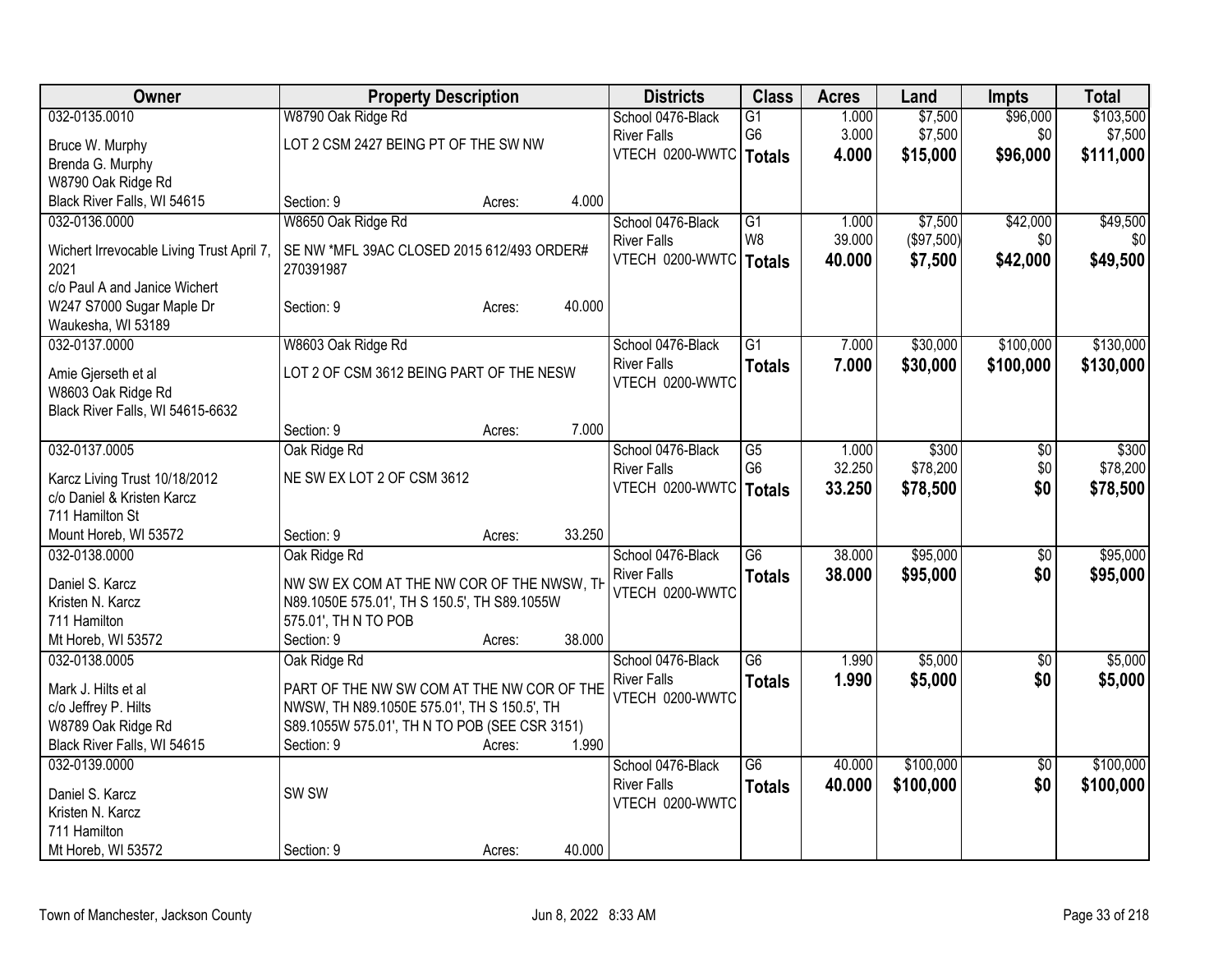| Owner                                          | <b>Property Description</b>                 |        |        | <b>Districts</b>         | <b>Class</b>     | <b>Acres</b> | Land     | <b>Impts</b>    | <b>Total</b> |
|------------------------------------------------|---------------------------------------------|--------|--------|--------------------------|------------------|--------------|----------|-----------------|--------------|
| 032-0140.0000                                  | Oak Ridge Rd                                |        |        | School 0476-Black        | $\overline{G5}$  | 5.000        | \$1,300  | $\overline{30}$ | \$1,300      |
| Karcz Living Trust 10/18/2012                  | SE SW (SEE CSR 3041)                        |        |        | <b>River Falls</b>       | G <sub>6</sub>   | 34.880       | \$84,200 | \$0             | \$84,200     |
| c/o Daniel & Kristen Karcz                     |                                             |        |        | VTECH 0200-WWTC   Totals |                  | 39.880       | \$85,500 | \$0             | \$85,500     |
| 711 Hamilton St                                |                                             |        |        |                          |                  |              |          |                 |              |
| Mount Horeb, WI 53572                          | Section: 9                                  | Acres: | 39.880 |                          |                  |              |          |                 |              |
| 032-0141.0000                                  | W8471 Oak Ridge Rd                          |        |        | School 0476-Black        | $\overline{G1}$  | 1.500        | \$9,000  | \$44,000        | \$53,000     |
|                                                |                                             |        |        | <b>River Falls</b>       | <b>Totals</b>    | 1.500        | \$9,000  | \$44,000        | \$53,000     |
| Tracy A. Calverley                             | LOT 10 CSM 2273 BEING PART OF NE SE         |        |        | VTECH 0200-WWTC          |                  |              |          |                 |              |
| W9108 Dennis Rd<br>Black River Falls, WI 54615 |                                             |        |        |                          |                  |              |          |                 |              |
|                                                | Section: 9                                  | Acres: | 1.500  |                          |                  |              |          |                 |              |
| 032-0141.0005                                  | W8483 Oak Ridge Rd                          |        |        | School 0476-Black        | $\overline{G1}$  | 1.000        | \$6,000  | \$171,500       | \$177,500    |
|                                                |                                             |        |        | <b>River Falls</b>       | G4               | 2.310        | \$300    | \$0             | \$300        |
| Boyd J. Kroll                                  | LOT 12 CSM 4170 BEING PART OF NE SE         |        |        | VTECH 0200-WWTC          | G5M              | 7.000        | \$8,800  | \$0             | \$8,800      |
| W8483 Oak Ridge Rd                             |                                             |        |        |                          | <b>Totals</b>    | 10.310       | \$15,100 | \$171,500       | \$186,600    |
| Black River Falls, WI 54615                    |                                             |        |        |                          |                  |              |          |                 |              |
|                                                | Section: 9                                  | Acres: | 10.310 |                          |                  |              |          |                 |              |
| 032-0141.0010                                  | N4251 Valley Rd                             |        |        | School 0476-Black        | G1               | 1.000        | \$6,000  | \$144,500       | \$150,500    |
| Rachel M. Hendrickson                          | LOT 5 OF CSM 1509 BEING PART OF NE SE       |        |        | <b>River Falls</b>       | G4               | 11.170       | \$1,300  | \$0             | \$1,300      |
| Travis A. Hendrickson                          |                                             |        |        | VTECH 0200-WWTC          | <b>Totals</b>    | 12.170       | \$7,300  | \$144,500       | \$151,800    |
| N4251 Valley Rd                                |                                             |        |        |                          |                  |              |          |                 |              |
| Black River Falls, WI 54615-6711               | Section: 9                                  | Acres: | 12.170 |                          |                  |              |          |                 |              |
| 032-0141.0015                                  | 8459 W Oak Ridge Rd                         |        |        | School 0476-Black        | $\overline{G1}$  | 1.000        | \$7,500  | \$165,500       | \$173,000    |
| Melissa K. Sandoval                            | LOT 11 CSM 2273 BEING PART OF NE SE         |        |        | <b>River Falls</b>       | G <sub>4</sub>   | 4.830        | \$600    | \$0             | \$600        |
| W8459 Oak Ridge Rd                             |                                             |        |        | VTECH 0200-WWTC          | G5M              | 10.500       | \$13,200 | \$0             | \$13,200     |
| Black River Falls, WI 54615                    |                                             |        |        |                          | <b>Totals</b>    | 16.330       | \$21,300 | \$165,500       | \$186,800    |
|                                                | Section: 9                                  | Acres: | 16.330 |                          |                  |              |          |                 |              |
| 032-0142.0000                                  | Oak Ridge Rd                                |        |        | School 0476-Black        | G4               | 5.280        | \$600    | \$0             | \$600        |
|                                                |                                             |        |        | <b>River Falls</b>       | G <sub>5</sub> M | 5.000        | \$6,300  | \$0             | \$6,300      |
| Patricia A. Jacobson                           | LOT 13 CSM 4170 BEING PART OF NW SE         |        |        | VTECH 0200-WWTC   Totals |                  | 10.280       | \$6,900  | \$0             | \$6,900      |
| W8599 Oak Ridge Rd                             |                                             |        |        |                          |                  |              |          |                 |              |
| Black River Falls, WI 54615-6632               | Section: 9                                  |        | 10.280 |                          |                  |              |          |                 |              |
| 032-0142.0005                                  | W8599 Oak Ridge Rd                          | Acres: |        | School 0476-Black        | G1               | 1.000        | \$7,500  | \$163,500       | \$171,000    |
|                                                |                                             |        |        | <b>River Falls</b>       | G4               | 14.060       | \$1,600  | \$0             | \$1,600      |
| Patricia A. Jacobson                           | LOT 1 CSM 905 BEING PART OF NW SE KNA LOT 5 |        |        | VTECH 0200-WWTC          | G5M              | 10.000       | \$12,500 | \$0             | \$12,500     |
| W8599 Oak Ridge Rd                             | <b>OF CSM 1936</b>                          |        |        |                          | <b>Totals</b>    | 25.060       | \$21,600 | \$163,500       | \$185,100    |
| Black River Falls, WI 54615-6632               |                                             |        |        |                          |                  |              |          |                 |              |
|                                                | Section: 9                                  | Acres: | 25.060 |                          |                  |              |          |                 |              |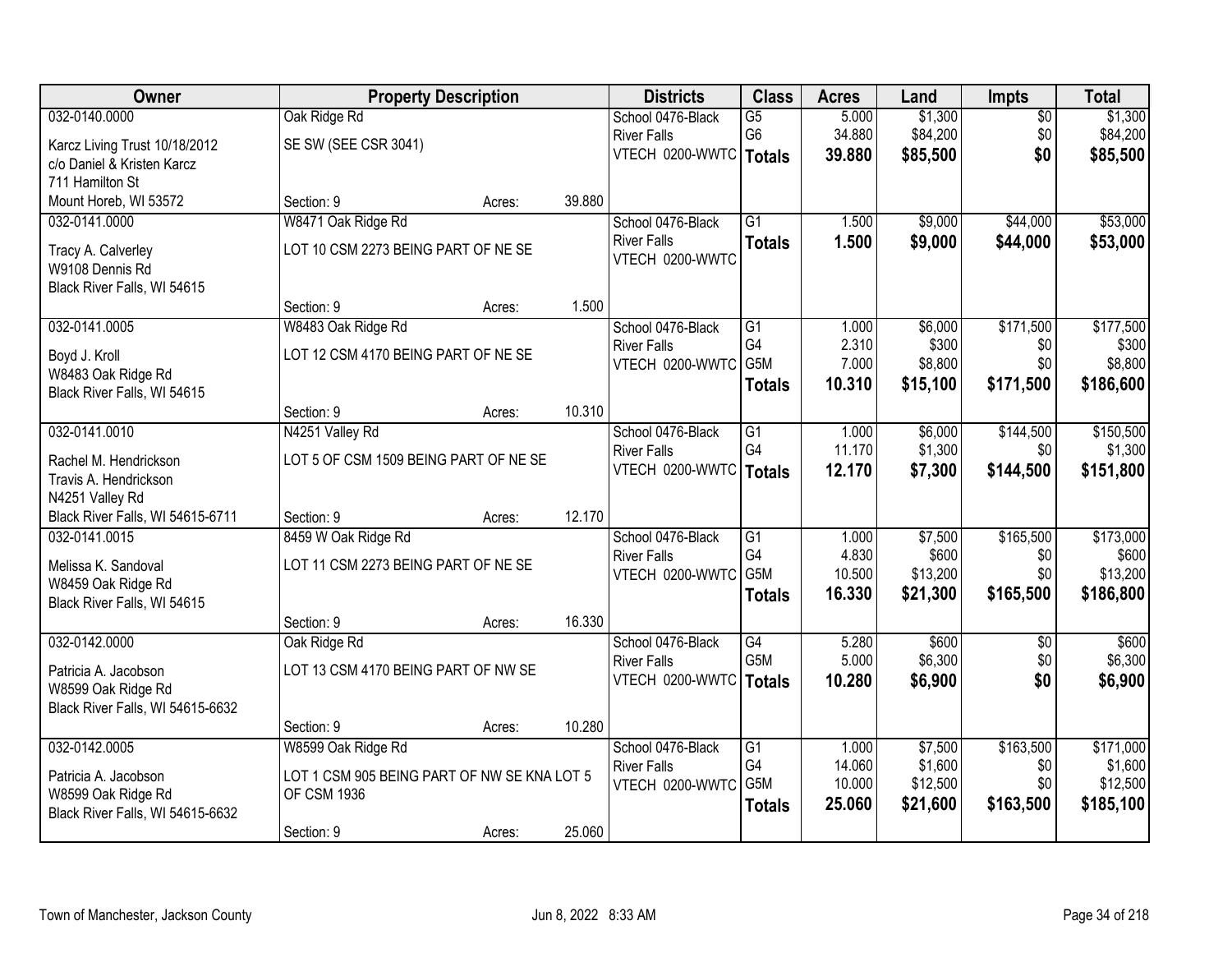| Owner                               | <b>Property Description</b>                    |        |        | <b>Districts</b>         | <b>Class</b>             | <b>Acres</b> | Land            | <b>Impts</b>    | <b>Total</b>    |
|-------------------------------------|------------------------------------------------|--------|--------|--------------------------|--------------------------|--------------|-----------------|-----------------|-----------------|
| 032-0142.0010                       | W8597 Oak Ridge Rd                             |        |        | School 0476-Black        | $\overline{G1}$          | 4.940        | \$24,900        | \$170,500       | \$195,400       |
| Dustin M. Sherman                   | PART OF NW SE BEING LOT 4 OF CSM 1936          |        |        | <b>River Falls</b>       | <b>Totals</b>            | 4.940        | \$24,900        | \$170,500       | \$195,400       |
| Tessa J. Sherman                    |                                                |        |        | VTECH 0200-WWTC          |                          |              |                 |                 |                 |
| W8597 Oak Ridge Rd                  |                                                |        |        |                          |                          |              |                 |                 |                 |
| Black River Falls, WI 54615-6632    | Section: 9                                     | Acres: | 4.940  |                          |                          |              |                 |                 |                 |
| 032-0143.0000                       |                                                |        |        | School 0476-Black        | $\overline{\mathsf{W6}}$ | 40.000       | (\$100,000)     | \$0             | \$0             |
| <b>Black River Investments, LLC</b> | SW SE *MFL 40AC CLOSED 2018 635/820 ORDER #    |        |        | <b>River Falls</b>       | <b>Totals</b>            | 40.000       | \$0             | \$0             | \$0             |
| 10024 Rolling Glen Ct               | 27 030 2018                                    |        |        | VTECH 0200-WWTC          |                          |              |                 |                 |                 |
| Las Vegas, NV 89117-0952            |                                                |        |        |                          |                          |              |                 |                 |                 |
|                                     | Section: 9                                     | Acres: | 40.000 |                          |                          |              |                 |                 |                 |
| 032-0144.0000                       | N4131 Valley Rd                                |        |        | School 0476-Black        | G1                       | 1.000        | \$7,500         | \$176,000       | \$183,500       |
| <b>Black River Investments, LLC</b> | PART OF SE SE                                  |        |        | <b>River Falls</b>       | G <sub>5</sub>           | 34.860       | \$34,700        | \$0             | \$34,700        |
| 10024 Rolling Glen Ct               |                                                |        |        | VTECH 0200-WWTC   Totals |                          | 35.860       | \$42,200        | \$176,000       | \$218,200       |
| Las Vegas, NV 89117-0952            |                                                |        |        |                          |                          |              |                 |                 |                 |
|                                     | Section: 9                                     | Acres: | 35.860 |                          |                          |              |                 |                 |                 |
| 032-0144.0005                       | N4181 Valley Rd                                |        |        | School 0476-Black        | $\overline{G1}$          | 1.000        | \$7,500         | \$167,000       | \$174,500       |
| Dennis C. Johnson                   | PT OF SE SE COM AT NE CORN TH W 400' TH S 450' |        |        | <b>River Falls</b>       | G <sub>6</sub>           | 3.140        | \$7,900         | \$0             | \$7,900         |
| June R. Johnson                     | TH E 400 TH N POB                              |        |        | VTECH 0200-WWTC          | <b>Totals</b>            | 4.140        | \$15,400        | \$167,000       | \$182,400       |
| N4181 Valley Rd                     |                                                |        |        |                          |                          |              |                 |                 |                 |
| Black River Falls, WI 54615         | Section: 9                                     | Acres: | 4.140  |                          |                          |              |                 |                 |                 |
| 032-0145.0000                       | N4508 Lambert Rd Cell Towe                     |        |        | School 0476-Black        | G2                       | 0.250        | \$1,900         | \$0             | \$1,900         |
| Bonnie F. Gjerseth                  | NE NE EXC HWY & EX LOT 2 CSM 2962              |        |        | <b>River Falls</b>       | G <sub>6</sub>           | 37.000       | \$92,500        | \$0             | \$92,500        |
| N4326 Lambert Rd                    |                                                |        |        | VTECH 0200-WWTC          | <b>Totals</b>            | 37.250       | \$94,400        | \$0             | \$94,400        |
| Black River Falls, WI 54615-6709    |                                                |        |        |                          |                          |              |                 |                 |                 |
|                                     | Section: 10                                    | Acres: | 37.250 |                          |                          |              |                 |                 |                 |
| 032-0145.0005                       |                                                |        |        | School 0476-Black        | $\overline{X2}$          | 0.230        | $\overline{60}$ | $\overline{50}$ | $\overline{50}$ |
| State of Wisconsin Department of    | PART NE NE TAX EXEMPT                          |        |        | <b>River Falls</b>       | <b>Totals</b>            | 0.230        | \$0             | \$0             | \$0             |
| Transportation                      |                                                |        |        | VTECH 0200-WWTC          |                          |              |                 |                 |                 |
| Attn: Tax Exempt                    |                                                |        |        |                          |                          |              |                 |                 |                 |
| PO Box 337                          | Section: 10                                    | Acres: | 0.230  |                          |                          |              |                 |                 |                 |
| La Crosse, WI 54602-0337            |                                                |        |        |                          |                          |              |                 |                 |                 |
| 032-0145.0010                       | N4490 Lambert Rd                               |        |        | School 0476-Black        | $\overline{G1}$          | 2.520        | \$16,900        | \$113,000       | \$129,900       |
| Mark A. Gjerseth                    | LOT 2 CSM 2962 BEING PART OF THE NE NE         |        |        | <b>River Falls</b>       | <b>Totals</b>            | 2.520        | \$16,900        | \$113,000       | \$129,900       |
| Teri Gjerseth                       |                                                |        |        | VTECH 0200-WWTC          |                          |              |                 |                 |                 |
| N4490 Lambert Rd                    |                                                |        |        |                          |                          |              |                 |                 |                 |
| Black River Falls, WI 54615-6709    | Section: 10                                    | Acres: | 2.520  |                          |                          |              |                 |                 |                 |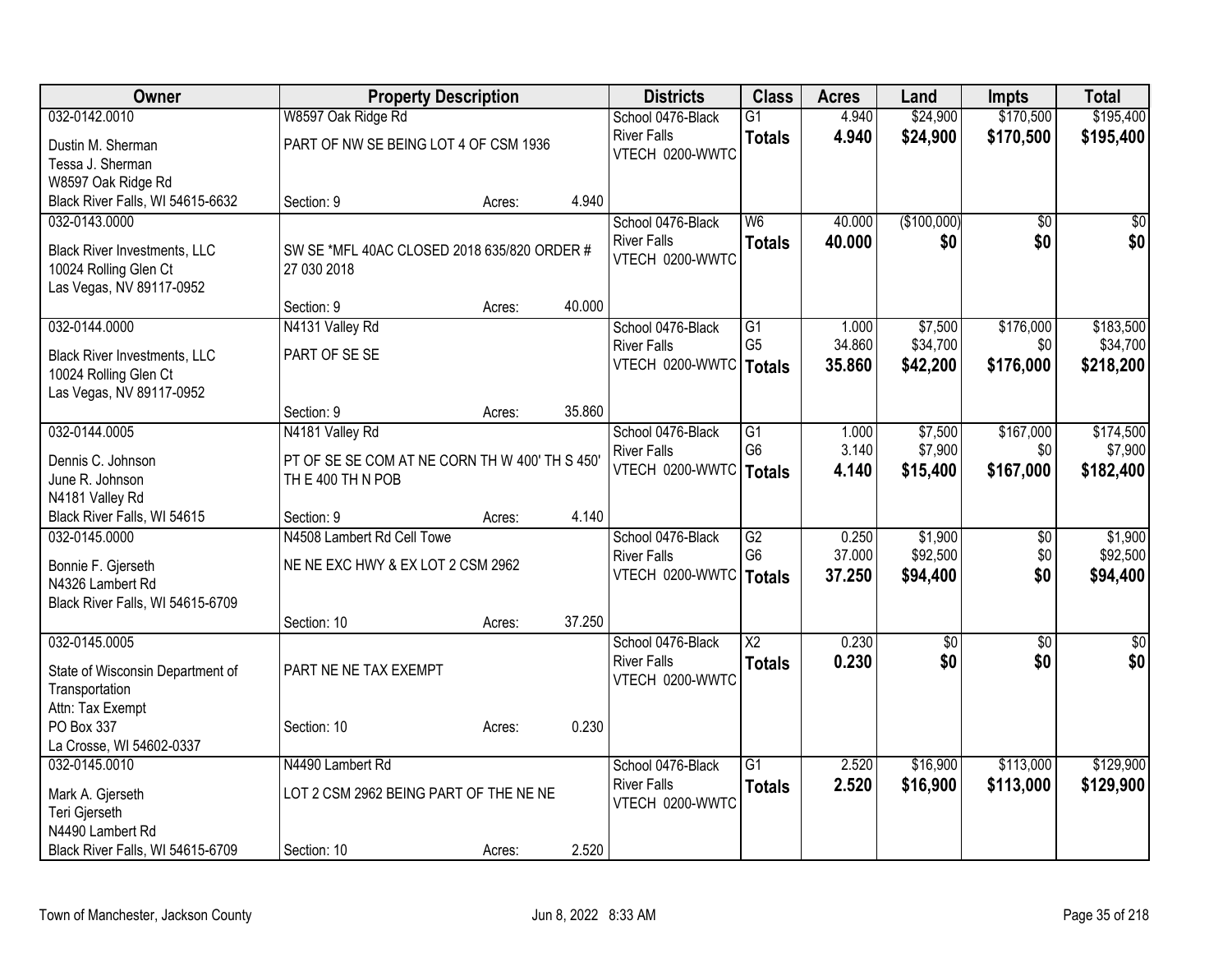| <b>Owner</b>                     | <b>Property Description</b>                  |        |        | <b>Districts</b>   | <b>Class</b>    | <b>Acres</b>     | Land                | <b>Impts</b>    | <b>Total</b>         |
|----------------------------------|----------------------------------------------|--------|--------|--------------------|-----------------|------------------|---------------------|-----------------|----------------------|
| 032-0146.0000                    |                                              |        |        | School 0476-Black  | W4              | 40.000           | $\overline{50}$     | $\overline{50}$ | \$0                  |
| Jackson County                   | NW NE TAX EXEMPT                             |        |        | <b>River Falls</b> | <b>Totals</b>   | 40.000           | \$0                 | \$0             | \$0                  |
| Attn: Tax Exempt                 |                                              |        |        | VTECH 0200-WWTC    |                 |                  |                     |                 |                      |
| 307 Main St                      |                                              |        |        |                    |                 |                  |                     |                 |                      |
| Black River Falls, WI 54615      | Section: 10                                  | Acres: | 40.000 |                    |                 |                  |                     |                 |                      |
| 032-0147.0000                    | N4301 Lambert Rd                             |        |        | School 0476-Black  | $\overline{G1}$ | 2.000            | \$15,000            | \$80,500        | \$95,500             |
| Deborah I. Frost et al           | SW NE EX 100' WIDE STRIP OF RAILROAD ROW     |        |        | <b>River Falls</b> | G <sub>5</sub>  | 16.000           | \$24,800            | \$0             | \$24,800             |
| c/o Rita M. Olson                | LIFETIME ESTATE TO RITA M OLSON              |        |        | VTECH 0200-WWTC    | G <sub>6</sub>  | 21.290           | \$49,000            | \$0             | \$49,000             |
| N4301 Lambert Rd                 |                                              |        |        |                    | <b>Totals</b>   | 39.290           | \$88,800            | \$80,500        | \$169,300            |
| Black River Falls, WI 54615-6708 | Section: 10                                  | Acres: | 39.290 |                    |                 |                  |                     |                 |                      |
| 032-0147.0005                    |                                              |        |        | School 0476-Black  | X4              | 0.410            | \$0                 | \$0             | \$0                  |
|                                  |                                              |        |        | <b>River Falls</b> | <b>Totals</b>   | 0.410            | \$0                 | \$0             | \$0                  |
| Union Pacific Railroad           | 100' WIDE STRIP OF RAILROAD ROW LYING IN THE |        |        | VTECH 0200-WWTC    |                 |                  |                     |                 |                      |
| Attn: Tax Exempt                 | <b>SWNE</b>                                  |        |        |                    |                 |                  |                     |                 |                      |
| 1400 Douglas St                  |                                              |        |        |                    |                 |                  |                     |                 |                      |
| Omaha, NE 68179                  | Section: 10                                  | Acres: | 0.410  |                    |                 |                  |                     |                 |                      |
| 032-0148.0000                    | N4326 Lambert Rd                             |        |        | School 0476-Black  | G1              | 1.000            | \$7,500             | \$129,000       | \$136,500            |
| Bonnie F. Gjerseth               | SE NE EX 150' WIDE STRIP OF RAILROAD         |        |        | <b>River Falls</b> | G4<br>G5M       | 10.000<br>21.880 | \$500               | \$0<br>\$0      | \$500                |
| N4326 Lambert Rd                 |                                              |        |        | VTECH 0200-WWTC    | G7              | 1.000            | \$27,400<br>\$7,500 | \$49,000        | \$27,400<br>\$56,500 |
| Black River Falls, WI 54615-6709 |                                              |        |        |                    |                 | 33.880           | \$42,900            | \$178,000       | \$220,900            |
|                                  | Section: 10                                  | Acres: | 33.880 |                    | <b>Totals</b>   |                  |                     |                 |                      |
| 032-0148.0005                    |                                              |        |        | School 0476-Black  | $\overline{X4}$ | 5.380            | \$0                 | \$0             | $\sqrt{50}$          |
| Union Pacific Railroad           | 150' WIDE STRIP OF RAILROAD LOCATED IN SENE  |        |        | <b>River Falls</b> | <b>Totals</b>   | 5.380            | \$0                 | \$0             | \$0                  |
| Attn: Tax Exempt                 | <b>EXEMPT</b>                                |        |        | VTECH 0200-WWTC    |                 |                  |                     |                 |                      |
| 1400 Douglas St                  |                                              |        |        |                    |                 |                  |                     |                 |                      |
| Omaha, NE 68179                  | Section: 10                                  | Acres: | 5.380  |                    |                 |                  |                     |                 |                      |
| 032-0149.0000                    |                                              |        |        | School 0476-Black  | W <sub>7</sub>  | 40.000           | (\$77,000)          | $\overline{30}$ | $\overline{\$0}$     |
| Rancho Valle Del Sol, LLC        | NE NW *MFL 40AC OPEN 2014 594/349 ORDER#     |        |        | <b>River Falls</b> | <b>Totals</b>   | 40.000           | \$0                 | \$0             | \$0                  |
| 1803 Woodfield Dr Ste b          | 270422004                                    |        |        | VTECH 0200-WWTC    |                 |                  |                     |                 |                      |
| Savoy, IL 61874                  |                                              |        |        |                    |                 |                  |                     |                 |                      |
|                                  | Section: 10                                  | Acres: | 40.000 |                    |                 |                  |                     |                 |                      |
| 032-0150.0000                    |                                              |        |        | School 0476-Black  | W <sub>4</sub>  | 40.000           | $\overline{50}$     | $\overline{50}$ | $\overline{30}$      |
|                                  |                                              |        |        | <b>River Falls</b> | <b>Totals</b>   | 40.000           | \$0                 | \$0             | \$0                  |
| Jackson County                   | NW NW TAX EXEMPT                             |        |        | VTECH 0200-WWTC    |                 |                  |                     |                 |                      |
| Attn: Tax Exempt                 |                                              |        |        |                    |                 |                  |                     |                 |                      |
| 307 Main St                      |                                              |        |        |                    |                 |                  |                     |                 |                      |
| Black River Falls, WI 54615      | Section: 10                                  | Acres: | 40.000 |                    |                 |                  |                     |                 |                      |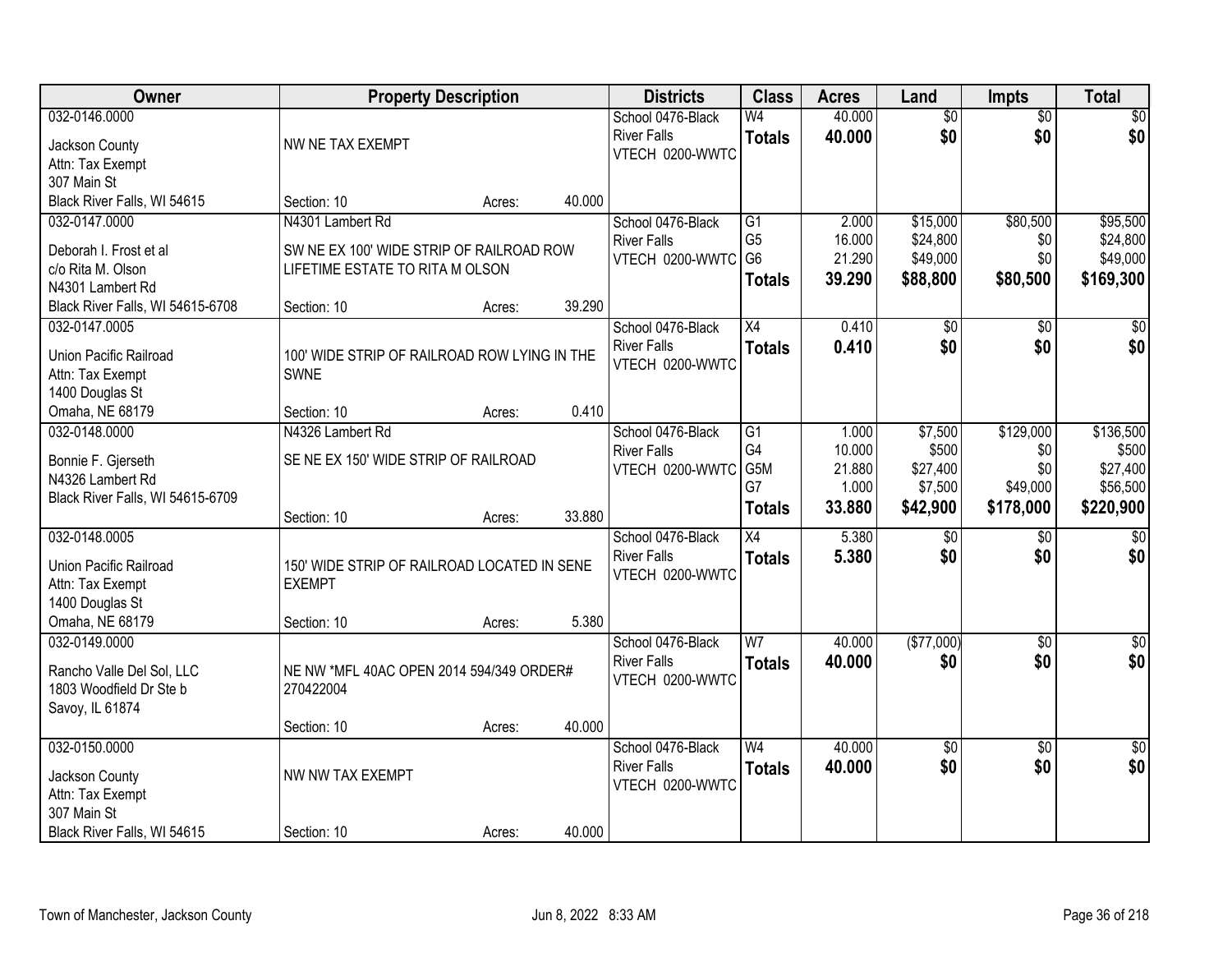| Owner                            | <b>Property Description</b>            |        |        | <b>Districts</b>         | <b>Class</b>    | <b>Acres</b> | Land            | Impts           | <b>Total</b> |
|----------------------------------|----------------------------------------|--------|--------|--------------------------|-----------------|--------------|-----------------|-----------------|--------------|
| 032-0151.0000                    |                                        |        |        | School 0476-Black        | W <sub>4</sub>  | 40.000       | $\overline{60}$ | $\overline{50}$ | \$0          |
| Jackson County                   | SW NW TAX EXEMPT                       |        |        | <b>River Falls</b>       | <b>Totals</b>   | 40.000       | \$0             | \$0             | \$0          |
| Attn: Tax Exempt                 |                                        |        |        | VTECH 0200-WWTC          |                 |              |                 |                 |              |
| 307 Main St                      |                                        |        |        |                          |                 |              |                 |                 |              |
| Black River Falls, WI 54615      | Section: 10                            | Acres: | 40.000 |                          |                 |              |                 |                 |              |
| 032-0152.0000                    | W8212 US Highway 12                    |        |        | School 0476-Black        | $\overline{G1}$ | 1.000        | \$7,500         | \$23,000        | \$30,500     |
| Bernabe Gomez Jr                 | LOT 2 CSM 2432 BEING PART OF THE SE NW |        |        | <b>River Falls</b>       | G <sub>6</sub>  | 8.920        | \$22,300        | \$0             | \$22,300     |
| Katie S. Gomez                   |                                        |        |        | VTECH 0200-WWTC   Totals |                 | 9.920        | \$29,800        | \$23,000        | \$52,800     |
| 611 O'Connell St                 |                                        |        |        |                          |                 |              |                 |                 |              |
| Watertown, WI 53094              | Section: 10                            | Acres: | 9.920  |                          |                 |              |                 |                 |              |
| 032-0152.0005                    | W8284 US Highway 12                    |        |        | School 0476-Black        | $\overline{G1}$ | 0.500        | \$4,000         | \$30,500        | \$34,500     |
| David M. Loomis                  | W 1/2 OF SE NW                         |        |        | <b>River Falls</b>       | G <sub>2</sub>  | 4.000        | \$22,500        | \$7,000         | \$29,500     |
| Sandy K. Loomis                  |                                        |        |        | VTECH 0200-WWTC          | G <sub>5</sub>  | 5.500        | \$4,000         | \$0             | \$4,000      |
| W8244 Us Highway 12              |                                        |        |        |                          | G <sub>6</sub>  | 10.000       | \$24,000        | \$0             | \$24,000     |
| Black River Falls, WI 54615-6720 | Section: 10                            | Acres: | 20.000 |                          | <b>Totals</b>   | 20.000       | \$54,500        | \$37,500        | \$92,000     |
| 032-0152.0010                    | W8210 US Highway 12                    |        |        | School 0476-Black        | $\overline{G1}$ | 1.000        | \$7,500         | \$97,000        | \$104,500    |
| Chris E. Gage                    | LOT 1 CSM 2432 BEING PART OF THE SENW  |        |        | <b>River Falls</b>       | G <sub>6</sub>  | 8.920        | \$22,300        | \$0             | \$22,300     |
| Camela A. Gage                   |                                        |        |        | VTECH 0200-WWTC   Totals |                 | 9.920        | \$29,800        | \$97,000        | \$126,800    |
| W8210 Us Highway 12              |                                        |        |        |                          |                 |              |                 |                 |              |
| Black River Falls, WI 54615      | Section: 10                            | Acres: | 9.920  |                          |                 |              |                 |                 |              |
| 032-0153.0000                    | W8221 US Highway 12                    |        |        | School 0476-Black        | $\overline{G1}$ | 6.000        | \$27,500        | \$182,000       | \$209,500    |
|                                  |                                        |        |        | <b>River Falls</b>       | G <sub>6</sub>  | 27.500       | \$68,800        | \$0             | \$68,800     |
| Jenna Wolf<br>Matthew L. Olson   | NE SW EXC .50A, AND EXC LOT 1 CSM 4157 |        |        | VTECH 0200-WWTC   Totals |                 | 33.500       | \$96,300        | \$182,000       | \$278,300    |
| W8221 Us Highway 12              |                                        |        |        |                          |                 |              |                 |                 |              |
| Black River Falls, WI 54615      | Section: 10                            | Acres: | 33.500 |                          |                 |              |                 |                 |              |
| 032-0153.0005                    | W8207 US Highway 12                    |        |        | School 0476-Black        | $\overline{G1}$ | 0.500        | \$4,000         | \$39,500        | \$43,500     |
|                                  |                                        |        |        | <b>River Falls</b>       | <b>Totals</b>   | 0.500        | \$4,000         | \$39,500        | \$43,500     |
| George A. Buege                  | PT OF NE SW IN NE CORN                 |        |        | VTECH 0200-WWTC          |                 |              |                 |                 |              |
| 1602 Jefferson Ave               |                                        |        |        |                          |                 |              |                 |                 |              |
| Waukesha, WI 53186-2502          | Section: 10                            | Acres: | 0.500  |                          |                 |              |                 |                 |              |
| 032-0153.0010                    | W8269 US Highway 12                    |        |        | School 0476-Black        | $\overline{G1}$ | 6.000        | \$27,500        | \$57,000        | \$84,500     |
|                                  |                                        |        |        | <b>River Falls</b>       | <b>Totals</b>   | 6.000        | \$27,500        | \$57,000        | \$84,500     |
| Corey D. Allen                   | LOT 1 CSM 4157                         |        |        | VTECH 0200-WWTC          |                 |              |                 |                 |              |
| W8269 Us Highway 12              |                                        |        |        |                          |                 |              |                 |                 |              |
| Black River Falls, WI 54615      |                                        |        |        |                          |                 |              |                 |                 |              |
|                                  | Section: 10                            | Acres: | 6.000  |                          |                 |              |                 |                 |              |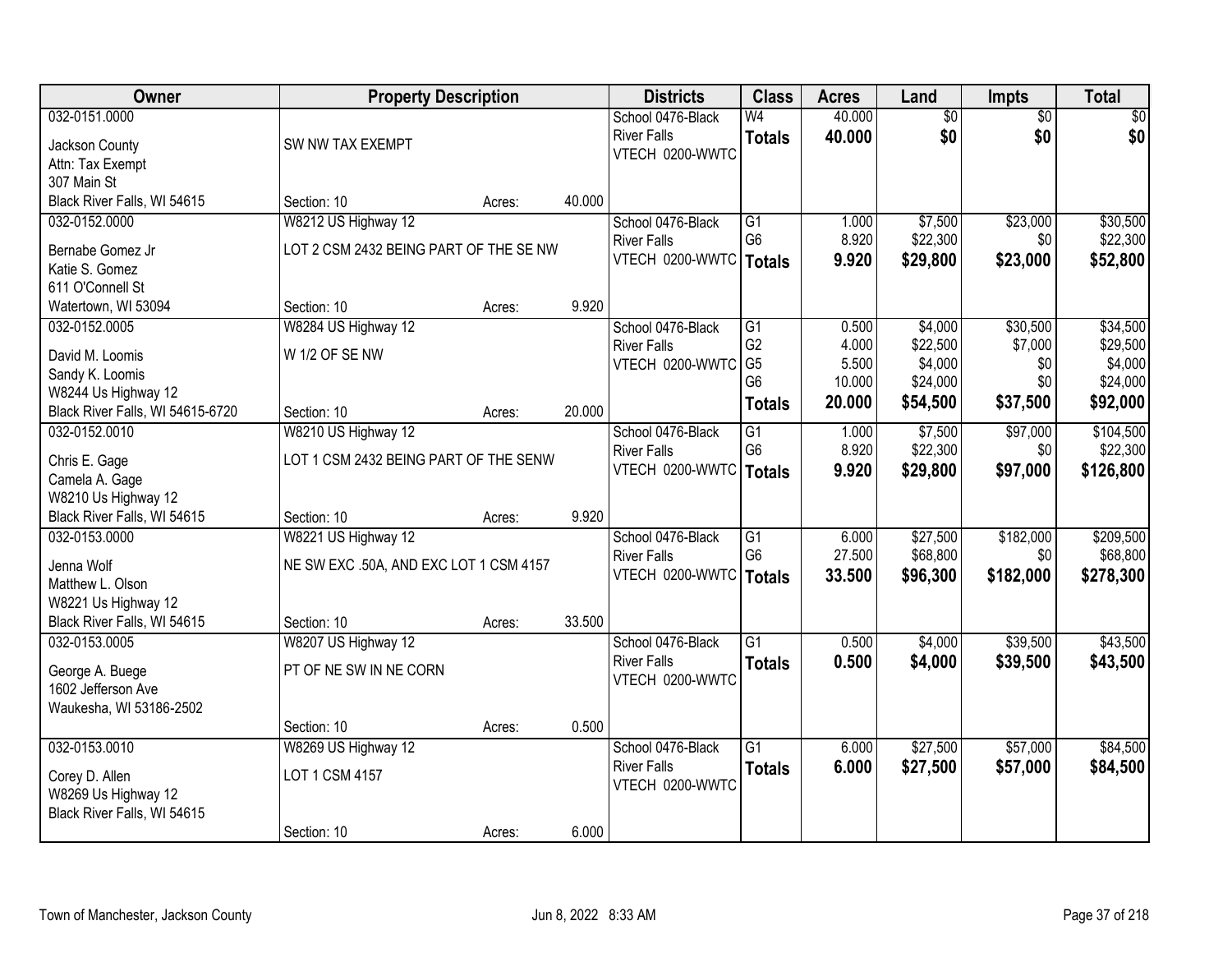| Owner                                  |                                                | <b>Property Description</b> |        | <b>Districts</b>   | <b>Class</b>    | <b>Acres</b> | Land        | <b>Impts</b>    | <b>Total</b> |
|----------------------------------------|------------------------------------------------|-----------------------------|--------|--------------------|-----------------|--------------|-------------|-----------------|--------------|
| 032-0154.0000                          | N4244 Valley Rd                                |                             |        | School 0476-Black  | $\overline{G1}$ | 1.000        | \$7,500     | \$12,500        | \$20,000     |
| Thomas D. Guenther                     | PT NW SW EXC THE N1/2, BEING PT OF CSM 329     |                             |        | <b>River Falls</b> | G5M             | 19.000       | \$23,800    | \$0             | \$23,800     |
| W9995 West Rd                          |                                                |                             |        | VTECH 0200-WWTC    | <b>Totals</b>   | 20.000       | \$31,300    | \$12,500        | \$43,800     |
| Black River Falls, WI 54615-5341       |                                                |                             |        |                    |                 |              |             |                 |              |
|                                        | Section: 10                                    | Acres:                      | 20.000 |                    |                 |              |             |                 |              |
| 032-0154.0005                          | W8301 US Highway 12                            |                             |        | School 0476-Black  | G1              | 1.000        | \$7,500     | \$131,500       | \$139,000    |
|                                        | N 1/2 OF NESW, BEING PT OF LOT OF CSM 329      |                             |        | <b>River Falls</b> | G <sub>6</sub>  | 19.000       | \$39,100    | \$0             | \$39,100     |
| Lee W. Mcintyre<br>Lindsey J. Mcintyre |                                                |                             |        | VTECH 0200-WWTC    | Totals          | 20.000       | \$46,600    | \$131,500       | \$178,100    |
| W8301 Us Highway 12                    |                                                |                             |        |                    |                 |              |             |                 |              |
| Black River Falls, WI 54615            | Section: 10                                    | Acres:                      | 20.000 |                    |                 |              |             |                 |              |
| 032-0155.0000                          |                                                |                             |        | School 0476-Black  | W <sub>6</sub>  | 35.000       | (\$87,500)  | $\sqrt{6}$      | \$0          |
|                                        |                                                |                             |        | <b>River Falls</b> | <b>Totals</b>   | 35.000       | \$0         | \$0             | \$0          |
| Troy T. Atherton                       | PT OF SW SW MFL 35AC CLOSED 2019 647/810       |                             |        | VTECH 0200-WWTC    |                 |              |             |                 |              |
| Stacie J. Atherton                     | ORDER # 27 001 2011                            |                             |        |                    |                 |              |             |                 |              |
| 1921 Cherokee Ave                      |                                                |                             |        |                    |                 |              |             |                 |              |
| La Crosse, WI 54603                    | Section: 10                                    | Acres:                      | 35.000 |                    |                 |              |             |                 |              |
| 032-0155.0005                          | N4168 Valley Rd                                |                             |        | School 0476-Black  | $\overline{G1}$ | 1.000        | \$7,500     | \$112,500       | \$120,000    |
| Gerald J. Gebhardt Jr                  | LOT 3 OF CSM 3432 BEING PT OF THE SWSW         |                             |        | <b>River Falls</b> | G <sub>6</sub>  | 2.000        | \$5,000     | \$0             | \$5,000      |
| Dormae L. Gebhardt                     |                                                |                             |        | VTECH 0200-WWTC    | <b>Totals</b>   | 3.000        | \$12,500    | \$112,500       | \$125,000    |
| N4168 Valley Rd                        |                                                |                             |        |                    |                 |              |             |                 |              |
| Black River Falls, WI 54615-6711       | Section: 10                                    | Acres:                      | 3.000  |                    |                 |              |             |                 |              |
| 032-0155.0006                          | N4196 Valley Rd                                |                             |        | School 0476-Black  | $\overline{G1}$ | 2.000        | \$15,000    | \$108,000       | \$123,000    |
| Todd C. Gebhardt                       | LOT 2 OF CSM 3432 BEING PT OF SWSW             |                             |        | <b>River Falls</b> | <b>Totals</b>   | 2.000        | \$15,000    | \$108,000       | \$123,000    |
| Michelle L. Gebhardt                   |                                                |                             |        | VTECH 0200-WWTC    |                 |              |             |                 |              |
| N4196 Valley Rd                        |                                                |                             |        |                    |                 |              |             |                 |              |
| Black River Falls, WI 54615            | Section: 10                                    | Acres:                      | 2.000  |                    |                 |              |             |                 |              |
| 032-0156.0000                          |                                                |                             |        | School 0476-Black  | $\overline{W6}$ | 40.000       | (\$100,000) | $\overline{50}$ | $\sqrt{50}$  |
| Troy T. Atherton                       | SE SW MFL 40AC CLOSED 2019 647/810 ORDER # 27  |                             |        | <b>River Falls</b> | <b>Totals</b>   | 40.000       | \$0         | \$0             | \$0          |
| Stacie J. Atherton                     | 001 2011                                       |                             |        | VTECH 0200-WWTC    |                 |              |             |                 |              |
| 1921 Cherokee Ave                      |                                                |                             |        |                    |                 |              |             |                 |              |
| La Crosse, WI 54603                    | Section: 10                                    | Acres:                      | 40.000 |                    |                 |              |             |                 |              |
| 032-0157.0000                          | W8020 US Highway 12                            |                             |        | School 0476-Black  | $\overline{G1}$ | 1.640        | \$12,300    | \$33,000        | \$45,300     |
|                                        |                                                |                             |        | <b>River Falls</b> | <b>Totals</b>   | 1.640        | \$12,300    | \$33,000        | \$45,300     |
| Stephanie A. Klobucar                  | LOT 2 CSM 3029 BEING PT OF NESE LYING NE'LY OF |                             |        | VTECH 0200-WWTC    |                 |              |             |                 |              |
| 704 Harvey St                          | <b>HWY 12</b>                                  |                             |        |                    |                 |              |             |                 |              |
| La Crosse, WI 54603                    |                                                |                             |        |                    |                 |              |             |                 |              |
|                                        | Section: 10                                    | Acres:                      | 1.640  |                    |                 |              |             |                 |              |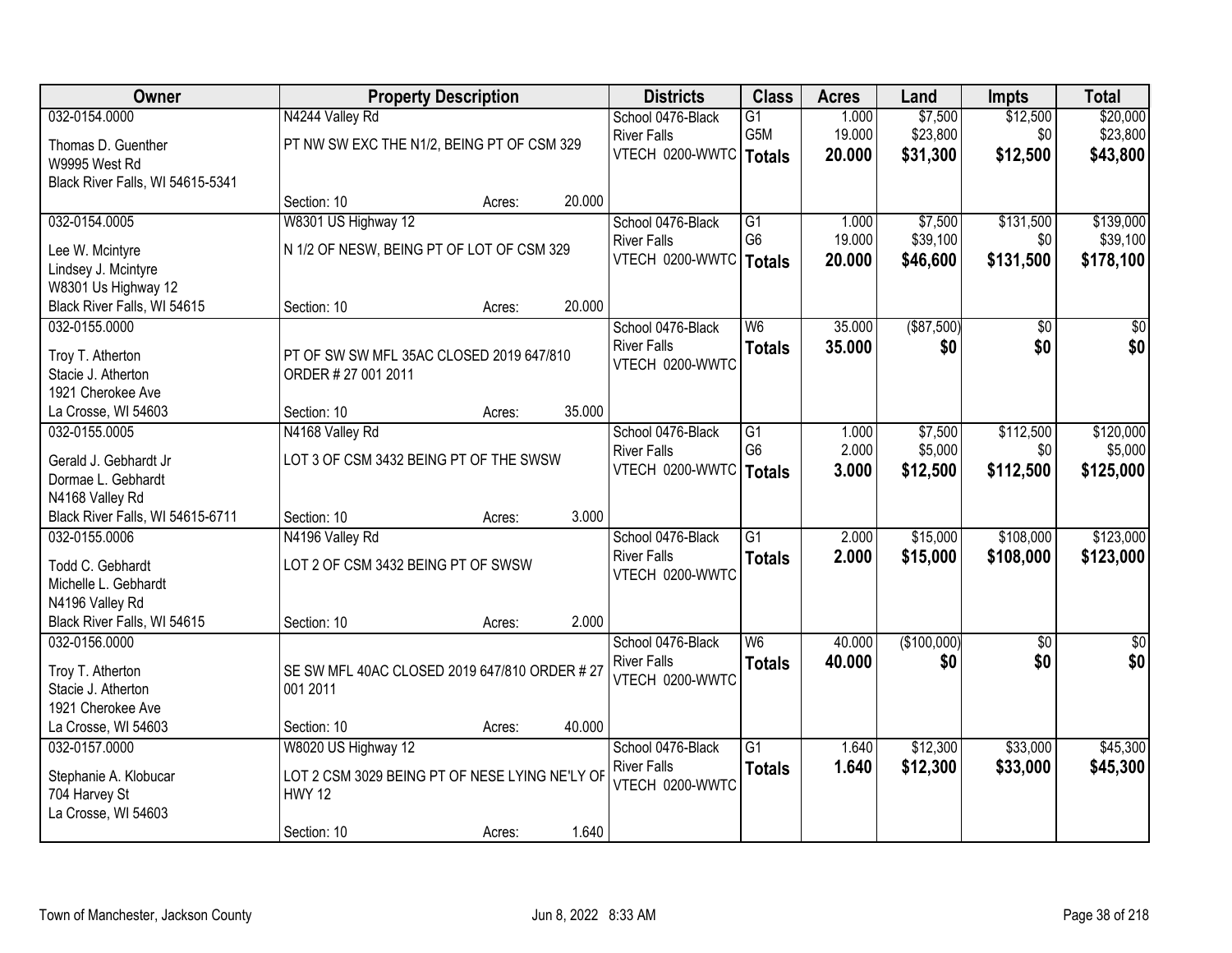| Owner                                                                                                                | <b>Property Description</b>                                                                                                                                      |                 | <b>Districts</b>                                           | <b>Class</b>                     | <b>Acres</b>   | Land                 | <b>Impts</b>           | <b>Total</b>           |
|----------------------------------------------------------------------------------------------------------------------|------------------------------------------------------------------------------------------------------------------------------------------------------------------|-----------------|------------------------------------------------------------|----------------------------------|----------------|----------------------|------------------------|------------------------|
| 032-0157.0005                                                                                                        | W8016 US Highway 12                                                                                                                                              |                 | School 0476-Black                                          | $\overline{G1}$                  | 2.100          | \$15,800             | \$46,000               | \$61,800               |
| <b>Cliff Kantner</b><br>W8016 Us Highway 12<br>Black River Falls, WI 54615                                           | LOT 3 CSM 3029 BEING PT OF NESE LYING NE'LY OF<br><b>HWY 12</b>                                                                                                  |                 | <b>River Falls</b><br>VTECH 0200-WWTC                      | <b>Totals</b>                    | 2.100          | \$15,800             | \$46,000               | \$61,800               |
|                                                                                                                      | Section: 10                                                                                                                                                      | 2.100<br>Acres: |                                                            |                                  |                |                      |                        |                        |
| 032-0158.0000                                                                                                        | W8066 US Highway 12                                                                                                                                              |                 | School 0476-Black                                          | $\overline{G1}$                  | 3.500          | \$20,000             | \$94,000               | \$114,000              |
| Glen A. Olson<br>W8066 Us Highway 12<br>Black River Falls, WI 54615-6724                                             | NE SE LYING N OF HWY 12 EX E 23 RODS                                                                                                                             |                 | <b>River Falls</b><br>VTECH 0200-WWTC                      | <b>Totals</b>                    | 3.500          | \$20,000             | \$94,000               | \$114,000              |
|                                                                                                                      | Section: 10                                                                                                                                                      | 3.500<br>Acres: |                                                            |                                  |                |                      |                        |                        |
| 032-0158.0005                                                                                                        | N4233 N Old County Rd I                                                                                                                                          |                 | School 0476-Black                                          | $\overline{G1}$                  | 5.490          | \$26,200             | \$17,500               | \$43,700               |
| Jay N. Hitchler<br>N4233 N Old County Rd I<br>Black River Falls, WI 54615                                            | PART OF NE SE COM AT JUCT OF S LINE OF US HWY<br>12 AND CT/L OF TN/RD, TH S 600'; TH W 360'; TH N<br>TO S LINE OF US HWY 12; TH E ON S LINE OF US<br>Section: 10 | 5.490<br>Acres: | <b>River Falls</b><br>VTECH 0200-WWTC                      | <b>Totals</b>                    | 5.490          | \$26,200             | \$17,500               | \$43,700               |
| 032-0158.0011                                                                                                        | Old County Rd I                                                                                                                                                  |                 | School 0476-Black                                          | $\overline{G6}$                  | 4.700          | \$11,800             | \$0                    | \$11,800               |
| Michael V. Bettencourt<br><b>Beverly Bettencourt</b><br>N4191 N County Rd I                                          | LOT 8 CSM 2814 BEING PT OF THE NESE & SESE                                                                                                                       |                 | <b>River Falls</b><br>VTECH 0200-WWTC                      | <b>Totals</b>                    | 4.700          | \$11,800             | \$0                    | \$11,800               |
| Black River Falls, WI 54615-5841                                                                                     | Section: 10                                                                                                                                                      | 4.700<br>Acres: |                                                            |                                  |                |                      |                        |                        |
| 032-0158.0015<br>Sarah N. Anderson<br>Mathew A. Matuschka<br>W7261 Us Highway 12<br>Black River Falls, WI 54615-6717 | W8081 US Highway 12<br>LOT 7 OF CSM 1029 BEING PT OF NE SE<br>Section: 10                                                                                        | 5.170           | School 0476-Black<br><b>River Falls</b><br>VTECH 0200-WWTC | $\overline{G1}$<br><b>Totals</b> | 5.170<br>5.170 | \$25,400<br>\$25,400 | \$5,500<br>\$5,500     | \$30,900<br>\$30,900   |
| 032-0158.0020                                                                                                        | W8081 US Highway 12                                                                                                                                              | Acres:          | School 0476-Black                                          | G2                               | 1.000          | \$7,500              | \$11,500               | \$19,000               |
| Sarah N. Anderson<br>Mathew A. Matuschka<br>W7261 Us Highway 12                                                      | LOT 6 OF CSM 1029 BEING PT OF NE SE                                                                                                                              |                 | <b>River Falls</b><br>VTECH 0200-WWTC                      | G <sub>6</sub><br><b>Totals</b>  | 8.120<br>9.120 | \$20,300<br>\$27,800 | \$0<br>\$11,500        | \$20,300<br>\$39,300   |
| Black River Falls, WI 54615-6717                                                                                     | Section: 10                                                                                                                                                      | 9.120<br>Acres: |                                                            |                                  |                |                      |                        |                        |
| 032-0158.0025<br>Sarah N. Anderson<br>Mathew A. Matuscka<br>W8033 Us Highway 12                                      | W8033 US Highway 12<br>LOT 5 OF CSM 1029 BEING PT OF NE SE                                                                                                       |                 | School 0476-Black<br><b>River Falls</b><br>VTECH 0200-WWTC | $\overline{G1}$<br><b>Totals</b> | 5.210<br>5.210 | \$25,500<br>\$25,500 | \$141,500<br>\$141,500 | \$167,000<br>\$167,000 |
| Black River Falls, WI 54615                                                                                          | Section: 10                                                                                                                                                      | 5.210<br>Acres: |                                                            |                                  |                |                      |                        |                        |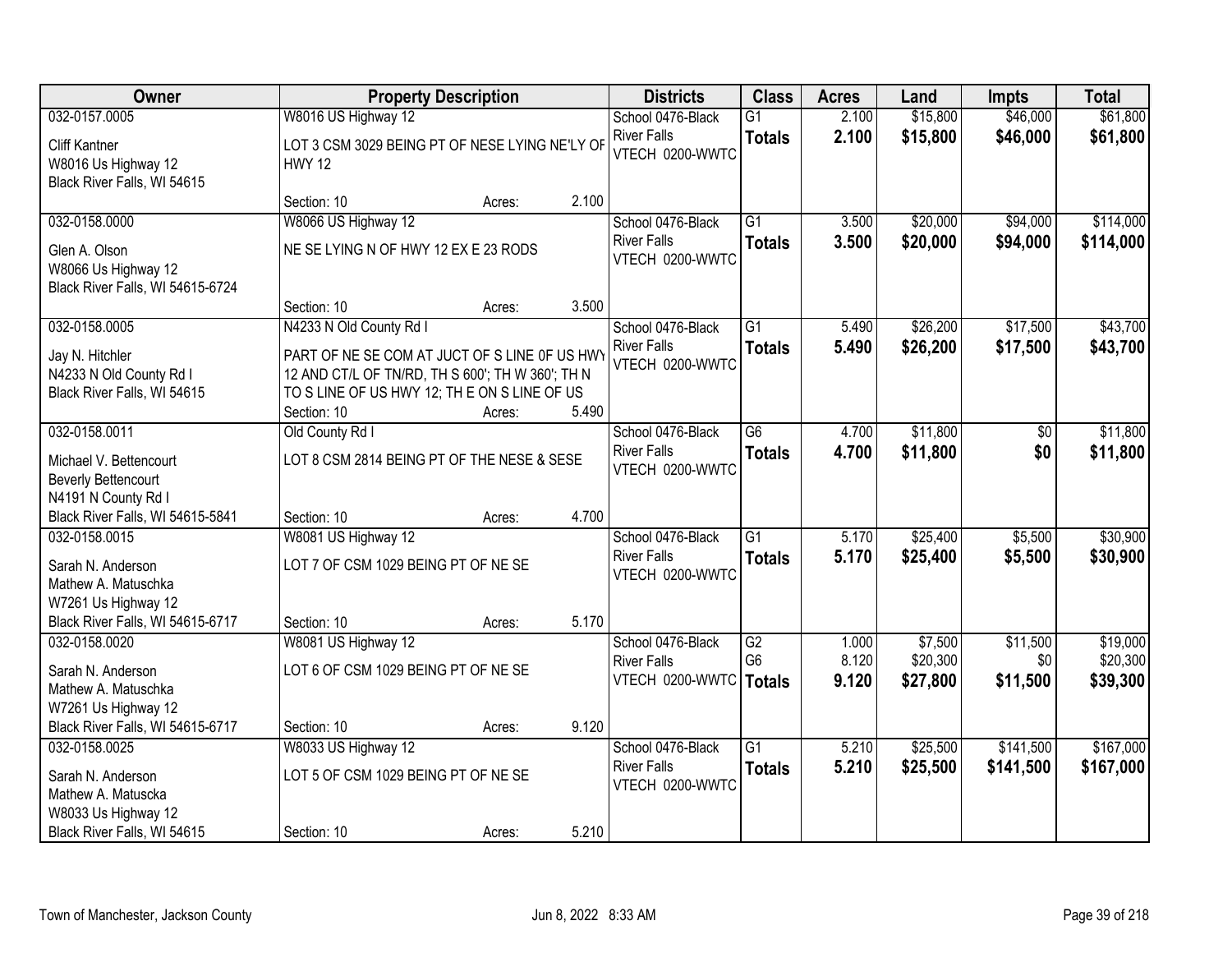| Owner                            | <b>Property Description</b>                         |        |        | <b>Districts</b>       | <b>Class</b>    | <b>Acres</b> | Land      | <b>Impts</b>    | <b>Total</b> |
|----------------------------------|-----------------------------------------------------|--------|--------|------------------------|-----------------|--------------|-----------|-----------------|--------------|
| 032-0159.0000                    | W8139 US Highway 12                                 |        |        | School 0476-Black      | $\overline{G1}$ | 1.000        | \$7,500   | \$86,500        | \$94,000     |
| Ronald L. Shoemaker              | NW SE EXC AS IN 218/271 & EX COM AT THE NW          |        |        | <b>River Falls</b>     | G <sub>6</sub>  | 37.770       | \$94,400  | \$0             | \$94,400     |
| W8139 Us Highway 12              | COR OF THE NWSE, TH 180' E TO POB, TH E 40', TH     |        |        | VTECH 0200-WWTC Totals |                 | 38.770       | \$101,900 | \$86,500        | \$188,400    |
| Black River Falls, WI 54615      | S 252', TH W 40', TH N 252' TO POB                  |        |        |                        |                 |              |           |                 |              |
|                                  | Section: 10                                         | Acres: | 38.770 |                        |                 |              |           |                 |              |
| 032-0159.0005                    | W8185 US Highway 12                                 |        |        | School 0476-Black      | $\overline{G1}$ | 1.270        | \$9,500   | \$92,000        | \$101,500    |
| Tara J. Youngthunder             | LOT 1 CSM 3084 BEING PART OF NW SE                  |        |        | <b>River Falls</b>     | <b>Totals</b>   | 1.270        | \$9,500   | \$92,000        | \$101,500    |
| Attn: Tara Hoffman               |                                                     |        |        | VTECH 0200-WWTC        |                 |              |           |                 |              |
| W8185 Us Highway 12              |                                                     |        |        |                        |                 |              |           |                 |              |
| Black River Falls, WI 54615-6715 | Section: 10                                         | Acres: | 1.270  |                        |                 |              |           |                 |              |
| 032-0160.0000                    |                                                     |        |        | School 0476-Black      | $\overline{G6}$ | 40.000       | \$100,000 | $\overline{50}$ | \$100,000    |
|                                  |                                                     |        |        | <b>River Falls</b>     | <b>Totals</b>   | 40.000       | \$100,000 | \$0             | \$100,000    |
| Marcella Imhoff et al            | SW <sub>SE</sub>                                    |        |        | VTECH 0200-WWTC        |                 |              |           |                 |              |
| 8316 S Olson Rd                  |                                                     |        |        |                        |                 |              |           |                 |              |
| Clinton, WI 53525-8640           | Section: 10                                         | Acres: | 40.000 |                        |                 |              |           |                 |              |
| 032-0161.0000                    | N4141 N Old County Rd I                             |        |        | School 0476-Black      | $\overline{G1}$ | 9.040        | \$35,100  | \$61,000        | \$96,100     |
|                                  |                                                     |        |        | <b>River Falls</b>     | <b>Totals</b>   | 9.040        | \$35,100  | \$61,000        | \$96,100     |
| <b>Charles Hutchens</b>          | LOT 9 OF CSM 3589 BEING PT OF THE SESE              |        |        | VTECH 0200-WWTC        |                 |              |           |                 |              |
| N4141 N Old County Rd I          |                                                     |        |        |                        |                 |              |           |                 |              |
| Black River Falls, WI 54615      |                                                     |        |        |                        |                 |              |           |                 |              |
|                                  | Section: 10                                         | Acres: | 9.040  |                        |                 |              |           |                 |              |
| 032-0161.0005                    | N4119 N Old County Rd I                             |        |        | School 0476-Black      | $\overline{G1}$ | 5.000        | \$25,000  | \$110,500       | \$135,500    |
| Kyle W. Braun                    | LOT 4 OF CSM 1028 BEING PART OF SE SE               |        |        | <b>River Falls</b>     | <b>Totals</b>   | 5.000        | \$25,000  | \$110,500       | \$135,500    |
| N4119 N Old County Rd I          |                                                     |        |        | VTECH 0200-WWTC        |                 |              |           |                 |              |
| Black River Falls, WI 54615      |                                                     |        |        |                        |                 |              |           |                 |              |
|                                  | Section: 10                                         | Acres: | 5.000  |                        |                 |              |           |                 |              |
| 032-0161.0010                    | N4145 N Old County Rd I                             |        |        | School 0476-Black      | $\overline{G1}$ | 5.000        | \$25,000  | \$91,500        | \$116,500    |
| Leland F. Neiderman              | LOT 3 OF CSM 1028 BEING PT OF SE SE                 |        |        | <b>River Falls</b>     | <b>Totals</b>   | 5.000        | \$25,000  | \$91,500        | \$116,500    |
| N4145 Old County Rd I            |                                                     |        |        | VTECH 0200-WWTC        |                 |              |           |                 |              |
| Black River Falls, WI 54615      |                                                     |        |        |                        |                 |              |           |                 |              |
|                                  | Section: 10                                         | Acres: | 5.000  |                        |                 |              |           |                 |              |
| 032-0161.0015                    | N4191 County Rd I                                   |        |        | School 0476-Black      | $\overline{G1}$ | 1.500        | \$11,300  | \$60,500        | \$71,800     |
| Michael V. Bettencourt           | PT OF SE SE: BEG AT SE CORN OF LOT 2 OF CSM         |        |        | <b>River Falls</b>     | <b>Totals</b>   | 1.500        | \$11,300  | \$60,500        | \$71,800     |
| <b>Beverly Bettencourt</b>       | 1028 TH S 191.27' TO NE CORN OF LOT 3 OF CSM,       |        |        | VTECH 0200-WWTC        |                 |              |           |                 |              |
| N4191 N County Rd I              | TH W 339 13', TH N 194.09' TO S LINE OF LOT 2, TH E |        |        |                        |                 |              |           |                 |              |
| Black River Falls, WI 54615-5841 | Section: 10                                         | Acres: | 1.500  |                        |                 |              |           |                 |              |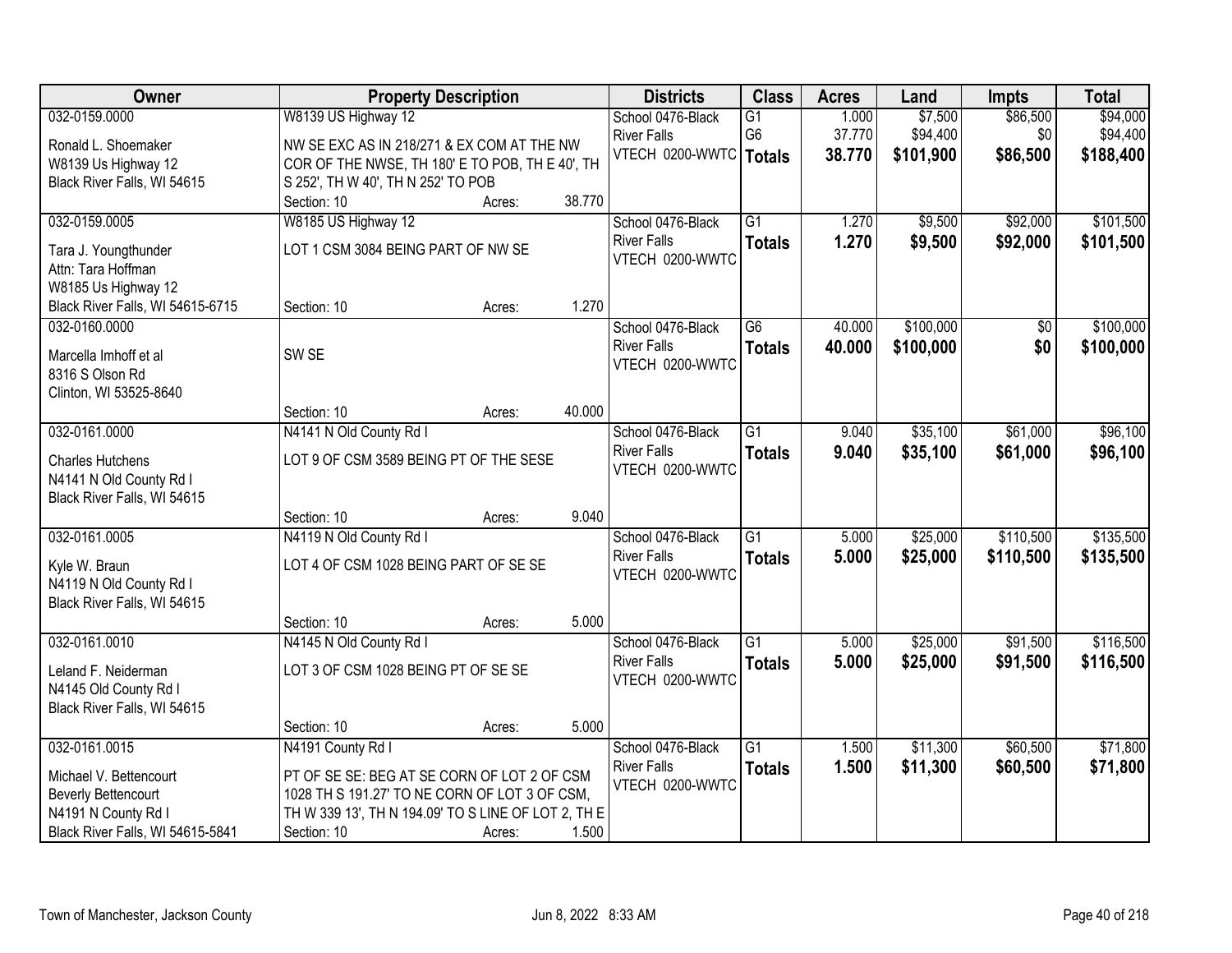| Owner                                      | <b>Property Description</b>               |        |        | <b>Districts</b>   | <b>Class</b>    | <b>Acres</b> | Land            | <b>Impts</b>    | <b>Total</b>    |
|--------------------------------------------|-------------------------------------------|--------|--------|--------------------|-----------------|--------------|-----------------|-----------------|-----------------|
| 032-0161.0020                              | Old County Rd I                           |        |        | School 0476-Black  | $\overline{G6}$ | 18.170       | \$45,400        | $\overline{50}$ | \$45,400        |
| Sarah N. Anderson                          | LOT 10 OF CSM 3589 BEING PT OF THE SESE & |        |        | <b>River Falls</b> | <b>Totals</b>   | 18.170       | \$45,400        | \$0             | \$45,400        |
| Mathew A. Matuschka                        | <b>NESE</b>                               |        |        | VTECH 0200-WWTC    |                 |              |                 |                 |                 |
| W7261 Us Highway 12                        |                                           |        |        |                    |                 |              |                 |                 |                 |
| Black River Falls, WI 54615-6717           | Section: 10                               | Acres: | 18.170 |                    |                 |              |                 |                 |                 |
| 032-0162.0000                              |                                           |        |        | School 0476-Black  | W <sub>4</sub>  | 40.000       | \$0             | $\sqrt{50}$     | \$0             |
| Jackson County                             | NE NE TAX EXEMPT                          |        |        | <b>River Falls</b> | <b>Totals</b>   | 40.000       | \$0             | \$0             | \$0             |
| Attn: Tax Exempt                           |                                           |        |        | VTECH 0200-WWTC    |                 |              |                 |                 |                 |
| 307 Main St                                |                                           |        |        |                    |                 |              |                 |                 |                 |
| Black River Falls, WI 54615                | Section: 11                               | Acres: | 40.000 |                    |                 |              |                 |                 |                 |
| 032-0163.0000                              |                                           |        |        | School 0476-Black  | W <sub>4</sub>  | 40.000       | $\overline{50}$ | $\overline{50}$ | $\sqrt{50}$     |
|                                            |                                           |        |        | <b>River Falls</b> | <b>Totals</b>   | 40.000       | \$0             | \$0             | \$0             |
| Jackson County                             | NW NE TAX EXEMPT                          |        |        | VTECH 0200-WWTC    |                 |              |                 |                 |                 |
| Attn: Tax Exempt                           |                                           |        |        |                    |                 |              |                 |                 |                 |
| 307 Main St<br>Black River Falls, WI 54615 | Section: 11                               | Acres: | 40.000 |                    |                 |              |                 |                 |                 |
| 032-0164.0000                              |                                           |        |        | School 0476-Black  | W <sub>4</sub>  | 25.400       | $\overline{50}$ | \$0             | $\sqrt{50}$     |
|                                            |                                           |        |        | <b>River Falls</b> |                 | 25.400       | \$0             | \$0             |                 |
| Jackson County                             | SW NE EXC HWY                             |        |        | VTECH 0200-WWTC    | <b>Totals</b>   |              |                 |                 | \$0             |
| Attn: Tax Exempt                           |                                           |        |        |                    |                 |              |                 |                 |                 |
| 307 Main St                                |                                           |        |        |                    |                 |              |                 |                 |                 |
| Black River Falls, WI 54615                | Section: 11                               | Acres: | 25.400 |                    |                 |              |                 |                 |                 |
| 032-0164.0005                              |                                           |        |        | School 0476-Black  | $\overline{X2}$ | 15.000       | $\overline{50}$ | $\overline{50}$ | $\sqrt{50}$     |
| State of Wisconsin Department of           | PART OF SW NE TAX EXEMPT                  |        |        | <b>River Falls</b> | <b>Totals</b>   | 15.000       | \$0             | \$0             | \$0             |
| Transportation                             |                                           |        |        | VTECH 0200-WWTC    |                 |              |                 |                 |                 |
| Attn: Tax Exempt                           |                                           |        |        |                    |                 |              |                 |                 |                 |
| PO Box 337                                 | Section: 11                               | Acres: | 15.000 |                    |                 |              |                 |                 |                 |
| La Crosse, WI 54602-0337                   |                                           |        |        |                    |                 |              |                 |                 |                 |
| 032-0165.0000                              |                                           |        |        | School 0476-Black  | W <sub>4</sub>  | 40.000       | $\overline{50}$ | $\overline{50}$ | $\overline{50}$ |
| Jackson County                             | SE NE TAX EXEMPT                          |        |        | <b>River Falls</b> | <b>Totals</b>   | 40.000       | \$0             | \$0             | \$0             |
| Attn: Tax Exempt                           |                                           |        |        | VTECH 0200-WWTC    |                 |              |                 |                 |                 |
| 307 Main St                                |                                           |        |        |                    |                 |              |                 |                 |                 |
| Black River Falls, WI 54615                | Section: 11                               | Acres: | 40.000 |                    |                 |              |                 |                 |                 |
| 032-0166.0000                              |                                           |        |        | School 0476-Black  | W <sub>4</sub>  | 30.450       | $\overline{50}$ | $\overline{50}$ | $\sqrt{50}$     |
|                                            | NE NW TAX EXEMPT                          |        |        | <b>River Falls</b> | <b>Totals</b>   | 30.450       | \$0             | \$0             | \$0             |
| Jackson County<br>Attn: Tax Exempt         |                                           |        |        | VTECH 0200-WWTC    |                 |              |                 |                 |                 |
| 307 Main St                                |                                           |        |        |                    |                 |              |                 |                 |                 |
| Black River Falls, WI 54615                | Section: 11                               | Acres: | 30.450 |                    |                 |              |                 |                 |                 |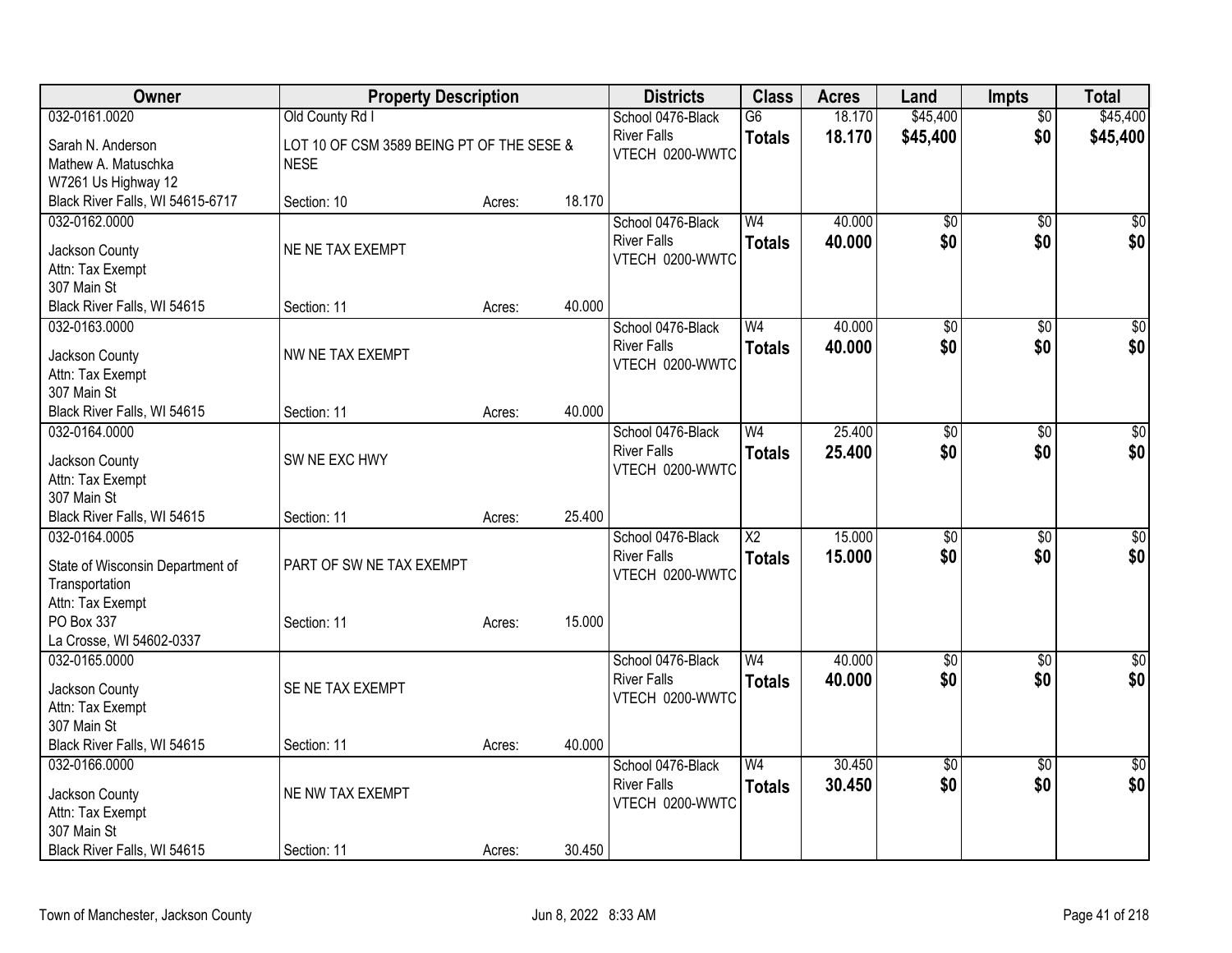| Owner                                                                  | <b>Property Description</b>                 |        |        | <b>Districts</b>                      | <b>Class</b>           | <b>Acres</b> | Land            | <b>Impts</b>    | <b>Total</b> |
|------------------------------------------------------------------------|---------------------------------------------|--------|--------|---------------------------------------|------------------------|--------------|-----------------|-----------------|--------------|
| 032-0166.0005                                                          |                                             |        |        | School 0476-Black                     | $\overline{\text{X2}}$ | 10.000       | $\overline{50}$ | $\overline{50}$ | $\sqrt{50}$  |
| State of Wisconsin Department of<br>Transportation<br>Attn: Tax Exempt | PART OF NE NW TAX EXEMPT                    |        |        | <b>River Falls</b><br>VTECH 0200-WWTC | <b>Totals</b>          | 10,000       | \$0             | \$0             | \$0          |
| PO Box 337                                                             | Section: 11                                 | Acres: | 10.000 |                                       |                        |              |                 |                 |              |
| La Crosse, WI 54602-0337                                               |                                             |        |        |                                       |                        |              |                 |                 |              |
| 032-0167.0000                                                          |                                             |        |        | School 0476-Black                     | $\overline{X2}$        | 21.400       | $\overline{50}$ | $\overline{50}$ | \$0          |
| State of Wisconsin Department of<br>Transportation<br>Attn: Tax Exempt | NW NW EXC HWY TAX EXEMPT                    |        |        | <b>River Falls</b><br>VTECH 0200-WWTC | <b>Totals</b>          | 21.400       | \$0             | \$0             | \$0          |
| PO Box 337                                                             | Section: 11                                 | Acres: | 21.400 |                                       |                        |              |                 |                 |              |
| La Crosse, WI 54602-0337                                               |                                             |        |        |                                       |                        |              |                 |                 |              |
| 032-0167.0005                                                          |                                             |        |        | School 0476-Black                     | X <sub>2</sub>         | 15.000       | $\overline{50}$ | \$0             | \$0          |
| State of Wisconsin Department of<br>Transportation                     | PART NW NW TAX EXEMPT                       |        |        | <b>River Falls</b><br>VTECH 0200-WWTC | <b>Totals</b>          | 15,000       | \$0             | \$0             | \$0          |
| Attn: Tax Exempt<br>PO Box 337<br>La Crosse, WI 54602-0337             | Section: 11                                 | Acres: | 15.000 |                                       |                        |              |                 |                 |              |
| 032-0168.0000                                                          |                                             |        |        | School 0476-Black                     | $\overline{\text{X2}}$ | 38,800       | $\overline{50}$ | \$0             | $\sqrt{50}$  |
|                                                                        |                                             |        |        | <b>River Falls</b>                    | <b>Totals</b>          | 38.800       | \$0             | \$0             | \$0          |
| State of Wisconsin Department of                                       | SW NW LYING NELY OF THE NE ROW LINE OF THE  |        |        | VTECH 0200-WWTC                       |                        |              |                 |                 |              |
| Transportation                                                         | RAILROAD (REFER TO DOC# 66113 V67/PG157 AND |        |        |                                       |                        |              |                 |                 |              |
| Attn: Tax Exempt<br>PO Box 337                                         | PROJECT 1021-08-22 SHEET 4.2 REVISED DATE   |        | 38.800 |                                       |                        |              |                 |                 |              |
| La Crosse, WI 54602-0337                                               | Section: 11                                 | Acres: |        |                                       |                        |              |                 |                 |              |
| 032-0168.0005                                                          |                                             |        |        | School 0476-Black                     | $\overline{X2}$        | 2.000        | $\overline{50}$ | \$0             | $\sqrt{50}$  |
|                                                                        |                                             |        |        | <b>River Falls</b>                    | <b>Totals</b>          | 2.000        | \$0             | \$0             | \$0          |
| State of Wisconsin Department of                                       | PART OF SW NW TAX EXEMPT                    |        |        | VTECH 0200-WWTC                       |                        |              |                 |                 |              |
| Transportation                                                         |                                             |        |        |                                       |                        |              |                 |                 |              |
| Attn: Tax Exempt                                                       |                                             |        |        |                                       |                        |              |                 |                 |              |
| PO Box 337                                                             | Section: 11                                 | Acres: | 2.000  |                                       |                        |              |                 |                 |              |
| La Crosse, WI 54602-0337                                               |                                             |        |        |                                       |                        |              |                 |                 |              |
| 032-0168.0010                                                          | US Highway 12                               |        |        | School 0476-Black                     | G1                     | 1.100        | \$2,800         | \$0             | \$2,800      |
| Danielle Harnack                                                       | SW NW LYING SWLY OF THE SW ROW LINE OF THE  |        |        | <b>River Falls</b>                    | <b>Totals</b>          | 1.100        | \$2,800         | \$0             | \$2,800      |
| Edwin Harnack                                                          | RAILROAD (REFER TO DOC# 66113 V67/PG157 AND |        |        | VTECH 0200-WWTC                       |                        |              |                 |                 |              |
| 423 N Gilbert St                                                       | PROJECT 1021-08-22 SHEET 4.2 REVISED DATE   |        |        |                                       |                        |              |                 |                 |              |
| Footville, WI 53537                                                    | Section: 11                                 | Acres: | 1.100  |                                       |                        |              |                 |                 |              |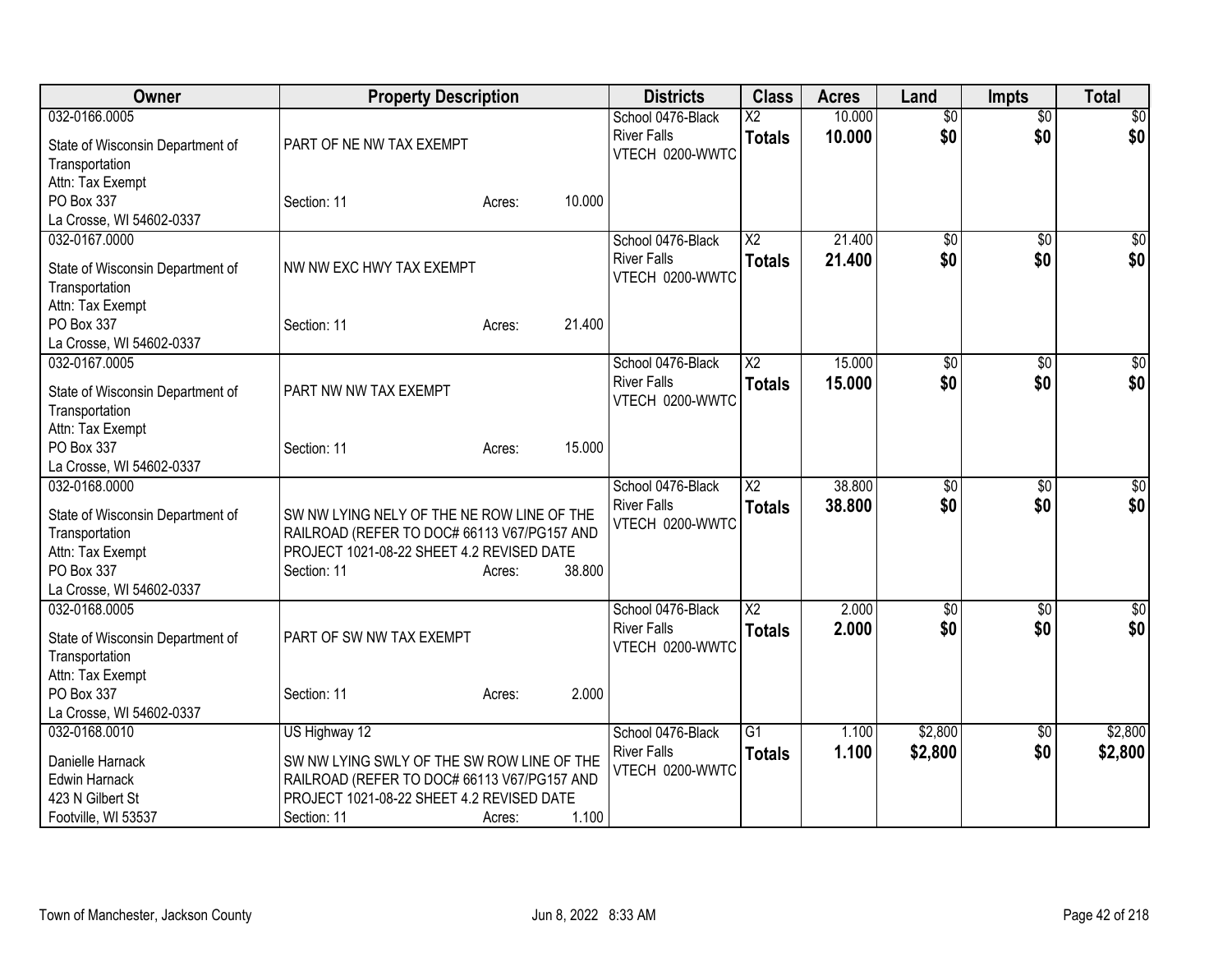| Owner                                                                                                        | <b>Property Description</b>                                                                                                         |        |        | <b>Districts</b>                                                    | <b>Class</b>                              | <b>Acres</b>              | Land                             | <b>Impts</b>                  | <b>Total</b>                       |
|--------------------------------------------------------------------------------------------------------------|-------------------------------------------------------------------------------------------------------------------------------------|--------|--------|---------------------------------------------------------------------|-------------------------------------------|---------------------------|----------------------------------|-------------------------------|------------------------------------|
| 032-0169.0000<br>State of Wisconsin Department of<br>Transportation<br>Attn: Tax Exempt                      | SE NW EXC RD ROW TAX EXEMPT                                                                                                         |        |        | School 0476-Black<br><b>River Falls</b><br>VTECH 0200-WWTC          | $\overline{\text{X2}}$<br><b>Totals</b>   | 20.500<br>20.500          | $\overline{50}$<br>\$0           | $\overline{50}$<br>\$0        | $\overline{50}$<br>\$0             |
| PO Box 337<br>La Crosse, WI 54602-0337                                                                       | Section: 11                                                                                                                         | Acres: | 20.500 |                                                                     |                                           |                           |                                  |                               |                                    |
| 032-0169.0005<br>State of Wisconsin Department of<br>Transportation<br>Attn: Tax Exempt                      | W7955 Interstate 94<br>PART OF SE NW TAX EXEMPT                                                                                     |        |        | School 0476-Black<br><b>River Falls</b><br>VTECH 0200-WWTC          | $\overline{X2}$<br><b>Totals</b>          | 15.000<br>15,000          | $\overline{50}$<br>\$0           | $\overline{50}$<br>\$0        | \$0<br>\$0                         |
| PO Box 337<br>La Crosse, WI 54602-0337                                                                       | Section: 11                                                                                                                         | Acres: | 15.000 |                                                                     |                                           |                           |                                  |                               |                                    |
| 032-0170.0000<br>Brandon J. Eschbach<br>Abigail R. Eschbach<br>3517 Weston Dr                                | W7878 US Highway 12<br>NE SW LYING NORTHEASTERLY OF US HWY 12 EXC<br>RR/RW EXC HWY AS IN 363/962 AND EX LOT 4 OF<br><b>CSM 3453</b> |        |        | School 0476-Black<br><b>River Falls</b><br>VTECH 0200-WWTC          | $\overline{G6}$<br><b>Totals</b>          | 24.140<br>24.140          | \$28,900<br>\$28,900             | $\overline{50}$<br>\$0        | \$28,900<br>\$28,900               |
| Mt Pleasant, WI 53406-5335<br>032-0170.0005<br>Steven C. Pozega et al<br>N3047 Clark St<br>Humbird, WI 54746 | Section: 11<br>7901 US Highway 12<br>LOT 5 OF CSM 3421 BEING PART OF NE SW & SE SW                                                  | Acres: | 24.140 | School 0476-Black<br><b>River Falls</b><br>VTECH 0200-WWTC   Totals | G <sub>1</sub><br>G <sub>6</sub>          | 2.000<br>19.150<br>21.150 | \$15,000<br>\$38,300<br>\$53,300 | \$155,000<br>\$0<br>\$155,000 | \$170,000<br>\$38,300<br>\$208,300 |
| 032-0170.0010<br>State of Wisconsin Department of<br>Transportation<br>Attn: Tax Exempt<br>PO Box 337        | Section: 11<br>PART OF NE SW                                                                                                        | Acres: | 21.150 | School 0476-Black<br><b>River Falls</b><br>VTECH 0200-WWTC          | $\overline{\mathsf{X2}}$<br><b>Totals</b> | 3.890<br>3.890            | \$0<br>\$0                       | $\sqrt[6]{3}$<br>\$0          | $\sqrt{50}$<br>\$0                 |
| La Crosse, WI 54602-0337<br>032-0171.0000                                                                    | Section: 11<br>W7940 US Highway 12                                                                                                  | Acres: | 3.890  | School 0476-Black<br><b>River Falls</b>                             | $\overline{G1}$<br><b>Totals</b>          | 4.140<br>4.140            | \$22,900<br>\$22,900             | \$60,000<br>\$60,000          | \$82,900<br>\$82,900               |
| Alan R. Langworthy<br>W7940 Us Highway 12<br>Black River Falls, WI 54615                                     | LOT 2 OF CSM 3398 BEING PART OF NW SW                                                                                               |        |        | VTECH 0200-WWTC                                                     |                                           |                           |                                  |                               |                                    |
|                                                                                                              | Section: 11                                                                                                                         | Acres: | 4.140  |                                                                     |                                           |                           |                                  |                               |                                    |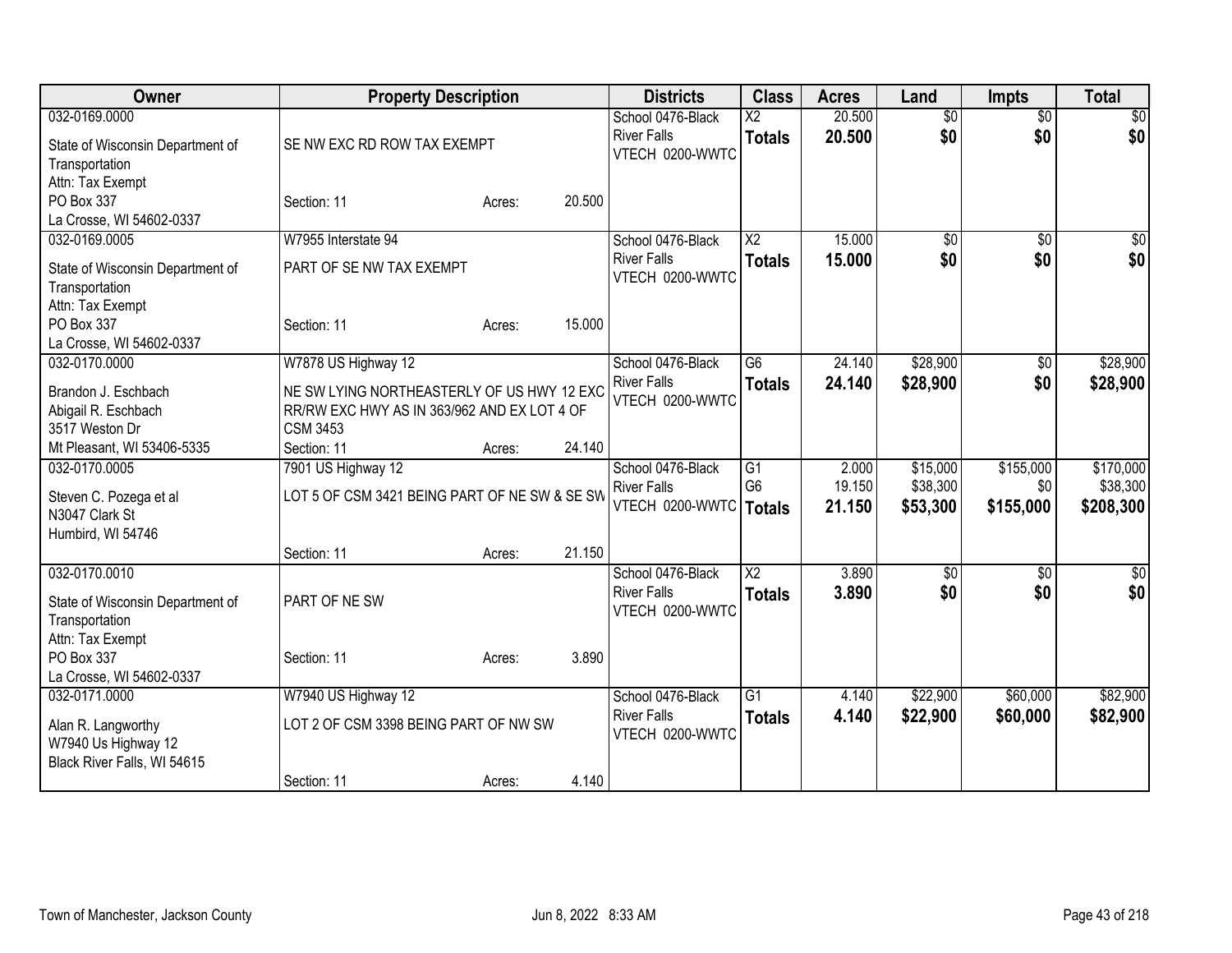| Owner                                      |                                                                                               | <b>Property Description</b> |       | <b>Districts</b>                      | <b>Class</b>    | <b>Acres</b> | Land     | <b>Impts</b> | <b>Total</b> |
|--------------------------------------------|-----------------------------------------------------------------------------------------------|-----------------------------|-------|---------------------------------------|-----------------|--------------|----------|--------------|--------------|
| 032-0171.0005                              | W7908 US Highway 12                                                                           |                             |       | School 0476-Black                     | $\overline{G1}$ | 1.430        | \$10,700 | \$81,500     | \$92,200     |
| Anna M. Alt<br>W7908 Us Highway 12         | LOT 4 OF CSM 3453 BEING PT OF THE NWSW                                                        |                             |       | <b>River Falls</b><br>VTECH 0200-WWTC | <b>Totals</b>   | 1.430        | \$10,700 | \$81,500     | \$92,200     |
| Black River Falls, WI 54615                |                                                                                               |                             |       |                                       |                 |              |          |              |              |
|                                            | Section: 11                                                                                   | Acres:                      | 1.430 |                                       |                 |              |          |              |              |
| 032-0171.0010                              | W7940 US Highway 12                                                                           |                             |       | School 0476-Black                     | $\overline{G1}$ | 3.180        | \$20,500 | \$22,500     | \$43,000     |
| Edwin Harnack Sr                           | PART OF NW SW DESC AS FOLLOW: BEGIN AT THE                                                    |                             |       | <b>River Falls</b>                    | <b>Totals</b>   | 3.180        | \$20,500 | \$22,500     | \$43,000     |
| Danielle Harnack                           | NW CORNER OF SAID FORTY, TH S ALONG W LINE                                                    |                             |       | VTECH 0200-WWTC                       |                 |              |          |              |              |
| PO Box 512                                 | TO THE N LINE OF US HWY 12, THE E 272.25' ALONG                                               |                             |       |                                       |                 |              |          |              |              |
| Footville, WI 53537-0512                   | Section: 11                                                                                   | Acres:                      | 3.180 |                                       |                 |              |          |              |              |
| 032-0171.0015                              | W7983 US Highway 12                                                                           |                             |       | School 0476-Black                     | G1              | 5.000        | \$25,000 | \$145,000    | \$170,000    |
|                                            |                                                                                               |                             |       | <b>River Falls</b>                    | <b>Totals</b>   | 5.000        | \$25,000 | \$145,000    | \$170,000    |
| Norma Greengrass<br>W7983 Us Highway 12    | PT OF NW SW BEG AT SW CORN OF 40TY; TH E 20R<br>TH N TO HWY NO. 12; TH NW ALONG HWY TO W LINI |                             |       | VTECH 0200-WWTC                       |                 |              |          |              |              |
| Black River Falls, WI 54615                | OF SEC 11: TH S TO POB                                                                        |                             |       |                                       |                 |              |          |              |              |
|                                            | Section: 11                                                                                   | Acres:                      | 5.000 |                                       |                 |              |          |              |              |
| 032-0171.0020                              | W7927 US Highway 12                                                                           |                             |       | School 0476-Black                     | $\overline{G1}$ | 4.200        | \$23,000 | \$96,500     | \$119,500    |
|                                            |                                                                                               |                             |       | <b>River Falls</b>                    | <b>Totals</b>   | 4.200        | \$23,000 | \$96,500     | \$119,500    |
| Arnold G. Iverson                          | PART OF NW SW                                                                                 |                             |       | VTECH 0200-WWTC                       |                 |              |          |              |              |
| Julia A. Iverson                           |                                                                                               |                             |       |                                       |                 |              |          |              |              |
| W7927 Us Highway 12                        |                                                                                               |                             |       |                                       |                 |              |          |              |              |
| Black River Falls, WI 54615-6723           | Section: 11                                                                                   | Acres:                      | 4.200 |                                       |                 |              |          |              |              |
| 032-0171.0021                              | W7905 US Highway 12                                                                           |                             |       | School 0476-Black                     | $\overline{G1}$ | 1.000        | \$7,500  | \$23,000     | \$30,500     |
| Arnold G. Iverson                          | LOT 1 OF CSM 820 BEING PT OF NW SW                                                            |                             |       | <b>River Falls</b>                    | <b>Totals</b>   | 1.000        | \$7,500  | \$23,000     | \$30,500     |
| Julia A. Iverson                           |                                                                                               |                             |       | VTECH 0200-WWTC                       |                 |              |          |              |              |
| W7927 Us Highway 12                        |                                                                                               |                             |       |                                       |                 |              |          |              |              |
| Black River Falls, WI 54615-6723           | Section: 11                                                                                   | Acres:                      | 1.000 |                                       |                 |              |          |              |              |
| 032-0171.0025                              | W7972 US Highway 12                                                                           |                             |       | School 0476-Black                     | $\overline{G1}$ | 2.250        | \$16,900 | \$172,000    | \$188,900    |
|                                            | PARCEL IN CSM 78 BEING PART OF NW SW                                                          |                             |       | <b>River Falls</b>                    | <b>Totals</b>   | 2.250        | \$16,900 | \$172,000    | \$188,900    |
| William L. Quackenbush                     |                                                                                               |                             |       | VTECH 0200-WWTC                       |                 |              |          |              |              |
| Lisa M. Quackenbush<br>W7972 Us Highway 12 |                                                                                               |                             |       |                                       |                 |              |          |              |              |
| Black River Falls, WI 54615                | Section: 11                                                                                   | Acres:                      | 2.250 |                                       |                 |              |          |              |              |
| 032-0171.0030                              | W7971 US Highway 12                                                                           |                             |       | School 0476-Black                     | $\overline{G1}$ | 4.000        | \$22,500 | \$98,500     | \$121,000    |
|                                            |                                                                                               |                             |       | <b>River Falls</b>                    | <b>Totals</b>   | 4.000        | \$22,500 | \$98,500     | \$121,000    |
| Sandra S. Lanier                           | W 4 AC OF A PARCEL IN NW SW BEING OF CSM 485                                                  |                             |       | VTECH 0200-WWTC                       |                 |              |          |              |              |
| W7971 Us Highway 12                        |                                                                                               |                             |       |                                       |                 |              |          |              |              |
| Black River Falls, WI 54615-6723           |                                                                                               |                             |       |                                       |                 |              |          |              |              |
|                                            | Section: 11                                                                                   | Acres:                      | 4.000 |                                       |                 |              |          |              |              |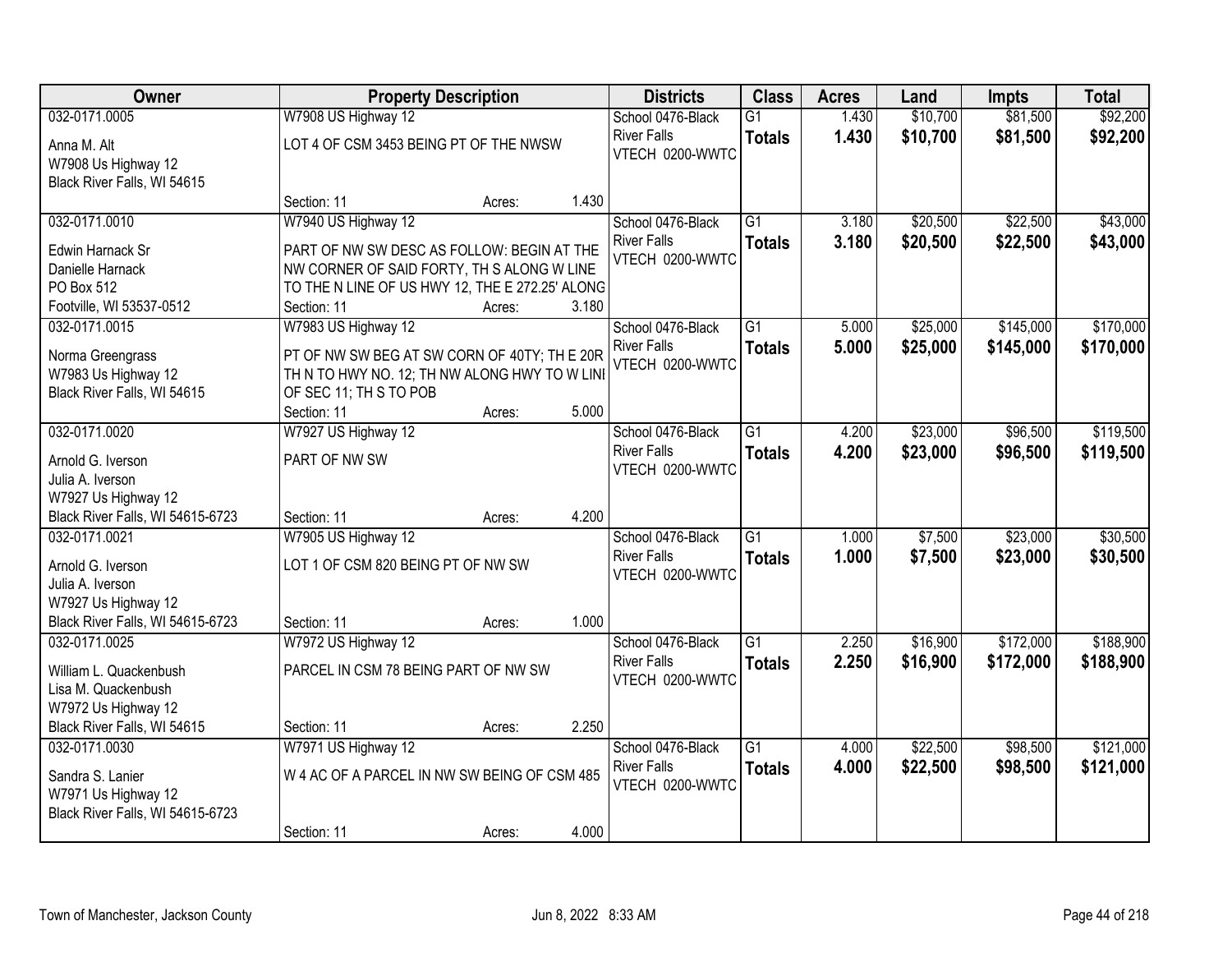| Owner                                                                    |                                                               | <b>Property Description</b> |        | <b>Districts</b>                                           | <b>Class</b>                     | <b>Acres</b>   | Land                 | <b>Impts</b>    | <b>Total</b>         |
|--------------------------------------------------------------------------|---------------------------------------------------------------|-----------------------------|--------|------------------------------------------------------------|----------------------------------|----------------|----------------------|-----------------|----------------------|
| 032-0171.0035                                                            | W7960 US Highway 12                                           |                             |        | School 0476-Black                                          | $\overline{G1}$                  | 2.120          | \$15,900             | \$46,500        | \$62,400             |
| John D. Mathews<br>Amanda A. Mathews<br>W7960 Us Highway 12              | LOT 1 OF CSM 505 BEING PART OF NW SW                          |                             |        | <b>River Falls</b><br>VTECH 0200-WWTC                      | <b>Totals</b>                    | 2.120          | \$15,900             | \$46,500        | \$62,400             |
| Black River Falls, WI 54615                                              | Section: 11                                                   | Acres:                      | 2.120  |                                                            |                                  |                |                      |                 |                      |
| 032-0171.0040<br>Edwin Harnack Sr                                        | LOT 1 OF CSM 580 BEING PART OF NW SW                          |                             |        | School 0476-Black<br><b>River Falls</b><br>VTECH 0200-WWTC | $\overline{G1}$<br><b>Totals</b> | 2.090<br>2.090 | \$15,700<br>\$15,700 | \$0<br>\$0      | \$15,700<br>\$15,700 |
| Danielle Harnack<br>PO Box 512<br>Footville, WI 53537-0512               | Section: 11                                                   | Acres:                      | 2.090  |                                                            |                                  |                |                      |                 |                      |
| 032-0171.0045                                                            |                                                               |                             |        | School 0476-Black                                          | G6                               | 1.700          | \$4,300              | \$0             | \$4,300              |
| Alan R. Langworthy<br>W7940 Us Highway 12<br>Black River Falls, WI 54615 | LOT 3 OF CSM 3398 BEING PART OF NWSW                          |                             |        | <b>River Falls</b><br>VTECH 0200-WWTC                      | <b>Totals</b>                    | 1.700          | \$4,300              | \$0             | \$4,300              |
|                                                                          | Section: 11                                                   | Acres:                      | 1.700  |                                                            |                                  |                |                      |                 |                      |
| 032-0171.0050                                                            |                                                               |                             |        | School 0476-Black                                          | $\overline{G6}$                  | 1.000          | \$1,300              | \$0             | \$1,300              |
| Brandon J. Eschbach<br>Abigail R. Eschbach<br>3517 Weston Dr             | THE E 124.31' OF THE NWSW LYING N OF THE N<br>ROW OF RAILROAD |                             |        | <b>River Falls</b><br>VTECH 0200-WWTC                      | <b>Totals</b>                    | 1.000          | \$1,300              | \$0             | \$1,300              |
| Mt Pleasant, WI 53406-5335                                               | Section: 11                                                   | Acres:                      | 1.000  |                                                            |                                  |                |                      |                 |                      |
| 032-0172.0000                                                            | N4146 County Rd I                                             |                             |        | School 0476-Black                                          | $\overline{G1}$                  | 1.000          | \$7,500              | \$101,500       | \$109,000            |
| Ronald F. Charneski                                                      | SW <sub>SW</sub>                                              |                             |        | <b>River Falls</b>                                         | G <sub>6</sub>                   | 39.000         | \$97,500             | \$0             | \$97,500             |
| Rhonda L. Charneski                                                      |                                                               |                             |        | VTECH 0200-WWTC   Totals                                   |                                  | 40.000         | \$105,000            | \$101,500       | \$206,500            |
| N4146 N Old County Rd I                                                  |                                                               |                             |        |                                                            |                                  |                |                      |                 |                      |
| Black River Falls, WI 54615                                              | Section: 11                                                   | Acres:                      | 40.000 |                                                            |                                  |                |                      |                 |                      |
| 032-0173.0000                                                            | US Highway 12                                                 |                             |        | School 0476-Black                                          | $\overline{G6}$                  | 2.000          | \$5,000              | $\overline{50}$ | \$5,000              |
| Brandon J. Eschbach<br>Abigail R. Eschbach<br>3517 Weston Dr             | SE SW LYING NORTHEASTERLY OF US HWY 12 EXC<br>RR/RW           |                             |        | <b>River Falls</b><br>VTECH 0200-WWTC                      | <b>Totals</b>                    | 2.000          | \$5,000              | \$0             | \$5,000              |
| Mt Pleasant, WI 53406-5335                                               | Section: 11                                                   | Acres:                      | 2.000  |                                                            |                                  |                |                      |                 |                      |
| 032-0173.0005                                                            | W7873 US Highway 12                                           |                             |        | School 0476-Black                                          | $\overline{G1}$                  | 5.390          | \$26,000             | \$104,500       | \$130,500            |
| Tracy A. Wallace<br>Shasta A. Wallace                                    | LOT 6 CSM 3970 BEING PT OF SESW & NESW                        |                             |        | <b>River Falls</b><br>VTECH 0200-WWTC                      | <b>Totals</b>                    | 5.390          | \$26,000             | \$104,500       | \$130,500            |
| W7873 Us Highway 12<br>Black River Falls, WI 54615                       | Section: 11                                                   | Acres:                      | 5.390  |                                                            |                                  |                |                      |                 |                      |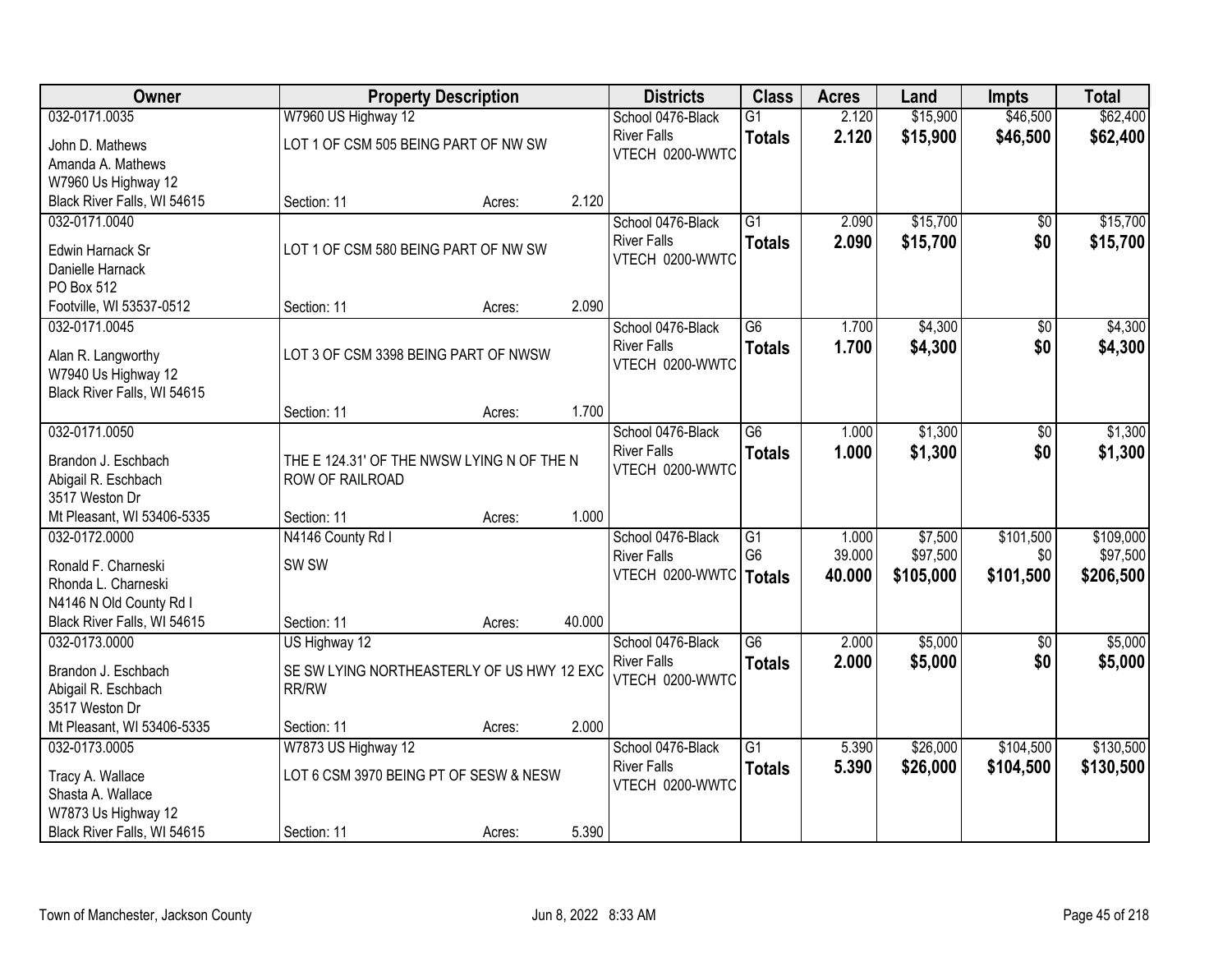| Owner                            |                                                                                               | <b>Property Description</b> |        | <b>Districts</b>   | <b>Class</b>           | <b>Acres</b> | Land            | <b>Impts</b>    | <b>Total</b> |
|----------------------------------|-----------------------------------------------------------------------------------------------|-----------------------------|--------|--------------------|------------------------|--------------|-----------------|-----------------|--------------|
| 032-0173.0010                    | W7871 US Highway 12                                                                           |                             |        | School 0476-Black  | $\overline{G1}$        | 2.250        | \$16,900        | \$21,000        | \$37,900     |
| Bret C. Deal                     | LOT 7 CSM 3970, BEING PART OF SE SW & NE SW                                                   |                             |        | <b>River Falls</b> | <b>Totals</b>          | 2.250        | \$16,900        | \$21,000        | \$37,900     |
| Kim Thompson                     |                                                                                               |                             |        | VTECH 0200-WWTC    |                        |              |                 |                 |              |
| W7871 Us Highway 12              |                                                                                               |                             |        |                    |                        |              |                 |                 |              |
| Black River Falls, WI 54615      | Section: 11                                                                                   | Acres:                      | 2.250  |                    |                        |              |                 |                 |              |
| 032-0173.0015                    | W7811 US Highway 12                                                                           |                             |        | School 0476-Black  | $\overline{G1}$        | 6.250        | \$28,100        | \$39,000        | \$67,100     |
| Virgil H. Smith Jr               | LOT 3 OF CSM 1364 BEING PART OF SE SW                                                         |                             |        | <b>River Falls</b> | <b>Totals</b>          | 6.250        | \$28,100        | \$39,000        | \$67,100     |
| W9265 Evergreen Ln               |                                                                                               |                             |        | VTECH 0200-WWTC    |                        |              |                 |                 |              |
| Black River Falls, WI 54615-5334 |                                                                                               |                             |        |                    |                        |              |                 |                 |              |
|                                  | Section: 11                                                                                   | Acres:                      | 6.250  |                    |                        |              |                 |                 |              |
| 032-0173.0020                    | US Highway 12                                                                                 |                             |        | School 0476-Black  | G6                     | 4.000        | \$10,000        | \$0             | \$10,000     |
|                                  |                                                                                               |                             |        | <b>River Falls</b> | <b>Totals</b>          | 4.000        | \$10,000        | \$0             | \$10,000     |
| Bret C. Deal<br>Kim Thompson     | PART OF SE SW DESC AS COM AT THE NE COR OF<br>LOT 2 CSM 1045, TH S56.2040E 320', TH S33.3920W |                             |        | VTECH 0200-WWTC    |                        |              |                 |                 |              |
| W7871 Us Highway 12              | 544.50', TH N56.2040W 320', TH N33.3920E 544.50' TO                                           |                             |        |                    |                        |              |                 |                 |              |
| Black River Falls, WI 54615      | Section: 11                                                                                   | Acres:                      | 4.000  |                    |                        |              |                 |                 |              |
| 032-0174.0000                    | Interstate 94                                                                                 |                             |        | School 0476-Black  | $\overline{G6}$        | 4.300        | \$5,400         | \$0             | \$5,400      |
|                                  |                                                                                               |                             |        | <b>River Falls</b> | <b>Totals</b>          | 4.300        | \$5,400         | \$0             | \$5,400      |
| Brandon J. Eschbach              | NE SE LYING SOUTHWESTERLY OF 194                                                              |                             |        | VTECH 0200-WWTC    |                        |              |                 |                 |              |
| Abigail R. Eschbach              |                                                                                               |                             |        |                    |                        |              |                 |                 |              |
| 3517 Weston Dr                   |                                                                                               |                             |        |                    |                        |              |                 |                 |              |
| Mt Pleasant, WI 53406-5335       | Section: 11                                                                                   | Acres:                      | 4.300  |                    |                        |              |                 |                 |              |
| 032-0174.0005                    | Interstate 94                                                                                 |                             |        | School 0476-Black  | $\overline{\text{X2}}$ | 23.620       | $\overline{30}$ | $\overline{50}$ | \$0          |
| State of Wisconsin Department of | PART OF NE SE TAX EXEMPT                                                                      |                             |        | <b>River Falls</b> | <b>Totals</b>          | 23.620       | \$0             | \$0             | \$0          |
| Transportation                   |                                                                                               |                             |        | VTECH 0200-WWTC    |                        |              |                 |                 |              |
| Attn: Tax Exempt                 |                                                                                               |                             |        |                    |                        |              |                 |                 |              |
| PO Box 337                       | Section: 11                                                                                   | Acres:                      | 23.620 |                    |                        |              |                 |                 |              |
| La Crosse, WI 54602-0337         |                                                                                               |                             |        |                    |                        |              |                 |                 |              |
| 032-0174.0010                    | N4202 Lambert Rd                                                                              |                             |        | School 0476-Black  | G6                     | 11.640       | \$29,100        | $\overline{50}$ | \$29,100     |
| Robert A. Nickel                 | PART OF NE SE LYING NORTHEASTERLY OF R/W OF                                                   |                             |        | <b>River Falls</b> | <b>Totals</b>          | 11.640       | \$29,100        | \$0             | \$29,100     |
| Donna R. Nickel                  | 194 BEING LOT 1 OF CSM 1077                                                                   |                             |        | VTECH 0200-WWTC    |                        |              |                 |                 |              |
| 6246 E County Line Rd            |                                                                                               |                             |        |                    |                        |              |                 |                 |              |
| Milton, WI 53563                 | Section: 11                                                                                   | Acres:                      | 11.640 |                    |                        |              |                 |                 |              |
| 032-0175.0000                    | Interstate 94                                                                                 |                             |        | School 0476-Black  | $\overline{G6}$        | 27.220       | \$34,000        | $\overline{50}$ | \$34,000     |
| Brandon J. Eschbach              | PART OF NW SE LYING SOUTHWESTERLY OF I 94                                                     |                             |        | <b>River Falls</b> | <b>Totals</b>          | 27.220       | \$34,000        | \$0             | \$34,000     |
| Abigail R. Eschbach              | EXC HWY AS IN 363/962                                                                         |                             |        | VTECH 0200-WWTC    |                        |              |                 |                 |              |
| 3517 Weston Dr                   |                                                                                               |                             |        |                    |                        |              |                 |                 |              |
| Mt Pleasant, WI 53406-5335       | Section: 11                                                                                   | Acres:                      | 27.220 |                    |                        |              |                 |                 |              |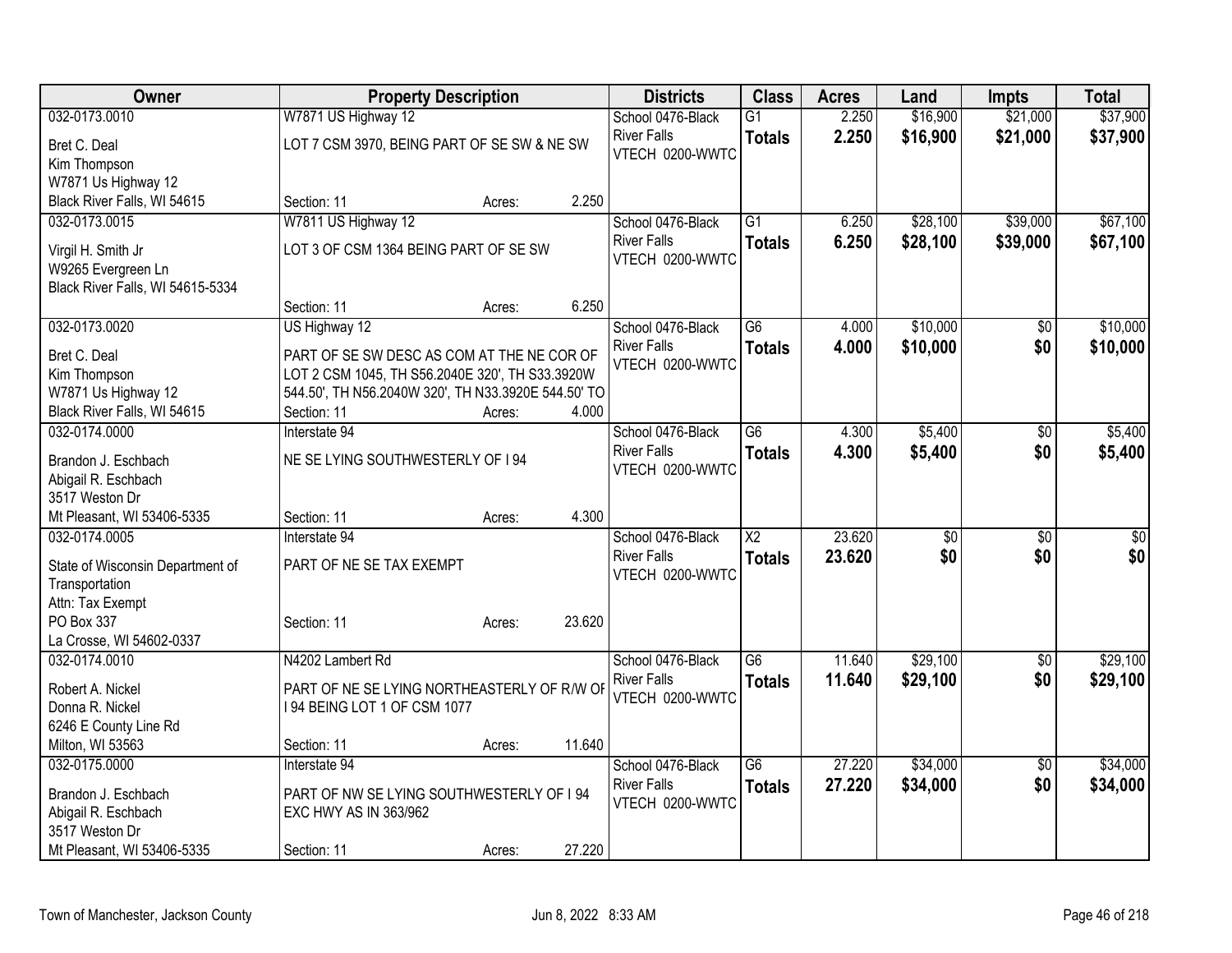| Owner                                        |                                                     | <b>Property Description</b> |        | <b>Districts</b>   | <b>Class</b>    | <b>Acres</b> | Land            | <b>Impts</b>    | <b>Total</b> |
|----------------------------------------------|-----------------------------------------------------|-----------------------------|--------|--------------------|-----------------|--------------|-----------------|-----------------|--------------|
| 032-0175.0005                                | Interstate 94                                       |                             |        | School 0476-Black  | $\overline{X2}$ | 12.780       | $\overline{50}$ | $\overline{30}$ | $\sqrt{30}$  |
| State of Wisconsin Department of             | PART NW SE TAX EXEMPT                               |                             |        | <b>River Falls</b> | <b>Totals</b>   | 12.780       | \$0             | \$0             | \$0          |
| Transportation                               |                                                     |                             |        | VTECH 0200-WWTC    |                 |              |                 |                 |              |
| Attn: Tax Exempt                             |                                                     |                             |        |                    |                 |              |                 |                 |              |
| PO Box 337                                   | Section: 11                                         | Acres:                      | 12.780 |                    |                 |              |                 |                 |              |
| La Crosse, WI 54602-0337                     |                                                     |                             |        |                    |                 |              |                 |                 |              |
| 032-0176.0000                                |                                                     |                             |        | School 0476-Black  | $\overline{G6}$ | 9.000        | \$22,500        | \$0             | \$22,500     |
| David W. Lambert                             | N 1/2 OF E 1/2 SW SE EXC AS IN 363/12               |                             |        | <b>River Falls</b> | <b>Totals</b>   | 9.000        | \$22,500        | \$0             | \$22,500     |
| N4507 Lambert Rd                             |                                                     |                             |        | VTECH 0200-WWTC    |                 |              |                 |                 |              |
| Black River Falls, WI 54615                  |                                                     |                             |        |                    |                 |              |                 |                 |              |
|                                              | Section: 11                                         | Acres:                      | 9.000  |                    |                 |              |                 |                 |              |
| 032-0176.0005                                | W7798 US Highway 12                                 |                             |        | School 0476-Black  | $\overline{G1}$ | 1.020        | \$7,700         | \$16,500        | \$24,200     |
| Karen R. Mccann                              | LOT 5 OF CSM 3006 BEING PT OF THE SW SE             |                             |        | <b>River Falls</b> | <b>Totals</b>   | 1.020        | \$7,700         | \$16,500        | \$24,200     |
| Robert J. Knaeble                            |                                                     |                             |        | VTECH 0200-WWTC    |                 |              |                 |                 |              |
| W7798 Us Highway 12                          |                                                     |                             |        |                    |                 |              |                 |                 |              |
| Black River Falls, WI 54615                  | Section: 11                                         | Acres:                      | 1.020  |                    |                 |              |                 |                 |              |
| 032-0176.0007                                | W7766 US Highway 12                                 |                             |        | School 0476-Black  | $\overline{G1}$ | 1.010        | \$7,600         | \$10,000        | \$17,600     |
|                                              |                                                     |                             |        | <b>River Falls</b> | <b>Totals</b>   | 1.010        | \$7,600         | \$10,000        | \$17,600     |
| <b>Greg Vanvorhees</b>                       | LOT 6 OF CSM 3006 BEING PT OF THE SW SE             |                             |        | VTECH 0200-WWTC    |                 |              |                 |                 |              |
| <b>Bridgette Vanvorhees</b>                  |                                                     |                             |        |                    |                 |              |                 |                 |              |
| W7766 Us Highway 12                          |                                                     |                             | 1.010  |                    |                 |              |                 |                 |              |
| Black River Falls, WI 54615<br>032-0176.0015 | Section: 11                                         | Acres:                      |        | School 0476-Black  | $\overline{G6}$ | 2.050        | \$5,100         | \$0             | \$5,100      |
|                                              |                                                     |                             |        | <b>River Falls</b> |                 | 2.050        |                 | \$0             |              |
| David W. Lambert                             | PART OF SW SE BEG 10 RDS E OF NW CORN, TH E         |                             |        | VTECH 0200-WWTC    | <b>Totals</b>   |              | \$5,100         |                 | \$5,100      |
| N4507 Lambert Rd                             | 30 RDS, TH S TO US HWY 12, TH NWLY ALONG HWY        |                             |        |                    |                 |              |                 |                 |              |
| Black River Falls, WI 54615                  | TO WITHIN 10 RDS OF WEST LINE OF 40TY, TH N TO      |                             |        |                    |                 |              |                 |                 |              |
|                                              | Section: 11                                         | Acres:                      | 2.050  |                    |                 |              |                 |                 |              |
| 032-0176.0020                                | W7731 US Highway 12                                 |                             |        | School 0476-Black  | $\overline{G1}$ | 0.350        | \$3,200         | \$1,500         | \$4,700      |
| William L. Quackenbush                       | PT OF SW SE DESC AS FOLLOWS: COMM AT PT 16          |                             |        | <b>River Falls</b> | <b>Totals</b>   | 0.350        | \$3,200         | \$1,500         | \$4,700      |
| Tena R. Quackenbush                          | RODS W OF SE CORNER, TH NORTH TO S LINE OF          |                             |        | VTECH 0200-WWTC    |                 |              |                 |                 |              |
| W7972 Us Highway 12                          | RR ROW, TH NW'RLY ALONG S LINE OF RR ROW 9          |                             |        |                    |                 |              |                 |                 |              |
| Black River Falls, WI 54615                  | Section: 11                                         | Acres:                      | 0.350  |                    |                 |              |                 |                 |              |
| 032-0176.0025                                | W7751 US Highway 12                                 |                             |        | School 0476-Black  | $\overline{G1}$ | 3.000        | \$20,000        | \$28,000        | \$48,000     |
| Charles W. Annis                             | PART OF SW SE COMMENCING AT S 1/4 CORN, TH S        |                             |        | <b>River Falls</b> | <b>Totals</b>   | 3.000        | \$20,000        | \$28,000        | \$48,000     |
| W7781 Us Highway 12                          | 88 DEG 49' 44" E 656.96', TH N 00 DEG 09' 13" E     |                             |        | VTECH 0200-WWTC    |                 |              |                 |                 |              |
| Black River Falls, WI 54615                  | 224.12', TO POB TH N 21 DEG 40' 02" E 225.05', TH N |                             |        |                    |                 |              |                 |                 |              |
|                                              | Section: 11                                         | Acres:                      | 3.000  |                    |                 |              |                 |                 |              |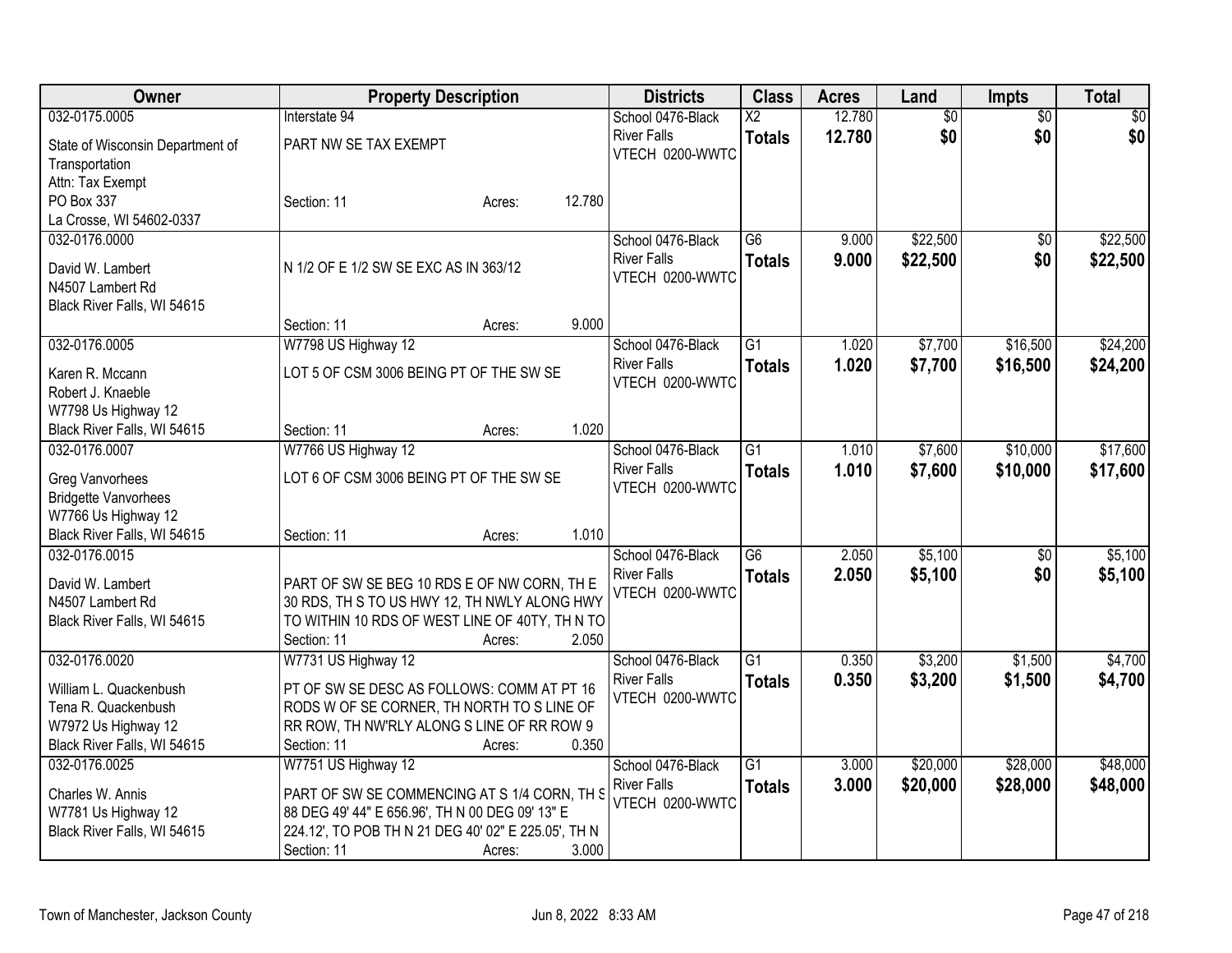| Owner                            |                                               | <b>Property Description</b> |       | <b>Districts</b>                        | <b>Class</b>    | <b>Acres</b>   | Land     | <b>Impts</b>   | <b>Total</b> |
|----------------------------------|-----------------------------------------------|-----------------------------|-------|-----------------------------------------|-----------------|----------------|----------|----------------|--------------|
| 032-0176.0030                    | W7781 US Highway 12                           |                             |       | School 0476-Black                       | $\overline{G1}$ | 4.500          | \$23,800 | \$140,000      | \$163,800    |
| Charles W. Annis                 | PRT OF SW 1/4 SW SE SO HWY 12                 |                             |       | <b>River Falls</b>                      | <b>Totals</b>   | 4.500          | \$23,800 | \$140,000      | \$163,800    |
| W7781 Us Highway 12              |                                               |                             |       | VTECH 0200-WWTC                         |                 |                |          |                |              |
| Black River Falls, WI 54615      |                                               |                             |       |                                         |                 |                |          |                |              |
|                                  | Section: 11                                   | Acres:                      | 4.500 |                                         |                 |                |          |                |              |
| 032-0176.0035                    | W7745 US Highway 12                           |                             |       | School 0476-Black                       | $\overline{G1}$ | 1.230          | \$9,200  | \$172,500      | \$181,700    |
| Ardella Quackenbush              | PART OF SW SE BEING LOT 5 OF CSM 1534         |                             |       | <b>River Falls</b><br>VTECH 0200-WWTC   | <b>Totals</b>   | 1.230          | \$9,200  | \$172,500      | \$181,700    |
| Leo Quackenbush                  |                                               |                             |       |                                         |                 |                |          |                |              |
| W7745 Us Highway 12              |                                               |                             |       |                                         |                 |                |          |                |              |
| Black River Falls, WI 54615      | Section: 11                                   | Acres:                      | 1.230 |                                         |                 |                |          |                |              |
| 032-0176.0040                    | W7807 US Highway 12                           |                             |       | School 0476-Black                       | $\overline{G1}$ | 2.000          | \$15,000 | \$52,500       | \$67,500     |
| <b>Brian Parker</b>              | PART OF SW SE DESC AS W 10 RDS OF 40 LYG S OF |                             |       | <b>River Falls</b><br>VTECH 0200-WWTC   | <b>Totals</b>   | 2.000          | \$15,000 | \$52,500       | \$67,500     |
| Randy E. Parker                  | CTR LINE HWY 12                               |                             |       |                                         |                 |                |          |                |              |
| W7807 Us Highway 12              |                                               |                             |       |                                         |                 |                |          |                |              |
| Black River Falls, WI 54615-6716 | Section: 11                                   | Acres:                      | 2.000 |                                         |                 |                |          |                |              |
| 032-0176.0045                    | W7740 US Highway 12                           |                             |       | School 0476-Black                       | $\overline{G1}$ | 0.370          | \$3,300  | \$5,000        | \$8,300      |
| Steven J. Horner                 | PRT OF SW SE BEING LOT 2 CSM 724              |                             |       | <b>River Falls</b><br>VTECH 0200-WWTC   | <b>Totals</b>   | 0.370          | \$3,300  | \$5,000        | \$8,300      |
| W7748 Us Hwy 12                  |                                               |                             |       |                                         |                 |                |          |                |              |
| Black River Falls, WI 54615      |                                               |                             |       |                                         |                 |                |          |                |              |
|                                  | Section: 11                                   | Acres:                      | 0.370 |                                         |                 |                |          |                |              |
| 032-0176.0050                    | W7722 US Highway 12                           |                             |       | School 0476-Black                       | $\overline{G1}$ | 0.780          | \$4,600  | \$104,000      | \$108,600    |
| Gloria Ward                      | PART OF SW SE BEING LOT 1 OF CSM 722          |                             |       | <b>River Falls</b><br>VTECH 0200-WWTC   | <b>Totals</b>   | 0.780          | \$4,600  | \$104,000      | \$108,600    |
| PO Box 1133                      |                                               |                             |       |                                         |                 |                |          |                |              |
| Black River Falls, WI 54615-1133 |                                               |                             |       |                                         |                 |                |          |                |              |
|                                  | Section: 11                                   | Acres:                      | 0.780 |                                         |                 |                |          |                |              |
| 032-0176.0055                    | W7748 US Highway 12                           |                             |       | School 0476-Black<br><b>River Falls</b> | $\overline{G1}$ | 0.680          | \$4,700  | \$102,500      | \$107,200    |
| Steven J. Horner                 | LOT 7 OF CSM 3268 BEING PT OF SWSE            |                             |       | VTECH 0200-WWTC                         | <b>Totals</b>   | 0.680          | \$4,700  | \$102,500      | \$107,200    |
| W7748 Us Hwy 12                  |                                               |                             |       |                                         |                 |                |          |                |              |
| Black River Falls, WI 54615      |                                               |                             |       |                                         |                 |                |          |                |              |
|                                  | Section: 11                                   | Acres:                      | 0.680 |                                         |                 |                |          |                |              |
| 032-0176.0065                    |                                               |                             |       | School 0476-Black<br><b>River Falls</b> | $\overline{G1}$ | 1.210<br>1.210 | \$9,100  | \$500<br>\$500 | \$9,600      |
| William L. Quackenbush           | PT OF SW SE                                   |                             |       | VTECH 0200-WWTC                         | <b>Totals</b>   |                | \$9,100  |                | \$9,600      |
| Tena R. Quackenbush              |                                               |                             |       |                                         |                 |                |          |                |              |
| W7972 Us Highway 12              |                                               |                             |       |                                         |                 |                |          |                |              |
| Black River Falls, WI 54615      | Section: 11                                   | Acres:                      | 1.210 |                                         |                 |                |          |                |              |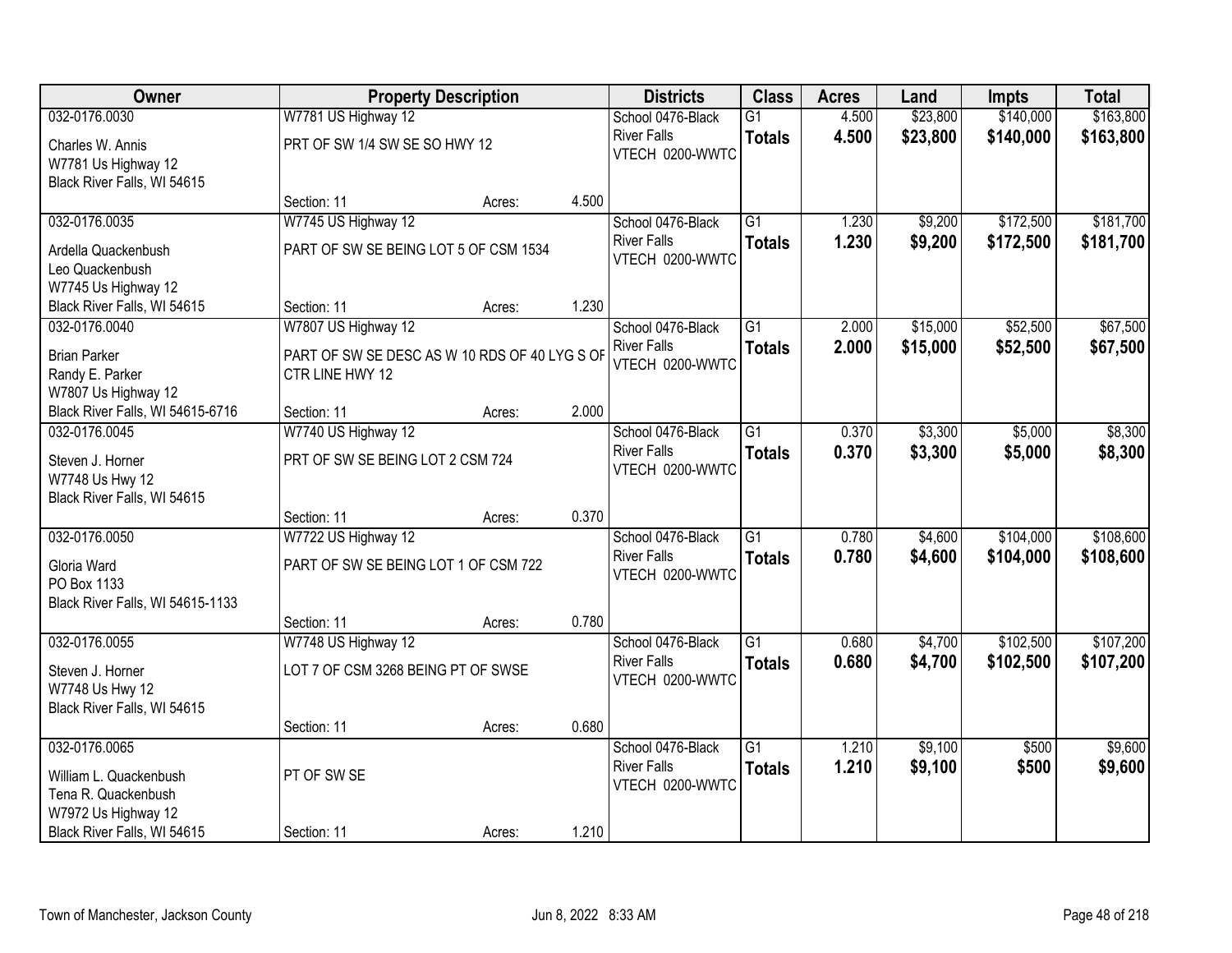| Owner                            |                                              | <b>Property Description</b> |        | <b>Districts</b>   | <b>Class</b>           | <b>Acres</b> | Land            | <b>Impts</b>    | <b>Total</b>    |
|----------------------------------|----------------------------------------------|-----------------------------|--------|--------------------|------------------------|--------------|-----------------|-----------------|-----------------|
| 032-0176.0070                    | US Highway 12                                |                             |        | School 0476-Black  | $\overline{G1}$        | 0.690        | \$4,400         | $\overline{50}$ | \$4,400         |
| William L. Quackenbush           | LOT 3 OF CSM 962 BEING PART OF SW SE         |                             |        | <b>River Falls</b> | <b>Totals</b>          | 0.690        | \$4,400         | \$0             | \$4,400         |
| Lisa M. Quackenbush              |                                              |                             |        | VTECH 0200-WWTC    |                        |              |                 |                 |                 |
| W7972 Us Highway 12              |                                              |                             |        |                    |                        |              |                 |                 |                 |
| Black River Falls, WI 54615      | Section: 11                                  | Acres:                      | 0.690  |                    |                        |              |                 |                 |                 |
| 032-0176.0075                    | W7713 US Highway 12                          |                             |        | School 0476-Black  | $\overline{G1}$        | 0.910        | \$5,000         | \$120,000       | \$125,000       |
| <b>Terry Bennett</b>             | LOT 4 OF CSM 962 BEING PART OF SW SE         |                             |        | <b>River Falls</b> | <b>Totals</b>          | 0.910        | \$5,000         | \$120,000       | \$125,000       |
| Zona Bennett                     |                                              |                             |        | VTECH 0200-WWTC    |                        |              |                 |                 |                 |
| W7713 Us Highway 12              |                                              |                             |        |                    |                        |              |                 |                 |                 |
| Black River Falls, WI 54615      | Section: 11                                  | Acres:                      | 0.910  |                    |                        |              |                 |                 |                 |
| 032-0177.0000                    | W7686 US Highway 12                          |                             |        | School 0476-Black  | $\overline{G5}$        | 1.500        | \$400           | \$0             | \$400           |
| David W. Lambert                 | PART OF SE SE LYING N OF RR R/W              |                             |        | <b>River Falls</b> | G <sub>6</sub>         | 28.700       | \$71,800        | \$0             | \$71,800        |
| N4507 Lambert Rd                 |                                              |                             |        | VTECH 0200-WWTC    | Totals                 | 30.200       | \$72,200        | \$0             | \$72,200        |
| Black River Falls, WI 54615      |                                              |                             |        |                    |                        |              |                 |                 |                 |
|                                  | Section: 11                                  | Acres:                      | 30.200 |                    |                        |              |                 |                 |                 |
| 032-0177.0005                    |                                              |                             |        | School 0476-Black  | $\overline{\text{X2}}$ | 2.800        | $\overline{30}$ | $\overline{50}$ | $\overline{50}$ |
| State of Wisconsin Department of | PART OF SE SE TAX EXEMPT                     |                             |        | <b>River Falls</b> | <b>Totals</b>          | 2.800        | \$0             | \$0             | \$0             |
| Transportation                   |                                              |                             |        | VTECH 0200-WWTC    |                        |              |                 |                 |                 |
| Attn: Tax Exempt                 |                                              |                             |        |                    |                        |              |                 |                 |                 |
| PO Box 337                       | Section: 11                                  | Acres:                      | 2.800  |                    |                        |              |                 |                 |                 |
| La Crosse, WI 54602-0337         |                                              |                             |        |                    |                        |              |                 |                 |                 |
| 032-0177.0010                    |                                              |                             |        | School 0476-Black  | W <sub>4</sub>         | 4.000        | \$0             | $\sqrt{6}$      | \$0             |
| Jackson County                   | PART OF SE SE TAX EXEMPT                     |                             |        | <b>River Falls</b> | <b>Totals</b>          | 4.000        | \$0             | \$0             | \$0             |
| Attn: Tax Exempt                 |                                              |                             |        | VTECH 0200-WWTC    |                        |              |                 |                 |                 |
| 307 Main St                      |                                              |                             |        |                    |                        |              |                 |                 |                 |
| Black River Falls, WI 54615      | Section: 11                                  | Acres:                      | 4.000  |                    |                        |              |                 |                 |                 |
| 032-0177.0015                    |                                              |                             |        | School 0476-Black  | $\overline{G6}$        | 0.098        | \$200           | $\overline{50}$ | \$200           |
| Anthony Wildt                    | THE W 2 AC OF SESE LYING S OF RR ROW EX LOTS |                             |        | <b>River Falls</b> | <b>Totals</b>          | 0.098        | \$200           | \$0             | \$200           |
| 409 Edward St                    | 1 & 2 CSM 1739                               |                             |        | VTECH 0200-WWTC    |                        |              |                 |                 |                 |
| Fort Atkinson, WI 53538          |                                              |                             |        |                    |                        |              |                 |                 |                 |
|                                  | Section: 11                                  | Acres:                      | 0.098  |                    |                        |              |                 |                 |                 |
| 032-0177.0025                    | W7708 US Highway 12                          |                             |        | School 0476-Black  | $\overline{G1}$        | 1.440        | \$7,000         | \$5,000         | \$12,000        |
| Kevin K. Reese et al             | PART OF SE SE BEING LOT 1 OF CSM 1739        |                             |        | <b>River Falls</b> | <b>Totals</b>          | 1.440        | \$7,000         | \$5,000         | \$12,000        |
| 224 Summit Ave                   |                                              |                             |        | VTECH 0200-WWTC    |                        |              |                 |                 |                 |
| Watertown, WI 53094              |                                              |                             |        |                    |                        |              |                 |                 |                 |
|                                  | Section: 11                                  | Acres:                      | 1.440  |                    |                        |              |                 |                 |                 |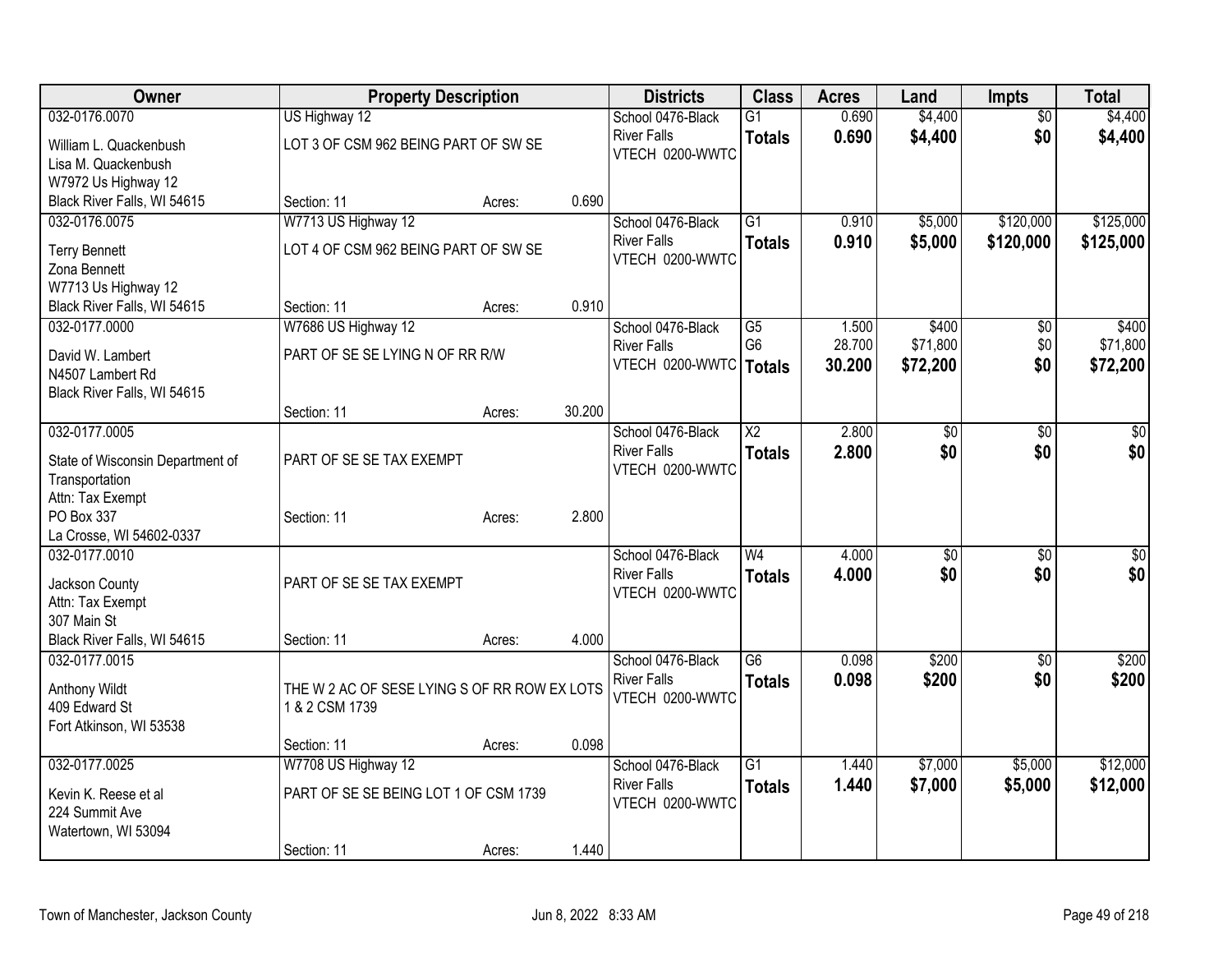| Owner                            | <b>Property Description</b>                      |        |        | <b>Districts</b>   | <b>Class</b>    | <b>Acres</b> | Land            | <b>Impts</b>    | <b>Total</b> |
|----------------------------------|--------------------------------------------------|--------|--------|--------------------|-----------------|--------------|-----------------|-----------------|--------------|
| 032-0177.0026                    | W7690 US Highway 12                              |        |        | School 0476-Black  | $\overline{G1}$ | 0.230        | \$2,500         | \$4,500         | \$7,000      |
| Anthony Wildt                    | PART OF SE SE BEING LOT 2 OF CSM 1739            |        |        | <b>River Falls</b> | <b>Totals</b>   | 0.230        | \$2,500         | \$4,500         | \$7,000      |
| 409 Edward St                    |                                                  |        |        | VTECH 0200-WWTC    |                 |              |                 |                 |              |
| Fort Atkinson, WI 53538          |                                                  |        |        |                    |                 |              |                 |                 |              |
|                                  | Section: 11                                      | Acres: | 0.230  |                    |                 |              |                 |                 |              |
| 032-0177.0030                    |                                                  |        |        | School 0476-Black  | X4              | 4.900        | \$0             | \$0             | \$0          |
|                                  |                                                  |        |        | <b>River Falls</b> | <b>Totals</b>   | 4.900        | \$0             | \$0             | \$0          |
| Union Pacific Railroad           | PART OF SE SE                                    |        |        | VTECH 0200-WWTC    |                 |              |                 |                 |              |
| Attn: Tax Exempt                 |                                                  |        |        |                    |                 |              |                 |                 |              |
| 1400 Douglas St                  |                                                  |        |        |                    |                 |              |                 |                 |              |
| Omaha, NE 68179                  | Section: 11                                      | Acres: | 4.900  |                    |                 |              |                 |                 |              |
| 032-0177.0035                    |                                                  |        |        | School 0476-Black  | X <sub>2</sub>  | 0.520        | \$0             | \$0             | $\sqrt{50}$  |
| State of Wisconsin Department of | PART OF SE SE                                    |        |        | <b>River Falls</b> | <b>Totals</b>   | 0.520        | \$0             | \$0             | \$0          |
| Transportation                   |                                                  |        |        | VTECH 0200-WWTC    |                 |              |                 |                 |              |
| Attn: Tax Exempt                 |                                                  |        |        |                    |                 |              |                 |                 |              |
| PO Box 337                       | Section: 11                                      | Acres: | 0.520  |                    |                 |              |                 |                 |              |
| La Crosse, WI 54602-0337         |                                                  |        |        |                    |                 |              |                 |                 |              |
| 032-0178.0000                    | N4491 Hunter Haven Rd                            |        |        | School 0476-Black  | G1              | 1.000        | \$7,500         | \$3,500         | \$11,000     |
| Richard H. Benz                  | NE NE *MFL 35A CLOSED 2004 443/368               |        |        | <b>River Falls</b> | G <sub>6</sub>  | 4.000        | \$10,000        | \$0             | \$10,000     |
| Diane Benz                       |                                                  |        |        | VTECH 0200-WWTC    | l w8            | 35.000       | (\$87,500)      | \$0             | \$0          |
| 102 Wulgaert Way                 |                                                  |        |        |                    | <b>Totals</b>   | 40.000       | \$17,500        | \$3,500         | \$21,000     |
| Combined Locks, WI 54113         | Section: 12                                      | Acres: | 40.000 |                    |                 |              |                 |                 |              |
| 032-0179.0000                    |                                                  |        |        | School 0476-Black  | W <sub>4</sub>  | 40.000       | $\overline{50}$ | \$0             | $\sqrt{30}$  |
|                                  |                                                  |        |        | <b>River Falls</b> |                 | 40.000       | \$0             | \$0             | \$0          |
| Jackson County                   | NW NE TAX EXEMPT                                 |        |        | VTECH 0200-WWTC    | <b>Totals</b>   |              |                 |                 |              |
| Attn: Tax Exempt                 |                                                  |        |        |                    |                 |              |                 |                 |              |
| 307 Main St                      |                                                  |        |        |                    |                 |              |                 |                 |              |
| Black River Falls, WI 54615      | Section: 12                                      | Acres: | 40.000 |                    |                 |              |                 |                 |              |
| 032-0180.0000                    |                                                  |        |        | School 0476-Black  | W8              | 40.000       | ( \$84, 800)    | $\overline{50}$ | $\sqrt{30}$  |
| Paul J. Leisten                  | PT OF LOT 1 CSM 604 BEING THE SW NE PFCL 1978    |        |        | <b>River Falls</b> | <b>Totals</b>   | 40.000       | \$0             | \$0             | \$0          |
| W281 N8131 Marshall Dr           | 382/62 FCL 415/531 *PFCL EXPIRES 12/31/03 ** MFL |        |        | VTECH 0200-WWTC    |                 |              |                 |                 |              |
| Hartland, WI 53029               | 40A CLOSED 2004 443/271                          |        |        |                    |                 |              |                 |                 |              |
|                                  | Section: 12                                      | Acres: | 40.000 |                    |                 |              |                 |                 |              |
| 032-0181.0000                    | N4331 Hunter Haven Rd                            |        |        | School 0476-Black  | $\overline{G1}$ | 1.000        | \$7,500         | \$55,500        | \$63,000     |
|                                  |                                                  |        |        | <b>River Falls</b> | G <sub>6</sub>  | 1.000        | \$2,300         | \$0             | \$2,300      |
| Paul J. Leisten                  | PT OF LOT 1 CSM 604 BEING THE SE NE FCL 1978     |        |        | VTECH 0200-WWTC W8 |                 | 38.000       | (\$87,400)      | \$0             | \$0          |
| W281 N8131 Marshall Dr           | 382/62 FCL 415/531 *PFCL EXPIRES 12/31/03 ** MFL |        |        |                    | <b>Totals</b>   | 40.000       | \$9,800         | \$55,500        | \$65,300     |
| Hartland, WI 53029               | 38A CLOSED 2004 443/271                          |        |        |                    |                 |              |                 |                 |              |
|                                  | Section: 12                                      | Acres: | 40.000 |                    |                 |              |                 |                 |              |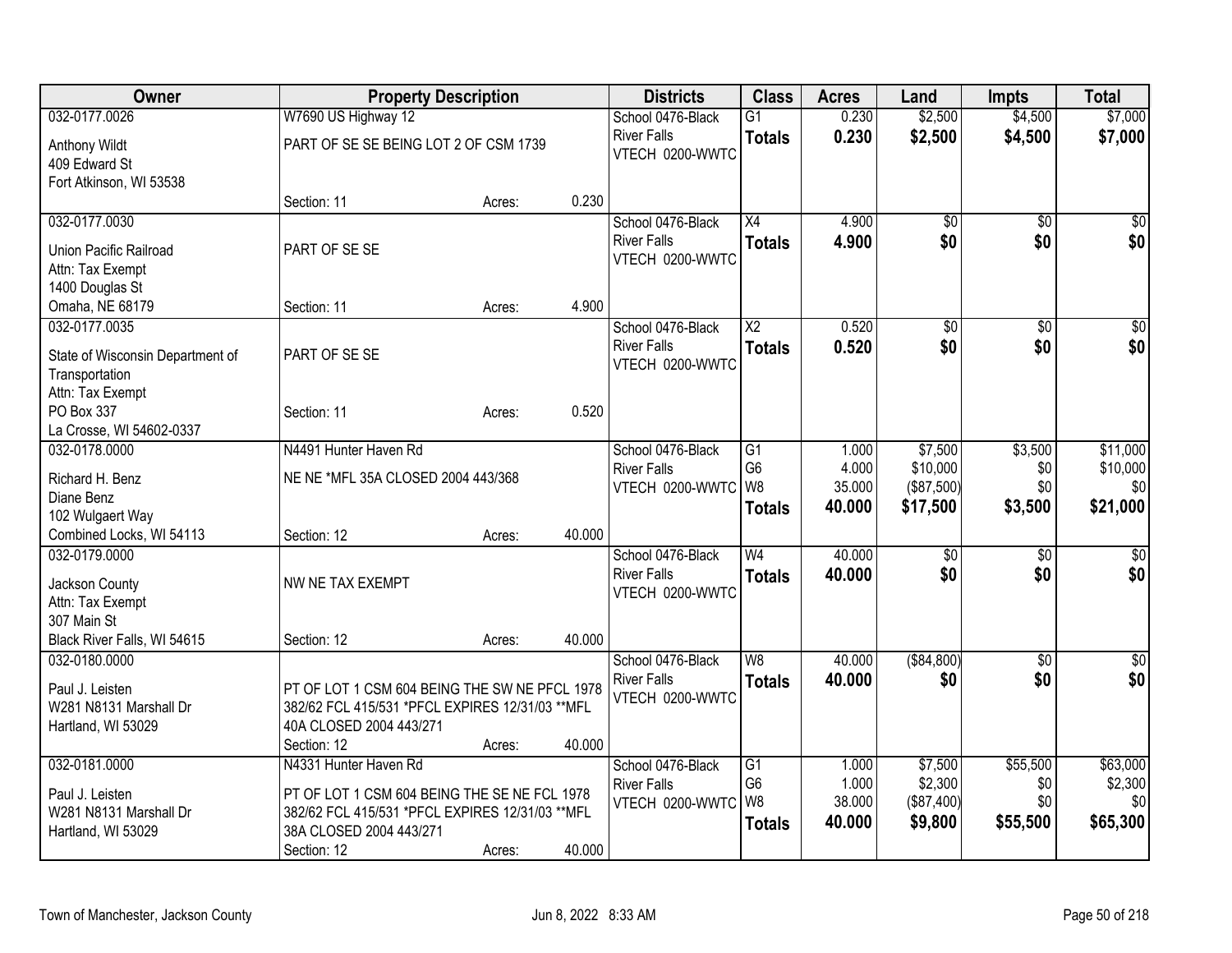| Owner                                              |                                               | <b>Property Description</b> |         | <b>Districts</b>                      | <b>Class</b>           | <b>Acres</b> | Land            | <b>Impts</b>    | Total            |
|----------------------------------------------------|-----------------------------------------------|-----------------------------|---------|---------------------------------------|------------------------|--------------|-----------------|-----------------|------------------|
| 032-0182.0000                                      |                                               |                             |         | School 0476-Black                     | W <sub>4</sub>         | 160.000      | $\overline{50}$ | $\overline{50}$ | $\overline{\$0}$ |
| Jackson County                                     | <b>NW TAX EXEMPT</b>                          |                             |         | <b>River Falls</b>                    | <b>Totals</b>          | 160,000      | \$0             | \$0             | \$0              |
| Attn: Tax Exempt                                   |                                               |                             |         | VTECH 0200-WWTC                       |                        |              |                 |                 |                  |
| 307 Main St                                        |                                               |                             |         |                                       |                        |              |                 |                 |                  |
| Black River Falls, WI 54615                        | Section: 12                                   | Acres:                      | 160.000 |                                       |                        |              |                 |                 |                  |
| 032-0186.0000                                      |                                               |                             |         | School 0476-Black                     | W <sub>7</sub>         | 40.000       | (\$100,000)     | \$0             | \$0              |
| Keith Schroeder et al                              | NE SW ** MFL 40A OPEN 2004 TRANSFER 5/2016    |                             |         | <b>River Falls</b>                    | <b>Totals</b>          | 40.000       | \$0             | \$0             | \$0              |
| 19401 W Coffee Rd                                  | ORDER # 27 059 2004                           |                             |         | VTECH 0200-WWTC                       |                        |              |                 |                 |                  |
| New Berlin, WI 53146                               |                                               |                             |         |                                       |                        |              |                 |                 |                  |
|                                                    | Section: 12                                   | Acres:                      | 40.000  |                                       |                        |              |                 |                 |                  |
| 032-0187.0000                                      |                                               |                             |         | School 0476-Black                     | W8                     | 36.220       | (\$90,600)      | \$0             | $\sqrt{50}$      |
| Keith Schroeder et al                              | NW SW EXC HWY PFCL 316/835 1978 *PFCL EXPIRES |                             |         | <b>River Falls</b><br>VTECH 0200-WWTC | <b>Totals</b>          | 36.220       | \$0             | \$0             | \$0              |
| 19401 W Coffee Rd                                  | 12/31/03 ** MFL 36.22A CLOSED 2004 443/396    |                             |         |                                       |                        |              |                 |                 |                  |
| New Berlin, WI 53146                               | TRANSFER 5/2016 ORDER # 27 059 2004           |                             |         |                                       |                        |              |                 |                 |                  |
|                                                    | Section: 12                                   | Acres:                      | 36.220  |                                       |                        |              |                 |                 |                  |
| 032-0187.0005                                      |                                               |                             |         | School 0476-Black                     | $\overline{X2}$        | 3.780        | $\overline{50}$ | $\overline{30}$ | $\sqrt{50}$      |
| State of Wisconsin Department of                   | PART OF NW1/4 SW1/4 TAX EXEMPT                |                             |         | <b>River Falls</b><br>VTECH 0200-WWTC | <b>Totals</b>          | 3.780        | \$0             | \$0             | \$0              |
| Transportation                                     |                                               |                             |         |                                       |                        |              |                 |                 |                  |
| Attn: Tax Exempt                                   |                                               |                             |         |                                       |                        |              |                 |                 |                  |
| PO Box 337<br>La Crosse, WI 54602-0337             | Section: 12                                   | Acres:                      | 3.780   |                                       |                        |              |                 |                 |                  |
| 032-0188.0000                                      |                                               |                             |         | School 0476-Black                     | $\overline{G5}$        | 5.430        | \$1,400         | \$0             | \$1,400          |
|                                                    |                                               |                             |         | <b>River Falls</b>                    | G <sub>6</sub>         | 13.000       | \$26,000        | \$0             | \$26,000         |
| Daniel Andrew Smrekar                              | SW SW S OF E BOUND I-94                       |                             |         | VTECH 0200-WWTC                       | Totals                 | 18.430       | \$27,400        | \$0             | \$27,400         |
| PO Box 387<br>Millston, WI 54643                   |                                               |                             |         |                                       |                        |              |                 |                 |                  |
|                                                    | Section: 12                                   | Acres:                      | 18.430  |                                       |                        |              |                 |                 |                  |
| 032-0188.0005                                      |                                               |                             |         | School 0476-Black                     | $\overline{\text{X2}}$ | 21.570       | $\overline{50}$ | $\sqrt{6}$      | $\sqrt{50}$      |
|                                                    |                                               |                             |         | <b>River Falls</b>                    | <b>Totals</b>          | 21.570       | \$0             | \$0             | \$0              |
| State of Wisconsin Department of<br>Transportation | PART OF SW1/4 SW1/4 TAX EXEMPT                |                             |         | VTECH 0200-WWTC                       |                        |              |                 |                 |                  |
| Attn: Tax Exempt                                   |                                               |                             |         |                                       |                        |              |                 |                 |                  |
| PO Box 337                                         | Section: 12                                   | Acres:                      | 21.570  |                                       |                        |              |                 |                 |                  |
| La Crosse, WI 54602-0337                           |                                               |                             |         |                                       |                        |              |                 |                 |                  |
| 032-0188.0010                                      |                                               |                             |         | School 0476-Black                     | $\overline{G6}$        | 4.000        | \$10,000        | $\sqrt{6}$      | \$10,000         |
| Keith Schroeder et al                              | PART OF SW SW LYING NE OF I-94                |                             |         | <b>River Falls</b>                    | <b>Totals</b>          | 4.000        | \$10,000        | \$0             | \$10,000         |
| 19401 W Coffee Rd                                  |                                               |                             |         | VTECH 0200-WWTC                       |                        |              |                 |                 |                  |
| New Berlin, WI 53146                               |                                               |                             |         |                                       |                        |              |                 |                 |                  |
|                                                    | Section: 12                                   | Acres:                      | 4.000   |                                       |                        |              |                 |                 |                  |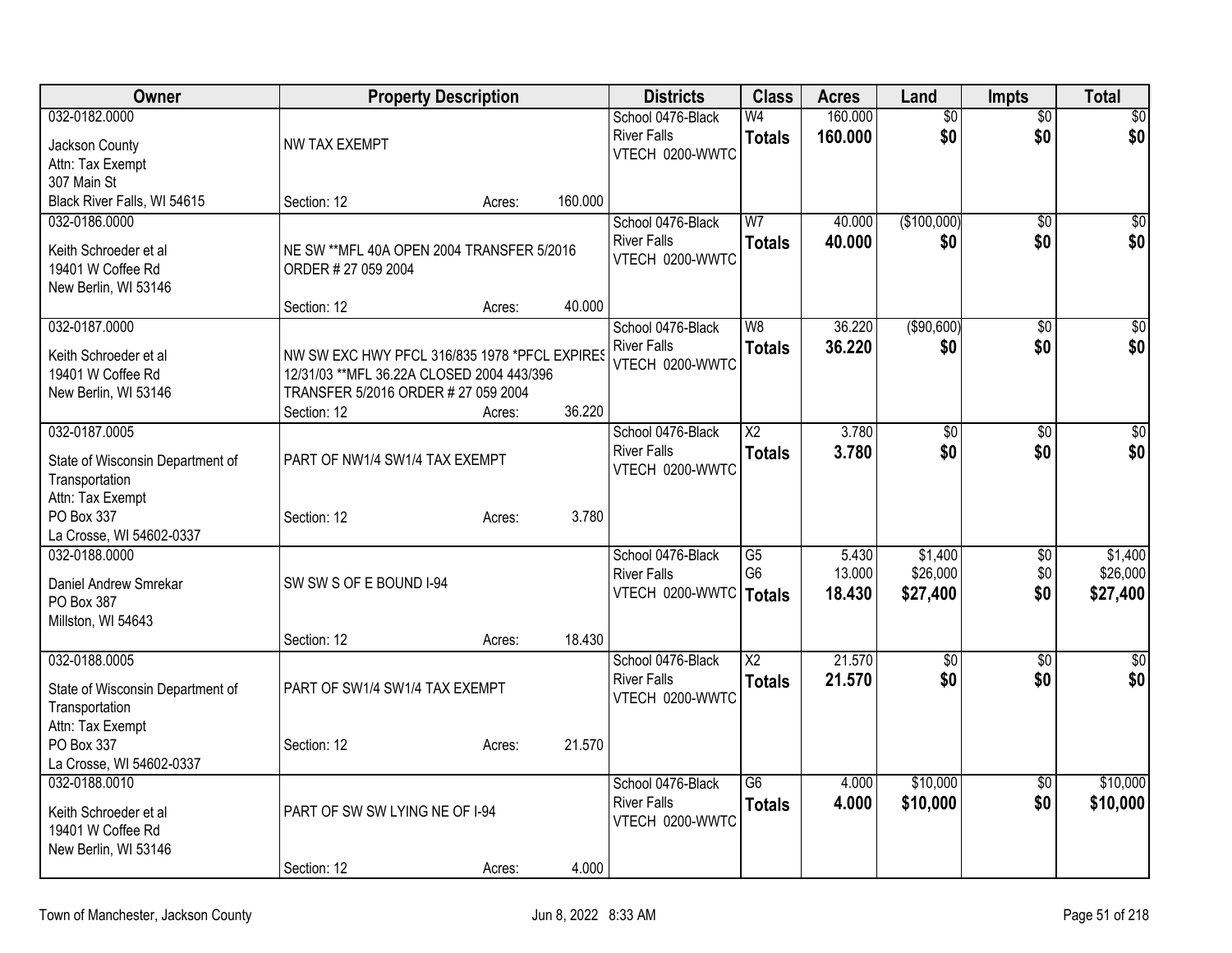| Owner                            | <b>Property Description</b>                    |        |        | <b>Districts</b>   | <b>Class</b>    | <b>Acres</b> | Land              | <b>Impts</b>    | <b>Total</b> |
|----------------------------------|------------------------------------------------|--------|--------|--------------------|-----------------|--------------|-------------------|-----------------|--------------|
| 032-0189.0000                    | N4110 Lambert Rd                               |        |        | School 0476-Black  | $\overline{G1}$ | 2.340        | \$17,600          | \$2,000         | \$19,600     |
| Keith Schroeder et al            | SE SW EXC HWY PFCL 1978 316/835 *PFCL EXPIRES  |        |        | <b>River Falls</b> | W <sub>8</sub>  | 24.000       | $($ \$60,000) $ $ | \$0             | \$0          |
| 19401 W Coffee Rd                | 12/31/03 ** MFL 24A CLOSED 2004 443/396        |        |        | VTECH 0200-WWTC    | Totals          | 26.340       | \$17,600          | \$2,000         | \$19,600     |
| New Berlin, WI 53146             | TRANSFER 5/2016 ORDER # 27 059 2004            |        |        |                    |                 |              |                   |                 |              |
|                                  | Section: 12                                    | Acres: | 26.340 |                    |                 |              |                   |                 |              |
| 032-0189.0005                    |                                                |        |        | School 0476-Black  | $\overline{X2}$ | 13.660       | \$0               | \$0             | \$0          |
|                                  |                                                |        |        | <b>River Falls</b> | <b>Totals</b>   | 13.660       | \$0               | \$0             | \$0          |
| State of Wisconsin Department of | PART OF SE1/4 SW1/4 TAX EXEMPT                 |        |        | VTECH 0200-WWTC    |                 |              |                   |                 |              |
| Transportation                   |                                                |        |        |                    |                 |              |                   |                 |              |
| Attn: Tax Exempt                 |                                                |        |        |                    |                 |              |                   |                 |              |
| PO Box 337                       | Section: 12                                    | Acres: | 13.660 |                    |                 |              |                   |                 |              |
| La Crosse, WI 54602-0337         |                                                |        |        |                    |                 |              |                   |                 |              |
| 032-0190.0000                    | N4263 Hunter Haven Rd                          |        |        | School 0476-Black  | W <sub>5</sub>  | 40.000       | (\$100,000)       | \$0             | \$0          |
| Robert L And Janet L Gumieny     | NE SE PFCL 1978 291/312 *PFCL EXPIRES 12/31/03 |        |        | <b>River Falls</b> | <b>Totals</b>   | 40.000       | \$0               | \$0             | \$0          |
| Revocable Living Trust           | MFL 40A OPEN 2005 459/507 TRANSFER 5/16 ORDER  |        |        | VTECH 0200-WWTC    |                 |              |                   |                 |              |
| W184 S8913 Racine Ave            | #27 074 2005                                   |        |        |                    |                 |              |                   |                 |              |
| Muskego, WI 53150                | Section: 12                                    | Acres: | 40.000 |                    |                 |              |                   |                 |              |
| 032-0191.0000                    |                                                |        |        | School 0476-Black  | W <sub>5</sub>  | 40.000       | (\$100,000)       | $\overline{50}$ | $\sqrt{50}$  |
|                                  |                                                |        |        | <b>River Falls</b> | <b>Totals</b>   | 40.000       | \$0               | \$0             | \$0          |
| Robert L And Janet L Gumieny     | NW SE PFCL 1978 291/312 *PFCL EXPIRES 12/31/03 |        |        | VTECH 0200-WWTC    |                 |              |                   |                 |              |
| Revocable Living Trust           | MFL 40A OPEN 2005 459/507 TRANSFER 5/2016      |        |        |                    |                 |              |                   |                 |              |
| W184 S8913 Racine Ave            | ORDER #27 074 2005                             |        | 40.000 |                    |                 |              |                   |                 |              |
| Muskego, WI 53150                | Section: 12                                    | Acres: |        |                    |                 |              |                   |                 |              |
| 032-0192.0000                    |                                                |        |        | School 0476-Black  | $\overline{X2}$ | 1.510        | $\overline{50}$   | \$0             | $\sqrt{50}$  |
| State of Wisconsin Department of | PART OF SW1/4 SE1/4                            |        |        | <b>River Falls</b> | <b>Totals</b>   | 1.510        | \$0               | \$0             | \$0          |
| Transportation                   |                                                |        |        | VTECH 0200-WWTC    |                 |              |                   |                 |              |
| Attn: Tax Exempt                 |                                                |        |        |                    |                 |              |                   |                 |              |
| PO Box 337                       | Section: 12                                    | Acres: | 1.510  |                    |                 |              |                   |                 |              |
| La Crosse, WI 54602-0337         |                                                |        |        |                    |                 |              |                   |                 |              |
| 032-0192.0005                    | N4110 Lambert Rd                               |        |        | School 0476-Black  | W <sub>6</sub>  | 38.490       | (\$96,200)        | $\overline{50}$ | \$0          |
| Jonathon P. Furlano              | SW SE EXC HWY MFL 38.49 A CLOSED 2007 491/595  |        |        | <b>River Falls</b> | <b>Totals</b>   | 38.490       | \$0               | \$0             | \$0          |
| Lynn N. Furlano                  | ORDER # 27 023 2007 MFL TRANSFER 679/586 MFL   |        |        | VTECH 0200-WWTC    |                 |              |                   |                 |              |
| 23542 Emblem Ave                 | <b>TRANSFER 688/224</b>                        |        |        |                    |                 |              |                   |                 |              |
| Tomah, WI 54660                  | Section: 12                                    | Acres: | 38.490 |                    |                 |              |                   |                 |              |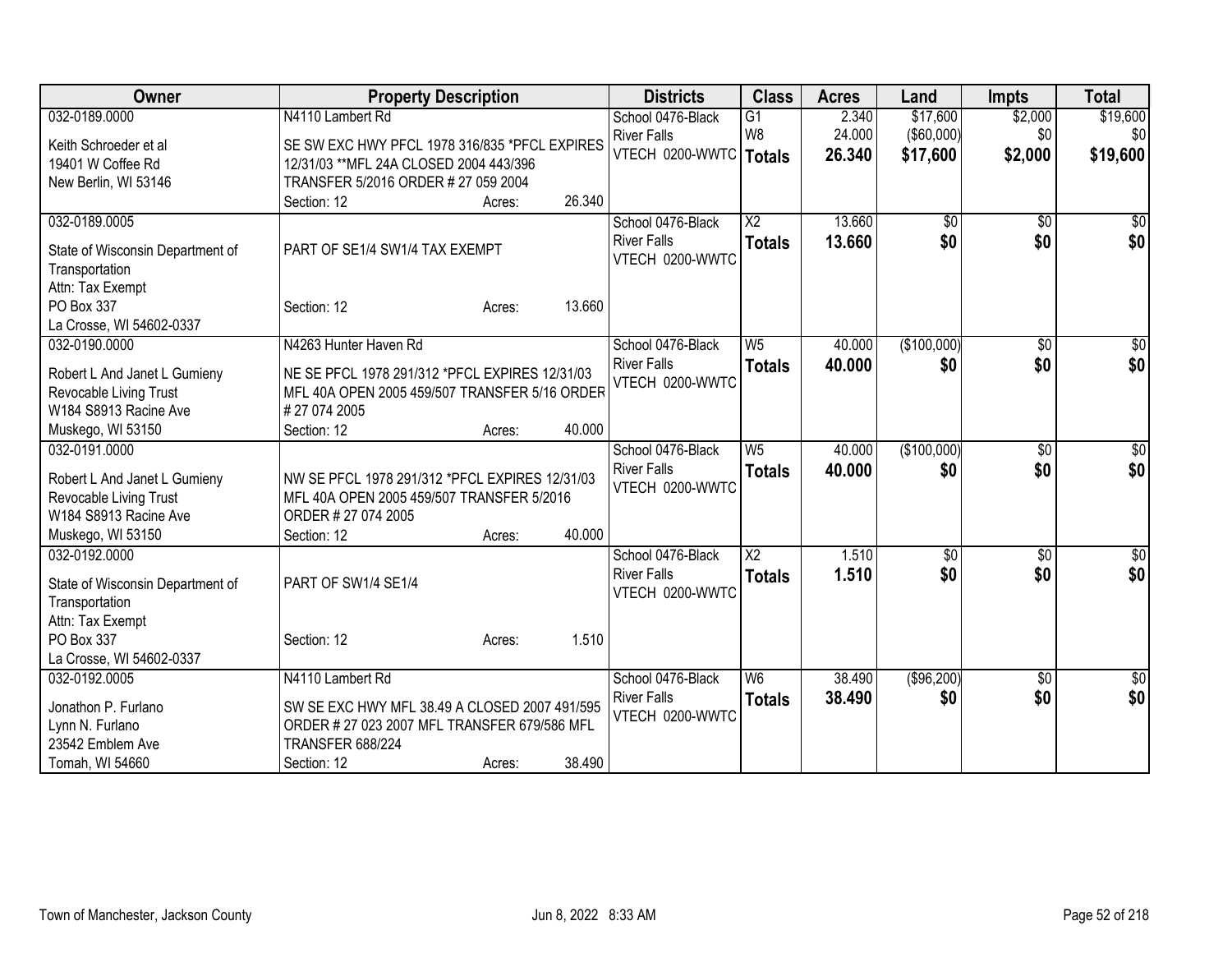| Owner                              |                                           | <b>Property Description</b> |        | <b>Districts</b>   | <b>Class</b>           | <b>Acres</b> | Land            | <b>Impts</b>    | <b>Total</b>     |
|------------------------------------|-------------------------------------------|-----------------------------|--------|--------------------|------------------------|--------------|-----------------|-----------------|------------------|
| 032-0193.0000                      |                                           |                             |        | School 0476-Black  | $\overline{\text{X2}}$ | 1.480        | $\overline{50}$ | $\overline{30}$ | $\sqrt{50}$      |
| State of Wisconsin Department of   | PART OF SE1/4 SE1/4 TAX EXEMPT            |                             |        | <b>River Falls</b> | <b>Totals</b>          | 1.480        | \$0             | \$0             | \$0              |
| Transportation                     |                                           |                             |        | VTECH 0200-WWTC    |                        |              |                 |                 |                  |
| Attn: Tax Exempt                   |                                           |                             |        |                    |                        |              |                 |                 |                  |
| PO Box 337                         | Section: 12                               | Acres:                      | 1.480  |                    |                        |              |                 |                 |                  |
| La Crosse, WI 54602-0337           |                                           |                             |        |                    |                        |              |                 |                 |                  |
| 032-0193.0005                      | N4104 Lambert Rd                          |                             |        | School 0476-Black  | G1                     | 1.000        | \$7,500         | \$1,000         | \$8,500          |
| Charles A. Feldner                 | SE SE                                     |                             |        | <b>River Falls</b> | G <sub>6</sub>         | 37.520       | \$93,800        | \$0             | \$93,800         |
| 305 Adams St                       |                                           |                             |        | VTECH 0200-WWTC    | Totals                 | 38.520       | \$101,300       | \$1,000         | \$102,300        |
| Rosendale, WI 54974-9745           |                                           |                             |        |                    |                        |              |                 |                 |                  |
|                                    | Section: 12                               | Acres:                      | 38.520 |                    |                        |              |                 |                 |                  |
| 032-0194.0000                      | N4015 Hunter Haven Rd                     |                             |        | School 0476-Black  | $\overline{G1}$        | 0.500        | \$4,000         | \$2,500         | \$6,500          |
| Steven H. Folske                   | NE NE EXC HWY MFL 34A CLOSED 2005 459/504 |                             |        | <b>River Falls</b> | G <sub>6</sub>         | 2.140        | \$5,400         | \$0             | \$5,400          |
| Christine A. Folske                |                                           |                             |        | VTECH 0200-WWTC    | W <sub>6</sub>         | 34.000       | (\$85,000)      | \$0             | \$0              |
| 4543 Reighmoor                     |                                           |                             |        |                    | <b>Totals</b>          | 36.640       | \$9,400         | \$2,500         | \$11,900         |
| Omro, WI 54963                     | Section: 13                               | Acres:                      | 36.640 |                    |                        |              |                 |                 |                  |
| 032-0194.0005                      |                                           |                             |        | School 0476-Black  | $\overline{\text{X2}}$ | 3.360        | \$0             | \$0             | \$0              |
|                                    |                                           |                             |        | <b>River Falls</b> | <b>Totals</b>          | 3.360        | \$0             | \$0             | \$0              |
| State of Wisconsin Department of   | PART OF NE1/4 NE1/4 TAX EXEMPT            |                             |        | VTECH 0200-WWTC    |                        |              |                 |                 |                  |
| Transportation<br>Attn: Tax Exempt |                                           |                             |        |                    |                        |              |                 |                 |                  |
| PO Box 337                         | Section: 13                               | Acres:                      | 3.360  |                    |                        |              |                 |                 |                  |
| La Crosse, WI 54602-0337           |                                           |                             |        |                    |                        |              |                 |                 |                  |
| 032-0195.0000                      |                                           |                             |        | School 0476-Black  | W <sub>4</sub>         | 24.770       | $\overline{50}$ | $\overline{50}$ | $\sqrt{50}$      |
|                                    |                                           |                             |        | <b>River Falls</b> | <b>Totals</b>          | 24.770       | \$0             | \$0             | \$0              |
| Jackson County                     | NW NE EXC RD ROW                          |                             |        | VTECH 0200-WWTC    |                        |              |                 |                 |                  |
| Attn: Tax Exempt<br>307 Main St    |                                           |                             |        |                    |                        |              |                 |                 |                  |
| Black River Falls, WI 54615        | Section: 13                               | Acres:                      | 24.770 |                    |                        |              |                 |                 |                  |
| 032-0195.0005                      |                                           |                             |        | School 0476-Black  | $\overline{\text{X2}}$ | 15.000       | \$0             | $\overline{50}$ | $\overline{\$0}$ |
|                                    |                                           |                             |        | <b>River Falls</b> | <b>Totals</b>          | 15.000       | \$0             | \$0             | \$0              |
| State of Wisconsin Department of   | PART NW1/4 NE1/4 TAX EXEMPT               |                             |        | VTECH 0200-WWTC    |                        |              |                 |                 |                  |
| Transportation                     |                                           |                             |        |                    |                        |              |                 |                 |                  |
| Attn: Tax Exempt                   |                                           |                             |        |                    |                        |              |                 |                 |                  |
| PO Box 337                         | Section: 13                               | Acres:                      | 15.000 |                    |                        |              |                 |                 |                  |
| La Crosse, WI 54602-0337           |                                           |                             |        |                    |                        |              |                 |                 |                  |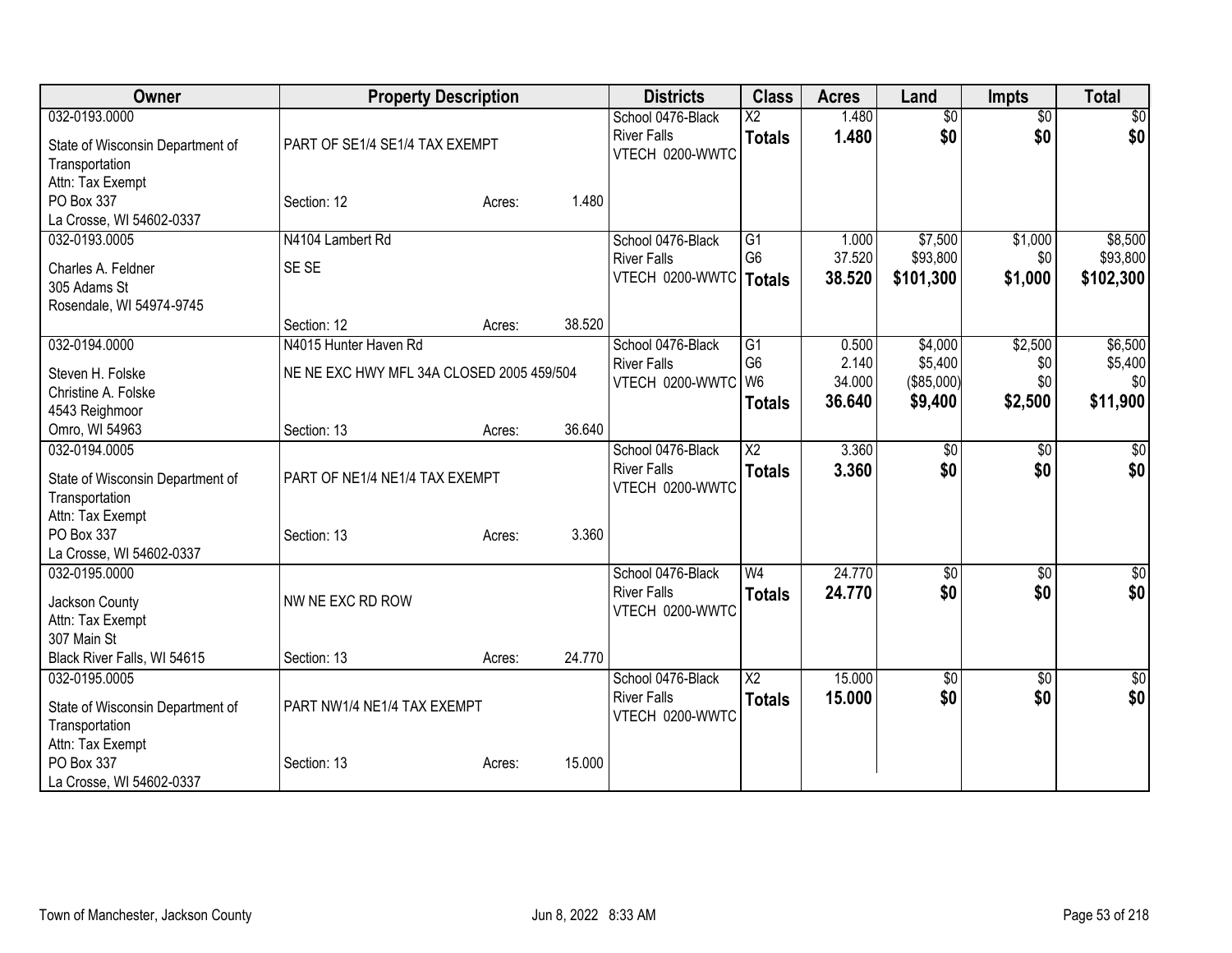| 032-0196.0000<br>Jackson County                                                                   | PART OF SW NE N OF RR TAX EXEMPT                                    |                  | School 0476-Black<br><b>River Falls</b>                    | W <sub>4</sub>                          | 39.720                    | $\overline{50}$                 | $\overline{50}$               | \$0                                |
|---------------------------------------------------------------------------------------------------|---------------------------------------------------------------------|------------------|------------------------------------------------------------|-----------------------------------------|---------------------------|---------------------------------|-------------------------------|------------------------------------|
| Attn: Tax Exempt<br>307 Main St                                                                   |                                                                     |                  | VTECH 0200-WWTC                                            | <b>Totals</b>                           | 39.720                    | \$0                             | \$0                           | \$0                                |
| Black River Falls, WI 54615                                                                       | Section: 13                                                         | 39.720<br>Acres: |                                                            |                                         |                           |                                 |                               |                                    |
| 032-0196.0005<br>State of Wisconsin Department of<br>Transportation<br>Attn: Tax Exempt           | PART OF SW1/4 NE1/4 TAX EXEMPT                                      |                  | School 0476-Black<br><b>River Falls</b><br>VTECH 0200-WWTC | $\overline{X2}$<br><b>Totals</b>        | 5.000<br>5.000            | \$0<br>\$0                      | $\sqrt{6}$<br>\$0             | $\overline{50}$<br>\$0             |
| PO Box 337<br>La Crosse, WI 54602-0337                                                            | Section: 13                                                         | 5.000<br>Acres:  |                                                            |                                         |                           |                                 |                               |                                    |
| 032-0197.0000<br>Timothy S. Peterson<br>N3919 Browns Crossing Rd<br>Black River Falls, WI 54615   | N3919 Browns Crossing Rd<br>SE NE EXC HWY                           |                  | School 0476-Black<br><b>River Falls</b><br>VTECH 0200-WWTC | G1<br>G <sub>6</sub><br><b>Totals</b>   | 1.000<br>23.010<br>24.010 | \$7,500<br>\$57,500<br>\$65,000 | \$177,000<br>\$0<br>\$177,000 | \$184,500<br>\$57,500<br>\$242,000 |
|                                                                                                   | Section: 13                                                         | 24.010<br>Acres: |                                                            |                                         |                           |                                 |                               |                                    |
| 032-0197.0005<br>State of Wisconsin Department of<br>Transportation<br>Attn: Tax Exempt           | PART OF SE NE TAX EXEMPT I-94                                       |                  | School 0476-Black<br><b>River Falls</b><br>VTECH 0200-WWTC | $\overline{\text{X2}}$<br><b>Totals</b> | 9.990<br>9.990            | \$0<br>\$0                      | \$0<br>\$0                    | \$0<br>\$0                         |
| PO Box 337<br>La Crosse, WI 54602-0337                                                            | Section: 13                                                         | 9.990<br>Acres:  |                                                            |                                         |                           |                                 |                               |                                    |
| 032-0197.0010<br>Pamperin Real Estate, LLC<br>601 St Andrews St Ste 208<br>La Crosse, WI 54603    | ALL LAND NORTHEASTERLY OF I-94 IN SE NE                             |                  | School 0476-Black<br><b>River Falls</b><br>VTECH 0200-WWTC | $\overline{G6}$<br><b>Totals</b>        | 6.000<br>6.000            | \$15,000<br>\$15,000            | $\frac{1}{20}$<br>\$0         | \$15,000<br>\$15,000               |
|                                                                                                   | Section: 13                                                         | 6.000<br>Acres:  |                                                            |                                         |                           |                                 |                               |                                    |
| 032-0198.0000<br>Jackson County<br>Attn: Tax Exempt<br>307 Main St<br>Black River Falls, WI 54615 | NE NW EXC RD ROW AND EXC RR ROW TAX<br><b>EXEMPT</b><br>Section: 13 | 29.770<br>Acres: | School 0476-Black<br><b>River Falls</b><br>VTECH 0200-WWTC | W <sub>4</sub><br><b>Totals</b>         | 29.770<br>29,770          | \$0<br>\$0                      | $\overline{50}$<br>\$0        | \$0<br>\$0                         |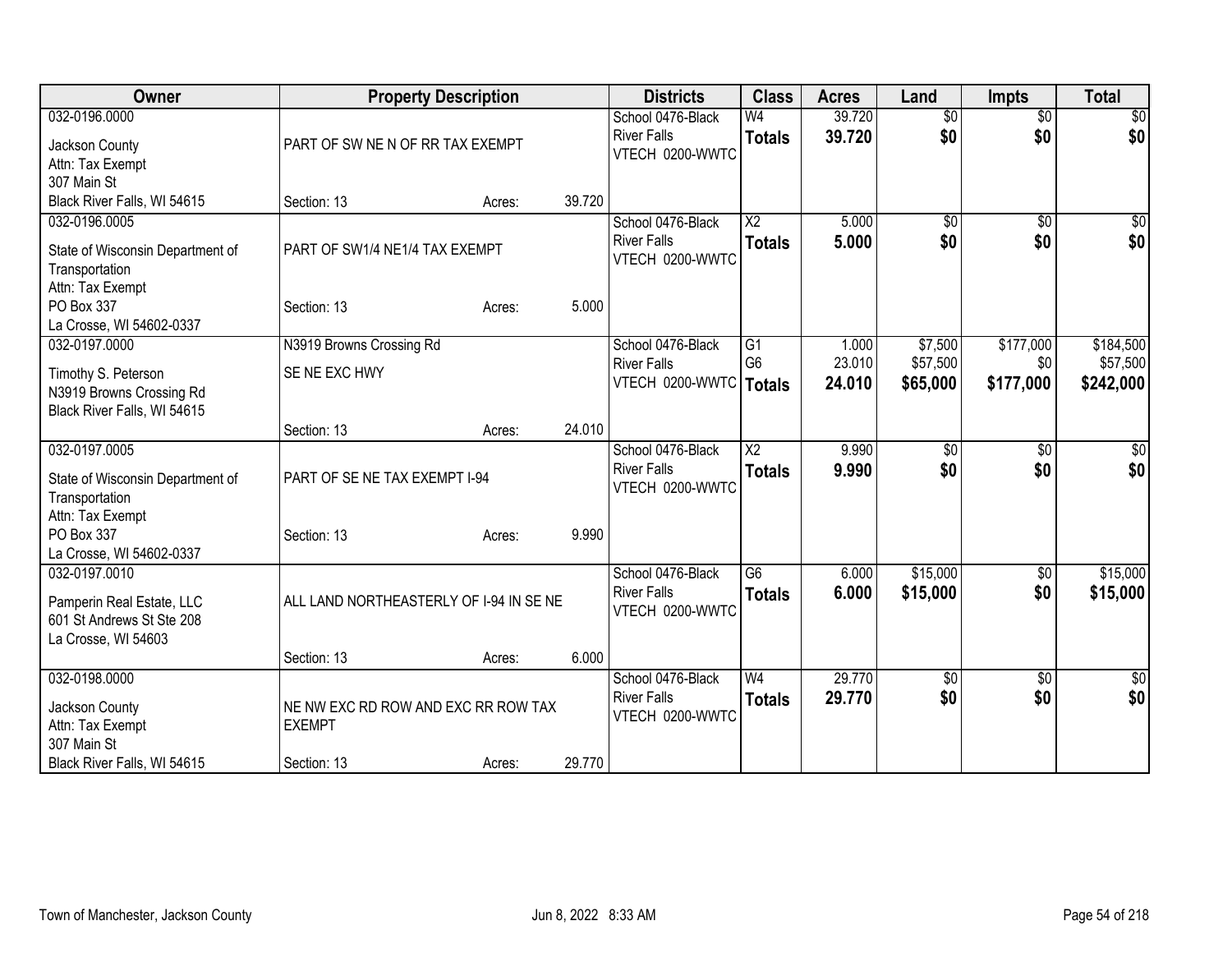| Owner                                        |                                             | <b>Property Description</b> |         | <b>Districts</b>                      | <b>Class</b>    | <b>Acres</b> | Land            | <b>Impts</b>    | <b>Total</b>    |
|----------------------------------------------|---------------------------------------------|-----------------------------|---------|---------------------------------------|-----------------|--------------|-----------------|-----------------|-----------------|
| 032-0198.0005                                |                                             |                             |         | School 0476-Black                     | $\overline{X2}$ | 10.000       | $\overline{50}$ | $\overline{50}$ | $\sqrt{50}$     |
| State of Wisconsin Department of             | PART NE1/4 NW 1/4 TAX EXEMPT                |                             |         | <b>River Falls</b><br>VTECH 0200-WWTC | <b>Totals</b>   | 10.000       | \$0             | \$0             | \$0             |
| Transportation                               |                                             |                             |         |                                       |                 |              |                 |                 |                 |
| Attn: Tax Exempt                             |                                             |                             |         |                                       |                 |              |                 |                 |                 |
| PO Box 337                                   | Section: 13                                 | Acres:                      | 10.000  |                                       |                 |              |                 |                 |                 |
| La Crosse, WI 54602-0337                     |                                             |                             |         |                                       |                 |              |                 |                 |                 |
| 032-0199.0000                                |                                             |                             |         | School 0476-Black                     | W <sub>4</sub>  | 80.000       | $\overline{60}$ | $\overline{50}$ | $\sqrt{50}$     |
| Jackson County                               | W 1/2 OF NW EXC RR ROW TAX EXEMPT           |                             |         | <b>River Falls</b>                    | <b>Totals</b>   | 80.000       | \$0             | \$0             | \$0             |
| Attn: Tax Exempt                             |                                             |                             |         | VTECH 0200-WWTC                       |                 |              |                 |                 |                 |
| 307 Main St                                  |                                             |                             |         |                                       |                 |              |                 |                 |                 |
| Black River Falls, WI 54615                  | Section: 13                                 | Acres:                      | 80.000  |                                       |                 |              |                 |                 |                 |
| 032-0201.0000                                |                                             |                             |         | School 0476-Black                     | W <sub>4</sub>  | 40.000       | $\overline{50}$ | $\overline{50}$ | $\overline{50}$ |
|                                              |                                             |                             |         | <b>River Falls</b>                    | <b>Totals</b>   | 40.000       | \$0             | \$0             | \$0             |
| Jackson County                               | SE NW EXC RR ROW TAX EXEMPT                 |                             |         | VTECH 0200-WWTC                       |                 |              |                 |                 |                 |
| Attn: Tax Exempt                             |                                             |                             |         |                                       |                 |              |                 |                 |                 |
| 307 Main St                                  |                                             |                             | 40.000  |                                       |                 |              |                 |                 |                 |
| Black River Falls, WI 54615<br>032-0202.0000 | Section: 13                                 | Acres:                      |         |                                       | W <sub>4</sub>  | 160.000      |                 |                 |                 |
|                                              |                                             |                             |         | School 0476-Black                     |                 |              | \$0             | \$0             | \$0             |
| Jackson County                               | <b>SW TAX EXEMPT</b>                        |                             |         | <b>River Falls</b><br>VTECH 0200-WWTC | <b>Totals</b>   | 160.000      | \$0             | \$0             | \$0             |
| Attn: Tax Exempt                             |                                             |                             |         |                                       |                 |              |                 |                 |                 |
| 307 Main St                                  |                                             |                             |         |                                       |                 |              |                 |                 |                 |
| Black River Falls, WI 54615                  | Section: 13                                 | Acres:                      | 160.000 |                                       |                 |              |                 |                 |                 |
| 032-0206.0000                                | W7265 US Highway 12                         |                             |         | School 0476-Black                     | $\overline{G1}$ | 1.700        | \$12,800        | \$3,000         | \$15,800        |
| Corey R. Hizer                               | THE NE SE, EXC THE FOLLOWING PARCELS: (1)   |                             |         | <b>River Falls</b>                    | <b>Totals</b>   | 1.700        | \$12,800        | \$3,000         | \$15,800        |
| Travis L. Hizer                              | COMM AT NE COR OF NESE, TH W ON N LINE 33FT |                             |         | VTECH 0200-WWTC                       |                 |              |                 |                 |                 |
| N5491 Buckeye Rd                             | TO W ROW OF TOWN ROAD NKA BROWN'S           |                             |         |                                       |                 |              |                 |                 |                 |
| Black River Falls, WI 54615                  | Section: 13                                 | Acres:                      | 1.700   |                                       |                 |              |                 |                 |                 |
| 032-0206.0005                                | N3779 Browns Crossing Rd                    |                             |         | School 0476-Black                     | $\overline{G1}$ | 0.500        | \$4,000         | \$12,000        | \$16,000        |
|                                              |                                             |                             |         | <b>River Falls</b>                    | <b>Totals</b>   | 0.500        | \$4,000         | \$12,000        | \$16,000        |
| Gregg Stiteley et al                         | PART NE1/4 SE1/4 NORTH HWY 12 & SO OF RR    |                             |         | VTECH 0200-WWTC                       |                 |              |                 |                 |                 |
| N3102 Savage Rd                              |                                             |                             |         |                                       |                 |              |                 |                 |                 |
| Waupun, WI 53963                             |                                             |                             |         |                                       |                 |              |                 |                 |                 |
|                                              | Section: 13                                 | Acres:                      | 0.500   |                                       |                 |              |                 |                 |                 |
| 032-0206.0010                                | W7242 US Highway 12                         |                             |         | School 0476-Black                     | $\overline{G1}$ | 2.000        | \$15,000        | \$10,000        | \$25,000        |
| Ronald J. Paulson Jr                         | PART OF NE SE N OF HWY 12 ROW & S OF RR ROW |                             |         | <b>River Falls</b>                    | <b>Totals</b>   | 2.000        | \$15,000        | \$10,000        | \$25,000        |
| Latrisha M. Paulson                          |                                             |                             |         | VTECH 0200-WWTC                       |                 |              |                 |                 |                 |
| 132 Bonito St                                |                                             |                             |         |                                       |                 |              |                 |                 |                 |
| Walworth, WI 53184                           | Section: 13                                 | Acres:                      | 2.000   |                                       |                 |              |                 |                 |                 |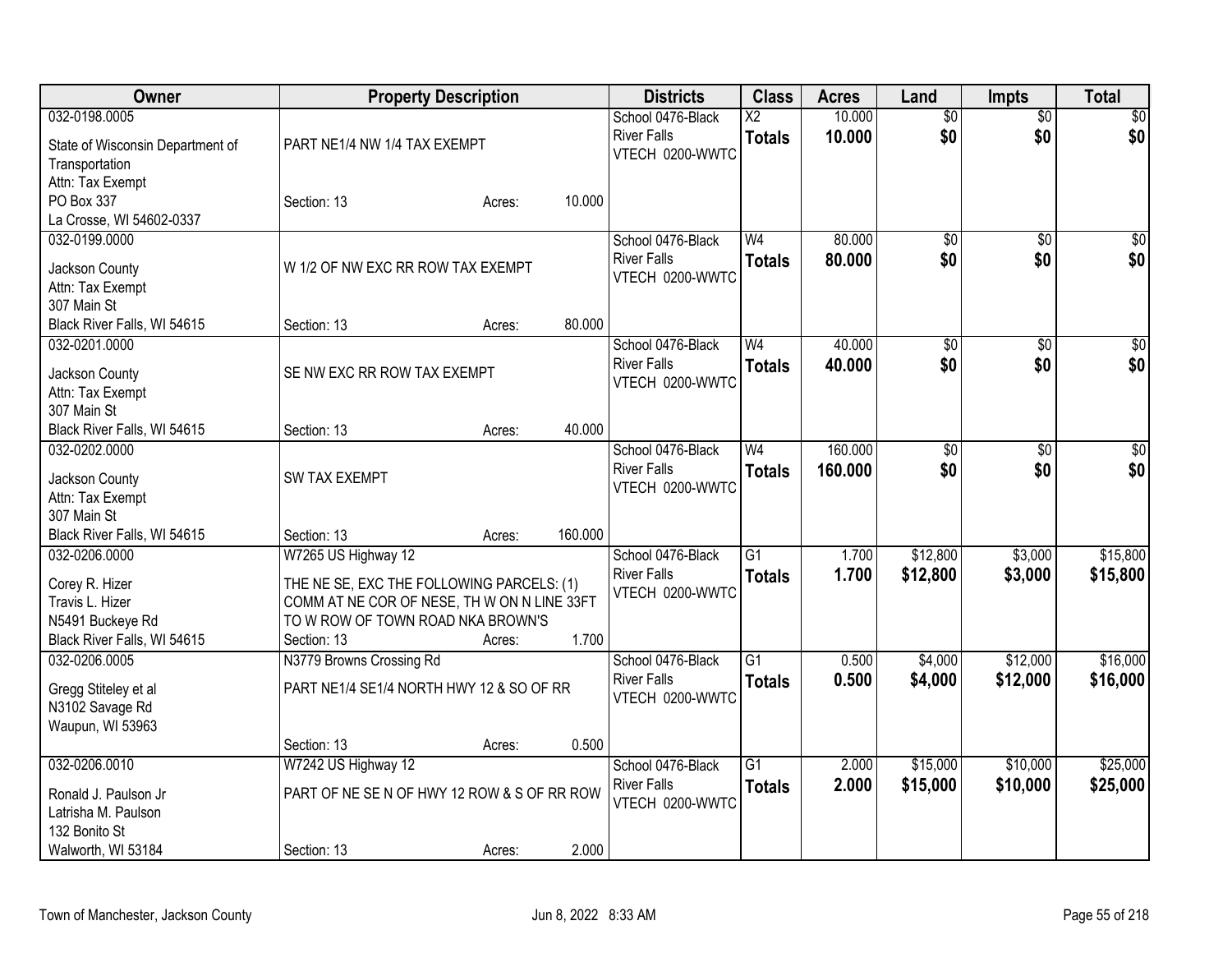| 032-0206.0015<br>W7268 US Highway 12<br>\$17,100<br>\$19,500<br>\$36,600<br>$\overline{G1}$<br>2.280<br>School 0476-Black<br>2.280<br><b>River Falls</b><br>\$17,100<br>\$19,500<br>\$36,600<br><b>Totals</b><br>LOT 2 OF CSM 3624 BEING PT OF THE NESE<br>Fay M. Withers<br>VTECH 0200-WWTC<br>Wayne R. Withers<br>W7268 Us Highway 12<br>2.280<br>Black River Falls, WI 54615-6718<br>Section: 13<br>Acres:<br>W7261 US Highway 12<br>032-0206.0020<br>School 0476-Black<br>$\overline{G1}$<br>2.500<br>\$18,800<br>\$90,000<br>2.500<br>\$18,800<br>\$90,000<br><b>River Falls</b><br><b>Totals</b><br>TRACT IN SW COR NE1/4 SE1/4 BEING LOT 1 OF<br>Sarah N. Anderson<br>VTECH 0200-WWTC<br>Mathew A. Matuschka<br><b>CSM 1310</b><br>W7261 Us Highway 12<br>2.500<br>Black River Falls, WI 54615-6717<br>Section: 13<br>Acres:<br>032-0206.0025<br>N3867 Browns Crossing Rd<br>G1<br>\$6,000<br>\$94,000<br>School 0476-Black<br>1.000<br>G <sub>5</sub><br>\$500<br>2.000<br>\$0<br><b>River Falls</b><br>LOT 4 CSM 3930<br>Sylvia J. Winnie<br>G <sub>6</sub><br>8.500<br>\$21,300<br>\$0<br>VTECH 0200-WWTC<br>Michael I. Winnie<br>\$94,000<br>\$121,800<br>11.500<br>\$27,800<br><b>Totals</b><br>N3867 Browns Crossing Rd<br>11.500<br>Black River Falls, WI 54615-6710<br>Section: 13<br>Acres:<br>032-0206.0030<br>School 0476-Black<br>$\overline{G1}$<br>\$6,000<br>\$6,500<br>N3803 Browns Crossing Rd<br>1.000 |
|---------------------------------------------------------------------------------------------------------------------------------------------------------------------------------------------------------------------------------------------------------------------------------------------------------------------------------------------------------------------------------------------------------------------------------------------------------------------------------------------------------------------------------------------------------------------------------------------------------------------------------------------------------------------------------------------------------------------------------------------------------------------------------------------------------------------------------------------------------------------------------------------------------------------------------------------------------------------------------------------------------------------------------------------------------------------------------------------------------------------------------------------------------------------------------------------------------------------------------------------------------------------------------------------------------------------------------------------------------------------------------------------------------------------------------|
|                                                                                                                                                                                                                                                                                                                                                                                                                                                                                                                                                                                                                                                                                                                                                                                                                                                                                                                                                                                                                                                                                                                                                                                                                                                                                                                                                                                                                                 |
|                                                                                                                                                                                                                                                                                                                                                                                                                                                                                                                                                                                                                                                                                                                                                                                                                                                                                                                                                                                                                                                                                                                                                                                                                                                                                                                                                                                                                                 |
|                                                                                                                                                                                                                                                                                                                                                                                                                                                                                                                                                                                                                                                                                                                                                                                                                                                                                                                                                                                                                                                                                                                                                                                                                                                                                                                                                                                                                                 |
| \$108,800<br>\$108,800<br>\$12,500                                                                                                                                                                                                                                                                                                                                                                                                                                                                                                                                                                                                                                                                                                                                                                                                                                                                                                                                                                                                                                                                                                                                                                                                                                                                                                                                                                                              |
|                                                                                                                                                                                                                                                                                                                                                                                                                                                                                                                                                                                                                                                                                                                                                                                                                                                                                                                                                                                                                                                                                                                                                                                                                                                                                                                                                                                                                                 |
| \$100,000<br>\$500<br>\$21,300                                                                                                                                                                                                                                                                                                                                                                                                                                                                                                                                                                                                                                                                                                                                                                                                                                                                                                                                                                                                                                                                                                                                                                                                                                                                                                                                                                                                  |
|                                                                                                                                                                                                                                                                                                                                                                                                                                                                                                                                                                                                                                                                                                                                                                                                                                                                                                                                                                                                                                                                                                                                                                                                                                                                                                                                                                                                                                 |
|                                                                                                                                                                                                                                                                                                                                                                                                                                                                                                                                                                                                                                                                                                                                                                                                                                                                                                                                                                                                                                                                                                                                                                                                                                                                                                                                                                                                                                 |
|                                                                                                                                                                                                                                                                                                                                                                                                                                                                                                                                                                                                                                                                                                                                                                                                                                                                                                                                                                                                                                                                                                                                                                                                                                                                                                                                                                                                                                 |
|                                                                                                                                                                                                                                                                                                                                                                                                                                                                                                                                                                                                                                                                                                                                                                                                                                                                                                                                                                                                                                                                                                                                                                                                                                                                                                                                                                                                                                 |
|                                                                                                                                                                                                                                                                                                                                                                                                                                                                                                                                                                                                                                                                                                                                                                                                                                                                                                                                                                                                                                                                                                                                                                                                                                                                                                                                                                                                                                 |
|                                                                                                                                                                                                                                                                                                                                                                                                                                                                                                                                                                                                                                                                                                                                                                                                                                                                                                                                                                                                                                                                                                                                                                                                                                                                                                                                                                                                                                 |
|                                                                                                                                                                                                                                                                                                                                                                                                                                                                                                                                                                                                                                                                                                                                                                                                                                                                                                                                                                                                                                                                                                                                                                                                                                                                                                                                                                                                                                 |
|                                                                                                                                                                                                                                                                                                                                                                                                                                                                                                                                                                                                                                                                                                                                                                                                                                                                                                                                                                                                                                                                                                                                                                                                                                                                                                                                                                                                                                 |
|                                                                                                                                                                                                                                                                                                                                                                                                                                                                                                                                                                                                                                                                                                                                                                                                                                                                                                                                                                                                                                                                                                                                                                                                                                                                                                                                                                                                                                 |
|                                                                                                                                                                                                                                                                                                                                                                                                                                                                                                                                                                                                                                                                                                                                                                                                                                                                                                                                                                                                                                                                                                                                                                                                                                                                                                                                                                                                                                 |
| G <sub>6</sub><br>2.500<br>\$6,300<br>\$6,300<br><b>River Falls</b><br>\$0                                                                                                                                                                                                                                                                                                                                                                                                                                                                                                                                                                                                                                                                                                                                                                                                                                                                                                                                                                                                                                                                                                                                                                                                                                                                                                                                                      |
| Amy R. Jay<br>LOT 5 CSM 3952, SUBJECT TO A 66' ACCESS<br>VTECH 0200-WWTC<br>\$6,500<br>3.500<br>\$12,300<br>\$18,800<br><b>Totals</b><br>7285 100th Ave SE<br>EASEMENT FOR THE BENEFIT OF LOT 6 CSM 3952                                                                                                                                                                                                                                                                                                                                                                                                                                                                                                                                                                                                                                                                                                                                                                                                                                                                                                                                                                                                                                                                                                                                                                                                                        |
| Clear Lake, MN 55319-9490                                                                                                                                                                                                                                                                                                                                                                                                                                                                                                                                                                                                                                                                                                                                                                                                                                                                                                                                                                                                                                                                                                                                                                                                                                                                                                                                                                                                       |
| 3.500<br>Section: 13<br>Acres:                                                                                                                                                                                                                                                                                                                                                                                                                                                                                                                                                                                                                                                                                                                                                                                                                                                                                                                                                                                                                                                                                                                                                                                                                                                                                                                                                                                                  |
| \$111,000<br>032-0206.0035<br>N3839 Browns Crossing Rd<br>$\overline{G1}$<br>\$6,000<br>\$105,000<br>School 0476-Black<br>1.000                                                                                                                                                                                                                                                                                                                                                                                                                                                                                                                                                                                                                                                                                                                                                                                                                                                                                                                                                                                                                                                                                                                                                                                                                                                                                                 |
| G <sub>5</sub><br>3.000<br>\$700<br>\$700<br>\$0<br><b>River Falls</b>                                                                                                                                                                                                                                                                                                                                                                                                                                                                                                                                                                                                                                                                                                                                                                                                                                                                                                                                                                                                                                                                                                                                                                                                                                                                                                                                                          |
| Kevin J. Brown<br>LOT 6 CSM 3952, ALSO A 66' ACCESS EASEMENT<br>G <sub>6</sub><br>3.000<br>\$7,500<br>\$0<br>\$7,500<br>VTECH 0200-WWTC<br>N3839 Brown Crossing Rd<br>FOR THE BENEFIT OF LOT 6 AS SHOWN ON CSM                                                                                                                                                                                                                                                                                                                                                                                                                                                                                                                                                                                                                                                                                                                                                                                                                                                                                                                                                                                                                                                                                                                                                                                                                  |
| 7.000<br>\$105,000<br>\$14,200<br>\$119,200<br><b>Totals</b><br>Black River Falls, WI 54615                                                                                                                                                                                                                                                                                                                                                                                                                                                                                                                                                                                                                                                                                                                                                                                                                                                                                                                                                                                                                                                                                                                                                                                                                                                                                                                                     |
| 7.000<br>Section: 13<br>Acres:                                                                                                                                                                                                                                                                                                                                                                                                                                                                                                                                                                                                                                                                                                                                                                                                                                                                                                                                                                                                                                                                                                                                                                                                                                                                                                                                                                                                  |
| $\overline{W4}$<br>80.000<br>032-0207.0000<br>School 0476-Black<br>$\overline{50}$<br>$\overline{50}$<br>\$0                                                                                                                                                                                                                                                                                                                                                                                                                                                                                                                                                                                                                                                                                                                                                                                                                                                                                                                                                                                                                                                                                                                                                                                                                                                                                                                    |
| \$0<br>\$0<br>\$0<br><b>River Falls</b><br>80.000<br><b>Totals</b>                                                                                                                                                                                                                                                                                                                                                                                                                                                                                                                                                                                                                                                                                                                                                                                                                                                                                                                                                                                                                                                                                                                                                                                                                                                                                                                                                              |
| W 1/2 OF SE EXC RR ROW TAX EXEMPT<br>Jackson County<br>VTECH 0200-WWTC                                                                                                                                                                                                                                                                                                                                                                                                                                                                                                                                                                                                                                                                                                                                                                                                                                                                                                                                                                                                                                                                                                                                                                                                                                                                                                                                                          |
| Attn: Tax Exempt<br>307 Main St                                                                                                                                                                                                                                                                                                                                                                                                                                                                                                                                                                                                                                                                                                                                                                                                                                                                                                                                                                                                                                                                                                                                                                                                                                                                                                                                                                                                 |
| Black River Falls, WI 54615<br>80.000<br>Section: 13<br>Acres:                                                                                                                                                                                                                                                                                                                                                                                                                                                                                                                                                                                                                                                                                                                                                                                                                                                                                                                                                                                                                                                                                                                                                                                                                                                                                                                                                                  |
| \$46,000<br>W7241 US Highway 12<br>\$7,500<br>\$53,500<br>032-0209.0000<br>School 0476-Black<br>G1<br>1.000                                                                                                                                                                                                                                                                                                                                                                                                                                                                                                                                                                                                                                                                                                                                                                                                                                                                                                                                                                                                                                                                                                                                                                                                                                                                                                                     |
| G <sub>5</sub><br>4.000<br>\$1,000<br>\$1,000<br>\$0<br><b>River Falls</b>                                                                                                                                                                                                                                                                                                                                                                                                                                                                                                                                                                                                                                                                                                                                                                                                                                                                                                                                                                                                                                                                                                                                                                                                                                                                                                                                                      |
| SE SE 31A MFL CLOSED 2012<br>Doak D. Christenson<br>G <sub>6</sub><br>4.000<br>\$10,000<br>\$0<br>\$10,000<br>VTECH 0200-WWTC                                                                                                                                                                                                                                                                                                                                                                                                                                                                                                                                                                                                                                                                                                                                                                                                                                                                                                                                                                                                                                                                                                                                                                                                                                                                                                   |
| Kelley Christenson<br>\$0<br>W <sub>6</sub><br>31.000<br>(\$77,500)<br>\$0<br>2964 Waubesa Ave                                                                                                                                                                                                                                                                                                                                                                                                                                                                                                                                                                                                                                                                                                                                                                                                                                                                                                                                                                                                                                                                                                                                                                                                                                                                                                                                  |
| \$64,500<br>40.000<br>\$18,500<br>\$46,000<br><b>Totals</b><br>40.000<br>Madison, WI 53711-5965<br>Section: 13<br>Acres:                                                                                                                                                                                                                                                                                                                                                                                                                                                                                                                                                                                                                                                                                                                                                                                                                                                                                                                                                                                                                                                                                                                                                                                                                                                                                                        |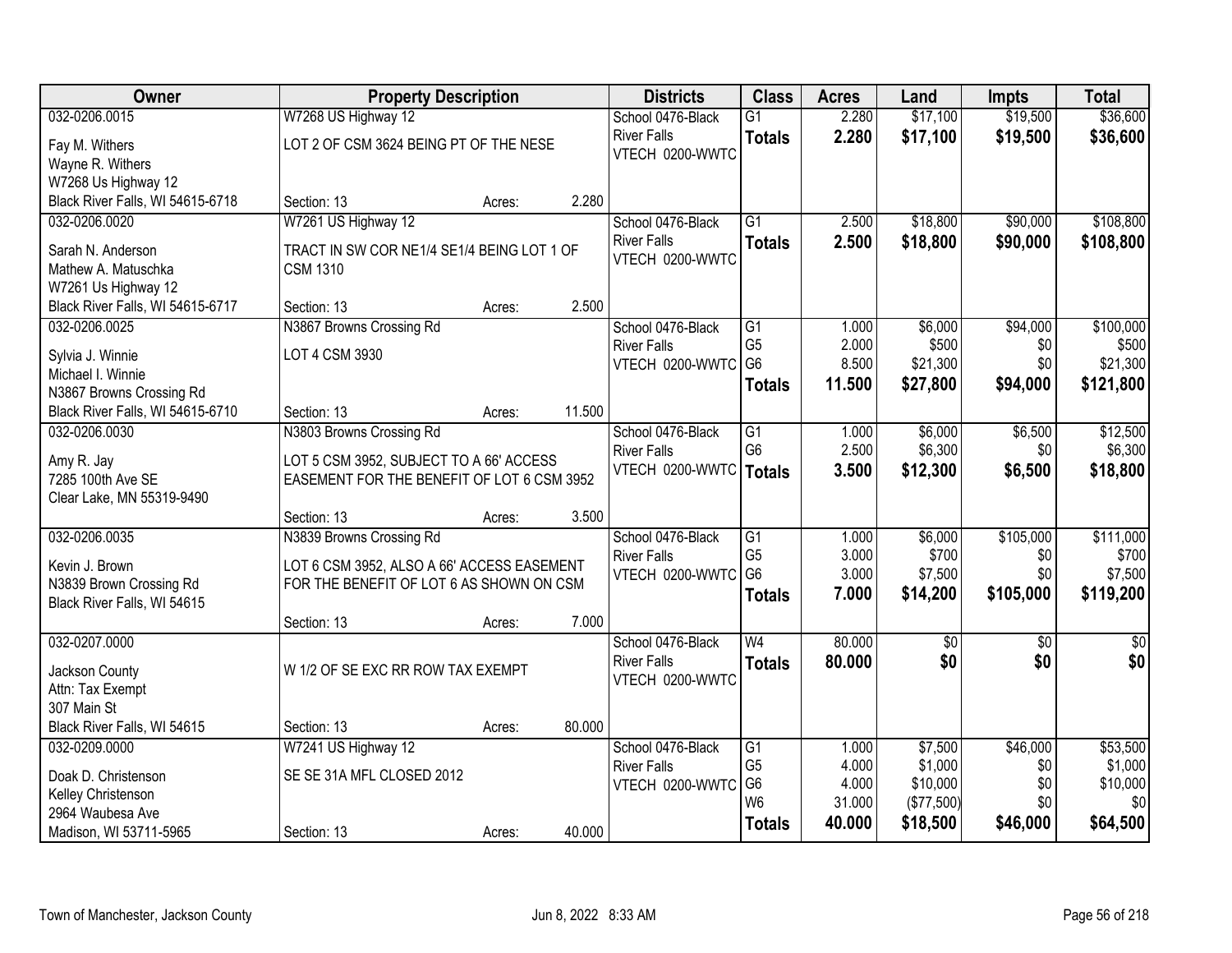| Owner                            | <b>Property Description</b>                    |        |        | <b>Districts</b>                               | <b>Class</b>                      | <b>Acres</b>    | Land            | <b>Impts</b>    | <b>Total</b>     |
|----------------------------------|------------------------------------------------|--------|--------|------------------------------------------------|-----------------------------------|-----------------|-----------------|-----------------|------------------|
| 032-0210.0000                    |                                                |        |        | School 0476-Black                              | W4                                | 40.000          | $\overline{50}$ | $\overline{50}$ | \$0              |
| Jackson County                   | NE NE EXC RR ROW TAX EXEMPT                    |        |        | <b>River Falls</b>                             | <b>Totals</b>                     | 40.000          | \$0             | \$0             | \$0              |
| Attn: Tax Exempt                 |                                                |        |        | VTECH 0200-WWTC                                |                                   |                 |                 |                 |                  |
| 307 Main St                      |                                                |        |        |                                                |                                   |                 |                 |                 |                  |
| Black River Falls, WI 54615      | Section: 14                                    | Acres: | 40.000 |                                                |                                   |                 |                 |                 |                  |
| 032-0211.0000                    |                                                |        |        | School 0476-Black                              | W <sub>4</sub>                    | 40.000          | $\overline{50}$ | $\overline{50}$ | \$0              |
| Jackson County                   | NW NE TAX EXEMPT                               |        |        | <b>River Falls</b>                             | <b>Totals</b>                     | 40.000          | \$0             | \$0             | \$0              |
| Attn: Tax Exempt                 |                                                |        |        | VTECH 0200-WWTC                                |                                   |                 |                 |                 |                  |
| 307 Main St                      |                                                |        |        |                                                |                                   |                 |                 |                 |                  |
| Black River Falls, WI 54615      | Section: 14                                    | Acres: | 40.000 |                                                |                                   |                 |                 |                 |                  |
| 032-0213.0000                    |                                                |        |        | School 0476-Black                              | W <sub>4</sub>                    | 40.000          | $\overline{50}$ | \$0             | $\overline{\$0}$ |
|                                  |                                                |        |        | <b>River Falls</b>                             | <b>Totals</b>                     | 40.000          | \$0             | \$0             | \$0              |
| Jackson County                   | SE NE TAX EXEMPT                               |        |        | VTECH 0200-WWTC                                |                                   |                 |                 |                 |                  |
| Attn: Tax Exempt<br>307 Main St  |                                                |        |        |                                                |                                   |                 |                 |                 |                  |
| Black River Falls, WI 54615      | Section: 14                                    | Acres: | 40.000 |                                                |                                   |                 |                 |                 |                  |
| 032-0214.0000                    |                                                |        |        | School 0476-Black                              | W <sub>4</sub>                    | 40.000          | \$0             | \$0             | $\sqrt{50}$      |
|                                  |                                                |        |        | <b>River Falls</b>                             | <b>Totals</b>                     | 40.000          | \$0             | \$0             | \$0              |
| Jackson County                   | NE NW TAX EXEMPT                               |        |        | VTECH 0200-WWTC                                |                                   |                 |                 |                 |                  |
| Attn: Tax Exempt                 |                                                |        |        |                                                |                                   |                 |                 |                 |                  |
| 307 Main St                      |                                                |        |        |                                                |                                   |                 |                 |                 |                  |
| Black River Falls, WI 54615      | Section: 14                                    | Acres: | 40.000 |                                                |                                   |                 |                 |                 |                  |
| 032-0215.0000                    | N4084 N Old County Rd I                        |        |        | School 0476-Black                              | $\overline{G1}$<br>G <sub>6</sub> | 1.000<br>19.000 | \$7,500         | \$110,000       | \$117,500        |
| Christopher W. Churchill         | NW NW EX S 1/2                                 |        |        | <b>River Falls</b><br>VTECH 0200-WWTC   Totals |                                   | 20.000          | \$47,500        | \$0             | \$47,500         |
| Angie D. Churchill               |                                                |        |        |                                                |                                   |                 | \$55,000        | \$110,000       | \$165,000        |
| N4084 N Old County Road I        |                                                |        |        |                                                |                                   |                 |                 |                 |                  |
| Black River Falls, WI 54615-5853 | Section: 14                                    | Acres: | 20.000 |                                                |                                   |                 |                 |                 |                  |
| 032-0215.0005                    | N4068 N Old County Rd I                        |        |        | School 0476-Black                              | G1                                | 1.000           | \$7,500         | \$120,500       | \$128,000        |
| Lisa D. Rogers                   | S 1/2 OF THE NWNW                              |        |        | <b>River Falls</b>                             | G <sub>6</sub>                    | 19.000          | \$47,500        | \$0             | \$47,500         |
| N4068 N Old County Rd I          |                                                |        |        | VTECH 0200-WWTC   Totals                       |                                   | 20.000          | \$55,000        | \$120,500       | \$175,500        |
| Black River Falls, WI 54615-5853 |                                                |        |        |                                                |                                   |                 |                 |                 |                  |
|                                  | Section: 14                                    | Acres: | 20.000 |                                                |                                   |                 |                 |                 |                  |
| 032-0216.0000                    | N3944 Old County Rd I                          |        |        | School 0476-Black                              | G1                                | 1.000           | \$7,500         | \$102,500       | \$110,000        |
| David N. Hartley et al           | LOTS 3, 4, OL 2, & OL 3 OF CSM 3625 BEING PART |        |        | <b>River Falls</b>                             | G <sub>6</sub>                    | 9.910           | \$24,800        | \$0             | \$24,800         |
| 140 Holiday Dr                   | OFTHE SWNW                                     |        |        | VTECH 0200-WWTC                                | Totals                            | 10.910          | \$32,300        | \$102,500       | \$134,800        |
| Racine, WI 53402                 |                                                |        |        |                                                |                                   |                 |                 |                 |                  |
|                                  | Section: 14                                    | Acres: | 10.910 |                                                |                                   |                 |                 |                 |                  |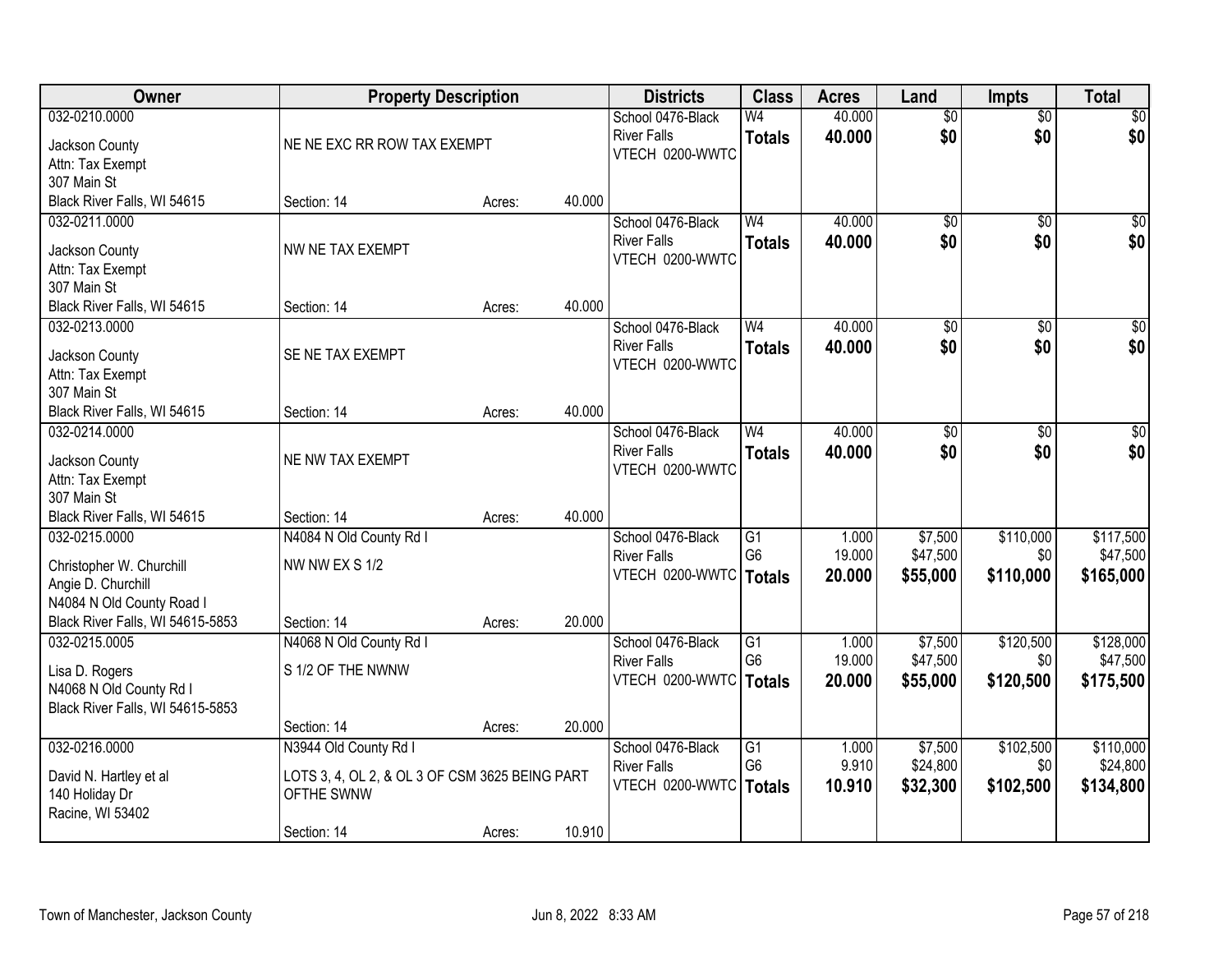| Owner                              | <b>Property Description</b>                   |        |         | <b>Districts</b>   | <b>Class</b>    | <b>Acres</b> | Land        | <b>Impts</b>    | <b>Total</b> |
|------------------------------------|-----------------------------------------------|--------|---------|--------------------|-----------------|--------------|-------------|-----------------|--------------|
| 032-0217.0000                      | N Old County Rd I                             |        |         | School 0476-Black  | $\overline{G6}$ | 28.830       | \$72,100    | $\overline{50}$ | \$72,100     |
| Timothy C. Olson                   | LOT 2 & OL 1 OF CSM 3625 BEING THE SWNW,      |        |         | <b>River Falls</b> | W <sub>6</sub>  | 79.810       | (\$199,500) | \$0             | \$0          |
| N5316 Mckenna Rd                   | SENW, & SWNE MFL 79.810AC CLOSED 2018 635/827 |        |         | VTECH 0200-WWTC    | Totals          | 108.640      | \$72,100    | \$0             | \$72,100     |
| Warrens, WI 54666-8053             | ORDER# 27-001-2018                            |        |         |                    |                 |              |             |                 |              |
|                                    | Section: 14                                   | Acres: | 108.640 |                    |                 |              |             |                 |              |
| 032-0218.0005                      | W7876 Fire Tower Rd                           |        |         | School 0476-Black  | $\overline{G1}$ | 7.500        | \$31,300    | \$140,500       | \$171,800    |
| Robert L. Miller                   | S1/2 OF SE NESW AND THE SESW OF NESW          |        |         | <b>River Falls</b> | <b>Totals</b>   | 7.500        | \$31,300    | \$140,500       | \$171,800    |
| Amy J. Miller                      |                                               |        |         | VTECH 0200-WWTC    |                 |              |             |                 |              |
| W7876 Fire Tower Rd                |                                               |        |         |                    |                 |              |             |                 |              |
| Black River Falls, WI 54615-5866   | Section: 14                                   | Acres: | 7.500   |                    |                 |              |             |                 |              |
| 032-0218.0010                      | Fire Tower Rd                                 |        |         | School 0476-Black  | X4              | 0.000        | \$0         | \$0             | \$0          |
|                                    |                                               |        |         | <b>River Falls</b> | <b>Totals</b>   | 0.000        | \$0         | \$0             | \$0          |
| Town of Manchester                 | S 33' OF NE SW                                |        |         | VTECH 0200-WWTC    |                 |              |             |                 |              |
| Attn: Tax Exempt, Town Clerk       |                                               |        |         |                    |                 |              |             |                 |              |
| W9757 County Rd O                  |                                               |        |         |                    |                 |              |             |                 |              |
| Black River Falls, WI 54615        | Section: 14                                   | Acres: | 0.000   |                    |                 |              |             |                 |              |
| 032-0218.0015                      | W7884 Fire Tower Rd                           |        |         | School 0476-Black  | G1              | 1.000        | \$7,500     | \$0             | \$7,500      |
| Elizabeth A. Lobrano               | S1/2 OF NE NE SW & SE NW NE SW & LOT 1 OF CSM |        |         | <b>River Falls</b> | G <sub>6</sub>  | 13.720       | \$34,300    | \$0             | \$34,300     |
| 1532 Carrington St                 | 1146 BEING PART OF NE SW (SEE CSR 3392)       |        |         | VTECH 0200-WWTC    | <b>Totals</b>   | 14.720       | \$41,800    | \$0             | \$41,800     |
| Janesville, WI 53545-4913          |                                               |        |         |                    |                 |              |             |                 |              |
|                                    | Section: 14                                   | Acres: | 14.720  |                    |                 |              |             |                 |              |
| 032-0218.0020                      | W7890 Fire Tower Rd                           |        |         | School 0476-Black  | $\overline{G1}$ | 4.800        | \$24,500    | \$103,000       | \$127,500    |
| Billy B. Brannon                   | LOT 2 CSM 2873 BEING PT OF THE NESW           |        |         | <b>River Falls</b> | <b>Totals</b>   | 4.800        | \$24,500    | \$103,000       | \$127,500    |
| W7890 Fire Tower Rd                |                                               |        |         | VTECH 0200-WWTC    |                 |              |             |                 |              |
| Black River Falls, WI 54615        |                                               |        |         |                    |                 |              |             |                 |              |
|                                    | Section: 14                                   | Acres: | 4.800   |                    |                 |              |             |                 |              |
| 032-0218.0021                      | W7888 Fire Tower Rd                           |        |         | School 0476-Black  | $\overline{G1}$ | 4.800        | \$24,500    | \$129,500       | \$154,000    |
|                                    |                                               |        |         | <b>River Falls</b> | <b>Totals</b>   | 4.800        | \$24,500    | \$129,500       | \$154,000    |
| James E. Pattee                    | LOT 3 CSM 2873 BEING PT OF THE NESW           |        |         | VTECH 0200-WWTC    |                 |              |             |                 |              |
| Kari A. Pattee<br>N4198 Dehring Rd |                                               |        |         |                    |                 |              |             |                 |              |
| Oakfield, WI 53065                 | Section: 14                                   | Acres: | 4.800   |                    |                 |              |             |                 |              |
| 032-0218.0025                      | W7880 Fire Tower Rd                           |        |         | School 0476-Black  | $\overline{G1}$ | 1.000        | \$7,500     | \$30,500        | \$38,000     |
|                                    |                                               |        |         | <b>River Falls</b> | G <sub>6</sub>  | 6.500        | \$16,300    | \$0             | \$16,300     |
| Alan Carr                          | N 1/2 OF SE NE SW & NE SW NE SW               |        |         | VTECH 0200-WWTC    | <b>Totals</b>   | 7.500        | \$23,800    | \$30,500        | \$54,300     |
| Kathryn Carr                       |                                               |        |         |                    |                 |              |             |                 |              |
| 303 E Racine St                    |                                               |        |         |                    |                 |              |             |                 |              |
| Janesville, WI 53545-4859          | Section: 14                                   | Acres: | 7.500   |                    |                 |              |             |                 |              |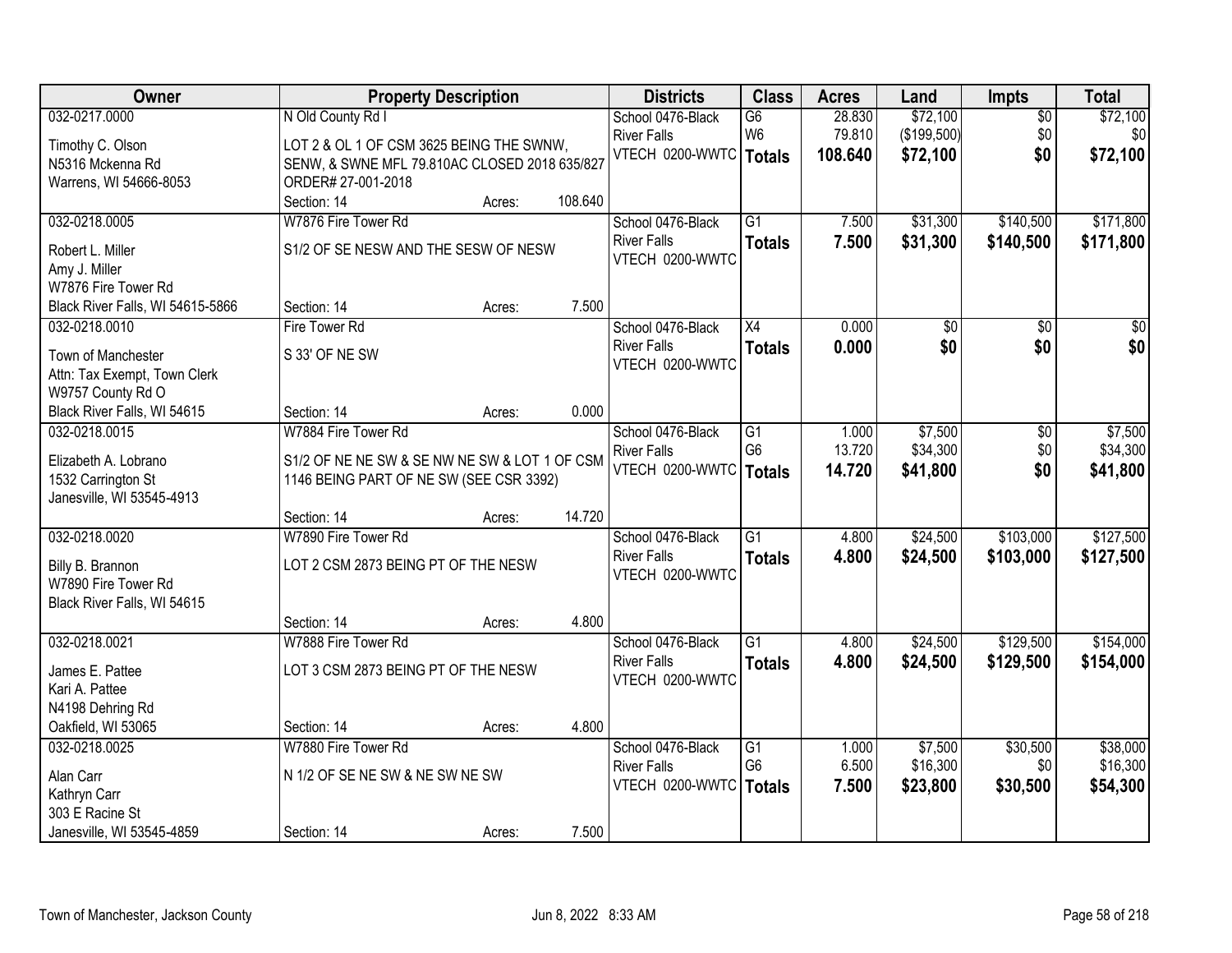| Owner                                   |                                    | <b>Property Description</b> |        | <b>Districts</b>                        | <b>Class</b>    | <b>Acres</b>   | Land                 | <b>Impts</b>         | <b>Total</b>           |
|-----------------------------------------|------------------------------------|-----------------------------|--------|-----------------------------------------|-----------------|----------------|----------------------|----------------------|------------------------|
| 032-0219.0000                           | N3898 N Old County Rd I            |                             |        | School 0476-Black                       | $\overline{G1}$ | 4.950          | \$24,900             | \$16,500             | \$41,400               |
| Dean M. Stolen et al<br>E4519 458th Ave | LOT 1 OF CSM 570 BEING PT OF NW SW |                             |        | <b>River Falls</b><br>VTECH 0200-WWTC   | <b>Totals</b>   | 4.950          | \$24,900             | \$16,500             | \$41,400               |
| Menomonie, WI 54751                     |                                    |                             |        |                                         |                 |                |                      |                      |                        |
| 032-0219.0005                           | Section: 14                        | Acres:                      | 4.950  |                                         | $\overline{G1}$ |                |                      |                      |                        |
|                                         | W7946 Fire Tower Rd                |                             |        | School 0476-Black<br><b>River Falls</b> |                 | 5.000<br>5.000 | \$25,000<br>\$25,000 | \$92,500<br>\$92,500 | \$117,500<br>\$117,500 |
| Clifford R. Johnson                     | W 1/2 OF SE 1/4 OF NW SW EXC S 33' |                             |        | VTECH 0200-WWTC                         | <b>Totals</b>   |                |                      |                      |                        |
| Suzanne C. Johnson                      |                                    |                             |        |                                         |                 |                |                      |                      |                        |
| PO Box 417                              |                                    |                             |        |                                         |                 |                |                      |                      |                        |
| Millston, WI 54643-0417                 | Section: 14                        | Acres:                      | 5.000  |                                         |                 |                |                      |                      |                        |
| 032-0219.0010                           | Fire Tower Rd                      |                             |        | School 0476-Black<br><b>River Falls</b> | X4              | 1.000          | \$0<br>\$0           | \$0<br>\$0           | \$0<br>\$0             |
| Town of Manchester                      | S 33' OF NW SW VOL2 257 PG2 90     |                             |        | VTECH 0200-WWTC                         | <b>Totals</b>   | 1.000          |                      |                      |                        |
| Attn: Tax Exempt, Town Clerk            |                                    |                             |        |                                         |                 |                |                      |                      |                        |
| W9757 County Rd O                       |                                    |                             |        |                                         |                 |                |                      |                      |                        |
| Black River Falls, WI 54615             | Section: 14                        | Acres:                      | 1.000  |                                         |                 |                |                      |                      |                        |
| 032-0219.0015                           | N3860 N Old County Rd I            |                             |        | School 0476-Black<br><b>River Falls</b> | $\overline{G1}$ | 4.950          | \$24,900             | \$6,000              | \$30,900               |
| <b>Edward Henning</b>                   | LOT 2 OF CSM 570 BEING PT OF NW SW |                             |        | VTECH 0200-WWTC                         | <b>Totals</b>   | 4.950          | \$24,900             | \$6,000              | \$30,900               |
| Leila Henning                           |                                    |                             |        |                                         |                 |                |                      |                      |                        |
| 2241 Mildred                            |                                    |                             |        |                                         |                 |                |                      |                      |                        |
| Beloit, WI 53511                        | Section: 14                        | Acres:                      | 4.950  |                                         |                 |                |                      |                      |                        |
| 032-0219.0020                           | N3838 N Old County Rd I            |                             |        | School 0476-Black                       | $\overline{G1}$ | 4.950          | \$24,900             | \$4,000              | \$28,900               |
| Scott G. Lauterbach                     | LOT 3 OF CSM 570 BEING PT OF NW SW |                             |        | <b>River Falls</b><br>VTECH 0200-WWTC   | <b>Totals</b>   | 4.950          | \$24,900             | \$4,000              | \$28,900               |
| N3296 W Pine Hill Rd                    |                                    |                             |        |                                         |                 |                |                      |                      |                        |
| Black River Falls, WI 54615             |                                    |                             |        |                                         |                 |                |                      |                      |                        |
|                                         | Section: 14                        | Acres:                      | 4.950  |                                         |                 |                |                      |                      |                        |
| 032-0219.0025                           | N3812 N Old County Rd I            |                             |        | School 0476-Black                       | $\overline{G1}$ | 4.950          | \$24,900             | \$102,500            | \$127,400              |
| Dean Wentler                            | LOT 4 OF CSM 570 BEING PT OF NW SW |                             |        | <b>River Falls</b><br>VTECH 0200-WWTC   | <b>Totals</b>   | 4.950          | \$24,900             | \$102,500            | \$127,400              |
| N3812 N Old County Road I               |                                    |                             |        |                                         |                 |                |                      |                      |                        |
| Black River Falls, WI 54615-5871        |                                    |                             |        |                                         |                 |                |                      |                      |                        |
|                                         | Section: 14                        | Acres:                      | 4.950  |                                         |                 |                |                      |                      |                        |
| 032-0219.0030                           | Fire Tower Rd                      |                             |        | School 0476-Black                       | G1              | 1.000          | \$7,500              | $\overline{50}$      | \$7,500                |
| Sandra C. Hayes et al                   | E 1/2 OF E 1/2 OF NW SW            |                             |        | <b>River Falls</b>                      | G <sub>6</sub>  | 9.000          | \$22,500             | \$0                  | \$22,500               |
| 920 E Centralia St                      |                                    |                             |        | VTECH 0200-WWTC                         | <b>Totals</b>   | 10.000         | \$30,000             | \$0                  | \$30,000               |
| Elkhorn, WI 53121                       |                                    |                             |        |                                         |                 |                |                      |                      |                        |
|                                         | Section: 14                        | Acres:                      | 10.000 |                                         |                 |                |                      |                      |                        |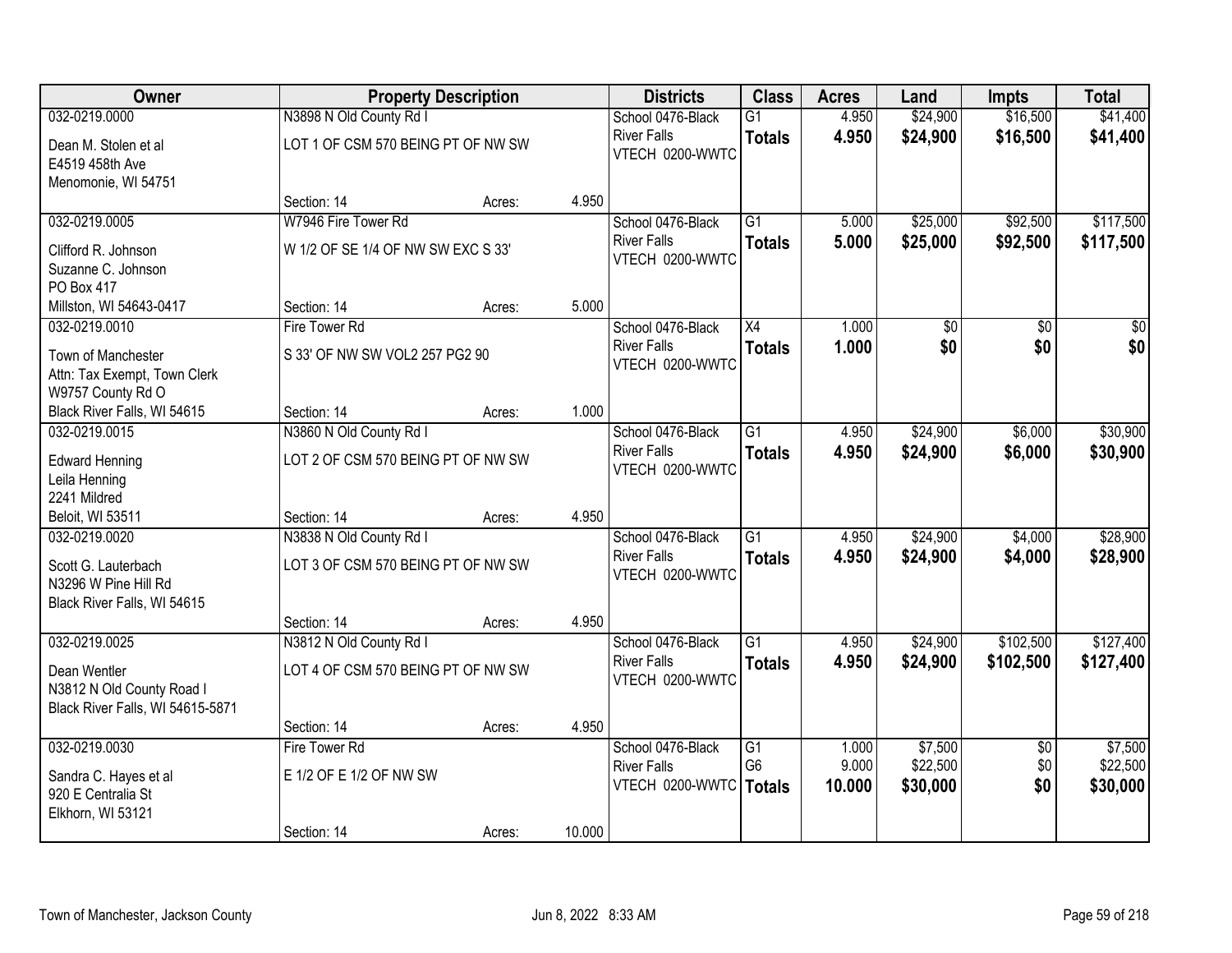| Owner                                                                             | <b>Property Description</b>                                         |        |        | <b>Districts</b>                      | <b>Class</b>    | <b>Acres</b> | Land     | <b>Impts</b>    | <b>Total</b> |
|-----------------------------------------------------------------------------------|---------------------------------------------------------------------|--------|--------|---------------------------------------|-----------------|--------------|----------|-----------------|--------------|
| 032-0219.0035                                                                     | W7948 Fire Tower Rd                                                 |        |        | School 0476-Black                     | $\overline{G1}$ | 5.000        | \$25,000 | \$116,000       | \$141,000    |
| Michael R. Koch<br>N55w34649 Road E<br>Oconomowoc, WI 53066-2543                  | W 1/2 OF NE 1/4 OF NW SW                                            |        |        | <b>River Falls</b><br>VTECH 0200-WWTC | <b>Totals</b>   | 5.000        | \$25,000 | \$116,000       | \$141,000    |
|                                                                                   | Section: 14                                                         | Acres: | 5.000  |                                       |                 |              |          |                 |              |
| 032-0220.0000                                                                     | N3738 N Old County Rd I                                             |        |        | School 0476-Black                     | $\overline{G1}$ | 5.000        | \$25,000 | \$2,500         | \$27,500     |
| Leonard J. Hoff et al<br>c/o Jason J. Hoff                                        | PT OF SW SW                                                         |        |        | <b>River Falls</b><br>VTECH 0200-WWTC | <b>Totals</b>   | 5.000        | \$25,000 | \$2,500         | \$27,500     |
| 504 Fairfield Dr<br>Edgerton, WI 53534                                            | Section: 14                                                         | Acres: | 5.000  |                                       |                 |              |          |                 |              |
| 032-0220.0005                                                                     | Fire Tower Rd                                                       |        |        | School 0476-Black                     | G <sub>6</sub>  | 10.000       | \$25,000 | \$0             | \$25,000     |
| Robert A. Schwab<br>W4356 County Rd U<br>Whitewater, WI 53190-2911                | PRT OF SW SW                                                        |        |        | <b>River Falls</b><br>VTECH 0200-WWTC | <b>Totals</b>   | 10.000       | \$25,000 | \$0             | \$25,000     |
|                                                                                   | Section: 14                                                         | Acres: | 10.000 |                                       |                 |              |          |                 |              |
| 032-0220.0010                                                                     | N3786 Old County Rd I                                               |        |        | School 0476-Black                     | $\overline{G1}$ | 5.010        | \$25,000 | \$46,500        | \$71,500     |
| Larry A. Kettle<br>N3786 N Old County Rd I<br>Black River Falls, WI 54615-5823    | PART OF SW SW                                                       |        |        | <b>River Falls</b><br>VTECH 0200-WWTC | <b>Totals</b>   | 5.010        | \$25,000 | \$46,500        | \$71,500     |
|                                                                                   | Section: 14                                                         | Acres: | 5.010  |                                       |                 |              |          |                 |              |
| 032-0220.0015                                                                     | N3760 N Old County Rd I                                             |        |        | School 0476-Black                     | $\overline{G1}$ | 5.010        | \$25,000 | \$41,000        | \$66,000     |
| Randolph J. Aide et al<br>c/o Ronald & Dianne Aide<br>1602 Clover Ln              | PART OF SW SW LIFETIME ESTATE TO RONALD J &<br><b>DIANNE A AIDE</b> |        |        | <b>River Falls</b><br>VTECH 0200-WWTC | <b>Totals</b>   | 5.010        | \$25,000 | \$41,000        | \$66,000     |
| Janesville, WI 53545                                                              | Section: 14                                                         | Acres: | 5.010  |                                       |                 |              |          |                 |              |
| 032-0220.0020                                                                     | N3718 N Old County Rd I                                             |        |        | School 0476-Black                     | $\overline{G1}$ | 3.510        | \$21,300 | \$97,000        | \$118,300    |
| Donald J. Kauffman<br>N3718 N Old County Rd I<br>Black River Falls, WI 54615-5823 | LOT 4 CSM 3037 BEING PART OF THE SWSW                               |        |        | <b>River Falls</b><br>VTECH 0200-WWTC | <b>Totals</b>   | 3.510        | \$21,300 | \$97,000        | \$118,300    |
|                                                                                   | Section: 14                                                         | Acres: | 3.510  |                                       |                 |              |          |                 |              |
| 032-0220.0021                                                                     | N3708 N Old County Rd I                                             |        |        | School 0476-Black                     | $\overline{G6}$ | 1.500        | \$3,800  | $\overline{50}$ | \$3,800      |
| Gregg A. Kauffman et al<br>2626 Citation Dr<br>Janesville, WI 53546               | LOT 5 CSM 3037 BEING PART OF THE SWSW                               |        |        | <b>River Falls</b><br>VTECH 0200-WWTC | <b>Totals</b>   | 1.500        | \$3,800  | \$0             | \$3,800      |
|                                                                                   | Section: 14                                                         | Acres: | 1.500  |                                       |                 |              |          |                 |              |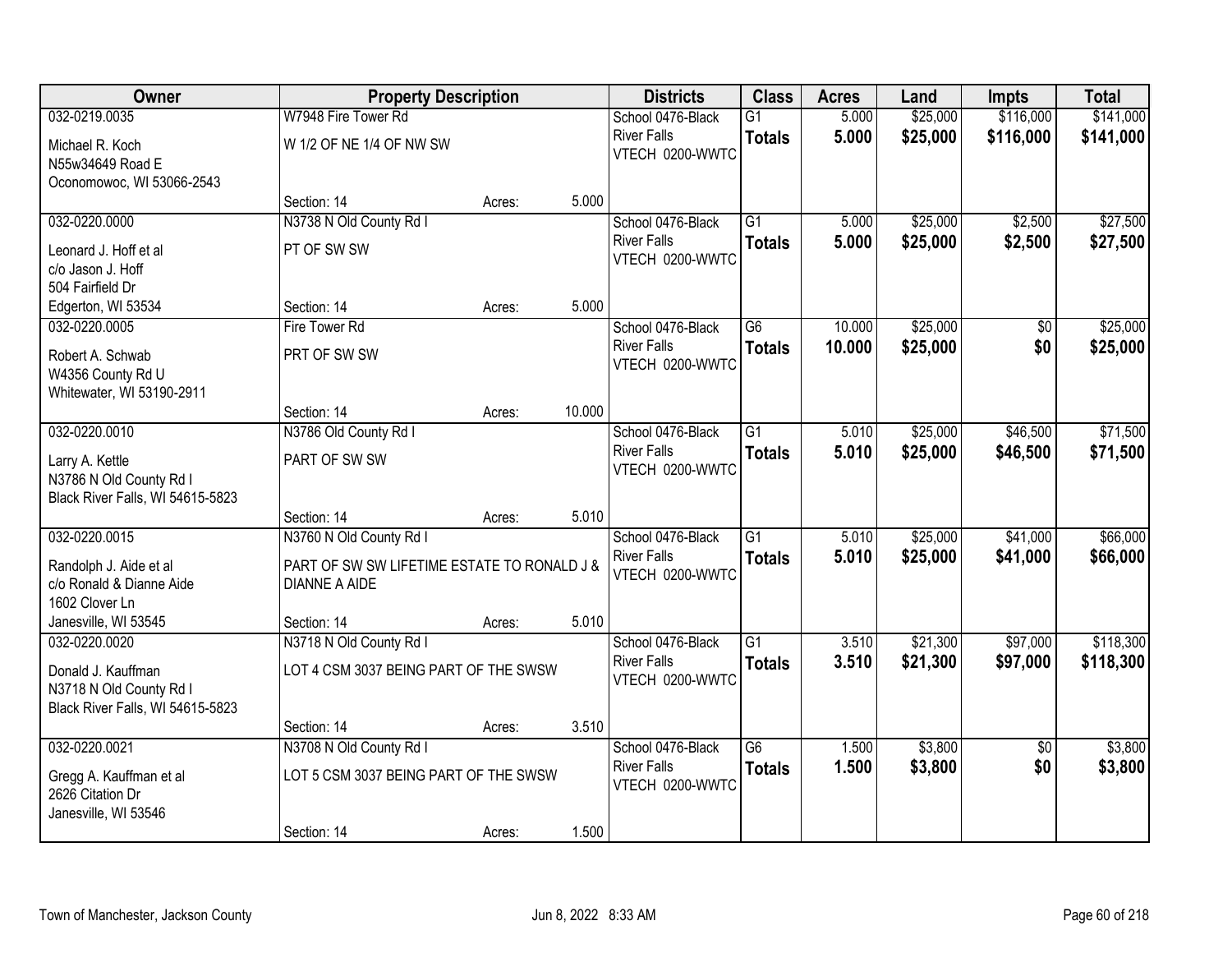| Owner                                       |                                        | <b>Property Description</b> |        | <b>Districts</b>   | <b>Class</b>    | <b>Acres</b> | Land     | <b>Impts</b>    | <b>Total</b> |
|---------------------------------------------|----------------------------------------|-----------------------------|--------|--------------------|-----------------|--------------|----------|-----------------|--------------|
| 032-0220.0025                               | W7943 Fire Tower Rd                    |                             |        | School 0476-Black  | $\overline{G1}$ | 1.910        | \$14,300 | \$147,500       | \$161,800    |
| Nicolas Wakeen                              | LOT 1 CSM 2961 BEING PART OF THE SW SW |                             |        | <b>River Falls</b> | <b>Totals</b>   | 1.910        | \$14,300 | \$147,500       | \$161,800    |
| Serena Jahnke-Berg                          |                                        |                             |        | VTECH 0200-WWTC    |                 |              |          |                 |              |
| W7943 Fire Tower Rd                         |                                        |                             |        |                    |                 |              |          |                 |              |
| Black River Falls, WI 54615                 | Section: 14                            | Acres:                      | 1.910  |                    |                 |              |          |                 |              |
| 032-0220.0026                               |                                        |                             |        | School 0476-Black  | $\overline{G6}$ | 1.500        | \$3,800  | \$0             | \$3,800      |
| Nicolas Wakeen                              | LOT 2 CSM 2961 BEING PART OF THE SW SW |                             |        | <b>River Falls</b> | <b>Totals</b>   | 1.500        | \$3,800  | \$0             | \$3,800      |
| Serena Jahnke-Berg                          |                                        |                             |        | VTECH 0200-WWTC    |                 |              |          |                 |              |
| W7943 Fire Tower Rd                         |                                        |                             |        |                    |                 |              |          |                 |              |
| Black River Falls, WI 54615                 | Section: 14                            | Acres:                      | 1.500  |                    |                 |              |          |                 |              |
| 032-0220.0027                               |                                        |                             |        | School 0476-Black  | G6              | 4.240        | \$10,600 | \$0             | \$10,600     |
| Nicolas Wakeen                              | LOT 3 CSM 2961 BEING PART OF THE SW SW |                             |        | <b>River Falls</b> | <b>Totals</b>   | 4.240        | \$10,600 | \$0             | \$10,600     |
| Serena Jahnke-Berg                          |                                        |                             |        | VTECH 0200-WWTC    |                 |              |          |                 |              |
| W7943 Fire Tower Rd                         |                                        |                             |        |                    |                 |              |          |                 |              |
| Black River Falls, WI 54615                 | Section: 14                            | Acres:                      | 4.240  |                    |                 |              |          |                 |              |
| 032-0221.0000                               | W7807 Fire Tower Rd                    |                             |        | School 0476-Black  | G1              | 1.000        | \$7,500  | \$112,000       | \$119,500    |
| David A. Calverley                          | LOT 3 CSM 4036, BEING PT OF SE SW      |                             |        | <b>River Falls</b> | G <sub>6</sub>  | 9.000        | \$22,500 | \$0             | \$22,500     |
| W7807 Fire Tower Rd                         |                                        |                             |        | VTECH 0200-WWTC    | <b>Totals</b>   | 10.000       | \$30,000 | \$112,000       | \$142,000    |
| Black River Falls, WI 54615                 |                                        |                             |        |                    |                 |              |          |                 |              |
|                                             | Section: 14                            | Acres:                      | 10.000 |                    |                 |              |          |                 |              |
| 032-0221.0005                               | W7803 Fire Tower Rd                    |                             |        | School 0476-Black  | $\overline{G1}$ | 1.000        | \$7,500  | \$37,000        | \$44,500     |
|                                             | S 1/2 OF S 1/2 OF SE SW                |                             |        | <b>River Falls</b> | G <sub>6</sub>  | 9.000        | \$22,500 | \$0             | \$22,500     |
| Michael S. Davis<br>Thomas E. Davis         |                                        |                             |        | VTECH 0200-WWTC    | <b>Totals</b>   | 10.000       | \$30,000 | \$37,000        | \$67,000     |
| 2613 E Grandview Dr                         |                                        |                             |        |                    |                 |              |          |                 |              |
| Milton, WI 53563-8847                       | Section: 14                            | Acres:                      | 10.000 |                    |                 |              |          |                 |              |
| 032-0221.0010                               | W7889 Fire Tower Rd                    |                             |        | School 0476-Black  | $\overline{G1}$ | 8.000        | \$32,500 | \$93,500        | \$126,000    |
|                                             | LOT 1 CSM 2978 BEING PART OF THE SE SW |                             |        | <b>River Falls</b> | <b>Totals</b>   | 8.000        | \$32,500 | \$93,500        | \$126,000    |
| William T. Bunderson<br>W7889 Fire Tower Rd |                                        |                             |        | VTECH 0200-WWTC    |                 |              |          |                 |              |
| Black River Falls, WI 54615-5866            |                                        |                             |        |                    |                 |              |          |                 |              |
|                                             | Section: 14                            | Acres:                      | 8.000  |                    |                 |              |          |                 |              |
| 032-0221.0015                               | Fire Tower Rd                          |                             |        | School 0476-Black  | $\overline{G6}$ | 10.770       | \$30,000 | $\overline{50}$ | \$30,000     |
|                                             | LOT 2 CSM 4036, BEING PT OF SE SW      |                             |        | <b>River Falls</b> | <b>Totals</b>   | 10.770       | \$30,000 | \$0             | \$30,000     |
| John A. Amborn<br>837 S West St             |                                        |                             |        | VTECH 0200-WWTC    |                 |              |          |                 |              |
| Beloit, WI 53511                            |                                        |                             |        |                    |                 |              |          |                 |              |
|                                             | Section: 14                            | Acres:                      | 10.770 |                    |                 |              |          |                 |              |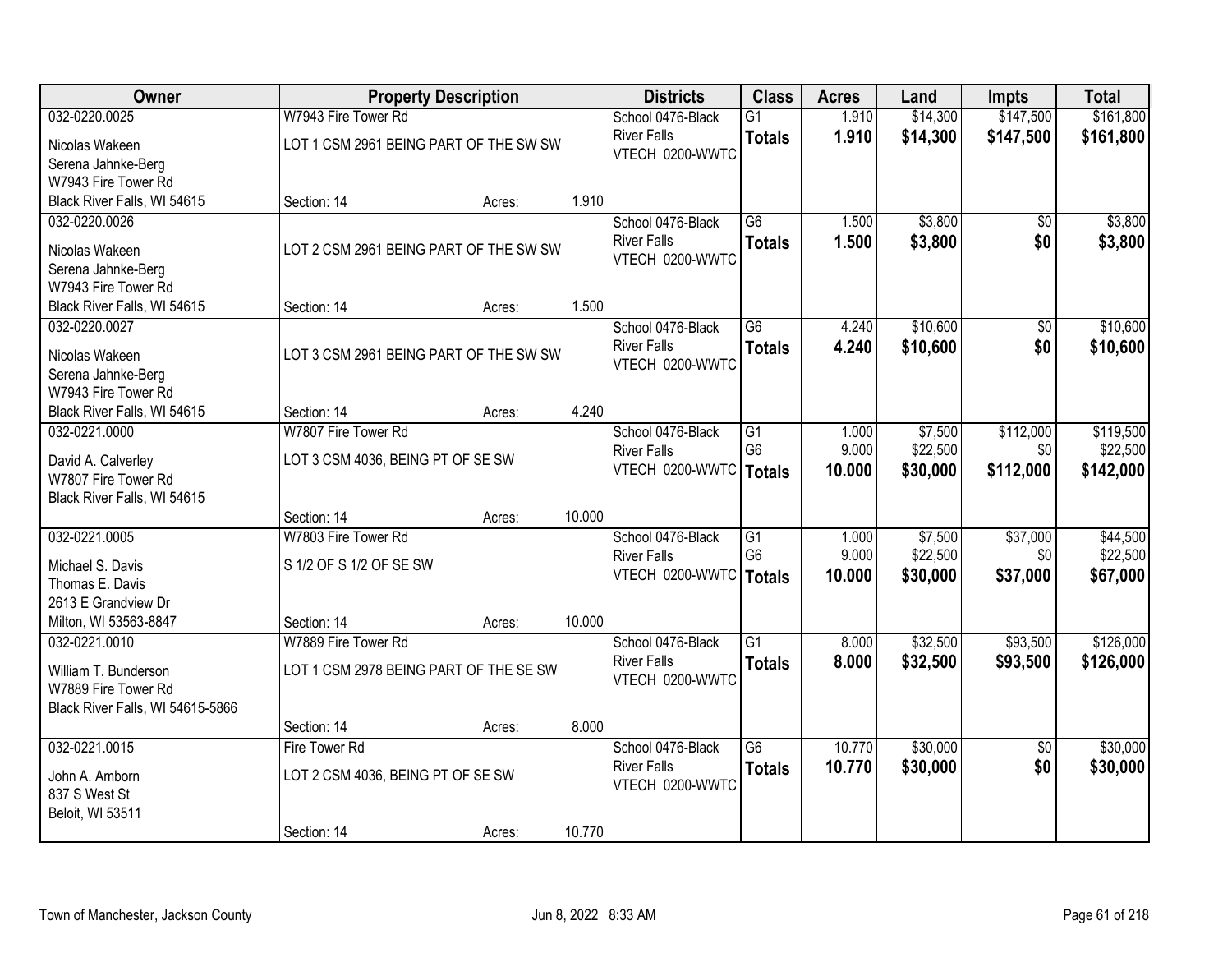| Owner                                    | <b>Property Description</b>                      |        |         | <b>Districts</b>   | <b>Class</b>   | <b>Acres</b> | Land            | <b>Impts</b>    | <b>Total</b>     |
|------------------------------------------|--------------------------------------------------|--------|---------|--------------------|----------------|--------------|-----------------|-----------------|------------------|
| 032-0222.0000                            |                                                  |        |         | School 0476-Black  | W4             | 40.000       | $\overline{50}$ | $\overline{50}$ | \$0              |
| Jackson County                           | NE SE TAX EXEMPT                                 |        |         | <b>River Falls</b> | <b>Totals</b>  | 40.000       | \$0             | \$0             | \$0              |
| Attn: Tax Exempt                         |                                                  |        |         | VTECH 0200-WWTC    |                |              |                 |                 |                  |
| 307 Main St                              |                                                  |        |         |                    |                |              |                 |                 |                  |
| Black River Falls, WI 54615              | Section: 14                                      | Acres: | 40.000  |                    |                |              |                 |                 |                  |
| 032-0223.0000                            |                                                  |        |         | School 0476-Black  | W <sub>4</sub> | 40.000       | $\overline{50}$ | $\overline{50}$ | \$0              |
|                                          | NW SE TAX EXEMPT                                 |        |         | <b>River Falls</b> | <b>Totals</b>  | 40.000       | \$0             | \$0             | \$0              |
| Jackson County<br>Attn: Tax Exempt       |                                                  |        |         | VTECH 0200-WWTC    |                |              |                 |                 |                  |
| 307 Main St                              |                                                  |        |         |                    |                |              |                 |                 |                  |
| Black River Falls, WI 54615              | Section: 14                                      | Acres: | 40.000  |                    |                |              |                 |                 |                  |
| 032-0224.0000                            |                                                  |        |         | School 0476-Black  | W <sub>4</sub> | 40.000       | $\overline{50}$ | $\overline{50}$ | $\overline{\$0}$ |
|                                          |                                                  |        |         | <b>River Falls</b> | <b>Totals</b>  | 40,000       | \$0             | \$0             | \$0              |
| Jackson County                           | SW SE TAX EXEMPT                                 |        |         | VTECH 0200-WWTC    |                |              |                 |                 |                  |
| Attn: Tax Exempt                         |                                                  |        |         |                    |                |              |                 |                 |                  |
| 307 Main St                              |                                                  |        |         |                    |                |              |                 |                 |                  |
| Black River Falls, WI 54615              | Section: 14                                      | Acres: | 40.000  |                    |                |              |                 |                 |                  |
| 032-0225.0000                            |                                                  |        |         | School 0476-Black  | W <sub>4</sub> | 40.000       | $\overline{50}$ | \$0             | $\sqrt{50}$      |
| Jackson County                           | SE SE TAX EXEMPT                                 |        |         | <b>River Falls</b> | <b>Totals</b>  | 40.000       | \$0             | \$0             | \$0              |
| Attn: Tax Exempt                         |                                                  |        |         | VTECH 0200-WWTC    |                |              |                 |                 |                  |
| 307 Main St                              |                                                  |        |         |                    |                |              |                 |                 |                  |
| Black River Falls, WI 54615              | Section: 14                                      | Acres: | 40.000  |                    |                |              |                 |                 |                  |
| 032-0226.0000                            |                                                  |        |         | School 0476-Black  | W <sub>4</sub> | 160.000      | $\overline{50}$ | $\overline{50}$ | $\sqrt{50}$      |
| Jackson County                           | NE TAX EXEMPT                                    |        |         | <b>River Falls</b> | <b>Totals</b>  | 160,000      | \$0             | \$0             | \$0              |
| Attn: Tax Exempt                         |                                                  |        |         | VTECH 0200-WWTC    |                |              |                 |                 |                  |
| 307 Main St                              |                                                  |        |         |                    |                |              |                 |                 |                  |
| Black River Falls, WI 54615              | Section: 15                                      | Acres: | 160.000 |                    |                |              |                 |                 |                  |
| 032-0230.0000                            |                                                  |        |         | School 0476-Black  | W6             | 40.000       | (\$100,000)     | $\overline{50}$ | $\overline{\$0}$ |
|                                          |                                                  |        |         | <b>River Falls</b> | <b>Totals</b>  | 40,000       | \$0             | \$0             | \$0              |
| Troy T. Atherton                         | NE NW MFL 40AC OPEN 2011 ORDER # 27 001 2011     |        |         | VTECH 0200-WWTC    |                |              |                 |                 |                  |
| Stacie J. Atherton                       | MFL TRANSFER 647/810                             |        |         |                    |                |              |                 |                 |                  |
| 1921 Cherokee Ave<br>La Crosse, WI 54603 |                                                  |        | 40.000  |                    |                |              |                 |                 |                  |
| 032-0231.0000                            | Section: 15<br>N4098 Valley Rd                   | Acres: |         | School 0476-Black  | G1             | 1.000        | \$7,500         | \$155,500       | \$163,000        |
|                                          |                                                  |        |         | <b>River Falls</b> | G <sub>6</sub> | 35.500       | \$88,800        | \$0             | \$88,800         |
| David T. Gebhardt                        | NW NW EX PIECE COM AT THE NW COR OF THE          |        |         | VTECH 0200-WWTC    |                | 36.500       | \$96,300        | \$155,500       | \$251,800        |
| Katie I. Gebhardt                        | NWNW, TH N89.0936E 33', TH S64.0835E 138.77', TH |        |         |                    | <b>Totals</b>  |              |                 |                 |                  |
| N4098 Valley Rd                          | S10.0722E 660.46', TH S79.3407W 278.86', TH      |        |         |                    |                |              |                 |                 |                  |
| Black River Falls, WI 54615-6711         | Section: 15                                      | Acres: | 36.500  |                    |                |              |                 |                 |                  |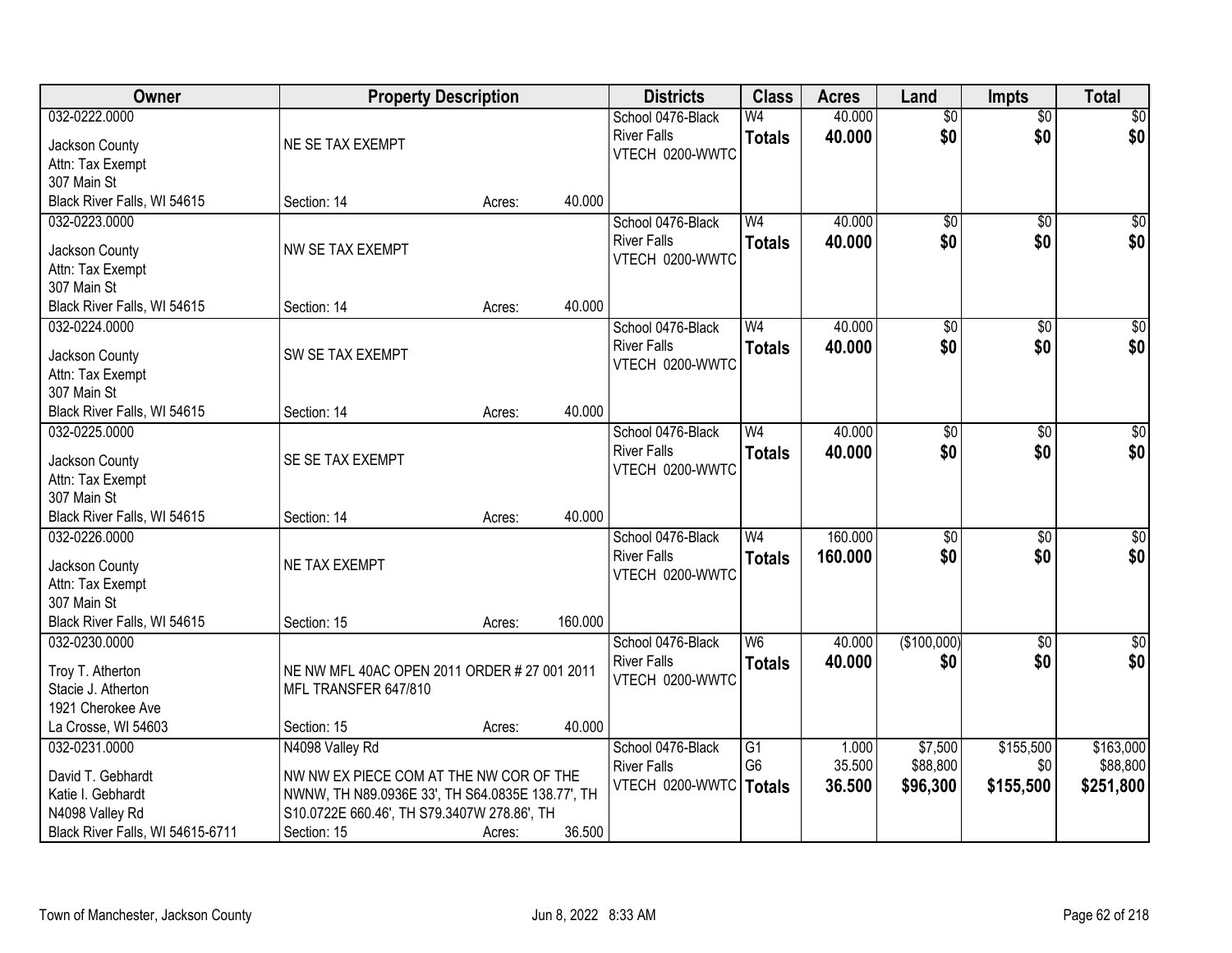| Owner                                                                                                     | <b>Property Description</b>                                                                                                                                                     | <b>Districts</b>                                           | <b>Class</b>                     | <b>Acres</b>       | Land                   | <b>Impts</b>           | <b>Total</b>           |
|-----------------------------------------------------------------------------------------------------------|---------------------------------------------------------------------------------------------------------------------------------------------------------------------------------|------------------------------------------------------------|----------------------------------|--------------------|------------------------|------------------------|------------------------|
| 032-0231.0005<br><b>Black River Investments, LLC</b><br>10024 Rolling Glen Ct<br>Las Vegas, NV 89117-0952 | PART OF THE NW NW COM AT THE NW COR OF THE<br>NWNW, TH N89.0936E 33', TH S64.0835E 138.77', TH<br>S10.0722E 660.46', TH S79.3407W 278.86', TH<br>2.480<br>Section: 15<br>Acres: | School 0476-Black<br><b>River Falls</b><br>VTECH 0200-WWTC | $\overline{G6}$<br><b>Totals</b> | 2.480<br>2.480     | \$6,200<br>\$6,200     | $\overline{50}$<br>\$0 | \$6,200<br>\$6,200     |
| 032-0231.0010<br>Daniel E. Shramek<br>N4099 Valley Rd<br>Black River Falls, WI 54615-6711                 | THE PART OF LOT 1 CSM 2544 THAT FALLS IN THE<br>NW NW<br>1.020                                                                                                                  | School 0476-Black<br><b>River Falls</b><br>VTECH 0200-WWTC | $\overline{G6}$<br><b>Totals</b> | 1.020<br>1.020     | \$2,600<br>\$2,600     | $\overline{50}$<br>\$0 | \$2,600<br>\$2,600     |
| 032-0232.0000<br>Jackson County<br>Attn: Tax Exempt<br>307 Main St<br>Black River Falls, WI 54615         | Section: 15<br>Acres:<br>S 1/2 OF NW TAX EXEMPT<br>80,000<br>Section: 15<br>Acres:                                                                                              | School 0476-Black<br><b>River Falls</b><br>VTECH 0200-WWTC | W <sub>4</sub><br><b>Totals</b>  | 80.000<br>80.000   | $\overline{50}$<br>\$0 | \$0<br>\$0             | $\overline{50}$<br>\$0 |
| 032-0234.0000<br>Jackson County<br>Attn: Tax Exempt<br>307 Main St<br>Black River Falls, WI 54615         | S 1/2 OF SEC 15 TAX EXEMPT<br>320.000<br>Section: 15<br>Acres:                                                                                                                  | School 0476-Black<br><b>River Falls</b><br>VTECH 0200-WWTC | W <sub>4</sub><br><b>Totals</b>  | 320.000<br>320.000 | $\overline{50}$<br>\$0 | \$0<br>\$0             | $\sqrt{50}$<br>\$0     |
| 032-0242.0000<br><b>Black River Investments, LLC</b><br>10024 Rolling Glen Ct<br>Las Vegas, NV 89117-0952 | NE NE EX PART OF LOT 1 CSM 2544 THAT FALLS IN<br>THE NENE MFL 38.02A CLOSED 2006 476/158<br>38.020<br>Section: 16<br>Acres:                                                     | School 0476-Black<br><b>River Falls</b><br>VTECH 0200-WWTC | W6<br><b>Totals</b>              | 38.020<br>38,020   | (\$95,100)<br>\$0      | $\overline{50}$<br>\$0 | $\sqrt{50}$<br>\$0     |
| 032-0242.0005<br>Daniel E. Shramek<br>N4099 Valley Rd<br>Black River Falls, WI 54615-6711                 | N4099 Valley Rd<br>THE PART OF LOT 1 CSM 2544 THAT FALLS IN THE<br>NE NE<br>1.980<br>Section: 16<br>Acres:                                                                      | School 0476-Black<br><b>River Falls</b><br>VTECH 0200-WWTC | $\overline{G1}$<br><b>Totals</b> | 1.980<br>1.980     | \$14,900<br>\$14,900   | \$102,000<br>\$102,000 | \$116,900<br>\$116,900 |
| 032-0243.0000<br><b>Black River Investments, LLC</b><br>10024 Rolling Glen Ct<br>Las Vegas, NV 89117-0952 | NW NE MFL 40A CLOSED 2006 476/158<br>40.000<br>Section: 16<br>Acres:                                                                                                            | School 0476-Black<br><b>River Falls</b><br>VTECH 0200-WWTC | W6<br><b>Totals</b>              | 40.000<br>40.000   | (\$100,000)<br>\$0     | $\overline{50}$<br>\$0 | $\overline{50}$<br>\$0 |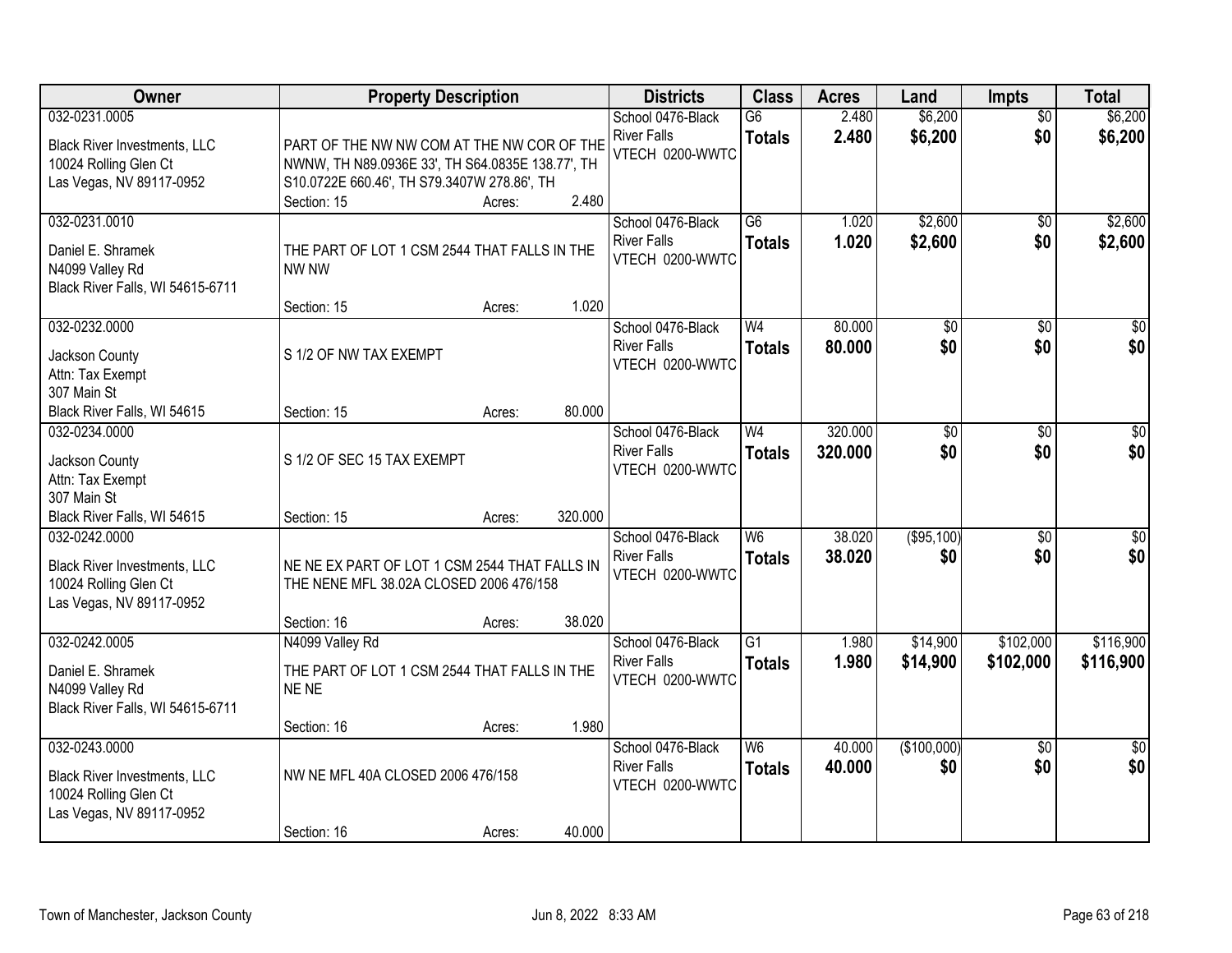| Owner                                                                                    | <b>Property Description</b>                                |        |        | <b>Districts</b>                      | <b>Class</b>   | <b>Acres</b> | Land            | <b>Impts</b>    | <b>Total</b>     |
|------------------------------------------------------------------------------------------|------------------------------------------------------------|--------|--------|---------------------------------------|----------------|--------------|-----------------|-----------------|------------------|
| 032-0244.0000                                                                            |                                                            |        |        | School 0476-Black                     | W <sub>6</sub> | 40.000       | (\$100,000)     | \$0             | \$0              |
| <b>Black River Investments, LLC</b><br>10024 Rolling Glen Ct                             | SW NE MFL 40A CLOSED 2006 476/158                          |        |        | <b>River Falls</b><br>VTECH 0200-WWTC | <b>Totals</b>  | 40.000       | \$0             | \$0             | \$0              |
| Las Vegas, NV 89117-0952                                                                 | Section: 16                                                | Acres: | 40.000 |                                       |                |              |                 |                 |                  |
| 032-0245.0000                                                                            |                                                            |        |        | School 0476-Black                     | W <sub>6</sub> | 40.000       | (\$100,000)     | \$0             | \$0              |
| <b>Black River Investments, LLC</b><br>10024 Rolling Glen Ct<br>Las Vegas, NV 89117-0952 | SE NE MFL 40A CLOSED 2006 476/158                          |        |        | <b>River Falls</b><br>VTECH 0200-WWTC | <b>Totals</b>  | 40.000       | \$0             | \$0             | \$0              |
|                                                                                          | Section: 16                                                | Acres: | 40.000 |                                       |                |              |                 |                 |                  |
| 032-0246.0000                                                                            |                                                            |        |        | School 0476-Black                     | W <sub>6</sub> | 40.000       | (\$100,000)     | \$0             | $\overline{50}$  |
| <b>Black River Investments, LLC</b><br>10024 Rolling Glen Ct<br>Las Vegas, NV 89117-0952 | NE NW *MFL 40AC CLOSED 2018 635/820 ORDER #<br>27 030 2018 |        |        | <b>River Falls</b><br>VTECH 0200-WWTC | <b>Totals</b>  | 40.000       | \$0             | \$0             | \$0              |
|                                                                                          | Section: 16                                                | Acres: | 40.000 |                                       |                |              |                 |                 |                  |
| 032-0247.0000                                                                            |                                                            |        |        | School 0476-Black                     | W6             | 40.000       | (\$100,000)     | \$0             | $\sqrt{50}$      |
| <b>Black River Investments, LLC</b><br>10024 Rolling Glen Ct<br>Las Vegas, NV 89117-0952 | NW NW *MFL 40AC CLOSED 2018 635/820 ORDER #<br>27 030 2018 |        |        | <b>River Falls</b><br>VTECH 0200-WWTC | <b>Totals</b>  | 40.000       | \$0             | \$0             | \$0              |
|                                                                                          | Section: 16                                                | Acres: | 40.000 |                                       |                |              |                 |                 |                  |
| 032-0248.0000                                                                            |                                                            |        |        | School 0476-Black                     | W <sub>4</sub> | 80.000       | \$0             | \$0             | $\sqrt{50}$      |
| Jackson County                                                                           | S 1/2 OF NW TAX EXEMPT                                     |        |        | <b>River Falls</b>                    | <b>Totals</b>  | 80.000       | \$0             | \$0             | \$0              |
| Attn: Tax Exempt                                                                         |                                                            |        |        | VTECH 0200-WWTC                       |                |              |                 |                 |                  |
| 307 Main St                                                                              |                                                            |        |        |                                       |                |              |                 |                 |                  |
| Black River Falls, WI 54615                                                              | Section: 16                                                | Acres: | 80.000 |                                       |                |              |                 |                 |                  |
| 032-0250.0000                                                                            |                                                            |        |        | School 0476-Black                     | W <sub>4</sub> | 40.000       | $\overline{50}$ | \$0             | $\overline{\$0}$ |
| Jackson County                                                                           | NE SW TAX EXEMPT                                           |        |        | <b>River Falls</b>                    | <b>Totals</b>  | 40.000       | \$0             | \$0             | \$0              |
| Attn: Tax Exempt                                                                         |                                                            |        |        | VTECH 0200-WWTC                       |                |              |                 |                 |                  |
| 307 Main St                                                                              |                                                            |        |        |                                       |                |              |                 |                 |                  |
| Black River Falls, WI 54615                                                              | Section: 16                                                | Acres: | 40.000 |                                       |                |              |                 |                 |                  |
| 032-0251.0000                                                                            |                                                            |        |        | School 0476-Black                     | W <sub>4</sub> | 40.000       | $\overline{50}$ | $\overline{30}$ | $\sqrt{50}$      |
| Jackson County                                                                           | NW SW TAX EXEMPT                                           |        |        | <b>River Falls</b>                    | <b>Totals</b>  | 40.000       | \$0             | \$0             | \$0              |
| Attn: Tax Exempt                                                                         |                                                            |        |        | VTECH 0200-WWTC                       |                |              |                 |                 |                  |
| 307 Main St                                                                              |                                                            |        |        |                                       |                |              |                 |                 |                  |
| Black River Falls, WI 54615                                                              | Section: 16                                                | Acres: | 40.000 |                                       |                |              |                 |                 |                  |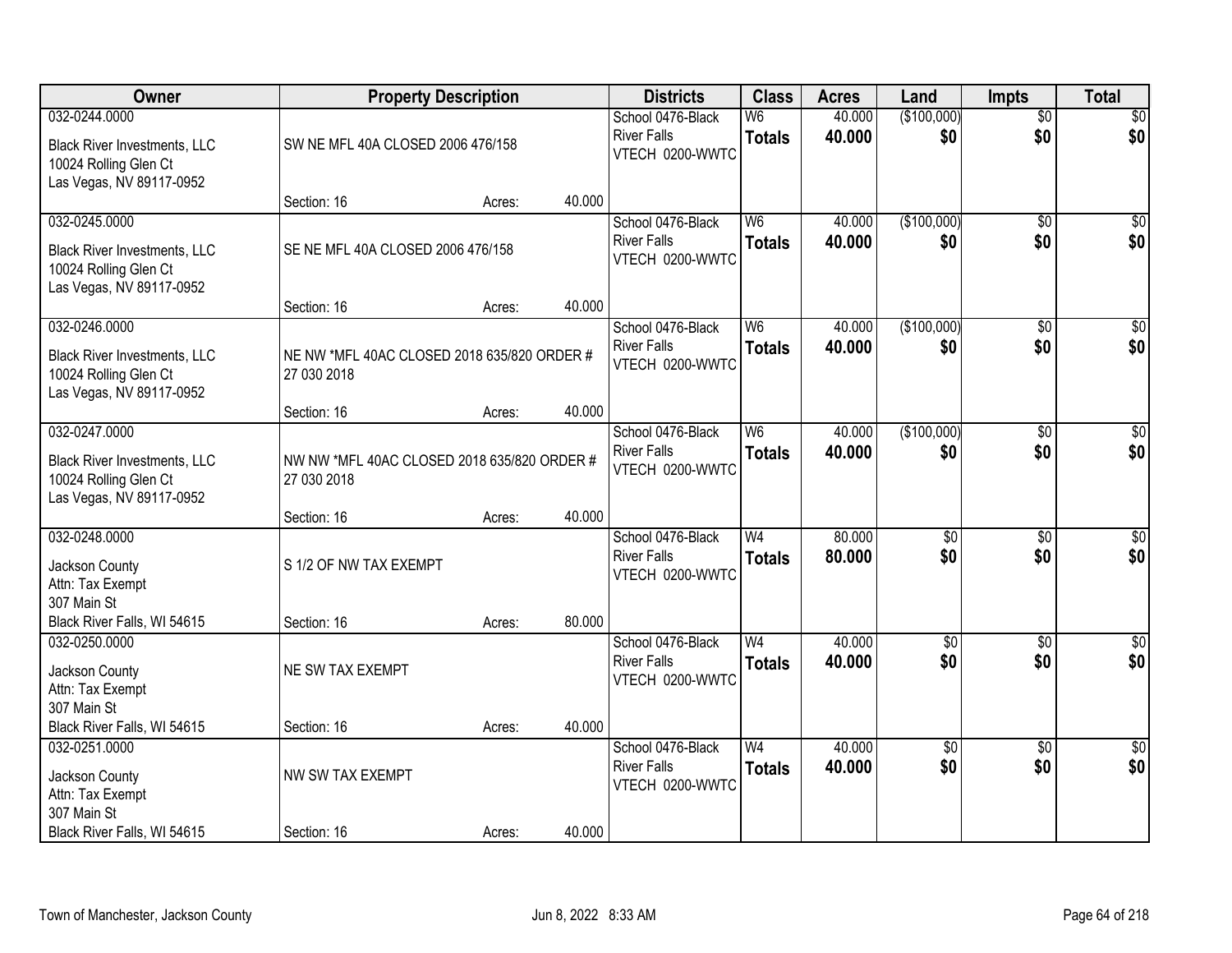| Owner                              | <b>Property Description</b> |        |        | <b>Districts</b>   | <b>Class</b>   | <b>Acres</b> | Land            | <b>Impts</b>    | <b>Total</b>     |
|------------------------------------|-----------------------------|--------|--------|--------------------|----------------|--------------|-----------------|-----------------|------------------|
| 032-0252.0000                      |                             |        |        | School 0476-Black  | W4             | 40.000       | $\overline{50}$ | $\overline{50}$ | \$0              |
| Jackson County                     | SW SW TAX EXEMPT            |        |        | <b>River Falls</b> | <b>Totals</b>  | 40.000       | \$0             | \$0             | \$0              |
| Attn: Tax Exempt                   |                             |        |        | VTECH 0200-WWTC    |                |              |                 |                 |                  |
| 307 Main St                        |                             |        |        |                    |                |              |                 |                 |                  |
| Black River Falls, WI 54615        | Section: 16                 | Acres: | 40.000 |                    |                |              |                 |                 |                  |
| 032-0253.0000                      |                             |        |        | School 0476-Black  | W <sub>4</sub> | 40.000       | $\overline{50}$ | $\overline{50}$ | \$0              |
| Jackson County                     | SE SW TAX EXEMPT            |        |        | <b>River Falls</b> | <b>Totals</b>  | 40.000       | \$0             | \$0             | \$0              |
| Attn: Tax Exempt                   |                             |        |        | VTECH 0200-WWTC    |                |              |                 |                 |                  |
| 307 Main St                        |                             |        |        |                    |                |              |                 |                 |                  |
| Black River Falls, WI 54615        | Section: 16                 | Acres: | 40.000 |                    |                |              |                 |                 |                  |
| 032-0254.0000                      |                             |        |        | School 0476-Black  | W <sub>4</sub> | 40.000       | $\overline{50}$ | $\overline{60}$ | $\overline{\$0}$ |
|                                    |                             |        |        | <b>River Falls</b> | <b>Totals</b>  | 40.000       | \$0             | \$0             | \$0              |
| Jackson County                     | NE 1/4 SE 1/4 TAX EXEMPT    |        |        | VTECH 0200-WWTC    |                |              |                 |                 |                  |
| Attn: Tax Exempt                   |                             |        |        |                    |                |              |                 |                 |                  |
| 307 Main St                        |                             |        |        |                    |                |              |                 |                 |                  |
| Black River Falls, WI 54615        | Section: 16                 | Acres: | 40.000 |                    |                |              |                 |                 |                  |
| 032-0255.0000                      |                             |        |        | School 0476-Black  | W <sub>4</sub> | 40.000       | \$0             | $\frac{1}{20}$  | $\sqrt{60}$      |
| Jackson County                     | NW SE TAX EXEMPT            |        |        | <b>River Falls</b> | <b>Totals</b>  | 40.000       | \$0             | \$0             | \$0              |
| Attn: Tax Exempt                   |                             |        |        | VTECH 0200-WWTC    |                |              |                 |                 |                  |
| 307 Main St                        |                             |        |        |                    |                |              |                 |                 |                  |
| Black River Falls, WI 54615        | Section: 16                 | Acres: | 40.000 |                    |                |              |                 |                 |                  |
| 032-0256.0000                      |                             |        |        | School 0476-Black  | W <sub>4</sub> | 40.000       | $\overline{50}$ | $\overline{50}$ | $\sqrt{50}$      |
| Jackson County                     | SW SE TAX EXEMPT            |        |        | <b>River Falls</b> | <b>Totals</b>  | 40.000       | \$0             | \$0             | \$0              |
| Attn: Tax Exempt                   |                             |        |        | VTECH 0200-WWTC    |                |              |                 |                 |                  |
| 307 Main St                        |                             |        |        |                    |                |              |                 |                 |                  |
| Black River Falls, WI 54615        | Section: 16                 | Acres: | 40.000 |                    |                |              |                 |                 |                  |
| 032-0257.0000                      |                             |        |        | School 0476-Black  | W <sub>4</sub> | 40.000       | $\sqrt{6}$      | $\overline{50}$ | \$0              |
|                                    | SE SE TAX EXEMPT            |        |        | <b>River Falls</b> | <b>Totals</b>  | 40.000       | \$0             | \$0             | \$0              |
| Jackson County<br>Attn: Tax Exempt |                             |        |        | VTECH 0200-WWTC    |                |              |                 |                 |                  |
| 307 Main St                        |                             |        |        |                    |                |              |                 |                 |                  |
| Black River Falls, WI 54615        | Section: 16                 | Acres: | 40.000 |                    |                |              |                 |                 |                  |
| 032-0258.0000                      |                             |        |        | School 0476-Black  | W <sub>4</sub> | 40.000       | $\overline{50}$ | $\overline{30}$ | $\sqrt{50}$      |
|                                    |                             |        |        | <b>River Falls</b> | <b>Totals</b>  | 40.000       | \$0             | \$0             | \$0              |
| Jackson County                     | NE NE TAX EXEMPT            |        |        | VTECH 0200-WWTC    |                |              |                 |                 |                  |
| Attn: Tax Exempt                   |                             |        |        |                    |                |              |                 |                 |                  |
| 307 Main St                        |                             |        |        |                    |                |              |                 |                 |                  |
| Black River Falls, WI 54615        | Section: 17                 | Acres: | 40.000 |                    |                |              |                 |                 |                  |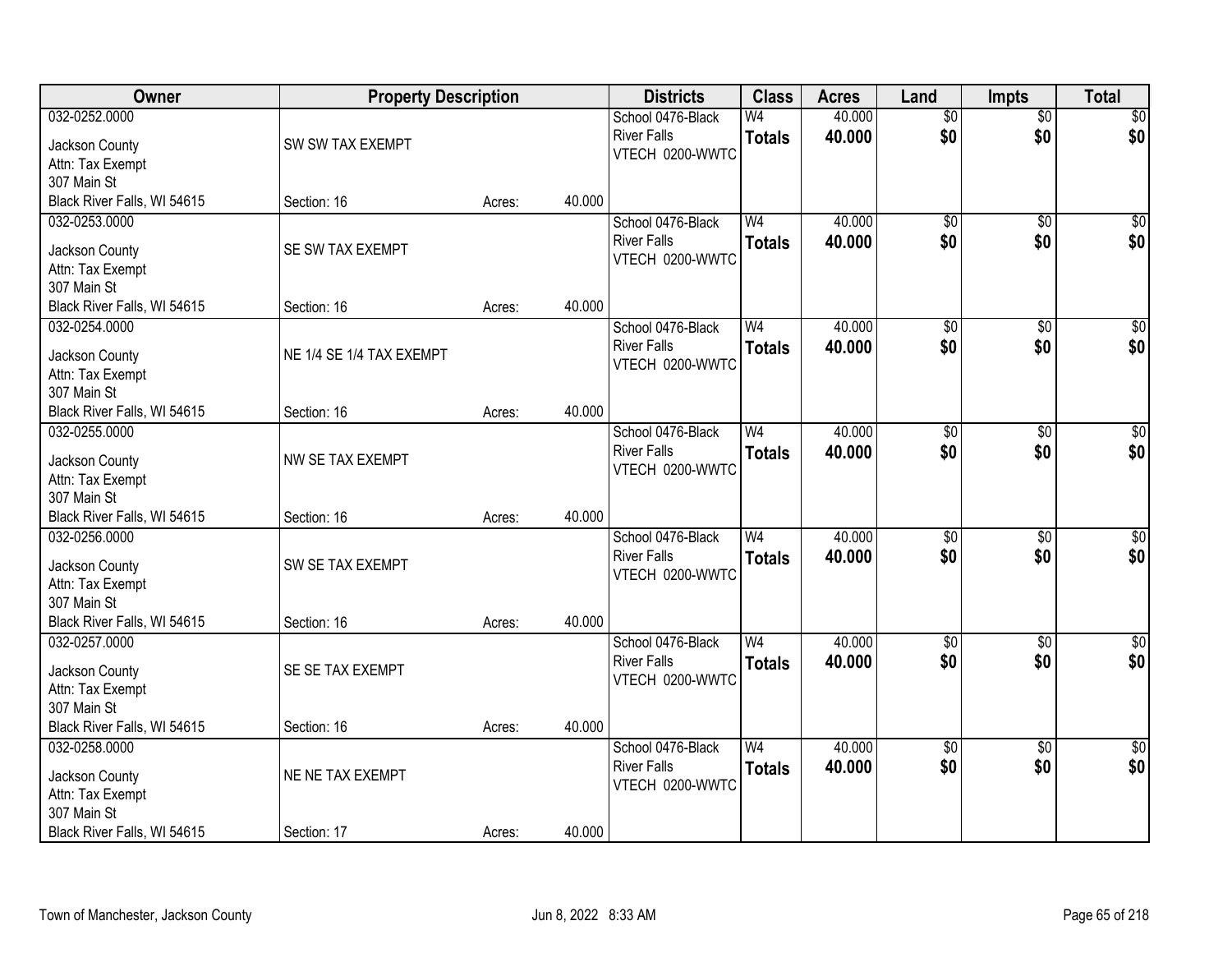| Owner                               | <b>Property Description</b> |        |        | <b>Districts</b>                      | <b>Class</b>    | <b>Acres</b> | Land            | <b>Impts</b>    | <b>Total</b>     |
|-------------------------------------|-----------------------------|--------|--------|---------------------------------------|-----------------|--------------|-----------------|-----------------|------------------|
| 032-0259.0000                       | Dennis Rd                   |        |        | School 0476-Black                     | G5              | 12.000       | \$3,000         | $\overline{30}$ | \$3,000          |
| Leroy L. Blavat                     | NW NE                       |        |        | <b>River Falls</b>                    | G <sub>6</sub>  | 28.000       | \$70,000        | \$0             | \$70,000         |
| Patricia A. Blavat                  |                             |        |        | VTECH 0200-WWTC                       | Totals          | 40.000       | \$73,000        | \$0             | \$73,000         |
| W290 N4606 Cold Water Creek         |                             |        |        |                                       |                 |              |                 |                 |                  |
| Hartland, WI 53029                  | Section: 17                 | Acres: | 40.000 |                                       |                 |              |                 |                 |                  |
| 032-0260.0000                       |                             |        |        | School 0476-Black                     | W <sub>4</sub>  | 40.000       | $\overline{50}$ | $\overline{50}$ | $\sqrt{50}$      |
|                                     |                             |        |        | <b>River Falls</b>                    | <b>Totals</b>   | 40.000       | \$0             | \$0             | \$0              |
| Jackson County                      | SW NE TAX EXEMPT            |        |        | VTECH 0200-WWTC                       |                 |              |                 |                 |                  |
| Attn: Tax Exempt                    |                             |        |        |                                       |                 |              |                 |                 |                  |
| 307 Main St                         |                             |        |        |                                       |                 |              |                 |                 |                  |
| Black River Falls, WI 54615         | Section: 17                 | Acres: | 40.000 |                                       |                 |              |                 |                 |                  |
| 032-0261.0000                       |                             |        |        | School 0476-Black                     | W <sub>4</sub>  | 40.000       | \$0             | \$0             | $\overline{\$0}$ |
| Jackson County                      | SE NE TAX EXEMPT            |        |        | <b>River Falls</b>                    | <b>Totals</b>   | 40.000       | \$0             | \$0             | \$0              |
| Attn: Tax Exempt                    |                             |        |        | VTECH 0200-WWTC                       |                 |              |                 |                 |                  |
| 307 Main St                         |                             |        |        |                                       |                 |              |                 |                 |                  |
| Black River Falls, WI 54615         | Section: 17                 | Acres: | 40.000 |                                       |                 |              |                 |                 |                  |
| 032-0262.0000                       | W9097 Dennis Rd             |        |        | School 0476-Black                     | G1              | 1.000        | \$7,500         | \$49,000        | \$56,500         |
|                                     |                             |        |        | <b>River Falls</b>                    | G <sub>5</sub>  | 25.000       | \$6,300         | \$0             | \$6,300          |
| Leroy L. Blavat                     | NE NW                       |        |        | VTECH 0200-WWTC                       | G <sub>6</sub>  | 14.000       | \$35,000        | \$0             | \$35,000         |
| Patricia A. Blavat                  |                             |        |        |                                       | <b>Totals</b>   | 40.000       | \$48,800        | \$49,000        | \$97,800         |
| W290 N4606 Cold Water Creek         |                             |        | 40.000 |                                       |                 |              |                 |                 |                  |
| Hartland, WI 53029<br>032-0263.0000 | Section: 17                 | Acres: |        |                                       | W <sub>4</sub>  | 40.000       | $\overline{30}$ |                 |                  |
|                                     |                             |        |        | School 0476-Black                     |                 |              |                 | $\overline{50}$ | \$0              |
| Jackson County                      | NW NW TAX EXEMPT            |        |        | <b>River Falls</b><br>VTECH 0200-WWTC | <b>Totals</b>   | 40.000       | \$0             | \$0             | \$0              |
| Attn: Tax Exempt                    |                             |        |        |                                       |                 |              |                 |                 |                  |
| 307 Main St                         |                             |        |        |                                       |                 |              |                 |                 |                  |
| Black River Falls, WI 54615         | Section: 17                 | Acres: | 40.000 |                                       |                 |              |                 |                 |                  |
| 032-0264.0000                       |                             |        |        | School 0476-Black                     | $\overline{G5}$ | 5.000        | \$1,300         | $\sqrt{6}$      | \$1,300          |
| Leroy L. Blavat                     | SW <sub>NW</sub>            |        |        | <b>River Falls</b>                    | G <sub>6</sub>  | 35.000       | \$87,500        | \$0             | \$87,500         |
| Patricia A. Blavat                  |                             |        |        | VTECH 0200-WWTC                       | Totals          | 40.000       | \$88,800        | \$0             | \$88,800         |
| W290 N4606 Cold Water Creek         |                             |        |        |                                       |                 |              |                 |                 |                  |
| Hartland, WI 53029                  | Section: 17                 | Acres: | 40.000 |                                       |                 |              |                 |                 |                  |
| 032-0265.0000                       |                             |        |        | School 0476-Black                     | $\overline{G6}$ | 40.000       | \$100,000       | $\overline{50}$ | \$100,000        |
|                                     |                             |        |        | <b>River Falls</b>                    | <b>Totals</b>   | 40.000       | \$100,000       | \$0             | \$100,000        |
| Leroy L. Blavat                     | SE NW                       |        |        | VTECH 0200-WWTC                       |                 |              |                 |                 |                  |
| Patricia A. Blavat                  |                             |        |        |                                       |                 |              |                 |                 |                  |
| W290 N4606 Cold Water Creek         |                             |        |        |                                       |                 |              |                 |                 |                  |
| Hartland, WI 53029                  | Section: 17                 | Acres: | 40.000 |                                       |                 |              |                 |                 |                  |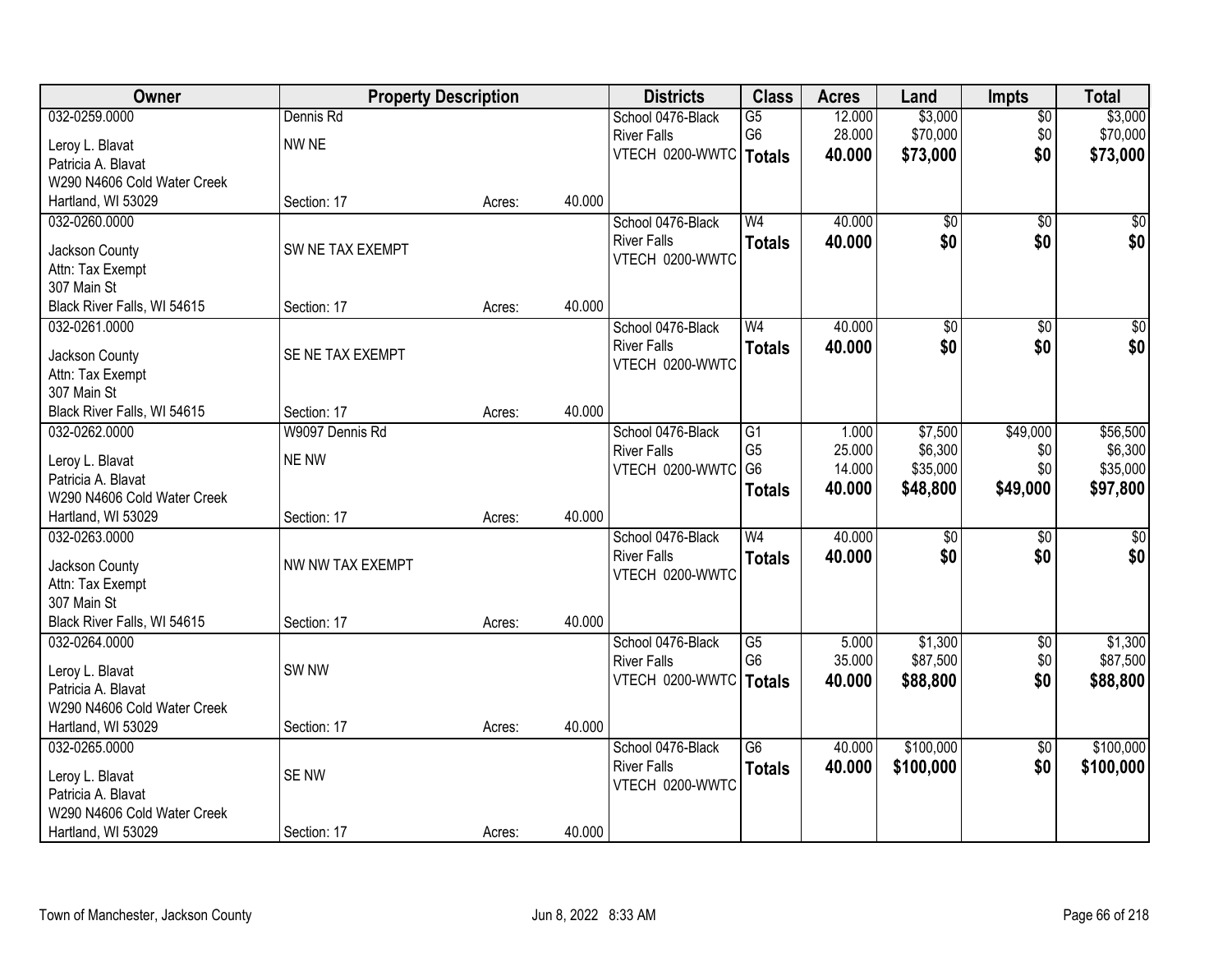| <b>Owner</b>                                 | <b>Property Description</b>                  |        |         | <b>Districts</b>                      | <b>Class</b>   | <b>Acres</b> | Land            | <b>Impts</b>    | <b>Total</b> |
|----------------------------------------------|----------------------------------------------|--------|---------|---------------------------------------|----------------|--------------|-----------------|-----------------|--------------|
| 032-0266.0000                                |                                              |        |         | School 0476-Black                     | W4             | 80.000       | $\overline{50}$ | $\overline{50}$ | \$0          |
| Jackson County                               | N 1/2 OF SW TAX EXEMPT                       |        |         | <b>River Falls</b>                    | <b>Totals</b>  | 80.000       | \$0             | \$0             | \$0          |
| Attn: Tax Exempt                             |                                              |        |         | VTECH 0200-WWTC                       |                |              |                 |                 |              |
| 307 Main St                                  |                                              |        |         |                                       |                |              |                 |                 |              |
| Black River Falls, WI 54615                  | Section: 17                                  | Acres: | 80.000  |                                       |                |              |                 |                 |              |
| 032-0268.0000                                | N3690 Dodge Rd                               |        |         | School 0476-Black                     | G1             | 2.000        | \$15,000        | \$56,000        | \$71,000     |
| John F. Walter                               | SW SW * MFL 32AC CLOSED 2019 648/707 ORDER # |        |         | <b>River Falls</b>                    | G <sub>5</sub> | 4.000        | \$1,000         | \$0             | \$1,000      |
| Patricia A. Walter                           | 27 017 2019                                  |        |         | VTECH 0200-WWTC                       | G <sub>6</sub> | 1.590        | \$4,000         | \$0             | \$4,000      |
| W323 N8224 Northcrest Dr                     |                                              |        |         |                                       | W <sub>6</sub> | 32.000       | (\$80,000)      | \$0             | \$0          |
| Hartland, WI 53029-9747                      | Section: 17                                  | Acres: | 39.590  |                                       | <b>Totals</b>  | 39.590       | \$20,000        | \$56,000        | \$76,000     |
| 032-0269.0000                                |                                              |        |         | School 0476-Black                     | W <sub>4</sub> | 40.000       | \$0             | $\sqrt[6]{}$    | \$0          |
| Jackson County                               | SE SW TAX EXEMPT                             |        |         | <b>River Falls</b>                    | <b>Totals</b>  | 40.000       | \$0             | \$0             | \$0          |
| Attn: Tax Exempt                             |                                              |        |         | VTECH 0200-WWTC                       |                |              |                 |                 |              |
| 307 Main St                                  |                                              |        |         |                                       |                |              |                 |                 |              |
| Black River Falls, WI 54615                  | Section: 17                                  | Acres: | 40.000  |                                       |                |              |                 |                 |              |
| 032-0270.0000                                |                                              |        |         | School 0476-Black                     | W <sub>4</sub> | 160.000      | \$0             | \$0             | $\sqrt{60}$  |
|                                              |                                              |        |         | <b>River Falls</b>                    | <b>Totals</b>  | 160.000      | \$0             | \$0             | \$0          |
| Jackson County                               | SE TAX EXEMPT                                |        |         | VTECH 0200-WWTC                       |                |              |                 |                 |              |
| Attn: Tax Exempt                             |                                              |        |         |                                       |                |              |                 |                 |              |
| 307 Main St                                  |                                              |        |         |                                       |                |              |                 |                 |              |
| Black River Falls, WI 54615<br>032-0274.0000 | Section: 17                                  | Acres: | 160.000 |                                       | W <sub>4</sub> | 40.000       |                 |                 |              |
|                                              |                                              |        |         | School 0476-Black                     |                |              | $\overline{50}$ | $\overline{50}$ | $\sqrt{50}$  |
| Jackson County                               | NE NE TAX EXEMPT                             |        |         | <b>River Falls</b><br>VTECH 0200-WWTC | <b>Totals</b>  | 40.000       | \$0             | \$0             | \$0          |
| Attn: Tax Exempt                             |                                              |        |         |                                       |                |              |                 |                 |              |
| 307 Main St                                  |                                              |        |         |                                       |                |              |                 |                 |              |
| Black River Falls, WI 54615                  | Section: 18                                  | Acres: | 40.000  |                                       |                |              |                 |                 |              |
| 032-0275.0000                                |                                              |        |         | School 0476-Black                     | W <sub>4</sub> | 40.000       | $\sqrt{6}$      | $\overline{50}$ | \$0          |
| Jackson County                               | NW NE TAX EXEMPT                             |        |         | <b>River Falls</b>                    | <b>Totals</b>  | 40.000       | \$0             | \$0             | \$0          |
| Attn: Tax Exempt                             |                                              |        |         | VTECH 0200-WWTC                       |                |              |                 |                 |              |
| 307 Main St                                  |                                              |        |         |                                       |                |              |                 |                 |              |
| Black River Falls, WI 54615                  | Section: 18                                  | Acres: | 40.000  |                                       |                |              |                 |                 |              |
| 032-0276.0000                                |                                              |        |         | School 0476-Black                     | W <sub>4</sub> | 40.000       | $\overline{50}$ | $\overline{30}$ | $\sqrt{30}$  |
| Jackson County                               | SW NE TAX EXEMPT                             |        |         | <b>River Falls</b>                    | <b>Totals</b>  | 40.000       | \$0             | \$0             | \$0          |
| Attn: Tax Exempt                             |                                              |        |         | VTECH 0200-WWTC                       |                |              |                 |                 |              |
| 307 Main St                                  |                                              |        |         |                                       |                |              |                 |                 |              |
| Black River Falls, WI 54615                  | Section: 18                                  | Acres: | 40.000  |                                       |                |              |                 |                 |              |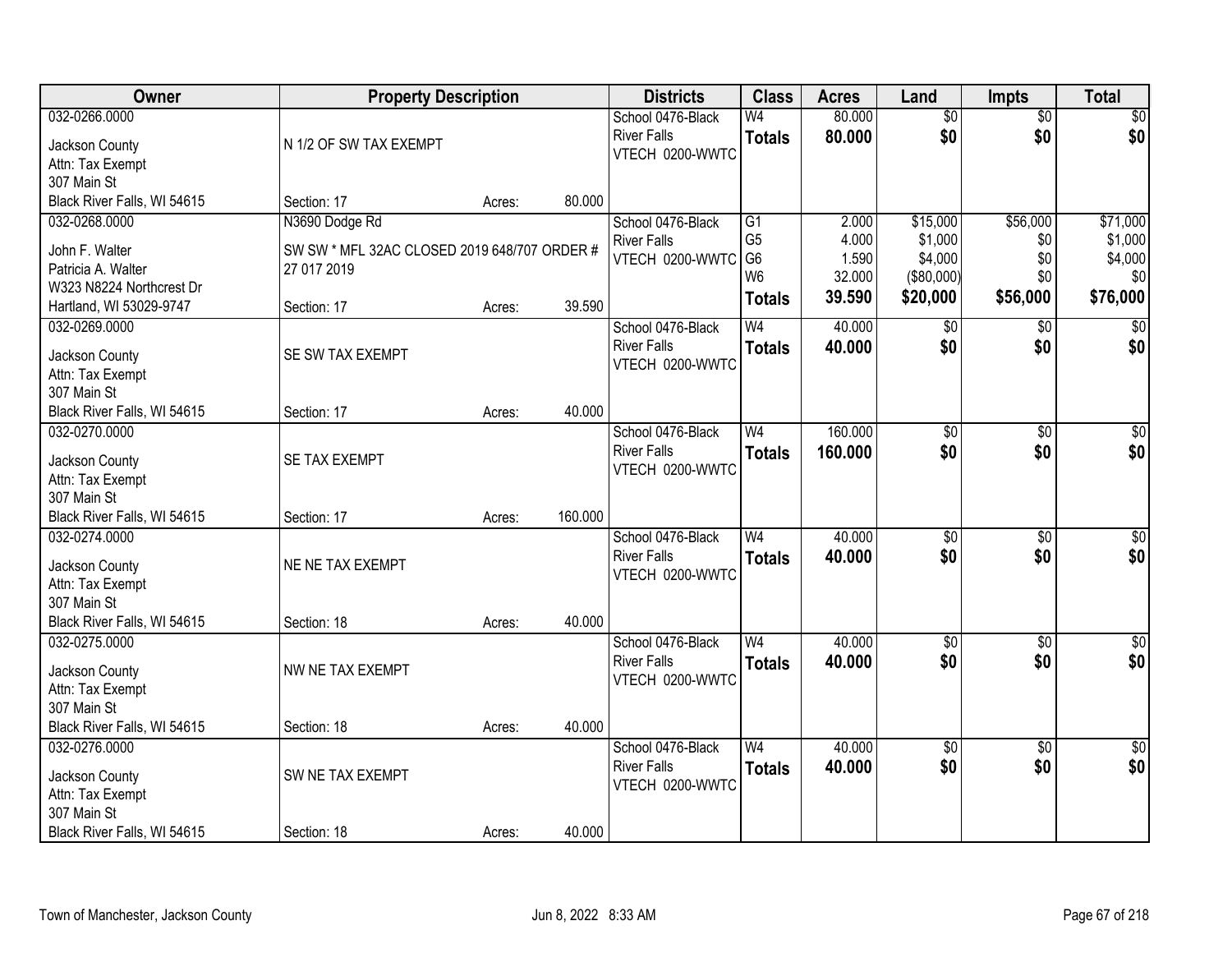| Owner                                      | <b>Property Description</b> |        |        | <b>Districts</b>   | <b>Class</b>   | <b>Acres</b> | Land            | <b>Impts</b>    | <b>Total</b>     |
|--------------------------------------------|-----------------------------|--------|--------|--------------------|----------------|--------------|-----------------|-----------------|------------------|
| 032-0277.0000                              |                             |        |        | School 0476-Black  | W <sub>4</sub> | 40.000       | $\overline{50}$ | $\overline{50}$ | $\sqrt{50}$      |
| Jackson County                             | SE NE TAX EXEMPT            |        |        | <b>River Falls</b> | <b>Totals</b>  | 40.000       | \$0             | \$0             | \$0              |
| Attn: Tax Exempt                           |                             |        |        | VTECH 0200-WWTC    |                |              |                 |                 |                  |
| 307 Main St                                |                             |        |        |                    |                |              |                 |                 |                  |
| Black River Falls, WI 54615                | Section: 18                 | Acres: | 40.000 |                    |                |              |                 |                 |                  |
| 032-0278.0000                              |                             |        |        | School 0476-Black  | W <sub>4</sub> | 40.000       | \$0             | $\overline{50}$ | \$0              |
| Jackson County                             | FRL NE NW TAX EXEMPT        |        |        | <b>River Falls</b> | <b>Totals</b>  | 40.000       | \$0             | \$0             | \$0              |
| Attn: Tax Exempt                           |                             |        |        | VTECH 0200-WWTC    |                |              |                 |                 |                  |
| 307 Main St                                |                             |        |        |                    |                |              |                 |                 |                  |
| Black River Falls, WI 54615                | Section: 18                 | Acres: | 40.000 |                    |                |              |                 |                 |                  |
| 032-0279.0000                              |                             |        |        | School 0476-Black  | W <sub>4</sub> | 37.180       | $\overline{50}$ | \$0             | $\overline{\$0}$ |
|                                            | NW NW TAX EXEMPT            |        |        | <b>River Falls</b> | <b>Totals</b>  | 37.180       | \$0             | \$0             | \$0              |
| Jackson County<br>Attn: Tax Exempt         |                             |        |        | VTECH 0200-WWTC    |                |              |                 |                 |                  |
| 307 Main St                                |                             |        |        |                    |                |              |                 |                 |                  |
| Black River Falls, WI 54615                | Section: 18                 | Acres: | 37.180 |                    |                |              |                 |                 |                  |
| 032-0280.0000                              |                             |        |        | School 0476-Black  | W <sub>4</sub> | 37.180       | \$0             | $\sqrt[6]{}$    | $\sqrt{50}$      |
|                                            |                             |        |        | <b>River Falls</b> | <b>Totals</b>  | 37.180       | \$0             | \$0             | \$0              |
| Jackson County                             | FRL SW NW TAX EXEMPT        |        |        | VTECH 0200-WWTC    |                |              |                 |                 |                  |
| Attn: Tax Exempt                           |                             |        |        |                    |                |              |                 |                 |                  |
| 307 Main St<br>Black River Falls, WI 54615 |                             |        | 37.180 |                    |                |              |                 |                 |                  |
| 032-0281.0000                              | Section: 18                 | Acres: |        | School 0476-Black  | W <sub>4</sub> | 40.000       | $\overline{50}$ | $\overline{50}$ | $\sqrt{50}$      |
|                                            |                             |        |        | <b>River Falls</b> |                | 40.000       | \$0             | \$0             |                  |
| Jackson County                             | SE NW TAX EXEMPT            |        |        | VTECH 0200-WWTC    | <b>Totals</b>  |              |                 |                 | \$0              |
| Attn: Tax Exempt                           |                             |        |        |                    |                |              |                 |                 |                  |
| 307 Main St                                |                             |        |        |                    |                |              |                 |                 |                  |
| Black River Falls, WI 54615                | Section: 18                 | Acres: | 40.000 |                    |                |              |                 |                 |                  |
| 032-0282.0000                              |                             |        |        | School 0476-Black  | W <sub>4</sub> | 40.000       | $\overline{50}$ | $\overline{50}$ | $\sqrt{50}$      |
| Jackson County                             | NE SW TAX EXEMPT            |        |        | <b>River Falls</b> | <b>Totals</b>  | 40.000       | \$0             | \$0             | \$0              |
| Attn: Tax Exempt                           |                             |        |        | VTECH 0200-WWTC    |                |              |                 |                 |                  |
| 307 Main St                                |                             |        |        |                    |                |              |                 |                 |                  |
| Black River Falls, WI 54615                | Section: 18                 | Acres: | 40.000 |                    |                |              |                 |                 |                  |
| 032-0283.0000                              |                             |        |        | School 0476-Black  | W <sub>4</sub> | 37.190       | $\overline{50}$ | $\overline{50}$ | $\overline{30}$  |
| Jackson County                             | FRL NW SW TAX EXEMPT        |        |        | <b>River Falls</b> | <b>Totals</b>  | 37.190       | \$0             | \$0             | \$0              |
| Attn: Tax Exempt                           |                             |        |        | VTECH 0200-WWTC    |                |              |                 |                 |                  |
| 307 Main St                                |                             |        |        |                    |                |              |                 |                 |                  |
| Black River Falls, WI 54615                | Section: 18                 | Acres: | 37.190 |                    |                |              |                 |                 |                  |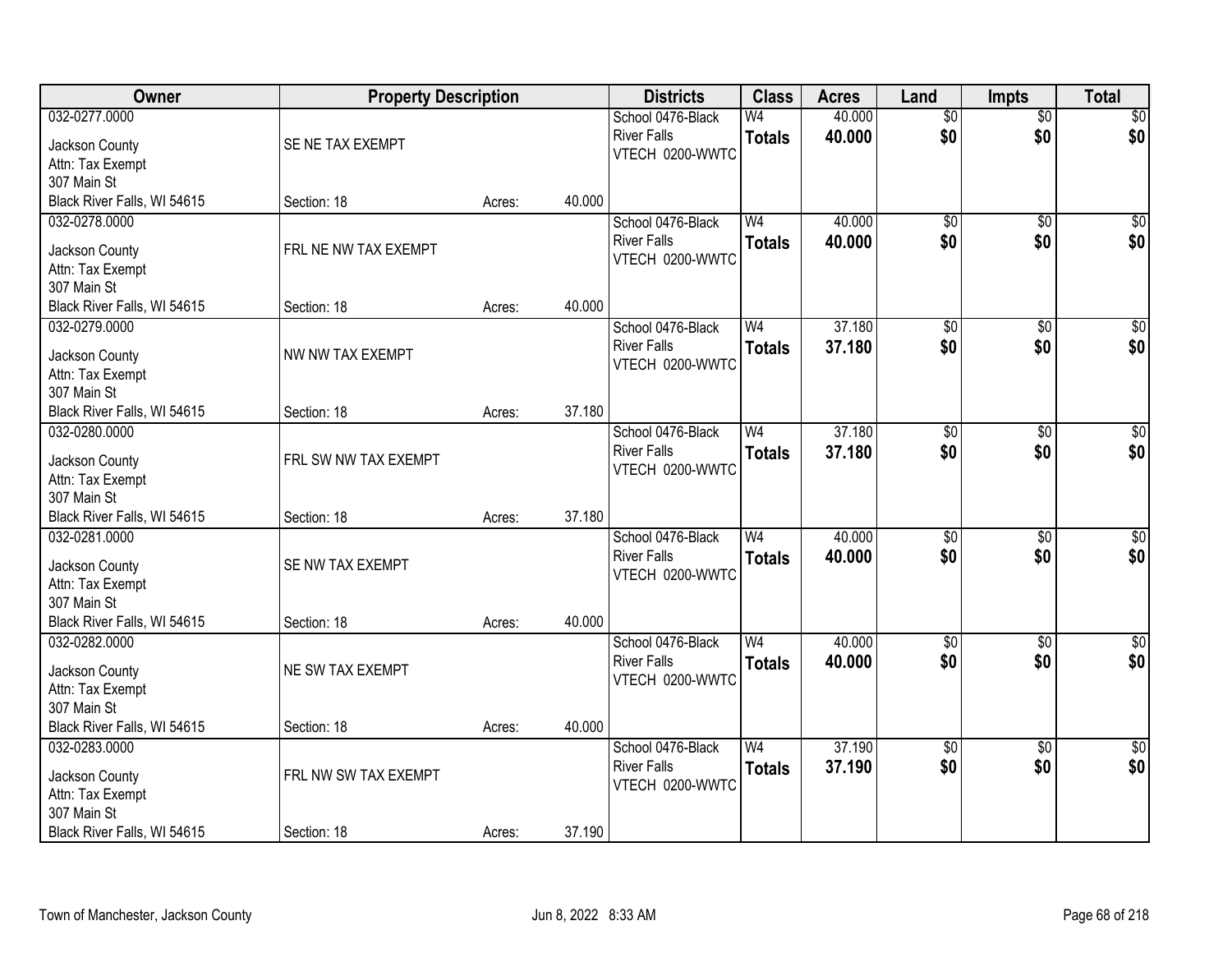| Owner                              |                                             | <b>Property Description</b> |         | <b>Districts</b>   | <b>Class</b>    | <b>Acres</b> | Land            | <b>Impts</b>    | <b>Total</b> |
|------------------------------------|---------------------------------------------|-----------------------------|---------|--------------------|-----------------|--------------|-----------------|-----------------|--------------|
| 032-0284.0000                      |                                             |                             |         | School 0476-Black  | W <sub>4</sub>  | 37.190       | $\overline{50}$ | $\overline{50}$ | \$0          |
| Jackson County                     | FRL SW SW TAX EXEMPT                        |                             |         | <b>River Falls</b> | <b>Totals</b>   | 37.190       | \$0             | \$0             | \$0          |
| Attn: Tax Exempt                   |                                             |                             |         | VTECH 0200-WWTC    |                 |              |                 |                 |              |
| 307 Main St                        |                                             |                             |         |                    |                 |              |                 |                 |              |
| Black River Falls, WI 54615        | Section: 18                                 | Acres:                      | 37.190  |                    |                 |              |                 |                 |              |
| 032-0285.0000                      |                                             |                             |         | School 0476-Black  | W <sub>4</sub>  | 40.000       | $\overline{50}$ | $\overline{50}$ | \$0          |
|                                    |                                             |                             |         | <b>River Falls</b> | <b>Totals</b>   | 40.000       | \$0             | \$0             | \$0          |
| Jackson County                     | SE SW TAX EXEMPT                            |                             |         | VTECH 0200-WWTC    |                 |              |                 |                 |              |
| Attn: Tax Exempt<br>307 Main St    |                                             |                             |         |                    |                 |              |                 |                 |              |
| Black River Falls, WI 54615        | Section: 18                                 | Acres:                      | 40.000  |                    |                 |              |                 |                 |              |
| 032-0286.0000                      |                                             |                             |         | School 0476-Black  | W <sub>4</sub>  | 160.000      | $\overline{50}$ | \$0             | \$0          |
|                                    |                                             |                             |         | <b>River Falls</b> |                 | 160.000      | \$0             | \$0             | \$0          |
| Jackson County                     | SE TAX EXEMPT                               |                             |         | VTECH 0200-WWTC    | <b>Totals</b>   |              |                 |                 |              |
| Attn: Tax Exempt                   |                                             |                             |         |                    |                 |              |                 |                 |              |
| 307 Main St                        |                                             |                             |         |                    |                 |              |                 |                 |              |
| Black River Falls, WI 54615        | Section: 18                                 | Acres:                      | 160.000 |                    |                 |              |                 |                 |              |
| 032-0290.0000                      |                                             |                             |         | School 0476-Black  | W <sub>4</sub>  | 313.310      | $\overline{50}$ | \$0             | $\sqrt{50}$  |
| Jackson County                     | N 1/2 OF FRL SEC 19 TAX EXEMPT              |                             |         | <b>River Falls</b> | <b>Totals</b>   | 313.310      | \$0             | \$0             | \$0          |
| Attn: Tax Exempt                   |                                             |                             |         | VTECH 0200-WWTC    |                 |              |                 |                 |              |
| 307 Main St                        |                                             |                             |         |                    |                 |              |                 |                 |              |
| Black River Falls, WI 54615        | Section: 19                                 | Acres:                      | 313.310 |                    |                 |              |                 |                 |              |
| 032-0298.0000                      |                                             |                             |         | School 0476-Black  | W <sub>4</sub>  | 40.000       | $\overline{50}$ | \$0             | $\sqrt{50}$  |
|                                    |                                             |                             |         | <b>River Falls</b> | <b>Totals</b>   | 40.000       | \$0             | \$0             | \$0          |
| Jackson County<br>Attn: Tax Exempt | NE SW TAX EXEMPT                            |                             |         | VTECH 0200-WWTC    |                 |              |                 |                 |              |
| 307 Main St                        |                                             |                             |         |                    |                 |              |                 |                 |              |
| Black River Falls, WI 54615        | Section: 19                                 | Acres:                      | 40.000  |                    |                 |              |                 |                 |              |
| 032-0299.0000                      | Dodge Rd                                    |                             |         | School 0476-Black  | $\overline{G6}$ | 3.220        | \$8,100         | \$0             | \$8,100      |
|                                    |                                             |                             |         | <b>River Falls</b> | <b>Totals</b>   | 3.220        | \$8,100         | \$0             | \$8,100      |
| Luke A. Ciriacks                   | THE W 150' OF THE FRL NW SW EX THAT PART OF |                             |         | VTECH 0200-WWTC    |                 |              |                 |                 |              |
| PO Box 9000mex-opad                | LOT 13 CSM 2570 THAT FALLS IN THE NWSW      |                             |         |                    |                 |              |                 |                 |              |
| Brownsville, TX 78520-0900         |                                             |                             |         |                    |                 |              |                 |                 |              |
|                                    | Section: 19                                 | Acres:                      | 3.220   |                    |                 |              |                 |                 |              |
| 032-0299.0005                      | N3522 Dodge Rd                              |                             |         | School 0476-Black  | $\overline{G1}$ | 1.000        | \$15,000        | \$257,000       | \$272,000    |
| Jay P. Jennings                    | LOT 1 OF CSM 2487 BEING PT OF FRL NWSW      |                             |         | <b>River Falls</b> | G <sub>6</sub>  | 30.200       | \$90,600        | \$0             | \$90,600     |
| Jennifer A. Jennings               |                                             |                             |         | VTECH 0200-WWTC    | Totals          | 31.200       | \$105,600       | \$257,000       | \$362,600    |
| N3522 Dodge Rd                     |                                             |                             |         |                    |                 |              |                 |                 |              |
| Black River Falls, WI 54615-6802   | Section: 19                                 | Acres:                      | 31.200  |                    |                 |              |                 |                 |              |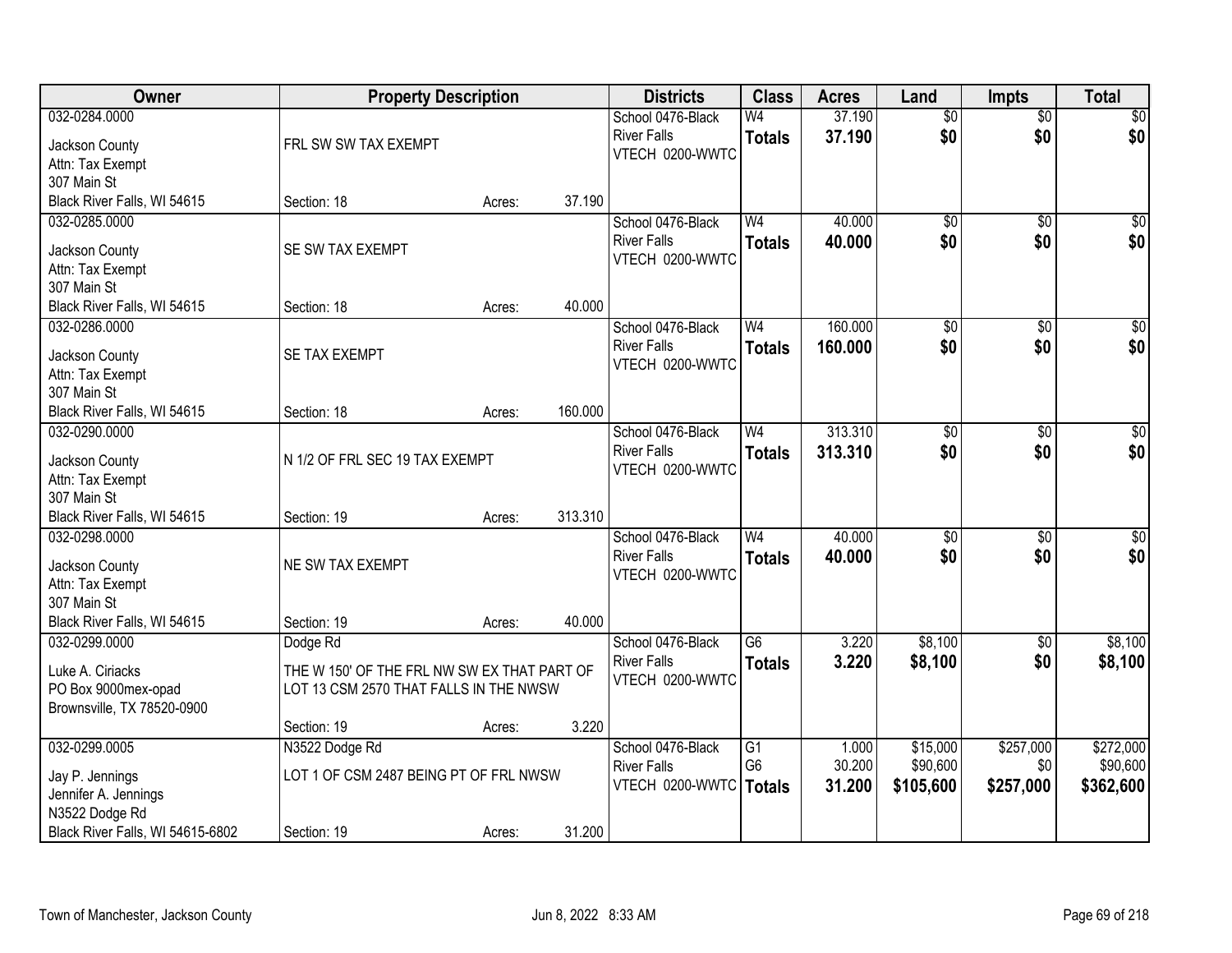| Owner                                                                               | <b>Property Description</b>                 |        |        | <b>Districts</b>                      | <b>Class</b>         | <b>Acres</b>   | Land              | <b>Impts</b>    | <b>Total</b>    |
|-------------------------------------------------------------------------------------|---------------------------------------------|--------|--------|---------------------------------------|----------------------|----------------|-------------------|-----------------|-----------------|
| 032-0299.0010                                                                       | N3504 Dodge Rd                              |        |        | School 0476-Black                     | $\overline{G1}$      | 1.720          | \$22,200          | \$38,500        | \$60,700        |
| Aaron A. Ciriacks                                                                   | LOT 13 CSM 2570 BEING PART OF THE FRL NW SW |        |        | <b>River Falls</b>                    | <b>Totals</b>        | 1.720          | \$22,200          | \$38,500        | \$60,700        |
| Ruth E. Ciriacks                                                                    | AND PART OF THE NESE SEC 24 T20N-R04W       |        |        | VTECH 0200-WWTC                       |                      |                |                   |                 |                 |
| N3506 Dodge Rd                                                                      |                                             |        |        |                                       |                      |                |                   |                 |                 |
| Black River Falls, WI 54615-6802                                                    | Section: 19                                 | Acres: | 1.720  |                                       |                      |                |                   |                 |                 |
| 032-0300.0000                                                                       |                                             |        |        | School 0476-Black                     | W <sub>4</sub>       | 35.280         | \$0               | \$0             | \$0             |
|                                                                                     | FRL SW SW TAX EXEMPT                        |        |        | <b>River Falls</b>                    | <b>Totals</b>        | 35.280         | \$0               | \$0             | \$0             |
| Jackson County<br>Attn: Tax Exempt                                                  |                                             |        |        | VTECH 0200-WWTC                       |                      |                |                   |                 |                 |
| 307 Main St                                                                         |                                             |        |        |                                       |                      |                |                   |                 |                 |
| Black River Falls, WI 54615                                                         | Section: 19                                 | Acres: | 35.280 |                                       |                      |                |                   |                 |                 |
| 032-0301.0000                                                                       | N3302 Partridge Rd                          |        |        | School 0476-Black                     | G1                   | 1.000          | \$15,000          | \$129,000       | \$144,000       |
|                                                                                     |                                             |        |        | <b>River Falls</b>                    | G <sub>6</sub>       | 12.080         | \$36,200          | \$0             | \$36,200        |
| Benjamin D. Meyer                                                                   | LOT 1 CSM 2982 BEING PART OF THE SE SW      |        |        | VTECH 0200-WWTC   Totals              |                      | 13.080         | \$51,200          | \$129,000       | \$180,200       |
| Carlynn L. Meyer                                                                    |                                             |        |        |                                       |                      |                |                   |                 |                 |
| N3302 Partridge Rd                                                                  |                                             |        |        |                                       |                      |                |                   |                 |                 |
| Black River Falls, WI 54615                                                         | Section: 19                                 | Acres: | 13.080 |                                       |                      |                |                   |                 |                 |
| 032-0301.0005                                                                       | None                                        |        |        | School 0476-Black                     | G1<br>G <sub>5</sub> | 2.000<br>2.230 | \$25,000<br>\$600 | \$0             | \$25,000        |
| Steven R. Dechant                                                                   | LOT 2 CSM 2982 BEING PART OF THE SE SW      |        |        | <b>River Falls</b><br>VTECH 0200-WWTC |                      | 4.230          |                   | \$0<br>\$0      | \$600           |
| Vera Kress-Dechant                                                                  |                                             |        |        |                                       | <b>Totals</b>        |                | \$25,600          |                 | \$25,600        |
| 10741 Edgewater Rd                                                                  |                                             |        |        |                                       |                      |                |                   |                 |                 |
| Tomah, WI 54660                                                                     | Section: 19                                 | Acres: | 4.230  |                                       |                      |                |                   |                 |                 |
| 032-0301.0010                                                                       | None                                        |        |        | School 0476-Black                     | $\overline{G1}$      | 2.000          | \$25,000          | $\overline{50}$ | \$25,000        |
| Steven R. Dechant                                                                   | LOT 3 CSM 2982 BEING PART OF THE SE SW      |        |        | <b>River Falls</b>                    | G <sub>5</sub>       | 2.000          | \$500             | \$0             | \$500           |
| Vera Kress-Dechant                                                                  |                                             |        |        | VTECH 0200-WWTC                       | G <sub>6</sub>       | 1.930          | \$4,900           | \$0             | \$4,900         |
| 10741 Edgewater Rd                                                                  |                                             |        |        |                                       | <b>Totals</b>        | 5.930          | \$30,400          | \$0             | \$30,400        |
| Tomah, WI 54660                                                                     | Section: 19                                 | Acres: | 5.930  |                                       |                      |                |                   |                 |                 |
| 032-0301.0015                                                                       | None                                        |        |        | School 0476-Black                     | $\overline{G6}$      | 14.300         | \$42,900          | $\sqrt{6}$      | \$42,900        |
| Benjamin D. Meyer                                                                   | LOT 4 CSM 2982 BEING PART OF THE SE SW      |        |        | <b>River Falls</b>                    | <b>Totals</b>        | 14.300         | \$42,900          | \$0             | \$42,900        |
| Carlynn L. Meyer                                                                    |                                             |        |        | VTECH 0200-WWTC                       |                      |                |                   |                 |                 |
| N3302 Partridge Rd                                                                  |                                             |        |        |                                       |                      |                |                   |                 |                 |
| Black River Falls, WI 54615                                                         | Section: 19                                 | Acres: | 14.300 |                                       |                      |                |                   |                 |                 |
| 032-0301.0020                                                                       |                                             |        |        | School 0476-Black                     | $\overline{X2}$      | 1.500          | \$0               | $\overline{50}$ | $\overline{50}$ |
|                                                                                     |                                             |        |        | <b>River Falls</b>                    | <b>Totals</b>        | 1.500          | \$0               | \$0             | \$0             |
| State of Wisconsin Department of Natur:   THAT PART OF ROBINSON CREEK THAT FALLS IN |                                             |        |        | VTECH 0200-WWTC                       |                      |                |                   |                 |                 |
| Resources                                                                           | THE SE SW                                   |        |        |                                       |                      |                |                   |                 |                 |
| Attn: Tax Exempt<br>PO Box 7921                                                     |                                             |        | 1.500  |                                       |                      |                |                   |                 |                 |
| Madison, WI 53707-7921                                                              | Section: 19                                 | Acres: |        |                                       |                      |                |                   |                 |                 |
|                                                                                     |                                             |        |        |                                       |                      |                |                   |                 |                 |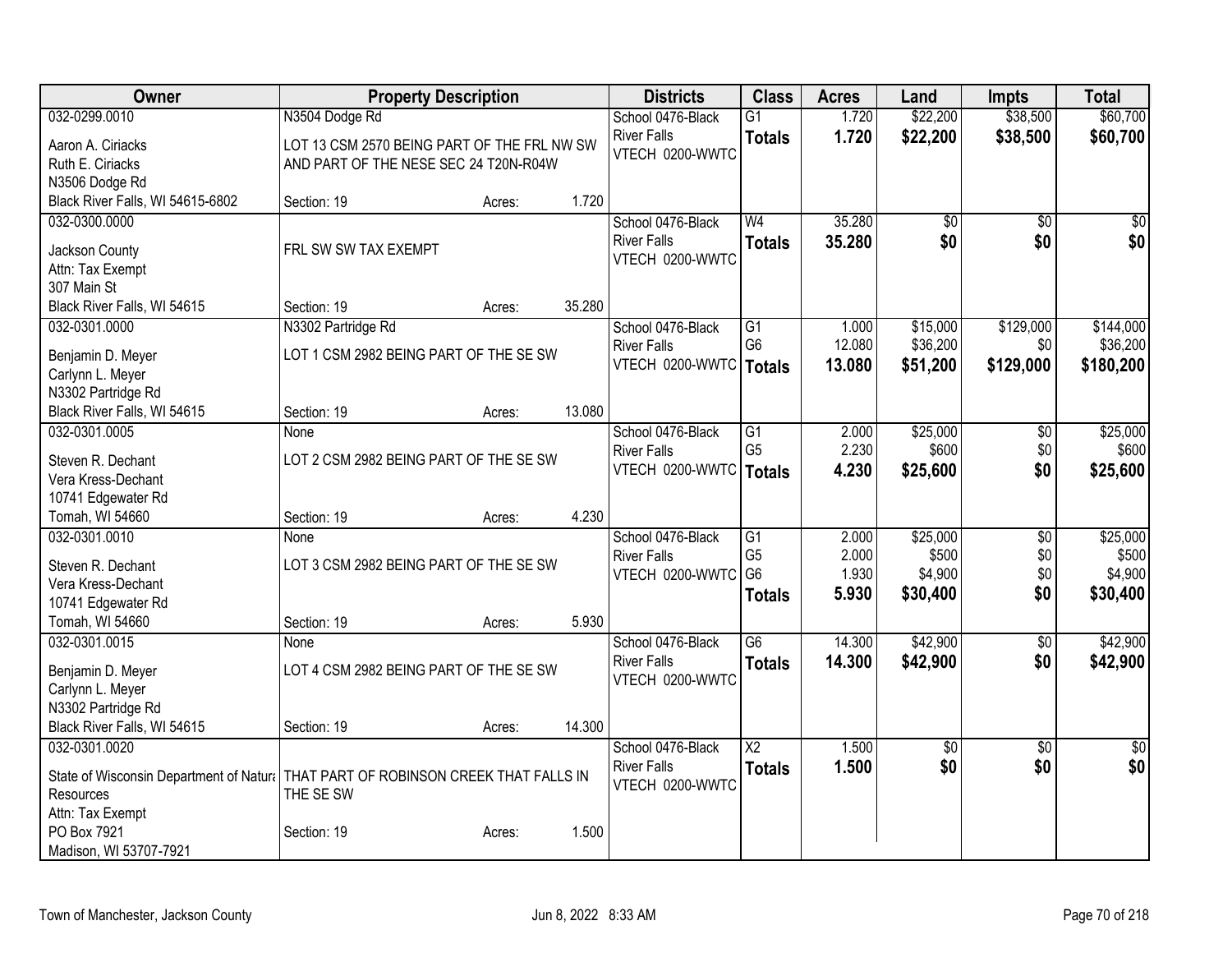| Owner                                | <b>Property Description</b>                                                             |        |         | <b>Districts</b>   | <b>Class</b>   | <b>Acres</b> | Land            | <b>Impts</b>    | <b>Total</b>     |
|--------------------------------------|-----------------------------------------------------------------------------------------|--------|---------|--------------------|----------------|--------------|-----------------|-----------------|------------------|
| 032-0302.0000                        |                                                                                         |        |         | School 0476-Black  | W <sub>4</sub> | 40.000       | $\overline{50}$ | $\overline{50}$ | \$0              |
| Jackson County                       | NE SE TAX EXEMPT                                                                        |        |         | <b>River Falls</b> | <b>Totals</b>  | 40.000       | \$0             | \$0             | \$0              |
| Attn: Tax Exempt                     |                                                                                         |        |         | VTECH 0200-WWTC    |                |              |                 |                 |                  |
| 307 Main St                          |                                                                                         |        |         |                    |                |              |                 |                 |                  |
| Black River Falls, WI 54615          | Section: 19                                                                             | Acres: | 40.000  |                    |                |              |                 |                 |                  |
| 032-0303.0000                        |                                                                                         |        |         | School 0476-Black  | W <sub>4</sub> | 40.000       | $\overline{50}$ | $\overline{50}$ | \$0              |
|                                      | NW SE TAX EXEMPT                                                                        |        |         | <b>River Falls</b> | <b>Totals</b>  | 40.000       | \$0             | \$0             | \$0              |
| Jackson County                       |                                                                                         |        |         | VTECH 0200-WWTC    |                |              |                 |                 |                  |
| Attn: Tax Exempt<br>307 Main St      |                                                                                         |        |         |                    |                |              |                 |                 |                  |
| Black River Falls, WI 54615          | Section: 19                                                                             |        | 40.000  |                    |                |              |                 |                 |                  |
| 032-0304.0000                        |                                                                                         | Acres: |         | School 0476-Black  | W <sub>4</sub> | 40.000       | $\overline{50}$ |                 | $\overline{\$0}$ |
|                                      |                                                                                         |        |         | <b>River Falls</b> |                |              |                 | \$0             |                  |
| Jackson County                       | SW SE TAX EXEMPT                                                                        |        |         | VTECH 0200-WWTC    | <b>Totals</b>  | 40.000       | \$0             | \$0             | \$0              |
| Attn: Tax Exempt                     |                                                                                         |        |         |                    |                |              |                 |                 |                  |
| 307 Main St                          |                                                                                         |        |         |                    |                |              |                 |                 |                  |
| Black River Falls, WI 54615          | Section: 19                                                                             | Acres: | 40.000  |                    |                |              |                 |                 |                  |
| 032-0305.0000                        | N3220 Partridge Rd                                                                      |        |         | School 0476-Black  | G1             | 1.000        | \$15,000        | \$15,500        | \$30,500         |
| Robert Gilbert et al                 | SE SE *MFL 29AC CLOSED 2015 596/574 ORDER#                                              |        |         | <b>River Falls</b> | G <sub>6</sub> | 10.000       | \$30,000        | \$0             | \$30,000         |
| c/o Linda J. Seidel                  | 270072015                                                                               |        |         | VTECH 0200-WWTC W6 |                | 29.000       | (\$87,000)      | \$0             | \$0              |
| N3247 Hanks Peak Rd                  |                                                                                         |        |         |                    | <b>Totals</b>  | 40.000       | \$45,000        | \$15,500        | \$60,500         |
| La Crosse, WI 54601-3076             | Section: 19                                                                             | Acres: | 40.000  |                    |                |              |                 |                 |                  |
| 032-0306.0000                        |                                                                                         |        |         | School 0476-Black  | W <sub>4</sub> | 160.000      | $\overline{50}$ | \$0             | $\sqrt{50}$      |
|                                      |                                                                                         |        |         | <b>River Falls</b> | <b>Totals</b>  | 160,000      | \$0             | \$0             | \$0              |
| Jackson County                       | NE TAX EXEMPT                                                                           |        |         | VTECH 0200-WWTC    |                |              |                 |                 |                  |
| Attn: Tax Exempt                     |                                                                                         |        |         |                    |                |              |                 |                 |                  |
| 307 Main St                          |                                                                                         |        |         |                    |                |              |                 |                 |                  |
| Black River Falls, WI 54615          | Section: 20                                                                             | Acres: | 160.000 |                    |                |              |                 |                 |                  |
| 032-0310.0000                        |                                                                                         |        |         | School 0476-Black  | W <sub>4</sub> | 40.000       | $\sqrt{6}$      | \$0             | \$0              |
| Jackson County                       | NE NW TAX EXEMPT                                                                        |        |         | <b>River Falls</b> | <b>Totals</b>  | 40.000       | \$0             | \$0             | \$0              |
| Attn: Tax Exempt                     |                                                                                         |        |         | VTECH 0200-WWTC    |                |              |                 |                 |                  |
| 307 Main St                          |                                                                                         |        |         |                    |                |              |                 |                 |                  |
| Black River Falls, WI 54615          | Section: 20                                                                             | Acres: | 40.000  |                    |                |              |                 |                 |                  |
| 032-0311.0000                        |                                                                                         |        |         | School 0476-Black  | W <sub>6</sub> | 40.080       | (\$100,200)     | $\overline{30}$ | $\sqrt{50}$      |
|                                      |                                                                                         |        |         | <b>River Falls</b> | <b>Totals</b>  | 40.080       | \$0             | \$0             | \$0              |
| John F. Walter<br>Patricia A. Walter | NW NW * MFL 40.08AC CLOSED 2019 648/707 ORDER<br>27 017 2019 MFL AMEND 655/233 IN ACRES |        |         | VTECH 0200-WWTC    |                |              |                 |                 |                  |
| W323 N8224 Northcrest Dr             |                                                                                         |        |         |                    |                |              |                 |                 |                  |
| Hartland, WI 53029-9747              | Section: 20                                                                             | Acres: | 40.080  |                    |                |              |                 |                 |                  |
|                                      |                                                                                         |        |         |                    |                |              |                 |                 |                  |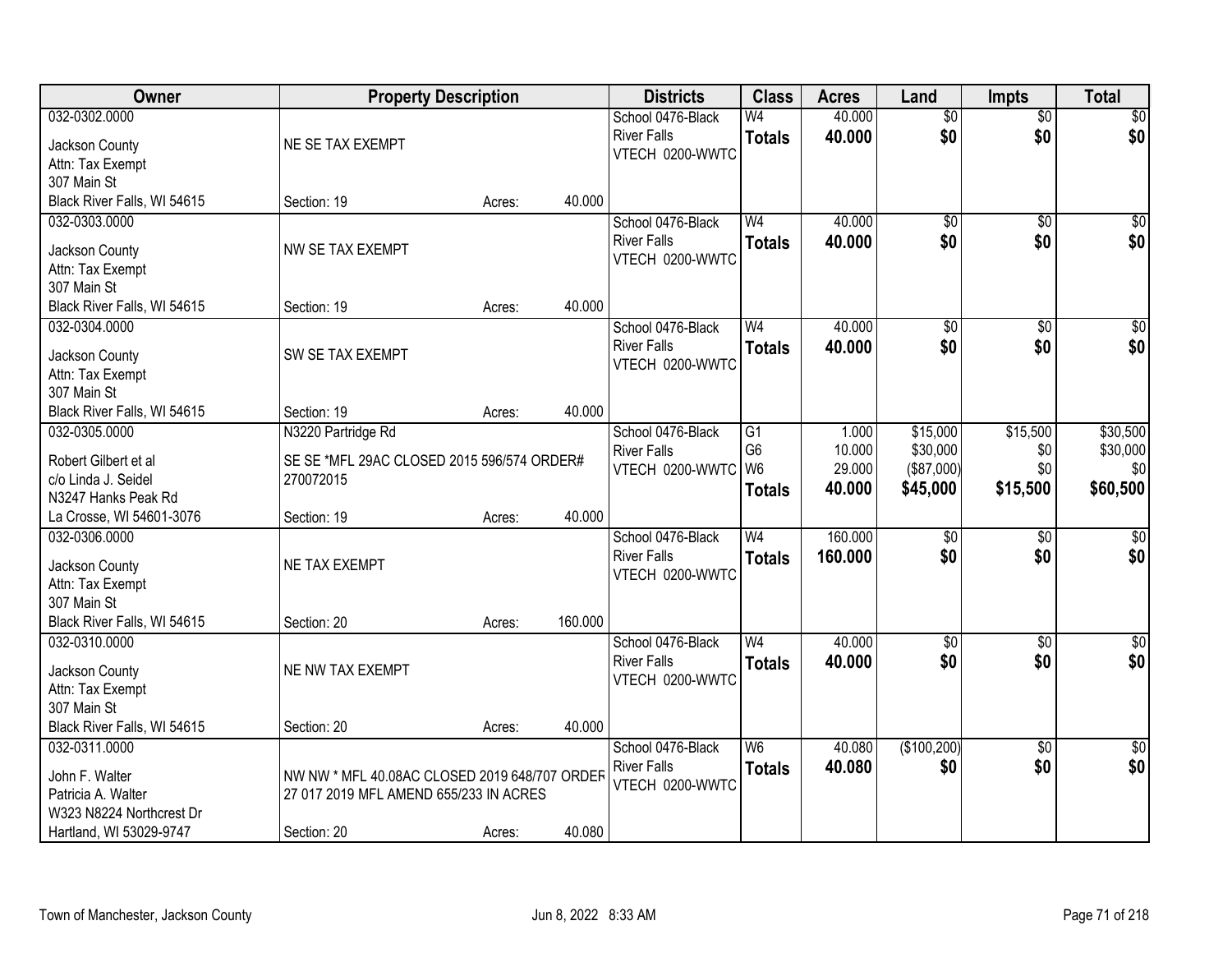| Owner                                        | <b>Property Description</b> |        |         | <b>Districts</b>   | <b>Class</b>   | <b>Acres</b> | Land            | <b>Impts</b>        | <b>Total</b>    |
|----------------------------------------------|-----------------------------|--------|---------|--------------------|----------------|--------------|-----------------|---------------------|-----------------|
| 032-0312.0000                                |                             |        |         | School 0476-Black  | W <sub>4</sub> | 40.000       | $\overline{50}$ | $\overline{50}$     | \$0             |
| Jackson County                               | SW NW TAX EXEMPT            |        |         | <b>River Falls</b> | <b>Totals</b>  | 40.000       | \$0             | \$0                 | \$0             |
| Attn: Tax Exempt                             |                             |        |         | VTECH 0200-WWTC    |                |              |                 |                     |                 |
| 307 Main St                                  |                             |        |         |                    |                |              |                 |                     |                 |
| Black River Falls, WI 54615                  | Section: 20                 | Acres: | 40.000  |                    |                |              |                 |                     |                 |
| 032-0313.0000                                |                             |        |         | School 0476-Black  | W <sub>4</sub> | 40.000       | $\overline{50}$ | $\overline{50}$     | \$0             |
| Jackson County                               | SE NW TAX EXEMPT            |        |         | <b>River Falls</b> | <b>Totals</b>  | 40.000       | \$0             | \$0                 | \$0             |
| Attn: Tax Exempt                             |                             |        |         | VTECH 0200-WWTC    |                |              |                 |                     |                 |
| 307 Main St                                  |                             |        |         |                    |                |              |                 |                     |                 |
| Black River Falls, WI 54615                  | Section: 20                 | Acres: | 40.000  |                    |                |              |                 |                     |                 |
| 032-0314.0000                                |                             |        |         | School 0476-Black  | W <sub>4</sub> | 40.000       | \$0             | \$0                 | $\overline{50}$ |
|                                              |                             |        |         | <b>River Falls</b> | <b>Totals</b>  | 40.000       | \$0             | \$0                 | \$0             |
| Jackson County                               | NE SW TAX EXEMPT            |        |         | VTECH 0200-WWTC    |                |              |                 |                     |                 |
| Attn: Tax Exempt                             |                             |        |         |                    |                |              |                 |                     |                 |
| 307 Main St                                  | Section: 20                 |        | 40.000  |                    |                |              |                 |                     |                 |
| Black River Falls, WI 54615<br>032-0315.0000 |                             | Acres: |         | School 0476-Black  | W <sub>4</sub> | 40.000       | $\overline{50}$ |                     | $\sqrt{50}$     |
|                                              |                             |        |         | <b>River Falls</b> |                | 40.000       | \$0             | $\sqrt[6]{}$<br>\$0 | \$0             |
| Jackson County                               | NW SW TAX EXEMPT            |        |         | VTECH 0200-WWTC    | <b>Totals</b>  |              |                 |                     |                 |
| Attn: Tax Exempt                             |                             |        |         |                    |                |              |                 |                     |                 |
| 307 Main St                                  |                             |        |         |                    |                |              |                 |                     |                 |
| Black River Falls, WI 54615                  | Section: 20                 | Acres: | 40.000  |                    |                |              |                 |                     |                 |
| 032-0316.0000                                |                             |        |         | School 0476-Black  | W <sub>4</sub> | 40.000       | $\overline{50}$ | $\overline{50}$     | $\sqrt{50}$     |
| Jackson County                               | SW SW TAX EXEMPT            |        |         | <b>River Falls</b> | <b>Totals</b>  | 40.000       | \$0             | \$0                 | \$0             |
| Attn: Tax Exempt                             |                             |        |         | VTECH 0200-WWTC    |                |              |                 |                     |                 |
| 307 Main St                                  |                             |        |         |                    |                |              |                 |                     |                 |
| Black River Falls, WI 54615                  | Section: 20                 | Acres: | 40.000  |                    |                |              |                 |                     |                 |
| 032-0317.0000                                |                             |        |         | School 0476-Black  | W <sub>4</sub> | 40.000       | $\overline{50}$ | $\overline{50}$     | $\sqrt{50}$     |
| Jackson County                               | SE SW TAX EXEMPT            |        |         | <b>River Falls</b> | <b>Totals</b>  | 40.000       | \$0             | \$0                 | \$0             |
| Attn: Tax Exempt                             |                             |        |         | VTECH 0200-WWTC    |                |              |                 |                     |                 |
| 307 Main St                                  |                             |        |         |                    |                |              |                 |                     |                 |
| Black River Falls, WI 54615                  | Section: 20                 | Acres: | 40.000  |                    |                |              |                 |                     |                 |
| 032-0318.0000                                |                             |        |         | School 0476-Black  | W <sub>4</sub> | 160,000      | $\sqrt{6}$      | $\overline{50}$     | $\overline{50}$ |
| Jackson County                               | <b>SE</b>                   |        |         | <b>River Falls</b> | <b>Totals</b>  | 160.000      | \$0             | \$0                 | \$0             |
| Attn: Tax Exempt                             |                             |        |         | VTECH 0200-WWTC    |                |              |                 |                     |                 |
| 307 Main St                                  |                             |        |         |                    |                |              |                 |                     |                 |
| Black River Falls, WI 54615                  | Section: 20                 | Acres: | 160.000 |                    |                |              |                 |                     |                 |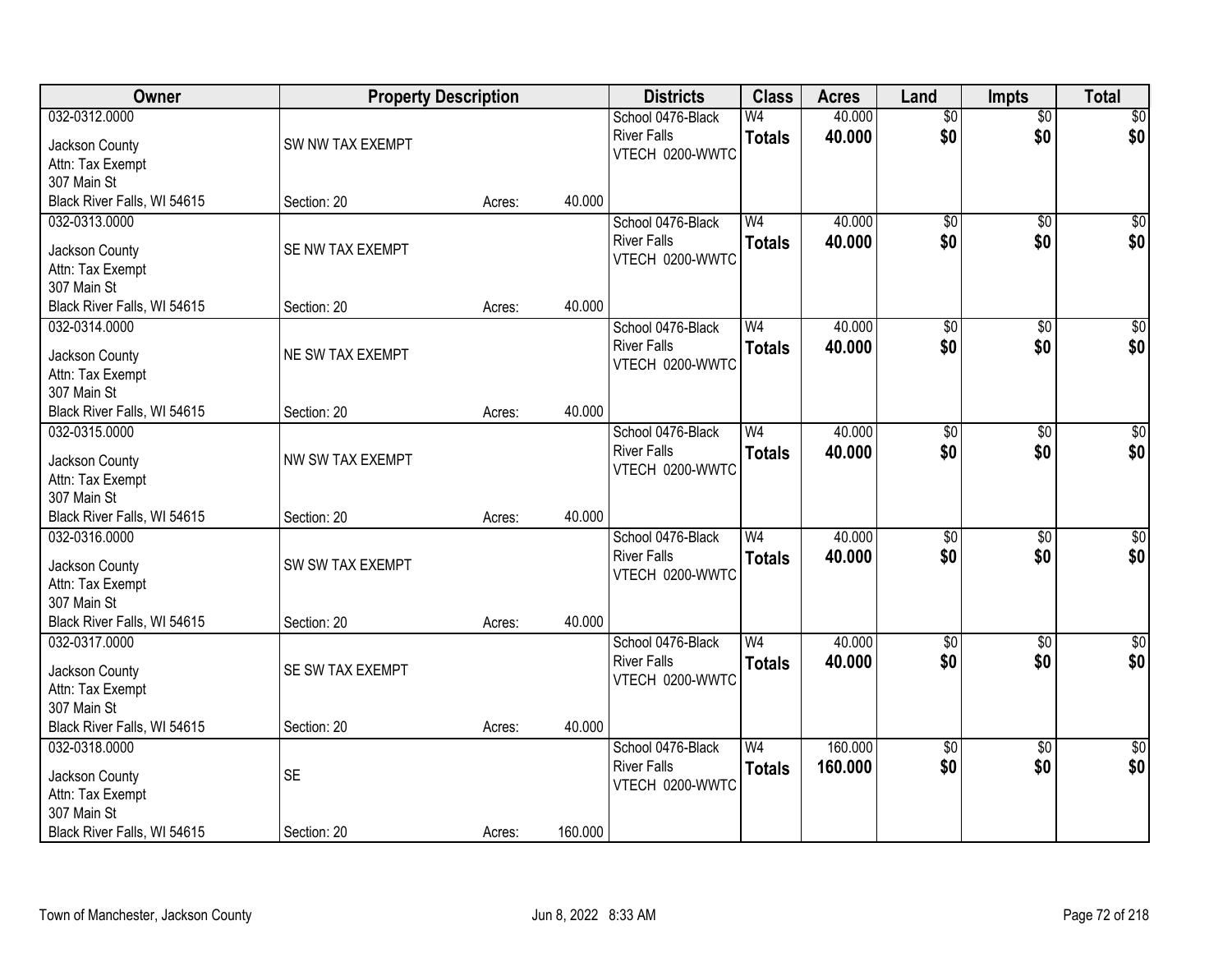| Owner                            |                                             | <b>Property Description</b> |         | <b>Districts</b>   | <b>Class</b>    | <b>Acres</b> | Land            | <b>Impts</b>    | <b>Total</b>    |
|----------------------------------|---------------------------------------------|-----------------------------|---------|--------------------|-----------------|--------------|-----------------|-----------------|-----------------|
| 032-0322.0000                    |                                             |                             |         | School 0476-Black  | W <sub>4</sub>  | 320.000      | $\overline{50}$ | $\overline{50}$ | \$0             |
| Jackson County                   | N 1/2 OF SEC 21                             |                             |         | <b>River Falls</b> | <b>Totals</b>   | 320.000      | \$0             | \$0             | \$0             |
| Attn: Tax Exempt                 |                                             |                             |         | VTECH 0200-WWTC    |                 |              |                 |                 |                 |
| 307 Main St                      |                                             |                             |         |                    |                 |              |                 |                 |                 |
| Black River Falls, WI 54615      | Section: 21                                 | Acres:                      | 320.000 |                    |                 |              |                 |                 |                 |
| 032-0330.0000                    |                                             |                             |         | School 0476-Black  | W <sub>4</sub>  | 160.000      | $\overline{50}$ | $\overline{50}$ | \$0             |
| Jackson County                   | <b>SW TAX EXEMPT</b>                        |                             |         | <b>River Falls</b> | <b>Totals</b>   | 160.000      | \$0             | \$0             | \$0             |
| Attn: Tax Exempt                 |                                             |                             |         | VTECH 0200-WWTC    |                 |              |                 |                 |                 |
| 307 Main St                      |                                             |                             |         |                    |                 |              |                 |                 |                 |
| Black River Falls, WI 54615      | Section: 21                                 | Acres:                      | 160.000 |                    |                 |              |                 |                 |                 |
| 032-0334.0000                    |                                             |                             |         | School 0476-Black  | W <sub>6</sub>  | 40.000       | (\$100,000)     | \$0             | $\overline{50}$ |
| Gary R. Maas                     | NE SE MFL 40AC CLOSED 2021 677/846 ORDER#   |                             |         | <b>River Falls</b> | <b>Totals</b>   | 40.000       | \$0             | \$0             | \$0             |
| 1145 Quentin Ave S               | 270362021                                   |                             |         | VTECH 0200-WWTC    |                 |              |                 |                 |                 |
| Lakeland, MN 55043               |                                             |                             |         |                    |                 |              |                 |                 |                 |
|                                  | Section: 21                                 | Acres:                      | 40.000  |                    |                 |              |                 |                 |                 |
| 032-0335.0000                    |                                             |                             |         | School 0476-Black  | W <sub>4</sub>  | 40.000       | $\overline{50}$ | \$0             | $\sqrt{50}$     |
| Jackson County                   | NW SE TAX EXEMPT                            |                             |         | <b>River Falls</b> | <b>Totals</b>   | 40.000       | \$0             | \$0             | \$0             |
| Attn: Tax Exempt                 |                                             |                             |         | VTECH 0200-WWTC    |                 |              |                 |                 |                 |
| 307 Main St                      |                                             |                             |         |                    |                 |              |                 |                 |                 |
| Black River Falls, WI 54615      | Section: 21                                 | Acres:                      | 40.000  |                    |                 |              |                 |                 |                 |
| 032-0336.0000                    |                                             |                             |         | School 0476-Black  | $\overline{W4}$ | 40.000       | \$0             | \$0             | \$0             |
| Jackson County                   | SW SE TAX EXEMPT                            |                             |         | <b>River Falls</b> | <b>Totals</b>   | 40.000       | \$0             | \$0             | \$0             |
| Attn: Tax Exempt                 |                                             |                             |         | VTECH 0200-WWTC    |                 |              |                 |                 |                 |
| 307 Main St                      |                                             |                             |         |                    |                 |              |                 |                 |                 |
| Black River Falls, WI 54615      | Section: 21                                 | Acres:                      | 40.000  |                    |                 |              |                 |                 |                 |
| 032-0337.0000                    |                                             |                             |         | School 0476-Black  | W <sub>6</sub>  | 39.770       | ( \$99,400)     | \$0             | $\sqrt{30}$     |
| Gary R. Maas                     | SE SE EXC OL1 CSM 4210 MFL 40AC CLOSED 2021 |                             |         | <b>River Falls</b> | <b>Totals</b>   | 39.770       | \$0             | \$0             | \$0             |
| 1145 Quentin Ave S               | 667/846 ORDER# 27 036 2021 MFL AMD 407798   |                             |         | VTECH 0200-WWTC    |                 |              |                 |                 |                 |
| Lakeland, MN 55043               |                                             |                             |         |                    |                 |              |                 |                 |                 |
|                                  | Section: 21                                 | Acres:                      | 39.770  |                    |                 |              |                 |                 |                 |
| 032-0337.0005                    |                                             |                             |         | School 0476-Black  | $\overline{G6}$ | 0.230        | \$600           | $\overline{50}$ | \$600           |
| James R. Meadowcroft             | OL 1 CSM 4210, BEING PT OF SE SE            |                             |         | <b>River Falls</b> | <b>Totals</b>   | 0.230        | \$600           | \$0             | \$600           |
| N3224 Janke Rd                   |                                             |                             |         | VTECH 0200-WWTC    |                 |              |                 |                 |                 |
| Black River Falls, WI 54615-6811 |                                             |                             |         |                    |                 |              |                 |                 |                 |
|                                  | Section: 21                                 | Acres:                      | 0.230   |                    |                 |              |                 |                 |                 |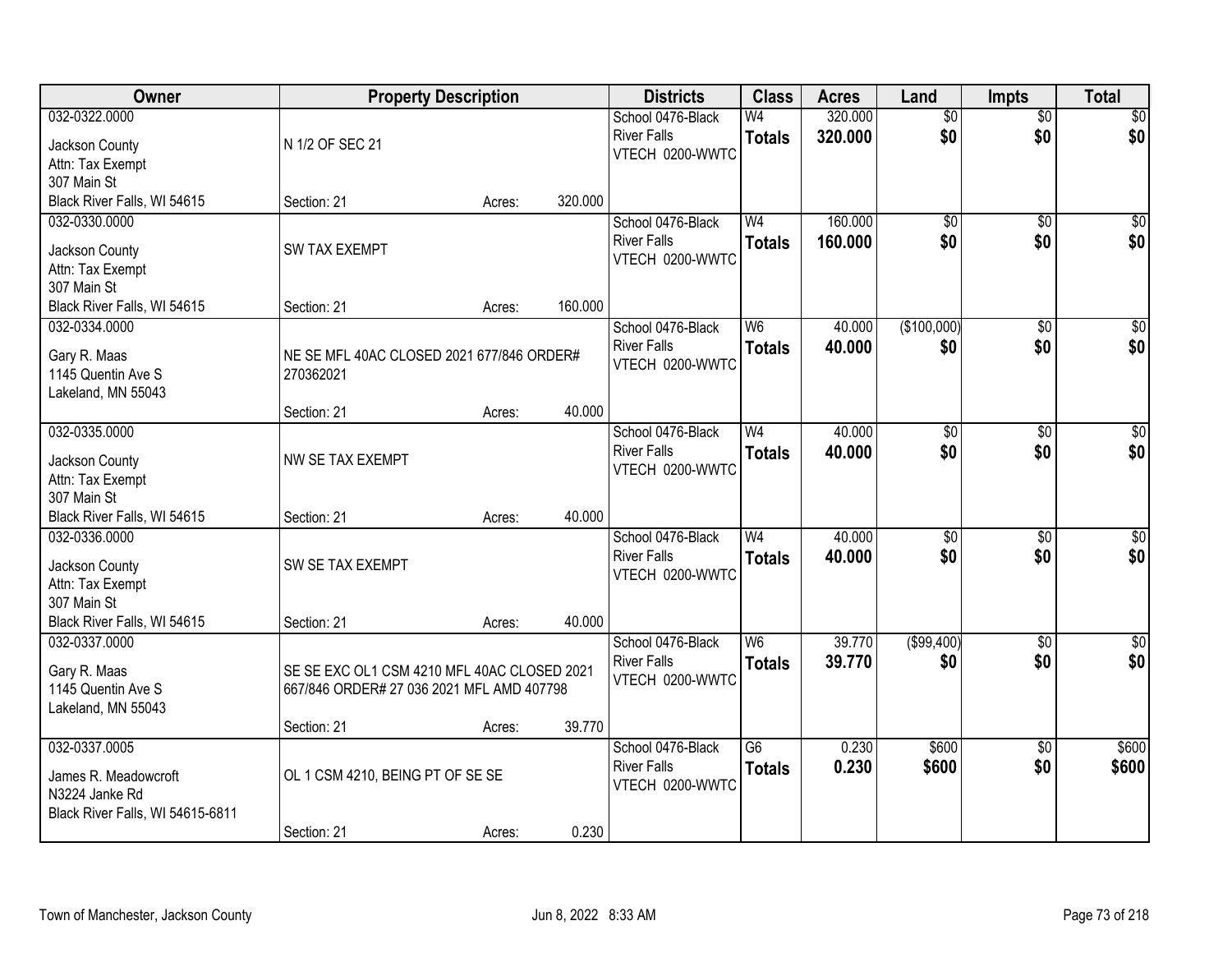| Owner<br><b>Property Description</b><br><b>Class</b><br><b>Districts</b><br>Land<br><b>Acres</b><br><b>Impts</b>                                    | <b>Total</b>     |
|-----------------------------------------------------------------------------------------------------------------------------------------------------|------------------|
| 032-0338.0000<br>320.000<br>$\overline{50}$<br>School 0476-Black<br>W <sub>4</sub><br>$\overline{50}$                                               | \$0              |
| 320.000<br>\$0<br>\$0<br><b>River Falls</b><br><b>Totals</b><br>N 1/2 OF SEC 22<br>Jackson County                                                   | \$0              |
| VTECH 0200-WWTC<br>Attn: Tax Exempt                                                                                                                 |                  |
| 307 Main St                                                                                                                                         |                  |
| Black River Falls, WI 54615<br>320.000<br>Section: 22<br>Acres:                                                                                     |                  |
| (\$100,000)<br>032-0346.0000<br>School 0476-Black<br>W8<br>40.000<br>$\overline{50}$                                                                | \$0              |
| <b>River Falls</b><br>40.000<br>\$0<br>\$0<br><b>Totals</b><br>NE SW 40A OPEN MFL MFL 415/528 *ORDER # 27 035<br>Brooke R. Benson                   | \$0              |
| VTECH 0200-WWTC<br>Scott F. Sanders<br>2001 MFL TRANSFER 655/480                                                                                    |                  |
| 4212 Basswood Rd                                                                                                                                    |                  |
| 40.000<br>Sparta, WI 54656<br>Section: 22<br>Acres:                                                                                                 |                  |
| (\$100,000)<br>032-0347.0000<br>W <sub>8</sub><br>40.000<br>\$0<br>School 0476-Black                                                                | $\overline{50}$  |
| \$0<br><b>River Falls</b><br>40.000<br>\$0<br><b>Totals</b>                                                                                         | \$0              |
| Brooke R. Benson<br>NW SW 40A OPEN MFL MFL 415/528 *ORDER # 27<br>VTECH 0200-WWTC                                                                   |                  |
| Scott F. Sanders<br>035 2001 MFL TRANSFER 655/480                                                                                                   |                  |
| 4212 Basswood Rd                                                                                                                                    |                  |
| 40.000<br>Sparta, WI 54656<br>Section: 22<br>Acres:                                                                                                 |                  |
| 17.000<br>( \$51,000)<br>032-0348.0000<br>School 0476-Black<br>W <sub>8</sub><br>$\sqrt[6]{3}$                                                      | $\sqrt{50}$      |
| \$0<br><b>River Falls</b><br>17,000<br>\$0<br><b>Totals</b><br>Warren G. Millard<br>E 1/2 OF SW SW EX S OF CREEK 420/380 MFL 17A<br>VTECH 0200-WWTC | \$0              |
| N10595 Townhouse Rd<br>CLOSED 2003 MFL CORRECTION 622/850 ORDER #                                                                                   |                  |
| Alma Center, WI 54611-8202<br>27 064 2003 MFL TRANSFER 655/484                                                                                      |                  |
| 17.000<br>Section: 22<br>Acres:                                                                                                                     |                  |
| (\$24,500)<br>032-0348.0005<br>$\overline{W6}$<br>9.800<br>$\overline{50}$<br>School 0476-Black                                                     | $\overline{50}$  |
| \$0<br>9.800<br>\$0<br><b>River Falls</b><br><b>Totals</b><br>Gary R. Maas<br>PT OF W 1/2 OF SWSW N OF CREEK EX PT OF LOT 2                         | \$0              |
| VTECH 0200-WWTC<br>CSM 2203 AND EX LOT 1 CSM 2203 MFL 9.8AC<br>1145 Quentin Ave S                                                                   |                  |
| CLOSED 2021 677/846 ORDER# 270362021<br>Lakeland, MN 55043                                                                                          |                  |
| 9.800<br>Section: 22<br>Acres:                                                                                                                      |                  |
| W <sub>8</sub><br>(\$4,200)<br>032-0348.0006<br>School 0476-Black<br>1.400<br>$\overline{50}$                                                       | $\overline{\$0}$ |
| <b>River Falls</b><br>1.400<br>\$0<br>\$0<br><b>Totals</b><br>James R. Meadowcroft<br>PT OF W 1/2 OF SWSW S OF CREEK 420/380 MFL                    | \$0              |
| VTECH 0200-WWTC<br>1.4A CLOSED 2003 MFL CORRECTION 622/850<br>N3224 Janke Rd                                                                        |                  |
| ORDER #27 064 2003<br>Black River Falls, WI 54615-6811                                                                                              |                  |
| 1.400<br>Section: 22<br>Acres:                                                                                                                      |                  |
| 032-0348.0007<br>$\overline{G6}$<br>\$17,400<br>School 0476-Black<br>5.800<br>$\overline{60}$                                                       | \$17,400         |
| \$0<br><b>River Falls</b><br>5.800<br>\$17,400<br><b>Totals</b><br>PT OF LOT 2 CSM 2203 BEING PT OF THE SWSW                                        | \$17,400         |
| Frank D. Ridlon<br>VTECH 0200-WWTC<br>Hazel D. Ridlon                                                                                               |                  |
| 218 Lower Lake Dr                                                                                                                                   |                  |
| 5.800<br>Merrillan, WI 54754-9029<br>Section: 22<br>Acres:                                                                                          |                  |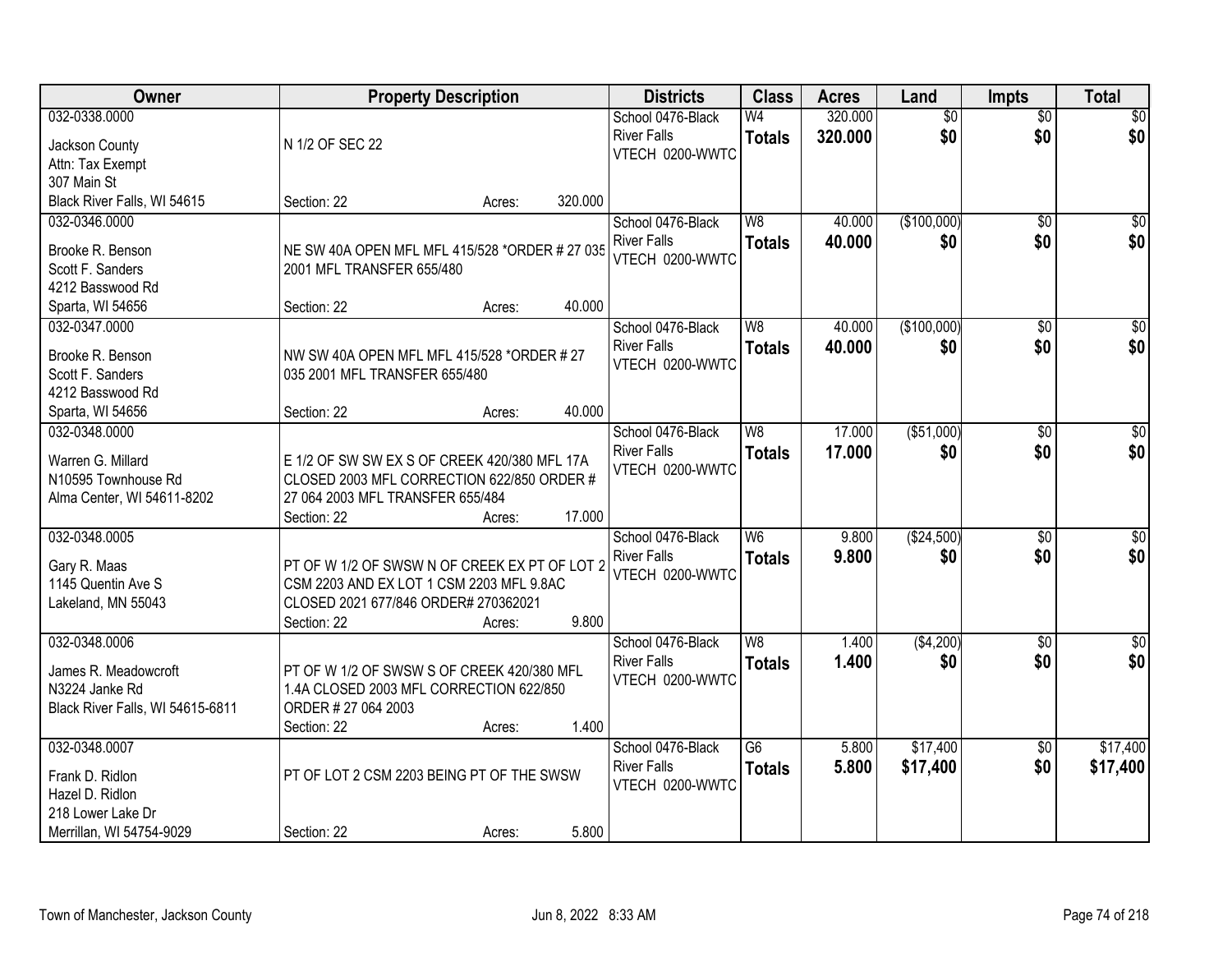| Owner                                                                       |                                                                                                                 | <b>Property Description</b> |        |                                                                     | <b>Class</b>                      | <b>Acres</b>              | Land                               | Impts                         | <b>Total</b>                |
|-----------------------------------------------------------------------------|-----------------------------------------------------------------------------------------------------------------|-----------------------------|--------|---------------------------------------------------------------------|-----------------------------------|---------------------------|------------------------------------|-------------------------------|-----------------------------|
| 032-0348.0008<br>Bryan F. Smrcina<br>403 Cedar Bird Ln<br>Holmen, WI 54636  | LOT 1 CSM 2203 BEING PT OF THE SWSW                                                                             |                             |        | School 0476-Black<br><b>River Falls</b><br>VTECH 0200-WWTC          | $\overline{G6}$<br><b>Totals</b>  | 3.000<br>3.000            | \$9,000<br>\$9,000                 | $\overline{50}$<br>\$0        | \$9,000<br>\$9,000          |
|                                                                             | Section: 22                                                                                                     | Acres:                      | 3.000  |                                                                     |                                   |                           |                                    |                               |                             |
| 032-0348.0010<br>Matthew K. Dubois<br>Margaret M. Dubois<br>4648 Juniper St | W3282 Wilderness Tr<br>LOT 10 CSM 3296, BEING PT OF LOT 7 CSM 2919 IN<br>THE SWSW SEC 22 & PT OF NWNW SEC 27    |                             |        | School 0476-Black<br><b>River Falls</b><br>VTECH 0200-WWTC          | $\overline{G6}$<br><b>Totals</b>  | 7.020<br>7.020            | \$17,600<br>\$17,600               | \$0<br>\$0                    | \$17,600<br>\$17,600        |
| La Crosse, WI 54601-8380                                                    | Section: 27                                                                                                     | Acres:                      | 7.020  |                                                                     |                                   |                           |                                    |                               |                             |
| 032-0348.0015<br>Matthew K. Dubois<br>Margaret M. Dubois<br>4648 Juniper St | N3282 Wilderness Trl<br>LOT 11 CSM 3296, BEING PART OF LOT 7 CSM 2919<br>IN THE SWSW SEC 22 & PT OF NWNW SEC 27 |                             |        | School 0476-Black<br><b>River Falls</b><br>VTECH 0200-WWTC          | G1<br><b>Totals</b>               | 5.600<br>5.600            | \$26,500<br>\$26,500               | \$137,500<br>\$137,500        | \$164,000<br>\$164,000      |
| La Crosse, WI 54601-8380                                                    | Section: 27                                                                                                     | Acres:                      | 5.600  |                                                                     |                                   |                           |                                    |                               |                             |
| 032-0349.0000<br>Charles Schwartz<br>Hope Schwartz<br>1883 Yorkshire Ave    | LOT 6 CSM 2816 BEING PART OF THE SE SW                                                                          |                             |        | School 0476-Black<br><b>River Falls</b><br>VTECH 0200-WWTC          | $\overline{G6}$<br><b>Totals</b>  | 6.760<br>6.760            | \$20,300<br>\$20,300               | \$0<br>\$0                    | \$20,300<br>\$20,300        |
| St Paul, MN 55116                                                           | Section: 22                                                                                                     | Acres:                      | 6.760  |                                                                     |                                   |                           |                                    |                               |                             |
| 032-0349.0005<br>John T. Ellingson<br>Jane A. Ellingson<br>N6080 Kenyon Rd  | PT OF SESW LYING N OF CREEK *MFL 16A CLOSED<br>2004 443/324                                                     |                             |        | School 0476-Black<br><b>River Falls</b><br>VTECH 0200-WWTC   Totals | $\overline{G6}$<br>W <sub>8</sub> | 9.000<br>16.000<br>25.000 | \$27,000<br>(\$48,000)<br>\$27,000 | $\overline{50}$<br>\$0<br>\$0 | \$27,000<br>\$0<br>\$27,000 |
| Black River Falls, WI 54615-5943<br>032-0349.0010                           | Section: 22<br>N3380 Wilderness Tr                                                                              | Acres:                      | 25.000 | School 0476-Black                                                   | $\overline{G1}$                   | 6.300                     | \$28,300                           | \$172,500                     | \$200,800                   |
| Thomas R. Bertram<br>Hannah M. Bertram<br>W8020 August Ave                  | LOT 5 CSM 2781 BEING PART OF THE SE SW                                                                          |                             |        | <b>River Falls</b><br>VTECH 0200-WWTC                               | <b>Totals</b>                     | 6.300                     | \$28,300                           | \$172,500                     | \$200,800                   |
| Holmen, WI 54636                                                            | Section: 22                                                                                                     | Acres:                      | 6.300  |                                                                     |                                   |                           |                                    |                               |                             |
| 032-0350.0000<br>Jackson County<br>Attn: Tax Exempt<br>307 Main St          | N Old County Rd I<br>N 1/2 OF SE TAX EXEMPT                                                                     |                             |        | School 0476-Black<br><b>River Falls</b><br>VTECH 0200-WWTC          | $\overline{W4}$<br><b>Totals</b>  | 80.000<br>80.000          | \$0<br>\$0                         | $\overline{50}$<br>\$0        | $\overline{50}$<br>\$0      |
| Black River Falls, WI 54615                                                 | Section: 22                                                                                                     | Acres:                      | 80.000 |                                                                     |                                   |                           |                                    |                               |                             |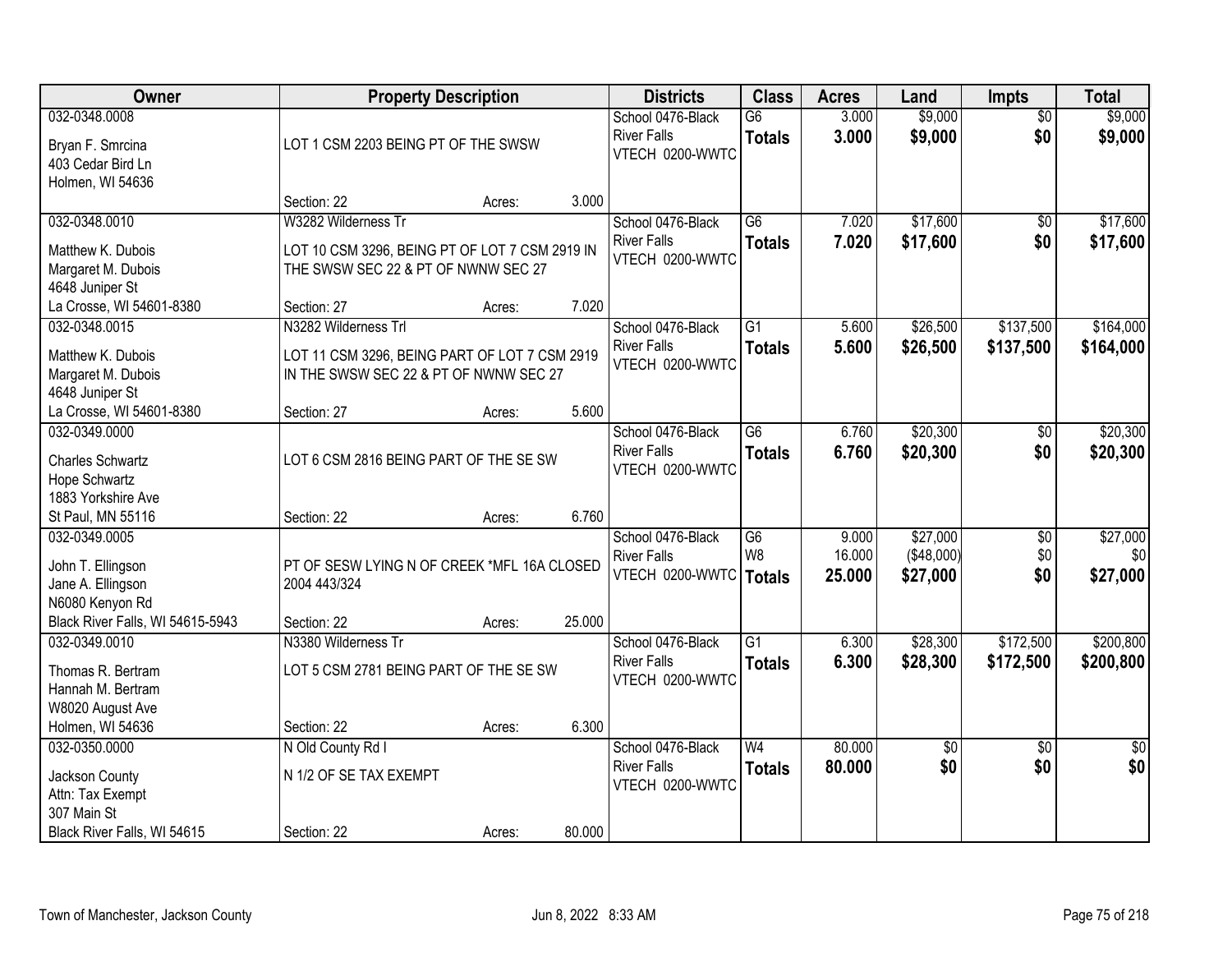| Owner                            |                                              | <b>Property Description</b> |        | <b>Districts</b>   | <b>Class</b>    | <b>Acres</b> | Land            | <b>Impts</b>    | <b>Total</b>    |
|----------------------------------|----------------------------------------------|-----------------------------|--------|--------------------|-----------------|--------------|-----------------|-----------------|-----------------|
| 032-0352.0000                    | N3404 Wilderness Tr                          |                             |        | School 0476-Black  | $\overline{G6}$ | 17.140       | \$51,400        | $\overline{50}$ | \$51,400        |
| Paul A. Froehlich                | LOT 4 CSM 2569 BEING PART OF THE SWSE (FKA   |                             |        | <b>River Falls</b> | <b>Totals</b>   | 17.140       | \$51,400        | \$0             | \$51,400        |
| Lynn E. Froehlich                | SW SE EXC E 10AC AND EX PT LYING N OF CREEK) |                             |        | VTECH 0200-WWTC    |                 |              |                 |                 |                 |
| W13562 Valley Ln                 |                                              |                             |        |                    |                 |              |                 |                 |                 |
| Lodi, WI 53555                   | Section: 22                                  | Acres:                      | 17.140 |                    |                 |              |                 |                 |                 |
| 032-0352.0005                    |                                              |                             |        | School 0476-Black  | $\overline{G1}$ | 4.400        | \$39,200        | \$0             | \$39,200        |
| Ryan S. Dusthimer et al          | LOT 1 CSM 2285, BEING IN SWSE                |                             |        | <b>River Falls</b> | <b>Totals</b>   | 4.400        | \$39,200        | \$0             | \$39,200        |
| 1805 Pinecrest Ln                |                                              |                             |        | VTECH 0200-WWTC    |                 |              |                 |                 |                 |
| Lindenhurst, IL 60046            |                                              |                             |        |                    |                 |              |                 |                 |                 |
|                                  | Section: 22                                  | Acres:                      | 4.400  |                    |                 |              |                 |                 |                 |
| 032-0352.0010                    |                                              |                             |        | School 0476-Black  | $\overline{G6}$ | 2.920        | \$8,800         | $\overline{50}$ | \$8,800         |
| John T. Ellingson                | PT OF SWSE LYING N OF CREEK EX E 10 A AND EX |                             |        | <b>River Falls</b> | W8              | 5.000        | (\$15,000)      | \$0             | \$0             |
| Jane A. Ellingson                | LOT 3 CSM 2327 *MFL 5A CLOSED 2004 443/324   |                             |        | VTECH 0200-WWTC    | <b>Totals</b>   | 7.920        | \$8,800         | \$0             | \$8,800         |
| N6080 Kenyon Rd                  |                                              |                             |        |                    |                 |              |                 |                 |                 |
| Black River Falls, WI 54615-5943 | Section: 22                                  | Acres:                      | 7.920  |                    |                 |              |                 |                 |                 |
| 032-0352.0011                    |                                              |                             |        | School 0476-Black  | $\overline{G6}$ | 4.080        | \$12,200        | \$0             | \$12,200        |
| Mary B. Hovel                    | LOT 3 CSM 2327 BEING PT OF SWSE              |                             |        | <b>River Falls</b> | <b>Totals</b>   | 4.080        | \$12,200        | \$0             | \$12,200        |
| N2009 Joy Ln                     |                                              |                             |        | VTECH 0200-WWTC    |                 |              |                 |                 |                 |
| La Crosse, WI 54601              |                                              |                             |        |                    |                 |              |                 |                 |                 |
|                                  | Section: 22                                  | Acres:                      | 4.080  |                    |                 |              |                 |                 |                 |
| 032-0352.0015                    |                                              |                             |        | School 0476-Black  | $\overline{G6}$ | 5.600        | \$16,800        | $\overline{50}$ | \$16,800        |
| Appointments, Inc                | LOT 2 CSM 2285, BEING IN SWSE                |                             |        | <b>River Falls</b> | <b>Totals</b>   | 5.600        | \$16,800        | \$0             | \$16,800        |
| 481 Aspen Cir                    |                                              |                             |        | VTECH 0200-WWTC    |                 |              |                 |                 |                 |
| Delano, MN 55328                 |                                              |                             |        |                    |                 |              |                 |                 |                 |
|                                  | Section: 22                                  | Acres:                      | 5.600  |                    |                 |              |                 |                 |                 |
| 032-0353.0000                    |                                              |                             |        | School 0476-Black  | W <sub>4</sub>  | 40.000       | $\overline{60}$ | $\sqrt{6}$      | \$0             |
| Jackson County                   | SE SE TAX EXEMPT                             |                             |        | <b>River Falls</b> | <b>Totals</b>   | 40.000       | \$0             | \$0             | \$0             |
| Attn: Tax Exempt                 |                                              |                             |        | VTECH 0200-WWTC    |                 |              |                 |                 |                 |
| 307 Main St                      |                                              |                             |        |                    |                 |              |                 |                 |                 |
| Black River Falls, WI 54615      | Section: 22                                  | Acres:                      | 40.000 |                    |                 |              |                 |                 |                 |
| 032-0354.0000                    |                                              |                             |        | School 0476-Black  | W <sub>4</sub>  | 40.000       | $\sqrt{6}$      | $\overline{30}$ | $\overline{50}$ |
| Jackson County                   | NE NE TAX EXEMPT                             |                             |        | <b>River Falls</b> | <b>Totals</b>   | 40.000       | \$0             | \$0             | \$0             |
| Attn: Tax Exempt                 |                                              |                             |        | VTECH 0200-WWTC    |                 |              |                 |                 |                 |
| 307 Main St                      |                                              |                             |        |                    |                 |              |                 |                 |                 |
| Black River Falls, WI 54615      | Section: 23                                  | Acres:                      | 40.000 |                    |                 |              |                 |                 |                 |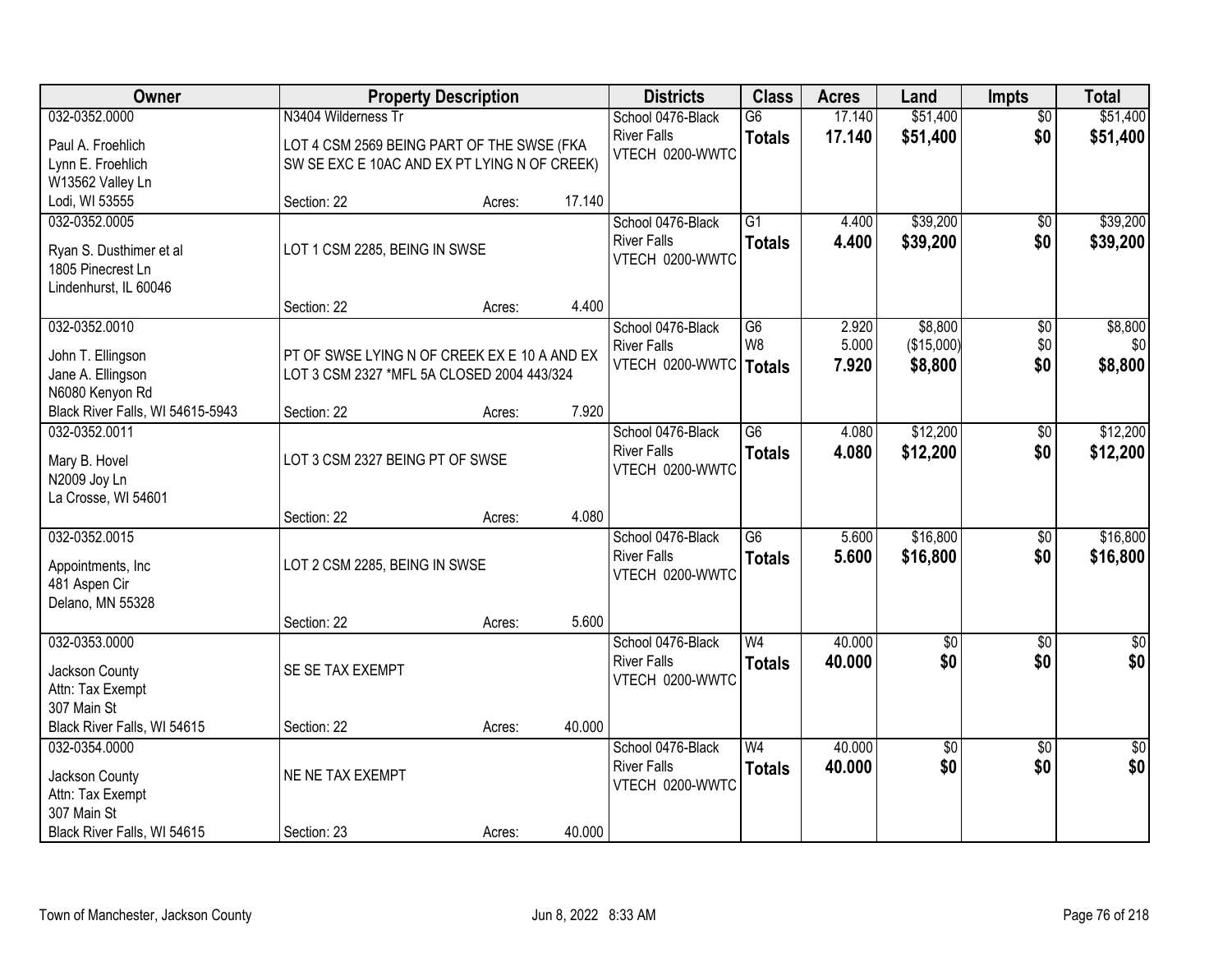| Owner                                                                                             | <b>Property Description</b>                                 |        |         | <b>Districts</b>                                                                  | <b>Class</b>                                            | <b>Acres</b>                        | Land                                       | <b>Impts</b>                         | <b>Total</b>                               |
|---------------------------------------------------------------------------------------------------|-------------------------------------------------------------|--------|---------|-----------------------------------------------------------------------------------|---------------------------------------------------------|-------------------------------------|--------------------------------------------|--------------------------------------|--------------------------------------------|
| 032-0355.0000<br>Jackson County<br>Attn: Tax Exempt<br>307 Main St                                | NW NE MFL WITHDRAWAL ORDER 27-023-2002 TAX<br><b>EXEMPT</b> |        |         | Rural fire district<br>School 0476-Black<br><b>River Falls</b><br>VTECH 0200-WWTC | X3<br><b>Totals</b>                                     | 40.000<br>40.000                    | $\overline{50}$<br>\$0                     | $\overline{50}$<br>\$0               | \$0<br>\$0                                 |
| Black River Falls, WI 54615                                                                       | Section: 23                                                 | Acres: | 40.000  |                                                                                   |                                                         |                                     |                                            |                                      |                                            |
| 032-0356.0000<br>Jackson County<br>Attn: Tax Exempt<br>307 Main St                                | SW NE TAX EXEMPT                                            |        |         | School 0476-Black<br><b>River Falls</b><br>VTECH 0200-WWTC                        | W <sub>4</sub><br><b>Totals</b>                         | 40.000<br>40.000                    | $\overline{50}$<br>\$0                     | $\overline{50}$<br>\$0               | \$0<br>\$0                                 |
| Black River Falls, WI 54615                                                                       | Section: 23                                                 | Acres: | 40.000  |                                                                                   |                                                         | 40.000                              |                                            |                                      |                                            |
| 032-0357.0000<br>Jackson County<br>Attn: Tax Exempt<br>307 Main St                                | SE NE TAX EXEMPT                                            |        |         | School 0476-Black<br><b>River Falls</b><br>VTECH 0200-WWTC                        | W <sub>4</sub><br><b>Totals</b>                         | 40.000                              | $\overline{50}$<br>\$0                     | \$0<br>\$0                           | $\overline{\$0}$<br>\$0                    |
| Black River Falls, WI 54615                                                                       | Section: 23                                                 | Acres: | 40.000  |                                                                                   |                                                         |                                     |                                            |                                      |                                            |
| 032-0358.0000<br>Jackson County<br>Attn: Tax Exempt<br>307 Main St                                | <b>NW TAX EXEMPT</b>                                        |        |         | School 0476-Black<br><b>River Falls</b><br>VTECH 0200-WWTC                        | W <sub>4</sub><br><b>Totals</b>                         | 160.000<br>160.000                  | \$0<br>\$0                                 | $\frac{1}{20}$<br>\$0                | $\sqrt{50}$<br>\$0                         |
| Black River Falls, WI 54615                                                                       | Section: 23                                                 | Acres: | 160.000 |                                                                                   |                                                         |                                     |                                            |                                      |                                            |
| 032-0362.0000<br>Jackson County<br>Attn: Tax Exempt<br>307 Main St<br>Black River Falls, WI 54615 | NE SW TAX EXEMPT<br>Section: 23                             | Acres: | 40.000  | School 0476-Black<br><b>River Falls</b><br>VTECH 0200-WWTC                        | W <sub>4</sub><br><b>Totals</b>                         | 40.000<br>40.000                    | $\overline{50}$<br>\$0                     | $\overline{50}$<br>\$0               | $\sqrt{50}$<br>\$0                         |
| 032-0363.0000                                                                                     | N Old County Rd I                                           |        |         | School 0476-Black                                                                 | W <sub>4</sub>                                          | 40.000                              | $\sqrt{6}$                                 | $\overline{50}$                      | \$0                                        |
| Jackson County<br>Attn: Tax Exempt<br>307 Main St                                                 | NW SW TAX EXEMPT                                            |        |         | <b>River Falls</b><br>VTECH 0200-WWTC                                             | <b>Totals</b>                                           | 40.000                              | \$0                                        | \$0                                  | \$0                                        |
| Black River Falls, WI 54615                                                                       | Section: 23                                                 | Acres: | 40.000  |                                                                                   |                                                         |                                     |                                            |                                      |                                            |
| 032-0364.0000<br>Julie A. Snyder<br>519 L Hauser Rd<br>Onalaska, WI 54650                         | N3346 N Old County Rd I<br>SW SW EXC HWY<br>Section: 23     | Acres: | 38.980  | School 0476-Black<br><b>River Falls</b><br>VTECH 0200-WWTC                        | G1<br>G <sub>5</sub><br>G <sub>6</sub><br><b>Totals</b> | 1.000<br>12.000<br>25.980<br>38.980 | \$7,500<br>\$3,000<br>\$65,000<br>\$75,500 | $\overline{50}$<br>\$0<br>\$0<br>\$0 | \$7,500<br>\$3,000<br>\$65,000<br>\$75,500 |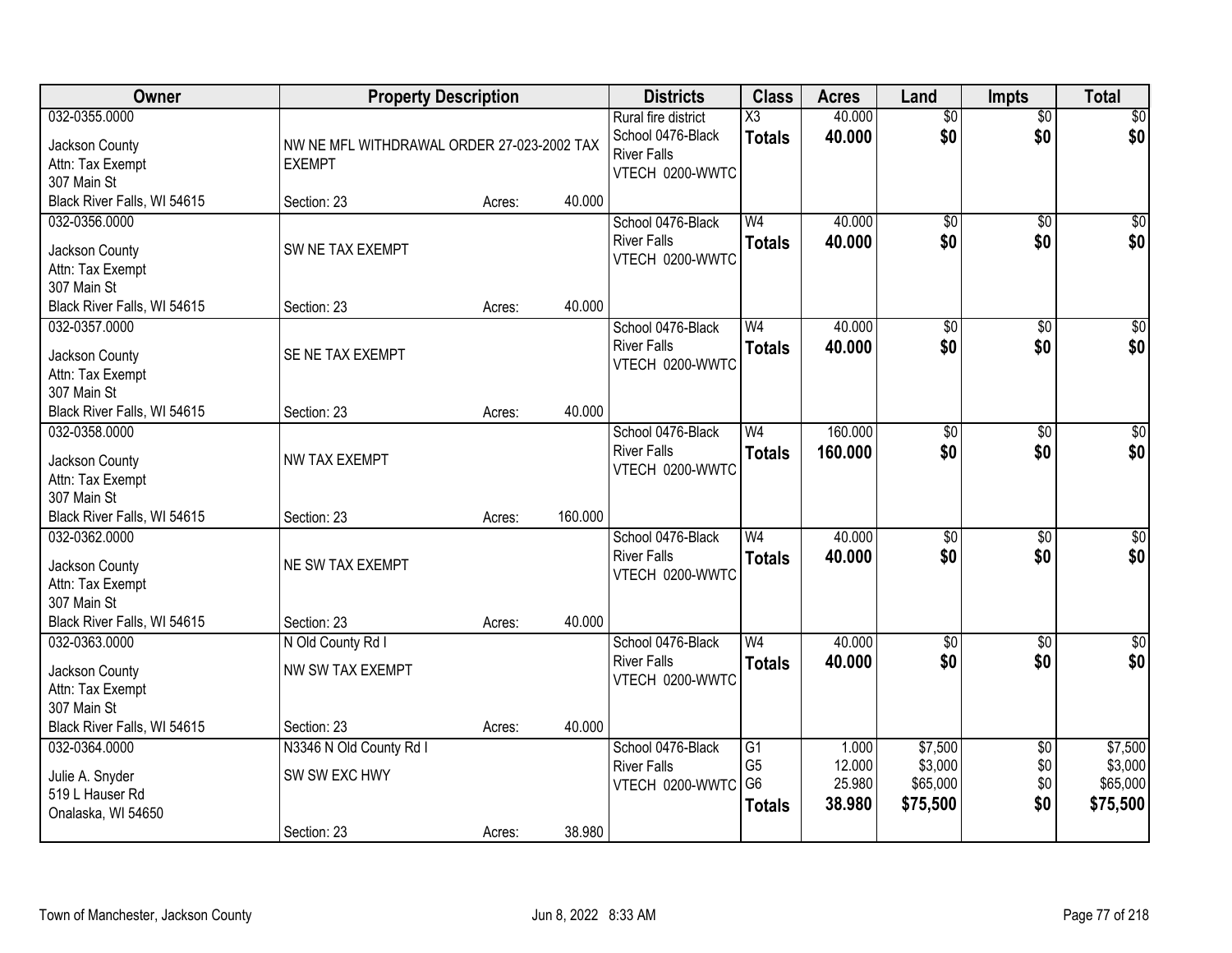| Owner                       | <b>Property Description</b> |        |        | <b>Districts</b>         | <b>Class</b>           | <b>Acres</b> | Land            | Impts           | <b>Total</b> |
|-----------------------------|-----------------------------|--------|--------|--------------------------|------------------------|--------------|-----------------|-----------------|--------------|
| 032-0364.0005               |                             |        |        | School 0476-Black        | W <sub>4</sub>         | 1.020        | $\overline{50}$ | $\overline{50}$ | \$0          |
| Jackson County              | PT OF SW SW                 |        |        | <b>River Falls</b>       | <b>Totals</b>          | 1.020        | \$0             | \$0             | \$0          |
| Attn: Tax Exempt            |                             |        |        | VTECH 0200-WWTC          |                        |              |                 |                 |              |
| 307 Main St                 |                             |        |        |                          |                        |              |                 |                 |              |
| Black River Falls, WI 54615 | Section: 23                 | Acres: | 1.020  |                          |                        |              |                 |                 |              |
| 032-0365.0000               |                             |        |        | School 0476-Black        | $\overline{G6}$        | 40.000       | \$100,000       | \$0             | \$100,000    |
| Joan R. Colby               | SE SW                       |        |        | <b>River Falls</b>       | <b>Totals</b>          | 40.000       | \$100,000       | \$0             | \$100,000    |
| 3730 S Wood St              |                             |        |        | VTECH 0200-WWTC          |                        |              |                 |                 |              |
| Chicago, IL 60609-2042      |                             |        |        |                          |                        |              |                 |                 |              |
|                             | Section: 23                 | Acres: | 40.000 |                          |                        |              |                 |                 |              |
| 032-0366.0000               |                             |        |        | School 0476-Black        | W <sub>4</sub>         | 40.000       | \$0             | \$0             | \$0          |
| Jackson County              | NE SE TAX EXEMPT            |        |        | <b>River Falls</b>       | <b>Totals</b>          | 40.000       | \$0             | \$0             | \$0          |
| Attn: Tax Exempt            |                             |        |        | VTECH 0200-WWTC          |                        |              |                 |                 |              |
| 307 Main St                 |                             |        |        |                          |                        |              |                 |                 |              |
| Black River Falls, WI 54615 | Section: 23                 | Acres: | 40.000 |                          |                        |              |                 |                 |              |
| 032-0367.0000               |                             |        |        | School 0476-Black        | $\overline{G6}$        | 40.000       | \$100,000       | $\overline{50}$ | \$100,000    |
| Joan R. Colby               | NW SE                       |        |        | <b>River Falls</b>       | <b>Totals</b>          | 40.000       | \$100,000       | \$0             | \$100,000    |
| 3730 S Wood St              |                             |        |        | VTECH 0200-WWTC          |                        |              |                 |                 |              |
| Chicago, IL 60609-2042      |                             |        |        |                          |                        |              |                 |                 |              |
|                             | Section: 23                 | Acres: | 40.000 |                          |                        |              |                 |                 |              |
| 032-0368.0000               |                             |        |        | School 0476-Black        | G5                     | 3.000        | \$800           | \$0             | \$800        |
| Joan R. Colby               | SW <sub>SE</sub>            |        |        | <b>River Falls</b>       | G <sub>6</sub>         | 37.000       | \$74,000        | \$0             | \$74,000     |
| 3730 S Wood St              |                             |        |        | VTECH 0200-WWTC   Totals |                        | 40.000       | \$74,800        | \$0             | \$74,800     |
| Chicago, IL 60609-2042      |                             |        |        |                          |                        |              |                 |                 |              |
|                             | Section: 23                 | Acres: | 40.000 |                          |                        |              |                 |                 |              |
| 032-0369.0000               |                             |        |        | School 0476-Black        | $\overline{\text{G6}}$ | 40.000       | \$100,000       | $\overline{60}$ | \$100,000    |
| Joan R. Colby               | SE SE                       |        |        | <b>River Falls</b>       | <b>Totals</b>          | 40.000       | \$100,000       | \$0             | \$100,000    |
| 3730 S Wood St              |                             |        |        | VTECH 0200-WWTC          |                        |              |                 |                 |              |
| Chicago, IL 60609-2042      |                             |        |        |                          |                        |              |                 |                 |              |
|                             | Section: 23                 | Acres: | 40.000 |                          |                        |              |                 |                 |              |
| 032-0370.0000               | None                        |        |        | School 0476-Black        | W <sub>6</sub>         | 40.000       | (\$100,000)     | $\overline{50}$ | $\sqrt{50}$  |
| Doak D. Christenson         | NE NE 40A MFL CLOSED 2012   |        |        | <b>River Falls</b>       | <b>Totals</b>          | 40.000       | \$0             | \$0             | \$0          |
| Kelley Christenson          |                             |        |        | VTECH 0200-WWTC          |                        |              |                 |                 |              |
| 2964 Waubesa Ave            |                             |        |        |                          |                        |              |                 |                 |              |
| Madison, WI 53711-5965      | Section: 24                 | Acres: | 40.000 |                          |                        |              |                 |                 |              |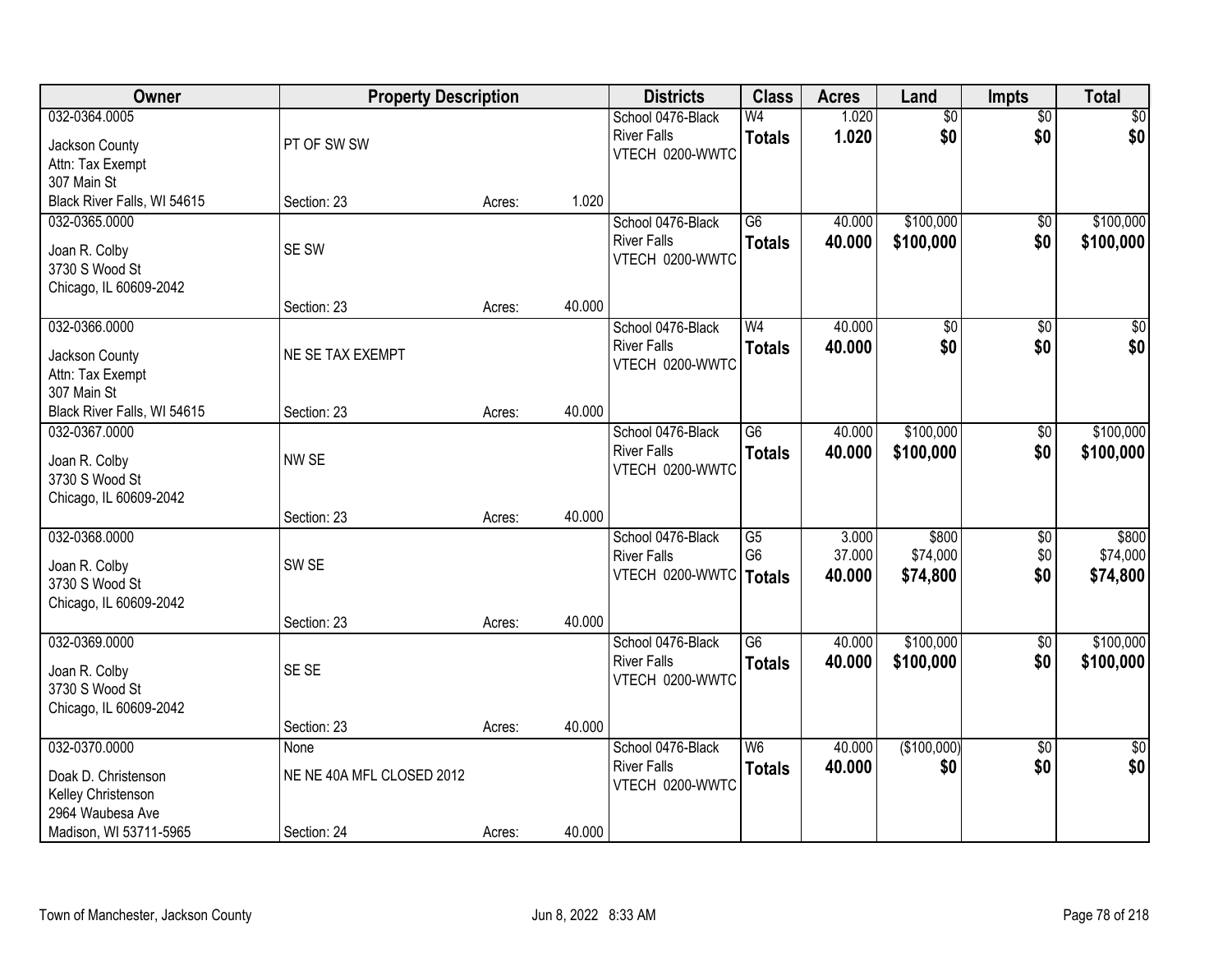| Owner                                      | <b>Property Description</b> |        |         | <b>Districts</b>   | <b>Class</b>                      | <b>Acres</b>    | Land            | <b>Impts</b>    | <b>Total</b>     |
|--------------------------------------------|-----------------------------|--------|---------|--------------------|-----------------------------------|-----------------|-----------------|-----------------|------------------|
| 032-0371.0000                              | <b>None</b>                 |        |         | School 0476-Black  | W <sub>6</sub>                    | 40.000          | (\$100,000)     | $\overline{50}$ | $\sqrt{50}$      |
| Doak D. Christenson                        | NW NE 40A MFL CLOSED 2012   |        |         | <b>River Falls</b> | <b>Totals</b>                     | 40.000          | \$0             | \$0             | \$0              |
| Kelley Christenson                         |                             |        |         | VTECH 0200-WWTC    |                                   |                 |                 |                 |                  |
| 2964 Waubesa Ave                           |                             |        |         |                    |                                   |                 |                 |                 |                  |
| Madison, WI 53711-5965                     | Section: 24                 | Acres: | 40.000  |                    |                                   |                 |                 |                 |                  |
| 032-0372.0000                              |                             |        |         | School 0476-Black  | W <sub>4</sub>                    | 40.000          | $\overline{50}$ | $\overline{50}$ | \$0              |
|                                            |                             |        |         | <b>River Falls</b> | <b>Totals</b>                     | 40.000          | \$0             | \$0             | \$0              |
| Jackson County                             | SW NE TAX EXEMPT            |        |         | VTECH 0200-WWTC    |                                   |                 |                 |                 |                  |
| Attn: Tax Exempt<br>307 Main St            |                             |        |         |                    |                                   |                 |                 |                 |                  |
| Black River Falls, WI 54615                | Section: 24                 | Acres: | 40.000  |                    |                                   |                 |                 |                 |                  |
| 032-0373.0000                              |                             |        |         | School 0476-Black  | W <sub>4</sub>                    | 40.000          | \$0             | \$0             | $\overline{\$0}$ |
|                                            |                             |        |         | <b>River Falls</b> | <b>Totals</b>                     | 40.000          | \$0             | \$0             | \$0              |
| Jackson County                             | SE NE TAX EXEMPT            |        |         | VTECH 0200-WWTC    |                                   |                 |                 |                 |                  |
| Attn: Tax Exempt                           |                             |        |         |                    |                                   |                 |                 |                 |                  |
| 307 Main St                                |                             |        |         |                    |                                   |                 |                 |                 |                  |
| Black River Falls, WI 54615                | Section: 24                 | Acres: | 40.000  |                    |                                   |                 |                 |                 |                  |
| 032-0374.0000                              |                             |        |         | School 0476-Black  | W <sub>4</sub>                    | 160.000         | $\overline{50}$ | \$0             | $\sqrt{50}$      |
| Jackson County                             | NW TAX EXEMPT               |        |         | <b>River Falls</b> | <b>Totals</b>                     | 160.000         | \$0             | \$0             | \$0              |
| Attn: Tax Exempt                           |                             |        |         | VTECH 0200-WWTC    |                                   |                 |                 |                 |                  |
| 307 Main St                                |                             |        |         |                    |                                   |                 |                 |                 |                  |
| Black River Falls, WI 54615                | Section: 24                 | Acres: | 160.000 |                    |                                   |                 |                 |                 |                  |
| 032-0378.0000                              |                             |        |         | School 0476-Black  | W <sub>4</sub>                    | 40.000          | $\overline{50}$ | $\overline{50}$ | $\sqrt{50}$      |
| Jackson County                             | NE SW TAX EXEMPT            |        |         | <b>River Falls</b> | <b>Totals</b>                     | 40.000          | \$0             | \$0             | \$0              |
| Attn: Tax Exempt                           |                             |        |         | VTECH 0200-WWTC    |                                   |                 |                 |                 |                  |
| 307 Main St                                |                             |        |         |                    |                                   |                 |                 |                 |                  |
| Black River Falls, WI 54615                | Section: 24                 | Acres: | 40.000  |                    |                                   |                 |                 |                 |                  |
| 032-0379.0000                              |                             |        |         | School 0476-Black  | W <sub>4</sub>                    | 40.000          | $\overline{50}$ | $\overline{50}$ | $\overline{\$0}$ |
|                                            |                             |        |         | <b>River Falls</b> | <b>Totals</b>                     | 40.000          | \$0             | \$0             | \$0              |
| Jackson County                             | NW SW                       |        |         | VTECH 0200-WWTC    |                                   |                 |                 |                 |                  |
| Attn: Tax Exempt                           |                             |        |         |                    |                                   |                 |                 |                 |                  |
| 307 Main St<br>Black River Falls, WI 54615 | Section: 24                 |        | 40.000  |                    |                                   |                 |                 |                 |                  |
|                                            |                             | Acres: |         | School 0476-Black  |                                   |                 | \$15,000        | \$63,500        | \$78,500         |
| 032-0380.0000                              | W7330 County Rd O           |        |         | <b>River Falls</b> | $\overline{G1}$<br>G <sub>5</sub> | 1.000<br>15.000 | \$3,800         | \$0             | \$3,800          |
| Daniel W. Dupless                          | SW <sub>SW</sub>            |        |         | VTECH 0200-WWTC    | G <sub>6</sub>                    | 24.000          | \$72,000        | \$0             | \$72,000         |
| Barbara G. Dupless                         |                             |        |         |                    | <b>Totals</b>                     | 40.000          | \$90,800        | \$63,500        | \$154,300        |
| N3173 Satinwood Rd                         |                             |        |         |                    |                                   |                 |                 |                 |                  |
| Lake Geneva, WI 53147-3139                 | Section: 24                 | Acres: | 40.000  |                    |                                   |                 |                 |                 |                  |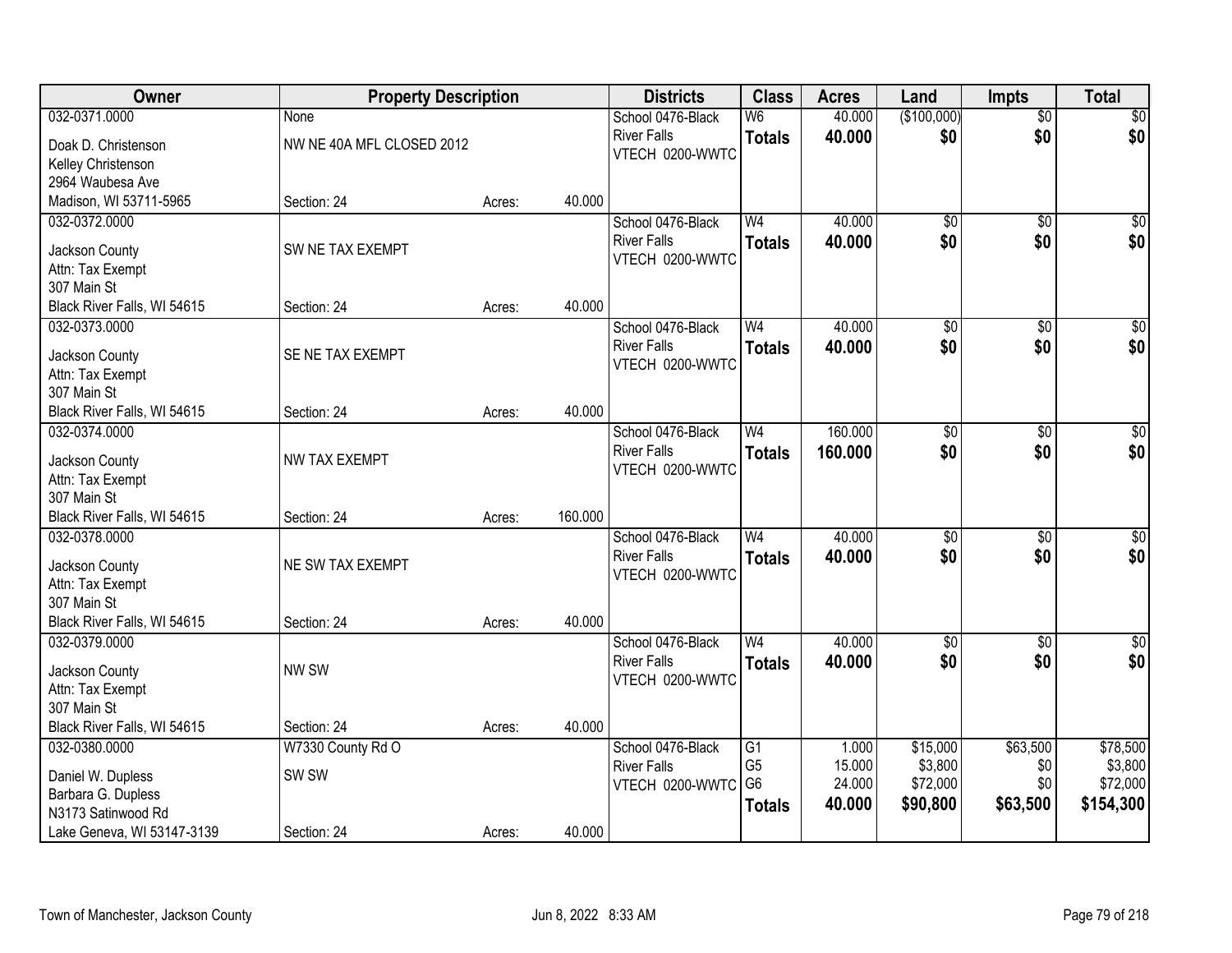| Owner                              | <b>Property Description</b>                 |        |         | <b>Districts</b>   | <b>Class</b>   | <b>Acres</b> | Land            | <b>Impts</b>    | <b>Total</b>     |
|------------------------------------|---------------------------------------------|--------|---------|--------------------|----------------|--------------|-----------------|-----------------|------------------|
| 032-0381.0000                      |                                             |        |         | School 0476-Black  | W4             | 40.000       | $\overline{50}$ | $\overline{50}$ | \$0              |
| Jackson County                     | SE SW TAX EXEMPT                            |        |         | <b>River Falls</b> | <b>Totals</b>  | 40.000       | \$0             | \$0             | \$0              |
| Attn: Tax Exempt                   |                                             |        |         | VTECH 0200-WWTC    |                |              |                 |                 |                  |
| 307 Main St                        |                                             |        |         |                    |                |              |                 |                 |                  |
| Black River Falls, WI 54615        | Section: 24                                 | Acres: | 40.000  |                    |                |              |                 |                 |                  |
| 032-0382.0000                      |                                             |        |         | School 0476-Black  | W <sub>4</sub> | 160.000      | $\overline{50}$ | $\overline{50}$ | \$0              |
| Jackson County                     | SE TAX EXEMPT                               |        |         | <b>River Falls</b> | <b>Totals</b>  | 160.000      | \$0             | \$0             | \$0              |
| Attn: Tax Exempt                   |                                             |        |         | VTECH 0200-WWTC    |                |              |                 |                 |                  |
| 307 Main St                        |                                             |        |         |                    |                |              |                 |                 |                  |
| Black River Falls, WI 54615        | Section: 24                                 | Acres: | 160.000 |                    |                |              |                 |                 |                  |
| 032-0386.0000                      | County Rd O                                 |        |         | School 0476-Black  | W <sub>4</sub> | 640.000      | $\overline{50}$ | \$0             | $\overline{\$0}$ |
|                                    |                                             |        |         | <b>River Falls</b> | <b>Totals</b>  | 640.000      | \$0             | \$0             | \$0              |
| Jackson County                     | ALL OF SEC 25 TAX EXEMPT                    |        |         | VTECH 0200-WWTC    |                |              |                 |                 |                  |
| Attn: Tax Exempt                   |                                             |        |         |                    |                |              |                 |                 |                  |
| 307 Main St                        |                                             |        |         |                    |                |              |                 |                 |                  |
| Black River Falls, WI 54615        | Section: 25                                 | Acres: | 640.000 |                    |                |              |                 |                 |                  |
| 032-0402.0000                      | County Rd O                                 |        |         | School 0476-Black  | W <sub>4</sub> | 40.000       | \$0             | $\sqrt[6]{3}$   | $\sqrt{60}$      |
| Jackson County                     | NE NE TAX EXEMPT                            |        |         | <b>River Falls</b> | <b>Totals</b>  | 40.000       | \$0             | \$0             | \$0              |
| Attn: Tax Exempt                   |                                             |        |         | VTECH 0200-WWTC    |                |              |                 |                 |                  |
| 307 Main St                        |                                             |        |         |                    |                |              |                 |                 |                  |
| Black River Falls, WI 54615        | Section: 26                                 | Acres: | 40.000  |                    |                |              |                 |                 |                  |
| 032-0403.0000                      |                                             |        |         | School 0476-Black  | W <sub>4</sub> | 40.000       | $\overline{50}$ | $\overline{50}$ | $\sqrt{50}$      |
| Jackson County                     | NW NE                                       |        |         | <b>River Falls</b> | <b>Totals</b>  | 40.000       | \$0             | \$0             | \$0              |
| Attn: Tax Exempt                   |                                             |        |         | VTECH 0200-WWTC    |                |              |                 |                 |                  |
| 307 Main St                        |                                             |        |         |                    |                |              |                 |                 |                  |
| Black River Falls, WI 54615        | Section: 26                                 | Acres: | 40.000  |                    |                |              |                 |                 |                  |
| 032-0404.0000                      | County Rd O                                 |        |         | School 0476-Black  | W <sub>4</sub> | 40.000       | $\sqrt{6}$      | $\overline{50}$ | \$0              |
|                                    | SW NE TAX EXEMPT                            |        |         | <b>River Falls</b> | <b>Totals</b>  | 40.000       | \$0             | \$0             | \$0              |
| Jackson County<br>Attn: Tax Exempt |                                             |        |         | VTECH 0200-WWTC    |                |              |                 |                 |                  |
| 307 Main St                        |                                             |        |         |                    |                |              |                 |                 |                  |
| Black River Falls, WI 54615        | Section: 26                                 | Acres: | 40.000  |                    |                |              |                 |                 |                  |
| 032-0405.0000                      | County Rd O                                 |        |         | School 0476-Black  | W <sub>4</sub> | 2.350        | $\overline{50}$ | $\overline{30}$ | $\sqrt{50}$      |
|                                    |                                             |        |         | <b>River Falls</b> | <b>Totals</b>  | 2.350        | \$0             | \$0             | \$0              |
| Jackson County                     | COUNTY ROAD O LYING IN THE SENE AS          |        |         | VTECH 0200-WWTC    |                |              |                 |                 |                  |
| Attn: Tax Exempt                   | DEDICATED IN THE HIDEAWAY ACRES SUBDIVISION |        |         |                    |                |              |                 |                 |                  |
| 307 Main St                        | <b>PLAT</b>                                 |        |         |                    |                |              |                 |                 |                  |
| Black River Falls, WI 54615        | Section: 26                                 | Acres: | 2.350   |                    |                |              |                 |                 |                  |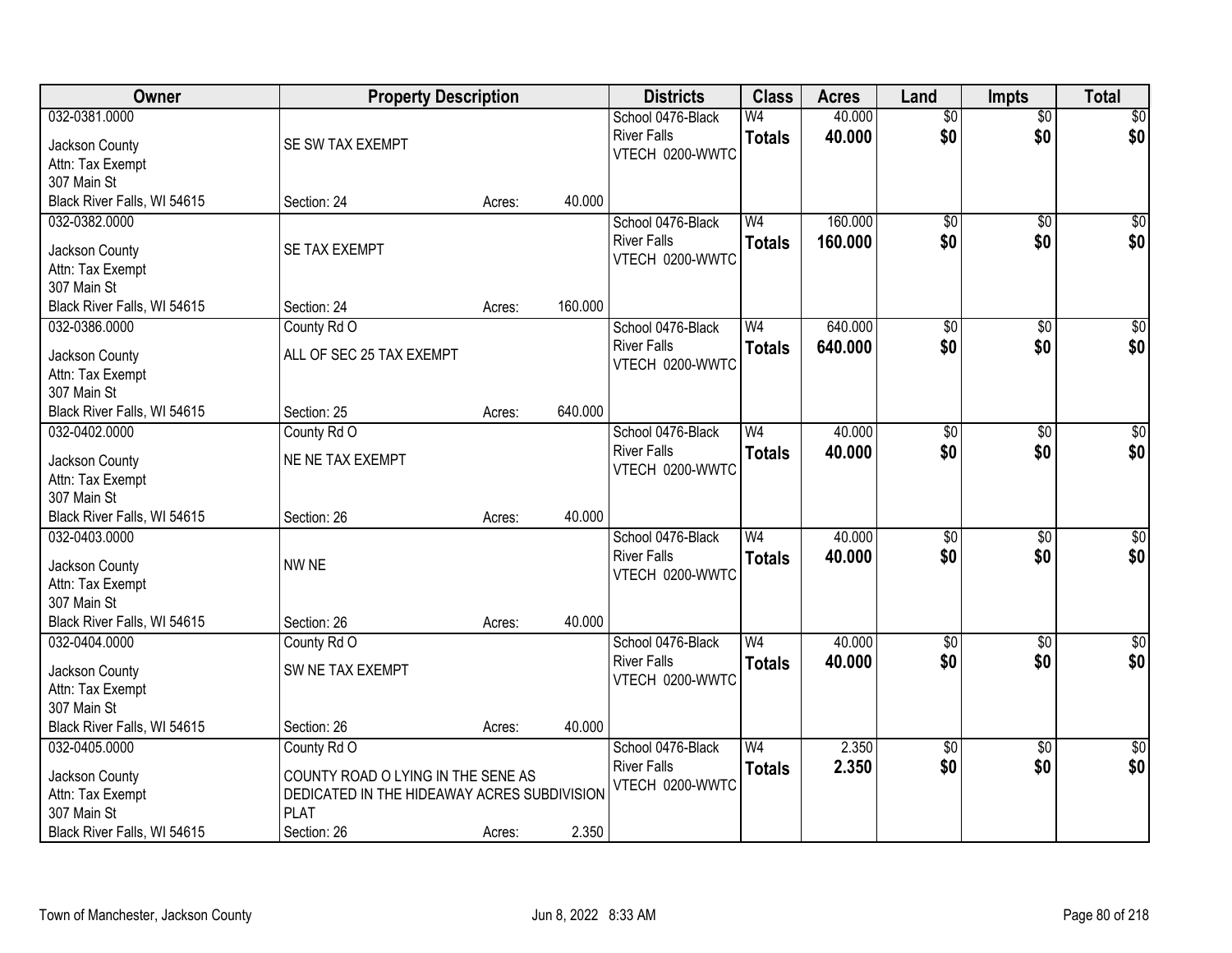| Owner                            | <b>Property Description</b>                  |        |       | <b>Districts</b>   | <b>Class</b>    | <b>Acres</b> | Land     | <b>Impts</b>    | <b>Total</b> |
|----------------------------------|----------------------------------------------|--------|-------|--------------------|-----------------|--------------|----------|-----------------|--------------|
| 032-0405.0100                    | W7618 County Rd O                            |        |       | School 0476-Black  | $\overline{G1}$ | 3.750        | \$21,900 | \$30,000        | \$51,900     |
| Sandra A. Kowal                  | LOT 1 OF THE HIDEAWAY ACRES SUBDIVISION PLAT |        |       | <b>River Falls</b> | <b>Totals</b>   | 3.750        | \$21,900 | \$30,000        | \$51,900     |
| Deanna L. Morris                 | BEING PART OF THE SENE                       |        |       | VTECH 0200-WWTC    |                 |              |          |                 |              |
| 1630 Norman Way                  |                                              |        |       |                    |                 |              |          |                 |              |
| Madison, WI 53705                | Section: 26                                  | Acres: | 3.750 |                    |                 |              |          |                 |              |
| 032-0405.0200                    | W7690 County Rd O                            |        |       | School 0476-Black  | $\overline{G1}$ | 3.910        | \$22,300 | \$0             | \$22,300     |
| Sandra A. Kowal                  | LOT 2 OF THE HIDEAWAY ACRES SUBDIVISION PLAT |        |       | <b>River Falls</b> | <b>Totals</b>   | 3.910        | \$22,300 | \$0             | \$22,300     |
| Deanna L. Morris                 | BEING PART OF THE SENE                       |        |       | VTECH 0200-WWTC    |                 |              |          |                 |              |
| 1630 Norman Way                  |                                              |        |       |                    |                 |              |          |                 |              |
| Madison, WI 53705                | Section: 26                                  | Acres: | 3.910 |                    |                 |              |          |                 |              |
| 032-0405.0300                    | W7691 County Rd O                            |        |       | School 0476-Black  | G1              | 4.060        | \$22,700 | \$29,500        | \$52,200     |
|                                  |                                              |        |       | <b>River Falls</b> | <b>Totals</b>   | 4.060        | \$22,700 | \$29,500        | \$52,200     |
| Steven A. Wasko                  | LOT 3 OF THE HIDEAWAY ACRES SUBDIVISION PLAT |        |       | VTECH 0200-WWTC    |                 |              |          |                 |              |
| Kristine N. Wasko                | BEING PART OF THE SENE                       |        |       |                    |                 |              |          |                 |              |
| PO Box 628                       |                                              |        |       |                    |                 |              |          |                 |              |
| Morris, IL 60450-0628            | Section: 26                                  | Acres: | 4.060 |                    |                 |              |          |                 |              |
| 032-0405.0400                    | W7691 County Rd O                            |        |       | School 0476-Black  | $\overline{G1}$ | 5.900        | \$27,300 | \$25,500        | \$52,800     |
| Matthew J. Wasko                 | LOT 4 OF THE HIDEAWAY ACRES SUBDIVISION PLAT |        |       | <b>River Falls</b> | <b>Totals</b>   | 5.900        | \$27,300 | \$25,500        | \$52,800     |
| Melissa M. Wasko                 | BEING PART OF THE SENE                       |        |       | VTECH 0200-WWTC    |                 |              |          |                 |              |
| 640 E Southmor Rd                |                                              |        |       |                    |                 |              |          |                 |              |
| Morris, IL 60450-8463            | Section: 26                                  | Acres: | 5.900 |                    |                 |              |          |                 |              |
| 032-0405.0500                    | W7635 County Rd O                            |        |       | School 0476-Black  | $\overline{G1}$ | 5.000        | \$25,000 | \$123,500       | \$148,500    |
| Bradley J. Marthaler             | LOT 5 OF THE HIDEAWAY ACRES SUBDIVISION PLAT |        |       | <b>River Falls</b> | <b>Totals</b>   | 5.000        | \$25,000 | \$123,500       | \$148,500    |
| Jolie A. Marthaler               | BEING PART OF THE SENE                       |        |       | VTECH 0200-WWTC    |                 |              |          |                 |              |
| PO Box 447                       |                                              |        |       |                    |                 |              |          |                 |              |
| Fox Lake, WI 53933-0447          | Section: 26                                  | Acres: | 5.000 |                    |                 |              |          |                 |              |
| 032-0405.0600                    | W7633 County Rd O                            |        |       | School 0476-Black  | $\overline{G1}$ | 5.000        | \$25,000 | $\overline{30}$ | \$25,000     |
|                                  |                                              |        |       | <b>River Falls</b> | <b>Totals</b>   | 5.000        | \$25,000 | \$0             | \$25,000     |
| Bradley J. Marthaler             | LOT 6 OF THE HIDEAWAY ACRES SUBDIVISION PLAT |        |       | VTECH 0200-WWTC    |                 |              |          |                 |              |
| Jolie A. Marthaler<br>PO Box 447 | BEING PART OF THE SENE                       |        |       |                    |                 |              |          |                 |              |
| Fox Lake, WI 53933-0447          | Section: 26                                  | Acres: | 5.000 |                    |                 |              |          |                 |              |
| 032-0405.0700                    | County Rd O                                  |        |       | School 0476-Black  | $\overline{G1}$ | 5.010        | \$25,000 | $\overline{60}$ | \$25,000     |
|                                  |                                              |        |       | <b>River Falls</b> | <b>Totals</b>   | 5.010        | \$25,000 | \$0             | \$25,000     |
| Kevin P. Hanrahan                | LOT 7 OF THE HIDEAWAY ACRES SUBDIVISION PLAT |        |       | VTECH 0200-WWTC    |                 |              |          |                 |              |
| Whitney A. Hanrahan              | BEING PART OF THE SENE                       |        |       |                    |                 |              |          |                 |              |
| W7631 County Rd O                |                                              |        |       |                    |                 |              |          |                 |              |
| Black River Falls, WI 54615-6552 | Section: 26                                  | Acres: | 5.010 |                    |                 |              |          |                 |              |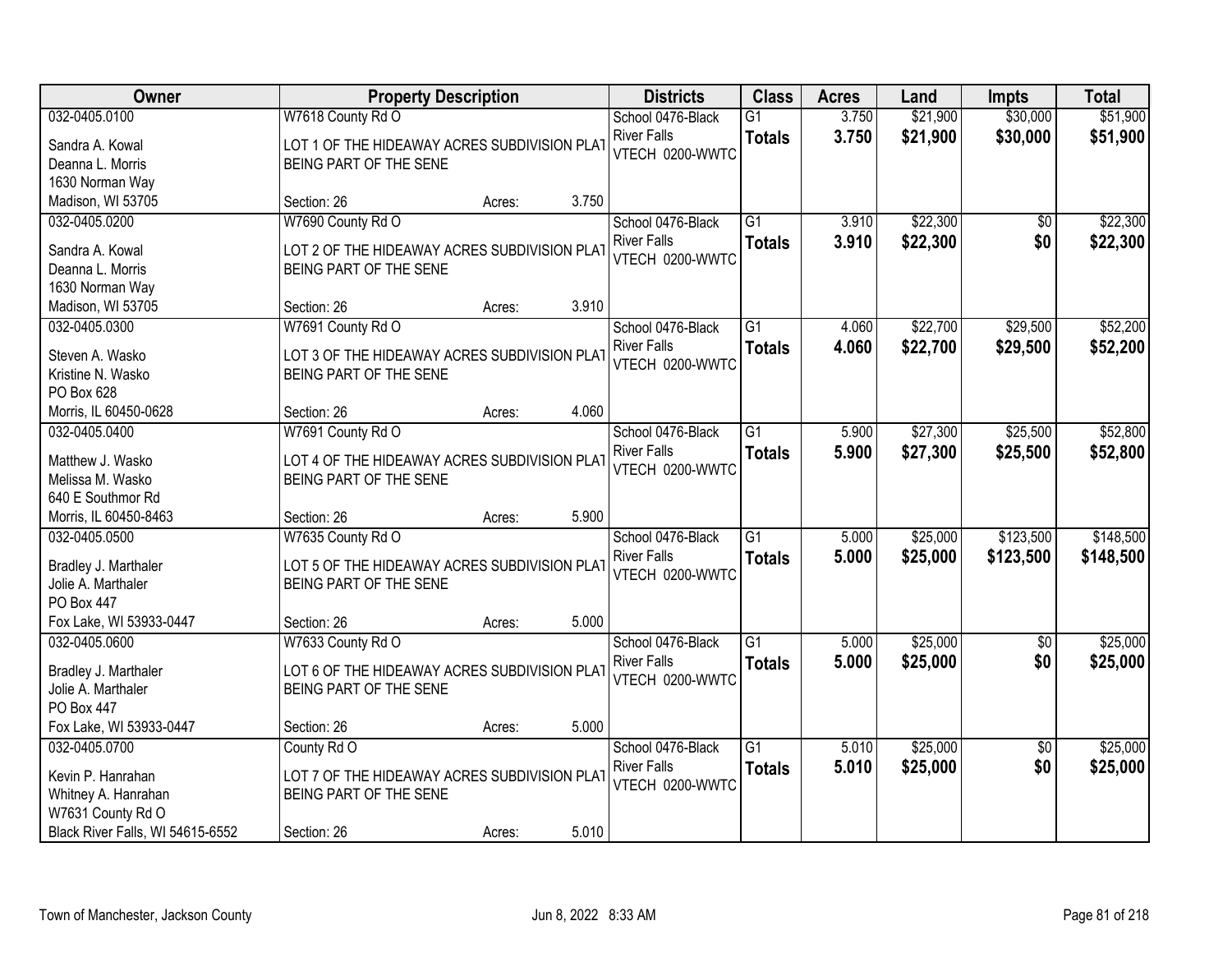| Owner                                                                                           |                                                            | <b>Property Description</b>                                                                                     |        | <b>Districts</b>                                           | <b>Class</b>                          | <b>Acres</b>              | Land                            | <b>Impts</b>                  | <b>Total</b>                       |
|-------------------------------------------------------------------------------------------------|------------------------------------------------------------|-----------------------------------------------------------------------------------------------------------------|--------|------------------------------------------------------------|---------------------------------------|---------------------------|---------------------------------|-------------------------------|------------------------------------|
| 032-0405.0800                                                                                   | W7631 County Rd O                                          |                                                                                                                 |        | School 0476-Black                                          | $\overline{G1}$                       | 5.010                     | \$25,000                        | \$278,500                     | \$303,500                          |
| Kevin P. Hanrahan<br>Whitney A. Hanrahan<br>W7631 County Rd O                                   |                                                            | <b>River Falls</b><br>LOT 8 OF THE HIDEAWAY ACRES SUBDIVISION PLAT<br>VTECH 0200-WWTC<br>BEING PART OF THE SENE |        |                                                            | <b>Totals</b>                         | 5.010                     | \$25,000                        | \$278,500                     | \$303,500                          |
| Black River Falls, WI 54615-6552                                                                | Section: 26                                                | Acres:                                                                                                          | 5.010  |                                                            |                                       |                           |                                 |                               |                                    |
| 032-0406.0000<br>Jackson County<br>Attn: Tax Exempt<br>307 Main St                              | NE NW TAX EXEMPT                                           |                                                                                                                 |        | School 0476-Black<br><b>River Falls</b><br>VTECH 0200-WWTC | W <sub>4</sub><br><b>Totals</b>       | 40.000<br>40.000          | \$0<br>\$0                      | $\overline{50}$<br>\$0        | \$0<br>\$0                         |
| Black River Falls, WI 54615                                                                     | Section: 26                                                | Acres:                                                                                                          | 40.000 |                                                            |                                       |                           |                                 |                               |                                    |
| 032-0407.0000<br>Bonnie C Nikl Revocable Trust<br>3778 Sunny Wood Dr<br>Deforest, WI 53532-2860 | N3260 N Old County Rd I<br>N 3/4 OF NW NW                  |                                                                                                                 |        | School 0476-Black<br><b>River Falls</b><br>VTECH 0200-WWTC | G1<br>G <sub>6</sub><br><b>Totals</b> | 1.000<br>30.280<br>31.280 | \$7,500<br>\$75,700<br>\$83,200 | \$104,000<br>\$0<br>\$104,000 | \$111,500<br>\$75,700<br>\$187,200 |
|                                                                                                 | Section: 26                                                | Acres:                                                                                                          | 31.280 |                                                            |                                       |                           |                                 |                               |                                    |
| 032-0407.0005<br>Paul H. Arthur Jr<br>N3220 N Old County Rd I<br>Black River Falls, WI 54615    | N3220 N Old County Rd I<br>LOT 1 CSM 530 BEING PT OF NW NW |                                                                                                                 |        | School 0476-Black<br><b>River Falls</b><br>VTECH 0200-WWTC | $\overline{G1}$<br><b>Totals</b>      | 1.670<br>1.670            | \$10,000<br>\$10,000            | \$60,500<br>\$60,500          | \$70,500<br>\$70,500               |
|                                                                                                 | Section: 26                                                | Acres:                                                                                                          | 1.670  |                                                            |                                       |                           |                                 |                               |                                    |
| 032-0407.0010<br>Ronald R. O'Shea<br>N3224 N County Rd I<br>Black River Falls, WI 54615         | N3224 N Old County Rd I<br>LOT 2 CSM 530 BEING PT OF NW NW |                                                                                                                 |        | School 0476-Black<br><b>River Falls</b><br>VTECH 0200-WWTC | $\overline{G1}$<br><b>Totals</b>      | 2.420<br>2.420            | \$18,200<br>\$18,200            | \$100,000<br>\$100,000        | \$118,200<br>\$118,200             |
| 032-0407.0015                                                                                   | Section: 26<br>N3228 N Old County Rd I                     | Acres:                                                                                                          | 2.420  | School 0476-Black                                          | $\overline{G1}$                       | 1.610                     | \$12,100                        | \$51,000                      | \$63,100                           |
| Mark E. Heberlein<br>N3228 N Old County Road I<br>Black River Falls, WI 54615-6721              | LOT 3 CSM 530 BEING PT OF NW NW                            |                                                                                                                 |        | <b>River Falls</b><br>VTECH 0200-WWTC                      | <b>Totals</b>                         | 1.610                     | \$12,100                        | \$51,000                      | \$63,100                           |
|                                                                                                 | Section: 26                                                | Acres:                                                                                                          | 1.610  |                                                            |                                       |                           |                                 |                               |                                    |
| 032-0407.0020<br>Jada Petty<br>Justin Petty<br>21032 W 114th PI                                 | Old County Rd I<br>LOT 4 CSM 530 BEING PT OF NW NW         |                                                                                                                 |        | School 0476-Black<br><b>River Falls</b><br>VTECH 0200-WWTC | $\overline{G6}$<br><b>Totals</b>      | 3.020<br>3.020            | \$7,600<br>\$7,600              | $\overline{50}$<br>\$0        | \$7,600<br>\$7,600                 |
| Olathe, KS 66061                                                                                | Section: 26                                                | Acres:                                                                                                          | 3.020  |                                                            |                                       |                           |                                 |                               |                                    |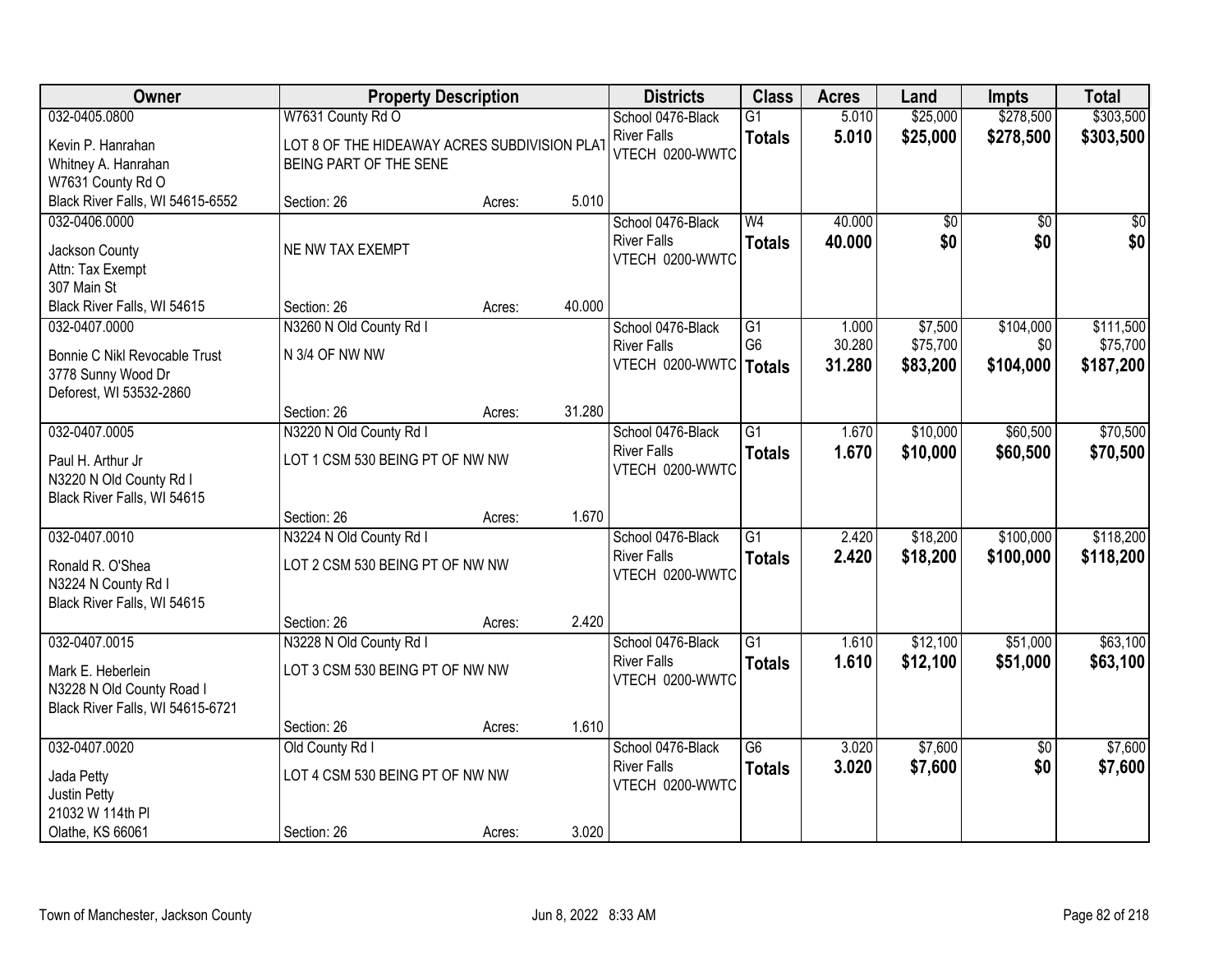| Owner                                 |                                               | <b>Property Description</b> |        | <b>Districts</b>             | <b>Class</b>   | <b>Acres</b> | Land     | Impts           | <b>Total</b> |
|---------------------------------------|-----------------------------------------------|-----------------------------|--------|------------------------------|----------------|--------------|----------|-----------------|--------------|
| 032-0408.0000                         | Old County Rd I                               |                             |        | <b>County Mineral Rights</b> | G <sub>6</sub> | 10.000       | \$25,000 | $\overline{50}$ | \$25,000     |
| Daniel T. Welch                       | S 1/2 OF N 1/2 OF SW NW                       |                             |        | School 0476-Black            | <b>Totals</b>  | 10.000       | \$25,000 | \$0             | \$25,000     |
| 2423 Galahad Way                      |                                               |                             |        | <b>River Falls</b>           |                |              |          |                 |              |
| Janesville, WI 53548                  |                                               |                             |        | VTECH 0200-WWTC              |                |              |          |                 |              |
|                                       | Section: 26                                   | Acres:                      | 10.000 |                              |                |              |          |                 |              |
| 032-0408.0005                         | N3186 N Old County Rd I                       |                             |        | County Mineral Rights G1     |                | 1.000        | \$7,500  | \$136,000       | \$143,500    |
| Ronald Thompson                       | N 1/2 OF N 1/2 OF SW NW                       |                             |        | School 0476-Black            | G <sub>6</sub> | 9.000        | \$22,500 | \$0             | \$22,500     |
| Mary J. Thompson                      |                                               |                             |        | <b>River Falls</b>           | <b>Totals</b>  | 10.000       | \$30,000 | \$136,000       | \$166,000    |
| PO Box 406                            |                                               |                             |        | VTECH 0200-WWTC              |                |              |          |                 |              |
| Millston, WI 54643-0406               | Section: 26                                   | Acres:                      | 10.000 |                              |                |              |          |                 |              |
| 032-0408.0010                         | N3122 N Old County Rd I                       |                             |        | County Mineral Rights G1     |                | 1.000        | \$7,500  | \$112,000       | \$119,500    |
| Roger Simek                           | N 1/2 OF S 1/2 OF SW NW                       |                             |        | School 0476-Black            | G <sub>6</sub> | 9.000        | \$22,500 | \$0             | \$22,500     |
| Janis Simek                           |                                               |                             |        | <b>River Falls</b>           | <b>Totals</b>  | 10.000       | \$30,000 | \$112,000       | \$142,000    |
| N3122 N Old County Rd I               |                                               |                             |        | VTECH 0200-WWTC              |                |              |          |                 |              |
| Black River Falls, WI 54615           | Section: 26                                   | Acres:                      | 10.000 |                              |                |              |          |                 |              |
| 032-0408.0015                         | W7926 County Rd O                             |                             |        | County Mineral Rights G1     |                | 1.000        | \$7,500  | \$66,000        | \$73,500     |
| Jacob M. Farrington                   | E 1/2 OF S 1/2 OF S 1/2 OF SW NW              |                             |        | School 0476-Black            | G <sub>6</sub> | 4.000        | \$10,000 | \$0             | \$10,000     |
| Stephanie L. Nordman                  |                                               |                             |        | <b>River Falls</b>           | <b>Totals</b>  | 5.000        | \$17,500 | \$66,000        | \$83,500     |
| W7926 County Rd O                     |                                               |                             |        | VTECH 0200-WWTC              |                |              |          |                 |              |
| Black River Falls, WI 54615           | Section: 26                                   | Acres:                      | 5.000  |                              |                |              |          |                 |              |
| 032-0408.0021                         | W7984 County Rd O                             |                             |        | County Mineral Rights G1     |                | 2.010        | \$15,100 | \$40,500        | \$55,600     |
|                                       | LOT 1 CSM 2023 BEING PART OF THE SWNW         |                             |        | School 0476-Black            | <b>Totals</b>  | 2.010        | \$15,100 | \$40,500        | \$55,600     |
| Janene L. Jessop<br>W7984 County Rd O |                                               |                             |        | <b>River Falls</b>           |                |              |          |                 |              |
| Black River Falls, WI 54615           |                                               |                             |        | VTECH 0200-WWTC              |                |              |          |                 |              |
|                                       | Section: 26                                   | Acres:                      | 2.010  |                              |                |              |          |                 |              |
| 032-0408.0022                         | N3118 N Old County Rd I                       |                             |        | County Mineral Rights G1     |                | 1.000        | \$6,000  | \$74,000        | \$80,000     |
| Hunter T. Iverson                     | LOT 2 CSM 2023 BEING PART OF THE SWNW         |                             |        | School 0476-Black            | <b>Totals</b>  | 1.000        | \$6,000  | \$74,000        | \$80,000     |
| N3118 N Old County Road I             |                                               |                             |        | <b>River Falls</b>           |                |              |          |                 |              |
| Black River Falls, WI 54615           |                                               |                             |        | VTECH 0200-WWTC              |                |              |          |                 |              |
|                                       | Section: 26                                   | Acres:                      | 1.000  |                              |                |              |          |                 |              |
| 032-0408.0025                         | W7964 County Rd O                             |                             |        | County Mineral Rights G1     |                | 1.500        | \$11,300 | \$78,500        | \$89,800     |
| Bradley L. Conant                     | PT OF W1/2 OF S1/2 OF SW NW COM AT E & S CORN |                             |        | School 0476-Black            | <b>Totals</b>  | 1.500        | \$11,300 | \$78,500        | \$89,800     |
| Sandra K. Conant                      | OF PARCEL W & E 275' N & S 345'               |                             |        | <b>River Falls</b>           |                |              |          |                 |              |
| W7964 County Rd O                     |                                               |                             |        | VTECH 0200-WWTC              |                |              |          |                 |              |
| Black River Falls, WI 54615           | Section: 26                                   | Acres:                      | 1.500  |                              |                |              |          |                 |              |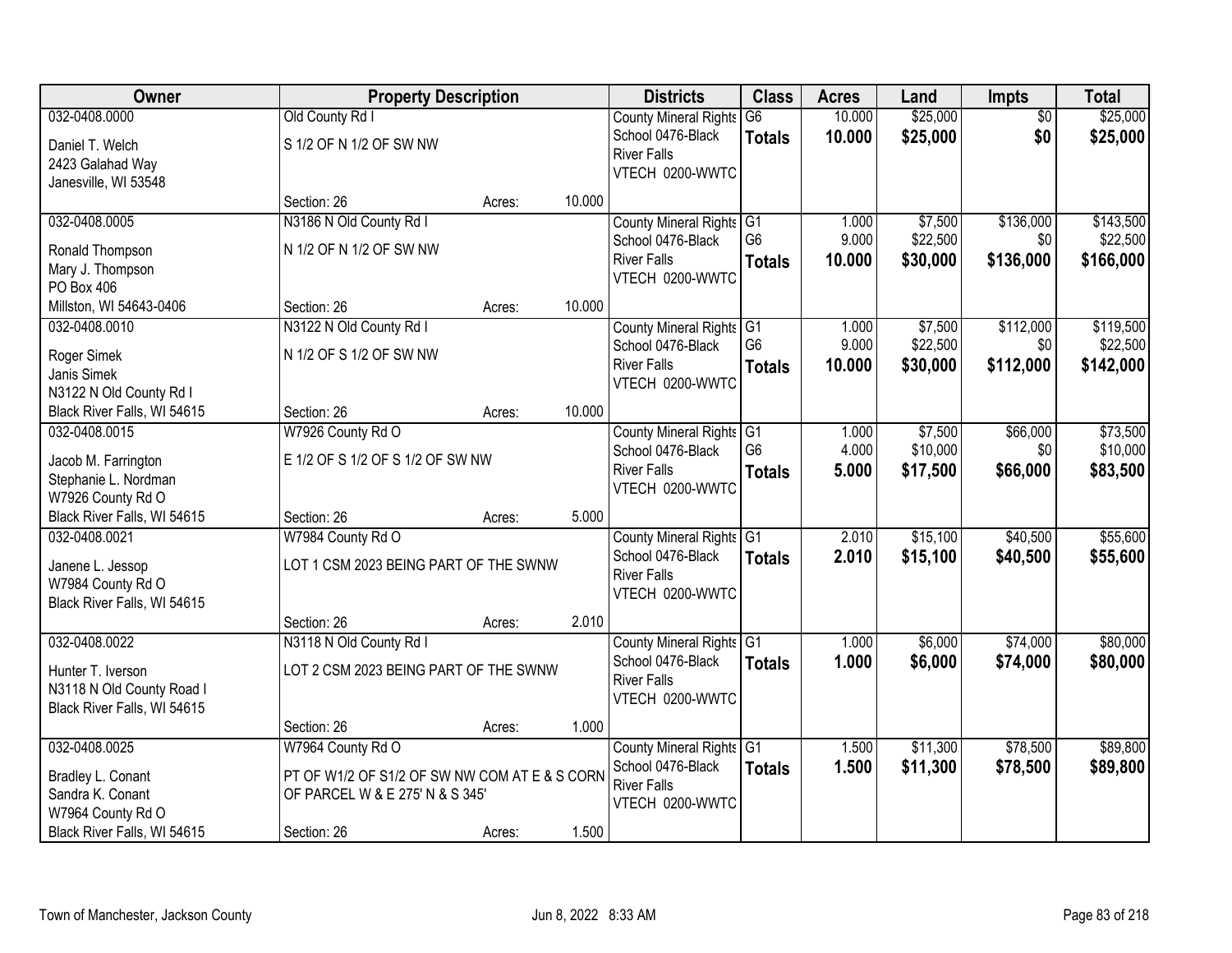| Owner                            |                                                                                           | <b>Property Description</b> |        | <b>Districts</b>   | <b>Class</b>    | <b>Acres</b> | Land            | <b>Impts</b>    | <b>Total</b> |
|----------------------------------|-------------------------------------------------------------------------------------------|-----------------------------|--------|--------------------|-----------------|--------------|-----------------|-----------------|--------------|
| 032-0409.0000                    | County Rd O                                                                               |                             |        | School 0476-Black  | W <sub>4</sub>  | 40.000       | $\overline{50}$ | $\sqrt{$0}$     | \$0          |
| Jackson County                   | SE NW TAX EXEMPT                                                                          |                             |        | <b>River Falls</b> | <b>Totals</b>   | 40.000       | \$0             | \$0             | \$0          |
| Attn: Tax Exempt                 |                                                                                           |                             |        | VTECH 0200-WWTC    |                 |              |                 |                 |              |
| 307 Main St                      |                                                                                           |                             |        |                    |                 |              |                 |                 |              |
| Black River Falls, WI 54615      | Section: 26                                                                               | Acres:                      | 40.000 |                    |                 |              |                 |                 |              |
| 032-0411.0000                    |                                                                                           |                             |        | School 0476-Black  | W <sub>4</sub>  | 3.470        | $\overline{50}$ | $\overline{50}$ | \$0          |
|                                  |                                                                                           |                             |        | <b>River Falls</b> | <b>Totals</b>   | 3.470        | \$0             | \$0             | \$0          |
| Jackson County                   | RD ROW ALONG CTH O AND OLD CTH I THAT WAS<br>DEDICATED TO PUBLIC IN THE WHITETAIL HIDEWAY |                             |        | VTECH 0200-WWTC    |                 |              |                 |                 |              |
| Attn: Tax Exempt<br>307 Main St  |                                                                                           |                             |        |                    |                 |              |                 |                 |              |
| Black River Falls, WI 54615      | SUBDIV ALL LYING IN THE NWSW & NESW<br>Section: 26                                        |                             | 3.470  |                    |                 |              |                 |                 |              |
| 032-0411.0100                    | N3080 S Old County Rd I                                                                   | Acres:                      |        | School 0476-Black  | $\overline{G1}$ | 4.910        | \$24,800        | \$16,500        | \$41,300     |
|                                  |                                                                                           |                             |        | <b>River Falls</b> |                 |              |                 |                 |              |
| David Haase                      | LOT 1 OF WHITETAIL HIDEAWAY SUBDIV IN THE                                                 |                             |        | VTECH 0200-WWTC    | <b>Totals</b>   | 4.910        | \$24,800        | \$16,500        | \$41,300     |
| <b>Tracy Haase</b>               | <b>NWSW</b>                                                                               |                             |        |                    |                 |              |                 |                 |              |
| 10421 32nd Ave                   |                                                                                           |                             |        |                    |                 |              |                 |                 |              |
| Pleasant Prairie, WI 53158-4129  | Section: 26                                                                               | Acres:                      | 4.910  |                    |                 |              |                 |                 |              |
| 032-0411.0200                    | N3076 S Old County Rd I                                                                   |                             |        | School 0476-Black  | $\overline{G1}$ | 4.870        | \$24,700        | \$73,500        | \$98,200     |
| Edward W. Depaoli                | LOT 2 OF WHITETAIL HIDEAWAY SUBDIV IN THE                                                 |                             |        | <b>River Falls</b> | <b>Totals</b>   | 4.870        | \$24,700        | \$73,500        | \$98,200     |
| Sally A. Depaoli                 | <b>NWSW</b>                                                                               |                             |        | VTECH 0200-WWTC    |                 |              |                 |                 |              |
| 2552 Beverly Way                 |                                                                                           |                             |        |                    |                 |              |                 |                 |              |
| Ottawa, IL 61350                 | Section: 26                                                                               | Acres:                      | 4.870  |                    |                 |              |                 |                 |              |
| 032-0411.0300                    | N3034 Old County Rd I                                                                     |                             |        | School 0476-Black  | $\overline{G1}$ | 4.830        | \$24,600        | \$59,500        | \$84,100     |
|                                  |                                                                                           |                             |        | <b>River Falls</b> |                 | 4.830        | \$24,600        | \$59,500        | \$84,100     |
| Douglas Price                    | LOT 3 OF WHITETAIL HIDEAWAY SUBDIV IN THE                                                 |                             |        | VTECH 0200-WWTC    | <b>Totals</b>   |              |                 |                 |              |
| N3034 S Old County Road I        | <b>NWSW</b>                                                                               |                             |        |                    |                 |              |                 |                 |              |
| Black River Falls, WI 54615-6704 |                                                                                           |                             |        |                    |                 |              |                 |                 |              |
|                                  | Section: 26                                                                               | Acres:                      | 4.830  |                    |                 |              |                 |                 |              |
| 032-0411.0400                    | Old County Rd I                                                                           |                             |        | School 0476-Black  | $\overline{G1}$ | 4.790        | \$24,500        | \$6,000         | \$30,500     |
| Randall S. Dibb                  | LOT 4 OF WHITETAIL HIDEAWAY SUBDIV IN THE                                                 |                             |        | <b>River Falls</b> | <b>Totals</b>   | 4.790        | \$24,500        | \$6,000         | \$30,500     |
| Luann S. Dibb                    | <b>NWSW</b>                                                                               |                             |        | VTECH 0200-WWTC    |                 |              |                 |                 |              |
| N7087 Moonlight Ave              |                                                                                           |                             |        |                    |                 |              |                 |                 |              |
| Holmen, WI 54636                 | Section: 26                                                                               | Acres:                      | 4.790  |                    |                 |              |                 |                 |              |
| 032-0411.0500                    | N3004 S Old County Rd I                                                                   |                             |        | School 0476-Black  | $\overline{G1}$ | 9.910        | \$37,300        | \$7,000         | \$44,300     |
|                                  |                                                                                           |                             |        | <b>River Falls</b> | <b>Totals</b>   | 9.910        | \$37,300        | \$7,000         | \$44,300     |
| Richard L. Bose                  | LOT 5 OF WHITETAIL HIDEAWAY SUBDIV IN THE                                                 |                             |        | VTECH 0200-WWTC    |                 |              |                 |                 |              |
| Jean Bose                        | <b>NWSW</b>                                                                               |                             |        |                    |                 |              |                 |                 |              |
| 2707 84th St                     |                                                                                           |                             |        |                    |                 |              |                 |                 |              |
| Kenosha, WI 53143                | Section: 26                                                                               | Acres:                      | 9.910  |                    |                 |              |                 |                 |              |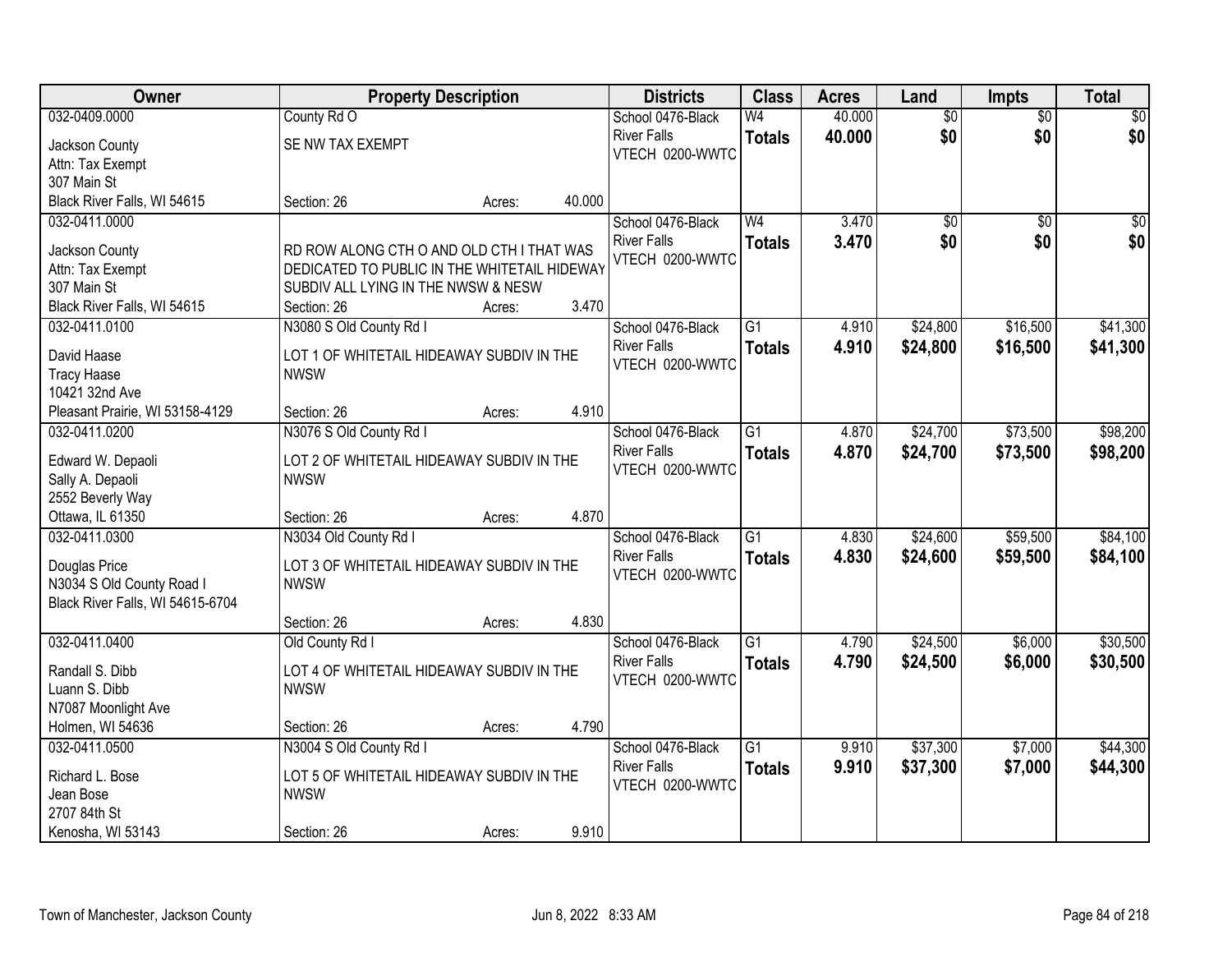| Owner                                                                    |                                                           | <b>Property Description</b> |        | <b>Districts</b>                      | <b>Class</b>             | <b>Acres</b> | Land            | <b>Impts</b>    | <b>Total</b>    |
|--------------------------------------------------------------------------|-----------------------------------------------------------|-----------------------------|--------|---------------------------------------|--------------------------|--------------|-----------------|-----------------|-----------------|
| 032-0411.0600                                                            | County Rd O                                               |                             |        | School 0476-Black                     | $\overline{G1}$          | 5.010        | \$25,000        | $\overline{50}$ | \$25,000        |
| Douglas G. Longcor<br>125 Jennifer Ln<br>West Salem, WI 54669            | LOT 6 OF WHITETAIL HIDEAWAY SUBDIV IN THE<br><b>NWSW</b>  |                             |        | <b>River Falls</b><br>VTECH 0200-WWTC | <b>Totals</b>            | 5.010        | \$25,000        | \$0             | \$25,000        |
|                                                                          | Section: 26                                               | Acres:                      | 5.010  |                                       |                          |              |                 |                 |                 |
| 032-0411.0700                                                            | County Rd O                                               |                             |        | School 0476-Black                     | $\overline{G1}$          | 5.000        | \$25,000        | \$0             | \$25,000        |
| Douglas G. Longcor<br>125 Jennifer Ln<br>West Salem, WI 54669            | LOT 7 OF WHITETAIL HIDEAWAY SUBDIV IN THE<br><b>NWSW</b>  |                             |        | <b>River Falls</b><br>VTECH 0200-WWTC | <b>Totals</b>            | 5.000        | \$25,000        | \$0             | \$25,000        |
|                                                                          | Section: 26                                               | Acres:                      | 5.000  |                                       |                          |              |                 |                 |                 |
| 032-0411.0800                                                            | County Rd O                                               |                             |        | School 0476-Black                     | G1                       | 9.100        | \$35,300        | \$0             | \$35,300        |
| Rafael E. Cambray Jr et al<br>531 Oak St<br>Spring Valley, IL 61362-2328 | LOT 8 OF WHITETAIL HIDEAWAY SUBDIV IN THE<br><b>NESW</b>  |                             |        | <b>River Falls</b><br>VTECH 0200-WWTC | <b>Totals</b>            | 9.100        | \$35,300        | \$0             | \$35,300        |
|                                                                          | Section: 26                                               | Acres:                      | 9.100  |                                       |                          |              |                 |                 |                 |
| 032-0411.0900                                                            | W7859 County Rd O                                         |                             |        | School 0476-Black                     | $\overline{G1}$          | 10.050       | \$37,600        | \$58,500        | \$96,100        |
| Steven A. Spangenberg<br>Cynthia A. Spangenberg<br>794 E Highway 33      | LOT 9 OF WHITETAIL HIDEAWAY SUBDIV IN THE<br><b>NESW</b>  |                             |        | <b>River Falls</b><br>VTECH 0200-WWTC | <b>Totals</b>            | 10.050       | \$37,600        | \$58,500        | \$96,100        |
| West Bend, WI 53095                                                      | Section: 26                                               | Acres:                      | 10.050 |                                       |                          |              |                 |                 |                 |
| 032-0411.1000                                                            | W7855 County Rd O                                         |                             |        | School 0476-Black                     | $\overline{G1}$          | 10.050       | \$37,600        | \$184,000       | \$221,600       |
| Charles T. Overeem<br>Janine A. Overeem<br>5070 S 78th St                | LOT 10 OF WHITETAIL HIDEAWAY SUBDIV IN THE<br><b>NESW</b> |                             |        | <b>River Falls</b><br>VTECH 0200-WWTC | <b>Totals</b>            | 10.050       | \$37,600        | \$184,000       | \$221,600       |
| Greenfield, WI 53220                                                     | Section: 26                                               | Acres:                      | 10.050 |                                       |                          |              |                 |                 |                 |
| 032-0411.1100                                                            | County Rd O                                               |                             |        | School 0476-Black                     | $\overline{G1}$          | 9.110        | \$35,300        | $\sqrt{6}$      | \$35,300        |
| Nikolay A. Nikolov<br>311 Stratford Cir<br>Streamwood, IL 60107          | LOT 11 OF WHITETAIL HIDEAWAY SUBDIV IN THE<br><b>NESW</b> |                             |        | <b>River Falls</b><br>VTECH 0200-WWTC | <b>Totals</b>            | 9.110        | \$35,300        | \$0             | \$35,300        |
|                                                                          | Section: 26                                               | Acres:                      | 9.110  |                                       |                          |              |                 |                 |                 |
| 032-0412.0000                                                            |                                                           |                             |        | School 0476-Black                     | $\overline{\mathsf{W4}}$ | 40.000       | $\overline{60}$ | $\overline{30}$ | $\overline{50}$ |
| Jackson County<br>Attn: Tax Exempt<br>307 Main St                        | SW <sub>SW</sub>                                          |                             |        | <b>River Falls</b><br>VTECH 0200-WWTC | <b>Totals</b>            | 40.000       | \$0             | \$0             | \$0             |
| Black River Falls, WI 54615                                              | Section: 26                                               | Acres:                      | 40.000 |                                       |                          |              |                 |                 |                 |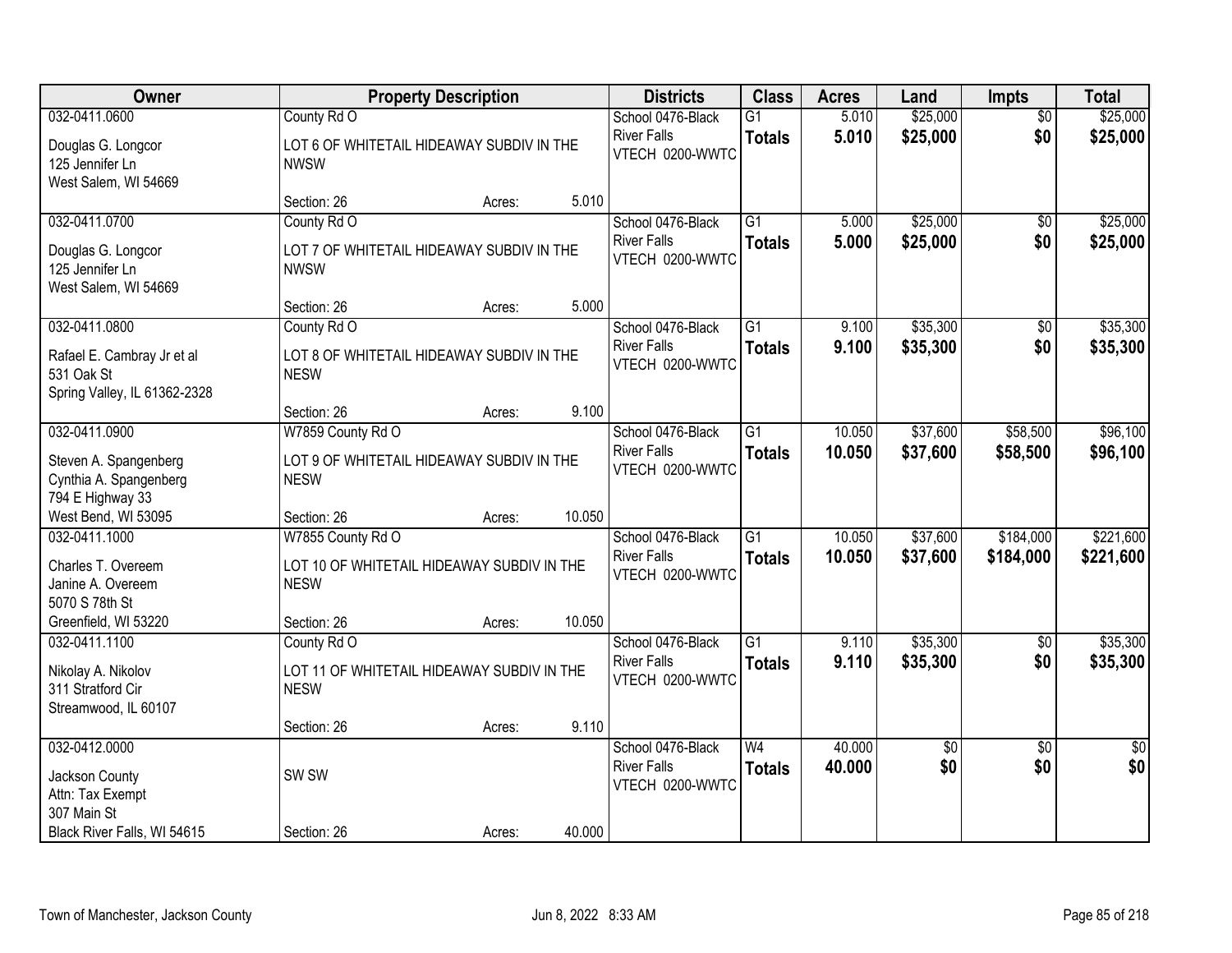| Owner                           | <b>Property Description</b> |        |        | <b>Districts</b>   | <b>Class</b>   | <b>Acres</b> | Land            | <b>Impts</b>    | <b>Total</b>     |
|---------------------------------|-----------------------------|--------|--------|--------------------|----------------|--------------|-----------------|-----------------|------------------|
| 032-0413.0000                   |                             |        |        | School 0476-Black  | W <sub>4</sub> | 40.000       | $\overline{50}$ | $\overline{50}$ | $\sqrt{50}$      |
| Jackson County                  | SE SW                       |        |        | <b>River Falls</b> | <b>Totals</b>  | 40.000       | \$0             | \$0             | \$0              |
| Attn: Tax Exempt                |                             |        |        | VTECH 0200-WWTC    |                |              |                 |                 |                  |
| 307 Main St                     |                             |        |        |                    |                |              |                 |                 |                  |
| Black River Falls, WI 54615     | Section: 26                 | Acres: | 40.000 |                    |                |              |                 |                 |                  |
| 032-0414.0000                   |                             |        |        | School 0476-Black  | W <sub>4</sub> | 40.000       | $\overline{50}$ | \$0             | \$0              |
|                                 |                             |        |        | <b>River Falls</b> | <b>Totals</b>  | 40.000       | \$0             | \$0             | \$0              |
| Jackson County                  | NE SE OF SEC 26 TAX EXEMPT  |        |        | VTECH 0200-WWTC    |                |              |                 |                 |                  |
| Attn: Tax Exempt<br>307 Main St |                             |        |        |                    |                |              |                 |                 |                  |
| Black River Falls, WI 54615     | Section: 26                 | Acres: | 40.000 |                    |                |              |                 |                 |                  |
| 032-0415.0000                   | W7811 County Rd O           |        |        | School 0476-Black  | W <sub>8</sub> | 40.000       | (\$100,000)     | \$0             | $\overline{50}$  |
|                                 |                             |        |        | <b>River Falls</b> |                | 40.000       | \$0             | \$0             | \$0              |
| Millston-Aik, LLC               | NW SE MFL CLOSED 40AC 1998  |        |        | VTECH 0200-WWTC    | <b>Totals</b>  |              |                 |                 |                  |
| 2608 Pioneer Oaks Dr            |                             |        |        |                    |                |              |                 |                 |                  |
| Ringwood, IL 60072-9203         |                             |        |        |                    |                |              |                 |                 |                  |
|                                 | Section: 26                 | Acres: | 40.000 |                    |                |              |                 |                 |                  |
| 032-0416.0000                   |                             |        |        | School 0476-Black  | W8             | 40.000       | (\$100,000)     | \$0             | $\sqrt{50}$      |
| Millston-Aik, LLC               | SW SE MFL CLOSED 40AC 1998  |        |        | <b>River Falls</b> | <b>Totals</b>  | 40.000       | \$0             | \$0             | \$0              |
| 2608 Pioneer Oaks Dr            |                             |        |        | VTECH 0200-WWTC    |                |              |                 |                 |                  |
| Ringwood, IL 60072-9203         |                             |        |        |                    |                |              |                 |                 |                  |
|                                 | Section: 26                 | Acres: | 40.000 |                    |                |              |                 |                 |                  |
| 032-0417.0000                   |                             |        |        | School 0476-Black  | W <sub>4</sub> | 40.000       | $\overline{50}$ | \$0             | $\sqrt{50}$      |
|                                 |                             |        |        | <b>River Falls</b> | <b>Totals</b>  | 40.000       | \$0             | \$0             | \$0              |
| Jackson County                  | SE SE TAX EXEMPT            |        |        | VTECH 0200-WWTC    |                |              |                 |                 |                  |
| Attn: Tax Exempt                |                             |        |        |                    |                |              |                 |                 |                  |
| 307 Main St                     |                             |        |        |                    |                |              |                 |                 |                  |
| Black River Falls, WI 54615     | Section: 26                 | Acres: | 40.000 |                    |                |              |                 |                 |                  |
| 032-0418.0000                   |                             |        |        | School 0476-Black  | W <sub>4</sub> | 40.000       | $\overline{50}$ | \$0             | $\overline{\$0}$ |
| Jackson County                  | NE NE TAX EXEMPT            |        |        | <b>River Falls</b> | <b>Totals</b>  | 40.000       | \$0             | \$0             | \$0              |
| Attn: Tax Exempt                |                             |        |        | VTECH 0200-WWTC    |                |              |                 |                 |                  |
| 307 Main St                     |                             |        |        |                    |                |              |                 |                 |                  |
| Black River Falls, WI 54615     | Section: 27                 | Acres: | 40.000 |                    |                |              |                 |                 |                  |
| 032-0419.0000                   |                             |        |        | School 0476-Black  | W <sub>4</sub> | 40.000       | $\overline{50}$ | $\overline{30}$ | $\sqrt{50}$      |
| Jackson County                  | NW NE TAX EXEMPT            |        |        | <b>River Falls</b> | <b>Totals</b>  | 40.000       | \$0             | \$0             | \$0              |
| Attn: Tax Exempt                |                             |        |        | VTECH 0200-WWTC    |                |              |                 |                 |                  |
| 307 Main St                     |                             |        |        |                    |                |              |                 |                 |                  |
| Black River Falls, WI 54615     | Section: 27                 | Acres: | 40.000 |                    |                |              |                 |                 |                  |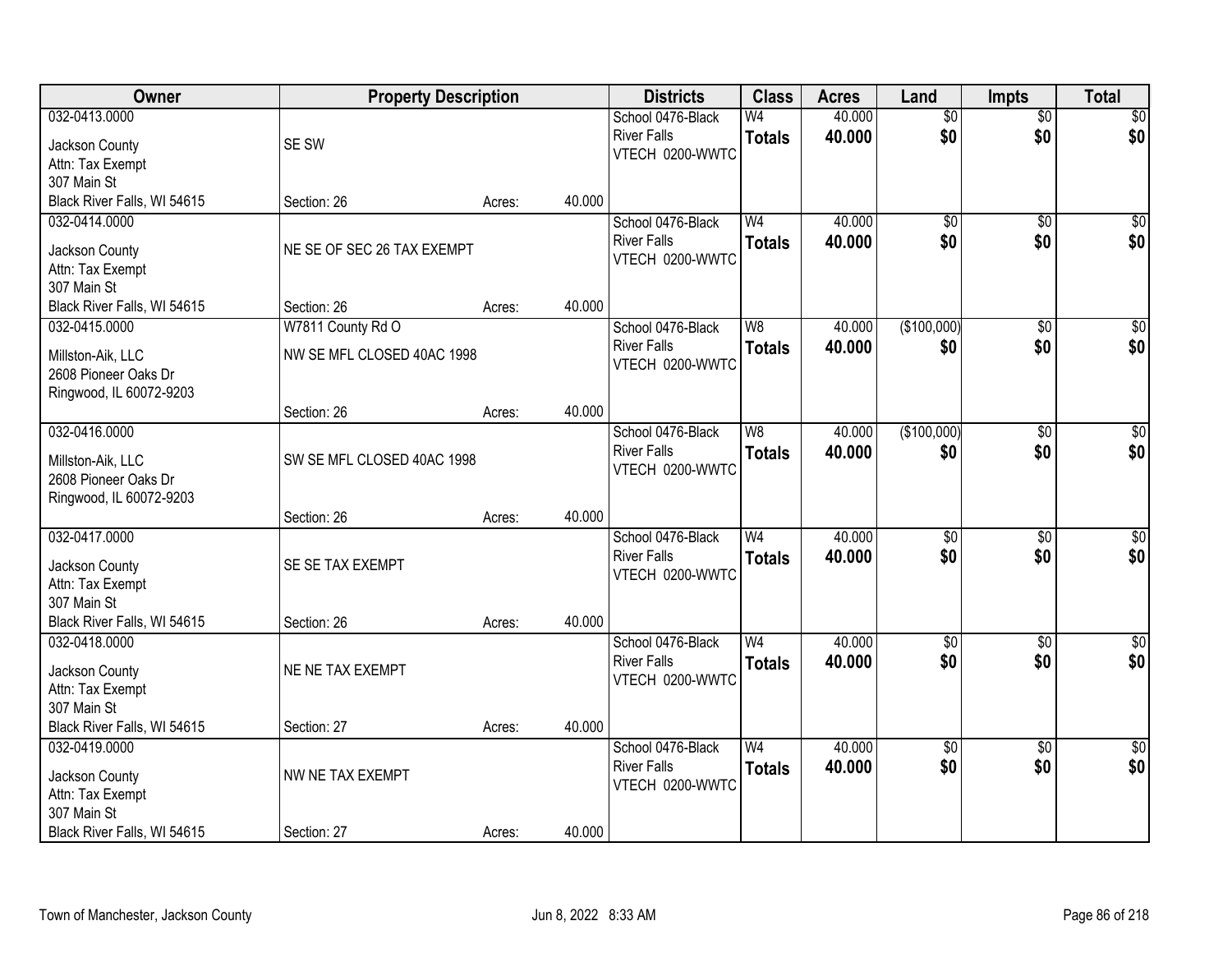| Owner                                        |                                                | <b>Property Description</b> |        | <b>Districts</b>   | <b>Class</b>    | <b>Acres</b> | Land            | <b>Impts</b>    | <b>Total</b>    |
|----------------------------------------------|------------------------------------------------|-----------------------------|--------|--------------------|-----------------|--------------|-----------------|-----------------|-----------------|
| 032-0420.0000                                | Old County Rd I                                |                             |        | School 0476-Black  | W <sub>4</sub>  | 40.000       | $\overline{50}$ | $\overline{50}$ | \$0             |
| Jackson County                               | SW NE TAX EXEMPT                               |                             |        | <b>River Falls</b> | <b>Totals</b>   | 40.000       | \$0             | \$0             | \$0             |
| Attn: Tax Exempt                             |                                                |                             |        | VTECH 0200-WWTC    |                 |              |                 |                 |                 |
| 307 Main St                                  |                                                |                             |        |                    |                 |              |                 |                 |                 |
| Black River Falls, WI 54615                  | Section: 27                                    | Acres:                      | 40.000 |                    |                 |              |                 |                 |                 |
| 032-0421.0000                                | Old County Rd I                                |                             |        | School 0476-Black  | W <sub>4</sub>  | 40.000       | $\overline{50}$ | $\overline{50}$ | $\overline{50}$ |
| Jackson County                               | SE <sub>NE</sub>                               |                             |        | <b>River Falls</b> | <b>Totals</b>   | 40.000       | \$0             | \$0             | \$0             |
| Attn: Tax Exempt                             |                                                |                             |        | VTECH 0200-WWTC    |                 |              |                 |                 |                 |
| 307 Main St                                  |                                                |                             |        |                    |                 |              |                 |                 |                 |
| Black River Falls, WI 54615                  | Section: 27                                    | Acres:                      | 40.000 |                    |                 |              |                 |                 |                 |
| 032-0422.0000                                |                                                |                             |        | School 0476-Black  | W <sub>4</sub>  | 40.000       | $\overline{50}$ | \$0             | $\overline{50}$ |
|                                              |                                                |                             |        | <b>River Falls</b> | <b>Totals</b>   | 40.000       | \$0             | \$0             | \$0             |
| Jackson County                               | NE NW TAX EXEMPT                               |                             |        | VTECH 0200-WWTC    |                 |              |                 |                 |                 |
| Attn: Tax Exempt                             |                                                |                             |        |                    |                 |              |                 |                 |                 |
| 307 Main St                                  |                                                |                             | 40.000 |                    |                 |              |                 |                 |                 |
| Black River Falls, WI 54615<br>032-0423.0000 | Section: 27<br>N3232 Wilderness Trl            | Acres:                      |        | School 0476-Black  | $\overline{G1}$ | 5.130        | \$25,300        |                 | \$25,300        |
|                                              |                                                |                             |        | <b>River Falls</b> |                 |              |                 | \$0             |                 |
| Larry N. Schroeder                           | LOT 8 OF CSM 3176 BEING PT OF THE NWNW         |                             |        | VTECH 0200-WWTC    | <b>Totals</b>   | 5.130        | \$25,300        | \$0             | \$25,300        |
| Kay C. Schroeder                             |                                                |                             |        |                    |                 |              |                 |                 |                 |
| N62 W29400 Rybeck Rd                         |                                                |                             |        |                    |                 |              |                 |                 |                 |
| Hartland, WI 53029                           | Section: 27                                    | Acres:                      | 5.130  |                    |                 |              |                 |                 |                 |
| 032-0423.0005                                |                                                |                             |        | School 0476-Black  | $\overline{G6}$ | 2.000        | \$6,000         | \$0             | \$6,000         |
| Frank D. Ridlon                              | PT OF LOT 2 CSM 2203 BEING PT OF THE NWNW      |                             |        | <b>River Falls</b> | <b>Totals</b>   | 2.000        | \$6,000         | \$0             | \$6,000         |
| Hazel D. Ridlon                              | FKA PT OF NWNW N OF CREEK                      |                             |        | VTECH 0200-WWTC    |                 |              |                 |                 |                 |
| 218 Lower Lake Dr                            |                                                |                             |        |                    |                 |              |                 |                 |                 |
| Merrillan, WI 54754-9029                     | Section: 27                                    | Acres:                      | 2.000  |                    |                 |              |                 |                 |                 |
| 032-0423.0006                                |                                                |                             |        | School 0476-Black  | W <sub>8</sub>  | 18.000       | ( \$54,000)     | \$0             | $\sqrt{50}$     |
| James R. Meadowcroft                         | PT OF W 1/2 OF NWNW S OF CREEK 420/380 MFL 18. |                             |        | <b>River Falls</b> | <b>Totals</b>   | 18.000       | \$0             | \$0             | \$0             |
| N3224 Janke Rd                               | CLOSED 2003 MFL CORRECTION 622/850 ORDER #     |                             |        | VTECH 0200-WWTC    |                 |              |                 |                 |                 |
| Black River Falls, WI 54615-6811             | 27 064 2003                                    |                             |        |                    |                 |              |                 |                 |                 |
|                                              | Section: 27                                    | Acres:                      | 18.000 |                    |                 |              |                 |                 |                 |
| 032-0423.0015                                | N3206 Wilderness Tr                            |                             |        | School 0476-Black  | $\overline{G1}$ | 5.130        | \$25,300        | \$70,500        | \$95,800        |
|                                              |                                                |                             |        | <b>River Falls</b> | <b>Totals</b>   | 5.130        | \$25,300        | \$70,500        | \$95,800        |
| Albert W. Rueter                             | LOT 9 OF CSM 3176 BEING PT OF THE NWNW         |                             |        | VTECH 0200-WWTC    |                 |              |                 |                 |                 |
| Glenda A. Rueter                             |                                                |                             |        |                    |                 |              |                 |                 |                 |
| W10529 County Rd Aw                          |                                                |                             |        |                    |                 |              |                 |                 |                 |
| Markesan, WI 53946                           | Section: 27                                    | Acres:                      | 5.130  |                    |                 |              |                 |                 |                 |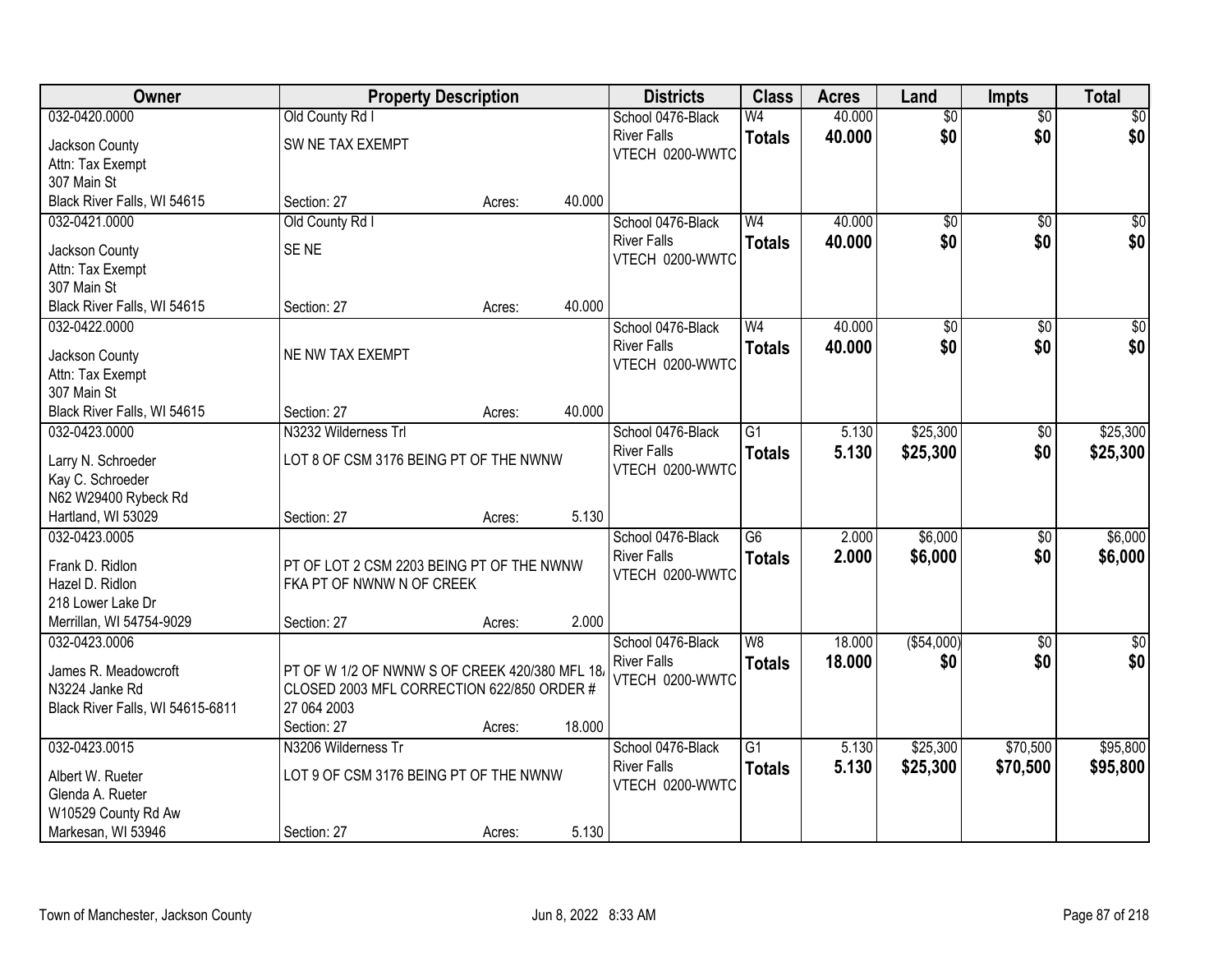| Owner                                      | <b>Property Description</b>                    |        |        | <b>Districts</b>         | <b>Class</b>    | <b>Acres</b> | Land            | <b>Impts</b>    | <b>Total</b>    |
|--------------------------------------------|------------------------------------------------|--------|--------|--------------------------|-----------------|--------------|-----------------|-----------------|-----------------|
| 032-0424.0000                              | N3150 Wilderness Tr                            |        |        | School 0476-Black        | G1              | 1.000        | \$7,500         | \$64,500        | \$72,000        |
| Marvin F. Usry et al                       | E 1/2 OF SW NW                                 |        |        | <b>River Falls</b>       | G <sub>6</sub>  | 19.000       | \$47,500        | \$0             | \$47,500        |
| 616 Renrose Ave                            |                                                |        |        | VTECH 0200-WWTC   Totals |                 | 20.000       | \$55,000        | \$64,500        | \$119,500       |
| Loves Park, IL 61111                       |                                                |        |        |                          |                 |              |                 |                 |                 |
|                                            | Section: 27                                    | Acres: | 20.000 |                          |                 |              |                 |                 |                 |
| 032-0424.0005                              |                                                |        |        | School 0476-Black        | $\overline{W8}$ | 20.000       | ( \$50,000)     | $\overline{50}$ | \$0             |
| James R. Meadowcroft                       | W 1/2 OF SW NW 420/380 MFL 20A CLOSED 2003 MFI |        |        | <b>River Falls</b>       | <b>Totals</b>   | 20.000       | \$0             | \$0             | \$0             |
| N3224 Janke Rd                             | CORRECTION 622/850 ORDER # 27 064 2003         |        |        | VTECH 0200-WWTC          |                 |              |                 |                 |                 |
| Black River Falls, WI 54615-6811           |                                                |        |        |                          |                 |              |                 |                 |                 |
|                                            | Section: 27                                    | Acres: | 20.000 |                          |                 |              |                 |                 |                 |
| 032-0425.0000                              |                                                |        |        | School 0476-Black        | W <sub>4</sub>  | 40.000       | \$0             | $\overline{50}$ | $\sqrt{50}$     |
| Jackson County                             | SE NW TAX EXEMPT                               |        |        | <b>River Falls</b>       | <b>Totals</b>   | 40.000       | \$0             | \$0             | \$0             |
| Attn: Tax Exempt                           |                                                |        |        | VTECH 0200-WWTC          |                 |              |                 |                 |                 |
| 307 Main St                                |                                                |        |        |                          |                 |              |                 |                 |                 |
| Black River Falls, WI 54615                | Section: 27                                    | Acres: | 40.000 |                          |                 |              |                 |                 |                 |
| 032-0426.0000                              | County Rd O                                    |        |        | School 0476-Black        | W <sub>4</sub>  | 40.000       | $\overline{50}$ | $\overline{50}$ | $\overline{50}$ |
|                                            |                                                |        |        | <b>River Falls</b>       | <b>Totals</b>   | 40.000       | \$0             | \$0             | \$0             |
| Jackson County                             | NE SW TAX EXEMPT                               |        |        | VTECH 0200-WWTC          |                 |              |                 |                 |                 |
| Attn: Tax Exempt                           |                                                |        |        |                          |                 |              |                 |                 |                 |
| 307 Main St<br>Black River Falls, WI 54615 | Section: 27                                    |        | 40.000 |                          |                 |              |                 |                 |                 |
| 032-0427.0000                              | County Rd O                                    | Acres: |        | School 0476-Black        | $\overline{W4}$ | 80.000       | $\overline{50}$ | $\overline{50}$ | $\overline{50}$ |
|                                            |                                                |        |        | <b>River Falls</b>       |                 | 80,000       | \$0             | \$0             | \$0             |
| Jackson County                             | W 1/2 OF SW TAX EXEMPT                         |        |        | VTECH 0200-WWTC          | <b>Totals</b>   |              |                 |                 |                 |
| Attn: Tax Exempt                           |                                                |        |        |                          |                 |              |                 |                 |                 |
| 307 Main St                                |                                                |        |        |                          |                 |              |                 |                 |                 |
| Black River Falls, WI 54615                | Section: 27                                    | Acres: | 80.000 |                          |                 |              |                 |                 |                 |
| 032-0429.0000                              |                                                |        |        | School 0476-Black        | W <sub>4</sub>  | 40.000       | $\overline{60}$ | $\overline{50}$ | \$0             |
| Jackson County                             | SE SW TAX EXEMPT                               |        |        | <b>River Falls</b>       | <b>Totals</b>   | 40.000       | \$0             | \$0             | \$0             |
| Attn: Tax Exempt                           |                                                |        |        | VTECH 0200-WWTC          |                 |              |                 |                 |                 |
| 307 Main St                                |                                                |        |        |                          |                 |              |                 |                 |                 |
| Black River Falls, WI 54615                | Section: 27                                    | Acres: | 40.000 |                          |                 |              |                 |                 |                 |
| 032-0430.0000                              | County Rd O                                    |        |        | School 0476-Black        | W <sub>4</sub>  | 40.000       | $\overline{60}$ | $\overline{30}$ | $\overline{50}$ |
| Jackson County                             | NE SE TAX EXEMPT                               |        |        | <b>River Falls</b>       | <b>Totals</b>   | 40.000       | \$0             | \$0             | \$0             |
| Attn: Tax Exempt                           |                                                |        |        | VTECH 0200-WWTC          |                 |              |                 |                 |                 |
| 307 Main St                                |                                                |        |        |                          |                 |              |                 |                 |                 |
| Black River Falls, WI 54615                | Section: 27                                    | Acres: | 40.000 |                          |                 |              |                 |                 |                 |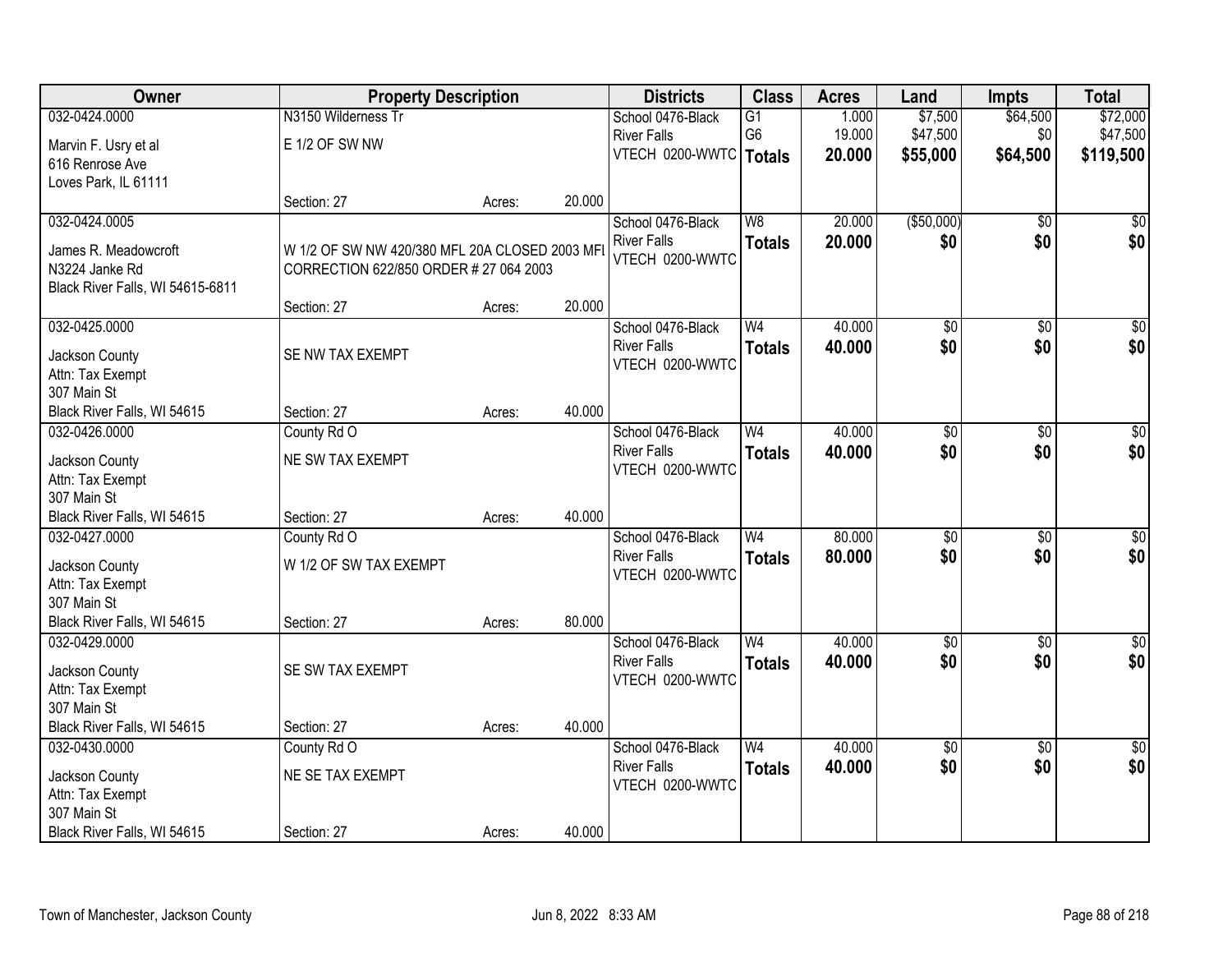| <b>Owner</b>                      | <b>Property Description</b>                    |        |        | <b>Districts</b>   | <b>Class</b>    | <b>Acres</b> | Land            | <b>Impts</b>    | <b>Total</b> |
|-----------------------------------|------------------------------------------------|--------|--------|--------------------|-----------------|--------------|-----------------|-----------------|--------------|
| 032-0431.0000                     | County Rd O                                    |        |        | School 0476-Black  | W <sub>4</sub>  | 40.000       | $\overline{50}$ | $\overline{50}$ | \$0          |
| Jackson County                    | NW SE TAX EXEMPT                               |        |        | <b>River Falls</b> | <b>Totals</b>   | 40.000       | \$0             | \$0             | \$0          |
| Attn: Tax Exempt                  |                                                |        |        | VTECH 0200-WWTC    |                 |              |                 |                 |              |
| 307 Main St                       |                                                |        |        |                    |                 |              |                 |                 |              |
| Black River Falls, WI 54615       | Section: 27                                    | Acres: | 40.000 |                    |                 |              |                 |                 |              |
| 032-0432.0000                     | Old County Rd I                                |        |        | School 0476-Black  | W <sub>4</sub>  | 80.000       | $\overline{50}$ | \$0             | \$0          |
| Jackson County                    | S 1/2 OF SE TAX EXEMPT                         |        |        | <b>River Falls</b> | <b>Totals</b>   | 80.000       | \$0             | \$0             | \$0          |
| Attn: Tax Exempt                  |                                                |        |        | VTECH 0200-WWTC    |                 |              |                 |                 |              |
| 307 Main St                       |                                                |        |        |                    |                 |              |                 |                 |              |
| Black River Falls, WI 54615       | Section: 27                                    | Acres: | 80.000 |                    |                 |              |                 |                 |              |
| 032-0433.0000                     | N3224 Janke Rd                                 |        |        | School 0476-Black  | G1              | 3.000        | \$35,000        | \$111,500       | \$146,500    |
| James R. Meadowcroft              | NE NE EXC W 274', AND EXC OL2 CSM 4210         |        |        | <b>River Falls</b> | G <sub>5</sub>  | 2.680        | \$700           | \$0             | \$700        |
| N3224 Janke Rd                    |                                                |        |        | VTECH 0200-WWTC    | G <sub>6</sub>  | 25.380       | \$76,100        | \$0             | \$76,100     |
| Black River Falls, WI 54615-6811  |                                                |        |        |                    | <b>Totals</b>   | 31.060       | \$111,800       | \$111,500       | \$223,300    |
|                                   | Section: 28                                    | Acres: | 31.060 |                    |                 |              |                 |                 |              |
| 032-0433.0005                     | Janke Rd                                       |        |        | School 0476-Black  | $\overline{G5}$ | 1.000        | \$300           | \$0             | \$300        |
| Wisconsin Cranberry Education and | W 274' OF NE NE BEING LOT 1 OF CSM 402 EXC LOT |        |        | <b>River Falls</b> | G <sub>6</sub>  | 3.200        | \$8,000         | \$0             | \$8,000      |
| Research Foundation I             | 3 CSM 4006                                     |        |        | VTECH 0200-WWTC    | Totals          | 4.200        | \$8,300         | \$0             | \$8,300      |
| PO Box 365                        |                                                |        |        |                    |                 |              |                 |                 |              |
| Wisconsin Rapids, WI 54495-0365   | Section: 28                                    | Acres: | 4.200  |                    |                 |              |                 |                 |              |
| 032-0433.0010                     |                                                |        |        | School 0476-Black  | $\overline{G6}$ | 0.620        | \$1,600         | \$0             | \$1,600      |
| Gary R. Maas                      | OL2 CSM 4210 BEING PT OF NENE                  |        |        | <b>River Falls</b> | <b>Totals</b>   | 0.620        | \$1,600         | \$0             | \$1,600      |
| 1145 Quentin Ave S                |                                                |        |        | VTECH 0200-WWTC    |                 |              |                 |                 |              |
| Lakeland, MN 55043                |                                                |        |        |                    |                 |              |                 |                 |              |
|                                   | Section: 28                                    | Acres: | 0.620  |                    |                 |              |                 |                 |              |
| 032-0434.0000                     | Janke Rd                                       |        |        | School 0476-Black  | G4              | 24.910       | \$2,800         | $\sqrt{6}$      | \$2,800      |
| Wisconsin Cranberry Education and | NW NE EXC LOT 3 CSM 4006                       |        |        | <b>River Falls</b> | G <sub>5</sub>  | 2.000        | \$500           | \$0             | \$500        |
| Research Foundation I             |                                                |        |        | VTECH 0200-WWTC    | G5M             | 5.090        | \$6,400         | \$0             | \$6,400      |
| PO Box 365                        |                                                |        |        |                    | G7              | 6.600        | \$19,800        | \$39,900        | \$59,700     |
| Wisconsin Rapids, WI 54495-0365   | Section: 28                                    | Acres: | 38.600 |                    | <b>Totals</b>   | 38.600       | \$29,500        | \$39,900        | \$69,400     |
| 032-0435.0000                     | W8510 County Rd O                              |        |        | School 0476-Black  | G4              | 5.330        | \$600           | $\overline{30}$ | \$600        |
| Wisconsin Cranberry Education and | SW NE, EXC LOT 3 CSM 4006                      |        |        | <b>River Falls</b> | G <sub>5</sub>  | 10.000       | \$2,300         | \$0             | \$2,300      |
| Research Foundation I             |                                                |        |        | VTECH 0200-WWTC    | G5M             | 22.370       | \$28,500        | \$0             | \$28,500     |
| PO Box 365                        |                                                |        |        |                    | X4              | 0.500        | \$0             | \$0             | \$0          |
| Wisconsin Rapids, WI 54495-0365   | Section: 28                                    | Acres: | 38.200 |                    | <b>Totals</b>   | 38.200       | \$31,400        | \$0             | \$31,400     |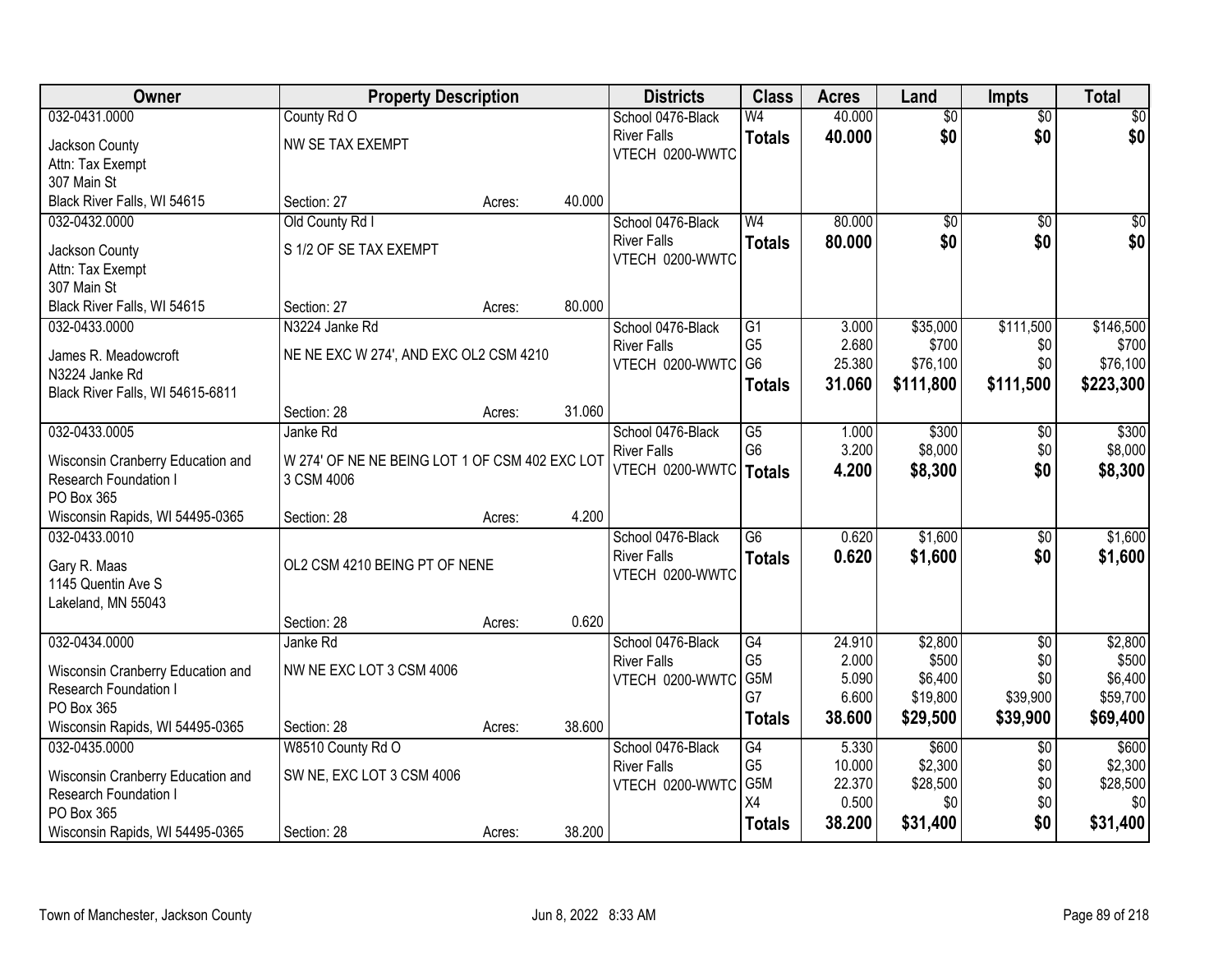| Owner                             | <b>Property Description</b>                     |        |        | <b>Districts</b>   | <b>Class</b>    | <b>Acres</b>    | Land                | <b>Impts</b>    | <b>Total</b>         |
|-----------------------------------|-------------------------------------------------|--------|--------|--------------------|-----------------|-----------------|---------------------|-----------------|----------------------|
| 032-0436.0000                     |                                                 |        |        | School 0476-Black  | $\overline{G6}$ | 38.000          | \$95,000            | $\overline{30}$ | \$95,000             |
| James R. Meadowcroft              | SE NE EXC LOT 2 OF CSM 899                      |        |        | <b>River Falls</b> | <b>Totals</b>   | 38.000          | \$95,000            | \$0             | \$95,000             |
| N3224 Janke Rd                    |                                                 |        |        | VTECH 0200-WWTC    |                 |                 |                     |                 |                      |
| Black River Falls, WI 54615-6811  |                                                 |        |        |                    |                 |                 |                     |                 |                      |
|                                   | Section: 28                                     | Acres: | 38.000 |                    |                 |                 |                     |                 |                      |
| 032-0436.0005                     | N3260 Janke Rd                                  |        |        | School 0476-Black  | $\overline{G7}$ | 9.534           | \$28,600            | \$249,000       | \$277,600            |
| Wisconsin Cranberry Education and | LOT 3 CSM 4006 BEING PT OF SE NE, SW NE, NW NE  |        |        | <b>River Falls</b> | <b>Totals</b>   | 9.534           | \$28,600            | \$249,000       | \$277,600            |
| <b>Research Foundation I</b>      | NE NE                                           |        |        | VTECH 0200-WWTC    |                 |                 |                     |                 |                      |
| PO Box 365                        |                                                 |        |        |                    |                 |                 |                     |                 |                      |
| Wisconsin Rapids, WI 54495-0365   | Section: 28                                     | Acres: | 9.534  |                    |                 |                 |                     |                 |                      |
| 032-0437.0000                     |                                                 |        |        | School 0476-Black  | G4              | 10.120          | \$1,200             | \$0             | \$1,200              |
| Wisconsin Cranberry Education and | <b>NE NW</b>                                    |        |        | <b>River Falls</b> | G <sub>5</sub>  | 2.000           | \$500               | \$0             | \$500                |
| Research Foundation I             |                                                 |        |        | VTECH 0200-WWTC    | G5M<br>G7       | 26.880          | \$33,600<br>\$3,000 | \$0<br>\$13,400 | \$33,600<br>\$16,400 |
| PO Box 365                        |                                                 |        |        |                    |                 | 1.000<br>40.000 | \$38,300            |                 |                      |
| Wisconsin Rapids, WI 54495-0365   | Section: 28                                     | Acres: | 40.000 |                    | <b>Totals</b>   |                 |                     | \$13,400        | \$51,700             |
| 032-0438.0000                     | W8754 County Rd O                               |        |        | School 0476-Black  | $\overline{G1}$ | 1.000           | \$15,000            | \$42,500        | \$57,500             |
| KJH Properties, LLC               | NW NW EX THE W 330'                             |        |        | <b>River Falls</b> | G <sub>6</sub>  | 29.000          | \$87,000            | \$0             | \$87,000             |
| 12788 Dover Dr                    |                                                 |        |        | VTECH 0200-WWTC    | <b>Totals</b>   | 30.000          | \$102,000           | \$42,500        | \$144,500            |
| Apple Valley, MN 55124-8652       |                                                 |        |        |                    |                 |                 |                     |                 |                      |
|                                   | Section: 28                                     | Acres: | 30.000 |                    |                 |                 |                     |                 |                      |
| 032-0438.0005                     |                                                 |        |        | School 0476-Black  | $\overline{G6}$ | 10.000          | \$30,000            | \$0             | \$30,000             |
| Lester J. Hall                    | THE W 330' OF THE NW NW                         |        |        | <b>River Falls</b> | <b>Totals</b>   | 10.000          | \$30,000            | \$0             | \$30,000             |
| Wendy D. Hall                     |                                                 |        |        | VTECH 0200-WWTC    |                 |                 |                     |                 |                      |
| 2316 Starburst Dr SW              |                                                 |        |        |                    |                 |                 |                     |                 |                      |
| Rochester, MN 55902               | Section: 28                                     | Acres: | 10.000 |                    |                 |                 |                     |                 |                      |
| 032-0439.0000                     | W8798 County Rd O                               |        |        | School 0476-Black  | $\overline{G1}$ | 1.000           | \$7,500             | \$165,500       | \$173,000            |
| William A. Blackburn              | LOT 1 CSM 954, BEING PT OF S1/2 OF NW1/4 LESS   |        |        | <b>River Falls</b> | G <sub>6</sub>  | 3.670           | \$8,700             | \$0             | \$8,700              |
| Pamela G. Blackburn               | THE E 2490'                                     |        |        | VTECH 0200-WWTC    | Totals          | 4.670           | \$16,200            | \$165,500       | \$181,700            |
| W8798 County Rd O                 |                                                 |        |        |                    |                 |                 |                     |                 |                      |
| Black River Falls, WI 54615-6813  | Section: 28                                     | Acres: | 4.670  |                    |                 |                 |                     |                 |                      |
| 032-0439.0005                     | W8782 County Rd O                               |        |        | School 0476-Black  | $\overline{G1}$ | 1.000           | \$7,500             | $\overline{50}$ | \$7,500              |
| Lester J. Hall                    | PART OF SW NW W 166' OF E 2490' OF S1/2 OF NW1/ |        |        | <b>River Falls</b> | G <sub>6</sub>  | 4.000           | \$9,500             | \$0             | \$9,500              |
| Wendy D. Hall                     |                                                 |        |        | VTECH 0200-WWTC    | <b>Totals</b>   | 5.000           | \$17,000            | \$0             | \$17,000             |
| 2316 Starburst Dr SW              |                                                 |        |        |                    |                 |                 |                     |                 |                      |
| Rochester, MN 55902               | Section: 28                                     | Acres: | 5.000  |                    |                 |                 |                     |                 |                      |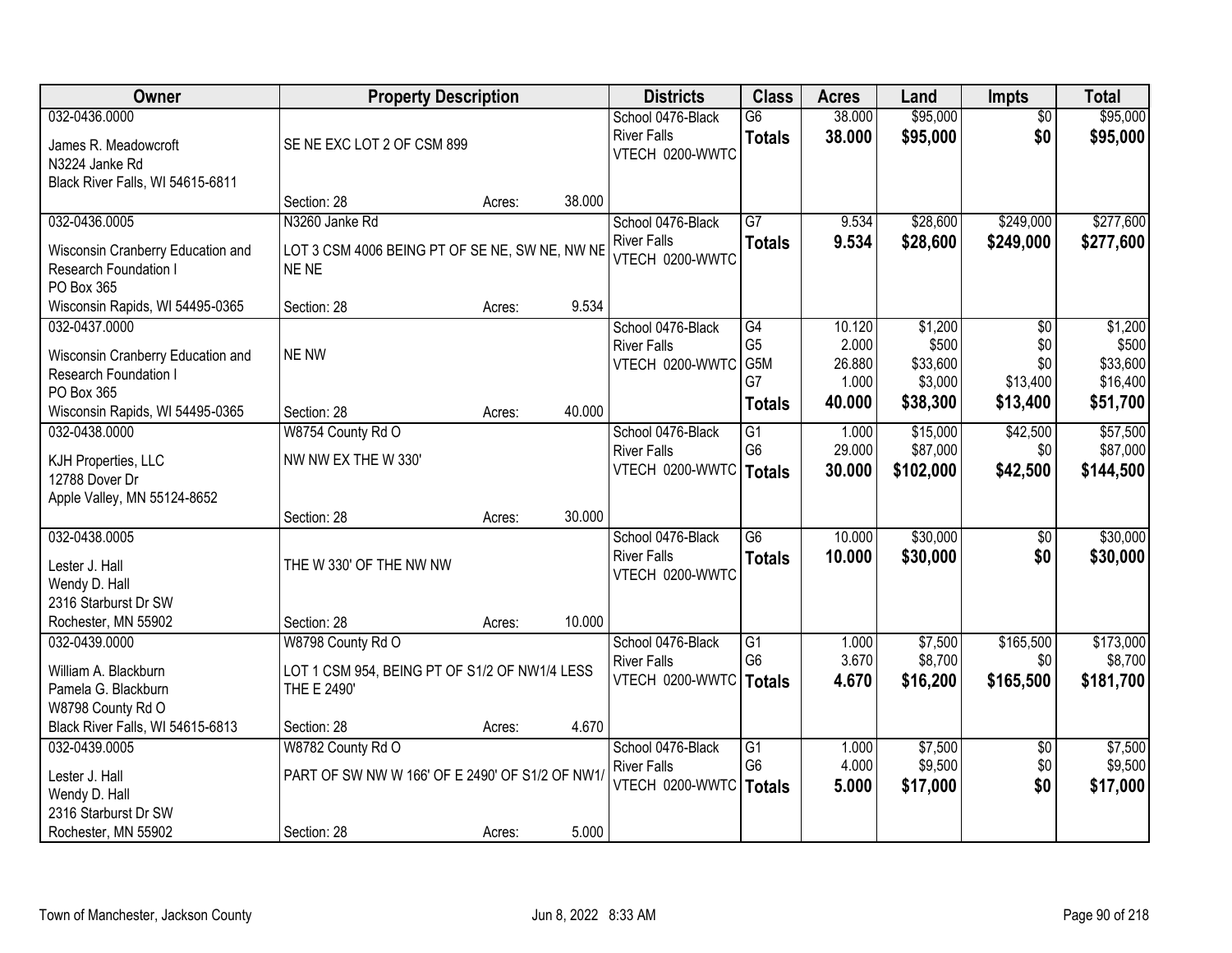| Owner                       |                                                 | <b>Property Description</b> |        | <b>Districts</b>                               | <b>Class</b>                      | <b>Acres</b>   | Land               | <b>Impts</b>           | <b>Total</b>        |
|-----------------------------|-------------------------------------------------|-----------------------------|--------|------------------------------------------------|-----------------------------------|----------------|--------------------|------------------------|---------------------|
| 032-0439.0010               | County Rd O                                     |                             |        | School 0476-Black                              | G1                                | 1.000          | \$7,500            | $\overline{50}$        | \$7,500             |
| <b>Robert Banks</b>         | W 166' OF E 2324' OF S1/2 OF NW 1/4             |                             |        | <b>River Falls</b>                             | G <sub>6</sub>                    | 4.000          | \$9,500            | \$0                    | \$9,500             |
| 5346 W Montrose Ave         |                                                 |                             |        | VTECH 0200-WWTC   Totals                       |                                   | 5.000          | \$17,000           | \$0                    | \$17,000            |
| Chicago, IL 60641           |                                                 |                             |        |                                                |                                   |                |                    |                        |                     |
|                             | Section: 28                                     | Acres:                      | 5.000  |                                                |                                   |                |                    |                        |                     |
| 032-0439.0015               | County Rd O                                     |                             |        | School 0476-Black                              | $\overline{G1}$                   | 1.000          | \$7,500            | $\overline{50}$        | \$7,500             |
| KJH Properties, LLC         | PART OF SW NW WESTERN 166' OF EASTERN 2158      |                             |        | <b>River Falls</b>                             | G <sub>6</sub>                    | 4.000          | \$9,500            | \$0                    | \$9,500             |
| 12788 Dover Dr              | OF S 1/2 OF NW 1/4                              |                             |        | VTECH 0200-WWTC   Totals                       |                                   | 5.000          | \$17,000           | \$0                    | \$17,000            |
| Apple Valley, MN 55124-8652 |                                                 |                             |        |                                                |                                   |                |                    |                        |                     |
|                             | Section: 28                                     | Acres:                      | 5.000  |                                                |                                   |                |                    |                        |                     |
| 032-0439.0020               | W8746 County Rd O                               |                             |        | School 0476-Black                              | G1                                | 1.000          | \$7,500            | \$0                    | \$7,500             |
| Linda R. Everson            | PART OF SW NW W 166' OF E 1992' OF S1/2 OF NW1/ |                             |        | <b>River Falls</b>                             | G <sub>6</sub>                    | 4.000          | \$9,500            | \$0                    | \$9,500             |
| 8403 State Highway 173      |                                                 |                             |        | VTECH 0200-WWTC   Totals                       |                                   | 5.000          | \$17,000           | \$0                    | \$17,000            |
| Tomah, WI 54660             |                                                 |                             |        |                                                |                                   |                |                    |                        |                     |
|                             | Section: 28                                     | Acres:                      | 5.000  |                                                |                                   |                |                    |                        |                     |
| 032-0439.0025               | W8740 County Rd O                               |                             |        | School 0476-Black                              | G1                                | 1.000          | \$7,500            | \$112,500              | \$120,000           |
| Thomas P. Pengra            | W 332' OF E 1826' OF S 1/2 OF NW 1/4            |                             |        | <b>River Falls</b>                             | G <sub>6</sub>                    | 9.000          | \$22,500           | \$0                    | \$22,500            |
| Ana L. Pengra               |                                                 |                             |        | VTECH 0200-WWTC                                | <b>Totals</b>                     | 10.000         | \$30,000           | \$112,500              | \$142,500           |
| W8740 County Rd O           |                                                 |                             |        |                                                |                                   |                |                    |                        |                     |
| Black River Falls, WI 54615 | Section: 28                                     | Acres:                      | 10.000 |                                                |                                   |                |                    |                        |                     |
| 032-0439.0030               | W8708 County Rd O                               |                             |        | School 0476-Black                              | $\overline{G1}$                   | 1.000          | \$7,500            | \$42,500               | \$50,000            |
| Kevin M. Barry              | W 166' OF E 1494' OF S 1/2 F OF NW 1/4          |                             |        | <b>River Falls</b>                             | G <sub>6</sub>                    | 4.000          | \$9,500            | \$0                    | \$9,500             |
| Linda J. Barry              |                                                 |                             |        | VTECH 0200-WWTC   Totals                       |                                   | 5.000          | \$17,000           | \$42,500               | \$59,500            |
| W8708 County Rd O           |                                                 |                             |        |                                                |                                   |                |                    |                        |                     |
| Black River Falls, WI 54615 | Section: 28                                     | Acres:                      | 5.000  |                                                |                                   |                |                    |                        |                     |
| 032-0440.0000               | County Rd O                                     |                             |        | School 0476-Black                              | $\overline{G1}$<br>G <sub>6</sub> | 1.000<br>4.000 | \$7,500<br>\$9,500 | $\overline{50}$        | \$7,500             |
| Kevin M. Barry              | PART OF SE NW                                   |                             |        | <b>River Falls</b><br>VTECH 0200-WWTC   Totals |                                   | 5.000          | \$17,000           | \$0<br>\$0             | \$9,500<br>\$17,000 |
| Linda J. Barry              |                                                 |                             |        |                                                |                                   |                |                    |                        |                     |
| W8708 County Rd O           |                                                 |                             |        |                                                |                                   |                |                    |                        |                     |
| Black River Falls, WI 54615 | Section: 28                                     | Acres:                      | 5.000  |                                                |                                   |                |                    |                        |                     |
| 032-0441.0005               | County Rd O                                     |                             |        | School 0476-Black                              | $\overline{G1}$<br>G <sub>6</sub> | 1.000<br>4.000 | \$7,500<br>\$9,500 | $\overline{50}$<br>\$0 | \$7,500<br>\$9,500  |
| Joshua Ward                 | PART OF SE NW                                   |                             |        | <b>River Falls</b><br>VTECH 0200-WWTC          |                                   | 5.000          | \$17,000           | \$0                    | \$17,000            |
| W3708 Huckleberry Rd        |                                                 |                             |        |                                                | <b>Totals</b>                     |                |                    |                        |                     |
| Princeton, WI 54968-8816    |                                                 |                             |        |                                                |                                   |                |                    |                        |                     |
|                             | Section: 28                                     | Acres:                      | 5.000  |                                                |                                   |                |                    |                        |                     |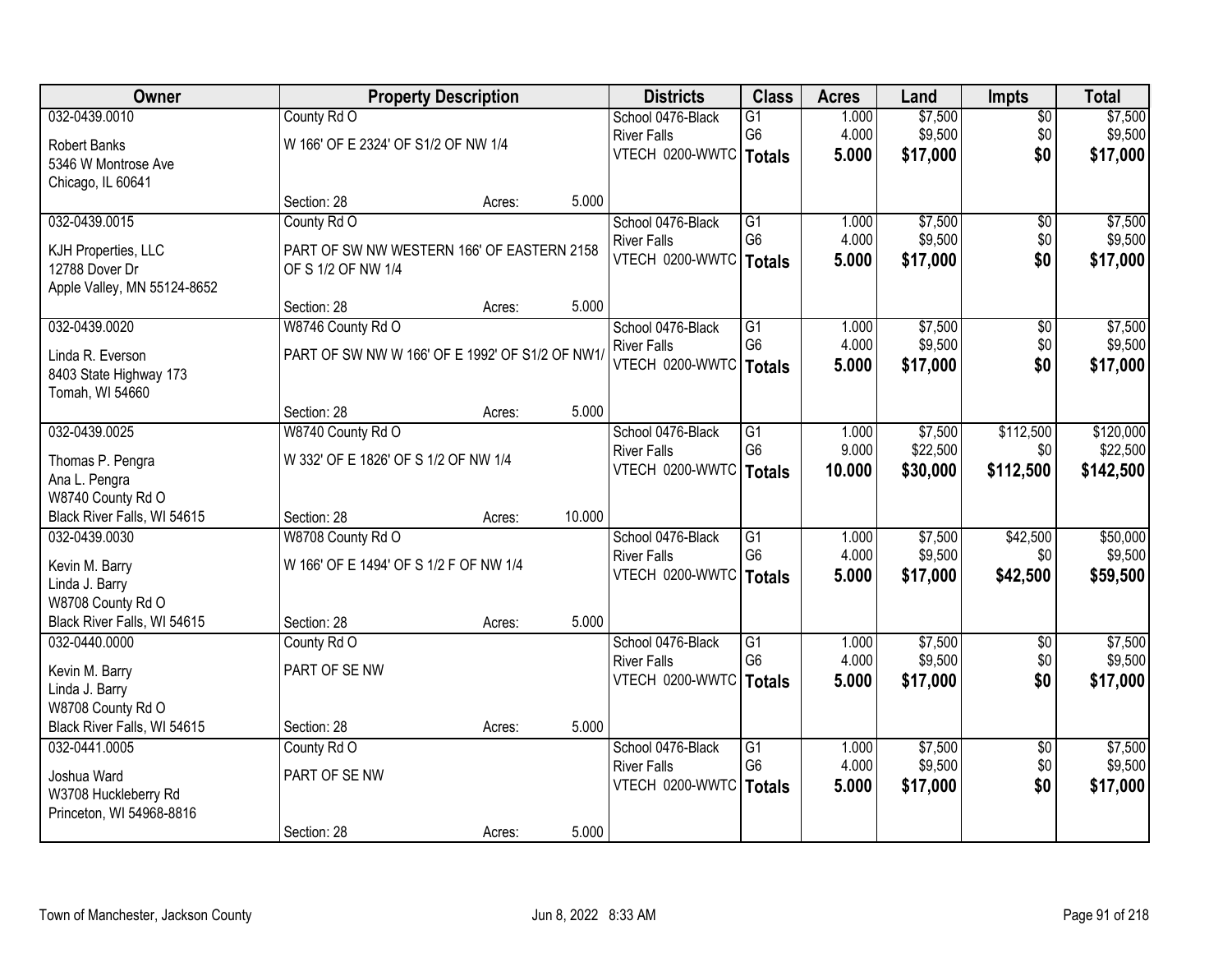| Owner                            |                                                 | <b>Property Description</b> |        | <b>Districts</b>         | <b>Class</b>                     | <b>Acres</b>   | Land                | <b>Impts</b>    | <b>Total</b>        |
|----------------------------------|-------------------------------------------------|-----------------------------|--------|--------------------------|----------------------------------|----------------|---------------------|-----------------|---------------------|
| 032-0441.0010                    | W8668 County Rd O                               |                             |        | School 0476-Black        | $\overline{G1}$                  | 1.000          | \$7,500             | \$58,500        | \$66,000            |
| Darlene Denton                   | PT OF SE NW W 166' OF E 996' OF S 1/2 OF NW 1/4 |                             |        | <b>River Falls</b>       | G <sub>6</sub>                   | 4.000          | \$9,500             | \$0             | \$9,500             |
| Chris Brown                      |                                                 |                             |        | VTECH 0200-WWTC   Totals |                                  | 5.000          | \$17,000            | \$58,500        | \$75,500            |
| W8668 County Rd O                |                                                 |                             |        |                          |                                  |                |                     |                 |                     |
| Black River Falls, WI 54615      | Section: 28                                     | Acres:                      | 5.000  |                          |                                  |                |                     |                 |                     |
| 032-0441.0015                    | County Rd O                                     |                             |        | School 0476-Black        | $\overline{G1}$                  | 1.000          | \$7,500             | \$0             | \$7,500             |
|                                  |                                                 |                             |        | <b>River Falls</b>       | G <sub>6</sub>                   | 4.000          | \$9,500             | \$0             | \$9,500             |
| Amelia Saccaro                   | PART OF SE NW                                   |                             |        | VTECH 0200-WWTC          | <b>Totals</b>                    | 5.000          | \$17,000            | \$0             | \$17,000            |
| Lynne Saccaro                    |                                                 |                             |        |                          |                                  |                |                     |                 |                     |
| 14522 Burgundy Way               |                                                 |                             |        |                          |                                  |                |                     |                 |                     |
| Huntley, IL 60142-6432           | Section: 28                                     | Acres:                      | 5.000  |                          |                                  |                |                     |                 |                     |
| 032-0441.0020                    | W8630 County Rd O                               |                             |        | School 0476-Black        | G1                               | 1.000          | \$7,500             | \$29,500        | \$37,000            |
| Shirley J. Yule                  | LOT 1 CSM 2214 BEING PT OF THE SENW             |                             |        | <b>River Falls</b>       | G <sub>5</sub><br>G <sub>6</sub> | 4.000<br>5.110 | \$1,000<br>\$12,800 | \$0<br>\$0      | \$1,000<br>\$12,800 |
| W8630 County Rd O                | COMBINED PREVIOUS 0441.0020 AND 0441.0025       |                             |        | VTECH 0200-WWTC          |                                  |                |                     |                 |                     |
| Black River Falls, WI 54615-6813 |                                                 |                             |        |                          | <b>Totals</b>                    | 10.110         | \$21,300            | \$29,500        | \$50,800            |
|                                  | Section: 28                                     | Acres:                      | 10.110 |                          |                                  |                |                     |                 |                     |
| 032-0441.0030                    | W8618 County Rd O                               |                             |        | School 0476-Black        | G1                               | 1.000          | \$7,500             | \$22,000        | \$29,500            |
| Dallas D. Miller                 | W 166' OF E 332' OF S 1/2 OF NW                 |                             |        | <b>River Falls</b>       | G <sub>6</sub>                   | 4.000          | \$9,500             | \$0             | \$9,500             |
| Patsy A. Miller                  |                                                 |                             |        | VTECH 0200-WWTC          | Totals                           | 5.000          | \$17,000            | \$22,000        | \$39,000            |
| 448 N Addison St                 |                                                 |                             |        |                          |                                  |                |                     |                 |                     |
| Villa Park, IL 60181             | Section: 28                                     | Acres:                      | 5.000  |                          |                                  |                |                     |                 |                     |
| 032-0441.0035                    | County Rd O                                     |                             |        | School 0476-Black        | $\overline{G1}$                  | 1.000          | \$7,500             | $\overline{50}$ | \$7,500             |
|                                  |                                                 |                             |        | <b>River Falls</b>       | G <sub>6</sub>                   | 4.050          | \$9,600             | \$0             | \$9,600             |
| Dallas D. Miller                 | PART OF SE NW E 166' OF S1/2 OF NW 1/4 AKA LOT  |                             |        | VTECH 0200-WWTC          | <b>Totals</b>                    | 5.050          | \$17,100            | \$0             | \$17,100            |
| Patsy A. Miller                  | <b>CSM 954</b>                                  |                             |        |                          |                                  |                |                     |                 |                     |
| 448 N Addison St                 |                                                 |                             |        |                          |                                  |                |                     |                 |                     |
| Villa Park, IL 60181             | Section: 28                                     | Acres:                      | 5.050  |                          |                                  |                |                     |                 |                     |
| 032-0442.0000                    | W8659 County Rd O                               |                             |        | School 0476-Black        | G1                               | 1.000          | \$7,500             | \$80,000        | \$87,500            |
| <b>Clause Family Trust</b>       | NE SW EX E 1/4 (SEE VF VOL1, PG 7)              |                             |        | <b>River Falls</b>       | G <sub>6</sub>                   | 29.210         | \$73,000            | \$0             | \$73,000            |
| W8659 County Rd O                |                                                 |                             |        | VTECH 0200-WWTC          | <b>Totals</b>                    | 30.210         | \$80,500            | \$80,000        | \$160,500           |
| Black River Falls, WI 54615      |                                                 |                             |        |                          |                                  |                |                     |                 |                     |
|                                  | Section: 28                                     | Acres:                      | 30.210 |                          |                                  |                |                     |                 |                     |
| 032-0442.0005                    | W8617 County Rd O                               |                             |        | School 0476-Black        | $\overline{G1}$                  | 1.000          | \$7,500             | \$83,500        | \$91,000            |
|                                  |                                                 |                             |        | <b>River Falls</b>       | G <sub>6</sub>                   | 9.060          | \$22,700            | \$0             | \$22,700            |
| Kyle D. Gomer                    | E 1/4 OF NESW                                   |                             |        | VTECH 0200-WWTC          | <b>Totals</b>                    | 10.060         | \$30,200            | \$83,500        | \$113,700           |
| Jill D. Lien                     |                                                 |                             |        |                          |                                  |                |                     |                 |                     |
| W8617 County Rd O                |                                                 |                             | 10.060 |                          |                                  |                |                     |                 |                     |
| Black River Falls, WI 54615      | Section: 28                                     | Acres:                      |        |                          |                                  |                |                     |                 |                     |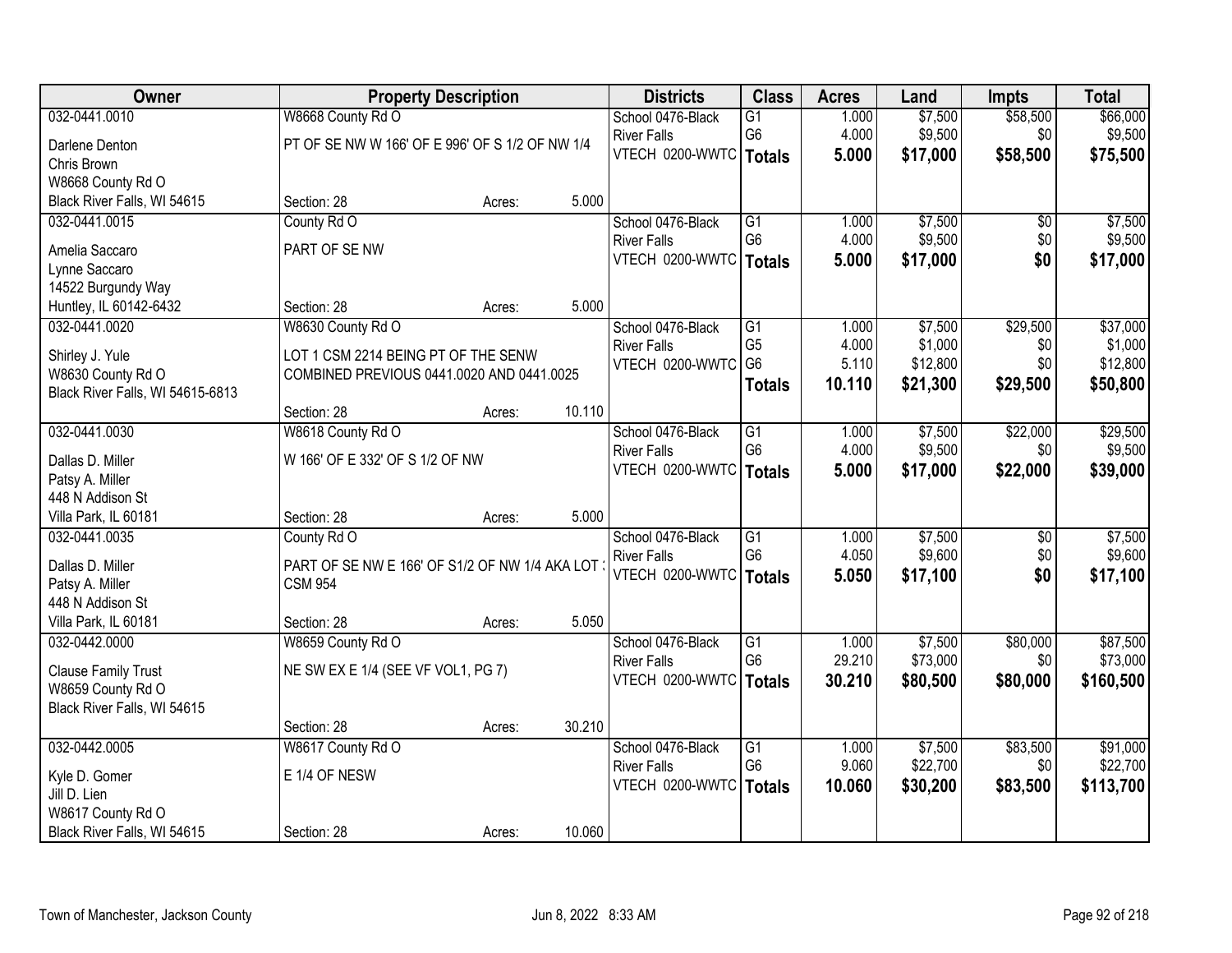| Owner                            | <b>Property Description</b>                |        |        | <b>Districts</b>         | <b>Class</b>    | <b>Acres</b> | Land      | Impts           | <b>Total</b>    |
|----------------------------------|--------------------------------------------|--------|--------|--------------------------|-----------------|--------------|-----------|-----------------|-----------------|
| 032-0443.0000                    | County Rd O                                |        |        | School 0476-Black        | $\overline{G1}$ | 5.000        | \$25,000  | $\overline{50}$ | \$25,000        |
| Brandon J. Backes                | LOT 13 CSM 2827 BEING PART OF NW SW        |        |        | <b>River Falls</b>       | <b>Totals</b>   | 5.000        | \$25,000  | \$0             | \$25,000        |
| Rebecca L. Backes                |                                            |        |        | VTECH 0200-WWTC          |                 |              |           |                 |                 |
| W172 S6949 Lannon Dr             |                                            |        |        |                          |                 |              |           |                 |                 |
| Muskego, WI 53150-9490           | Section: 28                                | Acres: | 5.000  |                          |                 |              |           |                 |                 |
| 032-0443.0005                    | W8787 County Rd O                          |        |        | School 0476-Black        | G1              | 1.000        | \$7,500   | \$203,000       | \$210,500       |
| Gary J. Eschbach                 | PART OF LOT 5 OF CSM 1786 BEING PART OF NW |        |        | <b>River Falls</b>       | G <sub>6</sub>  | 8.180        | \$20,500  | \$0             | \$20,500        |
| Marcia A. Butterfield            | SW                                         |        |        | VTECH 0200-WWTC   Totals |                 | 9.180        | \$28,000  | \$203,000       | \$231,000       |
| W8787 County Rd O                |                                            |        |        |                          |                 |              |           |                 |                 |
| Black River Falls, WI 54615-6820 | Section: 28                                | Acres: | 9.180  |                          |                 |              |           |                 |                 |
| 032-0443.0010                    | N3057 Bacon Rd                             |        |        | School 0476-Black        | G1              | 5.000        | \$25,000  | \$11,500        | \$36,500        |
| Thomas W. Swan et al             | LOT 8 CSM 2807 BEING PART OF NW SW         |        |        | <b>River Falls</b>       | G <sub>6</sub>  | 14.000       | \$35,000  | \$0             | \$35,000        |
| c/o Jeffrey P. Swan              |                                            |        |        | VTECH 0200-WWTC          | <b>Totals</b>   | 19.000       | \$60,000  | \$11,500        | \$71,500        |
| W3193 Bretsch Ln                 |                                            |        |        |                          |                 |              |           |                 |                 |
| Elkhorn, WI 53121                | Section: 28                                | Acres: | 19.000 |                          |                 |              |           |                 |                 |
| 032-0443.0015                    | W8745 County Rd O                          |        |        | School 0476-Black        | $\overline{G1}$ | 1.000        | \$7,500   | \$99,000        | \$106,500       |
| Falon Traylor                    | LOT 12 OF CSM 2827 BEING PART OF NW SW     |        |        | <b>River Falls</b>       | G <sub>6</sub>  | 6.060        | \$15,200  | \$0             | \$15,200        |
| W8745 County Rd O                |                                            |        |        | VTECH 0200-WWTC          | <b>Totals</b>   | 7.060        | \$22,700  | \$99,000        | \$121,700       |
| Black River Falls, WI 54615-6820 |                                            |        |        |                          |                 |              |           |                 |                 |
|                                  | Section: 28                                | Acres: | 7.060  |                          |                 |              |           |                 |                 |
| 032-0444.0000                    | N3015 Bacon Rd                             |        |        | School 0476-Black        | $\overline{G1}$ | 1.000        | \$7,500   | \$141,000       | \$148,500       |
| Timothy A. Heineck               | SW <sub>SW</sub>                           |        |        | <b>River Falls</b>       | G <sub>5</sub>  | 15.000       | \$3,800   | \$0             | \$3,800         |
| N3015 Bacon Rd                   |                                            |        |        | VTECH 0200-WWTC          | G <sub>6</sub>  | 24.000       | \$60,000  | \$0             | \$60,000        |
| Black River Falls, WI 54615      |                                            |        |        |                          | <b>Totals</b>   | 40.000       | \$71,300  | \$141,000       | \$212,300       |
|                                  | Section: 28                                | Acres: | 40.000 |                          |                 |              |           |                 |                 |
| 032-0445.0000                    | N3005 Bacon Rd                             |        |        | School 0476-Black        | G1              | 1.000        | \$7,500   | \$28,000        | \$35,500        |
| <b>Game Stoppers Hunting</b>     | SE SW                                      |        |        | <b>River Falls</b>       | G <sub>6</sub>  | 39.000       | \$97,500  | \$0             | \$97,500        |
| c/o Daniel Gaichas               |                                            |        |        | VTECH 0200-WWTC          | <b>Totals</b>   | 40.000       | \$105,000 | \$28,000        | \$133,000       |
| 3429 S Leavitt St                |                                            |        |        |                          |                 |              |           |                 |                 |
| Chicago, IL 60608                | Section: 28                                | Acres: | 40.000 |                          |                 |              |           |                 |                 |
| 032-0446.0000                    | County Rd O                                |        |        | School 0476-Black        | W <sub>4</sub>  | 40.000       | \$0       | $\overline{30}$ | $\overline{50}$ |
| Jackson County                   | NE SE FOREST CROP                          |        |        | <b>River Falls</b>       | <b>Totals</b>   | 40.000       | \$0       | \$0             | \$0             |
| Attn: Tax Exempt                 |                                            |        |        | VTECH 0200-WWTC          |                 |              |           |                 |                 |
| 307 Main St                      |                                            |        |        |                          |                 |              |           |                 |                 |
| Black River Falls, WI 54615      | Section: 28                                | Acres: | 40.000 |                          |                 |              |           |                 |                 |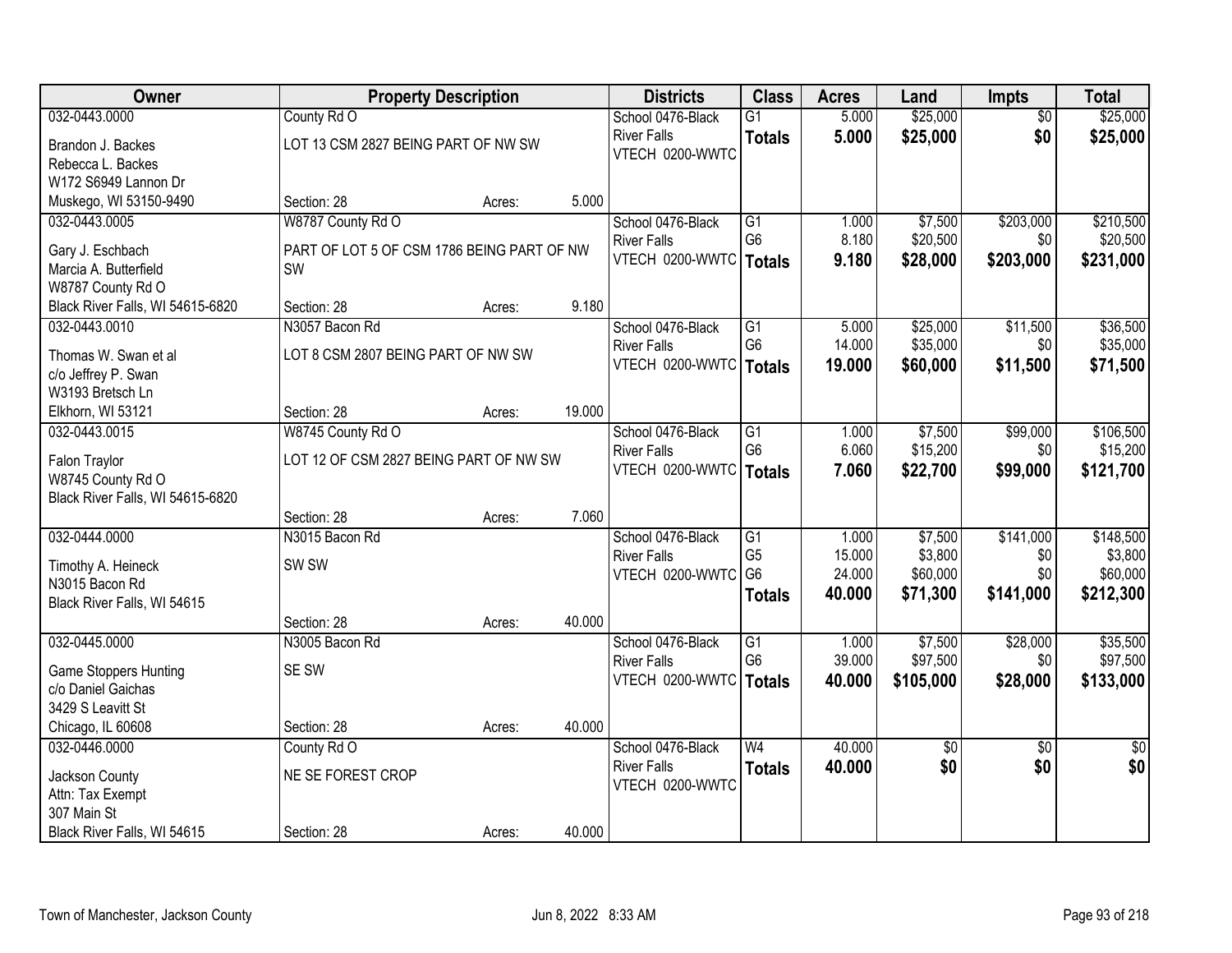| Owner                                  | <b>Property Description</b> |        |        | <b>Districts</b>         | <b>Class</b>    | <b>Acres</b> | Land            | <b>Impts</b>    | <b>Total</b>    |
|----------------------------------------|-----------------------------|--------|--------|--------------------------|-----------------|--------------|-----------------|-----------------|-----------------|
| 032-0447.0000                          | County Rd O                 |        |        | School 0476-Black        | W <sub>4</sub>  | 40.000       | \$0             | $\overline{50}$ | \$0             |
| Jackson County                         | NW SE TAX EXEMPT            |        |        | <b>River Falls</b>       | <b>Totals</b>   | 40.000       | \$0             | \$0             | \$0             |
| Attn: Tax Exempt                       |                             |        |        | VTECH 0200-WWTC          |                 |              |                 |                 |                 |
| 307 Main St                            |                             |        |        |                          |                 |              |                 |                 |                 |
| Black River Falls, WI 54615            | Section: 28                 | Acres: | 40.000 |                          |                 |              |                 |                 |                 |
| 032-0448.0000                          |                             |        |        | School 0476-Black        | W <sub>4</sub>  | 80.000       | \$0             | $\overline{50}$ | \$0             |
| Jackson County                         | S 1/2 OF SE TAX EXEMPT      |        |        | <b>River Falls</b>       | <b>Totals</b>   | 80,000       | \$0             | \$0             | \$0             |
| Attn: Tax Exempt                       |                             |        |        | VTECH 0200-WWTC          |                 |              |                 |                 |                 |
| 307 Main St                            |                             |        |        |                          |                 |              |                 |                 |                 |
| Black River Falls, WI 54615            | Section: 28                 | Acres: | 80.000 |                          |                 |              |                 |                 |                 |
| 032-0450.0000                          | W8910 County Rd O           |        |        | School 0476-Black        | G1              | 2.000        | \$25,000        | \$154,000       | \$179,000       |
| Loy Riddle                             | NE NE                       |        |        | <b>River Falls</b>       | G <sub>6</sub>  | 38.000       | \$114,000       | \$0             | \$114,000       |
| Laura Riddle                           |                             |        |        | VTECH 0200-WWTC   Totals |                 | 40.000       | \$139,000       | \$154,000       | \$293,000       |
| W8910 County Rd O                      |                             |        |        |                          |                 |              |                 |                 |                 |
| Black River Falls, WI 54615-6813       | Section: 29                 | Acres: | 40.000 |                          |                 |              |                 |                 |                 |
| 032-0451.0000                          |                             |        |        | School 0476-Black        | $\overline{G6}$ | 40.000       | \$120,000       | \$0             | \$120,000       |
| William E. Steele                      | NW NE                       |        |        | <b>River Falls</b>       | <b>Totals</b>   | 40.000       | \$120,000       | \$0             | \$120,000       |
| W9002 County Rd O                      |                             |        |        | VTECH 0200-WWTC          |                 |              |                 |                 |                 |
| Black River Falls, WI 54615            |                             |        |        |                          |                 |              |                 |                 |                 |
|                                        | Section: 29                 | Acres: | 40.000 |                          |                 |              |                 |                 |                 |
| 032-0452.0000                          | W8912 County Rd O           |        |        | School 0476-Black        | $\overline{G1}$ | 1.000        | \$15,000        | \$74,500        | \$89,500        |
|                                        | THE E 1/2 OF THE SW NE      |        |        | <b>River Falls</b>       | G <sub>5</sub>  | 6.000        | \$1,500         | \$0             | \$1,500         |
| William E. Steele<br>W9002 County Rd O |                             |        |        | VTECH 0200-WWTC          | G <sub>6</sub>  | 13.000       | \$39,000        | \$0             | \$39,000        |
| Black River Falls, WI 54615            |                             |        |        |                          | <b>Totals</b>   | 20.000       | \$55,500        | \$74,500        | \$130,000       |
|                                        | Section: 29                 | Acres: | 20.000 |                          |                 |              |                 |                 |                 |
| 032-0452.0005                          | County Rd O                 |        |        | School 0476-Black        | G5              | 2.000        | \$500           | $\sqrt{6}$      | \$500           |
|                                        | SW NE EX THE E 1/2          |        |        | <b>River Falls</b>       | G <sub>6</sub>  | 18.000       | \$45,000        | \$0             | \$45,000        |
| William E. Steele<br>W9002 County Rd O |                             |        |        | VTECH 0200-WWTC          | Totals          | 20.000       | \$45,500        | \$0             | \$45,500        |
| Black River Falls, WI 54615            |                             |        |        |                          |                 |              |                 |                 |                 |
|                                        | Section: 29                 | Acres: | 20.000 |                          |                 |              |                 |                 |                 |
| 032-0453.0000                          | County Rd O                 |        |        | School 0476-Black        | W <sub>4</sub>  | 40.000       | $\overline{50}$ | $\overline{30}$ | $\overline{50}$ |
|                                        | SE NE TAX EXEMPT            |        |        | <b>River Falls</b>       | <b>Totals</b>   | 40.000       | \$0             | \$0             | \$0             |
| Jackson County<br>Attn: Tax Exempt     |                             |        |        | VTECH 0200-WWTC          |                 |              |                 |                 |                 |
| 307 Main St                            |                             |        |        |                          |                 |              |                 |                 |                 |
| Black River Falls, WI 54615            | Section: 29                 | Acres: | 40.000 |                          |                 |              |                 |                 |                 |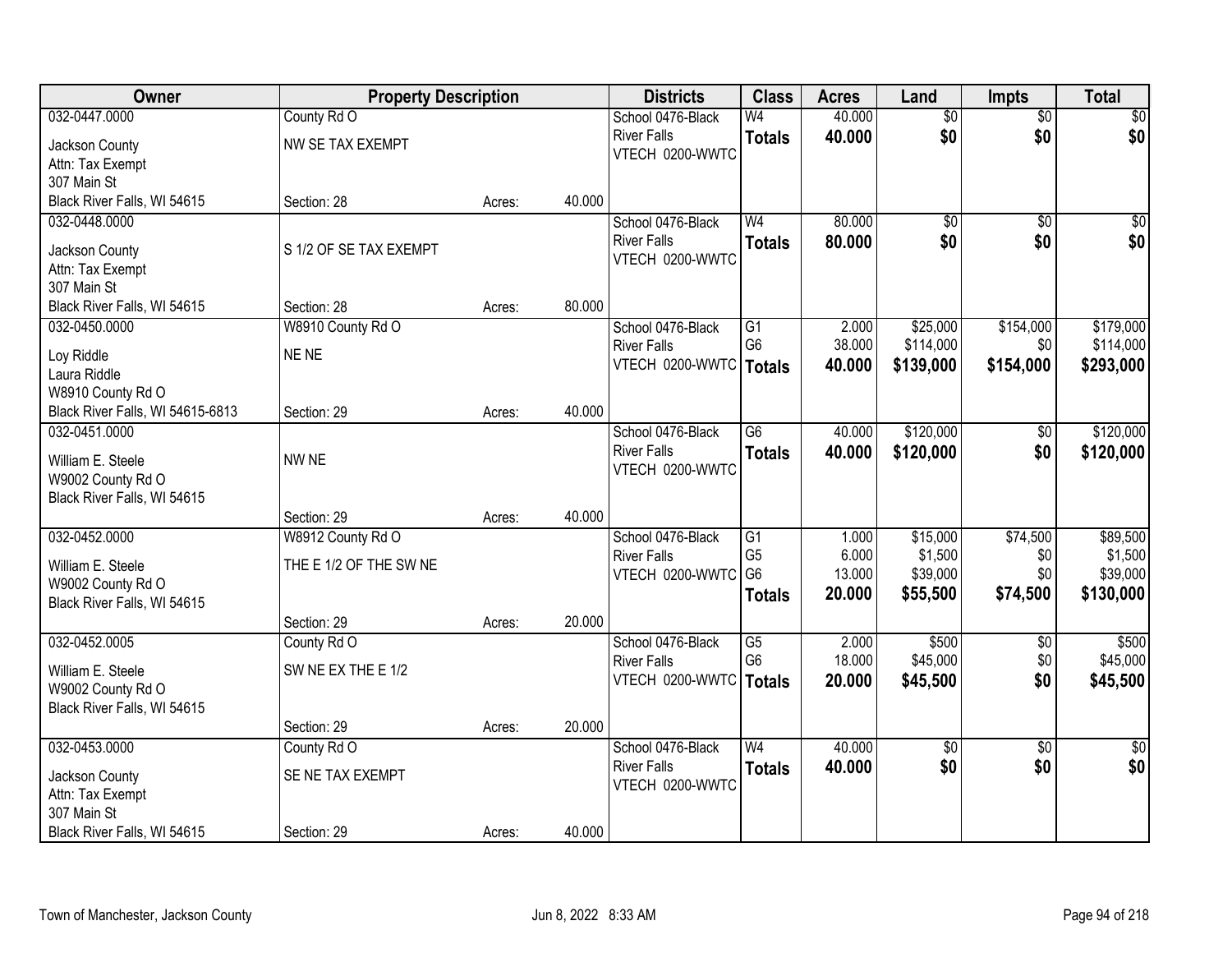| Owner                                      | <b>Property Description</b>                   |        |         | <b>Districts</b>         | <b>Class</b>    | <b>Acres</b> | Land            | <b>Impts</b>    | <b>Total</b>     |
|--------------------------------------------|-----------------------------------------------|--------|---------|--------------------------|-----------------|--------------|-----------------|-----------------|------------------|
| 032-0454.0000                              | W9002 County Rd O                             |        |         | School 0476-Black        | $\overline{G1}$ | 1.000        | \$15,000        | \$17,000        | \$32,000         |
| William E. Steele                          | E 15 A OF NE NW                               |        |         | <b>River Falls</b>       | G <sub>6</sub>  | 14.000       | \$42,000        | \$0             | \$42,000         |
| W9002 County Rd O                          |                                               |        |         | VTECH 0200-WWTC          | Totals          | 15.000       | \$57,000        | \$17,000        | \$74,000         |
| Black River Falls, WI 54615                |                                               |        |         |                          |                 |              |                 |                 |                  |
|                                            | Section: 29                                   | Acres: | 15.000  |                          |                 |              |                 |                 |                  |
| 032-0454.0005                              | N3104 Partridge Rd                            |        |         | School 0476-Black        | $\overline{G1}$ | 2.000        | \$25,000        | \$265,000       | \$290,000        |
| Bryan J. Van Meter                         | NE NW EXC E 30 RODS                           |        |         | <b>River Falls</b>       | G <sub>6</sub>  | 23.000       | \$69,000        | \$0             | \$69,000         |
| Catherine M. Van Meter                     |                                               |        |         | VTECH 0200-WWTC          | <b>Totals</b>   | 25.000       | \$94,000        | \$265,000       | \$359,000        |
| 6168 Washington Cir                        |                                               |        |         |                          |                 |              |                 |                 |                  |
| Wauwatosa, WI 53213                        | Section: 29                                   | Acres: | 25.000  |                          |                 |              |                 |                 |                  |
| 032-0455.0000                              | Partridge Rd                                  |        |         | School 0476-Black        | $\overline{G5}$ | 6.000        | \$1,500         | $\sqrt[6]{}$    | \$1,500          |
|                                            |                                               |        |         | <b>River Falls</b>       | G <sub>6</sub>  | 34.000       | \$102,000       | \$0             | \$102,000        |
| Bryan J. Van Meter                         | NW NW                                         |        |         | VTECH 0200-WWTC   Totals |                 | 40.000       | \$103,500       | \$0             | \$103,500        |
| Catherine M. Van Meter                     |                                               |        |         |                          |                 |              |                 |                 |                  |
| 6168 Washington Cir<br>Wauwatosa, WI 53213 | Section: 29                                   |        | 40.000  |                          |                 |              |                 |                 |                  |
| 032-0456.0000                              | County Rd O                                   | Acres: |         | School 0476-Black        | W <sub>4</sub>  | 40.000       | $\overline{50}$ | \$0             | \$0              |
|                                            |                                               |        |         | <b>River Falls</b>       |                 | 40.000       | \$0             | \$0             | \$0              |
| Jackson County                             | SW NW TAX EXEMPT                              |        |         | VTECH 0200-WWTC          | <b>Totals</b>   |              |                 |                 |                  |
| Attn: Tax Exempt                           |                                               |        |         |                          |                 |              |                 |                 |                  |
| 307 Main St                                |                                               |        |         |                          |                 |              |                 |                 |                  |
| Black River Falls, WI 54615                | Section: 29                                   | Acres: | 40.000  |                          |                 |              |                 |                 |                  |
| 032-0457.0000                              | County Rd O                                   |        |         | School 0476-Black        | W <sub>4</sub>  | 40.000       | $\overline{50}$ | $\overline{30}$ | $\overline{\$0}$ |
| Jackson County                             | SE NW TAX EXEMPT                              |        |         | <b>River Falls</b>       | <b>Totals</b>   | 40.000       | \$0             | \$0             | \$0              |
| Attn: Tax Exempt                           |                                               |        |         | VTECH 0200-WWTC          |                 |              |                 |                 |                  |
| 307 Main St                                |                                               |        |         |                          |                 |              |                 |                 |                  |
| Black River Falls, WI 54615                | Section: 29                                   | Acres: | 40.000  |                          |                 |              |                 |                 |                  |
| 032-0458.0000                              | County Rd O                                   |        |         | School 0476-Black        | W <sub>4</sub>  | 160.000      | $\overline{60}$ | $\overline{50}$ | $\sqrt{50}$      |
| Jackson County                             | SW 1/4 TAX EXEMPT                             |        |         | <b>River Falls</b>       | <b>Totals</b>   | 160.000      | \$0             | \$0             | \$0              |
| Attn: Tax Exempt                           |                                               |        |         | VTECH 0200-WWTC          |                 |              |                 |                 |                  |
| 307 Main St                                |                                               |        |         |                          |                 |              |                 |                 |                  |
| Black River Falls, WI 54615                | Section: 29                                   | Acres: | 160.000 |                          |                 |              |                 |                 |                  |
| 032-0462.0000                              | County Rd O                                   |        |         | School 0476-Black        | $\overline{G6}$ | 11.710       | \$29,300        | $\overline{50}$ | \$29,300         |
| Edward J. Plaza                            | NESE DESC AS FOLLOWS: COMM AT THE E 1/4       |        |         | <b>River Falls</b>       | <b>Totals</b>   | 11.710       | \$29,300        | \$0             | \$29,300         |
| Kristy Mcarthur                            | CORNER OF SECTION 29, TH W 811.73' TO POB, TH |        |         | VTECH 0200-WWTC          |                 |              |                 |                 |                  |
| 38w351 Dean St                             | S 1326.50', TH W 513.13' TO SW CORNER, TH N   |        |         |                          |                 |              |                 |                 |                  |
| St Charles, IL 60175-4811                  | Section: 29                                   | Acres: | 11.710  |                          |                 |              |                 |                 |                  |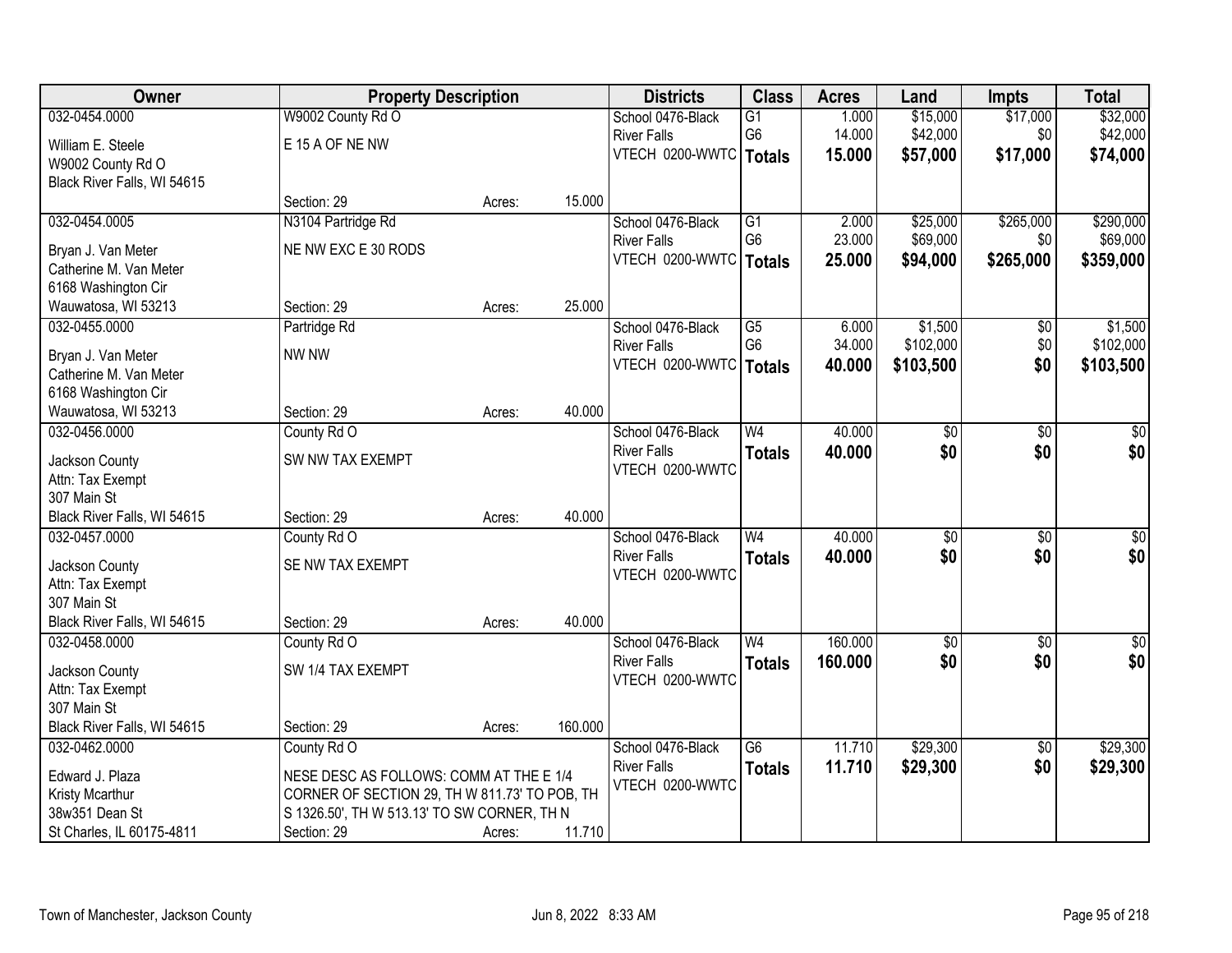| Owner                            |                                               | <b>Property Description</b> |        | <b>Districts</b>                      | <b>Class</b>    | <b>Acres</b> | Land            | <b>Impts</b>    | <b>Total</b> |
|----------------------------------|-----------------------------------------------|-----------------------------|--------|---------------------------------------|-----------------|--------------|-----------------|-----------------|--------------|
| 032-0462.0005                    | County Rd O                                   |                             |        | School 0476-Black                     | $\overline{G6}$ | 4.820        | \$12,100        | $\overline{50}$ | \$12,100     |
| Gary J. Eschbach                 | PART OF LOT 5 OF CSM 1786 BEING IN NE SE      |                             |        | <b>River Falls</b>                    | <b>Totals</b>   | 4.820        | \$12,100        | \$0             | \$12,100     |
| Marcia A. Butterfield            |                                               |                             |        | VTECH 0200-WWTC                       |                 |              |                 |                 |              |
| W8787 County Rd O                |                                               |                             |        |                                       |                 |              |                 |                 |              |
| Black River Falls, WI 54615-6820 | Section: 29                                   | Acres:                      | 4.820  |                                       |                 |              |                 |                 |              |
| 032-0462.0010                    | County Rd O                                   |                             |        | School 0476-Black                     | $\overline{G6}$ | 20.000       | \$50,000        | \$0             | \$50,000     |
| Gary J. Eschbach                 | PART OF THE NE SE                             |                             |        | <b>River Falls</b>                    | <b>Totals</b>   | 20.000       | \$50,000        | \$0             | \$50,000     |
| Marcia A. Butterfield            |                                               |                             |        | VTECH 0200-WWTC                       |                 |              |                 |                 |              |
| W8787 County Rd O                |                                               |                             |        |                                       |                 |              |                 |                 |              |
| Black River Falls, WI 54615-6820 | Section: 29                                   | Acres:                      | 20.000 |                                       |                 |              |                 |                 |              |
| 032-0463.0000                    | N8937 County Rd O                             |                             |        | School 0476-Black                     | G6              | 24.320       | \$60,800        | \$0             | \$60,800     |
|                                  |                                               |                             |        | <b>River Falls</b>                    | <b>Totals</b>   | 24.320       | \$60,800        | \$0             | \$60,800     |
| Edward J. Plaza                  | NW SE EX LOT 1 CSM 2983 & EX LOT 1 CSM 3295 & |                             |        | VTECH 0200-WWTC                       |                 |              |                 |                 |              |
| Kristy Mcarthur                  | LANDS LYING BETWEEN MEANDER LINE AND THE      |                             |        |                                       |                 |              |                 |                 |              |
| 38w351 Dean St                   | CENTERLINE OF CLEAR CREEK                     |                             |        |                                       |                 |              |                 |                 |              |
| St Charles, IL 60175-4811        | Section: 29                                   | Acres:                      | 24.320 |                                       |                 |              |                 |                 |              |
| 032-0463.0005                    | N8999 County Rd O                             |                             |        | School 0476-Black                     | $\overline{G1}$ | 1.000        | \$7,500         | \$211,000       | \$218,500    |
| Edward J. Plaza                  | LOT 1 CSM 2983 BEING PART OF THE NW SE        |                             |        | <b>River Falls</b><br>VTECH 0200-WWTC | G <sub>6</sub>  | 9.030        | \$22,600        | \$0             | \$22,600     |
| Kristy Mcarthur                  |                                               |                             |        |                                       | <b>Totals</b>   | 10.030       | \$30,100        | \$211,000       | \$241,100    |
| 38w351 Dean St                   |                                               |                             |        |                                       |                 |              |                 |                 |              |
| St Charles, IL 60175-4811        | Section: 29                                   | Acres:                      | 10.030 |                                       |                 |              |                 |                 |              |
| 032-0463.0010                    | W8937 County Rd O                             |                             |        | School 0476-Black                     | $\overline{G1}$ | 1.000        | \$7,500         | \$142,500       | \$150,000    |
| Donald W. Fortun Jr              | LOT 1 CSM 3295 & LANDS LYING BETWEEN          |                             |        | <b>River Falls</b>                    | G <sub>6</sub>  | 8.720        | \$21,800        | \$0             | \$21,800     |
| Raquel N. Fortun                 | MEANDER LINE AND THE CENTERLINE OF CLEAR      |                             |        | VTECH 0200-WWTC                       | <b>Totals</b>   | 9.720        | \$29,300        | \$142,500       | \$171,800    |
| W8937 County Rd O                | CREEK ALL IN THE NWSE AND NESE                |                             |        |                                       |                 |              |                 |                 |              |
| Black River Falls, WI 54615-6820 | Section: 29                                   | Acres:                      | 9.720  |                                       |                 |              |                 |                 |              |
| 032-0464.0000                    |                                               |                             |        | School 0476-Black                     | W <sub>4</sub>  | 40.000       | $\overline{60}$ | $\overline{50}$ | $\sqrt{60}$  |
|                                  |                                               |                             |        | <b>River Falls</b>                    | <b>Totals</b>   | 40.000       | \$0             | \$0             | \$0          |
| Jackson County                   | SW SE TAX EXEMPT                              |                             |        | VTECH 0200-WWTC                       |                 |              |                 |                 |              |
| Attn: Tax Exempt<br>307 Main St  |                                               |                             |        |                                       |                 |              |                 |                 |              |
| Black River Falls, WI 54615      | Section: 29                                   | Acres:                      | 40.000 |                                       |                 |              |                 |                 |              |
| 032-0465.0000                    |                                               |                             |        | School 0476-Black                     | W <sub>4</sub>  | 40.000       | $\sqrt{6}$      | $\overline{30}$ | \$0          |
|                                  |                                               |                             |        | <b>River Falls</b>                    | <b>Totals</b>   | 40.000       | \$0             | \$0             | \$0          |
| Jackson County                   | SE SE TAX EXEMPT                              |                             |        | VTECH 0200-WWTC                       |                 |              |                 |                 |              |
| Attn: Tax Exempt                 |                                               |                             |        |                                       |                 |              |                 |                 |              |
| 307 Main St                      |                                               |                             |        |                                       |                 |              |                 |                 |              |
| Black River Falls, WI 54615      | Section: 29                                   | Acres:                      | 40.000 |                                       |                 |              |                 |                 |              |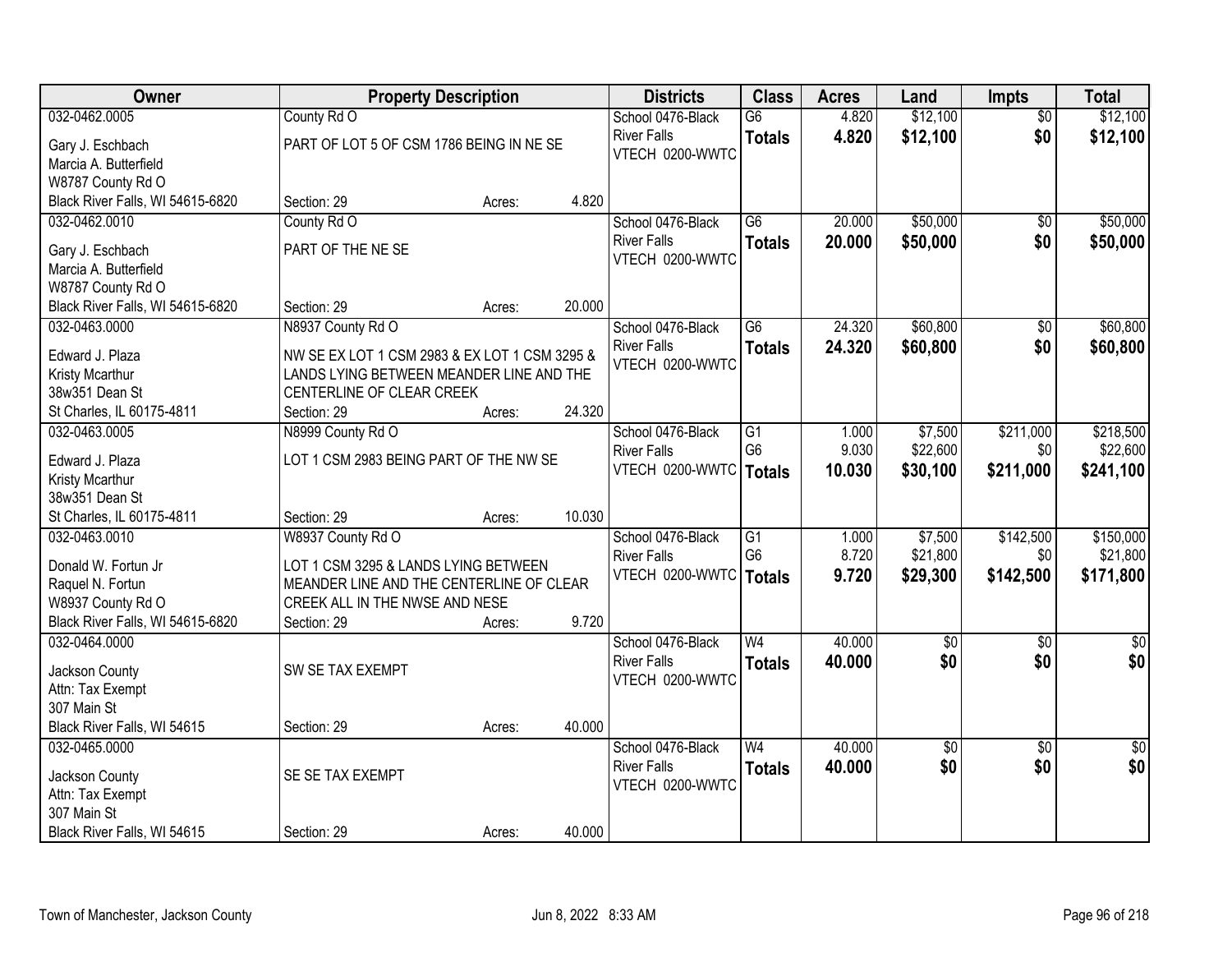| Owner                            |                                                                                                 | <b>Property Description</b> |         | <b>Districts</b>         | <b>Class</b>    | <b>Acres</b> | Land            | <b>Impts</b>    | <b>Total</b> |
|----------------------------------|-------------------------------------------------------------------------------------------------|-----------------------------|---------|--------------------------|-----------------|--------------|-----------------|-----------------|--------------|
| 032-0466.0000                    | County Rd O                                                                                     |                             |         | School 0476-Black        | W <sub>4</sub>  | 310.490      | $\overline{60}$ | $\overline{50}$ | \$0          |
| Jackson County                   | N 1/2 OF FRL SEC 30 TAX EXEMPT                                                                  |                             |         | <b>River Falls</b>       | <b>Totals</b>   | 310.490      | \$0             | \$0             | \$0          |
| Attn: Tax Exempt                 |                                                                                                 |                             |         | VTECH 0200-WWTC          |                 |              |                 |                 |              |
| 307 Main St                      |                                                                                                 |                             |         |                          |                 |              |                 |                 |              |
| Black River Falls, WI 54615      | Section: 30                                                                                     | Acres:                      | 310.490 |                          |                 |              |                 |                 |              |
| 032-0474.0000                    | County Rd O                                                                                     |                             |         | School 0476-Black        | $\overline{G1}$ | 0.240        | \$2,600         | \$4,000         | \$6,600      |
|                                  |                                                                                                 |                             |         | <b>River Falls</b>       | G <sub>6</sub>  | 20.300       | \$50,800        | \$0             | \$50,800     |
| Cody J. Getty<br>c/o Irvin Getty | PT OF NE SW COM AT SE CORN W TO SW COR N<br>880' E 330' S 280' E 990' S 600' LIFETIME ESTATE TO |                             |         | VTECH 0200-WWTC   Totals |                 | 20.540       | \$53,400        | \$4,000         | \$57,400     |
| W9503 County Rd O                | <b>IRVIN GETTY</b>                                                                              |                             |         |                          |                 |              |                 |                 |              |
| Black River Falls, WI 54615-6819 | Section: 30                                                                                     | Acres:                      | 20.540  |                          |                 |              |                 |                 |              |
| 032-0474.0005                    | W9494 County Rd O                                                                               |                             |         | School 0476-Black        | G1              | 0.360        | \$3,200         | \$21,000        | \$24,200     |
|                                  |                                                                                                 |                             |         | <b>River Falls</b>       | <b>Totals</b>   | 0.360        | \$3,200         | \$21,000        | \$24,200     |
| Kevin K. Koelsch                 | PART OF NE SW .36 ACRES                                                                         |                             |         | VTECH 0200-WWTC          |                 |              |                 |                 |              |
| Dorsey M. Koelsch                |                                                                                                 |                             |         |                          |                 |              |                 |                 |              |
| 1540 Travis St                   |                                                                                                 |                             |         |                          |                 |              |                 |                 |              |
| La Crosse, WI 54601              | Section: 30                                                                                     | Acres:                      | 0.360   |                          |                 |              |                 |                 |              |
| 032-0474.0010                    | W9449 County Rd O                                                                               |                             |         | School 0476-Black        | $\overline{G1}$ | 2.290        | \$17,200        | \$50,500        | \$67,700     |
| Michael J. Randals               | PART OF NE SW LOT 2 OF CSM 569                                                                  |                             |         | <b>River Falls</b>       | <b>Totals</b>   | 2.290        | \$17,200        | \$50,500        | \$67,700     |
| S967 Moon Ridge Rd               |                                                                                                 |                             |         | VTECH 0200-WWTC          |                 |              |                 |                 |              |
| Hillsboro, WI 54634-3527         |                                                                                                 |                             |         |                          |                 |              |                 |                 |              |
|                                  | Section: 30                                                                                     | Acres:                      | 2.290   |                          |                 |              |                 |                 |              |
| 032-0474.0015                    | W9503 County Rd O                                                                               |                             |         | School 0476-Black        | $\overline{G1}$ | 2.860        | \$19,700        | \$34,000        | \$53,700     |
| Norman Getty                     | PART OF NE SW                                                                                   |                             |         | <b>River Falls</b>       | <b>Totals</b>   | 2.860        | \$19,700        | \$34,000        | \$53,700     |
| W9503 County Rd O                |                                                                                                 |                             |         | VTECH 0200-WWTC          |                 |              |                 |                 |              |
| Black River Falls, WI 54615-6819 |                                                                                                 |                             |         |                          |                 |              |                 |                 |              |
|                                  | Section: 30                                                                                     | Acres:                      | 2.860   |                          |                 |              |                 |                 |              |
| 032-0474.0020                    | W9427 County Rd O                                                                               |                             |         | School 0476-Black        | G1              | 1.000        | \$7,500         | \$177,500       | \$185,000    |
|                                  |                                                                                                 |                             |         | <b>River Falls</b>       | G <sub>6</sub>  | 9.540        | \$23,900        | \$0             | \$23,900     |
| Michael Major                    | LOT 4 CSM 2973 BEING PT OF NE SW                                                                |                             |         | VTECH 0200-WWTC   Totals |                 | 10.540       | \$31,400        | \$177,500       | \$208,900    |
| Mary Major<br>PO Box 1915        |                                                                                                 |                             |         |                          |                 |              |                 |                 |              |
| Mc Henry, IL 60051               | Section: 30                                                                                     | Acres:                      | 10.540  |                          |                 |              |                 |                 |              |
| 032-0474.0025                    | County Rd O                                                                                     |                             |         | School 0476-Black        | $\overline{G6}$ | 3.410        | \$8,500         | $\overline{50}$ | \$8,500      |
|                                  |                                                                                                 |                             |         | <b>River Falls</b>       | <b>Totals</b>   | 3.410        | \$8,500         | \$0             | \$8,500      |
| Michael J. Randals               | LOT 3 CSM 2973 BEING PT OF NE SW                                                                |                             |         | VTECH 0200-WWTC          |                 |              |                 |                 |              |
| S967 Moon Ridge Rd               |                                                                                                 |                             |         |                          |                 |              |                 |                 |              |
| Hillsboro, WI 54634-3527         |                                                                                                 |                             |         |                          |                 |              |                 |                 |              |
|                                  | Section: 30                                                                                     | Acres:                      | 3.410   |                          |                 |              |                 |                 |              |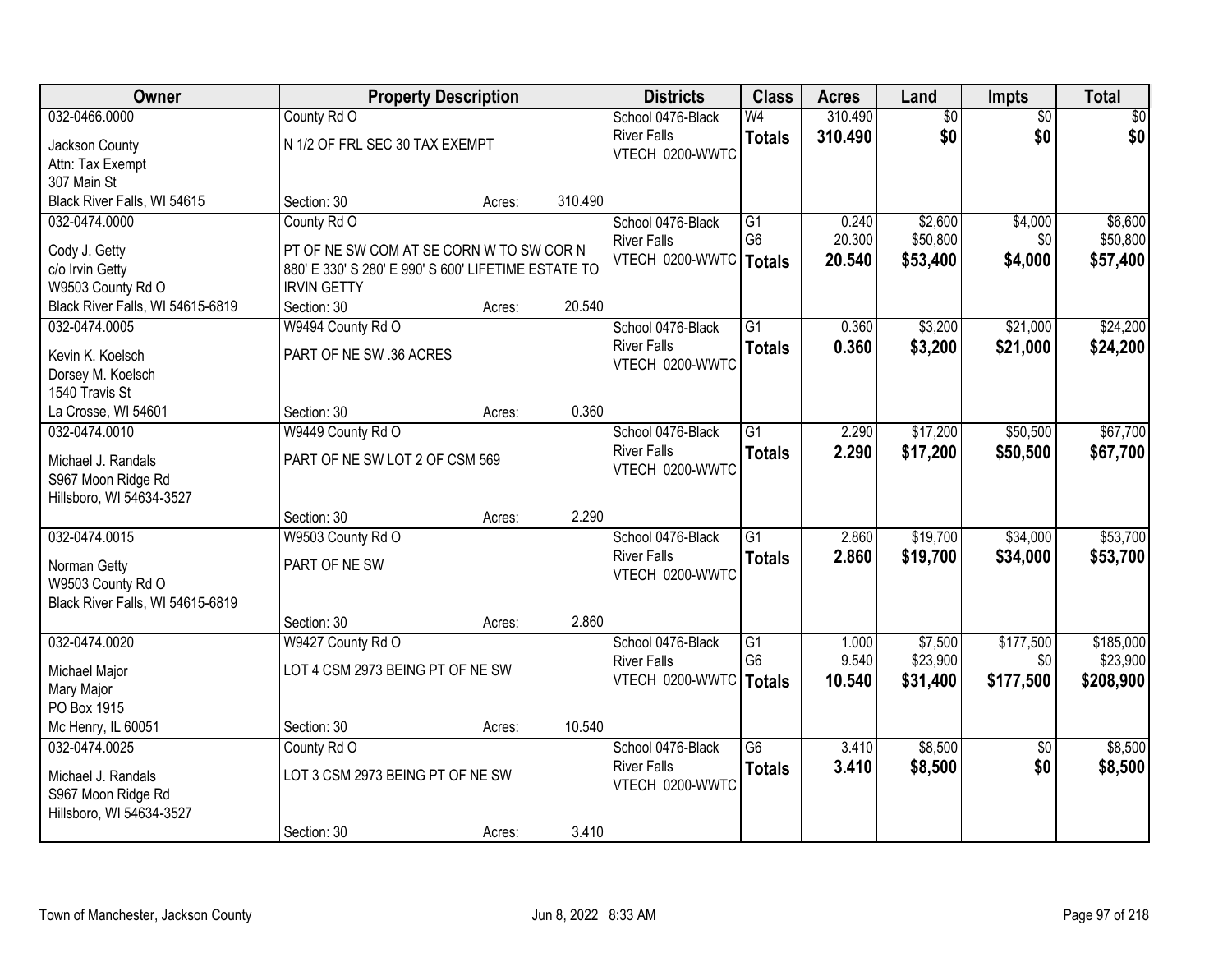| Owner                                      |                                                   | <b>Property Description</b> |        | <b>Districts</b>         | <b>Class</b>    | <b>Acres</b> | Land            | <b>Impts</b>    | <b>Total</b>    |
|--------------------------------------------|---------------------------------------------------|-----------------------------|--------|--------------------------|-----------------|--------------|-----------------|-----------------|-----------------|
| 032-0475.0000                              | County Rd O                                       |                             |        | School 0476-Black        | W <sub>4</sub>  | 13.000       | $\overline{50}$ | $\overline{50}$ | \$0             |
| Jackson County                             | PART OF FRL NW SW LYING N OF HWY TAX EXEMPT       |                             |        | <b>River Falls</b>       | <b>Totals</b>   | 13.000       | \$0             | \$0             | \$0             |
| Attn: Tax Exempt                           |                                                   |                             |        | VTECH 0200-WWTC          |                 |              |                 |                 |                 |
| 307 Main St                                |                                                   |                             |        |                          |                 |              |                 |                 |                 |
| Black River Falls, WI 54615                | Section: 30                                       | Acres:                      | 13.000 |                          |                 |              |                 |                 |                 |
| 032-0475.0005                              | W9573 County Rd O                                 |                             |        | School 0476-Black        | $\overline{G1}$ | 3.140        | \$20,400        | \$97,500        | \$117,900       |
| Jack A. Pogany                             | PART OF FRL NW SW BEGINNING AT INTERSECTION       |                             |        | <b>River Falls</b>       | <b>Totals</b>   | 3.140        | \$20,400        | \$97,500        | \$117,900       |
| W9573 County Rd O                          | OF CN/LN OF CTH O WITH WEST LINE OF NW SW         |                             |        | VTECH 0200-WWTC          |                 |              |                 |                 |                 |
| Black River Falls, WI 54615-6819           | 538.8' S OF NW CORN, TH 69 DEG 56' E 475', TH S 8 |                             |        |                          |                 |              |                 |                 |                 |
|                                            | Section: 30                                       | Acres:                      | 3.140  |                          |                 |              |                 |                 |                 |
| 032-0475.0010                              | W9503 County Rd O                                 |                             |        | School 0476-Black        | G1              | 0.760        | \$4,600         | \$14,500        | \$19,100        |
| Cody J. Getty                              | PART FRL NW SW. SE OF HWY EXC 3.4 A NW COR        |                             |        | <b>River Falls</b>       | G <sub>5</sub>  | 12.860       | \$3,200         | \$0             | \$3,200         |
| c/o Irvin Getty                            | VOL2 180 PG2 120 LIFETIME ESTATE TO IRVIN         |                             |        | VTECH 0200-WWTC          | G <sub>6</sub>  | 4.240        | \$10,600        | \$0             | \$10,600        |
| W9503 County Rd O                          | <b>GETTY</b>                                      |                             |        |                          | <b>Totals</b>   | 17.860       | \$18,400        | \$14,500        | \$32,900        |
| Black River Falls, WI 54615-6819           | Section: 30                                       | Acres:                      | 17.860 |                          |                 |              |                 |                 |                 |
| 032-0476.0000                              |                                                   |                             |        | School 0476-Black        | G5              | 10.000       | \$2,500         | $\sqrt[6]{}$    | \$2,500         |
|                                            | FRL SW SW LIFETIME ESTATE TO IRVIN GETTY          |                             |        | <b>River Falls</b>       | G <sub>6</sub>  | 25.830       | \$64,600        | \$0             | \$64,600        |
| Cody J. Getty<br>c/o Irvin Getty           |                                                   |                             |        | VTECH 0200-WWTC          | <b>Totals</b>   | 35.830       | \$67,100        | \$0             | \$67,100        |
| W9503 County Rd O                          |                                                   |                             |        |                          |                 |              |                 |                 |                 |
| Black River Falls, WI 54615-6819           | Section: 30                                       | Acres:                      | 35.830 |                          |                 |              |                 |                 |                 |
| 032-0477.0000                              |                                                   |                             |        | School 0476-Black        | $\overline{G5}$ | 13.000       | \$3,300         | $\overline{50}$ | \$3,300         |
|                                            |                                                   |                             |        | <b>River Falls</b>       | G <sub>6</sub>  | 27.000       | \$67,500        | \$0             | \$67,500        |
| Cody J. Getty                              | SE SW LIFETIME ESTATE TO IRVIN GETTY              |                             |        | VTECH 0200-WWTC   Totals |                 | 40.000       | \$70,800        | \$0             | \$70,800        |
| c/o Irvin Getty<br>W9503 County Rd O       |                                                   |                             |        |                          |                 |              |                 |                 |                 |
| Black River Falls, WI 54615-6819           | Section: 30                                       | Acres:                      | 40.000 |                          |                 |              |                 |                 |                 |
| 032-0478.0000                              | W9197 County Rd O                                 |                             |        | School 0476-Black        | W <sub>4</sub>  | 40.000       | $\overline{50}$ | $\overline{50}$ | $\overline{50}$ |
|                                            |                                                   |                             |        | <b>River Falls</b>       | <b>Totals</b>   | 40.000       | \$0             | \$0             | \$0             |
| Jackson County                             | NE SE TAX EXEMPT                                  |                             |        | VTECH 0200-WWTC          |                 |              |                 |                 |                 |
| Attn: Tax Exempt                           |                                                   |                             |        |                          |                 |              |                 |                 |                 |
| 307 Main St<br>Black River Falls, WI 54615 | Section: 30                                       |                             | 40.000 |                          |                 |              |                 |                 |                 |
| 032-0479.0000                              | W9350 County Rd O                                 | Acres:                      |        | School 0476-Black        | $\overline{G1}$ | 1.000        | \$7,500         | \$117,000       | \$124,500       |
|                                            |                                                   |                             |        | <b>River Falls</b>       | G <sub>6</sub>  | 39.000       | \$97,500        | \$0             | \$97,500        |
| David M. Holverson                         | NW SE                                             |                             |        | VTECH 0200-WWTC          | <b>Totals</b>   | 40.000       | \$105,000       | \$117,000       | \$222,000       |
| 804 N Douglas Dr                           |                                                   |                             |        |                          |                 |              |                 |                 |                 |
| Oconomowoc, WI 53066                       |                                                   |                             |        |                          |                 |              |                 |                 |                 |
|                                            | Section: 30                                       | Acres:                      | 40.000 |                          |                 |              |                 |                 |                 |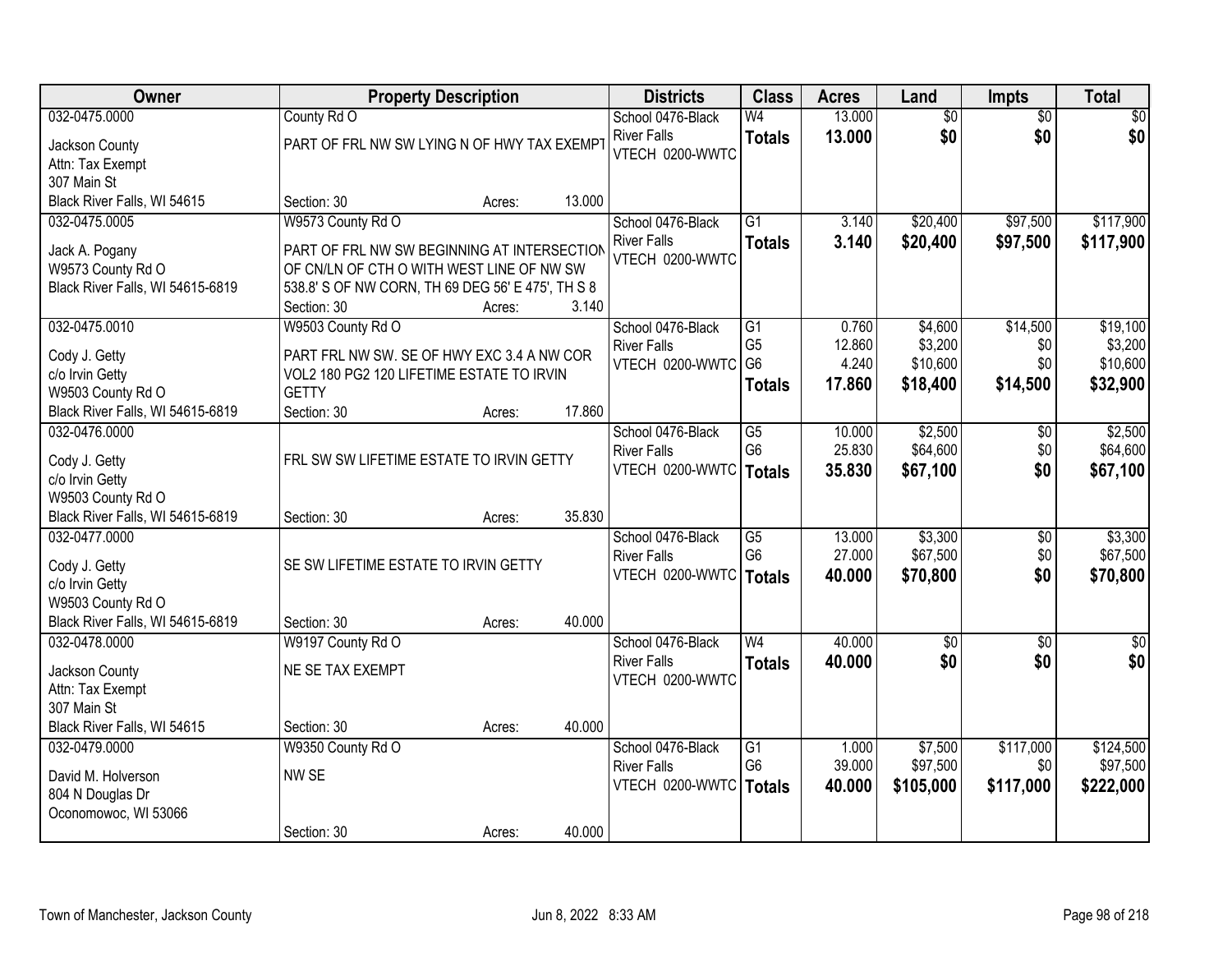| Owner                            | <b>Property Description</b>                |        |        | <b>Districts</b>                      | <b>Class</b>    | <b>Acres</b> | Land            | Impts           | <b>Total</b> |
|----------------------------------|--------------------------------------------|--------|--------|---------------------------------------|-----------------|--------------|-----------------|-----------------|--------------|
| 032-0480.0000                    |                                            |        |        | School 0476-Black                     | G5              | 10.000       | \$2,500         | $\overline{50}$ | \$2,500      |
| David M. Holverson               | SW <sub>SE</sub>                           |        |        | <b>River Falls</b>                    | G <sub>6</sub>  | 30.000       | \$75,000        | \$0             | \$75,000     |
| 804 N Douglas Dr                 |                                            |        |        | VTECH 0200-WWTC   Totals              |                 | 40.000       | \$77,500        | \$0             | \$77,500     |
| Oconomowoc, WI 53066             |                                            |        |        |                                       |                 |              |                 |                 |              |
|                                  | Section: 30                                | Acres: | 40.000 |                                       |                 |              |                 |                 |              |
| 032-0481.0000                    |                                            |        |        | School 0476-Black                     | W <sub>4</sub>  | 40.000       | $\overline{50}$ | $\overline{50}$ | \$0          |
| Jackson County                   | SE SE TAX EXEMPT                           |        |        | <b>River Falls</b>                    | <b>Totals</b>   | 40.000       | \$0             | \$0             | \$0          |
| Attn: Tax Exempt                 |                                            |        |        | VTECH 0200-WWTC                       |                 |              |                 |                 |              |
| 307 Main St                      |                                            |        |        |                                       |                 |              |                 |                 |              |
| Black River Falls, WI 54615      | Section: 30                                | Acres: | 40.000 |                                       |                 |              |                 |                 |              |
| 032-0482.0000                    | W9197 County Rd O                          |        |        | School 0476-Black                     | G <sub>6</sub>  | 10.000       | \$25,000        | \$0             | \$25,000     |
|                                  |                                            |        |        | <b>River Falls</b>                    | W <sub>8</sub>  | 10.000       | (\$25,000)      | \$0\$           | \$0          |
| Larry R. Seybold et al           | E 1/2 OF NE NE 420/326 MFL 10A CLOSED 2003 |        |        | VTECH 0200-WWTC   Totals              |                 | 20.000       | \$25,000        | \$0             | \$25,000     |
| c/o Shannon E. Wynn              |                                            |        |        |                                       |                 |              |                 |                 |              |
| PO Box 1301                      |                                            |        |        |                                       |                 |              |                 |                 |              |
| Lake Geneva, WI 53147-1301       | Section: 31                                | Acres: | 20.000 |                                       |                 |              |                 |                 |              |
| 032-0482.0005                    | None                                       |        |        | School 0476-Black                     | $\overline{G6}$ | 20.000       | \$50,000        | $\overline{50}$ | \$50,000     |
| Steven J. Grob                   | W 1/2 OF NE NE                             |        |        | <b>River Falls</b><br>VTECH 0200-WWTC | <b>Totals</b>   | 20.000       | \$50,000        | \$0             | \$50,000     |
| Ann M. Grob                      |                                            |        |        |                                       |                 |              |                 |                 |              |
| N2726 Thundercloud Rd            |                                            |        |        |                                       |                 |              |                 |                 |              |
| Black River Falls, WI 54615-6808 | Section: 31                                | Acres: | 20.000 |                                       |                 |              |                 |                 |              |
| 032-0483.0000                    |                                            |        |        | School 0476-Black                     | $\overline{G6}$ | 40.000       | \$100,000       | $\overline{50}$ | \$100,000    |
| Steven J. Grob                   | NW NE                                      |        |        | <b>River Falls</b>                    | <b>Totals</b>   | 40.000       | \$100,000       | \$0             | \$100,000    |
| Ann M. Grob                      |                                            |        |        | VTECH 0200-WWTC                       |                 |              |                 |                 |              |
| N2726 Thundercloud Rd            |                                            |        |        |                                       |                 |              |                 |                 |              |
| Black River Falls, WI 54615-6808 | Section: 31                                | Acres: | 40.000 |                                       |                 |              |                 |                 |              |
| 032-0484.0000                    | N2726 Thundercloud Rd                      |        |        | School 0476-Black                     | G1              | 1.000        | \$7,500         | \$69,000        | \$76,500     |
| Steven J. Grob                   | SW <sub>NE</sub>                           |        |        | <b>River Falls</b>                    | G <sub>6</sub>  | 39.000       | \$97,500        | \$0             | \$97,500     |
| Ann M. Grob                      |                                            |        |        | VTECH 0200-WWTC   Totals              |                 | 40.000       | \$105,000       | \$69,000        | \$174,000    |
| N2726 Thundercloud Rd            |                                            |        |        |                                       |                 |              |                 |                 |              |
| Black River Falls, WI 54615-6808 | Section: 31                                | Acres: | 40.000 |                                       |                 |              |                 |                 |              |
| 032-0485.0000                    |                                            |        |        | School 0476-Black                     | G6              | 40.000       | \$100,000       | $\overline{50}$ | \$100,000    |
|                                  |                                            |        |        | <b>River Falls</b>                    | <b>Totals</b>   | 40.000       | \$100,000       | \$0             | \$100,000    |
| Douglas R. Adams                 | SE <sub>NE</sub>                           |        |        | VTECH 0200-WWTC                       |                 |              |                 |                 |              |
| Diane M. Adams                   |                                            |        |        |                                       |                 |              |                 |                 |              |
| N6761 Scotch Coulee Rd E         |                                            |        |        |                                       |                 |              |                 |                 |              |
| West Salem, WI 54669-9244        | Section: 31                                | Acres: | 40.000 |                                       |                 |              |                 |                 |              |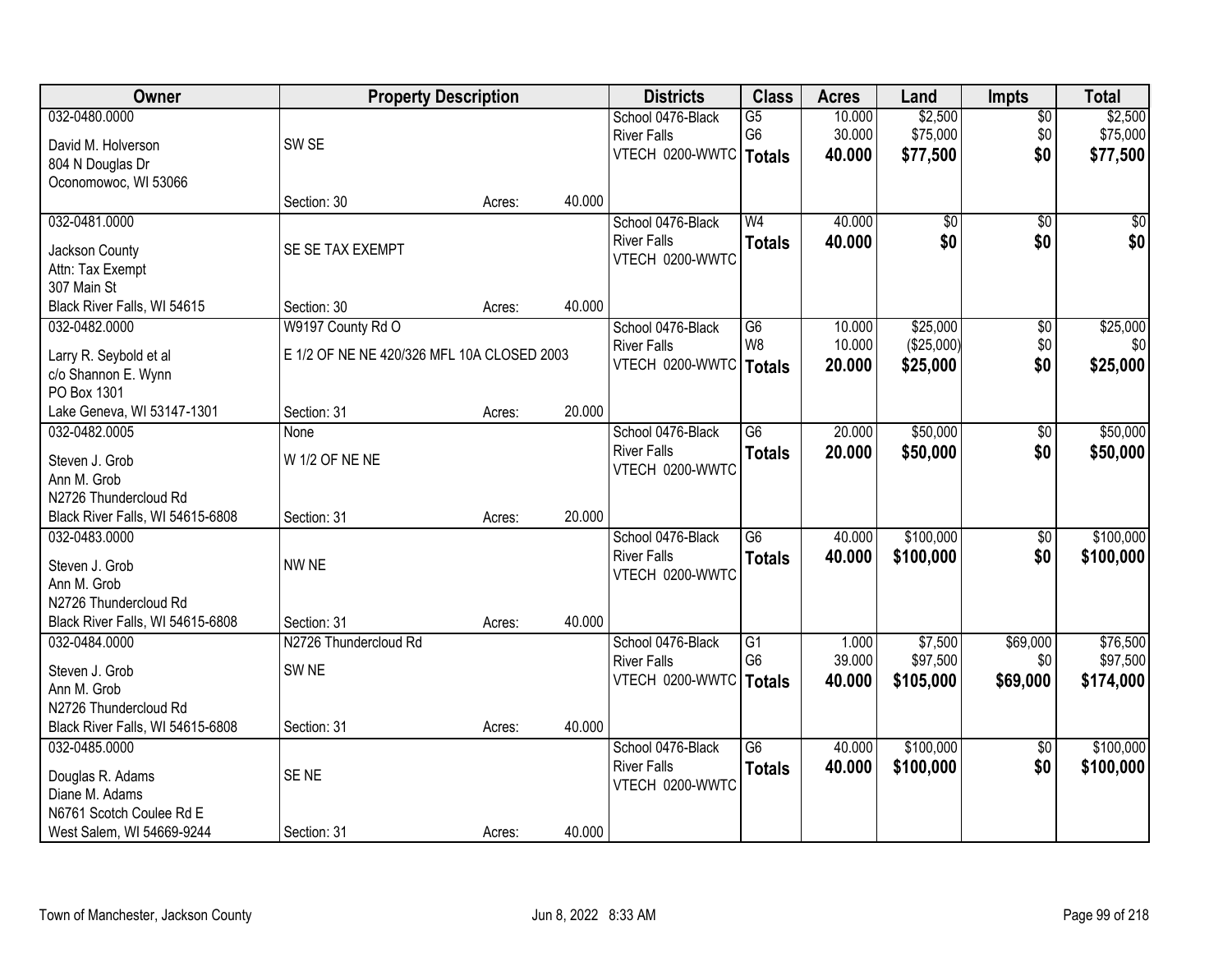| Owner                                  | <b>Property Description</b>              |        |        | <b>Districts</b>         | <b>Class</b>    | <b>Acres</b> | Land     | Impts           | <b>Total</b> |
|----------------------------------------|------------------------------------------|--------|--------|--------------------------|-----------------|--------------|----------|-----------------|--------------|
| 032-0486.0000                          |                                          |        |        | School 0476-Black        | $\overline{G5}$ | 5.000        | \$1,300  | $\overline{50}$ | \$1,300      |
| Donald R. Nagel                        | <b>NE NW</b>                             |        |        | <b>River Falls</b>       | G <sub>6</sub>  | 35.000       | \$87,500 | \$0             | \$87,500     |
| W162 Cottage Ave                       |                                          |        |        | VTECH 0200-WWTC   Totals |                 | 40.000       | \$88,800 | \$0             | \$88,800     |
| Oconomowoc, WI 53066                   |                                          |        |        |                          |                 |              |          |                 |              |
|                                        | Section: 31                              | Acres: | 40.000 |                          |                 |              |          |                 |              |
| 032-0487.0000                          | N2834 Thundercloud Rd                    |        |        | School 0476-Black        | G1              | 1.000        | \$7,500  | \$22,000        | \$29,500     |
| Troy A. Martinez                       | NW NW EXC N 50 R                         |        |        | <b>River Falls</b>       | G <sub>6</sub>  | 13.000       | \$29,900 | \$0             | \$29,900     |
| N55 W35659 Holmestead Ln               |                                          |        |        | VTECH 0200-WWTC   Totals |                 | 14.000       | \$37,400 | \$22,000        | \$59,400     |
| Oconomowoc, WI 53066-2484              |                                          |        |        |                          |                 |              |          |                 |              |
|                                        | Section: 31                              | Acres: | 14.000 |                          |                 |              |          |                 |              |
| 032-0487.0005                          |                                          |        |        | School 0476-Black        | G <sub>6</sub>  | 21.720       | \$52,300 | \$0             | \$52,300     |
| Troy A. Martinez                       | N 50 RDS OF NW NW                        |        |        | <b>River Falls</b>       | <b>Totals</b>   | 21.720       | \$52,300 | \$0             | \$52,300     |
| N55 W35659 Holmestead Ln               |                                          |        |        | VTECH 0200-WWTC          |                 |              |          |                 |              |
| Oconomowoc, WI 53066-2484              |                                          |        |        |                          |                 |              |          |                 |              |
|                                        | Section: 31                              | Acres: | 21.720 |                          |                 |              |          |                 |              |
| 032-0488.0000                          | Thundercloud Rd                          |        |        | School 0476-Black        | G4              | 6.500        | \$700    | \$0             | \$700        |
| Douglas J & Ellen M Hurlburt Revocable | LOT 4 OF CSM 3448 BEING PT OF SWNW       |        |        | <b>River Falls</b>       | G <sub>5</sub>  | 2.740        | \$700    | \$0             | \$700        |
| Trust 12/17/2012                       |                                          |        |        | VTECH 0200-WWTC G5M      |                 | 1.400        | \$1,800  | \$0             | \$1,800      |
| N2680 County Rd S                      |                                          |        |        |                          | <b>Totals</b>   | 10.640       | \$3,200  | \$0             | \$3,200      |
| Black River Falls, WI 54615-6809       | Section: 31                              | Acres: | 10.640 |                          |                 |              |          |                 |              |
| 032-0488.0005                          | N2785 Thundercloud Rd                    |        |        | School 0476-Black        | $\overline{G1}$ | 3.000        | \$20,000 | \$66,000        | \$86,000     |
| Lucia R. Pogany                        | PART OF FRL SW NW BEING LOT 2 OF CSM 395 |        |        | <b>River Falls</b>       | G5M             | 20.450       | \$25,600 | \$0             | \$25,600     |
| N2785 Thundercloud Rd                  |                                          |        |        | VTECH 0200-WWTC   Totals |                 | 23.450       | \$45,600 | \$66,000        | \$111,600    |
| Black River Falls, WI 54615            |                                          |        |        |                          |                 |              |          |                 |              |
|                                        | Section: 31                              | Acres: | 23.450 |                          |                 |              |          |                 |              |
| 032-0489.0000                          | N2736 Thundercloud Rd                    |        |        | School 0476-Black        | G1              | 1.000        | \$7,500  | \$16,500        | \$24,000     |
| Donald R. Nagel                        | SE NW EX PT OF LOT 5 OF CSM 3448         |        |        | <b>River Falls</b>       | G4              | 19.000       | \$2,200  | \$0             | \$2,200      |
| W162 Cottage Ave                       |                                          |        |        | VTECH 0200-WWTC G5M      |                 | 19.960       | \$25,000 | \$0             | \$25,000     |
| Oconomowoc, WI 53066                   |                                          |        |        |                          | <b>Totals</b>   | 39.960       | \$34,700 | \$16,500        | \$51,200     |
|                                        | Section: 31                              | Acres: | 39.960 |                          |                 |              |          |                 |              |
| 032-0490.0000                          |                                          |        |        | School 0476-Black        | G4              | 32.000       | \$3,600  | $\overline{50}$ | \$3,600      |
| Patricia A. Franks                     | NE SW EX LOT 1 CSM 2139                  |        |        | <b>River Falls</b>       | G5M             | 3.000        | \$3,800  | \$0             | \$3,800      |
| 1873 Amber Rd                          |                                          |        |        | VTECH 0200-WWTC   Totals |                 | 35.000       | \$7,400  | \$0             | \$7,400      |
| Black River Falls, WI 54615            |                                          |        |        |                          |                 |              |          |                 |              |
|                                        | Section: 31                              | Acres: | 35.000 |                          |                 |              |          |                 |              |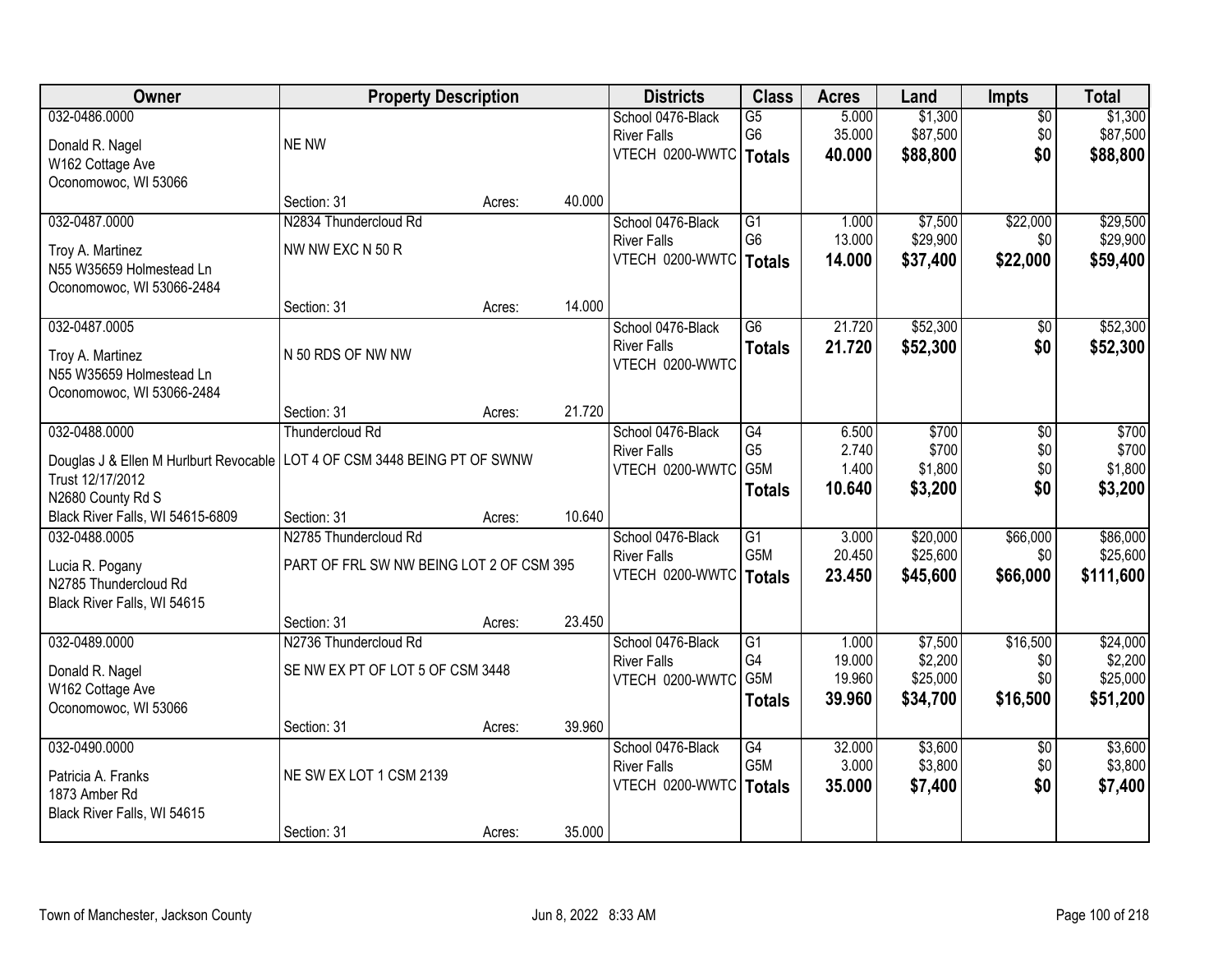| Owner                                                                         | <b>Property Description</b>                             |        |        | <b>Districts</b>                              | <b>Class</b>         | <b>Acres</b>   | Land                   | <b>Impts</b>           | <b>Total</b> |
|-------------------------------------------------------------------------------|---------------------------------------------------------|--------|--------|-----------------------------------------------|----------------------|----------------|------------------------|------------------------|--------------|
| 032-0490.0005                                                                 | N2769 Thundercloud Rd                                   |        |        | School 0476-Black                             | $\overline{G1}$      | 1.000          | \$7,500                | \$118,500              | \$126,000    |
| Clement H. Drawbond                                                           | LOT 1 CSM 2139 BEING PT OF THE NESW EX PIECE            |        |        | <b>River Falls</b>                            | G4                   | 3.910          | \$400                  | \$0                    | \$400        |
| Tonya M. Drawbond                                                             | AS IN 416/761 (.09A)                                    |        |        | VTECH 0200-WWTC                               | <b>Totals</b>        | 4.910          | \$7,900                | \$118,500              | \$126,400    |
| N2769 Thundercloud Rd                                                         |                                                         |        |        |                                               |                      |                |                        |                        |              |
| Black River Falls, WI 54615                                                   | Section: 31                                             | Acres: | 4.910  |                                               |                      |                |                        |                        |              |
| 032-0491.0000                                                                 |                                                         |        |        | School 0476-Black                             | G4                   | 30.330         | \$3,500                | \$0                    | \$3,500      |
| Douglas J & Ellen M Hurlburt Revocable   FRL NW SW EX PT OF LOT 5 OF CSM 3448 |                                                         |        |        | <b>River Falls</b>                            | G5M                  | 2.000          | \$2,500                | \$0                    | \$2,500      |
| Trust 12/17/2012                                                              |                                                         |        |        | VTECH 0200-WWTC   Totals                      |                      | 32.330         | \$6,000                | \$0                    | \$6,000      |
| N2680 County Rd S                                                             |                                                         |        |        |                                               |                      |                |                        |                        |              |
| Black River Falls, WI 54615-6809                                              | Section: 31                                             | Acres: | 32.330 |                                               |                      |                |                        |                        |              |
| 032-0491.0005                                                                 | N2773 Thundercloud Rd                                   |        |        | School 0476-Black                             | $\overline{G1}$      | 2.150          | \$12,900               | \$104,500              | \$117,400    |
| Matthew J. Graham                                                             |                                                         |        |        | <b>River Falls</b>                            | G4                   | 1.000          | \$100                  | \$0                    | \$100        |
| Maribeth R. Graham                                                            | LOT 5 OF CSM 3448 BEING PT OF NESW, NWSW,<br>SWNW, SENW |        |        | VTECH 0200-WWTC   Totals                      |                      | 3.150          | \$13,000               | \$104,500              | \$117,500    |
| N2773 Thundercloud Rd                                                         |                                                         |        |        |                                               |                      |                |                        |                        |              |
| Black River Falls, WI 54615                                                   | Section: 31                                             | Acres: | 3.150  |                                               |                      |                |                        |                        |              |
| 032-0492.0000                                                                 | W9562 Rudkin Rd                                         |        |        | School 0476-Black                             | G1                   | 3.000          | \$16,300               | \$69,000               | \$85,300     |
|                                                                               |                                                         |        |        | <b>River Falls</b>                            | G4                   | 23.040         | \$2,600                | \$0                    | \$2,600      |
| Joshua C. Stannard et al                                                      | FRL SW SW                                               |        |        | VTECH 0200-WWTC G5                            |                      | 8.000          | \$1,800                | \$0                    | \$1,800      |
| c/o Emily A. Parker<br>N7335 Allen Creek Rd                                   |                                                         |        |        |                                               | <b>Totals</b>        | 34.040         | \$20,700               | \$69,000               | \$89,700     |
| Black River Falls, WI 54615-5815                                              | Section: 31                                             | Acres: | 34.040 |                                               |                      |                |                        |                        |              |
| 032-0493.0000                                                                 |                                                         |        |        | School 0476-Black                             | G4                   | 2.250          | \$300                  | \$0                    | \$300        |
|                                                                               |                                                         |        |        | <b>River Falls</b>                            | G <sub>5</sub> M     | 37.750         | \$47,200               | \$0                    | \$47,200     |
| Patricia A. Franks                                                            | SE SW BEING LOT 1 OF CSM 417                            |        |        | VTECH 0200-WWTC                               | <b>Totals</b>        | 40.000         | \$47,500               | \$0                    | \$47,500     |
| 1873 Amber Rd                                                                 |                                                         |        |        |                                               |                      |                |                        |                        |              |
| Black River Falls, WI 54615                                                   |                                                         |        |        |                                               |                      |                |                        |                        |              |
|                                                                               | Section: 31<br>N2660 Thundercloud Rd                    | Acres: | 40.000 |                                               | $\overline{X1}$      | 20.000         |                        |                        |              |
| 032-0494.0000                                                                 |                                                         |        |        | <b>USA Hochunk Trust</b><br>School 0476-Black |                      | 20.000         | $\overline{50}$<br>\$0 | $\overline{50}$<br>\$0 | \$0<br>\$0   |
| Bureau of Indian Affairs - Great Lakes                                        | N 1/2 NE SE 20A TAX EXEMPT                              |        |        | <b>River Falls</b>                            | <b>Totals</b>        |                |                        |                        |              |
| Agency et al                                                                  |                                                         |        |        | VTECH 0200-WWTC                               |                      |                |                        |                        |              |
| c/o Patricia Olby                                                             |                                                         |        |        |                                               |                      |                |                        |                        |              |
| 916 W Lakeshore Dr                                                            | Section: 31                                             | Acres: | 20.000 |                                               |                      |                |                        |                        |              |
| Ashland, WI 54806                                                             |                                                         |        |        |                                               |                      |                |                        |                        |              |
| 032-0494.0005                                                                 | N2610 Thundercloud Rd                                   |        |        | School 0476-Black                             | G1<br>G <sub>6</sub> | 1.000<br>9.000 | \$7,500                | \$110,000              | \$117,500    |
| Charles D. Lyon                                                               | LOT 4 OF CSM 1189 BEING PART OF S 1/2 OF NE SE          |        |        | <b>River Falls</b><br>VTECH 0200-WWTC         |                      |                | \$22,500               | \$0                    | \$22,500     |
| Linda A. Lyon                                                                 |                                                         |        |        |                                               | <b>Totals</b>        | 10.000         | \$30,000               | \$110,000              | \$140,000    |
| N2610 Thundercloud Rd                                                         |                                                         |        |        |                                               |                      |                |                        |                        |              |
| Black River Falls, WI 54615                                                   | Section: 31                                             | Acres: | 10.000 |                                               |                      |                |                        |                        |              |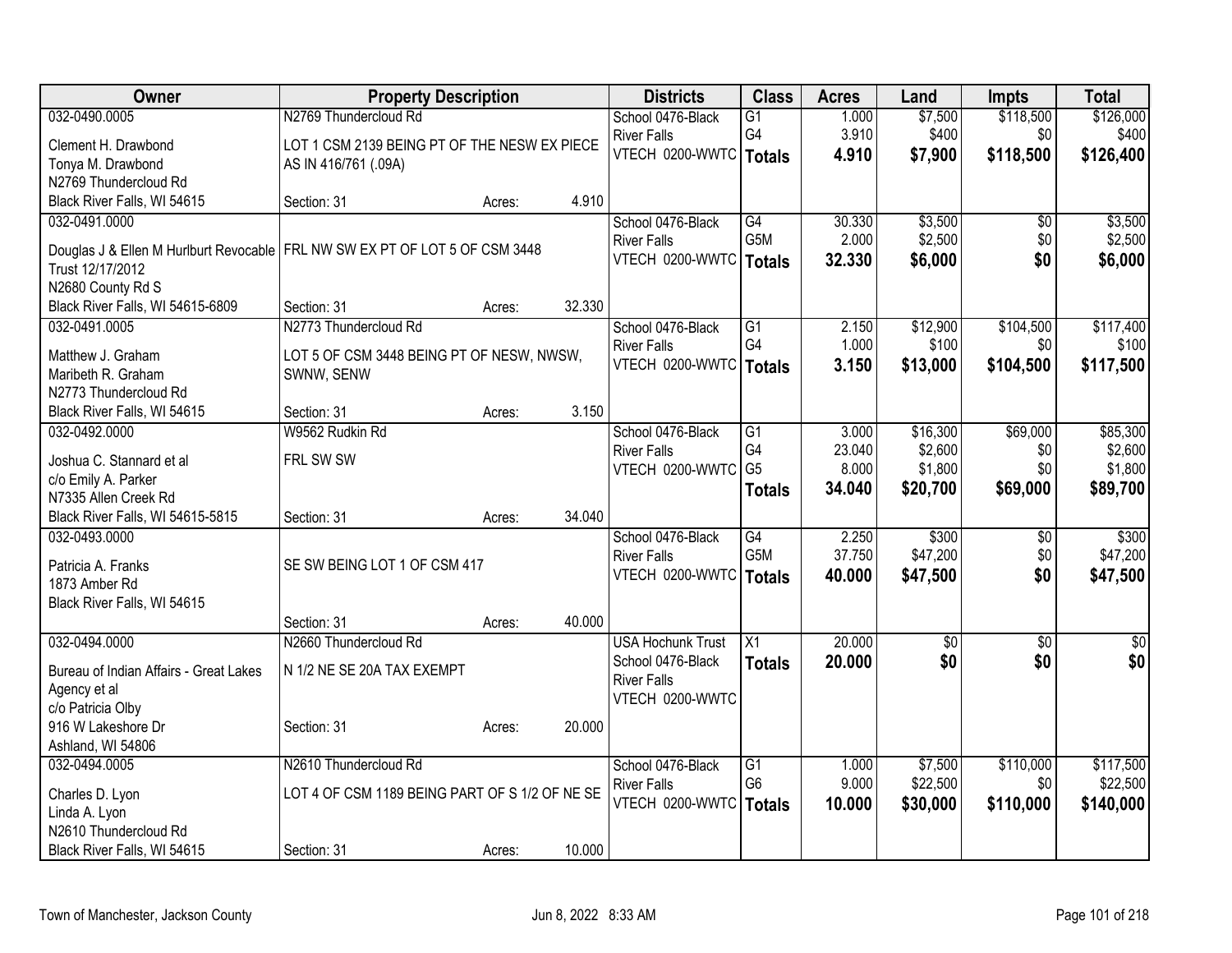| Owner                                 |                                                | <b>Property Description</b> |        | <b>Districts</b>                        | <b>Class</b>    | <b>Acres</b> | Land       | <b>Impts</b>    | <b>Total</b>  |
|---------------------------------------|------------------------------------------------|-----------------------------|--------|-----------------------------------------|-----------------|--------------|------------|-----------------|---------------|
| 032-0494.0010                         | N2604 Thundercloud Rd                          |                             |        | School 0476-Black                       | $\overline{G1}$ | 1.000        | \$7,500    | \$56,000        | \$63,500      |
| Steven J. Grob                        | LOT 3 OF CSM 1189 BEING PART OF S 1/2 OF NE SE |                             |        | <b>River Falls</b>                      | G <sub>6</sub>  | 9.000        | \$22,500   | \$0             | \$22,500      |
| Ann M. Grob                           |                                                |                             |        | VTECH 0200-WWTC   Totals                |                 | 10.000       | \$30,000   | \$56,000        | \$86,000      |
| N2726 Thundercloud Rd                 |                                                |                             |        |                                         |                 |              |            |                 |               |
| Black River Falls, WI 54615-6808      | Section: 31                                    | Acres:                      | 10.000 |                                         |                 |              |            |                 |               |
| 032-0495.0000                         | N2713 Thundercloud Rd                          |                             |        | School 0476-Black                       | G1              | 1.000        | \$7,500    | \$62,500        | \$70,000      |
|                                       | NW SE                                          |                             |        | <b>River Falls</b>                      | G <sub>6</sub>  | 39.000       | \$97,500   | \$0             | \$97,500      |
| Christi Kujawa et al<br>32820 49th St |                                                |                             |        | VTECH 0200-WWTC                         | <b>Totals</b>   | 40.000       | \$105,000  | \$62,500        | \$167,500     |
| Burlington, WI 53105                  |                                                |                             |        |                                         |                 |              |            |                 |               |
|                                       | Section: 31                                    | Acres:                      | 40.000 |                                         |                 |              |            |                 |               |
| 032-0496.0000                         | N2563 Thundercloud Rd                          |                             |        | School 0476-Black                       | G1              | 1.000        | \$7,500    | \$185,000       | \$192,500     |
|                                       | SW SE BEING LOT 2 OF CSM 417                   |                             |        | <b>River Falls</b>                      | G <sub>6</sub>  | 39.000       | \$97,500   | \$0             | \$97,500      |
| Bernard J. Bianchi<br>Jean H. Bianchi |                                                |                             |        | VTECH 0200-WWTC                         | <b>Totals</b>   | 40.000       | \$105,000  | \$185,000       | \$290,000     |
| N2563 Thundercloud Rd                 |                                                |                             |        |                                         |                 |              |            |                 |               |
| Black River Falls, WI 54615-6807      | Section: 31                                    | Acres:                      | 40.000 |                                         |                 |              |            |                 |               |
| 032-0497.0000                         | N2524 Thundercloud Rd                          |                             |        | School 0476-Black                       | G1              | 2.000        | \$15,000   | \$20,000        | \$35,000      |
|                                       |                                                |                             |        | <b>River Falls</b>                      | G4              | 18.000       | \$2,100    | \$0             | \$2,100       |
| Sandra S. Franks                      | PART OF SE SE LOT 2 CSM 383                    |                             |        | VTECH 0200-WWTC G5M                     |                 | 15.830       | \$19,800   | \$0             | \$19,800      |
| N6985 State Highway 12                |                                                |                             |        |                                         | <b>Totals</b>   | 35.830       | \$36,900   | \$20,000        | \$56,900      |
| Black River Falls, WI 54615-5859      | Section: 31                                    |                             | 35.830 |                                         |                 |              |            |                 |               |
| 032-0497.0005                         | N2598 Thundercloud Rd                          | Acres:                      |        |                                         | $\overline{G1}$ | 1.000        | \$7,500    | \$3,000         | \$10,500      |
|                                       |                                                |                             |        | School 0476-Black<br><b>River Falls</b> | G <sub>5</sub>  | 1.000        | \$300      | \$0             | \$300         |
| Matthew S. Stanton                    | PART OF SE SE BEING LOT 1 OF CSM 383           |                             |        | VTECH 0200-WWTC                         | G <sub>6</sub>  | 2.000        | \$5,000    | \$0             | \$5,000       |
| <b>Clifftin Stanton</b>               |                                                |                             |        |                                         | <b>Totals</b>   | 4.000        | \$12,800   | \$3,000         | \$15,800      |
| N3610 Beaser Rd                       |                                                |                             |        |                                         |                 |              |            |                 |               |
| Black River Falls, WI 54615-5031      | Section: 31                                    | Acres:                      | 4.000  |                                         |                 |              |            |                 |               |
| 032-0498.0000                         |                                                |                             |        | School 0476-Black                       | W <sub>4</sub>  | 40.000       | $\sqrt{6}$ | $\sqrt{6}$      | $\frac{6}{3}$ |
| Jackson County                        | NE NE TAX EXEMPT                               |                             |        | <b>River Falls</b>                      | <b>Totals</b>   | 40.000       | \$0        | \$0             | \$0           |
| Attn: Tax Exempt                      |                                                |                             |        | VTECH 0200-WWTC                         |                 |              |            |                 |               |
| 307 Main St                           |                                                |                             |        |                                         |                 |              |            |                 |               |
| Black River Falls, WI 54615           | Section: 32                                    | Acres:                      | 40.000 |                                         |                 |              |            |                 |               |
| 032-0499.0000                         |                                                |                             |        | School 0476-Black                       | $\overline{W2}$ | 40.000       | (\$92,000) | $\overline{50}$ | \$0           |
| Richard R. Maas                       | NW NE PFCL 1985 282/592, 307/850, 395/139      |                             |        | <b>River Falls</b>                      | <b>Totals</b>   | 40.000       | \$0        | \$0             | \$0           |
| 481 Aspen Cir                         |                                                |                             |        | VTECH 0200-WWTC                         |                 |              |            |                 |               |
| Delano, MN 55328                      |                                                |                             |        |                                         |                 |              |            |                 |               |
|                                       | Section: 32                                    | Acres:                      | 40.000 |                                         |                 |              |            |                 |               |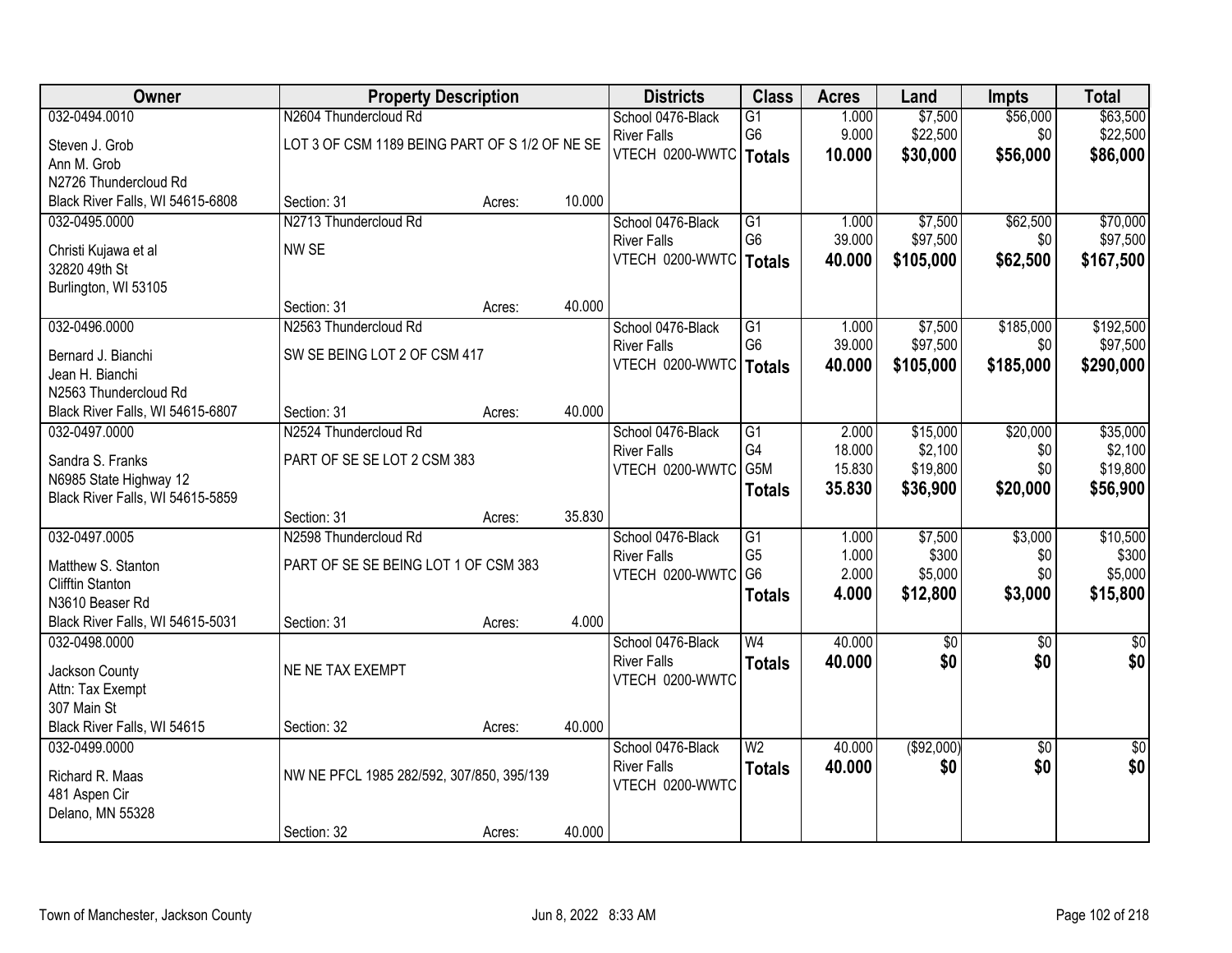| 032-0500.0000<br>40.000<br>$\overline{50}$<br>$\sqrt{30}$<br>School 0476-Black<br>W4<br>$\overline{50}$<br>\$0<br>\$0<br>\$0<br><b>River Falls</b><br>40.000<br><b>Totals</b><br>SW NE TAX EXEMPT<br>Jackson County<br>VTECH 0200-WWTC<br>Attn: Tax Exempt<br>307 Main St<br>40.000<br>Black River Falls, WI 54615<br>Section: 32<br>Acres:<br>W <sub>4</sub><br>40.000<br>032-0501.0000<br>School 0476-Black<br>\$0<br>$\overline{50}$<br>\$0<br>\$0<br>\$0<br><b>River Falls</b><br>40.000<br><b>Totals</b><br>SE NE TAX EXEMPT<br>Jackson County<br>VTECH 0200-WWTC<br>Attn: Tax Exempt<br>307 Main St<br>40.000<br>Black River Falls, WI 54615<br>Section: 32<br>Acres:<br>W <sub>2</sub><br>40.000<br>( \$92,000)<br>$\overline{50}$<br>032-0502.0000<br>School 0476-Black<br><b>River Falls</b><br>\$0<br>\$0<br>40.000<br><b>Totals</b><br>NE NW PFCL 1985 303/619<br>Karen Maas B. Kolb<br>VTECH 0200-WWTC<br>481 Aspen Cir<br>Delano, MN 55328<br>40.000<br>Section: 32<br>Acres:<br>\$127,500<br>032-0503.0000<br>W9195 County Rd O<br>School 0476-Black<br>$\overline{G1}$<br>\$7,500<br>\$135,000<br>1.000<br>W <sub>6</sub><br>39.000<br>(\$97,500)<br>\$0<br><b>River Falls</b><br>\$0<br>Roger K. Belcher<br>NW NW *MFL 39AC CLOSED 2009 518/481 ORDER #<br>VTECH 0200-WWTC<br>\$127,500<br>\$135,000<br>40.000<br>\$7,500<br><b>Totals</b><br>W9195 County Rd O<br>27 012 2009 MFL TRANSFER 663/874<br>Black River Falls, WI 54615<br>40.000<br>Section: 32<br>Acres:<br>28.000<br>\$7,000<br>\$7,000<br>032-0504.0000<br>School 0476-Black<br>G5<br>\$0<br>W <sub>6</sub><br>12.000<br>( \$30,000)<br>\$0<br><b>River Falls</b><br>SW NW *MFL 12AC CLOSED 2009 518/481 ORDER #<br>Roger K. Belcher<br>\$7,000<br>\$0<br>VTECH 0200-WWTC<br>40.000<br>\$7,000<br><b>Totals</b><br>W9195 County Rd O<br>27 012 2009<br>Black River Falls, WI 54615<br>40.000<br>Section: 32<br>Acres:<br>032-0505.0000<br>School 0476-Black<br>G5<br>5.000<br>\$1,300<br>$\overline{60}$<br>W <sub>6</sub><br>(\$87,500)<br>35.000<br>\$0<br><b>River Falls</b><br>SE NW *MFL 35AC CLOSED 2009 518/481 ORDER #<br>Roger K. Belcher<br>VTECH 0200-WWTC<br>\$1,300<br>\$0<br>\$1,300<br>40.000<br><b>Totals</b><br>W9195 County Rd O<br>27 012 2009<br>Black River Falls, WI 54615<br>40.000<br>Section: 32<br>Acres:<br>\$1,500<br>032-0506.0000<br>School 0476-Black<br>$\overline{G5}$<br>6.000<br>$\overline{50}$<br>W <sub>6</sub><br>9.000<br>(\$22,500)<br>\$0<br>\$0<br><b>River Falls</b><br>N 15 AC OF NE SW *MFL 9AC CLOSED 2009 518/481<br>Roger K. Belcher<br>\$0<br>\$1,500<br>VTECH 0200-WWTC<br>\$1,500<br>15.000<br><b>Totals</b><br>W9195 County Rd O<br>ORDER # 27 012 2009<br>Black River Falls, WI 54615 | <b>Owner</b> | <b>Property Description</b> |        | <b>Districts</b> | <b>Class</b> | <b>Acres</b> | Land | <b>Impts</b> | <b>Total</b> |
|----------------------------------------------------------------------------------------------------------------------------------------------------------------------------------------------------------------------------------------------------------------------------------------------------------------------------------------------------------------------------------------------------------------------------------------------------------------------------------------------------------------------------------------------------------------------------------------------------------------------------------------------------------------------------------------------------------------------------------------------------------------------------------------------------------------------------------------------------------------------------------------------------------------------------------------------------------------------------------------------------------------------------------------------------------------------------------------------------------------------------------------------------------------------------------------------------------------------------------------------------------------------------------------------------------------------------------------------------------------------------------------------------------------------------------------------------------------------------------------------------------------------------------------------------------------------------------------------------------------------------------------------------------------------------------------------------------------------------------------------------------------------------------------------------------------------------------------------------------------------------------------------------------------------------------------------------------------------------------------------------------------------------------------------------------------------------------------------------------------------------------------------------------------------------------------------------------------------------------------------------------------------------------------------------------------------------------------------------------------------------------------------------------------------------------------------------------------------------------------------------------------------------------------------------------------------------------------------------------------------------------------------------------------------------------------------------------------------------|--------------|-----------------------------|--------|------------------|--------------|--------------|------|--------------|--------------|
|                                                                                                                                                                                                                                                                                                                                                                                                                                                                                                                                                                                                                                                                                                                                                                                                                                                                                                                                                                                                                                                                                                                                                                                                                                                                                                                                                                                                                                                                                                                                                                                                                                                                                                                                                                                                                                                                                                                                                                                                                                                                                                                                                                                                                                                                                                                                                                                                                                                                                                                                                                                                                                                                                                                            |              |                             |        |                  |              |              |      |              |              |
|                                                                                                                                                                                                                                                                                                                                                                                                                                                                                                                                                                                                                                                                                                                                                                                                                                                                                                                                                                                                                                                                                                                                                                                                                                                                                                                                                                                                                                                                                                                                                                                                                                                                                                                                                                                                                                                                                                                                                                                                                                                                                                                                                                                                                                                                                                                                                                                                                                                                                                                                                                                                                                                                                                                            |              |                             |        |                  |              |              |      |              |              |
|                                                                                                                                                                                                                                                                                                                                                                                                                                                                                                                                                                                                                                                                                                                                                                                                                                                                                                                                                                                                                                                                                                                                                                                                                                                                                                                                                                                                                                                                                                                                                                                                                                                                                                                                                                                                                                                                                                                                                                                                                                                                                                                                                                                                                                                                                                                                                                                                                                                                                                                                                                                                                                                                                                                            |              |                             |        |                  |              |              |      |              |              |
| \$0<br>$\overline{\$0}$<br>\$0 <br>\$0<br>\$1,300<br>\$0<br>\$1,500                                                                                                                                                                                                                                                                                                                                                                                                                                                                                                                                                                                                                                                                                                                                                                                                                                                                                                                                                                                                                                                                                                                                                                                                                                                                                                                                                                                                                                                                                                                                                                                                                                                                                                                                                                                                                                                                                                                                                                                                                                                                                                                                                                                                                                                                                                                                                                                                                                                                                                                                                                                                                                                        |              |                             |        |                  |              |              |      |              |              |
|                                                                                                                                                                                                                                                                                                                                                                                                                                                                                                                                                                                                                                                                                                                                                                                                                                                                                                                                                                                                                                                                                                                                                                                                                                                                                                                                                                                                                                                                                                                                                                                                                                                                                                                                                                                                                                                                                                                                                                                                                                                                                                                                                                                                                                                                                                                                                                                                                                                                                                                                                                                                                                                                                                                            |              |                             |        |                  |              |              |      |              |              |
|                                                                                                                                                                                                                                                                                                                                                                                                                                                                                                                                                                                                                                                                                                                                                                                                                                                                                                                                                                                                                                                                                                                                                                                                                                                                                                                                                                                                                                                                                                                                                                                                                                                                                                                                                                                                                                                                                                                                                                                                                                                                                                                                                                                                                                                                                                                                                                                                                                                                                                                                                                                                                                                                                                                            |              |                             |        |                  |              |              |      |              |              |
|                                                                                                                                                                                                                                                                                                                                                                                                                                                                                                                                                                                                                                                                                                                                                                                                                                                                                                                                                                                                                                                                                                                                                                                                                                                                                                                                                                                                                                                                                                                                                                                                                                                                                                                                                                                                                                                                                                                                                                                                                                                                                                                                                                                                                                                                                                                                                                                                                                                                                                                                                                                                                                                                                                                            |              |                             |        |                  |              |              |      |              |              |
|                                                                                                                                                                                                                                                                                                                                                                                                                                                                                                                                                                                                                                                                                                                                                                                                                                                                                                                                                                                                                                                                                                                                                                                                                                                                                                                                                                                                                                                                                                                                                                                                                                                                                                                                                                                                                                                                                                                                                                                                                                                                                                                                                                                                                                                                                                                                                                                                                                                                                                                                                                                                                                                                                                                            |              |                             |        |                  |              |              |      |              |              |
|                                                                                                                                                                                                                                                                                                                                                                                                                                                                                                                                                                                                                                                                                                                                                                                                                                                                                                                                                                                                                                                                                                                                                                                                                                                                                                                                                                                                                                                                                                                                                                                                                                                                                                                                                                                                                                                                                                                                                                                                                                                                                                                                                                                                                                                                                                                                                                                                                                                                                                                                                                                                                                                                                                                            |              |                             |        |                  |              |              |      |              |              |
|                                                                                                                                                                                                                                                                                                                                                                                                                                                                                                                                                                                                                                                                                                                                                                                                                                                                                                                                                                                                                                                                                                                                                                                                                                                                                                                                                                                                                                                                                                                                                                                                                                                                                                                                                                                                                                                                                                                                                                                                                                                                                                                                                                                                                                                                                                                                                                                                                                                                                                                                                                                                                                                                                                                            |              |                             |        |                  |              |              |      |              |              |
|                                                                                                                                                                                                                                                                                                                                                                                                                                                                                                                                                                                                                                                                                                                                                                                                                                                                                                                                                                                                                                                                                                                                                                                                                                                                                                                                                                                                                                                                                                                                                                                                                                                                                                                                                                                                                                                                                                                                                                                                                                                                                                                                                                                                                                                                                                                                                                                                                                                                                                                                                                                                                                                                                                                            |              |                             |        |                  |              |              |      |              |              |
|                                                                                                                                                                                                                                                                                                                                                                                                                                                                                                                                                                                                                                                                                                                                                                                                                                                                                                                                                                                                                                                                                                                                                                                                                                                                                                                                                                                                                                                                                                                                                                                                                                                                                                                                                                                                                                                                                                                                                                                                                                                                                                                                                                                                                                                                                                                                                                                                                                                                                                                                                                                                                                                                                                                            |              |                             |        |                  |              |              |      |              |              |
|                                                                                                                                                                                                                                                                                                                                                                                                                                                                                                                                                                                                                                                                                                                                                                                                                                                                                                                                                                                                                                                                                                                                                                                                                                                                                                                                                                                                                                                                                                                                                                                                                                                                                                                                                                                                                                                                                                                                                                                                                                                                                                                                                                                                                                                                                                                                                                                                                                                                                                                                                                                                                                                                                                                            |              |                             |        |                  |              |              |      |              |              |
|                                                                                                                                                                                                                                                                                                                                                                                                                                                                                                                                                                                                                                                                                                                                                                                                                                                                                                                                                                                                                                                                                                                                                                                                                                                                                                                                                                                                                                                                                                                                                                                                                                                                                                                                                                                                                                                                                                                                                                                                                                                                                                                                                                                                                                                                                                                                                                                                                                                                                                                                                                                                                                                                                                                            |              |                             |        |                  |              |              |      |              |              |
|                                                                                                                                                                                                                                                                                                                                                                                                                                                                                                                                                                                                                                                                                                                                                                                                                                                                                                                                                                                                                                                                                                                                                                                                                                                                                                                                                                                                                                                                                                                                                                                                                                                                                                                                                                                                                                                                                                                                                                                                                                                                                                                                                                                                                                                                                                                                                                                                                                                                                                                                                                                                                                                                                                                            |              |                             |        |                  |              |              |      |              |              |
|                                                                                                                                                                                                                                                                                                                                                                                                                                                                                                                                                                                                                                                                                                                                                                                                                                                                                                                                                                                                                                                                                                                                                                                                                                                                                                                                                                                                                                                                                                                                                                                                                                                                                                                                                                                                                                                                                                                                                                                                                                                                                                                                                                                                                                                                                                                                                                                                                                                                                                                                                                                                                                                                                                                            |              |                             |        |                  |              |              |      |              |              |
|                                                                                                                                                                                                                                                                                                                                                                                                                                                                                                                                                                                                                                                                                                                                                                                                                                                                                                                                                                                                                                                                                                                                                                                                                                                                                                                                                                                                                                                                                                                                                                                                                                                                                                                                                                                                                                                                                                                                                                                                                                                                                                                                                                                                                                                                                                                                                                                                                                                                                                                                                                                                                                                                                                                            |              |                             |        |                  |              |              |      |              |              |
|                                                                                                                                                                                                                                                                                                                                                                                                                                                                                                                                                                                                                                                                                                                                                                                                                                                                                                                                                                                                                                                                                                                                                                                                                                                                                                                                                                                                                                                                                                                                                                                                                                                                                                                                                                                                                                                                                                                                                                                                                                                                                                                                                                                                                                                                                                                                                                                                                                                                                                                                                                                                                                                                                                                            |              |                             |        |                  |              |              |      |              |              |
|                                                                                                                                                                                                                                                                                                                                                                                                                                                                                                                                                                                                                                                                                                                                                                                                                                                                                                                                                                                                                                                                                                                                                                                                                                                                                                                                                                                                                                                                                                                                                                                                                                                                                                                                                                                                                                                                                                                                                                                                                                                                                                                                                                                                                                                                                                                                                                                                                                                                                                                                                                                                                                                                                                                            |              |                             |        |                  |              |              |      |              |              |
|                                                                                                                                                                                                                                                                                                                                                                                                                                                                                                                                                                                                                                                                                                                                                                                                                                                                                                                                                                                                                                                                                                                                                                                                                                                                                                                                                                                                                                                                                                                                                                                                                                                                                                                                                                                                                                                                                                                                                                                                                                                                                                                                                                                                                                                                                                                                                                                                                                                                                                                                                                                                                                                                                                                            |              |                             |        |                  |              |              |      |              |              |
|                                                                                                                                                                                                                                                                                                                                                                                                                                                                                                                                                                                                                                                                                                                                                                                                                                                                                                                                                                                                                                                                                                                                                                                                                                                                                                                                                                                                                                                                                                                                                                                                                                                                                                                                                                                                                                                                                                                                                                                                                                                                                                                                                                                                                                                                                                                                                                                                                                                                                                                                                                                                                                                                                                                            |              |                             |        |                  |              |              |      |              |              |
|                                                                                                                                                                                                                                                                                                                                                                                                                                                                                                                                                                                                                                                                                                                                                                                                                                                                                                                                                                                                                                                                                                                                                                                                                                                                                                                                                                                                                                                                                                                                                                                                                                                                                                                                                                                                                                                                                                                                                                                                                                                                                                                                                                                                                                                                                                                                                                                                                                                                                                                                                                                                                                                                                                                            |              |                             |        |                  |              |              |      |              |              |
|                                                                                                                                                                                                                                                                                                                                                                                                                                                                                                                                                                                                                                                                                                                                                                                                                                                                                                                                                                                                                                                                                                                                                                                                                                                                                                                                                                                                                                                                                                                                                                                                                                                                                                                                                                                                                                                                                                                                                                                                                                                                                                                                                                                                                                                                                                                                                                                                                                                                                                                                                                                                                                                                                                                            |              |                             |        |                  |              |              |      |              |              |
|                                                                                                                                                                                                                                                                                                                                                                                                                                                                                                                                                                                                                                                                                                                                                                                                                                                                                                                                                                                                                                                                                                                                                                                                                                                                                                                                                                                                                                                                                                                                                                                                                                                                                                                                                                                                                                                                                                                                                                                                                                                                                                                                                                                                                                                                                                                                                                                                                                                                                                                                                                                                                                                                                                                            |              |                             |        |                  |              |              |      |              |              |
|                                                                                                                                                                                                                                                                                                                                                                                                                                                                                                                                                                                                                                                                                                                                                                                                                                                                                                                                                                                                                                                                                                                                                                                                                                                                                                                                                                                                                                                                                                                                                                                                                                                                                                                                                                                                                                                                                                                                                                                                                                                                                                                                                                                                                                                                                                                                                                                                                                                                                                                                                                                                                                                                                                                            |              |                             |        |                  |              |              |      |              |              |
|                                                                                                                                                                                                                                                                                                                                                                                                                                                                                                                                                                                                                                                                                                                                                                                                                                                                                                                                                                                                                                                                                                                                                                                                                                                                                                                                                                                                                                                                                                                                                                                                                                                                                                                                                                                                                                                                                                                                                                                                                                                                                                                                                                                                                                                                                                                                                                                                                                                                                                                                                                                                                                                                                                                            |              |                             |        |                  |              |              |      |              |              |
|                                                                                                                                                                                                                                                                                                                                                                                                                                                                                                                                                                                                                                                                                                                                                                                                                                                                                                                                                                                                                                                                                                                                                                                                                                                                                                                                                                                                                                                                                                                                                                                                                                                                                                                                                                                                                                                                                                                                                                                                                                                                                                                                                                                                                                                                                                                                                                                                                                                                                                                                                                                                                                                                                                                            |              |                             |        |                  |              |              |      |              |              |
|                                                                                                                                                                                                                                                                                                                                                                                                                                                                                                                                                                                                                                                                                                                                                                                                                                                                                                                                                                                                                                                                                                                                                                                                                                                                                                                                                                                                                                                                                                                                                                                                                                                                                                                                                                                                                                                                                                                                                                                                                                                                                                                                                                                                                                                                                                                                                                                                                                                                                                                                                                                                                                                                                                                            |              |                             |        |                  |              |              |      |              |              |
|                                                                                                                                                                                                                                                                                                                                                                                                                                                                                                                                                                                                                                                                                                                                                                                                                                                                                                                                                                                                                                                                                                                                                                                                                                                                                                                                                                                                                                                                                                                                                                                                                                                                                                                                                                                                                                                                                                                                                                                                                                                                                                                                                                                                                                                                                                                                                                                                                                                                                                                                                                                                                                                                                                                            |              |                             |        |                  |              |              |      |              |              |
|                                                                                                                                                                                                                                                                                                                                                                                                                                                                                                                                                                                                                                                                                                                                                                                                                                                                                                                                                                                                                                                                                                                                                                                                                                                                                                                                                                                                                                                                                                                                                                                                                                                                                                                                                                                                                                                                                                                                                                                                                                                                                                                                                                                                                                                                                                                                                                                                                                                                                                                                                                                                                                                                                                                            |              |                             |        |                  |              |              |      |              |              |
|                                                                                                                                                                                                                                                                                                                                                                                                                                                                                                                                                                                                                                                                                                                                                                                                                                                                                                                                                                                                                                                                                                                                                                                                                                                                                                                                                                                                                                                                                                                                                                                                                                                                                                                                                                                                                                                                                                                                                                                                                                                                                                                                                                                                                                                                                                                                                                                                                                                                                                                                                                                                                                                                                                                            |              |                             |        |                  |              |              |      |              |              |
|                                                                                                                                                                                                                                                                                                                                                                                                                                                                                                                                                                                                                                                                                                                                                                                                                                                                                                                                                                                                                                                                                                                                                                                                                                                                                                                                                                                                                                                                                                                                                                                                                                                                                                                                                                                                                                                                                                                                                                                                                                                                                                                                                                                                                                                                                                                                                                                                                                                                                                                                                                                                                                                                                                                            |              |                             |        |                  |              |              |      |              |              |
|                                                                                                                                                                                                                                                                                                                                                                                                                                                                                                                                                                                                                                                                                                                                                                                                                                                                                                                                                                                                                                                                                                                                                                                                                                                                                                                                                                                                                                                                                                                                                                                                                                                                                                                                                                                                                                                                                                                                                                                                                                                                                                                                                                                                                                                                                                                                                                                                                                                                                                                                                                                                                                                                                                                            |              |                             |        |                  |              |              |      |              |              |
|                                                                                                                                                                                                                                                                                                                                                                                                                                                                                                                                                                                                                                                                                                                                                                                                                                                                                                                                                                                                                                                                                                                                                                                                                                                                                                                                                                                                                                                                                                                                                                                                                                                                                                                                                                                                                                                                                                                                                                                                                                                                                                                                                                                                                                                                                                                                                                                                                                                                                                                                                                                                                                                                                                                            |              |                             |        |                  |              |              |      |              |              |
| Acres:                                                                                                                                                                                                                                                                                                                                                                                                                                                                                                                                                                                                                                                                                                                                                                                                                                                                                                                                                                                                                                                                                                                                                                                                                                                                                                                                                                                                                                                                                                                                                                                                                                                                                                                                                                                                                                                                                                                                                                                                                                                                                                                                                                                                                                                                                                                                                                                                                                                                                                                                                                                                                                                                                                                     |              | Section: 32                 | 15.000 |                  |              |              |      |              |              |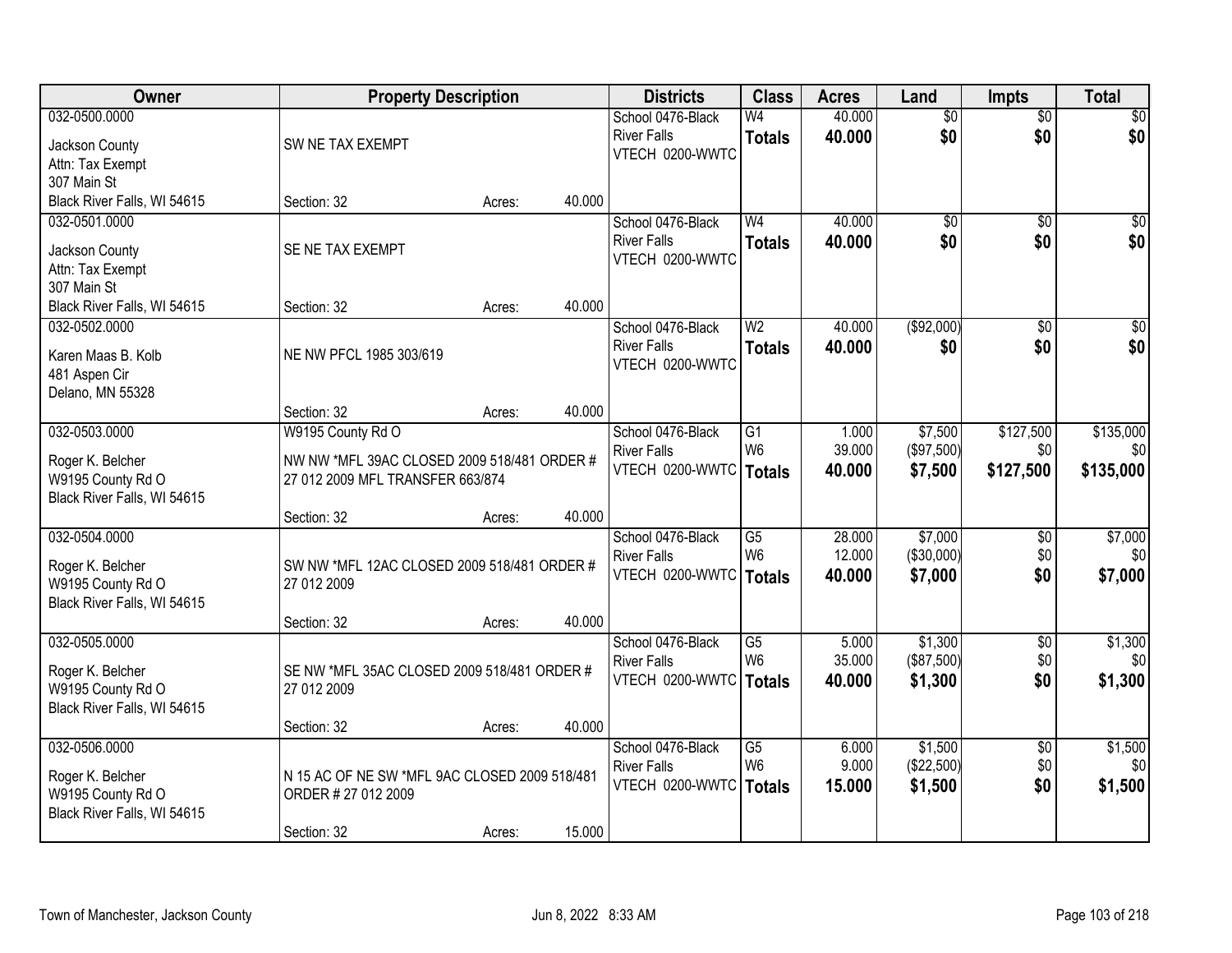| Owner                                                                             |                                                        | <b>Property Description</b> |        | <b>Districts</b>                                              | <b>Class</b>                          | <b>Acres</b>                       | Land                                     | Impts                              | <b>Total</b>                               |
|-----------------------------------------------------------------------------------|--------------------------------------------------------|-----------------------------|--------|---------------------------------------------------------------|---------------------------------------|------------------------------------|------------------------------------------|------------------------------------|--------------------------------------------|
| 032-0507.0000<br>Gary R. Maas<br>1145 Quentin Ave S                               | PART OF NE SW                                          |                             |        | School 0476-Black<br><b>River Falls</b><br>VTECH 0200-WWTC    | G6<br><b>Totals</b>                   | 25.000<br>25.000                   | \$62,500<br>\$62,500                     | $\overline{50}$<br>\$0             | \$62,500<br>\$62,500                       |
| Lakeland, MN 55043                                                                | Section: 32                                            | Acres:                      | 25.000 |                                                               |                                       |                                    |                                          |                                    |                                            |
| 032-0508.0000<br>Steven J. Grob<br>Ann M. Grob<br>N2726 Thundercloud Rd           | NW SW                                                  |                             |        | School 0476-Black<br><b>River Falls</b><br>VTECH 0200-WWTC    | $\overline{G6}$<br><b>Totals</b>      | 40.000<br>40.000                   | \$100,000<br>\$100,000                   | \$0<br>\$0                         | \$100,000<br>\$100,000                     |
| Black River Falls, WI 54615-6808                                                  | Section: 32                                            | Acres:                      | 40.000 |                                                               |                                       |                                    |                                          |                                    |                                            |
| 032-0509.0000<br>Matthew S. Stanton<br><b>Clifftin Stanton</b><br>N3610 Beaser Rd | SW <sub>SW</sub>                                       |                             |        | School 0476-Black<br><b>River Falls</b><br>VTECH 0200-WWTC    | G <sub>6</sub><br><b>Totals</b>       | 40.000<br>40.000                   | \$100,000<br>\$100,000                   | \$0<br>\$0                         | \$100,000<br>\$100,000                     |
| Black River Falls, WI 54615-5031                                                  | Section: 32                                            | Acres:                      | 40.000 |                                                               |                                       |                                    |                                          |                                    |                                            |
| 032-0510.0000<br>Gary R. Maas<br>1145 Quentin Ave S<br>Lakeland, MN 55043         | N9191 County Rd O<br>SE SW                             |                             |        | School 0476-Black<br><b>River Falls</b><br>VTECH 0200-WWTC G6 | G1<br>G <sub>5</sub><br><b>Totals</b> | 1.000<br>3.500<br>35.500<br>40.000 | \$7,500<br>\$900<br>\$88,800<br>\$97,200 | \$49,000<br>\$0<br>\$0<br>\$49,000 | \$56,500<br>\$900<br>\$88,800<br>\$146,200 |
|                                                                                   | Section: 32                                            | Acres:                      | 40.000 |                                                               |                                       |                                    |                                          |                                    |                                            |
| 032-0511.0000<br>Gary R. Maas<br>1145 Quentin Ave S<br>Lakeland, MN 55043         | NE SE MFL 40AC CLOSED 2021 677/846 ORDER#<br>270362021 |                             |        | School 0476-Black<br><b>River Falls</b><br>VTECH 0200-WWTC    | $\overline{W6}$<br><b>Totals</b>      | 40.000<br>40.000                   | (\$100,000)<br>\$0                       | $\overline{50}$<br>\$0             | \$0<br>\$0                                 |
| 032-0512.0000                                                                     | Section: 32                                            | Acres:                      | 40.000 | School 0476-Black                                             | W6                                    | 40.000                             | (\$100,000)                              | $\sqrt{6}$                         | \$0                                        |
| Gary R. Maas<br>1145 Quentin Ave S<br>Lakeland, MN 55043                          | NW SE MFL 40AC CLOSED 2021 677/846 ORDER#<br>270362021 |                             |        | <b>River Falls</b><br>VTECH 0200-WWTC                         | <b>Totals</b>                         | 40.000                             | \$0                                      | \$0                                | \$0                                        |
|                                                                                   | Section: 32                                            | Acres:                      | 40.000 |                                                               |                                       |                                    |                                          |                                    |                                            |
| 032-0513.0000<br>Gary R. Maas<br>1145 Quentin Ave S<br>Lakeland, MN 55043         | SW SE                                                  |                             |        | School 0476-Black<br><b>River Falls</b><br>VTECH 0200-WWTC    | $\overline{G6}$<br><b>Totals</b>      | 40.000<br>40.000                   | \$100,000<br>\$100,000                   | $\overline{50}$<br>\$0             | \$100,000<br>\$100,000                     |
|                                                                                   | Section: 32                                            | Acres:                      | 40.000 |                                                               |                                       |                                    |                                          |                                    |                                            |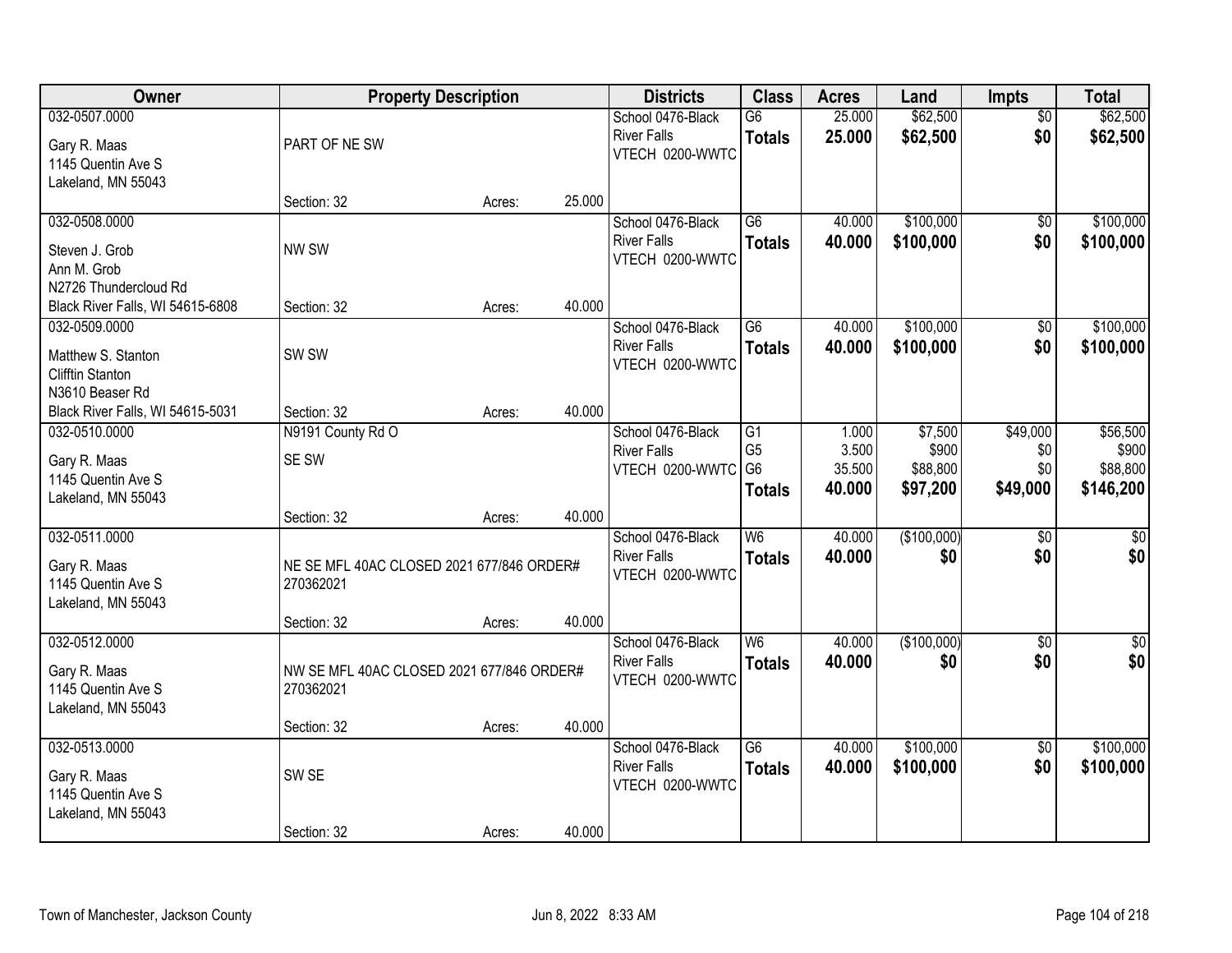| Owner                                               | <b>Property Description</b>                            |        |        | <b>Districts</b>                                           | <b>Class</b>        | <b>Acres</b>     | Land               | <b>Impts</b>           | <b>Total</b> |
|-----------------------------------------------------|--------------------------------------------------------|--------|--------|------------------------------------------------------------|---------------------|------------------|--------------------|------------------------|--------------|
| 032-0514.0000<br>Gary R. Maas<br>1145 Quentin Ave S | SE SE MFL 40AC CLOSED 2021 677/846 ORDER#<br>270362021 |        |        | School 0476-Black<br><b>River Falls</b><br>VTECH 0200-WWTC | W6<br><b>Totals</b> | 40.000<br>40.000 | (\$100,000)<br>\$0 | $\overline{50}$<br>\$0 | \$0<br>\$0   |
| Lakeland, MN 55043                                  | Section: 32                                            | Acres: | 40.000 |                                                            |                     |                  |                    |                        |              |
| 032-0515.0000                                       |                                                        |        |        | School 0476-Black                                          | W <sub>4</sub>      | 80.000           | \$0                | $\overline{50}$        | $\sqrt{50}$  |
| Jackson County<br>Attn: Tax Exempt<br>307 Main St   | N 1/2 OF NE TAX EXEMPT                                 |        |        | <b>River Falls</b><br>VTECH 0200-WWTC                      | <b>Totals</b>       | 80.000           | \$0                | \$0                    | \$0          |
| Black River Falls, WI 54615                         | Section: 33                                            | Acres: | 80.000 |                                                            |                     |                  |                    |                        |              |
| 032-0517.0000                                       | N2803 Bacon Rd                                         |        |        | School 0476-Black                                          | G1                  | 1.000            | \$7,500            | \$154,000              | \$161,500    |
| <b>Edward Barrett</b>                               | SW <sub>NE</sub>                                       |        |        | <b>River Falls</b>                                         | G <sub>6</sub>      | 39.000           | \$97,500           | \$0                    | \$97,500     |
| Judith Barrett                                      |                                                        |        |        | VTECH 0200-WWTC   Totals                                   |                     | 40.000           | \$105,000          | \$154,000              | \$259,000    |
| 2823 N Southern Hills Dr                            |                                                        |        |        |                                                            |                     |                  |                    |                        |              |
| Wadsworth, IL 60083-9293                            | Section: 33                                            | Acres: | 40.000 |                                                            |                     |                  |                    |                        |              |
| 032-0518.0000                                       |                                                        |        |        | School 0476-Black                                          | W <sub>4</sub>      | 40.000           | \$0                | \$0                    | \$0          |
| Jackson County                                      | SE NE TAX EXEMPT                                       |        |        | <b>River Falls</b>                                         | <b>Totals</b>       | 40.000           | \$0                | \$0                    | \$0          |
| Attn: Tax Exempt                                    |                                                        |        |        | VTECH 0200-WWTC                                            |                     |                  |                    |                        |              |
| 307 Main St                                         |                                                        |        |        |                                                            |                     |                  |                    |                        |              |
| Black River Falls, WI 54615                         | Section: 33                                            | Acres: | 40.000 |                                                            |                     |                  |                    |                        |              |
| 032-0519.0000                                       |                                                        |        |        | School 0476-Black                                          | $\overline{G6}$     | 40.000           | \$100,000          | $\overline{50}$        | \$100,000    |
| <b>Edward Barrett</b>                               | NE NW                                                  |        |        | <b>River Falls</b>                                         | <b>Totals</b>       | 40.000           | \$100,000          | \$0                    | \$100,000    |
| <b>Judith Barrett</b>                               |                                                        |        |        | VTECH 0200-WWTC                                            |                     |                  |                    |                        |              |
| 2823 N Southern Hills Dr                            |                                                        |        |        |                                                            |                     |                  |                    |                        |              |
| Wadsworth, IL 60083-9293                            | Section: 33                                            | Acres: | 40.000 |                                                            |                     |                  |                    |                        |              |
| 032-0520.0000                                       |                                                        |        |        | School 0476-Black                                          | W <sub>4</sub>      | 40.000           | $\overline{60}$    | $\overline{50}$        | \$0          |
| Jackson County                                      | NW NW TAX EXEMPT                                       |        |        | <b>River Falls</b>                                         | <b>Totals</b>       | 40.000           | \$0                | \$0                    | \$0          |
| Attn: Tax Exempt                                    |                                                        |        |        | VTECH 0200-WWTC                                            |                     |                  |                    |                        |              |
| 307 Main St                                         |                                                        |        |        |                                                            |                     |                  |                    |                        |              |
| Black River Falls, WI 54615                         | Section: 33                                            | Acres: | 40.000 |                                                            |                     |                  |                    |                        |              |
| 032-0521.0000                                       |                                                        |        |        | School 0476-Black                                          | W <sub>4</sub>      | 40.000           | \$0                | $\overline{30}$        | \$0          |
| Jackson County                                      | SW NW TAX EXEMPT                                       |        |        | <b>River Falls</b>                                         | <b>Totals</b>       | 40.000           | \$0                | \$0                    | \$0          |
| Attn: Tax Exempt                                    |                                                        |        |        | VTECH 0200-WWTC                                            |                     |                  |                    |                        |              |
| 307 Main St                                         |                                                        |        |        |                                                            |                     |                  |                    |                        |              |
| Black River Falls, WI 54615                         | Section: 33                                            | Acres: | 40.000 |                                                            |                     |                  |                    |                        |              |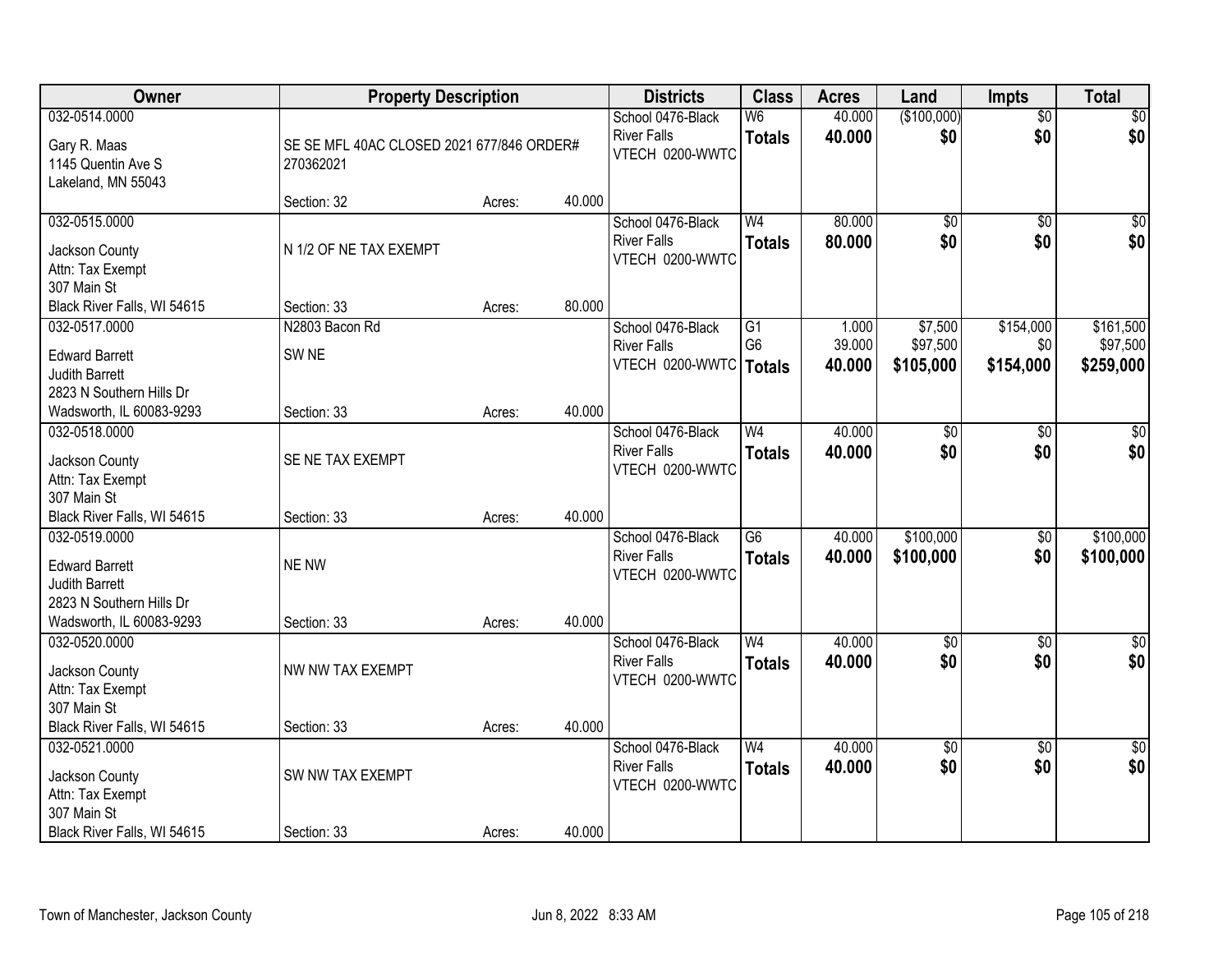| Owner                              | <b>Property Description</b>          |        |         | <b>Districts</b>         | <b>Class</b>    | <b>Acres</b> | Land        | <b>Impts</b>    | <b>Total</b>    |
|------------------------------------|--------------------------------------|--------|---------|--------------------------|-----------------|--------------|-------------|-----------------|-----------------|
| 032-0522.0000                      |                                      |        |         | School 0476-Black        | G6              | 40.000       | \$100,000   | $\overline{50}$ | \$100,000       |
| <b>Edward Barrett</b>              | SE NW                                |        |         | <b>River Falls</b>       | <b>Totals</b>   | 40.000       | \$100,000   | \$0             | \$100,000       |
| <b>Judith Barrett</b>              |                                      |        |         | VTECH 0200-WWTC          |                 |              |             |                 |                 |
| 2823 N Southern Hills Dr           |                                      |        |         |                          |                 |              |             |                 |                 |
| Wadsworth, IL 60083-9293           | Section: 33                          | Acres: | 40.000  |                          |                 |              |             |                 |                 |
| 032-0523.0000                      |                                      |        |         | School 0476-Black        | W <sub>4</sub>  | 160.000      | \$0         | $\overline{50}$ | $\sqrt{50}$     |
|                                    |                                      |        |         | <b>River Falls</b>       | <b>Totals</b>   | 160.000      | \$0         | \$0             | \$0             |
| Jackson County                     | <b>SW TAX EXEMPT</b>                 |        |         | VTECH 0200-WWTC          |                 |              |             |                 |                 |
| Attn: Tax Exempt<br>307 Main St    |                                      |        |         |                          |                 |              |             |                 |                 |
| Black River Falls, WI 54615        | Section: 33                          | Acres: | 160.000 |                          |                 |              |             |                 |                 |
| 032-0527.0000                      | N2725 Bacon Rd                       |        |         | School 0476-Black        | G1              | 1.000        | \$7,500     | \$128,000       | \$135,500       |
|                                    |                                      |        |         | <b>River Falls</b>       | G <sub>6</sub>  | 39.000       | \$97,500    | \$0             | \$97,500        |
|                                    | NE SE LIFETIME ESTATE TO NANCY ROUSH |        |         | VTECH 0200-WWTC   Totals |                 | 40.000       | \$105,000   | \$128,000       | \$233,000       |
|                                    |                                      |        |         |                          |                 |              |             |                 |                 |
|                                    |                                      |        |         |                          |                 |              |             |                 |                 |
|                                    | Section: 33                          | Acres: | 40.000  |                          |                 |              |             |                 |                 |
| 032-0528.0000                      |                                      |        |         | School 0476-Black        | $\overline{G6}$ | 40.000       | \$100,000   | \$0             | \$100,000       |
|                                    | NW SE LIFETIME ESTATE TO NANCY ROUSH |        |         | <b>River Falls</b>       | <b>Totals</b>   | 40.000       | \$100,000   | \$0             | \$100,000       |
|                                    |                                      |        |         | VTECH 0200-WWTC          |                 |              |             |                 |                 |
|                                    |                                      |        |         |                          |                 |              |             |                 |                 |
|                                    | Section: 33                          | Acres: | 40.000  |                          |                 |              |             |                 |                 |
| 032-0529.0000                      |                                      |        |         | School 0476-Black        | W <sub>4</sub>  | 80.000       | \$0         | $\overline{50}$ | \$0             |
| Jackson County                     | S 1/2 OF SE TAX EXEMPT               |        |         | <b>River Falls</b>       | <b>Totals</b>   | 80.000       | \$0         | \$0             | \$0             |
| Attn: Tax Exempt                   |                                      |        |         | VTECH 0200-WWTC          |                 |              |             |                 |                 |
| 307 Main St                        |                                      |        |         |                          |                 |              |             |                 |                 |
| Black River Falls, WI 54615        | Section: 33                          | Acres: | 80.000  |                          |                 |              |             |                 |                 |
| 032-0531.0000                      |                                      |        |         | School 0476-Black        | W <sub>4</sub>  | 160.000      | $\sqrt{30}$ | $\overline{50}$ | $\overline{30}$ |
|                                    | NE TAX EXEMPT                        |        |         | <b>River Falls</b>       | <b>Totals</b>   | 160.000      | \$0         | \$0             | \$0             |
| Jackson County<br>Attn: Tax Exempt |                                      |        |         | VTECH 0200-WWTC          |                 |              |             |                 |                 |
| 307 Main St                        |                                      |        |         |                          |                 |              |             |                 |                 |
| Black River Falls, WI 54615        | Section: 34                          | Acres: | 160.000 |                          |                 |              |             |                 |                 |
| 032-0535.0000                      |                                      |        |         | School 0476-Black        | W <sub>4</sub>  | 160.000      | $\sqrt{$0}$ | $\overline{50}$ | \$0             |
|                                    |                                      |        |         | <b>River Falls</b>       | <b>Totals</b>   | 160.000      | \$0         | \$0             | \$0             |
| Jackson County                     | NW TAX EXEMPT                        |        |         | VTECH 0200-WWTC          |                 |              |             |                 |                 |
| Attn: Tax Exempt                   |                                      |        |         |                          |                 |              |             |                 |                 |
| 307 Main St                        |                                      |        |         |                          |                 |              |             |                 |                 |
| Black River Falls, WI 54615        | Section: 34                          | Acres: | 160.000 |                          |                 |              |             |                 |                 |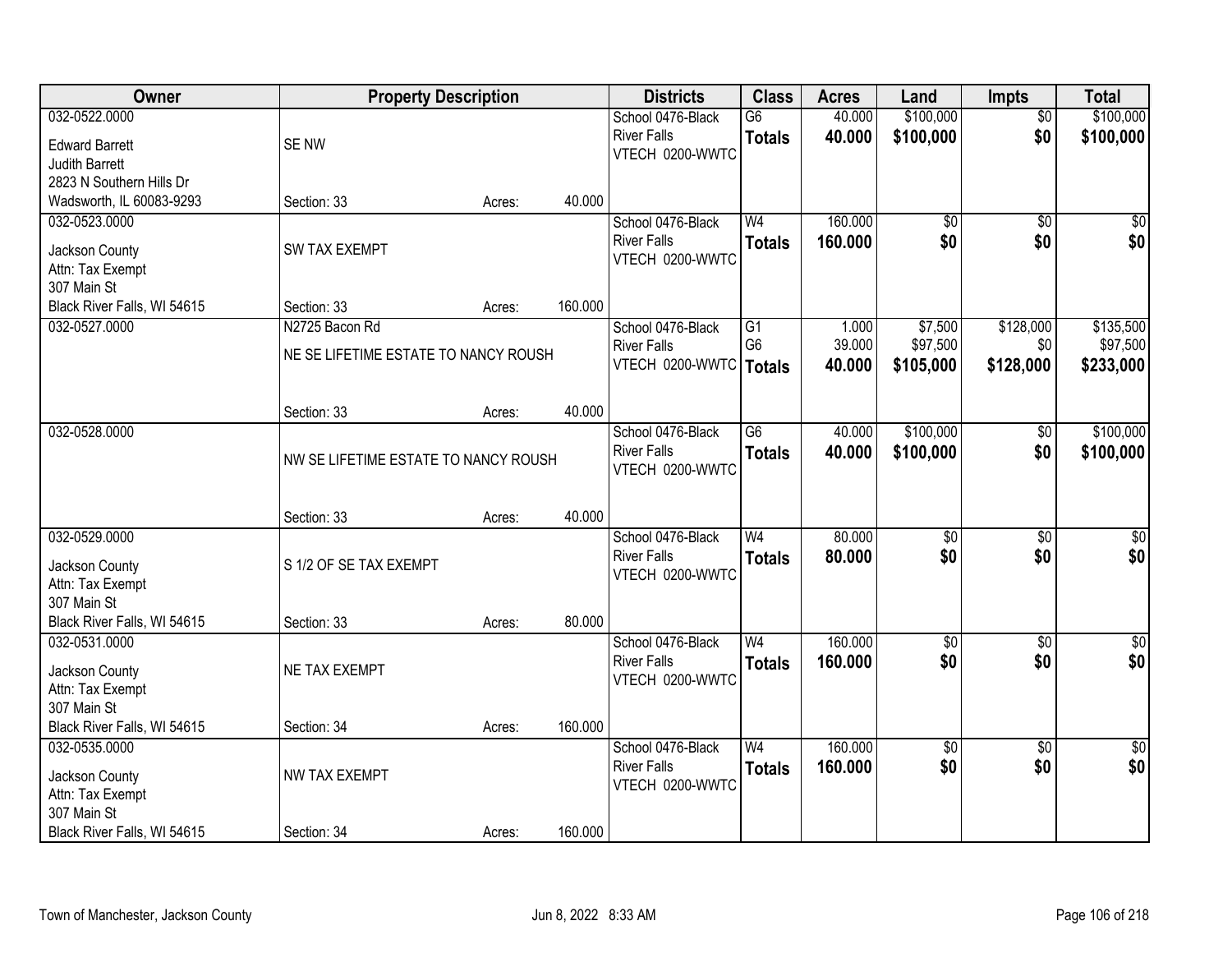| Owner                        |                                             | <b>Property Description</b> |        | <b>Districts</b>         | <b>Class</b>    | <b>Acres</b> | Land      | <b>Impts</b>    | <b>Total</b> |
|------------------------------|---------------------------------------------|-----------------------------|--------|--------------------------|-----------------|--------------|-----------|-----------------|--------------|
| 032-0539.0000                | N2637 Bacon Rd                              |                             |        | School 0476-Black        | $\overline{G1}$ | 1.000        | \$7,500   | \$61,000        | \$68,500     |
| Susan M. Wuesthoff et al     | NE SW DAVID & PATRICIA SOLDNER LIFE ESTATE  |                             |        | <b>River Falls</b>       | G <sub>6</sub>  | 39.000       | \$97,500  | \$0             | \$97,500     |
| c/o David & Patricia Soldner |                                             |                             |        | VTECH 0200-WWTC   Totals |                 | 40.000       | \$105,000 | \$61,000        | \$166,000    |
| 100 Grove St                 |                                             |                             |        |                          |                 |              |           |                 |              |
| Beaver Dam, WI 53916-2004    | Section: 34                                 | Acres:                      | 40.000 |                          |                 |              |           |                 |              |
| 032-0540.0000                | N2715 Bacon Rd                              |                             |        | School 0476-Black        | $\overline{G1}$ | 2.000        | \$15,000  | \$305,500       | \$320,500    |
| Johnny K. Vance              | NW SW BEING LOT 1 OF CSM 437 EX OUTLOT 1 OF |                             |        | <b>River Falls</b>       | G <sub>6</sub>  | 34.390       | \$86,000  | \$0             | \$86,000     |
| Patti J. Vance               | CSM 3325 AND EX THAT PART LYING N OF THE    |                             |        | VTECH 0200-WWTC   Totals |                 | 36.390       | \$101,000 | \$305,500       | \$406,500    |
| 5133 E County Rd S           | CENTERLINE OF BACON RD                      |                             |        |                          |                 |              |           |                 |              |
| Beloit, WI 53511             | Section: 34                                 | Acres:                      | 36.390 |                          |                 |              |           |                 |              |
| 032-0540.0005                |                                             |                             |        | School 0476-Black        | $\overline{G1}$ | 1.210        | \$9,100   | \$0             | \$9,100      |
|                              | OUTLOT 1 OF CSM 3325 BEING PT OF NWSW       |                             |        | <b>River Falls</b>       | <b>Totals</b>   | 1.210        | \$9,100   | \$0             | \$9,100      |
|                              | LIFETIME ESTATE TO NANCY ROUSH              |                             |        | VTECH 0200-WWTC          |                 |              |           |                 |              |
|                              |                                             |                             |        |                          |                 |              |           |                 |              |
|                              | Section: 34                                 | Acres:                      | 1.210  |                          |                 |              |           |                 |              |
| 032-0540.0010                |                                             |                             |        | School 0476-Black        | $\overline{G6}$ | 2.560        | \$6,400   | \$0             | \$6,400      |
| Richard L. Leistekow et al   | PART OF THE NWSW (BEING LOT 1 OF CSM 437)   |                             |        | <b>River Falls</b>       | <b>Totals</b>   | 2.560        | \$6,400   | \$0             | \$6,400      |
| 100 Grove St                 | LYING N OF THE CENTERLINE OF BACON RD       |                             |        | VTECH 0200-WWTC          |                 |              |           |                 |              |
| Beaver Dam, WI 53916-2004    |                                             |                             |        |                          |                 |              |           |                 |              |
|                              | Section: 34                                 | Acres:                      | 2.560  |                          |                 |              |           |                 |              |
| 032-0541.0000                | <b>Bacon Rd</b>                             |                             |        | School 0476-Black        | $\overline{G6}$ | 40.000       | \$100,000 | $\overline{50}$ | \$100,000    |
| Johnny K. Vance              | SW <sub>SW</sub>                            |                             |        | <b>River Falls</b>       | <b>Totals</b>   | 40.000       | \$100,000 | \$0             | \$100,000    |
| Patti J. Vance               |                                             |                             |        | VTECH 0200-WWTC          |                 |              |           |                 |              |
| 5133 E County Rd S           |                                             |                             |        |                          |                 |              |           |                 |              |
| Beloit, WI 53511             | Section: 34                                 | Acres:                      | 40.000 |                          |                 |              |           |                 |              |
| 032-0542.0000                |                                             |                             |        | School 0476-Black        | G6              | 40.000       | \$100,000 | $\overline{50}$ | \$100,000    |
| Susan M. Wuesthoff et al     | SE SW DAVID & PATRICIA SOLDNER LIFE ESTATE  |                             |        | <b>River Falls</b>       | <b>Totals</b>   | 40.000       | \$100,000 | \$0             | \$100,000    |
| c/o David & Patricia Soldner |                                             |                             |        | VTECH 0200-WWTC          |                 |              |           |                 |              |
| 100 Grove St                 |                                             |                             |        |                          |                 |              |           |                 |              |
| Beaver Dam, WI 53916-2004    | Section: 34                                 | Acres:                      | 40.000 |                          |                 |              |           |                 |              |
| 032-0543.0000                | N2697 S Old County Rd I                     |                             |        | School 0476-Black        | $\overline{G1}$ | 1.000        | \$7,500   | \$70,000        | \$77,500     |
| Dennis J. Lieske             | N 209' OF NE SE                             |                             |        | <b>River Falls</b>       | G <sub>6</sub>  | 3.420        | \$8,600   | \$0             | \$8,600      |
| Toni K. Lieske               |                                             |                             |        | VTECH 0200-WWTC          | <b>Totals</b>   | 4.420        | \$16,100  | \$70,000        | \$86,100     |
| N2697 S Old County Rd I      |                                             |                             |        |                          |                 |              |           |                 |              |
| Black River Falls, WI 54615  | Section: 34                                 | Acres:                      | 4.420  |                          |                 |              |           |                 |              |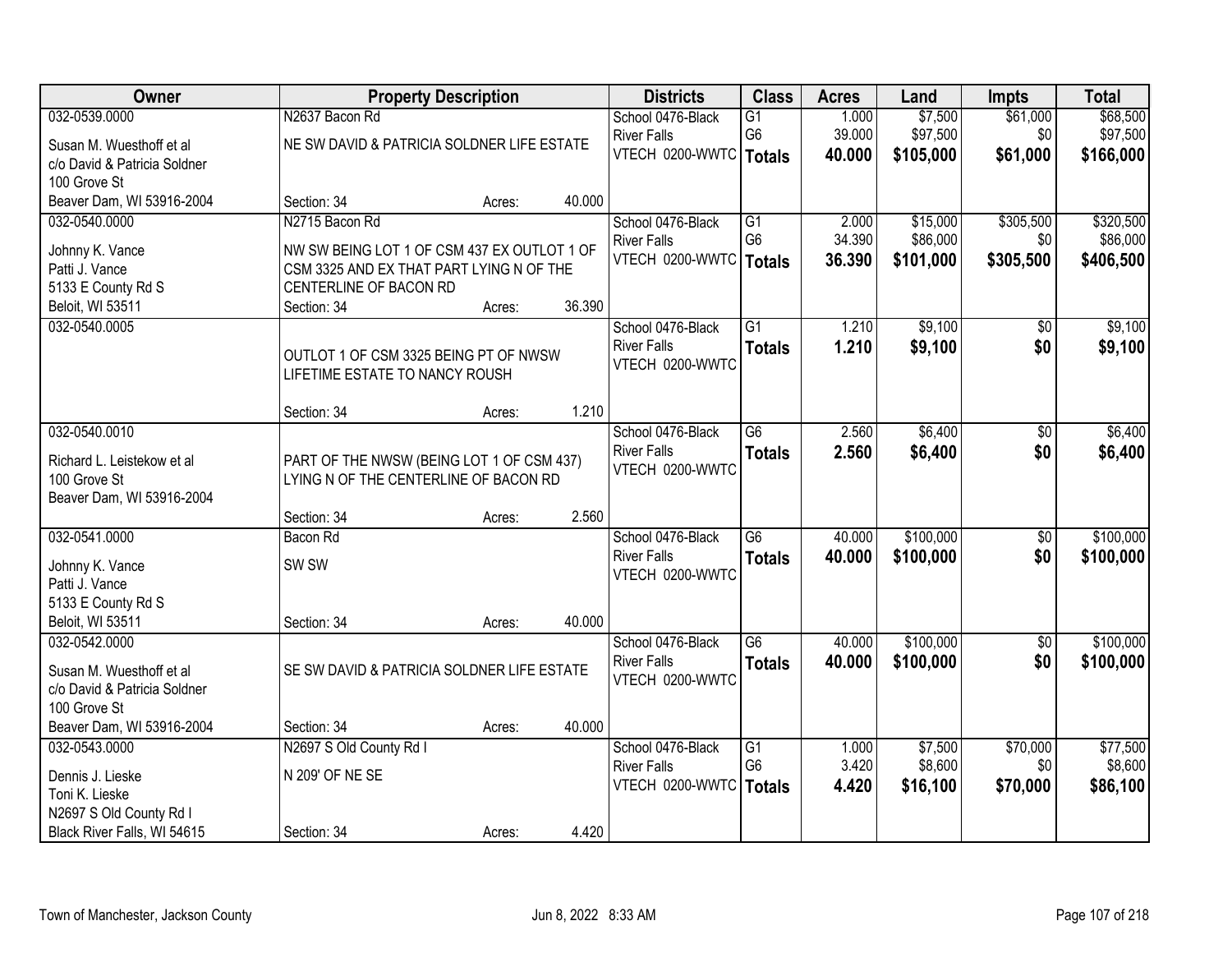| Owner                                     |                                                   | <b>Property Description</b> |        | <b>Districts</b>                        | <b>Class</b>    | <b>Acres</b> | Land     | Impts           | <b>Total</b> |
|-------------------------------------------|---------------------------------------------------|-----------------------------|--------|-----------------------------------------|-----------------|--------------|----------|-----------------|--------------|
| 032-0543.0005                             | N2651 S Old County Rd I                           |                             |        | School 0476-Black                       | $\overline{G1}$ | 2.000        | \$15,000 | \$148,000       | \$163,000    |
| Nicholas Kyser                            | LOT 1 OF CSM 222 BEING PT OF NE SE                |                             |        | <b>River Falls</b>                      | <b>Totals</b>   | 2.000        | \$15,000 | \$148,000       | \$163,000    |
| N2651 S Old County Rd I                   |                                                   |                             |        | VTECH 0200-WWTC                         |                 |              |          |                 |              |
| Black River Falls, WI 54615               |                                                   |                             |        |                                         |                 |              |          |                 |              |
|                                           | Section: 34                                       | Acres:                      | 2.000  |                                         |                 |              |          |                 |              |
| 032-0543.0010                             | N2671 S Old County Rd I                           |                             |        | School 0476-Black                       | $\overline{G1}$ | 0.500        | \$4,000  | \$16,000        | \$20,000     |
| Larry Spaeth                              | PART OF THE NESE COMM AT NE CORNER, TH S          |                             |        | <b>River Falls</b>                      | <b>Totals</b>   | 0.500        | \$4,000  | \$16,000        | \$20,000     |
| Kalla Spaeth                              | 409' TO POB, TH S 75', TH W 290', TH N 75', THE E |                             |        | VTECH 0200-WWTC                         |                 |              |          |                 |              |
| 1511 Violet Ln                            | 290' TO POB                                       |                             |        |                                         |                 |              |          |                 |              |
| Little Chute, WI 54910                    | Section: 34                                       | Acres:                      | 0.500  |                                         |                 |              |          |                 |              |
| 032-0543.0015                             | N2671 S Old County Rd I                           |                             |        | School 0476-Black                       | G1              | 1.750        | \$9,800  | \$34,000        | \$43,800     |
|                                           | PART OF NE SE 1-3/4 AC                            |                             |        | <b>River Falls</b>                      | <b>Totals</b>   | 1.750        | \$9,800  | \$34,000        | \$43,800     |
| Jeffrey G. Klonecki<br>Sandra L. Klonecki |                                                   |                             |        | VTECH 0200-WWTC                         |                 |              |          |                 |              |
| 1243 East Ave S                           |                                                   |                             |        |                                         |                 |              |          |                 |              |
| La Crosse, WI 54601                       | Section: 34                                       | Acres:                      | 1.750  |                                         |                 |              |          |                 |              |
| 032-0543.0020                             | N2683 S Old County Rd I                           |                             |        | School 0476-Black                       | G1              | 3.000        | \$20,000 | \$52,500        | \$72,500     |
|                                           |                                                   |                             |        | <b>River Falls</b>                      | G <sub>6</sub>  | 26.330       | \$65,800 | \$0             | \$65,800     |
| David M. Buri et al                       | PART OF NE SE                                     |                             |        | VTECH 0200-WWTC                         | <b>Totals</b>   | 29.330       | \$85,800 | \$52,500        | \$138,300    |
| 21125 N Cape St                           |                                                   |                             |        |                                         |                 |              |          |                 |              |
| Union Grove, WI 53182                     |                                                   |                             | 29.330 |                                         |                 |              |          |                 |              |
| 032-0544.0000                             | Section: 34                                       | Acres:                      |        |                                         | $\overline{G6}$ | 5.000        | \$12,500 | $\overline{50}$ | \$12,500     |
|                                           |                                                   |                             |        | School 0476-Black<br><b>River Falls</b> |                 |              |          |                 |              |
| Campbell Revocable Trust                  | E 10 R OF NW SE                                   |                             |        | VTECH 0200-WWTC                         | <b>Totals</b>   | 5.000        | \$12,500 | \$0             | \$12,500     |
| 4022 Kingsford Dr                         |                                                   |                             |        |                                         |                 |              |          |                 |              |
| Janesville, WI 53546                      |                                                   |                             |        |                                         |                 |              |          |                 |              |
|                                           | Section: 34                                       | Acres:                      | 5.000  |                                         |                 |              |          |                 |              |
| 032-0544.0005                             | N2628 Bacon Rd                                    |                             |        | School 0476-Black                       | $\overline{G1}$ | 1.000        | \$7,500  | \$3,500         | \$11,000     |
| <b>Rick Coryell</b>                       | PRT OF NW SE                                      |                             |        | <b>River Falls</b>                      | <b>Totals</b>   | 1.000        | \$7,500  | \$3,500         | \$11,000     |
| Lisa E. Coryell                           |                                                   |                             |        | VTECH 0200-WWTC                         |                 |              |          |                 |              |
| N2634 Bacon Rd                            |                                                   |                             |        |                                         |                 |              |          |                 |              |
| Black River Falls, WI 54615-6700          | Section: 34                                       | Acres:                      | 1.000  |                                         |                 |              |          |                 |              |
| 032-0544.0010                             | N2634 Bacon Rd                                    |                             |        | School 0476-Black                       | $\overline{G1}$ | 5.540        | \$26,400 | \$152,000       | \$178,400    |
| <b>Rick Coryell</b>                       | LOT 2 CSM 2837 BEING PT OF NW SE                  |                             |        | <b>River Falls</b>                      | <b>Totals</b>   | 5.540        | \$26,400 | \$152,000       | \$178,400    |
| Lisa E. Coryell                           |                                                   |                             |        | VTECH 0200-WWTC                         |                 |              |          |                 |              |
| N2634 Bacon Rd                            |                                                   |                             |        |                                         |                 |              |          |                 |              |
| Black River Falls, WI 54615-6700          | Section: 34                                       | Acres:                      | 5.540  |                                         |                 |              |          |                 |              |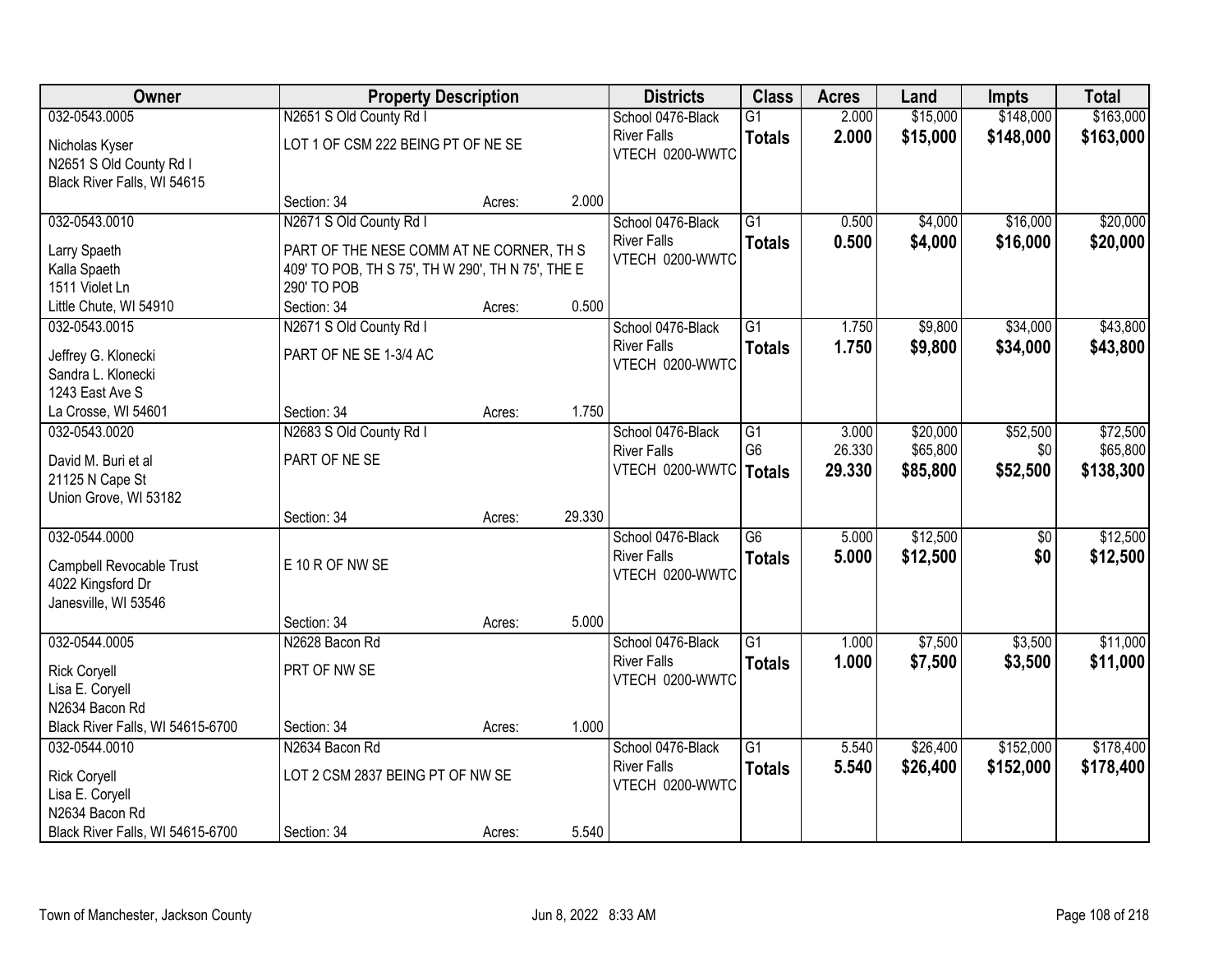| <b>Owner</b>                                                                                                     |                                                                                                                                                                    | <b>Property Description</b> |                 | <b>Districts</b>                                           | <b>Class</b>                                       | <b>Acres</b>              | Land                            | <b>Impts</b>              | <b>Total</b>                     |
|------------------------------------------------------------------------------------------------------------------|--------------------------------------------------------------------------------------------------------------------------------------------------------------------|-----------------------------|-----------------|------------------------------------------------------------|----------------------------------------------------|---------------------------|---------------------------------|---------------------------|----------------------------------|
| 032-0544.0011<br>Robert J. Paprzycki<br>N2662 Eggs N Trl<br>Black River Falls, WI 54615                          | PART OF NW SE BEG AT NW CORN TH E 10 RDS, TH<br>S // TO W LINE 32 RDS TO POB; TH S 4 RDS, TH E //<br>TO N LINE 10 RDS, TH N // TO W LINE 4 RDS TH W<br>Section: 34 | Acres:                      | 0.250           | School 0476-Black<br><b>River Falls</b><br>VTECH 0200-WWTC | $\overline{G1}$<br><b>Totals</b>                   | 0.250<br>0.250            | \$1,900<br>\$1,900              | $\overline{50}$<br>\$0    | \$1,900<br>\$1,900               |
| 032-0544.0015<br>Robert J. Paprzycki<br>N2662 Eggs N Trl<br>Black River Falls, WI 54615                          | N2662 Eggs N Tr<br>PT OF NW SE CON AT NW CORN E 10R S 16R POB S<br>16R E 10R N 16R W 10R POB                                                                       |                             |                 | School 0476-Black<br><b>River Falls</b><br>VTECH 0200-WWTC | $\overline{G1}$<br><b>Totals</b>                   | 1.000<br>1.000            | \$7,500<br>\$7,500              | \$23,500<br>\$23,500      | \$31,000<br>\$31,000             |
| 032-0544.0020<br>Dennis Tessman<br>808 Mccoy Park Rd<br>Fort Atkinson, WI 53538-1065                             | Section: 34<br>N2678 Eggs N Tr<br>PT OF NW SE CON AT NW CORN E 10R POB S 16R E<br>10R N L6R W 10R POB                                                              | Acres:                      | 1.000           | School 0476-Black<br><b>River Falls</b><br>VTECH 0200-WWTC | $\overline{G1}$<br><b>Totals</b>                   | 1.000<br>1.000            | \$7,500<br>\$7,500              | \$51,000<br>\$51,000      | \$58,500<br>\$58,500             |
| 032-0544.0030<br>Teresa Laplante Barwald<br>Dennis Barwald<br>16608 635th St                                     | Section: 34<br>N2680 Eggs N Tr<br>PT OF NW SE COM AT NW CORN E 10R S 16R W 10R<br>N 16R TO POB                                                                     | Acres:                      | 1.000           | School 0476-Black<br><b>River Falls</b><br>VTECH 0200-WWTC | $\overline{G1}$<br><b>Totals</b>                   | 1.000<br>1.000            | \$7,500<br>\$7,500              | \$20,500<br>\$20,500      | \$28,000<br>\$28,000             |
| Dodge Center, MN 55927<br>032-0544.0035<br>Campbell Revocable Trust<br>4022 Kingsford Dr<br>Janesville, WI 53546 | Section: 34<br>N2592 Bacon Rd<br>PRT OF NW SE EXC W 20R & EXC E 30R                                                                                                | Acres:                      | 1.000           | School 0476-Black<br><b>River Falls</b><br>VTECH 0200-WWTC | $\overline{G1}$<br>G <sub>6</sub><br><b>Totals</b> | 1.000<br>14.000<br>15.000 | \$7,500<br>\$35,000<br>\$42,500 | \$8,500<br>\$0<br>\$8,500 | \$16,000<br>\$35,000<br>\$51,000 |
| 032-0544.0040<br>Campbell Revocable Trust<br>4022 Kingsford Dr<br>Janesville, WI 53546                           | Section: 34<br>N2592 Bacon Rd<br>W 20R OF E 30R OF THE NW SE                                                                                                       | Acres:                      | 15.000          | School 0476-Black<br><b>River Falls</b><br>VTECH 0200-WWTC | G6<br><b>Totals</b>                                | 10.000<br>10.000          | \$25,000<br>\$25,000            | $\sqrt{$0}$<br>\$0        | \$25,000<br>\$25,000             |
| 032-0544.0045<br>Timothy T. Sprain<br>211 S 23rd St<br>La Crosse, WI 54601                                       | Section: 34<br>N2637 Bacon Rd<br>THAT PART OF THE W 20 RODS OF THE NWSE<br>LYING S & W OF TOWN RD<br>Section: 34                                                   | Acres:<br>Acres:            | 10.000<br>0.750 | School 0476-Black<br><b>River Falls</b><br>VTECH 0200-WWTC | $\overline{G1}$<br><b>Totals</b>                   | 0.750<br>0.750            | \$3,400<br>\$3,400              | \$8,000<br>\$8,000        | \$11,400<br>\$11,400             |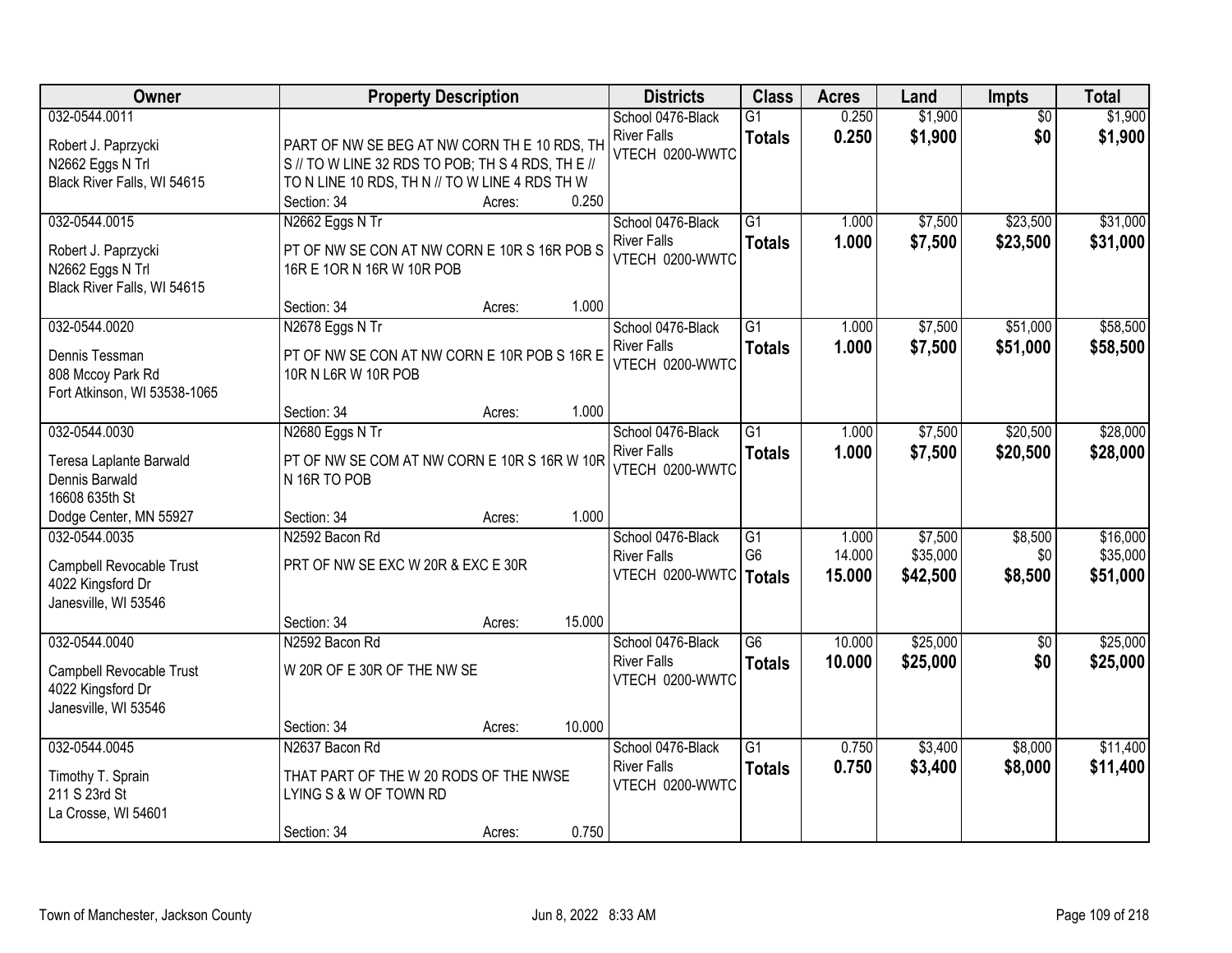| <b>Owner</b>                     |                                                | <b>Property Description</b> |         | <b>Districts</b>   | <b>Class</b>    | <b>Acres</b> | Land      | Impts           | <b>Total</b> |
|----------------------------------|------------------------------------------------|-----------------------------|---------|--------------------|-----------------|--------------|-----------|-----------------|--------------|
| 032-0545.0000                    |                                                |                             |         | School 0476-Black  | $\overline{G6}$ | 2.500        | \$6,300   | $\overline{50}$ | \$6,300      |
| Campbell Revocable Trust         | PT OF SW SE LYING NE OF C/L OF T/R AKA BACON   |                             |         | <b>River Falls</b> | <b>Totals</b>   | 2.500        | \$6,300   | \$0             | \$6,300      |
| 4022 Kingsford Dr                | RD EXC E 300' BEING W 150' OF E 450' ALSO PART |                             |         | VTECH 0200-WWTC    |                 |              |           |                 |              |
| Janesville, WI 53546             | OF SW SE LYING NE OF BACON RD EXC E 450'       |                             |         |                    |                 |              |           |                 |              |
|                                  | Section: 34                                    | Acres:                      | 2.500   |                    |                 |              |           |                 |              |
| 032-0545.0005                    | N2557 Bacon Rd                                 |                             |         | School 0476-Black  | $\overline{G1}$ | 1.000        | \$7,500   | \$42,500        | \$50,000     |
| Harlan H. Vande Slunt et al      | LOT 4 CSM 3895, BEING PT OF SW SE              |                             |         | <b>River Falls</b> | G <sub>6</sub>  | 3.920        | \$9,800   | \$0             | \$9,800      |
| c/o Ron Schaalma                 |                                                |                             |         | VTECH 0200-WWTC    | <b>Totals</b>   | 4.920        | \$17,300  | \$42,500        | \$59,800     |
| 520 Bronson St                   |                                                |                             |         |                    |                 |              |           |                 |              |
| Waupun, WI 53963                 | Section: 34                                    | Acres:                      | 4.920   |                    |                 |              |           |                 |              |
| 032-0545.0010                    | N2635 Bacon Rd                                 |                             |         | School 0476-Black  | $\overline{G1}$ | 1.000        | \$7,500   | \$75,000        | \$82,500     |
|                                  |                                                |                             |         | <b>River Falls</b> | G <sub>6</sub>  | 8.930        | \$22,300  | \$0             | \$22,300     |
| Melissa Sprain                   | PT OF SW SE LYING SW OF C/L OF T/R AKA BECON   |                             |         | VTECH 0200-WWTC    | <b>Totals</b>   | 9.930        | \$29,800  | \$75,000        | \$104,800    |
| Timothy T. Sprain                | RD EXC E 300' BEING LOT 1 OF CSM 1211          |                             |         |                    |                 |              |           |                 |              |
| 211 S 23rd St                    |                                                |                             |         |                    |                 |              |           |                 |              |
| La Crosse, WI 54601              | Section: 34                                    | Acres:                      | 9.930   |                    |                 |              |           |                 |              |
| 032-0545.0015                    | N2589 Bacon Rd                                 |                             |         | School 0476-Black  | G1              | 1.000        | \$7,500   | \$230,000       | \$237,500    |
| Donald W. Ritter                 | LOT 2 OF CSM 1211 BEING PARTNE OF SW SE        |                             |         | <b>River Falls</b> | G <sub>6</sub>  | 16.340       | \$40,900  | \$0             | \$40,900     |
| Jeffrey S. Kleven                |                                                |                             |         | VTECH 0200-WWTC    | <b>Totals</b>   | 17.340       | \$48,400  | \$230,000       | \$278,400    |
| N2589 Bacon Rd                   |                                                |                             |         |                    |                 |              |           |                 |              |
| Black River Falls, WI 54615-6701 | Section: 34                                    | Acres:                      | 17.340  |                    |                 |              |           |                 |              |
| 032-0545.0020                    | N2566 Bacon Rd                                 |                             |         | School 0476-Black  | $\overline{G1}$ | 4.120        | \$22,800  | \$61,000        | \$83,800     |
| Thomas W. Swan                   | LOT 3 CSM 3895, BEING PT OF SW SE              |                             |         | <b>River Falls</b> | <b>Totals</b>   | 4.120        | \$22,800  | \$61,000        | \$83,800     |
| Sandra J. Swan                   |                                                |                             |         | VTECH 0200-WWTC    |                 |              |           |                 |              |
| 29503 Evergreen Dr               |                                                |                             |         |                    |                 |              |           |                 |              |
| Waterford, WI 53185-5065         | Section: 34                                    | Acres:                      | 4.120   |                    |                 |              |           |                 |              |
| 032-0546.0000                    | N2544 Bacon Rd                                 |                             |         | School 0476-Black  | G1              | 2.500        | \$18,800  | \$456,500       | \$475,300    |
|                                  | SE SE                                          |                             |         | <b>River Falls</b> | G <sub>6</sub>  | 37.500       | \$93,800  | \$0             | \$93,800     |
| Remar, LLC<br>N2544 Bacon Rd     |                                                |                             |         | VTECH 0200-WWTC    | <b>Totals</b>   | 40.000       | \$112,600 | \$456,500       | \$569,100    |
| Black River Falls, WI 54615-6726 |                                                |                             |         |                    |                 |              |           |                 |              |
|                                  | Section: 34                                    | Acres:                      | 40.000  |                    |                 |              |           |                 |              |
| 032-0547.0000                    |                                                |                             |         | School 0476-Black  | W <sub>4</sub>  | 160.000      | \$0       | $\overline{50}$ | \$0          |
|                                  |                                                |                             |         | <b>River Falls</b> | <b>Totals</b>   | 160.000      | \$0       | \$0             | \$0          |
| Jackson County                   | NE TAX EXEMPT                                  |                             |         | VTECH 0200-WWTC    |                 |              |           |                 |              |
| Attn: Tax Exempt                 |                                                |                             |         |                    |                 |              |           |                 |              |
| 307 Main St                      |                                                |                             |         |                    |                 |              |           |                 |              |
| Black River Falls, WI 54615      | Section: 35                                    | Acres:                      | 160.000 |                    |                 |              |           |                 |              |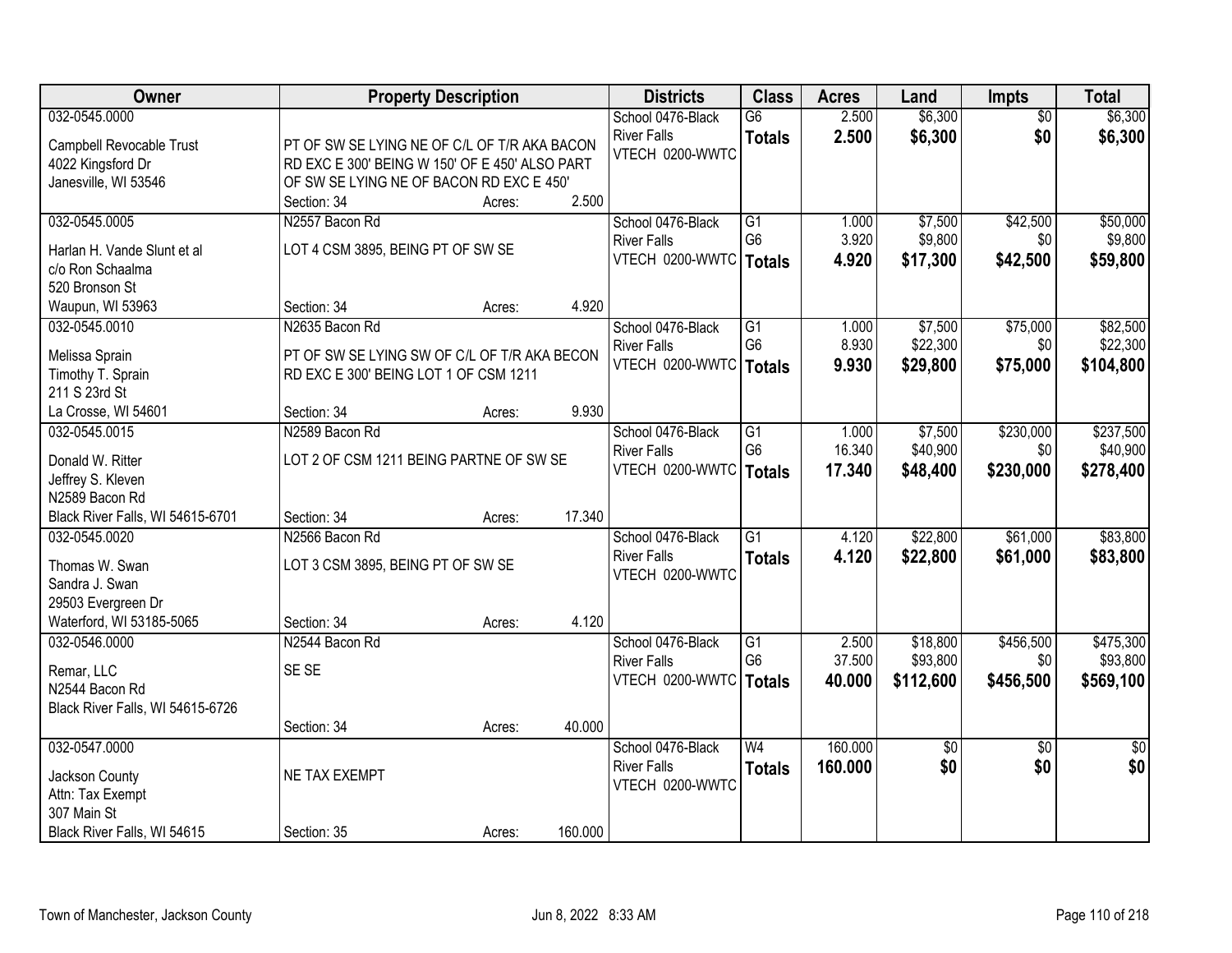| Owner                                                         | <b>Property Description</b>                                                 |        | <b>Districts</b>                        | <b>Class</b>        | <b>Acres</b>     | Land               | <b>Impts</b>           | <b>Total</b>    |
|---------------------------------------------------------------|-----------------------------------------------------------------------------|--------|-----------------------------------------|---------------------|------------------|--------------------|------------------------|-----------------|
| 032-0551.0000                                                 |                                                                             |        | School 0476-Black                       | W4                  | 80.000           | $\overline{50}$    | $\overline{50}$        | $\overline{50}$ |
| Jackson County                                                | N 1/2 OF NW TAX EXEMPT                                                      |        | <b>River Falls</b><br>VTECH 0200-WWTC   | <b>Totals</b>       | 80.000           | \$0                | \$0                    | \$0             |
| Attn: Tax Exempt                                              |                                                                             |        |                                         |                     |                  |                    |                        |                 |
| 307 Main St<br>Black River Falls, WI 54615                    | Section: 35<br>Acres:                                                       | 80.000 |                                         |                     |                  |                    |                        |                 |
| 032-0553.0000                                                 |                                                                             |        | School 0476-Black                       | W7                  | 40.000           | (\$100,000)        | \$0                    | $\overline{30}$ |
| Meteor Operating, LLC                                         | SW NW MFL 40AC OPEN 2014 597/158 ORDER# 27                                  |        | <b>River Falls</b>                      | <b>Totals</b>       | 40.000           | \$0                | \$0                    | \$0             |
| c/o Timberland Investment Resources,                          | 223 1999 MFL TRANSFER 647/813                                               |        | VTECH 0200-WWTC                         |                     |                  |                    |                        |                 |
| <b>LLC</b>                                                    |                                                                             |        |                                         |                     |                  |                    |                        |                 |
| 14120 Ballantyne Corporate PI                                 | Section: 35<br>Acres:                                                       | 40.000 |                                         |                     |                  |                    |                        |                 |
| Charlotte, NC 28277-2962                                      |                                                                             |        |                                         |                     |                  |                    |                        |                 |
| 032-0554.0000                                                 |                                                                             |        | School 0476-Black<br><b>River Falls</b> | W7<br><b>Totals</b> | 40.000<br>40.000 | (\$100,000)<br>\$0 | $\overline{50}$<br>\$0 | \$0<br>\$0      |
| Meteor Operating, LLC                                         | SE NW MFL 40AC OPEN 2014 597/158 ORDER# 27                                  |        | VTECH 0200-WWTC                         |                     |                  |                    |                        |                 |
| c/o Timberland Investment Resources,<br>LLC                   | 223 1999 MFL TRANSFER 647/813                                               |        |                                         |                     |                  |                    |                        |                 |
| 14120 Ballantyne Corporate PI                                 | Section: 35<br>Acres:                                                       | 40.000 |                                         |                     |                  |                    |                        |                 |
| Charlotte, NC 28277-2962                                      |                                                                             |        |                                         |                     |                  |                    |                        |                 |
| 032-0555.0000                                                 |                                                                             |        | School 0476-Black                       | W <sub>7</sub>      | 40.000           | (\$100,000)        | $\overline{30}$        | $\overline{50}$ |
| Meteor Operating, LLC                                         | NE SW MFL 40AC OPEN 2014 597/158 ORDER# 27                                  |        | <b>River Falls</b>                      | <b>Totals</b>       | 40.000           | \$0                | \$0                    | \$0             |
| c/o Timberland Investment Resources,                          | 223 1999 MFL TRANSFER 647/813                                               |        | VTECH 0200-WWTC                         |                     |                  |                    |                        |                 |
| LLC                                                           |                                                                             |        |                                         |                     |                  |                    |                        |                 |
| 14120 Ballantyne Corporate PI<br>Charlotte, NC 28277-2962     | Section: 35<br>Acres:                                                       | 40.000 |                                         |                     |                  |                    |                        |                 |
| 032-0556.0000                                                 |                                                                             |        | School 0476-Black                       | W <sub>7</sub>      | 40.000           | (\$100,000)        | \$0                    | \$0             |
|                                                               |                                                                             |        | <b>River Falls</b>                      | <b>Totals</b>       | 40.000           | \$0                | \$0                    | \$0             |
| Meteor Operating, LLC<br>c/o Timberland Investment Resources, | NW SW MFL 40AC OPEN 2014 597/158 ORDER# 27<br>223 1999 MFL TRANSFER 647/813 |        | VTECH 0200-WWTC                         |                     |                  |                    |                        |                 |
| <b>LLC</b>                                                    |                                                                             |        |                                         |                     |                  |                    |                        |                 |
| 14120 Ballantyne Corporate PI                                 | Section: 35<br>Acres:                                                       | 40.000 |                                         |                     |                  |                    |                        |                 |
| Charlotte, NC 28277-2962                                      |                                                                             |        |                                         |                     |                  |                    |                        |                 |
| 032-0557.0000                                                 |                                                                             |        | School 0476-Black<br><b>River Falls</b> | W <sub>7</sub>      | 40.000<br>40.000 | (\$100,000)<br>\$0 | \$0<br>\$0             | \$0<br>\$0      |
| Meteor Operating, LLC                                         | SW SW MFL 40AC OPEN 2014 597/158 ORDER# 27                                  |        | VTECH 0200-WWTC                         | <b>Totals</b>       |                  |                    |                        |                 |
| c/o Timberland Investment Resources,<br>LLC                   | 223 1999 MFL TRANSFER 647/813                                               |        |                                         |                     |                  |                    |                        |                 |
| 14120 Ballantyne Corporate PI                                 | Section: 35<br>Acres:                                                       | 40.000 |                                         |                     |                  |                    |                        |                 |
| Charlotte, NC 28277-2962                                      |                                                                             |        |                                         |                     |                  |                    |                        |                 |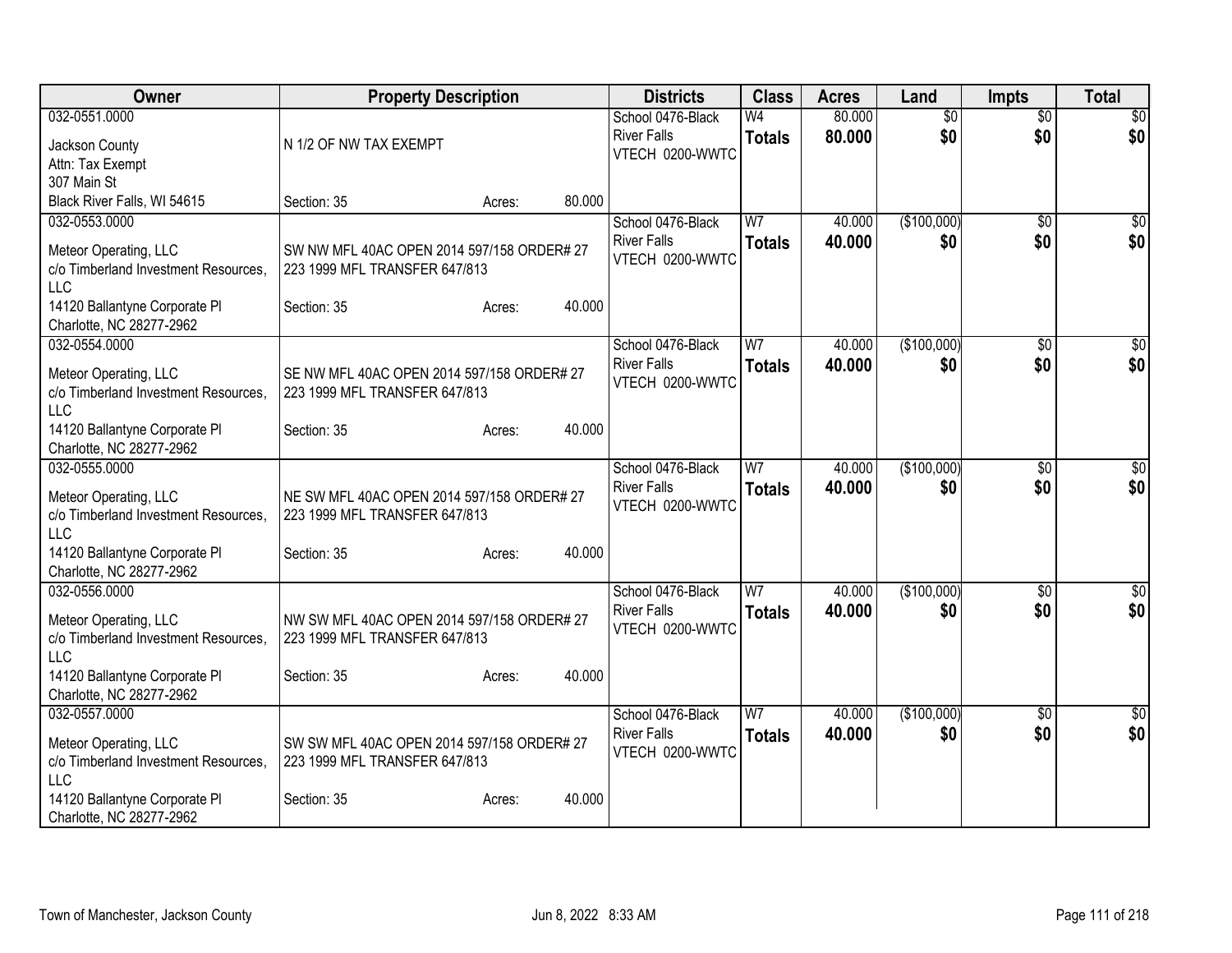| Owner                                                                                        | <b>Property Description</b>                                                  | <b>Districts</b>                                           | <b>Class</b>                    | <b>Acres</b>       | Land                   | <b>Impts</b>           | <b>Total</b>       |
|----------------------------------------------------------------------------------------------|------------------------------------------------------------------------------|------------------------------------------------------------|---------------------------------|--------------------|------------------------|------------------------|--------------------|
| 032-0558.0000<br>Meteor Operating, LLC<br>c/o Timberland Investment Resources,<br><b>LLC</b> | SE SW MFL 40AC OPEN 2014 597/158 ORDER# 27<br>223 1999 MFL TRANSFER 647/813  | School 0476-Black<br><b>River Falls</b><br>VTECH 0200-WWTC | W <sub>7</sub><br><b>Totals</b> | 40.000<br>40.000   | (\$100,000)<br>\$0     | $\overline{50}$<br>\$0 | $\sqrt{50}$<br>\$0 |
| 14120 Ballantyne Corporate PI<br>Charlotte, NC 28277-2962                                    | 40.000<br>Section: 35<br>Acres:                                              |                                                            |                                 |                    |                        |                        |                    |
| 032-0559.0000<br>Meteor Operating, LLC<br>c/o Timberland Investment Resources,<br>LLC        | NE SE MFL OPEN 40AC 368/483 1999 ORDER # 27<br>223 1999 MFL TRANSFER 647/813 | School 0476-Black<br><b>River Falls</b><br>VTECH 0200-WWTC | W <sub>7</sub><br><b>Totals</b> | 40.000<br>40.000   | (\$100,000)<br>\$0     | $\overline{50}$<br>\$0 | \$0<br>\$0         |
| 14120 Ballantyne Corporate PI<br>Charlotte, NC 28277-2962                                    | 40.000<br>Section: 35<br>Acres:                                              |                                                            |                                 |                    |                        |                        |                    |
| 032-0560.0000<br>Meteor Operating, LLC<br>c/o Timberland Investment Resources,<br>LLC        | NW SE MFL OPEN 40AC 368/483 1999 ORDER # 27<br>223 1999 MFL TRANSFER 647/813 | School 0476-Black<br><b>River Falls</b><br>VTECH 0200-WWTC | W7<br><b>Totals</b>             | 40.000<br>40.000   | (\$100,000)<br>\$0     | \$0<br>\$0             | \$0<br>\$0         |
| 14120 Ballantyne Corporate PI<br>Charlotte, NC 28277-2962                                    | 40.000<br>Section: 35<br>Acres:                                              |                                                            |                                 |                    |                        |                        |                    |
| 032-0561.0000<br>Meteor Operating, LLC<br>c/o Timberland Investment Resources,<br>LLC        | SW SE MFL OPEN 40AC 368/483 1999 ORDER # 27<br>223 1999 MFL TRANSFER 647/813 | School 0476-Black<br><b>River Falls</b><br>VTECH 0200-WWTC | W <sub>7</sub><br><b>Totals</b> | 40.000<br>40.000   | (\$100,000)<br>\$0     | \$0<br>\$0             | $\sqrt{50}$<br>\$0 |
| 14120 Ballantyne Corporate PI<br>Charlotte, NC 28277-2962                                    | 40.000<br>Section: 35<br>Acres:                                              |                                                            |                                 |                    |                        |                        |                    |
| 032-0562.0000<br>Meteor Operating, LLC<br>c/o Timberland Investment Resources.<br>LLC        | SE SE MFL OPEN 40AC 368/483 1999 ORDER # 27<br>223 1999 MFL TRANSFER 647/813 | School 0476-Black<br><b>River Falls</b><br>VTECH 0200-WWTC | W <sub>7</sub><br><b>Totals</b> | 40.000<br>40.000   | (\$100,000)<br>\$0     | $\overline{50}$<br>\$0 | $\sqrt{50}$<br>\$0 |
| 14120 Ballantyne Corporate PI<br>Charlotte, NC 28277-2962                                    | 40.000<br>Section: 35<br>Acres:                                              |                                                            |                                 |                    |                        |                        |                    |
| 032-0563.0000<br>Jackson County<br>Attn: Tax Exempt<br>307 Main St                           | N 1/2 OF NE & SW NE TAX EXEMPT                                               | School 0476-Black<br><b>River Falls</b><br>VTECH 0200-WWTC | W <sub>4</sub><br><b>Totals</b> | 120.000<br>120.000 | $\overline{50}$<br>\$0 | \$0<br>\$0             | $\sqrt{50}$<br>\$0 |
| Black River Falls, WI 54615                                                                  | 120.000<br>Section: 36<br>Acres:                                             |                                                            |                                 |                    |                        |                        |                    |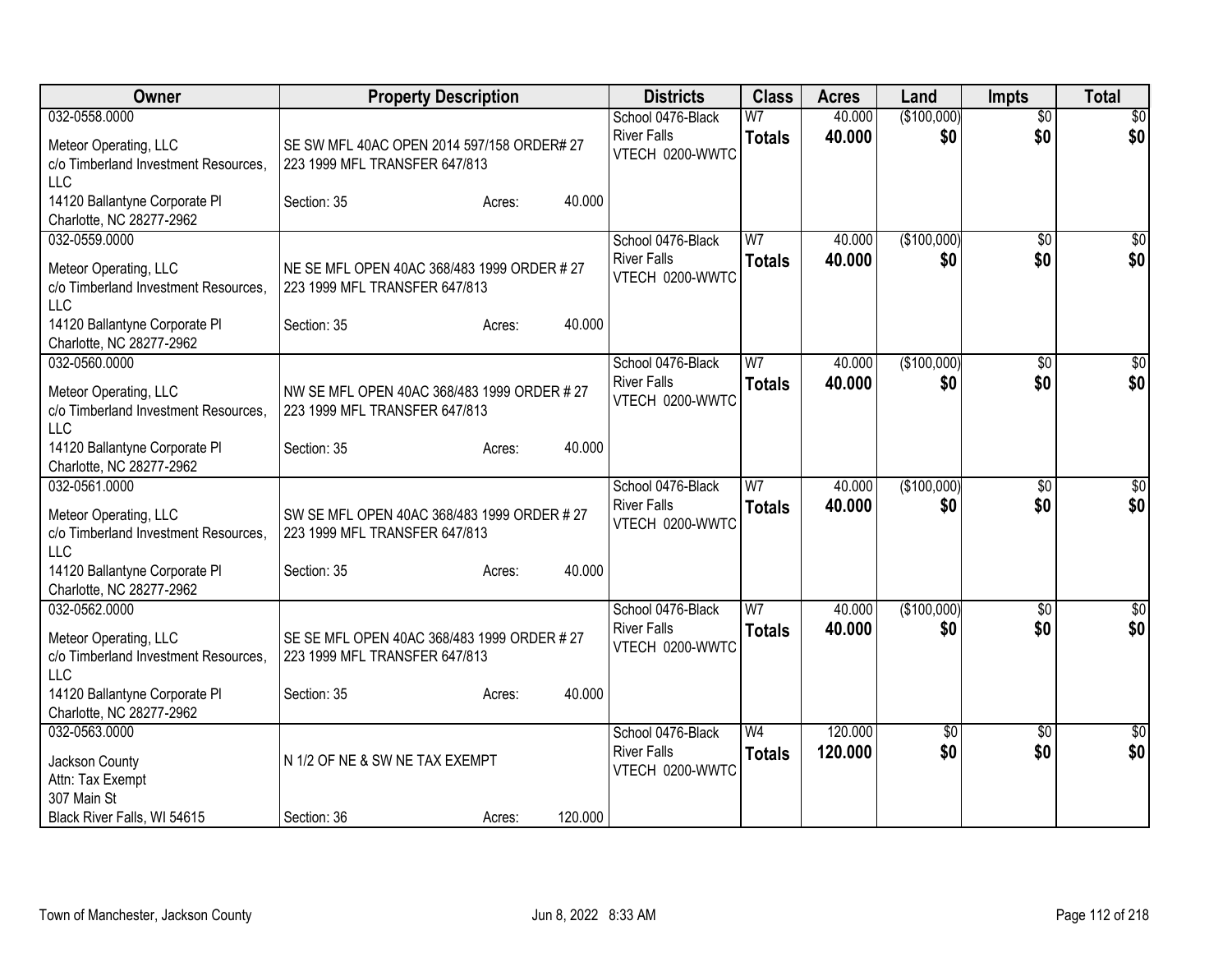| Owner                       | <b>Property Description</b>    |        |         | <b>Districts</b>   | <b>Class</b>    | <b>Acres</b> | Land            | <b>Impts</b>    | <b>Total</b>    |
|-----------------------------|--------------------------------|--------|---------|--------------------|-----------------|--------------|-----------------|-----------------|-----------------|
| 032-0566.0000               |                                |        |         | School 0476-Black  | $\overline{G6}$ | 40.000       | \$100,000       | $\overline{50}$ | \$100,000       |
| Habelman Bros Co            | SE <sub>NE</sub>               |        |         | <b>River Falls</b> | <b>Totals</b>   | 40.000       | \$100,000       | \$0             | \$100,000       |
| 10688 Estate Rd             |                                |        |         | VTECH 0200-WWTC    |                 |              |                 |                 |                 |
| Tomah, WI 54660             |                                |        |         |                    |                 |              |                 |                 |                 |
|                             | Section: 36                    | Acres: | 40.000  |                    |                 |              |                 |                 |                 |
| 032-0567.0000               |                                |        |         | School 0476-Black  | W <sub>4</sub>  | 40.000       | $\overline{50}$ | $\overline{50}$ | \$0             |
| Jackson County              | NE NW TAX EXEMPT               |        |         | <b>River Falls</b> | <b>Totals</b>   | 40.000       | \$0             | \$0             | \$0             |
| Attn: Tax Exempt            |                                |        |         | VTECH 0200-WWTC    |                 |              |                 |                 |                 |
| 307 Main St                 |                                |        |         |                    |                 |              |                 |                 |                 |
| Black River Falls, WI 54615 | Section: 36                    | Acres: | 40.000  |                    |                 |              |                 |                 |                 |
| 032-0568.0000               |                                |        |         | School 0476-Black  | W <sub>4</sub>  | 40.000       | \$0             | $\overline{50}$ | $\sqrt{50}$     |
| Jackson County              | NW NW - EXEMPT                 |        |         | <b>River Falls</b> | <b>Totals</b>   | 40.000       | \$0             | \$0             | \$0             |
| Attn: Tax Exempt            |                                |        |         | VTECH 0200-WWTC    |                 |              |                 |                 |                 |
| 307 Main St                 |                                |        |         |                    |                 |              |                 |                 |                 |
| Black River Falls, WI 54615 | Section: 36                    | Acres: | 40.000  |                    |                 |              |                 |                 |                 |
| 032-0569.0000               |                                |        |         | School 0476-Black  | W <sub>4</sub>  | 80.000       | $\overline{60}$ | $\overline{30}$ | $\overline{50}$ |
| Jackson County              | S 1/2 OF NW TAX EXEMPT         |        |         | <b>River Falls</b> | <b>Totals</b>   | 80.000       | \$0             | \$0             | \$0             |
| Attn: Tax Exempt            |                                |        |         | VTECH 0200-WWTC    |                 |              |                 |                 |                 |
| 307 Main St                 |                                |        |         |                    |                 |              |                 |                 |                 |
| Black River Falls, WI 54615 | Section: 36                    | Acres: | 80.000  |                    |                 |              |                 |                 |                 |
| 032-0571.0000               |                                |        |         | School 0476-Black  | W <sub>4</sub>  | 160.000      | $\overline{50}$ | $\overline{50}$ | $\overline{50}$ |
| Jackson County              | <b>SW TAX EXEMPT</b>           |        |         | <b>River Falls</b> | <b>Totals</b>   | 160.000      | \$0             | \$0             | \$0             |
| Attn: Tax Exempt            |                                |        |         | VTECH 0200-WWTC    |                 |              |                 |                 |                 |
| 307 Main St                 |                                |        |         |                    |                 |              |                 |                 |                 |
| Black River Falls, WI 54615 | Section: 36                    | Acres: | 160.000 |                    |                 |              |                 |                 |                 |
| 032-0575.0000               |                                |        |         | School 0476-Black  | $\overline{G6}$ | 40.000       | \$100,000       | $\sqrt{6}$      | \$100,000       |
| Habelman Bros Co            | NE SE                          |        |         | <b>River Falls</b> | <b>Totals</b>   | 40.000       | \$100,000       | \$0             | \$100,000       |
| 10688 Estate Rd             |                                |        |         | VTECH 0200-WWTC    |                 |              |                 |                 |                 |
| Tomah, WI 54660             |                                |        |         |                    |                 |              |                 |                 |                 |
|                             | Section: 36                    | Acres: | 40.000  |                    |                 |              |                 |                 |                 |
| 032-0576.0000               |                                |        |         | School 0476-Black  | W <sub>4</sub>  | 120.000      | $\sqrt{$0}$     | $\overline{30}$ | $\overline{50}$ |
| Jackson County              | W 1/2 OF SE & SE SE TAX EXEMPT |        |         | <b>River Falls</b> | <b>Totals</b>   | 120.000      | \$0             | \$0             | \$0             |
| Attn: Tax Exempt            |                                |        |         | VTECH 0200-WWTC    |                 |              |                 |                 |                 |
| 307 Main St                 |                                |        |         |                    |                 |              |                 |                 |                 |
| Black River Falls, WI 54615 | Section: 36                    | Acres: | 120.000 |                    |                 |              |                 |                 |                 |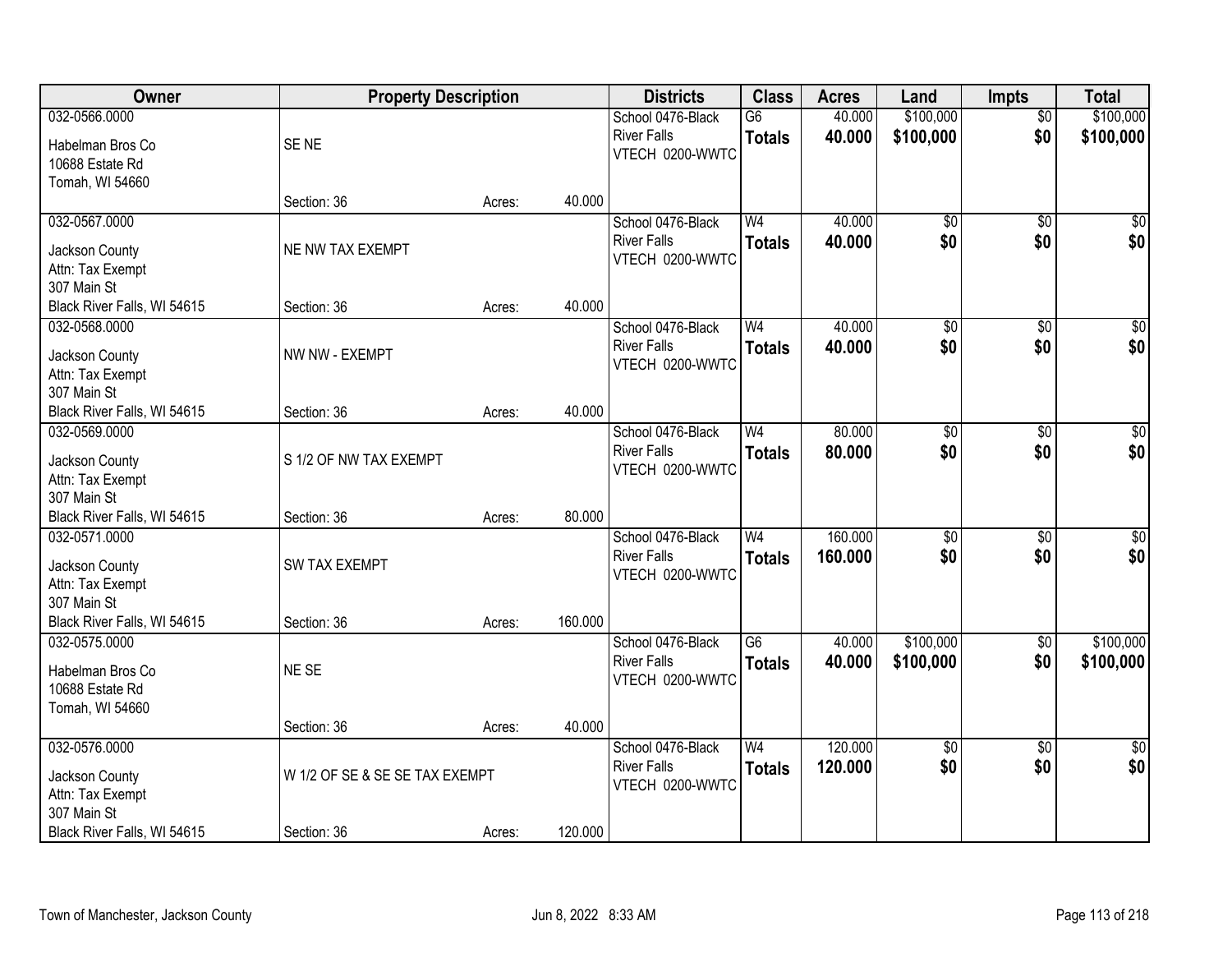| Owner                            |                                             | <b>Property Description</b> |        | <b>Districts</b>         | <b>Class</b>    | <b>Acres</b> | Land            | <b>Impts</b>    | <b>Total</b>    |
|----------------------------------|---------------------------------------------|-----------------------------|--------|--------------------------|-----------------|--------------|-----------------|-----------------|-----------------|
| 032-0579.0000                    |                                             |                             |        | School 0476-Black        | W <sub>4</sub>  | 25.800       | $\overline{50}$ | $\overline{50}$ | \$0             |
| Jackson County                   | E1/2 GOVT LOT 1 (FRL PART NE NE) TAX EXEMPT |                             |        | <b>River Falls</b>       | <b>Totals</b>   | 25.800       | \$0             | \$0             | \$0             |
| Attn: Tax Exempt                 |                                             |                             |        | VTECH 0200-WWTC          |                 |              |                 |                 |                 |
| 307 Main St                      |                                             |                             |        |                          |                 |              |                 |                 |                 |
| Black River Falls, WI 54615      | Section: 1                                  | Acres:                      | 25.800 |                          |                 |              |                 |                 |                 |
| 032-0579.0005                    |                                             |                             |        | School 0476-Black        | $\overline{G6}$ | 40.000       | \$100,000       | \$0             | \$100,000       |
| Triple D Hunting, LLC            | GOVT LOT 6 (FRL PART NE NE                  |                             |        | <b>River Falls</b>       | <b>Totals</b>   | 40,000       | \$100,000       | \$0             | \$100,000       |
| N4826 Paulson Rd                 |                                             |                             |        | VTECH 0200-WWTC          |                 |              |                 |                 |                 |
| Black River Falls, WI 54615-6606 |                                             |                             |        |                          |                 |              |                 |                 |                 |
|                                  | Section: 1                                  | Acres:                      | 40.000 |                          |                 |              |                 |                 |                 |
| 032-0580.0000                    |                                             |                             |        | School 0476-Black        | W <sub>4</sub>  | 25.500       | $\overline{50}$ | \$0             | $\overline{50}$ |
| Jackson County                   | W 1/2 GOVT LOT 1 FRL PART NW NE TAX EXEMPT  |                             |        | <b>River Falls</b>       | <b>Totals</b>   | 25.500       | \$0             | \$0             | \$0             |
| Attn: Tax Exempt                 |                                             |                             |        | VTECH 0200-WWTC          |                 |              |                 |                 |                 |
| 307 Main St                      |                                             |                             |        |                          |                 |              |                 |                 |                 |
| Black River Falls, WI 54615      | Section: 1                                  | Acres:                      | 25.500 |                          |                 |              |                 |                 |                 |
| 032-0580.0005                    |                                             |                             |        | School 0476-Black        | W <sub>4</sub>  | 40.000       | \$0             | $\overline{30}$ | $\sqrt{50}$     |
| Jackson County                   | GOVT LOT 5 FRL PART NW NE TAX EXEMPT        |                             |        | <b>River Falls</b>       | <b>Totals</b>   | 40.000       | \$0             | \$0             | \$0             |
| Attn: Tax Exempt                 |                                             |                             |        | VTECH 0200-WWTC          |                 |              |                 |                 |                 |
| 307 Main St                      |                                             |                             |        |                          |                 |              |                 |                 |                 |
| Black River Falls, WI 54615      | Section: 1                                  | Acres:                      | 40.000 |                          |                 |              |                 |                 |                 |
| 032-0581.0000                    |                                             |                             |        | School 0476-Black        | W <sub>4</sub>  | 40.000       | $\overline{50}$ | $\overline{50}$ | $\overline{50}$ |
| Jackson County                   | GOVT LOT 8 SW NE TAX EXEMPT                 |                             |        | <b>River Falls</b>       | <b>Totals</b>   | 40.000       | \$0             | \$0             | \$0             |
| Attn: Tax Exempt                 |                                             |                             |        | VTECH 0200-WWTC          |                 |              |                 |                 |                 |
| 307 Main St                      |                                             |                             |        |                          |                 |              |                 |                 |                 |
| Black River Falls, WI 54615      | Section: 1                                  | Acres:                      | 40.000 |                          |                 |              |                 |                 |                 |
| 032-0582.0000                    | N4777 Paulson Rd                            |                             |        | School 0476-Black        | $\overline{G1}$ | 1.000        | \$7,500         | \$100,000       | \$107,500       |
| James D. Iverson                 | LOT 3 OF CSM 3766 BEING PART OF GOV'T LOT 7 |                             |        | <b>River Falls</b>       | G <sub>6</sub>  | 19.040       | \$47,600        | \$0             | \$47,600        |
| Candace J. Iverson               |                                             |                             |        | VTECH 0200-WWTC   Totals |                 | 20.040       | \$55,100        | \$100,000       | \$155,100       |
| N4777 Paulson Rd                 |                                             |                             |        |                          |                 |              |                 |                 |                 |
| Black River Falls, WI 54615      | Section: 1                                  | Acres:                      | 20.040 |                          |                 |              |                 |                 |                 |
| 032-0582.0005                    | N4715 Paulson Rd                            |                             |        | School 0476-Black        | $\overline{G6}$ | 10.000       | \$25,000        | $\overline{60}$ | \$25,000        |
| Greg P. Snyder                   | LOT 1 CSM 2415 BEING PART OF GL 7           |                             |        | <b>River Falls</b>       | <b>Totals</b>   | 10.000       | \$25,000        | \$0             | \$25,000        |
| Jeffrey C. Snyder                |                                             |                             |        | VTECH 0200-WWTC          |                 |              |                 |                 |                 |
| 509 Eastwood Ct                  |                                             |                             |        |                          |                 |              |                 |                 |                 |
| Eagle, WI 53119                  | Section: 1                                  | Acres:                      | 10.000 |                          |                 |              |                 |                 |                 |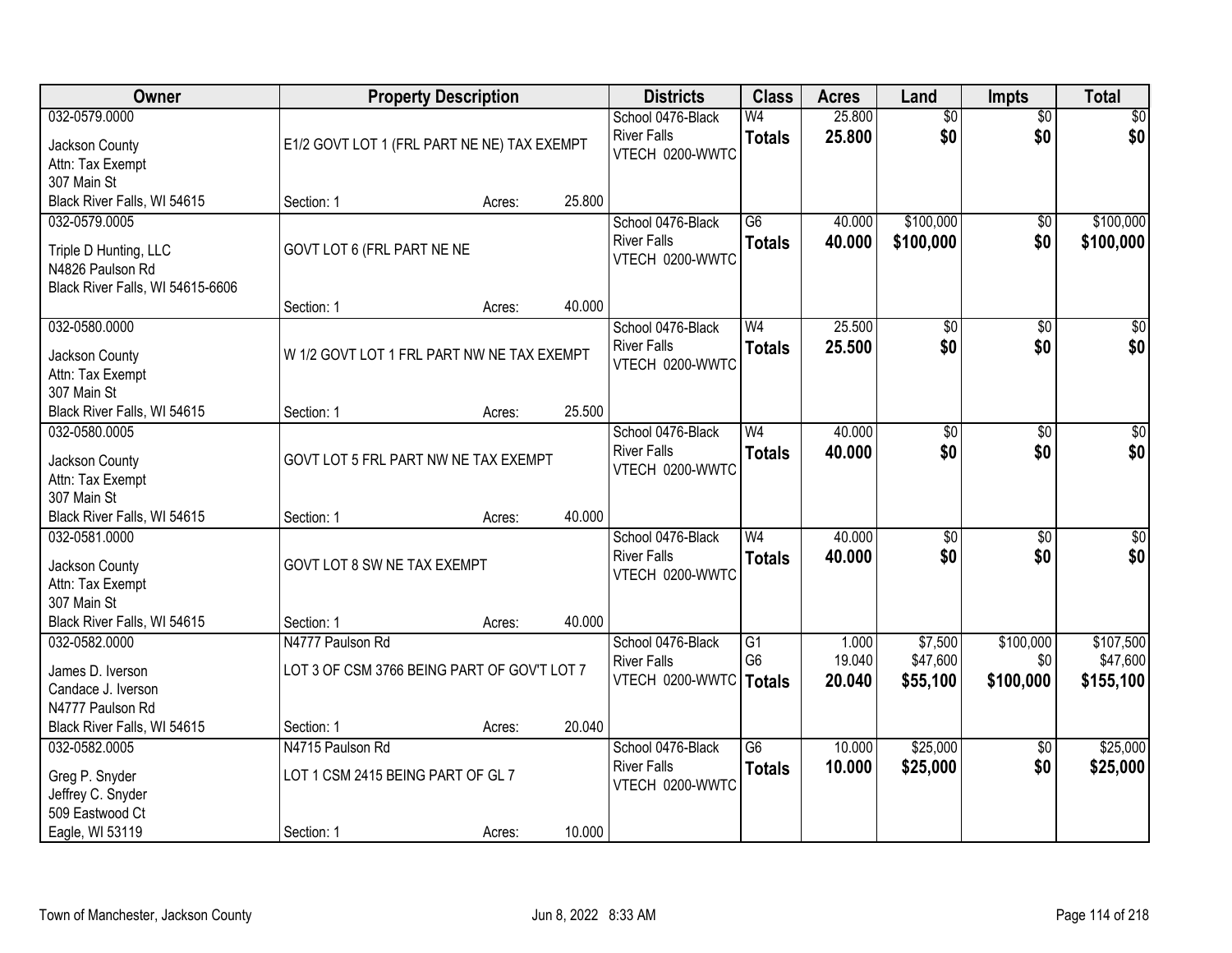| Owner                       |                                            | <b>Property Description</b> |        | <b>Districts</b>   | <b>Class</b>    | <b>Acres</b> | Land            | <b>Impts</b>    | <b>Total</b>    |
|-----------------------------|--------------------------------------------|-----------------------------|--------|--------------------|-----------------|--------------|-----------------|-----------------|-----------------|
| 032-0582.0010               |                                            |                             |        | School 0476-Black  | $\overline{G6}$ | 10.000       | \$25,000        | $\overline{50}$ | \$25,000        |
| William M. Caspary          | LOT 2 CSM 2415 BEING PART OF GOVT LOT 7    |                             |        | <b>River Falls</b> | <b>Totals</b>   | 10.000       | \$25,000        | \$0             | \$25,000        |
| 6525 Mohawk Rd              |                                            |                             |        | VTECH 0200-WWTC    |                 |              |                 |                 |                 |
| Allenton, WI 53002          |                                            |                             |        |                    |                 |              |                 |                 |                 |
|                             | Section: 1                                 | Acres:                      | 10.000 |                    |                 |              |                 |                 |                 |
| 032-0583.0000               |                                            |                             |        | School 0476-Black  | W <sub>4</sub>  | 25.200       | \$0             | $\overline{50}$ | \$0             |
| Jackson County              | E 1/2 GOVT LOT 2 FRL NE NW TAX EXEMPT      |                             |        | <b>River Falls</b> | <b>Totals</b>   | 25.200       | \$0             | \$0             | \$0             |
| Attn: Tax Exempt            |                                            |                             |        | VTECH 0200-WWTC    |                 |              |                 |                 |                 |
| 307 Main St                 |                                            |                             |        |                    |                 |              |                 |                 |                 |
| Black River Falls, WI 54615 | Section: 1                                 | Acres:                      | 25.200 |                    |                 |              |                 |                 |                 |
| 032-0583.0005               |                                            |                             |        | School 0476-Black  | W <sub>4</sub>  | 40.000       | $\overline{50}$ | \$0             | \$0             |
| Jackson County              | GOVT LOT 4 PART OF NE NW TAX EXEMPT        |                             |        | <b>River Falls</b> | <b>Totals</b>   | 40.000       | \$0             | \$0             | \$0             |
| Attn: Tax Exempt            |                                            |                             |        | VTECH 0200-WWTC    |                 |              |                 |                 |                 |
| 307 Main St                 |                                            |                             |        |                    |                 |              |                 |                 |                 |
| Black River Falls, WI 54615 | Section: 1                                 | Acres:                      | 40.000 |                    |                 |              |                 |                 |                 |
| 032-0584.0000               |                                            |                             |        | School 0476-Black  | W <sub>4</sub>  | 25.100       | $\overline{50}$ | \$0             | $\sqrt{50}$     |
| Jackson County              | W 1/2 GOVT LOT 2 FRL PART NW NW TAX EXEMPT |                             |        | <b>River Falls</b> | <b>Totals</b>   | 25.100       | \$0             | \$0             | \$0             |
| Attn: Tax Exempt            |                                            |                             |        | VTECH 0200-WWTC    |                 |              |                 |                 |                 |
| 307 Main St                 |                                            |                             |        |                    |                 |              |                 |                 |                 |
| Black River Falls, WI 54615 | Section: 1                                 | Acres:                      | 25.100 |                    |                 |              |                 |                 |                 |
| 032-0584.0005               |                                            |                             |        | School 0476-Black  | W <sub>4</sub>  | 40.000       | \$0             | \$0             | $\sqrt{50}$     |
| Jackson County              | GOVT LOT 3 FRL PART NW NW TAX EXEMPT       |                             |        | <b>River Falls</b> | <b>Totals</b>   | 40.000       | \$0             | \$0             | \$0             |
| Attn: Tax Exempt            |                                            |                             |        | VTECH 0200-WWTC    |                 |              |                 |                 |                 |
| 307 Main St                 |                                            |                             |        |                    |                 |              |                 |                 |                 |
| Black River Falls, WI 54615 | Section: 1                                 | Acres:                      | 40.000 |                    |                 |              |                 |                 |                 |
| 032-0585.0000               |                                            |                             |        | School 0476-Black  | W <sub>4</sub>  | 40.000       | $\overline{50}$ | $\overline{30}$ | $\sqrt{50}$     |
| Jackson County              | GOVT LOT 10 SW NW TAX EXEMPT               |                             |        | <b>River Falls</b> | <b>Totals</b>   | 40.000       | \$0             | \$0             | \$0             |
| Attn: Tax Exempt            |                                            |                             |        | VTECH 0200-WWTC    |                 |              |                 |                 |                 |
| 307 Main St                 |                                            |                             |        |                    |                 |              |                 |                 |                 |
| Black River Falls, WI 54615 | Section: 1                                 | Acres:                      | 40.000 |                    |                 |              |                 |                 |                 |
| 032-0586.0000               |                                            |                             |        | School 0476-Black  | W <sub>4</sub>  | 40.000       | $\overline{50}$ | $\overline{50}$ | $\overline{50}$ |
| Jackson County              | SE NW TAX EXEMPT                           |                             |        | <b>River Falls</b> | <b>Totals</b>   | 40.000       | \$0             | \$0             | \$0             |
| Attn: Tax Exempt            |                                            |                             |        | VTECH 0200-WWTC    |                 |              |                 |                 |                 |
| 307 Main St                 |                                            |                             |        |                    |                 |              |                 |                 |                 |
| Black River Falls, WI 54615 | Section: 1                                 | Acres:                      | 40.000 |                    |                 |              |                 |                 |                 |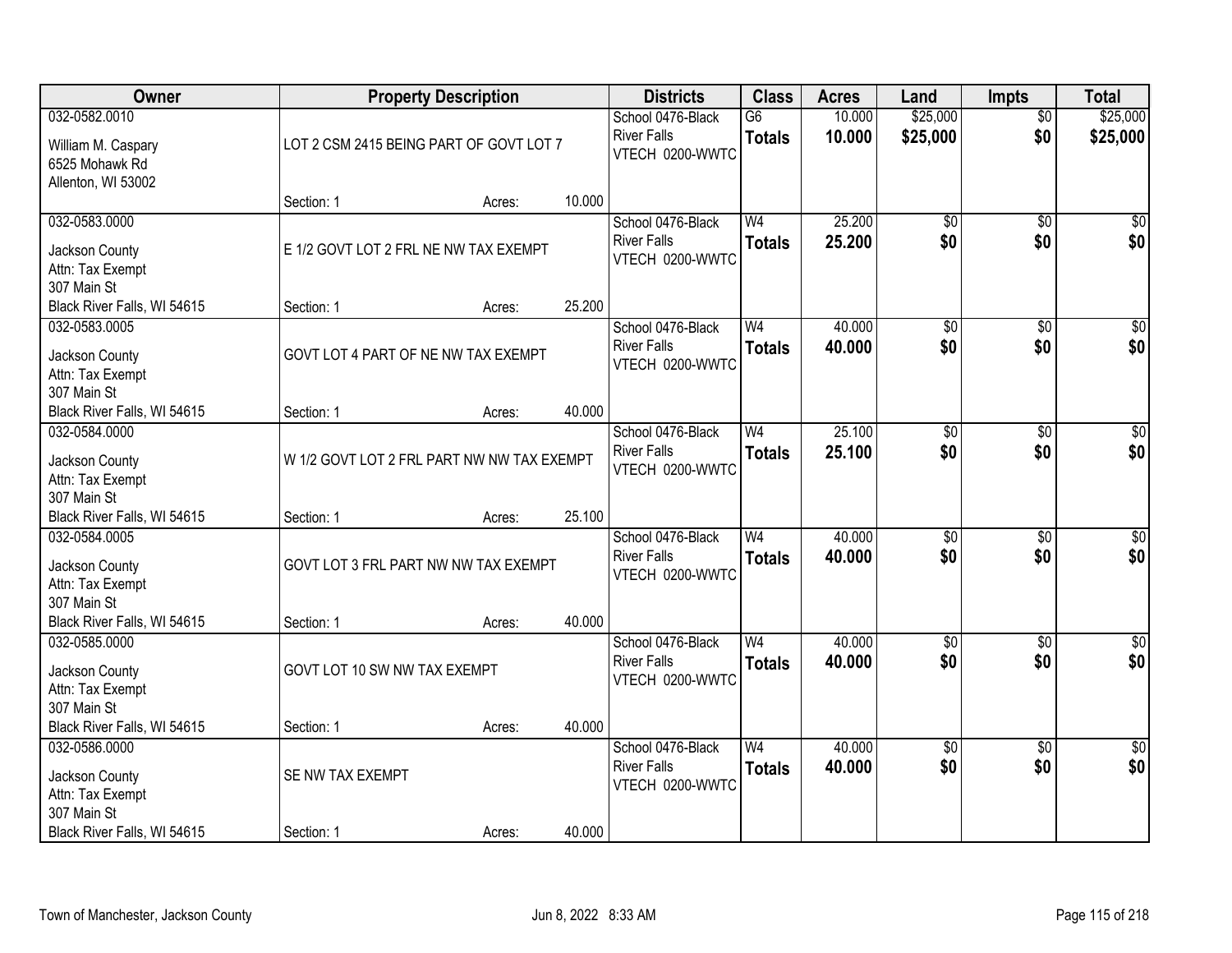| Owner                            | <b>Property Description</b>                       |        |         | <b>Districts</b>                      | <b>Class</b>    | <b>Acres</b> | Land            | Impts           | <b>Total</b>    |
|----------------------------------|---------------------------------------------------|--------|---------|---------------------------------------|-----------------|--------------|-----------------|-----------------|-----------------|
| 032-0587.0000                    |                                                   |        |         | School 0476-Black                     | W <sub>4</sub>  | 160.000      | $\overline{50}$ | $\overline{50}$ | \$0             |
| Jackson County                   | <b>SW TAX EXEMPT</b>                              |        |         | <b>River Falls</b>                    | <b>Totals</b>   | 160.000      | \$0             | \$0             | \$0             |
| Attn: Tax Exempt                 |                                                   |        |         | VTECH 0200-WWTC                       |                 |              |                 |                 |                 |
| 307 Main St                      |                                                   |        |         |                                       |                 |              |                 |                 |                 |
| Black River Falls, WI 54615      | Section: 1                                        | Acres: | 160.000 |                                       |                 |              |                 |                 |                 |
| 032-0591.0000                    |                                                   |        |         | School 0476-Black                     | W8              | 38.140       | (\$95,400)      | $\overline{30}$ | $\overline{50}$ |
|                                  |                                                   |        |         | <b>River Falls</b>                    | <b>Totals</b>   | 38.140       | \$0             | \$0             | \$0             |
| Leota Simonson                   | NE SE EXC RD R/W EXC LOT 1 OF CSM 1937 38.14A     |        |         | VTECH 0200-WWTC                       |                 |              |                 |                 |                 |
| c/o Laurie A. Hertzfeldt         | <b>CLOSED MFL</b>                                 |        |         |                                       |                 |              |                 |                 |                 |
| W16472 Baird Rd                  |                                                   |        |         |                                       |                 |              |                 |                 |                 |
| Melrose, WI 54642                | Section: 1                                        | Acres: | 38.140  |                                       |                 |              |                 |                 |                 |
| 032-0591.0005                    | N4695 Paulson Rd                                  |        |         | School 0476-Black                     | G <sub>1</sub>  | 1.860        | \$14,000        | \$94,500        | \$108,500       |
| Tracy A. Herzberg                | PART OF NE SE BEING LOT 1 OF CSM 1937             |        |         | <b>River Falls</b>                    | <b>Totals</b>   | 1.860        | \$14,000        | \$94,500        | \$108,500       |
| Martinique Herzberg              |                                                   |        |         | VTECH 0200-WWTC                       |                 |              |                 |                 |                 |
| N4695 Paulson Rd                 |                                                   |        |         |                                       |                 |              |                 |                 |                 |
| Black River Falls, WI 54615-6606 | Section: 1                                        | Acres: | 1.860   |                                       |                 |              |                 |                 |                 |
| 032-0592.0000                    |                                                   |        |         | School 0476-Black                     | W6              | 38.510       | ( \$96, 300)    | \$0             | \$0             |
|                                  |                                                   |        |         | <b>River Falls</b>                    | <b>Totals</b>   | 38.510       | \$0             | \$0             | \$0             |
| Alan L. Fehly                    | PT OF NW SE COMM AT NW CORNER, TH S 1320', TH     |        |         | VTECH 0200-WWTC                       |                 |              |                 |                 |                 |
| 412 N 4th St                     | E 700', TH N 110', TH E 620', TH N 1210', TH W TO |        |         |                                       |                 |              |                 |                 |                 |
| Fort Atkinson, WI 53538          | POB MFL 38.51 AC CLOSED 2014                      |        | 38.510  |                                       |                 |              |                 |                 |                 |
| 032-0592.0005                    | Section: 1                                        | Acres: |         |                                       | $\overline{W6}$ | 1.500        | ( \$3,800)      | $\overline{50}$ |                 |
|                                  |                                                   |        |         | School 0476-Black                     |                 |              |                 |                 | $\overline{50}$ |
| Mark J. Drangstveit              | PT OF NW SE COM AT SE CORN N 110' W 620' S 110'   |        |         | <b>River Falls</b><br>VTECH 0200-WWTC | <b>Totals</b>   | 1.500        | \$0             | \$0             | \$0             |
| Genevara C. Drangstveit          | E TO POB 1.5A MFL CLOSED 2010                     |        |         |                                       |                 |              |                 |                 |                 |
| W9726 Oak Ridge Rd               |                                                   |        |         |                                       |                 |              |                 |                 |                 |
| Black River Falls, WI 54615      | Section: 1                                        | Acres: | 1.500   |                                       |                 |              |                 |                 |                 |
| 032-0593.0000                    | W9798 Oak Ridge Rd                                |        |         | School 0476-Black                     | $\overline{G1}$ | 0.500        | \$4,000         | \$83,500        | \$87,500        |
| Sheryl L. Billinger              | PRT OF SW SE                                      |        |         | <b>River Falls</b>                    | <b>Totals</b>   | 0.500        | \$4,000         | \$83,500        | \$87,500        |
| c/o Richard & Audrey Mohorko     |                                                   |        |         | VTECH 0200-WWTC                       |                 |              |                 |                 |                 |
| W9798 Oak Ridge Rd               |                                                   |        |         |                                       |                 |              |                 |                 |                 |
| Black River Falls, WI 54615-6629 | Section: 1                                        | Acres: | 0.500   |                                       |                 |              |                 |                 |                 |
| 032-0593.0001                    | W9788 Oak Ridge Rd                                |        |         | School 0476-Black                     | $\overline{G1}$ | 0.500        | \$4,000         | \$47,000        | \$51,000        |
|                                  |                                                   |        |         | <b>River Falls</b>                    | <b>Totals</b>   | 0.500        | \$4,000         | \$47,000        | \$51,000        |
| Orville Taylor                   | PART OF SW SE                                     |        |         | VTECH 0200-WWTC                       |                 |              |                 |                 |                 |
| Barbara Taylor                   |                                                   |        |         |                                       |                 |              |                 |                 |                 |
| W9788 Oak Ridge Rd               |                                                   |        |         |                                       |                 |              |                 |                 |                 |
| Black River Falls, WI 54615      | Section: 1                                        | Acres: | 0.500   |                                       |                 |              |                 |                 |                 |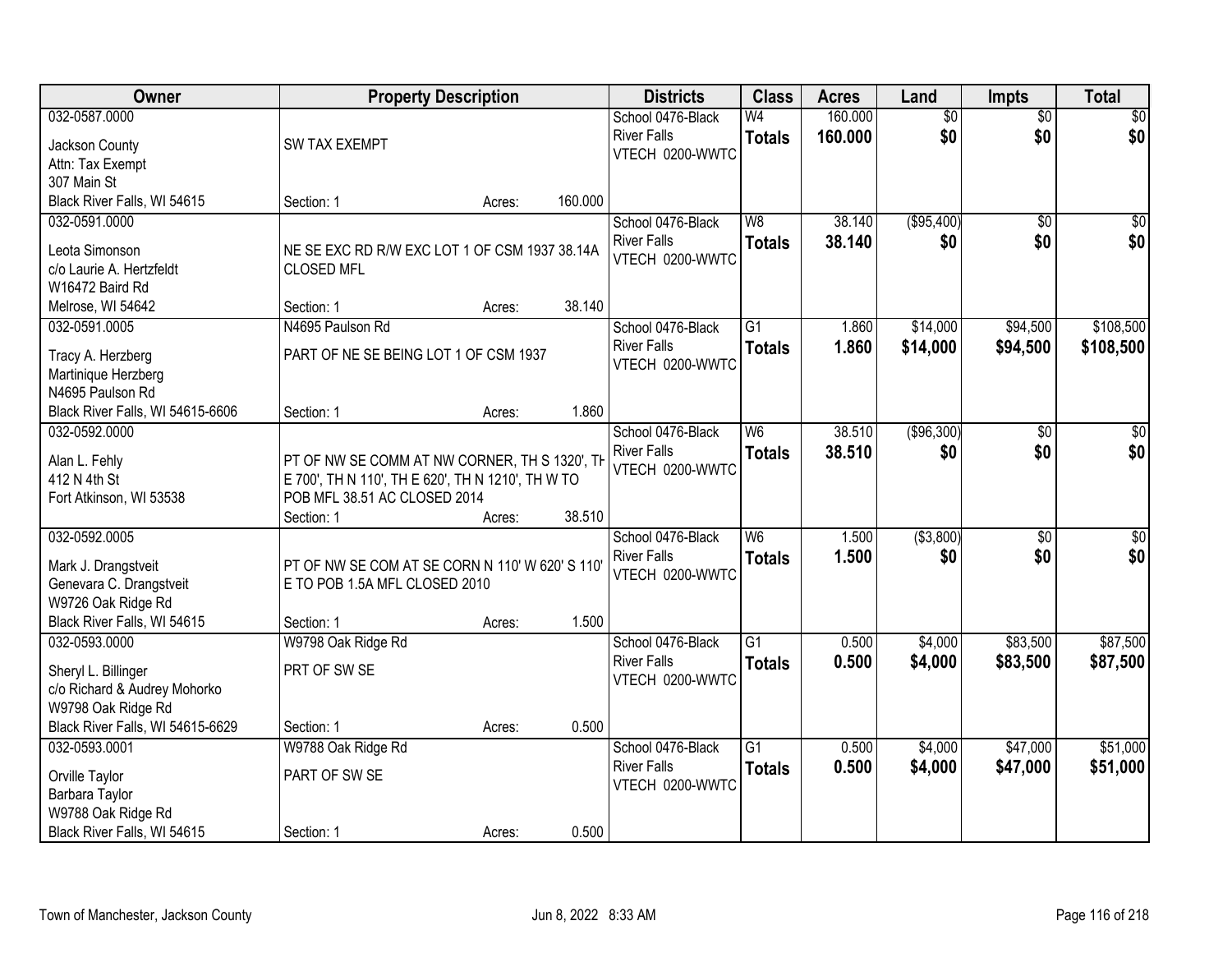| Owner                                                                          |                                                                                                                                                               | <b>Property Description</b> |        | <b>Districts</b>                               | <b>Class</b>                    | <b>Acres</b>     | Land                   | <b>Impts</b>     | <b>Total</b>     |
|--------------------------------------------------------------------------------|---------------------------------------------------------------------------------------------------------------------------------------------------------------|-----------------------------|--------|------------------------------------------------|---------------------------------|------------------|------------------------|------------------|------------------|
| 032-0593.0005                                                                  | W9762 Oak Ridge Rd                                                                                                                                            |                             |        | School 0476-Black                              | $\overline{G1}$                 | 5.010            | \$25,000               | \$45,500         | \$70,500         |
| <b>Richard Heath</b><br>W9762 Oak Ridge Rd<br>Black River Falls, WI 54615-6629 | PT OF SW SE COM AT SW CORN W 265' TO POB N<br>600' W 363' S 600' E 363' TO POB                                                                                |                             |        | <b>River Falls</b><br>VTECH 0200-WWTC          | <b>Totals</b>                   | 5.010            | \$25,000               | \$45,500         | \$70,500         |
|                                                                                | Section: 1                                                                                                                                                    | Acres:                      | 5.010  |                                                |                                 |                  |                        |                  |                  |
| 032-0593.0010                                                                  | W9796 Oak Ridge Rd                                                                                                                                            |                             |        | School 0476-Black                              | $\overline{G1}$                 | 0.500            | \$4,000                | \$32,500         | \$36,500         |
| Craig A. Herth Jr et al<br>c/o Aleasha S. Herth<br>W9796 Oak Ridge Rd          | PART OF SW SE                                                                                                                                                 |                             |        | <b>River Falls</b><br>VTECH 0200-WWTC          | <b>Totals</b>                   | 0.500            | \$4,000                | \$32,500         | \$36,500         |
| Black River Falls, WI 54615-6629                                               | Section: 1                                                                                                                                                    | Acres:                      | 0.500  |                                                |                                 |                  |                        |                  |                  |
| 032-0593.0015                                                                  | W9792 Oak Ridge Rd                                                                                                                                            |                             |        | School 0476-Black                              | $\overline{G1}$                 | 1.300            | \$9,800                | \$25,500         | \$35,300         |
| Alan L. Fehly<br>412 N 4th St<br>Fort Atkinson, WI 53538                       | PART OF SW SE COM AT NW CORNER, TH S 920', TH<br>E 140', TH S 200', TH E 125', TH N 400', TH E 363', TH<br>S 600', TH E 72', TH N 1320', TH W 700' TO POB MFL |                             |        | <b>River Falls</b><br>VTECH 0200-WWTC   Totals | W <sub>6</sub>                  | 13.000<br>14.300 | (\$32,500)<br>\$9,800  | \$0<br>\$25,500  | \$0<br>\$35,300  |
|                                                                                | Section: 1                                                                                                                                                    | Acres:                      | 14.300 |                                                |                                 |                  |                        |                  |                  |
| 032-0593.0020                                                                  | W9726 Oak Ridge Rd                                                                                                                                            |                             |        | School 0476-Black                              | G1                              | 3.820            | \$22,100               | \$163,500        | \$185,600        |
| Mark J. Drangstveit                                                            | PT OF SW SE COM AT SE CORN N 1320' W 620' S                                                                                                                   |                             |        | <b>River Falls</b><br>VTECH 0200-WWTC          | W <sub>6</sub><br><b>Totals</b> | 15.000<br>18.820 | (\$37,500)<br>\$22,100 | \$0<br>\$163,500 | \$0<br>\$185,600 |
| Genevara C. Drangstveit                                                        | 1320' E TO POB 15A MFL CLOSED 2010                                                                                                                            |                             |        |                                                |                                 |                  |                        |                  |                  |
| W9726 Oak Ridge Rd<br>Black River Falls, WI 54615                              | Section: 1                                                                                                                                                    | Acres:                      | 18.820 |                                                |                                 |                  |                        |                  |                  |
| 032-0593.0025                                                                  | Oak Ridge Rd                                                                                                                                                  |                             |        | School 0476-Black                              | $\overline{G1}$                 | 0.140            | \$200                  | $\overline{50}$  | \$200            |
|                                                                                |                                                                                                                                                               |                             |        | <b>River Falls</b>                             | <b>Totals</b>                   | 0.140            | \$200                  | \$0              | \$200            |
| Alan L. Fehly                                                                  | PART OF THE SWSE DESC AS FOLLOWS: COMM AT                                                                                                                     |                             |        | VTECH 0200-WWTC                                |                                 |                  |                        |                  |                  |
| 412 N 4th St<br>Fort Atkinson, WI 53538                                        | SW CORNER OF SWSE, TH E ALONG S LINE 125' TO<br>POB, TH N 400', TH E 15', TH S 400', TH W 15' TO POB                                                          |                             |        |                                                |                                 |                  |                        |                  |                  |
|                                                                                | Section: 1                                                                                                                                                    | Acres:                      | 0.140  |                                                |                                 |                  |                        |                  |                  |
| 032-0594.0000                                                                  | Oak Ridge Rd                                                                                                                                                  |                             |        | School 0476-Black                              | G1                              | 3.000            | \$20,000               | \$39,000         | \$59,000         |
| Leota Simonson                                                                 | SE SE MFL 37AC OPEN 2011                                                                                                                                      |                             |        | <b>River Falls</b>                             | W <sub>5</sub>                  | 37.000           | (\$92,500)             | \$0              | \$0              |
| c/o Laurie A. Hertzfeldt                                                       |                                                                                                                                                               |                             |        | VTECH 0200-WWTC                                | <b>Totals</b>                   | 40.000           | \$20,000               | \$39,000         | \$59,000         |
| W16472 Baird Rd                                                                |                                                                                                                                                               |                             |        |                                                |                                 |                  |                        |                  |                  |
| Melrose, WI 54642                                                              | Section: 1                                                                                                                                                    | Acres:                      | 40.000 |                                                |                                 |                  |                        |                  |                  |
| 032-0595.0000                                                                  |                                                                                                                                                               |                             |        | School 0476-Black                              | G5                              | 25.430           | \$6,400                | $\overline{30}$  | \$6,400          |
| Gerald A. Miller                                                               | GOVT LOT 1 BEING THE FRL NE NE                                                                                                                                |                             |        | <b>River Falls</b>                             | G <sub>6</sub>                  | 28.000           | \$70,000               | \$0              | \$70,000         |
| Donna R. Miller                                                                |                                                                                                                                                               |                             |        | VTECH 0200-WWTC                                | <b>Totals</b>                   | 53.430           | \$76,400               | \$0              | \$76,400         |
| N4898 State Highway 27                                                         |                                                                                                                                                               |                             |        |                                                |                                 |                  |                        |                  |                  |
| Black River Falls, WI 54615                                                    | Section: 2                                                                                                                                                    | Acres:                      | 53.430 |                                                |                                 |                  |                        |                  |                  |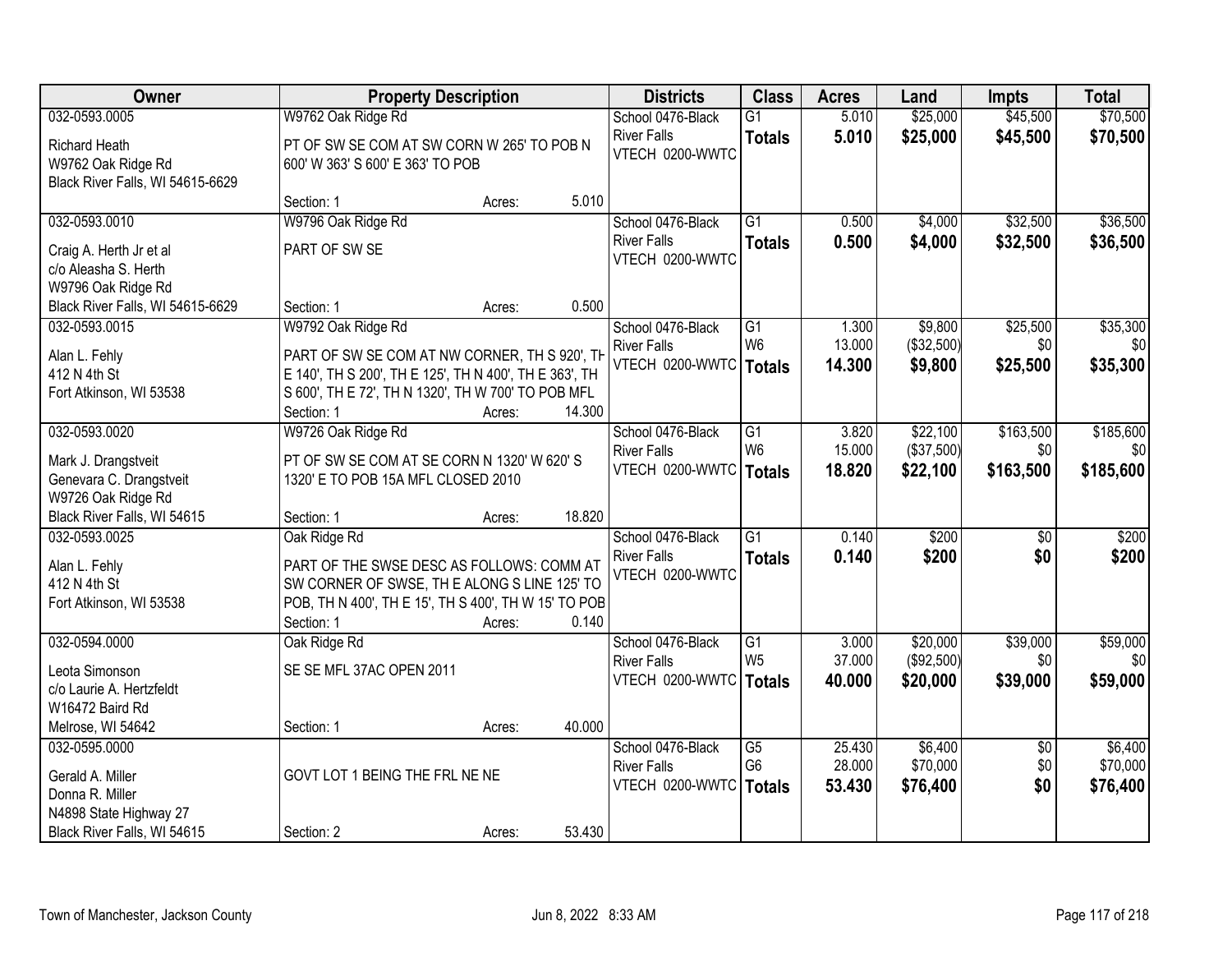| 032-0596.0000<br>\$68,500<br>\$76,000<br>N4898 State Highway 27<br>1.000<br>\$7,500<br>School 0476-Black<br>$\overline{G1}$<br>G <sub>5</sub><br>\$8,700<br>34.690<br>\$8,700<br><b>River Falls</b><br>\$0<br>GOVT LOT 2 BEING FRL NW NE<br>Gerald A. Miller<br>G <sub>6</sub><br>25.000<br>\$62,500<br>\$0<br>\$62,500<br>VTECH 0200-WWTC<br>Donna R. Miller<br>60.690<br>\$78,700<br>\$68,500<br>\$147,200<br><b>Totals</b><br>N4898 State Highway 27<br>Black River Falls, WI 54615<br>60.690<br>Section: 2<br>Acres:<br>032-0597.0000<br>School 0476-Black<br>W <sub>4</sub><br>40.000<br>\$0<br>\$0<br>\$0<br>\$0<br>\$0<br>40.000<br>\$0<br><b>River Falls</b><br><b>Totals</b><br>GOVT LOT 3 FRL NW NW<br>Jackson County<br>VTECH 0200-WWTC<br>Attn: Tax Exempt<br>307 Main St<br>40.000<br>Black River Falls, WI 54615<br>Section: 2<br>Acres:<br>032-0598.0000<br>W <sub>4</sub><br>40.000<br>$\overline{60}$<br>$\overline{50}$<br>$\sqrt{50}$<br>School 0476-Black<br>\$0 <br>\$0<br><b>River Falls</b><br>\$0<br>40.000<br><b>Totals</b><br>GOVT LOT 5 PART FRL NW NE TAX EXEMPT<br>Jackson County<br>VTECH 0200-WWTC<br>Attn: Tax Exempt<br>307 Main St<br>40.000<br>Black River Falls, WI 54615<br>Section: 2<br>Acres:<br>40.000<br>$\overline{50}$<br>032-0599.0000<br>School 0476-Black<br>W <sub>4</sub><br>\$0<br>\$0<br>\$0<br>\$0<br><b>River Falls</b><br>40.000<br>\$0<br><b>Totals</b><br>GOVT LOT 6 PRT FRL NE NE TAX EXEMPT<br>Jackson County<br>VTECH 0200-WWTC<br>Attn: Tax Exempt<br>307 Main St<br>Black River Falls, WI 54615<br>40.000<br>Section: 2<br>Acres:<br>40.000<br>032-0599.0005<br>W <sub>4</sub><br>$\overline{50}$<br>$\overline{50}$<br>$\overline{50}$<br>School 0476-Black<br>\$0<br>40.000<br>\$0<br><b>River Falls</b><br>\$0<br><b>Totals</b> | <b>Owner</b>   | <b>Property Description</b>         |  | <b>Districts</b> | <b>Class</b> | <b>Acres</b> | Land | Impts | <b>Total</b> |
|-------------------------------------------------------------------------------------------------------------------------------------------------------------------------------------------------------------------------------------------------------------------------------------------------------------------------------------------------------------------------------------------------------------------------------------------------------------------------------------------------------------------------------------------------------------------------------------------------------------------------------------------------------------------------------------------------------------------------------------------------------------------------------------------------------------------------------------------------------------------------------------------------------------------------------------------------------------------------------------------------------------------------------------------------------------------------------------------------------------------------------------------------------------------------------------------------------------------------------------------------------------------------------------------------------------------------------------------------------------------------------------------------------------------------------------------------------------------------------------------------------------------------------------------------------------------------------------------------------------------------------------------------------------------------------------------------------------------------------------------------------------------------------------------------|----------------|-------------------------------------|--|------------------|--------------|--------------|------|-------|--------------|
|                                                                                                                                                                                                                                                                                                                                                                                                                                                                                                                                                                                                                                                                                                                                                                                                                                                                                                                                                                                                                                                                                                                                                                                                                                                                                                                                                                                                                                                                                                                                                                                                                                                                                                                                                                                                 |                |                                     |  |                  |              |              |      |       |              |
|                                                                                                                                                                                                                                                                                                                                                                                                                                                                                                                                                                                                                                                                                                                                                                                                                                                                                                                                                                                                                                                                                                                                                                                                                                                                                                                                                                                                                                                                                                                                                                                                                                                                                                                                                                                                 |                |                                     |  |                  |              |              |      |       |              |
|                                                                                                                                                                                                                                                                                                                                                                                                                                                                                                                                                                                                                                                                                                                                                                                                                                                                                                                                                                                                                                                                                                                                                                                                                                                                                                                                                                                                                                                                                                                                                                                                                                                                                                                                                                                                 |                |                                     |  |                  |              |              |      |       |              |
|                                                                                                                                                                                                                                                                                                                                                                                                                                                                                                                                                                                                                                                                                                                                                                                                                                                                                                                                                                                                                                                                                                                                                                                                                                                                                                                                                                                                                                                                                                                                                                                                                                                                                                                                                                                                 |                |                                     |  |                  |              |              |      |       |              |
|                                                                                                                                                                                                                                                                                                                                                                                                                                                                                                                                                                                                                                                                                                                                                                                                                                                                                                                                                                                                                                                                                                                                                                                                                                                                                                                                                                                                                                                                                                                                                                                                                                                                                                                                                                                                 |                |                                     |  |                  |              |              |      |       |              |
|                                                                                                                                                                                                                                                                                                                                                                                                                                                                                                                                                                                                                                                                                                                                                                                                                                                                                                                                                                                                                                                                                                                                                                                                                                                                                                                                                                                                                                                                                                                                                                                                                                                                                                                                                                                                 |                |                                     |  |                  |              |              |      |       |              |
|                                                                                                                                                                                                                                                                                                                                                                                                                                                                                                                                                                                                                                                                                                                                                                                                                                                                                                                                                                                                                                                                                                                                                                                                                                                                                                                                                                                                                                                                                                                                                                                                                                                                                                                                                                                                 |                |                                     |  |                  |              |              |      |       |              |
|                                                                                                                                                                                                                                                                                                                                                                                                                                                                                                                                                                                                                                                                                                                                                                                                                                                                                                                                                                                                                                                                                                                                                                                                                                                                                                                                                                                                                                                                                                                                                                                                                                                                                                                                                                                                 |                |                                     |  |                  |              |              |      |       |              |
|                                                                                                                                                                                                                                                                                                                                                                                                                                                                                                                                                                                                                                                                                                                                                                                                                                                                                                                                                                                                                                                                                                                                                                                                                                                                                                                                                                                                                                                                                                                                                                                                                                                                                                                                                                                                 |                |                                     |  |                  |              |              |      |       |              |
|                                                                                                                                                                                                                                                                                                                                                                                                                                                                                                                                                                                                                                                                                                                                                                                                                                                                                                                                                                                                                                                                                                                                                                                                                                                                                                                                                                                                                                                                                                                                                                                                                                                                                                                                                                                                 |                |                                     |  |                  |              |              |      |       |              |
|                                                                                                                                                                                                                                                                                                                                                                                                                                                                                                                                                                                                                                                                                                                                                                                                                                                                                                                                                                                                                                                                                                                                                                                                                                                                                                                                                                                                                                                                                                                                                                                                                                                                                                                                                                                                 |                |                                     |  |                  |              |              |      |       |              |
|                                                                                                                                                                                                                                                                                                                                                                                                                                                                                                                                                                                                                                                                                                                                                                                                                                                                                                                                                                                                                                                                                                                                                                                                                                                                                                                                                                                                                                                                                                                                                                                                                                                                                                                                                                                                 |                |                                     |  |                  |              |              |      |       |              |
|                                                                                                                                                                                                                                                                                                                                                                                                                                                                                                                                                                                                                                                                                                                                                                                                                                                                                                                                                                                                                                                                                                                                                                                                                                                                                                                                                                                                                                                                                                                                                                                                                                                                                                                                                                                                 |                |                                     |  |                  |              |              |      |       |              |
|                                                                                                                                                                                                                                                                                                                                                                                                                                                                                                                                                                                                                                                                                                                                                                                                                                                                                                                                                                                                                                                                                                                                                                                                                                                                                                                                                                                                                                                                                                                                                                                                                                                                                                                                                                                                 |                |                                     |  |                  |              |              |      |       |              |
|                                                                                                                                                                                                                                                                                                                                                                                                                                                                                                                                                                                                                                                                                                                                                                                                                                                                                                                                                                                                                                                                                                                                                                                                                                                                                                                                                                                                                                                                                                                                                                                                                                                                                                                                                                                                 |                |                                     |  |                  |              |              |      |       |              |
|                                                                                                                                                                                                                                                                                                                                                                                                                                                                                                                                                                                                                                                                                                                                                                                                                                                                                                                                                                                                                                                                                                                                                                                                                                                                                                                                                                                                                                                                                                                                                                                                                                                                                                                                                                                                 |                |                                     |  |                  |              |              |      |       |              |
|                                                                                                                                                                                                                                                                                                                                                                                                                                                                                                                                                                                                                                                                                                                                                                                                                                                                                                                                                                                                                                                                                                                                                                                                                                                                                                                                                                                                                                                                                                                                                                                                                                                                                                                                                                                                 |                |                                     |  |                  |              |              |      |       |              |
|                                                                                                                                                                                                                                                                                                                                                                                                                                                                                                                                                                                                                                                                                                                                                                                                                                                                                                                                                                                                                                                                                                                                                                                                                                                                                                                                                                                                                                                                                                                                                                                                                                                                                                                                                                                                 |                |                                     |  |                  |              |              |      |       |              |
|                                                                                                                                                                                                                                                                                                                                                                                                                                                                                                                                                                                                                                                                                                                                                                                                                                                                                                                                                                                                                                                                                                                                                                                                                                                                                                                                                                                                                                                                                                                                                                                                                                                                                                                                                                                                 |                |                                     |  |                  |              |              |      |       |              |
|                                                                                                                                                                                                                                                                                                                                                                                                                                                                                                                                                                                                                                                                                                                                                                                                                                                                                                                                                                                                                                                                                                                                                                                                                                                                                                                                                                                                                                                                                                                                                                                                                                                                                                                                                                                                 |                |                                     |  |                  |              |              |      |       |              |
|                                                                                                                                                                                                                                                                                                                                                                                                                                                                                                                                                                                                                                                                                                                                                                                                                                                                                                                                                                                                                                                                                                                                                                                                                                                                                                                                                                                                                                                                                                                                                                                                                                                                                                                                                                                                 |                |                                     |  |                  |              |              |      |       |              |
|                                                                                                                                                                                                                                                                                                                                                                                                                                                                                                                                                                                                                                                                                                                                                                                                                                                                                                                                                                                                                                                                                                                                                                                                                                                                                                                                                                                                                                                                                                                                                                                                                                                                                                                                                                                                 |                |                                     |  |                  |              |              |      |       |              |
|                                                                                                                                                                                                                                                                                                                                                                                                                                                                                                                                                                                                                                                                                                                                                                                                                                                                                                                                                                                                                                                                                                                                                                                                                                                                                                                                                                                                                                                                                                                                                                                                                                                                                                                                                                                                 | Jackson County | GOVT LOT 4 PRT FRL NE NW TAX EXEMPT |  |                  |              |              |      |       |              |
| VTECH 0200-WWTC<br>Attn: Tax Exempt                                                                                                                                                                                                                                                                                                                                                                                                                                                                                                                                                                                                                                                                                                                                                                                                                                                                                                                                                                                                                                                                                                                                                                                                                                                                                                                                                                                                                                                                                                                                                                                                                                                                                                                                                             |                |                                     |  |                  |              |              |      |       |              |
| 307 Main St                                                                                                                                                                                                                                                                                                                                                                                                                                                                                                                                                                                                                                                                                                                                                                                                                                                                                                                                                                                                                                                                                                                                                                                                                                                                                                                                                                                                                                                                                                                                                                                                                                                                                                                                                                                     |                |                                     |  |                  |              |              |      |       |              |
| Black River Falls, WI 54615<br>40.000<br>Section: 2<br>Acres:                                                                                                                                                                                                                                                                                                                                                                                                                                                                                                                                                                                                                                                                                                                                                                                                                                                                                                                                                                                                                                                                                                                                                                                                                                                                                                                                                                                                                                                                                                                                                                                                                                                                                                                                   |                |                                     |  |                  |              |              |      |       |              |
| W <sub>4</sub><br>40.000<br>$\overline{60}$<br>$\overline{50}$<br>\$0<br>032-0600.0000<br>School 0476-Black                                                                                                                                                                                                                                                                                                                                                                                                                                                                                                                                                                                                                                                                                                                                                                                                                                                                                                                                                                                                                                                                                                                                                                                                                                                                                                                                                                                                                                                                                                                                                                                                                                                                                     |                |                                     |  |                  |              |              |      |       |              |
| \$0<br>\$0<br><b>River Falls</b><br>\$0<br>40.000<br><b>Totals</b><br>SE NE GOVT LOT 7 TAX EXEMPT<br>Jackson County                                                                                                                                                                                                                                                                                                                                                                                                                                                                                                                                                                                                                                                                                                                                                                                                                                                                                                                                                                                                                                                                                                                                                                                                                                                                                                                                                                                                                                                                                                                                                                                                                                                                             |                |                                     |  |                  |              |              |      |       |              |
| VTECH 0200-WWTC<br>Attn: Tax Exempt                                                                                                                                                                                                                                                                                                                                                                                                                                                                                                                                                                                                                                                                                                                                                                                                                                                                                                                                                                                                                                                                                                                                                                                                                                                                                                                                                                                                                                                                                                                                                                                                                                                                                                                                                             |                |                                     |  |                  |              |              |      |       |              |
| 307 Main St                                                                                                                                                                                                                                                                                                                                                                                                                                                                                                                                                                                                                                                                                                                                                                                                                                                                                                                                                                                                                                                                                                                                                                                                                                                                                                                                                                                                                                                                                                                                                                                                                                                                                                                                                                                     |                |                                     |  |                  |              |              |      |       |              |
| Black River Falls, WI 54615<br>40.000<br>Section: 2<br>Acres:                                                                                                                                                                                                                                                                                                                                                                                                                                                                                                                                                                                                                                                                                                                                                                                                                                                                                                                                                                                                                                                                                                                                                                                                                                                                                                                                                                                                                                                                                                                                                                                                                                                                                                                                   |                |                                     |  |                  |              |              |      |       |              |
| 40.000<br>032-0601.0000<br>School 0476-Black<br>W <sub>4</sub><br>$\overline{30}$<br>$\overline{50}$<br>$\overline{60}$                                                                                                                                                                                                                                                                                                                                                                                                                                                                                                                                                                                                                                                                                                                                                                                                                                                                                                                                                                                                                                                                                                                                                                                                                                                                                                                                                                                                                                                                                                                                                                                                                                                                         |                |                                     |  |                  |              |              |      |       |              |
| \$0<br>\$0<br>\$0<br><b>River Falls</b><br>40.000<br><b>Totals</b>                                                                                                                                                                                                                                                                                                                                                                                                                                                                                                                                                                                                                                                                                                                                                                                                                                                                                                                                                                                                                                                                                                                                                                                                                                                                                                                                                                                                                                                                                                                                                                                                                                                                                                                              |                |                                     |  |                  |              |              |      |       |              |
| SW 1/4 NE 1/4 GOVT LOT 8 TAX EXEMPT<br>Jackson County<br>VTECH 0200-WWTC                                                                                                                                                                                                                                                                                                                                                                                                                                                                                                                                                                                                                                                                                                                                                                                                                                                                                                                                                                                                                                                                                                                                                                                                                                                                                                                                                                                                                                                                                                                                                                                                                                                                                                                        |                |                                     |  |                  |              |              |      |       |              |
| Attn: Tax Exempt<br>307 Main St                                                                                                                                                                                                                                                                                                                                                                                                                                                                                                                                                                                                                                                                                                                                                                                                                                                                                                                                                                                                                                                                                                                                                                                                                                                                                                                                                                                                                                                                                                                                                                                                                                                                                                                                                                 |                |                                     |  |                  |              |              |      |       |              |
| 40.000<br>Black River Falls, WI 54615<br>Section: 2<br>Acres:                                                                                                                                                                                                                                                                                                                                                                                                                                                                                                                                                                                                                                                                                                                                                                                                                                                                                                                                                                                                                                                                                                                                                                                                                                                                                                                                                                                                                                                                                                                                                                                                                                                                                                                                   |                |                                     |  |                  |              |              |      |       |              |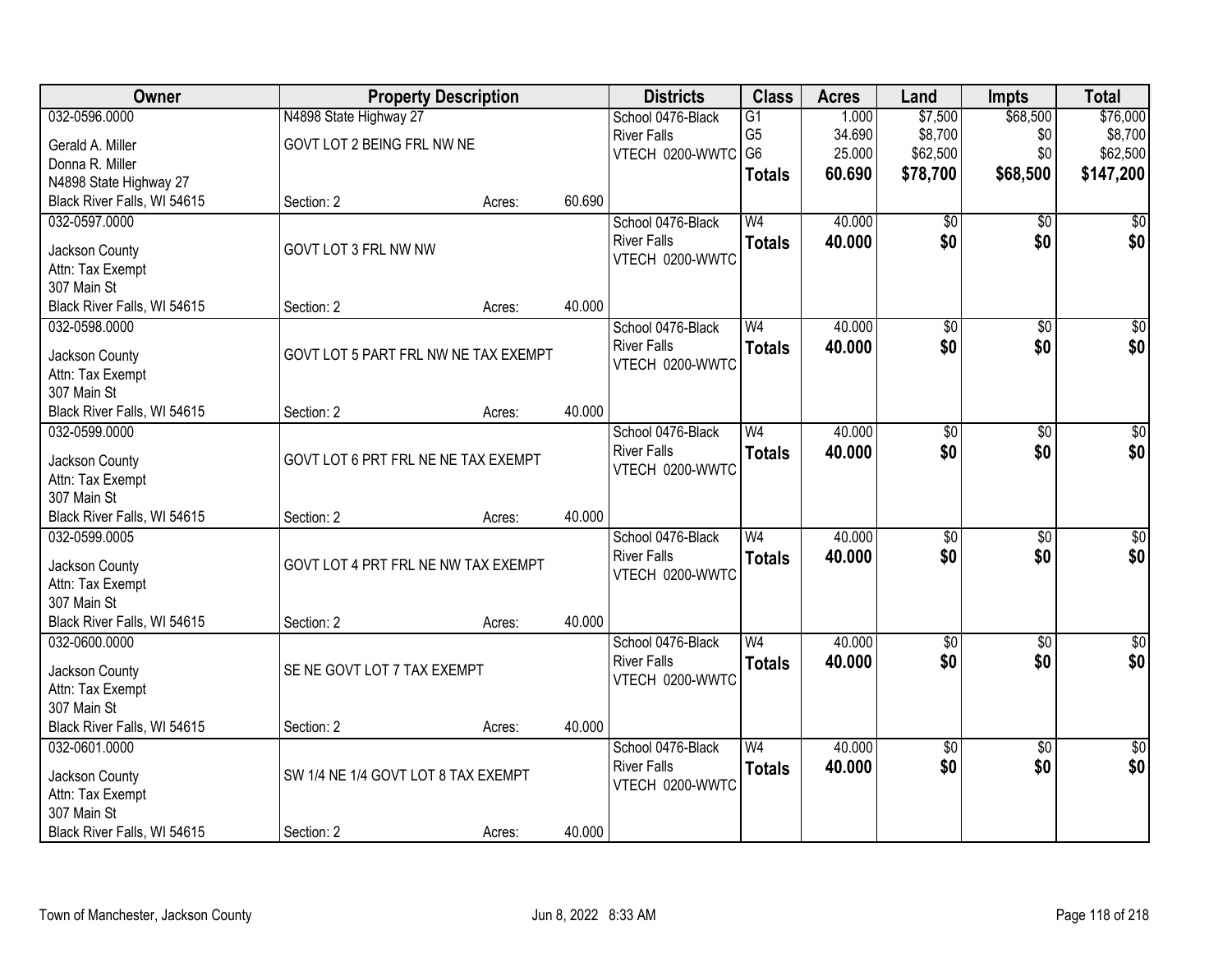| <b>Owner</b>                     | <b>Property Description</b>                  |        |         | <b>Districts</b>                      | <b>Class</b>    | <b>Acres</b> | Land            | <b>Impts</b>    | <b>Total</b>    |
|----------------------------------|----------------------------------------------|--------|---------|---------------------------------------|-----------------|--------------|-----------------|-----------------|-----------------|
| 032-0602.0000                    |                                              |        |         | School 0476-Black                     | W4              | 40.000       | $\overline{50}$ | $\overline{50}$ | \$0             |
| Jackson County                   | GOVT LOT 9 SE NW TAX EXEMPT                  |        |         | <b>River Falls</b>                    | <b>Totals</b>   | 40.000       | \$0             | \$0             | \$0             |
| Attn: Tax Exempt                 |                                              |        |         | VTECH 0200-WWTC                       |                 |              |                 |                 |                 |
| 307 Main St                      |                                              |        |         |                                       |                 |              |                 |                 |                 |
| Black River Falls, WI 54615      | Section: 2                                   | Acres: | 40.000  |                                       |                 |              |                 |                 |                 |
| 032-0603.0000                    |                                              |        |         | School 0476-Black                     | W <sub>4</sub>  | 40.000       | $\overline{50}$ | \$0             | $\sqrt{50}$     |
| Jackson County                   | GOVT LOT 10 SW NW TAX EXEMPT                 |        |         | <b>River Falls</b>                    | <b>Totals</b>   | 40.000       | \$0             | \$0             | \$0             |
| Attn: Tax Exempt                 |                                              |        |         | VTECH 0200-WWTC                       |                 |              |                 |                 |                 |
| 307 Main St                      |                                              |        |         |                                       |                 |              |                 |                 |                 |
| Black River Falls, WI 54615      | Section: 2                                   | Acres: | 40.000  |                                       |                 |              |                 |                 |                 |
| 032-0604.0000                    |                                              |        |         | School 0476-Black                     | W <sub>4</sub>  | 80.000       | $\overline{50}$ | \$0             | $\overline{50}$ |
|                                  |                                              |        |         | <b>River Falls</b>                    | <b>Totals</b>   | 80.000       | \$0             | \$0             | \$0             |
| Jackson County                   | N 1/2 OF SW TAX EXEMPT                       |        |         | VTECH 0200-WWTC                       |                 |              |                 |                 |                 |
| Attn: Tax Exempt<br>307 Main St  |                                              |        |         |                                       |                 |              |                 |                 |                 |
| Black River Falls, WI 54615      | Section: 2                                   | Acres: | 80.000  |                                       |                 |              |                 |                 |                 |
| 032-0606.0000                    | Oak Ridge Rd                                 |        |         | School 0476-Black                     | W <sub>4</sub>  | 40.000       | $\overline{50}$ | \$0             | $\sqrt{50}$     |
|                                  |                                              |        |         | <b>River Falls</b>                    | <b>Totals</b>   | 40.000       | \$0             | \$0             | \$0             |
| Jackson County                   | SW SW COUNTY FOREST LAND 292/648             |        |         | VTECH 0200-WWTC                       |                 |              |                 |                 |                 |
| Attn: Tax Exempt                 |                                              |        |         |                                       |                 |              |                 |                 |                 |
| 307 Main St                      |                                              |        |         |                                       |                 |              |                 |                 |                 |
| Black River Falls, WI 54615      | Section: 2                                   | Acres: | 40.000  |                                       |                 |              |                 |                 |                 |
| 032-0607.0000                    | Oak Ridge Rd                                 |        |         | School 0476-Black                     | W <sub>4</sub>  | 40.000       | \$0             | \$0             | $\sqrt{50}$     |
| Jackson County                   | SE SW TAX EXEMPT                             |        |         | <b>River Falls</b><br>VTECH 0200-WWTC | <b>Totals</b>   | 40.000       | \$0             | \$0             | \$0             |
| Attn: Tax Exempt                 |                                              |        |         |                                       |                 |              |                 |                 |                 |
| 307 Main St                      |                                              |        |         |                                       |                 |              |                 |                 |                 |
| Black River Falls, WI 54615      | Section: 2                                   | Acres: | 40.000  |                                       |                 |              |                 |                 |                 |
| 032-0608.0000                    |                                              |        |         | School 0476-Black                     | W <sub>4</sub>  | 160.000      | $\overline{50}$ | $\overline{50}$ | $\sqrt{$0]}$    |
| Jackson County                   | SE TAX EXEMPT                                |        |         | <b>River Falls</b>                    | <b>Totals</b>   | 160.000      | \$0             | \$0             | \$0             |
| Attn: Tax Exempt                 |                                              |        |         | VTECH 0200-WWTC                       |                 |              |                 |                 |                 |
| 307 Main St                      |                                              |        |         |                                       |                 |              |                 |                 |                 |
| Black River Falls, WI 54615      | Section: 2                                   | Acres: | 160.000 |                                       |                 |              |                 |                 |                 |
| 032-0612.0000                    | N4896 State Highway 27                       |        |         | School 0476-Black                     | $\overline{G1}$ | 1.000        | \$7,500         | \$69,500        | \$77,000        |
| Jeffrey S. Lauterbach            | GOVT LOT 1 BEING FRL NE NE LYING E OF ST HWY |        |         | <b>River Falls</b>                    | G <sub>5</sub>  | 6.640        | \$1,700         | \$0             | \$1,700         |
| N4896 State Highway 27           | 27                                           |        |         | VTECH 0200-WWTC                       | G <sub>6</sub>  | 50.000       | \$125,000       | \$0             | \$125,000       |
| Black River Falls, WI 54615-8507 |                                              |        |         |                                       | <b>Totals</b>   | 57.640       | \$134,200       | \$69,500        | \$203,700       |
|                                  | Section: 3                                   | Acres: | 57.640  |                                       |                 |              |                 |                 |                 |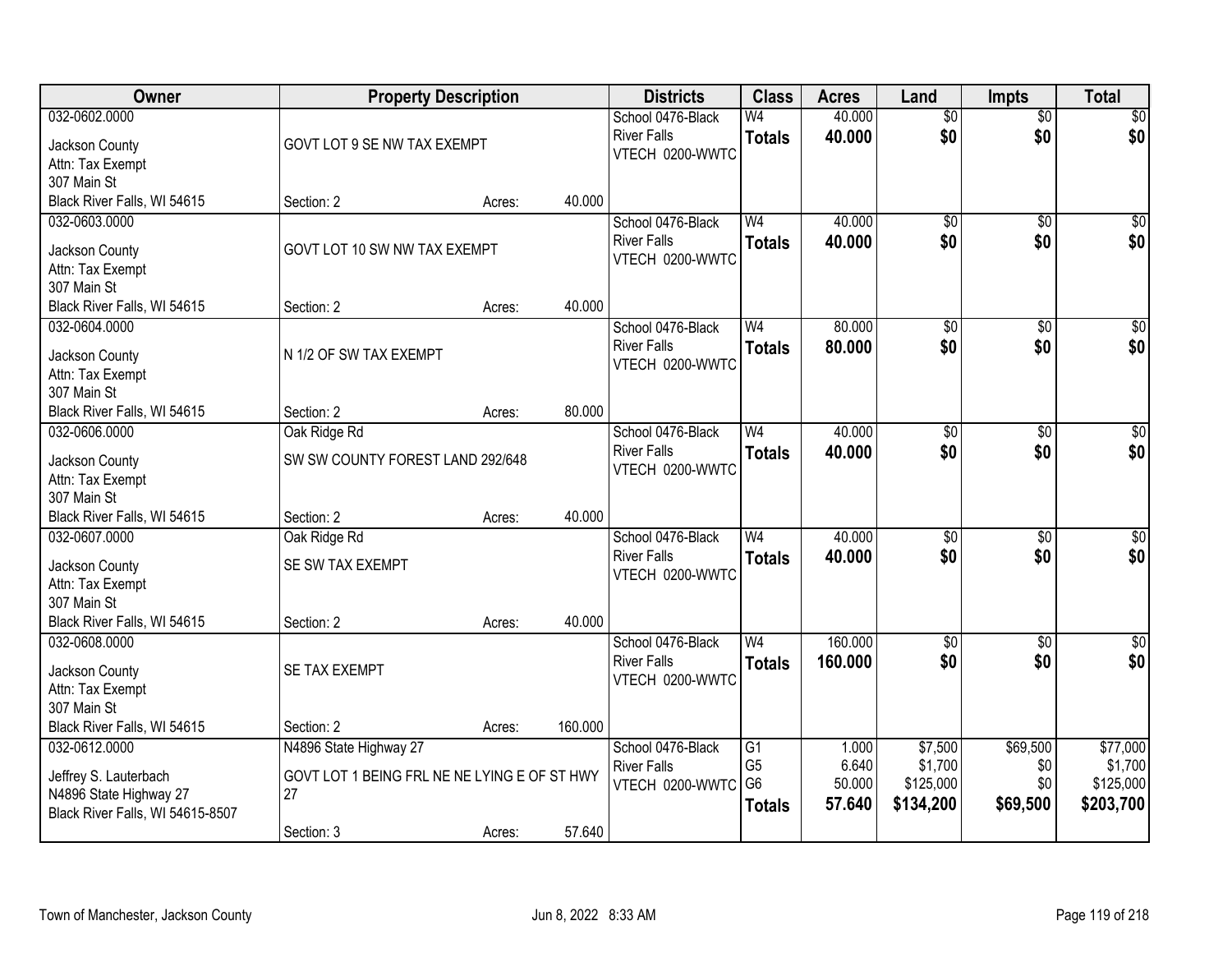| <b>Owner</b>                                                                                      | <b>Property Description</b>                  |        |        | <b>Districts</b>                      | <b>Class</b>           | <b>Acres</b> | Land            | <b>Impts</b>    | <b>Total</b>    |
|---------------------------------------------------------------------------------------------------|----------------------------------------------|--------|--------|---------------------------------------|------------------------|--------------|-----------------|-----------------|-----------------|
| 032-0612.0010                                                                                     |                                              |        |        | School 0476-Black                     | $\overline{\text{X2}}$ | 6.320        | $\overline{50}$ | $\overline{30}$ | $\overline{30}$ |
| State of Wisconsin Department of Natur   GL 1 LYING WEST OF HWY TAX EXEMPT                        |                                              |        |        | <b>River Falls</b>                    | <b>Totals</b>          | 6.320        | \$0             | \$0             | \$0             |
| <b>Resources</b>                                                                                  |                                              |        |        | VTECH 0200-WWTC                       |                        |              |                 |                 |                 |
| Attn: Tax Exempt                                                                                  |                                              |        |        |                                       |                        |              |                 |                 |                 |
| PO Box 7921                                                                                       | Section: 3                                   | Acres: | 6.320  |                                       |                        |              |                 |                 |                 |
| Madison, WI 53707-7921                                                                            |                                              |        |        |                                       |                        |              |                 |                 |                 |
| 032-0613.0000                                                                                     |                                              |        |        | School 0476-Black                     | $\overline{X2}$        | 3.000        | $\overline{50}$ | $\overline{50}$ | $\overline{50}$ |
| State of Wisconsin Department of Natural PART OF LOT 2 EAST 3 ACRES NE NW TAX EXEMPT<br>Resources |                                              |        |        | <b>River Falls</b><br>VTECH 0200-WWTC | <b>Totals</b>          | 3.000        | \$0             | \$0             | \$0             |
| Attn: Tax Exempt                                                                                  |                                              |        |        |                                       |                        |              |                 |                 |                 |
| PO Box 7921                                                                                       | Section: 3                                   | Acres: | 3.000  |                                       |                        |              |                 |                 |                 |
| Madison, WI 53707-7921                                                                            |                                              |        |        |                                       |                        |              |                 |                 |                 |
| 032-0613.0005                                                                                     | W10693 Hawk Island Rd                        |        |        | School 0476-Black                     | G1                     | 1.000        | \$7,500         | \$32,500        | \$40,000        |
| Charles G Therkildsen Trust                                                                       | LOT 2 CSM 282 EXC 85.14' X 247' IN NE COR    |        |        | <b>River Falls</b>                    | G <sub>6</sub>         | 18.030       | \$45,100        | \$0             | \$45,100        |
| Joyce A Therkildsen Trust                                                                         |                                              |        |        | VTECH 0200-WWTC                       | <b>Totals</b>          | 19.030       | \$52,600        | \$32,500        | \$85,100        |
| 5168N County Highway Bb                                                                           |                                              |        |        |                                       |                        |              |                 |                 |                 |
| Stone Lake, WI 54876-8771                                                                         | Section: 3                                   | Acres: | 19.030 |                                       |                        |              |                 |                 |                 |
| 032-0613.0010                                                                                     | W10625 Hawk Island Rd                        |        |        | School 0476-Black                     | G1                     | 6.110        | \$27,800        | \$52,000        | \$79,800        |
| Michael F. Frick<br>Mary J. Frick                                                                 | LOT 4 OF CSM 282 BEING PT OF GL 2 NE NW      |        |        | <b>River Falls</b><br>VTECH 0200-WWTC | <b>Totals</b>          | 6.110        | \$27,800        | \$52,000        | \$79,800        |
| 332 Forrest Grove Dr                                                                              |                                              |        |        |                                       |                        |              |                 |                 |                 |
| Pewaukee, WI 53072                                                                                | Section: 3                                   | Acres: | 6.110  |                                       |                        |              |                 |                 |                 |
| 032-0613.0015                                                                                     | W10631 Hawk Island Rd                        |        |        | School 0476-Black                     | $\overline{G1}$        | 2.340        | \$17,600        | \$89,000        | \$106,600       |
|                                                                                                   |                                              |        |        | <b>River Falls</b>                    | <b>Totals</b>          | 2.340        | \$17,600        | \$89,000        | \$106,600       |
| Neil C. Kubina                                                                                    | L3 & PT OF L2 OF CSM 282 BEING 85.14' X 247' |        |        | VTECH 0200-WWTC                       |                        |              |                 |                 |                 |
| W10631 Hawk Island Rd<br>Black River Falls, WI 54615                                              | <b>BEING IN GL2</b>                          |        |        |                                       |                        |              |                 |                 |                 |
|                                                                                                   | Section: 3                                   | Acres: | 2.340  |                                       |                        |              |                 |                 |                 |
| 032-0613.0025                                                                                     | W10709 Hawk Island Rd                        |        |        | School 0476-Black                     | $\overline{W4}$        | 2.300        | $\overline{50}$ | \$0             | $\overline{30}$ |
|                                                                                                   |                                              |        |        | <b>River Falls</b>                    | <b>Totals</b>          | 2.300        | \$0             | \$0             | \$0             |
| Jackson County et al                                                                              | 2 AC IN FRL LOT 2                            |        |        | VTECH 0200-WWTC                       |                        |              |                 |                 |                 |
| Attn: Tax Exempt<br>307 Main St                                                                   |                                              |        |        |                                       |                        |              |                 |                 |                 |
| Black River Falls, WI 54615                                                                       | Section: 3                                   |        | 2.300  |                                       |                        |              |                 |                 |                 |
| 032-0613.0030                                                                                     | W10799 Hawk Island Rd                        | Acres: |        | School 0476-Black                     | $\overline{G1}$        | 1.510        | \$8,000         | \$70,500        | \$78,500        |
|                                                                                                   |                                              |        |        | <b>River Falls</b>                    | <b>Totals</b>          | 1.510        | \$8,000         | \$70,500        | \$78,500        |
| Nicolas E. Wood                                                                                   | LOT 2 CSM 2446 BEING PART OF THE W1/2 GOVT   |        |        | VTECH 0200-WWTC                       |                        |              |                 |                 |                 |
| W10799 Hawk Island Rd                                                                             | LOT <sub>2</sub>                             |        |        |                                       |                        |              |                 |                 |                 |
| Black River Falls, WI 54615-6649                                                                  |                                              |        |        |                                       |                        |              |                 |                 |                 |
|                                                                                                   | Section: 3                                   | Acres: | 1.510  |                                       |                        |              |                 |                 |                 |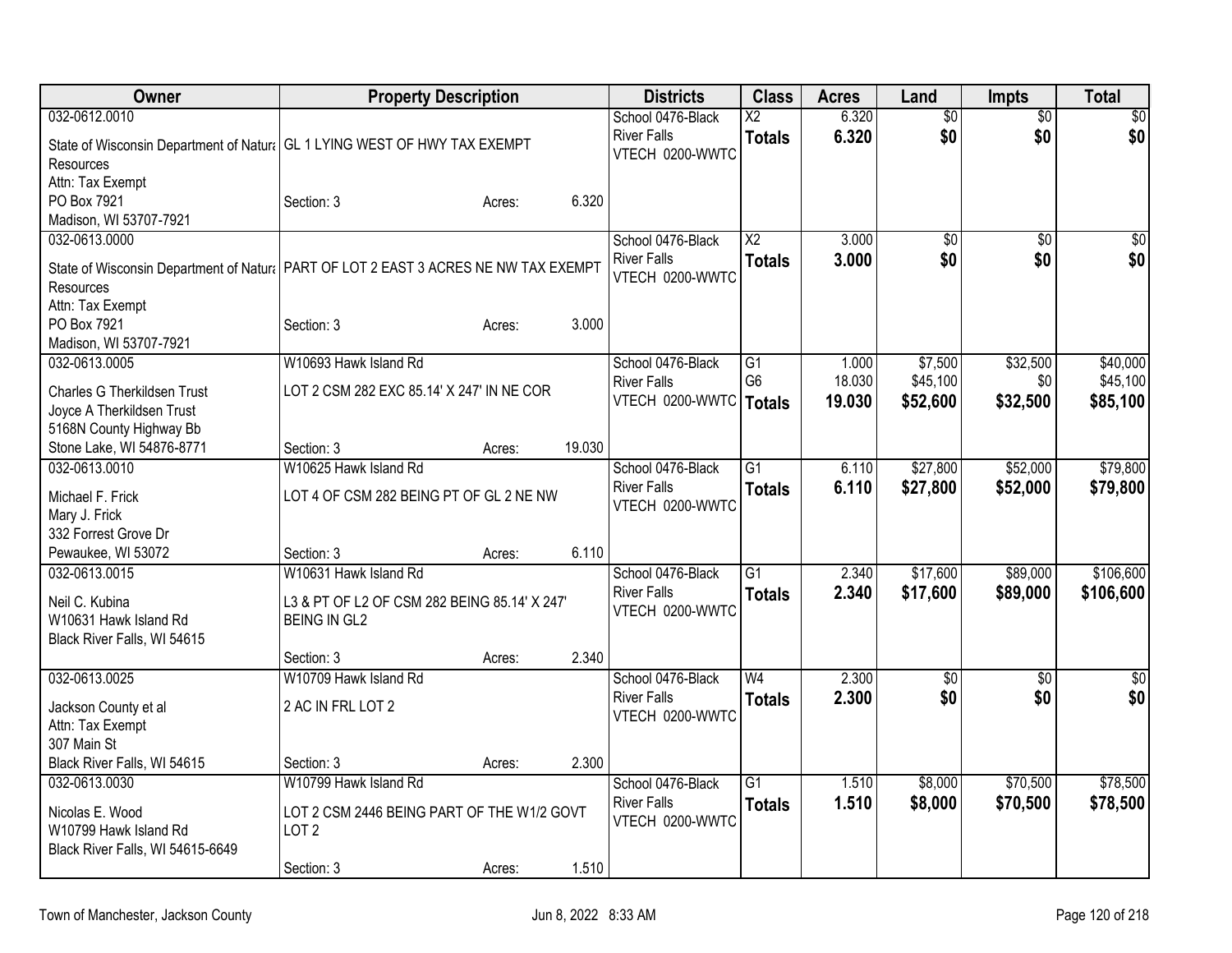| Owner                                | <b>Property Description</b>                                      | <b>Districts</b>         | <b>Class</b>    | <b>Acres</b> | Land       | <b>Impts</b>    | <b>Total</b>    |
|--------------------------------------|------------------------------------------------------------------|--------------------------|-----------------|--------------|------------|-----------------|-----------------|
| 032-0613.0035                        | W10783 Hawk Island Rd                                            | School 0476-Black        | $\overline{G1}$ | 1.510        | \$8,000    | \$74,500        | \$82,500        |
| Aaron L. Shaw                        | LOT 3 CSM 2446 BEING PART OF W1/2 GOVT LOT 2                     | <b>River Falls</b>       | <b>Totals</b>   | 1.510        | \$8,000    | \$74,500        | \$82,500        |
| Hannah C. Stewart                    |                                                                  | VTECH 0200-WWTC          |                 |              |            |                 |                 |
| W10783 Hawk Island Rd                |                                                                  |                          |                 |              |            |                 |                 |
| Black River Falls, WI 54615-6649     | 1.510<br>Section: 3<br>Acres:                                    |                          |                 |              |            |                 |                 |
| 032-0613.0040                        | W10761 Hawk Island Rd                                            | School 0476-Black        | $\overline{G1}$ | 1.510        | \$8,000    | \$81,500        | \$89,500        |
| Harland J. Hunter                    | LOT 4 CSM 2446 BEING PART OF W1/2 GOVT LOT 2                     | <b>River Falls</b>       | <b>Totals</b>   | 1.510        | \$8,000    | \$81,500        | \$89,500        |
| W10761 Hawk Island Rd                |                                                                  | VTECH 0200-WWTC          |                 |              |            |                 |                 |
| Black River Falls, WI 54615-6649     |                                                                  |                          |                 |              |            |                 |                 |
|                                      | 1.510<br>Section: 3<br>Acres:                                    |                          |                 |              |            |                 |                 |
| 032-0613.0600                        |                                                                  | Rural fire district      | G6              | 1.810        | \$4,500    | \$0             | \$4,500         |
| Steven R. Grandall                   | LOT 6 HAWK LANDING PLAT AND THE W 1/2 OF                         | School 0476-Black        | <b>Totals</b>   | 1.810        | \$4,500    | \$0             | \$4,500         |
| 7465 Bayport Ave                     | VACATED HAWK CIR LYING E'RLY AND ADJACENT                        | <b>River Falls</b>       |                 |              |            |                 |                 |
| Sparta, WI 54656                     | TO LOT 6 BEING PART OF GL2                                       | VTECH 0200-WWTC          |                 |              |            |                 |                 |
|                                      | 1.810<br>Section: 3<br>Acres:                                    |                          |                 |              |            |                 |                 |
| 032-0613.0800                        | W10741 Hawk Island Rd                                            | School 0476-Black        | G1              | 1.690        | \$8,200    | \$14,500        | \$22,700        |
|                                      |                                                                  | <b>River Falls</b>       | G <sub>6</sub>  | 16.570       | \$41,400   | \$0             | \$41,400        |
| Steven R. Grandall                   | LOT 7 CSM 4261, BEING LOTS 5, 7-10, 19-24 HAWK                   | VTECH 0200-WWTC          | <b>Totals</b>   | 18.260       | \$49,600   | \$14,500        | \$64,100        |
| 7465 Bayport Ave<br>Sparta, WI 54656 | LANDING PLAT AND PTS VACATED HAWK CIR, ALSO<br>BEING PART OF GL2 |                          |                 |              |            |                 |                 |
|                                      | 18.260<br>Section: 3<br>Acres:                                   |                          |                 |              |            |                 |                 |
| 032-0613.1600                        | W10823 Hawk Island Rd                                            | School 0476-Black        | $\overline{G1}$ | 1.000        | \$7,500    | \$3,500         | \$11,000        |
|                                      |                                                                  | <b>River Falls</b>       | G <sub>6</sub>  | 14.310       | \$35,800   | \$0             | \$35,800        |
| Jeffery A. Rentz                     | LOT 6 CSM 4196, BEING LOTS 11-18 OF HAWK                         | VTECH 0200-WWTC   Totals |                 | 15.310       | \$43,300   | \$3,500         | \$46,800        |
| 405 S Black River St                 | LANDING AND ADJOINING PARTS OF VACATED                           |                          |                 |              |            |                 |                 |
| Sparta, WI 54656-2044                | HAWK CIRCLE, LOCATED IN GL 2 SEC 3 AND GL 3<br>15.310            |                          |                 |              |            |                 |                 |
| 032-0613.2500                        | Section: 4<br>Acres:<br>W10735 Hawk Cir                          | School 0476-Black        | $\overline{G1}$ | 1.690        | \$8,200    | \$104,500       | \$112,700       |
|                                      |                                                                  | <b>River Falls</b>       |                 | 1.690        | \$8,200    | \$104,500       | \$112,700       |
| Donald P. Gebhardt Jr                | LOT 25 HAWK LANDING PLAT AND THE E 1/2 OF                        | VTECH 0200-WWTC          | <b>Totals</b>   |              |            |                 |                 |
| Linda Gebhardt                       | VACATED HAWK CIR LYING W'RLY AND ADJACENT                        |                          |                 |              |            |                 |                 |
| W10735 Hawk Island Rd                | TO LOT 25 ALL BEING PART OF GL 2                                 |                          |                 |              |            |                 |                 |
| Black River Falls, WI 54615          | 1.690<br>Section: 3<br>Acres:                                    |                          |                 |              |            |                 |                 |
| 032-0613.2700                        | <b>Hawk Cir</b>                                                  | School 0476-Black        | $\overline{X4}$ | 0.240        | $\sqrt{6}$ | $\overline{30}$ | $\overline{50}$ |
| Town of Manchester                   | OUTLOT 1 OF HAWK LANDING PLAT (DEDICATED TC                      | <b>River Falls</b>       | <b>Totals</b>   | 0.240        | \$0        | \$0             | \$0             |
| Attn: Tax Exempt, Town Clerk         | THE PUBLIC) AND THE S 1/2 OF VACATED HAWK                        | VTECH 0200-WWTC          |                 |              |            |                 |                 |
| W9757 County Rd O                    | CIR LYING N'RLY AND ADJACENT TO OUTLOT 1 ALL                     |                          |                 |              |            |                 |                 |
| Black River Falls, WI 54615          | 0.240<br>Section: 3<br>Acres:                                    |                          |                 |              |            |                 |                 |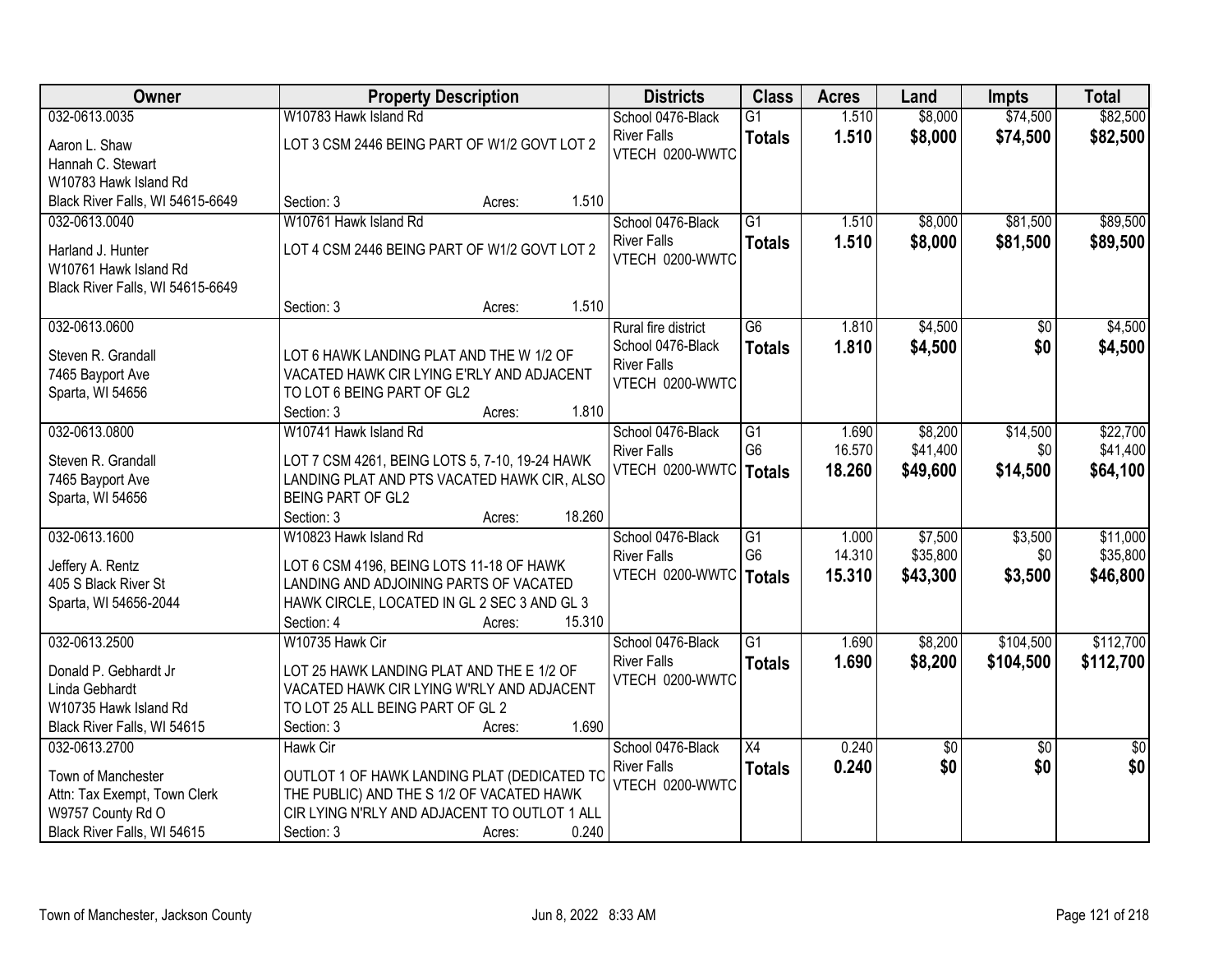| Owner                            |                                    | <b>Property Description</b> |        | <b>Districts</b>                      | <b>Class</b>   | <b>Acres</b> | Land            | <b>Impts</b>    | <b>Total</b>    |
|----------------------------------|------------------------------------|-----------------------------|--------|---------------------------------------|----------------|--------------|-----------------|-----------------|-----------------|
| 032-0614.0000                    |                                    |                             |        | School 0476-Black                     | W <sub>4</sub> | 40.000       | $\overline{50}$ | $\overline{50}$ | $\sqrt{50}$     |
| Jackson County                   | GOVT LOT 3 PT FRL NW NW TAX EXEMPT |                             |        | <b>River Falls</b><br>VTECH 0200-WWTC | <b>Totals</b>  | 40.000       | \$0             | \$0             | \$0             |
| Attn: Tax Exempt                 |                                    |                             |        |                                       |                |              |                 |                 |                 |
| 307 Main St                      |                                    |                             |        |                                       |                |              |                 |                 |                 |
| Black River Falls, WI 54615      | Section: 3                         | Acres:                      | 40.000 |                                       |                |              |                 |                 |                 |
| 032-0615.0000                    |                                    |                             |        | School 0476-Black                     | W <sub>4</sub> | 40.000       | \$0             | $\overline{50}$ | $\sqrt{50}$     |
| Jackson County                   | FRL NE NW GOVT LOT 4 TAX EXEMPT    |                             |        | <b>River Falls</b><br>VTECH 0200-WWTC | <b>Totals</b>  | 40.000       | \$0             | \$0             | \$0             |
| Attn: Tax Exempt                 |                                    |                             |        |                                       |                |              |                 |                 |                 |
| 307 Main St                      |                                    |                             |        |                                       |                |              |                 |                 |                 |
| Black River Falls, WI 54615      | Section: 3                         | Acres:                      | 40.000 |                                       |                |              |                 |                 |                 |
| 032-0616.0000                    |                                    |                             |        | School 0476-Black                     | G5             | 13.000       | \$2,700         | \$0             | \$2,700         |
| Jeffrey S. Lauterbach            | NW NE GOVT LOT 5                   |                             |        | <b>River Falls</b><br>VTECH 0200-WWTC | G <sub>6</sub> | 27.000       | \$67,500        | \$0             | \$67,500        |
| N4896 State Highway 27           |                                    |                             |        |                                       | <b>Totals</b>  | 40.000       | \$70,200        | \$0             | \$70,200        |
| Black River Falls, WI 54615-8507 |                                    |                             |        |                                       |                |              |                 |                 |                 |
|                                  | Section: 3                         | Acres:                      | 40.000 |                                       |                |              |                 |                 |                 |
| 032-0617.0000                    |                                    |                             |        | School 0476-Black                     | G5             | 30.000       | \$7,500         | \$0             | \$7,500         |
| Jeffrey S. Lauterbach            | GOVT LOT 6 PRT FRL NE NE           |                             |        | <b>River Falls</b>                    | G <sub>6</sub> | 10.000       | \$25,000        | \$0             | \$25,000        |
| Judith A. Lauterbach             |                                    |                             |        | VTECH 0200-WWTC                       | <b>Totals</b>  | 40.000       | \$32,500        | \$0             | \$32,500        |
| N4896 State Highway 27           |                                    |                             |        |                                       |                |              |                 |                 |                 |
| Black River Falls, WI 54615-8507 | Section: 3                         | Acres:                      | 40.000 |                                       |                |              |                 |                 |                 |
| 032-0618.0000                    |                                    |                             |        | School 0476-Black                     | W <sub>4</sub> | 40.000       | $\overline{30}$ | $\overline{30}$ | $\overline{50}$ |
| Jackson County                   | GOVT LOT 7 SE NE TAX EXEMPT        |                             |        | <b>River Falls</b>                    | <b>Totals</b>  | 40.000       | \$0             | \$0             | \$0             |
| Attn: Tax Exempt                 |                                    |                             |        | VTECH 0200-WWTC                       |                |              |                 |                 |                 |
| 307 Main St                      |                                    |                             |        |                                       |                |              |                 |                 |                 |
| Black River Falls, WI 54615      | Section: 3                         | Acres:                      | 40.000 |                                       |                |              |                 |                 |                 |
| 032-0619.0000                    |                                    |                             |        | School 0476-Black                     | W <sub>4</sub> | 40.000       | $\overline{60}$ | $\sqrt{6}$      | $\sqrt{50}$     |
| Jackson County                   | GOVT LOT 8 SW NE TAX EXEMPT        |                             |        | <b>River Falls</b>                    | <b>Totals</b>  | 40.000       | \$0             | \$0             | \$0             |
| Attn: Tax Exempt                 |                                    |                             |        | VTECH 0200-WWTC                       |                |              |                 |                 |                 |
| 307 Main St                      |                                    |                             |        |                                       |                |              |                 |                 |                 |
| Black River Falls, WI 54615      | Section: 3                         | Acres:                      | 40.000 |                                       |                |              |                 |                 |                 |
| 032-0620.0000                    |                                    |                             |        | School 0476-Black                     | W <sub>4</sub> | 40.000       | $\overline{50}$ | $\overline{30}$ | $\overline{50}$ |
| Jackson County                   | GOVT LOT 9 SE NW TAX EXEMPT        |                             |        | <b>River Falls</b>                    | <b>Totals</b>  | 40.000       | \$0             | \$0             | \$0             |
| Attn: Tax Exempt                 |                                    |                             |        | VTECH 0200-WWTC                       |                |              |                 |                 |                 |
| 307 Main St                      |                                    |                             |        |                                       |                |              |                 |                 |                 |
| Black River Falls, WI 54615      | Section: 3                         | Acres:                      | 40.000 |                                       |                |              |                 |                 |                 |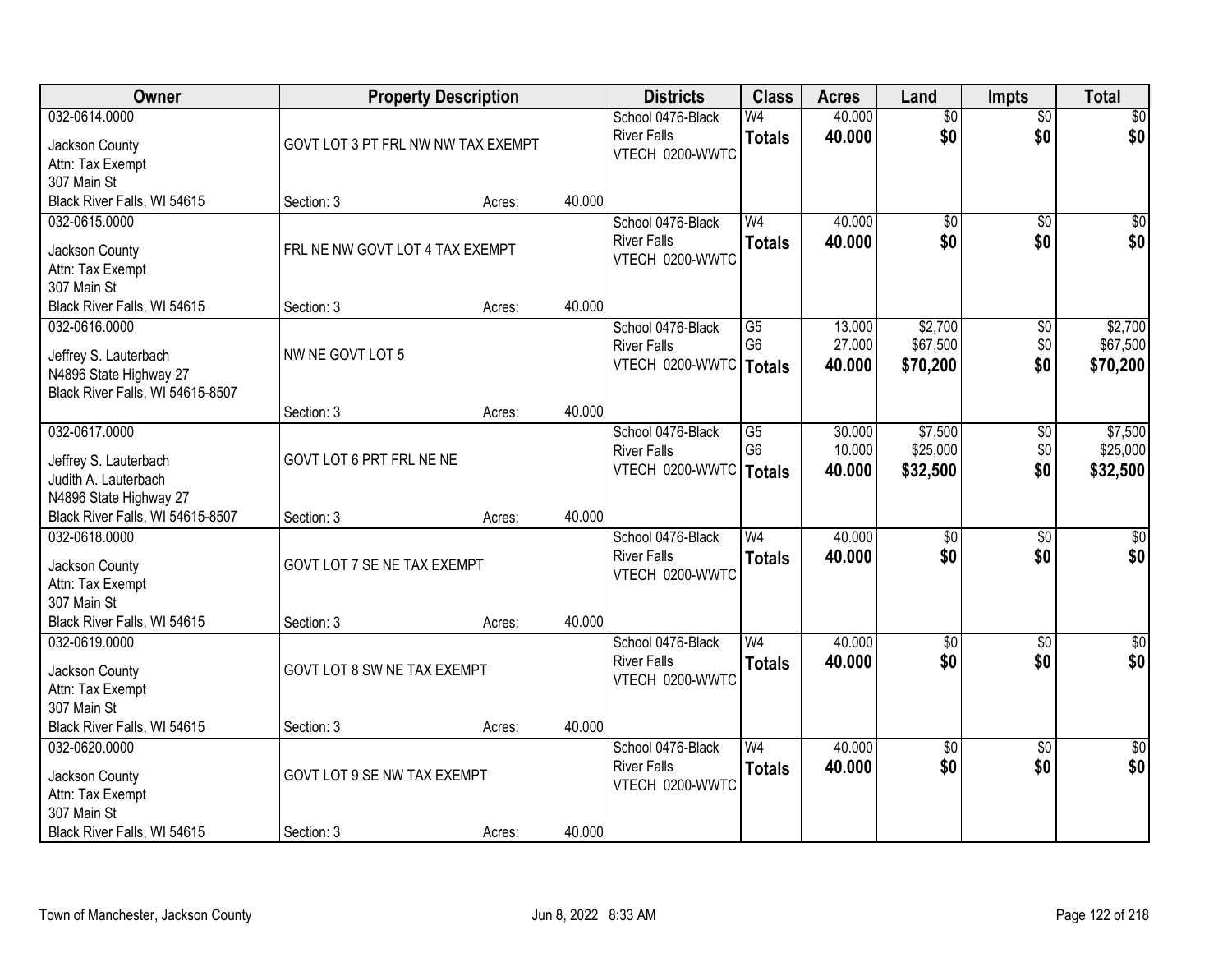| Owner                              |                                        | <b>Property Description</b> |         | <b>Districts</b>   | <b>Class</b>    | <b>Acres</b> | Land            | <b>Impts</b>    | <b>Total</b>     |
|------------------------------------|----------------------------------------|-----------------------------|---------|--------------------|-----------------|--------------|-----------------|-----------------|------------------|
| 032-0621.0000                      |                                        |                             |         | School 0476-Black  | W4              | 40.000       | $\overline{50}$ | $\overline{50}$ | \$0              |
| Jackson County                     | GOVT LOT 10 SW NW CFCL 315/103         |                             |         | <b>River Falls</b> | <b>Totals</b>   | 40.000       | \$0             | \$0             | \$0              |
| Attn: Tax Exempt                   |                                        |                             |         | VTECH 0200-WWTC    |                 |              |                 |                 |                  |
| 307 Main St                        |                                        |                             |         |                    |                 |              |                 |                 |                  |
| Black River Falls, WI 54615        | Section: 3                             | Acres:                      | 40.000  |                    |                 |              |                 |                 |                  |
| 032-0622.0000                      |                                        |                             |         | School 0476-Black  | W <sub>4</sub>  | 160.000      | $\overline{50}$ | $\overline{50}$ | \$0              |
| Jackson County                     | <b>SW TAX EXEMPT</b>                   |                             |         | <b>River Falls</b> | <b>Totals</b>   | 160.000      | \$0             | \$0             | \$0              |
| Attn: Tax Exempt                   |                                        |                             |         | VTECH 0200-WWTC    |                 |              |                 |                 |                  |
| 307 Main St                        |                                        |                             |         |                    |                 |              |                 |                 |                  |
| Black River Falls, WI 54615        | Section: 3                             | Acres:                      | 160.000 |                    |                 |              |                 |                 |                  |
| 032-0626.0000                      |                                        |                             |         | School 0476-Black  | W <sub>4</sub>  | 40.000       | $\overline{50}$ | \$0             | $\overline{\$0}$ |
|                                    |                                        |                             |         | <b>River Falls</b> | <b>Totals</b>   | 40.000       | \$0             | \$0             | \$0              |
| Jackson County                     | NE SE COUNTY FOREST LAND 292/648       |                             |         | VTECH 0200-WWTC    |                 |              |                 |                 |                  |
| Attn: Tax Exempt                   |                                        |                             |         |                    |                 |              |                 |                 |                  |
| 307 Main St                        |                                        |                             |         |                    |                 |              |                 |                 |                  |
| Black River Falls, WI 54615        | Section: 3                             | Acres:                      | 40.000  |                    |                 |              |                 |                 |                  |
| 032-0627.0000                      |                                        |                             |         | School 0476-Black  | W <sub>4</sub>  | 40.000       | \$0             | $\frac{1}{20}$  | $\sqrt{50}$      |
| Jackson County                     | NW SE TAX EXEMPT                       |                             |         | <b>River Falls</b> | <b>Totals</b>   | 40.000       | \$0             | \$0             | \$0              |
| Attn: Tax Exempt                   |                                        |                             |         | VTECH 0200-WWTC    |                 |              |                 |                 |                  |
| 307 Main St                        |                                        |                             |         |                    |                 |              |                 |                 |                  |
| Black River Falls, WI 54615        | Section: 3                             | Acres:                      | 40.000  |                    |                 |              |                 |                 |                  |
| 032-0628.0000                      |                                        |                             |         | School 0476-Black  | W <sub>4</sub>  | 40.000       | $\overline{50}$ | $\overline{50}$ | $\overline{\$0}$ |
| Jackson County                     | SW SE TAX EXEMPT                       |                             |         | <b>River Falls</b> | <b>Totals</b>   | 40.000       | \$0             | \$0             | \$0              |
| Attn: Tax Exempt                   |                                        |                             |         | VTECH 0200-WWTC    |                 |              |                 |                 |                  |
| 307 Main St                        |                                        |                             |         |                    |                 |              |                 |                 |                  |
| Black River Falls, WI 54615        | Section: 3                             | Acres:                      | 40.000  |                    |                 |              |                 |                 |                  |
| 032-0629.0000                      |                                        |                             |         | School 0476-Black  | W <sub>4</sub>  | 40.000       | $\sqrt{6}$      | \$0             | \$0              |
|                                    | SE SE TAX EXEMPT                       |                             |         | <b>River Falls</b> | <b>Totals</b>   | 40.000       | \$0             | \$0             | \$0              |
| Jackson County<br>Attn: Tax Exempt |                                        |                             |         | VTECH 0200-WWTC    |                 |              |                 |                 |                  |
| 307 Main St                        |                                        |                             |         |                    |                 |              |                 |                 |                  |
| Black River Falls, WI 54615        | Section: 3                             | Acres:                      | 40.000  |                    |                 |              |                 |                 |                  |
| 032-0630.0000                      |                                        |                             |         | School 0476-Black  | $\overline{G6}$ | 3.450        | \$8,600         | $\overline{30}$ | \$8,600          |
|                                    |                                        |                             |         | <b>River Falls</b> | <b>Totals</b>   | 3.450        | \$8,600         | \$0             | \$8,600          |
| Kenneth C. Danes                   | GOVT LOT 1 LYING NORTHWESTERLY OF HAWK |                             |         | VTECH 0200-WWTC    |                 |              |                 |                 |                  |
| Sandra M. Danes                    | <b>ISLAND RD</b>                       |                             |         |                    |                 |              |                 |                 |                  |
| W11194 Hawk Island Rd              |                                        |                             |         |                    |                 |              |                 |                 |                  |
| Black River Falls, WI 54615-6650   | Section: 4                             | Acres:                      | 3.450   |                    |                 |              |                 |                 |                  |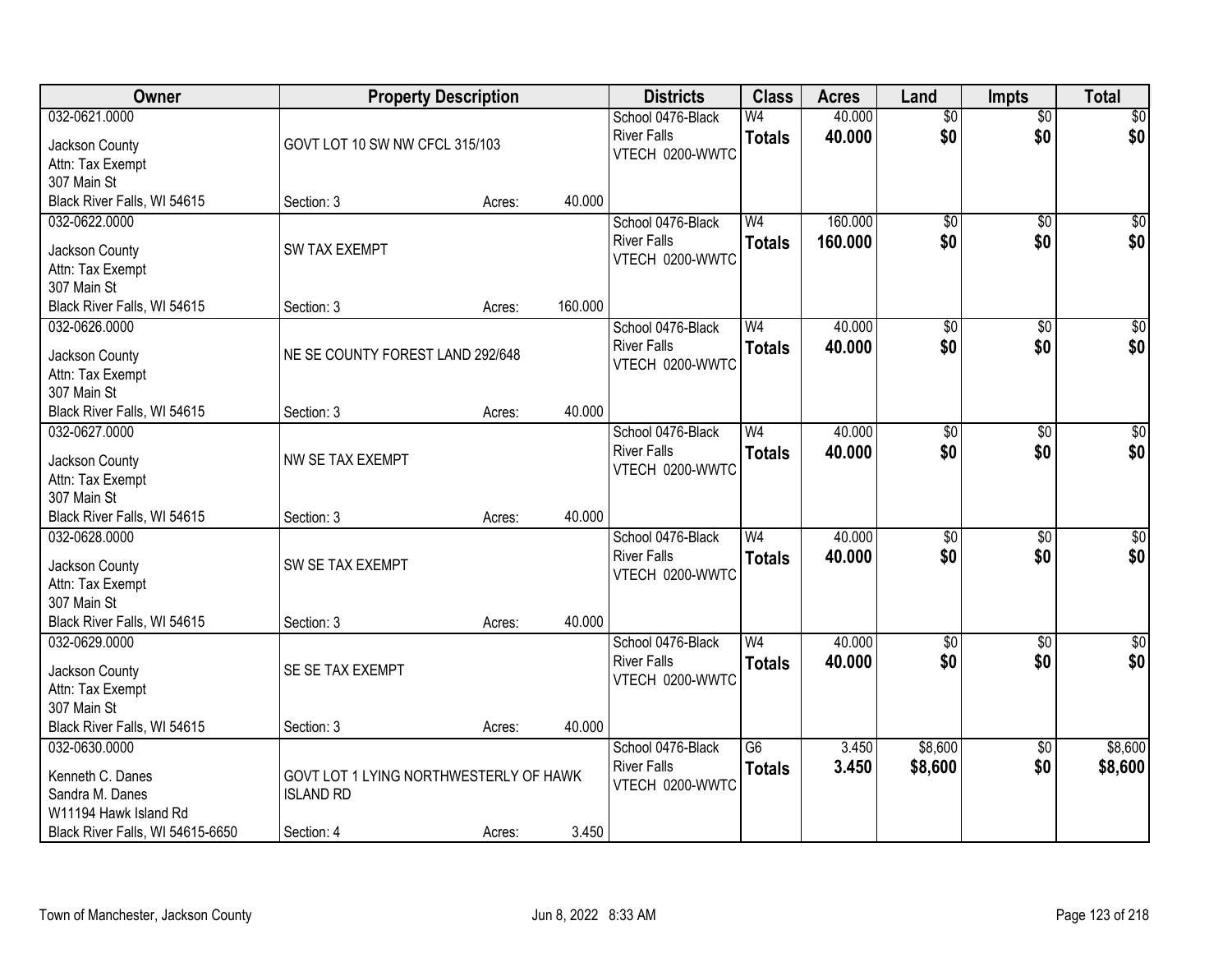| Owner                                 |                                                 | <b>Property Description</b> |        | <b>Districts</b>                      | <b>Class</b>    | <b>Acres</b> | Land        | <b>Impts</b>    | <b>Total</b>    |
|---------------------------------------|-------------------------------------------------|-----------------------------|--------|---------------------------------------|-----------------|--------------|-------------|-----------------|-----------------|
| 032-0631.0000                         | W11194 Hawk Island Rd                           |                             |        | School 0476-Black                     | $\overline{G1}$ | 2.260        | \$8,800     | \$154,000       | \$162,800       |
| Kenneth C. Danes                      | LOT 3 CSM 3852, BEING PT OF GOVT LOT 2 LYING    |                             |        | <b>River Falls</b>                    | <b>Totals</b>   | 2.260        | \$8,800     | \$154,000       | \$162,800       |
| Sandra M. Danes                       | NORTHWESTERLY OF HAWK ISLAND RD                 |                             |        | VTECH 0200-WWTC                       |                 |              |             |                 |                 |
| W11194 Hawk Island Rd                 |                                                 |                             |        |                                       |                 |              |             |                 |                 |
| Black River Falls, WI 54615-6650      | Section: 4                                      | Acres:                      | 2.260  |                                       |                 |              |             |                 |                 |
| 032-0631.0005                         |                                                 |                             |        | School 0476-Black                     | W <sub>6</sub>  | 32.000       | ( \$80,000) | $\overline{50}$ | $\overline{50}$ |
|                                       |                                                 |                             |        | <b>River Falls</b>                    | <b>Totals</b>   | 32.000       | \$0         | \$0             | \$0             |
| Lois W. Grootwassink                  | LOT 1 CSM 949 BEING PT OF GL 2 EX A PIECE BEGIN |                             |        | VTECH 0200-WWTC                       |                 |              |             |                 |                 |
| William H. Steigerwaldt               | AT THE NW COR OF LOT2 CSM 949, TH S // WITH     |                             |        |                                       |                 |              |             |                 |                 |
| N4824 Hawk Island Rd                  | THE E LINE OF LOT 1 CSM 949, TH ELY ALONG THE   |                             |        |                                       |                 |              |             |                 |                 |
| Black River Falls, WI 54615           | Section: 4                                      | Acres:                      | 32.000 |                                       |                 |              |             |                 |                 |
| 032-0631.0006                         | Robinson Rd                                     |                             |        | School 0476-Black                     | $\overline{G6}$ | 6.150        | \$15,400    | $\overline{50}$ | \$15,400        |
| Mark A. Hanson                        | PT OF GL <sub>3</sub>                           |                             |        | <b>River Falls</b><br>VTECH 0200-WWTC | <b>Totals</b>   | 6.150        | \$15,400    | \$0             | \$15,400        |
| Julie M. Hanson                       |                                                 |                             |        |                                       |                 |              |             |                 |                 |
| N4852 Robinson Rd                     |                                                 |                             |        |                                       |                 |              |             |                 |                 |
| Black River Falls, WI 54615-6613      | Section: 4                                      | Acres:                      | 6.150  |                                       |                 |              |             |                 |                 |
| 032-0631.0007                         | N4861 Robinson Rd                               |                             |        | School 0476-Black                     | G1              | 4.740        | \$24,400    | \$138,000       | \$162,400       |
|                                       | LOT 4 CSM 2227 BEING PT OF GL 3                 |                             |        | <b>River Falls</b>                    | <b>Totals</b>   | 4.740        | \$24,400    | \$138,000       | \$162,400       |
| Thomas L. Franks<br>Rebecca J. Franks |                                                 |                             |        | VTECH 0200-WWTC                       |                 |              |             |                 |                 |
| N4861 Robinson Rd                     |                                                 |                             |        |                                       |                 |              |             |                 |                 |
| Black River Falls, WI 54615-6615      | Section: 4                                      | Acres:                      | 4.740  |                                       |                 |              |             |                 |                 |
| 032-0631.0008                         | W10971 Hawk Island Rd                           |                             |        | School 0476-Black                     | $\overline{G1}$ | 4.720        | \$24,300    | \$196,500       | \$220,800       |
|                                       |                                                 |                             |        | <b>River Falls</b>                    |                 | 4.720        |             |                 |                 |
| Hugh G. Seiber                        | LOT 5 CSM 2227 BEING PT OF GL 3                 |                             |        | VTECH 0200-WWTC                       | <b>Totals</b>   |              | \$24,300    | \$196,500       | \$220,800       |
| Connie M. Seiber                      |                                                 |                             |        |                                       |                 |              |             |                 |                 |
| W10971 Hawk Island Rd                 |                                                 |                             |        |                                       |                 |              |             |                 |                 |
| Black River Falls, WI 54615-6647      | Section: 4                                      | Acres:                      | 4.720  |                                       |                 |              |             |                 |                 |
| 032-0631.0010                         | W10929 Hawk Island Rd                           |                             |        | School 0476-Black                     | $\overline{G1}$ | 3.100        | \$20,300    | \$108,000       | \$128,300       |
| Gary W. Fernholz                      | LOT 3 OF CSM 1344 BEING PART OF GOV'T LOT 3     |                             |        | <b>River Falls</b>                    | <b>Totals</b>   | 3.100        | \$20,300    | \$108,000       | \$128,300       |
| W10929 Hawk Island Rd                 |                                                 |                             |        | VTECH 0200-WWTC                       |                 |              |             |                 |                 |
| Black River Falls, WI 54615-6647      |                                                 |                             |        |                                       |                 |              |             |                 |                 |
|                                       | Section: 4                                      | Acres:                      | 3.100  |                                       |                 |              |             |                 |                 |
| 032-0631.0015                         |                                                 |                             |        | School 0476-Black                     | W6              | 4.250        | (\$10,600)  | $\overline{50}$ | $\overline{50}$ |
|                                       |                                                 |                             |        | <b>River Falls</b>                    | <b>Totals</b>   | 4.250        | \$0         | \$0             | \$0             |
| Lois W. Grootwassink                  | PART OF LOT 1 CSM 949 DESC AS FOLLOWS: BEGIN    |                             |        | VTECH 0200-WWTC                       |                 |              |             |                 |                 |
| N4824 Hawk Island Rd                  | AT THE NW COR OF LOT 2 CSM 949, TH S // WITH    |                             |        |                                       |                 |              |             |                 |                 |
| Black River Falls, WI 54615           | THE E LINE OF LOT 1 CSM 949, TH ELY ALONG THE   |                             |        |                                       |                 |              |             |                 |                 |
|                                       | Section: 4                                      | Acres:                      | 4.250  |                                       |                 |              |             |                 |                 |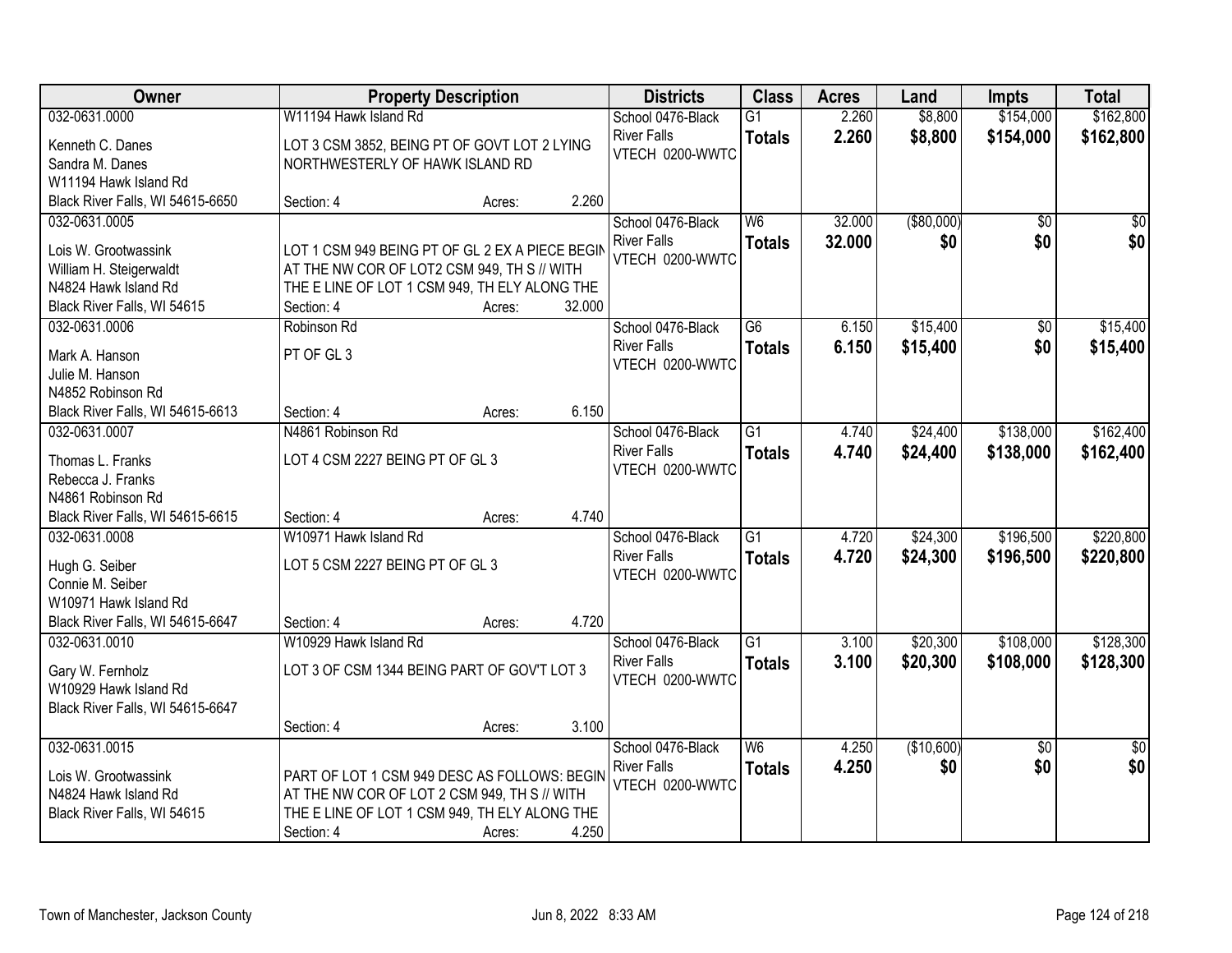| 032-0631.0020<br>\$8,200<br>Hawk Island Rd<br>School 0476-Black<br>G6<br>3.270<br>$\overline{50}$<br>\$8,200<br>\$0<br><b>River Falls</b><br>3.270<br><b>Totals</b><br>LOT 4 CSM 3852, BEING PT OF GOVT LOT 2 LYING<br>James M. Danielsen<br>VTECH 0200-WWTC<br>3126 Hermina St<br>NORTHWESTERLY OF HAWK ISLAND RD<br>Madison, WI 53714<br>3.270<br>Section: 4<br>Acres:<br>W6<br>25.890<br>( \$64, 700)<br>032-0632.0005<br>School 0476-Black<br>$\overline{50}$<br>25.890<br>\$0<br><b>River Falls</b><br>\$0<br><b>Totals</b><br>LOT 2 OF CSM 949 BEING PART OF GOV'T LOTS 2 &<br>Lois W. Grootwassink<br>VTECH 0200-WWTC<br>N4824 Hawk Island Rd<br>3 EXC LOT 3 OF CSM 1344 AND EX AS IN 401/677<br>AND EX LOTS 4 & 5 CSM 2227 MFL 25.89A CLOSED<br>Black River Falls, WI 54615<br>25.890<br>Section: 4<br>Acres:<br>032-0632.0010<br>W10853 Hawk Island Rd<br>G1<br>\$23,100<br>\$46,000<br>School 0476-Black<br>4.220<br><b>River Falls</b><br>4.220<br>\$23,100<br>\$46,000<br><b>Totals</b><br>LOT 5 CSM 2974 BEING PT OF GL 3<br>Randy Voeller<br>VTECH 0200-WWTC<br>W10853 Hawk Island Rd<br>Black River Falls, WI 54615-6623<br>4.220<br>Section: 4<br>Acres:<br>\$12,500<br>032-0632.0015<br>School 0476-Black<br>$\overline{G6}$<br>5.000<br>Robinson Rd<br>\$0<br><b>River Falls</b><br>5.000<br>\$0<br>\$12,500<br><b>Totals</b><br>PRT OF FRL L 3 LOT 2 OF CSM 164<br>Mark A. Hanson<br>VTECH 0200-WWTC<br>Julie M. Hanson<br>N4852 Robinson Rd<br>5.000<br>Black River Falls, WI 54615-6613<br>Section: 4<br>Acres:<br>N4898 Robinson Rd<br>$\overline{G1}$<br>\$16,500<br>\$148,500<br>032-0632.0020<br>School 0476-Black<br>2.200<br>2.200<br><b>River Falls</b><br>\$16,500<br>\$148,500<br><b>Totals</b><br>PART OF E 1/2 OF FRL LOT 3 BEING LOT 3 OF CSM<br>Jacquelynn Hanson<br>VTECH 0200-WWTC<br>N4898 Robinson Rd<br>164<br>Black River Falls, WI 54615<br>2.200<br>Section: 4<br>Acres:<br>$\overline{G1}$<br>\$85,500<br>032-0632.0025<br>W10815 Hawk Island Rd<br>School 0476-Black<br>\$11,600<br>1.550<br>\$11,600<br><b>River Falls</b><br>1.550<br>\$85,500<br><b>Totals</b><br>LOT 1 CSM 2446 BEING PART OF GL 2 SEC 3<br>Nancy A. Mattson<br>VTECH 0200-WWTC<br>W10815 Hawk Island Rd<br>(1.49A) AND GL3 SEC 4(.06A)<br>Black River Falls, WI 54615<br>1.550<br>Section: 4<br>Acres:<br>G4<br>032-0632.0030<br>School 0476-Black<br>7.430<br>\$800<br>$\overline{30}$<br>7.430<br><b>River Falls</b><br>\$800<br>\$0<br><b>Totals</b><br>LOT 4 CSM 2974 BEING PT OF GL 3<br>Jacquelynn Hanson<br>VTECH 0200-WWTC<br>N4898 Robinson Rd<br>Black River Falls, WI 54615 | Owner |            | <b>Property Description</b> |       | <b>Districts</b> | <b>Class</b> | <b>Acres</b> | Land | Impts | <b>Total</b>           |
|---------------------------------------------------------------------------------------------------------------------------------------------------------------------------------------------------------------------------------------------------------------------------------------------------------------------------------------------------------------------------------------------------------------------------------------------------------------------------------------------------------------------------------------------------------------------------------------------------------------------------------------------------------------------------------------------------------------------------------------------------------------------------------------------------------------------------------------------------------------------------------------------------------------------------------------------------------------------------------------------------------------------------------------------------------------------------------------------------------------------------------------------------------------------------------------------------------------------------------------------------------------------------------------------------------------------------------------------------------------------------------------------------------------------------------------------------------------------------------------------------------------------------------------------------------------------------------------------------------------------------------------------------------------------------------------------------------------------------------------------------------------------------------------------------------------------------------------------------------------------------------------------------------------------------------------------------------------------------------------------------------------------------------------------------------------------------------------------------------------------------------------------------------------------------------------------------------------------------------------------------------------------------------------------------------------------------------------------------------------------------------------------------------------------------------------------------------------------------------------------------------------------------------------------------------------------------------------------------------|-------|------------|-----------------------------|-------|------------------|--------------|--------------|------|-------|------------------------|
|                                                                                                                                                                                                                                                                                                                                                                                                                                                                                                                                                                                                                                                                                                                                                                                                                                                                                                                                                                                                                                                                                                                                                                                                                                                                                                                                                                                                                                                                                                                                                                                                                                                                                                                                                                                                                                                                                                                                                                                                                                                                                                                                                                                                                                                                                                                                                                                                                                                                                                                                                                                                         |       |            |                             |       |                  |              |              |      |       | \$8,200<br>\$8,200     |
|                                                                                                                                                                                                                                                                                                                                                                                                                                                                                                                                                                                                                                                                                                                                                                                                                                                                                                                                                                                                                                                                                                                                                                                                                                                                                                                                                                                                                                                                                                                                                                                                                                                                                                                                                                                                                                                                                                                                                                                                                                                                                                                                                                                                                                                                                                                                                                                                                                                                                                                                                                                                         |       |            |                             |       |                  |              |              |      |       |                        |
|                                                                                                                                                                                                                                                                                                                                                                                                                                                                                                                                                                                                                                                                                                                                                                                                                                                                                                                                                                                                                                                                                                                                                                                                                                                                                                                                                                                                                                                                                                                                                                                                                                                                                                                                                                                                                                                                                                                                                                                                                                                                                                                                                                                                                                                                                                                                                                                                                                                                                                                                                                                                         |       |            |                             |       |                  |              |              |      |       | $\sqrt{50}$<br>\$0     |
|                                                                                                                                                                                                                                                                                                                                                                                                                                                                                                                                                                                                                                                                                                                                                                                                                                                                                                                                                                                                                                                                                                                                                                                                                                                                                                                                                                                                                                                                                                                                                                                                                                                                                                                                                                                                                                                                                                                                                                                                                                                                                                                                                                                                                                                                                                                                                                                                                                                                                                                                                                                                         |       |            |                             |       |                  |              |              |      |       | \$69,100               |
|                                                                                                                                                                                                                                                                                                                                                                                                                                                                                                                                                                                                                                                                                                                                                                                                                                                                                                                                                                                                                                                                                                                                                                                                                                                                                                                                                                                                                                                                                                                                                                                                                                                                                                                                                                                                                                                                                                                                                                                                                                                                                                                                                                                                                                                                                                                                                                                                                                                                                                                                                                                                         |       |            |                             |       |                  |              |              |      |       | \$69,100               |
|                                                                                                                                                                                                                                                                                                                                                                                                                                                                                                                                                                                                                                                                                                                                                                                                                                                                                                                                                                                                                                                                                                                                                                                                                                                                                                                                                                                                                                                                                                                                                                                                                                                                                                                                                                                                                                                                                                                                                                                                                                                                                                                                                                                                                                                                                                                                                                                                                                                                                                                                                                                                         |       |            |                             |       |                  |              |              |      |       |                        |
|                                                                                                                                                                                                                                                                                                                                                                                                                                                                                                                                                                                                                                                                                                                                                                                                                                                                                                                                                                                                                                                                                                                                                                                                                                                                                                                                                                                                                                                                                                                                                                                                                                                                                                                                                                                                                                                                                                                                                                                                                                                                                                                                                                                                                                                                                                                                                                                                                                                                                                                                                                                                         |       |            |                             |       |                  |              |              |      |       | \$12,500               |
|                                                                                                                                                                                                                                                                                                                                                                                                                                                                                                                                                                                                                                                                                                                                                                                                                                                                                                                                                                                                                                                                                                                                                                                                                                                                                                                                                                                                                                                                                                                                                                                                                                                                                                                                                                                                                                                                                                                                                                                                                                                                                                                                                                                                                                                                                                                                                                                                                                                                                                                                                                                                         |       |            |                             |       |                  |              |              |      |       | \$12,500               |
|                                                                                                                                                                                                                                                                                                                                                                                                                                                                                                                                                                                                                                                                                                                                                                                                                                                                                                                                                                                                                                                                                                                                                                                                                                                                                                                                                                                                                                                                                                                                                                                                                                                                                                                                                                                                                                                                                                                                                                                                                                                                                                                                                                                                                                                                                                                                                                                                                                                                                                                                                                                                         |       |            |                             |       |                  |              |              |      |       |                        |
|                                                                                                                                                                                                                                                                                                                                                                                                                                                                                                                                                                                                                                                                                                                                                                                                                                                                                                                                                                                                                                                                                                                                                                                                                                                                                                                                                                                                                                                                                                                                                                                                                                                                                                                                                                                                                                                                                                                                                                                                                                                                                                                                                                                                                                                                                                                                                                                                                                                                                                                                                                                                         |       |            |                             |       |                  |              |              |      |       | \$165,000<br>\$165,000 |
|                                                                                                                                                                                                                                                                                                                                                                                                                                                                                                                                                                                                                                                                                                                                                                                                                                                                                                                                                                                                                                                                                                                                                                                                                                                                                                                                                                                                                                                                                                                                                                                                                                                                                                                                                                                                                                                                                                                                                                                                                                                                                                                                                                                                                                                                                                                                                                                                                                                                                                                                                                                                         |       |            |                             |       |                  |              |              |      |       | \$97,100               |
|                                                                                                                                                                                                                                                                                                                                                                                                                                                                                                                                                                                                                                                                                                                                                                                                                                                                                                                                                                                                                                                                                                                                                                                                                                                                                                                                                                                                                                                                                                                                                                                                                                                                                                                                                                                                                                                                                                                                                                                                                                                                                                                                                                                                                                                                                                                                                                                                                                                                                                                                                                                                         |       |            |                             |       |                  |              |              |      |       | \$97,100               |
|                                                                                                                                                                                                                                                                                                                                                                                                                                                                                                                                                                                                                                                                                                                                                                                                                                                                                                                                                                                                                                                                                                                                                                                                                                                                                                                                                                                                                                                                                                                                                                                                                                                                                                                                                                                                                                                                                                                                                                                                                                                                                                                                                                                                                                                                                                                                                                                                                                                                                                                                                                                                         |       |            |                             |       |                  |              |              |      |       |                        |
|                                                                                                                                                                                                                                                                                                                                                                                                                                                                                                                                                                                                                                                                                                                                                                                                                                                                                                                                                                                                                                                                                                                                                                                                                                                                                                                                                                                                                                                                                                                                                                                                                                                                                                                                                                                                                                                                                                                                                                                                                                                                                                                                                                                                                                                                                                                                                                                                                                                                                                                                                                                                         |       | Section: 4 | Acres:                      | 7.430 |                  |              |              |      |       | \$800<br>\$800         |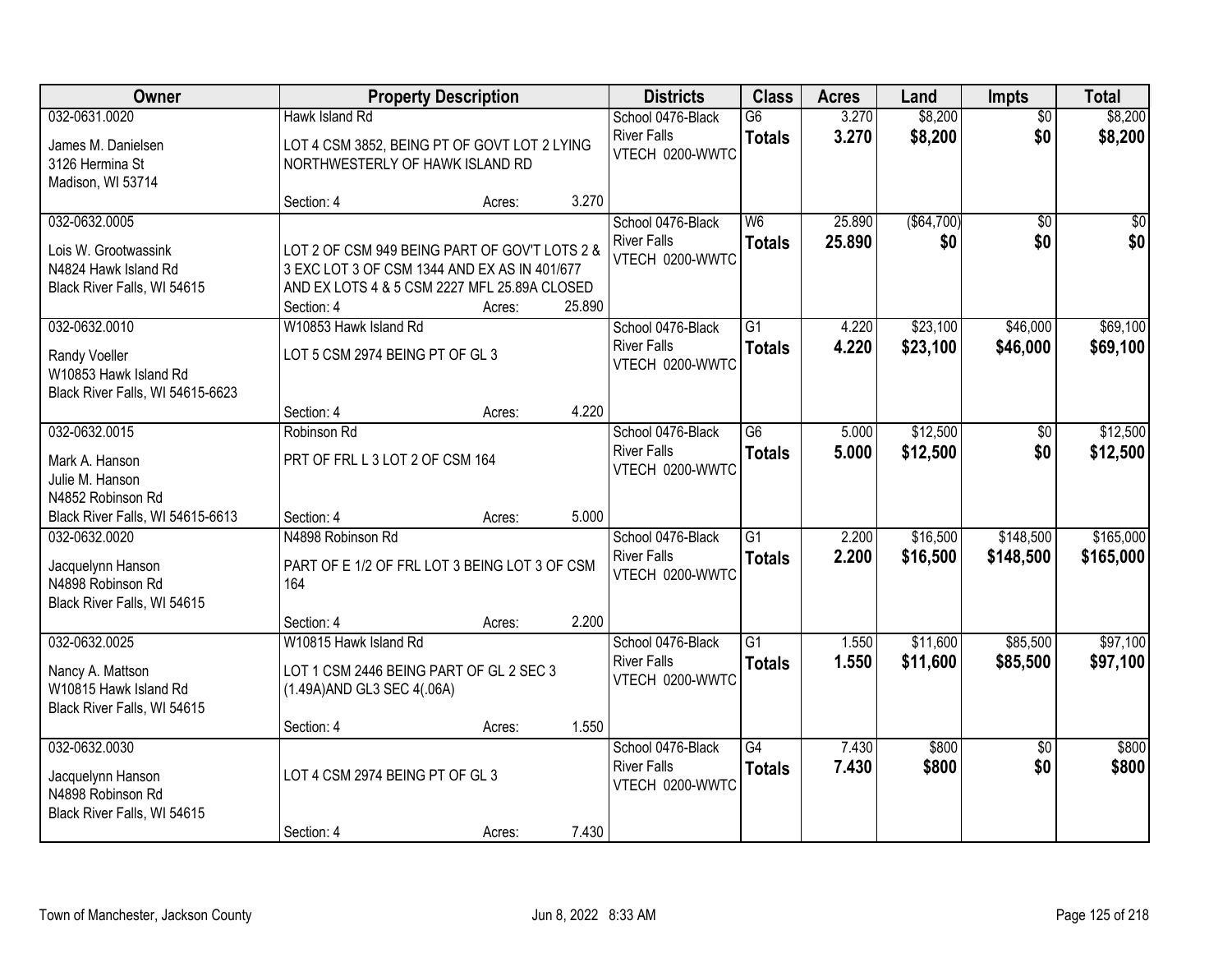| Owner                            | <b>Property Description</b>                      |                  | <b>Districts</b>   | <b>Class</b>             | <b>Acres</b> | Land        | <b>Impts</b>    | <b>Total</b>    |
|----------------------------------|--------------------------------------------------|------------------|--------------------|--------------------------|--------------|-------------|-----------------|-----------------|
| 032-0633.0000                    |                                                  |                  | School 0476-Black  | W6                       | 1.400        | ( \$3,500)  | $\overline{50}$ | \$0             |
| Lois W. Grootwassink             | PART OF GOVT LOT 4 BEG AT A POINT ON W LINEO     |                  | <b>River Falls</b> | <b>Totals</b>            | 1.400        | \$0         | \$0             | \$0             |
| N4824 Hawk Island Rd             | LOT 4 624' S FROM NW CORN; TH S 210', TH E 300', |                  | VTECH 0200-WWTC    |                          |              |             |                 |                 |
| Black River Falls, WI 54615      | TH N 210', TH W 300' TO POB MFL 1.4A CLOSED 2005 |                  |                    |                          |              |             |                 |                 |
|                                  | Section: 4                                       | 1.400<br>Acres:  |                    |                          |              |             |                 |                 |
| 032-0633.0010                    | N4824 Hawk Island Rd                             |                  | School 0476-Black  | $\overline{G1}$          | 2.000        | \$20,000    | \$184,500       | \$204,500       |
| Lois W. Grootwassink             | PART OF GOVT LOT 4 EXC AS IN 294/584 & EXC       |                  | <b>River Falls</b> | G <sub>5</sub>           | 1.000        | \$300       | \$0             | \$300           |
| N4824 Hawk Island Rd             | PART OF LOT 1 OF CSM 93 & EXC AS IN 365/485 MFI  |                  | VTECH 0200-WWTC    | W <sub>6</sub>           | 28.600       | (\$71,500)  | \$0             | \$0             |
| Black River Falls, WI 54615      | 28.6A CLOSED 2005 459/525                        |                  |                    | <b>Totals</b>            | 31.600       | \$20,300    | \$184,500       | \$204,800       |
|                                  | Section: 4                                       | 31.600<br>Acres: |                    |                          |              |             |                 |                 |
| 032-0634.0000                    |                                                  |                  | School 0476-Black  | W <sub>6</sub>           | 40.000       | (\$100,000) | \$0             | \$0             |
|                                  |                                                  |                  | <b>River Falls</b> | <b>Totals</b>            | 40.000       | \$0         | \$0             | \$0             |
| William H. Steigerwaldt          | NE NW BEING GOVT LOT 5 MFL 40A CLOSED 2005       |                  | VTECH 0200-WWTC    |                          |              |             |                 |                 |
| N4824 Hawk Island Rd             | 459/528                                          |                  |                    |                          |              |             |                 |                 |
| Black River Falls, WI 54615      | Section: 4                                       | 40.000<br>Acres: |                    |                          |              |             |                 |                 |
| 032-0635.0000                    | N4849 Robinson Rd                                |                  | School 0476-Black  | G1                       | 1.000        | \$7,500     | \$1,000         | \$8,500         |
|                                  |                                                  |                  | <b>River Falls</b> | G <sub>6</sub>           | 32.850       | \$82,100    | \$0             | \$82,100        |
| Mark A. Hanson                   | GOVT LOT 6 (NWNE) EX PT AS IN 401/676            |                  | VTECH 0200-WWTC    | <b>Totals</b>            | 33.850       | \$89,600    | \$1,000         | \$90,600        |
| Julie M. Hanson                  |                                                  |                  |                    |                          |              |             |                 |                 |
| N4852 Robinson Rd                |                                                  |                  |                    |                          |              |             |                 |                 |
| Black River Falls, WI 54615-6613 | Section: 4                                       | 33.850<br>Acres: |                    |                          |              |             |                 |                 |
| 032-0635.0005                    |                                                  |                  | School 0476-Black  | $\overline{\mathsf{W6}}$ | 6.150        | (\$15,400)  | $\overline{50}$ | $\overline{50}$ |
| William H. Steigerwaldt          | PT OF GOVT LOT 6 (NWNE) MFL 6.15A CLOSED 2006    |                  | <b>River Falls</b> | <b>Totals</b>            | 6.150        | \$0         | \$0             | \$0             |
| N4824 Hawk Island Rd             | 476/109                                          |                  | VTECH 0200-WWTC    |                          |              |             |                 |                 |
| Black River Falls, WI 54615      |                                                  |                  |                    |                          |              |             |                 |                 |
|                                  | Section: 4                                       | 6.150<br>Acres:  |                    |                          |              |             |                 |                 |
| 032-0636.0000                    |                                                  |                  | School 0476-Black  | $\overline{G6}$          | 32.000       | \$80,000    | $\overline{30}$ | \$80,000        |
| Jacquelynn Hanson                | GOVT LOT 7 EXC LOT 1 OF CSM 1675 & EX LOT 2      |                  | <b>River Falls</b> | <b>Totals</b>            | 32.000       | \$80,000    | \$0             | \$80,000        |
| N4898 Robinson Rd                | <b>CSM 2830</b>                                  |                  | VTECH 0200-WWTC    |                          |              |             |                 |                 |
| Black River Falls, WI 54615      |                                                  |                  |                    |                          |              |             |                 |                 |
|                                  | Section: 4                                       | 32.000<br>Acres: |                    |                          |              |             |                 |                 |
| 032-0636.0005                    | N4810 Robinson Rd                                |                  | School 0476-Black  | $\overline{G1}$          | 4.000        | \$22,500    | \$123,500       | \$146,000       |
| Kevin D. Hanson                  | LOT 1 OF CSM 1675 BEING PART OF GOV'T LOT 7      |                  | <b>River Falls</b> | <b>Totals</b>            | 4.000        | \$22,500    | \$123,500       | \$146,000       |
| N4810 Robinson Rd                |                                                  |                  | VTECH 0200-WWTC    |                          |              |             |                 |                 |
| Black River Falls, WI 54615      |                                                  |                  |                    |                          |              |             |                 |                 |
|                                  | Section: 4                                       | 4.000<br>Acres:  |                    |                          |              |             |                 |                 |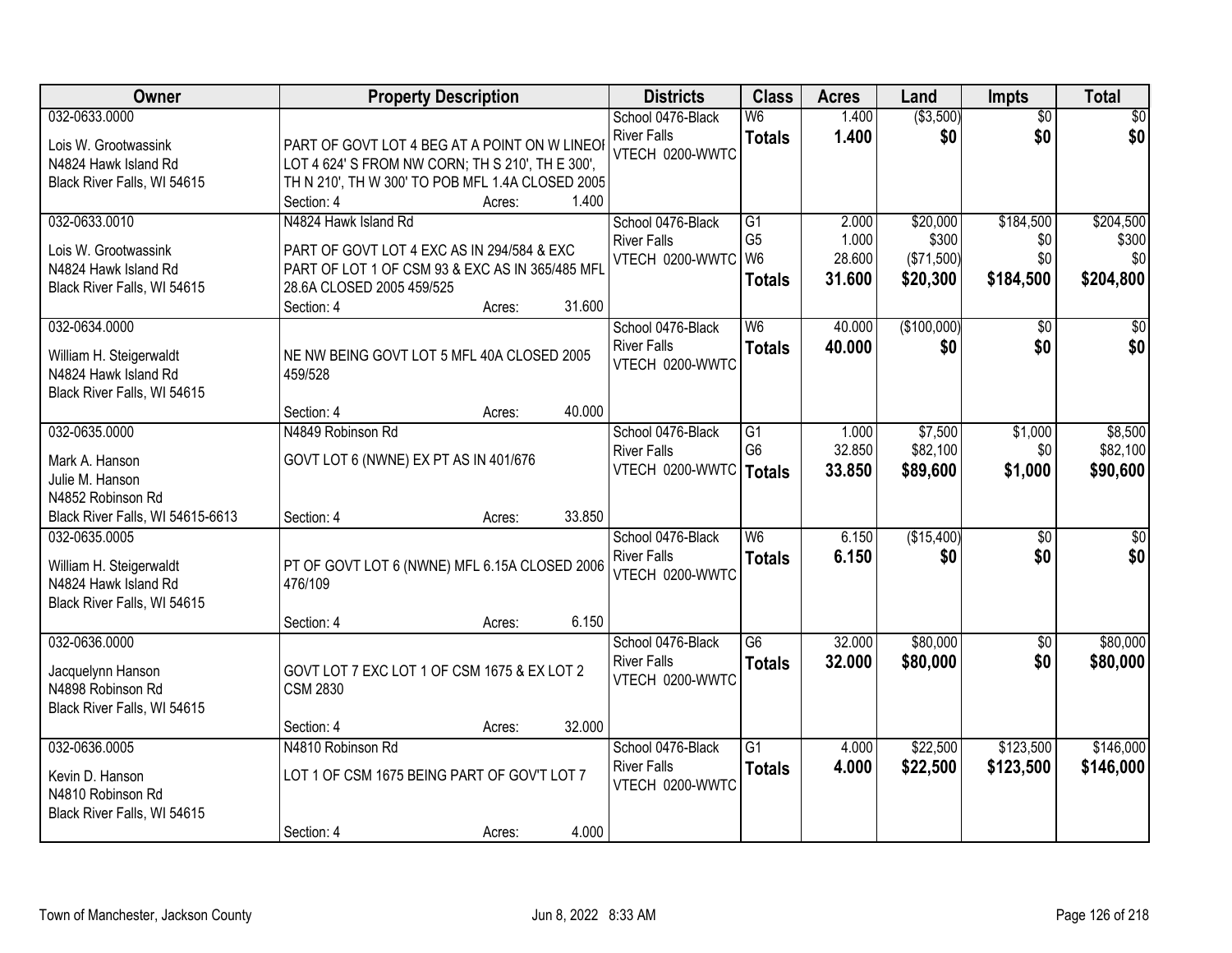| Owner                              | <b>Property Description</b>                     |        |        | <b>Districts</b>                      | <b>Class</b>    | <b>Acres</b> | Land       | <b>Impts</b> | <b>Total</b>     |
|------------------------------------|-------------------------------------------------|--------|--------|---------------------------------------|-----------------|--------------|------------|--------------|------------------|
| 032-0636.0010                      | N4852 Robinson Rd                               |        |        | School 0476-Black                     | $\overline{G1}$ | 4.000        | \$22,500   | \$227,000    | \$249,500        |
| Mark A. Hanson                     | LOT 2 CSM 2830 BEING PART OF GOVT LOT 7         |        |        | <b>River Falls</b>                    | <b>Totals</b>   | 4.000        | \$22,500   | \$227,000    | \$249,500        |
| Julie M. Hanson                    |                                                 |        |        | VTECH 0200-WWTC                       |                 |              |            |              |                  |
| N4852 Robinson Rd                  |                                                 |        |        |                                       |                 |              |            |              |                  |
| Black River Falls, WI 54615-6613   | Section: 4                                      | Acres: | 4.000  |                                       |                 |              |            |              |                  |
| 032-0637.0000                      |                                                 |        |        | School 0476-Black                     | W <sub>4</sub>  | 40.000       | \$0        | \$0          | \$0              |
|                                    | SE NE GOVT LOT 8 CFCL 315/103                   |        |        | <b>River Falls</b>                    | <b>Totals</b>   | 40.000       | \$0        | \$0          | \$0              |
| Jackson County<br>Attn: Tax Exempt |                                                 |        |        | VTECH 0200-WWTC                       |                 |              |            |              |                  |
| 307 Main St                        |                                                 |        |        |                                       |                 |              |            |              |                  |
| Black River Falls, WI 54615        | Section: 4                                      | Acres: | 40.000 |                                       |                 |              |            |              |                  |
| 032-0638.0000                      |                                                 |        |        | School 0476-Black                     | W <sub>4</sub>  | 40.000       | \$0        | \$0          | $\overline{\$0}$ |
|                                    |                                                 |        |        | <b>River Falls</b>                    | <b>Totals</b>   | 40.000       | \$0        | \$0          | \$0              |
| Jackson County                     | GOVT LOT 9 SW NE TAX EXEMPT                     |        |        | VTECH 0200-WWTC                       |                 |              |            |              |                  |
| Attn: Tax Exempt<br>307 Main St    |                                                 |        |        |                                       |                 |              |            |              |                  |
| Black River Falls, WI 54615        | Section: 4                                      | Acres: | 40.000 |                                       |                 |              |            |              |                  |
| 032-0639.0000                      |                                                 |        |        | School 0476-Black                     | W6              | 29.400       | (\$73,500) | \$0          | $\sqrt{50}$      |
|                                    |                                                 |        |        | <b>River Falls</b>                    | <b>Totals</b>   | 29.400       | \$0        | \$0          | \$0              |
| William H. Steigerwaldt            | GOVT LOT 10 SE NW EXC AS IN 365/485 MFL 29.4A   |        |        | VTECH 0200-WWTC                       |                 |              |            |              |                  |
| N4824 Hawk Island Rd               | CLOSED 2005 459/528                             |        |        |                                       |                 |              |            |              |                  |
| Black River Falls, WI 54615        |                                                 |        |        |                                       |                 |              |            |              |                  |
|                                    | Section: 4                                      | Acres: | 29.400 |                                       |                 |              |            |              |                  |
| 032-0640.0000                      |                                                 |        |        | School 0476-Black                     | W6              | 1.790        | (\$4,500)  | \$0          | $\sqrt{50}$      |
| William H. Steigerwaldt            | SW NW PRT OF GOVT LOT 11 EXC LOT 1 OF CSM 93    |        |        | <b>River Falls</b><br>VTECH 0200-WWTC | <b>Totals</b>   | 1.790        | \$0        | \$0          | \$0              |
| N4824 Hawk Island Rd               | & EXC LOT 2 OF CSM 891 & EXC 1 AC IN SW CORN &  |        |        |                                       |                 |              |            |              |                  |
| Black River Falls, WI 54615        | EXC AS IN 365/485 MFL 1.79A CLOSED 2005 459/528 |        |        |                                       |                 |              |            |              |                  |
|                                    | Section: 4                                      | Acres: | 1.790  |                                       |                 |              |            |              |                  |
| 032-0640.0005                      |                                                 |        |        | School 0476-Black                     | $\overline{G6}$ | 1.000        | \$2,500    | \$0          | \$2,500          |
| Patti M. Johnstone Doud            | PART OF GOVT LOT 11 SW N                        |        |        | <b>River Falls</b>                    | <b>Totals</b>   | 1.000        | \$2,500    | \$0          | \$2,500          |
| Michael D. Doud                    |                                                 |        |        | VTECH 0200-WWTC                       |                 |              |            |              |                  |
| PO Box 758                         |                                                 |        |        |                                       |                 |              |            |              |                  |
| Norris, TN 37828-0758              | Section: 4                                      | Acres: | 1.000  |                                       |                 |              |            |              |                  |
| 032-0640.0010                      | N4776 Hawk Island Rd                            |        |        | School 0476-Black                     | $\overline{G1}$ | 6.000        | \$27,500   | \$219,000    | \$246,500        |
| Douglas R. Andrews                 | LOT 3 CSM 4373 BEING PT OF FL 4, 10, & 11, AND  |        |        | <b>River Falls</b>                    | G <sub>5</sub>  | 2.000        | \$2,000    | \$0          | \$2,000          |
| Maureen A. Murphy                  | INCLUDING LOT 1 CSM 93 AND LOT 2 CSM 891        |        |        | VTECH 0200-WWTC                       | G <sub>6</sub>  | 47.220       | \$118,100  | \$0          | \$118,100        |
| 1506 Walnut Cir                    |                                                 |        |        |                                       | <b>Totals</b>   | 55.220       | \$147,600  | \$219,000    | \$366,600        |
| Middleton, WI 53562                | Section: 4                                      | Acres: | 55.220 |                                       |                 |              |            |              |                  |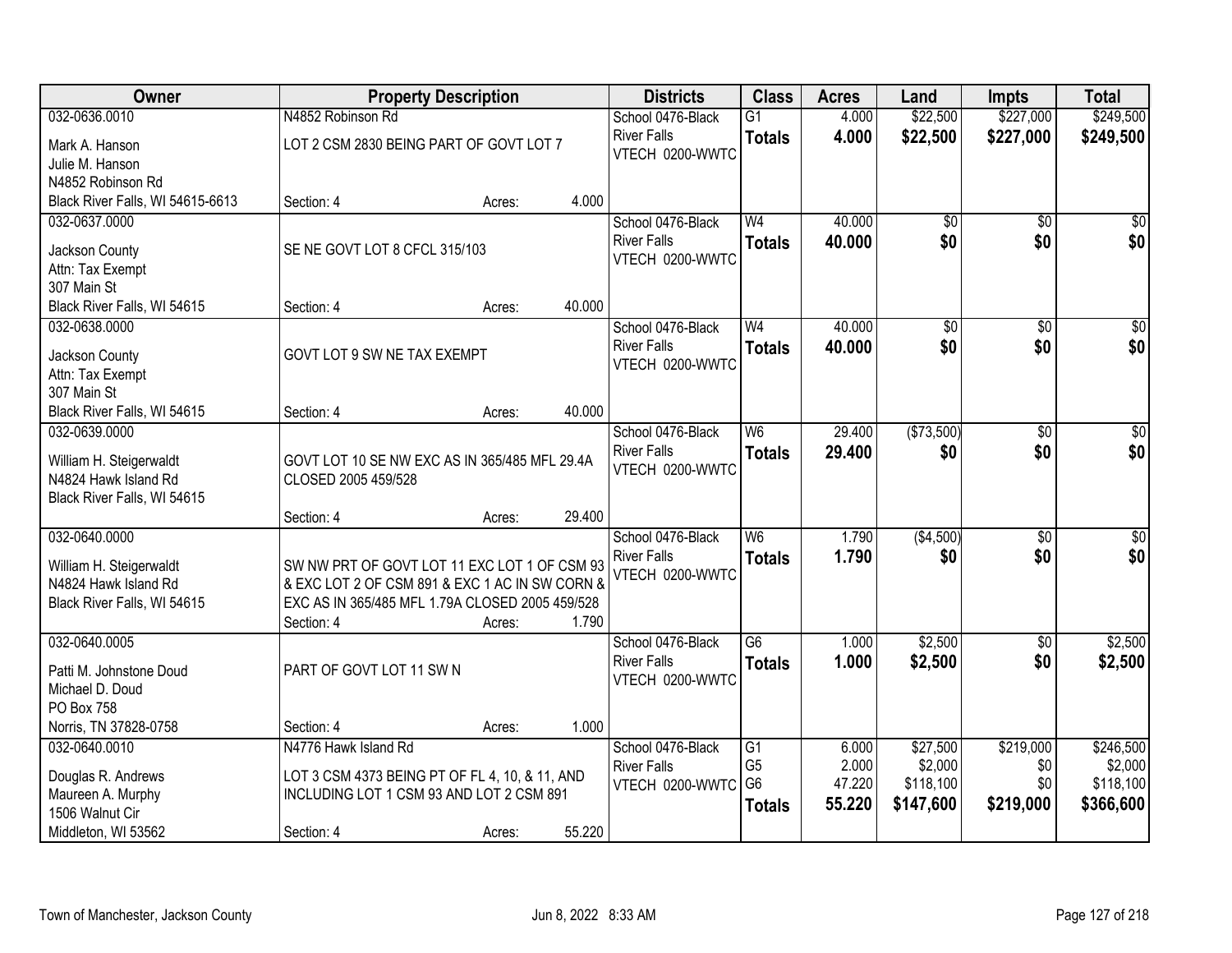| Owner                                            | <b>Property Description</b>                                                                        |        |        | <b>Districts</b>                        | <b>Class</b>           | <b>Acres</b>   | Land            | <b>Impts</b>    | <b>Total</b>    |
|--------------------------------------------------|----------------------------------------------------------------------------------------------------|--------|--------|-----------------------------------------|------------------------|----------------|-----------------|-----------------|-----------------|
| 032-0641.0000                                    |                                                                                                    |        |        | School 0476-Black                       | $\overline{\text{W4}}$ | 40.000         | $\overline{50}$ | $\overline{50}$ | $\overline{30}$ |
| Jackson County                                   | NE SW TAX EXEMPT                                                                                   |        |        | <b>River Falls</b>                      | <b>Totals</b>          | 40.000         | \$0             | \$0             | \$0             |
| Attn: Tax Exempt                                 |                                                                                                    |        |        | VTECH 0200-WWTC                         |                        |                |                 |                 |                 |
| 307 Main St                                      |                                                                                                    |        |        |                                         |                        |                |                 |                 |                 |
| Black River Falls, WI 54615                      | Section: 4                                                                                         | Acres: | 40.000 |                                         |                        |                |                 |                 |                 |
| 032-0642.0000                                    | N4704 Hawk Island Rd                                                                               |        |        | School 0476-Black                       | $\overline{G1}$        | 1.000          | \$7,500         | \$33,000        | \$40,500        |
| Patti M. Johnstone Doud                          | N 1/2 NW SW                                                                                        |        |        | <b>River Falls</b>                      | G <sub>6</sub>         | 19.000         | \$47,500        | \$0             | \$47,500        |
| Michael D. Doud                                  |                                                                                                    |        |        | VTECH 0200-WWTC                         | <b>Totals</b>          | 20.000         | \$55,000        | \$33,000        | \$88,000        |
| PO Box 758                                       |                                                                                                    |        |        |                                         |                        |                |                 |                 |                 |
| Norris, TN 37828-0758                            | Section: 4                                                                                         | Acres: | 20.000 |                                         |                        |                |                 |                 |                 |
| 032-0642.0005                                    | N4631 Scantleton Rd                                                                                |        |        | School 0476-Black                       | G1                     | 1.000          | \$7,500         | \$5,500         | \$13,000        |
| Marylee S. Doud                                  | S 1/2 NW SW                                                                                        |        |        | <b>River Falls</b>                      | G <sub>5</sub>         | 5.000          | \$1,300         | \$0             | \$1,300         |
| N6738 Us Highway 12                              |                                                                                                    |        |        | VTECH 0200-WWTC                         | G <sub>6</sub>         | 14.000         | \$35,000        | \$0             | \$35,000        |
| Black River Falls, WI 54615                      |                                                                                                    |        |        |                                         | <b>Totals</b>          | 20,000         | \$43,800        | \$5,500         | \$49,300        |
|                                                  | Section: 4                                                                                         | Acres: | 20.000 |                                         |                        |                |                 |                 |                 |
| 032-0643.0000                                    | N4547 Scantleton Rd                                                                                |        |        | School 0476-Black                       | $\overline{G1}$        | 1.930          | \$14,500        | \$70,000        | \$84,500        |
|                                                  | LOT 3 OF CSM 3664 BEING PART OF THE SWSW                                                           |        |        | <b>River Falls</b>                      | <b>Totals</b>          | 1.930          | \$14,500        | \$70,000        | \$84,500        |
| Seydou Diallo<br>Stacy J. Sperlingas             |                                                                                                    |        |        | VTECH 0200-WWTC                         |                        |                |                 |                 |                 |
| 8368 163rd St                                    |                                                                                                    |        |        |                                         |                        |                |                 |                 |                 |
| Chippewa Falls, WI 54729                         | Section: 4                                                                                         | Acres: | 1.930  |                                         |                        |                |                 |                 |                 |
| 032-0643.0005                                    | Scantleton Rd                                                                                      |        |        | School 0476-Black                       | $\overline{G6}$        | 4.500          | \$11,300        | \$0             | \$11,300        |
|                                                  |                                                                                                    |        |        | <b>River Falls</b>                      | <b>Totals</b>          | 4.500          | \$11,300        | \$0             | \$11,300        |
| Patrick L & Theresa Franks Revocable             | PART OF SW SW DESC AS FOLLOWS: COMM AT THE                                                         |        |        | VTECH 0200-WWTC                         |                        |                |                 |                 |                 |
| <b>Trust Dated Octobe</b><br>N4405 Scantleton Rd | SE CORNER OF FORTY, TH W 626.4', TH N 417.6', TH<br>E 626.4', TH S 417.6' TO POB EX LOT 2 CSM 3538 |        |        |                                         |                        |                |                 |                 |                 |
| Black River Falls, WI 54615                      | Section: 4                                                                                         | Acres: | 4.500  |                                         |                        |                |                 |                 |                 |
| 032-0643.0010                                    | Scantleton Rd                                                                                      |        |        | School 0476-Black                       | $\overline{G1}$        | 6.000          | \$27,500        | $\overline{50}$ | \$27,500        |
|                                                  |                                                                                                    |        |        | <b>River Falls</b>                      | <b>Totals</b>          | 6.000          | \$27,500        | \$0             | \$27,500        |
| Patrick L & Theresa Franks Revocable             | PART OF SW SW COM AT NE CORN TH W 746.8', TH                                                       |        |        | VTECH 0200-WWTC                         |                        |                |                 |                 |                 |
| <b>Trust Dated Octobe</b>                        | S 350', TH E 746.8', TH N 350' TO POB                                                              |        |        |                                         |                        |                |                 |                 |                 |
| N4405 Scantleton Rd                              |                                                                                                    |        |        |                                         |                        |                |                 |                 |                 |
| Black River Falls, WI 54615                      | Section: 4                                                                                         | Acres: | 6.000  |                                         |                        |                |                 |                 |                 |
| 032-0643.0015                                    | N4545 Scantleton Rd                                                                                |        |        | School 0476-Black<br><b>River Falls</b> | $\overline{G1}$        | 1.500<br>1.500 | \$11,300        | \$142,000       | \$153,300       |
| Daniel A. Campbell                               | LOT 2 OF CSM 3538 BEING PART OF SW SW (FKA                                                         |        |        | VTECH 0200-WWTC                         | <b>Totals</b>          |                | \$11,300        | \$142,000       | \$153,300       |
| N4545 Scantleton Rd                              | LOT 1 CSM 2767)                                                                                    |        |        |                                         |                        |                |                 |                 |                 |
| Black River Falls, WI 54615                      |                                                                                                    |        |        |                                         |                        |                |                 |                 |                 |
|                                                  | Section: 4                                                                                         | Acres: | 1.500  |                                         |                        |                |                 |                 |                 |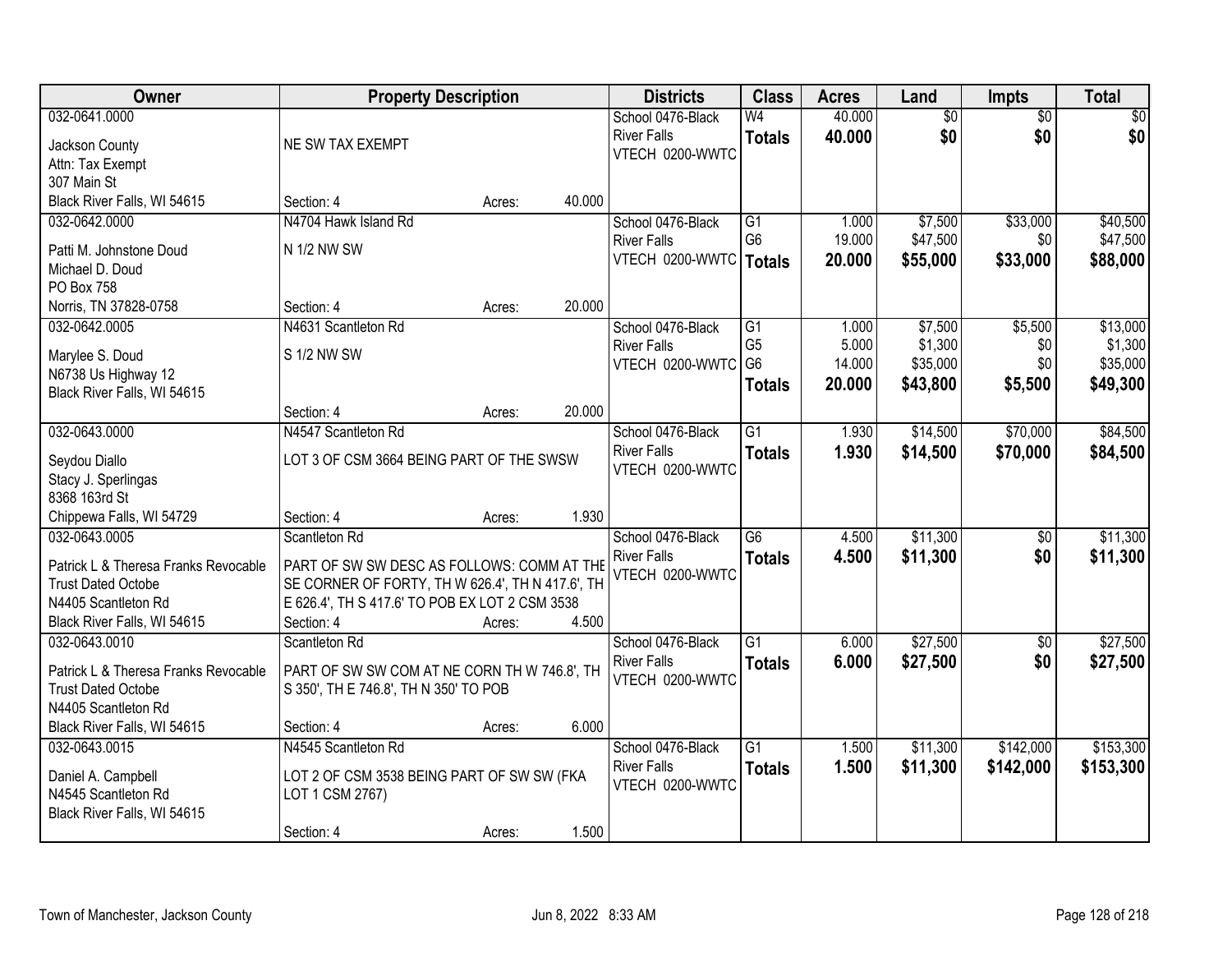| Owner                                                                    | <b>Property Description</b>                |        |        | <b>Districts</b>                        | <b>Class</b>           | <b>Acres</b> | Land            | <b>Impts</b>    | <b>Total</b>    |
|--------------------------------------------------------------------------|--------------------------------------------|--------|--------|-----------------------------------------|------------------------|--------------|-----------------|-----------------|-----------------|
| 032-0643.0020                                                            | Scantleton Rd                              |        |        | School 0476-Black                       | $\overline{G5}$        | 21.090       | \$5,300         | $\overline{50}$ | \$5,300         |
| Patrick L & Theresa Franks Revocable                                     | SWSW EX LOT 3 OF CSM 3664, EX LOT 2 OF CSM |        |        | <b>River Falls</b>                      | G <sub>6</sub>         | 5.000        | \$11,500        | \$0             | \$11,500        |
| <b>Trust Dated Octobe</b>                                                | 3538, EX PARCEL DESC AS FOLLOWS: COMM AT   |        |        | VTECH 0200-WWTC                         | Totals                 | 26.090       | \$16,800        | \$0             | \$16,800        |
| N4405 Scantleton Rd                                                      | THE SE CORNER OF FORTY, TH W 626.4', TH N  |        |        |                                         |                        |              |                 |                 |                 |
| Black River Falls, WI 54615                                              | Section: 4                                 | Acres: | 26.090 |                                         |                        |              |                 |                 |                 |
| 032-0644.0000                                                            | N4548 Scantleton Rd                        |        |        | School 0476-Black                       | G1                     | 1.000        | \$7,500         | \$50,000        | \$57,500        |
| Lewis E. Lowe                                                            | SE SW                                      |        |        | <b>River Falls</b>                      | G <sub>6</sub>         | 39.000       | \$97,500        | \$0             | \$97,500        |
| N4548 Scantleton Rd                                                      |                                            |        |        | VTECH 0200-WWTC   Totals                |                        | 40.000       | \$105,000       | \$50,000        | \$155,000       |
| Black River Falls, WI 54615                                              |                                            |        |        |                                         |                        |              |                 |                 |                 |
|                                                                          | Section: 4                                 | Acres: | 40.000 |                                         |                        |              |                 |                 |                 |
| 032-0645.0000                                                            |                                            |        |        | School 0476-Black                       | W <sub>4</sub>         | 40.000       | $\overline{50}$ | \$0             | $\sqrt{50}$     |
|                                                                          | NE SE TAX EXEMPT                           |        |        | <b>River Falls</b>                      | <b>Totals</b>          | 40.000       | \$0             | \$0             | \$0             |
| Jackson County<br>Attn: Tax Exempt                                       |                                            |        |        | VTECH 0200-WWTC                         |                        |              |                 |                 |                 |
| 307 Main St                                                              |                                            |        |        |                                         |                        |              |                 |                 |                 |
| Black River Falls, WI 54615                                              | Section: 4                                 | Acres: | 40.000 |                                         |                        |              |                 |                 |                 |
| 032-0646.0000                                                            |                                            |        |        | School 0476-Black                       | W <sub>4</sub>         | 40.000       | $\overline{30}$ | $\overline{50}$ | $\overline{30}$ |
|                                                                          |                                            |        |        | <b>River Falls</b>                      | <b>Totals</b>          | 40.000       | \$0             | \$0             | \$0             |
| Jackson County                                                           | NW SE TAX EXEMPT                           |        |        | VTECH 0200-WWTC                         |                        |              |                 |                 |                 |
| Attn: Tax Exempt                                                         |                                            |        |        |                                         |                        |              |                 |                 |                 |
| 307 Main St<br>Black River Falls, WI 54615                               | Section: 4                                 | Acres: | 40.000 |                                         |                        |              |                 |                 |                 |
| 032-0647.0000                                                            |                                            |        |        | School 0476-Black                       | W <sub>4</sub>         | 40.000       | $\overline{50}$ | $\overline{50}$ | $\overline{50}$ |
|                                                                          |                                            |        |        | <b>River Falls</b>                      | <b>Totals</b>          | 40.000       | \$0             | \$0             | \$0             |
| Jackson County                                                           | SW SE TAX EXEMPT                           |        |        | VTECH 0200-WWTC                         |                        |              |                 |                 |                 |
| Attn: Tax Exempt                                                         |                                            |        |        |                                         |                        |              |                 |                 |                 |
| 307 Main St                                                              |                                            |        |        |                                         |                        |              |                 |                 |                 |
| Black River Falls, WI 54615                                              | Section: 4                                 | Acres: | 40.000 |                                         |                        |              |                 |                 |                 |
| 032-0648.0000                                                            |                                            |        |        | School 0476-Black<br><b>River Falls</b> | W <sub>4</sub>         | 40.000       | $\overline{60}$ | $\overline{30}$ | $\sqrt{50}$     |
| Jackson County                                                           | SE SE TAX EXEMPT                           |        |        | VTECH 0200-WWTC                         | <b>Totals</b>          | 40.000       | \$0             | \$0             | \$0             |
| Attn: Tax Exempt                                                         |                                            |        |        |                                         |                        |              |                 |                 |                 |
| 307 Main St                                                              |                                            |        |        |                                         |                        |              |                 |                 |                 |
| Black River Falls, WI 54615                                              | Section: 4                                 | Acres: | 40.000 |                                         |                        |              |                 |                 |                 |
| 032-0649.0000                                                            |                                            |        |        | School 0476-Black                       | $\overline{\text{X2}}$ | 36.950       | $\overline{50}$ | $\overline{50}$ | $\sqrt{30}$     |
| State of Wisconsin Department of Natur   FRL NE NE GOVT LOT 1 TAX EXEMPT |                                            |        |        | <b>River Falls</b>                      | <b>Totals</b>          | 36.950       | \$0             | \$0             | \$0             |
| Resources                                                                |                                            |        |        | VTECH 0200-WWTC                         |                        |              |                 |                 |                 |
| Attn: Tax Exempt                                                         |                                            |        |        |                                         |                        |              |                 |                 |                 |
| PO Box 7921                                                              | Section: 5                                 | Acres: | 36.950 |                                         |                        |              |                 |                 |                 |
| Madison, WI 53707-7921                                                   |                                            |        |        |                                         |                        |              |                 |                 |                 |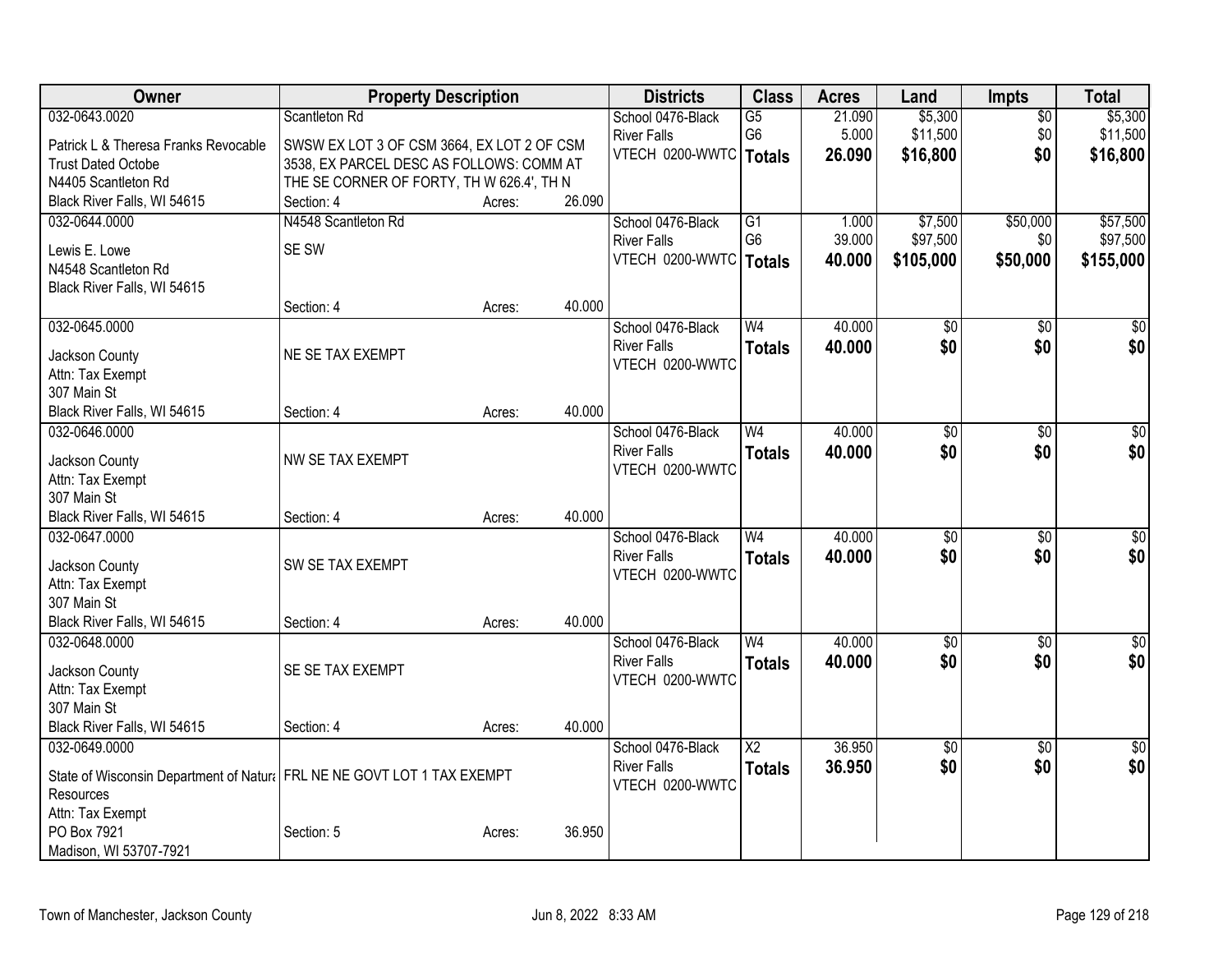| Owner                                                                             | <b>Property Description</b> |        |        | <b>Districts</b>                        | <b>Class</b>           | <b>Acres</b> | Land            | <b>Impts</b>    | <b>Total</b> |
|-----------------------------------------------------------------------------------|-----------------------------|--------|--------|-----------------------------------------|------------------------|--------------|-----------------|-----------------|--------------|
| 032-0650.0000                                                                     |                             |        |        | School 0476-Black                       | $\overline{\text{X2}}$ | 36.200       | $\overline{50}$ | $\overline{50}$ | $\sqrt{50}$  |
| State of Wisconsin Department of Natur   FRL NE NE GOVT LOT 2 TAX EXEMPT          |                             |        |        | <b>River Falls</b>                      | <b>Totals</b>          | 36.200       | \$0             | \$0             | \$0          |
| Resources                                                                         |                             |        |        | VTECH 0200-WWTC                         |                        |              |                 |                 |              |
| Attn: Tax Exempt                                                                  |                             |        |        |                                         |                        |              |                 |                 |              |
| PO Box 7921                                                                       | Section: 5                  | Acres: | 36.200 |                                         |                        |              |                 |                 |              |
| Madison, WI 53707-7921                                                            |                             |        |        |                                         |                        |              |                 |                 |              |
| 032-0651.0000                                                                     |                             |        |        | School 0476-Black                       | $\overline{\text{X2}}$ | 32.600       | $\overline{50}$ | $\overline{50}$ | \$0          |
| State of Wisconsin Department of Natural PT SE NE GOVT LOT 3 TAX EXEMPT           |                             |        |        | <b>River Falls</b>                      | <b>Totals</b>          | 32.600       | \$0             | \$0             | \$0          |
| Resources                                                                         |                             |        |        | VTECH 0200-WWTC                         |                        |              |                 |                 |              |
| Attn: Tax Exempt                                                                  |                             |        |        |                                         |                        |              |                 |                 |              |
| PO Box 7921                                                                       | Section: 5                  | Acres: | 32.600 |                                         |                        |              |                 |                 |              |
| Madison, WI 53707-7921                                                            |                             |        |        |                                         |                        |              |                 |                 |              |
| 032-0652.0000                                                                     | Hawk Island Rd              |        |        | School 0476-Black                       | $\overline{\text{X2}}$ | 40.000       | \$0             | $\overline{50}$ | \$0          |
|                                                                                   |                             |        |        | <b>River Falls</b>                      | <b>Totals</b>          | 40.000       | \$0             | \$0             | \$0          |
| State of Wisconsin Department of Natural NE SE TAX EXEMPT                         |                             |        |        | VTECH 0200-WWTC                         |                        |              |                 |                 |              |
| Resources                                                                         |                             |        |        |                                         |                        |              |                 |                 |              |
| Attn: Tax Exempt<br>PO Box 7921                                                   | Section: 5                  | Acres: | 40.000 |                                         |                        |              |                 |                 |              |
| Madison, WI 53707-7921                                                            |                             |        |        |                                         |                        |              |                 |                 |              |
| 032-0653.0000                                                                     | N4603 Hawk Island Rd        |        |        | School 0476-Black                       | $\overline{\text{X2}}$ | 19.400       | \$0             | \$0             | \$0          |
|                                                                                   |                             |        |        | <b>River Falls</b>                      | <b>Totals</b>          | 19.400       | \$0             | \$0             | \$0          |
| State of Wisconsin Department of Natura   NW SE GOVT LOT 4 TAX EXEMPT             |                             |        |        | VTECH 0200-WWTC                         |                        |              |                 |                 |              |
| <b>Resources</b>                                                                  |                             |        |        |                                         |                        |              |                 |                 |              |
| Attn: Tax Exempt                                                                  |                             |        |        |                                         |                        |              |                 |                 |              |
| PO Box 7921                                                                       | Section: 5                  | Acres: | 19.400 |                                         |                        |              |                 |                 |              |
| Madison, WI 53707-7921                                                            |                             |        |        |                                         | $\overline{\text{X2}}$ | 35.080       |                 |                 |              |
| 032-0654.0000                                                                     |                             |        |        | School 0476-Black<br><b>River Falls</b> |                        |              | $\overline{50}$ | $\overline{50}$ | $\sqrt{50}$  |
| State of Wisconsin Department of Natur   PART OF SE SW BEING FRL LOT 5 TAX EXEMPT |                             |        |        | VTECH 0200-WWTC                         | <b>Totals</b>          | 35,080       | \$0             | \$0             | \$0          |
| Resources                                                                         |                             |        |        |                                         |                        |              |                 |                 |              |
| Attn: Tax Exempt                                                                  |                             |        |        |                                         |                        |              |                 |                 |              |
| PO Box 7921                                                                       | Section: 5                  | Acres: | 35.080 |                                         |                        |              |                 |                 |              |
| Madison, WI 53707-7921                                                            |                             |        |        |                                         |                        |              |                 |                 |              |
| 032-0655.0000                                                                     |                             |        |        | School 0476-Black                       | $\overline{\text{X2}}$ | 40.000       | \$0             | \$0             | $\sqrt{50}$  |
| State of Wisconsin Department of Natural SW SE TAX EXEMPT                         |                             |        |        | <b>River Falls</b>                      | <b>Totals</b>          | 40.000       | \$0             | \$0             | \$0          |
| Resources                                                                         |                             |        |        | VTECH 0200-WWTC                         |                        |              |                 |                 |              |
| Attn: Tax Exempt                                                                  |                             |        |        |                                         |                        |              |                 |                 |              |
| PO Box 7921                                                                       | Section: 5                  | Acres: | 40.000 |                                         |                        |              |                 |                 |              |
| Madison, WI 53707-7921                                                            |                             |        |        |                                         |                        |              |                 |                 |              |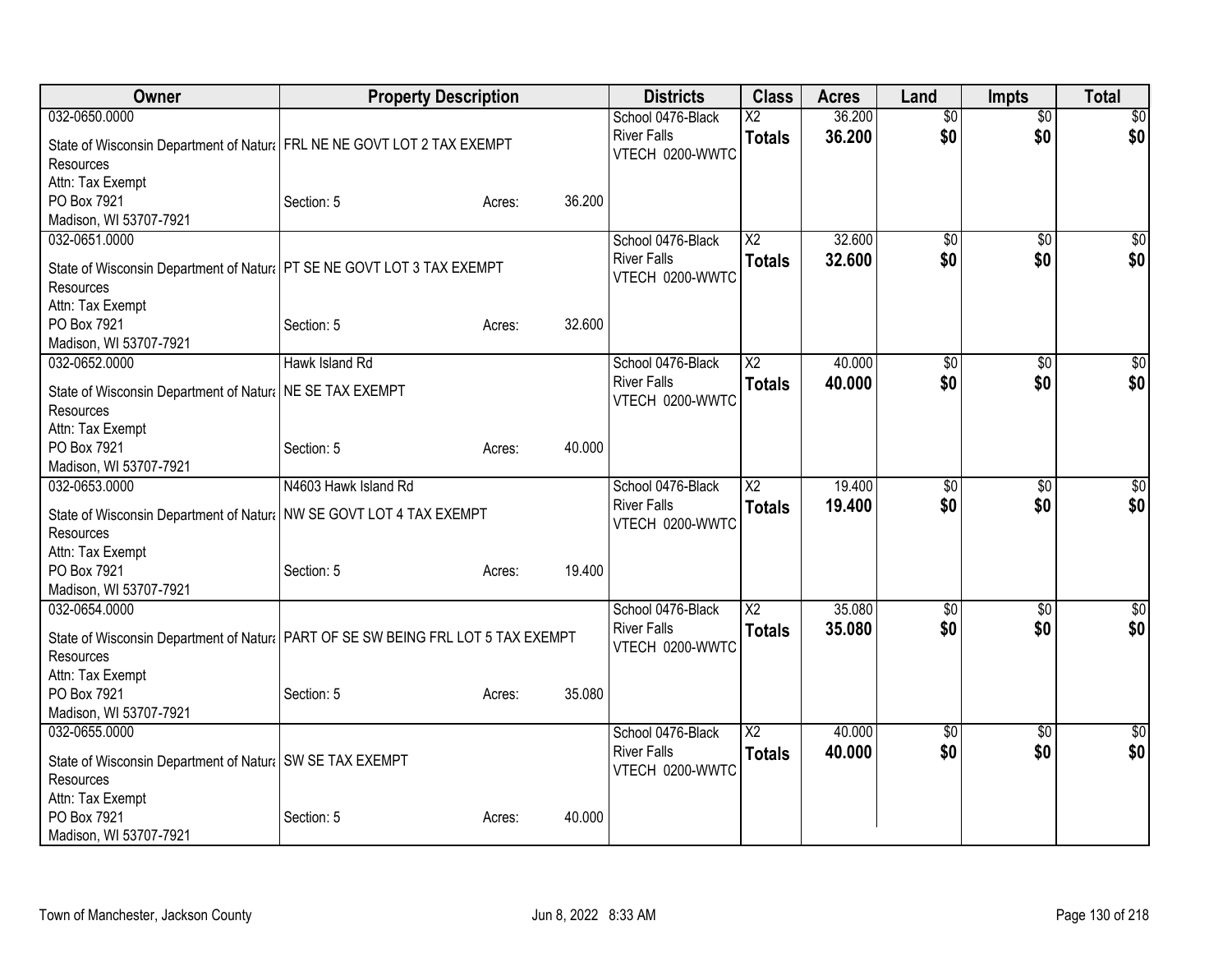| 032-0656.0000<br>17.000<br>$\overline{50}$<br>$\overline{30}$<br>School 0476-Black<br>$\overline{\text{X2}}$<br>\$0<br>17,000<br>\$0<br>\$0<br><b>River Falls</b><br><b>Totals</b><br>State of Wisconsin Department of Natur   PART OF SE SE TAX EXEMPT<br>VTECH 0200-WWTC<br>Resources<br>Attn: Tax Exempt<br>PO Box 7921<br>17.000<br>Section: 5<br>Acres:<br>Madison, WI 53707-7921<br>\$20,100<br>\$10,500<br>032-0656.0005<br>N4599 Hawk Island Rd<br>School 0476-Black<br>G <sub>1</sub><br>3.050<br><b>River Falls</b><br>3.050<br>\$20,100<br>\$10,500<br><b>Totals</b><br>PT OF SE SE DESC AS FOLLOWS: COMM AT A PT OF<br>Earl & Sandra Primley Living Trust et al<br>VTECH 0200-WWTC<br>THE FORTY LINE 40 RODS W OF THE NE CORNER,<br>c/o Martin Wardesky<br>W10203 Levis Creek Rd<br>TH W 40 RODS TO NW CORNER, TH S 12 RODS, TH<br>Black River Falls, WI 54615-5422<br>3.050<br>Section: 5<br>Acres:<br>032-0656.0010<br>Hawk Island Rd<br>School 0476-Black<br>G4<br>5.000<br>\$600<br>\$600<br>$\overline{50}$<br>G <sub>5</sub><br>3.500<br>\$900<br>\$0<br><b>River Falls</b><br>E 1/2 OF SE SE EXC LYING W OF HAWK ISLAND RD<br>Patrick L & Theresa Franks Revocable<br>G5M<br>\$0<br>3.500<br>\$4,100<br>VTECH 0200-WWTC<br><b>Trust Dated Octobe</b><br>12.000<br>\$5,600<br>\$0<br>\$5,600<br><b>Totals</b><br>N4405 Scantleton Rd<br>12.000<br>Section: 5<br>Black River Falls, WI 54615<br>Acres:<br>Hawk Island Rd<br>$\overline{\text{X2}}$<br>032-0656.0015<br>School 0476-Black<br>8.000<br>\$0<br>\$0<br>\$0<br>\$0<br><b>River Falls</b><br>\$0<br>8.000<br><b>Totals</b><br>State of Wisconsin Department of Natura   PART OF E 1/2 OF SE SE THAT LIES W OF HAWK<br>VTECH 0200-WWTC<br>Resources<br><b>ISLAND RD</b><br>Attn: Tax Exempt<br>8.000<br>PO Box 7921<br>Section: 5<br>Acres:<br>Madison, WI 53707-7921<br>\$8,300<br>\$34,500<br>032-0657.0000<br>Hawk Island Rd<br>School 0476-Black<br>G1<br>1.100<br>G4<br>3.600<br>\$400<br><b>River Falls</b><br>\$0<br>NE NE EXC THAT PART OF CSM 10 & EXC AS IN<br>Patrick L & Theresa Franks Revocable<br>G <sub>5</sub><br>22.430<br>\$5,600<br>VTECH 0200-WWTC<br>\$0<br><b>Trust Dated Octobe</b><br>321/411<br>27.130<br>\$14,300<br>\$34,500<br>\$48,800<br><b>Totals</b><br>N4405 Scantleton Rd<br>27.130<br>Black River Falls, WI 54615<br>Section: 8<br>Acres:<br>$\overline{X4}$<br>0.500<br>032-0657.0005<br>\$0<br>School 0476-Black<br>$\overline{50}$<br>\$0<br>\$0<br>0.500<br>\$0<br><b>River Falls</b><br><b>Totals</b><br>Town of Manchester<br>.50 ACRES IN NE NE<br>VTECH 0200-WWTC<br>Attn: Tax Exempt, Town Clerk | Owner             | <b>Property Description</b> | <b>Districts</b> | <b>Class</b> | <b>Acres</b> | Land | <b>Impts</b> | <b>Total</b> |
|-------------------------------------------------------------------------------------------------------------------------------------------------------------------------------------------------------------------------------------------------------------------------------------------------------------------------------------------------------------------------------------------------------------------------------------------------------------------------------------------------------------------------------------------------------------------------------------------------------------------------------------------------------------------------------------------------------------------------------------------------------------------------------------------------------------------------------------------------------------------------------------------------------------------------------------------------------------------------------------------------------------------------------------------------------------------------------------------------------------------------------------------------------------------------------------------------------------------------------------------------------------------------------------------------------------------------------------------------------------------------------------------------------------------------------------------------------------------------------------------------------------------------------------------------------------------------------------------------------------------------------------------------------------------------------------------------------------------------------------------------------------------------------------------------------------------------------------------------------------------------------------------------------------------------------------------------------------------------------------------------------------------------------------------------------------------------------------------------------------------------------------------------------------------------------------------------------------------------------------------------------------------------------------------------------------------------------------------------------------------------------------------------------------------------------------------------------------------------------------------------------------------------------------------------------------------------------------------------------------------------|-------------------|-----------------------------|------------------|--------------|--------------|------|--------------|--------------|
|                                                                                                                                                                                                                                                                                                                                                                                                                                                                                                                                                                                                                                                                                                                                                                                                                                                                                                                                                                                                                                                                                                                                                                                                                                                                                                                                                                                                                                                                                                                                                                                                                                                                                                                                                                                                                                                                                                                                                                                                                                                                                                                                                                                                                                                                                                                                                                                                                                                                                                                                                                                                                         |                   |                             |                  |              |              |      |              | $\sqrt{50}$  |
|                                                                                                                                                                                                                                                                                                                                                                                                                                                                                                                                                                                                                                                                                                                                                                                                                                                                                                                                                                                                                                                                                                                                                                                                                                                                                                                                                                                                                                                                                                                                                                                                                                                                                                                                                                                                                                                                                                                                                                                                                                                                                                                                                                                                                                                                                                                                                                                                                                                                                                                                                                                                                         |                   |                             |                  |              |              |      |              |              |
|                                                                                                                                                                                                                                                                                                                                                                                                                                                                                                                                                                                                                                                                                                                                                                                                                                                                                                                                                                                                                                                                                                                                                                                                                                                                                                                                                                                                                                                                                                                                                                                                                                                                                                                                                                                                                                                                                                                                                                                                                                                                                                                                                                                                                                                                                                                                                                                                                                                                                                                                                                                                                         |                   |                             |                  |              |              |      |              |              |
| \$30,600<br>\$30,600<br>\$900<br>\$4,100<br>\$0<br>\$42,800<br>\$400<br>\$5,600<br>\$0                                                                                                                                                                                                                                                                                                                                                                                                                                                                                                                                                                                                                                                                                                                                                                                                                                                                                                                                                                                                                                                                                                                                                                                                                                                                                                                                                                                                                                                                                                                                                                                                                                                                                                                                                                                                                                                                                                                                                                                                                                                                                                                                                                                                                                                                                                                                                                                                                                                                                                                                  |                   |                             |                  |              |              |      |              |              |
|                                                                                                                                                                                                                                                                                                                                                                                                                                                                                                                                                                                                                                                                                                                                                                                                                                                                                                                                                                                                                                                                                                                                                                                                                                                                                                                                                                                                                                                                                                                                                                                                                                                                                                                                                                                                                                                                                                                                                                                                                                                                                                                                                                                                                                                                                                                                                                                                                                                                                                                                                                                                                         |                   |                             |                  |              |              |      |              |              |
|                                                                                                                                                                                                                                                                                                                                                                                                                                                                                                                                                                                                                                                                                                                                                                                                                                                                                                                                                                                                                                                                                                                                                                                                                                                                                                                                                                                                                                                                                                                                                                                                                                                                                                                                                                                                                                                                                                                                                                                                                                                                                                                                                                                                                                                                                                                                                                                                                                                                                                                                                                                                                         |                   |                             |                  |              |              |      |              |              |
|                                                                                                                                                                                                                                                                                                                                                                                                                                                                                                                                                                                                                                                                                                                                                                                                                                                                                                                                                                                                                                                                                                                                                                                                                                                                                                                                                                                                                                                                                                                                                                                                                                                                                                                                                                                                                                                                                                                                                                                                                                                                                                                                                                                                                                                                                                                                                                                                                                                                                                                                                                                                                         |                   |                             |                  |              |              |      |              |              |
|                                                                                                                                                                                                                                                                                                                                                                                                                                                                                                                                                                                                                                                                                                                                                                                                                                                                                                                                                                                                                                                                                                                                                                                                                                                                                                                                                                                                                                                                                                                                                                                                                                                                                                                                                                                                                                                                                                                                                                                                                                                                                                                                                                                                                                                                                                                                                                                                                                                                                                                                                                                                                         |                   |                             |                  |              |              |      |              |              |
|                                                                                                                                                                                                                                                                                                                                                                                                                                                                                                                                                                                                                                                                                                                                                                                                                                                                                                                                                                                                                                                                                                                                                                                                                                                                                                                                                                                                                                                                                                                                                                                                                                                                                                                                                                                                                                                                                                                                                                                                                                                                                                                                                                                                                                                                                                                                                                                                                                                                                                                                                                                                                         |                   |                             |                  |              |              |      |              |              |
|                                                                                                                                                                                                                                                                                                                                                                                                                                                                                                                                                                                                                                                                                                                                                                                                                                                                                                                                                                                                                                                                                                                                                                                                                                                                                                                                                                                                                                                                                                                                                                                                                                                                                                                                                                                                                                                                                                                                                                                                                                                                                                                                                                                                                                                                                                                                                                                                                                                                                                                                                                                                                         |                   |                             |                  |              |              |      |              |              |
|                                                                                                                                                                                                                                                                                                                                                                                                                                                                                                                                                                                                                                                                                                                                                                                                                                                                                                                                                                                                                                                                                                                                                                                                                                                                                                                                                                                                                                                                                                                                                                                                                                                                                                                                                                                                                                                                                                                                                                                                                                                                                                                                                                                                                                                                                                                                                                                                                                                                                                                                                                                                                         |                   |                             |                  |              |              |      |              |              |
|                                                                                                                                                                                                                                                                                                                                                                                                                                                                                                                                                                                                                                                                                                                                                                                                                                                                                                                                                                                                                                                                                                                                                                                                                                                                                                                                                                                                                                                                                                                                                                                                                                                                                                                                                                                                                                                                                                                                                                                                                                                                                                                                                                                                                                                                                                                                                                                                                                                                                                                                                                                                                         |                   |                             |                  |              |              |      |              |              |
|                                                                                                                                                                                                                                                                                                                                                                                                                                                                                                                                                                                                                                                                                                                                                                                                                                                                                                                                                                                                                                                                                                                                                                                                                                                                                                                                                                                                                                                                                                                                                                                                                                                                                                                                                                                                                                                                                                                                                                                                                                                                                                                                                                                                                                                                                                                                                                                                                                                                                                                                                                                                                         |                   |                             |                  |              |              |      |              |              |
|                                                                                                                                                                                                                                                                                                                                                                                                                                                                                                                                                                                                                                                                                                                                                                                                                                                                                                                                                                                                                                                                                                                                                                                                                                                                                                                                                                                                                                                                                                                                                                                                                                                                                                                                                                                                                                                                                                                                                                                                                                                                                                                                                                                                                                                                                                                                                                                                                                                                                                                                                                                                                         |                   |                             |                  |              |              |      |              |              |
|                                                                                                                                                                                                                                                                                                                                                                                                                                                                                                                                                                                                                                                                                                                                                                                                                                                                                                                                                                                                                                                                                                                                                                                                                                                                                                                                                                                                                                                                                                                                                                                                                                                                                                                                                                                                                                                                                                                                                                                                                                                                                                                                                                                                                                                                                                                                                                                                                                                                                                                                                                                                                         |                   |                             |                  |              |              |      |              |              |
|                                                                                                                                                                                                                                                                                                                                                                                                                                                                                                                                                                                                                                                                                                                                                                                                                                                                                                                                                                                                                                                                                                                                                                                                                                                                                                                                                                                                                                                                                                                                                                                                                                                                                                                                                                                                                                                                                                                                                                                                                                                                                                                                                                                                                                                                                                                                                                                                                                                                                                                                                                                                                         |                   |                             |                  |              |              |      |              |              |
|                                                                                                                                                                                                                                                                                                                                                                                                                                                                                                                                                                                                                                                                                                                                                                                                                                                                                                                                                                                                                                                                                                                                                                                                                                                                                                                                                                                                                                                                                                                                                                                                                                                                                                                                                                                                                                                                                                                                                                                                                                                                                                                                                                                                                                                                                                                                                                                                                                                                                                                                                                                                                         |                   |                             |                  |              |              |      |              |              |
|                                                                                                                                                                                                                                                                                                                                                                                                                                                                                                                                                                                                                                                                                                                                                                                                                                                                                                                                                                                                                                                                                                                                                                                                                                                                                                                                                                                                                                                                                                                                                                                                                                                                                                                                                                                                                                                                                                                                                                                                                                                                                                                                                                                                                                                                                                                                                                                                                                                                                                                                                                                                                         |                   |                             |                  |              |              |      |              |              |
|                                                                                                                                                                                                                                                                                                                                                                                                                                                                                                                                                                                                                                                                                                                                                                                                                                                                                                                                                                                                                                                                                                                                                                                                                                                                                                                                                                                                                                                                                                                                                                                                                                                                                                                                                                                                                                                                                                                                                                                                                                                                                                                                                                                                                                                                                                                                                                                                                                                                                                                                                                                                                         |                   |                             |                  |              |              |      |              |              |
|                                                                                                                                                                                                                                                                                                                                                                                                                                                                                                                                                                                                                                                                                                                                                                                                                                                                                                                                                                                                                                                                                                                                                                                                                                                                                                                                                                                                                                                                                                                                                                                                                                                                                                                                                                                                                                                                                                                                                                                                                                                                                                                                                                                                                                                                                                                                                                                                                                                                                                                                                                                                                         |                   |                             |                  |              |              |      |              |              |
|                                                                                                                                                                                                                                                                                                                                                                                                                                                                                                                                                                                                                                                                                                                                                                                                                                                                                                                                                                                                                                                                                                                                                                                                                                                                                                                                                                                                                                                                                                                                                                                                                                                                                                                                                                                                                                                                                                                                                                                                                                                                                                                                                                                                                                                                                                                                                                                                                                                                                                                                                                                                                         |                   |                             |                  |              |              |      |              |              |
|                                                                                                                                                                                                                                                                                                                                                                                                                                                                                                                                                                                                                                                                                                                                                                                                                                                                                                                                                                                                                                                                                                                                                                                                                                                                                                                                                                                                                                                                                                                                                                                                                                                                                                                                                                                                                                                                                                                                                                                                                                                                                                                                                                                                                                                                                                                                                                                                                                                                                                                                                                                                                         |                   |                             |                  |              |              |      |              |              |
|                                                                                                                                                                                                                                                                                                                                                                                                                                                                                                                                                                                                                                                                                                                                                                                                                                                                                                                                                                                                                                                                                                                                                                                                                                                                                                                                                                                                                                                                                                                                                                                                                                                                                                                                                                                                                                                                                                                                                                                                                                                                                                                                                                                                                                                                                                                                                                                                                                                                                                                                                                                                                         |                   |                             |                  |              |              |      |              |              |
|                                                                                                                                                                                                                                                                                                                                                                                                                                                                                                                                                                                                                                                                                                                                                                                                                                                                                                                                                                                                                                                                                                                                                                                                                                                                                                                                                                                                                                                                                                                                                                                                                                                                                                                                                                                                                                                                                                                                                                                                                                                                                                                                                                                                                                                                                                                                                                                                                                                                                                                                                                                                                         |                   |                             |                  |              |              |      |              |              |
|                                                                                                                                                                                                                                                                                                                                                                                                                                                                                                                                                                                                                                                                                                                                                                                                                                                                                                                                                                                                                                                                                                                                                                                                                                                                                                                                                                                                                                                                                                                                                                                                                                                                                                                                                                                                                                                                                                                                                                                                                                                                                                                                                                                                                                                                                                                                                                                                                                                                                                                                                                                                                         |                   |                             |                  |              |              |      |              |              |
|                                                                                                                                                                                                                                                                                                                                                                                                                                                                                                                                                                                                                                                                                                                                                                                                                                                                                                                                                                                                                                                                                                                                                                                                                                                                                                                                                                                                                                                                                                                                                                                                                                                                                                                                                                                                                                                                                                                                                                                                                                                                                                                                                                                                                                                                                                                                                                                                                                                                                                                                                                                                                         |                   |                             |                  |              |              |      |              |              |
|                                                                                                                                                                                                                                                                                                                                                                                                                                                                                                                                                                                                                                                                                                                                                                                                                                                                                                                                                                                                                                                                                                                                                                                                                                                                                                                                                                                                                                                                                                                                                                                                                                                                                                                                                                                                                                                                                                                                                                                                                                                                                                                                                                                                                                                                                                                                                                                                                                                                                                                                                                                                                         |                   |                             |                  |              |              |      |              |              |
|                                                                                                                                                                                                                                                                                                                                                                                                                                                                                                                                                                                                                                                                                                                                                                                                                                                                                                                                                                                                                                                                                                                                                                                                                                                                                                                                                                                                                                                                                                                                                                                                                                                                                                                                                                                                                                                                                                                                                                                                                                                                                                                                                                                                                                                                                                                                                                                                                                                                                                                                                                                                                         |                   |                             |                  |              |              |      |              |              |
|                                                                                                                                                                                                                                                                                                                                                                                                                                                                                                                                                                                                                                                                                                                                                                                                                                                                                                                                                                                                                                                                                                                                                                                                                                                                                                                                                                                                                                                                                                                                                                                                                                                                                                                                                                                                                                                                                                                                                                                                                                                                                                                                                                                                                                                                                                                                                                                                                                                                                                                                                                                                                         |                   |                             |                  |              |              |      |              |              |
|                                                                                                                                                                                                                                                                                                                                                                                                                                                                                                                                                                                                                                                                                                                                                                                                                                                                                                                                                                                                                                                                                                                                                                                                                                                                                                                                                                                                                                                                                                                                                                                                                                                                                                                                                                                                                                                                                                                                                                                                                                                                                                                                                                                                                                                                                                                                                                                                                                                                                                                                                                                                                         |                   |                             |                  |              |              |      |              |              |
|                                                                                                                                                                                                                                                                                                                                                                                                                                                                                                                                                                                                                                                                                                                                                                                                                                                                                                                                                                                                                                                                                                                                                                                                                                                                                                                                                                                                                                                                                                                                                                                                                                                                                                                                                                                                                                                                                                                                                                                                                                                                                                                                                                                                                                                                                                                                                                                                                                                                                                                                                                                                                         |                   |                             |                  |              |              |      |              |              |
|                                                                                                                                                                                                                                                                                                                                                                                                                                                                                                                                                                                                                                                                                                                                                                                                                                                                                                                                                                                                                                                                                                                                                                                                                                                                                                                                                                                                                                                                                                                                                                                                                                                                                                                                                                                                                                                                                                                                                                                                                                                                                                                                                                                                                                                                                                                                                                                                                                                                                                                                                                                                                         | W9757 County Rd O |                             |                  |              |              |      |              |              |
| 0.500<br>Black River Falls, WI 54615<br>Section: 8<br>Acres:                                                                                                                                                                                                                                                                                                                                                                                                                                                                                                                                                                                                                                                                                                                                                                                                                                                                                                                                                                                                                                                                                                                                                                                                                                                                                                                                                                                                                                                                                                                                                                                                                                                                                                                                                                                                                                                                                                                                                                                                                                                                                                                                                                                                                                                                                                                                                                                                                                                                                                                                                            |                   |                             |                  |              |              |      |              |              |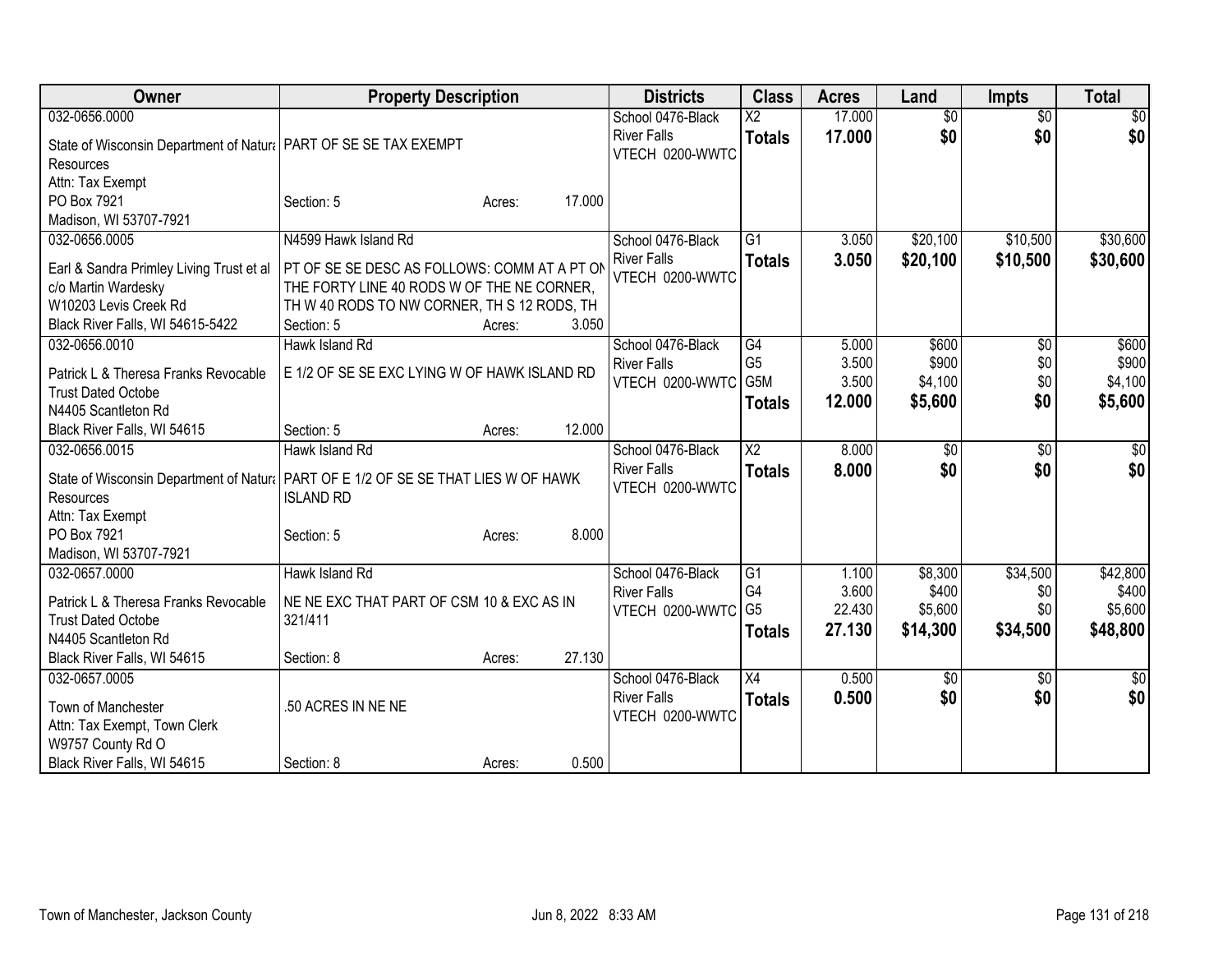| Hawk Island Rd<br>School 0476-Black<br>$\overline{\text{X2}}$<br>$\overline{50}$<br>\$0 <br>0.900<br>\$0<br>\$0<br><b>River Falls</b><br><b>Totals</b><br>State of Wisconsin Department of Natura   PART OF NE NE LYING W OF HAWK ISLAND RD EXC<br>VTECH 0200-WWTC<br>AS DESCRIBED IN DEED<br>Resources<br>Attn: Tax Exempt<br>PO Box 7921<br>0.900<br>Section: 8<br>Acres:<br>Madison, WI 53707-7921<br>032-0658.0000<br>Hawk Island Rd<br>School 0476-Black<br>G4<br>12.740<br>\$1,500<br>$\overline{50}$<br>\$1,500<br>G <sub>5</sub><br>1.000<br>\$300<br>\$0<br>\$300<br><b>River Falls</b><br>Patrick L & Theresa Franks Revocable<br>PART OF GOVT LOT 1 PT NW NE & NE NW EXC AS<br>G5M<br>1.000<br>\$1,000<br>\$0<br>\$1,000<br>VTECH 0200-WWTC<br><b>Trust Dated Octobe</b><br>321/411<br>\$2,800<br>\$0<br>\$2,800<br>14.740<br><b>Totals</b><br>N4405 Scantleton Rd<br>14.740<br>Black River Falls, WI 54615<br>Section: 8<br>Acres:<br>$\overline{X2}$<br>44.250<br>032-0658.0005<br>School 0476-Black<br>$\overline{50}$<br>$\overline{50}$<br>\$0<br>\$0<br>\$0<br><b>River Falls</b><br>44.250<br>\$0<br><b>Totals</b><br>State of Wisconsin Department of Natural PART OF GL 1 LYING W OF HAWK ISLAND RD EXC<br>VTECH 0200-WWTC<br>AS DESCRIBED IN DEED<br>Resources<br>Attn: Tax Exempt<br>44.250<br>PO Box 7921<br>Section: 8<br>Acres:<br>Madison, WI 53707-7921<br>\$295,000<br>\$302,500<br>032-0659.0000<br>N4405 Scantleton Rd<br>School 0476-Black<br>$\overline{G1}$<br>\$7,500<br>1.000<br>G4<br>7.370<br>\$800<br>\$800<br><b>River Falls</b><br>\$0<br>PRT OF GOVT LOT 2 SE NE EXC THAT PART OF<br>Patrick L & Theresa Franks Revocable<br>G <sub>5</sub><br>\$900<br>3.460<br>\$900<br>\$0<br>VTECH 0200-WWTC<br><b>Trust Dated Octobe</b><br>CSM 10 & EXC W OF HAWK ISLAND RD EXC AS IN<br>G <sub>6</sub><br>4.630<br>\$9,300<br>\$9,300<br>\$0<br>333/427<br>N4405 Scantleton Rd<br>16.460<br>\$18,500<br>\$295,000<br>\$313,500<br><b>Totals</b><br>Section: 8<br>16.460<br>Black River Falls, WI 54615<br>Acres:<br>\$139,500<br>032-0659.0005<br>N4301 Hawk Island Rd<br>School 0476-Black<br>$\overline{G1}$<br>1.720<br>\$37,500<br>\$102,000<br><b>River Falls</b><br>1.720<br>\$37,500<br>\$102,000<br>\$139,500<br><b>Totals</b><br>PART OF CSM 10 LYING W OF TOWN RD BEING<br>Patti Johnstone Doud<br>VTECH 0200-WWTC<br>PART OF FRL LOTS 2 & 3 AND THAT PART OF FRL<br>Michael D. Doud<br>LOT 3 DESC IN 550/331<br>N4301 Hawk Island Rd<br>1.720<br>Black River Falls, WI 54615<br>Section: 8<br>Acres:<br>032-0659.0010<br>N4294 Hawk Island Rd<br>$\overline{G1}$<br>\$10,000<br>\$24,000<br>School 0476-Black<br>1.000<br>1.000<br>\$10,000<br>\$24,000<br><b>River Falls</b><br>\$34,000<br><b>Totals</b><br>LOT 1 OF CSM 1107 BEING PT OF GOV'T LOTS 2 & 3<br>Patti M. Johnstone Doud<br>VTECH 0200-WWTC | Owner               | <b>Property Description</b>     |        |       | <b>Districts</b> | <b>Class</b> | <b>Acres</b> | Land            | <b>Impts</b> | <b>Total</b>    |
|-------------------------------------------------------------------------------------------------------------------------------------------------------------------------------------------------------------------------------------------------------------------------------------------------------------------------------------------------------------------------------------------------------------------------------------------------------------------------------------------------------------------------------------------------------------------------------------------------------------------------------------------------------------------------------------------------------------------------------------------------------------------------------------------------------------------------------------------------------------------------------------------------------------------------------------------------------------------------------------------------------------------------------------------------------------------------------------------------------------------------------------------------------------------------------------------------------------------------------------------------------------------------------------------------------------------------------------------------------------------------------------------------------------------------------------------------------------------------------------------------------------------------------------------------------------------------------------------------------------------------------------------------------------------------------------------------------------------------------------------------------------------------------------------------------------------------------------------------------------------------------------------------------------------------------------------------------------------------------------------------------------------------------------------------------------------------------------------------------------------------------------------------------------------------------------------------------------------------------------------------------------------------------------------------------------------------------------------------------------------------------------------------------------------------------------------------------------------------------------------------------------------------------------------------------------------------------------------------------------------------------------------------------------------------------------------------------------------------------------------------------------------------------------------------------------------------------------------------------|---------------------|---------------------------------|--------|-------|------------------|--------------|--------------|-----------------|--------------|-----------------|
|                                                                                                                                                                                                                                                                                                                                                                                                                                                                                                                                                                                                                                                                                                                                                                                                                                                                                                                                                                                                                                                                                                                                                                                                                                                                                                                                                                                                                                                                                                                                                                                                                                                                                                                                                                                                                                                                                                                                                                                                                                                                                                                                                                                                                                                                                                                                                                                                                                                                                                                                                                                                                                                                                                                                                                                                                                                       | 032-0657.0010       |                                 |        |       |                  |              | 0.900        | $\overline{50}$ |              | $\overline{30}$ |
|                                                                                                                                                                                                                                                                                                                                                                                                                                                                                                                                                                                                                                                                                                                                                                                                                                                                                                                                                                                                                                                                                                                                                                                                                                                                                                                                                                                                                                                                                                                                                                                                                                                                                                                                                                                                                                                                                                                                                                                                                                                                                                                                                                                                                                                                                                                                                                                                                                                                                                                                                                                                                                                                                                                                                                                                                                                       |                     |                                 |        |       |                  |              |              |                 |              |                 |
|                                                                                                                                                                                                                                                                                                                                                                                                                                                                                                                                                                                                                                                                                                                                                                                                                                                                                                                                                                                                                                                                                                                                                                                                                                                                                                                                                                                                                                                                                                                                                                                                                                                                                                                                                                                                                                                                                                                                                                                                                                                                                                                                                                                                                                                                                                                                                                                                                                                                                                                                                                                                                                                                                                                                                                                                                                                       |                     |                                 |        |       |                  |              |              |                 |              |                 |
|                                                                                                                                                                                                                                                                                                                                                                                                                                                                                                                                                                                                                                                                                                                                                                                                                                                                                                                                                                                                                                                                                                                                                                                                                                                                                                                                                                                                                                                                                                                                                                                                                                                                                                                                                                                                                                                                                                                                                                                                                                                                                                                                                                                                                                                                                                                                                                                                                                                                                                                                                                                                                                                                                                                                                                                                                                                       |                     |                                 |        |       |                  |              |              |                 |              |                 |
|                                                                                                                                                                                                                                                                                                                                                                                                                                                                                                                                                                                                                                                                                                                                                                                                                                                                                                                                                                                                                                                                                                                                                                                                                                                                                                                                                                                                                                                                                                                                                                                                                                                                                                                                                                                                                                                                                                                                                                                                                                                                                                                                                                                                                                                                                                                                                                                                                                                                                                                                                                                                                                                                                                                                                                                                                                                       |                     |                                 |        |       |                  |              |              |                 |              |                 |
|                                                                                                                                                                                                                                                                                                                                                                                                                                                                                                                                                                                                                                                                                                                                                                                                                                                                                                                                                                                                                                                                                                                                                                                                                                                                                                                                                                                                                                                                                                                                                                                                                                                                                                                                                                                                                                                                                                                                                                                                                                                                                                                                                                                                                                                                                                                                                                                                                                                                                                                                                                                                                                                                                                                                                                                                                                                       |                     |                                 |        |       |                  |              |              |                 |              |                 |
|                                                                                                                                                                                                                                                                                                                                                                                                                                                                                                                                                                                                                                                                                                                                                                                                                                                                                                                                                                                                                                                                                                                                                                                                                                                                                                                                                                                                                                                                                                                                                                                                                                                                                                                                                                                                                                                                                                                                                                                                                                                                                                                                                                                                                                                                                                                                                                                                                                                                                                                                                                                                                                                                                                                                                                                                                                                       |                     |                                 |        |       |                  |              |              |                 |              |                 |
|                                                                                                                                                                                                                                                                                                                                                                                                                                                                                                                                                                                                                                                                                                                                                                                                                                                                                                                                                                                                                                                                                                                                                                                                                                                                                                                                                                                                                                                                                                                                                                                                                                                                                                                                                                                                                                                                                                                                                                                                                                                                                                                                                                                                                                                                                                                                                                                                                                                                                                                                                                                                                                                                                                                                                                                                                                                       |                     |                                 |        |       |                  |              |              |                 |              |                 |
|                                                                                                                                                                                                                                                                                                                                                                                                                                                                                                                                                                                                                                                                                                                                                                                                                                                                                                                                                                                                                                                                                                                                                                                                                                                                                                                                                                                                                                                                                                                                                                                                                                                                                                                                                                                                                                                                                                                                                                                                                                                                                                                                                                                                                                                                                                                                                                                                                                                                                                                                                                                                                                                                                                                                                                                                                                                       |                     |                                 |        |       |                  |              |              |                 |              |                 |
|                                                                                                                                                                                                                                                                                                                                                                                                                                                                                                                                                                                                                                                                                                                                                                                                                                                                                                                                                                                                                                                                                                                                                                                                                                                                                                                                                                                                                                                                                                                                                                                                                                                                                                                                                                                                                                                                                                                                                                                                                                                                                                                                                                                                                                                                                                                                                                                                                                                                                                                                                                                                                                                                                                                                                                                                                                                       |                     |                                 |        |       |                  |              |              |                 |              |                 |
|                                                                                                                                                                                                                                                                                                                                                                                                                                                                                                                                                                                                                                                                                                                                                                                                                                                                                                                                                                                                                                                                                                                                                                                                                                                                                                                                                                                                                                                                                                                                                                                                                                                                                                                                                                                                                                                                                                                                                                                                                                                                                                                                                                                                                                                                                                                                                                                                                                                                                                                                                                                                                                                                                                                                                                                                                                                       |                     |                                 |        |       |                  |              |              |                 |              |                 |
|                                                                                                                                                                                                                                                                                                                                                                                                                                                                                                                                                                                                                                                                                                                                                                                                                                                                                                                                                                                                                                                                                                                                                                                                                                                                                                                                                                                                                                                                                                                                                                                                                                                                                                                                                                                                                                                                                                                                                                                                                                                                                                                                                                                                                                                                                                                                                                                                                                                                                                                                                                                                                                                                                                                                                                                                                                                       |                     |                                 |        |       |                  |              |              |                 |              |                 |
|                                                                                                                                                                                                                                                                                                                                                                                                                                                                                                                                                                                                                                                                                                                                                                                                                                                                                                                                                                                                                                                                                                                                                                                                                                                                                                                                                                                                                                                                                                                                                                                                                                                                                                                                                                                                                                                                                                                                                                                                                                                                                                                                                                                                                                                                                                                                                                                                                                                                                                                                                                                                                                                                                                                                                                                                                                                       |                     |                                 |        |       |                  |              |              |                 |              |                 |
|                                                                                                                                                                                                                                                                                                                                                                                                                                                                                                                                                                                                                                                                                                                                                                                                                                                                                                                                                                                                                                                                                                                                                                                                                                                                                                                                                                                                                                                                                                                                                                                                                                                                                                                                                                                                                                                                                                                                                                                                                                                                                                                                                                                                                                                                                                                                                                                                                                                                                                                                                                                                                                                                                                                                                                                                                                                       |                     |                                 |        |       |                  |              |              |                 |              |                 |
|                                                                                                                                                                                                                                                                                                                                                                                                                                                                                                                                                                                                                                                                                                                                                                                                                                                                                                                                                                                                                                                                                                                                                                                                                                                                                                                                                                                                                                                                                                                                                                                                                                                                                                                                                                                                                                                                                                                                                                                                                                                                                                                                                                                                                                                                                                                                                                                                                                                                                                                                                                                                                                                                                                                                                                                                                                                       |                     |                                 |        |       |                  |              |              |                 |              |                 |
|                                                                                                                                                                                                                                                                                                                                                                                                                                                                                                                                                                                                                                                                                                                                                                                                                                                                                                                                                                                                                                                                                                                                                                                                                                                                                                                                                                                                                                                                                                                                                                                                                                                                                                                                                                                                                                                                                                                                                                                                                                                                                                                                                                                                                                                                                                                                                                                                                                                                                                                                                                                                                                                                                                                                                                                                                                                       |                     |                                 |        |       |                  |              |              |                 |              |                 |
|                                                                                                                                                                                                                                                                                                                                                                                                                                                                                                                                                                                                                                                                                                                                                                                                                                                                                                                                                                                                                                                                                                                                                                                                                                                                                                                                                                                                                                                                                                                                                                                                                                                                                                                                                                                                                                                                                                                                                                                                                                                                                                                                                                                                                                                                                                                                                                                                                                                                                                                                                                                                                                                                                                                                                                                                                                                       |                     |                                 |        |       |                  |              |              |                 |              |                 |
|                                                                                                                                                                                                                                                                                                                                                                                                                                                                                                                                                                                                                                                                                                                                                                                                                                                                                                                                                                                                                                                                                                                                                                                                                                                                                                                                                                                                                                                                                                                                                                                                                                                                                                                                                                                                                                                                                                                                                                                                                                                                                                                                                                                                                                                                                                                                                                                                                                                                                                                                                                                                                                                                                                                                                                                                                                                       |                     |                                 |        |       |                  |              |              |                 |              |                 |
|                                                                                                                                                                                                                                                                                                                                                                                                                                                                                                                                                                                                                                                                                                                                                                                                                                                                                                                                                                                                                                                                                                                                                                                                                                                                                                                                                                                                                                                                                                                                                                                                                                                                                                                                                                                                                                                                                                                                                                                                                                                                                                                                                                                                                                                                                                                                                                                                                                                                                                                                                                                                                                                                                                                                                                                                                                                       |                     |                                 |        |       |                  |              |              |                 |              |                 |
|                                                                                                                                                                                                                                                                                                                                                                                                                                                                                                                                                                                                                                                                                                                                                                                                                                                                                                                                                                                                                                                                                                                                                                                                                                                                                                                                                                                                                                                                                                                                                                                                                                                                                                                                                                                                                                                                                                                                                                                                                                                                                                                                                                                                                                                                                                                                                                                                                                                                                                                                                                                                                                                                                                                                                                                                                                                       |                     |                                 |        |       |                  |              |              |                 |              |                 |
|                                                                                                                                                                                                                                                                                                                                                                                                                                                                                                                                                                                                                                                                                                                                                                                                                                                                                                                                                                                                                                                                                                                                                                                                                                                                                                                                                                                                                                                                                                                                                                                                                                                                                                                                                                                                                                                                                                                                                                                                                                                                                                                                                                                                                                                                                                                                                                                                                                                                                                                                                                                                                                                                                                                                                                                                                                                       |                     |                                 |        |       |                  |              |              |                 |              |                 |
|                                                                                                                                                                                                                                                                                                                                                                                                                                                                                                                                                                                                                                                                                                                                                                                                                                                                                                                                                                                                                                                                                                                                                                                                                                                                                                                                                                                                                                                                                                                                                                                                                                                                                                                                                                                                                                                                                                                                                                                                                                                                                                                                                                                                                                                                                                                                                                                                                                                                                                                                                                                                                                                                                                                                                                                                                                                       |                     |                                 |        |       |                  |              |              |                 |              |                 |
| \$34,000                                                                                                                                                                                                                                                                                                                                                                                                                                                                                                                                                                                                                                                                                                                                                                                                                                                                                                                                                                                                                                                                                                                                                                                                                                                                                                                                                                                                                                                                                                                                                                                                                                                                                                                                                                                                                                                                                                                                                                                                                                                                                                                                                                                                                                                                                                                                                                                                                                                                                                                                                                                                                                                                                                                                                                                                                                              |                     |                                 |        |       |                  |              |              |                 |              |                 |
|                                                                                                                                                                                                                                                                                                                                                                                                                                                                                                                                                                                                                                                                                                                                                                                                                                                                                                                                                                                                                                                                                                                                                                                                                                                                                                                                                                                                                                                                                                                                                                                                                                                                                                                                                                                                                                                                                                                                                                                                                                                                                                                                                                                                                                                                                                                                                                                                                                                                                                                                                                                                                                                                                                                                                                                                                                                       |                     |                                 |        |       |                  |              |              |                 |              |                 |
|                                                                                                                                                                                                                                                                                                                                                                                                                                                                                                                                                                                                                                                                                                                                                                                                                                                                                                                                                                                                                                                                                                                                                                                                                                                                                                                                                                                                                                                                                                                                                                                                                                                                                                                                                                                                                                                                                                                                                                                                                                                                                                                                                                                                                                                                                                                                                                                                                                                                                                                                                                                                                                                                                                                                                                                                                                                       |                     |                                 |        |       |                  |              |              |                 |              |                 |
|                                                                                                                                                                                                                                                                                                                                                                                                                                                                                                                                                                                                                                                                                                                                                                                                                                                                                                                                                                                                                                                                                                                                                                                                                                                                                                                                                                                                                                                                                                                                                                                                                                                                                                                                                                                                                                                                                                                                                                                                                                                                                                                                                                                                                                                                                                                                                                                                                                                                                                                                                                                                                                                                                                                                                                                                                                                       |                     |                                 |        |       |                  |              |              |                 |              |                 |
|                                                                                                                                                                                                                                                                                                                                                                                                                                                                                                                                                                                                                                                                                                                                                                                                                                                                                                                                                                                                                                                                                                                                                                                                                                                                                                                                                                                                                                                                                                                                                                                                                                                                                                                                                                                                                                                                                                                                                                                                                                                                                                                                                                                                                                                                                                                                                                                                                                                                                                                                                                                                                                                                                                                                                                                                                                                       |                     |                                 |        |       |                  |              |              |                 |              |                 |
|                                                                                                                                                                                                                                                                                                                                                                                                                                                                                                                                                                                                                                                                                                                                                                                                                                                                                                                                                                                                                                                                                                                                                                                                                                                                                                                                                                                                                                                                                                                                                                                                                                                                                                                                                                                                                                                                                                                                                                                                                                                                                                                                                                                                                                                                                                                                                                                                                                                                                                                                                                                                                                                                                                                                                                                                                                                       |                     |                                 |        |       |                  |              |              |                 |              |                 |
|                                                                                                                                                                                                                                                                                                                                                                                                                                                                                                                                                                                                                                                                                                                                                                                                                                                                                                                                                                                                                                                                                                                                                                                                                                                                                                                                                                                                                                                                                                                                                                                                                                                                                                                                                                                                                                                                                                                                                                                                                                                                                                                                                                                                                                                                                                                                                                                                                                                                                                                                                                                                                                                                                                                                                                                                                                                       |                     |                                 |        |       |                  |              |              |                 |              |                 |
|                                                                                                                                                                                                                                                                                                                                                                                                                                                                                                                                                                                                                                                                                                                                                                                                                                                                                                                                                                                                                                                                                                                                                                                                                                                                                                                                                                                                                                                                                                                                                                                                                                                                                                                                                                                                                                                                                                                                                                                                                                                                                                                                                                                                                                                                                                                                                                                                                                                                                                                                                                                                                                                                                                                                                                                                                                                       |                     |                                 |        |       |                  |              |              |                 |              |                 |
|                                                                                                                                                                                                                                                                                                                                                                                                                                                                                                                                                                                                                                                                                                                                                                                                                                                                                                                                                                                                                                                                                                                                                                                                                                                                                                                                                                                                                                                                                                                                                                                                                                                                                                                                                                                                                                                                                                                                                                                                                                                                                                                                                                                                                                                                                                                                                                                                                                                                                                                                                                                                                                                                                                                                                                                                                                                       | PO Box 758          | SEC 8 AND THE SWNW & NWSW SEC 9 |        |       |                  |              |              |                 |              |                 |
| Norris, TN 37828-0758                                                                                                                                                                                                                                                                                                                                                                                                                                                                                                                                                                                                                                                                                                                                                                                                                                                                                                                                                                                                                                                                                                                                                                                                                                                                                                                                                                                                                                                                                                                                                                                                                                                                                                                                                                                                                                                                                                                                                                                                                                                                                                                                                                                                                                                                                                                                                                                                                                                                                                                                                                                                                                                                                                                                                                                                                                 |                     |                                 |        |       |                  |              |              |                 |              |                 |
| 1.000<br>Section: 9<br>Acres:                                                                                                                                                                                                                                                                                                                                                                                                                                                                                                                                                                                                                                                                                                                                                                                                                                                                                                                                                                                                                                                                                                                                                                                                                                                                                                                                                                                                                                                                                                                                                                                                                                                                                                                                                                                                                                                                                                                                                                                                                                                                                                                                                                                                                                                                                                                                                                                                                                                                                                                                                                                                                                                                                                                                                                                                                         |                     |                                 |        |       |                  |              |              |                 |              |                 |
| \$51,000<br>032-0659.0015<br>School 0476-Black<br>$\overline{G1}$<br>\$10,000<br>\$41,000<br>N4304 Hawk Island Rd<br>0.900                                                                                                                                                                                                                                                                                                                                                                                                                                                                                                                                                                                                                                                                                                                                                                                                                                                                                                                                                                                                                                                                                                                                                                                                                                                                                                                                                                                                                                                                                                                                                                                                                                                                                                                                                                                                                                                                                                                                                                                                                                                                                                                                                                                                                                                                                                                                                                                                                                                                                                                                                                                                                                                                                                                            |                     |                                 |        |       |                  |              |              |                 |              |                 |
| <b>River Falls</b><br>0.900<br>\$10,000<br><b>Totals</b><br>\$41,000<br>\$51,000<br>PART OF GOV'T LOT 2 SE NW 8-20-4W & SW NW                                                                                                                                                                                                                                                                                                                                                                                                                                                                                                                                                                                                                                                                                                                                                                                                                                                                                                                                                                                                                                                                                                                                                                                                                                                                                                                                                                                                                                                                                                                                                                                                                                                                                                                                                                                                                                                                                                                                                                                                                                                                                                                                                                                                                                                                                                                                                                                                                                                                                                                                                                                                                                                                                                                         |                     |                                 |        |       |                  |              |              |                 |              |                 |
| Patrick A. Rogan<br>VTECH 0200-WWTC<br>Christine M. Rogan<br>9-20-4W DESCRIBED AS BEG AT NE CORN OF LOT 1                                                                                                                                                                                                                                                                                                                                                                                                                                                                                                                                                                                                                                                                                                                                                                                                                                                                                                                                                                                                                                                                                                                                                                                                                                                                                                                                                                                                                                                                                                                                                                                                                                                                                                                                                                                                                                                                                                                                                                                                                                                                                                                                                                                                                                                                                                                                                                                                                                                                                                                                                                                                                                                                                                                                             |                     |                                 |        |       |                  |              |              |                 |              |                 |
| 541 E Erie St Apt 301<br>OF CSM 1107 TH N 170', TH W TO C/L OF HAWK                                                                                                                                                                                                                                                                                                                                                                                                                                                                                                                                                                                                                                                                                                                                                                                                                                                                                                                                                                                                                                                                                                                                                                                                                                                                                                                                                                                                                                                                                                                                                                                                                                                                                                                                                                                                                                                                                                                                                                                                                                                                                                                                                                                                                                                                                                                                                                                                                                                                                                                                                                                                                                                                                                                                                                                   |                     |                                 |        |       |                  |              |              |                 |              |                 |
|                                                                                                                                                                                                                                                                                                                                                                                                                                                                                                                                                                                                                                                                                                                                                                                                                                                                                                                                                                                                                                                                                                                                                                                                                                                                                                                                                                                                                                                                                                                                                                                                                                                                                                                                                                                                                                                                                                                                                                                                                                                                                                                                                                                                                                                                                                                                                                                                                                                                                                                                                                                                                                                                                                                                                                                                                                                       | Milwaukee, WI 53202 | Section: 8                      | Acres: | 0.900 |                  |              |              |                 |              |                 |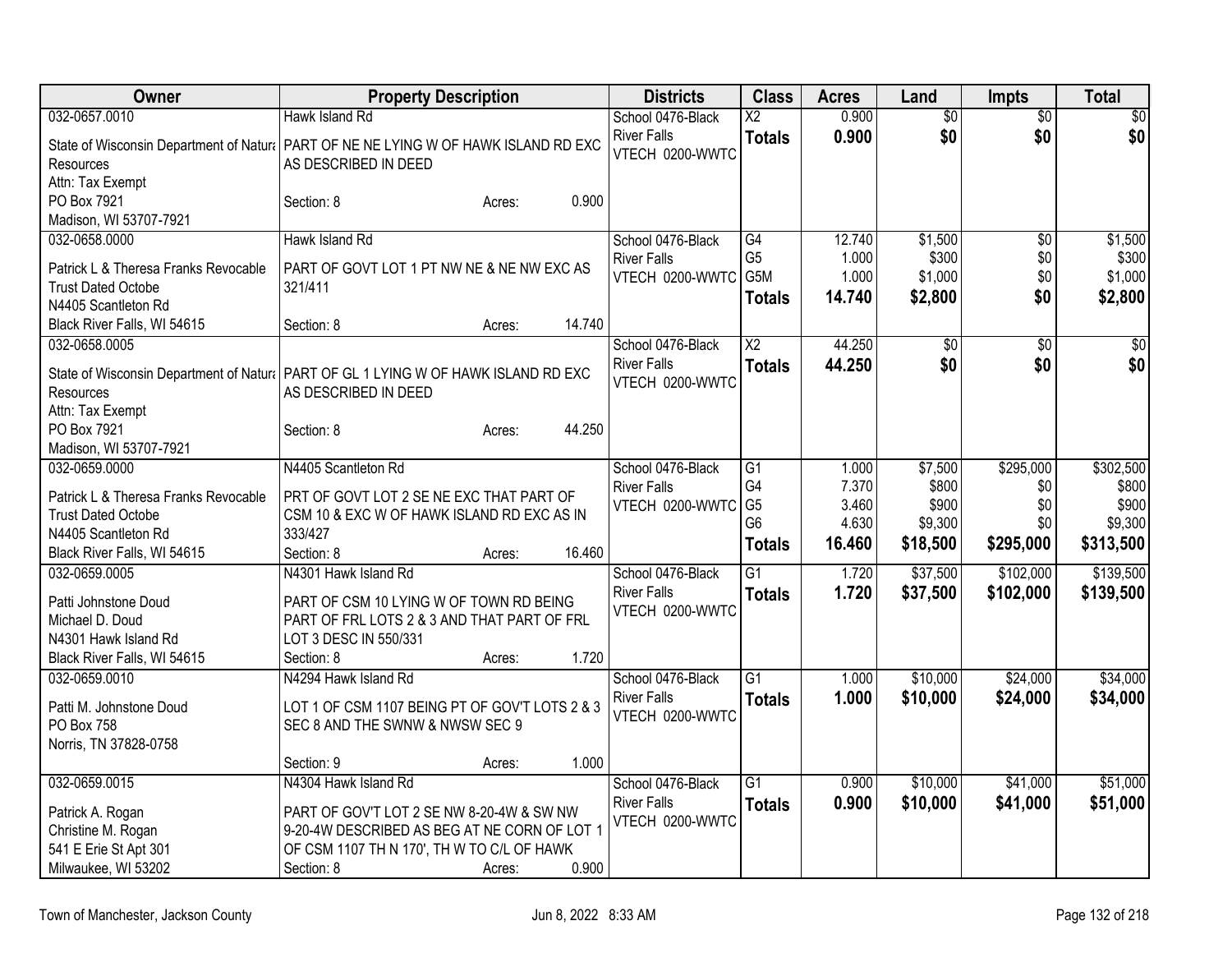| Owner                                                                                | <b>Property Description</b>                                |        |        | <b>Districts</b>   | <b>Class</b>           | <b>Acres</b> | Land            | <b>Impts</b>    | <b>Total</b> |
|--------------------------------------------------------------------------------------|------------------------------------------------------------|--------|--------|--------------------|------------------------|--------------|-----------------|-----------------|--------------|
| 032-0659.0020                                                                        | Hawk Island Rd                                             |        |        | School 0476-Black  | $\overline{G6}$        | 0.480        | \$1,100         | $\overline{50}$ | \$1,100      |
| Rogan Cabin, LLC                                                                     | OUTLOT 1 CSM 3868 BEING PART OF GL 2 LYING W               |        |        | <b>River Falls</b> | <b>Totals</b>          | 0.480        | \$1,100         | \$0             | \$1,100      |
| 541 E Erie St Apt 301                                                                | OF HAWK ISLAND RD                                          |        |        | VTECH 0200-WWTC    |                        |              |                 |                 |              |
| Milwaukee, WI 53202                                                                  |                                                            |        |        |                    |                        |              |                 |                 |              |
|                                                                                      | Section: 8                                                 | Acres: | 0.480  |                    |                        |              |                 |                 |              |
| 032-0659.0025                                                                        | Hawk Island Rd                                             |        |        | School 0476-Black  | $\overline{X2}$        | 8.830        | $\overline{50}$ | $\overline{50}$ | \$0          |
| State of Wisconsin Department of Natur:   PART OF GL 2 LYING W OF HAWK ISLAND RD EXC |                                                            |        |        | <b>River Falls</b> | <b>Totals</b>          | 8.830        | \$0             | \$0             | \$0          |
| Resources                                                                            | AS DESCRIBED IN DEED                                       |        |        | VTECH 0200-WWTC    |                        |              |                 |                 |              |
| Attn: Tax Exempt                                                                     |                                                            |        |        |                    |                        |              |                 |                 |              |
| PO Box 7921                                                                          | Section: 8                                                 | Acres: | 8.830  |                    |                        |              |                 |                 |              |
| Madison, WI 53707-7921                                                               |                                                            |        |        |                    |                        |              |                 |                 |              |
| 032-0660.0000                                                                        | Hawk Island Rd                                             |        |        | School 0476-Black  | $\overline{\text{X2}}$ | 23.500       | \$0             | $\overline{50}$ | \$0          |
| State of Wisconsin Department of Natura GOVT LOT 3 EX PART OF LOT 1 OF CSM 1107 AND  |                                                            |        |        | <b>River Falls</b> | <b>Totals</b>          | 23.500       | \$0             | \$0             | \$0          |
| Resources                                                                            | EX PARCEL DESC IN 550/331 (SEE CSR 3090)                   |        |        | VTECH 0200-WWTC    |                        |              |                 |                 |              |
| Attn: Tax Exempt                                                                     |                                                            |        |        |                    |                        |              |                 |                 |              |
| PO Box 7921                                                                          | Section: 8                                                 | Acres: | 23.500 |                    |                        |              |                 |                 |              |
| Madison, WI 53707-7921                                                               |                                                            |        |        |                    |                        |              |                 |                 |              |
| 032-0661.0000                                                                        |                                                            |        |        | School 0476-Black  | $\overline{\text{X2}}$ | 39.900       | $\overline{50}$ | $\overline{50}$ | $\sqrt{50}$  |
|                                                                                      |                                                            |        |        | <b>River Falls</b> | <b>Totals</b>          | 39.900       | \$0             | \$0             | \$0          |
| State of Wisconsin Department of Natural GOVT LOT 4<br>Resources                     |                                                            |        |        | VTECH 0200-WWTC    |                        |              |                 |                 |              |
| Attn: Tax Exempt                                                                     |                                                            |        |        |                    |                        |              |                 |                 |              |
| PO Box 7921                                                                          | Section: 8                                                 | Acres: | 39.900 |                    |                        |              |                 |                 |              |
| Madison, WI 53707-7921                                                               |                                                            |        |        |                    |                        |              |                 |                 |              |
| 032-0662.0000                                                                        | N4103 Hawk Island Rd                                       |        |        | School 0476-Black  | G1                     | 0.800        | \$4,700         | \$113,000       | \$117,700    |
|                                                                                      |                                                            |        |        | <b>River Falls</b> | G4                     | 11.870       | \$1,400         | \$0             | \$1,400      |
| John J Kachka Trust                                                                  | PT GL 5 BEING PT OF LOT 1 OF CSM 128 EX AS IN              |        |        | VTECH 0200-WWTC    | G5M                    | 12.940       | \$16,200        | \$0             | \$16,200     |
| c/o John Kachka J. Trustee<br>14a23 Marina View Dr                                   | 379/839 SEE PLAT OF SURVEY 135 B IN HANGING<br><b>FILE</b> |        |        |                    | <b>Totals</b>          | 25.610       | \$22,300        | \$113,000       | \$135,300    |
| Apple River, IL 61001                                                                | Section: 17                                                | Acres: | 25.610 |                    |                        |              |                 |                 |              |
| 032-0662.0005                                                                        | N4107 Hawk Island Rd                                       |        |        | School 0476-Black  | $\overline{G1}$        | 1.320        | \$41,400        | \$60,000        | \$101,400    |
|                                                                                      |                                                            |        |        | <b>River Falls</b> | <b>Totals</b>          | 1.320        | \$41,400        | \$60,000        | \$101,400    |
| Annette Kubisiak                                                                     | TRACT IN SW CORN GOVT LOT 5                                |        |        | VTECH 0200-WWTC    |                        |              |                 |                 |              |
| PO Box 8                                                                             |                                                            |        |        |                    |                        |              |                 |                 |              |
| Rockland, WI 54653                                                                   |                                                            |        |        |                    |                        |              |                 |                 |              |
|                                                                                      | Section: 8                                                 | Acres: | 1.320  |                    |                        |              |                 |                 |              |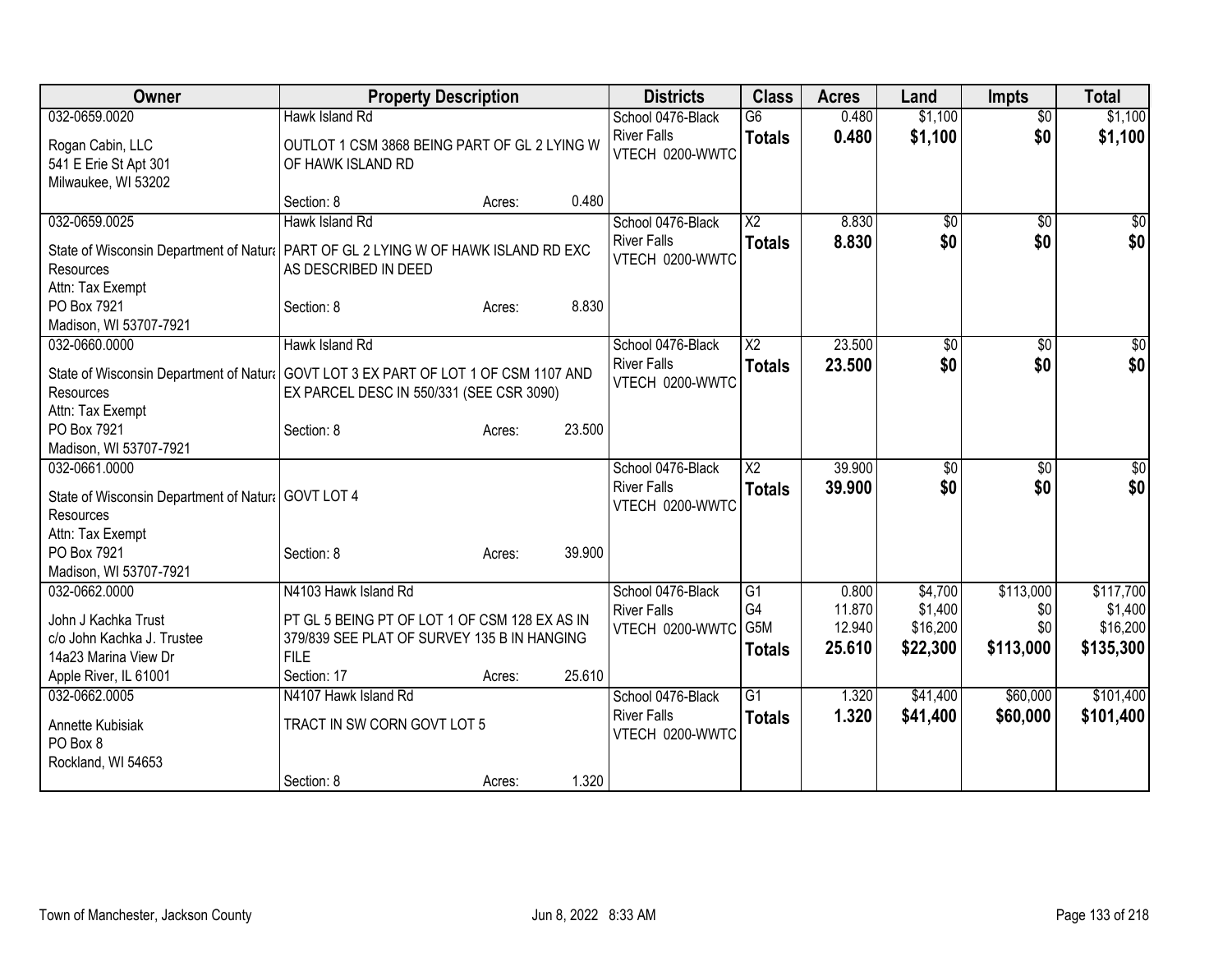| Owner                                                      | <b>Property Description</b>                  |        |       | <b>Districts</b>   | <b>Class</b>    | <b>Acres</b> | Land     | Impts           | <b>Total</b> |
|------------------------------------------------------------|----------------------------------------------|--------|-------|--------------------|-----------------|--------------|----------|-----------------|--------------|
| 032-0662.0015                                              |                                              |        |       | School 0476-Black  | $\overline{G1}$ | 1.280        | \$29,000 | $\overline{50}$ | \$29,000     |
| Peter J. Kohlmann                                          | PART OF GOVT LOT 5 CSM 98 LOT 1              |        |       | <b>River Falls</b> | <b>Totals</b>   | 1.280        | \$29,000 | \$0             | \$29,000     |
| PO Box 8                                                   |                                              |        |       | VTECH 0200-WWTC    |                 |              |          |                 |              |
| Rockland, WI 54653-0008                                    |                                              |        |       |                    |                 |              |          |                 |              |
|                                                            | Section: 8                                   | Acres: | 1.280 |                    |                 |              |          |                 |              |
| 032-0662.0020                                              |                                              |        |       | School 0476-Black  | $\overline{X2}$ | 1.280        | \$0      | \$0             | \$0          |
| State of Wisconsin Department of Natural PRT OF GOVT LOT 5 |                                              |        |       | <b>River Falls</b> | <b>Totals</b>   | 1.280        | \$0      | \$0             | \$0          |
| <b>Resources</b>                                           |                                              |        |       | VTECH 0200-WWTC    |                 |              |          |                 |              |
| Attn: Tax Exempt                                           |                                              |        |       |                    |                 |              |          |                 |              |
| PO Box 7921                                                | Section: 8                                   | Acres: | 1.280 |                    |                 |              |          |                 |              |
| Madison, WI 53707-7921                                     |                                              |        |       |                    |                 |              |          |                 |              |
| 032-0662.0030                                              |                                              |        |       | School 0476-Black  | $\overline{G1}$ | 0.330        | \$3,200  | \$0             | \$3,200      |
|                                                            | PRT OF GL 5                                  |        |       | <b>River Falls</b> | <b>Totals</b>   | 0.330        | \$3,200  | \$0             | \$3,200      |
| Gregory L. Baltz<br>5302 Sandpiper Ln S                    |                                              |        |       | VTECH 0200-WWTC    |                 |              |          |                 |              |
| La Crosse, WI 54601-2272                                   |                                              |        |       |                    |                 |              |          |                 |              |
|                                                            | Section: 8                                   | Acres: | 0.330 |                    |                 |              |          |                 |              |
| 032-0662.0035                                              | N4105 Hawk Island Rd                         |        |       | School 0476-Black  | $\overline{G1}$ | 0.670        | \$5,500  | \$0             | \$5,500      |
|                                                            |                                              |        |       | <b>River Falls</b> | <b>Totals</b>   | 0.670        | \$5,500  | \$0             | \$5,500      |
| Gregory L. Baltz                                           | LOT 2 OF CSM 1635 BEING PT OF GL 5           |        |       | VTECH 0200-WWTC    |                 |              |          |                 |              |
| 5302 Sandpiper Ln S                                        |                                              |        |       |                    |                 |              |          |                 |              |
| La Crosse, WI 54601-2272                                   | Section: 8                                   |        | 0.670 |                    |                 |              |          |                 |              |
| 032-0662.0037                                              |                                              | Acres: |       | School 0476-Black  | $\overline{G1}$ | 0.330        | \$3,200  | \$0             | \$3,200      |
|                                                            |                                              |        |       | <b>River Falls</b> | <b>Totals</b>   | 0.330        | \$3,200  | \$0             | \$3,200      |
| Gregory L. Baltz                                           | BEING PT OF GL 5 DESC AS FOLLOWS: COMM AT SE |        |       | VTECH 0200-WWTC    |                 |              |          |                 |              |
| 5302 Sandpiper Ln S                                        | CORNER OF LOT 1 CSM 128, TH N 89.47.00 W     |        |       |                    |                 |              |          |                 |              |
| La Crosse, WI 54601-2272                                   | 305.99', TH N 51.59.20 W 134.83' TO POB, TH  |        |       |                    |                 |              |          |                 |              |
|                                                            | Section: 8                                   | Acres: | 0.330 |                    |                 |              |          |                 |              |
| 032-0662.0040                                              |                                              |        |       | School 0476-Black  | $\overline{G1}$ | 0.330        | \$5,300  | $\overline{50}$ | \$5,300      |
| Gregory L. Baltz                                           | PT OF GL5                                    |        |       | <b>River Falls</b> | <b>Totals</b>   | 0.330        | \$5,300  | \$0             | \$5,300      |
| 5302 Sandpiper Ln S                                        |                                              |        |       | VTECH 0200-WWTC    |                 |              |          |                 |              |
| La Crosse, WI 54601-2272                                   |                                              |        |       |                    |                 |              |          |                 |              |
|                                                            | Section: 8                                   | Acres: | 0.330 |                    |                 |              |          |                 |              |
| 032-0662.0045                                              |                                              |        |       | School 0476-Black  | $\overline{G1}$ | 0.330        | \$3,400  | $\overline{50}$ | \$3,400      |
| Gregory L. Baltz                                           | PT OF GL 5                                   |        |       | <b>River Falls</b> | <b>Totals</b>   | 0.330        | \$3,400  | \$0             | \$3,400      |
| 5302 Sandpiper Ln S                                        |                                              |        |       | VTECH 0200-WWTC    |                 |              |          |                 |              |
| La Crosse, WI 54601-2272                                   |                                              |        |       |                    |                 |              |          |                 |              |
|                                                            | Section: 8                                   | Acres: | 0.330 |                    |                 |              |          |                 |              |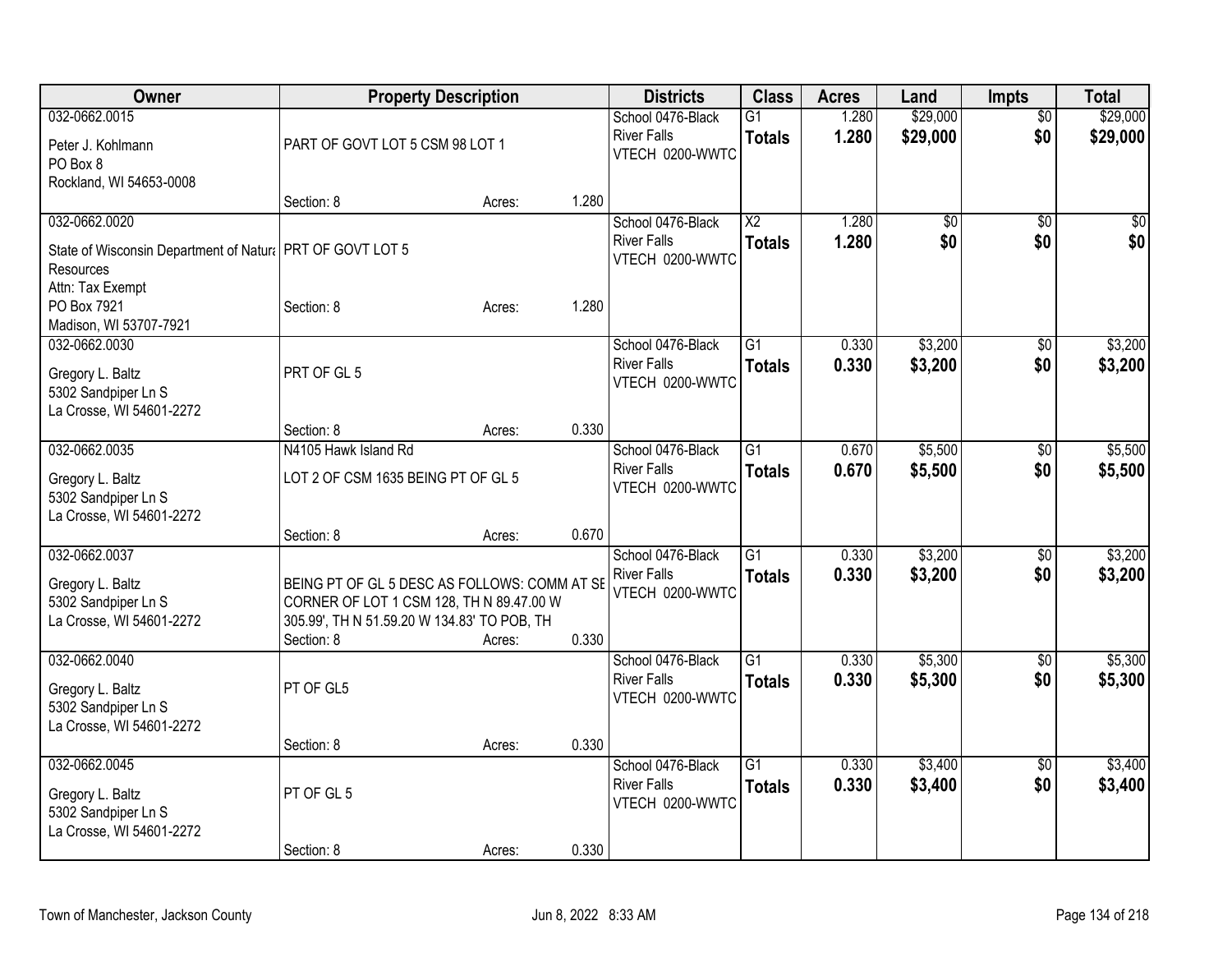| Owner                                | <b>Property Description</b>               |        |         | <b>Districts</b>                      | <b>Class</b>    | <b>Acres</b> | Land            | <b>Impts</b>    | <b>Total</b> |
|--------------------------------------|-------------------------------------------|--------|---------|---------------------------------------|-----------------|--------------|-----------------|-----------------|--------------|
| 032-0663.0000                        | Doud Rd                                   |        |         | School 0476-Black                     | W <sub>4</sub>  | 160.000      | $\overline{50}$ | $\overline{50}$ | \$0          |
| Jackson County                       | NE EXC RD R/W TAX EXEMPT                  |        |         | <b>River Falls</b>                    | <b>Totals</b>   | 160.000      | \$0             | \$0             | \$0          |
| Attn: Tax Exempt                     |                                           |        |         | VTECH 0200-WWTC                       |                 |              |                 |                 |              |
| 307 Main St                          |                                           |        |         |                                       |                 |              |                 |                 |              |
| Black River Falls, WI 54615          | Section: 9                                | Acres: | 160.000 |                                       |                 |              |                 |                 |              |
| 032-0667.0000                        | Doud Rd                                   |        |         | School 0476-Black                     | W <sub>4</sub>  | 40.000       | $\overline{50}$ | $\overline{50}$ | \$0          |
|                                      | NE NW EXC RD R/W TAX EXEMPT               |        |         | <b>River Falls</b>                    | <b>Totals</b>   | 40.000       | \$0             | \$0             | \$0          |
| Jackson County                       |                                           |        |         | VTECH 0200-WWTC                       |                 |              |                 |                 |              |
| Attn: Tax Exempt<br>307 Main St      |                                           |        |         |                                       |                 |              |                 |                 |              |
| Black River Falls, WI 54615          | Section: 9                                | Acres: | 40.000  |                                       |                 |              |                 |                 |              |
| 032-0668.0000                        | Scantleton Rd                             |        |         | School 0476-Black                     | G4              | 28.500       | \$3,200         | $\overline{60}$ | \$3,200      |
|                                      |                                           |        |         | <b>River Falls</b>                    | G <sub>5</sub>  | 8.000        | \$2,000         | \$0             | \$2,000      |
| Patrick L & Theresa Franks Revocable | NW NW EXC RD R/W EXC LOT 1 OF CSM 1167    |        |         | VTECH 0200-WWTC                       | G5M             | 2.000        | \$2,500         | \$0             | \$2,500      |
| <b>Trust Dated Octobe</b>            |                                           |        |         |                                       | <b>Totals</b>   | 38.500       | \$7,700         | \$0             | \$7,700      |
| N4405 Scantleton Rd                  |                                           |        |         |                                       |                 |              |                 |                 |              |
| Black River Falls, WI 54615          | Section: 9                                | Acres: | 38.500  |                                       |                 |              |                 |                 |              |
| 032-0668.0005                        | Scantleton Rd                             |        |         | School 0476-Black                     | $\overline{G6}$ | 1.500        | \$3,800         | $\sqrt[6]{}$    | \$3,800      |
| Patrick L & Theresa Franks Revocable | LOT 2 OF CSM 3539 BEING PART OF NWNW      |        |         | <b>River Falls</b><br>VTECH 0200-WWTC | <b>Totals</b>   | 1.500        | \$3,800         | \$0             | \$3,800      |
| <b>Trust Dated Octobe</b>            |                                           |        |         |                                       |                 |              |                 |                 |              |
| N4405 Scantleton Rd                  |                                           |        |         |                                       |                 |              |                 |                 |              |
| Black River Falls, WI 54615          | Section: 9                                | Acres: | 1.500   |                                       |                 |              |                 |                 |              |
| 032-0669.0000                        | Scantleton Rd                             |        |         | School 0476-Black                     | G4              | 29.500       | \$3,400         | \$0             | \$3,400      |
| Patrick L & Theresa Franks Revocable | PART OF SW NW EXC RD R/W EXC THAT PART OF |        |         | <b>River Falls</b>                    | G <sub>5</sub>  | 10.000       | \$2,300         | \$0             | \$2,300      |
| <b>Trust Dated Octobe</b>            | <b>CSM 10</b>                             |        |         | VTECH 0200-WWTC                       | Totals          | 39.500       | \$5,700         | \$0             | \$5,700      |
| N4405 Scantleton Rd                  |                                           |        |         |                                       |                 |              |                 |                 |              |
| Black River Falls, WI 54615          | Section: 9                                | Acres: | 39.500  |                                       |                 |              |                 |                 |              |
| 032-0670.0000                        | N4387 Robinson Rd                         |        |         | School 0476-Black                     | G1              | 1.000        | \$7,500         | \$31,500        | \$39,000     |
| Darlene L. Brickman et al            | PART OF SE NW                             |        |         | <b>River Falls</b>                    | G <sub>6</sub>  | 9.000        | \$22,500        | \$0             | \$22,500     |
| c/o Sue E. Justin                    |                                           |        |         | VTECH 0200-WWTC   Totals              |                 | 10.000       | \$30,000        | \$31,500        | \$61,500     |
| 16578 Hamden Rd                      |                                           |        |         |                                       |                 |              |                 |                 |              |
| Sparta, WI 54656                     | Section: 9                                | Acres: | 10.000  |                                       |                 |              |                 |                 |              |
| 032-0670.0005                        | Robinson Rd                               |        |         | School 0476-Black                     | G5              | 5.000        | \$1,300         | $\overline{60}$ | \$1,300      |
|                                      |                                           |        |         | <b>River Falls</b>                    | G <sub>6</sub>  | 5.000        | \$12,500        | \$0             | \$12,500     |
| Ebner Joint Revocable Living Trust   | SE NW EXC N 30 ACRES                      |        |         | VTECH 0200-WWTC   Totals              |                 | 10.000       | \$13,800        | \$0             | \$13,800     |
| c/o William Ebner                    |                                           |        |         |                                       |                 |              |                 |                 |              |
| 810 Winchester Ln                    |                                           |        | 10.000  |                                       |                 |              |                 |                 |              |
| Holmen, WI 54636                     | Section: 9                                | Acres: |         |                                       |                 |              |                 |                 |              |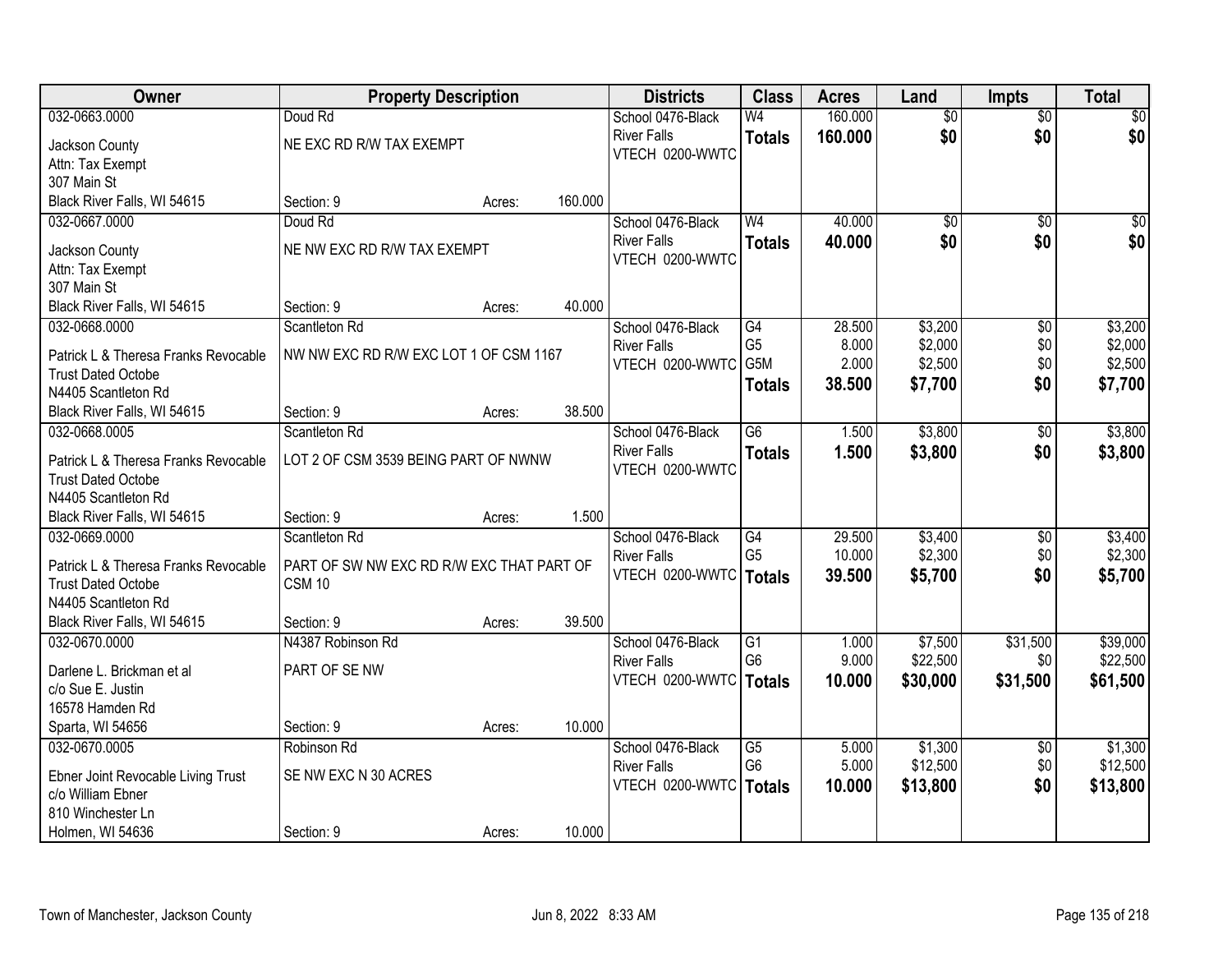| Owner                                             | <b>Property Description</b>                              |        |        | <b>Districts</b>                      | <b>Class</b>    | <b>Acres</b> | Land            | <b>Impts</b>    | <b>Total</b> |
|---------------------------------------------------|----------------------------------------------------------|--------|--------|---------------------------------------|-----------------|--------------|-----------------|-----------------|--------------|
| 032-0670.0010                                     | N4339 Robinson Rd                                        |        |        | School 0476-Black                     | G1              | 1.000        | \$7,500         | \$118,000       | \$125,500    |
| Scott L. Lowe                                     | SOUTH 20 ACRES OF N 30 ACRES OF SE NW                    |        |        | <b>River Falls</b>                    | G <sub>6</sub>  | 19.000       | \$47,500        | \$0             | \$47,500     |
| N4339 Robinson Rd                                 |                                                          |        |        | VTECH 0200-WWTC   Totals              |                 | 20.000       | \$55,000        | \$118,000       | \$173,000    |
| Black River Falls, WI 54615-6614                  |                                                          |        |        |                                       |                 |              |                 |                 |              |
|                                                   | Section: 9                                               | Acres: | 20.000 |                                       |                 |              |                 |                 |              |
| 032-0671.0000                                     | N4223 Robinson Rd                                        |        |        | School 0476-Black                     | G1              | 1.000        | \$7,500         | \$1,000         | \$8,500      |
| Ebner Joint Revocable Living Trust                | NE SW                                                    |        |        | <b>River Falls</b>                    | G <sub>6</sub>  | 39.000       | \$97,500        | \$0             | \$97,500     |
| c/o William Ebner                                 |                                                          |        |        | VTECH 0200-WWTC   Totals              |                 | 40.000       | \$105,000       | \$1,000         | \$106,000    |
| 810 Winchester Ln                                 |                                                          |        |        |                                       |                 |              |                 |                 |              |
| Holmen, WI 54636                                  | Section: 9                                               | Acres: | 40.000 |                                       |                 |              |                 |                 |              |
| 032-0672.0000                                     | Hawk Island Rd                                           |        |        | School 0476-Black                     | G4              | 32.500       | \$3,700         | \$0             | \$3,700      |
| Patrick L & Theresa Franks Revocable              | PRT OF NW SW EXC THAT PART OF CSM 10                     |        |        | <b>River Falls</b>                    | G <sub>5</sub>  | 7.000        | \$1,800         | \$0             | \$1,800      |
| <b>Trust Dated Octobe</b>                         |                                                          |        |        | VTECH 0200-WWTC   Totals              |                 | 39.500       | \$5,500         | \$0             | \$5,500      |
| N4405 Scantleton Rd                               |                                                          |        |        |                                       |                 |              |                 |                 |              |
| Black River Falls, WI 54615                       | Section: 9                                               | Acres: | 39.500 |                                       |                 |              |                 |                 |              |
| 032-0673.0000                                     | Hawk Island Rd                                           |        |        | School 0476-Black                     | G1              | 1.000        | \$7,500         | \$28,500        | \$36,000     |
|                                                   |                                                          |        |        | <b>River Falls</b>                    | G4              | 38.000       | \$4,300         | \$0             | \$4,300      |
| John J Kachka Trust<br>c/o John Kachka J. Trustee | SW SW SEE PLAT OF SURVEY 135 B IN HANGING<br><b>FILE</b> |        |        | VTECH 0200-WWTC G5                    |                 | 1.000        | \$300           | \$0             | \$300        |
| 14a23 Marina View Dr                              |                                                          |        |        |                                       | <b>Totals</b>   | 40.000       | \$12,100        | \$28,500        | \$40,600     |
| Apple River, IL 61001                             | Section: 9                                               | Acres: | 40.000 |                                       |                 |              |                 |                 |              |
| 032-0674.0000                                     | N4139 Robinson Rd                                        |        |        | School 0476-Black                     | $\overline{G1}$ | 1.000        | \$7,500         | \$500           | \$8,000      |
|                                                   |                                                          |        |        | <b>River Falls</b>                    | G <sub>5</sub>  | 8.000        | \$2,000         | \$0             | \$2,000      |
| Richard W. Stefanski                              | SE SW                                                    |        |        | VTECH 0200-WWTC                       | G <sub>6</sub>  | 31.000       | \$77,500        | \$0             | \$77,500     |
| N7106 Oak St                                      |                                                          |        |        |                                       | <b>Totals</b>   | 40.000       | \$87,000        | \$500           | \$87,500     |
| Holmen, WI 54636-9215                             |                                                          |        | 40.000 |                                       |                 |              |                 |                 |              |
| 032-0675.0000                                     | Section: 9                                               | Acres: |        | School 0476-Black                     | W <sub>4</sub>  | 40.000       | $\overline{60}$ | $\overline{30}$ | $\sqrt{50}$  |
|                                                   |                                                          |        |        | <b>River Falls</b>                    | <b>Totals</b>   | 40.000       | \$0             | \$0             | \$0          |
| Jackson County                                    | NE SE TAX EXEMPT                                         |        |        | VTECH 0200-WWTC                       |                 |              |                 |                 |              |
| Attn: Tax Exempt                                  |                                                          |        |        |                                       |                 |              |                 |                 |              |
| 307 Main St                                       |                                                          |        |        |                                       |                 |              |                 |                 |              |
| Black River Falls, WI 54615                       | Section: 9                                               | Acres: | 40.000 |                                       |                 |              |                 |                 |              |
| 032-0676.0000                                     | Robinson Rd                                              |        |        | School 0476-Black                     | W <sub>4</sub>  | 40.000       | $\sqrt{$0}$     | $\overline{50}$ | $\sqrt{50}$  |
| Jackson County                                    | NW SE EXC RD R/W TAX EXEMPT                              |        |        | <b>River Falls</b><br>VTECH 0200-WWTC | <b>Totals</b>   | 40.000       | \$0             | \$0             | \$0          |
| Attn: Tax Exempt                                  |                                                          |        |        |                                       |                 |              |                 |                 |              |
| 307 Main St                                       |                                                          |        |        |                                       |                 |              |                 |                 |              |
| Black River Falls, WI 54615                       | Section: 9                                               | Acres: | 40.000 |                                       |                 |              |                 |                 |              |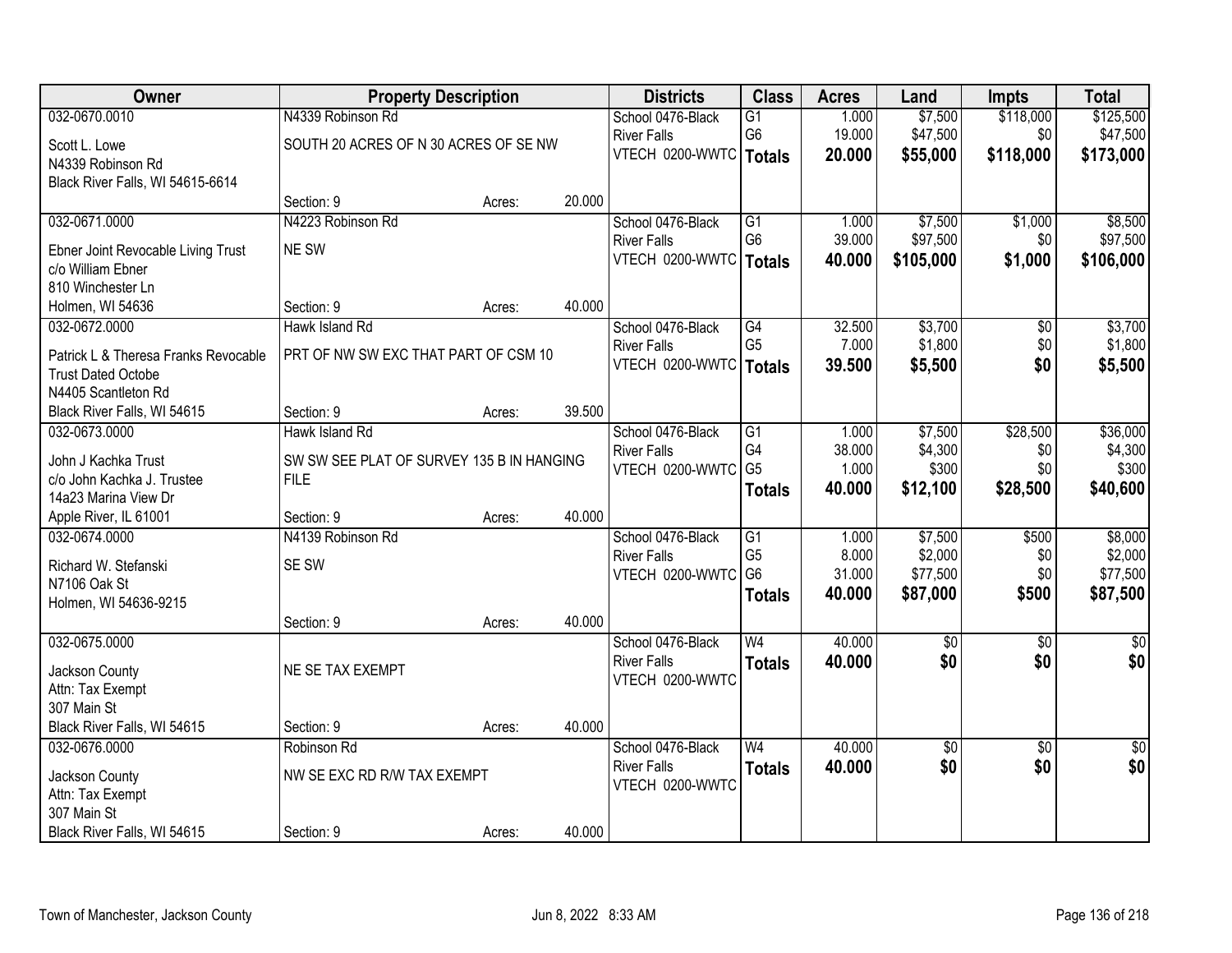| 032-0677.0000<br>40.000<br>$\overline{50}$<br>\$0<br>Robinson Rd<br>School 0476-Black<br>W4<br>$\overline{50}$<br>\$0<br>\$0<br>\$0<br><b>River Falls</b><br>40.000<br><b>Totals</b><br>SW SE EXC RD R/W TAX EXEMPT<br>Jackson County<br>VTECH 0200-WWTC<br>Attn: Tax Exempt<br>307 Main St<br>Black River Falls, WI 54615<br>40.000 |
|--------------------------------------------------------------------------------------------------------------------------------------------------------------------------------------------------------------------------------------------------------------------------------------------------------------------------------------|
|                                                                                                                                                                                                                                                                                                                                      |
|                                                                                                                                                                                                                                                                                                                                      |
|                                                                                                                                                                                                                                                                                                                                      |
|                                                                                                                                                                                                                                                                                                                                      |
| Section: 9<br>Acres:                                                                                                                                                                                                                                                                                                                 |
| 40.000<br>W <sub>4</sub><br>$\overline{50}$<br>$\overline{50}$<br>\$0<br>032-0678.0000<br>School 0476-Black                                                                                                                                                                                                                          |
| \$0<br>\$0 <br><b>River Falls</b><br>40.000<br>\$0<br><b>Totals</b>                                                                                                                                                                                                                                                                  |
| SE SE<br>Jackson County<br>VTECH 0200-WWTC                                                                                                                                                                                                                                                                                           |
| Attn: Tax Exempt                                                                                                                                                                                                                                                                                                                     |
| 307 Main St<br>40.000<br>Section: 9                                                                                                                                                                                                                                                                                                  |
| Black River Falls, WI 54615<br>Acres:<br>320.000<br>$\overline{\$0}$<br>032-0679.0000<br>School 0476-Black<br>$\overline{50}$<br>W <sub>4</sub>                                                                                                                                                                                      |
| \$0<br>\$0<br><b>River Falls</b>                                                                                                                                                                                                                                                                                                     |
| \$0 <br>\$0<br>320.000<br><b>Totals</b><br>N 1/2 OF SEC 10 TAX EXEMPT<br>Jackson County<br>VTECH 0200-WWTC                                                                                                                                                                                                                           |
| Attn: Tax Exempt                                                                                                                                                                                                                                                                                                                     |
| 307 Main St                                                                                                                                                                                                                                                                                                                          |
| 320.000<br>Black River Falls, WI 54615<br>Section: 10<br>Acres:                                                                                                                                                                                                                                                                      |
| 40.000<br>$\sqrt{50}$<br>032-0687.0000<br>School 0476-Black<br>W <sub>4</sub><br>\$0<br>\$0                                                                                                                                                                                                                                          |
| \$0<br>\$0<br>\$0<br><b>River Falls</b><br>40.000<br><b>Totals</b><br>NE SW EXC HWY TAX EXEMPT<br>Jackson County                                                                                                                                                                                                                     |
| VTECH 0200-WWTC<br>Attn: Tax Exempt                                                                                                                                                                                                                                                                                                  |
| 307 Main St                                                                                                                                                                                                                                                                                                                          |
| 40.000<br>Black River Falls, WI 54615<br>Section: 10<br>Acres:                                                                                                                                                                                                                                                                       |
| W <sub>4</sub><br>40.000<br>$\sqrt{50}$<br>032-0688.0000<br>$\overline{50}$<br>$\overline{50}$<br>School 0476-Black                                                                                                                                                                                                                  |
| \$0<br>\$0<br>\$0<br><b>River Falls</b><br>40.000<br><b>Totals</b>                                                                                                                                                                                                                                                                   |
| NW SW<br>Jackson County<br>VTECH 0200-WWTC                                                                                                                                                                                                                                                                                           |
| Attn: Tax Exempt                                                                                                                                                                                                                                                                                                                     |
| 307 Main St                                                                                                                                                                                                                                                                                                                          |
| Black River Falls, WI 54615<br>40.000<br>Section: 10<br>Acres:                                                                                                                                                                                                                                                                       |
| W <sub>4</sub><br>40.000<br>\$0<br>032-0689.0000<br>School 0476-Black<br>$\sqrt{6}$<br>$\overline{50}$                                                                                                                                                                                                                               |
| \$0<br>\$0<br><b>River Falls</b><br>\$0<br>40.000<br><b>Totals</b><br>SW <sub>SW</sub><br>Jackson County                                                                                                                                                                                                                             |
| VTECH 0200-WWTC<br>Attn: Tax Exempt                                                                                                                                                                                                                                                                                                  |
| 307 Main St                                                                                                                                                                                                                                                                                                                          |
| Black River Falls, WI 54615<br>40.000<br>Section: 10<br>Acres:                                                                                                                                                                                                                                                                       |
| \$37,500<br>N4147 State Highway 27<br>\$7,500<br>\$45,000<br>032-0690.0000<br>School 0476-Black<br>$\overline{G1}$<br>1.000                                                                                                                                                                                                          |
| G <sub>6</sub><br>39.000<br>\$97,500<br>\$97,500<br>\$0<br><b>River Falls</b><br>SE SW EXC HWY<br>Richard R. Schrader                                                                                                                                                                                                                |
| VTECH 0200-WWTC   Totals<br>\$37,500<br>40.000<br>\$105,000<br>\$142,500<br>Jean M. Schrader                                                                                                                                                                                                                                         |
| 424 Loomis St                                                                                                                                                                                                                                                                                                                        |
| 40.000<br>La Crosse, WI 54603<br>Section: 10<br>Acres:                                                                                                                                                                                                                                                                               |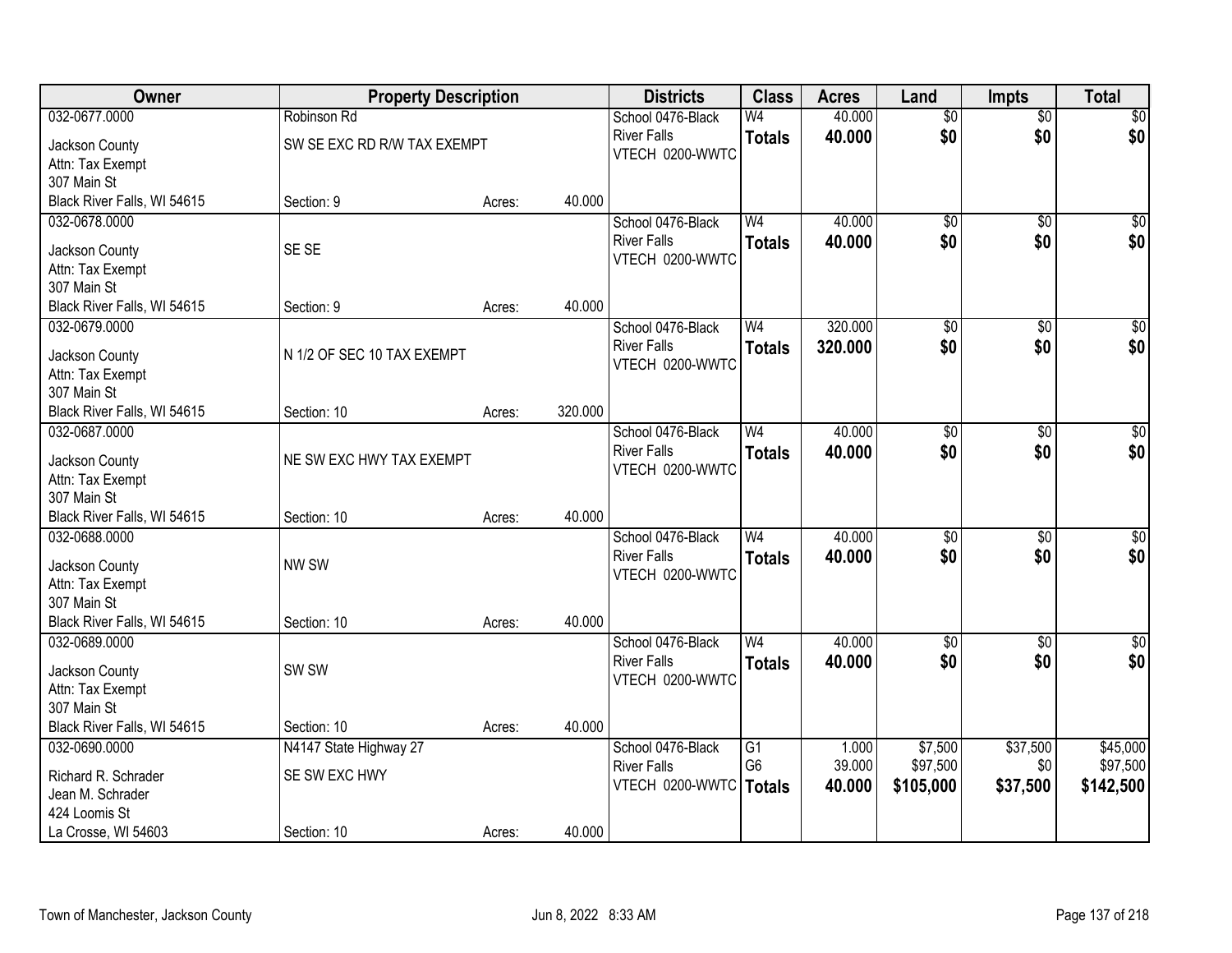| Owner                             | <b>Property Description</b>                 |        |         | <b>Districts</b>   | <b>Class</b>    | <b>Acres</b> | Land            | Impts           | <b>Total</b>    |
|-----------------------------------|---------------------------------------------|--------|---------|--------------------|-----------------|--------------|-----------------|-----------------|-----------------|
| 032-0691.0000                     |                                             |        |         | School 0476-Black  | W <sub>4</sub>  | 80.000       | $\overline{50}$ | $\overline{50}$ | \$0             |
| Jackson County                    | N 1/2 OF SE TAX EXEMPT                      |        |         | <b>River Falls</b> | <b>Totals</b>   | 80.000       | \$0             | \$0             | \$0             |
| Attn: Tax Exempt                  |                                             |        |         | VTECH 0200-WWTC    |                 |              |                 |                 |                 |
| 307 Main St                       |                                             |        |         |                    |                 |              |                 |                 |                 |
| Black River Falls, WI 54615       | Section: 10                                 | Acres: | 80.000  |                    |                 |              |                 |                 |                 |
| 032-0693.0000                     |                                             |        |         | School 0476-Black  | $\overline{G6}$ | 39.000       | \$97,500        | \$0             | \$97,500        |
|                                   |                                             |        |         | <b>River Falls</b> | <b>Totals</b>   | 39.000       | \$97,500        | \$0             | \$97,500        |
| Roger A. Hays Jr                  | SW SE EXC 1A & HWY                          |        |         | VTECH 0200-WWTC    |                 |              |                 |                 |                 |
| Pamela J. Hays                    |                                             |        |         |                    |                 |              |                 |                 |                 |
| 3241 S 27th St                    |                                             |        | 39.000  |                    |                 |              |                 |                 |                 |
| Franksville, WI 53126             | Section: 10                                 | Acres: |         |                    |                 |              |                 |                 |                 |
| 032-0693.0005                     | N4150 State Highway 27                      |        |         | School 0476-Black  | G6              | 1.000        | \$2,500         | $\overline{50}$ | \$2,500         |
| Roger A. Hays                     | N 1A OF SW SE                               |        |         | <b>River Falls</b> | <b>Totals</b>   | 1.000        | \$2,500         | \$0             | \$2,500         |
| Roger A. Hays Jr                  |                                             |        |         | VTECH 0200-WWTC    |                 |              |                 |                 |                 |
| 8140 Foley Rd                     |                                             |        |         |                    |                 |              |                 |                 |                 |
| Racine, WI 53402                  | Section: 10                                 | Acres: | 1.000   |                    |                 |              |                 |                 |                 |
| 032-0694.0000                     | N4150 State Highway 27                      |        |         | School 0476-Black  | $\overline{G6}$ | 40.000       | \$80,000        | \$0             | \$80,000        |
|                                   | SE SE                                       |        |         | <b>River Falls</b> | <b>Totals</b>   | 40.000       | \$80,000        | \$0             | \$80,000        |
| Roger A. Hays                     |                                             |        |         | VTECH 0200-WWTC    |                 |              |                 |                 |                 |
| Roger A. Hays Jr<br>8140 Foley Rd |                                             |        |         |                    |                 |              |                 |                 |                 |
| Racine, WI 53402                  | Section: 10                                 |        | 40.000  |                    |                 |              |                 |                 |                 |
| 032-0695.0000                     |                                             | Acres: |         | School 0476-Black  | W <sub>4</sub>  | 640.000      | $\overline{50}$ | $\overline{30}$ | $\overline{50}$ |
|                                   |                                             |        |         | <b>River Falls</b> |                 | 640.000      | \$0             | \$0             | \$0             |
| Jackson County                    | ALL OF SEC 11 TAX EXEMPT                    |        |         | VTECH 0200-WWTC    | <b>Totals</b>   |              |                 |                 |                 |
| Attn: Tax Exempt                  |                                             |        |         |                    |                 |              |                 |                 |                 |
| 307 Main St                       |                                             |        |         |                    |                 |              |                 |                 |                 |
| Black River Falls, WI 54615       | Section: 11                                 | Acres: | 640.000 |                    |                 |              |                 |                 |                 |
| 032-0711.0000                     |                                             |        |         | School 0476-Black  | $\overline{G6}$ | 40.000       | \$100,000       | $\overline{60}$ | \$100,000       |
| Beth L. Overlien                  | NE NE LIFETIME ESTATE TO RICHARD C & DEANNA |        |         | <b>River Falls</b> | <b>Totals</b>   | 40.000       | \$100,000       | \$0             | \$100,000       |
| c/o Richard C. Weiler             | <b>K WEILER</b>                             |        |         | VTECH 0200-WWTC    |                 |              |                 |                 |                 |
| W9577 Oak Ridge Rd                |                                             |        |         |                    |                 |              |                 |                 |                 |
| Black River Falls, WI 54615-6630  | Section: 12                                 | Acres: | 40.000  |                    |                 |              |                 |                 |                 |
| 032-0712.0000                     |                                             |        |         | School 0476-Black  | W <sub>4</sub>  | 40.000       | $\overline{50}$ | $\overline{30}$ | $\overline{50}$ |
|                                   |                                             |        |         | <b>River Falls</b> | <b>Totals</b>   | 40.000       | \$0             | \$0             | \$0             |
| Jackson County                    | NW NE TAX EXEMPT                            |        |         | VTECH 0200-WWTC    |                 |              |                 |                 |                 |
| Attn: Tax Exempt                  |                                             |        |         |                    |                 |              |                 |                 |                 |
| 307 Main St                       |                                             |        |         |                    |                 |              |                 |                 |                 |
| Black River Falls, WI 54615       | Section: 12                                 | Acres: | 40.000  |                    |                 |              |                 |                 |                 |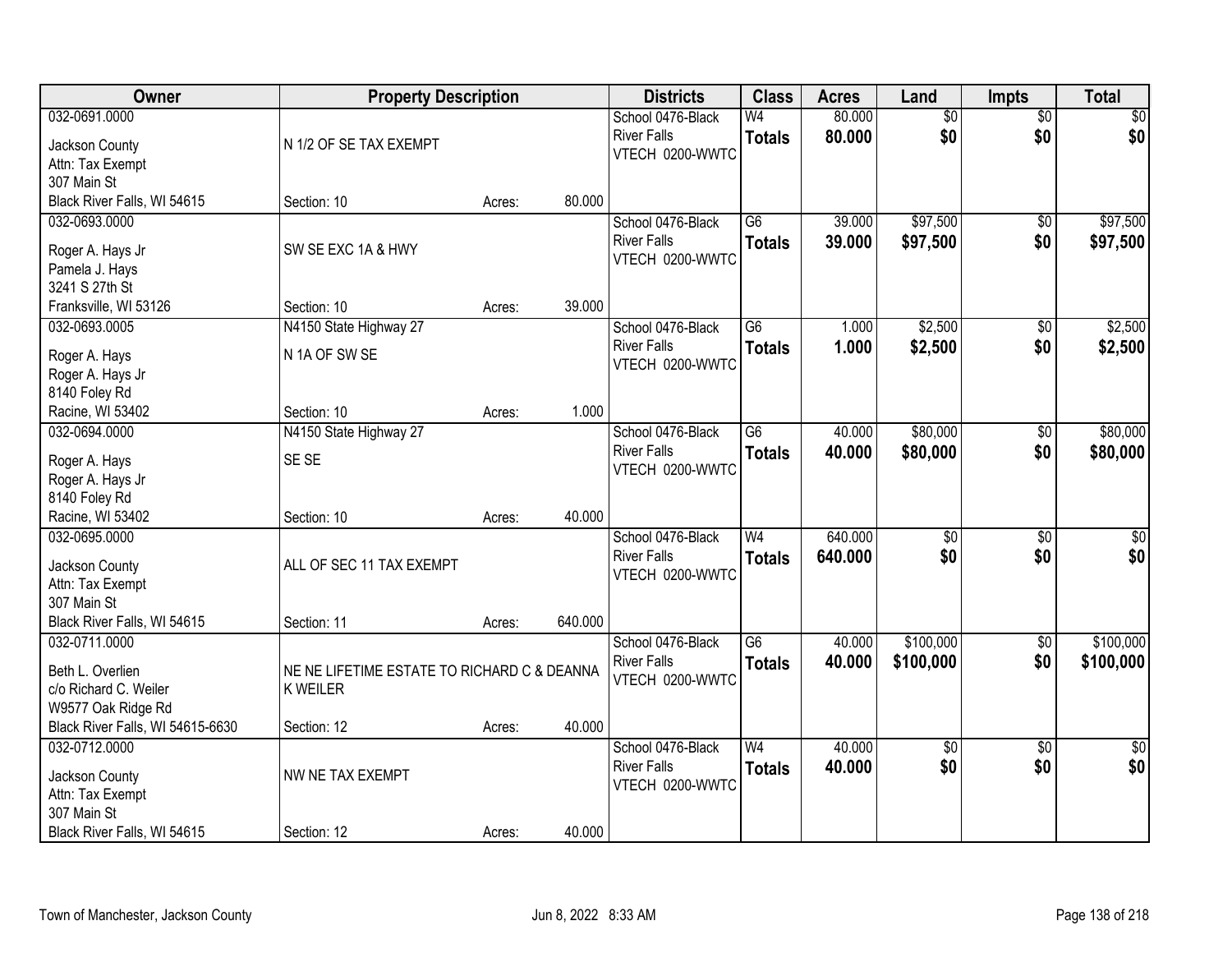| Owner                                         | <b>Property Description</b> |        |         | <b>Districts</b>                        | <b>Class</b>    | <b>Acres</b> | Land            | <b>Impts</b>    | <b>Total</b>     |
|-----------------------------------------------|-----------------------------|--------|---------|-----------------------------------------|-----------------|--------------|-----------------|-----------------|------------------|
| 032-0713.0000                                 |                             |        |         | School 0476-Black                       | W <sub>4</sub>  | 40.000       | $\overline{50}$ | $\overline{50}$ | $\sqrt{50}$      |
| Jackson County                                | SW NE TAX EXEMPT            |        |         | <b>River Falls</b>                      | <b>Totals</b>   | 40.000       | \$0             | \$0             | \$0              |
| Attn: Tax Exempt                              |                             |        |         | VTECH 0200-WWTC                         |                 |              |                 |                 |                  |
| 307 Main St                                   |                             |        |         |                                         |                 |              |                 |                 |                  |
| Black River Falls, WI 54615                   | Section: 12                 | Acres: | 40.000  |                                         |                 |              |                 |                 |                  |
| 032-0714.0000                                 |                             |        |         | School 0476-Black                       | $\overline{G6}$ | 10.000       | \$25,000        | $\overline{50}$ | \$25,000         |
|                                               | SE NE 30A MFL CLOSED 2010   |        |         | <b>River Falls</b>                      | W <sub>6</sub>  | 30.000       | (\$75,000)      | \$0             | \$0              |
| Mark J. Drangstveit                           |                             |        |         | VTECH 0200-WWTC                         | <b>Totals</b>   | 40.000       | \$25,000        | \$0             | \$25,000         |
| Genevara C. Drangstveit<br>W9726 Oak Ridge Rd |                             |        |         |                                         |                 |              |                 |                 |                  |
| Black River Falls, WI 54615                   | Section: 12                 | Acres: | 40.000  |                                         |                 |              |                 |                 |                  |
| 032-0715.0000                                 |                             |        |         | School 0476-Black                       | W <sub>4</sub>  | 160.000      | $\overline{50}$ | $\overline{50}$ | $\overline{\$0}$ |
|                                               |                             |        |         | <b>River Falls</b>                      | <b>Totals</b>   | 160.000      | \$0             | \$0             | \$0              |
| Jackson County                                | NW TAX EXEMPT               |        |         | VTECH 0200-WWTC                         |                 |              |                 |                 |                  |
| Attn: Tax Exempt                              |                             |        |         |                                         |                 |              |                 |                 |                  |
| 307 Main St                                   |                             |        |         |                                         |                 |              |                 |                 |                  |
| Black River Falls, WI 54615                   | Section: 12                 | Acres: | 160.000 |                                         |                 |              |                 |                 |                  |
| 032-0719.0000                                 |                             |        |         | School 0476-Black                       | W <sub>4</sub>  | 40.000       | $\overline{50}$ | \$0             | $\overline{50}$  |
| Jackson County                                | NE SW TAX EXEMPT            |        |         | <b>River Falls</b>                      | <b>Totals</b>   | 40.000       | \$0             | \$0             | \$0              |
| Attn: Tax Exempt                              |                             |        |         | VTECH 0200-WWTC                         |                 |              |                 |                 |                  |
| 307 Main St                                   |                             |        |         |                                         |                 |              |                 |                 |                  |
| Black River Falls, WI 54615                   | Section: 12                 | Acres: | 40.000  |                                         |                 |              |                 |                 |                  |
| 032-0720.0000                                 |                             |        |         | School 0476-Black                       | W <sub>4</sub>  | 40.000       | $\overline{50}$ | $\overline{30}$ | $\overline{50}$  |
| Jackson County                                | NW SW TAX EXEMPT            |        |         | <b>River Falls</b>                      | <b>Totals</b>   | 40.000       | \$0             | \$0             | \$0              |
| Attn: Tax Exempt                              |                             |        |         | VTECH 0200-WWTC                         |                 |              |                 |                 |                  |
| 307 Main St                                   |                             |        |         |                                         |                 |              |                 |                 |                  |
| Black River Falls, WI 54615                   | Section: 12                 | Acres: | 40.000  |                                         |                 |              |                 |                 |                  |
| 032-0721.0000                                 |                             |        |         | School 0476-Black                       | W <sub>4</sub>  | 40.000       | $\overline{60}$ | $\overline{60}$ | \$0              |
|                                               |                             |        |         | <b>River Falls</b>                      | <b>Totals</b>   | 40.000       | \$0             | \$0             | \$0              |
| Jackson County                                | SW SW TAX EXEMPT            |        |         | VTECH 0200-WWTC                         |                 |              |                 |                 |                  |
| Attn: Tax Exempt                              |                             |        |         |                                         |                 |              |                 |                 |                  |
| 307 Main St                                   |                             |        | 40.000  |                                         |                 |              |                 |                 |                  |
| Black River Falls, WI 54615                   | Section: 12                 | Acres: |         |                                         | W <sub>4</sub>  | 40.000       |                 |                 |                  |
| 032-0722.0000                                 |                             |        |         | School 0476-Black<br><b>River Falls</b> |                 |              | $\overline{30}$ | $\overline{30}$ | $\sqrt{30}$      |
| Jackson County                                | SE SW TAX EXEMPT            |        |         | VTECH 0200-WWTC                         | <b>Totals</b>   | 40.000       | \$0             | \$0             | \$0              |
| Attn: Tax Exempt                              |                             |        |         |                                         |                 |              |                 |                 |                  |
| 307 Main St                                   |                             |        |         |                                         |                 |              |                 |                 |                  |
| Black River Falls, WI 54615                   | Section: 12                 | Acres: | 40.000  |                                         |                 |              |                 |                 |                  |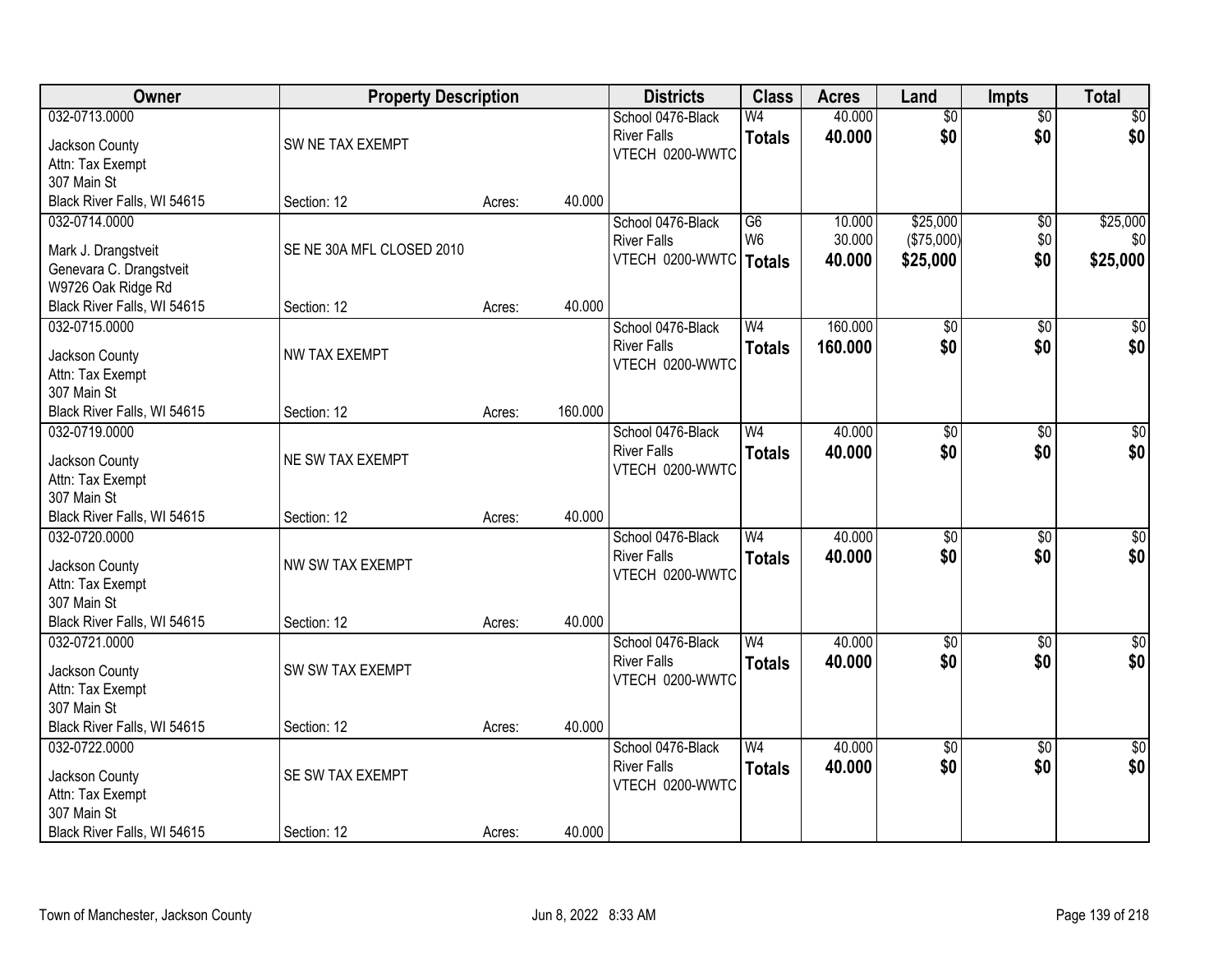| Owner                              | <b>Property Description</b>      |        |         | <b>Districts</b>         | <b>Class</b>   | <b>Acres</b> | Land            | <b>Impts</b>    | <b>Total</b>     |
|------------------------------------|----------------------------------|--------|---------|--------------------------|----------------|--------------|-----------------|-----------------|------------------|
| 032-0723.0000                      |                                  |        |         | School 0476-Black        | W4             | 40.000       | $\overline{50}$ | $\overline{50}$ | \$0              |
| Jackson County                     | NE SE TAX EXEMPT                 |        |         | <b>River Falls</b>       | <b>Totals</b>  | 40.000       | \$0             | \$0             | \$0              |
| Attn: Tax Exempt                   |                                  |        |         | VTECH 0200-WWTC          |                |              |                 |                 |                  |
| 307 Main St                        |                                  |        |         |                          |                |              |                 |                 |                  |
| Black River Falls, WI 54615        | Section: 12                      | Acres: | 40.000  |                          |                |              |                 |                 |                  |
| 032-0724.0000                      |                                  |        |         | School 0476-Black        | W <sub>4</sub> | 40.000       | $\overline{50}$ | $\overline{50}$ | \$0              |
|                                    | NW SE TAX EXEMPT                 |        |         | <b>River Falls</b>       | <b>Totals</b>  | 40.000       | \$0             | \$0             | \$0              |
| Jackson County<br>Attn: Tax Exempt |                                  |        |         | VTECH 0200-WWTC          |                |              |                 |                 |                  |
| 307 Main St                        |                                  |        |         |                          |                |              |                 |                 |                  |
| Black River Falls, WI 54615        | Section: 12                      | Acres: | 40.000  |                          |                |              |                 |                 |                  |
| 032-0725.0000                      |                                  |        |         | School 0476-Black        | W <sub>4</sub> | 40.000       | $\overline{50}$ | \$0             | $\overline{\$0}$ |
|                                    |                                  |        |         | <b>River Falls</b>       | <b>Totals</b>  | 40.000       | \$0             | \$0             | \$0              |
| Jackson County                     | SW SE TAX EXEMPT                 |        |         | VTECH 0200-WWTC          |                |              |                 |                 |                  |
| Attn: Tax Exempt                   |                                  |        |         |                          |                |              |                 |                 |                  |
| 307 Main St                        |                                  |        |         |                          |                |              |                 |                 |                  |
| Black River Falls, WI 54615        | Section: 12                      | Acres: | 40.000  |                          |                |              |                 |                 |                  |
| 032-0726.0000                      |                                  |        |         | School 0476-Black        | W <sub>4</sub> | 40.000       | \$0             | $\sqrt[6]{3}$   | $\sqrt{50}$      |
| Jackson County                     | SE SE                            |        |         | <b>River Falls</b>       | <b>Totals</b>  | 40.000       | \$0             | \$0             | \$0              |
| Attn: Tax Exempt                   |                                  |        |         | VTECH 0200-WWTC          |                |              |                 |                 |                  |
| 307 Main St                        |                                  |        |         |                          |                |              |                 |                 |                  |
| Black River Falls, WI 54615        | Section: 12                      | Acres: | 40.000  |                          |                |              |                 |                 |                  |
| 032-0727.0000                      |                                  |        |         | School 0476-Black        | W <sub>4</sub> | 320.000      | $\overline{50}$ | $\overline{50}$ | $\sqrt{50}$      |
| Jackson County                     | N 1/2 OF SEC 13 TAX EXEMPT       |        |         | <b>River Falls</b>       | <b>Totals</b>  | 320,000      | \$0             | \$0             | \$0              |
| Attn: Tax Exempt                   |                                  |        |         | VTECH 0200-WWTC          |                |              |                 |                 |                  |
| 307 Main St                        |                                  |        |         |                          |                |              |                 |                 |                  |
| Black River Falls, WI 54615        | Section: 13                      | Acres: | 320.000 |                          |                |              |                 |                 |                  |
| 032-0735.0000                      |                                  |        |         | School 0476-Black        | W <sub>4</sub> | 40.000       | $\sqrt{6}$      | $\overline{50}$ | \$0              |
|                                    | NE SW TAX EXEMPT                 |        |         | <b>River Falls</b>       | <b>Totals</b>  | 40.000       | \$0             | \$0             | \$0              |
| Jackson County<br>Attn: Tax Exempt |                                  |        |         | VTECH 0200-WWTC          |                |              |                 |                 |                  |
| 307 Main St                        |                                  |        |         |                          |                |              |                 |                 |                  |
| Black River Falls, WI 54615        | Section: 13                      | Acres: | 40.000  |                          |                |              |                 |                 |                  |
| 032-0736.0000                      |                                  |        |         | School 0476-Black        | G5             | 31.000       | \$7,800         | $\overline{50}$ | \$7,800          |
|                                    |                                  |        |         | <b>River Falls</b>       | W <sub>6</sub> | 9.000        | (\$22,500)      | \$0             | \$0              |
| Charlotte Thompson et al           | NW SW MFL 9A CLOSED 2005 459/522 |        |         | VTECH 0200-WWTC   Totals |                | 40.000       | \$7,800         | \$0             | \$7,800          |
| 408 S 2nd St                       |                                  |        |         |                          |                |              |                 |                 |                  |
| Black River Falls, WI 54615        |                                  |        |         |                          |                |              |                 |                 |                  |
|                                    | Section: 13                      | Acres: | 40.000  |                          |                |              |                 |                 |                  |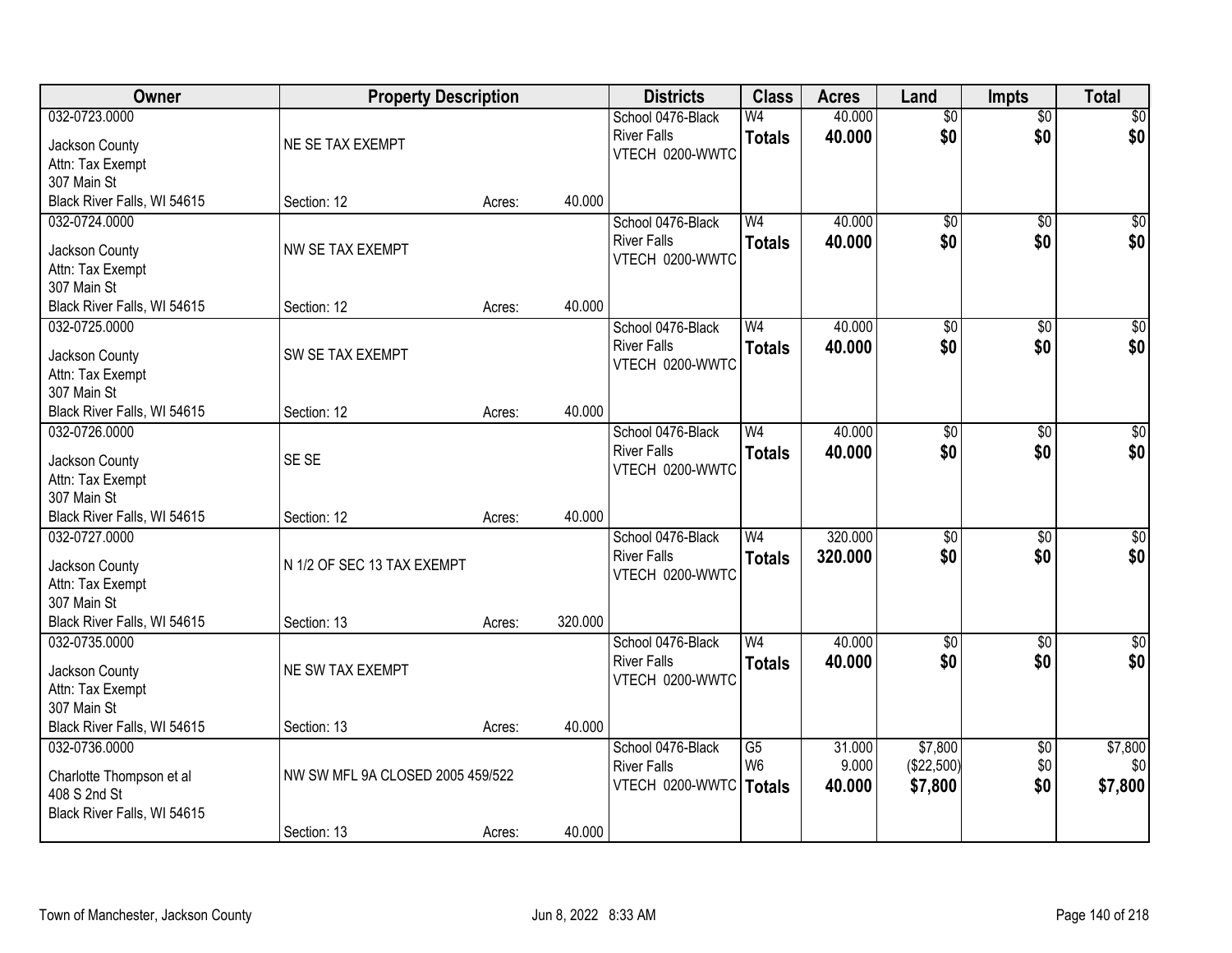| Owner                       | <b>Property Description</b>       |        |         | <b>Districts</b>                        | <b>Class</b>                      | <b>Acres</b>     | Land                   | <b>Impts</b>           | <b>Total</b>           |
|-----------------------------|-----------------------------------|--------|---------|-----------------------------------------|-----------------------------------|------------------|------------------------|------------------------|------------------------|
| 032-0737.0000               |                                   |        |         | School 0476-Black                       | $\overline{\mathsf{W6}}$          | 40.000           | (\$100,000)            | $\overline{50}$        | \$0                    |
| Charlotte Thompson et al    | SW SW MFL 40A CLOSED 2005 459/522 |        |         | <b>River Falls</b><br>VTECH 0200-WWTC   | <b>Totals</b>                     | 40.000           | \$0                    | \$0                    | \$0                    |
| 408 S 2nd St                |                                   |        |         |                                         |                                   |                  |                        |                        |                        |
| Black River Falls, WI 54615 |                                   |        |         |                                         |                                   |                  |                        |                        |                        |
|                             | Section: 13                       | Acres: | 40.000  |                                         |                                   |                  |                        |                        |                        |
| 032-0738.0000               |                                   |        |         | School 0476-Black<br><b>River Falls</b> | W <sub>4</sub>                    | 40.000<br>40.000 | $\overline{50}$<br>\$0 | $\overline{50}$<br>\$0 | \$0                    |
| Jackson County              | SE SW TAX EXEMPT                  |        |         | VTECH 0200-WWTC                         | <b>Totals</b>                     |                  |                        |                        | \$0                    |
| Attn: Tax Exempt            |                                   |        |         |                                         |                                   |                  |                        |                        |                        |
| 307 Main St                 |                                   |        |         |                                         |                                   |                  |                        |                        |                        |
| Black River Falls, WI 54615 | Section: 13                       | Acres: | 40.000  |                                         |                                   |                  |                        |                        |                        |
| 032-0739.0000               |                                   |        |         | School 0476-Black<br><b>River Falls</b> | W <sub>4</sub>                    | 160.000          | \$0<br>\$0             | \$0<br>\$0             | $\overline{50}$<br>\$0 |
| Jackson County              | SE TAX EXEMPT                     |        |         | VTECH 0200-WWTC                         | <b>Totals</b>                     | 160.000          |                        |                        |                        |
| Attn: Tax Exempt            |                                   |        |         |                                         |                                   |                  |                        |                        |                        |
| 307 Main St                 |                                   |        |         |                                         |                                   |                  |                        |                        |                        |
| Black River Falls, WI 54615 | Section: 13                       | Acres: | 160.000 |                                         |                                   | 320.000          |                        |                        |                        |
| 032-0743.0000               |                                   |        |         | School 0476-Black<br><b>River Falls</b> | W <sub>4</sub>                    | 320,000          | \$0<br>\$0             | $\sqrt[6]{3}$<br>\$0   | $\sqrt{50}$<br>\$0     |
| Jackson County              | N 1/2 OF SEC 14 TAX EXEMPT        |        |         | VTECH 0200-WWTC                         | <b>Totals</b>                     |                  |                        |                        |                        |
| Attn: Tax Exempt            |                                   |        |         |                                         |                                   |                  |                        |                        |                        |
| 307 Main St                 |                                   |        |         |                                         |                                   |                  |                        |                        |                        |
| Black River Falls, WI 54615 | Section: 14                       | Acres: | 320.000 |                                         | W <sub>4</sub>                    | 80.000           |                        |                        |                        |
| 032-0751.0000               |                                   |        |         | School 0476-Black<br><b>River Falls</b> |                                   | 80.000           | $\overline{50}$<br>\$0 | $\overline{50}$<br>\$0 | $\sqrt{50}$            |
| Jackson County              | N 1/2 SW TAX EXEMPT               |        |         | VTECH 0200-WWTC                         | <b>Totals</b>                     |                  |                        |                        | \$0                    |
| Attn: Tax Exempt            |                                   |        |         |                                         |                                   |                  |                        |                        |                        |
| 307 Main St                 |                                   |        |         |                                         |                                   |                  |                        |                        |                        |
| Black River Falls, WI 54615 | Section: 14                       | Acres: | 80.000  |                                         |                                   |                  |                        |                        | \$100,500              |
| 032-0753.0000               | W10318 Paquette Rd                |        |         | School 0476-Black<br><b>River Falls</b> | $\overline{G1}$<br>G <sub>6</sub> | 1.000<br>39.000  | \$7,500<br>\$89,700    | \$93,000<br>\$0        | \$89,700               |
| Patrick H. Martin et al     | SW SW BEING LOT 2 OF CSM 809      |        |         | VTECH 0200-WWTC   Totals                |                                   | 40.000           | \$97,200               | \$93,000               | \$190,200              |
| W10318 Paquette Rd          |                                   |        |         |                                         |                                   |                  |                        |                        |                        |
| Black River Falls, WI 54615 |                                   |        |         |                                         |                                   |                  |                        |                        |                        |
| 032-0754.0000               | Section: 14                       | Acres: | 40.000  | School 0476-Black                       | W <sub>4</sub>                    | 40.000           |                        |                        | $\overline{30}$        |
|                             |                                   |        |         | <b>River Falls</b>                      | <b>Totals</b>                     | 40.000           | $\overline{50}$<br>\$0 | $\overline{50}$<br>\$0 | \$0                    |
| Jackson County              | SE SW TAX EXEMPT                  |        |         | VTECH 0200-WWTC                         |                                   |                  |                        |                        |                        |
| Attn: Tax Exempt            |                                   |        |         |                                         |                                   |                  |                        |                        |                        |
| 307 Main St                 |                                   |        |         |                                         |                                   |                  |                        |                        |                        |
| Black River Falls, WI 54615 | Section: 14                       | Acres: | 40.000  |                                         |                                   |                  |                        |                        |                        |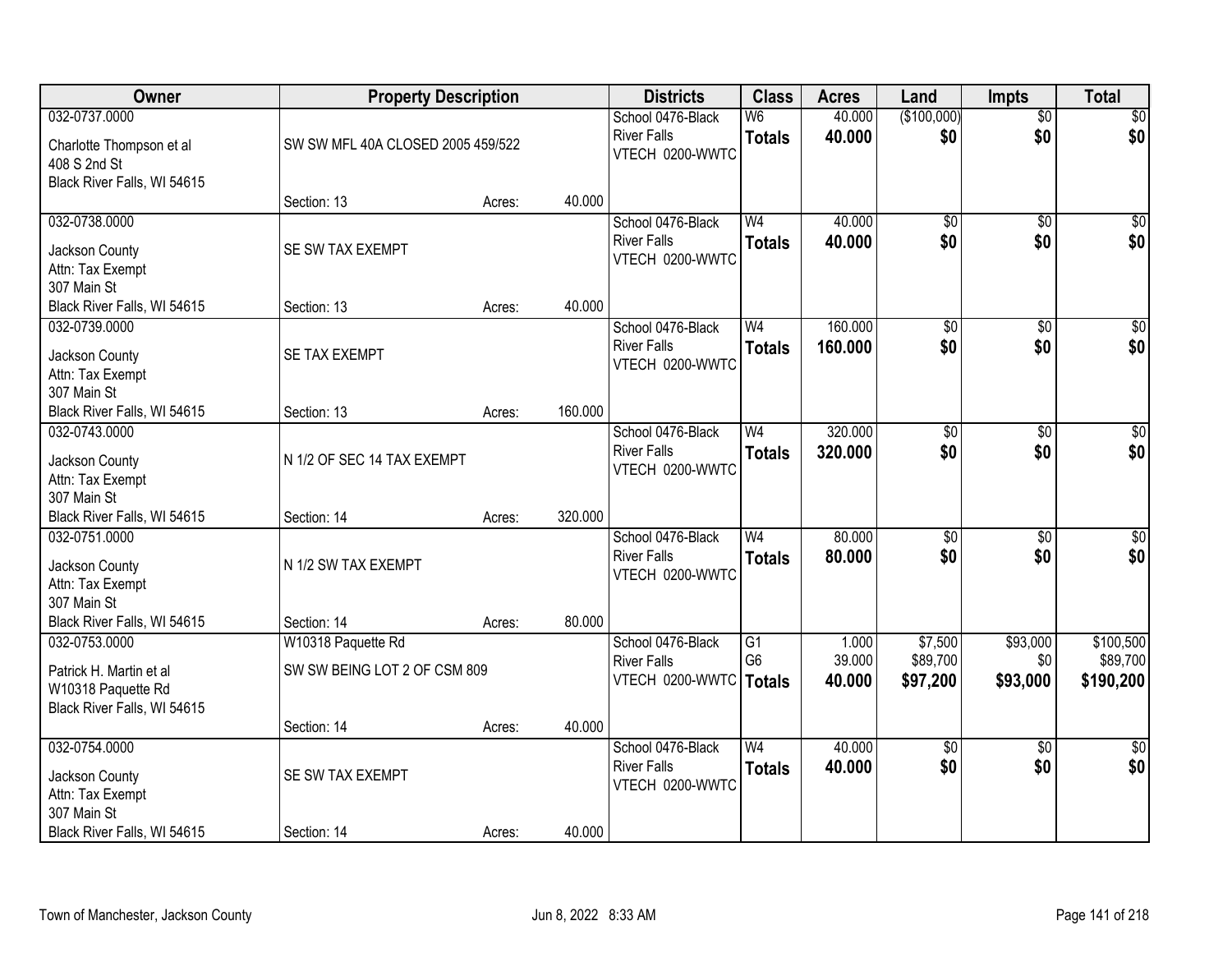| <b>Owner</b>                | <b>Property Description</b>         |        |        | <b>Districts</b>         | <b>Class</b>    | <b>Acres</b> | Land            | <b>Impts</b>    | <b>Total</b>    |
|-----------------------------|-------------------------------------|--------|--------|--------------------------|-----------------|--------------|-----------------|-----------------|-----------------|
| 032-0755.0000               |                                     |        |        | School 0476-Black        | W <sub>4</sub>  | 80.000       | $\overline{50}$ | $\overline{50}$ | \$0             |
| Jackson County              | N 1/2 OF SE TAX EXEMPT              |        |        | <b>River Falls</b>       | <b>Totals</b>   | 80.000       | \$0             | \$0             | \$0             |
| Attn: Tax Exempt            |                                     |        |        | VTECH 0200-WWTC          |                 |              |                 |                 |                 |
| 307 Main St                 |                                     |        |        |                          |                 |              |                 |                 |                 |
| Black River Falls, WI 54615 | Section: 14                         | Acres: | 80.000 |                          |                 |              |                 |                 |                 |
| 032-0757.0000               |                                     |        |        | School 0476-Black        | W <sub>4</sub>  | 40.000       | $\overline{50}$ | $\overline{50}$ | \$0             |
| Jackson County              | SW SE TAX EXEMPT                    |        |        | <b>River Falls</b>       | <b>Totals</b>   | 40.000       | \$0             | \$0             | \$0             |
| Attn: Tax Exempt            |                                     |        |        | VTECH 0200-WWTC          |                 |              |                 |                 |                 |
| 307 Main St                 |                                     |        |        |                          |                 |              |                 |                 |                 |
| Black River Falls, WI 54615 | Section: 14                         | Acres: | 40.000 |                          |                 |              |                 |                 |                 |
| 032-0758.0000               |                                     |        |        | School 0476-Black        | W <sub>4</sub>  | 40.000       | \$0             | \$0             | $\overline{50}$ |
| Jackson County              | SE SE TAX EXEMPT                    |        |        | <b>River Falls</b>       | <b>Totals</b>   | 40.000       | \$0             | \$0             | \$0             |
| Attn: Tax Exempt            |                                     |        |        | VTECH 0200-WWTC          |                 |              |                 |                 |                 |
| 307 Main St                 |                                     |        |        |                          |                 |              |                 |                 |                 |
| Black River Falls, WI 54615 | Section: 14                         | Acres: | 40.000 |                          |                 |              |                 |                 |                 |
| 032-0759.0000               |                                     |        |        | School 0476-Black        | W <sub>4</sub>  | 40.000       | \$0             | $\sqrt[6]{3}$   | $\sqrt{50}$     |
| Jackson County              | NE NE TAX EXEMPT                    |        |        | <b>River Falls</b>       | <b>Totals</b>   | 40.000       | \$0             | \$0             | \$0             |
| Attn: Tax Exempt            |                                     |        |        | VTECH 0200-WWTC          |                 |              |                 |                 |                 |
| 307 Main St                 |                                     |        |        |                          |                 |              |                 |                 |                 |
| Black River Falls, WI 54615 | Section: 15                         | Acres: | 40.000 |                          |                 |              |                 |                 |                 |
| 032-0760.0000               | State Highway 27                    |        |        | School 0476-Black        | $\overline{G5}$ | 10.000       | \$2,500         | $\overline{50}$ | \$2,500         |
| Nigel W. Guttenberg         | NW NE LYING E OF ST HWY 27          |        |        | <b>River Falls</b>       | G <sub>6</sub>  | 25.000       | \$62,500        | \$0             | \$62,500        |
| N4075 Highway 27            |                                     |        |        | VTECH 0200-WWTC   Totals |                 | 35.000       | \$65,000        | \$0             | \$65,000        |
| Black River Falls, WI 54615 |                                     |        |        |                          |                 |              |                 |                 |                 |
|                             | Section: 15                         | Acres: | 35.000 |                          |                 |              |                 |                 |                 |
| 032-0761.0000               |                                     |        |        | School 0476-Black        | $\overline{G5}$ | 14.000       | \$3,500         | $\sqrt{$0}$     | \$3,500         |
| Nigel W. Guttenberg         | SW NE LYING E OF ST HWY 27          |        |        | <b>River Falls</b>       | G <sub>6</sub>  | 5.000        | \$12,500        | \$0             | \$12,500        |
| N4075 Highway 27            |                                     |        |        | VTECH 0200-WWTC   Totals |                 | 19,000       | \$16,000        | \$0             | \$16,000        |
| Black River Falls, WI 54615 |                                     |        |        |                          |                 |              |                 |                 |                 |
|                             | Section: 15                         | Acres: | 19.000 |                          |                 |              |                 |                 |                 |
| 032-0761.0005               |                                     |        |        | School 0476-Black        | $\overline{G6}$ | 11.000       | \$27,500        | $\overline{60}$ | \$27,500        |
| Michael A. Peer             | S 1/2 OF SW NE LYING W OF ST HWY 27 |        |        | <b>River Falls</b>       | <b>Totals</b>   | 11.000       | \$27,500        | \$0             | \$27,500        |
| Kristin M. Peer             |                                     |        |        | VTECH 0200-WWTC          |                 |              |                 |                 |                 |
| 3883 Wisconsin 27           |                                     |        |        |                          |                 |              |                 |                 |                 |
| Waukesha, WI 53188          | Section: 15                         | Acres: | 11.000 |                          |                 |              |                 |                 |                 |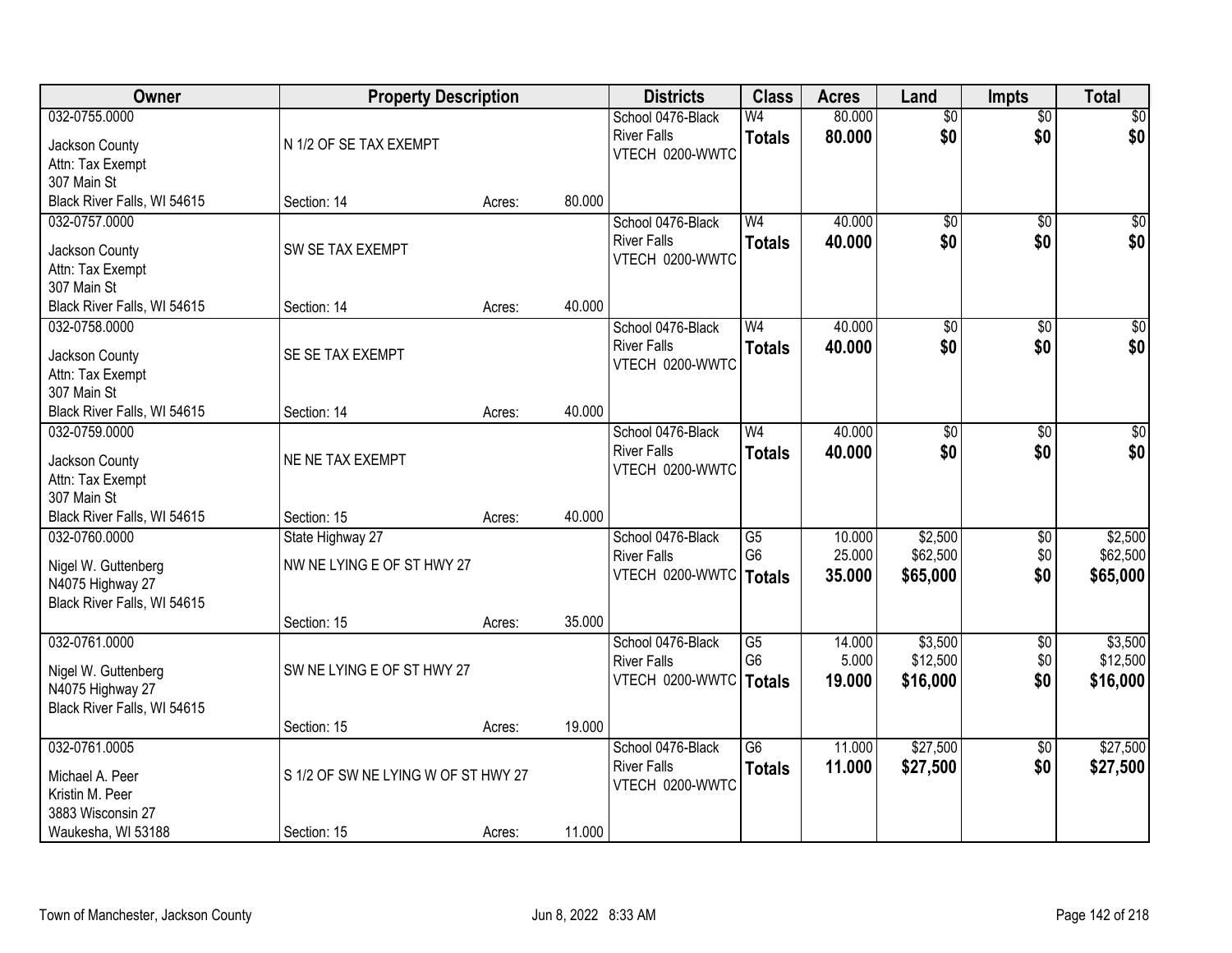| Owner                                                                                                                   | <b>Property Description</b>                                                                                                                                                      |                  |                  | <b>Districts</b>                                           | <b>Class</b>                                       | <b>Acres</b>              | Land                              | <b>Impts</b>                  | <b>Total</b>                        |
|-------------------------------------------------------------------------------------------------------------------------|----------------------------------------------------------------------------------------------------------------------------------------------------------------------------------|------------------|------------------|------------------------------------------------------------|----------------------------------------------------|---------------------------|-----------------------------------|-------------------------------|-------------------------------------|
| 032-0761.0010<br>Michael A. Peer<br>Kristin M. Peer                                                                     | N 1/2 OF SW NE LYING W OF ST HWY 27                                                                                                                                              |                  |                  | School 0476-Black<br><b>River Falls</b><br>VTECH 0200-WWTC | $\overline{G6}$<br><b>Totals</b>                   | 10.000<br>10.000          | \$25,000<br>\$25,000              | $\overline{50}$<br>\$0        | \$25,000<br>\$25,000                |
| 3883 Wisconsin 27<br>Waukesha, WI 53188                                                                                 | Section: 15                                                                                                                                                                      | Acres:           | 10.000           |                                                            |                                                    |                           |                                   |                               |                                     |
| 032-0762.0000<br>Jackson County<br>Attn: Tax Exempt<br>307 Main St                                                      | SE NE TAX EXEMPT                                                                                                                                                                 |                  |                  | School 0476-Black<br><b>River Falls</b><br>VTECH 0200-WWTC | W <sub>4</sub><br><b>Totals</b>                    | 40.000<br>40.000          | $\overline{50}$<br>\$0            | $\overline{50}$<br>\$0        | \$0<br>\$0                          |
| Black River Falls, WI 54615                                                                                             | Section: 15                                                                                                                                                                      | Acres:           | 40.000           |                                                            |                                                    |                           |                                   |                               |                                     |
| 032-0763.0000<br>Jamie L. Guttenberg<br>Leslie A. Guttenberg<br>N4075 Highway 27<br>Black River Falls, WI 54615         | N4075 State Highway 27<br>PT OF THE NWNW NENW NWNE DESCR: COMM AT N<br>1/4 CORN SEC 15; TH S0-9-8E ALONG E LINE OF<br>NENW 410.52FT; TH N89-36-09W 98.94FT TO WLY<br>Section: 15 | Acres:           | 57.500           | School 0476-Black<br><b>River Falls</b><br>VTECH 0200-WWTC | $\overline{G1}$<br>G <sub>6</sub><br><b>Totals</b> | 1.000<br>56.500<br>57,500 | \$7,500<br>\$141,300<br>\$148,800 | \$208,500<br>\$0<br>\$208,500 | \$216,000<br>\$141,300<br>\$357,300 |
| 032-0763.0005<br>Richard R. Schrader<br>Jean M. Schrader<br>424 Loomis St                                               | N 12.5 ACRES OF NE NW                                                                                                                                                            |                  |                  | School 0476-Black<br><b>River Falls</b><br>VTECH 0200-WWTC | $\overline{G6}$<br><b>Totals</b>                   | 12.500<br>12.500          | \$31,300<br>\$31,300              | $\sqrt[6]{}$<br>\$0           | \$31,300<br>\$31,300                |
| La Crosse, WI 54603<br>032-0764.0005<br>Richard R. Schrader<br>Jean M. Schrader<br>424 Loomis St<br>La Crosse, WI 54603 | Section: 15<br>N 12.5 ACRES OF NW NW<br>Section: 15                                                                                                                              | Acres:<br>Acres: | 12.500<br>12.500 | School 0476-Black<br><b>River Falls</b><br>VTECH 0200-WWTC | $\overline{G6}$<br><b>Totals</b>                   | 12.500<br>12.500          | \$31,300<br>\$31,300              | $\overline{50}$<br>\$0        | \$31,300<br>\$31,300                |
| 032-0765.0000<br>Michael A and Kristi Peer<br>2729 Dewey Ct<br>Middleton, WI 53562                                      | SW NW EXC S 1/2 MFL 20A CLOSED 2005 459/510<br>Section: 15                                                                                                                       | Acres:           | 20.000           | School 0476-Black<br><b>River Falls</b><br>VTECH 0200-WWTC | W6<br><b>Totals</b>                                | 20.000<br>20.000          | ( \$50,000)<br>\$0                | $\sqrt{6}$<br>\$0             | $\sqrt{50}$<br>\$0                  |
| 032-0765.0005<br>Michael A. Peer<br>Kristin M. Peer<br>3883 Wisconsin 27<br>Waukesha, WI 53188                          | S 1/2 OF SW NW MFL 20A CLOSED 2005 459/510<br>Section: 15                                                                                                                        | Acres:           | 20.000           | School 0476-Black<br><b>River Falls</b><br>VTECH 0200-WWTC | $\overline{\mathsf{W6}}$<br><b>Totals</b>          | 20.000<br>20.000          | ( \$50,000)<br>\$0                | $\overline{50}$<br>\$0        | $\sqrt{50}$<br>\$0                  |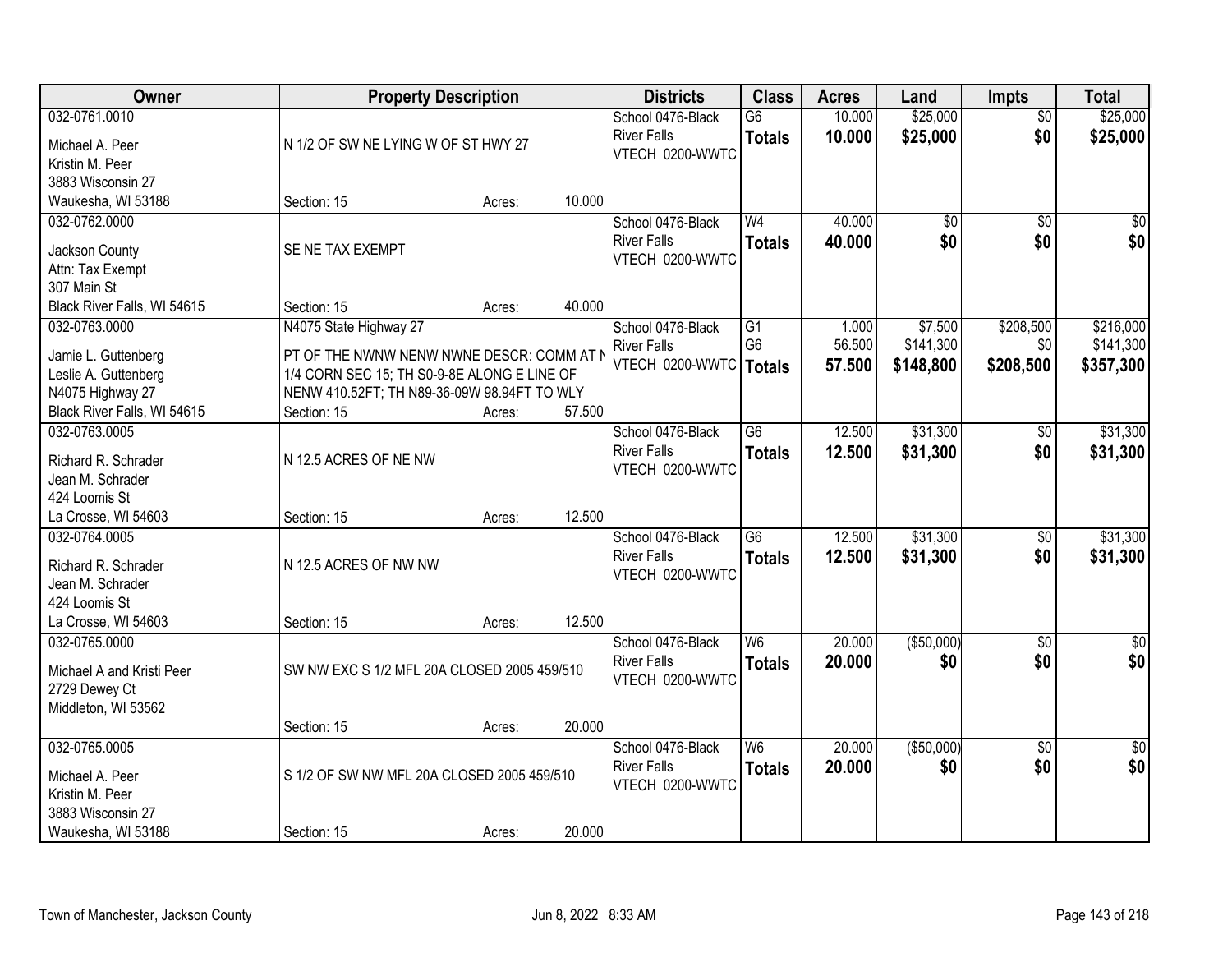| ( \$50,000)<br>032-0766.0000<br>20.000<br>$\sqrt{30}$<br>School 0476-Black<br>$\overline{\mathsf{W6}}$<br>$\overline{50}$<br>\$0<br>\$0<br><b>River Falls</b><br>20.000<br>\$0<br><b>Totals</b><br>Michael A. Peer<br>SE NW EXC S 1/2 MFL 20A CLOSED 2005 459/510<br>VTECH 0200-WWTC<br>Kristin M. Peer<br>3883 Wisconsin 27<br>20.000<br>Waukesha, WI 53188<br>Section: 15<br>Acres:<br>( \$50,000)<br>W <sub>6</sub><br>20.000<br>$\overline{50}$<br>$\sqrt{50}$<br>032-0766.0005<br>School 0476-Black<br>\$0<br>\$0<br><b>River Falls</b><br>20.000<br>\$0<br><b>Totals</b><br>S 1/2 OF SE NW MFL 20A CLOSED 2005 459/510<br>Michael A. Peer<br>VTECH 0200-WWTC<br>Kristin M. Peer<br>3883 Wisconsin 27<br>20.000<br>Waukesha, WI 53188<br>Section: 15<br>Acres:<br>\$15,000<br>\$116,000<br>032-0767.0000<br>N3863 State Highway 27<br>School 0476-Black<br>G1<br>1.000<br>G <sub>6</sub><br>19.000<br>\$57,000<br>\$0<br><b>River Falls</b><br>PT OF LOT 4 OF CSM 818 BEING E 1/2 OF NE SW<br>Gordon C. Billings<br>VTECH 0200-WWTC<br>20,000<br>\$72,000<br>\$116,000<br>\$188,000<br><b>Totals</b><br>Nancy M. Billings<br>PO Box 608<br>20.000<br>Black River Falls, WI 54615-0608<br>Section: 15<br>Acres:<br>\$1,300<br>032-0767.0005<br>School 0476-Black<br>G5<br>5.000<br>\$0<br>15.000<br>\$37,500<br><b>River Falls</b><br>G <sub>6</sub><br>\$0<br>W 1/2 OF NE SW<br>Michael A. Peer<br>VTECH 0200-WWTC<br>\$38,800<br>\$0<br>\$38,800<br>20.000<br><b>Totals</b><br>Kristin M. Peer<br>3883 Wisconsin 27<br>20.000<br>Waukesha, WI 53188<br>Section: 15<br>Acres: | Owner         | <b>Property Description</b> |  | <b>Districts</b>  | <b>Class</b>    | <b>Acres</b> | Land    | <b>Impts</b> | <b>Total</b> |
|------------------------------------------------------------------------------------------------------------------------------------------------------------------------------------------------------------------------------------------------------------------------------------------------------------------------------------------------------------------------------------------------------------------------------------------------------------------------------------------------------------------------------------------------------------------------------------------------------------------------------------------------------------------------------------------------------------------------------------------------------------------------------------------------------------------------------------------------------------------------------------------------------------------------------------------------------------------------------------------------------------------------------------------------------------------------------------------------------------------------------------------------------------------------------------------------------------------------------------------------------------------------------------------------------------------------------------------------------------------------------------------------------------------------------------------------------------------------------------------------------------------------------------------------------------------------------------|---------------|-----------------------------|--|-------------------|-----------------|--------------|---------|--------------|--------------|
|                                                                                                                                                                                                                                                                                                                                                                                                                                                                                                                                                                                                                                                                                                                                                                                                                                                                                                                                                                                                                                                                                                                                                                                                                                                                                                                                                                                                                                                                                                                                                                                    |               |                             |  |                   |                 |              |         |              |              |
|                                                                                                                                                                                                                                                                                                                                                                                                                                                                                                                                                                                                                                                                                                                                                                                                                                                                                                                                                                                                                                                                                                                                                                                                                                                                                                                                                                                                                                                                                                                                                                                    |               |                             |  |                   |                 |              |         |              |              |
|                                                                                                                                                                                                                                                                                                                                                                                                                                                                                                                                                                                                                                                                                                                                                                                                                                                                                                                                                                                                                                                                                                                                                                                                                                                                                                                                                                                                                                                                                                                                                                                    |               |                             |  |                   |                 |              |         |              |              |
|                                                                                                                                                                                                                                                                                                                                                                                                                                                                                                                                                                                                                                                                                                                                                                                                                                                                                                                                                                                                                                                                                                                                                                                                                                                                                                                                                                                                                                                                                                                                                                                    |               |                             |  |                   |                 |              |         |              |              |
|                                                                                                                                                                                                                                                                                                                                                                                                                                                                                                                                                                                                                                                                                                                                                                                                                                                                                                                                                                                                                                                                                                                                                                                                                                                                                                                                                                                                                                                                                                                                                                                    |               |                             |  |                   |                 |              |         |              |              |
| \$131,000<br>\$57,000<br>\$1,300                                                                                                                                                                                                                                                                                                                                                                                                                                                                                                                                                                                                                                                                                                                                                                                                                                                                                                                                                                                                                                                                                                                                                                                                                                                                                                                                                                                                                                                                                                                                                   |               |                             |  |                   |                 |              |         |              |              |
|                                                                                                                                                                                                                                                                                                                                                                                                                                                                                                                                                                                                                                                                                                                                                                                                                                                                                                                                                                                                                                                                                                                                                                                                                                                                                                                                                                                                                                                                                                                                                                                    |               |                             |  |                   |                 |              |         |              |              |
|                                                                                                                                                                                                                                                                                                                                                                                                                                                                                                                                                                                                                                                                                                                                                                                                                                                                                                                                                                                                                                                                                                                                                                                                                                                                                                                                                                                                                                                                                                                                                                                    |               |                             |  |                   |                 |              |         |              |              |
|                                                                                                                                                                                                                                                                                                                                                                                                                                                                                                                                                                                                                                                                                                                                                                                                                                                                                                                                                                                                                                                                                                                                                                                                                                                                                                                                                                                                                                                                                                                                                                                    |               |                             |  |                   |                 |              |         |              |              |
|                                                                                                                                                                                                                                                                                                                                                                                                                                                                                                                                                                                                                                                                                                                                                                                                                                                                                                                                                                                                                                                                                                                                                                                                                                                                                                                                                                                                                                                                                                                                                                                    |               |                             |  |                   |                 |              |         |              |              |
|                                                                                                                                                                                                                                                                                                                                                                                                                                                                                                                                                                                                                                                                                                                                                                                                                                                                                                                                                                                                                                                                                                                                                                                                                                                                                                                                                                                                                                                                                                                                                                                    |               |                             |  |                   |                 |              |         |              |              |
| \$37,500                                                                                                                                                                                                                                                                                                                                                                                                                                                                                                                                                                                                                                                                                                                                                                                                                                                                                                                                                                                                                                                                                                                                                                                                                                                                                                                                                                                                                                                                                                                                                                           |               |                             |  |                   |                 |              |         |              |              |
|                                                                                                                                                                                                                                                                                                                                                                                                                                                                                                                                                                                                                                                                                                                                                                                                                                                                                                                                                                                                                                                                                                                                                                                                                                                                                                                                                                                                                                                                                                                                                                                    |               |                             |  |                   |                 |              |         |              |              |
|                                                                                                                                                                                                                                                                                                                                                                                                                                                                                                                                                                                                                                                                                                                                                                                                                                                                                                                                                                                                                                                                                                                                                                                                                                                                                                                                                                                                                                                                                                                                                                                    |               |                             |  |                   |                 |              |         |              |              |
|                                                                                                                                                                                                                                                                                                                                                                                                                                                                                                                                                                                                                                                                                                                                                                                                                                                                                                                                                                                                                                                                                                                                                                                                                                                                                                                                                                                                                                                                                                                                                                                    |               |                             |  |                   |                 |              |         |              |              |
|                                                                                                                                                                                                                                                                                                                                                                                                                                                                                                                                                                                                                                                                                                                                                                                                                                                                                                                                                                                                                                                                                                                                                                                                                                                                                                                                                                                                                                                                                                                                                                                    |               |                             |  |                   |                 |              |         |              |              |
|                                                                                                                                                                                                                                                                                                                                                                                                                                                                                                                                                                                                                                                                                                                                                                                                                                                                                                                                                                                                                                                                                                                                                                                                                                                                                                                                                                                                                                                                                                                                                                                    |               |                             |  |                   |                 |              |         |              |              |
|                                                                                                                                                                                                                                                                                                                                                                                                                                                                                                                                                                                                                                                                                                                                                                                                                                                                                                                                                                                                                                                                                                                                                                                                                                                                                                                                                                                                                                                                                                                                                                                    |               |                             |  |                   |                 |              |         |              |              |
|                                                                                                                                                                                                                                                                                                                                                                                                                                                                                                                                                                                                                                                                                                                                                                                                                                                                                                                                                                                                                                                                                                                                                                                                                                                                                                                                                                                                                                                                                                                                                                                    |               |                             |  |                   |                 |              |         |              |              |
|                                                                                                                                                                                                                                                                                                                                                                                                                                                                                                                                                                                                                                                                                                                                                                                                                                                                                                                                                                                                                                                                                                                                                                                                                                                                                                                                                                                                                                                                                                                                                                                    |               |                             |  |                   |                 |              |         |              |              |
|                                                                                                                                                                                                                                                                                                                                                                                                                                                                                                                                                                                                                                                                                                                                                                                                                                                                                                                                                                                                                                                                                                                                                                                                                                                                                                                                                                                                                                                                                                                                                                                    | 032-0768.0000 |                             |  | School 0476-Black | $\overline{G5}$ | 25.000       | \$6,300 | \$0          | \$6,300      |
| G <sub>6</sub><br>15.000<br>\$37,500<br>\$0<br>\$37,500<br><b>River Falls</b><br>NW SW<br>Michael A. Peer                                                                                                                                                                                                                                                                                                                                                                                                                                                                                                                                                                                                                                                                                                                                                                                                                                                                                                                                                                                                                                                                                                                                                                                                                                                                                                                                                                                                                                                                          |               |                             |  |                   |                 |              |         |              |              |
| \$0<br>VTECH 0200-WWTC<br>40.000<br>\$43,800<br>\$43,800<br><b>Totals</b><br>Kristin M. Peer                                                                                                                                                                                                                                                                                                                                                                                                                                                                                                                                                                                                                                                                                                                                                                                                                                                                                                                                                                                                                                                                                                                                                                                                                                                                                                                                                                                                                                                                                       |               |                             |  |                   |                 |              |         |              |              |
| 3883 Wisconsin 27                                                                                                                                                                                                                                                                                                                                                                                                                                                                                                                                                                                                                                                                                                                                                                                                                                                                                                                                                                                                                                                                                                                                                                                                                                                                                                                                                                                                                                                                                                                                                                  |               |                             |  |                   |                 |              |         |              |              |
| Waukesha, WI 53188<br>40.000<br>Section: 15<br>Acres:                                                                                                                                                                                                                                                                                                                                                                                                                                                                                                                                                                                                                                                                                                                                                                                                                                                                                                                                                                                                                                                                                                                                                                                                                                                                                                                                                                                                                                                                                                                              |               |                             |  |                   |                 |              |         |              |              |
| W6<br>(\$100,000)<br>032-0769.0000<br>School 0476-Black<br>40.000<br>$\sqrt{6}$<br>$\frac{1}{6}$                                                                                                                                                                                                                                                                                                                                                                                                                                                                                                                                                                                                                                                                                                                                                                                                                                                                                                                                                                                                                                                                                                                                                                                                                                                                                                                                                                                                                                                                                   |               |                             |  |                   |                 |              |         |              |              |
| \$0<br><b>River Falls</b><br>40.000<br>\$0<br>\$0<br><b>Totals</b><br>Nicholas R. Maier                                                                                                                                                                                                                                                                                                                                                                                                                                                                                                                                                                                                                                                                                                                                                                                                                                                                                                                                                                                                                                                                                                                                                                                                                                                                                                                                                                                                                                                                                            |               |                             |  |                   |                 |              |         |              |              |
| SW SW MFL 40AC CLOSED 2018 635/832 ORDER#<br>VTECH 0200-WWTC<br>Sara J. Maier<br>27-017-2018                                                                                                                                                                                                                                                                                                                                                                                                                                                                                                                                                                                                                                                                                                                                                                                                                                                                                                                                                                                                                                                                                                                                                                                                                                                                                                                                                                                                                                                                                       |               |                             |  |                   |                 |              |         |              |              |
| 21910 Schroeder Rd                                                                                                                                                                                                                                                                                                                                                                                                                                                                                                                                                                                                                                                                                                                                                                                                                                                                                                                                                                                                                                                                                                                                                                                                                                                                                                                                                                                                                                                                                                                                                                 |               |                             |  |                   |                 |              |         |              |              |
| Kansasville, WI 53139<br>40.000<br>Section: 15<br>Acres:                                                                                                                                                                                                                                                                                                                                                                                                                                                                                                                                                                                                                                                                                                                                                                                                                                                                                                                                                                                                                                                                                                                                                                                                                                                                                                                                                                                                                                                                                                                           |               |                             |  |                   |                 |              |         |              |              |
| \$15,000<br>\$138,500<br>\$153,500<br>032-0770.0000<br>N3703 Uting Rd<br>School 0476-Black<br>G1<br>1.000                                                                                                                                                                                                                                                                                                                                                                                                                                                                                                                                                                                                                                                                                                                                                                                                                                                                                                                                                                                                                                                                                                                                                                                                                                                                                                                                                                                                                                                                          |               |                             |  |                   |                 |              |         |              |              |
| G <sub>6</sub><br>19.000<br>\$57,000<br>\$57,000<br>\$0<br><b>River Falls</b>                                                                                                                                                                                                                                                                                                                                                                                                                                                                                                                                                                                                                                                                                                                                                                                                                                                                                                                                                                                                                                                                                                                                                                                                                                                                                                                                                                                                                                                                                                      |               |                             |  |                   |                 |              |         |              |              |
| E 1/2 OF SE SW<br>Keith D and Terry A Tridle Joint<br>VTECH 0200-WWTC<br>20.000<br>\$72,000<br>\$138,500<br>\$210,500<br><b>Totals</b>                                                                                                                                                                                                                                                                                                                                                                                                                                                                                                                                                                                                                                                                                                                                                                                                                                                                                                                                                                                                                                                                                                                                                                                                                                                                                                                                                                                                                                             |               |                             |  |                   |                 |              |         |              |              |
| Revocable Trust<br>34601 Oak Knoll Dr                                                                                                                                                                                                                                                                                                                                                                                                                                                                                                                                                                                                                                                                                                                                                                                                                                                                                                                                                                                                                                                                                                                                                                                                                                                                                                                                                                                                                                                                                                                                              |               |                             |  |                   |                 |              |         |              |              |
| 20.000<br>Burlington, WI 53105<br>Section: 15<br>Acres:                                                                                                                                                                                                                                                                                                                                                                                                                                                                                                                                                                                                                                                                                                                                                                                                                                                                                                                                                                                                                                                                                                                                                                                                                                                                                                                                                                                                                                                                                                                            |               |                             |  |                   |                 |              |         |              |              |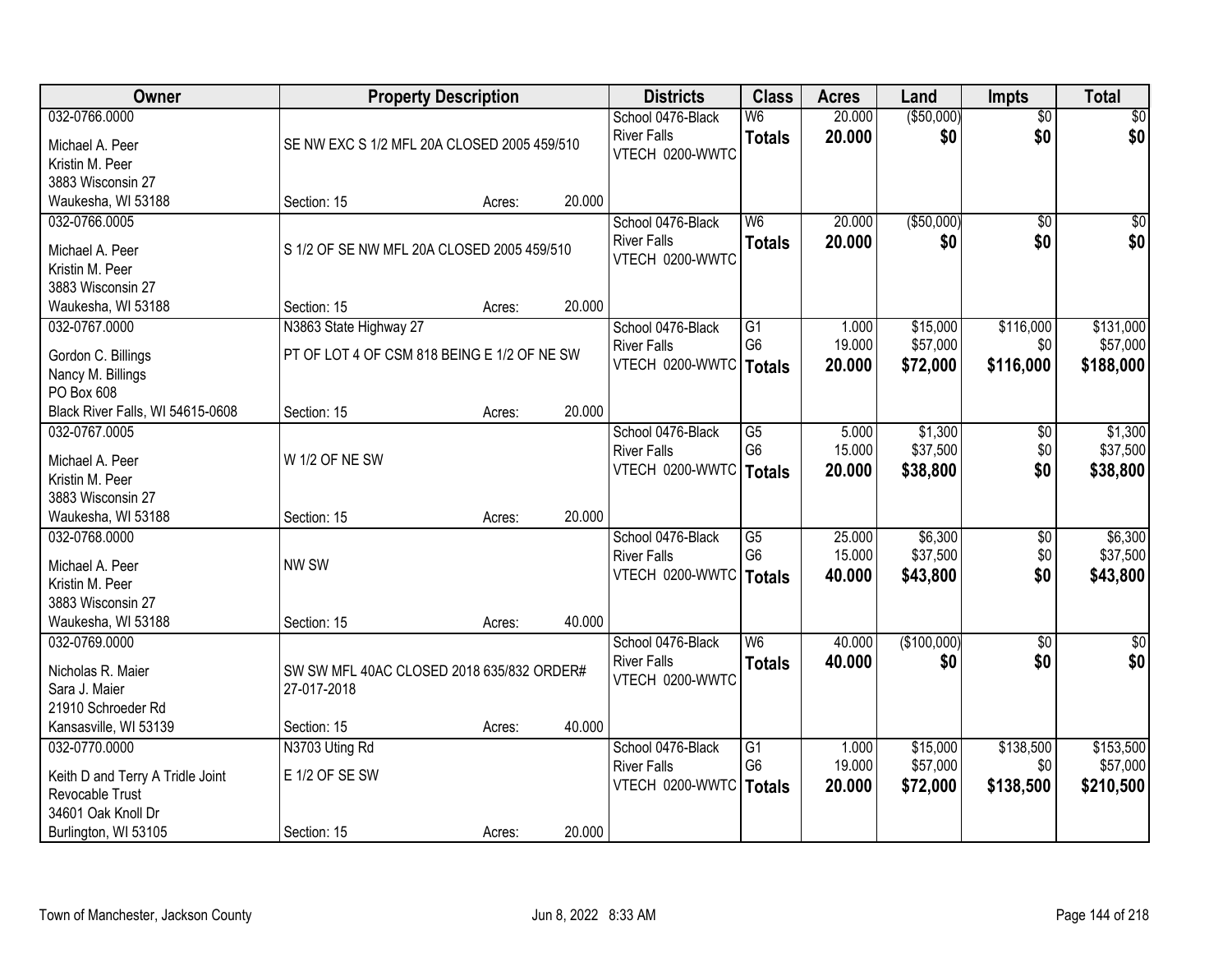| Owner                                                 | <b>Property Description</b>                 |        |        | <b>Districts</b>         | <b>Class</b>    | <b>Acres</b> | Land            | <b>Impts</b>    | <b>Total</b> |
|-------------------------------------------------------|---------------------------------------------|--------|--------|--------------------------|-----------------|--------------|-----------------|-----------------|--------------|
| 032-0770.0005                                         | <b>Uting Rd</b>                             |        |        | School 0476-Black        | W <sub>6</sub>  | 20.000       | $($ \$60,000)   | $\overline{50}$ | $\sqrt{30}$  |
| Nicholas R. Maier                                     | W 1/2 OF SE SW MFL 20AC CLOSED 2018 635/832 |        |        | <b>River Falls</b>       | <b>Totals</b>   | 20.000       | \$0             | \$0             | \$0          |
| Sara J. Maier                                         | ORDER# 27-017-2018                          |        |        | VTECH 0200-WWTC          |                 |              |                 |                 |              |
| 21910 Schroeder Rd                                    |                                             |        |        |                          |                 |              |                 |                 |              |
| Kansasville, WI 53139                                 | Section: 15                                 | Acres: | 20.000 |                          |                 |              |                 |                 |              |
| 032-0771.0000                                         |                                             |        |        | School 0476-Black        | W <sub>4</sub>  | 40.000       | $\overline{50}$ | $\overline{50}$ | $\sqrt{50}$  |
| Jackson County                                        | NE SE TAX EXEMPT                            |        |        | <b>River Falls</b>       | <b>Totals</b>   | 40.000       | \$0             | \$0             | \$0          |
| Attn: Tax Exempt                                      |                                             |        |        | VTECH 0200-WWTC          |                 |              |                 |                 |              |
| 307 Main St                                           |                                             |        |        |                          |                 |              |                 |                 |              |
| Black River Falls, WI 54615                           | Section: 15                                 | Acres: | 40.000 |                          |                 |              |                 |                 |              |
| 032-0772.0000                                         | N3861 State Highway 27                      |        |        | School 0476-Black        | $\overline{G1}$ | 1.000        | \$7,500         | \$87,500        | \$95,000     |
|                                                       |                                             |        |        | <b>River Falls</b>       | G <sub>6</sub>  | 8.420        | \$21,100        | \$0             | \$21,100     |
| Gary W. Murch Jr                                      | LOT 12 CSM 4291, BEING PT OF NW SE          |        |        | VTECH 0200-WWTC   Totals |                 | 9.420        | \$28,600        | \$87,500        | \$116,100    |
| Deana Murch                                           |                                             |        |        |                          |                 |              |                 |                 |              |
| N3863 State Highway 27                                |                                             |        |        |                          |                 |              |                 |                 |              |
| Black River Falls, WI 54615                           | Section: 15                                 | Acres: | 9.420  |                          |                 |              |                 |                 |              |
| 032-0772.0005                                         | N3893 State Highway 27                      |        |        | School 0476-Black        | $\overline{G1}$ | 5.000        | \$25,000        | \$0             | \$25,000     |
| Vernon R. Pedrick                                     | 5A OF NW SE                                 |        |        | <b>River Falls</b>       | <b>Totals</b>   | 5.000        | \$25,000        | \$0             | \$25,000     |
| c/o Mary A. Pedrick                                   |                                             |        |        | VTECH 0200-WWTC          |                 |              |                 |                 |              |
| 2005 Cedar Pointe Dr                                  |                                             |        |        |                          |                 |              |                 |                 |              |
| Janesville, WI 53546                                  | Section: 15                                 | Acres: | 5.000  |                          |                 |              |                 |                 |              |
| 032-0772.0010                                         |                                             |        |        | School 0476-Black        | $\overline{G6}$ | 1.250        | \$3,100         | $\overline{50}$ | \$3,100      |
| Michael A. Peer                                       | PART OF NW SE                               |        |        | <b>River Falls</b>       | <b>Totals</b>   | 1.250        | \$3,100         | \$0             | \$3,100      |
| Kristin M. Peer                                       |                                             |        |        | VTECH 0200-WWTC          |                 |              |                 |                 |              |
| 3883 Wisconsin 27                                     |                                             |        |        |                          |                 |              |                 |                 |              |
| Waukesha, WI 53188                                    | Section: 15                                 | Acres: | 1.250  |                          |                 |              |                 |                 |              |
| 032-0772.0015                                         | State Highway 27                            |        |        | School 0476-Black        | $\overline{G6}$ | 2.260        | \$5,700         | \$0             | \$5,700      |
|                                                       |                                             |        |        | <b>River Falls</b>       | <b>Totals</b>   | 2.260        | \$5,700         | \$0             | \$5,700      |
| Gary W. Murch Jr                                      | LOT 8 CSM 4040 BEING PT OF NW SE            |        |        | VTECH 0200-WWTC          |                 |              |                 |                 |              |
| Deana Murch                                           |                                             |        |        |                          |                 |              |                 |                 |              |
| N3863 State Highway 27<br>Black River Falls, WI 54615 |                                             |        | 2.260  |                          |                 |              |                 |                 |              |
| 032-0772.0020                                         | Section: 15                                 | Acres: |        | School 0476-Black        | $\overline{G6}$ | 2.259        | \$5,600         |                 | \$5,600      |
|                                                       | State Highway 27                            |        |        | <b>River Falls</b>       |                 |              |                 | $\overline{30}$ |              |
| Gary W. Murch Jr                                      | LOT 9 CSM 4040 BEING PT OF NW SE            |        |        | VTECH 0200-WWTC          | <b>Totals</b>   | 2.259        | \$5,600         | \$0             | \$5,600      |
| Deana Murch                                           |                                             |        |        |                          |                 |              |                 |                 |              |
| N3863 State Highway 27                                |                                             |        |        |                          |                 |              |                 |                 |              |
| Black River Falls, WI 54615                           | Section: 15                                 | Acres: | 2.259  |                          |                 |              |                 |                 |              |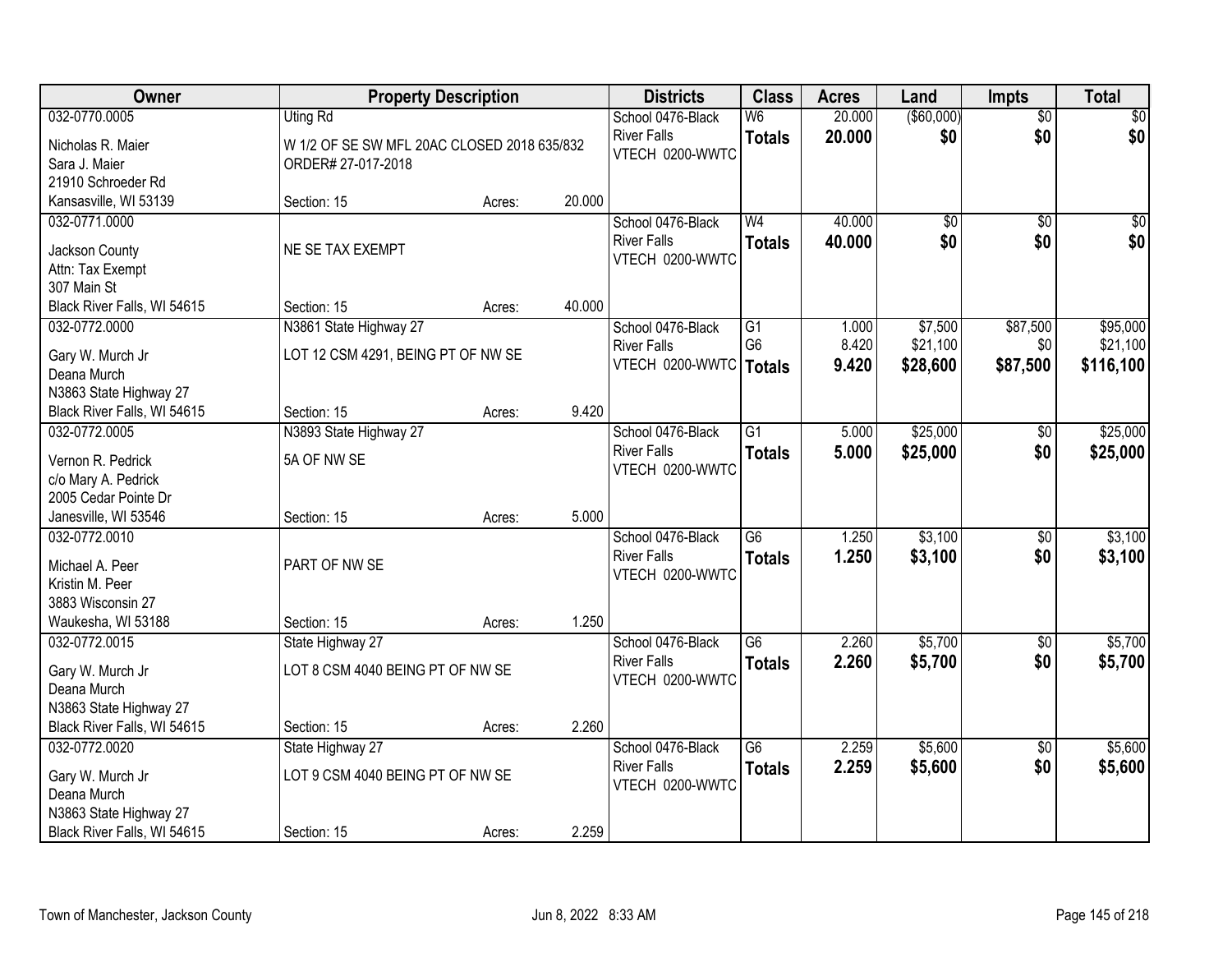| Owner                            | <b>Property Description</b>                |                    |               | <b>Districts</b>   | <b>Class</b>    | <b>Acres</b> | Land     | <b>Impts</b>    | <b>Total</b> |
|----------------------------------|--------------------------------------------|--------------------|---------------|--------------------|-----------------|--------------|----------|-----------------|--------------|
| 032-0772.0025                    | State Highway 27                           |                    |               | School 0476-Black  | $\overline{G6}$ | 5.790        | \$14,500 | $\overline{60}$ | \$14,500     |
| Gary W. Murch Jr                 | LOT 11 CSM 4291 BEING PT OF NW SE          |                    |               | <b>River Falls</b> | <b>Totals</b>   | 5.790        | \$14,500 | \$0             | \$14,500     |
| Deana Murch                      |                                            |                    |               | VTECH 0200-WWTC    |                 |              |          |                 |              |
| N3863 State Highway 27           |                                            |                    |               |                    |                 |              |          |                 |              |
| Black River Falls, WI 54615      | Section: 15                                | Acres:             | 5.790         |                    |                 |              |          |                 |              |
| 032-0773.0000                    |                                            |                    |               | School 0476-Black  | $\overline{G6}$ | 25.830       | \$64,600 | \$0             | \$64,600     |
| Gary W. Murch Jr                 | LOT 6 OF CSM 3304 BEING PT OF SWSE & NWSE  | <b>River Falls</b> | <b>Totals</b> | 25.830             | \$64,600        | \$0          | \$64,600 |                 |              |
| Deana Murch                      |                                            | VTECH 0200-WWTC    |               |                    |                 |              |          |                 |              |
| N3863 State Highway 27           |                                            |                    |               |                    |                 |              |          |                 |              |
| Black River Falls, WI 54615      | Section: 15                                | Acres:             | 25.830        |                    |                 |              |          |                 |              |
| 032-0773.0010                    |                                            |                    |               | School 0476-Black  | $\overline{G6}$ | 21.890       | \$54,700 | \$0             | \$54,700     |
| Garry P. Kenyon                  | PT OF SW SE BEING LOT 1 CSM 363            |                    |               | <b>River Falls</b> | <b>Totals</b>   | 21.890       | \$54,700 | \$0             | \$54,700     |
| N3697 Fall Hall Rd               |                                            |                    |               | VTECH 0200-WWTC    |                 |              |          |                 |              |
| Black River Falls, WI 54615-6909 |                                            |                    |               |                    |                 |              |          |                 |              |
|                                  | Section: 15                                | Acres:             | 21.890        |                    |                 |              |          |                 |              |
| 032-0773.0015                    | N3801 State Highway 27                     |                    |               | School 0476-Black  | G1              | 1.400        | \$10,500 | \$101,500       | \$112,000    |
| Jeffrey O. Taylor                | PRT OF SW SE                               |                    |               | <b>River Falls</b> | <b>Totals</b>   | 1.400        | \$10,500 | \$101,500       | \$112,000    |
| W9788 Oak Ridge Rd               |                                            |                    |               | VTECH 0200-WWTC    |                 |              |          |                 |              |
| Black River Falls, WI 54615      |                                            |                    |               |                    |                 |              |          |                 |              |
|                                  | Section: 15                                | Acres:             | 1.400         |                    |                 |              |          |                 |              |
| 032-0774.0000                    | W10402 Paquette Rd                         |                    |               | School 0476-Black  | $\overline{G1}$ | 1.000        | \$7,500  | \$9,500         | \$17,000     |
| Eric L. Pipkin                   | SE SE E OF HWY 27 BEING LOT 1 OF CSM 809   |                    |               | <b>River Falls</b> | G <sub>6</sub>  | 22.000       | \$50,600 | \$0             | \$50,600     |
| Pamela S. Pipkin                 |                                            |                    |               | VTECH 0200-WWTC    | Totals          | 23.000       | \$58,100 | \$9,500         | \$67,600     |
| 3498 Acorn Ave                   |                                            |                    |               |                    |                 |              |          |                 |              |
| Sparta, WI 54656                 | Section: 15                                | Acres:             | 23.000        |                    |                 |              |          |                 |              |
| 032-0774.0005                    | N3773 Fall Hall Rd                         |                    |               | School 0476-Black  | $\overline{G1}$ | 1.000        | \$7,500  | \$30,500        | \$38,000     |
| Richard-Ronald Schrader          | PT OF SE SE W OF HWY 27                    |                    |               | <b>River Falls</b> | G <sub>6</sub>  | 3.000        | \$7,500  | \$0             | \$7,500      |
| Timothy-Thomas Schrader          |                                            |                    |               | VTECH 0200-WWTC    | Totals          | 4.000        | \$15,000 | \$30,500        | \$45,500     |
| N3773 Fall Hall Rd               |                                            |                    |               |                    |                 |              |          |                 |              |
| Black River Falls, WI 54615-6945 | Section: 15                                | Acres:             | 4.000         |                    |                 |              |          |                 |              |
| 032-0774.0010                    | N3813 State Highway 27                     |                    |               | School 0476-Black  | $\overline{G1}$ | 2.550        | \$18,900 | \$19,000        | \$37,900     |
| Thomas Jay Roberts Sr            | LOT 5 CSM 2338 BEING PT OF THE SWSE & SESE |                    |               | <b>River Falls</b> | <b>Totals</b>   | 2.550        | \$18,900 | \$19,000        | \$37,900     |
| 305 Church St                    | AND ALSO PART OF THE NWSE & SWSE & SESE AS |                    |               | VTECH 0200-WWTC    |                 |              |          |                 |              |
| Clinton, WI 53525                | DESC IN 495/842 & 495/875                  |                    |               |                    |                 |              |          |                 |              |
|                                  | Section: 15                                | Acres:             | 2.550         |                    |                 |              |          |                 |              |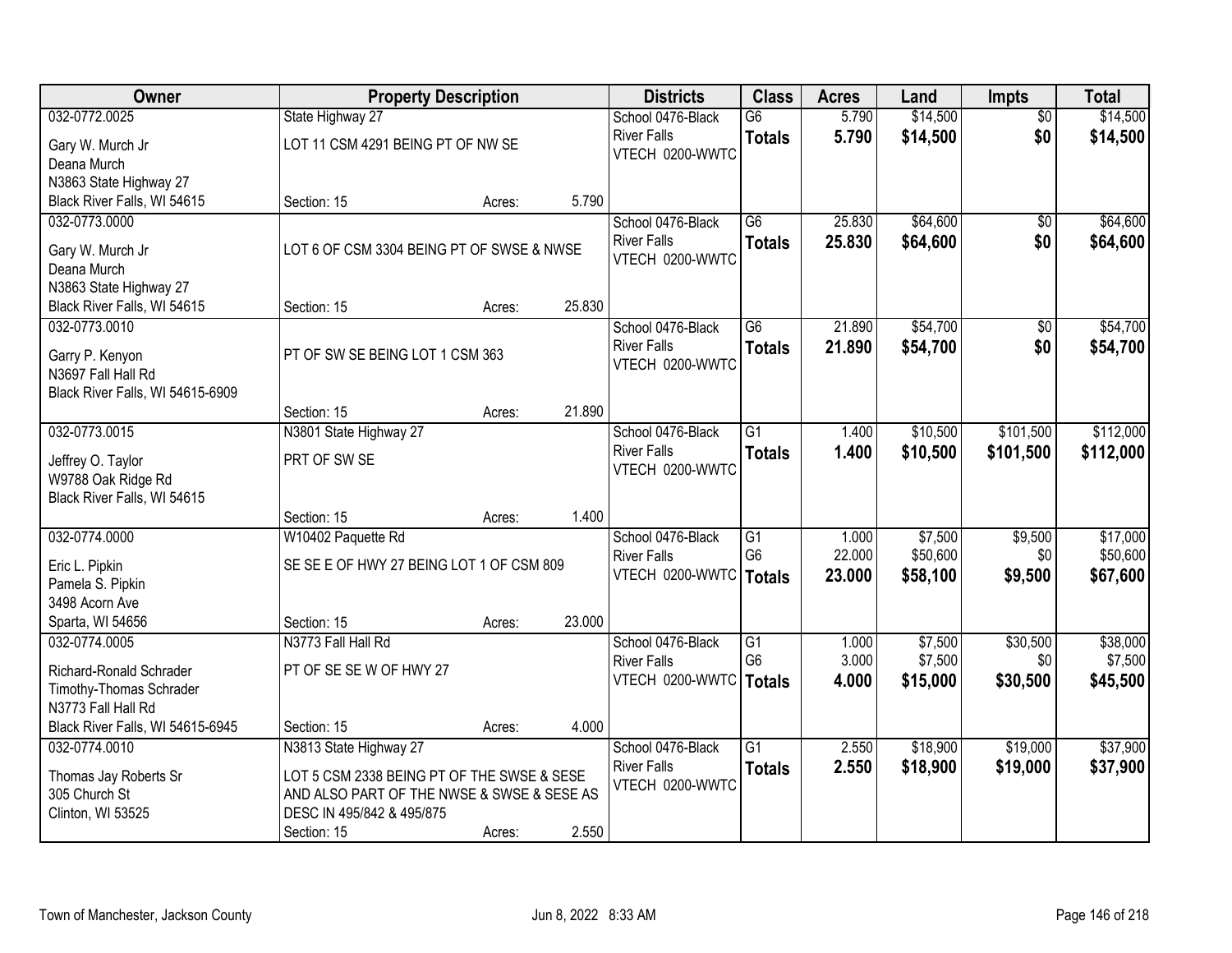| 032-0774.0015<br>0.700<br>\$4,500<br>School 0476-Black<br>$\overline{G1}$<br>$\overline{50}$<br>\$0<br><b>River Falls</b><br>0.700<br>\$4,500<br><b>Totals</b><br>PRT OF SE SE<br>Jeffrey O. Taylor<br>VTECH 0200-WWTC | \$4,500<br>\$4,500   |
|------------------------------------------------------------------------------------------------------------------------------------------------------------------------------------------------------------------------|----------------------|
|                                                                                                                                                                                                                        |                      |
|                                                                                                                                                                                                                        |                      |
| W9788 Oak Ridge Rd<br>Black River Falls, WI 54615                                                                                                                                                                      |                      |
| 0.700<br>Section: 15<br>Acres:                                                                                                                                                                                         |                      |
| \$11,500<br>032-0774.0020<br>$\overline{G6}$<br>School 0476-Black<br>5.000<br>\$0                                                                                                                                      | \$11,500             |
| 5.000<br>\$11,500<br>\$0<br><b>River Falls</b><br><b>Totals</b><br>A TRIANGULAR PIECE OF ALND BETW HWY 27 &<br>Wis Christian Youth Camp                                                                                | \$11,500             |
| VTECH 0200-WWTC<br>FALL HALL RD IN SE SE<br>c/o April Alexandar                                                                                                                                                        |                      |
| 6835 W Kathleen Ct Apt 4                                                                                                                                                                                               |                      |
| 5.000<br>Franklin, WI 53132-9215<br>Section: 15<br>Acres:<br>40.000<br>032-0775.0000<br>W <sub>4</sub>                                                                                                                 | $\overline{\$0}$     |
| School 0476-Black<br>$\overline{50}$<br>\$0<br>\$0<br>\$0<br><b>River Falls</b><br>40.000<br><b>Totals</b>                                                                                                             | \$0                  |
| NE NE TAX EXEMPT<br>Jackson County<br>VTECH 0200-WWTC                                                                                                                                                                  |                      |
| Attn: Tax Exempt<br>307 Main St                                                                                                                                                                                        |                      |
| 40.000<br>Black River Falls, WI 54615<br>Section: 16<br>Acres:                                                                                                                                                         |                      |
| W <sub>4</sub><br>40.000<br>032-0776.0000<br>School 0476-Black<br>\$0<br>\$0                                                                                                                                           | $\sqrt{50}$          |
| \$0<br>\$0<br><b>River Falls</b><br>40.000<br><b>Totals</b>                                                                                                                                                            | \$0                  |
| NW NE EXC RD R/W TAX EXEMPT<br>Jackson County<br>VTECH 0200-WWTC<br>Attn: Tax Exempt                                                                                                                                   |                      |
| 307 Main St                                                                                                                                                                                                            |                      |
| 40.000<br>Black River Falls, WI 54615<br>Section: 16<br>Acres:                                                                                                                                                         |                      |
| W <sub>4</sub><br>70.000<br>032-0777.0000<br>$\overline{50}$<br>$\overline{50}$<br>School 0476-Black                                                                                                                   | $\sqrt{50}$          |
| 70,000<br>\$0<br>\$0<br><b>River Falls</b><br><b>Totals</b><br>S 1/2 OF NE EXC S 330' OF SE NE TAX EXEMPT<br>Jackson County                                                                                            | \$0                  |
| VTECH 0200-WWTC<br>Attn: Tax Exempt                                                                                                                                                                                    |                      |
| 307 Main St                                                                                                                                                                                                            |                      |
| Black River Falls, WI 54615<br>70.000<br>Section: 16<br>Acres:                                                                                                                                                         |                      |
| \$12,000<br>032-0778.0005<br>N3883 State Highway 27<br>School 0476-Black<br>G1<br>\$7,500<br>1.000<br>G <sub>6</sub><br>8.980<br>\$22,500<br>\$0                                                                       | \$19,500<br>\$22,500 |
| <b>River Falls</b><br>Michael A. Peer<br>S 330' OF SE NE BEING LOT 1 OF CSM 1694 LESS<br>VTECH 0200-WWTC   Totals<br>9.980<br>\$30,000<br>\$12,000                                                                     | \$42,000             |
| Kristin M. Peer<br>380/465(.04A)                                                                                                                                                                                       |                      |
| 3883 Wisconsin 27                                                                                                                                                                                                      |                      |
| Waukesha, WI 53188<br>9.980<br>Section: 16<br>Acres:<br>School 0476-Black<br>$\overline{G6}$<br>0.040<br>\$100<br>032-0778.0006<br>$\overline{30}$                                                                     | \$100                |
| \$0<br>0.040<br>\$100<br><b>River Falls</b><br><b>Totals</b>                                                                                                                                                           | \$100                |
| PART OF THE SENE - TRIANGLE PIECE 30'X110'X114<br>Thomas & Cynthia Blewett Revocable<br>VTECH 0200-WWTC                                                                                                                |                      |
| OUT OF CSM 1694<br>Living Trust Dayed A et al                                                                                                                                                                          |                      |
| 428 S Arthur Cir<br>0.040<br>Verona, WI 53593<br>Section: 16<br>Acres:                                                                                                                                                 |                      |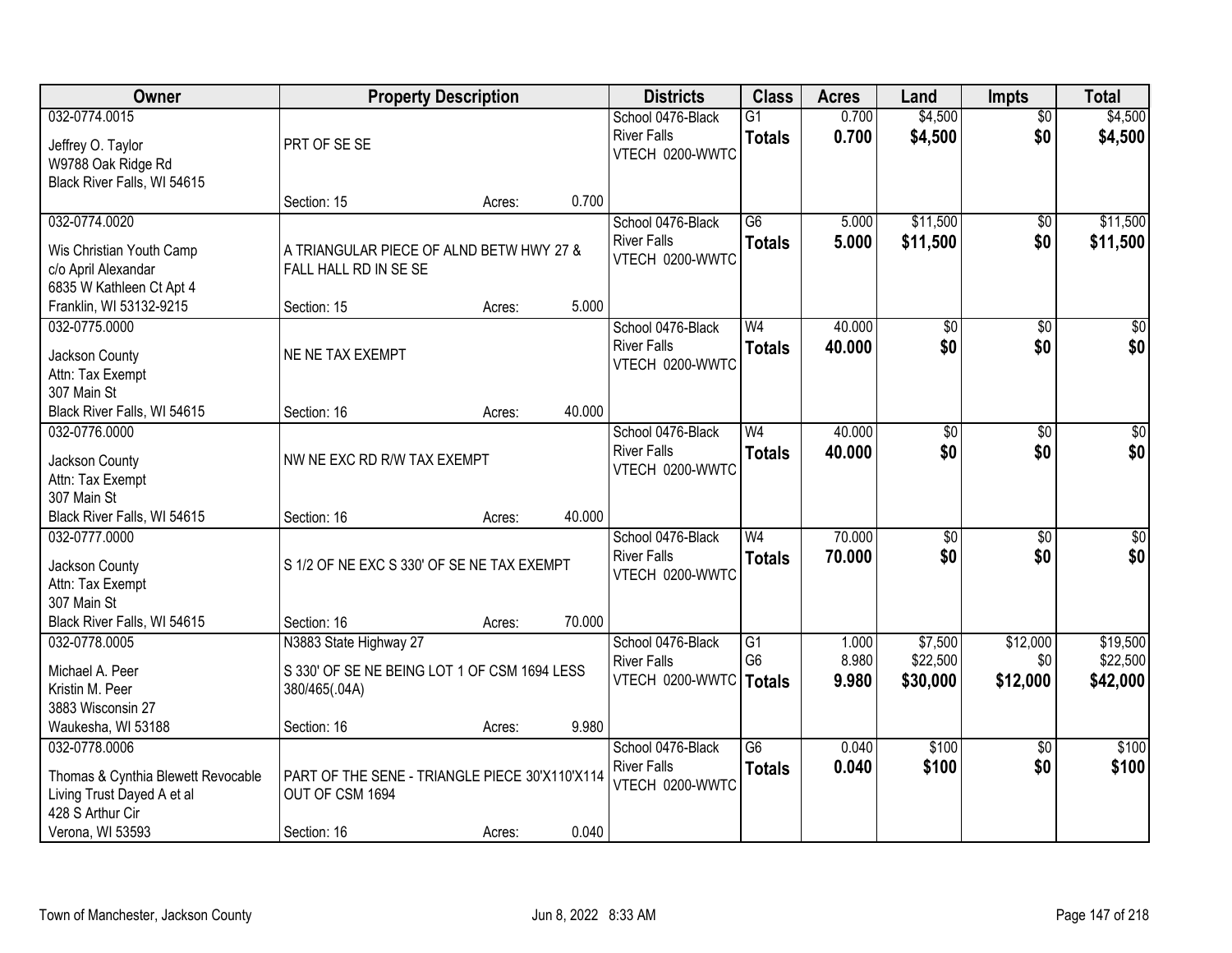| Owner                              | <b>Property Description</b>                   |        |        | <b>Districts</b>         | <b>Class</b>    | <b>Acres</b> | Land            | <b>Impts</b>    | <b>Total</b> |
|------------------------------------|-----------------------------------------------|--------|--------|--------------------------|-----------------|--------------|-----------------|-----------------|--------------|
| 032-0779.0000                      |                                               |        |        | School 0476-Black        | W4              | 40.000       | $\overline{50}$ | $\overline{50}$ | \$0          |
| Jackson County                     | NE NW TAX EXEMPT                              |        |        | <b>River Falls</b>       | <b>Totals</b>   | 40.000       | \$0             | \$0             | \$0          |
| Attn: Tax Exempt                   |                                               |        |        | VTECH 0200-WWTC          |                 |              |                 |                 |              |
| 307 Main St                        |                                               |        |        |                          |                 |              |                 |                 |              |
| Black River Falls, WI 54615        | Section: 16                                   | Acres: | 40.000 |                          |                 |              |                 |                 |              |
| 032-0780.0000                      |                                               |        |        | School 0476-Black        | G1              | 1.000        | \$7,500         | \$2,000         | \$9,500      |
| Ronald G. Kohlmann                 | LOTS 1 & 2 OF CSM 46 BEING PT OF FRL LOT 2    |        |        | <b>River Falls</b>       | G <sub>6</sub>  | 28.000       | \$70,000        | \$0             | \$70,000     |
| Amy S. Kohlmann                    |                                               |        |        | VTECH 0200-WWTC          | <b>Totals</b>   | 29.000       | \$77,500        | \$2,000         | \$79,500     |
| 1678 43rd St                       |                                               |        |        |                          |                 |              |                 |                 |              |
| Caledonia, WI 53108                | Section: 16                                   | Acres: | 29.000 |                          |                 |              |                 |                 |              |
| 032-0780.0005                      | N3999 Hawk Island Rd                          |        |        | School 0476-Black        | $\overline{G1}$ | 1.000        | \$30,900        | \$58,000        | \$88,900     |
|                                    |                                               |        |        | <b>River Falls</b>       | G <sub>6</sub>  | 3.100        | \$9,300         | \$0             | \$9,300      |
| Ronald G. Kohlmann                 | PART OF FRL LOT 2 DESC AS LOT 4 OF C S MAP NO |        |        | VTECH 0200-WWTC   Totals |                 | 4.100        | \$40,200        | \$58,000        | \$98,200     |
| Amy S. Kohlmann                    | 46                                            |        |        |                          |                 |              |                 |                 |              |
| 1678 43rd St                       |                                               |        |        |                          |                 |              |                 |                 |              |
| Caledonia, WI 53108                | Section: 16                                   | Acres: | 4.100  |                          |                 |              |                 |                 |              |
| 032-0780.0010                      | N4042 Hawk Island Rd                          |        |        | School 0476-Black        | $\overline{G1}$ | 0.600        | \$4,200         | \$42,500        | \$46,700     |
| Ttr Enterprises, LLC               | LOT 3 OF CSM 46 BEING PART OF FRL 2           |        |        | <b>River Falls</b>       | <b>Totals</b>   | 0.600        | \$4,200         | \$42,500        | \$46,700     |
| W9391 Camp Bradfield Rd            |                                               |        |        | VTECH 0200-WWTC          |                 |              |                 |                 |              |
| Black River Falls, WI 54615-5342   |                                               |        |        |                          |                 |              |                 |                 |              |
|                                    | Section: 16                                   | Acres: | 0.600  |                          |                 |              |                 |                 |              |
| 032-0781.0000                      |                                               |        |        | School 0476-Black        | $\overline{W4}$ | 35.030       | $\overline{50}$ | $\overline{50}$ | $\sqrt{50}$  |
| Jackson County                     | FRL LOT 3 BEING THE SWNW                      |        |        | <b>River Falls</b>       | <b>Totals</b>   | 35.030       | \$0             | \$0             | \$0          |
| Attn: Tax Exempt                   |                                               |        |        | VTECH 0200-WWTC          |                 |              |                 |                 |              |
| 307 Main St                        |                                               |        |        |                          |                 |              |                 |                 |              |
| Black River Falls, WI 54615        | Section: 16                                   | Acres: | 35.030 |                          |                 |              |                 |                 |              |
| 032-0782.0000                      |                                               |        |        | School 0476-Black        | W <sub>4</sub>  | 40.000       | $\sqrt{6}$      | \$0             | \$0          |
|                                    |                                               |        |        | <b>River Falls</b>       | <b>Totals</b>   | 40.000       | \$0             | \$0             | \$0          |
| Jackson County<br>Attn: Tax Exempt | SE NW EXC RD R/W TAX EXEMPT                   |        |        | VTECH 0200-WWTC          |                 |              |                 |                 |              |
| 307 Main St                        |                                               |        |        |                          |                 |              |                 |                 |              |
| Black River Falls, WI 54615        | Section: 16                                   | Acres: | 40.000 |                          |                 |              |                 |                 |              |
| 032-0783.0000                      | N3898 W Pine Hill Rd                          |        |        | School 0476-Black        | $\overline{G1}$ | 10.000       | \$56,000        | \$229,000       | \$285,000    |
|                                    |                                               |        |        | <b>River Falls</b>       | <b>Totals</b>   | 10.000       | \$56,000        | \$229,000       | \$285,000    |
| David E. Banasik                   | A PT OF NE SW LYING N OF ROBINSON CREEK AND   |        |        | VTECH 0200-WWTC          |                 |              |                 |                 |              |
| Michelle L. Vollmar                | E OF T/RD EXC HWY                             |        |        |                          |                 |              |                 |                 |              |
| N3898 W Pine Hill Rd               |                                               |        |        |                          |                 |              |                 |                 |              |
| Black River Falls, WI 54615        | Section: 16                                   | Acres: | 10.000 |                          |                 |              |                 |                 |              |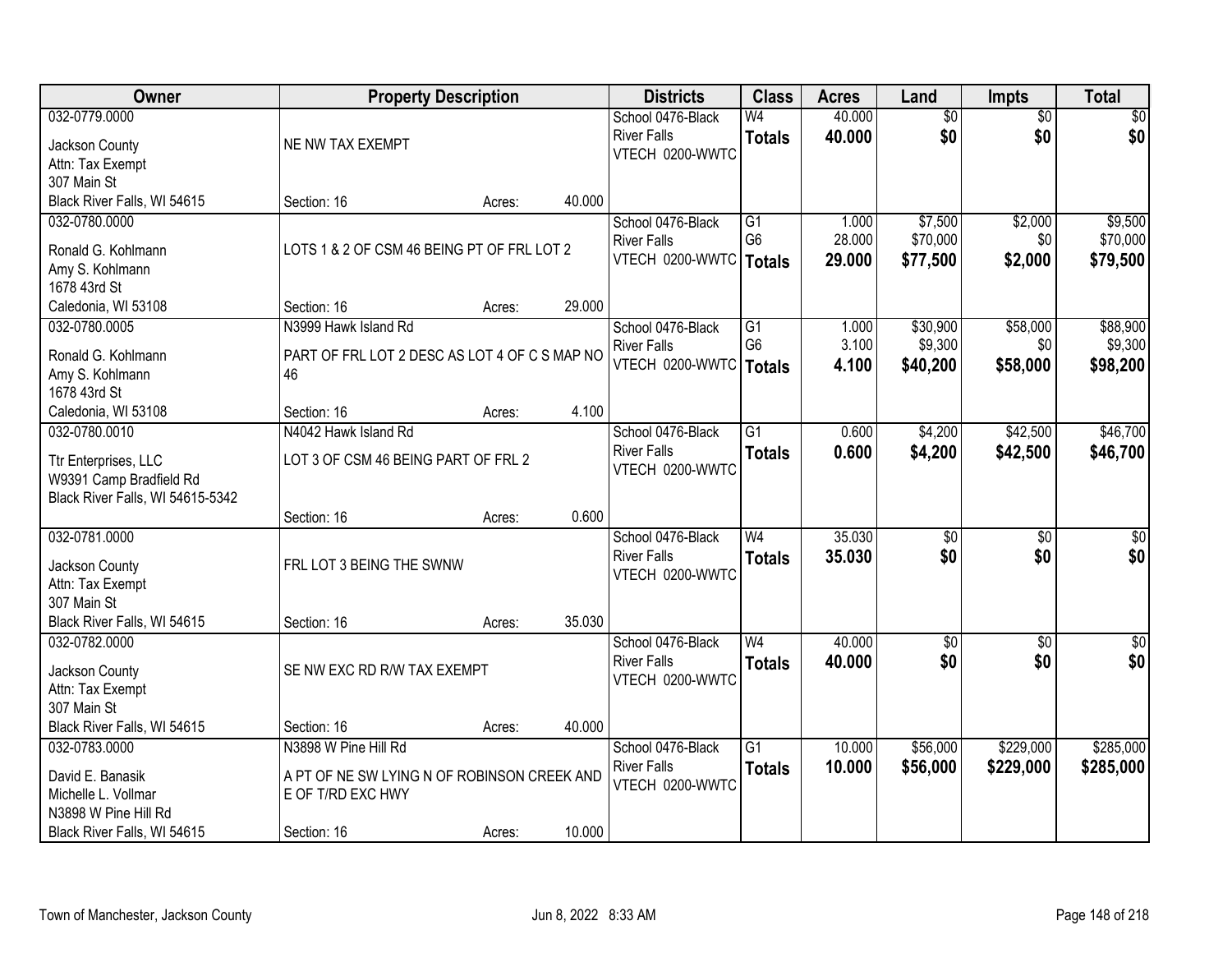| Owner                               | <b>Property Description</b>                                              |        |        | <b>Districts</b>                        | <b>Class</b>    | <b>Acres</b> | Land       | <b>Impts</b>    | <b>Total</b>    |
|-------------------------------------|--------------------------------------------------------------------------|--------|--------|-----------------------------------------|-----------------|--------------|------------|-----------------|-----------------|
| 032-0783.0005                       | N3845 Hawk Island Rd                                                     |        |        | School 0476-Black                       | $\overline{G1}$ | 1.000        | \$15,000   | \$14,500        | \$29,500        |
| Dorsey Mals                         | PART OF NE SW LYING N OF ROBINSON CREEK AND                              |        |        | <b>River Falls</b>                      | G <sub>6</sub>  | 9.000        | \$27,000   | \$0             | \$27,000        |
| 1832 Maple                          | W OF TOWN RD                                                             |        |        | VTECH 0200-WWTC   Totals                |                 | 10.000       | \$42,000   | \$14,500        | \$56,500        |
| Northbrook, IL 60062-5426           |                                                                          |        |        |                                         |                 |              |            |                 |                 |
|                                     | Section: 16                                                              | Acres: | 10.000 |                                         |                 |              |            |                 |                 |
| 032-0783.0010                       | N3827 W Pine Hill Rd                                                     |        |        | School 0476-Black                       | $\overline{G1}$ | 2.000        | \$25,000   | \$415,500       | \$440,500       |
|                                     |                                                                          |        |        | <b>River Falls</b>                      | G <sub>6</sub>  | 10.000       | \$30,000   | \$0             | \$30,000        |
| Thomas J. Metz                      | ALL THAT PART OF THE NE SW LYING SOUTH OF                                |        |        | VTECH 0200-WWTC                         | <b>Totals</b>   | 12.000       | \$55,000   | \$415,500       | \$470,500       |
| Kay E. Metz<br>N3827 W Pine Hill Rd | ROBINSON CREEK EX THE PART THAT LIES E OF<br>PINE HILL ROAD SEE CSR 2530 |        |        |                                         |                 |              |            |                 |                 |
| Black River Falls, WI 54615         | Section: 16                                                              | Acres: | 12.000 |                                         |                 |              |            |                 |                 |
| 032-0783.0015                       |                                                                          |        |        |                                         | W <sub>4</sub>  | 0.480        |            | $\overline{50}$ | $\overline{50}$ |
|                                     |                                                                          |        |        | School 0476-Black<br><b>River Falls</b> |                 |              | \$0        |                 |                 |
| Jackson County                      | PART OF NW SW VOL2 748 PG2                                               |        |        | VTECH 0200-WWTC                         | <b>Totals</b>   | 0.480        | \$0        | \$0             | \$0             |
| Attn: Tax Exempt                    |                                                                          |        |        |                                         |                 |              |            |                 |                 |
| 307 Main St                         |                                                                          |        |        |                                         |                 |              |            |                 |                 |
| Black River Falls, WI 54615         | Section: 16                                                              | Acres: | 0.480  |                                         |                 |              |            |                 |                 |
| 032-0783.0020                       | N3826 W Pine Hill Rd                                                     |        |        | School 0476-Black                       | G1              | 2.000        | \$25,000   | \$185,500       | \$210,500       |
| Christopher R. Wyss                 | ALL THAT PART OF THE NE SW LYING SOUTH OF                                |        |        | <b>River Falls</b>                      | G <sub>6</sub>  | 7.000        | \$21,000   | \$0             | \$21,000        |
| Erin L. Wyss                        | ROBINSON CREEK AND EAST OF PINE HILL RD SEE                              |        |        | VTECH 0200-WWTC                         | Totals          | 9.000        | \$46,000   | \$185,500       | \$231,500       |
| N3826 W Pine Hill Rd                | <b>CSR 2530</b>                                                          |        |        |                                         |                 |              |            |                 |                 |
| Black River Falls, WI 54615         | Section: 16                                                              | Acres: | 9.000  |                                         |                 |              |            |                 |                 |
| 032-0784.0000                       | N3897 Hawk Island Rd                                                     |        |        | School 0476-Black                       | $\overline{G1}$ | 2.030        | \$15,200   | \$55,500        | \$70,700        |
|                                     |                                                                          |        |        | <b>River Falls</b>                      | W <sub>6</sub>  | 23.000       | (\$57,500) | \$0             | \$0             |
| Jay & Kathryn Severance Trust       | PART OF NW SW EXC PART LYING S & W OF                                    |        |        | VTECH 0200-WWTC   Totals                |                 | 25.030       | \$15,200   | \$55,500        | \$70,700        |
| PO Box 8                            | ROBINSON CREEK MFL 23A CLOSED 2005 459/516                               |        |        |                                         |                 |              |            |                 |                 |
| Black River Falls, WI 54615-0008    |                                                                          |        |        |                                         |                 |              |            |                 |                 |
|                                     | Section: 16                                                              | Acres: | 25.030 |                                         |                 |              |            |                 |                 |
| 032-0784.0005                       |                                                                          |        |        | School 0476-Black                       | $\overline{G6}$ | 10.000       | \$25,000   | $\sqrt{6}$      | \$25,000        |
| Andrew D. Young                     | PART OF NW SW LYING S OF ROBINSON CREEK                                  |        |        | <b>River Falls</b>                      | <b>Totals</b>   | 10.000       | \$25,000   | \$0             | \$25,000        |
| 205 E Main St                       |                                                                          |        |        | VTECH 0200-WWTC                         |                 |              |            |                 |                 |
| Sparta, WI 54656                    |                                                                          |        |        |                                         |                 |              |            |                 |                 |
|                                     | Section: 16                                                              | Acres: | 10.000 |                                         |                 |              |            |                 |                 |
| 032-0785.0000                       | W11107 Glen Rd                                                           |        |        | School 0476-Black                       | G6              | 38.000       | \$95,000   | $\overline{50}$ | \$95,000        |
|                                     |                                                                          |        |        | <b>River Falls</b>                      | G7              | 2.000        | \$12,500   | \$74,000        | \$86,500        |
| Roger D. Young                      | SW SW EXC RD R/W                                                         |        |        | VTECH 0200-WWTC                         | <b>Totals</b>   | 40.000       | \$107,500  | \$74,000        | \$181,500       |
| Pennette J. Young                   |                                                                          |        |        |                                         |                 |              |            |                 |                 |
| W11107 Glen Rd                      |                                                                          |        |        |                                         |                 |              |            |                 |                 |
| Black River Falls, WI 54615-6624    | Section: 16                                                              | Acres: | 40.000 |                                         |                 |              |            |                 |                 |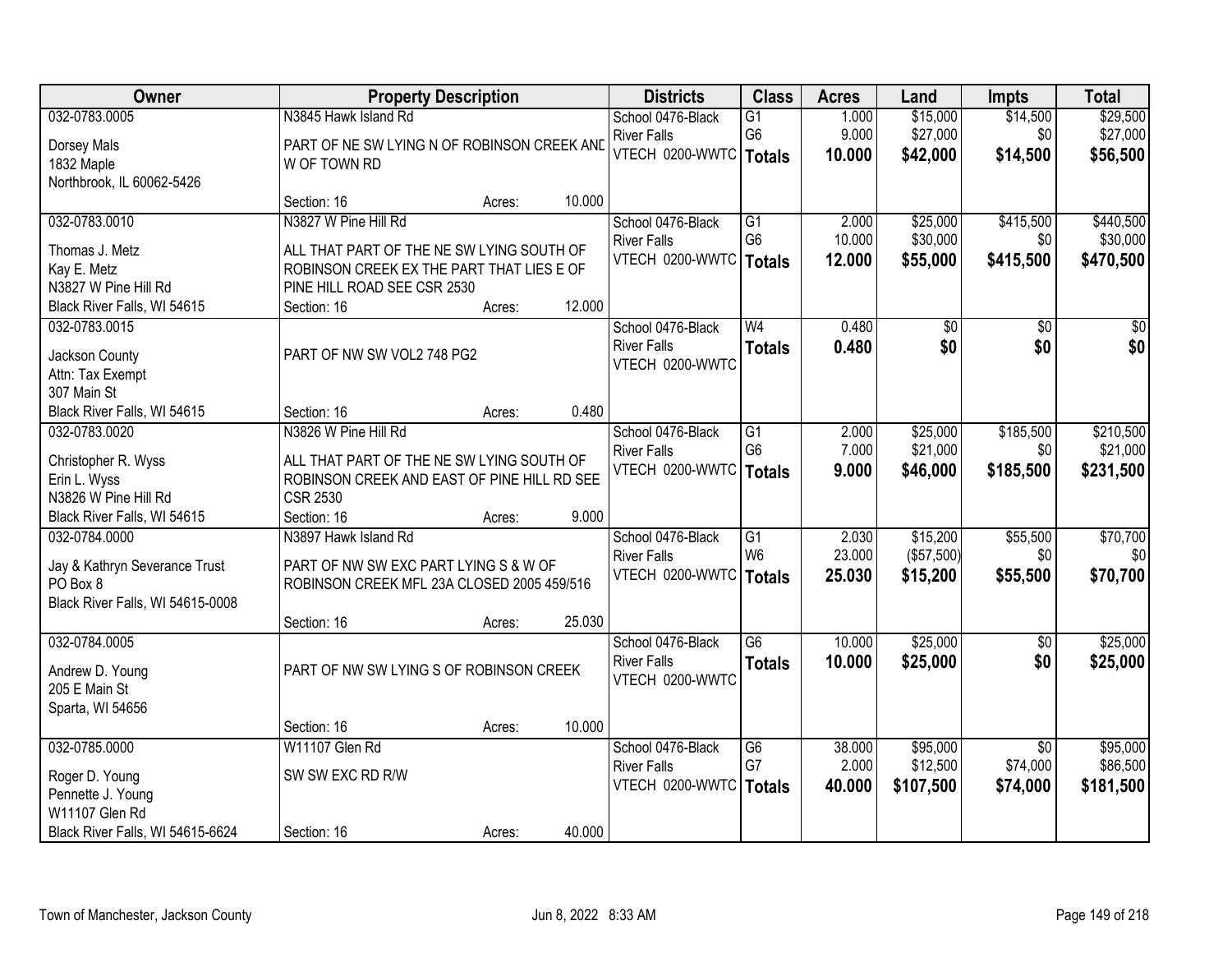| Owner                                      | <b>Property Description</b>                 |        | <b>Districts</b> | <b>Class</b>             | <b>Acres</b>             | Land   | Impts       | <b>Total</b>    |                 |
|--------------------------------------------|---------------------------------------------|--------|------------------|--------------------------|--------------------------|--------|-------------|-----------------|-----------------|
| 032-0786.0000                              | W11702 Glen Rd                              |        |                  | School 0476-Black        | G4                       | 25.000 | \$2,800     | $\overline{50}$ | \$2,800         |
| Roger D. Young                             | SE SW EXC RD R/W                            |        |                  | <b>River Falls</b>       | G5M                      | 15.000 | \$18,800    | \$0             | \$18,800        |
| Pennette J. Young                          |                                             |        |                  | VTECH 0200-WWTC   Totals |                          | 40.000 | \$21,600    | \$0             | \$21,600        |
| W11107 Glen Rd                             |                                             |        |                  |                          |                          |        |             |                 |                 |
| Black River Falls, WI 54615-6624           | Section: 16                                 | Acres: | 40.000           |                          |                          |        |             |                 |                 |
| 032-0787.0000                              | N3877 State Highway 27                      |        |                  | School 0476-Black        | G1                       | 2.000  | \$15,000    | \$107,000       | \$122,000       |
| Thomas & Cynthia Blewett Revocable         | NE SE EXC W 150'                            |        |                  | <b>River Falls</b>       | G <sub>6</sub>           | 33.500 | \$83,800    | \$0             | \$83,800        |
| Living Trust Dated A et al                 |                                             |        |                  | VTECH 0200-WWTC   Totals |                          | 35.500 | \$98,800    | \$107,000       | \$205,800       |
| 428 S Arthur Cir                           |                                             |        |                  |                          |                          |        |             |                 |                 |
| Verona, WI 53593                           | Section: 16                                 | Acres: | 35.500           |                          |                          |        |             |                 |                 |
| 032-0787.0005                              | N3883 State Highway 27                      |        |                  | School 0476-Black        | G1                       | 1.000  | \$15,000    | \$86,000        | \$101,000       |
| Michael A. Peer                            | WEST 150' OF NE SE                          |        |                  | <b>River Falls</b>       | G <sub>6</sub>           | 3.500  | \$10,500    | \$0             | \$10,500        |
| Kristin M. Peer                            |                                             |        |                  | VTECH 0200-WWTC          | <b>Totals</b>            | 4.500  | \$25,500    | \$86,000        | \$111,500       |
| 3883 Wisconsin 27                          |                                             |        |                  |                          |                          |        |             |                 |                 |
| Waukesha, WI 53188                         | Section: 16                                 | Acres: | 4.500            |                          |                          |        |             |                 |                 |
| 032-0788.0000                              |                                             |        |                  | School 0476-Black        | W <sub>4</sub>           | 40.000 | \$0         | \$0             | \$0             |
| Jackson County                             | NW SE TAX EXEMPT                            |        |                  | <b>River Falls</b>       | <b>Totals</b>            | 40.000 | \$0         | \$0             | \$0             |
| Attn: Tax Exempt                           |                                             |        |                  | VTECH 0200-WWTC          |                          |        |             |                 |                 |
| 307 Main St                                |                                             |        |                  |                          |                          |        |             |                 |                 |
| Black River Falls, WI 54615                | Section: 16                                 | Acres: | 40.000           |                          |                          |        |             |                 |                 |
| 032-0789.0000                              |                                             |        |                  | School 0476-Black        | $\overline{W8}$          | 20.000 | ( \$50,000) | $\overline{50}$ | $\overline{50}$ |
|                                            | S 1/2 OF SW SE *MFL 20A CLOSED 2004 443/330 |        |                  | <b>River Falls</b>       | <b>Totals</b>            | 20.000 | \$0         | \$0             | \$0             |
| Randy L. Rulland<br>2440 Lakeview Ave #19f |                                             |        |                  | VTECH 0200-WWTC          |                          |        |             |                 |                 |
| Chicago, IL 60614-2714                     |                                             |        |                  |                          |                          |        |             |                 |                 |
|                                            | Section: 16                                 | Acres: | 20.000           |                          |                          |        |             |                 |                 |
| 032-0789.0005                              | N3802 W Pine Hill Rd                        |        |                  | School 0476-Black        | G1                       | 1.000  | \$7,500     | \$7,000         | \$14,500        |
|                                            | N 1/2 OF SW SE                              |        |                  | <b>River Falls</b>       | G <sub>6</sub>           | 19.000 | \$47,500    | \$0             | \$47,500        |
| Daniel Jergens<br>Merri Beth Nord          |                                             |        |                  | VTECH 0200-WWTC   Totals |                          | 20.000 | \$55,000    | \$7,000         | \$62,000        |
| 86 E Yellowbreeches Rd                     |                                             |        |                  |                          |                          |        |             |                 |                 |
| Carlisle, PA 17015                         | Section: 16                                 | Acres: | 20.000           |                          |                          |        |             |                 |                 |
| 032-0790.0000                              |                                             |        |                  | School 0476-Black        | $\overline{\mathsf{W}8}$ | 20.000 | ( \$50,000) | $\overline{50}$ | $\overline{50}$ |
|                                            |                                             |        |                  | <b>River Falls</b>       | <b>Totals</b>            | 20.000 | \$0         | \$0             | \$0             |
| Randy L. Rulland<br>2440 Lakeview Ave #19f | S 1/2 OF SE SE *MFL 20A CLOSED 2004 443/330 |        |                  | VTECH 0200-WWTC          |                          |        |             |                 |                 |
| Chicago, IL 60614-2714                     |                                             |        |                  |                          |                          |        |             |                 |                 |
|                                            |                                             |        | 20.000           |                          |                          |        |             |                 |                 |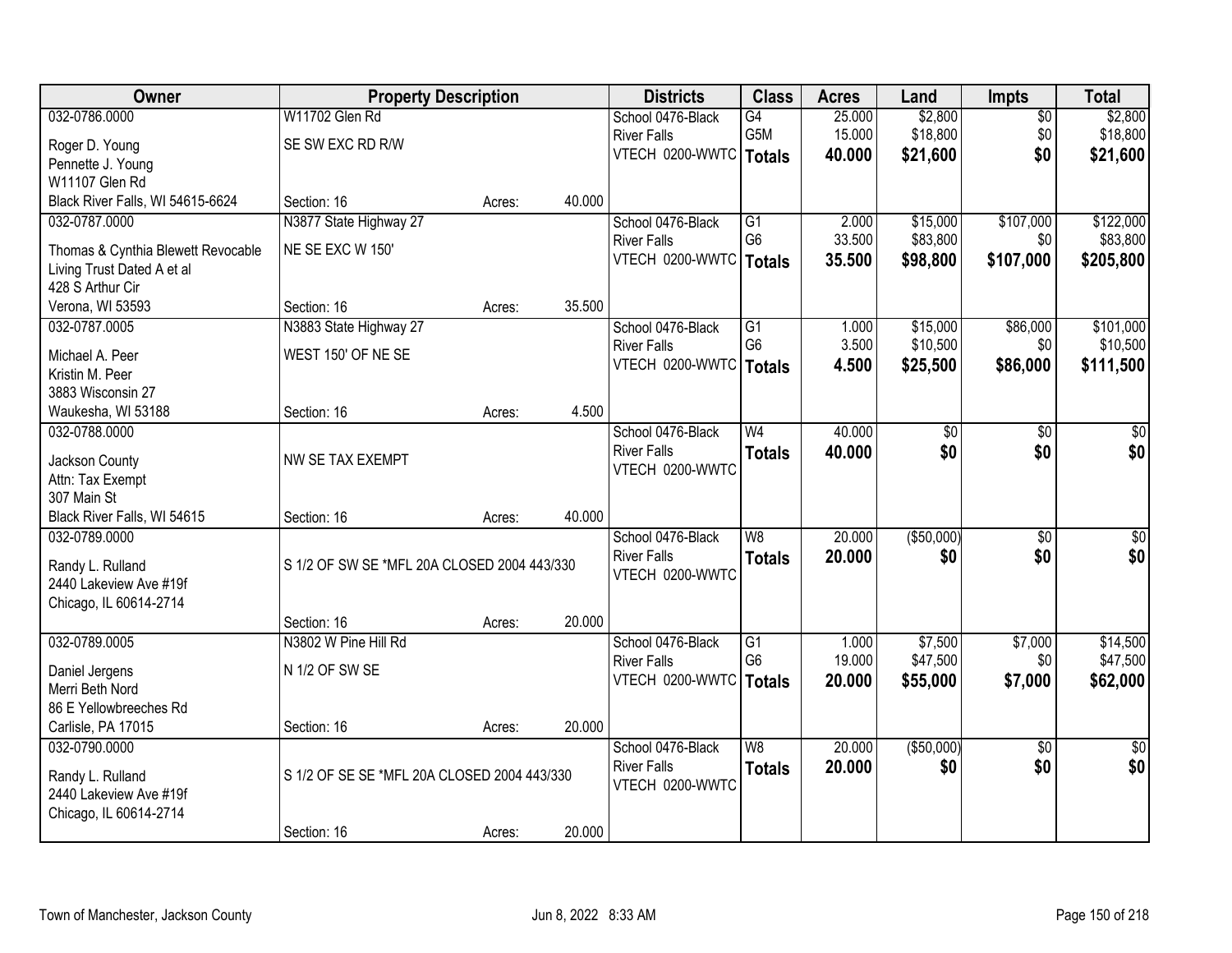| <b>Owner</b>                                    | <b>Property Description</b>                                       |        |        | <b>Districts</b>   | <b>Class</b>    | <b>Acres</b> | Land     | <b>Impts</b>    | <b>Total</b> |
|-------------------------------------------------|-------------------------------------------------------------------|--------|--------|--------------------|-----------------|--------------|----------|-----------------|--------------|
| 032-0790.0005                                   |                                                                   |        |        | School 0476-Black  | $\overline{G6}$ | 20.000       | \$50,000 | $\overline{30}$ | \$50,000     |
| Daniel Jergens                                  | N 1/2 OF SE SE                                                    |        |        | <b>River Falls</b> | <b>Totals</b>   | 20.000       | \$50,000 | \$0             | \$50,000     |
| Merri Beth Nord                                 |                                                                   |        |        | VTECH 0200-WWTC    |                 |              |          |                 |              |
| 86 E Yellowbreeches Rd                          |                                                                   |        |        |                    |                 |              |          |                 |              |
| Carlisle, PA 17015                              | Section: 16                                                       | Acres: | 20.000 |                    |                 |              |          |                 |              |
| 032-0791.0000                                   |                                                                   |        |        | School 0476-Black  | $\overline{G1}$ | 0.410        | \$5,600  | $\overline{50}$ | \$5,600      |
|                                                 |                                                                   |        |        | <b>River Falls</b> | <b>Totals</b>   | 0.410        | \$5,600  | \$0             | \$5,600      |
| Gregory L. Baltz                                | LOT 1 CSM 1088 (PT NE NE) PT FRACTION OF GOVT<br>LOT <sub>1</sub> |        |        | VTECH 0200-WWTC    |                 |              |          |                 |              |
| 5302 Sandpiper Ln S<br>La Crosse, WI 54601-2272 |                                                                   |        |        |                    |                 |              |          |                 |              |
|                                                 | Section: 17                                                       | Acres: | 0.410  |                    |                 |              |          |                 |              |
| 032-0791.0005                                   | N4099 Hawk Island Rd                                              |        |        | School 0476-Black  | $\overline{G1}$ | 0.630        | \$16,500 | \$54,500        | \$71,000     |
|                                                 |                                                                   |        |        | <b>River Falls</b> | <b>Totals</b>   | 0.630        | \$16,500 | \$54,500        | \$71,000     |
| Craig Rieber                                    | PART FRACTION OF GOVT LOT 1                                       |        |        | VTECH 0200-WWTC    |                 |              |          |                 |              |
| Rebecca Rieber                                  |                                                                   |        |        |                    |                 |              |          |                 |              |
| W7909 County Rd Zb                              |                                                                   |        |        |                    |                 |              |          |                 |              |
| Onalaska, WI 54650                              | Section: 17                                                       | Acres: | 0.630  |                    |                 |              |          |                 |              |
| 032-0791.0010                                   | N4087 Hawk Island Rd                                              |        |        | School 0476-Black  | $\overline{G1}$ | 0.680        | \$38,000 | \$71,500        | \$109,500    |
| Kenneth J. Wiegers                              | PART OF FRL LOT 1 SEC 17 AND PT OF FRL LOT 2                      |        |        | <b>River Falls</b> | <b>Totals</b>   | 0.680        | \$38,000 | \$71,500        | \$109,500    |
| Sheryl A. Wiegers                               | <b>SEC 16</b>                                                     |        |        | VTECH 0200-WWTC    |                 |              |          |                 |              |
| 65131 Dunes pass                                |                                                                   |        |        |                    |                 |              |          |                 |              |
| Desert Hot Springs, CA 92240                    | Section: 17                                                       | Acres: | 0.680  |                    |                 |              |          |                 |              |
| 032-0792.0000                                   | N3937 Hawk Island Rd                                              |        |        | School 0476-Black  | $\overline{G1}$ | 2.250        | \$53,000 | \$208,500       | \$261,500    |
| Jay & Kathryn Severance Trust                   | PART OF GL2-COM AT BRASS MKR POST TH W TO                         |        |        | <b>River Falls</b> | <b>Totals</b>   | 2.250        | \$53,000 | \$208,500       | \$261,500    |
| PO Box 8                                        | BLACK RIVER TH NE ALONG BR TO E LINE OF GL2                       |        |        | VTECH 0200-WWTC    |                 |              |          |                 |              |
| Black River Falls, WI 54615-0008                | TH S ALONG E LINE TO POB                                          |        |        |                    |                 |              |          |                 |              |
|                                                 | Section: 17                                                       | Acres: | 2.250  |                    |                 |              |          |                 |              |
| 032-0793.0000                                   |                                                                   |        |        | School 0476-Black  | G4              | 55.000       | \$6,300  | $\sqrt{6}$      | \$6,300      |
|                                                 |                                                                   |        |        | <b>River Falls</b> | G <sub>5</sub>  | 2.450        | \$600    | \$0             | \$600        |
| Jodi L. Krueger                                 | LOT 1 CSM 3850, BEING NE NE AND PT OF SE NE                       |        |        | VTECH 0200-WWTC    | G5M             | 14.000       | \$17,500 | \$0             | \$17,500     |
| Travis W. Krueger<br>2771 State Highway 27      |                                                                   |        |        |                    | <b>Totals</b>   | 71.450       | \$24,400 | \$0             | \$24,400     |
| Sparta, WI 54656-6521                           | Section: 20                                                       | Acres: | 71.450 |                    |                 |              |          |                 |              |
| 032-0794.0000                                   | W11203 Larry Young Rd                                             |        |        | School 0476-Black  | $\overline{G5}$ | 3.020        | \$800    | $\overline{50}$ | \$800        |
|                                                 |                                                                   |        |        | <b>River Falls</b> | G5M             | 4.000        | \$5,000  | \$0             | \$5,000      |
| Wyatt H. Krueger                                | LOT 2 CSM 3850, BEING PT OF SE NE                                 |        |        | VTECH 0200-WWTC    | G7              | 1.000        | \$7,500  | \$48,000        | \$55,500     |
| Amanda M. Leis                                  |                                                                   |        |        |                    | <b>Totals</b>   | 8.020        | \$13,300 | \$48,000        | \$61,300     |
| W11203 Larry Young Rd                           |                                                                   |        |        |                    |                 |              |          |                 |              |
| Black River Falls, WI 54615                     | Section: 20                                                       | Acres: | 8.020  |                    |                 |              |          |                 |              |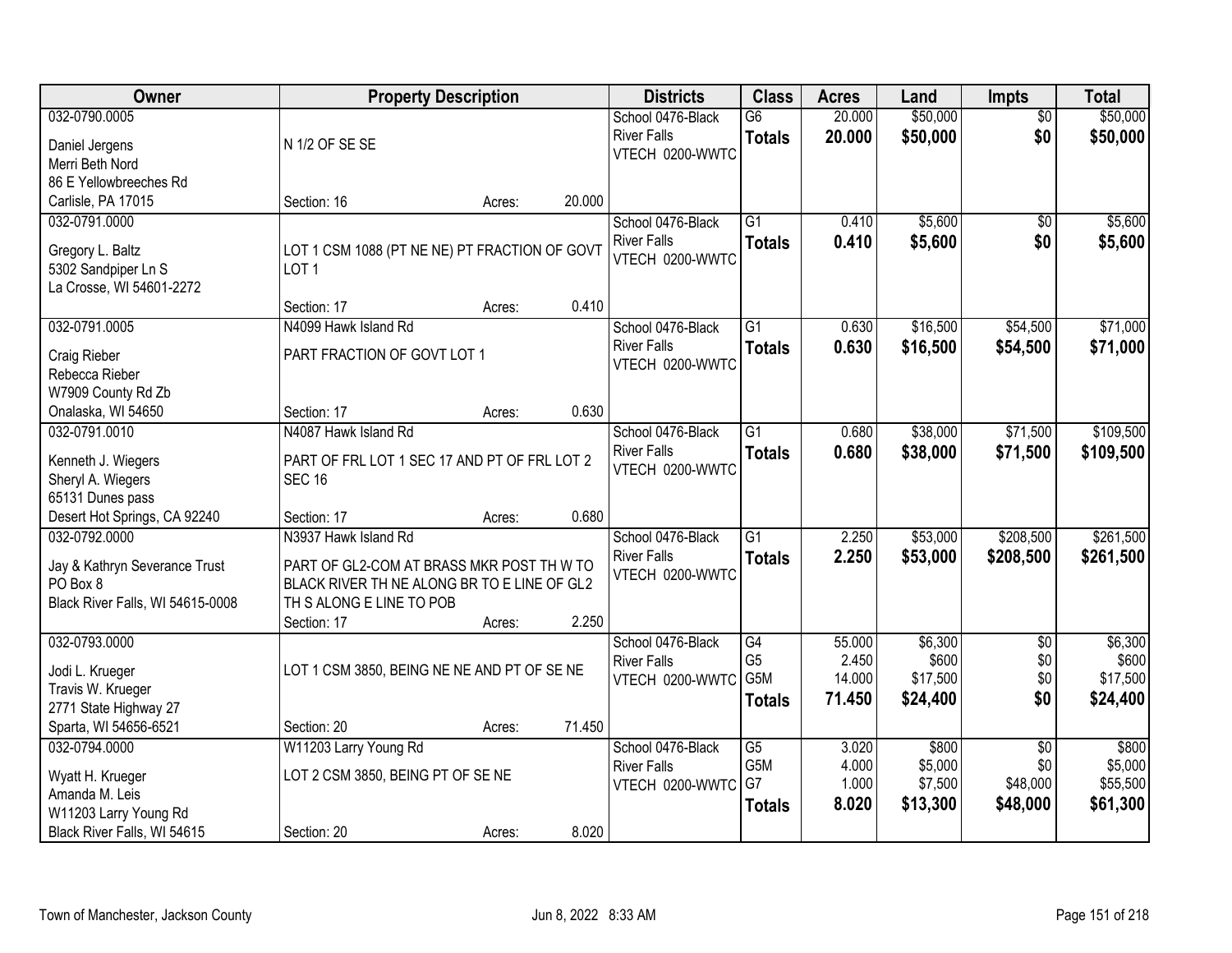| Owner                         |                                            | <b>Property Description</b> |        | <b>Districts</b>   | <b>Class</b>     | <b>Acres</b> | Land        | <b>Impts</b>    | <b>Total</b>    |
|-------------------------------|--------------------------------------------|-----------------------------|--------|--------------------|------------------|--------------|-------------|-----------------|-----------------|
| 032-0795.0000                 |                                            |                             |        | School 0476-Black  | G4               | 15.000       | \$1,700     | $\overline{50}$ | \$1,700         |
| Edward O. Chamberlain         | NE SE                                      |                             |        | <b>River Falls</b> | G <sub>5</sub>   | 3.000        | \$4,700     | \$0             | \$4,700         |
| Kathleen M. Chamberlain       |                                            |                             |        | VTECH 0200-WWTC    | G5M              | 22.000       | \$25,300    | \$0             | \$25,300        |
| N2998 W Pine Hill Rd          |                                            |                             |        |                    | <b>Totals</b>    | 40.000       | \$31,700    | \$0             | \$31,700        |
| Black River Falls, WI 54615   | Section: 20                                | Acres:                      | 40.000 |                    |                  |              |             |                 |                 |
| 032-0796.0000                 |                                            |                             |        | School 0476-Black  | G4               | 2.000        | \$200       | $\overline{50}$ | \$200           |
|                               |                                            |                             |        | <b>River Falls</b> | W <sub>6</sub>   | 38.000       | (\$47,500)  | \$0             | \$0             |
| Travis W. Krueger             | SE SE MFL 38 AC CLOSED 2021 677/832 ORDER# |                             |        | VTECH 0200-WWTC    | <b>Totals</b>    | 40.000       | \$200       | \$0             | \$200           |
| Jodi L. Krueger               | 270202021                                  |                             |        |                    |                  |              |             |                 |                 |
| 2771 State Highway 27         |                                            |                             |        |                    |                  |              |             |                 |                 |
| Sparta, WI 54656-6521         | Section: 20                                | Acres:                      | 40.000 |                    |                  |              |             |                 |                 |
| 032-0797.0000                 | W Pine Hill Rd                             |                             |        | School 0476-Black  | W <sub>6</sub>   | 40.170       | (\$100,400) | $\overline{50}$ | $\overline{50}$ |
| Peter J. Ross                 | NE NE BEING LOT 1 OF CSM 1030 MFL 40.17A   |                             |        | <b>River Falls</b> | <b>Totals</b>    | 40.170       | \$0         | \$0             | \$0             |
| Barbara A. Ross               | CLOSED 2012                                |                             |        | VTECH 0200-WWTC    |                  |              |             |                 |                 |
| 14026 Golf Rd                 |                                            |                             |        |                    |                  |              |             |                 |                 |
| Franksville, WI 53126         | Section: 21                                | Acres:                      | 40.170 |                    |                  |              |             |                 |                 |
| 032-0798.0000                 | N3628 W Pine Hill Rd                       |                             |        | School 0476-Black  | $\overline{G1}$  | 1.250        | \$9,400     | \$37,000        | \$46,400        |
|                               |                                            |                             |        | <b>River Falls</b> | <b>Totals</b>    | 1.250        | \$9,400     | \$37,000        | \$46,400        |
| Byron A. Billings             | PART OF NW NE BEING LOT 3 OF CSM 1041      |                             |        | VTECH 0200-WWTC    |                  |              |             |                 |                 |
| N3628 W Pine Hill Rd          |                                            |                             |        |                    |                  |              |             |                 |                 |
| Black River Falls, WI 54615   |                                            |                             |        |                    |                  |              |             |                 |                 |
|                               | Section: 21                                | Acres:                      | 1.250  |                    |                  |              |             |                 |                 |
| 032-0798.0005                 | N3698 W Pine Hill Rd                       |                             |        | School 0476-Black  | $\overline{G1}$  | 5.000        | \$25,000    | \$42,500        | \$67,500        |
| Peter J. Ross                 | PT OF NW NE BEING LOT 2 OF CSM 1030        |                             |        | <b>River Falls</b> | <b>Totals</b>    | 5.000        | \$25,000    | \$42,500        | \$67,500        |
| Barbara A. Ross               |                                            |                             |        | VTECH 0200-WWTC    |                  |              |             |                 |                 |
| 14026 Golf Rd                 |                                            |                             |        |                    |                  |              |             |                 |                 |
| Franksville, WI 53126         | Section: 21                                | Acres:                      | 5.000  |                    |                  |              |             |                 |                 |
| 032-0798.0010                 | N3656 W Pine Hill Rd                       |                             |        | School 0476-Black  | $\overline{G1}$  | 1.000        | \$7,500     | \$152,500       | \$160,000       |
|                               |                                            |                             |        | <b>River Falls</b> | G <sub>6</sub>   | 32.750       | \$81,900    | \$0             | \$81,900        |
| Colleen M Markus Living Trust | PART OF NW NE EXC RD R/W AND EXC LOT 2 OF  |                             |        | VTECH 0200-WWTC    | Totals           | 33.750       | \$89,400    | \$152,500       | \$241,900       |
| October/30/2019               | CSM 1030 & EXC LOT 3 OF CSM 1041           |                             |        |                    |                  |              |             |                 |                 |
| 344 Abbey Ln                  |                                            |                             |        |                    |                  |              |             |                 |                 |
| Antioch, IL 60002             | Section: 21                                | Acres:                      | 33.750 |                    |                  |              |             |                 |                 |
| 032-0799.0000                 |                                            |                             |        | School 0476-Black  | $\overline{G4}$  | 33.000       | \$3,800     | $\overline{60}$ | \$3,800         |
| Kirk A. Bucholz               | SW NE EXC LOT 4 OF CSM 1116 & EXC LOT 6 OF |                             |        | <b>River Falls</b> | G <sub>5</sub> M | 6.770        | \$8,500     | \$0             | \$8,500         |
| Stacy J. Bucholz              | <b>CSM 1257</b>                            |                             |        | VTECH 0200-WWTC    | <b>Totals</b>    | 39.770       | \$12,300    | \$0             | \$12,300        |
| N3068 Slegel Rd               |                                            |                             |        |                    |                  |              |             |                 |                 |
| Black River Falls, WI 54615   | Section: 21                                | Acres:                      | 39.770 |                    |                  |              |             |                 |                 |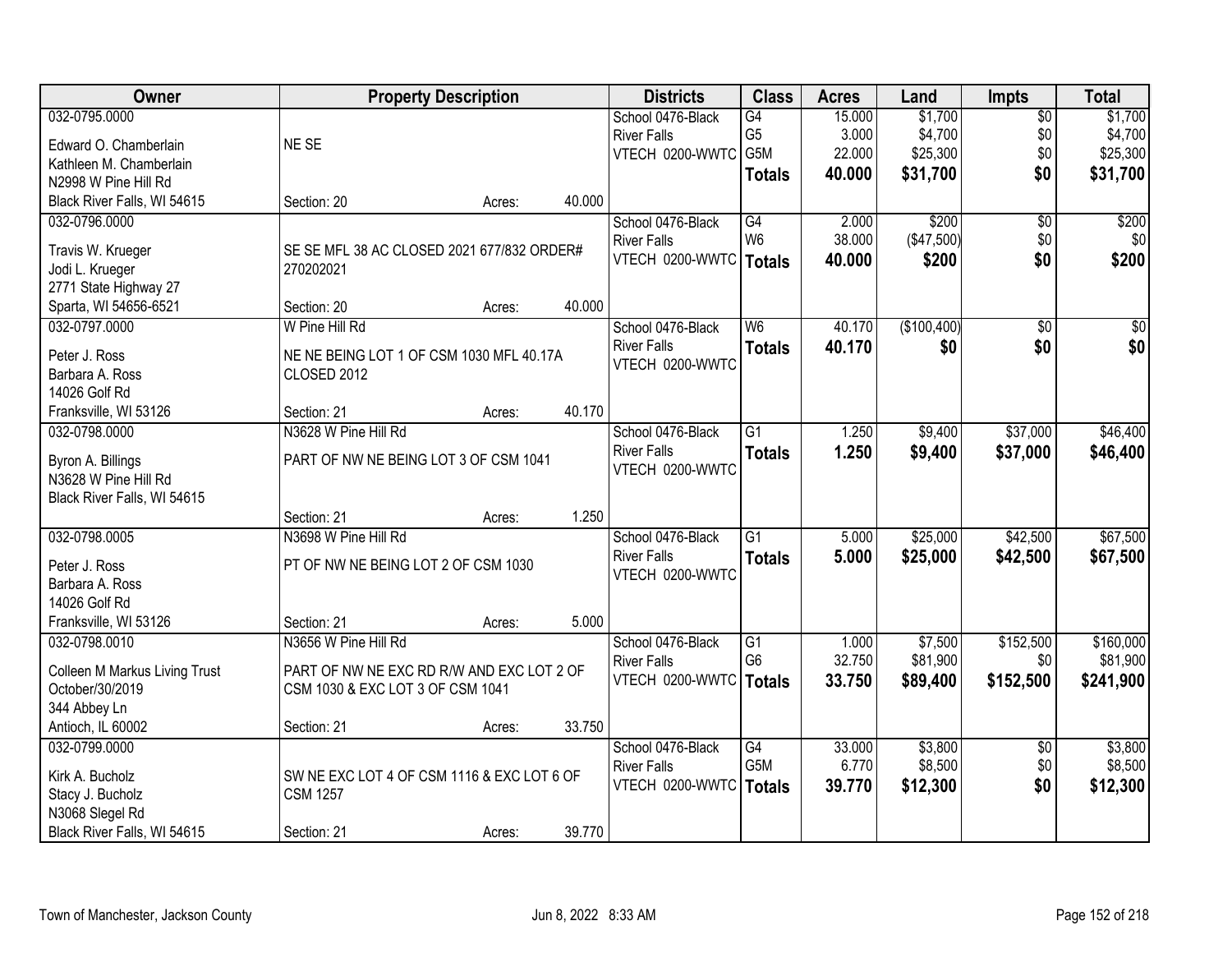| Owner                             | <b>Property Description</b>                   |        |        | <b>Districts</b>                      | <b>Class</b>    | <b>Acres</b> | Land     | <b>Impts</b>    | <b>Total</b> |
|-----------------------------------|-----------------------------------------------|--------|--------|---------------------------------------|-----------------|--------------|----------|-----------------|--------------|
| 032-0799.0005                     |                                               |        |        | School 0476-Black                     | $\overline{G6}$ | 0.230        | \$600    | $\overline{50}$ | \$600        |
| Morgan D. Leis                    | LOT 4 OF CSM 1116 BEING PART OF SW NE         |        |        | <b>River Falls</b>                    | <b>Totals</b>   | 0.230        | \$600    | \$0             | \$600        |
| Douglas J. Leis                   |                                               |        |        | VTECH 0200-WWTC                       |                 |              |          |                 |              |
| 16770 Hawkweed Rd                 |                                               |        |        |                                       |                 |              |          |                 |              |
| Sparta, WI 54656-8155             | Section: 21                                   | Acres: | 0.230  |                                       |                 |              |          |                 |              |
| 032-0800.0000                     | W10898 Otto Rd                                |        |        | School 0476-Black                     | $\overline{G1}$ | 1.000        | \$7,500  | \$78,000        | \$85,500     |
| Timothy G. Latham                 | LOT 6 OF CSM 1257 BEING PART OF SW NE & SE NE |        |        | <b>River Falls</b>                    | G <sub>6</sub>  | 5.960        | \$14,900 | \$0             | \$14,900     |
| W10898 Otto Rd                    |                                               |        |        | VTECH 0200-WWTC                       | Totals          | 6.960        | \$22,400 | \$78,000        | \$100,400    |
| Black River Falls, WI 54615-1632  |                                               |        |        |                                       |                 |              |          |                 |              |
|                                   | Section: 21                                   | Acres: | 6.960  |                                       |                 |              |          |                 |              |
| 032-0800.0005                     | W10882 Otto Rd                                |        |        | School 0476-Black                     | G2              | 0.250        | \$1,900  | \$0             | \$1,900      |
|                                   | LOT 5 OF CSM 1116 BEING PART OF SE NE         |        |        | <b>River Falls</b>                    | G <sub>5</sub>  | 23.750       | \$36,800 | \$0             | \$36,800     |
| Morgan D. Leis<br>Douglas J. Leis |                                               |        |        | VTECH 0200-WWTC                       | G <sub>6</sub>  | 8.580        | \$21,500 | \$0             | \$21,500     |
| 16770 Hawkweed Rd                 |                                               |        |        |                                       | <b>Totals</b>   | 32.580       | \$60,200 | \$0             | \$60,200     |
| Sparta, WI 54656-8155             | Section: 21                                   | Acres: | 32.580 |                                       |                 |              |          |                 |              |
| 032-0801.0000                     | N3649 W Pine Hill Rd                          |        |        | School 0476-Black                     | G1              | 1.220        | \$9,200  | \$112,500       | \$121,700    |
|                                   |                                               |        |        | <b>River Falls</b>                    | G4              | 19.250       | \$3,600  | \$0             | \$3,600      |
| Patricia E. Guy                   | NE NW                                         |        |        | VTECH 0200-WWTC                       | G5M             | 19.810       | \$24,800 | \$0             | \$24,800     |
| N3649 W Pine Hill Rd              |                                               |        |        |                                       | <b>Totals</b>   | 40.280       | \$37,600 | \$112,500       | \$150,100    |
| Black River Falls, WI 54615-6916  | Section: 21                                   | Acres: | 40.280 |                                       |                 |              |          |                 |              |
| 032-0802.0000                     |                                               |        |        | School 0476-Black                     | $\overline{G6}$ | 3.000        | \$7,500  | \$0             | \$7,500      |
|                                   |                                               |        |        | <b>River Falls</b>                    | <b>Totals</b>   | 3.000        | \$7,500  | \$0             | \$7,500      |
| Roger D. Young                    | 3A OF NW NW                                   |        |        | VTECH 0200-WWTC                       |                 |              |          |                 |              |
| Pennette J. Young                 |                                               |        |        |                                       |                 |              |          |                 |              |
| W11107 Glen Rd                    |                                               |        |        |                                       |                 |              |          |                 |              |
| Black River Falls, WI 54615-6624  | Section: 21                                   | Acres: | 3.000  |                                       |                 |              |          |                 |              |
| 032-0802.0005                     | Larry Young Rd                                |        |        | School 0476-Black                     | G4<br>G5M       | 3.000        | \$300    | $\overline{50}$ | \$300        |
| Travis W. Krueger                 | LOT 4 CSM 4169, BEING PT OF NW NW             |        |        | <b>River Falls</b><br>VTECH 0200-WWTC |                 | 32.070       | \$40,100 | \$0<br>\$0      | \$40,100     |
| Jodi L. Krueger                   |                                               |        |        |                                       | Totals          | 35,070       | \$40,400 |                 | \$40,400     |
| 2771 State Highway 27             |                                               |        |        |                                       |                 |              |          |                 |              |
| Sparta, WI 54656-6521             | Section: 21                                   | Acres: | 35.070 |                                       |                 |              |          |                 |              |
| 032-0802.0010                     | W11100 Larry Young Rd                         |        |        | School 0476-Black                     | $\overline{G1}$ | 2.000        | \$15,000 | \$93,000        | \$108,000    |
| Lori M. Gooden                    | LOT 1 CSM 2174 BEING PT OF THE NWNW           |        |        | <b>River Falls</b>                    | <b>Totals</b>   | 2.000        | \$15,000 | \$93,000        | \$108,000    |
| W11100 Larry Young Rd             |                                               |        |        | VTECH 0200-WWTC                       |                 |              |          |                 |              |
| Black River Falls, WI 54615       |                                               |        |        |                                       |                 |              |          |                 |              |
|                                   | Section: 21                                   | Acres: | 2.000  |                                       |                 |              |          |                 |              |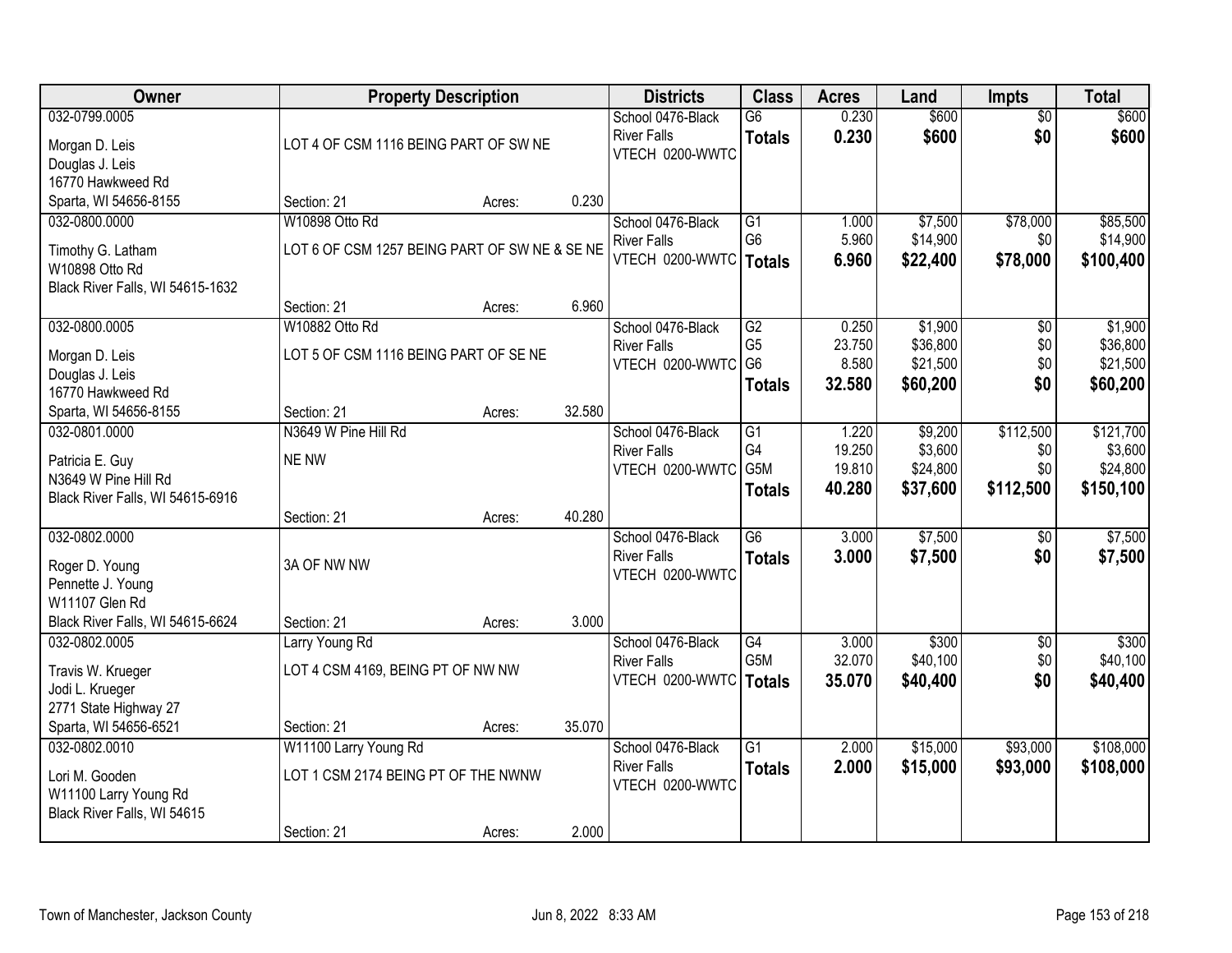| Owner                            | <b>Property Description</b>                                     |        |        | <b>Districts</b>                        | <b>Class</b>    | <b>Acres</b> | Land     | Impts                  | <b>Total</b> |
|----------------------------------|-----------------------------------------------------------------|--------|--------|-----------------------------------------|-----------------|--------------|----------|------------------------|--------------|
| 032-0803.0000                    | Larry Young Rd                                                  |        |        | School 0476-Black                       | G4              | 8.000        | \$900    | $\overline{50}$        | \$900        |
| Travis W. Krueger                | PART OF SW NW                                                   |        |        | <b>River Falls</b>                      | G5M             | 30.000       | \$37,500 | \$0                    | \$37,500     |
| Jodi L. Krueger                  |                                                                 |        |        | VTECH 0200-WWTC   Totals                |                 | 38.000       | \$38,400 | \$0                    | \$38,400     |
| 2771 State Highway 27            |                                                                 |        |        |                                         |                 |              |          |                        |              |
| Sparta, WI 54656-6521            | Section: 21                                                     | Acres: | 38.000 |                                         |                 |              |          |                        |              |
| 032-0803.0005                    | W11119 Larry Young Rd                                           |        |        | School 0476-Black                       | $\overline{G1}$ | 2.000        | \$15,000 | \$87,500               | \$102,500    |
|                                  |                                                                 |        |        | <b>River Falls</b>                      | <b>Totals</b>   | 2.000        | \$15,000 | \$87,500               | \$102,500    |
| Jeremy Hoffman<br>Sarah Merow    | PT OF SW NW COM AT NE CORN W 416' S 240' E 416<br>N 240' TO POB |        |        | VTECH 0200-WWTC                         |                 |              |          |                        |              |
| W11119 Larry Young Rd            |                                                                 |        |        |                                         |                 |              |          |                        |              |
| Black River Falls, WI 54615      | Section: 21                                                     | Acres: | 2.000  |                                         |                 |              |          |                        |              |
| 032-0804.0000                    | N3535 W Pine Hill Rd                                            |        |        | School 0476-Black                       | G1              | 1.000        | \$7,500  | \$17,000               | \$24,500     |
|                                  |                                                                 |        |        | <b>River Falls</b>                      | G <sub>5</sub>  | 19.000       | \$29,500 | \$0                    | \$29,500     |
| Ronald R Gust Revocable Trust    | SE NW EXC 2 A IN SE CORNER                                      |        |        | VTECH 0200-WWTC                         | G <sub>6</sub>  | 18.000       | \$45,000 | \$0                    | \$45,000     |
| 5640 S 27th St                   |                                                                 |        |        |                                         | <b>Totals</b>   | 38.000       | \$82,000 | \$17,000               | \$99,000     |
| Milwaukee, WI 53215              |                                                                 |        |        |                                         |                 |              |          |                        |              |
|                                  | Section: 21                                                     | Acres: | 38.000 |                                         |                 |              |          |                        |              |
| 032-0804.0005                    | N3501 W Pine Hill Rd                                            |        |        | School 0476-Black                       | $\overline{G1}$ | 2.000        | \$15,000 | \$88,500               | \$103,500    |
| Dustin J. Zillmer                | PT OF SE NW COM AT SE CORN TH N 16 RDS, TH W                    |        |        | <b>River Falls</b>                      | <b>Totals</b>   | 2.000        | \$15,000 | \$88,500               | \$103,500    |
| N3501 W Pine Hill Rd             | 20 RDS, TH S 16 RDS TH E 20 RDS TO POB BEING                    |        |        | VTECH 0200-WWTC                         |                 |              |          |                        |              |
| Black River Falls, WI 54615-6917 | LOT 1 OF CSM 1805                                               |        |        |                                         |                 |              |          |                        |              |
|                                  | Section: 21                                                     | Acres: | 2.000  |                                         |                 |              |          |                        |              |
| 032-0805.0000                    |                                                                 |        |        | School 0476-Black                       | $\overline{G6}$ | 20.000       | \$50,000 | $\overline{50}$        | \$50,000     |
| Jacqueline M. Burlingame         | N 1/2 OF NE SW EXC RD R/W                                       |        |        | <b>River Falls</b>                      | <b>Totals</b>   | 20.000       | \$50,000 | \$0                    | \$50,000     |
| Rodney E. Burlingame             |                                                                 |        |        | VTECH 0200-WWTC                         |                 |              |          |                        |              |
| W10215 Lower Lake Dr             |                                                                 |        |        |                                         |                 |              |          |                        |              |
| Merrillan, WI 54754              | Section: 21                                                     | Acres: | 20.000 |                                         |                 |              |          |                        |              |
| 032-0805.0005                    | N3403 W Pine Hill Rd                                            |        |        | School 0476-Black                       | G1              | 1.000        | \$7,500  | \$87,500               | \$95,000     |
|                                  |                                                                 |        |        | <b>River Falls</b>                      | G <sub>6</sub>  | 3.990        | \$10,000 | \$0                    | \$10,000     |
| Jamie M. Dahl                    | LOT 1 CSM 2243 BEING PT OF THE S 1/2 OF THE                     |        |        | VTECH 0200-WWTC                         | <b>Totals</b>   | 4.990        | \$17,500 | \$87,500               | \$105,000    |
| N3403 W Pine Hill Rd             | <b>NESW</b>                                                     |        |        |                                         |                 |              |          |                        |              |
| Black River Falls, WI 54615-6917 |                                                                 |        | 4.990  |                                         |                 |              |          |                        |              |
|                                  | Section: 21                                                     | Acres: |        |                                         | $\overline{G6}$ | 14.960       | \$37,400 |                        | \$37,400     |
| 032-0805.0010                    |                                                                 |        |        | School 0476-Black<br><b>River Falls</b> |                 |              |          | $\overline{50}$<br>\$0 |              |
| Edward O. Chamberlain            | LOT 2 CSM 2243 BEING PT OF THE NESW                             |        |        | VTECH 0200-WWTC                         | <b>Totals</b>   | 14.960       | \$37,400 |                        | \$37,400     |
| Kathleen M. Chamberlain          |                                                                 |        |        |                                         |                 |              |          |                        |              |
| N2998 W Pine Hill Rd             |                                                                 |        |        |                                         |                 |              |          |                        |              |
| Black River Falls, WI 54615      | Section: 21                                                     | Acres: | 14.960 |                                         |                 |              |          |                        |              |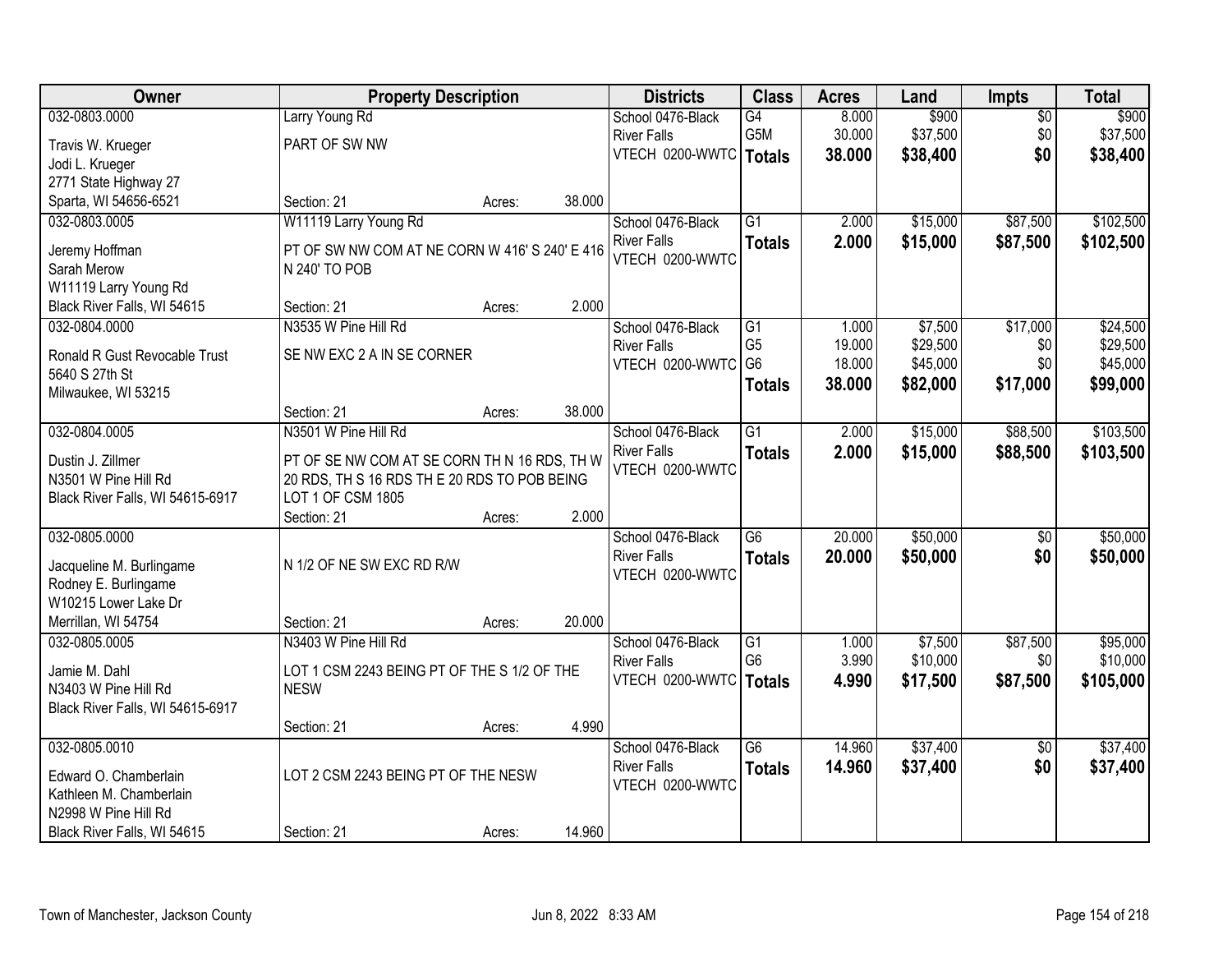| Owner                                    | <b>Property Description</b>                |        |        | <b>Districts</b>         | <b>Class</b>     | <b>Acres</b> | Land       | <b>Impts</b>    | <b>Total</b> |
|------------------------------------------|--------------------------------------------|--------|--------|--------------------------|------------------|--------------|------------|-----------------|--------------|
| 032-0806.0000                            |                                            |        |        | School 0476-Black        | $\overline{G4}$  | 15.000       | \$1,700    | $\overline{50}$ | \$1,700      |
| Edward O. Chamberlain                    | NW SW EXC RD R/W                           |        |        | <b>River Falls</b>       | G5M              | 25.000       | \$31,300   | \$0             | \$31,300     |
| Kathleen M. Chamberlain                  |                                            |        |        | VTECH 0200-WWTC          | <b>Totals</b>    | 40.000       | \$33,000   | \$0             | \$33,000     |
| N2998 W Pine Hill Rd                     |                                            |        |        |                          |                  |              |            |                 |              |
| Black River Falls, WI 54615              | Section: 21                                | Acres: | 40.000 |                          |                  |              |            |                 |              |
| 032-0807.0000                            |                                            |        |        | School 0476-Black        | W <sub>6</sub>   | 40.000       | (\$95,200) | $\overline{50}$ | \$0          |
|                                          |                                            |        |        | <b>River Falls</b>       | <b>Totals</b>    | 40.000       | \$0        | \$0             | \$0          |
| Jodi L. Krueger                          | SW SW MFL 40 AC CLOSED 2021 677/832 ORDER# |        |        | VTECH 0200-WWTC          |                  |              |            |                 |              |
| Travis W. Krueger                        | 270202021                                  |        |        |                          |                  |              |            |                 |              |
| 2771 State Highway 27                    |                                            |        |        |                          |                  |              |            |                 |              |
| Sparta, WI 54656-6521                    | Section: 21                                | Acres: | 40.000 |                          |                  |              |            |                 |              |
| 032-0809.0000                            |                                            |        |        | School 0476-Black        | G4               | 5.000        | \$600      | \$0             | \$600        |
| Jacqueline M. Burlingame                 | LOT 3 CSM 2530 BEING PART OF THE SE SW     |        |        | <b>River Falls</b>       | G5M              | 4.970        | \$6,200    | \$0             | \$6,200      |
| Rodney E. Burlingame                     |                                            |        |        | VTECH 0200-WWTC          | <b>Totals</b>    | 9.970        | \$6,800    | \$0             | \$6,800      |
| W10215 Lower Lake Dr                     |                                            |        |        |                          |                  |              |            |                 |              |
| Merrillan, WI 54754                      | Section: 21                                | Acres: | 9.970  |                          |                  |              |            |                 |              |
| 032-0809.0005                            |                                            |        |        | School 0476-Black        | G4               | 18.880       | \$2,200    | \$0             | \$2,200      |
|                                          |                                            |        |        | <b>River Falls</b>       | G <sub>5</sub>   | 1.000        | \$300      | \$0             | \$300        |
| Jean A. Burow                            | LOT 4 CSM 2530 BEING PART OF THE SE SW     |        |        | VTECH 0200-WWTC          | G5M              | 10.000       | \$12,500   | \$0             | \$12,500     |
| Henry A. Burow                           |                                            |        |        |                          | <b>Totals</b>    | 29.880       | \$15,000   | \$0             | \$15,000     |
| 6240 Alpine Dr SW                        |                                            |        |        |                          |                  |              |            |                 |              |
| Olympia, WA 98512                        | Section: 21                                | Acres: | 29.880 |                          |                  |              |            |                 |              |
| 032-0810.0000                            |                                            |        |        | School 0476-Black        | $\overline{G4}$  | 37.000       | \$4,200    | $\overline{50}$ | \$4,200      |
| Sharon R. Hunter                         | NE SE EXC RD R/W                           |        |        | <b>River Falls</b>       | G <sub>5</sub> M | 3.000        | \$3,800    | \$0             | \$3,800      |
| Steven-Joseph-Kim Hunter                 |                                            |        |        | VTECH 0200-WWTC   Totals |                  | 40.000       | \$8,000    | \$0             | \$8,000      |
| 1123 12th St                             |                                            |        |        |                          |                  |              |            |                 |              |
| Monroe, WI 53566                         | Section: 21                                | Acres: | 40.000 |                          |                  |              |            |                 |              |
| 032-0811.0000                            |                                            |        |        | School 0476-Black        | G4               | 34.000       | \$3,900    | $\overline{50}$ | \$3,900      |
| Sharon R. Hunter                         | NW SE EXC 2A IN SW COR & RD R/W            |        |        | <b>River Falls</b>       | G <sub>5</sub>   | 1.000        | \$300      | \$0             | \$300        |
|                                          |                                            |        |        | VTECH 0200-WWTC          | G5M              | 2.000        | \$2,500    | \$0             | \$2,500      |
| Steven-Joseph-Kim Hunter<br>1123 12th St |                                            |        |        |                          | G7               | 1.000        | \$7,500    | \$2,000         | \$9,500      |
| Monroe, WI 53566                         | Section: 21                                | Acres: | 38.000 |                          | <b>Totals</b>    | 38.000       | \$14,200   | \$2,000         | \$16,200     |
| 032-0811.0005                            | N3412 W Pine Hill Rd                       |        |        | School 0476-Black        | $\overline{G1}$  | 2.000        | \$15,000   | \$84,000        | \$99,000     |
|                                          |                                            |        |        | <b>River Falls</b>       |                  | 2.000        | \$15,000   | \$84,000        | \$99,000     |
| Joshua R. Mallu                          | LOT 1 OF CSM 3353 BEING PT OF NWSE         |        |        | VTECH 0200-WWTC          | <b>Totals</b>    |              |            |                 |              |
| N3412 W Pine Hill Rd                     |                                            |        |        |                          |                  |              |            |                 |              |
| Black River Falls, WI 54615              |                                            |        |        |                          |                  |              |            |                 |              |
|                                          | Section: 21                                | Acres: | 2.000  |                          |                  |              |            |                 |              |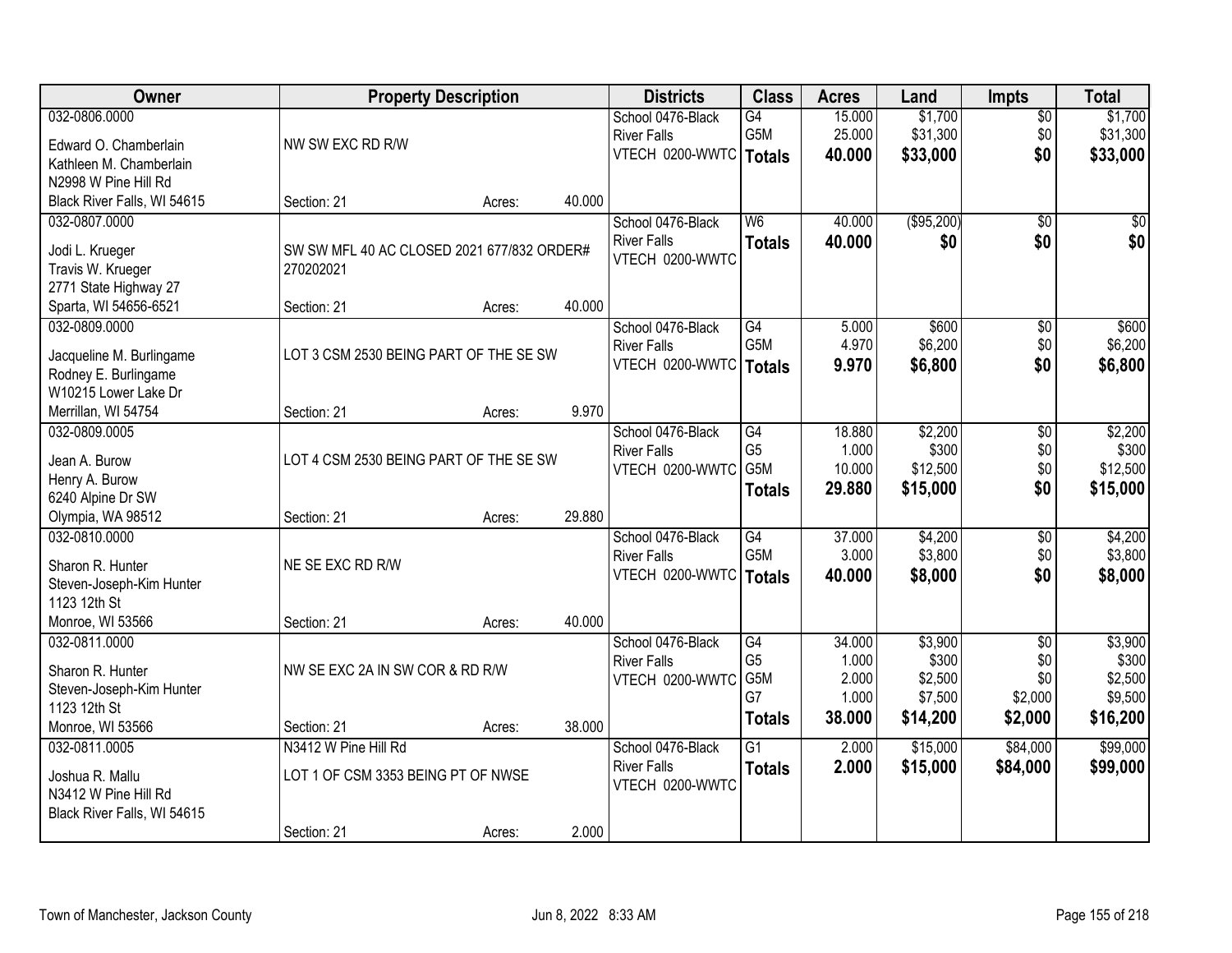| Owner                                               | <b>Property Description</b>                         |        |        | <b>Districts</b>                      | <b>Class</b>     | <b>Acres</b> | Land            | <b>Impts</b>    | <b>Total</b>    |
|-----------------------------------------------------|-----------------------------------------------------|--------|--------|---------------------------------------|------------------|--------------|-----------------|-----------------|-----------------|
| 032-0812.0000                                       | N3384 W Pine Hill Rd                                |        |        | School 0476-Black                     | $\overline{G1}$  | 3.400        | \$21,000        | \$141,500       | \$162,500       |
| Clarence P. Pettibone                               | PART OF SW SE BEING LOT 1 OF CSM 1058               |        |        | <b>River Falls</b>                    | <b>Totals</b>    | 3.400        | \$21,000        | \$141,500       | \$162,500       |
| N3384 W Pine Hill Rd                                |                                                     |        |        | VTECH 0200-WWTC                       |                  |              |                 |                 |                 |
| Black River Falls, WI 54615                         |                                                     |        |        |                                       |                  |              |                 |                 |                 |
|                                                     | Section: 21                                         | Acres: | 3.400  |                                       |                  |              |                 |                 |                 |
| 032-0812.0005                                       |                                                     |        |        | School 0476-Black                     | G4               | 31.600       | \$3,600         | $\overline{50}$ | \$3,600         |
| Ann A. Hunter                                       | SW SE EXC COM ON N LINE OF 40TY AND CT/L OF V       |        |        | <b>River Falls</b>                    | G5M              | 5.000        | \$6,300         | \$0             | \$6,300         |
| Joseph J. Hunter Jr                                 | PINE HILL RD; TH E 300'; TH S 490'; TH W 300'; TH N |        |        | VTECH 0200-WWTC                       | <b>Totals</b>    | 36.600       | \$9,900         | \$0             | \$9,900         |
| N3031 Youth Cabin Rd                                | 490' TO POB                                         |        |        |                                       |                  |              |                 |                 |                 |
| Monroe, WI 53566                                    | Section: 21                                         | Acres: | 36.600 |                                       |                  |              |                 |                 |                 |
| 032-0813.0000                                       |                                                     |        |        | School 0476-Black                     | G4               | 20.000       | \$2,300         | $\overline{50}$ | \$2,300         |
| Ann A. Hunter                                       | SE SE                                               |        |        | <b>River Falls</b>                    | G <sub>5</sub> M | 20.000       | \$25,000        | \$0             | \$25,000        |
| Joseph J. Hunter Jr                                 |                                                     |        |        | VTECH 0200-WWTC                       | <b>Totals</b>    | 40.000       | \$27,300        | \$0             | \$27,300        |
| N3031 Youth Cabin Rd                                |                                                     |        |        |                                       |                  |              |                 |                 |                 |
| Monroe, WI 53566                                    | Section: 21                                         | Acres: | 40.000 |                                       |                  |              |                 |                 |                 |
| 032-0814.0000                                       |                                                     |        |        | School 0476-Black                     | G5               | 8.720        | \$2,200         | \$0             | \$2,200         |
|                                                     |                                                     |        |        | <b>River Falls</b>                    | G <sub>6</sub>   | 18.000       | \$45,000        | \$0             | \$45,000        |
| Wis Christian Youth Camp                            | NE NE EX HWY ROW & EXC E OF STATE HWY 27            |        |        | VTECH 0200-WWTC                       | <b>Totals</b>    | 26.720       | \$47,200        | \$0             | \$47,200        |
| c/o April Alexandar                                 |                                                     |        |        |                                       |                  |              |                 |                 |                 |
| 6835 W Kathleen Ct Apt 4<br>Franklin, WI 53132-9215 | Section: 22                                         | Acres: | 26.720 |                                       |                  |              |                 |                 |                 |
| 032-0814.0005                                       | W10383 Paquette Rd                                  |        |        | School 0476-Black                     | $\overline{X4}$  | 6.800        | $\overline{50}$ | $\overline{30}$ | $\overline{30}$ |
|                                                     |                                                     |        |        | <b>River Falls</b>                    | <b>Totals</b>    | 6.800        | \$0             | \$0             | \$0             |
| Pine Hill Church of Christ                          | PART OF NE NE LYING E OF STATE HWY 27 EX HWY        |        |        | VTECH 0200-WWTC                       |                  |              |                 |                 |                 |
| W10383 Paquette Rd                                  | <b>ROW</b>                                          |        |        |                                       |                  |              |                 |                 |                 |
| Black River Falls, WI 54615                         |                                                     |        |        |                                       |                  |              |                 |                 |                 |
|                                                     | Section: 22                                         | Acres: | 6.800  |                                       |                  |              |                 |                 |                 |
| 032-0814.0010                                       |                                                     |        |        | School 0476-Black                     | $\overline{X2}$  | 6.800        | $\overline{60}$ | $\overline{50}$ | $\sqrt{50}$     |
| State of Wisconsin Department of                    | PART OF NE NE-ROW TAX EXEMPT                        |        |        | <b>River Falls</b><br>VTECH 0200-WWTC | <b>Totals</b>    | 6.800        | \$0             | \$0             | \$0             |
| Transportation                                      |                                                     |        |        |                                       |                  |              |                 |                 |                 |
| Attn: Tax Exempt                                    |                                                     |        |        |                                       |                  |              |                 |                 |                 |
| PO Box 337                                          | Section: 22                                         | Acres: | 6.800  |                                       |                  |              |                 |                 |                 |
| La Crosse, WI 54602-0337                            |                                                     |        |        |                                       |                  |              |                 |                 |                 |
| 032-0815.0000                                       | N3637 Fall Hall Rd                                  |        |        | School 0476-Black                     | $\overline{G1}$  | 7.740        | \$49,200        | \$116,000       | \$165,200       |
| Charles K. Kubicek                                  | LOT 1 OF CSM 600 BEING PT OF NW NE                  |        |        | <b>River Falls</b><br>VTECH 0200-WWTC | <b>Totals</b>    | 7.740        | \$49,200        | \$116,000       | \$165,200       |
| Karen A. Kubicek                                    |                                                     |        |        |                                       |                  |              |                 |                 |                 |
| N3637 Fall Hall Rd                                  |                                                     |        |        |                                       |                  |              |                 |                 |                 |
| Black River Falls, WI 54615                         | Section: 22                                         | Acres: | 7.740  |                                       |                  |              |                 |                 |                 |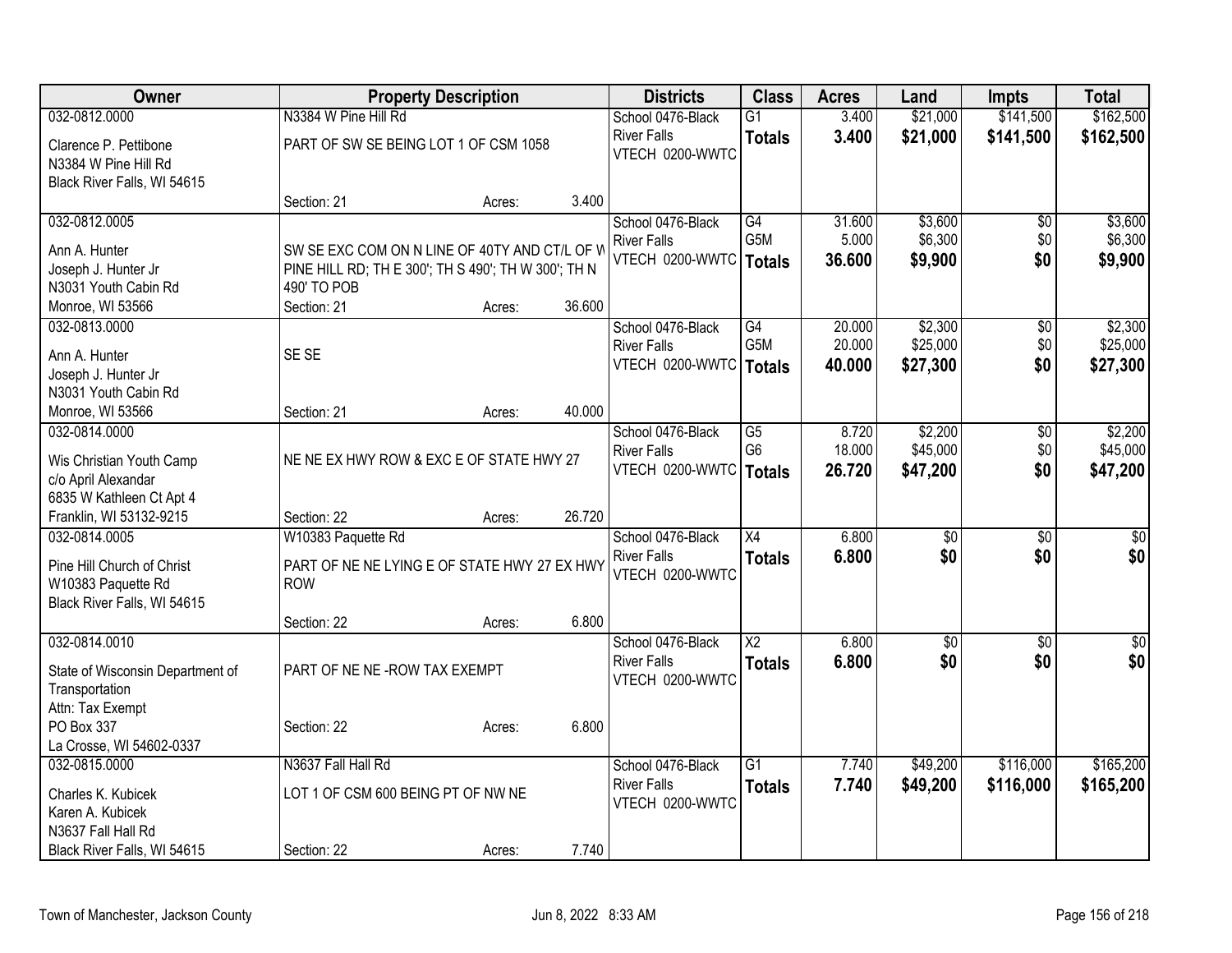| Owner                                 | <b>Property Description</b>                                        |        |        | <b>Districts</b>                      | <b>Class</b>    | <b>Acres</b> | Land            | <b>Impts</b>    | <b>Total</b> |
|---------------------------------------|--------------------------------------------------------------------|--------|--------|---------------------------------------|-----------------|--------------|-----------------|-----------------|--------------|
| 032-0815.0005                         | <b>Fall Hall Rd</b>                                                |        |        | School 0476-Black                     | $\overline{G6}$ | 3.010        | \$7,500         | $\overline{30}$ | \$7,500      |
| Linda Ivan L. Young<br>1819 Musial Rd | LOT 6 CSM 3000 BEING PT OF THE NW NE                               |        |        | <b>River Falls</b><br>VTECH 0200-WWTC | <b>Totals</b>   | 3.010        | \$7,500         | \$0             | \$7,500      |
| Twin Lakes, WI 53181                  |                                                                    |        |        |                                       |                 |              |                 |                 |              |
|                                       | Section: 22                                                        | Acres: | 3.010  |                                       |                 |              |                 |                 |              |
| 032-0815.0006                         | <b>Fall Hall Rd</b>                                                |        |        | School 0476-Black                     | $\overline{G6}$ | 5.010        | \$12,500        | $\overline{50}$ | \$12,500     |
| Linda Ivan L. Young                   | LOT 7 CSM 3000 BEING PT OF THE NW NE                               |        |        | <b>River Falls</b>                    | <b>Totals</b>   | 5.010        | \$12,500        | \$0             | \$12,500     |
| 1819 Musial Rd                        |                                                                    |        |        | VTECH 0200-WWTC                       |                 |              |                 |                 |              |
| Twin Lakes, WI 53181                  |                                                                    |        |        |                                       |                 |              |                 |                 |              |
|                                       | Section: 22                                                        | Acres: | 5.010  |                                       |                 |              |                 |                 |              |
| 032-0815.0010                         | N3608 Uting Rd                                                     |        |        | School 0476-Black                     | $\overline{G1}$ | 4.720        | \$40,200        | \$167,500       | \$207,700    |
| Sara J. Maier                         | PART OF NW NE LYING W OF ROBINSON CREEK                            |        |        | <b>River Falls</b>                    | <b>Totals</b>   | 4.720        | \$40,200        | \$167,500       | \$207,700    |
| 21910 Schroeder Rd                    | AND BEING PART OF LOT 2 OF CSM 600 NKA LOT 4                       |        |        | VTECH 0200-WWTC                       |                 |              |                 |                 |              |
| Kansasville, WI 53139-9501            | <b>CSM 2999</b>                                                    |        |        |                                       |                 |              |                 |                 |              |
|                                       | Section: 22                                                        | Acres: | 4.720  |                                       |                 |              |                 |                 |              |
| 032-0815.0015                         | N3697 Fall Hall Rd                                                 |        |        | School 0476-Black                     | G1              | 1.000        | \$15,000        | \$174,000       | \$189,000    |
|                                       |                                                                    |        |        | <b>River Falls</b>                    | G <sub>6</sub>  | 14.200       | \$42,600        | \$0             | \$42,600     |
| Garry P. Kenyon                       | PART OF LOT 2 OF CSM 600LYING EASTERLY OF                          |        |        | VTECH 0200-WWTC                       | <b>Totals</b>   | 15.200       | \$57,600        | \$174,000       | \$231,600    |
| N3697 Fall Hall Rd                    | ROBINSON CREEK AND N OF LOT 1 OF CSM 600                           |        |        |                                       |                 |              |                 |                 |              |
| Black River Falls, WI 54615-6909      | NKA LOT 5 CSM 2999                                                 |        | 15.200 |                                       |                 |              |                 |                 |              |
| 032-0815.0020                         | Section: 22                                                        | Acres: |        |                                       | $\overline{G1}$ | 4.550        | \$20,700        |                 | \$20,700     |
|                                       |                                                                    |        |        | School 0476-Black                     |                 |              |                 | \$0             |              |
| Wis Christian Youth Camp              | PART OF LOT 2 OF CSM 600 LYING EASTERLY OF                         |        |        | <b>River Falls</b><br>VTECH 0200-WWTC | <b>Totals</b>   | 4.550        | \$20,700        | \$0             | \$20,700     |
| c/o April Alexandar                   | ROBINSON CREEK, WESTERLY OF FALL HALL RD                           |        |        |                                       |                 |              |                 |                 |              |
| 6835 W Kathleen Ct Apt 4              | AND S OF LOT 1 OF CSM 600 BEING PART OF THE                        |        |        |                                       |                 |              |                 |                 |              |
| Franklin, WI 53132-9215               | Section: 22                                                        | Acres: | 4.550  |                                       |                 |              |                 |                 |              |
| 032-0816.0000                         | N3595 Fall Hall Rd                                                 |        |        | School 0476-Black                     | X4              | 40.110       | $\sqrt{6}$      | $\sqrt{6}$      | $\sqrt{50}$  |
| Wis Christian Youth Camp              | SW NE EX AS IN 432/728 (AKA LOT 3 CSM 434 EX AS                    |        |        | <b>River Falls</b>                    | <b>Totals</b>   | 40.110       | \$0             | \$0             | \$0          |
| c/o April Alexandar                   | IN 432/728)                                                        |        |        | VTECH 0200-WWTC                       |                 |              |                 |                 |              |
| 6835 W Kathleen Ct Apt 4              |                                                                    |        |        |                                       |                 |              |                 |                 |              |
| Franklin, WI 53132-9215               | Section: 22                                                        | Acres: | 40.110 |                                       |                 |              |                 |                 |              |
| 032-0816.0005                         |                                                                    |        |        | School 0476-Black                     | $\overline{X4}$ | 0.100        | $\overline{50}$ | $\overline{50}$ | $\sqrt{30}$  |
| Town of Manchester                    |                                                                    |        |        | <b>River Falls</b>                    | <b>Totals</b>   | 0.100        | \$0             | \$0             | \$0          |
| Attn: Tax Exempt, Town Clerk          | PART OF THE SW NE (AKA PART OF LOT 3 CSM 434)<br><b>TAX EXEMPT</b> |        |        | VTECH 0200-WWTC                       |                 |              |                 |                 |              |
| W9757 County Rd O                     |                                                                    |        |        |                                       |                 |              |                 |                 |              |
| Black River Falls, WI 54615           | Section: 22                                                        | Acres: | 0.100  |                                       |                 |              |                 |                 |              |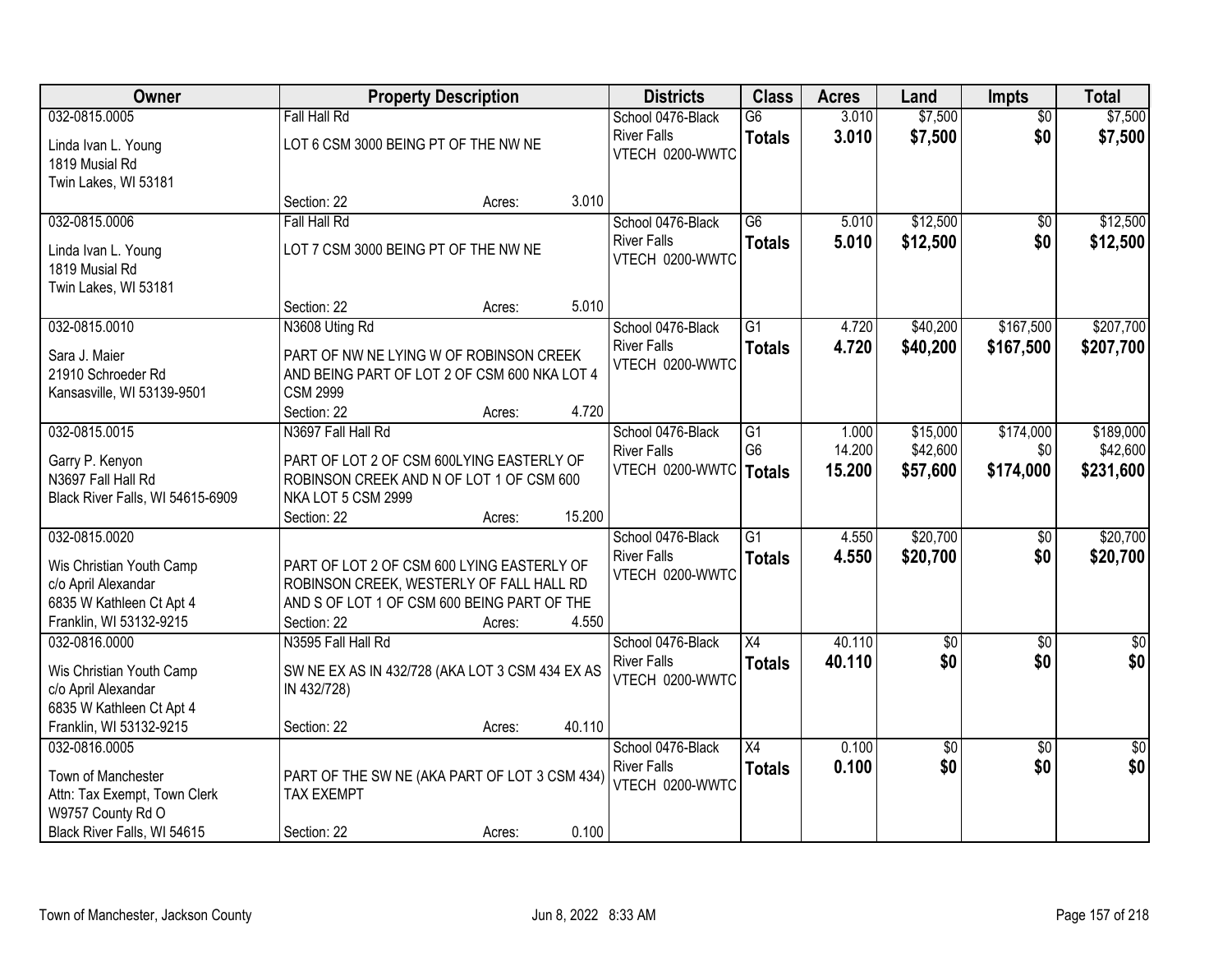| Owner                            | <b>Property Description</b>                    |                  | <b>Districts</b>         | <b>Class</b>             | <b>Acres</b> | Land        | Impts           | <b>Total</b>    |
|----------------------------------|------------------------------------------------|------------------|--------------------------|--------------------------|--------------|-------------|-----------------|-----------------|
| 032-0817.0000                    |                                                |                  | School 0476-Black        | $\overline{G5}$          | 8.080        | \$2,000     | $\overline{50}$ | \$2,000         |
| Wis Christian Youth Camp         | SE NE EX STATE HWY 27 ROW                      |                  | <b>River Falls</b>       | G <sub>6</sub>           | 31.000       | \$93,000    | \$0             | \$93,000        |
| c/o April Alexandar              |                                                |                  | VTECH 0200-WWTC   Totals |                          | 39.080       | \$95,000    | \$0             | \$95,000        |
| 6835 W Kathleen Ct Apt 4         |                                                |                  |                          |                          |              |             |                 |                 |
| Franklin, WI 53132-9215          | Section: 22                                    | 39.080<br>Acres: |                          |                          |              |             |                 |                 |
| 032-0817.0005                    |                                                |                  | School 0476-Black        | $\overline{X2}$          | 1.040        | \$0         | \$0             | \$0             |
|                                  |                                                |                  | <b>River Falls</b>       | <b>Totals</b>            | 1.040        | \$0         | \$0             | \$0             |
| State of Wisconsin Department of | PART OF THE SE NE - ROW TAX EXEMPT             |                  | VTECH 0200-WWTC          |                          |              |             |                 |                 |
| Transportation                   |                                                |                  |                          |                          |              |             |                 |                 |
| Attn: Tax Exempt                 |                                                |                  |                          |                          |              |             |                 |                 |
| PO Box 337                       | Section: 22                                    | Acres:           | 1.040                    |                          |              |             |                 |                 |
| La Crosse, WI 54602-0337         |                                                |                  |                          |                          |              |             |                 |                 |
| 032-0818.0000                    |                                                |                  | School 0476-Black        | $\overline{X4}$          | 2.000        | \$0         | \$0             | $\overline{50}$ |
| Town of Manchester               | PT OF NE NW DESCR AS: COMM AT NE CORN OF       |                  | <b>River Falls</b>       | <b>Totals</b>            | 2.000        | \$0         | \$0             | \$0             |
| Attn: Tax Exempt, Town Clerk     | SAID FORTY, THE SAME BEING THE POB, TH 8R W    |                  | VTECH 0200-WWTC          |                          |              |             |                 |                 |
| W9757 County Rd O                | ON THE N LINE OF SAID FORTY, TH SELY TO A PT   |                  |                          |                          |              |             |                 |                 |
| Black River Falls, WI 54615      | Section: 22                                    | Acres:           | 2.000                    |                          |              |             |                 |                 |
| 032-0818.0005                    | N3607 Uting Rd                                 |                  | School 0476-Black        | $\overline{G1}$          | 1.000        | \$7,500     | \$103,500       | \$111,000       |
|                                  |                                                |                  | <b>River Falls</b>       | G <sub>6</sub>           | 1.000        | \$2,500     | \$0             | \$2,500         |
| Scott C. Burk                    | NE NW EXC THE N 15 AC AND EXC THE FOLLOWING    |                  | VTECH 0200-WWTC          | W <sub>8</sub>           | 22.000       | (\$55,000)  | \$0             | \$0             |
| 1880 Broadmoor Rd                | DESCR: COMM AT THE NE CORN OF NENW AS POB.     |                  |                          | <b>Totals</b>            | 24.000       | \$10,000    | \$103,500       | \$113,500       |
| Rockton, IL 61072-3431           | TH 8R W ON N LINE OF SAID FORTY, TH SELY TO PT |                  |                          |                          |              |             |                 |                 |
|                                  | Section: 22                                    | 24.000<br>Acres: |                          |                          |              |             |                 |                 |
| 032-0818.0015                    |                                                |                  | School 0476-Black        | $\overline{W6}$          | 14.000       | ( \$35,000) | \$0             | \$0             |
| Nicholas R. Maier                | PT OF THE N 15 ACRES OF THE NE NW EXC PT OF    |                  | <b>River Falls</b>       | <b>Totals</b>            | 14.000       | \$0         | \$0             | \$0             |
| Sara J. Maier                    | THE NE NW DESCR AS FOLLOWS: COMM AT THE NE     |                  | VTECH 0200-WWTC          |                          |              |             |                 |                 |
| 21910 Schroeder Rd               | COR OF SAID FORTY, TH W 8 RODS, TH SWLY TO A   |                  |                          |                          |              |             |                 |                 |
| Kansasville, WI 53139            | Section: 22                                    | 14.000<br>Acres: |                          |                          |              |             |                 |                 |
| 032-0819.0000                    |                                                |                  | School 0476-Black        | $\overline{\mathsf{W}8}$ | 25.000       | (\$62,500)  | $\overline{30}$ | \$0             |
|                                  |                                                |                  | <b>River Falls</b>       | <b>Totals</b>            | 25,000       | \$0         | \$0             | \$0             |
| Scott C. Burk                    | NW NW EXC N 15 AC *MFL 25A CLOSED 2002 -       |                  | VTECH 0200-WWTC          |                          |              |             |                 |                 |
| 1880 Broadmoor Rd                | 402/735 MFL TRAN 617/405 ORDER # 27 017 2002   |                  |                          |                          |              |             |                 |                 |
| Rockton, IL 61072-3431           | MFL COR 622/846                                |                  |                          |                          |              |             |                 |                 |
|                                  | Section: 22                                    | 25.000<br>Acres: |                          |                          |              |             |                 |                 |
| 032-0819.0005                    | Uting Rd                                       |                  | School 0476-Black        | $\overline{\mathsf{W6}}$ | 15.000       | ( \$37,500) | $\overline{30}$ | \$0             |
| Nicholas R. Maier                | N 15 AC OF NW NW MFL 15AC CLOSED 2018 635/832  |                  | <b>River Falls</b>       | <b>Totals</b>            | 15.000       | \$0         | \$0             | \$0             |
| Sara J. Maier                    | ORDER# 27-017-2018                             |                  | VTECH 0200-WWTC          |                          |              |             |                 |                 |
| 21910 Schroeder Rd               |                                                |                  |                          |                          |              |             |                 |                 |
| Kansasville, WI 53139            | Section: 22                                    | 15.000<br>Acres: |                          |                          |              |             |                 |                 |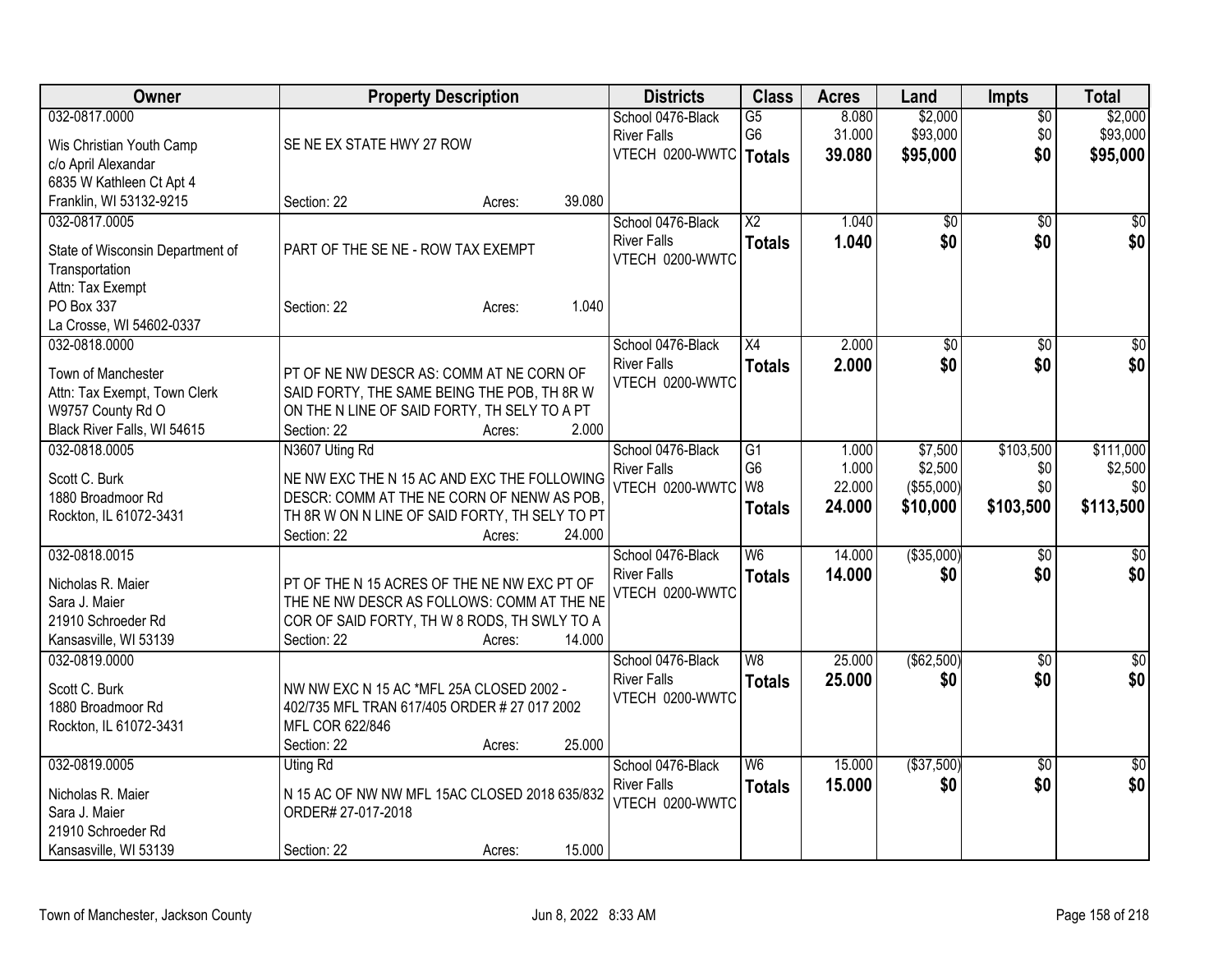| Owner                            |                                                        | <b>Property Description</b> |        | <b>Districts</b>                      | <b>Class</b>    | <b>Acres</b> | Land      | <b>Impts</b>    | <b>Total</b> |
|----------------------------------|--------------------------------------------------------|-----------------------------|--------|---------------------------------------|-----------------|--------------|-----------|-----------------|--------------|
| 032-0820.0000                    |                                                        |                             |        | School 0476-Black                     | G6              | 40.000       | \$100,000 | $\overline{30}$ | \$100,000    |
| Joseph J. Hunter Jr              | SW <sub>NW</sub>                                       |                             |        | <b>River Falls</b>                    | <b>Totals</b>   | 40.000       | \$100,000 | \$0             | \$100,000    |
| N3031 Youth Cabin Rd             |                                                        |                             |        | VTECH 0200-WWTC                       |                 |              |           |                 |              |
| Monroe, WI 53566                 |                                                        |                             |        |                                       |                 |              |           |                 |              |
|                                  | Section: 22                                            | Acres:                      | 40.000 |                                       |                 |              |           |                 |              |
| 032-0821.0000                    | W10624 Otto Rd                                         |                             |        | School 0476-Black                     | $\overline{G1}$ | 1.000        | \$7,500   | \$53,500        | \$61,000     |
| Joseph J. Hunter Jr              | SE NW EXC 1 ACRE                                       |                             |        | <b>River Falls</b>                    | G <sub>6</sub>  | 38.000       | \$95,000  | \$0             | \$95,000     |
| N3031 Youth Cabin Rd             |                                                        |                             |        | VTECH 0200-WWTC                       | Totals          | 39.000       | \$102,500 | \$53,500        | \$156,000    |
| Monroe, WI 53566                 |                                                        |                             |        |                                       |                 |              |           |                 |              |
|                                  | Section: 22                                            | Acres:                      | 39.000 |                                       |                 |              |           |                 |              |
| 032-0821.0005                    |                                                        |                             |        | School 0476-Black                     | X4              | 1.000        | \$0       | \$0             | \$0          |
| Town of Manchester               | 1 ACRE ROAD ON EAST SIDE SE NW                         |                             |        | <b>River Falls</b>                    | <b>Totals</b>   | 1.000        | \$0       | \$0             | \$0          |
| Attn: Tax Exempt, Town Clerk     |                                                        |                             |        | VTECH 0200-WWTC                       |                 |              |           |                 |              |
| W9757 County Rd O                |                                                        |                             |        |                                       |                 |              |           |                 |              |
| Black River Falls, WI 54615      | Section: 22                                            | Acres:                      | 1.000  |                                       |                 |              |           |                 |              |
| 032-0822.0000                    | N3493 E Pine Hill Rd                                   |                             |        | School 0476-Black                     | $\overline{G1}$ | 1.000        | \$7,500   | \$83,000        | \$90,500     |
| Virginia N. O'Neill              | PART OF NE SW COM AT NE CORN TH S 18 RDS, TH           |                             |        | <b>River Falls</b>                    | <b>Totals</b>   | 1.000        | \$7,500   | \$83,000        | \$90,500     |
| c/o Gina M. Beaudry              | W 12 RDS, TH N 18 RDS, TH E 12 RDS TO POB              |                             |        | VTECH 0200-WWTC                       |                 |              |           |                 |              |
| 3405 18th St                     |                                                        |                             |        |                                       |                 |              |           |                 |              |
| Kenosha, WI 53144                | Section: 22                                            | Acres:                      | 1.000  |                                       |                 |              |           |                 |              |
| 032-0822.0005                    | W10659 Otto Rd                                         |                             |        | School 0476-Black                     | $\overline{G1}$ | 1.000        | \$7,500   | \$7,000         | \$14,500     |
| Don S. Harnack                   | PART NE SW COM AT A POINT ON THE N LINE OF             |                             |        | <b>River Falls</b>                    | <b>Totals</b>   | 1.000        | \$7,500   | \$7,000         | \$14,500     |
| 3830 Teal Ln                     | 1/4 663.71' W OF NE CORN; TH W 208.71', TH S           |                             |        | VTECH 0200-WWTC                       |                 |              |           |                 |              |
| Janesville, WI 53546             | 208.71', TH E 208.71', TH N 208.71' TO POB             |                             |        |                                       |                 |              |           |                 |              |
|                                  | Section: 22                                            | Acres:                      | 1.000  |                                       |                 |              |           |                 |              |
| 032-0822.0010                    | W10677 Otto Rd                                         |                             |        | School 0476-Black                     | $\overline{G1}$ | 1.000        | \$7,500   | \$29,500        | \$37,000     |
| La Farms, LLC                    | PART OF NE SW COM AT A POINT ON N LINE OF 1/4.         |                             |        | <b>River Falls</b><br>VTECH 0200-WWTC | <b>Totals</b>   | 1.000        | \$7,500   | \$29,500        | \$37,000     |
| W10677 Otto Rd                   | 872.42' W OF NE CORN; TH W 208.71', TH S 208.71',      |                             |        |                                       |                 |              |           |                 |              |
| Black River Falls, WI 54615      | TH E 208.71', TH N 208.71' TO POB                      |                             |        |                                       |                 |              |           |                 |              |
|                                  | Section: 22                                            | Acres:                      | 1.000  |                                       |                 |              |           |                 |              |
| 032-0822.0015                    | W10699 Otto Rd                                         |                             |        | School 0476-Black                     | $\overline{G1}$ | 1.500        | \$11,300  | \$111,000       | \$122,300    |
| David C. Gebhardt                | PART OF N 1/2 OF SW COM AT A POINT ON THE N            |                             |        | <b>River Falls</b>                    | <b>Totals</b>   | 1.500        | \$11,300  | \$111,000       | \$122,300    |
| Diane Gebhardt                   | LINE OF 80TY AC TRACT, 1081.13' W OF NE CORN,          |                             |        | VTECH 0200-WWTC                       |                 |              |           |                 |              |
| W10699 Otto Rd                   | TH S 208.71', TH W 313.06', TH N 208.71', TH E 313.06' |                             |        |                                       |                 |              |           |                 |              |
| Black River Falls, WI 54615-6926 | Section: 22                                            | Acres:                      | 1.500  |                                       |                 |              |           |                 |              |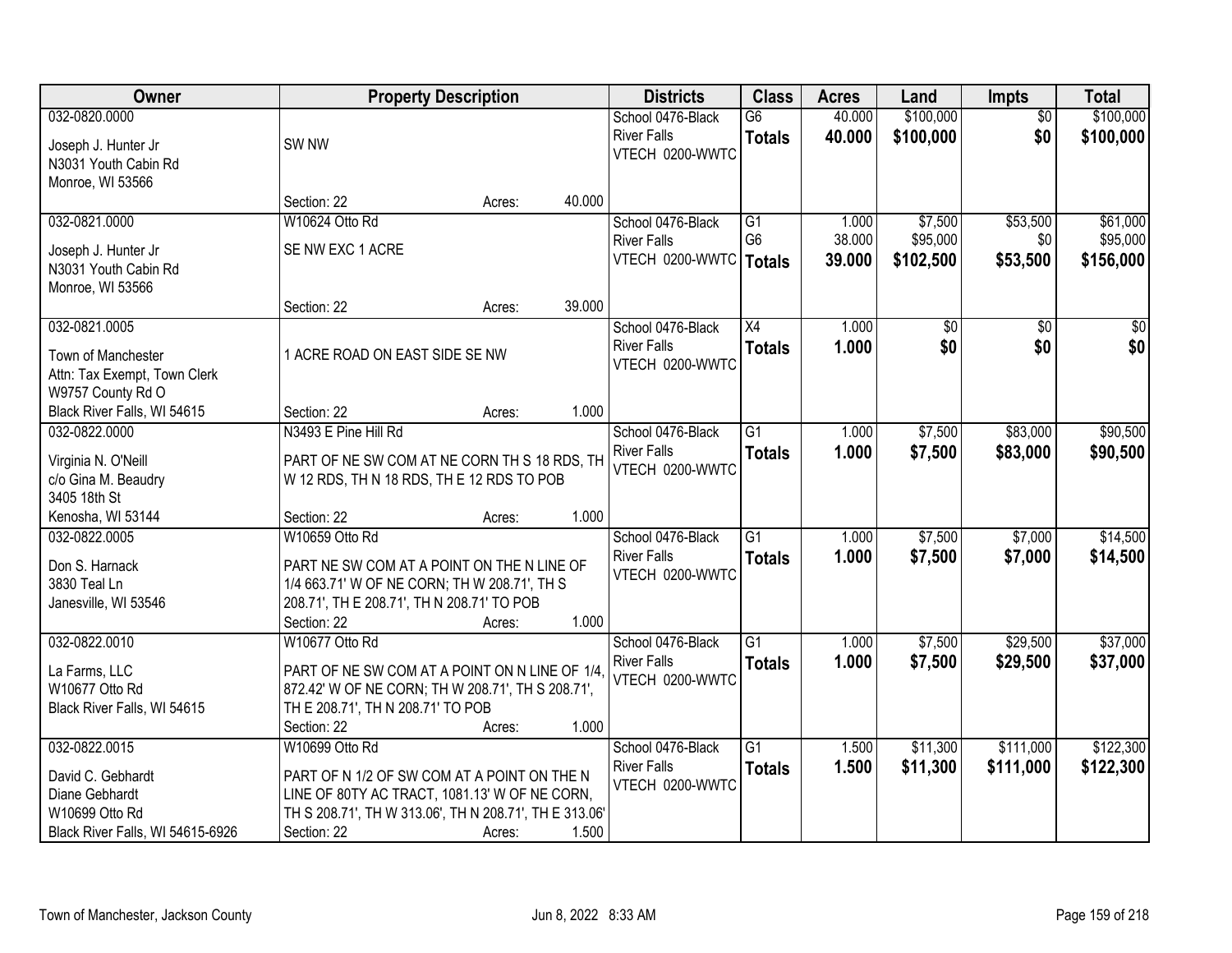| Owner                                    |                                                        | <b>Property Description</b> |        | <b>Districts</b>   | <b>Class</b>     | <b>Acres</b> | Land     | Impts           | <b>Total</b> |
|------------------------------------------|--------------------------------------------------------|-----------------------------|--------|--------------------|------------------|--------------|----------|-----------------|--------------|
| 032-0822.0020                            | N3407 E Pine Hill Rd                                   |                             |        | School 0476-Black  | G4               | 24.000       | \$2,700  | $\overline{50}$ | \$2,700      |
| Sharon R. Hunter                         | NE SW EXC 6 LOTS ON N LINE                             |                             |        | <b>River Falls</b> | G <sub>5</sub>   | 2.000        | \$500    | \$0             | \$500        |
| Steven-Joseph-Kim Hunter                 |                                                        |                             |        | VTECH 0200-WWTC    | G5M              | 6.500        | \$8,200  | \$0             | \$8,200      |
| 1123 12th St                             |                                                        |                             |        |                    | G7               | 1.000        | \$7,500  | \$35,500        | \$43,000     |
| Monroe, WI 53566                         | Section: 22                                            | Acres:                      | 33.500 |                    | <b>Totals</b>    | 33.500       | \$18,900 | \$35,500        | \$54,400     |
| 032-0822.0025                            | W10617 Otto Rd                                         |                             |        | School 0476-Black  | $\overline{G1}$  | 1.180        | \$8,900  | \$67,500        | \$76,400     |
|                                          |                                                        |                             |        | <b>River Falls</b> | <b>Totals</b>    | 1.180        | \$8,900  | \$67,500        | \$76,400     |
| Kay Prestwood<br>W10617 Otto Rd          | PART OF NE SW COM AT A POINT ON THE N LINE             |                             |        | VTECH 0200-WWTC    |                  |              |          |                 |              |
|                                          | OF 40TY, 198' W OF NE CORN; TH S 208', TH W            |                             |        |                    |                  |              |          |                 |              |
| Black River Falls, WI 54615-6926         | 245.71', TH N 208', TH E 245.71' TO POB<br>Section: 22 | Acres:                      | 1.180  |                    |                  |              |          |                 |              |
| 032-0822.0030                            | W10637 Otto Rd                                         |                             |        | School 0476-Black  | $\overline{G1}$  | 1.000        | \$7,500  | \$66,000        | \$73,500     |
|                                          |                                                        |                             |        | <b>River Falls</b> |                  |              |          |                 |              |
| Lyle G. Dobson                           | PART OF NE SW COM AT A POINTN ON N LINE OF             |                             |        | VTECH 0200-WWTC    | <b>Totals</b>    | 1.000        | \$7,500  | \$66,000        | \$73,500     |
| Charlene R. Dobson                       | 40TY, 663.71' WRN OF NE CORN; TH E 220', TH S          |                             |        |                    |                  |              |          |                 |              |
| W10637 Otto Rd                           | 208', TH W 220', TH N 208' TO POB                      |                             |        |                    |                  |              |          |                 |              |
| Black River Falls, WI 54615              | Section: 22                                            | Acres:                      | 1.000  |                    |                  |              |          |                 |              |
| 032-0823.0000                            | Otto Rd                                                |                             |        | School 0476-Black  | G4               | 25.000       | \$2,800  | \$0             | \$2,800      |
| Sharon R. Hunter                         | NW SW EXC AS IN 303/228                                |                             |        | <b>River Falls</b> | G <sub>5</sub>   | 1.000        | \$300    | \$0             | \$300        |
| Steven-Joseph-Kim Hunter                 |                                                        |                             |        | VTECH 0200-WWTC    | G <sub>5</sub> M | 13.500       | \$16,900 | \$0             | \$16,900     |
| 1123 12th St                             |                                                        |                             |        |                    | <b>Totals</b>    | 39.500       | \$20,000 | \$0             | \$20,000     |
| Monroe, WI 53566                         | Section: 22                                            | Acres:                      | 39.500 |                    |                  |              |          |                 |              |
| 032-0824.0000                            |                                                        |                             |        | School 0476-Black  | G4               | 5.000        | \$600    | $\overline{50}$ | \$600        |
|                                          |                                                        |                             |        | <b>River Falls</b> | G <sub>5</sub> M | 8.370        | \$10,500 | \$0             | \$10,500     |
| Sharon R. Hunter                         | N 13.37 A OF SW SW                                     |                             |        | VTECH 0200-WWTC    | <b>Totals</b>    | 13.370       | \$11,100 | \$0             | \$11,100     |
| Steven-Joseph-Kim Hunter                 |                                                        |                             |        |                    |                  |              |          |                 |              |
| 1123 12th St                             |                                                        |                             |        |                    |                  |              |          |                 |              |
| Monroe, WI 53566                         | Section: 22                                            | Acres:                      | 13.370 |                    |                  |              |          |                 |              |
| 032-0824.0005                            |                                                        |                             |        | School 0476-Black  | G4               | 20.000       | \$2,300  | $\overline{60}$ | \$2,300      |
| Jack E. Taylor                           | S 26.63A SW SW                                         |                             |        | <b>River Falls</b> | G <sub>5</sub> M | 6.630        | \$8,300  | \$0             | \$8,300      |
| Elizabeth Taylor                         |                                                        |                             |        | VTECH 0200-WWTC    | <b>Totals</b>    | 26.630       | \$10,600 | \$0             | \$10,600     |
| N3260 E Pine Hill Rd                     |                                                        |                             |        |                    |                  |              |          |                 |              |
| Black River Falls, WI 54615-6911         | Section: 22                                            | Acres:                      | 26.630 |                    |                  |              |          |                 |              |
| 032-0825.0000                            |                                                        |                             |        | School 0476-Black  | G4               | 12.830       | \$1,500  | $\overline{50}$ | \$1,500      |
|                                          |                                                        |                             |        | <b>River Falls</b> | G5M              | 0.500        | \$700    | \$0             | \$700        |
| Sharon R. Hunter                         | N 13.33 A OF SE SW EXC RD R/W                          |                             |        | VTECH 0200-WWTC    | <b>Totals</b>    | 13.330       | \$2,200  | \$0             | \$2,200      |
| Steven-Joseph-Kim Hunter<br>1123 12th St |                                                        |                             |        |                    |                  |              |          |                 |              |
|                                          |                                                        |                             | 13.330 |                    |                  |              |          |                 |              |
| Monroe, WI 53566                         | Section: 22                                            | Acres:                      |        |                    |                  |              |          |                 |              |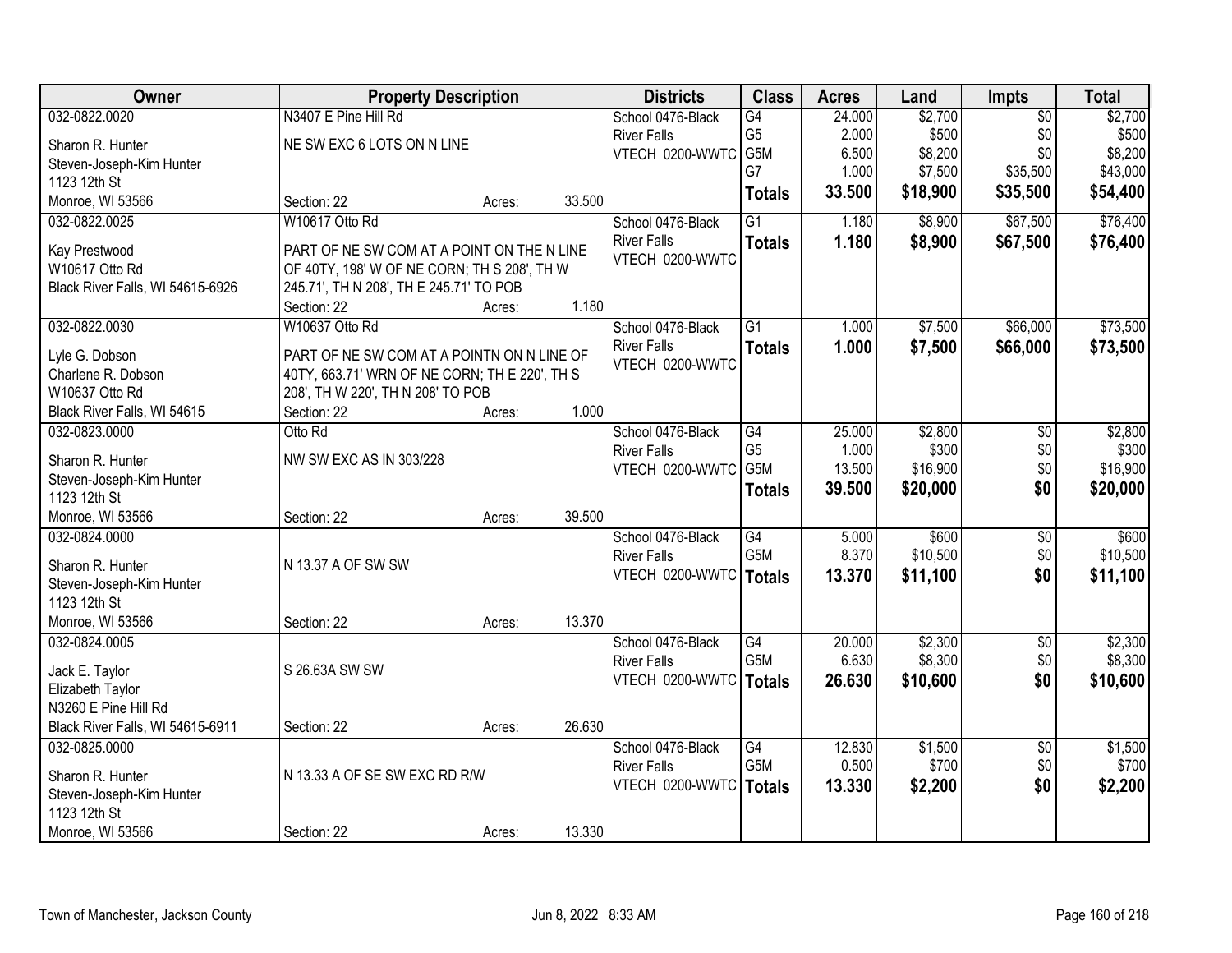| <b>Owner</b>                                                                                                                   | <b>Property Description</b>                                                                                                                                                                            | <b>Districts</b>                                                    | <b>Class</b>                                 | <b>Acres</b>                       | Land                                    | Impts                                | <b>Total</b>                            |
|--------------------------------------------------------------------------------------------------------------------------------|--------------------------------------------------------------------------------------------------------------------------------------------------------------------------------------------------------|---------------------------------------------------------------------|----------------------------------------------|------------------------------------|-----------------------------------------|--------------------------------------|-----------------------------------------|
| 032-0825.0005<br>Jack E. Taylor<br>Elizabeth Taylor                                                                            | PART OF SE SW EXC RD/R/W                                                                                                                                                                               | School 0476-Black<br><b>River Falls</b><br>VTECH 0200-WWTC          | G4<br>G <sub>5</sub><br>G5M<br><b>Totals</b> | 15.170<br>1.500<br>7.000<br>23.670 | \$1,700<br>\$400<br>\$8,800<br>\$10,900 | $\overline{50}$<br>\$0<br>\$0<br>\$0 | \$1,700<br>\$400<br>\$8,800<br>\$10,900 |
| N3260 E Pine Hill Rd<br>Black River Falls, WI 54615-6911                                                                       | 23.670<br>Section: 22<br>Acres:                                                                                                                                                                        |                                                                     |                                              |                                    |                                         |                                      |                                         |
| 032-0825.0010<br>Bruce J. Collins et al<br>c/o Joseph L. Collins                                                               | N3354 E Pine Hill Rd<br>1A IN SE SW & SW SE BEING LOT 3 CSM 416                                                                                                                                        | School 0476-Black<br><b>River Falls</b><br>VTECH 0200-WWTC          | $\overline{G1}$<br><b>Totals</b>             | 1.000<br>1.000                     | \$7,500<br>\$7,500                      | \$132,500<br>\$132,500               | \$140,000<br>\$140,000                  |
| N3354 E Pine Hill Rd<br>Black River Falls, WI 54615-6912                                                                       | 1.000<br>Section: 22<br>Acres:                                                                                                                                                                         |                                                                     |                                              |                                    |                                         |                                      |                                         |
| 032-0825.0015<br>Jack E. Taylor<br>Elizabeth Taylor<br>N3260 E Pine Hill Rd                                                    | N3302 E Pine Hill Rd<br>LOT 4 CSM 416 BEING PT OF SE SW SEC 22 & PT OF<br>NE NW SEC 27                                                                                                                 | School 0476-Black<br><b>River Falls</b><br>VTECH 0200-WWTC          | $\overline{G1}$<br><b>Totals</b>             | 1.000<br>1.000                     | \$7,500<br>\$7,500                      | \$94,500<br>\$94,500                 | \$102,000<br>\$102,000                  |
| Black River Falls, WI 54615-6911                                                                                               | 1.000<br>Section: 22<br>Acres:                                                                                                                                                                         |                                                                     |                                              |                                    |                                         |                                      |                                         |
| 032-0825.0020<br>Jack E. Taylor<br>N3260 E Pine Hill Rd<br>Black River Falls, WI 54615-6911                                    | PT OF SE SW                                                                                                                                                                                            | School 0476-Black<br><b>River Falls</b><br>VTECH 0200-WWTC          | $\overline{G4}$<br><b>Totals</b>             | 1.000<br>1.000                     | \$100<br>\$100                          | \$0<br>\$0                           | \$100<br>\$100                          |
|                                                                                                                                | 1.000<br>Section: 22<br>Acres:                                                                                                                                                                         |                                                                     |                                              |                                    |                                         |                                      |                                         |
| 032-0826.0000                                                                                                                  | NE SE EXC RD R/W LIFETIME ESTATE TO JUDY I<br><b>HUNTER</b>                                                                                                                                            | School 0476-Black<br><b>River Falls</b><br>VTECH 0200-WWTC          | $\overline{G6}$<br><b>Totals</b>             | 40.000<br>40.000                   | \$100,000<br>\$100,000                  | $\overline{50}$<br>\$0               | \$100,000<br>\$100,000                  |
|                                                                                                                                | 40.000<br>Section: 22<br>Acres:                                                                                                                                                                        |                                                                     |                                              |                                    |                                         |                                      |                                         |
| 032-0827.0000<br>Cody J. Dubielczyk<br>N3484 E Pine Hill Rd<br>Black River Falls, WI 54615                                     | N3484 E Pine Hill Rd<br>PART OF THE NWSE DESC AS: COM ON THE W 40<br>LINE 30' S OF THE NW COR, TH E 12 RODS, TH S<br>13.5 RODS, TH W 12 RODS, TH N 13.5 RODS TO POB<br>Section: 22<br>1.000<br>Acres:  | School 0476-Black<br><b>River Falls</b><br>VTECH 0200-WWTC          | $\overline{G1}$<br><b>Totals</b>             | 1.000<br>1.000                     | \$7,500<br>\$7,500                      | \$88,000<br>\$88,000                 | \$95,500<br>\$95,500                    |
| 032-0827.0005<br>Hegna Joint Revocable Trust<br>c/o Steven & Mary Hegna<br>N3464 E Pine Hill Rd<br>Black River Falls, WI 54615 | N3464 E Pine Hill Rd<br>N 3/4 NW SE EXC 1A DESC AS COM ON THE W 40<br>LINE 30' S OF THE NW COR, THE 12 RODS, TH S<br>13.5 RODS, TH W 12 RODS, TH N 13.5 RODS TO POB<br>23.500<br>Section: 22<br>Acres: | School 0476-Black<br><b>River Falls</b><br>VTECH 0200-WWTC   Totals | $\overline{G1}$<br>G <sub>6</sub>            | 1.000<br>22.500<br>23.500          | \$7,500<br>\$56,300<br>\$63,800         | \$132,500<br>\$0<br>\$132,500        | \$140,000<br>\$56,300<br>\$196,300      |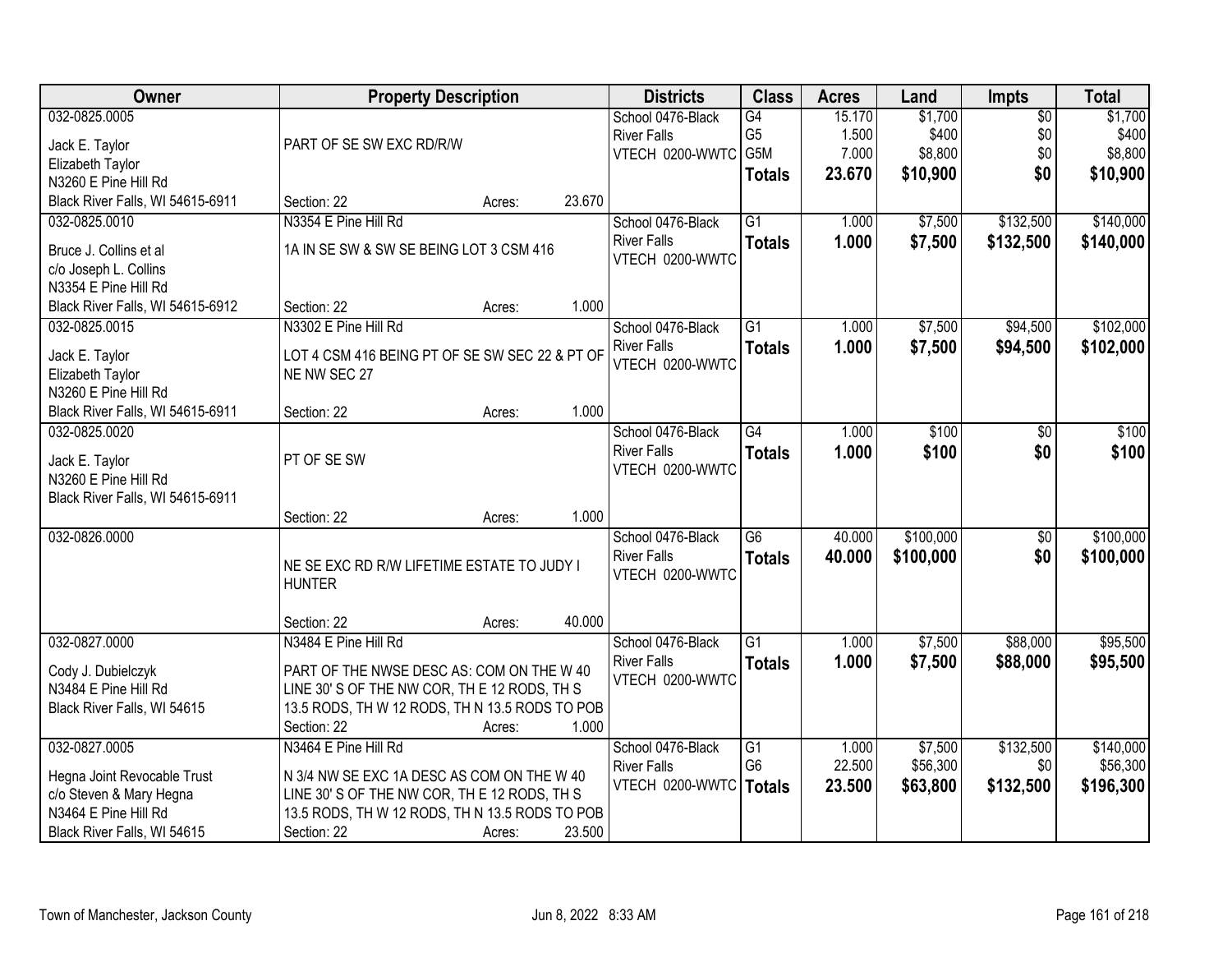| Owner                            |                                                  | <b>Property Description</b> |        | <b>Districts</b>         | <b>Class</b>    | <b>Acres</b> | Land     | <b>Impts</b>    | <b>Total</b> |
|----------------------------------|--------------------------------------------------|-----------------------------|--------|--------------------------|-----------------|--------------|----------|-----------------|--------------|
| 032-0827.0010                    |                                                  |                             |        | School 0476-Black        | G4              | 3.000        | \$300    | $\overline{50}$ | \$300        |
| Sharon R. Hunter                 | SOUTH 10 A OF NW SE EXC RD R/W                   |                             |        | <b>River Falls</b>       | G5M             | 7.000        | \$8,800  | \$0             | \$8,800      |
| Steven-Joseph-Kim Hunter         |                                                  |                             |        | VTECH 0200-WWTC          | Totals          | 10.000       | \$9,100  | \$0             | \$9,100      |
| 1123 12th St                     |                                                  |                             |        |                          |                 |              |          |                 |              |
| Monroe, WI 53566                 | Section: 22                                      | Acres:                      | 10.000 |                          |                 |              |          |                 |              |
| 032-0827.0015                    |                                                  |                             |        | School 0476-Black        | $\overline{G6}$ | 1.000        | \$2,500  | $\overline{50}$ | \$2,500      |
| James M. Anderson                | PART OF NW SE                                    |                             |        | <b>River Falls</b>       | <b>Totals</b>   | 1.000        | \$2,500  | \$0             | \$2,500      |
| Mary J. Anderson                 |                                                  |                             |        | VTECH 0200-WWTC          |                 |              |          |                 |              |
| 2936 90th St                     |                                                  |                             |        |                          |                 |              |          |                 |              |
| Sturtevant, WI 53177             | Section: 22                                      | Acres:                      | 1.000  |                          |                 |              |          |                 |              |
| 032-0827.0020                    | N3496 Fall Hall Glen Rd                          |                             |        | School 0476-Black        | $\overline{G1}$ | 1.000        | \$7,500  | \$84,000        | \$91,500     |
| David Leader                     | LOTS 1, 2, 3, AND 4 OF CSM 203 BEING PT OF NW SE |                             |        | <b>River Falls</b>       | G <sub>6</sub>  | 5.150        | \$12,900 | \$0             | \$12,900     |
| Marilyn Leader                   |                                                  |                             |        | VTECH 0200-WWTC   Totals |                 | 6.150        | \$20,400 | \$84,000        | \$104,400    |
| 724 Lisa Rd                      |                                                  |                             |        |                          |                 |              |          |                 |              |
| West Dundee, IL 60118-2706       | Section: 22                                      | Acres:                      | 6.150  |                          |                 |              |          |                 |              |
| 032-0828.0000                    |                                                  |                             |        | School 0476-Black        | $\overline{G4}$ | 4.000        | \$500    | \$0             | \$500        |
| Sharon R. Hunter                 | N 13.33 A OF SW SE                               |                             |        | <b>River Falls</b>       | G5M             | 9.330        | \$11,700 | \$0             | \$11,700     |
| Steven-Joseph-Kim Hunter         |                                                  |                             |        | VTECH 0200-WWTC          | <b>Totals</b>   | 13.330       | \$12,200 | \$0             | \$12,200     |
| 1123 12th St                     |                                                  |                             |        |                          |                 |              |          |                 |              |
| Monroe, WI 53566                 | Section: 22                                      | Acres:                      | 13.330 |                          |                 |              |          |                 |              |
| 032-0828.0005                    |                                                  |                             |        | School 0476-Black        | $\overline{G4}$ | 18.030       | \$800    | \$0             | \$800        |
| Jack E. Taylor                   | PART OF SW SE                                    |                             |        | <b>River Falls</b>       | <b>Totals</b>   | 18.030       | \$800    | \$0             | \$800        |
| N3260 E Pine Hill Rd             |                                                  |                             |        | VTECH 0200-WWTC          |                 |              |          |                 |              |
| Black River Falls, WI 54615-6911 |                                                  |                             |        |                          |                 |              |          |                 |              |
|                                  | Section: 22                                      | Acres:                      | 18.030 |                          |                 |              |          |                 |              |
| 032-0828.0010                    |                                                  |                             |        | School 0476-Black        | $\overline{G4}$ | 8.260        | \$900    | $\overline{60}$ | \$900        |
| Jack E. Taylor                   | PART OF SW SE                                    |                             |        | <b>River Falls</b>       | <b>Totals</b>   | 8.260        | \$900    | \$0             | \$900        |
| Elizabeth Taylor                 |                                                  |                             |        | VTECH 0200-WWTC          |                 |              |          |                 |              |
| N3260 E Pine Hill Rd             |                                                  |                             |        |                          |                 |              |          |                 |              |
| Black River Falls, WI 54615-6911 | Section: 22                                      | Acres:                      | 8.260  |                          |                 |              |          |                 |              |
| 032-0829.0000                    | N3355 Fall Hall Rd                               |                             |        | School 0476-Black        | $\overline{G1}$ | 1.000        | \$7,500  | \$123,500       | \$131,000    |
|                                  | SE SE LIFETIME ESTATE TO JUDY I HUNTER           |                             |        | <b>River Falls</b>       | G4              | 25.000       | \$2,800  | \$0             | \$2,800      |
|                                  |                                                  |                             |        | VTECH 0200-WWTC          | G5M             | 14.000       | \$17,500 | \$0             | \$17,500     |
|                                  |                                                  |                             |        |                          | <b>Totals</b>   | 40.000       | \$27,800 | \$123,500       | \$151,300    |
|                                  | Section: 22                                      | Acres:                      | 40.000 |                          |                 |              |          |                 |              |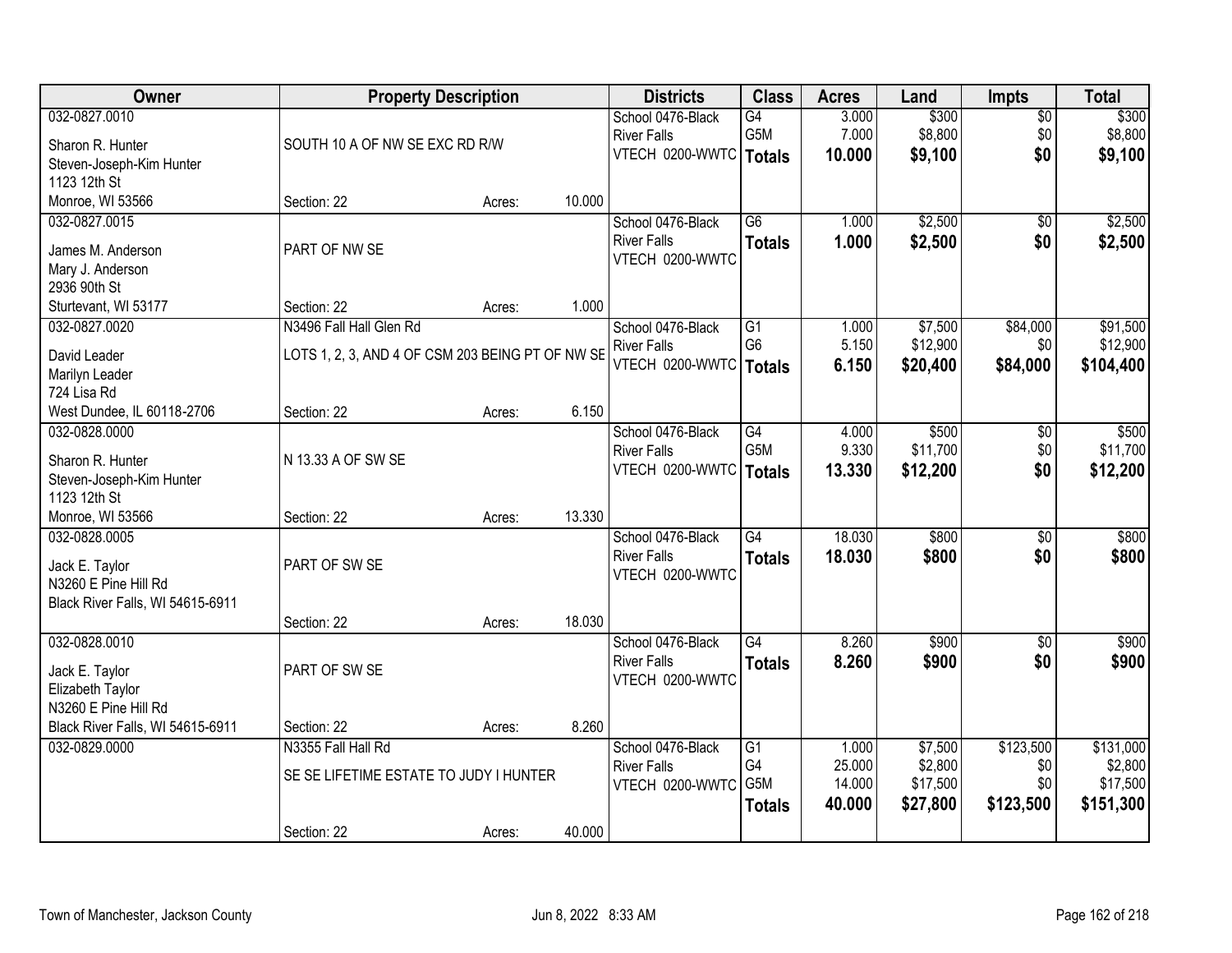| Owner                    | <b>Property Description</b> |        |        | <b>Districts</b>   | <b>Class</b>    | <b>Acres</b> | Land        | <b>Impts</b>    | <b>Total</b>    |
|--------------------------|-----------------------------|--------|--------|--------------------|-----------------|--------------|-------------|-----------------|-----------------|
| 032-0830.0000            |                             |        |        | School 0476-Black  | $\overline{G6}$ | 40.000       | \$100,000   | $\overline{50}$ | \$100,000       |
| Wis Christian Youth Camp | NE NE                       |        |        | <b>River Falls</b> | <b>Totals</b>   | 40.000       | \$100,000   | \$0             | \$100,000       |
| c/o April Alexandar      |                             |        |        | VTECH 0200-WWTC    |                 |              |             |                 |                 |
| 6835 W Kathleen Ct Apt 4 |                             |        |        |                    |                 |              |             |                 |                 |
| Franklin, WI 53132-9215  | Section: 23                 | Acres: | 40.000 |                    |                 |              |             |                 |                 |
| 032-0831.0000            |                             |        |        | School 0476-Black  | $\overline{G6}$ | 40.000       | \$100,000   | \$0             | \$100,000       |
|                          |                             |        |        | <b>River Falls</b> | <b>Totals</b>   | 40.000       | \$100,000   | \$0             | \$100,000       |
| Wis Christian Youth Camp | NW NE                       |        |        | VTECH 0200-WWTC    |                 |              |             |                 |                 |
| c/o April Alexandar      |                             |        |        |                    |                 |              |             |                 |                 |
| 6835 W Kathleen Ct Apt 4 |                             |        |        |                    |                 |              |             |                 |                 |
| Franklin, WI 53132-9215  | Section: 23                 | Acres: | 40.000 |                    |                 |              |             |                 |                 |
| 032-0832.0000            |                             |        |        | School 0476-Black  | W <sub>6</sub>  | 40.000       | (\$120,000) | \$0             | \$0             |
| Wis Christian Youth Camp | SW NE 40A MFL CLOSED 2010   |        |        | <b>River Falls</b> | <b>Totals</b>   | 40.000       | \$0         | \$0             | \$0             |
| c/o April Alexandar      |                             |        |        | VTECH 0200-WWTC    |                 |              |             |                 |                 |
| 6835 W Kathleen Ct Apt 4 |                             |        |        |                    |                 |              |             |                 |                 |
| Franklin, WI 53132-9215  | Section: 23                 | Acres: | 40.000 |                    |                 |              |             |                 |                 |
| 032-0833.0000            |                             |        |        | School 0476-Black  | $\overline{G5}$ | 5.000        | \$1,300     | \$0             | \$1,300         |
|                          |                             |        |        | <b>River Falls</b> | G <sub>6</sub>  | 35.000       | \$87,500    | \$0             | \$87,500        |
| Wis Christian Youth Camp | SE <sub>NE</sub>            |        |        | VTECH 0200-WWTC    | Totals          | 40.000       | \$88,800    | \$0             | \$88,800        |
| c/o April Alexandar      |                             |        |        |                    |                 |              |             |                 |                 |
| 6835 W Kathleen Ct Apt 4 |                             |        |        |                    |                 |              |             |                 |                 |
| Franklin, WI 53132-9215  | Section: 23                 | Acres: | 40.000 |                    |                 |              |             |                 |                 |
| 032-0834.0000            |                             |        |        | School 0476-Black  | $\overline{G6}$ | 40.000       | \$100,000   | \$0             | \$100,000       |
| Wis Christian Youth Camp | <b>NE NW</b>                |        |        | <b>River Falls</b> | <b>Totals</b>   | 40.000       | \$100,000   | \$0             | \$100,000       |
| c/o April Alexandar      |                             |        |        | VTECH 0200-WWTC    |                 |              |             |                 |                 |
| 6835 W Kathleen Ct Apt 4 |                             |        |        |                    |                 |              |             |                 |                 |
| Franklin, WI 53132-9215  | Section: 23                 | Acres: | 40.000 |                    |                 |              |             |                 |                 |
| 032-0835.0000            |                             |        |        | School 0476-Black  | W <sub>6</sub>  | 40.000       | (\$100,000) | $\overline{60}$ | $\overline{50}$ |
|                          |                             |        |        | <b>River Falls</b> | <b>Totals</b>   | 40.000       | \$0         | \$0             | \$0             |
| Wis Christian Youth Camp | NW NW 40A MFL CLOSED 2010   |        |        | VTECH 0200-WWTC    |                 |              |             |                 |                 |
| c/o April Alexandar      |                             |        |        |                    |                 |              |             |                 |                 |
| 6835 W Kathleen Ct Apt 4 |                             |        |        |                    |                 |              |             |                 |                 |
| Franklin, WI 53132-9215  | Section: 23                 | Acres: | 40.000 |                    |                 |              |             |                 |                 |
| 032-0836.0000            | State Highway 27            |        |        | School 0476-Black  | W <sub>6</sub>  | 40.000       | (\$120,000) | $\overline{30}$ | $\sqrt{50}$     |
| Wis Christian Youth Camp | SW NW 40A MFL CLOSED 2010   |        |        | <b>River Falls</b> | <b>Totals</b>   | 40.000       | \$0         | \$0             | \$0             |
| c/o April Alexandar      |                             |        |        | VTECH 0200-WWTC    |                 |              |             |                 |                 |
| 6835 W Kathleen Ct Apt 4 |                             |        |        |                    |                 |              |             |                 |                 |
| Franklin, WI 53132-9215  | Section: 23                 | Acres: | 40.000 |                    |                 |              |             |                 |                 |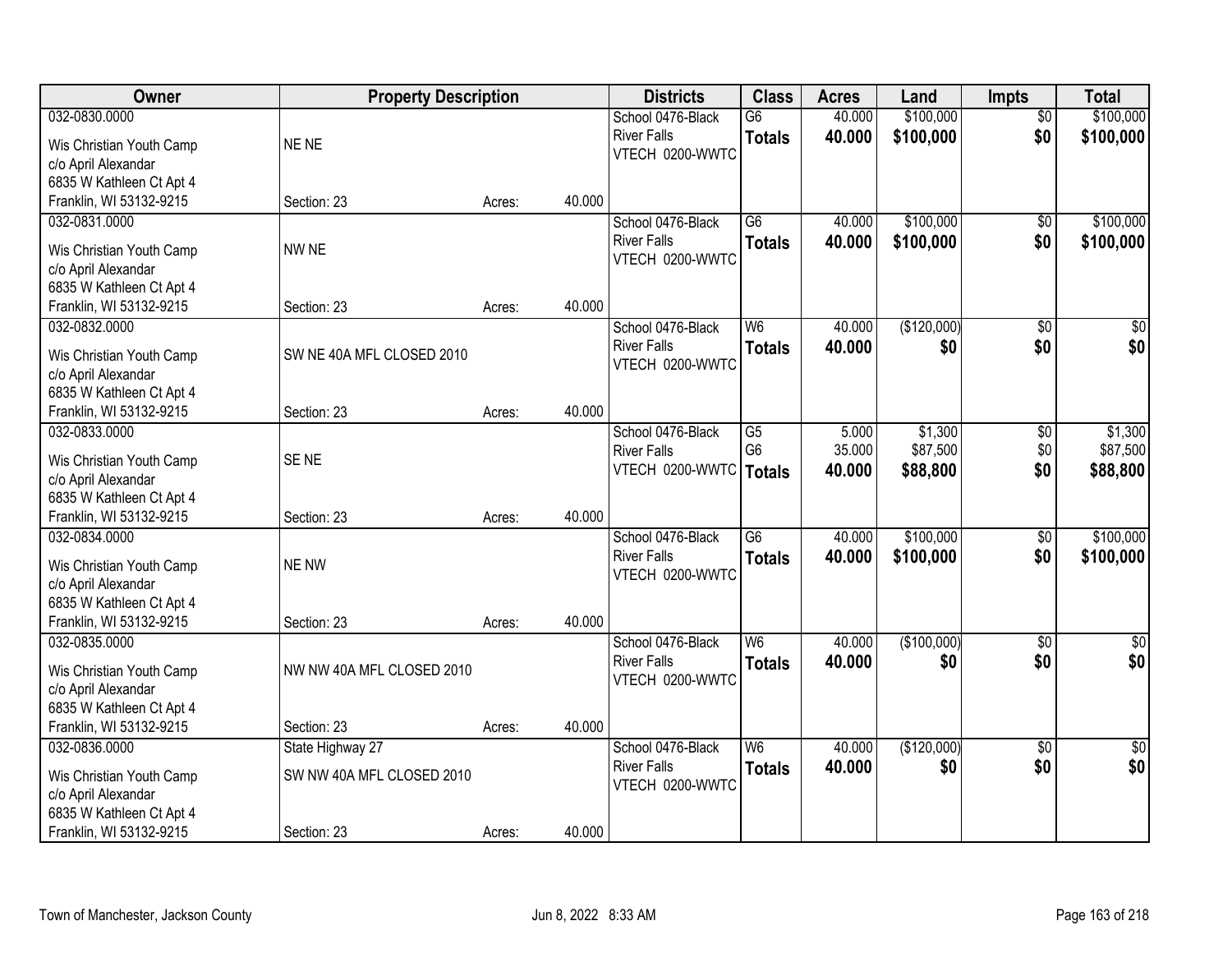| Owner                                                 |                                              | <b>Property Description</b> |        | <b>Districts</b>                      | <b>Class</b>    | <b>Acres</b> | Land        | <b>Impts</b>    | <b>Total</b> |
|-------------------------------------------------------|----------------------------------------------|-----------------------------|--------|---------------------------------------|-----------------|--------------|-------------|-----------------|--------------|
| 032-0837.0000                                         |                                              |                             |        | School 0476-Black                     | W6              | 40.000       | (\$120,000) | $\overline{50}$ | $\sqrt{50}$  |
| Wis Christian Youth Camp                              | SE NW 40A MFL CLOSED 2010                    |                             |        | <b>River Falls</b>                    | <b>Totals</b>   | 40.000       | \$0         | \$0             | \$0          |
| c/o April Alexandar                                   |                                              |                             |        | VTECH 0200-WWTC                       |                 |              |             |                 |              |
| 6835 W Kathleen Ct Apt 4                              |                                              |                             |        |                                       |                 |              |             |                 |              |
| Franklin, WI 53132-9215                               | Section: 23                                  | Acres:                      | 40.000 |                                       |                 |              |             |                 |              |
| 032-0838.0000                                         | N3496 State Highway 27                       |                             |        | School 0476-Black                     | $\overline{G1}$ | 1.000        | \$7,500     | \$16,000        | \$23,500     |
| Edward A. Brickman                                    | NE SW                                        |                             |        | <b>River Falls</b>                    | G <sub>6</sub>  | 39.000       | \$97,500    | \$0             | \$97,500     |
| Darlene L. Brickman                                   |                                              |                             |        | VTECH 0200-WWTC                       | Totals          | 40.000       | \$105,000   | \$16,000        | \$121,000    |
| N3496 State Highway 27                                |                                              |                             |        |                                       |                 |              |             |                 |              |
| Black River Falls, WI 54615                           | Section: 23                                  | Acres:                      | 40.000 |                                       |                 |              |             |                 |              |
| 032-0839.0000                                         | N3496 State Highway 27                       |                             |        | School 0476-Black                     | G1              | 1.000        | \$7,500     | \$65,500        | \$73,000     |
|                                                       | PART OF NW SW                                |                             |        | <b>River Falls</b>                    | G <sub>6</sub>  | 16.440       | \$41,100    | \$0             | \$41,100     |
| Edward A. Brickman<br>Darlene L. Brickman             |                                              |                             |        | VTECH 0200-WWTC                       | <b>Totals</b>   | 17.440       | \$48,600    | \$65,500        | \$114,100    |
| N3496 State Highway 27                                |                                              |                             |        |                                       |                 |              |             |                 |              |
| Black River Falls, WI 54615                           | Section: 23                                  | Acres:                      | 17.440 |                                       |                 |              |             |                 |              |
| 032-0839.0005                                         | N3411 State Highway 27                       |                             |        | School 0476-Black                     | G1              | 1.000        | \$7,500     | \$80,500        | \$88,000     |
|                                                       |                                              |                             |        | <b>River Falls</b>                    | G <sub>6</sub>  | 21.560       | \$53,900    | \$0             | \$53,900     |
| Danielle L. Crawford                                  | PART OF NW SW                                |                             |        | VTECH 0200-WWTC                       | <b>Totals</b>   | 22.560       | \$61,400    | \$80,500        | \$141,900    |
| Jade W. Crawford                                      |                                              |                             |        |                                       |                 |              |             |                 |              |
| N3411 State Highway 27<br>Black River Falls, WI 54615 | Section: 23                                  | Acres:                      | 22.560 |                                       |                 |              |             |                 |              |
| 032-0840.0000                                         |                                              |                             |        | School 0476-Black                     | $\overline{G6}$ | 2.000        | \$5,000     | \$0             | \$5,000      |
|                                                       |                                              |                             |        | <b>River Falls</b>                    | <b>Totals</b>   | 2.000        | \$5,000     | \$0             | \$5,000      |
| Charles K. Kubicek                                    | SW SW LYING E OF STH 27                      |                             |        | VTECH 0200-WWTC                       |                 |              |             |                 |              |
| Karen A. Kubicek                                      |                                              |                             |        |                                       |                 |              |             |                 |              |
| N3637 Fall Hall Rd                                    |                                              |                             | 2.000  |                                       |                 |              |             |                 |              |
| Black River Falls, WI 54615<br>032-0840.0005          | Section: 23                                  | Acres:                      |        | School 0476-Black                     | G4              | 0.730        | \$100       | $\overline{50}$ | \$100        |
|                                                       |                                              |                             |        | <b>River Falls</b>                    | G <sub>5</sub>  | 0.360        | \$100       | \$0             | \$100        |
|                                                       | PART OF SW SW COM AT NW COR THE 13 RDS TH \  |                             |        | VTECH 0200-WWTC                       | G5M             | 2.000        | \$2,500     | \$0             | \$2,500      |
|                                                       | 48 RDS TH W 13 RDS LIFETIME ESTATE TO JUDY I |                             |        |                                       | <b>Totals</b>   | 3.090        | \$2,700     | \$0             | \$2,700      |
|                                                       | <b>HUNTER</b>                                |                             |        |                                       |                 |              |             |                 |              |
|                                                       | Section: 23                                  | Acres:                      | 3.090  |                                       |                 |              |             |                 |              |
| 032-0840.0010                                         | N3333 Fall Hall Rd                           |                             |        | School 0476-Black                     | $\overline{G1}$ | 2.310        | \$17,300    | \$99,000        | \$116,300    |
| Matthew Swenson                                       | LOT 2 CSM 4237 BEING PT LOT 1 OF CSM 1479    |                             |        | <b>River Falls</b><br>VTECH 0200-WWTC | <b>Totals</b>   | 2.310        | \$17,300    | \$99,000        | \$116,300    |
| N3333 Fall Hall Rd                                    |                                              |                             |        |                                       |                 |              |             |                 |              |
| Black River Falls, WI 54615                           |                                              |                             |        |                                       |                 |              |             |                 |              |
|                                                       | Section: 23                                  | Acres:                      | 2.310  |                                       |                 |              |             |                 |              |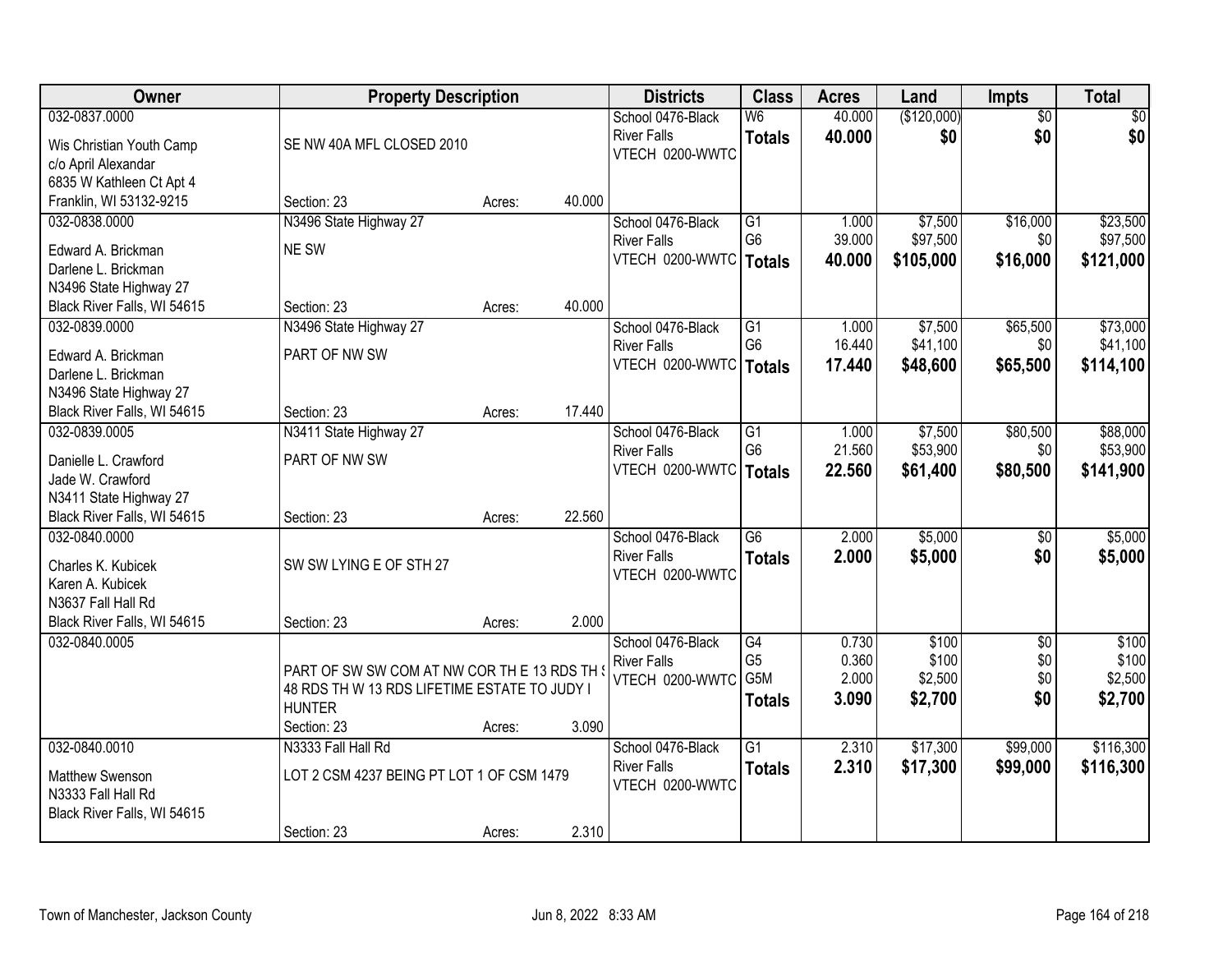| Owner                         |                                               | <b>Property Description</b> |        | <b>Districts</b>         | <b>Class</b>    | <b>Acres</b> | Land        | <b>Impts</b>    | <b>Total</b>    |
|-------------------------------|-----------------------------------------------|-----------------------------|--------|--------------------------|-----------------|--------------|-------------|-----------------|-----------------|
| 032-0840.0015                 | N3340 Fall Hall Rd                            |                             |        | School 0476-Black        | $\overline{G1}$ | 1.000        | \$7,500     | \$78,000        | \$85,500        |
| Timothy C. Woodworth          | PART OF SW SW LYING W OF STH 27 AND N & E OF  |                             |        | <b>River Falls</b>       | G <sub>6</sub>  | 29.100       | \$72,800    | \$0             | \$72,800        |
| 2718 County Hwy S             | FALL HALL RD EXC BEG AT NW CORN, TH E 13 RDS, |                             |        | VTECH 0200-WWTC   Totals |                 | 30.100       | \$80,300    | \$78,000        | \$158,300       |
| Sparta, WI 54656-6540         | TH S 48 RDS, TH W 13 RDS, TH N 48 RDS TO POB  |                             |        |                          |                 |              |             |                 |                 |
|                               | Section: 23                                   | Acres:                      | 30.100 |                          |                 |              |             |                 |                 |
| 032-0840.0020                 | Fall Hall Rd                                  |                             |        | School 0476-Black        | $\overline{G1}$ | 2.500        | \$18,800    | \$0             | \$18,800        |
| Tina M. Flick et al           | LOT 3 CSM 4237 BEING PT OF LOT 1 OF CSM 1479  |                             |        | <b>River Falls</b>       | <b>Totals</b>   | 2.500        | \$18,800    | \$0             | \$18,800        |
| Attn: Judy Hunter             |                                               |                             |        | VTECH 0200-WWTC          |                 |              |             |                 |                 |
| N3355 Fall Hall Rd            |                                               |                             |        |                          |                 |              |             |                 |                 |
| Black River Falls, WI 54615   | Section: 23                                   | Acres:                      | 2.500  |                          |                 |              |             |                 |                 |
| 032-0841.0000                 |                                               |                             |        | School 0476-Black        | W6              | 40.000       | (\$100,000) | $\overline{50}$ | $\overline{30}$ |
| Charles K. Kubicek            | SE SW 40AC MFL CLOSED 2013                    |                             |        | <b>River Falls</b>       | <b>Totals</b>   | 40.000       | \$0         | \$0             | \$0             |
| Karen A. Kubicek              |                                               |                             |        | VTECH 0200-WWTC          |                 |              |             |                 |                 |
| N3637 Fall Hall Rd            |                                               |                             |        |                          |                 |              |             |                 |                 |
| Black River Falls, WI 54615   | Section: 23                                   | Acres:                      | 40.000 |                          |                 |              |             |                 |                 |
| 032-0842.0000                 |                                               |                             |        | School 0476-Black        | G5              | 4.500        | \$1,200     | \$0             | \$1,200         |
| Charles Stanley et al         | NE SE                                         |                             |        | <b>River Falls</b>       | G <sub>6</sub>  | 35.500       | \$88,800    | \$0             | \$88,800        |
| c/o Mark A. Hill              |                                               |                             |        | VTECH 0200-WWTC          | <b>Totals</b>   | 40.000       | \$90,000    | \$0             | \$90,000        |
| N3013 Kelly Rd                |                                               |                             |        |                          |                 |              |             |                 |                 |
| Black River Falls, WI 54615   | Section: 23                                   | Acres:                      | 40.000 |                          |                 |              |             |                 |                 |
| 032-0843.0000                 |                                               |                             |        | School 0476-Black        | $\overline{G6}$ | 40.000       | \$100,000   | $\overline{50}$ | \$100,000       |
| John L. Artus                 | NW SE                                         |                             |        | <b>River Falls</b>       | <b>Totals</b>   | 40.000       | \$100,000   | \$0             | \$100,000       |
| 2027 Pleasant St              |                                               |                             |        | VTECH 0200-WWTC          |                 |              |             |                 |                 |
| Wauwatosa, WI 53213           |                                               |                             |        |                          |                 |              |             |                 |                 |
|                               | Section: 23                                   | Acres:                      | 40.000 |                          |                 |              |             |                 |                 |
| 032-0844.0000                 |                                               |                             |        | School 0476-Black        | G6              | 38.500       | \$96,300    | $\sqrt{6}$      | \$96,300        |
| John L. Artus                 | PART OF SW SE EXC LYING S OF MILLS RD         |                             |        | <b>River Falls</b>       | <b>Totals</b>   | 38.500       | \$96,300    | \$0             | \$96,300        |
| 2027 Pleasant St              |                                               |                             |        | VTECH 0200-WWTC          |                 |              |             |                 |                 |
| Wauwatosa, WI 53213           |                                               |                             |        |                          |                 |              |             |                 |                 |
|                               | Section: 23                                   | Acres:                      | 38.500 |                          |                 |              |             |                 |                 |
| 032-0844.0005                 | Mills Rd                                      |                             |        | School 0476-Black        | $\overline{G1}$ | 1.000        | \$7,500     | $\overline{50}$ | \$7,500         |
| Black River Cabin Rental, LLC | PART OF SWSE LYING SOUTH OF MILL RD (PARCEL   |                             |        | <b>River Falls</b>       | <b>Totals</b>   | 1.000        | \$7,500     | \$0             | \$7,500         |
| W10099 Mills Rd               | 844.0010 HAS OTHER 0.5 ACRES OF IT)           |                             |        | VTECH 0200-WWTC          |                 |              |             |                 |                 |
| Black River Falls, WI 54615   |                                               |                             |        |                          |                 |              |             |                 |                 |
|                               | Section: 23                                   | Acres:                      | 1.000  |                          |                 |              |             |                 |                 |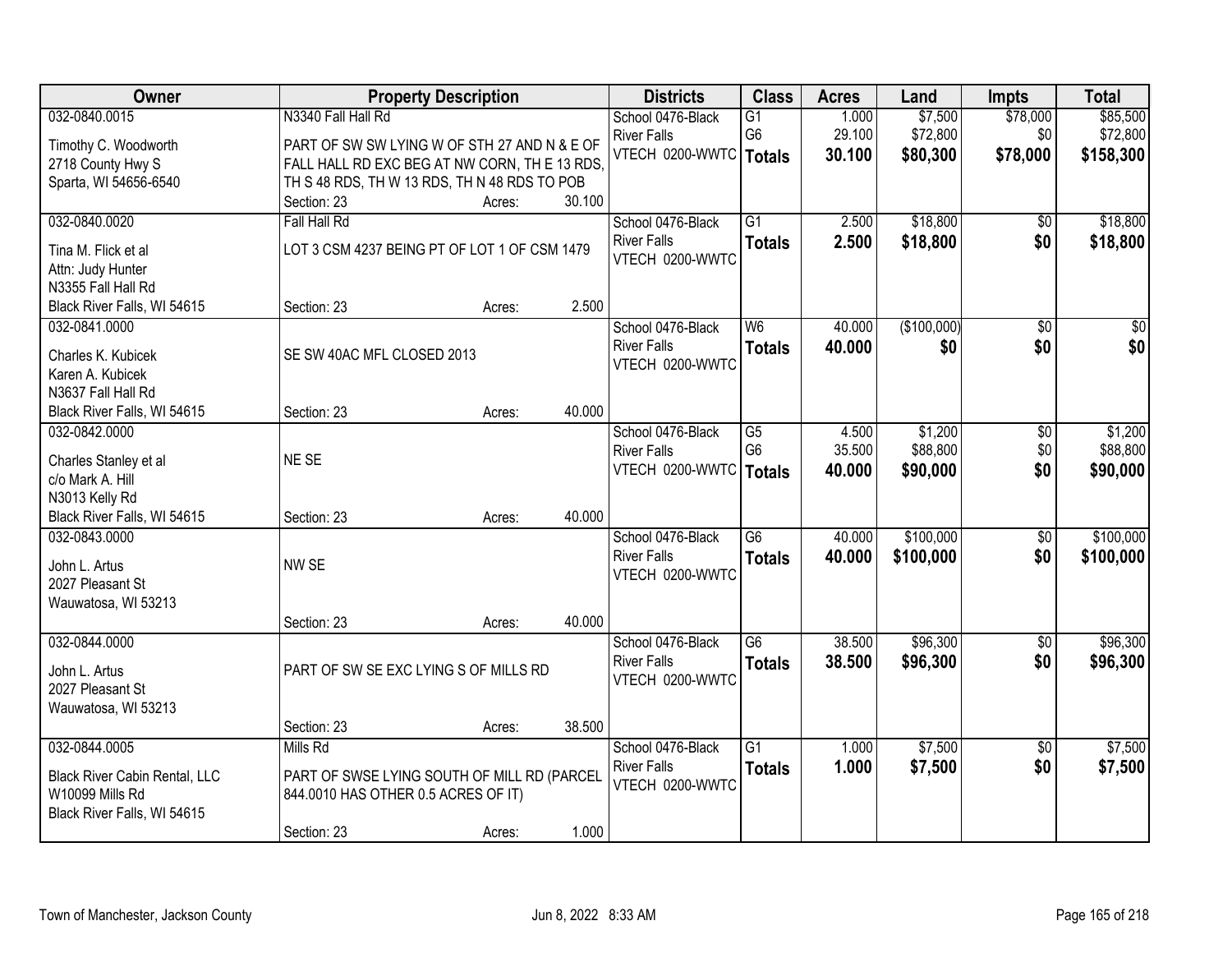| Owner                                     |                                              | <b>Property Description</b> |        | <b>Districts</b>   | <b>Class</b>    | <b>Acres</b> | Land            | <b>Impts</b>    | <b>Total</b>     |
|-------------------------------------------|----------------------------------------------|-----------------------------|--------|--------------------|-----------------|--------------|-----------------|-----------------|------------------|
| 032-0844.0010                             | Mills Rd                                     |                             |        | School 0476-Black  | $\overline{G6}$ | 0.500        | \$1,300         | $\overline{50}$ | \$1,300          |
| Randy G. Vogt                             | PART OF SWSE LYING SOUTH OF MILLS ROAD       |                             |        | <b>River Falls</b> | <b>Totals</b>   | 0.500        | \$1,300         | \$0             | \$1,300          |
| W10099 Mills Rd                           | (PARCEL 844.0005 HAS OTHER 1.0 ACRE OF IT)   |                             |        | VTECH 0200-WWTC    |                 |              |                 |                 |                  |
| Black River Falls, WI 54615-6936          |                                              |                             |        |                    |                 |              |                 |                 |                  |
|                                           | Section: 23                                  | Acres:                      | 0.500  |                    |                 |              |                 |                 |                  |
| 032-0845.0000                             | W10094 Mills Rd                              |                             |        | School 0476-Black  | G1              | 1.000        | \$7,500         | \$64,500        | \$72,000         |
| Charles Stanley et al                     | SE SE                                        |                             |        | <b>River Falls</b> | G <sub>6</sub>  | 39.000       | \$97,500        | \$0             | \$97,500         |
| c/o Mark A. Hill                          |                                              |                             |        | VTECH 0200-WWTC    | Totals          | 40.000       | \$105,000       | \$64,500        | \$169,500        |
| N3013 Kelly Rd                            |                                              |                             |        |                    |                 |              |                 |                 |                  |
| Black River Falls, WI 54615               | Section: 23                                  | Acres:                      | 40.000 |                    |                 |              |                 |                 |                  |
| 032-0846.0000                             |                                              |                             |        | School 0476-Black  | W <sub>4</sub>  | 40.000       | $\overline{50}$ | \$0             | $\overline{50}$  |
| Jackson County                            | NE NE TAX EXEMPT                             |                             |        | <b>River Falls</b> | <b>Totals</b>   | 40.000       | \$0             | \$0             | \$0              |
| Attn: Tax Exempt                          |                                              |                             |        | VTECH 0200-WWTC    |                 |              |                 |                 |                  |
| 307 Main St                               |                                              |                             |        |                    |                 |              |                 |                 |                  |
| Black River Falls, WI 54615               | Section: 24                                  | Acres:                      | 40.000 |                    |                 |              |                 |                 |                  |
| 032-0847.0000                             |                                              |                             |        | School 0476-Black  | W <sub>4</sub>  | 40.000       | \$0             | \$0             | $\sqrt{50}$      |
|                                           | NW NE EXC RD R/W                             |                             |        | <b>River Falls</b> | <b>Totals</b>   | 40.000       | \$0             | \$0             | \$0              |
| Jackson County<br>Attn: Tax Exempt        |                                              |                             |        | VTECH 0200-WWTC    |                 |              |                 |                 |                  |
| 307 Main St                               |                                              |                             |        |                    |                 |              |                 |                 |                  |
| Black River Falls, WI 54615               | Section: 24                                  | Acres:                      | 40.000 |                    |                 |              |                 |                 |                  |
| 032-0848.0000                             |                                              |                             |        | School 0476-Black  | W7              | 35.000       | $($ \$87,500)   | $\overline{50}$ | $\overline{\$0}$ |
| William H & Marciann Jefferson            | SW NE EXC RD R/W *MFL 35AC OPEN 2016 612/544 |                             |        | <b>River Falls</b> | <b>Totals</b>   | 35,000       | \$0             | \$0             | \$0              |
| Revocable Trust 10/9/201                  | ORDER# 270222003                             |                             |        | VTECH 0200-WWTC    |                 |              |                 |                 |                  |
| 274 Blossom Dr                            |                                              |                             |        |                    |                 |              |                 |                 |                  |
| Warrens, WI 54666                         | Section: 24                                  | Acres:                      | 35.000 |                    |                 |              |                 |                 |                  |
| 032-0848.0005                             |                                              |                             |        | School 0476-Black  | $\overline{G6}$ | 2.210        | \$5,500         | \$0             | \$5,500          |
|                                           |                                              |                             |        | <b>River Falls</b> | <b>Totals</b>   | 2.210        | \$5,500         | \$0             | \$5,500          |
| Benjamin B. Schaefer<br>Kelly J. Schaefer | PT OF SW NE BEING LOT 1 OF CSM 624           |                             |        | VTECH 0200-WWTC    |                 |              |                 |                 |                  |
| 2978 S Mabbett Ave                        |                                              |                             |        |                    |                 |              |                 |                 |                  |
| Milwaukee, WI 53207                       | Section: 24                                  | Acres:                      | 2.210  |                    |                 |              |                 |                 |                  |
| 032-0848.0010                             |                                              |                             |        | School 0476-Black  | $\overline{G6}$ | 1.560        | \$3,900         | $\overline{30}$ | \$3,900          |
|                                           |                                              |                             |        | <b>River Falls</b> | <b>Totals</b>   | 1.560        | \$3,900         | \$0             | \$3,900          |
| Benjamin B. Schaefer                      | PART OF SW NE BEING LOT 2 OF CSM 624         |                             |        | VTECH 0200-WWTC    |                 |              |                 |                 |                  |
| Kelly J. Schaefer<br>2978 S Mabbett Ave   |                                              |                             |        |                    |                 |              |                 |                 |                  |
| Milwaukee, WI 53207                       | Section: 24                                  | Acres:                      | 1.560  |                    |                 |              |                 |                 |                  |
|                                           |                                              |                             |        |                    |                 |              |                 |                 |                  |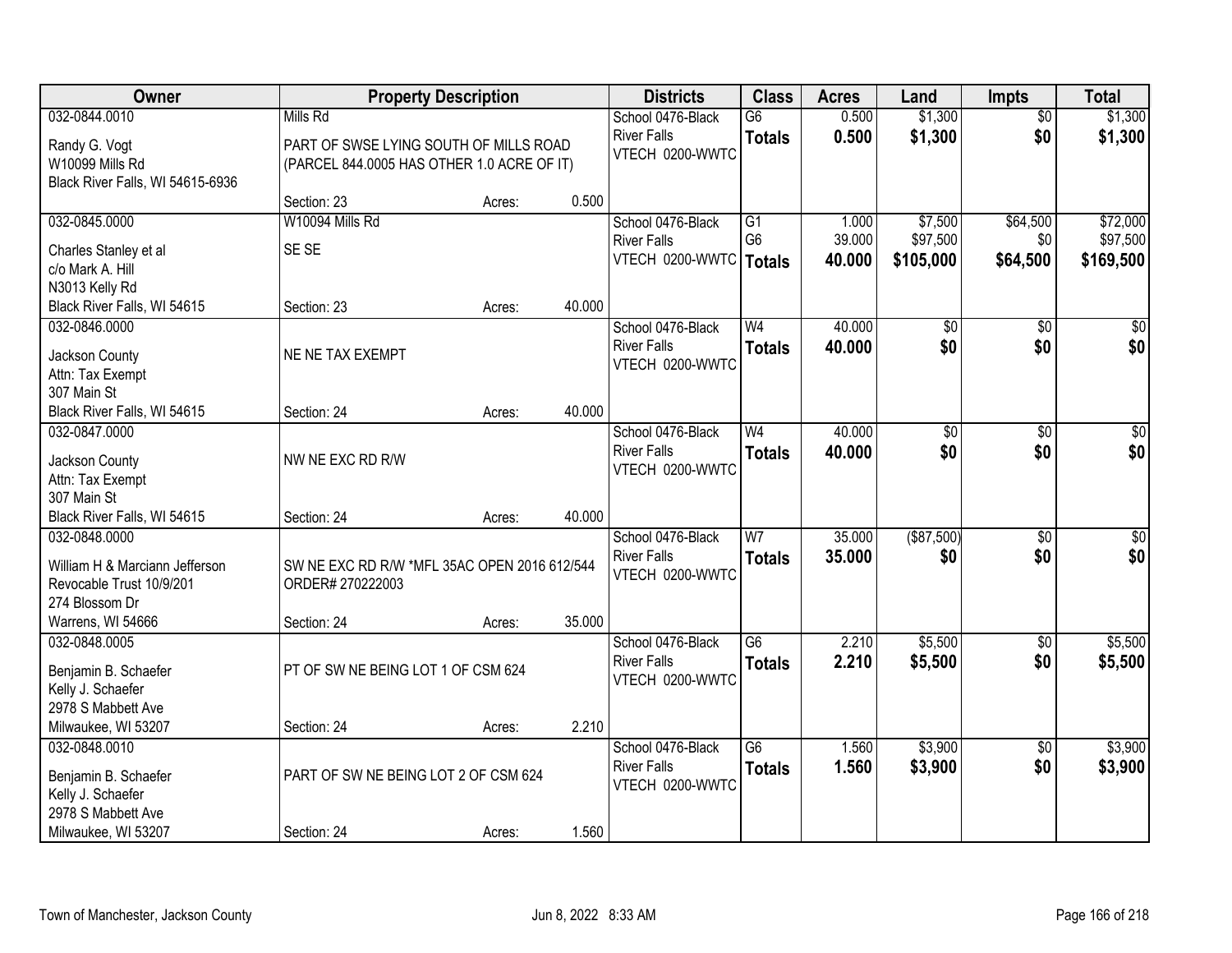| Owner                                                                      |                                                                                         | <b>Property Description</b> |        | <b>Districts</b>                                           | <b>Class</b>                                       | <b>Acres</b>            | Land                            | <b>Impts</b>                  | <b>Total</b>                       |
|----------------------------------------------------------------------------|-----------------------------------------------------------------------------------------|-----------------------------|--------|------------------------------------------------------------|----------------------------------------------------|-------------------------|---------------------------------|-------------------------------|------------------------------------|
| 032-0848.0015<br>David C. Jones<br>2592 Northshore Dr<br>Delevan, WI 53115 | PART OF SW NE & SE NE BEING LOT 3 OF CSM 624                                            |                             |        | School 0476-Black<br><b>River Falls</b><br>VTECH 0200-WWTC | $\overline{G6}$<br><b>Totals</b>                   | 1.020<br>1.020          | \$2,600<br>\$2,600              | $\overline{50}$<br>\$0        | \$2,600<br>\$2,600                 |
|                                                                            | Section: 24                                                                             | Acres:                      | 1.020  |                                                            |                                                    |                         |                                 |                               |                                    |
| 032-0849.0005                                                              | W9620 Paquette Rd                                                                       |                             |        | School 0476-Black                                          | $\overline{G1}$                                    | 1.000                   | \$7,500                         | \$62,000                      | \$69,500                           |
| <b>Russell Nielsen</b><br>Barbara L. Zoellick<br>613 Madison St            | PART OF SE NE EXC RD R/W LOT 11 OF CSM BEING<br>PART OF SENE                            |                             |        | <b>River Falls</b><br>VTECH 0200-WWTC                      | G <sub>6</sub><br>Totals                           | 29.000<br>30.000        | \$72,500<br>\$80,000            | \$0<br>\$62,000               | \$72,500<br>\$142,000              |
| Waukesha, WI 53188                                                         | Section: 24                                                                             | Acres:                      | 30.000 |                                                            |                                                    |                         |                                 |                               |                                    |
| 032-0849.0010                                                              | W9675 Paquette Rd                                                                       |                             |        | School 0476-Black                                          | G6                                                 | 6.790                   | \$17,000                        | $\sqrt{6}$                    | \$17,000                           |
| Benjamin B. Schaefer<br>Kelly J. Schaefer<br>2978 S Mabbett Ave            | LOTS 4 & 5 OF CSM 625 BEING PART OF SE NE                                               |                             |        | <b>River Falls</b><br>VTECH 0200-WWTC                      | <b>Totals</b>                                      | 6.790                   | \$17,000                        | \$0                           | \$17,000                           |
| Milwaukee, WI 53207                                                        | Section: 24                                                                             | Acres:                      | 6.790  |                                                            |                                                    |                         |                                 |                               |                                    |
| 032-0850.0000<br>Alan D. Meier<br>Julie E. Meier                           | W9845 Paquette Rd<br>THAT PART OF THE NE NW LYING SW OF<br>PAQUETTE RD                  |                             |        | School 0476-Black<br><b>River Falls</b><br>VTECH 0200-WWTC | G1<br>G <sub>6</sub><br><b>Totals</b>              | 1.000<br>8.680<br>9.680 | \$7,500<br>\$21,700<br>\$29,200 | \$105,500<br>\$0<br>\$105,500 | \$113,000<br>\$21,700<br>\$134,700 |
| W3745 County Rd B                                                          |                                                                                         |                             |        |                                                            |                                                    |                         |                                 |                               |                                    |
| West Salem, WI 54669-9521<br>032-0850.0005                                 | Section: 24                                                                             | Acres:                      | 9.680  |                                                            |                                                    |                         |                                 |                               |                                    |
| David E. Rapson<br>Peggy A. Rapson<br>1825 E Old Pine Bluff Rd             | W9820 Paquette Rd<br>LOT 6 CSM 4233, BEING PT OF LOT 2 CSM 2389<br>BEING PT OF THE NENW |                             |        | School 0476-Black<br><b>River Falls</b><br>VTECH 0200-WWTC | $\overline{G1}$<br>G <sub>6</sub><br><b>Totals</b> | 1.000<br>8.500<br>9.500 | \$7,500<br>\$21,300<br>\$28,800 | \$136,500<br>\$0<br>\$136,500 | \$144,000<br>\$21,300<br>\$165,300 |
| Morris, IL 60450-9668                                                      | Section: 24                                                                             | Acres:                      | 9.500  |                                                            |                                                    |                         |                                 |                               |                                    |
| 032-0850.0010<br>Brock D. Larson<br>Jill A. Larson<br>14231 Funnel Rd      | W9818 Paquette Rd<br>LOT 3 CSM 2389 BEING PT OF THE NENW                                |                             |        | School 0476-Black<br><b>River Falls</b><br>VTECH 0200-WWTC | $\overline{G6}$<br><b>Totals</b>                   | 4.000<br>4.000          | \$10,000<br>\$10,000            | $\overline{50}$<br>\$0        | \$10,000<br>\$10,000               |
| Camp Douglas, WI 54618                                                     | Section: 24                                                                             | Acres:                      | 4.000  |                                                            |                                                    |                         |                                 |                               |                                    |
| 032-0850.0015<br>Thomas J. Van Boven<br>324 Rose Ct<br>Horicon, WI 53032   | W9790 Paquette Rd<br>LOT 4 CSM 2389 BEING PT OF THE NENW                                |                             |        | School 0476-Black<br><b>River Falls</b><br>VTECH 0200-WWTC | $\overline{G6}$<br><b>Totals</b>                   | 5.740<br>5.740          | \$14,400<br>\$14,400            | $\overline{50}$<br>\$0        | \$14,400<br>\$14,400               |
|                                                                            | Section: 24                                                                             | Acres:                      | 5.740  |                                                            |                                                    |                         |                                 |                               |                                    |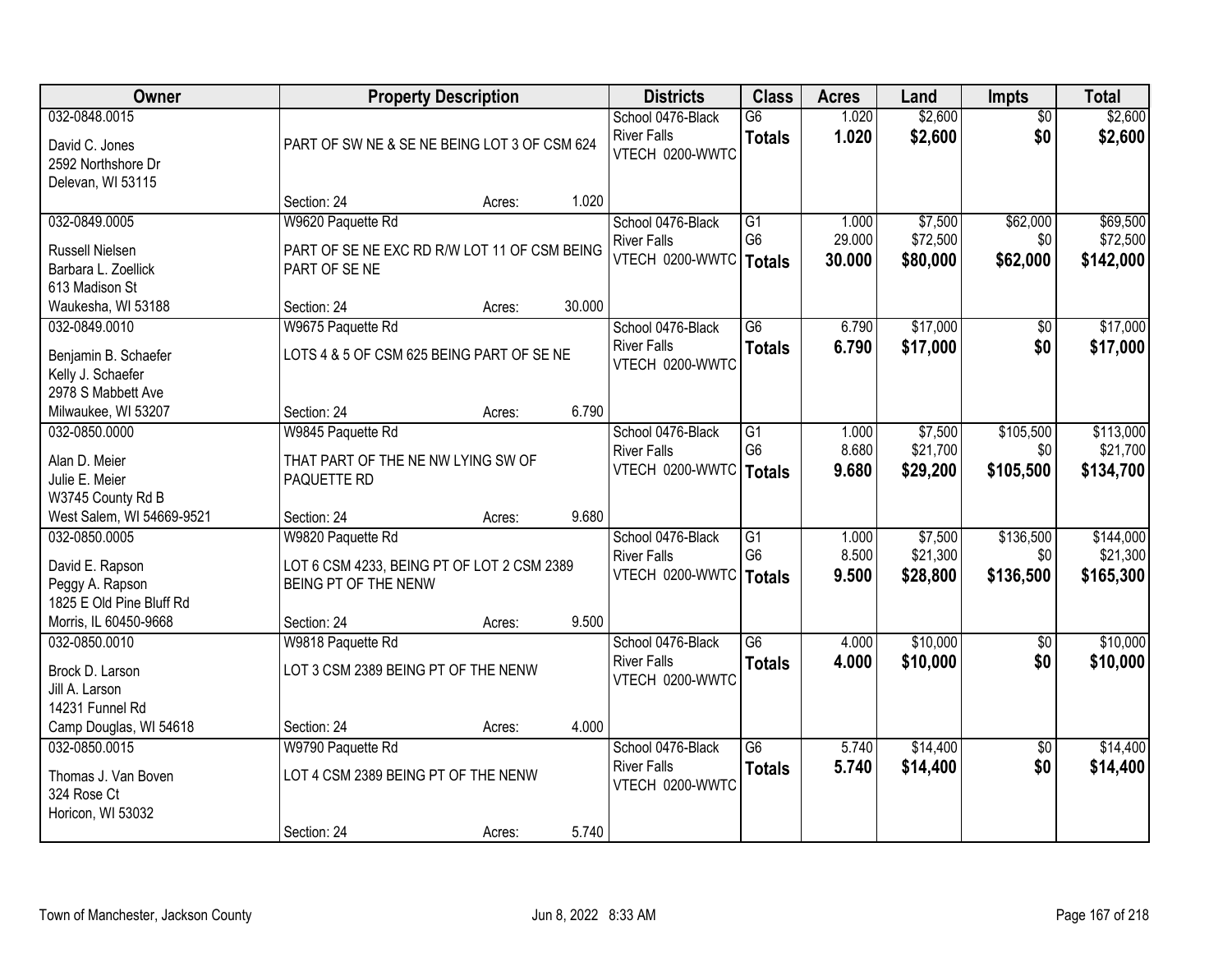| <b>Owner</b>                       |                                                                       | <b>Property Description</b> |        | <b>Districts</b>                               | <b>Class</b>                      | <b>Acres</b>   | Land                | Impts           | <b>Total</b>         |
|------------------------------------|-----------------------------------------------------------------------|-----------------------------|--------|------------------------------------------------|-----------------------------------|----------------|---------------------|-----------------|----------------------|
| 032-0850.0020                      | W9872 Paquette Rd                                                     |                             |        | School 0476-Black                              | $\overline{G1}$                   | 9.500          | \$36,300            | \$168,500       | \$204,800            |
| Kristine N. Wasko                  | LOT 5 CSM 4233, BEING PT OF LOT 2 CSM 2389, PT                        |                             |        | <b>River Falls</b>                             | <b>Totals</b>                     | 9.500          | \$36,300            | \$168,500       | \$204,800            |
| Steven A. Wasko                    | OF NWNW & NENW                                                        |                             |        | VTECH 0200-WWTC                                |                                   |                |                     |                 |                      |
| 5308 County Highway S              |                                                                       |                             |        |                                                |                                   |                |                     |                 |                      |
| Sparta, WI 54656                   | Section: 24                                                           | Acres:                      | 9.500  |                                                |                                   |                |                     |                 |                      |
| 032-0851.0000                      | W9999 Paquette Rd                                                     |                             |        | School 0476-Black                              | G1                                | 1.000          | \$7,500             | \$216,000       | \$223,500            |
| Linda Cieslak Revocable Trust      | LOT 1 CSM 2414 BEING PT OF THE NW NW                                  |                             |        | <b>River Falls</b>                             | G <sub>6</sub>                    | 8.840          | \$22,100            | \$0             | \$22,100             |
| 12455 47th St NE                   |                                                                       |                             |        | VTECH 0200-WWTC   Totals                       |                                   | 9.840          | \$29,600            | \$216,000       | \$245,600            |
| St Michael, MN 55376               |                                                                       |                             |        |                                                |                                   |                |                     |                 |                      |
|                                    | Section: 24                                                           | Acres:                      | 9.840  |                                                |                                   |                |                     |                 |                      |
| 032-0851.0005                      |                                                                       |                             |        | School 0476-Black                              | G6                                | 3.160          | \$7,900             | \$0             | \$7,900              |
|                                    |                                                                       |                             |        | <b>River Falls</b>                             | <b>Totals</b>                     | 3.160          | \$7,900             | \$0             | \$7,900              |
| Blake C. Budrow<br>Julie C. Budrow | LOT 1 CSM 2389 BEING PT OF THE NENW & NWNW<br>LYING NE OF PAQUETTE RD |                             |        | VTECH 0200-WWTC                                |                                   |                |                     |                 |                      |
| 300 Pease St                       |                                                                       |                             |        |                                                |                                   |                |                     |                 |                      |
| Janesville, WI 53545               | Section: 24                                                           | Acres:                      | 3.160  |                                                |                                   |                |                     |                 |                      |
| 032-0851.0010                      |                                                                       |                             |        | School 0476-Black                              | $\overline{G6}$                   | 9.280          | \$23,200            | \$0             | \$23,200             |
|                                    |                                                                       |                             |        | <b>River Falls</b>                             | <b>Totals</b>                     | 9.280          | \$23,200            | \$0             | \$23,200             |
| Linda Cieslak Revocable Trust      | LOT 2 CSM 2414 BEING PT OF THE NW NW                                  |                             |        | VTECH 0200-WWTC                                |                                   |                |                     |                 |                      |
| 12455 47th St NE                   |                                                                       |                             |        |                                                |                                   |                |                     |                 |                      |
| St Michael, MN 55376               |                                                                       |                             |        |                                                |                                   |                |                     |                 |                      |
|                                    | Section: 24                                                           | Acres:                      | 9.280  |                                                |                                   |                |                     |                 |                      |
| 032-0851.0015                      | W9897 Paquette Rd                                                     |                             |        | School 0476-Black                              | $\overline{G1}$<br>G <sub>6</sub> | 1.000<br>5.440 | \$7,500<br>\$13,600 | \$50,500<br>\$0 | \$58,000<br>\$13,600 |
| Richard D. Kruske                  | LOT 3 CSM 2414 BEING PT OF THE NW NW                                  |                             |        | <b>River Falls</b><br>VTECH 0200-WWTC   Totals |                                   |                |                     |                 |                      |
| Barbara Kruske                     |                                                                       |                             |        |                                                |                                   | 6.440          | \$21,100            | \$50,500        | \$71,600             |
| 3360 E Van Norman Ave              |                                                                       |                             |        |                                                |                                   |                |                     |                 |                      |
| Cudahy, WI 53110-1012              | Section: 24                                                           | Acres:                      | 6.440  |                                                |                                   |                |                     |                 |                      |
| 032-0851.0020                      | W9893 Paquette Rd                                                     |                             |        | School 0476-Black                              | G1                                | 1.000          | \$7,500             | \$146,500       | \$154,000            |
| Mariusz Swierczek                  | LOT 4 CSM 2414 BEING PT OF THE NW NW                                  |                             |        | <b>River Falls</b>                             | G <sub>6</sub>                    | 11.970         | \$29,900            | \$0             | \$29,900             |
| 0n108 Nepil Ave                    |                                                                       |                             |        | VTECH 0200-WWTC   Totals                       |                                   | 12.970         | \$37,400            | \$146,500       | \$183,900            |
| Wheaton, IL 60187                  |                                                                       |                             |        |                                                |                                   |                |                     |                 |                      |
|                                    | Section: 24                                                           | Acres:                      | 12.970 |                                                |                                   |                |                     |                 |                      |
| 032-0852.0000                      |                                                                       |                             |        | School 0476-Black                              | $\overline{G6}$                   | 40.000         | \$100,000           | $\overline{50}$ | \$100,000            |
| Polly Falls, LLC                   | SW NW 218/201, 217/422                                                |                             |        | <b>River Falls</b>                             | <b>Totals</b>                     | 40.000         | \$100,000           | \$0             | \$100,000            |
| c/o Jane Anderson                  |                                                                       |                             |        | VTECH 0200-WWTC                                |                                   |                |                     |                 |                      |
| 149 Eastside Dr #193               |                                                                       |                             |        |                                                |                                   |                |                     |                 |                      |
| Concord, NH 03301-5410             | Section: 24                                                           | Acres:                      | 40.000 |                                                |                                   |                |                     |                 |                      |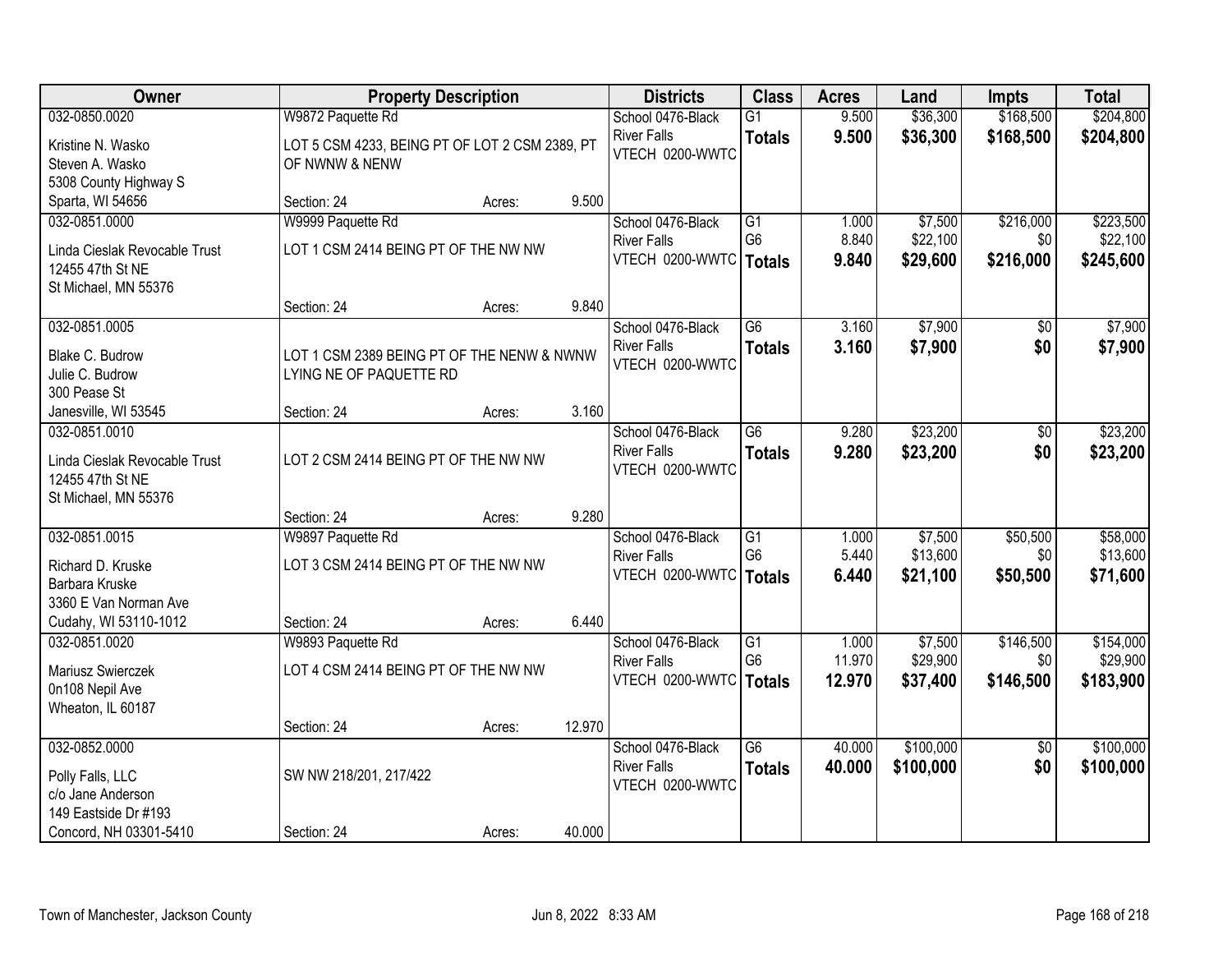| Owner                                         | <b>Property Description</b>                   |        |        | <b>Districts</b>                      | <b>Class</b>    | <b>Acres</b> | Land            | <b>Impts</b>    | <b>Total</b>    |
|-----------------------------------------------|-----------------------------------------------|--------|--------|---------------------------------------|-----------------|--------------|-----------------|-----------------|-----------------|
| 032-0853.0000                                 | N3349 Kelly Rd                                |        |        | School 0476-Black                     | $\overline{G1}$ | 1.000        | \$7,500         | \$72,500        | \$80,000        |
| Polly Falls, LLC                              | SE NW 218/201, 217/422                        |        |        | <b>River Falls</b>                    | G <sub>6</sub>  | 39.000       | \$97,500        | \$0             | \$97,500        |
| c/o Jane Anderson                             |                                               |        |        | VTECH 0200-WWTC   Totals              |                 | 40.000       | \$105,000       | \$72,500        | \$177,500       |
| 149 Eastside Dr #193                          |                                               |        |        |                                       |                 |              |                 |                 |                 |
| Concord, NH 03301-5410                        | Section: 24                                   | Acres: | 40.000 |                                       |                 |              |                 |                 |                 |
| 032-0854.0000                                 |                                               |        |        | School 0476-Black                     | $\overline{G6}$ | 40.000       | \$100,000       | \$0             | \$100,000       |
| Polly Falls, LLC                              | NE SW EXC RD R/W 218/201, 217/422             |        |        | <b>River Falls</b>                    | <b>Totals</b>   | 40.000       | \$100,000       | \$0             | \$100,000       |
| c/o Jane Anderson                             |                                               |        |        | VTECH 0200-WWTC                       |                 |              |                 |                 |                 |
| 149 Eastside Dr #193                          |                                               |        |        |                                       |                 |              |                 |                 |                 |
| Concord, NH 03301-5410                        | Section: 24                                   | Acres: | 40.000 |                                       |                 |              |                 |                 |                 |
| 032-0855.0000                                 |                                               |        |        | School 0476-Black                     | G5              | 8.000        | \$2,000         | \$0             | \$2,000         |
|                                               |                                               |        |        | <b>River Falls</b>                    | G <sub>6</sub>  | 32.000       | \$80,000        | \$0             | \$80,000        |
| Polly Falls, LLC<br>c/o Jane Anderson         | NW SW EXC RD R/W 218/201, 217/422             |        |        | VTECH 0200-WWTC                       | <b>Totals</b>   | 40.000       | \$82,000        | \$0             | \$82,000        |
| 149 Eastside Dr #193                          |                                               |        |        |                                       |                 |              |                 |                 |                 |
| Concord, NH 03301-5410                        | Section: 24                                   | Acres: | 40.000 |                                       |                 |              |                 |                 |                 |
| 032-0856.0000                                 |                                               |        |        | School 0476-Black                     | $\overline{G6}$ | 40.000       | \$100,000       | \$0             | \$100,000       |
|                                               |                                               |        |        | <b>River Falls</b>                    | <b>Totals</b>   | 40.000       | \$100,000       | \$0             | \$100,000       |
| James Charles C. Casteel                      | SW SW EXC RD R/W                              |        |        | VTECH 0200-WWTC                       |                 |              |                 |                 |                 |
| N3311 Kelly Rd<br>Black River Falls, WI 54615 |                                               |        |        |                                       |                 |              |                 |                 |                 |
|                                               | Section: 24                                   | Acres: | 40.000 |                                       |                 |              |                 |                 |                 |
| 032-0857.0000                                 | N3362 Kelly Rd                                |        |        | School 0476-Black                     | $\overline{G1}$ | 2.000        | \$15,000        | \$5,000         | \$20,000        |
|                                               |                                               |        |        | <b>River Falls</b>                    | G <sub>5</sub>  | 10.000       | \$2,500         | \$0             | \$2,500         |
| Krzysztof E. Dolubizno                        | SE SW LYING E OF CENTERLINE OF KELLY RD, EXC  |        |        | VTECH 0200-WWTC                       | G <sub>6</sub>  | 10.790       | \$27,000        | \$0             | \$27,000        |
| Marzena Dolubizno                             | AS IN 342/59                                  |        |        |                                       | <b>Totals</b>   | 22.790       | \$44,500        | \$5,000         | \$49,500        |
| 1 S Hatlen Ave                                |                                               |        | 22.790 |                                       |                 |              |                 |                 |                 |
| Mount Prospect, IL 60056<br>032-0857.0005     | Section: 24<br>N3311 Kelly Rd                 | Acres: |        | School 0476-Black                     | G1              | 1.000        | \$7,500         | \$136,000       | \$143,500       |
|                                               |                                               |        |        | <b>River Falls</b>                    | G <sub>5</sub>  | 10.000       | \$2,500         | \$0             | \$2,500         |
| James Charles C. Casteel                      | SE SW LYING WEST OF KELLY RD EXC AS IN 342/58 |        |        | VTECH 0200-WWTC                       | G <sub>6</sub>  | 5.800        | \$14,500        | \$0             | \$14,500        |
| N3311 Kelly Rd                                |                                               |        |        |                                       | <b>Totals</b>   | 16.800       | \$24,500        | \$136,000       | \$160,500       |
| Black River Falls, WI 54615                   |                                               |        |        |                                       |                 |              |                 |                 |                 |
|                                               | Section: 24                                   | Acres: | 16.800 |                                       |                 |              |                 |                 |                 |
| 032-0857.0010                                 |                                               |        |        | School 0476-Black                     | $\overline{X4}$ | 0.410        | $\overline{50}$ | $\overline{30}$ | $\overline{50}$ |
| Town of Manchester                            | PART OF SE SW                                 |        |        | <b>River Falls</b><br>VTECH 0200-WWTC | <b>Totals</b>   | 0.410        | \$0             | \$0             | \$0             |
| Attn: Tax Exempt, Town Clerk                  |                                               |        |        |                                       |                 |              |                 |                 |                 |
| W9757 County Rd O                             |                                               |        |        |                                       |                 |              |                 |                 |                 |
| Black River Falls, WI 54615                   | Section: 24                                   | Acres: | 0.410  |                                       |                 |              |                 |                 |                 |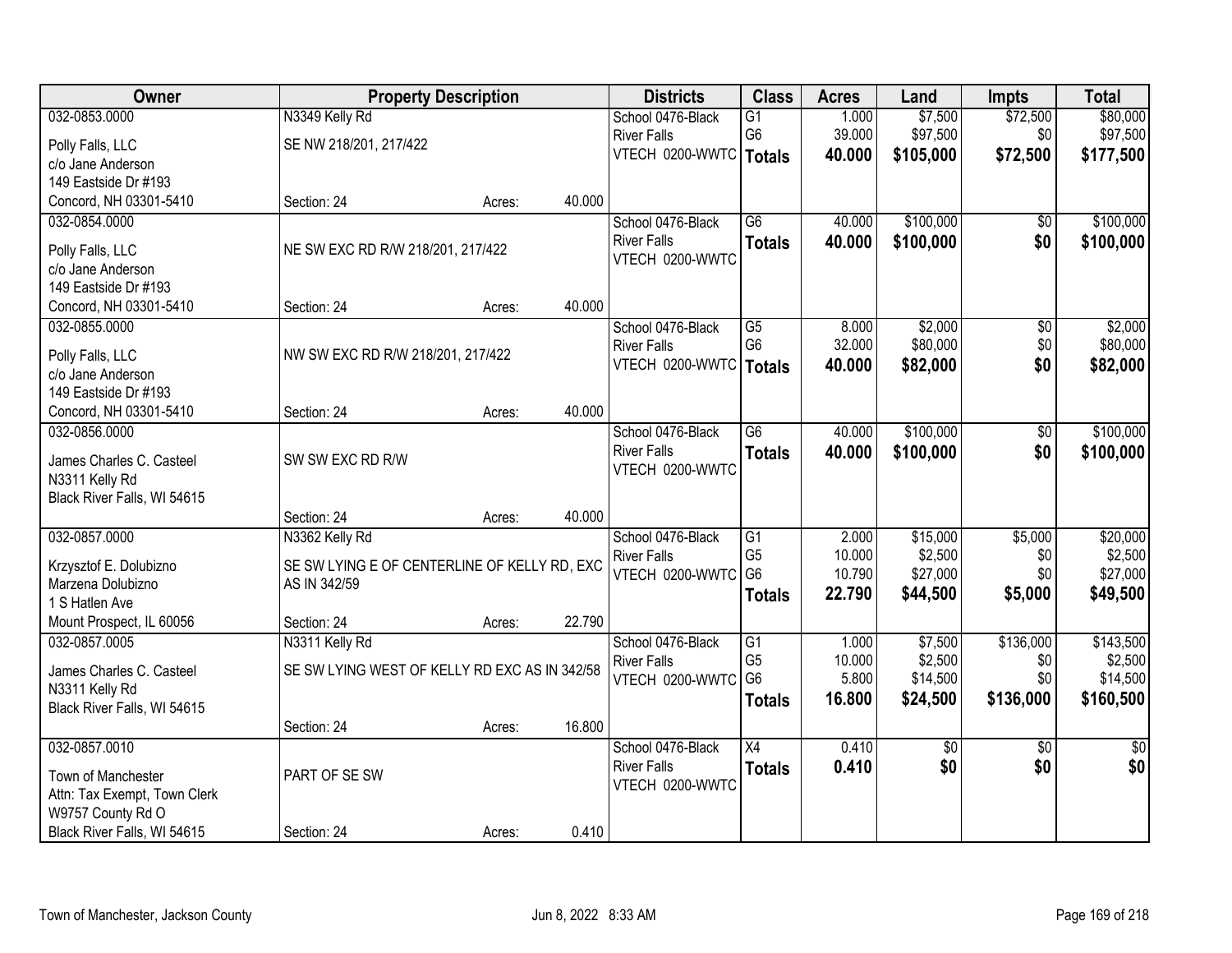| Owner                                             |                                                                                              | <b>Property Description</b> |        | <b>Districts</b>                      | <b>Class</b>    | <b>Acres</b> | Land            | <b>Impts</b>    | <b>Total</b> |
|---------------------------------------------------|----------------------------------------------------------------------------------------------|-----------------------------|--------|---------------------------------------|-----------------|--------------|-----------------|-----------------|--------------|
| 032-0858.0000                                     | N3420 Partridge Rd                                                                           |                             |        | School 0476-Black                     | G6              | 4.750        | \$14,300        | $\overline{50}$ | \$14,300     |
| Luke A. Ciriacks<br>PO Box 9000mex-opad           | LOT 4 OF CSM 744 BEING PART OF NE SE                                                         |                             |        | <b>River Falls</b><br>VTECH 0200-WWTC | <b>Totals</b>   | 4.750        | \$14,300        | \$0             | \$14,300     |
| Brownsville, TX 78520-0900                        |                                                                                              |                             |        |                                       |                 |              |                 |                 |              |
|                                                   | Section: 24                                                                                  | Acres:                      | 4.750  |                                       |                 |              |                 |                 |              |
| 032-0858.0005                                     |                                                                                              |                             |        | School 0476-Black                     | $\overline{G6}$ | 0.390        | \$1,200         | \$0             | \$1,200      |
| Theresa A. Barney et al<br>W646 County Rd T       | PART OF NE SE BEING LOT 8 OF CSM 626                                                         |                             |        | <b>River Falls</b><br>VTECH 0200-WWTC | <b>Totals</b>   | 0.390        | \$1,200         | \$0             | \$1,200      |
| Mindoro, WI 54644                                 | Section: 24                                                                                  | Acres:                      | 0.390  |                                       |                 |              |                 |                 |              |
| 032-0858.0010                                     |                                                                                              |                             |        | School 0476-Black                     | G <sub>6</sub>  | 15.310       | \$38,300        | \$0             | \$38,300     |
| Luke A. Ciriacks<br>PO Box 9000mex-opad           | E 1/2 OF NE SE EXC LOT 10 OF CSM 627 AND EX<br>LOT 12 CSM 2570 AND EX THE PART OF LOT 13 CSM |                             |        | <b>River Falls</b><br>VTECH 0200-WWTC | <b>Totals</b>   | 15.310       | \$38,300        | \$0             | \$38,300     |
| Brownsville, TX 78520-0900                        | 2570 THAT FALLS IN THE NESE<br>Section: 24                                                   |                             | 15.310 |                                       |                 |              |                 |                 |              |
| 032-0858.0011                                     | N3506 Dodge Rd                                                                               | Acres:                      |        | School 0476-Black                     | $\overline{G1}$ | 1.000        | \$15,000        | \$77,500        | \$92,500     |
|                                                   |                                                                                              |                             |        | <b>River Falls</b>                    | G <sub>5</sub>  | 1.200        | \$300           | \$0             | \$300        |
| Aaron A. Ciriacks                                 | LOT 12 CSM 2570 BEING PART OF THE NESE                                                       |                             |        | VTECH 0200-WWTC G6                    |                 | 1.680        | \$5,000         | \$0             | \$5,000      |
| Ruth E. Ciriacks                                  |                                                                                              |                             |        |                                       | <b>Totals</b>   | 3.880        | \$20,300        | \$77,500        | \$97,800     |
| N3506 Dodge Rd                                    |                                                                                              |                             | 3.880  |                                       |                 |              |                 |                 |              |
| Black River Falls, WI 54615-6802<br>032-0858.0015 | Section: 24<br>N3475 Kelly Rd                                                                | Acres:                      |        | School 0476-Black                     | $\overline{G1}$ | 3.200        | \$35,600        | \$21,500        | \$57,100     |
|                                                   |                                                                                              |                             |        | <b>River Falls</b>                    |                 | 3.200        | \$35,600        | \$21,500        | \$57,100     |
| The Tumbleweed Trust of 2012                      | PRT OF NE SE                                                                                 |                             |        | VTECH 0200-WWTC                       | <b>Totals</b>   |              |                 |                 |              |
| 917 Oak Ave                                       |                                                                                              |                             |        |                                       |                 |              |                 |                 |              |
| Tomah, WI 54660-1948                              |                                                                                              |                             |        |                                       |                 |              |                 |                 |              |
|                                                   | Section: 24                                                                                  | Acres:                      | 3.200  |                                       |                 |              |                 |                 |              |
| 032-0858.0020                                     | Kelly Rd                                                                                     |                             |        | School 0476-Black                     | W <sub>4</sub>  | 0.080        | $\overline{60}$ | $\overline{50}$ | $\sqrt{60}$  |
| Jackson County                                    | PART OF NE SE VOL2 185 PG2                                                                   |                             |        | <b>River Falls</b><br>VTECH 0200-WWTC | <b>Totals</b>   | 0.080        | \$0             | \$0             | \$0          |
| Attn: Tax Exempt                                  |                                                                                              |                             |        |                                       |                 |              |                 |                 |              |
| 307 Main St                                       |                                                                                              |                             |        |                                       |                 |              |                 |                 |              |
| Black River Falls, WI 54615                       | Section: 24                                                                                  | Acres:                      | 0.080  |                                       |                 |              |                 |                 |              |
| 032-0858.0025                                     | W9607 Paquette Rd                                                                            |                             |        | School 0476-Black                     | $\overline{G1}$ | 2.530        | \$30,300        | \$102,500       | \$132,800    |
| Jeffrey Pfaller                                   | LOT 6 OF CSM 626 AND LOT 10 OF CSM 627 BEING                                                 |                             |        | <b>River Falls</b>                    | <b>Totals</b>   | 2.530        | \$30,300        | \$102,500       | \$132,800    |
| Sandra Pfaller                                    | PT OF NE SE                                                                                  |                             |        | VTECH 0200-WWTC                       |                 |              |                 |                 |              |
| 957 E Grant Dr                                    |                                                                                              |                             |        |                                       |                 |              |                 |                 |              |
| Des Plaines, IL 60016                             | Section: 24                                                                                  | Acres:                      | 2.530  |                                       |                 |              |                 |                 |              |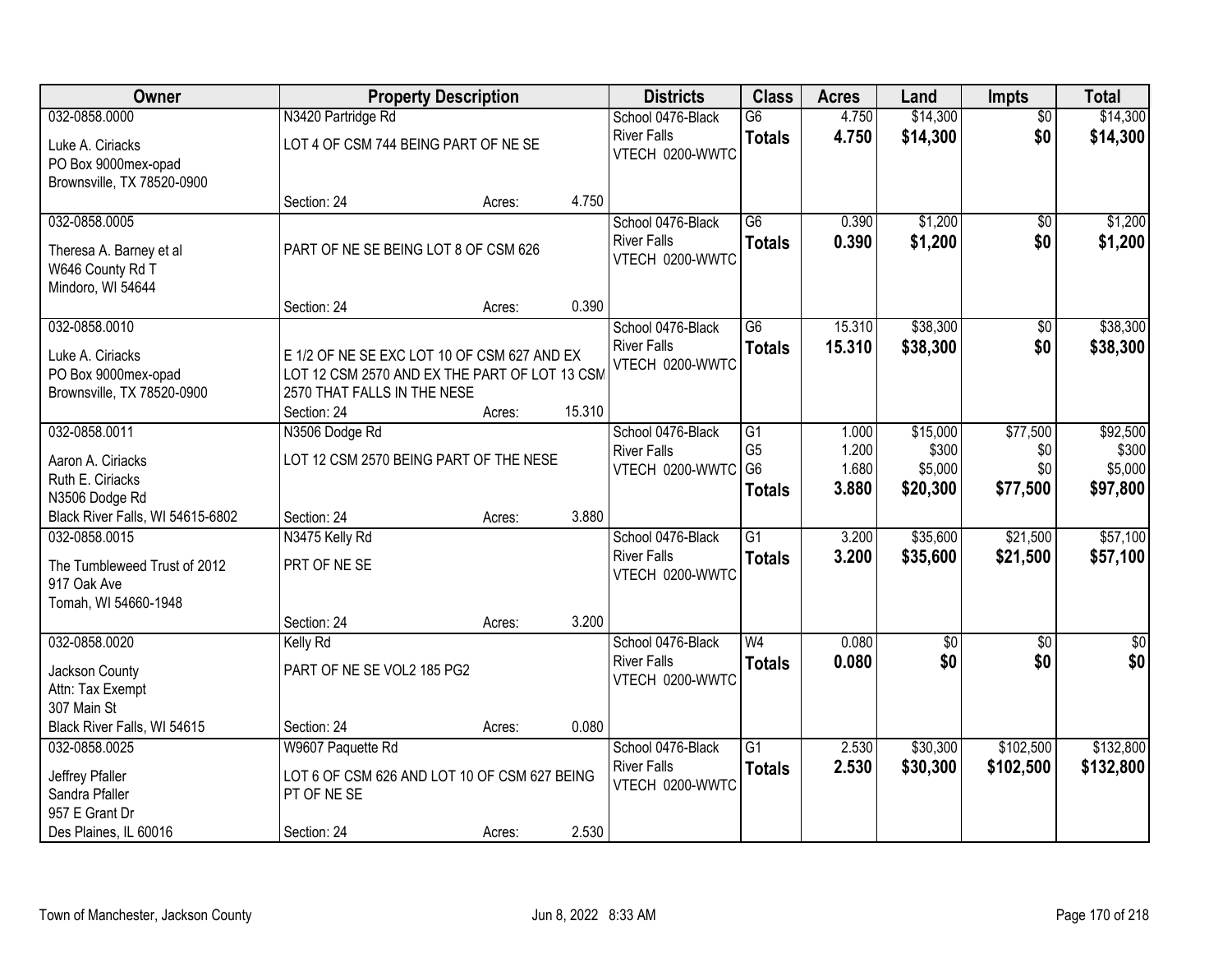| Owner                                                                        |                                                       | <b>Property Description</b> |        | <b>Districts</b>                               | <b>Class</b>    | <b>Acres</b>     | Land                   | <b>Impts</b>    | <b>Total</b>    |
|------------------------------------------------------------------------------|-------------------------------------------------------|-----------------------------|--------|------------------------------------------------|-----------------|------------------|------------------------|-----------------|-----------------|
| 032-0858.0030                                                                | N3492 Kelly Rd                                        |                             |        | School 0476-Black                              | $\overline{G6}$ | 1.010            | \$3,000                | $\overline{50}$ | \$3,000         |
| Donald A. Barney et al<br>W646 County Rd T<br>Mindoro, WI 54644              | PART OF NE SE BEING LOT 9 OF CSM 626                  |                             |        | <b>River Falls</b><br>VTECH 0200-WWTC          | <b>Totals</b>   | 1.010            | \$3,000                | \$0             | \$3,000         |
|                                                                              | Section: 24                                           | Acres:                      | 1.010  |                                                |                 |                  |                        |                 |                 |
| 032-0858.0035                                                                | N3440 Partridge Rd                                    |                             |        | School 0476-Black                              | $\overline{G1}$ | 2.120            | \$26,200               | \$15,500        | \$41,700        |
| Christopher Norman et al<br>751 Lewis St                                     | LOT 2 OF CSM 744 BEING PT OF W1/2 OF NE SE            |                             |        | <b>River Falls</b><br>VTECH 0200-WWTC          | <b>Totals</b>   | 2.120            | \$26,200               | \$15,500        | \$41,700        |
| West Salem, WI 54669                                                         | Section: 24                                           | Acres:                      | 2.120  |                                                |                 |                  |                        |                 |                 |
| 032-0858.0040                                                                | N3437 Partridge Rd                                    |                             |        | School 0476-Black                              | $\overline{G1}$ | 1.820            | \$13,700               | \$36,500        | \$50,200        |
| Gary L. Ewert<br>Margaret E. Ewert                                           | PART OF NE SE BEING LOT 3 OF CSM 744                  |                             |        | <b>River Falls</b><br>VTECH 0200-WWTC          | <b>Totals</b>   | 1.820            | \$13,700               | \$36,500        | \$50,200        |
| N3437 Partridge Rd                                                           |                                                       |                             |        |                                                |                 |                  |                        |                 |                 |
| Black River Falls, WI 54615                                                  | Section: 24                                           | Acres:                      | 1.820  |                                                |                 |                  |                        |                 |                 |
| 032-0858.0045                                                                | N3450 Partridge Rd                                    |                             |        | School 0476-Black<br><b>River Falls</b>        | $\overline{G1}$ | 1.500            | \$20,000               | \$119,000       | \$139,000       |
| The Tumbleweed Trust of 2012<br>917 Oak Ave<br>Tomah, WI 54660-1948          | LOT 1 OF CSM 744 BEING PART OF NE SE                  |                             |        | VTECH 0200-WWTC                                | <b>Totals</b>   | 1.500            | \$20,000               | \$119,000       | \$139,000       |
|                                                                              | Section: 24                                           | Acres:                      | 1.500  |                                                |                 |                  |                        |                 |                 |
| 032-0858.0050                                                                |                                                       |                             |        | School 0476-Black                              | $\overline{G6}$ | 1.470            | \$4,400                | $\overline{50}$ | \$4,400         |
| The Tumbleweed Trust of 2012<br>917 Oak Ave<br>Tomah, WI 54660-1948          | LOT 7 OF CSM 626 BEING PART OF W 1/2 OF NE 1/4        |                             |        | <b>River Falls</b><br>VTECH 0200-WWTC          | <b>Totals</b>   | 1.470            | \$4,400                | \$0             | \$4,400         |
|                                                                              | Section: 24                                           | Acres:                      | 1.470  |                                                |                 |                  |                        |                 |                 |
| 032-0859.0000                                                                | N3429 Kelly Rd                                        |                             |        | School 0476-Black                              | G6              | 2.000            | \$6,000                | $\overline{50}$ | \$6,000         |
| William H & Marciann Jefferson<br>Revocable Trust 10/9/201<br>274 Blossom Dr | NW SE *MFL 38AC OPEN 2016 612/550 ORDER#<br>270042011 |                             |        | <b>River Falls</b><br>VTECH 0200-WWTC   Totals | W <sub>5</sub>  | 38.000<br>40.000 | (\$114,000)<br>\$6,000 | \$0<br>\$0      | \$0<br>\$6,000  |
| Warrens, WI 54666                                                            | Section: 24                                           | Acres:                      | 40.000 |                                                |                 |                  |                        |                 |                 |
| 032-0860.0000                                                                | Kelly Rd                                              |                             |        | School 0476-Black                              | $\overline{W7}$ | 40.000           | (\$100,000)            | $\overline{50}$ | $\overline{50}$ |
| William H & Marciann Jefferson<br>Revocable Trust 10/9/201<br>274 Blossom Dr | SW SE *MFL 40AC OPEN 2016 612/544 ORDER#<br>270222003 |                             |        | <b>River Falls</b><br>VTECH 0200-WWTC          | <b>Totals</b>   | 40.000           | \$0                    | \$0             | \$0             |
| Warrens, WI 54666                                                            | Section: 24                                           | Acres:                      | 40.000 |                                                |                 |                  |                        |                 |                 |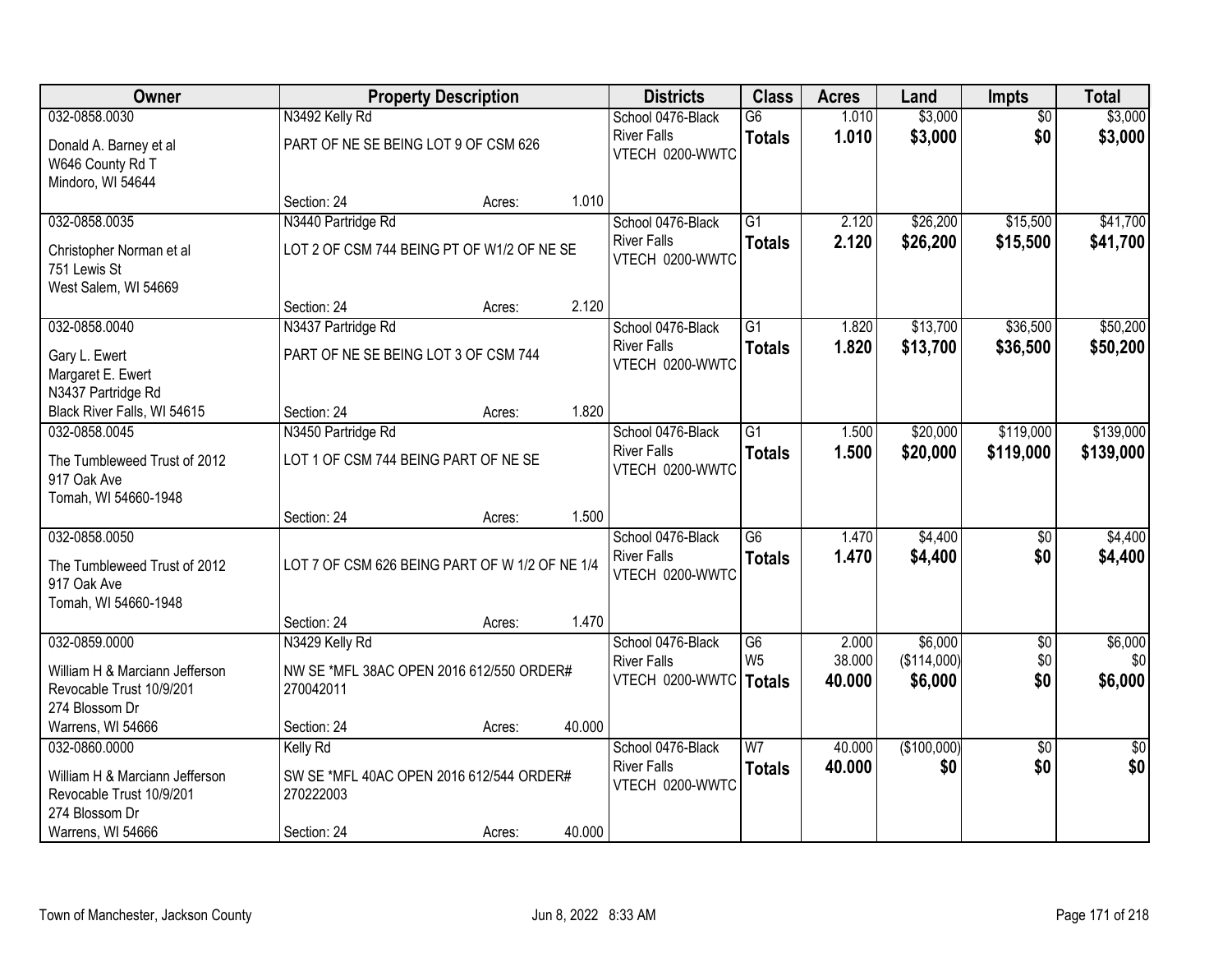| <b>Owner</b>                        | <b>Property Description</b>                  |        |        | <b>Districts</b>   | <b>Class</b>     | <b>Acres</b> | Land            | <b>Impts</b>    | <b>Total</b>     |
|-------------------------------------|----------------------------------------------|--------|--------|--------------------|------------------|--------------|-----------------|-----------------|------------------|
| 032-0861.0000                       | Partridge Rd                                 |        |        | School 0476-Black  | W4               | 40.000       | $\overline{50}$ | $\overline{50}$ | \$0              |
| Jackson County                      | SE SE TAX EXEMPT                             |        |        | <b>River Falls</b> | <b>Totals</b>    | 40.000       | \$0             | \$0             | \$0              |
| Attn: Tax Exempt                    |                                              |        |        | VTECH 0200-WWTC    |                  |              |                 |                 |                  |
| 307 Main St                         |                                              |        |        |                    |                  |              |                 |                 |                  |
| Black River Falls, WI 54615         | Section: 24                                  | Acres: | 40.000 |                    |                  |              |                 |                 |                  |
| 032-0862.0000                       |                                              |        |        | School 0476-Black  | W <sub>7</sub>   | 40.000       | (\$100,000)     | $\overline{50}$ | \$0              |
| William H & Marciann Jefferson      | NE NE *MFL 40AC OPEN 2016 612/547 ORDER#     |        |        | <b>River Falls</b> | <b>Totals</b>    | 40.000       | \$0             | \$0             | \$0              |
| Revocable Trust 10/9/201            | 270121998                                    |        |        | VTECH 0200-WWTC    |                  |              |                 |                 |                  |
| 274 Blossom Dr                      |                                              |        |        |                    |                  |              |                 |                 |                  |
| Warrens, WI 54666                   | Section: 25                                  | Acres: | 40.000 |                    |                  |              |                 |                 |                  |
| 032-0863.0000                       |                                              |        |        | School 0476-Black  | W7               | 40.000       | (\$100,000)     | \$0             | $\overline{\$0}$ |
|                                     |                                              |        |        | <b>River Falls</b> | <b>Totals</b>    | 40.000       | \$0             | \$0             | \$0              |
| William H & Marciann Jefferson      | NW NE *MFL 40AC OPEN 2016 612/547 ORDER#     |        |        | VTECH 0200-WWTC    |                  |              |                 |                 |                  |
| Revocable Trust 10/9/201            | 270121998                                    |        |        |                    |                  |              |                 |                 |                  |
| 274 Blossom Dr<br>Warrens, WI 54666 | Section: 25                                  | Acres: | 40.000 |                    |                  |              |                 |                 |                  |
| 032-0864.0000                       | <b>Kelly Rd</b>                              |        |        | School 0476-Black  | $\overline{G4}$  | 4.760        | \$500           | \$0             | \$500            |
|                                     |                                              |        |        | <b>River Falls</b> | G <sub>5</sub>   | 1.000        | \$100           | \$0             | \$100            |
| Mark A. Hill                        | LOT 1 CSM 2842, EXC LOT 5 & OL 1 OF CSM 4124 |        |        | VTECH 0200-WWTC    | G5M              | 19.300       | \$24,200        | \$0             | \$24,200         |
| Teresa M. Hill                      |                                              |        |        |                    | <b>Totals</b>    | 25.060       | \$24,800        | \$0             | \$24,800         |
| N3013 Kelly Rd                      |                                              |        |        |                    |                  |              |                 |                 |                  |
| Black River Falls, WI 54615         | Section: 25                                  | Acres: | 25.060 |                    |                  |              |                 |                 |                  |
| 032-0864.0005                       |                                              |        |        | School 0476-Black  | $\overline{G4}$  | 5.200        | \$800           | \$0             | \$800            |
| Gary Colby                          | LOT 4 OF CSM 3445 BEING PT OF SWNE & SENW    |        |        | <b>River Falls</b> | G <sub>5</sub> M | 21.690       | \$27,100        | \$0             | \$27,100         |
| Linda Colby                         |                                              |        |        | VTECH 0200-WWTC    | Totals           | 26.890       | \$27,900        | \$0             | \$27,900         |
| 1516 Monterey Ln                    |                                              |        |        |                    |                  |              |                 |                 |                  |
| Janesville, WI 53546-5754           | Section: 25                                  | Acres: | 26.890 |                    |                  |              |                 |                 |                  |
| 032-0865.0000                       |                                              |        |        | School 0476-Black  | W <sub>7</sub>   | 40.000       | (\$100,000)     | $\overline{50}$ | \$0              |
| William H & Marciann Jefferson      | SE NE *MFL 40AC OPEN 2016 612/547 ORDER#     |        |        | <b>River Falls</b> | <b>Totals</b>    | 40.000       | \$0             | \$0             | \$0              |
| Revocable Trust 10/9/201            | 270121998                                    |        |        | VTECH 0200-WWTC    |                  |              |                 |                 |                  |
| 274 Blossom Dr                      |                                              |        |        |                    |                  |              |                 |                 |                  |
| Warrens, WI 54666                   | Section: 25                                  | Acres: | 40.000 |                    |                  |              |                 |                 |                  |
| 032-0866.0000                       |                                              |        |        | School 0476-Black  | G5               | 2.500        | \$200           | $\overline{60}$ | \$200            |
| Tyrone P. Thompson                  | NE NW EXC RD R/W                             |        |        | <b>River Falls</b> | G <sub>6</sub>   | 37.500       | \$93,600        | \$0             | \$93,600         |
| Kathleen R. Thompson                |                                              |        |        | VTECH 0200-WWTC    | Totals           | 40.000       | \$93,800        | \$0             | \$93,800         |
| 1201 Cedar Creek St                 |                                              |        |        |                    |                  |              |                 |                 |                  |
| Racine, WI 53402-3352               | Section: 25                                  | Acres: | 40.000 |                    |                  |              |                 |                 |                  |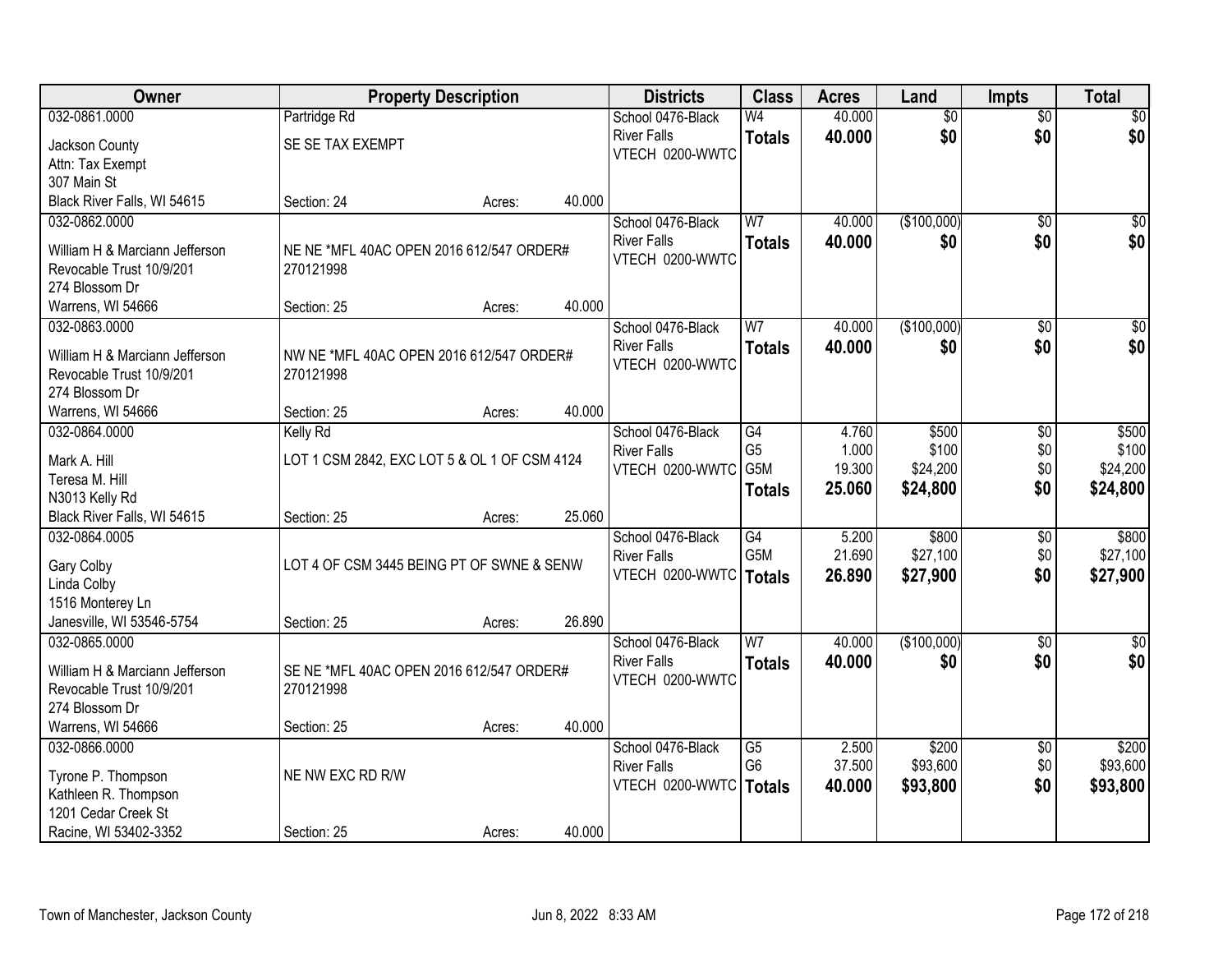| <b>Owner</b>                               |                                               | <b>Property Description</b> |        | <b>Districts</b>                        | <b>Class</b>           | <b>Acres</b>   | Land               | <b>Impts</b>    | <b>Total</b>       |
|--------------------------------------------|-----------------------------------------------|-----------------------------|--------|-----------------------------------------|------------------------|----------------|--------------------|-----------------|--------------------|
| 032-0867.0000                              | N3223 Kelly Rd                                |                             |        | School 0476-Black                       | $\overline{G1}$        | 1.000          | \$7,500            | \$59,500        | \$67,000           |
| Tyrone P. Thompson                         | NW NW EXC RD R/W                              |                             |        | <b>River Falls</b>                      | G <sub>6</sub>         | 39.000         | \$97,500           | \$0             | \$97,500           |
| Kathleen R. Thompson                       |                                               |                             |        | VTECH 0200-WWTC   Totals                |                        | 40.000         | \$105,000          | \$59,500        | \$164,500          |
| 1201 Cedar Creek St                        |                                               |                             |        |                                         |                        |                |                    |                 |                    |
| Racine, WI 53402-3352                      | Section: 25                                   | Acres:                      | 40.000 |                                         |                        |                |                    |                 |                    |
| 032-0868.0000                              |                                               |                             |        | School 0476-Black                       | G4                     | 15.000         | \$1,700            | \$0             | \$1,700            |
|                                            | SW <sub>NW</sub>                              |                             |        | <b>River Falls</b>                      | G <sub>5</sub> M       | 25.000         | \$31,300           | \$0             | \$31,300           |
| Tyrone P. Thompson<br>Kathleen R. Thompson |                                               |                             |        | VTECH 0200-WWTC   Totals                |                        | 40.000         | \$33,000           | \$0             | \$33,000           |
| 1201 Cedar Creek St                        |                                               |                             |        |                                         |                        |                |                    |                 |                    |
| Racine, WI 53402-3352                      | Section: 25                                   | Acres:                      | 40.000 |                                         |                        |                |                    |                 |                    |
| 032-0869.0000                              | <b>Kelly Rd</b>                               |                             |        | School 0476-Black                       | G4                     | 14.280         | \$1,600            | \$0             | \$1,600            |
|                                            |                                               |                             |        | <b>River Falls</b>                      | G <sub>5</sub>         | 0.900          | \$100              | \$0             | \$100              |
| Randy L. O'Neill et al                     | LOT 5 CSM 4124                                |                             |        | VTECH 0200-WWTC                         | <b>Totals</b>          | 15.180         | \$1,700            | \$0             | \$1,700            |
| 8400 Almond Ave                            |                                               |                             |        |                                         |                        |                |                    |                 |                    |
| Sparta, WI 54656                           |                                               |                             |        |                                         |                        |                |                    |                 |                    |
|                                            | Section: 25                                   | Acres:                      | 15.180 |                                         |                        |                |                    |                 |                    |
| 032-0869.0005                              |                                               |                             |        | School 0476-Black<br><b>River Falls</b> | G4<br>G <sub>5</sub> M | 9.560<br>4.000 | \$1,100<br>\$5,000 | \$0<br>\$0      | \$1,100<br>\$5,000 |
| Tyrone P. Thompson                         | LOT 3 OF CSM 3445 BEING PT OF SENW & SWNE     |                             |        | VTECH 0200-WWTC                         |                        | 13.560         | \$6,100            | \$0             | \$6,100            |
| Kathleen R. Thompson                       |                                               |                             |        |                                         | <b>Totals</b>          |                |                    |                 |                    |
| 1201 Cedar Creek St                        |                                               |                             |        |                                         |                        |                |                    |                 |                    |
| Racine, WI 53402-3352                      | Section: 25                                   | Acres:                      | 13.560 |                                         |                        |                |                    |                 |                    |
| 032-0869.0010                              | Kelly Rd                                      |                             |        | School 0476-Black                       | $\overline{G1}$        | 0.200          | \$800              | $\overline{50}$ | \$800              |
| Laurie Hill                                | OL 1 CSM 4124                                 |                             |        | <b>River Falls</b>                      | <b>Totals</b>          | 0.200          | \$800              | \$0             | \$800              |
| N3091 Kelly Rd                             |                                               |                             |        | VTECH 0200-WWTC                         |                        |                |                    |                 |                    |
| Black River Falls, WI 54615                |                                               |                             |        |                                         |                        |                |                    |                 |                    |
|                                            | Section: 25                                   | Acres:                      | 0.200  |                                         |                        |                |                    |                 |                    |
| 032-0870.0000                              | N3094 Kelly Rd                                |                             |        | School 0476-Black                       | $\overline{G1}$        | 0.500          | \$4,000            | \$18,000        | \$22,000           |
| Linda Colby                                | PART OF NE SW DESC AS FOLLOWS: COMM WHERE     |                             |        | <b>River Falls</b>                      | <b>Totals</b>          | 0.500          | \$4,000            | \$18,000        | \$22,000           |
| 1516 Monterey Ln                           | THE CENTER OF TOWN RD INTERSECTS THE N        |                             |        | VTECH 0200-WWTC                         |                        |                |                    |                 |                    |
| Janesville, WI 53546-5754                  | LINE OF SAID FORTY, TH S 100' ALONG CENTER OF |                             |        |                                         |                        |                |                    |                 |                    |
|                                            | Section: 25                                   | Acres:                      | 0.500  |                                         |                        |                |                    |                 |                    |
| 032-0870.0005                              | N3091 Kelly Rd                                |                             |        | School 0476-Black                       | $\overline{G1}$        | 3.870          | \$22,200           | \$71,000        | \$93,200           |
|                                            | LOTS 3 & 4 CSM 1209 BEING PT OF THE NESW      |                             |        | <b>River Falls</b>                      | <b>Totals</b>          | 3.870          | \$22,200           | \$71,000        | \$93,200           |
| Laurie Hill<br>N3091 Kelly Rd              |                                               |                             |        | VTECH 0200-WWTC                         |                        |                |                    |                 |                    |
| Black River Falls, WI 54615                |                                               |                             |        |                                         |                        |                |                    |                 |                    |
|                                            | Section: 25                                   | Acres:                      | 3.870  |                                         |                        |                |                    |                 |                    |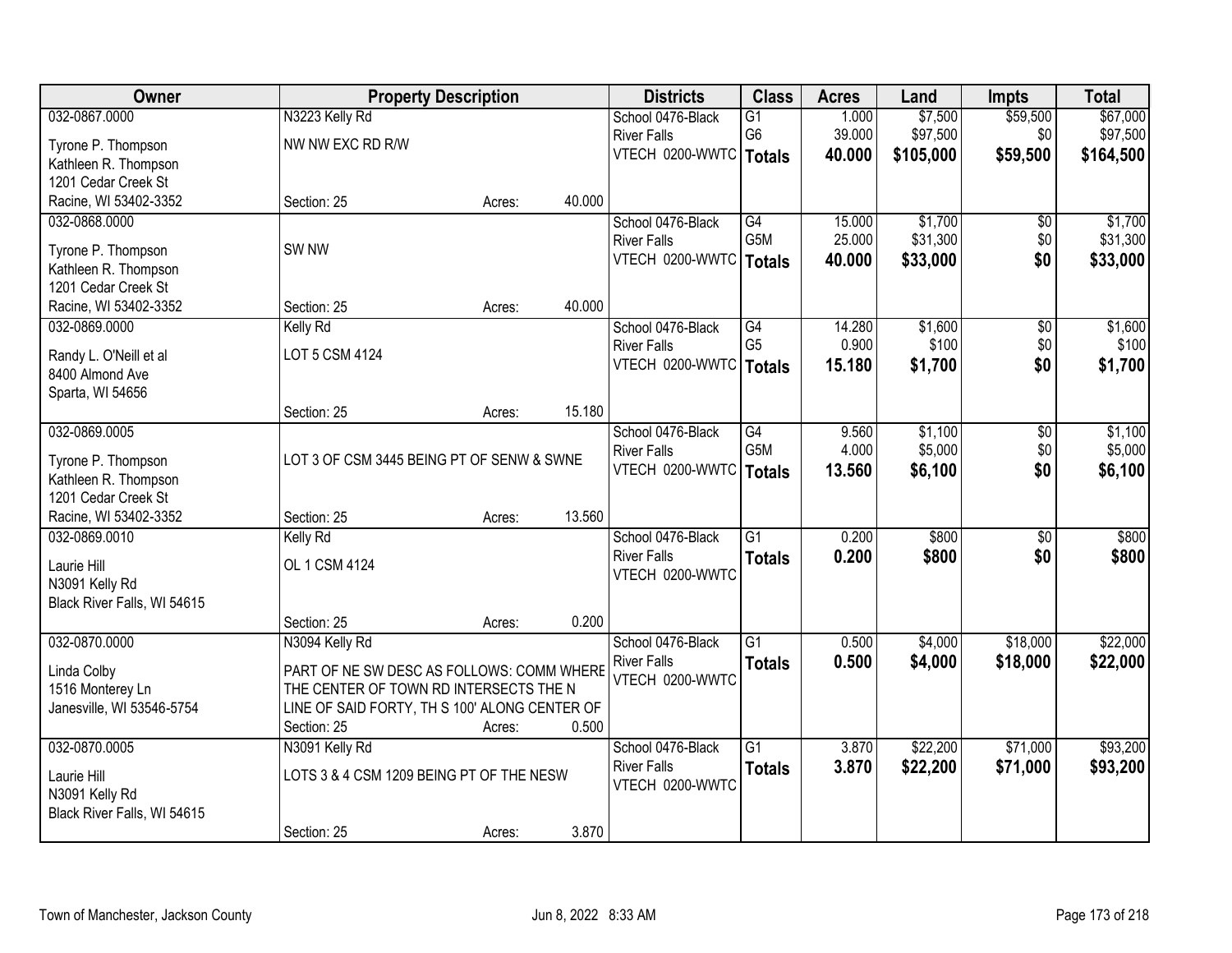| Owner                                                              |                                       | <b>Property Description</b> |        | <b>Districts</b>                                           | <b>Class</b>                     | <b>Acres</b>              | Land                          | <b>Impts</b>      | <b>Total</b>                  |
|--------------------------------------------------------------------|---------------------------------------|-----------------------------|--------|------------------------------------------------------------|----------------------------------|---------------------------|-------------------------------|-------------------|-------------------------------|
| 032-0870.0006                                                      | N3086 Kelly Rd                        |                             |        | School 0476-Black                                          | $\overline{G1}$                  | 2.080                     | \$15,600                      | \$105,000         | \$120,600                     |
| Catherine E Link Trust No 111<br>1016 Grove St<br>Dekalb, IL 60115 | LOT 5 CSM 1209 BEING PART OF THE NESW |                             |        | <b>River Falls</b><br>VTECH 0200-WWTC                      | <b>Totals</b>                    | 2.080                     | \$15,600                      | \$105,000         | \$120,600                     |
|                                                                    | Section: 25                           | Acres:                      | 2.080  |                                                            |                                  |                           |                               |                   |                               |
| 032-0870.0010                                                      | N3039 Kelly Rd                        |                             |        | School 0476-Black                                          | $\overline{G1}$                  | 2.000                     | \$15,000                      | \$60,500          | \$75,500                      |
| Evelyn E. Mclain<br>N3039 Kelly Rd<br>Black River Falls, WI 54615  | PART OF NE SW                         |                             |        | <b>River Falls</b><br>VTECH 0200-WWTC                      | <b>Totals</b>                    | 2.000                     | \$15,000                      | \$60,500          | \$75,500                      |
|                                                                    | Section: 25                           | Acres:                      | 2.000  |                                                            |                                  |                           |                               |                   |                               |
| 032-0870.0015                                                      |                                       |                             |        | School 0476-Black                                          | G6                               | 1.210                     | \$3,000                       | $\sqrt{6}$        | \$3,000                       |
| Nykaza Family Trust<br>c/o Jeff Nykaza<br>462 Red Rock Pt          | LOT 2 CSM 1193 BEING PT OF THE NESW   |                             |        | <b>River Falls</b><br>VTECH 0200-WWTC                      | <b>Totals</b>                    | 1.210                     | \$3,000                       | \$0               | \$3,000                       |
| Lakemoor, IL 60051-2254                                            | Section: 25                           | Acres:                      | 1.210  |                                                            |                                  |                           |                               |                   |                               |
| 032-0870.0020                                                      |                                       |                             |        | School 0476-Black                                          | $\overline{G4}$                  | 5.000                     | \$600                         | \$0               | \$600                         |
| Mark A. Hill<br>Teresa M. Hill                                     | PART OF NE SW                         |                             |        | <b>River Falls</b><br>VTECH 0200-WWTC                      | <b>Totals</b>                    | 5.000                     | \$600                         | \$0               | \$600                         |
| N3013 Kelly Rd<br>Black River Falls, WI 54615                      | Section: 25                           | Acres:                      | 5.000  |                                                            |                                  |                           |                               |                   |                               |
| 032-0870.0023<br>Randy L. O'Neill<br>Rita I. O'Neill               | PART OF NE SW                         |                             |        | School 0476-Black<br><b>River Falls</b><br>VTECH 0200-WWTC | $\overline{G4}$<br><b>Totals</b> | 24.500<br>24.500          | \$2,800<br>\$2,800            | \$0<br>\$0        | \$2,800<br>\$2,800            |
| 8400 Almond Ave                                                    |                                       |                             |        |                                                            |                                  |                           |                               |                   |                               |
| Sparta, WI 54656                                                   | Section: 25                           | Acres:                      | 24.500 |                                                            |                                  |                           |                               |                   |                               |
| 032-0870.0025                                                      | N3013 Kelly Rd                        |                             |        | School 0476-Black                                          | $\overline{G1}$                  | 3.000                     | \$16,300                      | \$118,500         | \$134,800                     |
| Mark A. Hill<br>N3013 Kelly Rd<br>Black River Falls, WI 54615      | PART OF NE SW BEING LOT 1 OF CSM 560  |                             |        | <b>River Falls</b><br>VTECH 0200-WWTC                      | <b>Totals</b>                    | 3.000                     | \$16,300                      | \$118,500         | \$134,800                     |
|                                                                    | Section: 25                           | Acres:                      | 3.000  |                                                            |                                  |                           |                               |                   |                               |
| 032-0871.0000<br>Tyrone P. Thompson<br>Kathleen R. Thompson        | PART OF NW SW                         |                             |        | School 0476-Black<br><b>River Falls</b><br>VTECH 0200-WWTC | G4<br>G5M<br><b>Totals</b>       | 1.000<br>35.000<br>36.000 | \$200<br>\$43,800<br>\$44,000 | \$0<br>\$0<br>\$0 | \$200<br>\$43,800<br>\$44,000 |
| 1201 Cedar Creek St<br>Racine, WI 53402-3352                       | Section: 25                           | Acres:                      | 36.000 |                                                            |                                  |                           |                               |                   |                               |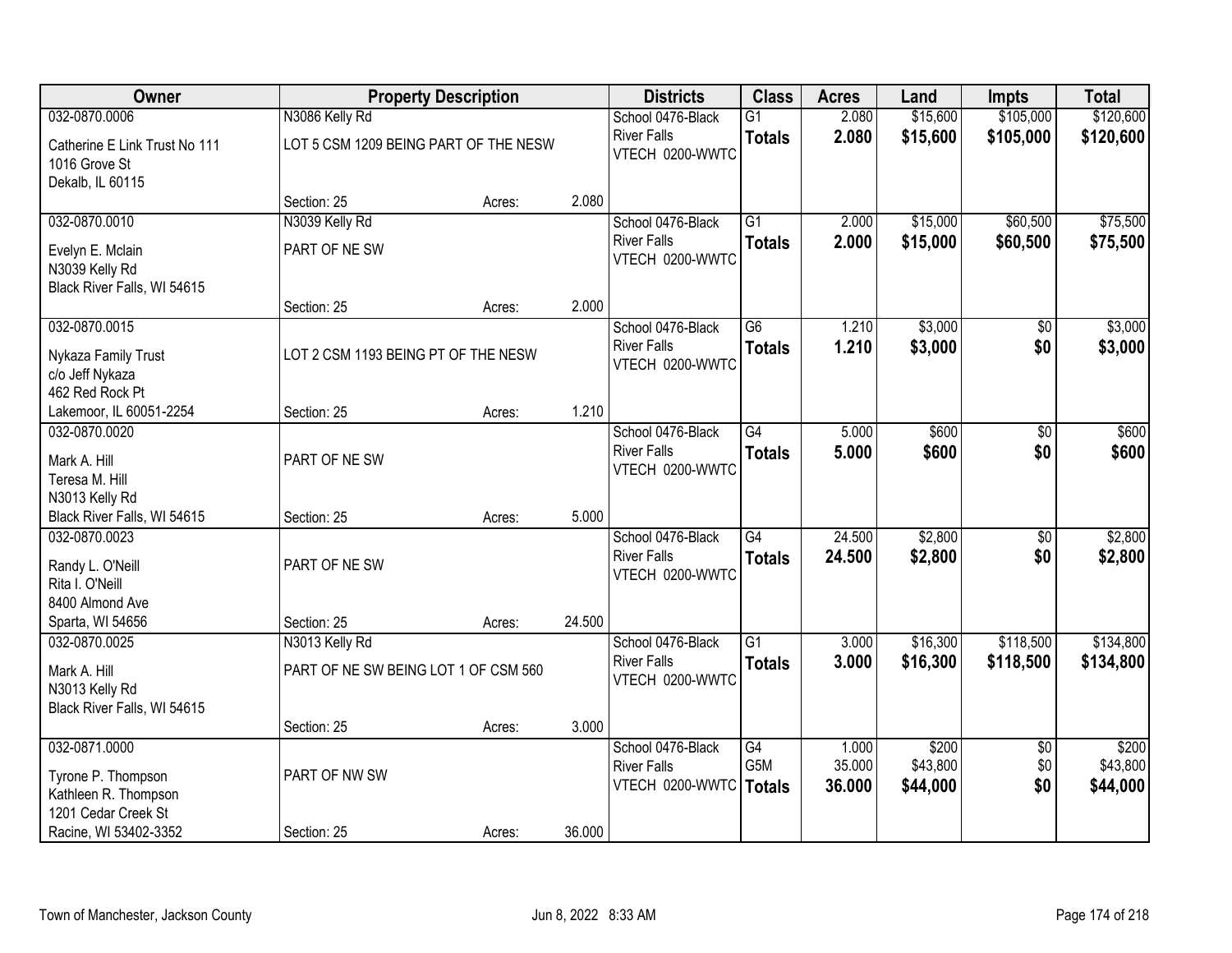| Owner                                      |                                                | <b>Property Description</b> |        | <b>Districts</b>                      | <b>Class</b>           | <b>Acres</b>   | Land       | Impts           | <b>Total</b> |
|--------------------------------------------|------------------------------------------------|-----------------------------|--------|---------------------------------------|------------------------|----------------|------------|-----------------|--------------|
| 032-0871.0005                              |                                                |                             |        | School 0476-Black                     | G4                     | 4.000          | \$500      | $\overline{50}$ | \$500        |
| Randy L. O'Neill                           | PART OF NW SW                                  |                             |        | <b>River Falls</b>                    | <b>Totals</b>          | 4.000          | \$500      | \$0             | \$500        |
| Rita I. O'Neill                            |                                                |                             |        | VTECH 0200-WWTC                       |                        |                |            |                 |              |
| 8400 Almond Ave                            |                                                |                             |        |                                       |                        |                |            |                 |              |
| Sparta, WI 54656                           | Section: 25                                    | Acres:                      | 4.000  |                                       |                        |                |            |                 |              |
| 032-0872.0000                              |                                                |                             |        | School 0476-Black                     | G4                     | 4.000          | \$500      | \$0             | \$500        |
|                                            | PART OF SW SW EXC RD R/W                       |                             |        | <b>River Falls</b>                    | G <sub>5</sub> M       | 8.000          | \$10,000   | \$0             | \$10,000     |
| Tyrone P. Thompson<br>Kathleen R. Thompson |                                                |                             |        | VTECH 0200-WWTC   Totals              |                        | 12.000         | \$10,500   | \$0             | \$10,500     |
| 1201 Cedar Creek St                        |                                                |                             |        |                                       |                        |                |            |                 |              |
| Racine, WI 53402-3352                      | Section: 25                                    | Acres:                      | 12.000 |                                       |                        |                |            |                 |              |
| 032-0872.0005                              |                                                |                             |        | School 0476-Black                     | G4                     | 28.000         | \$3,200    | \$0             | \$3,200      |
|                                            |                                                |                             |        | <b>River Falls</b>                    | <b>Totals</b>          | 28.000         | \$3,200    | \$0             | \$3,200      |
| Randy L. O'Neill                           | PART OF SW SW                                  |                             |        | VTECH 0200-WWTC                       |                        |                |            |                 |              |
| Rita I. O'Neill                            |                                                |                             |        |                                       |                        |                |            |                 |              |
| 8400 Almond Ave                            |                                                |                             |        |                                       |                        |                |            |                 |              |
| Sparta, WI 54656                           | Section: 25                                    | Acres:                      | 28.000 |                                       |                        |                |            |                 |              |
| 032-0873.0000                              |                                                |                             |        | School 0476-Black                     | G4<br>G <sub>5</sub> M | 1.000<br>4.350 | \$100      | \$0             | \$100        |
| Mark A. Hill                               | PART OF SE SW LYING E'RLY OF KELLY RD AND N    |                             |        | <b>River Falls</b><br>VTECH 0200-WWTC |                        |                | \$5,500    | \$0             | \$5,500      |
| Teresa M. Hill                             | OF COUNTY RD O EX A PARCEL OF LAND DESC IN     |                             |        |                                       | <b>Totals</b>          | 5.350          | \$5,600    | \$0             | \$5,600      |
| N3013 Kelly Rd                             | 70/275 AND EX LAND DESC IN 233/443 AND EX THAT |                             |        |                                       |                        |                |            |                 |              |
| Black River Falls, WI 54615                | Section: 25                                    | Acres:                      | 5.350  |                                       |                        |                |            |                 |              |
| 032-0873.0005                              | W9801 County Rd O                              |                             |        | School 0476-Black                     | G1                     | 0.500          | \$4,000    | \$69,500        | \$73,500     |
| Sharon B. Strasser                         | ONE ACRE IN THE SE COR OF SESW BOUNDED ON      |                             |        | <b>River Falls</b>                    | G <sub>6</sub>         | 1.190          | \$3,000    | \$0             | \$3,000      |
| W9801 County Rd O                          | THE E BY QUARTER LINE, BOUNDED ON TH S BY      |                             |        | VTECH 0200-WWTC   Totals              |                        | 1.690          | \$7,000    | \$69,500        | \$76,500     |
| Black River Falls, WI 54615-6817           | THE SECTION LINE, BOUNDED W & N BY THE HWY     |                             |        |                                       |                        |                |            |                 |              |
|                                            | Section: 25                                    | Acres:                      | 1.690  |                                       |                        |                |            |                 |              |
| 032-0873.0010                              |                                                |                             |        | School 0476-Black                     | $\overline{G6}$        | 1.000          | \$2,500    | $\sqrt{6}$      | \$2,500      |
|                                            | 1 ACRE IN SE COR SE SW NORTH OF HWY            |                             |        | <b>River Falls</b>                    | <b>Totals</b>          | 1.000          | \$2,500    | \$0             | \$2,500      |
| Janice Chopp<br>W9798 County Rd O          |                                                |                             |        | VTECH 0200-WWTC                       |                        |                |            |                 |              |
| Black River Falls, WI 54615                |                                                |                             |        |                                       |                        |                |            |                 |              |
|                                            | Section: 25                                    | Acres:                      | 1.000  |                                       |                        |                |            |                 |              |
| 032-0873.0015                              |                                                |                             |        | School 0476-Black                     | W <sub>4</sub>         | 46.700         | $\sqrt{6}$ | $\overline{30}$ | \$0          |
|                                            |                                                |                             |        | <b>River Falls</b>                    | <b>Totals</b>          | 46.700         | \$0        | \$0             | \$0          |
| Jackson County                             | PT OF SE SW                                    |                             |        | VTECH 0200-WWTC                       |                        |                |            |                 |              |
| Attn: Tax Exempt<br>307 Main St            |                                                |                             |        |                                       |                        |                |            |                 |              |
|                                            |                                                |                             | 0.000  |                                       |                        |                |            |                 |              |
| Black River Falls, WI 54615                | Section: 25                                    | Acres:                      |        |                                       |                        |                |            |                 |              |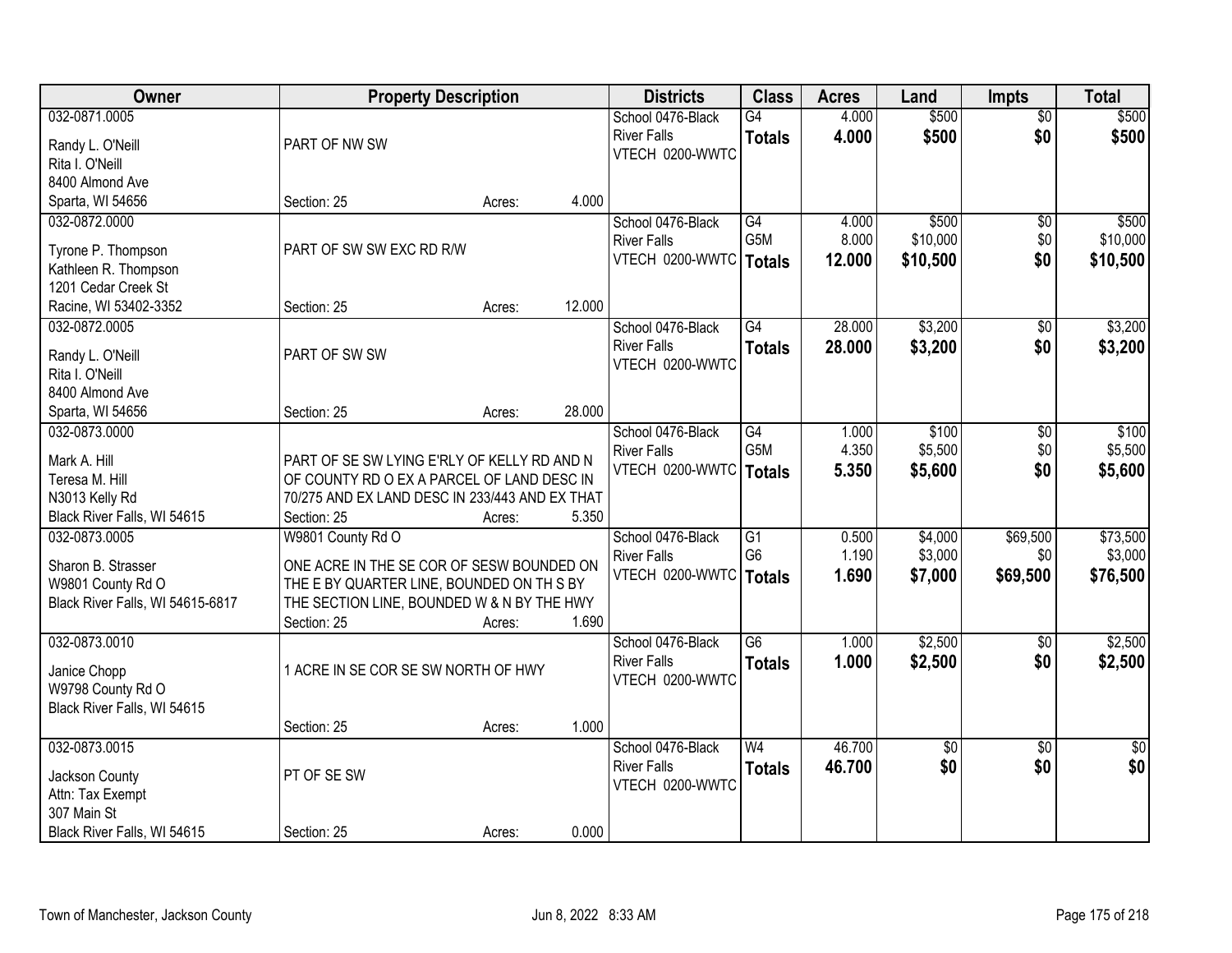| Owner                                            |                                             | <b>Property Description</b> |        | <b>Districts</b>                      | <b>Class</b>                      | <b>Acres</b>    | Land                | <b>Impts</b>     | <b>Total</b>          |
|--------------------------------------------------|---------------------------------------------|-----------------------------|--------|---------------------------------------|-----------------------------------|-----------------|---------------------|------------------|-----------------------|
| 032-0873.0020                                    | N2909 Kelly Rd                              |                             |        | School 0476-Black                     | G4                                | 24.500          | \$2,800             | $\overline{50}$  | \$2,800               |
| Randy L. O'Neill                                 | PART OF SE SW                               |                             |        | <b>River Falls</b>                    | G <sub>5</sub>                    | 2.000           | \$100               | \$0              | \$100                 |
| Rita I. O'Neill                                  |                                             |                             |        | VTECH 0200-WWTC                       | Totals                            | 26.500          | \$2,900             | \$0              | \$2,900               |
| 8400 Almond Ave                                  |                                             |                             |        |                                       |                                   |                 |                     |                  |                       |
| Sparta, WI 54656                                 | Section: 25                                 | Acres:                      | 26.500 |                                       |                                   |                 |                     |                  |                       |
| 032-0874.0000                                    | W9622 County Rd O                           |                             |        | School 0476-Black                     | $\overline{G1}$                   | 1.000           | \$7,500             | \$9,500          | \$17,000              |
|                                                  |                                             |                             |        | <b>River Falls</b>                    | G <sub>6</sub>                    | 9.000           | \$22,500            | \$0              | \$22,500              |
| Gary M. Hintz                                    | PART OF NE SE BEING LOT 2 OF CSM 1031A      |                             |        | VTECH 0200-WWTC                       | <b>Totals</b>                     | 10.000          | \$30,000            | \$9,500          | \$39,500              |
| Brenda S. Hintz                                  |                                             |                             |        |                                       |                                   |                 |                     |                  |                       |
| W9622 County Rd O<br>Black River Falls, WI 54615 | Section: 25                                 |                             | 10.000 |                                       |                                   |                 |                     |                  |                       |
| 032-0874.0005                                    |                                             | Acres:                      |        | School 0476-Black                     | $\overline{X4}$                   | 1.330           | $\overline{50}$     | \$0              | $\overline{30}$       |
|                                                  |                                             |                             |        | <b>River Falls</b>                    |                                   | 1.330           | \$0                 | \$0              | \$0                   |
| Town of Manchester                               | PART OF NE SE                               |                             |        | VTECH 0200-WWTC                       | <b>Totals</b>                     |                 |                     |                  |                       |
| Attn: Tax Exempt, Town Clerk                     |                                             |                             |        |                                       |                                   |                 |                     |                  |                       |
| W9757 County Rd O                                |                                             |                             |        |                                       |                                   |                 |                     |                  |                       |
| Black River Falls, WI 54615                      | Section: 25                                 | Acres:                      | 1.330  |                                       |                                   |                 |                     |                  |                       |
| 032-0874.0010                                    |                                             |                             |        | School 0476-Black                     | $\overline{G6}$                   | 16.340          | \$40,900            | $\sqrt[6]{3}$    | \$40,900              |
| Jack S. Pogany                                   | PART OF NE SE LYING S OF CTH O              |                             |        | <b>River Falls</b>                    | <b>Totals</b>                     | 16.340          | \$40,900            | \$0              | \$40,900              |
| W9573 County Rd O                                |                                             |                             |        | VTECH 0200-WWTC                       |                                   |                 |                     |                  |                       |
| Black River Falls, WI 54615-6819                 |                                             |                             |        |                                       |                                   |                 |                     |                  |                       |
|                                                  | Section: 25                                 | Acres:                      | 16.340 |                                       |                                   |                 |                     |                  |                       |
| 032-0874.0015                                    | W9640 County Rd O                           |                             |        | School 0476-Black                     | $\overline{G1}$                   | 1.000           | \$7,500             | \$149,000        | \$156,500             |
|                                                  |                                             |                             |        | <b>River Falls</b>                    | G <sub>6</sub>                    | 11.790          | \$29,500            | \$0              | \$29,500              |
| Dean Arndt                                       | LOT 1 OF CSM 410 BEING PT OF NE SE N OF HWY |                             |        | VTECH 0200-WWTC                       | Totals                            | 12.790          | \$37,000            | \$149,000        | \$186,000             |
| Aime Arndt                                       |                                             |                             |        |                                       |                                   |                 |                     |                  |                       |
| W9640 County Rd O                                |                                             |                             |        |                                       |                                   |                 |                     |                  |                       |
| Black River Falls, WI 54615                      | Section: 25                                 | Acres:                      | 12.790 |                                       |                                   |                 |                     |                  |                       |
| 032-0875.0000                                    | W9660 County Rd O                           |                             |        | School 0476-Black                     | $\overline{G1}$<br>G <sub>6</sub> | 1.000<br>39.340 | \$7,500<br>\$98,400 | \$174,500<br>\$0 | \$182,000<br>\$98,400 |
| Nykaza Family Trust                              | LOT 1 OF CSM 1193 BEING THE NWSE            |                             |        | <b>River Falls</b><br>VTECH 0200-WWTC |                                   |                 |                     |                  |                       |
| c/o Jeff Nykaza                                  |                                             |                             |        |                                       | <b>Totals</b>                     | 40.340          | \$105,900           | \$174,500        | \$280,400             |
| 462 Red Rock Pt                                  |                                             |                             |        |                                       |                                   |                 |                     |                  |                       |
| Lakemoor, IL 60051-2254                          | Section: 25                                 | Acres:                      | 40.340 |                                       |                                   |                 |                     |                  |                       |
| 032-0876.0000                                    | W9798 County Rd O                           |                             |        | School 0476-Black                     | $\overline{G1}$                   | 1.000           | \$7,500             | \$86,500         | \$94,000              |
| Jeffrey M. Chopp et al                           | LOT 4 OF CSM 3744 BEING PART OF THE SWSE &  |                             |        | <b>River Falls</b>                    | G4                                | 6.000           | \$700               | \$0              | \$700                 |
| W9798 County Rd O                                | <b>SESW</b>                                 |                             |        | VTECH 0200-WWTC                       | G5M                               | 8.110           | \$10,200            | \$0              | \$10,200              |
| Black River Falls, WI 54615-6815                 |                                             |                             |        |                                       | <b>Totals</b>                     | 15.110          | \$18,400            | \$86,500         | \$104,900             |
|                                                  | Section: 25                                 | Acres:                      | 15.110 |                                       |                                   |                 |                     |                  |                       |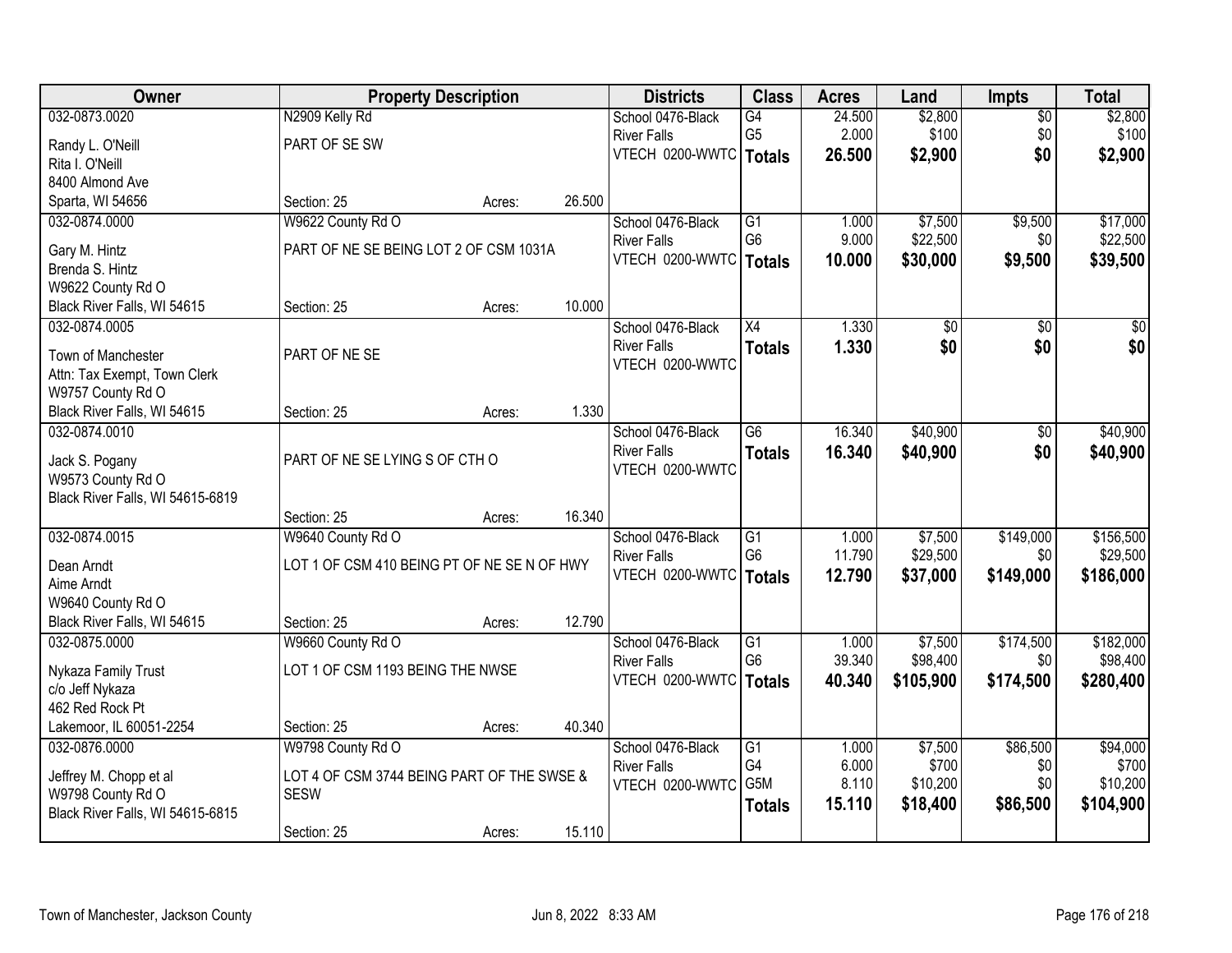| Owner                                                                                                       |                                                                                                                                                                                       | <b>Property Description</b> |       | <b>Districts</b>                                           | <b>Class</b>                     | <b>Acres</b>   | Land               | <b>Impts</b>         | <b>Total</b>         |
|-------------------------------------------------------------------------------------------------------------|---------------------------------------------------------------------------------------------------------------------------------------------------------------------------------------|-----------------------------|-------|------------------------------------------------------------|----------------------------------|----------------|--------------------|----------------------|----------------------|
| 032-0876.0005                                                                                               | W9770 County Rd O                                                                                                                                                                     |                             |       | School 0476-Black                                          | $\overline{G1}$                  | 0.870          | \$4,800            | \$86,000             | \$90,800             |
| Anna M. West<br>W9770 County Rd O<br>Black River Falls, WI 54615                                            | PART OF THE SW SE NORTH OF HWY EXC E 40' 2"                                                                                                                                           |                             |       | <b>River Falls</b><br>VTECH 0200-WWTC                      | <b>Totals</b>                    | 0.870          | \$4,800            | \$86,000             | \$90,800             |
|                                                                                                             | Section: 25                                                                                                                                                                           | Acres:                      | 0.870 |                                                            |                                  |                |                    |                      |                      |
| 032-0876.0010                                                                                               | W9758 County Rd O                                                                                                                                                                     |                             |       | School 0476-Black                                          | $\overline{G1}$                  | 0.880          | \$4,800            | \$19,500             | \$24,300             |
| Aaron Milstein<br>PO Box 304<br>Walworth, WI 53184-0304                                                     | PT OF SW SE DESC AS COM AT PT ON S LINE OF<br>SWSE 506' W OF SE COR, TH N 0D10' W 292' TO CL<br>OF HWY O AND POB, TH N 0D 10' W 129', TH W //<br>Section: 25                          | Acres:                      | 0.880 | <b>River Falls</b><br>VTECH 0200-WWTC                      | <b>Totals</b>                    | 0.880          | \$4,800            | \$19,500             | \$24,300             |
| 032-0876.0015                                                                                               |                                                                                                                                                                                       |                             |       | School 0476-Black                                          | $\overline{G1}$                  | 0.230          | \$2,500            | \$0                  | \$2,500              |
| Aaron Milstein<br>PO Box 304<br>Walworth, WI 53184-0304                                                     | PT OF SWSE BEING THE E 42' 2" OF A PARCEL DESC<br>AS: COM AT A PT ON THE W LINE OF THE SWSE 264<br>N OF THE SW COR, TH N86D 10' E 348' TO A PT<br>Section: 25                         | Acres:                      | 0.230 | <b>River Falls</b><br>VTECH 0200-WWTC                      | <b>Totals</b>                    | 0.230          | \$2,500            | \$0                  | \$2,500              |
| 032-0876.0020                                                                                               | W9732 County Rd O                                                                                                                                                                     |                             |       | School 0476-Black                                          | $\overline{G1}$                  | 0.180          | \$2,000            | \$24,500             | \$26,500             |
| Christopher J. Peterson<br>Jori L. Peterson<br>2116 16th Ave                                                | PRT OF SW SE                                                                                                                                                                          |                             |       | <b>River Falls</b><br>VTECH 0200-WWTC                      | <b>Totals</b>                    | 0.180          | \$2,000            | \$24,500             | \$26,500             |
| Rockford, IL 61104                                                                                          | Section: 25                                                                                                                                                                           | Acres:                      | 0.180 |                                                            |                                  |                |                    |                      |                      |
| 032-0876.0025<br>Bradley A. Sanborn<br>Susan L. Sanborn<br>W9728 County Rd O<br>Black River Falls, WI 54615 | W9728 County Rd O<br>PART OF SW SE BEG AT A POINT ON E LINE OF 1/4<br>1/4 421' N OF SE CORN, TH W 425', TH S 129' TO<br>CNT/LN OF CTH O, TH E ON CNT/LN 425' TO E LINE<br>Section: 25 | Acres:                      | 0.860 | School 0476-Black<br><b>River Falls</b><br>VTECH 0200-WWTC | $\overline{G1}$<br><b>Totals</b> | 0.860<br>0.860 | \$5,400<br>\$5,400 | \$77,000<br>\$77,000 | \$82,400<br>\$82,400 |
| 032-0876.0030                                                                                               | W9773 County Rd O                                                                                                                                                                     |                             |       | School 0476-Black                                          | G1                               | 2.750          | \$19,400           | \$91,000             | \$110,400            |
| Adam A. Adams<br>W9773 County Rd O<br>Black River Falls, WI 54615                                           | W 36 RD 6" OF SW SE LYING S OF CTH O; EXC BEG<br>16 RDS N & 33 RDS E OF 1/4 STAKE BETWEEN<br>SECTIONS 25 & 36, TH E // WITH LINE OF SEC 25 50'<br>Section: 25                         | Acres:                      | 3.750 | <b>River Falls</b><br>VTECH 0200-WWTC   Totals             | G <sub>5</sub>                   | 1.000<br>3.750 | \$300<br>\$19,700  | \$0<br>\$91,000      | \$300<br>\$110,700   |
| 032-0876.0035                                                                                               | W9757 County Rd O                                                                                                                                                                     |                             |       | School 0476-Black                                          | $\overline{X4}$                  | 0.250          | $\sqrt{6}$         | $\overline{30}$      | $\overline{50}$      |
| Town of Manchester<br>Attn: Tax Exempt, Town Clerk<br>W9757 County Rd O<br>Black River Falls, WI 54615      | PART OF SW SE LYING SO. OF HWY<br>Section: 25                                                                                                                                         | Acres:                      | 0.250 | <b>River Falls</b><br>VTECH 0200-WWTC                      | <b>Totals</b>                    | 0.250          | \$0                | \$0                  | \$0                  |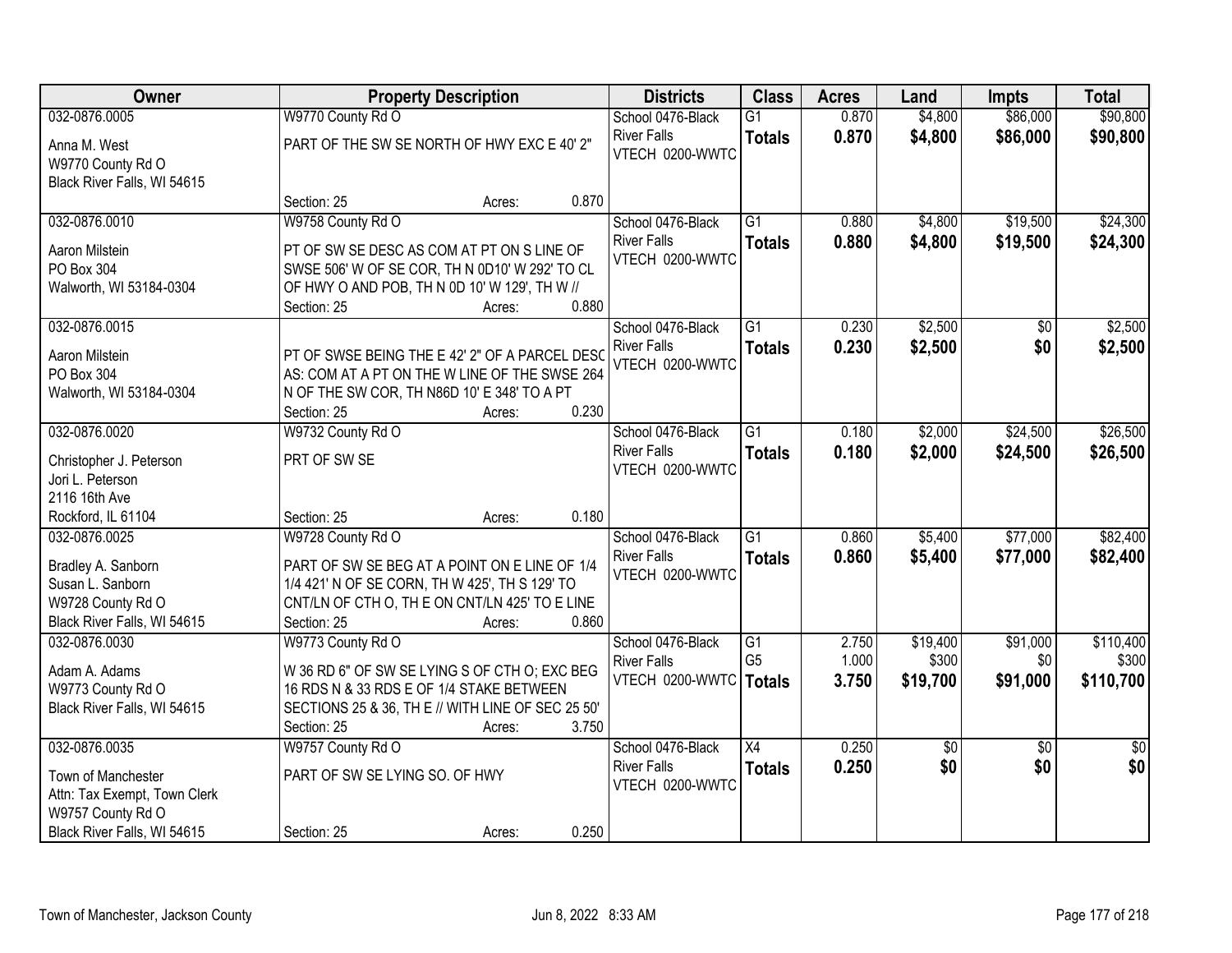| Owner                                                                                      |                                                                                                                         | <b>Property Description</b> |        | <b>Districts</b>                                           | <b>Class</b>                                       | <b>Acres</b>                      | Land                                    | <b>Impts</b>                       | <b>Total</b>                              |
|--------------------------------------------------------------------------------------------|-------------------------------------------------------------------------------------------------------------------------|-----------------------------|--------|------------------------------------------------------------|----------------------------------------------------|-----------------------------------|-----------------------------------------|------------------------------------|-------------------------------------------|
| 032-0876.0040                                                                              | W9727 County Rd O                                                                                                       |                             |        | School 0476-Black                                          | $\overline{G1}$                                    | 4.900                             | \$24,800                                | \$101,500                          | \$126,300                                 |
| Douglas D. Olson<br>Lisa M. Griffin<br>W9727 County Rd O                                   | ALL THAT PART OF SW SE LYING S OF CTH O EXC V<br>36 RDS 6"                                                              |                             |        | <b>River Falls</b><br>VTECH 0200-WWTC                      | <b>Totals</b>                                      | 4.900                             | \$24,800                                | \$101,500                          | \$126,300                                 |
| Black River Falls, WI 54615                                                                | Section: 25                                                                                                             | Acres:                      | 4.900  |                                                            |                                                    |                                   |                                         |                                    |                                           |
| 032-0876.0045                                                                              | W9674 County Rd O                                                                                                       |                             |        | School 0476-Black                                          | $\overline{G1}$                                    | 4.320                             | \$23,300                                | \$135,000                          | \$158,300                                 |
| Susan M. Harkner<br>W9674 County Rd O<br>Black River Falls, WI 54615-6814                  | LOT 2 CSM 2453 BEING PART OF THE SWSE                                                                                   |                             |        | <b>River Falls</b><br>VTECH 0200-WWTC                      | <b>Totals</b>                                      | 4.320                             | \$23,300                                | \$135,000                          | \$158,300                                 |
|                                                                                            | Section: 25                                                                                                             | Acres:                      | 4.320  |                                                            |                                                    |                                   |                                         |                                    |                                           |
| 032-0876.0050<br>Susan M. Harkner<br>W9674 County Rd O<br>Black River Falls, WI 54615-6814 | LOT 3 CSM 2453 BEING PART OF THE SWSE                                                                                   |                             |        | School 0476-Black<br><b>River Falls</b><br>VTECH 0200-WWTC | G4<br>G <sub>5</sub><br><b>Totals</b>              | 5.000<br>5.040<br>10.040          | \$600<br>\$1,300<br>\$1,900             | \$0<br>\$0<br>\$0                  | \$600<br>\$1,300<br>\$1,900               |
|                                                                                            | Section: 25                                                                                                             | Acres:                      | 10.040 |                                                            |                                                    |                                   |                                         |                                    |                                           |
| 032-0877.0000<br>Jack A. Pogany<br>W9573 County Rd O<br>Black River Falls, WI 54615-6819   | SE SE EX LOT 1 CSM 3244                                                                                                 |                             |        | School 0476-Black<br><b>River Falls</b><br>VTECH 0200-WWTC | $\overline{G5}$<br>G <sub>6</sub><br><b>Totals</b> | 30.000<br>6.990<br>36.990         | \$7,500<br>\$17,500<br>\$25,000         | \$0<br>\$0<br>\$0                  | \$7,500<br>\$17,500<br>\$25,000           |
|                                                                                            | Section: 25                                                                                                             | Acres:                      | 36.990 |                                                            |                                                    |                                   |                                         |                                    |                                           |
| 032-0877.0005<br>Jeff J. Wolter<br>6981 County Rd D                                        | N2910 Thundercloud Rd<br>LOT 1 CSM 3244 BEING PT OF SESE                                                                |                             |        | School 0476-Black<br><b>River Falls</b><br>VTECH 0200-WWTC | $\overline{G1}$<br><b>Totals</b>                   | 3.010<br>3.010                    | \$20,000<br>\$20,000                    | \$5,000<br>\$5,000                 | \$25,000<br>\$25,000                      |
| South Wayne, WI 53587                                                                      |                                                                                                                         |                             |        |                                                            |                                                    |                                   |                                         |                                    |                                           |
|                                                                                            | Section: 25                                                                                                             | Acres:                      | 3.010  |                                                            |                                                    |                                   |                                         |                                    |                                           |
| 032-0878.0000<br>Randy G. Vogt<br>W10099 Mills Rd<br>Black River Falls, WI 54615-6936      | W10099 Mills Rd<br>NE NE                                                                                                |                             |        | School 0476-Black<br><b>River Falls</b><br>VTECH 0200-WWTC | $\overline{G1}$<br>G <sub>6</sub><br><b>Totals</b> | 1.000<br>39.000<br>40.000         | \$7,500<br>\$97,500<br>\$105,000        | \$60,000<br>\$0<br>\$60,000        | \$67,500<br>\$97,500<br>\$165,000         |
|                                                                                            | Section: 26                                                                                                             | Acres:                      | 40.000 |                                                            |                                                    |                                   |                                         |                                    |                                           |
| 032-0879.0000<br>Paul L. Scheets<br>W10199 Mills Rd<br>Black River Falls, WI 54615-6936    | W10199 Mills Rd<br>LOT 1 CSM 2027 BEING PART OF NWNE (NO NEW<br>DEED RECORDED TO REFLECT CSM DESCRIPTION<br>Section: 26 | Acres:                      | 10.070 | School 0476-Black<br><b>River Falls</b><br>VTECH 0200-WWTC | $\overline{G1}$<br>G4<br>G5M<br><b>Totals</b>      | 1.000<br>2.000<br>7.070<br>10.070 | \$7,500<br>\$200<br>\$8,900<br>\$16,600 | \$85,000<br>\$0<br>\$0<br>\$85,000 | \$92,500<br>\$200<br>\$8,900<br>\$101,600 |
|                                                                                            |                                                                                                                         |                             |        |                                                            |                                                    |                                   |                                         |                                    |                                           |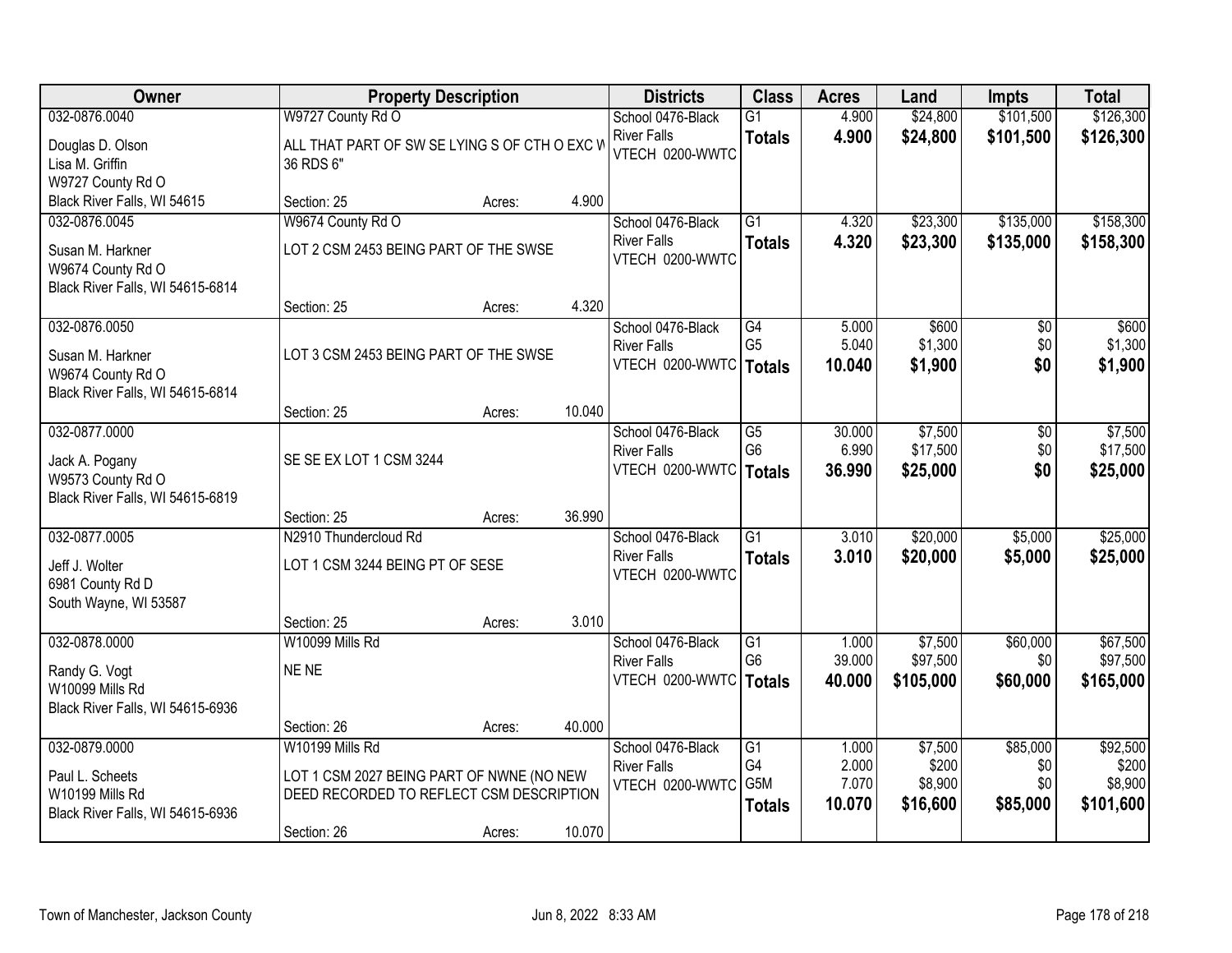| Owner                                          | <b>Property Description</b>                 |        |        | <b>Districts</b>   | <b>Class</b>         | <b>Acres</b>    | Land                | <b>Impts</b>    | <b>Total</b> |
|------------------------------------------------|---------------------------------------------|--------|--------|--------------------|----------------------|-----------------|---------------------|-----------------|--------------|
| 032-0879.0005                                  | Mills Rd                                    |        |        | School 0476-Black  | $\overline{G1}$      | 1.000           | \$7,500             | $\overline{50}$ | \$7,500      |
| Randy G. Vogt                                  | PART OF NW NE DESC AT NW CORN OF NE NE, TH  |        |        | <b>River Falls</b> | <b>Totals</b>        | 1.000           | \$7,500             | \$0             | \$7,500      |
| W10099 Mills Rd                                | S 400', TH W 110', TH N TO HALL RD, TH      |        |        | VTECH 0200-WWTC    |                      |                 |                     |                 |              |
| Black River Falls, WI 54615-6936               | NORTHEASTERLY ALONG RD TO E LINE OF SW SE   |        |        |                    |                      |                 |                     |                 |              |
|                                                | Section: 26                                 | Acres: | 1.000  |                    |                      |                 |                     |                 |              |
| 032-0879.0010                                  | W10165 Mills Rd                             |        |        | School 0476-Black  | $\overline{G1}$      | 2.000           | \$15,000            | \$42,500        | \$57,500     |
|                                                |                                             |        |        | <b>River Falls</b> | G <sub>6</sub>       | 26.930          | \$61,300            | \$0             | \$61,300     |
| <b>Black River Cabin Rental, LLC</b>           | PART OF THE NWNE                            |        |        | VTECH 0200-WWTC    | Totals               | 28.930          | \$76,300            | \$42,500        | \$118,800    |
| W10099 Mills Rd<br>Black River Falls, WI 54615 |                                             |        |        |                    |                      |                 |                     |                 |              |
|                                                | Section: 26                                 | Acres: | 28.930 |                    |                      |                 |                     |                 |              |
| 032-0880.0000                                  |                                             |        |        | School 0476-Black  | G1                   | 1.750           | \$13,100            | \$12,500        | \$25,600     |
|                                                |                                             |        |        | <b>River Falls</b> | G4                   | 25.000          | \$2,800             | \$0             | \$2,800      |
| Neil F. Cox                                    | SW NE PART OF CSM 1607                      |        |        | VTECH 0200-WWTC    | G5M                  | 13.250          | \$16,600            | \$0             | \$16,600     |
| Clare A. Mcnamara                              |                                             |        |        |                    | <b>Totals</b>        | 40.000          | \$32,500            | \$12,500        | \$45,000     |
| N3140 State Highway 27                         |                                             |        |        |                    |                      |                 |                     |                 |              |
| Black River Falls, WI 54615                    | Section: 26                                 | Acres: | 40.000 |                    |                      |                 |                     |                 |              |
| 032-0881.0000                                  |                                             |        |        | School 0476-Black  | G6                   | 40.260          | \$100,700           | $\sqrt[6]{3}$   | \$100,700    |
| Neil F. Cox                                    | SE NE PART OF CSM 1607                      |        |        | <b>River Falls</b> | <b>Totals</b>        | 40.260          | \$100,700           | \$0             | \$100,700    |
| Clare A. Mcnamara                              |                                             |        |        | VTECH 0200-WWTC    |                      |                 |                     |                 |              |
| N3140 State Highway 27                         |                                             |        |        |                    |                      |                 |                     |                 |              |
| Black River Falls, WI 54615                    | Section: 26                                 | Acres: | 40.260 |                    |                      |                 |                     |                 |              |
| 032-0882.0000                                  | N3309 Fall Hall Rd                          |        |        | School 0476-Black  | $\overline{G1}$      | 1.000           | \$7,500             | \$12,500        | \$20,000     |
|                                                |                                             |        |        | <b>River Falls</b> | G <sub>5</sub>       | 3.000           | \$200               | \$0             | \$200        |
| Rodger Wesener                                 | NE NW EXC LYING E OF STH #27                |        |        | VTECH 0200-WWTC    | G <sub>6</sub>       | 6.000           | \$15,000            | \$0             | \$15,000     |
| Diann Wesener                                  |                                             |        |        |                    | <b>Totals</b>        | 10.000          | \$22,700            | \$12,500        | \$35,200     |
| 6511 Arthur Rd                                 |                                             |        |        |                    |                      |                 |                     |                 |              |
| Hartford, WI 53027                             | Section: 26                                 | Acres: | 10.000 |                    |                      |                 |                     |                 |              |
| 032-0882.0005                                  | W10251 Mills Rd                             |        |        | School 0476-Black  | G1<br>G <sub>6</sub> | 1.000<br>26.000 | \$7,500<br>\$65,000 | \$151,500       | \$159,000    |
| Michael R. Johnson                             | THAT PART OF NE NW LYING E OF S T H #27 EXC |        |        | <b>River Falls</b> |                      |                 |                     | \$0             | \$65,000     |
| Debra A. Johnson                               | LOT 1 OF CSM 1840                           |        |        | VTECH 0200-WWTC    | Totals               | 27,000          | \$72,500            | \$151,500       | \$224,000    |
| W10251 Mills Rd                                |                                             |        |        |                    |                      |                 |                     |                 |              |
| Black River Falls, WI 54615-6946               | Section: 26                                 | Acres: | 27.000 |                    |                      |                 |                     |                 |              |
| 032-0882.0010                                  | W10223 Mills Rd                             |        |        | School 0476-Black  | $\overline{G6}$      | 1.000           | \$2,500             | $\overline{50}$ | \$2,500      |
| <b>Brandy Gilman</b>                           | LOT 1 OF CSM 1840 BEING PART OF NE NW       |        |        | <b>River Falls</b> | <b>Totals</b>        | 1.000           | \$2,500             | \$0             | \$2,500      |
| W4300 County Road M # 14                       |                                             |        |        | VTECH 0200-WWTC    |                      |                 |                     |                 |              |
| La Crosse, WI 54601                            |                                             |        |        |                    |                      |                 |                     |                 |              |
|                                                | Section: 26                                 | Acres: | 1.000  |                    |                      |                 |                     |                 |              |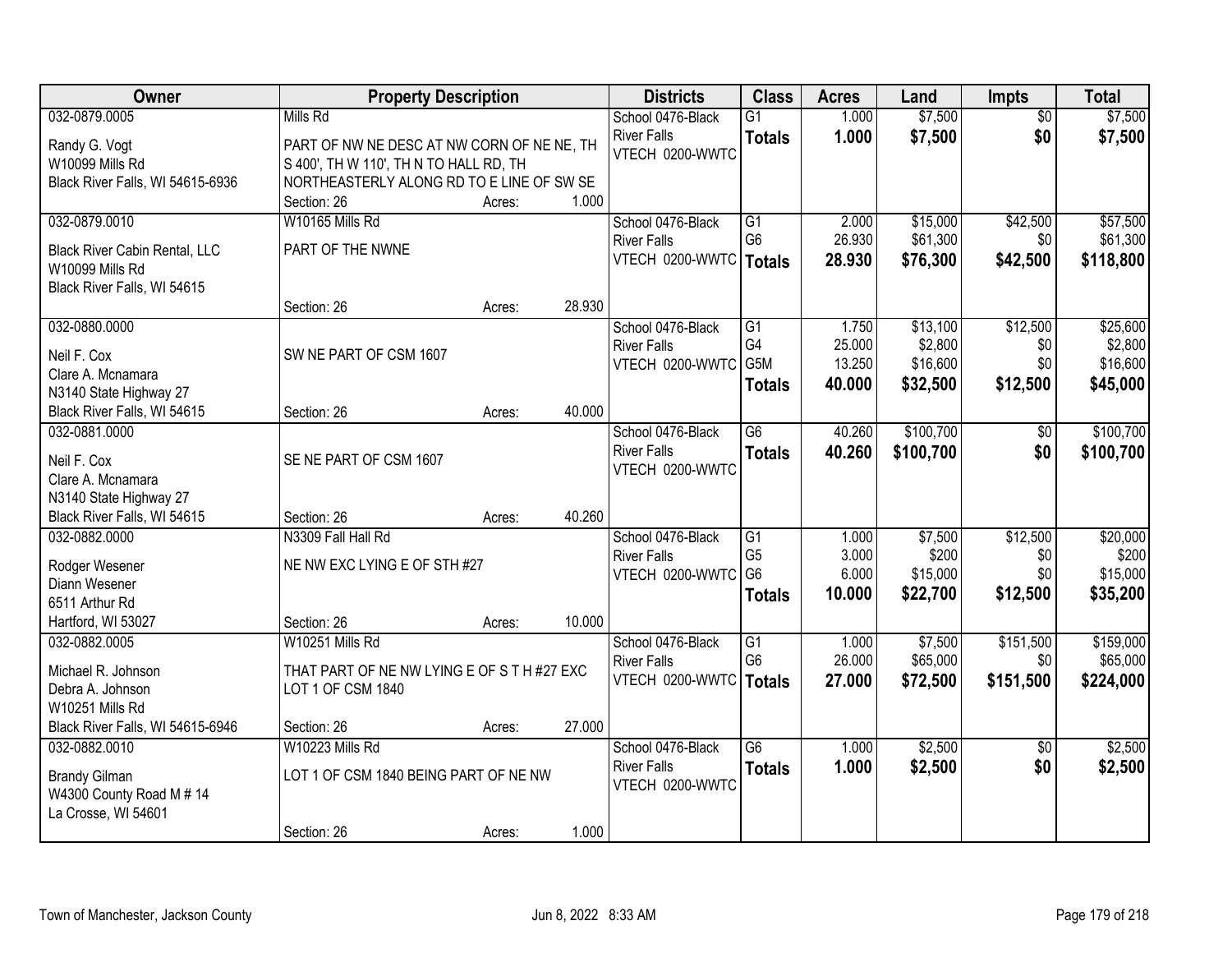| \$7,500<br>032-0883.0000<br>1.000<br>\$11,500<br>\$19,000<br>School 0476-Black<br>$\overline{G1}$<br>G <sub>6</sub><br>38.000<br>\$95,000<br>\$0<br>\$95,000<br><b>River Falls</b><br>PART OF NW NW EXC HWY<br>Rodger Wesener<br>VTECH 0200-WWTC   Totals<br>39.000<br>\$102,500<br>\$11,500<br>\$114,000<br>Diann Wesener<br>6511 Arthur Rd<br>Hartford, WI 53027<br>39.000<br>Section: 26<br>Acres:<br>N3323 Fall Hall Rd<br>$\overline{G1}$<br>\$7,500<br>\$28,000<br>\$35,500<br>032-0883.0005<br>School 0476-Black<br>1.000<br><b>River Falls</b><br>1.000<br>\$7,500<br>\$28,000<br><b>Totals</b><br>PART OF NW NW COM AT NW CORN OF 40TY, TH E<br>Rodger Wesener<br>VTECH 0200-WWTC<br>6511 Arthur Rd<br>ON N LINE 665' TO POB: TH S 265', TH E 120' TO<br>Hartford, WI 53027<br>SMALL CREEK, TH N ALONG CREEK TO N LINE OF<br>1.000<br>Section: 26<br>Acres:<br>032-0884.0000<br>School 0476-Black<br>\$4,300<br>G5<br>17.000<br>\$0<br>G <sub>6</sub><br>23.000<br>\$57,500<br>\$0<br><b>River Falls</b><br>SW <sub>NW</sub><br>Grace I. Hodge<br>\$61,800<br>VTECH 0200-WWTC<br>40.000<br>\$0<br><b>Totals</b><br>N3153 State Highway 27<br>Black River Falls, WI 54615<br>40.000<br>Section: 26<br>Acres:<br>032-0885.0000<br>$\overline{G1}$<br>2.750<br>\$19,400<br>\$84,000<br>N3153 State Highway 27<br>School 0476-Black<br>\$65,600<br>G <sub>6</sub><br>26.250<br>\$0<br><b>River Falls</b><br>PT SE NW LYG W OF HWY EXC TRACT 200' X 260'<br>Grace I. Hodge<br>VTECH 0200-WWTC<br>\$84,000<br>29.000<br>\$85,000<br><b>Totals</b><br>N3153 State Highway 27<br>Black River Falls, WI 54615 | <b>Owner</b> | <b>Property Description</b> |  | <b>Districts</b> | <b>Class</b> | <b>Acres</b> | Land | <b>Impts</b> | <b>Total</b> |
|---------------------------------------------------------------------------------------------------------------------------------------------------------------------------------------------------------------------------------------------------------------------------------------------------------------------------------------------------------------------------------------------------------------------------------------------------------------------------------------------------------------------------------------------------------------------------------------------------------------------------------------------------------------------------------------------------------------------------------------------------------------------------------------------------------------------------------------------------------------------------------------------------------------------------------------------------------------------------------------------------------------------------------------------------------------------------------------------------------------------------------------------------------------------------------------------------------------------------------------------------------------------------------------------------------------------------------------------------------------------------------------------------------------------------------------------------------------------------------------------------------------------------------------------------------------------------------------------------------------|--------------|-----------------------------|--|------------------|--------------|--------------|------|--------------|--------------|
|                                                                                                                                                                                                                                                                                                                                                                                                                                                                                                                                                                                                                                                                                                                                                                                                                                                                                                                                                                                                                                                                                                                                                                                                                                                                                                                                                                                                                                                                                                                                                                                                               |              |                             |  |                  |              |              |      |              |              |
|                                                                                                                                                                                                                                                                                                                                                                                                                                                                                                                                                                                                                                                                                                                                                                                                                                                                                                                                                                                                                                                                                                                                                                                                                                                                                                                                                                                                                                                                                                                                                                                                               |              |                             |  |                  |              |              |      |              |              |
|                                                                                                                                                                                                                                                                                                                                                                                                                                                                                                                                                                                                                                                                                                                                                                                                                                                                                                                                                                                                                                                                                                                                                                                                                                                                                                                                                                                                                                                                                                                                                                                                               |              |                             |  |                  |              |              |      |              |              |
|                                                                                                                                                                                                                                                                                                                                                                                                                                                                                                                                                                                                                                                                                                                                                                                                                                                                                                                                                                                                                                                                                                                                                                                                                                                                                                                                                                                                                                                                                                                                                                                                               |              |                             |  |                  |              |              |      |              |              |
|                                                                                                                                                                                                                                                                                                                                                                                                                                                                                                                                                                                                                                                                                                                                                                                                                                                                                                                                                                                                                                                                                                                                                                                                                                                                                                                                                                                                                                                                                                                                                                                                               |              |                             |  |                  |              |              |      |              |              |
| \$35,500<br>\$4,300<br>\$57,500<br>\$61,800<br>\$103,400<br>\$65,600<br>\$169,000                                                                                                                                                                                                                                                                                                                                                                                                                                                                                                                                                                                                                                                                                                                                                                                                                                                                                                                                                                                                                                                                                                                                                                                                                                                                                                                                                                                                                                                                                                                             |              |                             |  |                  |              |              |      |              |              |
|                                                                                                                                                                                                                                                                                                                                                                                                                                                                                                                                                                                                                                                                                                                                                                                                                                                                                                                                                                                                                                                                                                                                                                                                                                                                                                                                                                                                                                                                                                                                                                                                               |              |                             |  |                  |              |              |      |              |              |
|                                                                                                                                                                                                                                                                                                                                                                                                                                                                                                                                                                                                                                                                                                                                                                                                                                                                                                                                                                                                                                                                                                                                                                                                                                                                                                                                                                                                                                                                                                                                                                                                               |              |                             |  |                  |              |              |      |              |              |
|                                                                                                                                                                                                                                                                                                                                                                                                                                                                                                                                                                                                                                                                                                                                                                                                                                                                                                                                                                                                                                                                                                                                                                                                                                                                                                                                                                                                                                                                                                                                                                                                               |              |                             |  |                  |              |              |      |              |              |
|                                                                                                                                                                                                                                                                                                                                                                                                                                                                                                                                                                                                                                                                                                                                                                                                                                                                                                                                                                                                                                                                                                                                                                                                                                                                                                                                                                                                                                                                                                                                                                                                               |              |                             |  |                  |              |              |      |              |              |
|                                                                                                                                                                                                                                                                                                                                                                                                                                                                                                                                                                                                                                                                                                                                                                                                                                                                                                                                                                                                                                                                                                                                                                                                                                                                                                                                                                                                                                                                                                                                                                                                               |              |                             |  |                  |              |              |      |              |              |
|                                                                                                                                                                                                                                                                                                                                                                                                                                                                                                                                                                                                                                                                                                                                                                                                                                                                                                                                                                                                                                                                                                                                                                                                                                                                                                                                                                                                                                                                                                                                                                                                               |              |                             |  |                  |              |              |      |              |              |
|                                                                                                                                                                                                                                                                                                                                                                                                                                                                                                                                                                                                                                                                                                                                                                                                                                                                                                                                                                                                                                                                                                                                                                                                                                                                                                                                                                                                                                                                                                                                                                                                               |              |                             |  |                  |              |              |      |              |              |
|                                                                                                                                                                                                                                                                                                                                                                                                                                                                                                                                                                                                                                                                                                                                                                                                                                                                                                                                                                                                                                                                                                                                                                                                                                                                                                                                                                                                                                                                                                                                                                                                               |              |                             |  |                  |              |              |      |              |              |
|                                                                                                                                                                                                                                                                                                                                                                                                                                                                                                                                                                                                                                                                                                                                                                                                                                                                                                                                                                                                                                                                                                                                                                                                                                                                                                                                                                                                                                                                                                                                                                                                               |              |                             |  |                  |              |              |      |              |              |
|                                                                                                                                                                                                                                                                                                                                                                                                                                                                                                                                                                                                                                                                                                                                                                                                                                                                                                                                                                                                                                                                                                                                                                                                                                                                                                                                                                                                                                                                                                                                                                                                               |              |                             |  |                  |              |              |      |              |              |
|                                                                                                                                                                                                                                                                                                                                                                                                                                                                                                                                                                                                                                                                                                                                                                                                                                                                                                                                                                                                                                                                                                                                                                                                                                                                                                                                                                                                                                                                                                                                                                                                               |              |                             |  |                  |              |              |      |              |              |
|                                                                                                                                                                                                                                                                                                                                                                                                                                                                                                                                                                                                                                                                                                                                                                                                                                                                                                                                                                                                                                                                                                                                                                                                                                                                                                                                                                                                                                                                                                                                                                                                               |              |                             |  |                  |              |              |      |              |              |
|                                                                                                                                                                                                                                                                                                                                                                                                                                                                                                                                                                                                                                                                                                                                                                                                                                                                                                                                                                                                                                                                                                                                                                                                                                                                                                                                                                                                                                                                                                                                                                                                               |              |                             |  |                  |              |              |      |              |              |
|                                                                                                                                                                                                                                                                                                                                                                                                                                                                                                                                                                                                                                                                                                                                                                                                                                                                                                                                                                                                                                                                                                                                                                                                                                                                                                                                                                                                                                                                                                                                                                                                               |              |                             |  |                  |              |              |      |              |              |
| 29.000<br>Section: 26<br>Acres:                                                                                                                                                                                                                                                                                                                                                                                                                                                                                                                                                                                                                                                                                                                                                                                                                                                                                                                                                                                                                                                                                                                                                                                                                                                                                                                                                                                                                                                                                                                                                                               |              |                             |  |                  |              |              |      |              |              |
| \$2,500<br>\$2,500<br>032-0885.0005<br>$\overline{G6}$<br>N3153 State Highway 27<br>1.000<br>$\overline{50}$<br>School 0476-Black                                                                                                                                                                                                                                                                                                                                                                                                                                                                                                                                                                                                                                                                                                                                                                                                                                                                                                                                                                                                                                                                                                                                                                                                                                                                                                                                                                                                                                                                             |              |                             |  |                  |              |              |      |              |              |
| 1.000<br>\$2,500<br><b>River Falls</b><br>\$0<br>\$2,500<br><b>Totals</b>                                                                                                                                                                                                                                                                                                                                                                                                                                                                                                                                                                                                                                                                                                                                                                                                                                                                                                                                                                                                                                                                                                                                                                                                                                                                                                                                                                                                                                                                                                                                     |              |                             |  |                  |              |              |      |              |              |
| TRACT 200' X 260' SE NW WEST OF HWY BEING LOT<br>Grace I. Hodge<br>VTECH 0200-WWTC                                                                                                                                                                                                                                                                                                                                                                                                                                                                                                                                                                                                                                                                                                                                                                                                                                                                                                                                                                                                                                                                                                                                                                                                                                                                                                                                                                                                                                                                                                                            |              |                             |  |                  |              |              |      |              |              |
| N3153 State Highway 27<br>1 OF CSM 1944                                                                                                                                                                                                                                                                                                                                                                                                                                                                                                                                                                                                                                                                                                                                                                                                                                                                                                                                                                                                                                                                                                                                                                                                                                                                                                                                                                                                                                                                                                                                                                       |              |                             |  |                  |              |              |      |              |              |
| Black River Falls, WI 54615                                                                                                                                                                                                                                                                                                                                                                                                                                                                                                                                                                                                                                                                                                                                                                                                                                                                                                                                                                                                                                                                                                                                                                                                                                                                                                                                                                                                                                                                                                                                                                                   |              |                             |  |                  |              |              |      |              |              |
| 1.000<br>Section: 26<br>Acres:                                                                                                                                                                                                                                                                                                                                                                                                                                                                                                                                                                                                                                                                                                                                                                                                                                                                                                                                                                                                                                                                                                                                                                                                                                                                                                                                                                                                                                                                                                                                                                                |              |                             |  |                  |              |              |      |              |              |
| 032-0885.0010<br>\$60,500<br>\$68,000<br>N3140 State Highway 27<br>School 0476-Black<br>G1<br>\$7,500<br>1.000                                                                                                                                                                                                                                                                                                                                                                                                                                                                                                                                                                                                                                                                                                                                                                                                                                                                                                                                                                                                                                                                                                                                                                                                                                                                                                                                                                                                                                                                                                |              |                             |  |                  |              |              |      |              |              |
| G4<br>9.540<br>\$1,100<br>\$0<br>\$1,100<br><b>River Falls</b><br>Neil F. Cox<br>PART OF SE NW LYING NE'LY OF HWY BEING PT OF                                                                                                                                                                                                                                                                                                                                                                                                                                                                                                                                                                                                                                                                                                                                                                                                                                                                                                                                                                                                                                                                                                                                                                                                                                                                                                                                                                                                                                                                                 |              |                             |  |                  |              |              |      |              |              |
| VTECH 0200-WWTC<br>10.540<br>\$8,600<br>\$60,500<br>\$69,100<br><b>Totals</b><br>Clare A. Mcnamara<br><b>CSM 1607</b>                                                                                                                                                                                                                                                                                                                                                                                                                                                                                                                                                                                                                                                                                                                                                                                                                                                                                                                                                                                                                                                                                                                                                                                                                                                                                                                                                                                                                                                                                         |              |                             |  |                  |              |              |      |              |              |
| N3140 State Highway 27                                                                                                                                                                                                                                                                                                                                                                                                                                                                                                                                                                                                                                                                                                                                                                                                                                                                                                                                                                                                                                                                                                                                                                                                                                                                                                                                                                                                                                                                                                                                                                                        |              |                             |  |                  |              |              |      |              |              |
| 10.540<br>Black River Falls, WI 54615<br>Section: 26<br>Acres:                                                                                                                                                                                                                                                                                                                                                                                                                                                                                                                                                                                                                                                                                                                                                                                                                                                                                                                                                                                                                                                                                                                                                                                                                                                                                                                                                                                                                                                                                                                                                |              |                             |  |                  |              |              |      |              |              |
| \$122,500<br>032-0886.0000<br>N3056 Zillmer Rd<br>School 0476-Black<br>\$7,500<br>\$130,000<br>G1<br>1.000                                                                                                                                                                                                                                                                                                                                                                                                                                                                                                                                                                                                                                                                                                                                                                                                                                                                                                                                                                                                                                                                                                                                                                                                                                                                                                                                                                                                                                                                                                    |              |                             |  |                  |              |              |      |              |              |
| G <sub>6</sub><br>18.890<br>\$47,200<br>\$47,200<br>\$0<br><b>River Falls</b><br>LOTS 1 AND 2 OF CSM 2043 BEING PART OF THE<br>Robert A. Vian                                                                                                                                                                                                                                                                                                                                                                                                                                                                                                                                                                                                                                                                                                                                                                                                                                                                                                                                                                                                                                                                                                                                                                                                                                                                                                                                                                                                                                                                 |              |                             |  |                  |              |              |      |              |              |
| VTECH 0200-WWTC<br>\$54,700<br>\$122,500<br>19.890<br>\$177,200<br><b>Totals</b><br>Peggy J. Vian<br><b>NESW</b>                                                                                                                                                                                                                                                                                                                                                                                                                                                                                                                                                                                                                                                                                                                                                                                                                                                                                                                                                                                                                                                                                                                                                                                                                                                                                                                                                                                                                                                                                              |              |                             |  |                  |              |              |      |              |              |
| N3056 Zillmer Rd                                                                                                                                                                                                                                                                                                                                                                                                                                                                                                                                                                                                                                                                                                                                                                                                                                                                                                                                                                                                                                                                                                                                                                                                                                                                                                                                                                                                                                                                                                                                                                                              |              |                             |  |                  |              |              |      |              |              |
| 19.890<br>Black River Falls, WI 54615<br>Section: 26<br>Acres:                                                                                                                                                                                                                                                                                                                                                                                                                                                                                                                                                                                                                                                                                                                                                                                                                                                                                                                                                                                                                                                                                                                                                                                                                                                                                                                                                                                                                                                                                                                                                |              |                             |  |                  |              |              |      |              |              |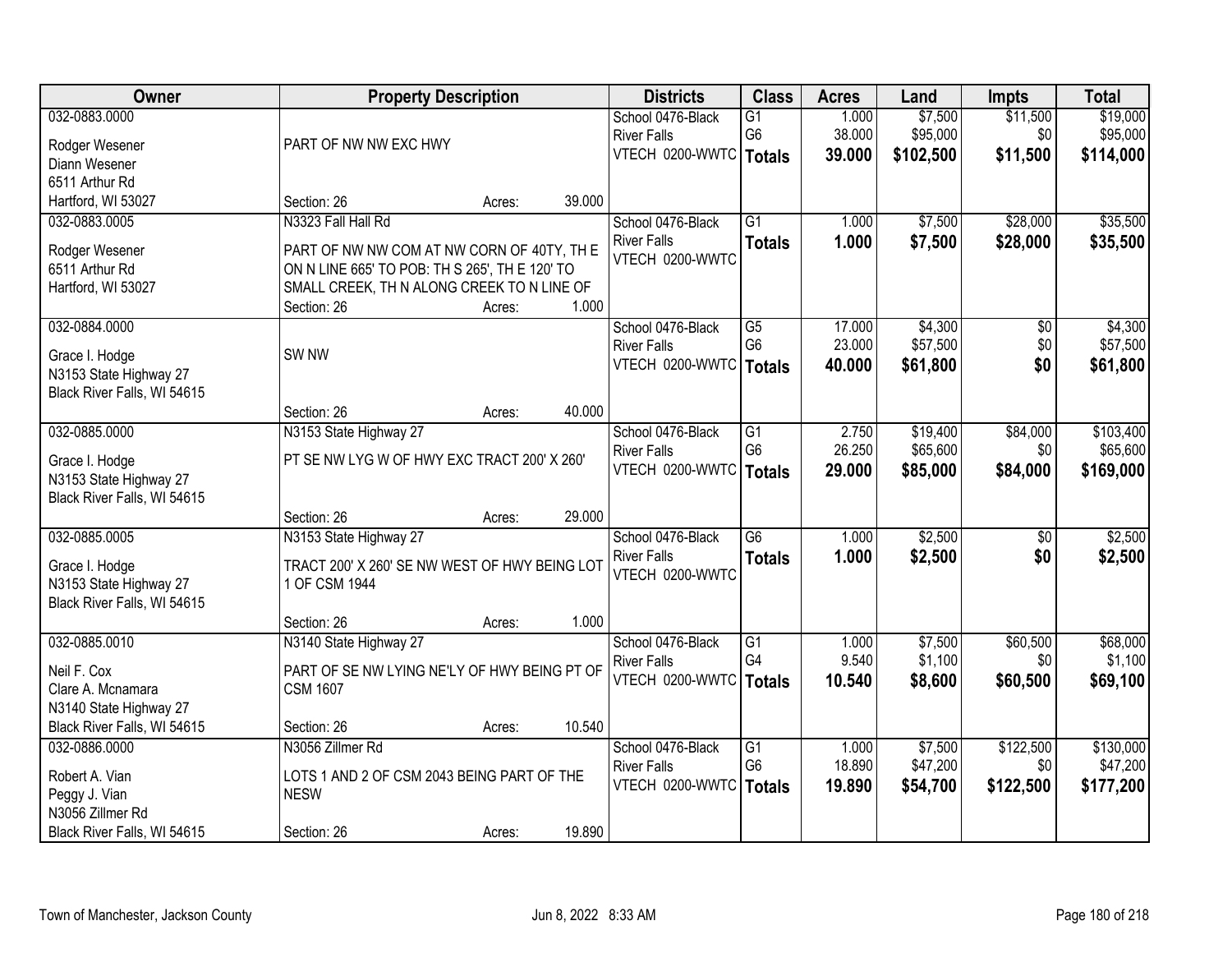| Owner                                 | <b>Property Description</b>                   |        |        | <b>Districts</b>                      | <b>Class</b>    | <b>Acres</b> | Land      | <b>Impts</b>    | <b>Total</b> |
|---------------------------------------|-----------------------------------------------|--------|--------|---------------------------------------|-----------------|--------------|-----------|-----------------|--------------|
| 032-0886.0005                         | N3003 Zillmer Rd                              |        |        | School 0476-Black                     | G1              | 1.000        | \$7,500   | \$67,000        | \$74,500     |
| Mitchell L. Anderson                  | S 1/2 OF NE SW                                |        |        | <b>River Falls</b>                    | G <sub>6</sub>  | 19.000       | \$47,500  | \$0             | \$47,500     |
| N3003 Zillmer Rd                      |                                               |        |        | VTECH 0200-WWTC   Totals              |                 | 20.000       | \$55,000  | \$67,000        | \$122,000    |
| Black River Falls, WI 54615-8500      |                                               |        |        |                                       |                 |              |           |                 |              |
|                                       | Section: 26                                   | Acres: | 20.000 |                                       |                 |              |           |                 |              |
| 032-0887.0000                         |                                               |        |        | School 0476-Black                     | $\overline{G6}$ | 40.000       | \$100,000 | \$0             | \$100,000    |
| Michael R. Driggett et al             | NW SW                                         |        |        | <b>River Falls</b>                    | <b>Totals</b>   | 40.000       | \$100,000 | \$0             | \$100,000    |
| Attn: Sandra L Driggett               |                                               |        |        | VTECH 0200-WWTC                       |                 |              |           |                 |              |
| N7249 Grenning Farm Rd                |                                               |        |        |                                       |                 |              |           |                 |              |
| Elkhorn, WI 53121-2891                | Section: 26                                   | Acres: | 40.000 |                                       |                 |              |           |                 |              |
| 032-0888.0000                         | W10394 Murphy Rd                              |        |        | School 0476-Black                     | G1              | 1.000        | \$7,500   | \$17,000        | \$24,500     |
|                                       |                                               |        |        | <b>River Falls</b>                    | G <sub>6</sub>  | 38.490       | \$96,200  | \$0             | \$96,200     |
| Driggett-Stawicki-Verna Family Asset  | SW SW EXC HWY EXC LYING S OF MURPHY RD LIFE   |        |        | VTECH 0200-WWTC                       | Totals          | 39.490       | \$103,700 | \$17,000        | \$120,700    |
| Trust 11/18/2020<br>c/o Dolores Verna | ESTATE TO DOLORES VERNA                       |        |        |                                       |                 |              |           |                 |              |
| 2842 S 103rd St                       | Section: 26                                   | Acres: | 39.490 |                                       |                 |              |           |                 |              |
| West Allis, WI 53227                  |                                               |        |        |                                       |                 |              |           |                 |              |
| 032-0888.0005                         |                                               |        |        | School 0476-Black                     | $\overline{G1}$ | 0.590        | \$4,200   | \$0             | \$4,200      |
|                                       |                                               |        |        | <b>River Falls</b>                    | <b>Totals</b>   | 0.590        | \$4,200   | \$0             | \$4,200      |
| Miriam Bright-Susan Barbour           | PART OF SW SW LYING S OF MURPHY RD            |        |        | VTECH 0200-WWTC                       |                 |              |           |                 |              |
| Bethel Como-Virginia Schneider        |                                               |        |        |                                       |                 |              |           |                 |              |
| 410 Ashland Ave Apt 4f                |                                               |        |        |                                       |                 |              |           |                 |              |
| River Forest, IL 60305                | Section: 26                                   | Acres: | 0.590  |                                       |                 |              |           |                 |              |
| 032-0889.0000                         | N2949 Zillmer Rd                              |        |        | School 0476-Black                     | $\overline{G1}$ | 1.000        | \$7,500   | $\sqrt[6]{3}$   | \$7,500      |
| Robert J. Roberts Sr et al            | SE SW                                         |        |        | <b>River Falls</b><br>VTECH 0200-WWTC | G <sub>6</sub>  | 39.000       | \$97,500  | \$0             | \$97,500     |
| S18 W36901 W Ottawa Ave               |                                               |        |        |                                       | <b>Totals</b>   | 40.000       | \$105,000 | \$0             | \$105,000    |
| Dousman, WI 53118                     |                                               |        |        |                                       |                 |              |           |                 |              |
|                                       | Section: 26                                   | Acres: | 40.000 |                                       |                 |              |           |                 |              |
| 032-0890.0000                         |                                               |        |        | School 0476-Black                     | G4              | 6.000        | \$700     | $\sqrt{6}$      | \$700        |
| Randy Zillmer                         | NE SE EX PT OF LOT 1 CSM 1947                 |        |        | <b>River Falls</b>                    | G <sub>5</sub>  | 28.930       | \$7,300   | \$0             | \$7,300      |
| c/o Sarah Reed, Personal Rep For      |                                               |        |        | VTECH 0200-WWTC                       | <b>Totals</b>   | 34.930       | \$8,000   | \$0             | \$8,000      |
| Estate                                |                                               |        |        |                                       |                 |              |           |                 |              |
| 111 E 6th St                          | Section: 26                                   | Acres: | 34.930 |                                       |                 |              |           |                 |              |
| Black River Falls, WI 54615-9008      |                                               |        |        |                                       |                 |              |           |                 |              |
| 032-0890.0005                         |                                               |        |        | School 0476-Black                     | $\overline{G4}$ | 5.070        | \$600     | $\overline{50}$ | \$600        |
| Dale T. Jessie                        | PART OF NE SE BEING PART OF LOT 1 OF CSM 1947 |        |        | <b>River Falls</b>                    | <b>Totals</b>   | 5.070        | \$600     | \$0             | \$600        |
| Linda L. Jessie                       |                                               |        |        | VTECH 0200-WWTC                       |                 |              |           |                 |              |
| 2433 Academy Rd                       |                                               |        |        |                                       |                 |              |           |                 |              |
| Sparta, WI 54656                      | Section: 26                                   | Acres: | 5.070  |                                       |                 |              |           |                 |              |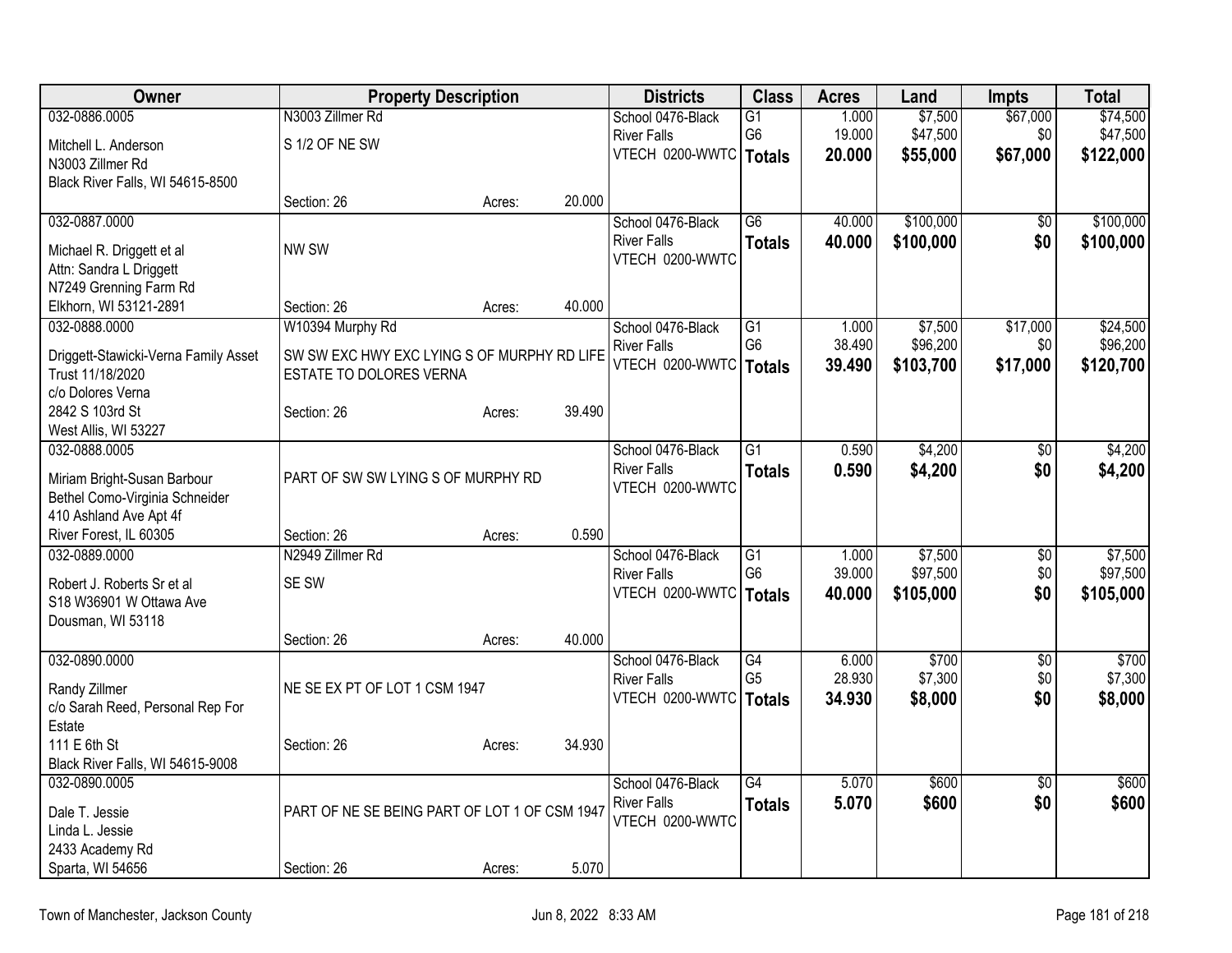| Owner                                                                                          |                                                                       | <b>Property Description</b> |       | <b>Districts</b>                                                    | <b>Class</b>                     | <b>Acres</b>            | Land                        | <b>Impts</b>                | <b>Total</b>                |
|------------------------------------------------------------------------------------------------|-----------------------------------------------------------------------|-----------------------------|-------|---------------------------------------------------------------------|----------------------------------|-------------------------|-----------------------------|-----------------------------|-----------------------------|
| 032-0891.0000<br>Robert E. Hart                                                                | PART OF NW SE BEING CSM 136                                           |                             |       | School 0476-Black<br><b>River Falls</b><br>VTECH 0200-WWTC          | $\overline{G2}$<br><b>Totals</b> | 1.000<br>1.000          | \$7,500<br>\$7,500          | $\overline{50}$<br>\$0      | \$7,500<br>\$7,500          |
| 520 N Roosevelt Rd<br>Black River Falls, WI 54615-1457                                         | Section: 26                                                           | Acres:                      | 1.000 |                                                                     |                                  |                         |                             |                             |                             |
| 032-0891.0005                                                                                  |                                                                       |                             |       | School 0476-Black                                                   | $\overline{G4}$                  | 6.370                   | \$700                       | \$0                         | \$700                       |
| Randy Zillmer<br>c/o Sarah Reed, Personal Rep For<br>Estate                                    | LOT 4 CSM 4228 BEING PART OF NW SE LYING S OF<br>ST HWY 27            |                             |       | <b>River Falls</b><br>VTECH 0200-WWTC                               | <b>Totals</b>                    | 6.370                   | \$700                       | \$0                         | \$700                       |
| 111 E 6th St<br>Black River Falls, WI 54615-9008                                               | Section: 26                                                           | Acres:                      | 6.370 |                                                                     |                                  |                         |                             |                             |                             |
| 032-0891.0010                                                                                  |                                                                       |                             |       | School 0476-Black                                                   | G4                               | 2.180                   | \$200                       | \$0                         | \$200                       |
| Dale D. Zillmer<br>W10066 County Rd O<br>Black River Falls, WI 54615                           | PART OF LOT 2 CSM 1199 BEING PART OF THE<br>SWSE EXC LOT 1 OF CSM 675 |                             |       | <b>River Falls</b><br>VTECH 0200-WWTC                               | <b>Totals</b>                    | 2.180                   | \$200                       | \$0                         | \$200                       |
|                                                                                                | Section: 26                                                           | Acres:                      | 2.180 |                                                                     |                                  |                         |                             |                             |                             |
| 032-0891.0011                                                                                  | N2969 State Highway 27                                                |                             |       | School 0476-Black<br><b>River Falls</b>                             | G4<br>G <sub>5</sub>             | 6.110<br>1.000          | \$700<br>\$300              | $\overline{50}$<br>\$0      | \$700<br>\$300              |
| Randy Zillmer                                                                                  | LOT 5 CSM 4232 BEING PART OF SW SE                                    |                             |       | VTECH 0200-WWTC                                                     | G7                               | 1.000                   | \$6,000                     | \$33,000                    | \$39,000                    |
| c/o Sarah Reed, Personal Rep For<br>Estate                                                     |                                                                       |                             |       |                                                                     | <b>Totals</b>                    | 8.110                   | \$7,000                     | \$33,000                    | \$40,000                    |
| 111 E 6th St<br>Black River Falls, WI 54615-9008                                               | Section: 26                                                           | Acres:                      | 8.110 |                                                                     |                                  |                         |                             |                             |                             |
| 032-0891.0015                                                                                  | W10104 County Rd O                                                    |                             |       | School 0476-Black                                                   | $\overline{G1}$                  | 1.720                   | \$10,300                    | \$145,500                   | \$155,800                   |
| Harry J. Schoolcraft<br>Martha E. Schoolcraft<br>W10104 County Rd O                            | LOT 1 OF CSM 675 BEING PT OF SW SE & SE SE                            |                             |       | <b>River Falls</b><br>VTECH 0200-WWTC                               | <b>Totals</b>                    | 1.720                   | \$10,300                    | \$145,500                   | \$155,800                   |
| Black River Falls, WI 54615-6933                                                               | Section: 26                                                           | Acres:                      | 1.720 |                                                                     |                                  |                         |                             |                             |                             |
| 032-0891.0020<br>Randy Zillmer                                                                 | PART OF NW SE LYING E OF CSM 1947                                     |                             |       | School 0476-Black<br><b>River Falls</b><br>VTECH 0200-WWTC   Totals | G4<br>G <sub>5</sub>             | 1.560<br>4.810<br>6.370 | \$200<br>\$1,100<br>\$1,300 | $\sqrt[6]{3}$<br>\$0<br>\$0 | \$200<br>\$1,100<br>\$1,300 |
| c/o Sarah Reed, Personal Rep For<br>Estate<br>111 E 6th St<br>Black River Falls, WI 54615-9008 | Section: 26                                                           | Acres:                      | 6.370 |                                                                     |                                  |                         |                             |                             |                             |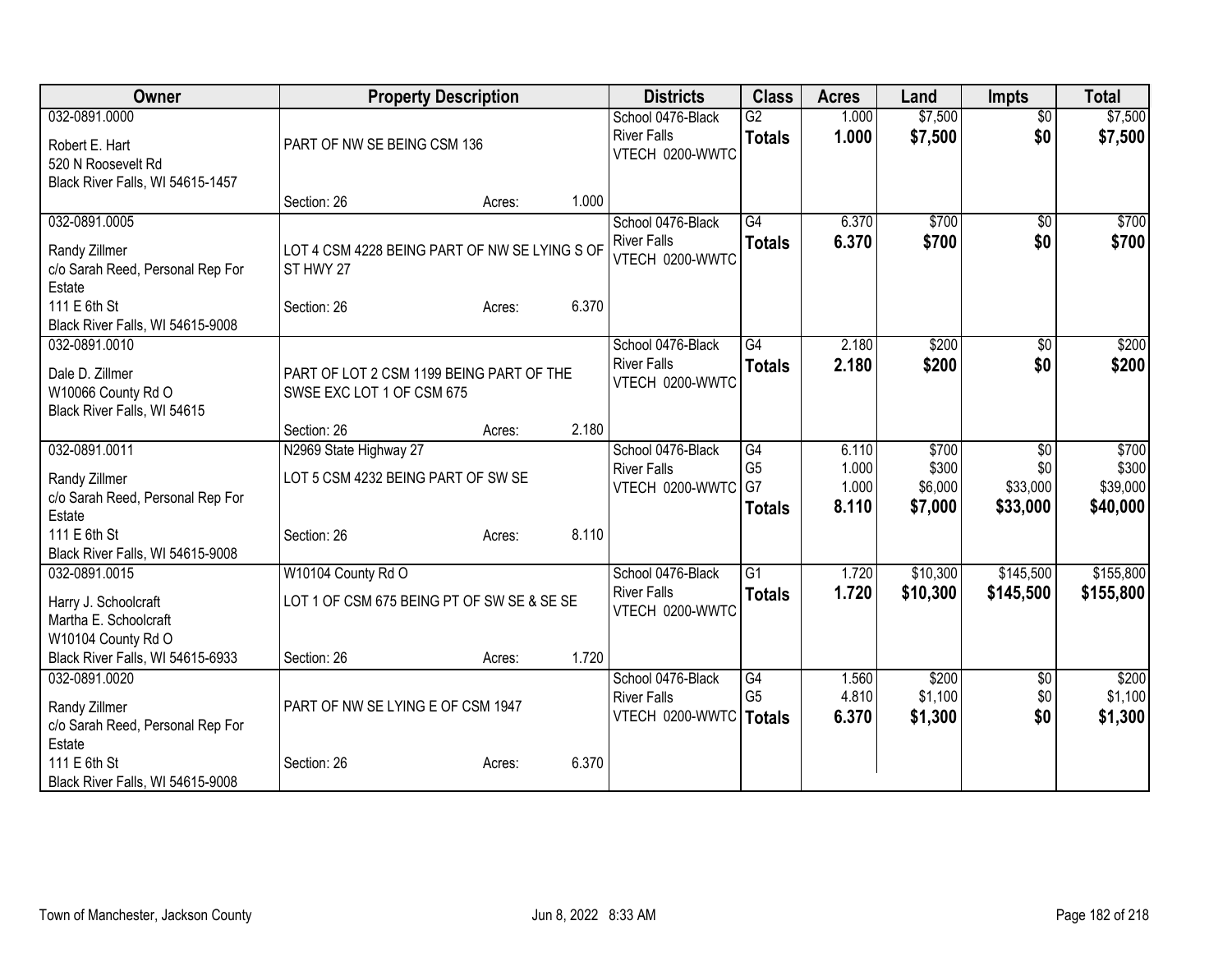| Owner                                              |                                                  | <b>Property Description</b> |        | <b>Districts</b>                                           | <b>Class</b>           | <b>Acres</b>     | Land               | <b>Impts</b>               | <b>Total</b>       |
|----------------------------------------------------|--------------------------------------------------|-----------------------------|--------|------------------------------------------------------------|------------------------|------------------|--------------------|----------------------------|--------------------|
| 032-0891.0025<br>Dale T. Jessie<br>Linda L. Jessie | PART OF NW SE BEING PART OF LOT 1 OF CSM<br>1947 |                             |        | School 0476-Black<br><b>River Falls</b><br>VTECH 0200-WWTC | G4<br><b>Totals</b>    | 19.210<br>19.210 | \$2,200<br>\$2,200 | $\overline{50}$<br>\$0     | \$2,200<br>\$2,200 |
| 2433 Academy Rd                                    |                                                  |                             |        |                                                            |                        |                  |                    |                            |                    |
| Sparta, WI 54656                                   | Section: 26                                      | Acres:                      | 19.210 |                                                            |                        |                  |                    |                            |                    |
| 032-0891.0030                                      | N3060 State Highway 27                           |                             |        | School 0476-Black                                          | G1                     | 2.000            | \$12,000           | \$123,000                  | \$135,000          |
| Ted A. Woodworth                                   | PART OF NW SE BEING LOT 2 OF CSM 1947            |                             |        | <b>River Falls</b>                                         | G <sub>4</sub>         | 1.720            | \$300              | \$0                        | \$300              |
| N3060 State Highway 27                             |                                                  |                             |        | VTECH 0200-WWTC   Totals                                   |                        | 3.720            | \$12,300           | \$123,000                  | \$135,300          |
| Black River Falls, WI 54615                        |                                                  |                             |        |                                                            |                        |                  |                    |                            |                    |
|                                                    | Section: 26                                      | Acres:                      | 3.720  |                                                            |                        |                  |                    |                            |                    |
| 032-0891.0035                                      |                                                  |                             |        | School 0476-Black                                          | G4                     | 2.090            | \$200              | $\sqrt{6}$                 | \$200              |
| Ted A. Woodworth                                   | PART OF NW SE BEING LOT 3 OF CSM 1947            |                             |        | <b>River Falls</b><br>VTECH 0200-WWTC                      | <b>Totals</b>          | 2.090            | \$200              | \$0                        | \$200              |
| N3060 State Highway 27                             |                                                  |                             |        |                                                            |                        |                  |                    |                            |                    |
| Black River Falls, WI 54615                        |                                                  |                             |        |                                                            |                        |                  |                    |                            |                    |
|                                                    | Section: 26                                      | Acres:                      | 2.090  |                                                            |                        |                  |                    |                            |                    |
| 032-0891.0040                                      |                                                  |                             |        | School 0476-Black<br><b>River Falls</b>                    | G4                     | 2.500            | \$300              | \$0                        | \$300              |
| See Vang                                           | PART OF SW SE BEING LOT 4 OF CSM 1947            |                             |        | VTECH 0200-WWTC                                            | <b>Totals</b>          | 2.500            | \$300              | \$0                        | \$300              |
| Ge Thao                                            |                                                  |                             |        |                                                            |                        |                  |                    |                            |                    |
| 215 Ponderosa Dr                                   |                                                  |                             |        |                                                            |                        |                  |                    |                            |                    |
| Holmen, WI 54636                                   | Section: 26                                      | Acres:                      | 2.500  |                                                            |                        |                  |                    |                            |                    |
| 032-0891.0045                                      | State Highway 27                                 |                             |        | School 0476-Black                                          | G4<br>G7               | 13.180<br>0.500  | \$1,500<br>\$1,300 | $\overline{30}$<br>\$4,500 | \$1,500<br>\$5,800 |
| Dale T. Jessie                                     | PART OF SW SE BEING PART OF LOT 1 OF CSM 1947    |                             |        | <b>River Falls</b><br>VTECH 0200-WWTC                      |                        | 13.680           | \$2,800            | \$4,500                    | \$7,300            |
| Linda L. Jessie                                    |                                                  |                             |        |                                                            | Totals                 |                  |                    |                            |                    |
| 2433 Academy Rd                                    |                                                  |                             |        |                                                            |                        |                  |                    |                            |                    |
| Sparta, WI 54656                                   | Section: 26                                      | Acres:                      | 13.680 |                                                            |                        |                  |                    |                            |                    |
| 032-0891.0050                                      |                                                  |                             |        | School 0476-Black<br><b>River Falls</b>                    | $\overline{G4}$        | 12.920<br>12.920 | \$1,500            | $\overline{50}$            | \$1,500            |
| See Vang                                           | LOT 6 CSM 4232 BEING PART OF SW SE               |                             |        | VTECH 0200-WWTC                                            | <b>Totals</b>          |                  | \$1,500            | \$0                        | \$1,500            |
| Ge Thao                                            |                                                  |                             |        |                                                            |                        |                  |                    |                            |                    |
| 215 Ponderosa Dr                                   |                                                  |                             |        |                                                            |                        |                  |                    |                            |                    |
| Holmen, WI 54636                                   | Section: 26                                      | Acres:                      | 12.920 |                                                            |                        |                  |                    |                            |                    |
| 032-0891.0055                                      |                                                  |                             |        | School 0476-Black<br><b>River Falls</b>                    | G4<br>G <sub>5</sub> M | 1.000<br>0.500   | \$100<br>\$500     | $\overline{60}$<br>\$0     | \$100<br>\$500     |
| Randy Zillmer                                      | OUTLOT 1 CSM 4228 BEING PART OF NW SE LYING      |                             |        | VTECH 0200-WWTC   Totals                                   |                        | 1.500            | \$600              | \$0                        | \$600              |
| c/o Sarah Reed, Personal Rep For                   | S OF ST HWY 27                                   |                             |        |                                                            |                        |                  |                    |                            |                    |
| Estate                                             |                                                  |                             |        |                                                            |                        |                  |                    |                            |                    |
| 111 E 6th St                                       | Section: 26                                      | Acres:                      | 1.500  |                                                            |                        |                  |                    |                            |                    |
| Black River Falls, WI 54615-9008                   |                                                  |                             |        |                                                            |                        |                  |                    |                            |                    |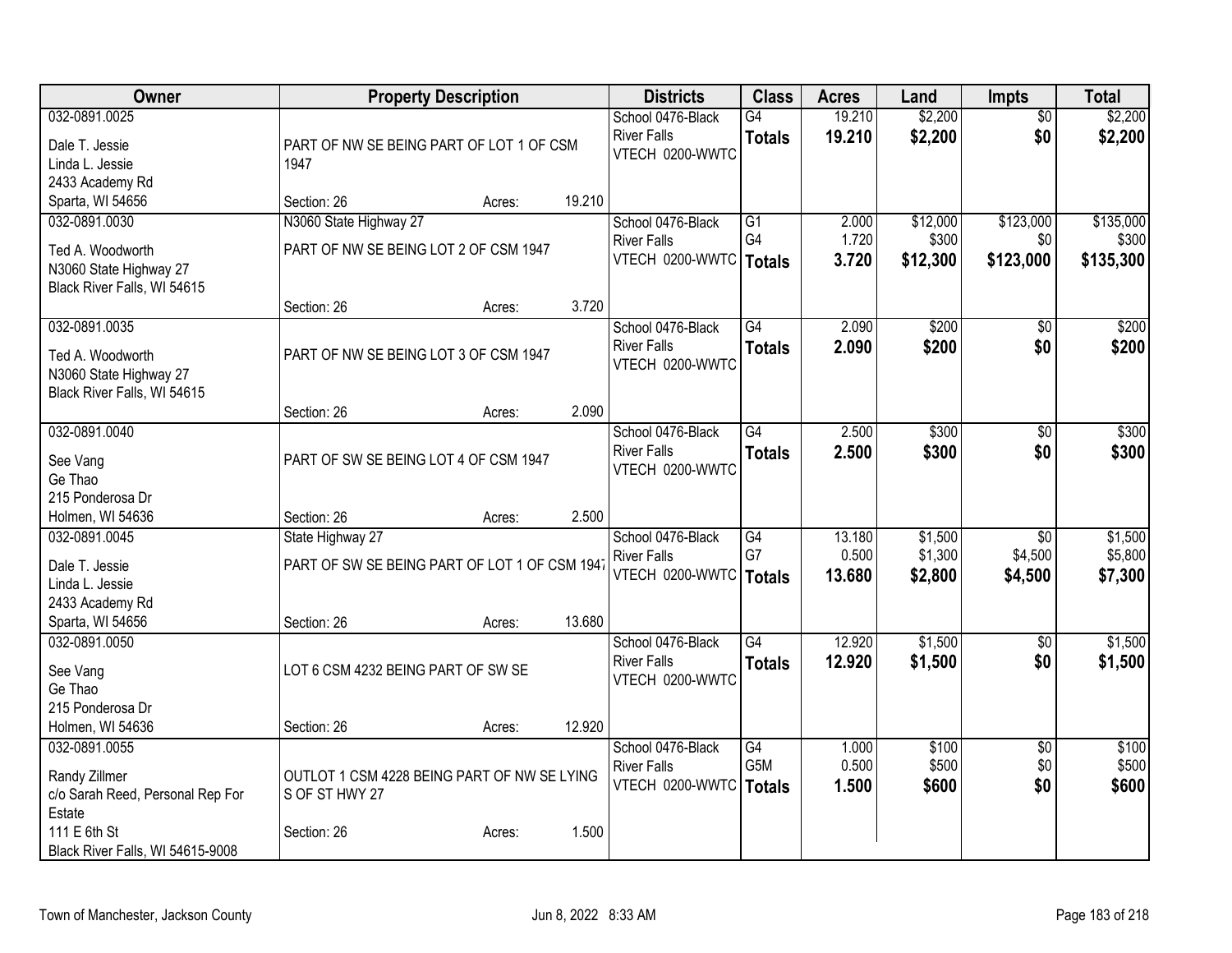| Owner                                                                                          |                                                                       | <b>Property Description</b> |        | <b>Districts</b>                                               | <b>Class</b>                          | <b>Acres</b>                        | Land                                     | <b>Impts</b>                         | <b>Total</b>                             |
|------------------------------------------------------------------------------------------------|-----------------------------------------------------------------------|-----------------------------|--------|----------------------------------------------------------------|---------------------------------------|-------------------------------------|------------------------------------------|--------------------------------------|------------------------------------------|
| 032-0892.0000<br>Randy Zillmer                                                                 | SE SE EXC LOT 1 OF CSM 675 & EXC LOT 2 OF CSM                         |                             |        | School 0476-Black<br><b>River Falls</b><br>VTECH 0200-WWTC     | $\overline{G4}$<br><b>Totals</b>      | 10.440<br>10.440                    | \$1,200<br>\$1,200                       | \$0<br>\$0                           | \$1,200<br>\$1,200                       |
| c/o Sarah Reed, Personal Rep For<br>Estate<br>111 E 6th St<br>Black River Falls, WI 54615-9008 | 1199 & EXC THAT PART OF LOT 1 OF CSM 1947<br>Section: 26              | Acres:                      | 10.440 |                                                                |                                       |                                     |                                          |                                      |                                          |
| 032-0892.0010<br>Dale T. Jessie<br>Linda L. Jessie<br>2433 Academy Rd                          | PART OF SE SE BEING PART OF LOT 1 OF CSM 1947                         |                             |        | School 0476-Black<br><b>River Falls</b><br>VTECH 0200-WWTC     | G4<br><b>Totals</b>                   | 19.130<br>19.130                    | \$2,200<br>\$2,200                       | $\overline{50}$<br>\$0               | \$2,200<br>\$2,200                       |
| Sparta, WI 54656                                                                               | Section: 26                                                           | Acres:                      | 19.130 |                                                                |                                       |                                     |                                          |                                      |                                          |
| 032-0892.0015                                                                                  | W10066 County Rd O                                                    |                             |        | School 0476-Black                                              | G1                                    | 1.000                               | \$7,500                                  | \$99,000                             | \$106,500                                |
| Dale D. Zillmer<br>W10066 County Rd O<br>Black River Falls, WI 54615                           | PART OF LOT 2 CSM 1199 BEING PART OF THE<br>SESE EXC LOT 1 OF CSM 675 |                             |        | <b>River Falls</b><br>VTECH 0200-WWTC   Totals                 | G4                                    | 8.210<br>9.210                      | \$900<br>\$8,400                         | \$0<br>\$99,000                      | \$900<br>\$107,400                       |
|                                                                                                | Section: 26                                                           | Acres:                      | 9.210  |                                                                |                                       |                                     |                                          |                                      |                                          |
| 032-0893.0000                                                                                  | NE NE LIFETIME ESTATE TO JUDY I HUNTER                                |                             |        | School 0476-Black<br><b>River Falls</b><br>VTECH 0200-WWTC     | G4<br><b>Totals</b>                   | 40.000<br>40.000                    | \$4,600<br>\$4,600                       | $\sqrt[6]{}$<br>\$0                  | \$4,600<br>\$4,600                       |
|                                                                                                | Section: 27                                                           | Acres:                      | 40.000 |                                                                |                                       |                                     |                                          |                                      |                                          |
| 032-0894.0000<br>Jack E. Taylor<br>N3260 E Pine Hill Rd                                        | N 1/2 OF NW NE                                                        |                             |        | School 0476-Black<br><b>River Falls</b><br>VTECH 0200-WWTC     | G4<br><b>Totals</b>                   | 20.000<br>20.000                    | \$1,300<br>\$1,300                       | $\sqrt{6}$<br>\$0                    | \$1,300<br>\$1,300                       |
| Black River Falls, WI 54615-6911                                                               | Section: 27                                                           | Acres:                      | 20.000 |                                                                |                                       |                                     |                                          |                                      |                                          |
| 032-0894.0005<br>Dale T. Jessie<br>Linda L. Jessie<br>2433 Academy Rd                          | S 1/2 OF NW NE                                                        |                             |        | School 0476-Black<br><b>River Falls</b><br>VTECH 0200-WWTC G5M | G4<br>G <sub>5</sub><br><b>Totals</b> | 13.000<br>1.000<br>6.000<br>20.000  | \$1,500<br>\$300<br>\$7,500<br>\$9,300   | $\overline{50}$<br>\$0<br>\$0<br>\$0 | \$1,500<br>\$300<br>\$7,500<br>\$9,300   |
| Sparta, WI 54656                                                                               | Section: 27                                                           | Acres:                      | 20.000 |                                                                |                                       |                                     |                                          |                                      |                                          |
| 032-0895.0000<br>Dale T. Jessie<br>Linda L. Jessie<br>2433 Academy Rd                          | SW <sub>NE</sub>                                                      |                             |        | School 0476-Black<br><b>River Falls</b><br>VTECH 0200-WWTC G5M | G4<br>G <sub>5</sub><br><b>Totals</b> | 23.000<br>1.000<br>16.000<br>40.000 | \$2,600<br>\$300<br>\$20,000<br>\$22,900 | $\overline{50}$<br>\$0<br>\$0<br>\$0 | \$2,600<br>\$300<br>\$20,000<br>\$22,900 |
| Sparta, WI 54656                                                                               | Section: 27                                                           | Acres:                      | 40.000 |                                                                |                                       |                                     |                                          |                                      |                                          |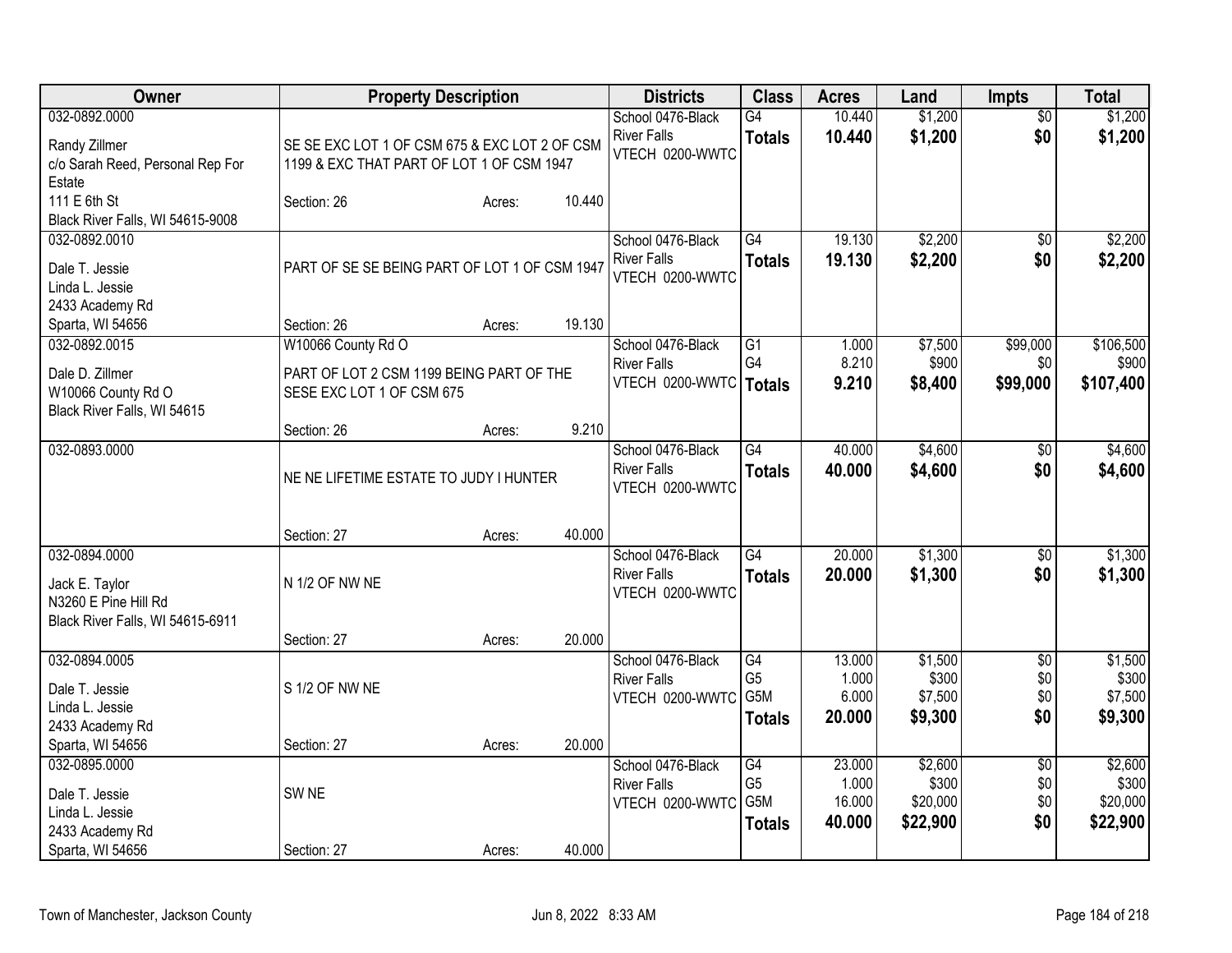| Owner                            | <b>Property Description</b>                   |        |        | <b>Districts</b>         | <b>Class</b>    | <b>Acres</b> | Land    | <b>Impts</b>    | <b>Total</b> |
|----------------------------------|-----------------------------------------------|--------|--------|--------------------------|-----------------|--------------|---------|-----------------|--------------|
| 032-0896.0000                    |                                               |        |        | School 0476-Black        | G4              | 40.000       | \$4,600 | $\overline{30}$ | \$4,600      |
| Dale T. Jessie                   | SE <sub>NE</sub>                              |        |        | <b>River Falls</b>       | <b>Totals</b>   | 40.000       | \$4,600 | \$0             | \$4,600      |
| Linda L. Jessie                  |                                               |        |        | VTECH 0200-WWTC          |                 |              |         |                 |              |
| 2433 Academy Rd                  |                                               |        |        |                          |                 |              |         |                 |              |
| Sparta, WI 54656                 | Section: 27                                   | Acres: | 40.000 |                          |                 |              |         |                 |              |
| 032-0897.0000                    | N3260 E Pine Hill Rd                          |        |        | School 0476-Black        | G4              | 5.840        | \$400   | $\overline{30}$ | \$400        |
|                                  |                                               |        |        | <b>River Falls</b>       | G7              | 1.000        | \$7,500 | \$16,500        | \$24,000     |
| Jack E. Taylor                   | PT OF N 1/2 OF NE NW LYING E OF RD            |        |        | VTECH 0200-WWTC          | Totals          | 6.840        | \$7,900 | \$16,500        | \$24,400     |
| N3260 E Pine Hill Rd             |                                               |        |        |                          |                 |              |         |                 |              |
| Black River Falls, WI 54615-6911 | Section: 27                                   |        | 6.840  |                          |                 |              |         |                 |              |
| 032-0897.0005                    |                                               | Acres: |        | School 0476-Black        | G4              | 19.000       | \$2,200 |                 | \$2,200      |
|                                  |                                               |        |        | <b>River Falls</b>       | G <sub>5</sub>  | 1.000        | \$100   | \$0<br>\$0      | \$100        |
| Dale T. Jessie                   | S 1/2 OF NE NW                                |        |        | VTECH 0200-WWTC   Totals |                 | 20,000       | \$2,300 | \$0             |              |
| Linda L. Jessie                  |                                               |        |        |                          |                 |              |         |                 | \$2,300      |
| 2433 Academy Rd                  |                                               |        |        |                          |                 |              |         |                 |              |
| Sparta, WI 54656                 | Section: 27                                   | Acres: | 20.000 |                          |                 |              |         |                 |              |
| 032-0897.0010                    | N3260 E Pine Hill Rd                          |        |        | School 0476-Black        | G4              | 4.060        | \$300   | $\sqrt{6}$      | \$300        |
| Jack E. Taylor                   | PT OF SE SW SEC 22 AND NE NW SEC 27: COM ON S |        |        | <b>River Falls</b>       | G7              | 0.500        | \$3,800 | \$54,000        | \$57,800     |
| Elizabeth Taylor                 | LINE OF SE SW PF SEC 22 AT INTERSECTION WITH  |        |        | VTECH 0200-WWTC          | <b>Totals</b>   | 4.560        | \$4,100 | \$54,000        | \$58,100     |
| N3260 E Pine Hill Rd             | C OF T RD RUNNING THRU 40TY AS POB; TH N ON   |        |        |                          |                 |              |         |                 |              |
| Black River Falls, WI 54615-6911 | Section: 27                                   | Acres: | 4.560  |                          |                 |              |         |                 |              |
| 032-0897.0015                    |                                               |        |        | School 0476-Black        | $\overline{G4}$ | 8.600        | \$1,000 | $\overline{50}$ | \$1,000      |
|                                  |                                               |        |        | <b>River Falls</b>       | <b>Totals</b>   | 8.600        | \$1,000 | \$0             | \$1,000      |
| Jack E. Taylor                   | N 1/2 OF NE NW LYING W OF T/RD                |        |        | VTECH 0200-WWTC          |                 |              |         |                 |              |
| Elizabeth Taylor                 |                                               |        |        |                          |                 |              |         |                 |              |
| N3260 E Pine Hill Rd             |                                               |        |        |                          |                 |              |         |                 |              |
| Black River Falls, WI 54615-6911 | Section: 27                                   | Acres: | 8.600  |                          |                 |              |         |                 |              |
| 032-0898.0000                    |                                               |        |        | School 0476-Black        | G4              | 20.000       | \$2,300 | $\sqrt{$0}$     | \$2,300      |
| Jack E. Taylor                   | N 1/2 OF NW NW                                |        |        | <b>River Falls</b>       | <b>Totals</b>   | 20.000       | \$2,300 | \$0             | \$2,300      |
| Elizabeth Taylor                 |                                               |        |        | VTECH 0200-WWTC          |                 |              |         |                 |              |
| N3260 E Pine Hill Rd             |                                               |        |        |                          |                 |              |         |                 |              |
| Black River Falls, WI 54615-6911 | Section: 27                                   | Acres: | 20.000 |                          |                 |              |         |                 |              |
| 032-0898.0005                    |                                               |        |        | School 0476-Black        | $\overline{G4}$ | 14.000       | \$1,600 | $\overline{50}$ | \$1,600      |
| Dale T. Jessie                   | S 1/2 OF NW NW EXC W 6AC                      |        |        | <b>River Falls</b>       | <b>Totals</b>   | 14.000       | \$1,600 | \$0             | \$1,600      |
| Linda L. Jessie                  |                                               |        |        | VTECH 0200-WWTC          |                 |              |         |                 |              |
| 2433 Academy Rd                  |                                               |        |        |                          |                 |              |         |                 |              |
| Sparta, WI 54656                 | Section: 27                                   | Acres: | 14.000 |                          |                 |              |         |                 |              |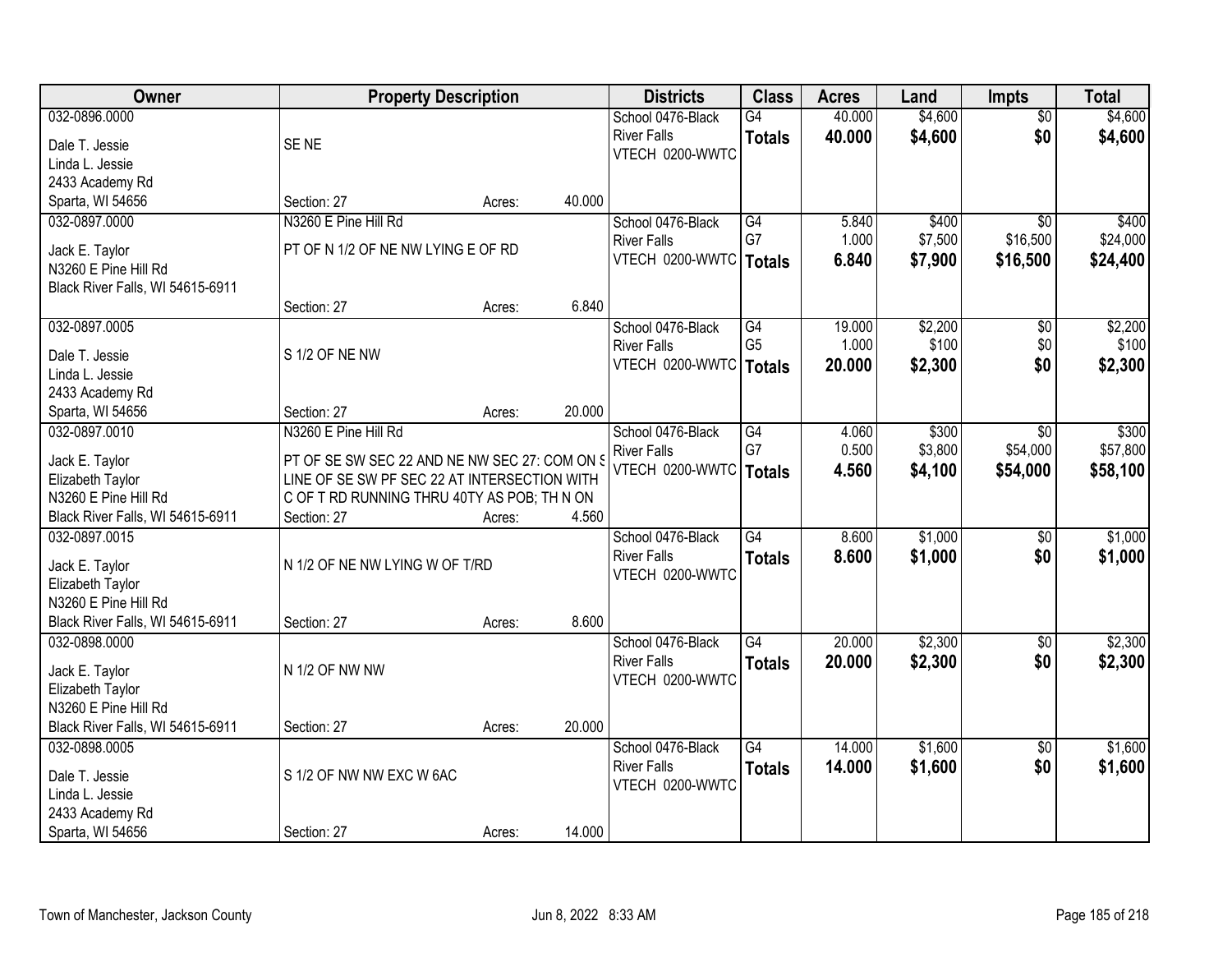| Owner                        | <b>Property Description</b>                     |        |        | <b>Districts</b>   | <b>Class</b>     | <b>Acres</b> | Land     | <b>Impts</b>    | <b>Total</b> |
|------------------------------|-------------------------------------------------|--------|--------|--------------------|------------------|--------------|----------|-----------------|--------------|
| 032-0898.0010                | W10786 Gomer Rd                                 |        |        | School 0476-Black  | $\overline{G1}$  | 1.000        | \$6,000  | \$90,500        | \$96,500     |
| Kirk A. Bucholz              | W 6AC OF S 1/2 OF N 1/2 OF NW 1/4               |        |        | <b>River Falls</b> | G4               | 5.000        | \$600    | \$0             | \$600        |
| Stacy J. Bucholz             |                                                 |        |        | VTECH 0200-WWTC    | Totals           | 6.000        | \$6,600  | \$90,500        | \$97,100     |
| N3068 Slegel Rd              |                                                 |        |        |                    |                  |              |          |                 |              |
| Black River Falls, WI 54615  | Section: 27                                     | Acres: | 6.000  |                    |                  |              |          |                 |              |
| 032-0899.0000                |                                                 |        |        | School 0476-Black  | G4               | 30.000       | \$3,400  | \$0             | \$3,400      |
|                              |                                                 |        |        | <b>River Falls</b> | G <sub>5</sub> M | 10.000       | \$12,500 | \$0             | \$12,500     |
| Dale T. Jessie               | SW NW EXC RD R/W                                |        |        | VTECH 0200-WWTC    | <b>Totals</b>    | 40.000       | \$15,900 | \$0             | \$15,900     |
| Linda L. Jessie              |                                                 |        |        |                    |                  |              |          |                 |              |
| 2433 Academy Rd              |                                                 |        |        |                    |                  |              |          |                 |              |
| Sparta, WI 54656             | Section: 27                                     | Acres: | 40.000 |                    |                  |              |          |                 |              |
| 032-0900.0000                | W10686 Gomer Rd                                 |        |        | School 0476-Black  | $\overline{G4}$  | 35.000       | \$4,000  | \$0             | \$4,000      |
| Dale T. Jessie               | SE NW EX PARCEL DESC AS FOLLOWS: COMM AT        |        |        | <b>River Falls</b> | G <sub>5</sub>   | 2.000        | \$500    | \$0             | \$500        |
| Linda L. Jessie              | THE CENTER OF SEC 27, TH W 864' TO THE          |        |        | VTECH 0200-WWTC    | G7               | 2.000        | \$12,500 | \$20,000        | \$32,500     |
| 2433 Academy Rd              | CENTER OF RD, TH N 106' TO POB, TH W 241', TH N |        |        |                    | <b>Totals</b>    | 39.000       | \$17,000 | \$20,000        | \$37,000     |
| Sparta, WI 54656             | Section: 27                                     | Acres: | 39.000 |                    |                  |              |          |                 |              |
| 032-0900.0005                | N3101 E Pine Hill Rd                            |        |        | School 0476-Black  | X4               | 1.000        | \$0      | \$0             | \$0          |
|                              |                                                 |        |        | <b>River Falls</b> |                  | 1.000        | \$0      | \$0             | \$0          |
| Jackson Electric Cooperative | PART OF THE SE NW DESC AS FOLLOWS: COMM AT      |        |        | VTECH 0200-WWTC    | <b>Totals</b>    |              |          |                 |              |
| N6868 County Rd F            | THE CENTER OF SEC 27, TH W 864' TO THE          |        |        |                    |                  |              |          |                 |              |
| Black River Falls, WI 54615  | CENTER OF RD, TH N 106' TO POB, TH W 241', TH N |        |        |                    |                  |              |          |                 |              |
|                              | Section: 27                                     | Acres: | 1.000  |                    |                  |              |          |                 |              |
| 032-0901.0000                |                                                 |        |        | School 0476-Black  | $\overline{G4}$  | 34.000       | \$3,900  | $\overline{30}$ | \$3,900      |
| Dale T. Jessie               | NE SW EXC RD R/W                                |        |        | <b>River Falls</b> | G <sub>5</sub>   | 1.000        | \$300    | \$0             | \$300        |
| Linda L. Jessie              |                                                 |        |        | VTECH 0200-WWTC    | G5M              | 5.000        | \$6,300  | \$0             | \$6,300      |
| 2433 Academy Rd              |                                                 |        |        |                    | <b>Totals</b>    | 40.000       | \$10,500 | \$0             | \$10,500     |
| Sparta, WI 54656             | Section: 27                                     | Acres: | 40.000 |                    |                  |              |          |                 |              |
| 032-0902.0000                |                                                 |        |        | School 0476-Black  | G4               | 39.000       | \$4,400  | $\sqrt{$0}$     | \$4,400      |
|                              |                                                 |        |        | <b>River Falls</b> | G <sub>5</sub>   | 1.000        | \$300    | \$0             | \$300        |
| Dale T. Jessie               | NW SW                                           |        |        | VTECH 0200-WWTC    | <b>Totals</b>    | 40.000       | \$4,700  | \$0             | \$4,700      |
| Linda L. Jessie              |                                                 |        |        |                    |                  |              |          |                 |              |
| 2433 Academy Rd              |                                                 |        |        |                    |                  |              |          |                 |              |
| Sparta, WI 54656             | Section: 27                                     | Acres: | 40.000 |                    |                  |              |          |                 |              |
| 032-0903.0000                | N2909 E Pine Hill Rd                            |        |        | School 0476-Black  | G1               | 1.000        | \$7,500  | \$108,000       | \$115,500    |
| Victoria E. Degnan           | LOT 1 OF CSM 631 BEING PT OF SW SW &PT OF SE    |        |        | <b>River Falls</b> | G <sub>6</sub>   | 14.900       | \$37,300 | \$0             | \$37,300     |
| N2909 E Pine Hill Rd         | <b>SW</b>                                       |        |        | VTECH 0200-WWTC    | Totals           | 15.900       | \$44,800 | \$108,000       | \$152,800    |
| Black River Falls, WI 54615  |                                                 |        |        |                    |                  |              |          |                 |              |
|                              | Section: 27                                     | Acres: | 15.900 |                    |                  |              |          |                 |              |
|                              |                                                 |        |        |                    |                  |              |          |                 |              |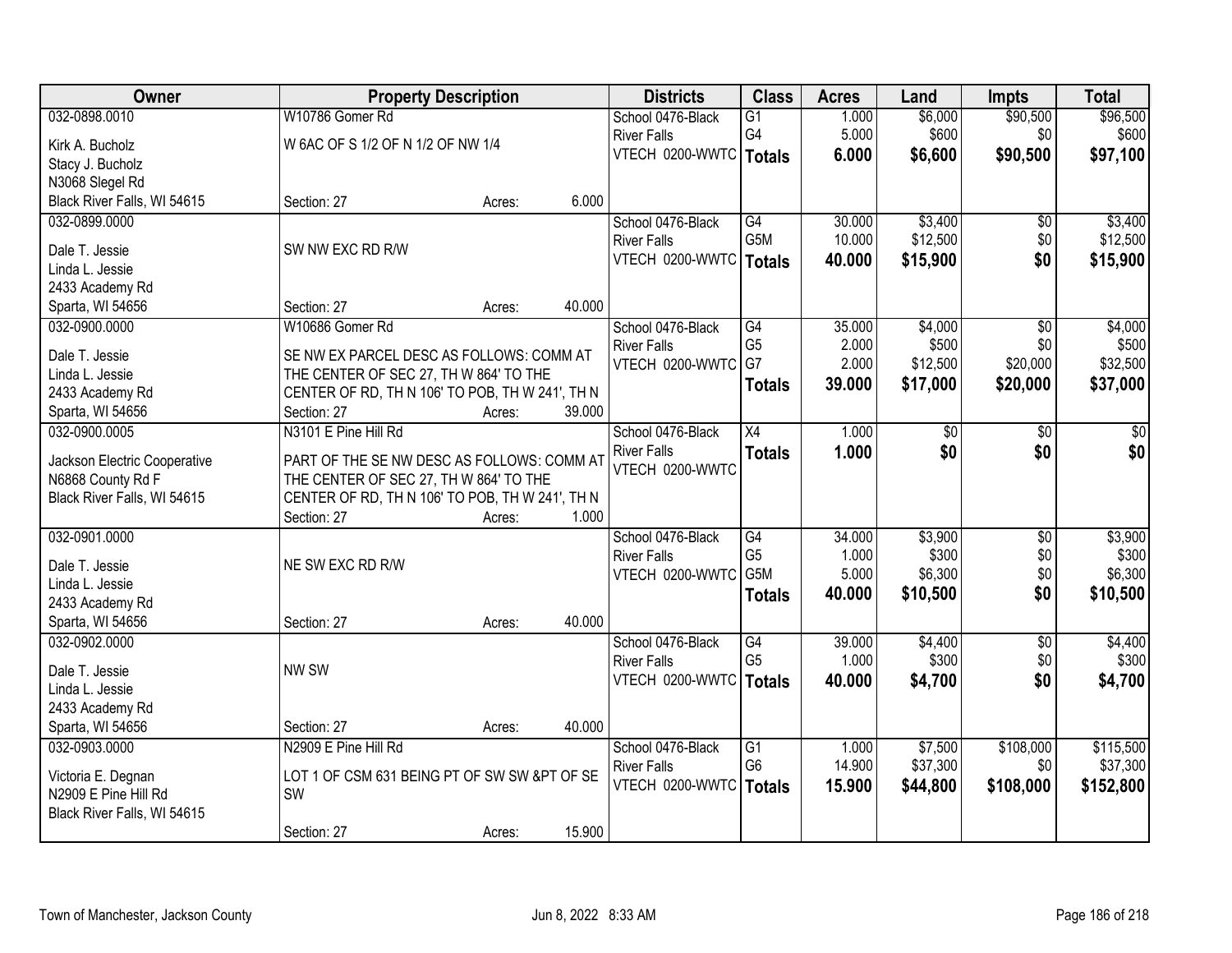| Owner                                                                   |                                                                       | <b>Property Description</b> |        | <b>Districts</b>                        | <b>Class</b>                     | <b>Acres</b>     | Land                 | Impts                  | <b>Total</b>         |
|-------------------------------------------------------------------------|-----------------------------------------------------------------------|-----------------------------|--------|-----------------------------------------|----------------------------------|------------------|----------------------|------------------------|----------------------|
| 032-0903.0005<br>Kirk A. Bucholz                                        | N2941 E Pine Hill Rd<br>LOT 2 OF CSM 631 EXC LOT 5 CSM 4303 BEING PT  |                             |        | School 0476-Black<br><b>River Falls</b> | $\overline{G2}$<br><b>Totals</b> | 24.680<br>24.680 | \$97,900<br>\$97,900 | $\overline{50}$<br>\$0 | \$97,900<br>\$97,900 |
| Stacy J. Bucholz<br>N3068 Slegel Rd                                     | OF SW SW & PT OF SE SW                                                |                             |        | VTECH 0200-WWTC                         |                                  |                  |                      |                        |                      |
| Black River Falls, WI 54615                                             | Section: 27                                                           | Acres:                      | 24.680 |                                         |                                  |                  |                      |                        |                      |
| 032-0903.0010                                                           | Pine Hill Rd                                                          |                             |        | School 0476-Black                       | $\overline{G4}$                  | 10.170           | \$1,200              | \$0                    | \$1,200              |
| Kirk A. Bucholz<br>Stacy J. Bucholz<br>N3068 Slegel Rd                  | LOT 5 CSM 4303 BEING PT OF LOT 2 CSM 631 PT OF<br>SW SW & PT OF SE SW |                             |        | <b>River Falls</b><br>VTECH 0200-WWTC   | <b>Totals</b>                    | 10.170           | \$1,200              | \$0                    | \$1,200              |
| Black River Falls, WI 54615                                             | Section: 27                                                           | Acres:                      | 10.170 |                                         |                                  |                  |                      |                        |                      |
| 032-0904.0000                                                           | N2997 E Pine Hill Rd                                                  |                             |        | School 0476-Black                       | $\overline{G1}$                  | 3.410            | \$21,000             | \$178,000              | \$199,000            |
| Rachael M. Merry<br>N2997 E Pine Hill Rd<br>Black River Falls, WI 54615 | LOT 3 OF CSM 631 BEING PT OF SE SW                                    |                             |        | <b>River Falls</b><br>VTECH 0200-WWTC   | <b>Totals</b>                    | 3.410            | \$21,000             | \$178,000              | \$199,000            |
|                                                                         | Section: 27                                                           | Acres:                      | 3.410  |                                         |                                  |                  |                      |                        |                      |
| 032-0904.0005                                                           |                                                                       |                             |        | School 0476-Black                       | G4                               | 26.070           | \$3,000              | \$0                    | \$3,000              |
| Kirk A. Bucholz<br>Stacy J. Bucholz<br>N3068 Slegel Rd                  | LOT 4 OF CSM 631 BEING PT OF SE SW & PT OF SW<br>SW                   |                             |        | <b>River Falls</b><br>VTECH 0200-WWTC   | <b>Totals</b>                    | 26.070           | \$3,000              | \$0                    | \$3,000              |
| Black River Falls, WI 54615                                             | Section: 27                                                           | Acres:                      | 26.070 |                                         |                                  |                  |                      |                        |                      |
| 032-0905.0000                                                           |                                                                       |                             |        | School 0476-Black                       | $\overline{G4}$                  | 21.000           | \$2,400              | $\overline{50}$        | \$2,400              |
| Eric G. Adsen                                                           | PART OF LOT 3 CSM 2020 BEING THE NESE                                 |                             |        | <b>River Falls</b>                      | G <sub>5</sub>                   | 9.000            | \$2,300              | \$0                    | \$2,300              |
| 3664 S Kansas Ave                                                       |                                                                       |                             |        | VTECH 0200-WWTC                         | G5M                              | 10.000           | \$12,500             | \$0                    | \$12,500             |
| St Francis, WI 53235                                                    |                                                                       |                             |        |                                         | <b>Totals</b>                    | 40.000           | \$17,200             | \$0                    | \$17,200             |
|                                                                         | Section: 27                                                           | Acres:                      | 40.000 |                                         |                                  |                  |                      |                        |                      |
| 032-0906.0000                                                           |                                                                       |                             |        | School 0476-Black<br><b>River Falls</b> | G4<br>G5M                        | 30.000<br>10.000 | \$3,400<br>\$12,500  | $\overline{50}$<br>\$0 | \$3,400<br>\$12,500  |
| Eric G. Adsen                                                           | PART OF LOT 3 CSM 2020 BEING THE NWSE                                 |                             |        | VTECH 0200-WWTC                         | <b>Totals</b>                    | 40.000           | \$15,900             | \$0                    | \$15,900             |
| 3664 S Kansas Ave                                                       |                                                                       |                             |        |                                         |                                  |                  |                      |                        |                      |
| St Francis, WI 53235                                                    | Section: 27                                                           | Acres:                      | 40.000 |                                         |                                  |                  |                      |                        |                      |
| 032-0907.0000                                                           | <b>Murphy Rd</b>                                                      |                             |        | School 0476-Black                       | $\overline{G4}$                  | 10.180           | \$1,200              | $\overline{50}$        | \$1,200              |
|                                                                         |                                                                       |                             |        | <b>River Falls</b>                      | G5M                              | 4.500            | \$5,700              | \$0                    | \$5,700              |
| Eric G. Adsen<br>3664 S Kansas Ave                                      | PART OF LOT 3 CSM 2020 BEING PART OF THE<br>SWSE                      |                             |        | VTECH 0200-WWTC                         | <b>Totals</b>                    | 14.680           | \$6,900              | \$0                    | \$6,900              |
| St Francis, WI 53235                                                    |                                                                       |                             |        |                                         |                                  |                  |                      |                        |                      |
|                                                                         | Section: 27                                                           | Acres:                      | 14.680 |                                         |                                  |                  |                      |                        |                      |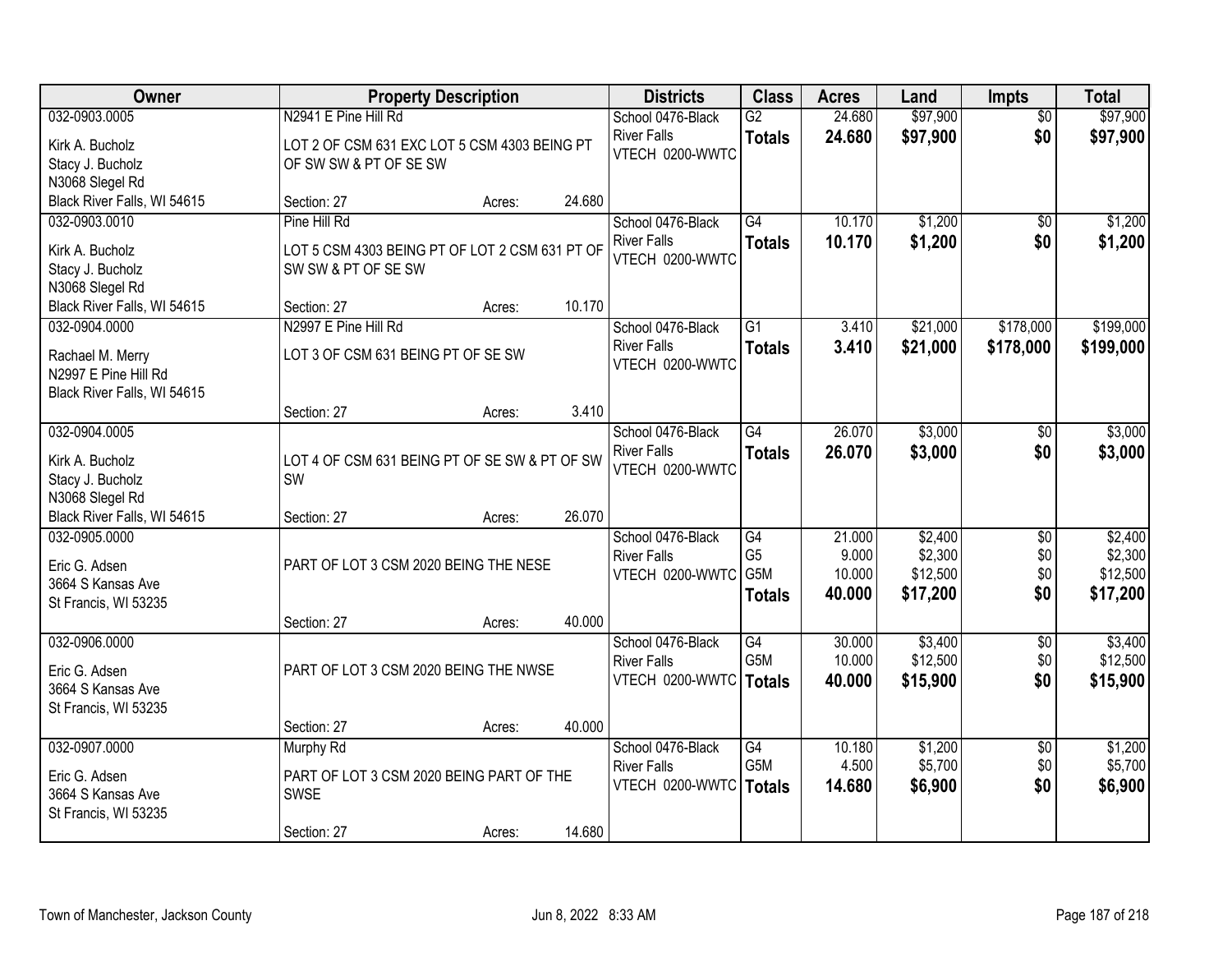| Owner                                                              |                                                                                               | <b>Property Description</b> |        | <b>Districts</b>                        | <b>Class</b>    | <b>Acres</b>   | Land     | <b>Impts</b> | <b>Total</b> |
|--------------------------------------------------------------------|-----------------------------------------------------------------------------------------------|-----------------------------|--------|-----------------------------------------|-----------------|----------------|----------|--------------|--------------|
| 032-0907.0010                                                      | W10562 Murphy Rd                                                                              |                             |        | School 0476-Black                       | $\overline{G1}$ | 9.130          | \$35,300 | \$110,500    | \$145,800    |
| David J. Hunter<br>W10562 Murphy Rd                                | LOT 5 CSM 4054 BEING PT OF SWSE                                                               |                             |        | <b>River Falls</b><br>VTECH 0200-WWTC   | <b>Totals</b>   | 9.130          | \$35,300 | \$110,500    | \$145,800    |
| Black River Falls, WI 54615                                        |                                                                                               |                             |        |                                         |                 |                |          |              |              |
|                                                                    | Section: 27                                                                                   | Acres:                      | 9.130  |                                         |                 |                |          |              |              |
| 032-0907.0015                                                      | W10499 Murphy Rd                                                                              |                             |        | School 0476-Black                       | $\overline{G1}$ | 1.250          | \$9,400  | \$40,000     | \$49,400     |
| Patricia Dorwin<br>W10499 Murphy Rd<br>Black River Falls, WI 54615 | PART OF SWSE(.5A) AND PART OF SESE(.5A) AND<br>PART OF SWSE LYING S OF MURPY RD .25A          |                             |        | <b>River Falls</b><br>VTECH 0200-WWTC   | <b>Totals</b>   | 1.250          | \$9,400  | \$40,000     | \$49,400     |
|                                                                    | Section: 27                                                                                   | Acres:                      | 1.250  |                                         |                 |                |          |              |              |
| 032-0907.0030                                                      | W10588 Murphy Rd                                                                              |                             |        | School 0476-Black                       | G1              | 1.000          | \$7,500  | \$125,000    | \$132,500    |
| Steven and Robin Bucholz                                           | LOT 4 OF CSM 2020 BEING PART OF THE SWSE                                                      |                             |        | <b>River Falls</b>                      | G4              | 8.820          | \$1,000  | \$0          | \$1,000      |
| Irrevocabletrust 7/31/2018                                         |                                                                                               |                             |        | VTECH 0200-WWTC                         | G5M             | 3.500          | \$4,400  | \$0          | \$4,400      |
| W10588 Murphy Rd                                                   |                                                                                               |                             |        |                                         | <b>Totals</b>   | 13.320         | \$12,900 | \$125,000    | \$137,900    |
| Black River Falls, WI 54615                                        | Section: 27                                                                                   | Acres:                      | 13.320 |                                         |                 |                |          |              |              |
| 032-0908.0000                                                      | W10446 Murphy Rd                                                                              |                             |        | School 0476-Black                       | $\overline{G1}$ | 1.000          | \$7,500  | \$45,500     | \$53,000     |
| Jessica Culpitt<br>W10446 Murphy Rd                                | PART OF SE SE BEING LOT 1 OF CSM 1246                                                         |                             |        | <b>River Falls</b><br>VTECH 0200-WWTC   | <b>Totals</b>   | 1.000          | \$7,500  | \$45,500     | \$53,000     |
| Black River Falls, WI 54615-6931                                   |                                                                                               |                             |        |                                         |                 |                |          |              |              |
|                                                                    | Section: 27                                                                                   | Acres:                      | 1.000  |                                         |                 |                |          |              |              |
| 032-0908.0001                                                      | W10448 Murphy Rd                                                                              |                             |        | School 0476-Black<br><b>River Falls</b> | $\overline{G1}$ | 1.000<br>1.000 | \$7,500  | \$83,500     | \$91,000     |
| Jeffery S. Cummings                                                | PART OF SE SE BEING LOT 2 OF CSM 1246                                                         |                             |        | VTECH 0200-WWTC                         | <b>Totals</b>   |                | \$7,500  | \$83,500     | \$91,000     |
| Doris M. Cummings                                                  |                                                                                               |                             |        |                                         |                 |                |          |              |              |
| W10448 Murphy Rd                                                   |                                                                                               |                             | 1.000  |                                         |                 |                |          |              |              |
| Black River Falls, WI 54615-6931<br>032-0908.0005                  | Section: 27<br>W10477 Murphy Rd                                                               | Acres:                      |        | School 0476-Black                       | $\overline{G1}$ | 2.970          | \$19,900 | \$41,500     | \$61,400     |
|                                                                    |                                                                                               |                             |        | <b>River Falls</b>                      | <b>Totals</b>   | 2.970          | \$19,900 | \$41,500     | \$61,400     |
| Bobbie J. Gray                                                     | PART OF SE SE                                                                                 |                             |        | VTECH 0200-WWTC                         |                 |                |          |              |              |
| W10477 Murphy Rd                                                   |                                                                                               |                             |        |                                         |                 |                |          |              |              |
| Black River Falls, WI 54615                                        | Section: 27                                                                                   | Acres:                      | 2.970  |                                         |                 |                |          |              |              |
| 032-0908.0015                                                      | W10391 Murphy Rd                                                                              |                             |        | School 0476-Black                       | $\overline{G1}$ | 1.000          | \$7,500  | \$95,000     | \$102,500    |
|                                                                    |                                                                                               |                             |        | <b>River Falls</b>                      | G <sub>6</sub>  | 3.660          | \$9,200  | \$0          | \$9,200      |
| Virginia K. Schneider et al                                        | PT OF SE SE LYING S OF MURPHY RD EXC THAT                                                     |                             |        | VTECH 0200-WWTC                         | <b>Totals</b>   | 4.660          | \$16,700 | \$95,000     | \$111,700    |
| c/o Bethel M. Como<br>410 Ashland Ave Apt 4f                       | PART LYING W OF A LINE: COM AT A POINT 1956'8" I<br>OF SW CORN OF SE 1/4 TH N TO SOUTH ROW OF |                             |        |                                         |                 |                |          |              |              |
| River Forest, IL 60305                                             | Section: 27                                                                                   | Acres:                      | 4.660  |                                         |                 |                |          |              |              |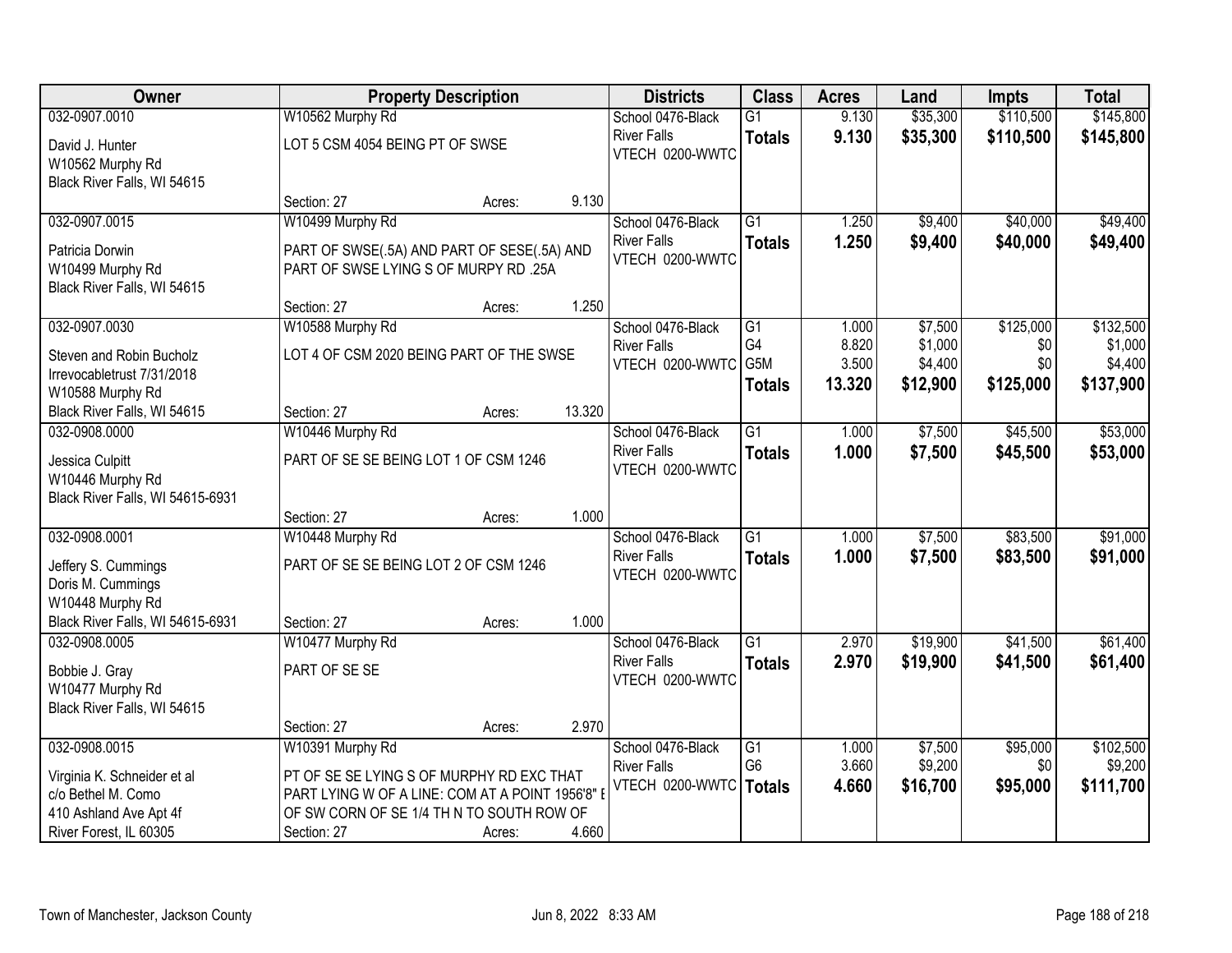| Owner                               | <b>Property Description</b>                       |        |        | <b>Districts</b>   | <b>Class</b>     | <b>Acres</b> | Land     | <b>Impts</b>    | <b>Total</b> |
|-------------------------------------|---------------------------------------------------|--------|--------|--------------------|------------------|--------------|----------|-----------------|--------------|
| 032-0908.0020                       | W10502 Murphy Rd                                  |        |        | School 0476-Black  | $\overline{G1}$  | 1.000        | \$7,500  | \$22,500        | \$30,000     |
| Eric G. Adsen                       | PART OF LOT 3 CSM 2020 BEING PART OF THE          |        |        | <b>River Falls</b> | G4               | 24.160       | \$2,800  | \$0             | \$2,800      |
| 3664 S Kansas Ave                   | SESE LESS .16A AS DESCRIBED IN 382/665            |        |        | VTECH 0200-WWTC    | G5M              | 4.000        | \$5,000  | \$0             | \$5,000      |
| St Francis, WI 53235                |                                                   |        |        |                    | <b>Totals</b>    | 29.160       | \$15,300 | \$22,500        | \$37,800     |
|                                     | Section: 27                                       | Acres: | 29.160 |                    |                  |              |          |                 |              |
| 032-0909.0000                       |                                                   |        |        | School 0476-Black  | G4               | 33.100       | \$3,800  | \$0             | \$3,800      |
| Kirk A. Bucholz                     | PART OF NE NE                                     |        |        | <b>River Falls</b> | G <sub>5</sub>   | 1.000        | \$300    | \$0             | \$300        |
| Stacy J. Bucholz                    |                                                   |        |        | VTECH 0200-WWTC    | <b>Totals</b>    | 34.100       | \$4,100  | \$0             | \$4,100      |
| N3068 Slegel Rd                     |                                                   |        |        |                    |                  |              |          |                 |              |
| Black River Falls, WI 54615         | Section: 28                                       | Acres: | 34.100 |                    |                  |              |          |                 |              |
| 032-0909.0005                       | W10898 Gomer Rd                                   |        |        | School 0476-Black  | $\overline{G1}$  | 1.000        | \$6,000  | \$102,500       | \$108,500    |
|                                     |                                                   |        |        | <b>River Falls</b> | G4               | 2.000        | \$300    | \$0             | \$300        |
| Bonnie L. Gomer                     | PART OF NENE DESC AS FOLLOWS: COMM AT THE         |        |        | VTECH 0200-WWTC    | <b>Totals</b>    | 3.000        | \$6,300  | \$102,500       | \$108,800    |
| W10898 Gomer Rd                     | SW CORNER OF FORTY, THE ALONG N ROW OF            |        |        |                    |                  |              |          |                 |              |
| Black River Falls, WI 54615-6928    | TOWN RD 215', TH N 675', TH W 215', TH S 675' TO  |        |        |                    |                  |              |          |                 |              |
|                                     | Section: 28                                       | Acres: | 3.000  |                    |                  |              |          |                 |              |
| 032-0909.0010                       | W10884 Gomer Rd                                   |        |        | School 0476-Black  | G1               | 1.000        | \$6,000  | \$136,500       | \$142,500    |
| Mary Valentino                      | PT OF NENE COM AT SW CORN, TH E ALONG N ROV       |        |        | <b>River Falls</b> | G4               | 2.000        | \$300    | \$0             | \$300        |
| Geno Valentino                      | LINE OF TOWN RD 215' TO POB, TH N 675', TH E 215' |        |        | VTECH 0200-WWTC    | Totals           | 3.000        | \$6,300  | \$136,500       | \$142,800    |
| W10884 Gomer Rd                     | TH S 675', TH W 215' TO THE POB                   |        |        |                    |                  |              |          |                 |              |
| Black River Falls, WI 54615         | Section: 28                                       | Acres: | 3.000  |                    |                  |              |          |                 |              |
| 032-0910.0000                       |                                                   |        |        | School 0476-Black  | $\overline{G4}$  | 35.620       | \$3,700  | $\overline{50}$ | \$3,700      |
|                                     | PART OF NW NE EXC RD R/W                          |        |        | <b>River Falls</b> | G <sub>5</sub> M | 2.500        | \$3,200  | \$0             | \$3,200      |
| Kirk A. Bucholz                     |                                                   |        |        | VTECH 0200-WWTC    | <b>Totals</b>    | 38.120       | \$6,900  | \$0             | \$6,900      |
| Stacy J. Bucholz<br>N3068 Slegel Rd |                                                   |        |        |                    |                  |              |          |                 |              |
| Black River Falls, WI 54615         | Section: 28                                       | Acres: | 38.120 |                    |                  |              |          |                 |              |
| 032-0910.0005                       | N3296 W Pine Hill Rd                              |        |        | School 0476-Black  | $\overline{G1}$  | 1.880        | \$14,100 | \$159,000       | \$173,100    |
|                                     |                                                   |        |        | <b>River Falls</b> | <b>Totals</b>    | 1.880        | \$14,100 | \$159,000       | \$173,100    |
| Scott G & Bonnie J Lauterbach 2002  | PART OF NW NE NKA LOT 1 CSM 2515                  |        |        | VTECH 0200-WWTC    |                  |              |          |                 |              |
| <b>Living Trust</b>                 |                                                   |        |        |                    |                  |              |          |                 |              |
| N3296 W Pine Hill Rd                |                                                   |        |        |                    |                  |              |          |                 |              |
| Black River Falls, WI 54615         | Section: 28                                       | Acres: | 1.880  |                    |                  |              |          |                 |              |
| 032-0911.0000                       |                                                   |        |        | School 0476-Black  | G4               | 38.000       | \$4,300  | $\overline{50}$ | \$4,300      |
| Kirk A. Bucholz                     | SW NE EXC RD R/W                                  |        |        | <b>River Falls</b> | G <sub>5</sub>   | 2.000        | \$500    | \$0             | \$500        |
| Stacy J. Bucholz                    |                                                   |        |        | VTECH 0200-WWTC    | Totals           | 40.000       | \$4,800  | \$0             | \$4,800      |
| N3068 Slegel Rd                     |                                                   |        |        |                    |                  |              |          |                 |              |
| Black River Falls, WI 54615         | Section: 28                                       | Acres: | 40.000 |                    |                  |              |          |                 |              |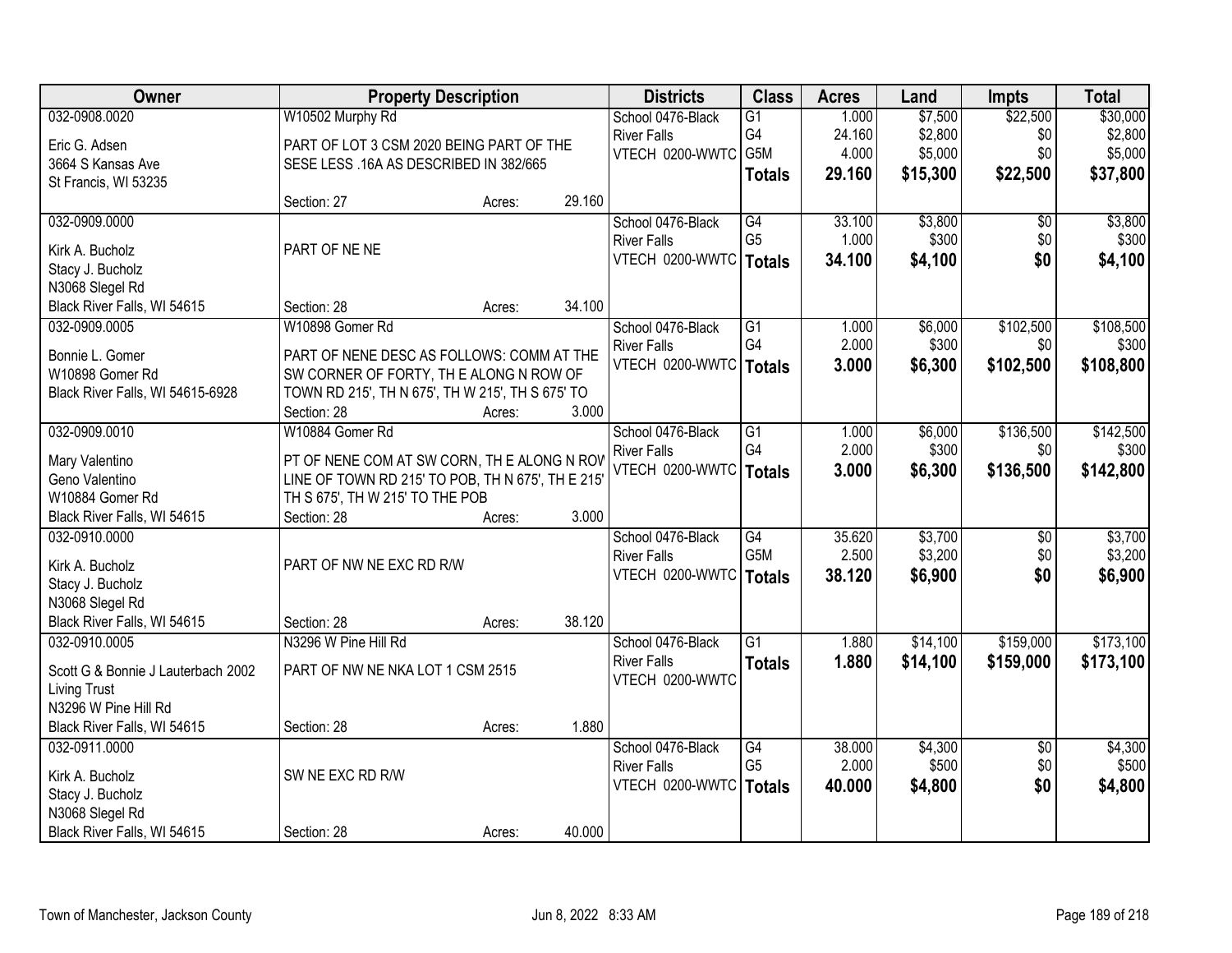| 032-0912.0000<br>40.000<br>\$4,400<br>\$4,400<br>School 0476-Black<br>$\overline{G4}$<br>$\overline{50}$<br>\$0<br><b>River Falls</b><br>40.000<br>\$4,400<br>\$4,400<br><b>Totals</b><br>SE NE EXC RD R/W<br>Kirk A. Bucholz<br>VTECH 0200-WWTC<br>Stacy J. Bucholz<br>N3068 Slegel Rd<br>Black River Falls, WI 54615<br>40.000<br>Section: 28<br>Acres:<br>N3289 W Pine Hill Rd<br>032-0913.0000<br>School 0476-Black<br>G4<br>35.000<br>\$4,000<br>\$4,000<br>$\overline{50}$<br>G <sub>5</sub><br>\$300<br>\$300<br><b>River Falls</b><br>1.000<br>\$0<br>Kirk A. Bucholz<br>NE NW EX PARCEL DESC AS FOLLOWS: COMM AT<br>G5M<br>\$2,500<br>2.000<br>\$2,500<br>\$0<br>VTECH 0200-WWTC<br>Stacy J. Bucholz<br>THE INTERSECTION OF THE W LINE OF THE HWY<br>G7<br>1.000<br>\$7,500<br>\$110,000<br>\$102,500<br>N3068 Slegel Rd<br>WITH THE S LINE OF SAID FORTY, TH RUNNING W<br>39.000<br>\$14,300<br>\$102,500<br>\$116,800<br><b>Totals</b><br>Black River Falls, WI 54615<br>Section: 28<br>39.000<br>Acres:<br>\$64,500<br>N3201 W Pine Hill Rd<br>$\overline{G1}$<br>\$7,500<br>\$57,000<br>032-0913.0005<br>School 0476-Black<br>1.000<br><b>River Falls</b><br>1.000<br>\$57,000<br>\$7,500<br>\$64,500<br><b>Totals</b><br>Neil V. Noack<br>PART OF NE NW DESC AS FOLLOWS: COMM AT THE<br>VTECH 0200-WWTC<br>INTERSECTION OF THE W LINE OF THE HIGHWAY<br>N3201 W Pine Hill Rd<br>WITH THE S LINE OF SAID FORTY, TH RUNNING W<br>Black River Falls, WI 54615<br>1.000<br>Section: 28<br>Acres:<br>032-0914.0000<br>School 0476-Black<br>$\overline{G4}$<br>13.000<br>\$1,500<br>\$1,500<br>\$0<br>G <sub>5</sub> M<br>27.000<br>\$33,800<br>\$0<br><b>River Falls</b><br>NW NW<br>Kirk A. Bucholz<br>\$0<br>VTECH 0200-WWTC<br>40.000<br>\$35,300<br>\$35,300<br>Totals<br>Stacy J. Bucholz<br>N3068 Slegel Rd<br>Black River Falls, WI 54615<br>40.000<br>Section: 28<br>Acres:<br>032-0915.0000<br>$\overline{G4}$<br>\$600<br>\$600<br>School 0476-Black<br>5.000<br>\$0<br>G <sub>5</sub> M<br>35.000<br>\$43,800<br>\$0<br><b>River Falls</b><br>SW <sub>NW</sub><br>Curtis W & Mary Ann Grunske Joint<br>VTECH 0200-WWTC   Totals<br>40.000<br>\$44,400<br>\$0<br>\$44,400 | Owner                 | <b>Property Description</b> |  | <b>Districts</b> | <b>Class</b> | <b>Acres</b> | Land | <b>Impts</b> | <b>Total</b> |
|----------------------------------------------------------------------------------------------------------------------------------------------------------------------------------------------------------------------------------------------------------------------------------------------------------------------------------------------------------------------------------------------------------------------------------------------------------------------------------------------------------------------------------------------------------------------------------------------------------------------------------------------------------------------------------------------------------------------------------------------------------------------------------------------------------------------------------------------------------------------------------------------------------------------------------------------------------------------------------------------------------------------------------------------------------------------------------------------------------------------------------------------------------------------------------------------------------------------------------------------------------------------------------------------------------------------------------------------------------------------------------------------------------------------------------------------------------------------------------------------------------------------------------------------------------------------------------------------------------------------------------------------------------------------------------------------------------------------------------------------------------------------------------------------------------------------------------------------------------------------------------------------------------------------------------------------------------------------------------------------------------------------------------------------------------------------------------------------------------------------------------------------------------------------------------------------|-----------------------|-----------------------------|--|------------------|--------------|--------------|------|--------------|--------------|
|                                                                                                                                                                                                                                                                                                                                                                                                                                                                                                                                                                                                                                                                                                                                                                                                                                                                                                                                                                                                                                                                                                                                                                                                                                                                                                                                                                                                                                                                                                                                                                                                                                                                                                                                                                                                                                                                                                                                                                                                                                                                                                                                                                                              |                       |                             |  |                  |              |              |      |              |              |
|                                                                                                                                                                                                                                                                                                                                                                                                                                                                                                                                                                                                                                                                                                                                                                                                                                                                                                                                                                                                                                                                                                                                                                                                                                                                                                                                                                                                                                                                                                                                                                                                                                                                                                                                                                                                                                                                                                                                                                                                                                                                                                                                                                                              |                       |                             |  |                  |              |              |      |              |              |
|                                                                                                                                                                                                                                                                                                                                                                                                                                                                                                                                                                                                                                                                                                                                                                                                                                                                                                                                                                                                                                                                                                                                                                                                                                                                                                                                                                                                                                                                                                                                                                                                                                                                                                                                                                                                                                                                                                                                                                                                                                                                                                                                                                                              |                       |                             |  |                  |              |              |      |              |              |
|                                                                                                                                                                                                                                                                                                                                                                                                                                                                                                                                                                                                                                                                                                                                                                                                                                                                                                                                                                                                                                                                                                                                                                                                                                                                                                                                                                                                                                                                                                                                                                                                                                                                                                                                                                                                                                                                                                                                                                                                                                                                                                                                                                                              |                       |                             |  |                  |              |              |      |              |              |
|                                                                                                                                                                                                                                                                                                                                                                                                                                                                                                                                                                                                                                                                                                                                                                                                                                                                                                                                                                                                                                                                                                                                                                                                                                                                                                                                                                                                                                                                                                                                                                                                                                                                                                                                                                                                                                                                                                                                                                                                                                                                                                                                                                                              |                       |                             |  |                  |              |              |      |              |              |
|                                                                                                                                                                                                                                                                                                                                                                                                                                                                                                                                                                                                                                                                                                                                                                                                                                                                                                                                                                                                                                                                                                                                                                                                                                                                                                                                                                                                                                                                                                                                                                                                                                                                                                                                                                                                                                                                                                                                                                                                                                                                                                                                                                                              |                       |                             |  |                  |              |              |      |              |              |
|                                                                                                                                                                                                                                                                                                                                                                                                                                                                                                                                                                                                                                                                                                                                                                                                                                                                                                                                                                                                                                                                                                                                                                                                                                                                                                                                                                                                                                                                                                                                                                                                                                                                                                                                                                                                                                                                                                                                                                                                                                                                                                                                                                                              |                       |                             |  |                  |              |              |      |              |              |
|                                                                                                                                                                                                                                                                                                                                                                                                                                                                                                                                                                                                                                                                                                                                                                                                                                                                                                                                                                                                                                                                                                                                                                                                                                                                                                                                                                                                                                                                                                                                                                                                                                                                                                                                                                                                                                                                                                                                                                                                                                                                                                                                                                                              |                       |                             |  |                  |              |              |      |              |              |
|                                                                                                                                                                                                                                                                                                                                                                                                                                                                                                                                                                                                                                                                                                                                                                                                                                                                                                                                                                                                                                                                                                                                                                                                                                                                                                                                                                                                                                                                                                                                                                                                                                                                                                                                                                                                                                                                                                                                                                                                                                                                                                                                                                                              |                       |                             |  |                  |              |              |      |              |              |
|                                                                                                                                                                                                                                                                                                                                                                                                                                                                                                                                                                                                                                                                                                                                                                                                                                                                                                                                                                                                                                                                                                                                                                                                                                                                                                                                                                                                                                                                                                                                                                                                                                                                                                                                                                                                                                                                                                                                                                                                                                                                                                                                                                                              |                       |                             |  |                  |              |              |      |              |              |
|                                                                                                                                                                                                                                                                                                                                                                                                                                                                                                                                                                                                                                                                                                                                                                                                                                                                                                                                                                                                                                                                                                                                                                                                                                                                                                                                                                                                                                                                                                                                                                                                                                                                                                                                                                                                                                                                                                                                                                                                                                                                                                                                                                                              |                       |                             |  |                  |              |              |      |              |              |
| \$33,800<br>\$43,800                                                                                                                                                                                                                                                                                                                                                                                                                                                                                                                                                                                                                                                                                                                                                                                                                                                                                                                                                                                                                                                                                                                                                                                                                                                                                                                                                                                                                                                                                                                                                                                                                                                                                                                                                                                                                                                                                                                                                                                                                                                                                                                                                                         |                       |                             |  |                  |              |              |      |              |              |
|                                                                                                                                                                                                                                                                                                                                                                                                                                                                                                                                                                                                                                                                                                                                                                                                                                                                                                                                                                                                                                                                                                                                                                                                                                                                                                                                                                                                                                                                                                                                                                                                                                                                                                                                                                                                                                                                                                                                                                                                                                                                                                                                                                                              |                       |                             |  |                  |              |              |      |              |              |
|                                                                                                                                                                                                                                                                                                                                                                                                                                                                                                                                                                                                                                                                                                                                                                                                                                                                                                                                                                                                                                                                                                                                                                                                                                                                                                                                                                                                                                                                                                                                                                                                                                                                                                                                                                                                                                                                                                                                                                                                                                                                                                                                                                                              |                       |                             |  |                  |              |              |      |              |              |
|                                                                                                                                                                                                                                                                                                                                                                                                                                                                                                                                                                                                                                                                                                                                                                                                                                                                                                                                                                                                                                                                                                                                                                                                                                                                                                                                                                                                                                                                                                                                                                                                                                                                                                                                                                                                                                                                                                                                                                                                                                                                                                                                                                                              |                       |                             |  |                  |              |              |      |              |              |
|                                                                                                                                                                                                                                                                                                                                                                                                                                                                                                                                                                                                                                                                                                                                                                                                                                                                                                                                                                                                                                                                                                                                                                                                                                                                                                                                                                                                                                                                                                                                                                                                                                                                                                                                                                                                                                                                                                                                                                                                                                                                                                                                                                                              |                       |                             |  |                  |              |              |      |              |              |
|                                                                                                                                                                                                                                                                                                                                                                                                                                                                                                                                                                                                                                                                                                                                                                                                                                                                                                                                                                                                                                                                                                                                                                                                                                                                                                                                                                                                                                                                                                                                                                                                                                                                                                                                                                                                                                                                                                                                                                                                                                                                                                                                                                                              |                       |                             |  |                  |              |              |      |              |              |
|                                                                                                                                                                                                                                                                                                                                                                                                                                                                                                                                                                                                                                                                                                                                                                                                                                                                                                                                                                                                                                                                                                                                                                                                                                                                                                                                                                                                                                                                                                                                                                                                                                                                                                                                                                                                                                                                                                                                                                                                                                                                                                                                                                                              |                       |                             |  |                  |              |              |      |              |              |
|                                                                                                                                                                                                                                                                                                                                                                                                                                                                                                                                                                                                                                                                                                                                                                                                                                                                                                                                                                                                                                                                                                                                                                                                                                                                                                                                                                                                                                                                                                                                                                                                                                                                                                                                                                                                                                                                                                                                                                                                                                                                                                                                                                                              |                       |                             |  |                  |              |              |      |              |              |
|                                                                                                                                                                                                                                                                                                                                                                                                                                                                                                                                                                                                                                                                                                                                                                                                                                                                                                                                                                                                                                                                                                                                                                                                                                                                                                                                                                                                                                                                                                                                                                                                                                                                                                                                                                                                                                                                                                                                                                                                                                                                                                                                                                                              |                       |                             |  |                  |              |              |      |              |              |
|                                                                                                                                                                                                                                                                                                                                                                                                                                                                                                                                                                                                                                                                                                                                                                                                                                                                                                                                                                                                                                                                                                                                                                                                                                                                                                                                                                                                                                                                                                                                                                                                                                                                                                                                                                                                                                                                                                                                                                                                                                                                                                                                                                                              |                       |                             |  |                  |              |              |      |              |              |
|                                                                                                                                                                                                                                                                                                                                                                                                                                                                                                                                                                                                                                                                                                                                                                                                                                                                                                                                                                                                                                                                                                                                                                                                                                                                                                                                                                                                                                                                                                                                                                                                                                                                                                                                                                                                                                                                                                                                                                                                                                                                                                                                                                                              |                       |                             |  |                  |              |              |      |              |              |
|                                                                                                                                                                                                                                                                                                                                                                                                                                                                                                                                                                                                                                                                                                                                                                                                                                                                                                                                                                                                                                                                                                                                                                                                                                                                                                                                                                                                                                                                                                                                                                                                                                                                                                                                                                                                                                                                                                                                                                                                                                                                                                                                                                                              |                       |                             |  |                  |              |              |      |              |              |
|                                                                                                                                                                                                                                                                                                                                                                                                                                                                                                                                                                                                                                                                                                                                                                                                                                                                                                                                                                                                                                                                                                                                                                                                                                                                                                                                                                                                                                                                                                                                                                                                                                                                                                                                                                                                                                                                                                                                                                                                                                                                                                                                                                                              | Revocable Trust 3/29/ |                             |  |                  |              |              |      |              |              |
| 2407 Deercrest Ct                                                                                                                                                                                                                                                                                                                                                                                                                                                                                                                                                                                                                                                                                                                                                                                                                                                                                                                                                                                                                                                                                                                                                                                                                                                                                                                                                                                                                                                                                                                                                                                                                                                                                                                                                                                                                                                                                                                                                                                                                                                                                                                                                                            |                       |                             |  |                  |              |              |      |              |              |
| Waukesha, WI 53188<br>40.000<br>Section: 28<br>Acres:                                                                                                                                                                                                                                                                                                                                                                                                                                                                                                                                                                                                                                                                                                                                                                                                                                                                                                                                                                                                                                                                                                                                                                                                                                                                                                                                                                                                                                                                                                                                                                                                                                                                                                                                                                                                                                                                                                                                                                                                                                                                                                                                        |                       |                             |  |                  |              |              |      |              |              |
| $\overline{G1}$<br>\$109,900<br>032-0916.0000<br>N3105 W Pine Hill Rd<br>\$24,400<br>\$85,500<br>School 0476-Black<br>4.750                                                                                                                                                                                                                                                                                                                                                                                                                                                                                                                                                                                                                                                                                                                                                                                                                                                                                                                                                                                                                                                                                                                                                                                                                                                                                                                                                                                                                                                                                                                                                                                                                                                                                                                                                                                                                                                                                                                                                                                                                                                                  |                       |                             |  |                  |              |              |      |              |              |
| \$24,400<br>\$85,500<br><b>River Falls</b><br>4.750<br>\$109,900<br><b>Totals</b><br>LOT 10 CSM 2856 BEING PT OF THE SENW<br>Daniel L. Rommel                                                                                                                                                                                                                                                                                                                                                                                                                                                                                                                                                                                                                                                                                                                                                                                                                                                                                                                                                                                                                                                                                                                                                                                                                                                                                                                                                                                                                                                                                                                                                                                                                                                                                                                                                                                                                                                                                                                                                                                                                                                |                       |                             |  |                  |              |              |      |              |              |
| VTECH 0200-WWTC<br>N3105 W Pine Hill Rd                                                                                                                                                                                                                                                                                                                                                                                                                                                                                                                                                                                                                                                                                                                                                                                                                                                                                                                                                                                                                                                                                                                                                                                                                                                                                                                                                                                                                                                                                                                                                                                                                                                                                                                                                                                                                                                                                                                                                                                                                                                                                                                                                      |                       |                             |  |                  |              |              |      |              |              |
| Black River Falls, WI 54615                                                                                                                                                                                                                                                                                                                                                                                                                                                                                                                                                                                                                                                                                                                                                                                                                                                                                                                                                                                                                                                                                                                                                                                                                                                                                                                                                                                                                                                                                                                                                                                                                                                                                                                                                                                                                                                                                                                                                                                                                                                                                                                                                                  |                       |                             |  |                  |              |              |      |              |              |
| 4.750<br>Section: 28<br>Acres:                                                                                                                                                                                                                                                                                                                                                                                                                                                                                                                                                                                                                                                                                                                                                                                                                                                                                                                                                                                                                                                                                                                                                                                                                                                                                                                                                                                                                                                                                                                                                                                                                                                                                                                                                                                                                                                                                                                                                                                                                                                                                                                                                               |                       |                             |  |                  |              |              |      |              |              |
| N3146 W Pine Hill Rd<br>\$25,300<br>\$133,500<br>\$158,800<br>032-0916.0005<br>School 0476-Black<br>$\overline{G1}$<br>5.110                                                                                                                                                                                                                                                                                                                                                                                                                                                                                                                                                                                                                                                                                                                                                                                                                                                                                                                                                                                                                                                                                                                                                                                                                                                                                                                                                                                                                                                                                                                                                                                                                                                                                                                                                                                                                                                                                                                                                                                                                                                                 |                       |                             |  |                  |              |              |      |              |              |
| 5.110<br><b>River Falls</b><br>\$25,300<br>\$133,500<br>\$158,800<br><b>Totals</b>                                                                                                                                                                                                                                                                                                                                                                                                                                                                                                                                                                                                                                                                                                                                                                                                                                                                                                                                                                                                                                                                                                                                                                                                                                                                                                                                                                                                                                                                                                                                                                                                                                                                                                                                                                                                                                                                                                                                                                                                                                                                                                           |                       |                             |  |                  |              |              |      |              |              |
| LOT 1 OF CSM 532 BEING PT OF THE SENW<br>Travis J. Schnur<br>VTECH 0200-WWTC<br>April L. Schnur                                                                                                                                                                                                                                                                                                                                                                                                                                                                                                                                                                                                                                                                                                                                                                                                                                                                                                                                                                                                                                                                                                                                                                                                                                                                                                                                                                                                                                                                                                                                                                                                                                                                                                                                                                                                                                                                                                                                                                                                                                                                                              |                       |                             |  |                  |              |              |      |              |              |
| N3146 W Pine Hill Rd                                                                                                                                                                                                                                                                                                                                                                                                                                                                                                                                                                                                                                                                                                                                                                                                                                                                                                                                                                                                                                                                                                                                                                                                                                                                                                                                                                                                                                                                                                                                                                                                                                                                                                                                                                                                                                                                                                                                                                                                                                                                                                                                                                         |                       |                             |  |                  |              |              |      |              |              |
| 5.110<br>Black River Falls, WI 54615-6921<br>Section: 28<br>Acres:                                                                                                                                                                                                                                                                                                                                                                                                                                                                                                                                                                                                                                                                                                                                                                                                                                                                                                                                                                                                                                                                                                                                                                                                                                                                                                                                                                                                                                                                                                                                                                                                                                                                                                                                                                                                                                                                                                                                                                                                                                                                                                                           |                       |                             |  |                  |              |              |      |              |              |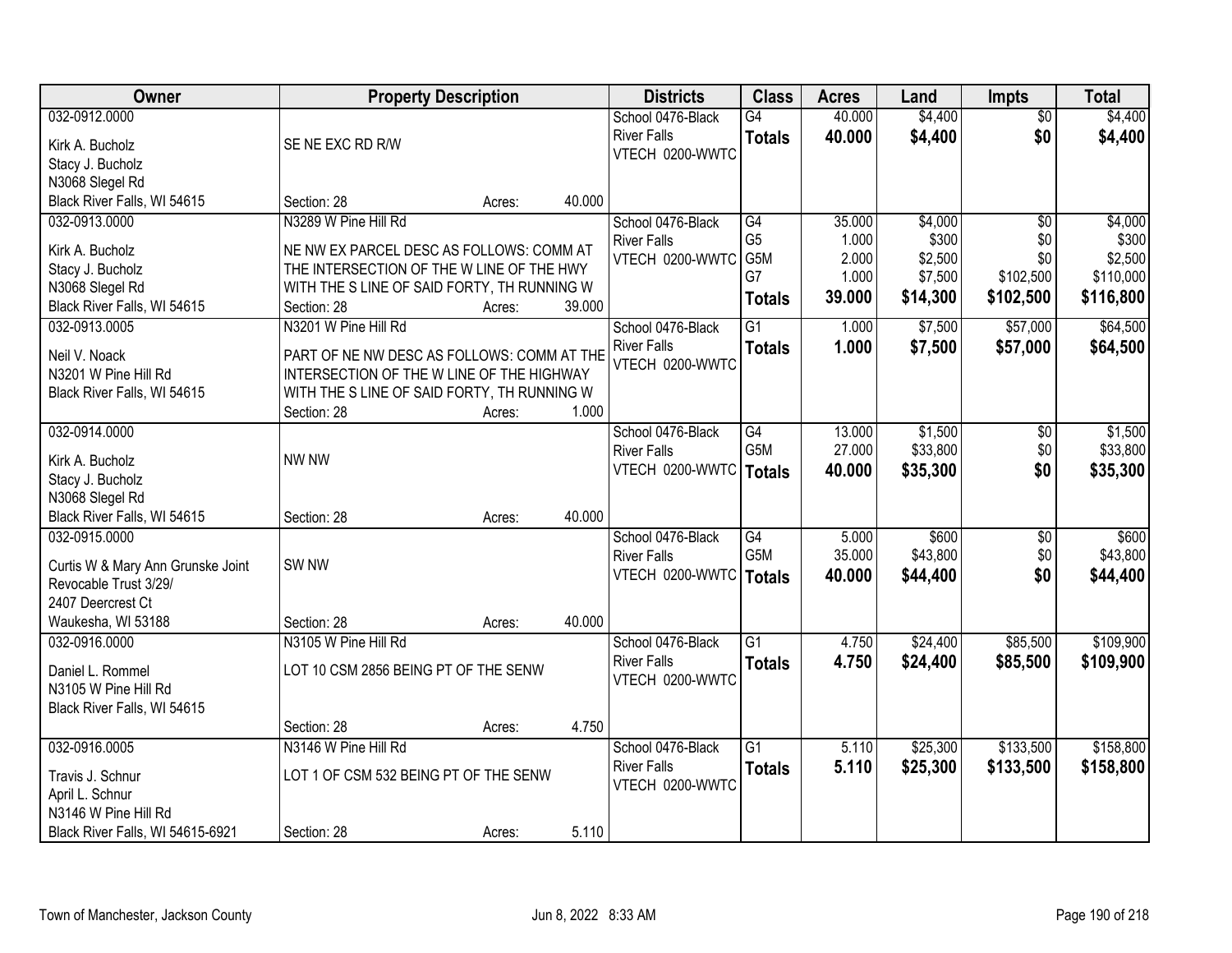| Owner                                                                                            |                                                             | <b>Property Description</b> |        | <b>Districts</b>                                                    | <b>Class</b>                                       | <b>Acres</b>                       | Land                                     | Impts                                | <b>Total</b>                             |
|--------------------------------------------------------------------------------------------------|-------------------------------------------------------------|-----------------------------|--------|---------------------------------------------------------------------|----------------------------------------------------|------------------------------------|------------------------------------------|--------------------------------------|------------------------------------------|
| 032-0916.0010<br>John A. Deno<br>650 Elm St Lot 29<br>Black River Falls, WI 54615                | PART OF SENW 23.16' X 1317.62'                              |                             |        | School 0476-Black<br><b>River Falls</b><br>VTECH 0200-WWTC          | G4<br><b>Totals</b>                                | 0.700<br>0.700                     | \$100<br>\$100                           | $\overline{50}$<br>\$0               | \$100<br>\$100                           |
|                                                                                                  | Section: 28                                                 | Acres:                      | 0.700  |                                                                     |                                                    |                                    |                                          |                                      |                                          |
| 032-0916.0015<br>Bo A. Donnelly<br>110 Meade Ave<br>Black River Falls, WI 54615-9137             | N3194 W Pine Hill Rd<br>LOT 1 CSM 2219 BEING PT OF THE SENW |                             |        | School 0476-Black<br><b>River Falls</b><br>VTECH 0200-WWTC          | $\overline{G1}$<br><b>Totals</b>                   | 3.330<br>3.330                     | \$17,700<br>\$17,700                     | \$14,000<br>\$14,000                 | \$31,700<br>\$31,700                     |
|                                                                                                  | Section: 28                                                 | Acres:                      | 3.330  |                                                                     |                                                    |                                    |                                          |                                      |                                          |
| 032-0916.0020<br>James Preston<br>W1239 State Road 11 Apt 1<br>Elkhorn, WI 53121                 | N3191 W Pine Hill Rd<br>LOT 7 CSM 2341 BEING PT OF THE SENW |                             |        | School 0476-Black<br><b>River Falls</b><br>VTECH 0200-WWTC          | $\overline{G1}$<br>G <sub>6</sub><br><b>Totals</b> | 1.000<br>5.150<br>6.150            | \$7,500<br>\$12,900<br>\$20,400          | \$52,500<br>\$0<br>\$52,500          | \$60,000<br>\$12,900<br>\$72,900         |
|                                                                                                  | Section: 28                                                 | Acres:                      | 6.150  |                                                                     |                                                    |                                    |                                          |                                      |                                          |
| 032-0916.0021<br>Stephen R. Labell<br>6322 37th Ave<br>Kenosha, WI 53142                         | N3179 W Pine Hill Rd<br>LOT 9 CSM 2856 BEING PT OF THE SENW |                             |        | School 0476-Black<br><b>River Falls</b><br>VTECH 0200-WWTC          | G1<br>G <sub>6</sub><br><b>Totals</b>              | 1.000<br>12.540<br>13.540          | \$7,500<br>\$31,400<br>\$38,900          | \$103,500<br>\$0<br>\$103,500        | \$111,000<br>\$31,400<br>\$142,400       |
|                                                                                                  | Section: 28                                                 | Acres:                      | 13.540 |                                                                     |                                                    |                                    |                                          |                                      |                                          |
| 032-0916.0025<br>Curtis W & Mary Ann Grunske Joint<br>Revocable Trust 3/29/<br>2407 Deercrest Ct | N3118 W Pine Hill Rd<br>LOT 6 CSM 2248 BEING PT OF THE SENW |                             |        | School 0476-Black<br><b>River Falls</b><br>VTECH 0200-WWTC   Totals | $\overline{G1}$<br>G <sub>4</sub>                  | 2.000<br>4.290<br>6.290            | \$12,000<br>\$700<br>\$12,700            | \$129,000<br>\$0<br>\$129,000        | \$141,000<br>\$700<br>\$141,700          |
| Waukesha, WI 53188                                                                               | Section: 28                                                 | Acres:                      | 6.290  |                                                                     |                                                    |                                    |                                          |                                      |                                          |
| 032-0917.0000<br>Arden R. Campbell<br>Mary K. Campbell<br>N3007 W Pine Hill Rd                   | NE SW EX PART OF LOT 1 CSM 2520 WHICH FALLS<br>IN THE NESW  |                             |        | School 0476-Black<br><b>River Falls</b><br>VTECH 0200-WWTC          | G4<br>G <sub>5</sub><br>G5M<br><b>Totals</b>       | 27.670<br>2.000<br>8.000<br>37.670 | \$4,200<br>\$500<br>\$10,000<br>\$14,700 | $\overline{50}$<br>\$0<br>\$0<br>\$0 | \$4,200<br>\$500<br>\$10,000<br>\$14,700 |
| Black River Falls, WI 54615-6918                                                                 | Section: 28                                                 | Acres:                      | 37.670 |                                                                     |                                                    |                                    |                                          |                                      |                                          |
| 032-0917.0005<br>Arden R. Campbell<br>Mary K. Campbell<br>N3007 W Pine Hill Rd                   | PART OF LOT 1 CSM 2520 THAT FALLS IN THE NE<br><b>SW</b>    |                             |        | School 0476-Black<br><b>River Falls</b><br>VTECH 0200-WWTC          | $\overline{G4}$<br><b>Totals</b>                   | 2.330<br>2.330                     | \$400<br>\$400                           | $\overline{50}$<br>\$0               | \$400<br>\$400                           |
| Black River Falls, WI 54615-6918                                                                 | Section: 28                                                 | Acres:                      | 2.330  |                                                                     |                                                    |                                    |                                          |                                      |                                          |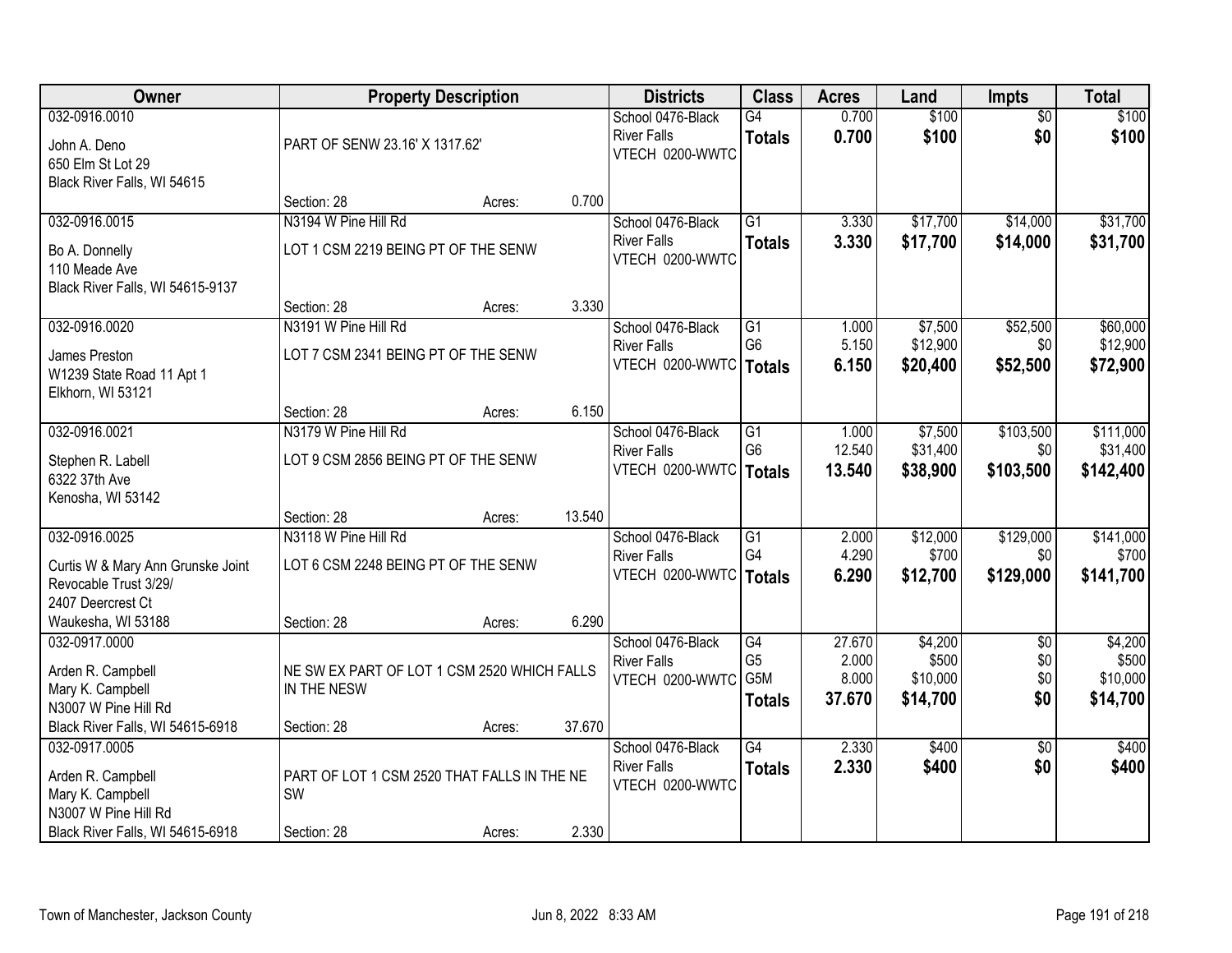| Owner                                                     | <b>Property Description</b>                   |        |        | <b>Districts</b>                               | <b>Class</b>                      | <b>Acres</b>   | Land                | Impts           | <b>Total</b>          |
|-----------------------------------------------------------|-----------------------------------------------|--------|--------|------------------------------------------------|-----------------------------------|----------------|---------------------|-----------------|-----------------------|
| 032-0918.0000                                             |                                               |        |        | School 0476-Black                              | G4                                | 14.500         | \$1,700             | $\overline{50}$ | \$1,700               |
| Arden R. Campbell                                         | NW SW EX PART OF LOT 1 CSM 2520 WHICH FALLS   |        |        | <b>River Falls</b>                             | G5M                               | 17.830         | \$22,300            | \$0             | \$22,300              |
| Mary K. Campbell                                          | IN THE NWSW                                   |        |        | VTECH 0200-WWTC   Totals                       |                                   | 32.330         | \$24,000            | \$0             | \$24,000              |
| N3007 W Pine Hill Rd                                      |                                               |        |        |                                                |                                   |                |                     |                 |                       |
| Black River Falls, WI 54615-6918                          | Section: 28                                   | Acres: | 32.330 |                                                |                                   |                |                     |                 |                       |
| 032-0918.0005                                             | N3007 W Pine Hill Rd                          |        |        | School 0476-Black                              | $\overline{G1}$                   | 2.500          | \$15,000            | \$180,000       | \$195,000             |
| Arden R. Campbell                                         | PART OF LOT 1 CSM 2520 THAT FALLS IN THE NW   |        |        | <b>River Falls</b>                             | G4                                | 5.170          | \$800               | \$0             | \$800                 |
| Mary K. Campbell                                          | <b>SW</b>                                     |        |        | VTECH 0200-WWTC                                | <b>Totals</b>                     | 7.670          | \$15,800            | \$180,000       | \$195,800             |
| N3007 W Pine Hill Rd                                      |                                               |        |        |                                                |                                   |                |                     |                 |                       |
| Black River Falls, WI 54615-6918                          | Section: 28                                   | Acres: | 7.670  |                                                |                                   |                |                     |                 |                       |
| 032-0919.0000                                             | N2975 W Pine Hill Rd                          |        |        | School 0476-Black                              | $\overline{G1}$                   | 1.000          | \$7,500             | \$112,500       | \$120,000             |
| Michael A. Janicki Jr et al                               | SW SW EXC RD R/W AND EX TOWN PIECE AS IN      |        |        | <b>River Falls</b>                             | G4                                | 7.000          | \$800               | \$0             | \$800                 |
|                                                           | 206/528 LIFETIME ESTATE TO MICHAEL A JANICKI, |        |        | VTECH 0200-WWTC                                | G5M                               | 27.000         | \$33,800            | \$0             | \$33,800              |
| c/o Michael Janicki, S A. Janicki<br>N2975 W Pine Hill Rd | SR & BARBARA J JANICKI                        |        |        |                                                | <b>Totals</b>                     | 35.000         | \$42,100            | \$112,500       | \$154,600             |
| Black River Falls, WI 54615-6914                          | Section: 28                                   | Acres: | 35.000 |                                                |                                   |                |                     |                 |                       |
| 032-0919.0005                                             | N2929 W Pine Hill Rd                          |        |        | School 0476-Black                              | X4                                | 5.000          | \$0                 | \$0             | \$0                   |
|                                                           |                                               |        |        | <b>River Falls</b>                             | <b>Totals</b>                     | 5.000          | \$0                 | \$0             | \$0                   |
| Town of Manchester                                        | PART OF S 1/2 OF SW 1/4                       |        |        | VTECH 0200-WWTC                                |                                   |                |                     |                 |                       |
| Attn: Tax Exempt, Town Clerk                              |                                               |        |        |                                                |                                   |                |                     |                 |                       |
| W9757 County Rd O                                         |                                               |        |        |                                                |                                   |                |                     |                 |                       |
| Black River Falls, WI 54615                               | Section: 28                                   | Acres: | 5.000  |                                                |                                   |                |                     |                 |                       |
| 032-0920.0000                                             | N2952 W Pine Hill Rd                          |        |        | School 0476-Black                              | $\overline{G1}$<br>G <sub>6</sub> | 1.000<br>9.100 | \$7,500<br>\$22,800 | \$155,500       | \$163,000<br>\$22,800 |
| Eric R. Roush                                             | LOT 3 CSM 3312 BEING PT OF LOT 2 CSM 3301 IN  |        |        | <b>River Falls</b><br>VTECH 0200-WWTC   Totals |                                   | 10.100         |                     | \$0             |                       |
| Christy L. Roush                                          | THE SESW                                      |        |        |                                                |                                   |                | \$30,300            | \$155,500       | \$185,800             |
| N2952 W Pine Hill Rd                                      |                                               |        |        |                                                |                                   |                |                     |                 |                       |
| Black River Falls, WI 54615-6921                          | Section: 28                                   | Acres: | 10.100 |                                                |                                   |                |                     |                 |                       |
| 032-0920.0005                                             |                                               |        |        | School 0476-Black                              | $\overline{X4}$                   | 3.000          | $\sqrt{6}$          | $\sqrt{6}$      | \$0                   |
| Town of Manchester                                        | PART OF S1/2 OF SW 1/4                        |        |        | <b>River Falls</b>                             | <b>Totals</b>                     | 3.000          | \$0                 | \$0             | \$0                   |
| Attn: Tax Exempt, Town Clerk                              |                                               |        |        | VTECH 0200-WWTC                                |                                   |                |                     |                 |                       |
| W9757 County Rd O                                         |                                               |        |        |                                                |                                   |                |                     |                 |                       |
| Black River Falls, WI 54615                               | Section: 28                                   | Acres: | 3.000  |                                                |                                   |                |                     |                 |                       |
| 032-0920.0010                                             | N2998 W Pine Hill Rd                          |        |        | School 0476-Black                              | G1                                | 2.000          | \$15,000            | \$136,500       | \$151,500             |
| Kathleen M. Chamberlain                                   | LOT 6 CSM 4029 BEING PT OF SESW & SWSW        |        |        | <b>River Falls</b>                             | G <sub>6</sub>                    | 12.965         | \$32,400            | \$0             | \$32,400              |
| Edward O. Chamberlain                                     |                                               |        |        | VTECH 0200-WWTC                                | <b>Totals</b>                     | 14.965         | \$47,400            | \$136,500       | \$183,900             |
| N2998 W Pine Hill Rd                                      |                                               |        |        |                                                |                                   |                |                     |                 |                       |
| Black River Falls, WI 54615                               | Section: 28                                   | Acres: | 14.965 |                                                |                                   |                |                     |                 |                       |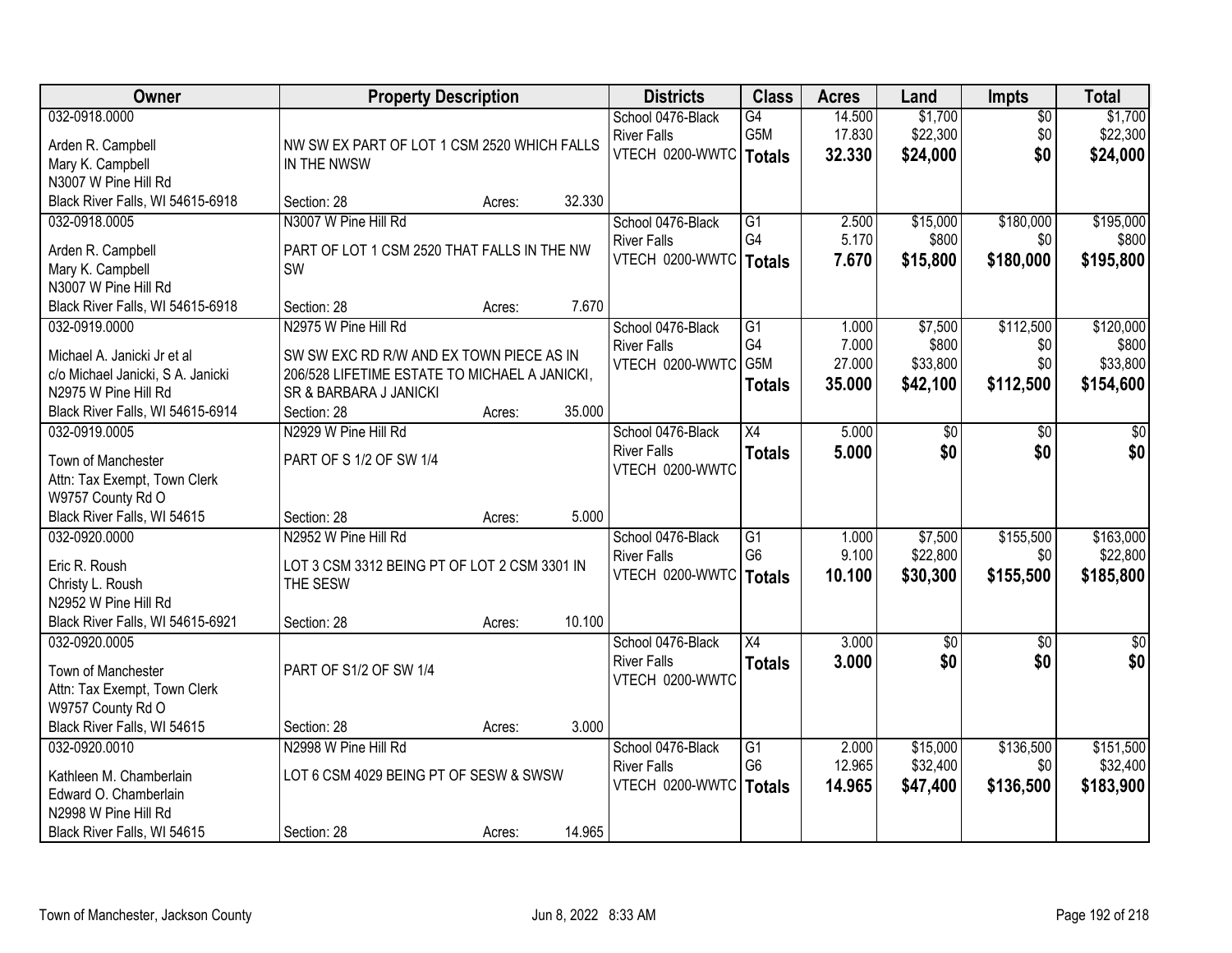| Owner                                                                                                  |                                                              | <b>Property Description</b> |        | <b>Districts</b>                                           | <b>Class</b>                                  | <b>Acres</b>                       | Land                                      | Impts                                          | <b>Total</b>                               |
|--------------------------------------------------------------------------------------------------------|--------------------------------------------------------------|-----------------------------|--------|------------------------------------------------------------|-----------------------------------------------|------------------------------------|-------------------------------------------|------------------------------------------------|--------------------------------------------|
| 032-0920.0015<br>Eric R. Roush<br>Christy L. Roush<br>N2952 W Pine Hill Rd                             | LOT 4 OF CSM 3312 BEING PT OF LOT 2 CSM 3301 IN<br>THE SESW  |                             |        | School 0476-Black<br><b>River Falls</b><br>VTECH 0200-WWTC | $\overline{G6}$<br><b>Totals</b>              | 10.110<br>10.110                   | \$25,300<br>\$25,300                      | $\overline{50}$<br>\$0                         | \$25,300<br>\$25,300                       |
| Black River Falls, WI 54615-6921                                                                       | Section: 28                                                  | Acres:                      | 10.110 |                                                            |                                               |                                    |                                           |                                                |                                            |
| 032-0920.0020<br>Scott Chamberlain<br>Merilda Chamberlain<br>N2962 W Pine Hill Rd                      | N2962 Pine Hill Rd<br>LOT 5 CSM 4029 BEING PT OF SESW & SWSW |                             |        | School 0476-Black<br><b>River Falls</b><br>VTECH 0200-WWTC | $\overline{G1}$<br><b>Totals</b>              | 2.680<br>2.680                     | \$19,200<br>\$19,200                      | \$181,000<br>\$181,000                         | \$200,200<br>\$200,200                     |
| Black River Falls, WI 54615                                                                            | Section: 28                                                  | Acres:                      | 2.680  |                                                            |                                               |                                    |                                           |                                                |                                            |
| 032-0920.0025<br>Kathleen M. Chamberlain<br>Edward O. Chamberlain<br>N2998 W Pine Hill Rd              | Pine Hill Rd<br>OL1 CSM 4029 BEING PT OF SESW                |                             |        | School 0476-Black<br><b>River Falls</b><br>VTECH 0200-WWTC | $\overline{G6}$<br><b>Totals</b>              | 0.035<br>0.035                     | \$100<br>\$100                            | $\overline{50}$<br>\$0                         | \$100<br>\$100                             |
| Black River Falls, WI 54615                                                                            | Section: 28                                                  | Acres:                      | 0.035  |                                                            |                                               |                                    |                                           |                                                |                                            |
| 032-0921.0000<br>Kirk A. Bucholz<br>Stacy J. Bucholz<br>N3068 Slegel Rd                                | N3068 Slegel Rd<br>NE SE                                     |                             |        | School 0476-Black<br><b>River Falls</b><br>VTECH 0200-WWTC | G4<br>G7<br><b>Totals</b>                     | 36.000<br>4.000<br>40.000          | \$5,500<br>\$17,500<br>\$23,000           | \$0<br>\$101,000<br>\$101,000                  | \$5,500<br>\$118,500<br>\$124,000          |
| Black River Falls, WI 54615                                                                            | Section: 28                                                  | Acres:                      | 40.000 |                                                            |                                               |                                    |                                           |                                                |                                            |
| 032-0922.0000<br>Kirk A. Bucholz<br>Stacy J. Bucholz<br>N3068 Slegel Rd<br>Black River Falls, WI 54615 | Slegel Rd<br>NW SE<br>Section: 28                            | Acres:                      | 40.000 | School 0476-Black<br><b>River Falls</b><br>VTECH 0200-WWTC | G4<br>G <sub>5</sub> M<br>G7<br><b>Totals</b> | 32.000<br>7.000<br>1.000<br>40.000 | \$4,900<br>\$8,800<br>\$2,500<br>\$16,200 | $\overline{50}$<br>\$0<br>\$42,000<br>\$42,000 | \$4,900<br>\$8,800<br>\$44,500<br>\$58,200 |
| 032-0923.0000<br>Kirk A. Bucholz<br>Stacy J. Bucholz<br>N3068 Slegel Rd<br>Black River Falls, WI 54615 | SW <sub>SE</sub><br>Section: 28                              | Acres:                      | 40.000 | School 0476-Black<br><b>River Falls</b><br>VTECH 0200-WWTC | G4<br><b>Totals</b>                           | 40.000<br>40.000                   | \$2,800<br>\$2,800                        | $\sqrt{6}$<br>\$0                              | \$2,800<br>\$2,800                         |
| 032-0924.0000<br>Kirk A. Bucholz<br>Stacy J. Bucholz<br>N3068 Slegel Rd<br>Black River Falls, WI 54615 | SE SE<br>Section: 28                                         | Acres:                      | 40.000 | School 0476-Black<br><b>River Falls</b><br>VTECH 0200-WWTC | $\overline{G4}$<br><b>Totals</b>              | 40.000<br>40.000                   | \$3,300<br>\$3,300                        | $\overline{50}$<br>\$0                         | \$3,300<br>\$3,300                         |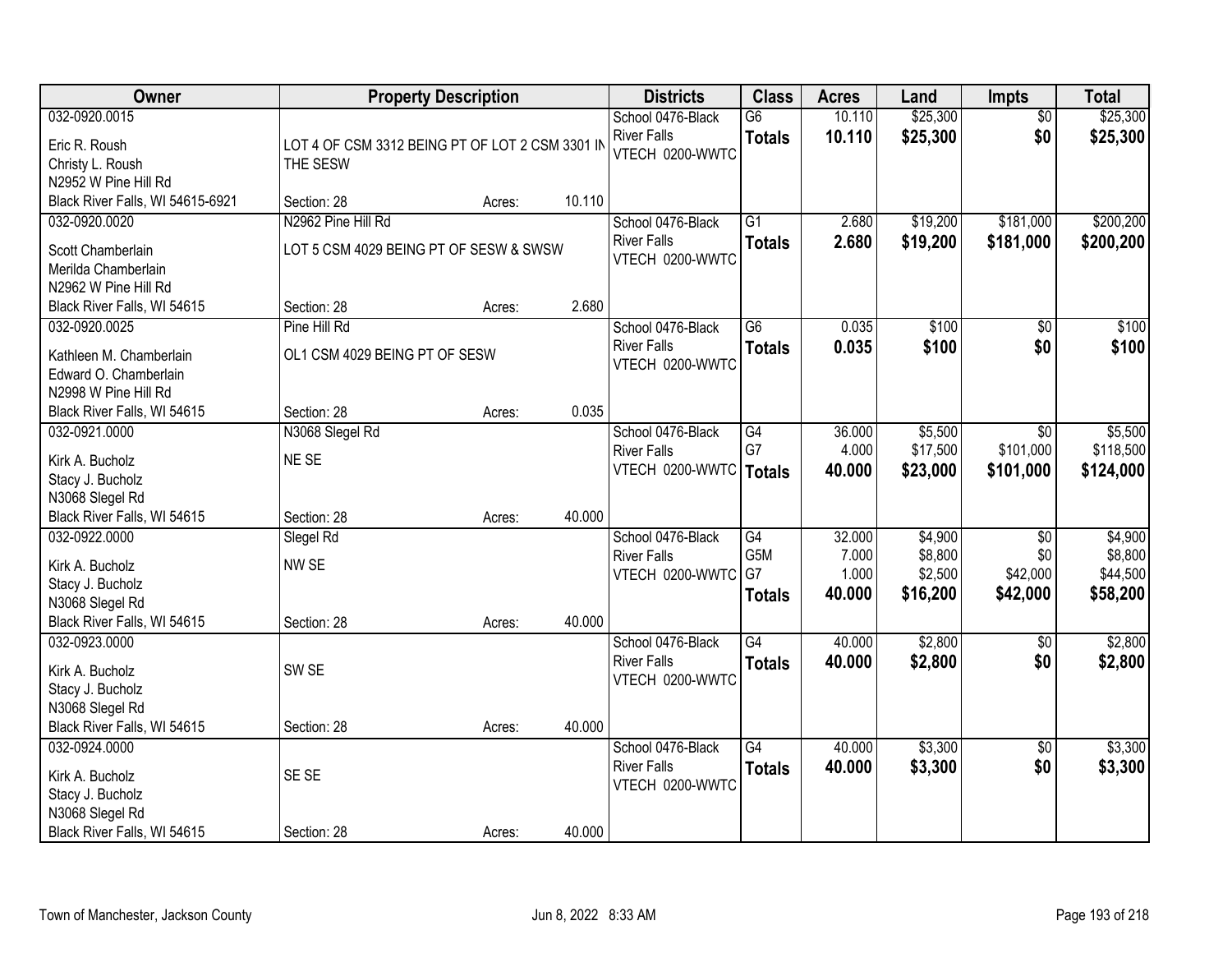| Owner                                        |                      | <b>Property Description</b> |        | <b>Districts</b>                        | <b>Class</b>                      | <b>Acres</b>    | Land                | <b>Impts</b>    | <b>Total</b>         |
|----------------------------------------------|----------------------|-----------------------------|--------|-----------------------------------------|-----------------------------------|-----------------|---------------------|-----------------|----------------------|
| 032-0925.0000                                |                      |                             |        | School 0476-Black                       | $\overline{G6}$                   | 20.000          | \$50,000            | $\overline{50}$ | \$50,000             |
| Bruce D Behling Irrevocable Trust<br>9/12/91 | E 1/2 OF NE NE       |                             |        | <b>River Falls</b><br>VTECH 0200-WWTC   | <b>Totals</b>                     | 20.000          | \$50,000            | \$0             | \$50,000             |
| c/o Richardson Financial Group               |                      |                             |        |                                         |                                   |                 |                     |                 |                      |
| W134 N868 Executive Pkwy                     | Section: 29          | Acres:                      | 20.000 |                                         |                                   |                 |                     |                 |                      |
| Menomonee Falls, WI 53051                    |                      |                             |        |                                         |                                   |                 |                     |                 |                      |
| 032-0925.0005                                |                      |                             |        | School 0476-Black                       | $\overline{G6}$                   | 20.000          | \$50,000            | \$0             | \$50,000             |
| Bruce D Behling Irrevocable Trust<br>9/12/91 | W 1/2 OF NE NE       |                             |        | <b>River Falls</b><br>VTECH 0200-WWTC   | <b>Totals</b>                     | 20.000          | \$50,000            | \$0             | \$50,000             |
| c/o Richardson Financial Group               |                      |                             |        |                                         |                                   |                 |                     |                 |                      |
| W134 N868 Executive Pkwy                     | Section: 29          | Acres:                      | 20.000 |                                         |                                   |                 |                     |                 |                      |
| Menomonee Falls, WI 53051                    |                      |                             |        |                                         |                                   |                 |                     |                 |                      |
| 032-0926.0000                                |                      |                             |        | School 0476-Black                       | G6                                | 40.000          | \$100,000           | \$0             | \$100,000            |
| Bruce D Behling Irrevocable Trust<br>9/12/91 | NW NE                |                             |        | <b>River Falls</b><br>VTECH 0200-WWTC   | <b>Totals</b>                     | 40.000          | \$100,000           | \$0             | \$100,000            |
| c/o Richardson Financial Group               |                      |                             |        |                                         |                                   |                 |                     |                 |                      |
| W134 N868 Executive Pkwy                     | Section: 29          | Acres:                      | 40.000 |                                         |                                   |                 |                     |                 |                      |
| Menomonee Falls, WI 53051                    |                      |                             |        |                                         |                                   |                 |                     |                 |                      |
| 032-0927.0000                                | N3101 W Pine Hill Rd |                             |        | School 0476-Black                       | $\overline{G6}$                   | 40.000          | \$100,000           | $\overline{50}$ | \$100,000            |
| Carol A. Stumpf et al                        | SW <sub>NE</sub>     |                             |        | <b>River Falls</b><br>VTECH 0200-WWTC   | <b>Totals</b>                     | 40.000          | \$100,000           | \$0             | \$100,000            |
| 1709 Ipsen Rd                                |                      |                             |        |                                         |                                   |                 |                     |                 |                      |
| Belvidere, IL 61008                          |                      |                             |        |                                         |                                   |                 |                     |                 |                      |
|                                              | Section: 29          | Acres:                      | 40.000 |                                         |                                   |                 |                     |                 |                      |
| 032-0928.0000                                |                      |                             |        | School 0476-Black<br><b>River Falls</b> | G6                                | 20.000          | \$50,000            | \$0             | \$50,000             |
| Troy G. Murphy                               | SE NE EXC W 1/2      |                             |        | VTECH 0200-WWTC                         | <b>Totals</b>                     | 20.000          | \$50,000            | \$0             | \$50,000             |
| W8346 Martin Ln                              |                      |                             |        |                                         |                                   |                 |                     |                 |                      |
| Merrillan, WI 54754-8017                     |                      |                             |        |                                         |                                   |                 |                     |                 |                      |
|                                              | Section: 29          | Acres:                      | 20.000 |                                         |                                   |                 |                     |                 |                      |
| 032-0928.0005                                |                      |                             |        | School 0476-Black<br><b>River Falls</b> | $\overline{G1}$<br>G <sub>6</sub> | 1.000<br>19.000 | \$7,500<br>\$47,500 | \$7,500<br>\$0  | \$15,000<br>\$47,500 |
| Troy G. Murphy et al                         | W 1/2 OF SE NE       |                             |        | VTECH 0200-WWTC   Totals                |                                   | 20.000          | \$55,000            | \$7,500         | \$62,500             |
| W8346 Martin Ln                              |                      |                             |        |                                         |                                   |                 |                     |                 |                      |
| Merrillan, WI 54754-8017                     |                      |                             |        |                                         |                                   |                 |                     |                 |                      |
|                                              | Section: 29          | Acres:                      | 20.000 |                                         |                                   |                 |                     |                 |                      |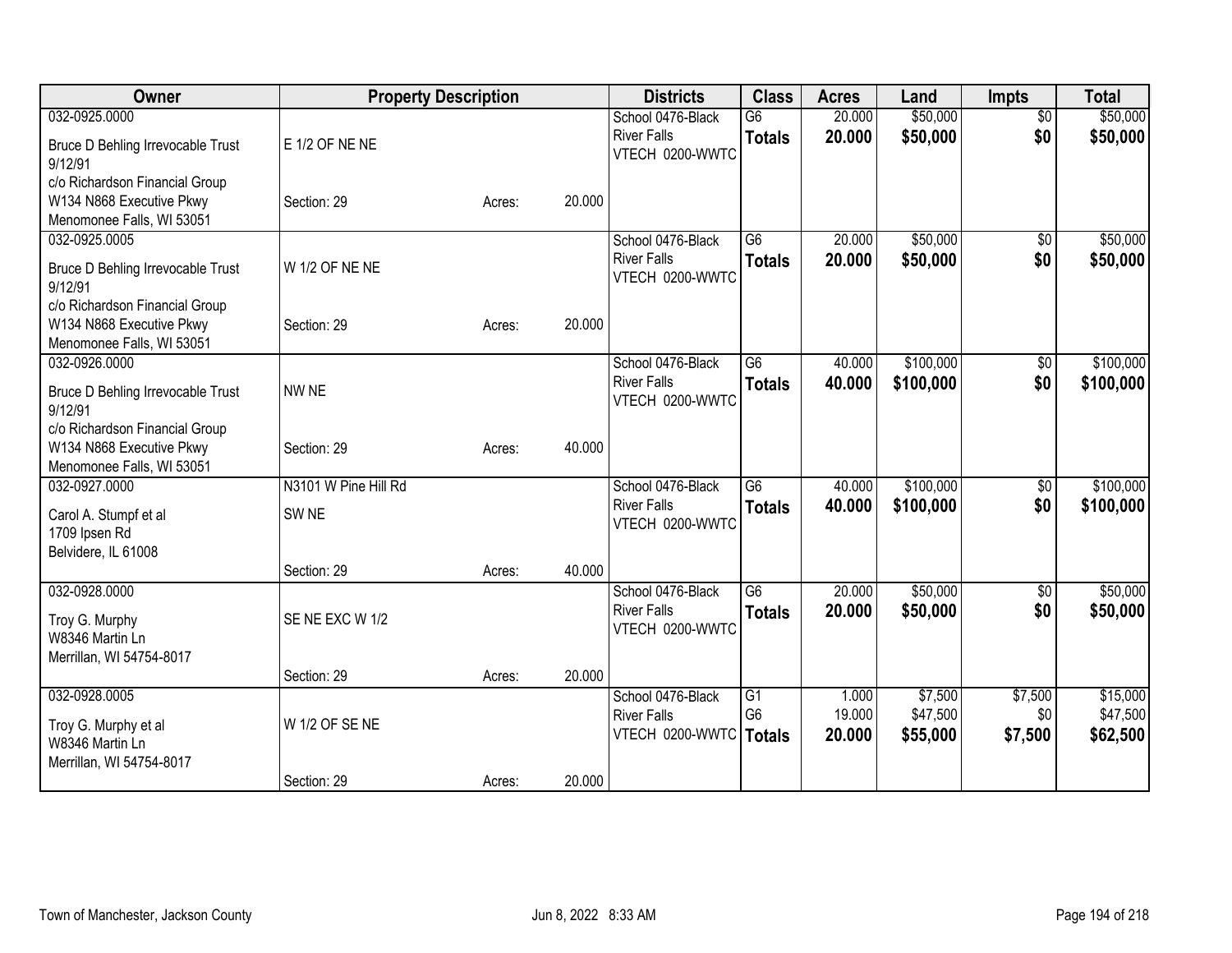| Owner                                                     |                                                | <b>Property Description</b> |        | <b>Districts</b>                        | <b>Class</b>    | <b>Acres</b>    | Land              | <b>Impts</b>    | <b>Total</b>      |
|-----------------------------------------------------------|------------------------------------------------|-----------------------------|--------|-----------------------------------------|-----------------|-----------------|-------------------|-----------------|-------------------|
| 032-0929.0000                                             |                                                |                             |        | School 0476-Black                       | $\overline{G6}$ | 20.000          | \$50,000          | $\overline{30}$ | \$50,000          |
| Troy G. Murphy                                            | NE SE EXC W 1/2                                |                             |        | <b>River Falls</b>                      | <b>Totals</b>   | 20.000          | \$50,000          | \$0             | \$50,000          |
| W8346 Martin Ln                                           |                                                |                             |        | VTECH 0200-WWTC                         |                 |                 |                   |                 |                   |
| Merrillan, WI 54754-8017                                  |                                                |                             |        |                                         |                 |                 |                   |                 |                   |
|                                                           | Section: 29                                    | Acres:                      | 20.000 |                                         |                 |                 |                   |                 |                   |
| 032-0929.0005                                             |                                                |                             |        | School 0476-Black                       | $\overline{G6}$ | 20.000          | \$50,000          | $\overline{50}$ | \$50,000          |
| Troy G. Murphy et al                                      | W 1/2 OF NE SE                                 |                             |        | <b>River Falls</b><br>VTECH 0200-WWTC   | <b>Totals</b>   | 20.000          | \$50,000          | \$0             | \$50,000          |
| W8346 Martin Ln                                           |                                                |                             |        |                                         |                 |                 |                   |                 |                   |
| Merrillan, WI 54754-8017                                  |                                                |                             |        |                                         |                 |                 |                   |                 |                   |
|                                                           | Section: 29                                    | Acres:                      | 20.000 |                                         |                 |                 |                   |                 |                   |
| 032-0930.0000                                             |                                                |                             |        | School 0476-Black<br><b>River Falls</b> | G4<br>G5M       | 2.000<br>38.000 | \$200<br>\$47,500 | \$0<br>\$0      | \$200<br>\$47,500 |
| Michael A. Janicki Jr et al                               | NW SE LIFETIME ESTATE TO MICHAEL A JANICKI SR  |                             |        | VTECH 0200-WWTC                         | <b>Totals</b>   | 40.000          | \$47,700          | \$0             | \$47,700          |
| c/o Michael Janicki, S A. Janicki                         | & BARBARA J JANICKI                            |                             |        |                                         |                 |                 |                   |                 |                   |
| N2975 W Pine Hill Rd                                      |                                                |                             |        |                                         |                 |                 |                   |                 |                   |
| Black River Falls, WI 54615-6914<br>032-0931.0000         | Section: 29                                    | Acres:                      | 40.000 | School 0476-Black                       | G4              | 8.000           | \$1,200           |                 | \$1,200           |
|                                                           |                                                |                             |        | <b>River Falls</b>                      | G5M             | 32.000          | \$40,000          | \$0<br>\$0      | \$40,000          |
| Michael A. Janicki Jr et al                               | SW SE LIFETIME ESTATE TO MICHAEL A JANICKI, SF |                             |        | VTECH 0200-WWTC                         | <b>Totals</b>   | 40.000          | \$41,200          | \$0             | \$41,200          |
| c/o Michael Janicki, S A. Janicki                         | & BARBARA J JANICKI                            |                             |        |                                         |                 |                 |                   |                 |                   |
| N2975 W Pine Hill Rd<br>Black River Falls, WI 54615-6914  |                                                |                             | 40.000 |                                         |                 |                 |                   |                 |                   |
| 032-0932.0000                                             | Section: 29                                    | Acres:                      |        | School 0476-Black                       | $\overline{G4}$ | 20.000          | \$2,300           | \$0             | \$2,300           |
|                                                           |                                                |                             |        | <b>River Falls</b>                      | G5M             | 20.000          | \$25,000          | \$0             | \$25,000          |
| Michael A. Janicki Jr et al                               | SE SE LIFETIME ESTATE TO MICHAEL A JANICKI, SR |                             |        | VTECH 0200-WWTC                         | <b>Totals</b>   | 40.000          | \$27,300          | \$0             | \$27,300          |
| c/o Michael Janicki, S A. Janicki                         | & BARBARA J JANICKI                            |                             |        |                                         |                 |                 |                   |                 |                   |
| N2975 W Pine Hill Rd<br>Black River Falls, WI 54615-6914  | Section: 29                                    | Acres:                      | 40.000 |                                         |                 |                 |                   |                 |                   |
| 032-0933.0000                                             | Murphy Rd                                      |                             |        | School 0476-Black                       | G1              | 0.500           | \$4,000           | \$2,000         | \$6,000           |
|                                                           |                                                |                             |        | <b>River Falls</b>                      | G4              | 10.000          | \$1,100           | \$0             | \$1,100           |
| Michael A. Janicki Jr et al                               | PART OF NE NE LIFETIME ESTATE TO MICHAEL A     |                             |        | VTECH 0200-WWTC                         | G5M             | 23.500          | \$23,500          | \$0             | \$23,500          |
| c/o Michael Janicki, S A. Janicki<br>N2975 W Pine Hill Rd | JANICKI, SR & BARBARA J JANICKI                |                             |        |                                         | <b>Totals</b>   | 34.000          | \$28,600          | \$2,000         | \$30,600          |
| Black River Falls, WI 54615-6914                          | Section: 32                                    | Acres:                      | 34.000 |                                         |                 |                 |                   |                 |                   |
| 032-0933.0005                                             | N2801 W Pine Hill Rd                           |                             |        | School 0476-Black                       | $\overline{G1}$ | 1.000           | \$6,000           | \$86,500        | \$92,500          |
|                                                           |                                                |                             |        | <b>River Falls</b>                      | G4              | 5.000           | \$600             | \$0             | \$600             |
| Todd J. Olson<br>N2801 W Pine Hill Rd                     | PRT OF NE NE                                   |                             |        | VTECH 0200-WWTC                         | <b>Totals</b>   | 6.000           | \$6,600           | \$86,500        | \$93,100          |
| Black River Falls, WI 54615                               |                                                |                             |        |                                         |                 |                 |                   |                 |                   |
|                                                           | Section: 32                                    | Acres:                      | 6.000  |                                         |                 |                 |                   |                 |                   |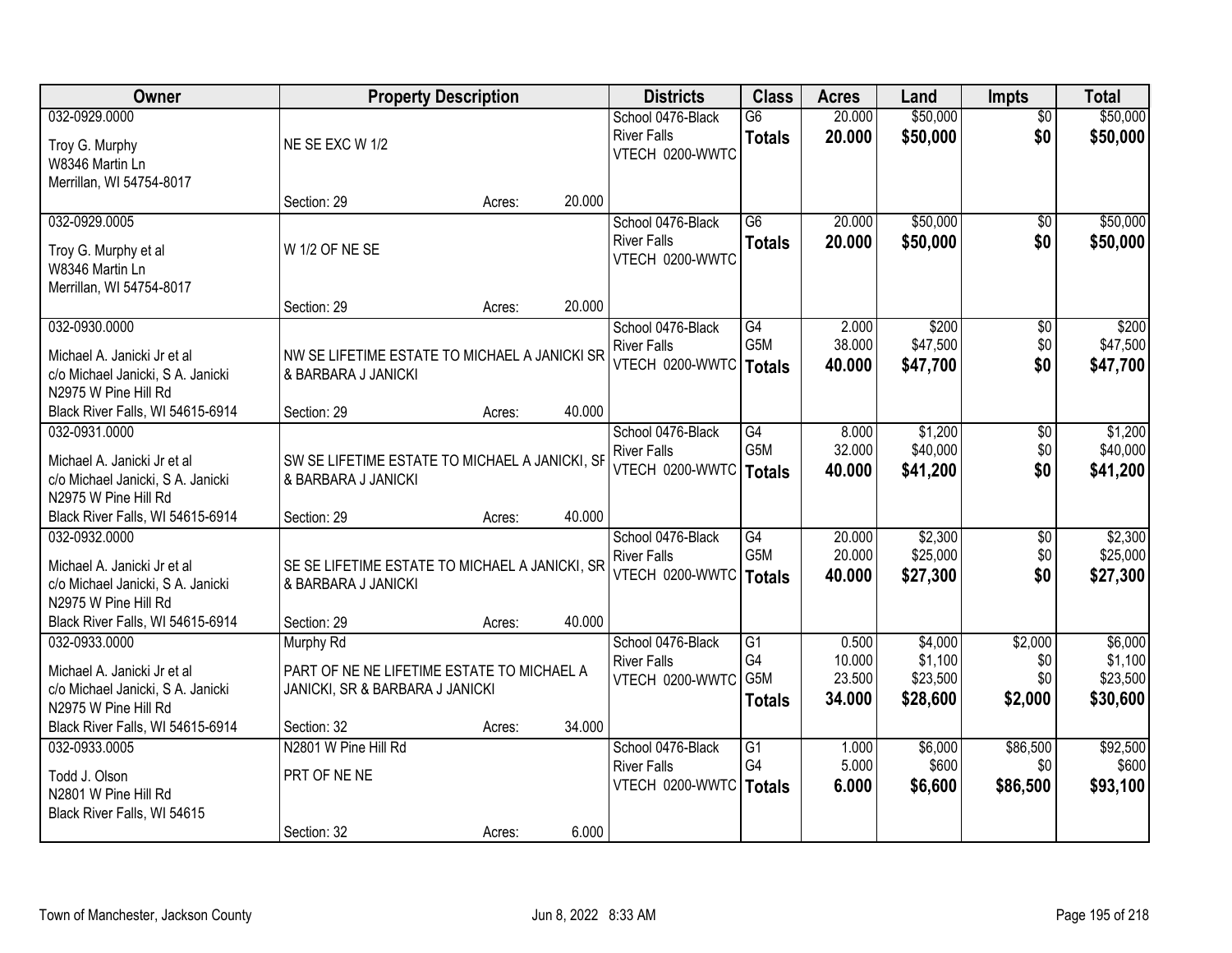| Owner                             |                                               | <b>Property Description</b> |        | <b>Districts</b>   | <b>Class</b>    | <b>Acres</b> | Land        | <b>Impts</b>    | <b>Total</b> |
|-----------------------------------|-----------------------------------------------|-----------------------------|--------|--------------------|-----------------|--------------|-------------|-----------------|--------------|
| 032-0934.0000                     | W11396 Mavis Ln                               |                             |        | School 0476-Black  | W6              | 40.000       | (\$100,000) | $\overline{50}$ | $\sqrt{50}$  |
| Robin D. Mahlum                   | NW NE * MFL 40AC CLOSED 2016 609/231 ORDER #  |                             |        | <b>River Falls</b> | <b>Totals</b>   | 40.000       | \$0         | \$0             | \$0          |
| Sonya L. Mahlum                   | 27 009 2016                                   |                             |        | VTECH 0200-WWTC    |                 |              |             |                 |              |
| 201 Lake St                       |                                               |                             |        |                    |                 |              |             |                 |              |
| Holmen, WI 54636                  | Section: 32                                   | Acres:                      | 40.000 |                    |                 |              |             |                 |              |
| 032-0934.0005                     | W11306 Mavis Ln                               |                             |        | School 0476-Black  | G1              | 1.000        | \$7,500     | \$10,500        | \$18,000     |
| Jeffrey W. Kaphengst et al        | SW NE EXC RD R/W *MFL 37AC CLOSED 2016        |                             |        | <b>River Falls</b> | G <sub>6</sub>  | 2.000        | \$5,000     | \$0             | \$5,000      |
| Attn: James F Kaphengst           | 609/226 ORDER# 270082016                      |                             |        | VTECH 0200-WWTC    | W <sub>6</sub>  | 37.000       | (\$92,500)  | \$0             | \$0          |
| N2597 Fontaine Rd                 |                                               |                             |        |                    | <b>Totals</b>   | 40.000       | \$12,500    | \$10,500        | \$23,000     |
| Black River Falls, WI 54615       | Section: 32                                   | Acres:                      | 40.000 |                    |                 |              |             |                 |              |
| 032-0935.0000                     | N2701 W Pine Hill Rd                          |                             |        | School 0476-Black  | G1              | 1.000        | \$7,500     | \$24,500        | \$32,000     |
| Greg K. Campbell et al            | SE NE EXC RD R/W & EXC AS IN 377/833 LIFETIME |                             |        | <b>River Falls</b> | G4              | 18.020       | \$2,100     | \$0             | \$2,100      |
| c/o William W. Kerr               | ESTATE TO WILLIAM W KERR                      |                             |        | VTECH 0200-WWTC    | G5M             | 18.400       | \$23,000    | \$0             | \$23,000     |
| W2701 W Pine Hill Rd              |                                               |                             |        |                    | <b>Totals</b>   | 37.420       | \$32,600    | \$24,500        | \$57,100     |
| Black River Falls, WI 54615-6937  | Section: 32                                   | Acres:                      | 37.420 |                    |                 |              |             |                 |              |
| 032-0935.0005                     | Mavis Ln                                      |                             |        | School 0476-Black  | $\overline{G4}$ | 1.980        | \$300       | \$0             | \$300        |
| Hope M. Chamberlain               | PART OF SE NE COM AT NE CORN, TH S 300', TH W |                             |        | <b>River Falls</b> | G5M             | 0.600        | \$800       | \$0             | \$800        |
| 628 Rose St                       | 375', TH N 300', TH E 375' TO POB             |                             |        | VTECH 0200-WWTC    | <b>Totals</b>   | 2.580        | \$1,100     | \$0             | \$1,100      |
| Black River Falls, WI 54615-9278  |                                               |                             |        |                    |                 |              |             |                 |              |
|                                   | Section: 32                                   | Acres:                      | 2.580  |                    |                 |              |             |                 |              |
| 032-0936.0000                     | W11451 Mavis Ln                               |                             |        | School 0476-Black  | $\overline{G1}$ | 1.020        | \$7,700     | \$3,500         | \$11,200     |
| Brian W. Adams                    | NE NW *MFL 39AC CLOSED 2017 622/376 ORDER #   |                             |        | <b>River Falls</b> | W <sub>6</sub>  | 39.000       | (\$97,500)  | \$0             | \$0          |
| 1508 Labus Dr                     | 27 005 2017                                   |                             |        | VTECH 0200-WWTC    | Totals          | 40.020       | \$7,700     | \$3,500         | \$11,200     |
| Bangor, WI 54614                  |                                               |                             |        |                    |                 |              |             |                 |              |
|                                   | Section: 32                                   | Acres:                      | 40.020 |                    |                 |              |             |                 |              |
| 032-0937.0000                     |                                               |                             |        | School 0476-Black  | W6              | 40.000       | (\$100,000) | $\overline{30}$ | $\sqrt{50}$  |
| Lawrence J. Donna                 | NW NW *MFL 40AC CLOSED 2016 612/595 ORDER#    |                             |        | <b>River Falls</b> | <b>Totals</b>   | 40.000       | \$0         | \$0             | \$0          |
| Scott L. Gilbertson               | 270052008                                     |                             |        | VTECH 0200-WWTC    |                 |              |             |                 |              |
| 382 Whitetail Ln                  |                                               |                             |        |                    |                 |              |             |                 |              |
| Hudson, WI 54016                  | Section: 32                                   | Acres:                      | 40.000 |                    |                 |              |             |                 |              |
| 032-0938.0000                     | Herbert Ln                                    |                             |        | School 0476-Black  | G6              | 3.000        | \$7,500     | $\overline{30}$ | \$7,500      |
| Robert G & Judy K Mallu Revocable | SW NW *MFL 37AC 2016 609/221 ORDER# 27 002    |                             |        | <b>River Falls</b> | W <sub>6</sub>  | 37.000       | (\$92,500)  | \$0             | \$0          |
| Trust 10/27/2015                  | 2016 MFL TRAN 617/408                         |                             |        | VTECH 0200-WWTC    | Totals          | 40.000       | \$7,500     | \$0             | \$7,500      |
| 1433 Vista Ave                    |                                               |                             |        |                    |                 |              |             |                 |              |
| Janesville, WI 53545              | Section: 32                                   | Acres:                      | 40.000 |                    |                 |              |             |                 |              |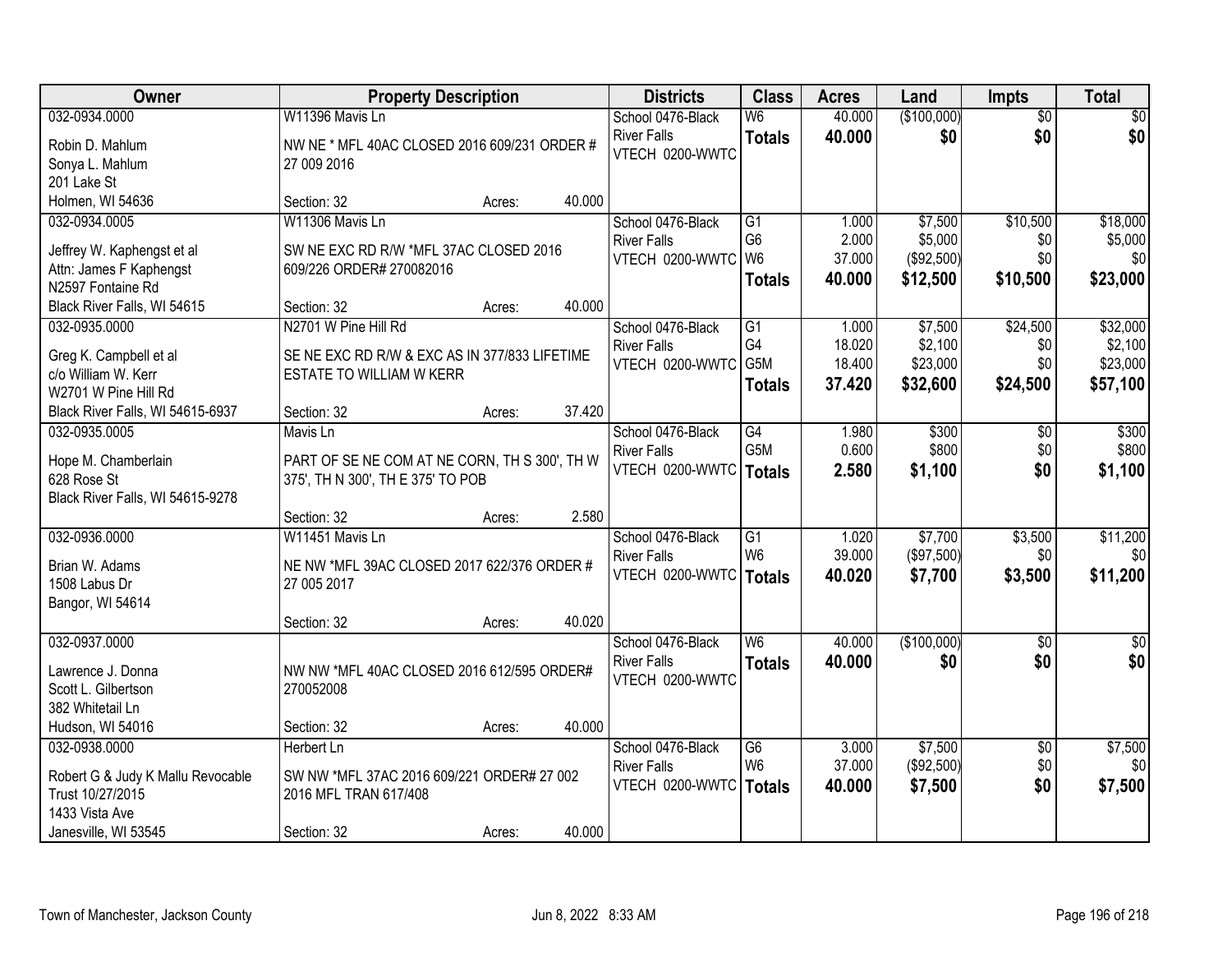| Owner                                |                                                                          | <b>Property Description</b> |        | <b>Districts</b>   | <b>Class</b>   | <b>Acres</b> | Land        | <b>Impts</b>    | <b>Total</b>     |
|--------------------------------------|--------------------------------------------------------------------------|-----------------------------|--------|--------------------|----------------|--------------|-------------|-----------------|------------------|
| 032-0939.0000                        | <b>Herbert Ln</b>                                                        |                             |        | School 0476-Black  | W8             | 40.000       | (\$100,000) | $\overline{50}$ | \$0              |
| Jeffrey W. Kaphengst et al           | SE NW EXC RD R/W *MFL 40AC CLOSED 2016                                   |                             |        | <b>River Falls</b> | <b>Totals</b>  | 40,000       | \$0         | \$0             | \$0              |
| Attn: James F Kaphengst              | 612/590 ORDER# 27 215 1999                                               |                             |        | VTECH 0200-WWTC    |                |              |             |                 |                  |
| N2597 Fontaine Rd                    |                                                                          |                             |        |                    |                |              |             |                 |                  |
| Black River Falls, WI 54615          | Section: 32                                                              | Acres:                      | 40.000 |                    |                |              |             |                 |                  |
| 032-0940.0000                        | Herbert Ln                                                               |                             |        | School 0476-Black  | W6             | 40.000       | (\$100,000) | $\overline{50}$ | \$0              |
|                                      |                                                                          |                             |        | <b>River Falls</b> | <b>Totals</b>  | 40,000       | \$0         | \$0             | \$0              |
| Jeffrey W. Kaphengst et al           | NE SW *MFL 40AC CLOSED 2016 612/584 ORDER#                               |                             |        | VTECH 0200-WWTC    |                |              |             |                 |                  |
| Attn: James F Kaphengst              | 270182005                                                                |                             |        |                    |                |              |             |                 |                  |
| N2597 Fontaine Rd                    |                                                                          |                             |        |                    |                |              |             |                 |                  |
| Black River Falls, WI 54615          | Section: 32                                                              | Acres:                      | 40.000 |                    |                |              |             |                 |                  |
| 032-0941.0000                        | Herbert Ln                                                               |                             |        | School 0476-Black  | W <sub>6</sub> | 40.000       | (\$100,000) | \$0             | $\overline{\$0}$ |
| Thomas L. Walters                    | NW SW MFL CLOSED 40AC DOC407079 ORDER #27                                |                             |        | <b>River Falls</b> | <b>Totals</b>  | 40.000       | \$0         | \$0             | \$0              |
| John C. Walters                      | 009 2022                                                                 |                             |        | VTECH 0200-WWTC    |                |              |             |                 |                  |
| 1026 Daniel Dr                       |                                                                          |                             |        |                    |                |              |             |                 |                  |
| Chilton, WI 53014                    | Section: 32                                                              | Acres:                      | 40.000 |                    |                |              |             |                 |                  |
| 032-0942.0000                        |                                                                          |                             |        | School 0476-Black  | W <sub>6</sub> | 40.000       | (\$100,000) | $\sqrt{6}$      | $\sqrt{50}$      |
|                                      |                                                                          |                             |        | <b>River Falls</b> | <b>Totals</b>  | 40,000       | \$0         | \$0             | \$0              |
| Thomas L. Walters<br>John C. Walters | SW SW 40 AC MFL CLOSED 2013 *MFL TRANSFER<br>624/876 ORDER # 27 044 2013 |                             |        | VTECH 0200-WWTC    |                |              |             |                 |                  |
| 1026 Daniel Dr                       |                                                                          |                             |        |                    |                |              |             |                 |                  |
| Chilton, WI 53014                    | Section: 32                                                              | Acres:                      | 40.000 |                    |                |              |             |                 |                  |
| 032-0943.0000                        |                                                                          |                             |        | School 0476-Black  | W6             | 40.000       | (\$100,000) | $\overline{50}$ | $\overline{50}$  |
|                                      |                                                                          |                             |        | <b>River Falls</b> |                | 40.000       | \$0         | \$0             |                  |
| Thomas L. Walters                    | SE SW 40 AC MFL CLOSED 2013 *MFL TRANSFER                                |                             |        | VTECH 0200-WWTC    | <b>Totals</b>  |              |             |                 | \$0              |
| John C. Walters                      | 624/876 ORDER # 27 044 2013                                              |                             |        |                    |                |              |             |                 |                  |
| 1026 Daniel Dr                       |                                                                          |                             |        |                    |                |              |             |                 |                  |
| Chilton, WI 53014                    | Section: 32                                                              | Acres:                      | 40.000 |                    |                |              |             |                 |                  |
| 032-0944.0000                        | N2689 Fontaine Rd                                                        |                             |        | School 0476-Black  | G1             | 2.500        | \$18,800    | \$7,000         | \$25,800         |
| John H. Erikson                      | LOT 2 OF CSM 3319 BEING PT OF NESE                                       |                             |        | <b>River Falls</b> | <b>Totals</b>  | 2.500        | \$18,800    | \$7,000         | \$25,800         |
| 149 Farrell St                       |                                                                          |                             |        | VTECH 0200-WWTC    |                |              |             |                 |                  |
| Madison, WI 53714-2277               |                                                                          |                             |        |                    |                |              |             |                 |                  |
|                                      | Section: 32                                                              | Acres:                      | 2.500  |                    |                |              |             |                 |                  |
| 032-0944.0005                        | N2621 Fontaine Rd                                                        |                             |        | School 0476-Black  | G1             | 1.000        | \$7,500     | \$18,000        | \$25,500         |
|                                      |                                                                          |                             |        | <b>River Falls</b> | G <sub>6</sub> | 16.550       | \$41,400    | \$0             | \$41,400         |
| Leslie R. Salter                     | LOT 3 OF CSM 3319 BEING PT OF NESE                                       |                             |        | VTECH 0200-WWTC    | Totals         | 17.550       | \$48,900    | \$18,000        | \$66,900         |
| 663 108th Ln NW                      |                                                                          |                             |        |                    |                |              |             |                 |                  |
| Coon Rapids, MN 55448-4309           |                                                                          |                             |        |                    |                |              |             |                 |                  |
|                                      | Section: 32                                                              | Acres:                      | 17.550 |                    |                |              |             |                 |                  |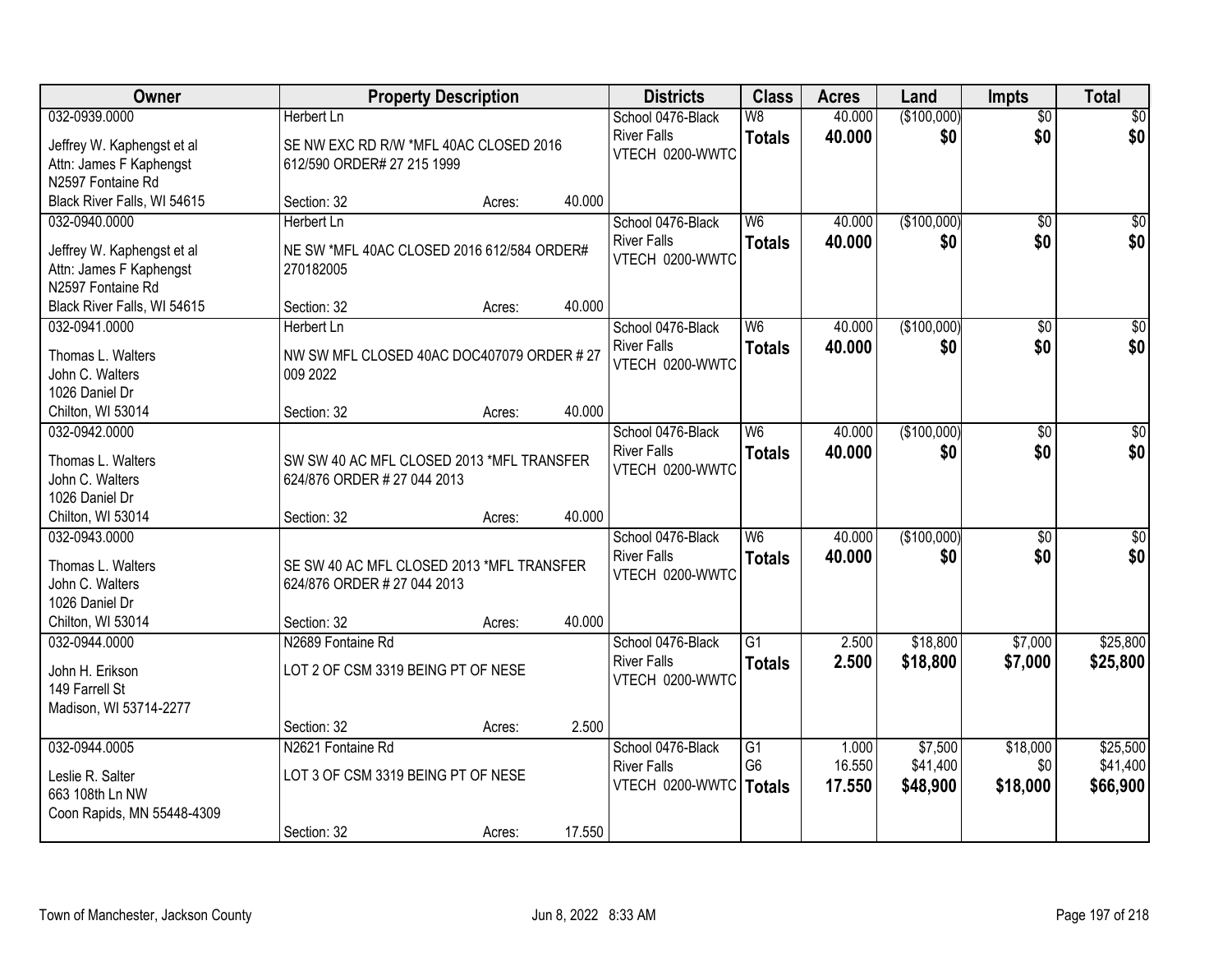| Owner                               |                                              | <b>Property Description</b> |        | <b>Districts</b>   | <b>Class</b>    | <b>Acres</b> | Land       | <b>Impts</b>    | <b>Total</b>    |
|-------------------------------------|----------------------------------------------|-----------------------------|--------|--------------------|-----------------|--------------|------------|-----------------|-----------------|
| 032-0944.0010                       |                                              |                             |        | School 0476-Black  | G6              | 20.040       | \$50,100   | $\overline{30}$ | \$50,100        |
| Jeffrey W. Kaphengst et al          | LOT 1 OF CSM 3319 BEING PT OF NESE           |                             |        | <b>River Falls</b> | <b>Totals</b>   | 20.040       | \$50,100   | \$0             | \$50,100        |
| Attn: James F Kaphengst             |                                              |                             |        | VTECH 0200-WWTC    |                 |              |            |                 |                 |
| N2597 Fontaine Rd                   |                                              |                             |        |                    |                 |              |            |                 |                 |
| Black River Falls, WI 54615         | Section: 32                                  | Acres:                      | 20.040 |                    |                 |              |            |                 |                 |
| 032-0945.0000                       | Herbert Ln                                   |                             |        | School 0476-Black  | $\overline{G6}$ | 2.500        | \$5,800    | \$0             | \$5,800         |
| Jeffrey W. Kaphengst et al          | NW SE *MFL 37.5AC CLOSED 2016 612/584 ORDER# |                             |        | <b>River Falls</b> | W <sub>6</sub>  | 37.500       | (\$86,300) | \$0             | \$0             |
| Attn: James F Kaphengst             | 270182005                                    |                             |        | VTECH 0200-WWTC    | <b>Totals</b>   | 40.000       | \$5,800    | \$0             | \$5,800         |
| N2597 Fontaine Rd                   |                                              |                             |        |                    |                 |              |            |                 |                 |
| Black River Falls, WI 54615         | Section: 32                                  | Acres:                      | 40.000 |                    |                 |              |            |                 |                 |
| 032-0946.0000                       |                                              |                             |        | School 0476-Black  | W <sub>6</sub>  | 20.000       | (\$46,000) | $\overline{50}$ | $\overline{30}$ |
| John H. Erikson                     | THE E 1/2 OF THE SW SE 20 AC MFL CLOSED 2013 |                             |        | <b>River Falls</b> | <b>Totals</b>   | 20.000       | \$0        | \$0             | \$0             |
| 149 Farrell St                      |                                              |                             |        | VTECH 0200-WWTC    |                 |              |            |                 |                 |
| Madison, WI 53714-2277              |                                              |                             |        |                    |                 |              |            |                 |                 |
|                                     | Section: 32                                  | Acres:                      | 20.000 |                    |                 |              |            |                 |                 |
| 032-0946.0005                       | Mavis Ln                                     |                             |        | School 0476-Black  | W <sub>6</sub>  | 20.000       | (\$48,000) | \$0             | \$0             |
| John H. Erikson                     | THE W 1/2 OF THE SW SE 20 AC MFL CLOSED 2013 |                             |        | <b>River Falls</b> | <b>Totals</b>   | 20.000       | \$0        | \$0             | \$0             |
| 149 Farrell St                      |                                              |                             |        | VTECH 0200-WWTC    |                 |              |            |                 |                 |
| Madison, WI 53714-2277              |                                              |                             |        |                    |                 |              |            |                 |                 |
|                                     | Section: 32                                  | Acres:                      | 20.000 |                    |                 |              |            |                 |                 |
| 032-0947.0000                       | N2597 Fontaine Rd                            |                             |        | School 0476-Black  | $\overline{G1}$ | 1.000        | \$7,500    | \$172,500       | \$180,000       |
| Jeffrey W. Kaphengst et al          | SE SE                                        |                             |        | <b>River Falls</b> | G4              | 8.800        | \$1,300    | \$0             | \$1,300         |
| Attn: James F Kaphengst             |                                              |                             |        | VTECH 0200-WWTC    | G5M             | 30.200       | \$37,800   | \$0             | \$37,800        |
| N2597 Fontaine Rd                   |                                              |                             |        |                    | <b>Totals</b>   | 40.000       | \$46,600   | \$172,500       | \$219,100       |
| Black River Falls, WI 54615         | Section: 32                                  | Acres:                      | 40.000 |                    |                 |              |            |                 |                 |
| 032-0948.0000                       |                                              |                             |        | School 0476-Black  | $\overline{G6}$ | 40.000       | \$100,000  | $\sqrt{6}$      | \$100,000       |
| Jack E Weimer Revocable Trust et al | <b>NE NE PFCL 296/301</b>                    |                             |        | <b>River Falls</b> | <b>Totals</b>   | 40.000       | \$100,000  | \$0             | \$100,000       |
| c/o Jack E. Weimer                  |                                              |                             |        | VTECH 0200-WWTC    |                 |              |            |                 |                 |
| 6548 Bridle Trail Rd                |                                              |                             |        |                    |                 |              |            |                 |                 |
| Gurnee, IL 60031-1628               | Section: 33                                  | Acres:                      | 40.000 |                    |                 |              |            |                 |                 |
| 032-0949.0000                       |                                              |                             |        | School 0476-Black  | $\overline{G6}$ | 40.000       | \$100,000  | $\sqrt{6}$      | \$100,000       |
| Jack E Weimer Revocable Trust et al | NW NE PFCL 296/301                           |                             |        | <b>River Falls</b> | <b>Totals</b>   | 40.000       | \$100,000  | \$0             | \$100,000       |
| c/o Jack E. Weimer                  |                                              |                             |        | VTECH 0200-WWTC    |                 |              |            |                 |                 |
| 6548 Bridle Trail Rd                |                                              |                             |        |                    |                 |              |            |                 |                 |
| Gurnee, IL 60031-1628               | Section: 33                                  | Acres:                      | 40.000 |                    |                 |              |            |                 |                 |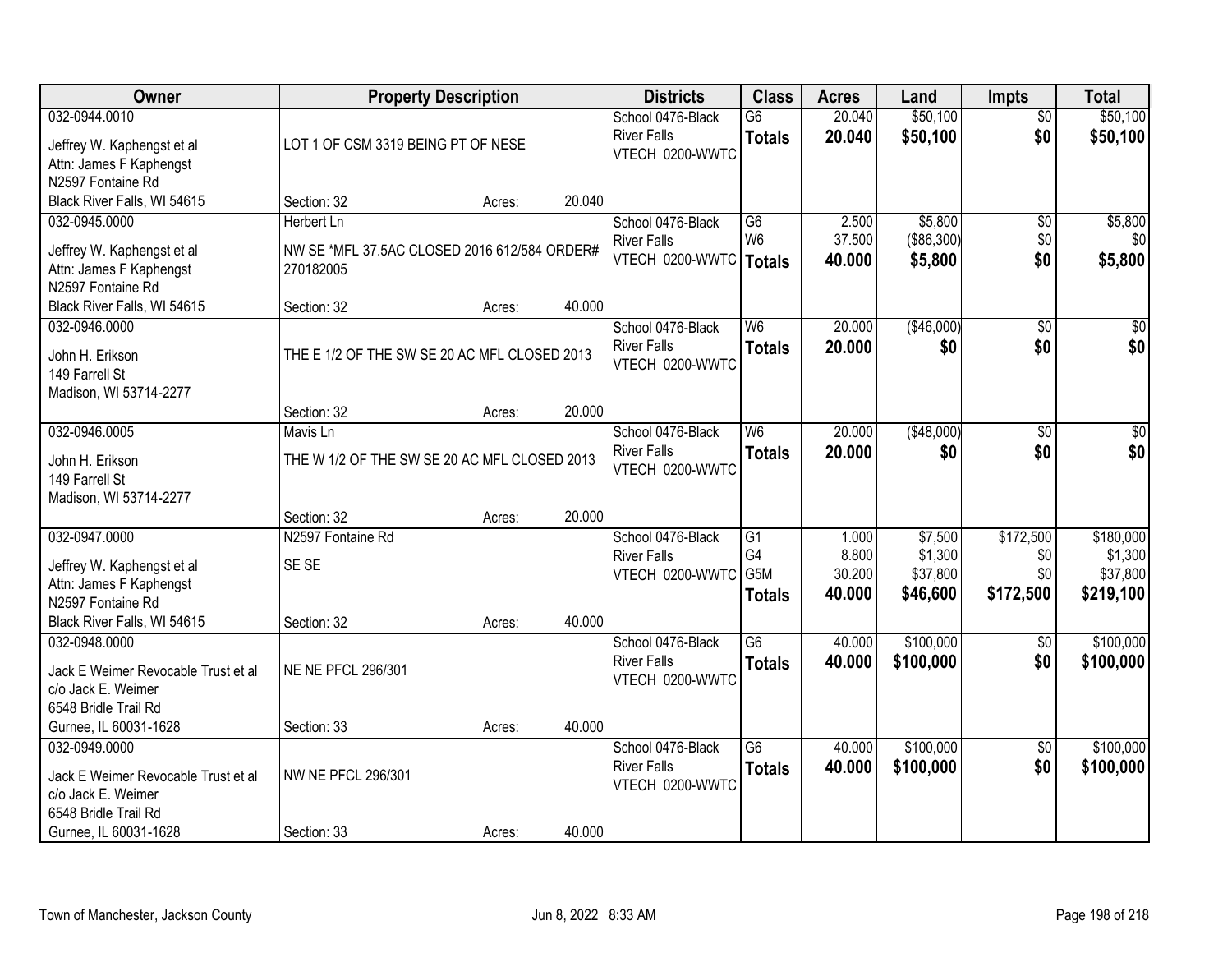| Owner                                   | <b>Property Description</b>           |        |        | <b>Districts</b>         | <b>Class</b>    | <b>Acres</b> | Land      | <b>Impts</b> | <b>Total</b> |
|-----------------------------------------|---------------------------------------|--------|--------|--------------------------|-----------------|--------------|-----------|--------------|--------------|
| 032-0950.0000                           | W10996 Vance Rd                       |        |        | School 0476-Black        | $\overline{G1}$ | 1.000        | \$7,500   | \$37,000     | \$44,500     |
| Ahmad Y. Sims                           | S 1/2 OF SW NE                        |        |        | <b>River Falls</b>       | G <sub>6</sub>  | 19.000       | \$47,500  | \$0          | \$47,500     |
| W10996 Vance Rd                         |                                       |        |        | VTECH 0200-WWTC   Totals |                 | 20.000       | \$55,000  | \$37,000     | \$92,000     |
| Black River Falls, WI 54615-6929        |                                       |        |        |                          |                 |              |           |              |              |
|                                         | Section: 33                           | Acres: | 20.000 |                          |                 |              |           |              |              |
| 032-0950.0005                           | W11002 Vance Rd                       |        |        | School 0476-Black        | $\overline{G1}$ | 4.500        | \$23,800  | \$103,500    | \$127,300    |
| Jack E Weimer Revocable Trust et al     | LOT 1 CSM 2815 BEING PART OF THE SWNE |        |        | <b>River Falls</b>       | <b>Totals</b>   | 4.500        | \$23,800  | \$103,500    | \$127,300    |
| c/o Jack E. Weimer                      |                                       |        |        | VTECH 0200-WWTC          |                 |              |           |              |              |
| 6548 Bridle Trail Rd                    |                                       |        |        |                          |                 |              |           |              |              |
| Gurnee, IL 60031-1628                   | Section: 33                           | Acres: | 4.500  |                          |                 |              |           |              |              |
| 032-0950.0010                           |                                       |        |        | School 0476-Black        | G6              | 15.260       | \$38,200  | \$0          | \$38,200     |
| Jack E Weimer Revocable Trust et al     | LOT 2 CSM 2815 BEING PART OF THE SWNE |        |        | <b>River Falls</b>       | <b>Totals</b>   | 15.260       | \$38,200  | \$0          | \$38,200     |
| c/o Jack E. Weimer                      |                                       |        |        | VTECH 0200-WWTC          |                 |              |           |              |              |
| 6548 Bridle Trail Rd                    |                                       |        |        |                          |                 |              |           |              |              |
| Gurnee, IL 60031-1628                   | Section: 33                           | Acres: | 15.260 |                          |                 |              |           |              |              |
| 032-0951.0000                           |                                       |        |        | School 0476-Black        | $\overline{G6}$ | 40.000       | \$100,000 | \$0          | \$100,000    |
| Jack E Weimer Revocable Trust et al     | SE NE PFCL 296/301                    |        |        | <b>River Falls</b>       | <b>Totals</b>   | 40.000       | \$100,000 | \$0          | \$100,000    |
| c/o Jack E. Weimer                      |                                       |        |        | VTECH 0200-WWTC          |                 |              |           |              |              |
| 6548 Bridle Trail Rd                    |                                       |        |        |                          |                 |              |           |              |              |
| Gurnee, IL 60031-1628                   | Section: 33                           | Acres: | 40.000 |                          |                 |              |           |              |              |
| 032-0952.0000                           |                                       |        |        | School 0476-Black        | G4              | 20.000       | \$2,300   | \$0          | \$2,300      |
| Jack E Weimer Revocable Trust et al     | <b>NE NW</b>                          |        |        | <b>River Falls</b>       | G5M             | 20.000       | \$25,000  | \$0          | \$25,000     |
| c/o Jack E. Weimer                      |                                       |        |        | VTECH 0200-WWTC   Totals |                 | 40.000       | \$27,300  | \$0          | \$27,300     |
| 6548 Bridle Trail Rd                    |                                       |        |        |                          |                 |              |           |              |              |
| Gurnee, IL 60031-1628                   | Section: 33                           | Acres: | 40.000 |                          |                 |              |           |              |              |
| 032-0953.0000                           | N2806 W Pine Hill Rd                  |        |        | School 0476-Black        | G1              | 0.500        | \$4,000   | \$3,500      | \$7,500      |
| <b>Black River Bluffs Holdings, LLC</b> | LOT 8 CSM 3965                        |        |        | <b>River Falls</b>       | G4              | 1.220        | \$200     | \$0          | \$200        |
| 5155 E River Rd Ste 404                 |                                       |        |        | VTECH 0200-WWTC          | G5M             | 1.110        | \$1,400   | \$0          | \$1,400      |
| Fridley, MN 55421                       |                                       |        |        |                          | <b>Totals</b>   | 2.830        | \$5,600   | \$3,500      | \$9,100      |
|                                         | Section: 33                           | Acres: | 2.830  |                          |                 |              |           |              |              |
| 032-0953.0005                           | N2809 W Pine Hill Rd                  |        |        | School 0476-Black        | $\overline{G1}$ | 1.340        | \$10,100  | \$62,500     | \$72,600     |
| Ryan A. Fulton                          | PART OF NW NW BEING LOT 1 OF CSM 1883 |        |        | <b>River Falls</b>       | <b>Totals</b>   | 1.340        | \$10,100  | \$62,500     | \$72,600     |
| N2809 W Pine Hill Rd                    |                                       |        |        | VTECH 0200-WWTC          |                 |              |           |              |              |
| Black River Falls, WI 54615             |                                       |        |        |                          |                 |              |           |              |              |
|                                         | Section: 33                           | Acres: | 1.340  |                          |                 |              |           |              |              |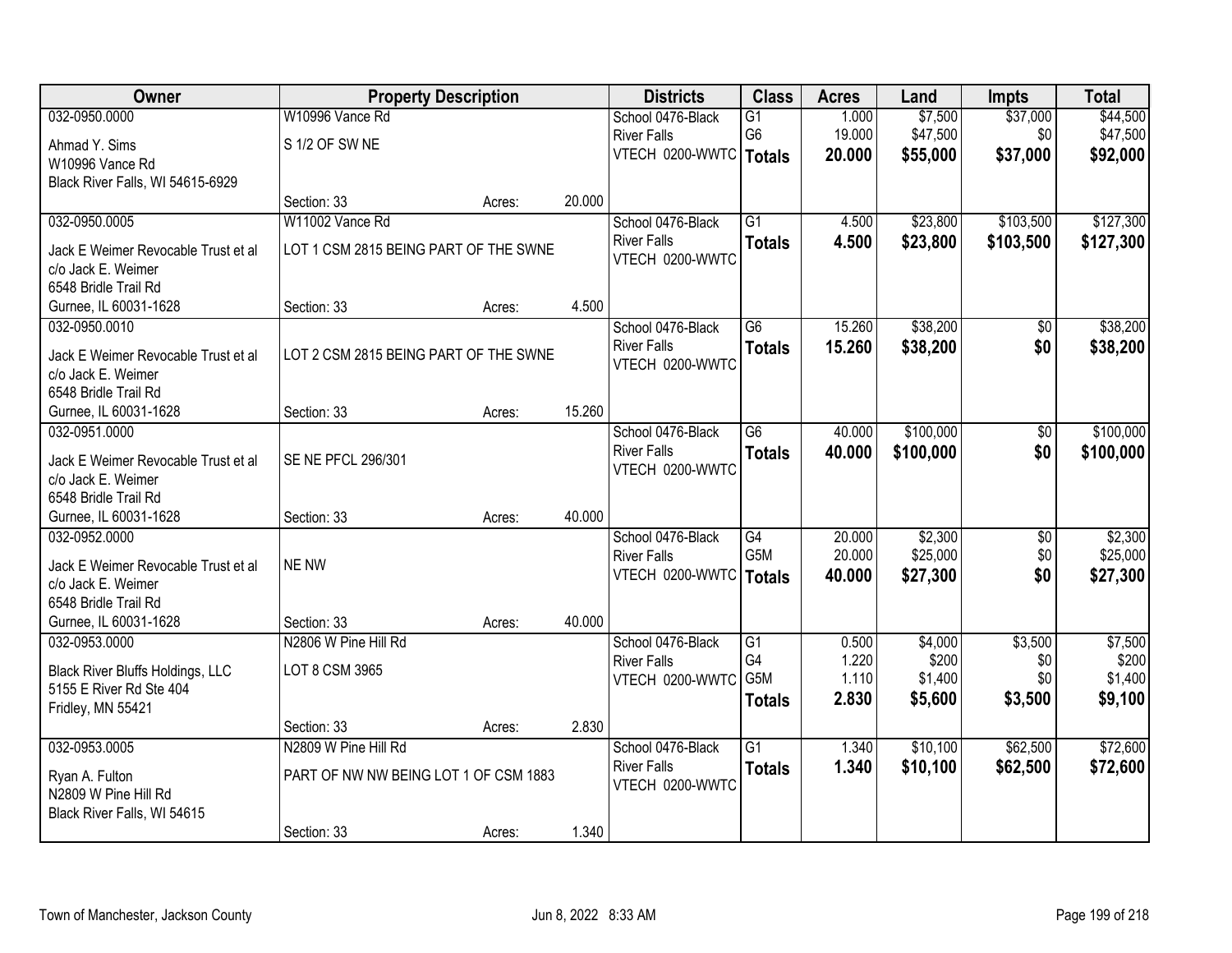| Owner                                  | <b>Property Description</b>              |        |        | <b>Districts</b>                        | <b>Class</b>    | <b>Acres</b> | Land     | <b>Impts</b>    | <b>Total</b> |
|----------------------------------------|------------------------------------------|--------|--------|-----------------------------------------|-----------------|--------------|----------|-----------------|--------------|
| 032-0953.0010                          |                                          |        |        | School 0476-Black                       | G4              | 10.000       | \$1,900  | $\overline{50}$ | \$1,900      |
| Hope M. Chamberlain                    | PART OF NW NW BEING PART OF LOT 2 OF CSM |        |        | <b>River Falls</b>                      | G <sub>6</sub>  | 0.480        | \$1,200  | \$0             | \$1,200      |
| 628 Rose St                            | 1883                                     |        |        | VTECH 0200-WWTC   Totals                |                 | 10.480       | \$3,100  | \$0             | \$3,100      |
| Black River Falls, WI 54615-9278       |                                          |        |        |                                         |                 |              |          |                 |              |
|                                        | Section: 33                              | Acres: | 10.480 |                                         |                 |              |          |                 |              |
| 032-0953.0015                          |                                          |        |        | School 0476-Black                       | G4              | 10.100       | \$1,200  | \$0             | \$1,200      |
| Hope M. Chamberlain                    | PART OF NW NW BEING LOT 3 OF CSM 1883    |        |        | <b>River Falls</b>                      | <b>Totals</b>   | 10.100       | \$1,200  | \$0             | \$1,200      |
| 628 Rose St                            |                                          |        |        | VTECH 0200-WWTC                         |                 |              |          |                 |              |
| Black River Falls, WI 54615-9278       |                                          |        |        |                                         |                 |              |          |                 |              |
|                                        | Section: 33                              | Acres: | 10.100 |                                         |                 |              |          |                 |              |
| 032-0953.0020                          | N2876 W Pine Hill Rd                     |        |        | School 0476-Black                       | G1              | 5.350        | \$20,200 | \$0             | \$20,200     |
| Shaun Johnson                          | LOT 5 CSM 2788 BEING PART OF NW NW       |        |        | <b>River Falls</b>                      | <b>Totals</b>   | 5.350        | \$20,200 | \$0             | \$20,200     |
| Sherrie Johnson                        |                                          |        |        | VTECH 0200-WWTC                         |                 |              |          |                 |              |
| 1027 Clay Pl                           |                                          |        |        |                                         |                 |              |          |                 |              |
| Lebanon, TN 37087                      | Section: 33                              | Acres: | 5.350  |                                         |                 |              |          |                 |              |
| 032-0953.0025                          |                                          |        |        | School 0476-Black                       | G <sub>6</sub>  | 0.330        | \$800    | \$0             | \$800        |
|                                        |                                          |        |        | <b>River Falls</b>                      | <b>Totals</b>   | 0.330        | \$800    | \$0             | \$800        |
| Jack E Weimer Revocable Trust et al    | OL 1 CSM 2788 BEING PART OF NW NW        |        |        | VTECH 0200-WWTC                         |                 |              |          |                 |              |
| c/o Jack E. Weimer                     |                                          |        |        |                                         |                 |              |          |                 |              |
| 6548 Bridle Trail Rd                   |                                          |        | 0.330  |                                         |                 |              |          |                 |              |
| Gurnee, IL 60031-1628<br>032-0953.0030 | Section: 33<br>N2860 W Pine Hill Rd      | Acres: |        |                                         | $\overline{G1}$ | 3.010        | \$20,000 | \$114,500       | \$134,500    |
|                                        |                                          |        |        | School 0476-Black<br><b>River Falls</b> |                 |              |          |                 |              |
| Kevin C. Sigler                        | LOT 5 CSM 3061 BEING PART OF THE NWNW    |        |        | VTECH 0200-WWTC                         | <b>Totals</b>   | 3.010        | \$20,000 | \$114,500       | \$134,500    |
| Donna L. Sigler                        |                                          |        |        |                                         |                 |              |          |                 |              |
| N2860 W Pine Hill Rd                   |                                          |        |        |                                         |                 |              |          |                 |              |
| Black River Falls, WI 54615            | Section: 33                              | Acres: | 3.010  |                                         |                 |              |          |                 |              |
| 032-0953.0035                          |                                          |        |        | School 0476-Black                       | $\overline{G1}$ | 3.290        | \$20,700 | $\sqrt{6}$      | \$20,700     |
| Jack E. Weimer                         | LOT 6 CSM 3061 BEING PART OF THE NWNW    |        |        | <b>River Falls</b>                      | <b>Totals</b>   | 3.290        | \$20,700 | \$0             | \$20,700     |
| Kathleen J. Weimer                     |                                          |        |        | VTECH 0200-WWTC                         |                 |              |          |                 |              |
| 6548 Bridle Trail Rd                   |                                          |        |        |                                         |                 |              |          |                 |              |
| Gurnee, IL 60031-1628                  | Section: 33                              | Acres: | 3.290  |                                         |                 |              |          |                 |              |
| 032-0953.0040                          | N2806 W Pine Hill Rd                     |        |        | School 0476-Black                       | G4              | 1.000        | \$100    | $\overline{50}$ | \$100        |
| Jack E. Weimer                         | LOT 7 CSM 3061 BEING PART OF THE NWNW    |        |        | <b>River Falls</b>                      | G7              | 3.220        | \$15,600 | \$1,500         | \$17,100     |
| Kathleen J. Weimer                     |                                          |        |        | VTECH 0200-WWTC   Totals                |                 | 4.220        | \$15,700 | \$1,500         | \$17,200     |
| 6548 Bridle Trail Rd                   |                                          |        |        |                                         |                 |              |          |                 |              |
| Gurnee, IL 60031-1628                  | Section: 33                              | Acres: | 4.220  |                                         |                 |              |          |                 |              |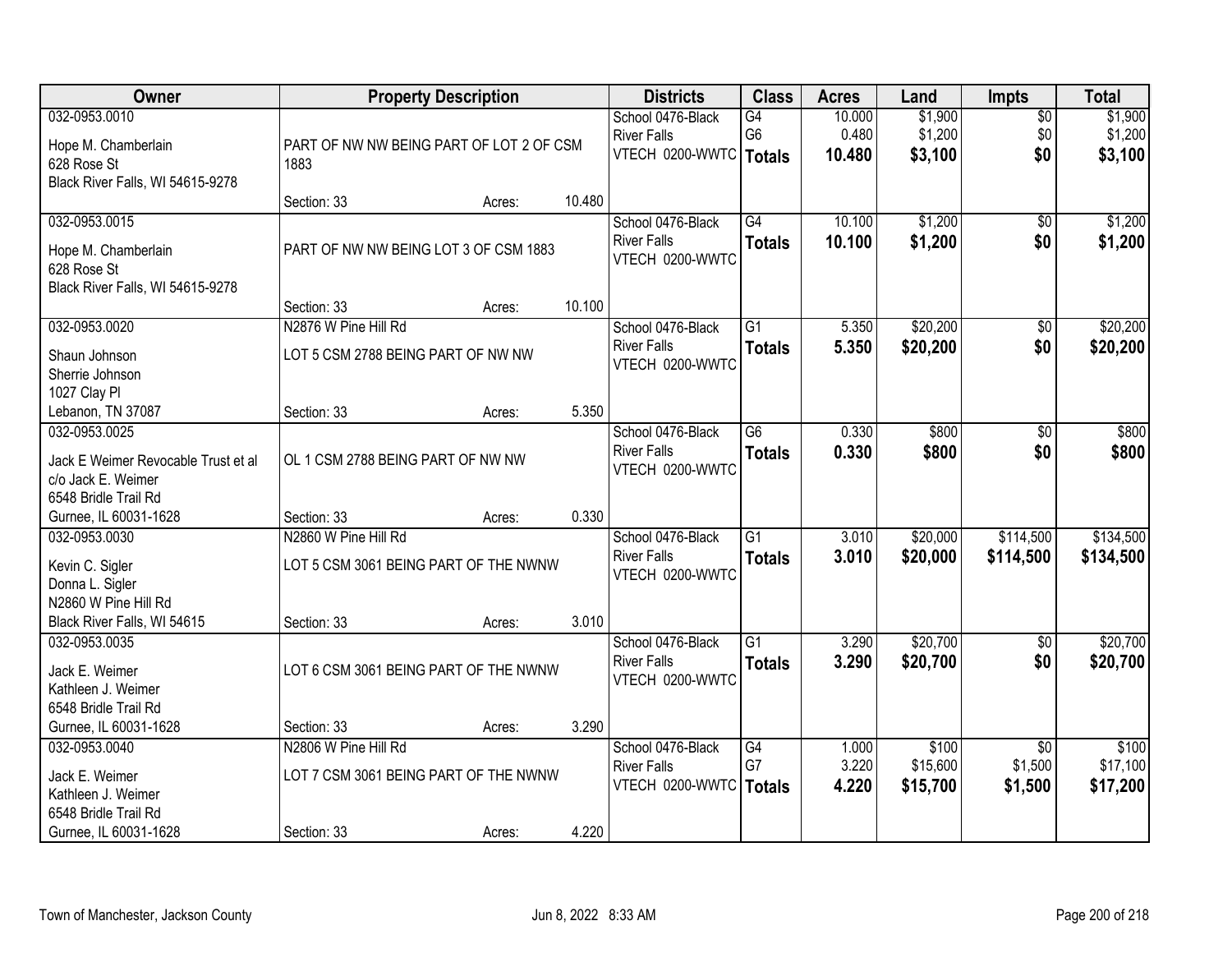| Owner                                   |                                            | <b>Property Description</b> |        | <b>Districts</b>         | <b>Class</b>     | <b>Acres</b> | Land     | Impts             | <b>Total</b> |
|-----------------------------------------|--------------------------------------------|-----------------------------|--------|--------------------------|------------------|--------------|----------|-------------------|--------------|
| 032-0954.0000                           | N2763 W Pine Hill Rd                       |                             |        | School 0476-Black        | $\overline{G1}$  | 1.000        | \$7,500  | \$113,000         | \$120,500    |
| Allen Johnson                           | LOT 5 CSM 3963, BEING PT OF SW NW          |                             |        | <b>River Falls</b>       | G5M              | 5.570        | \$7,000  | \$0               | \$7,000      |
| N2763 Pine Hill Rd                      |                                            |                             |        | VTECH 0200-WWTC   Totals |                  | 6.570        | \$14,500 | \$113,000         | \$127,500    |
| Black River Falls, WI 54615             |                                            |                             |        |                          |                  |              |          |                   |              |
|                                         | Section: 33                                | Acres:                      | 6.570  |                          |                  |              |          |                   |              |
| 032-0954.0005                           |                                            |                             |        | School 0476-Black        | $\overline{G6}$  | 1.750        | \$4,400  | \$0               | \$4,400      |
| Hope M. Chamberlain                     | PART OF SW NW BEING PART OF LOT 2 OF CSM   |                             |        | <b>River Falls</b>       | <b>Totals</b>    | 1.750        | \$4,400  | \$0               | \$4,400      |
| 628 Rose St                             | 1883                                       |                             |        | VTECH 0200-WWTC          |                  |              |          |                   |              |
| Black River Falls, WI 54615-9278        |                                            |                             |        |                          |                  |              |          |                   |              |
|                                         | Section: 33                                | Acres:                      | 1.750  |                          |                  |              |          |                   |              |
| 032-0954.0010                           |                                            |                             |        | School 0476-Black        | G4               | 25.000       | \$2,800  | $\overline{50}$   | \$2,800      |
| Terry T. Taylor                         | SW NW LYING E OF ROAD, EXC LOT 1 CSM 3877, |                             |        | <b>River Falls</b>       | G5M              | 0.200        | \$300    | \$0               | \$300        |
| Nina K. Taylor                          | EXC LOTS 6, 7, & 8 OF CSM 3965             |                             |        | VTECH 0200-WWTC          | <b>Totals</b>    | 25.200       | \$3,100  | \$0               | \$3,100      |
| 1010 Armory Rd                          |                                            |                             |        |                          |                  |              |          |                   |              |
| Sparta, WI 54656-1377                   | Section: 33                                | Acres:                      | 25.200 |                          |                  |              |          |                   |              |
| 032-0954.0015                           | N2700 W Pine Hill Rd                       |                             |        | School 0476-Black        | $\overline{G1}$  | 2.000        | \$15,000 | \$98,500          | \$113,500    |
|                                         |                                            |                             |        | <b>River Falls</b>       | <b>Totals</b>    | 2.000        | \$15,000 | \$98,500          | \$113,500    |
| Tedrick K. Hensley<br>Marcia E. Hensley | LOT 1 CSM 3877, BEING PT OF THE SW NW      |                             |        | VTECH 0200-WWTC          |                  |              |          |                   |              |
| N2700 W Pine Hill Rd                    |                                            |                             |        |                          |                  |              |          |                   |              |
| Black River Falls, WI 54615-6952        | Section: 33                                | Acres:                      | 2.000  |                          |                  |              |          |                   |              |
| 032-0954.0020                           |                                            |                             |        | School 0476-Black        | G5M              | 1.750        | \$2,200  | $\overline{50}$   | \$2,200      |
|                                         |                                            |                             |        | <b>River Falls</b>       | <b>Totals</b>    | 1.750        | \$2,200  | \$0               | \$2,200      |
| Chad Bahr                               | LOT 6 CSM 3962                             |                             |        | VTECH 0200-WWTC          |                  |              |          |                   |              |
| Mitzi Bahr                              |                                            |                             |        |                          |                  |              |          |                   |              |
| 6152 Bradford Dr                        |                                            |                             | 1.750  |                          |                  |              |          |                   |              |
| Nashville, TN 37211<br>032-0954.0025    | Section: 33                                | Acres:                      |        | School 0476-Black        | G <sub>5</sub> M | 1.610        | \$2,000  |                   | \$2,000      |
|                                         |                                            |                             |        | <b>River Falls</b>       |                  | 1.610        |          | $\sqrt{6}$<br>\$0 |              |
| <b>Brady Augustine</b>                  | LOT 7 CSM 3965                             |                             |        | VTECH 0200-WWTC          | <b>Totals</b>    |              | \$2,000  |                   | \$2,000      |
| 2106 Hickory Springs                    |                                            |                             |        |                          |                  |              |          |                   |              |
| Johnson City, TN 37604                  |                                            |                             |        |                          |                  |              |          |                   |              |
|                                         | Section: 33                                | Acres:                      | 1.610  |                          |                  |              |          |                   |              |
| 032-0955.0000                           |                                            |                             |        | School 0476-Black        | G4               | 6.000        | \$700    | $\overline{50}$   | \$700        |
| Terry T. Taylor                         | LOT 2 CSM 2898 BEING PART OF THE SE NW &   |                             |        | <b>River Falls</b>       | G5M              | 8.250        | \$10,300 | \$0               | \$10,300     |
| Nina K. Taylor                          | <b>NESW</b>                                |                             |        | VTECH 0200-WWTC          | <b>Totals</b>    | 14.250       | \$11,000 | \$0               | \$11,000     |
| 1010 Armory Rd                          |                                            |                             |        |                          |                  |              |          |                   |              |
| Sparta, WI 54656-1377                   | Section: 33                                | Acres:                      | 14.250 |                          |                  |              |          |                   |              |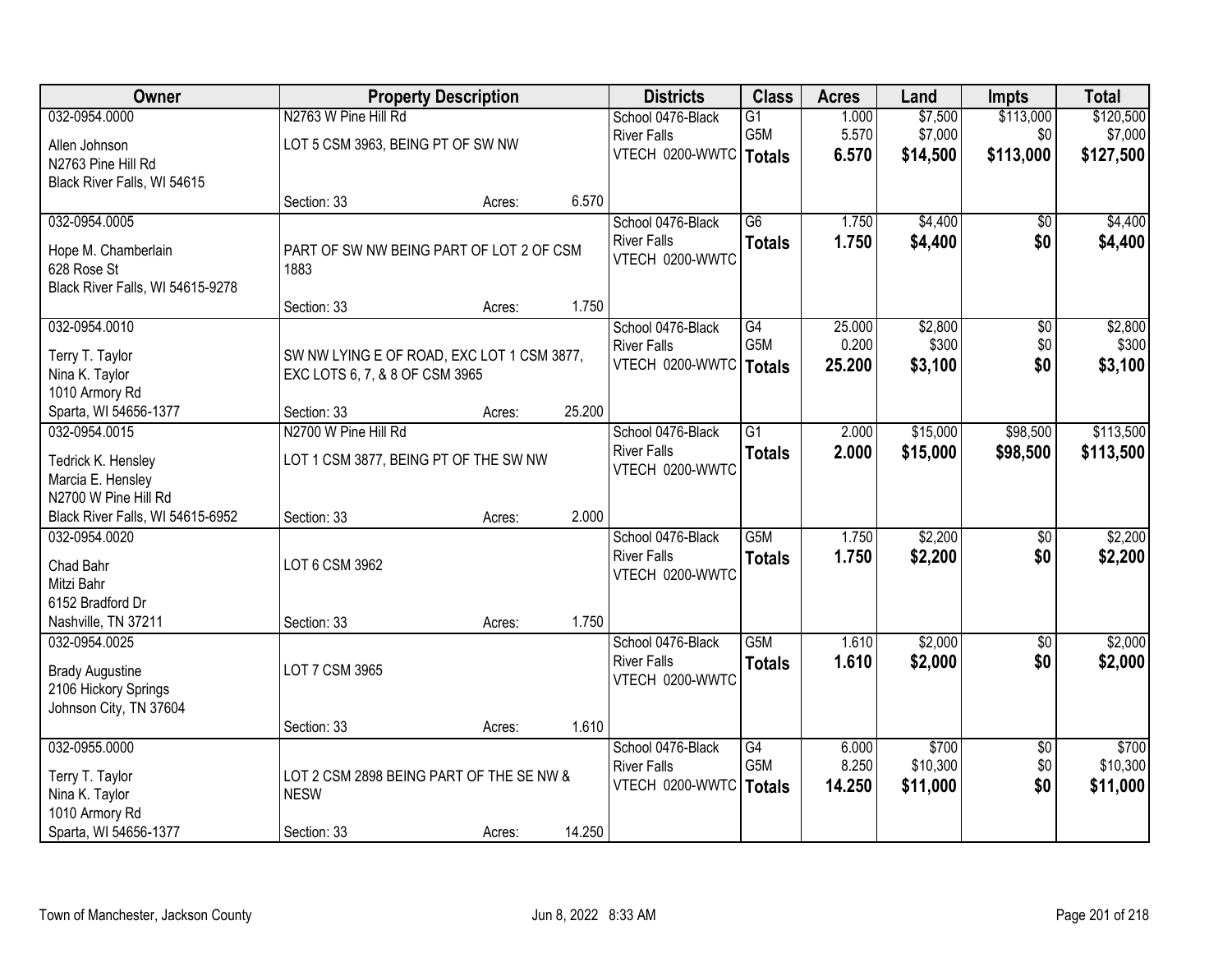| Owner                            |                                                 | <b>Property Description</b> |        | <b>Districts</b>                          | <b>Class</b>         | <b>Acres</b>    | Land             | <b>Impts</b>           | <b>Total</b>     |
|----------------------------------|-------------------------------------------------|-----------------------------|--------|-------------------------------------------|----------------------|-----------------|------------------|------------------------|------------------|
| 032-0955.0005                    | W11022 Vance Rd                                 |                             |        | School 0476-Black                         | $\overline{G1}$      | 0.500           | \$3,800          | \$13,500               | \$17,300         |
| Terry T. Taylor                  | LOT 1 CSM 2898 BEING PART OF THE SE NW &        |                             |        | <b>River Falls</b>                        | G4                   | 2.000           | \$200            | \$0                    | \$200            |
| Nina K. Taylor                   | <b>NESW</b>                                     |                             |        | VTECH 0200-WWTC                           | G5M                  | 24.430          | \$31,200         | \$0                    | \$31,200         |
| 1010 Armory Rd                   |                                                 |                             |        |                                           | <b>Totals</b>        | 26.930          | \$35,200         | \$13,500               | \$48,700         |
| Sparta, WI 54656-1377            | Section: 33                                     | Acres:                      | 26.930 |                                           |                      |                 |                  |                        |                  |
| 032-0956.0000                    | W10975 Vance Rd                                 |                             |        | School 0476-Black                         | $\overline{G1}$      | 1.000           | \$7,500          | \$69,000               | \$76,500         |
| Jacob R. Hintz                   | NE SW EX THAT PART THAT FALLS IN LOTS 1 & 2 OF  |                             |        | <b>River Falls</b>                        | G <sub>4</sub>       | 36.500          | \$4,200          | \$0                    | \$4,200          |
| Amanda J. Hintz                  | CSM 2898 DESC AS A PIECE BEGIN AT THE NW COR    |                             |        | VTECH 0200-WWTC                           | G <sub>5</sub>       | 1.000           | \$300            | \$0                    | \$300            |
| W10975 Vance Rd                  | OF THE NESW, TH N89.4517E 1321.86' TO THE NE    |                             |        |                                           | <b>Totals</b>        | 38.500          | \$12,000         | \$69,000               | \$81,000         |
| Black River Falls, WI 54615-6930 | Section: 33                                     | Acres:                      | 38.500 |                                           |                      |                 |                  |                        |                  |
| 032-0957.0000                    |                                                 |                             |        | School 0476-Black                         | G4                   | 38.000          | \$4,300          | $\overline{50}$        | \$4,300          |
|                                  |                                                 |                             |        | <b>River Falls</b>                        | G <sub>5</sub>       | 2.000           | \$100            | \$0                    | \$100            |
| Jack E. Taylor                   | NW SW                                           |                             |        | VTECH 0200-WWTC   Totals                  |                      | 40.000          | \$4,400          | \$0                    | \$4,400          |
| N3260 E Pine Hill Rd             |                                                 |                             |        |                                           |                      |                 |                  |                        |                  |
| Black River Falls, WI 54615-6911 |                                                 |                             |        |                                           |                      |                 |                  |                        |                  |
|                                  | Section: 33                                     | Acres:                      | 40.000 |                                           |                      |                 |                  |                        |                  |
| 032-0958.0000                    |                                                 |                             |        | School 0476-Black                         | G4                   | 10.000          | \$1,100          | \$0                    | \$1,100          |
| Jack E. Taylor                   | SW <sub>SW</sub>                                |                             |        | <b>River Falls</b>                        | G5M                  | 30.000          | \$37,500         | \$0                    | \$37,500         |
| N3260 E Pine Hill Rd             |                                                 |                             |        | VTECH 0200-WWTC   Totals                  |                      | 40.000          | \$38,600         | \$0                    | \$38,600         |
| Black River Falls, WI 54615-6911 |                                                 |                             |        |                                           |                      |                 |                  |                        |                  |
|                                  | Section: 33                                     | Acres:                      | 40.000 |                                           |                      |                 |                  |                        |                  |
| 032-0959.0000                    |                                                 |                             |        | School 0476-Black                         | $\overline{G4}$      | 10.000          | \$1,100          | $\overline{50}$        | \$1,100          |
| Hope M. Chamberlain              | SE SW                                           |                             |        | <b>River Falls</b>                        | G <sub>5</sub> M     | 30.000          | \$37,500         | \$0                    | \$37,500         |
| 628 Rose St                      |                                                 |                             |        | VTECH 0200-WWTC   Totals                  |                      | 40.000          | \$38,600         | \$0                    | \$38,600         |
| Black River Falls, WI 54615-9278 |                                                 |                             |        |                                           |                      |                 |                  |                        |                  |
|                                  | Section: 33                                     | Acres:                      | 40.000 |                                           |                      |                 |                  |                        |                  |
| 032-0960.0000                    | Vance Rd                                        |                             |        | School 0476-Black                         | W <sub>5</sub>       | 39.830          | ( \$97,200)      | $\overline{50}$        | $\frac{1}{6}$    |
|                                  |                                                 |                             |        | <b>River Falls</b>                        | <b>Totals</b>        | 39.830          | \$0              | \$0                    | \$0              |
| Michael E and Gertru Gillbanks   | NESE EXC LOT 3 OF CSM 3528 *39.83 AC MFL OPEN   |                             |        | VTECH 0200-WWTC                           |                      |                 |                  |                        |                  |
| Revocable Living Trust 1         | 2013 MFL TRANSFER 627/646 ORDER # 27 002 2013   |                             |        |                                           |                      |                 |                  |                        |                  |
| N2604 E Pine Hill Rd             |                                                 |                             |        |                                           |                      |                 |                  |                        |                  |
| Black River Falls, WI 54615      | Section: 33                                     | Acres:                      | 39.830 |                                           |                      |                 |                  |                        |                  |
| 032-0961.0000                    |                                                 |                             |        | School 0476-Black                         | G4<br>G <sub>5</sub> | 13.020<br>1.000 | \$1,500<br>\$300 | $\overline{50}$<br>\$0 | \$1,500<br>\$300 |
| Jacob R. Hintz                   | NW SE EXC RD R/W 320/670, 321/291 EXC EXC LOT 1 |                             |        | <b>River Falls</b><br>VTECH 0200-WWTC G5M |                      | 14.000          | \$17,500         | \$0                    | \$17,500         |
| Amanda J. Hintz                  | <b>OF CSM 1538</b>                              |                             |        |                                           |                      | 28.020          | \$19,300         | \$0                    | \$19,300         |
| W10975 Vance Rd                  |                                                 |                             |        |                                           | <b>Totals</b>        |                 |                  |                        |                  |
| Black River Falls, WI 54615-6930 | Section: 33                                     | Acres:                      | 28.020 |                                           |                      |                 |                  |                        |                  |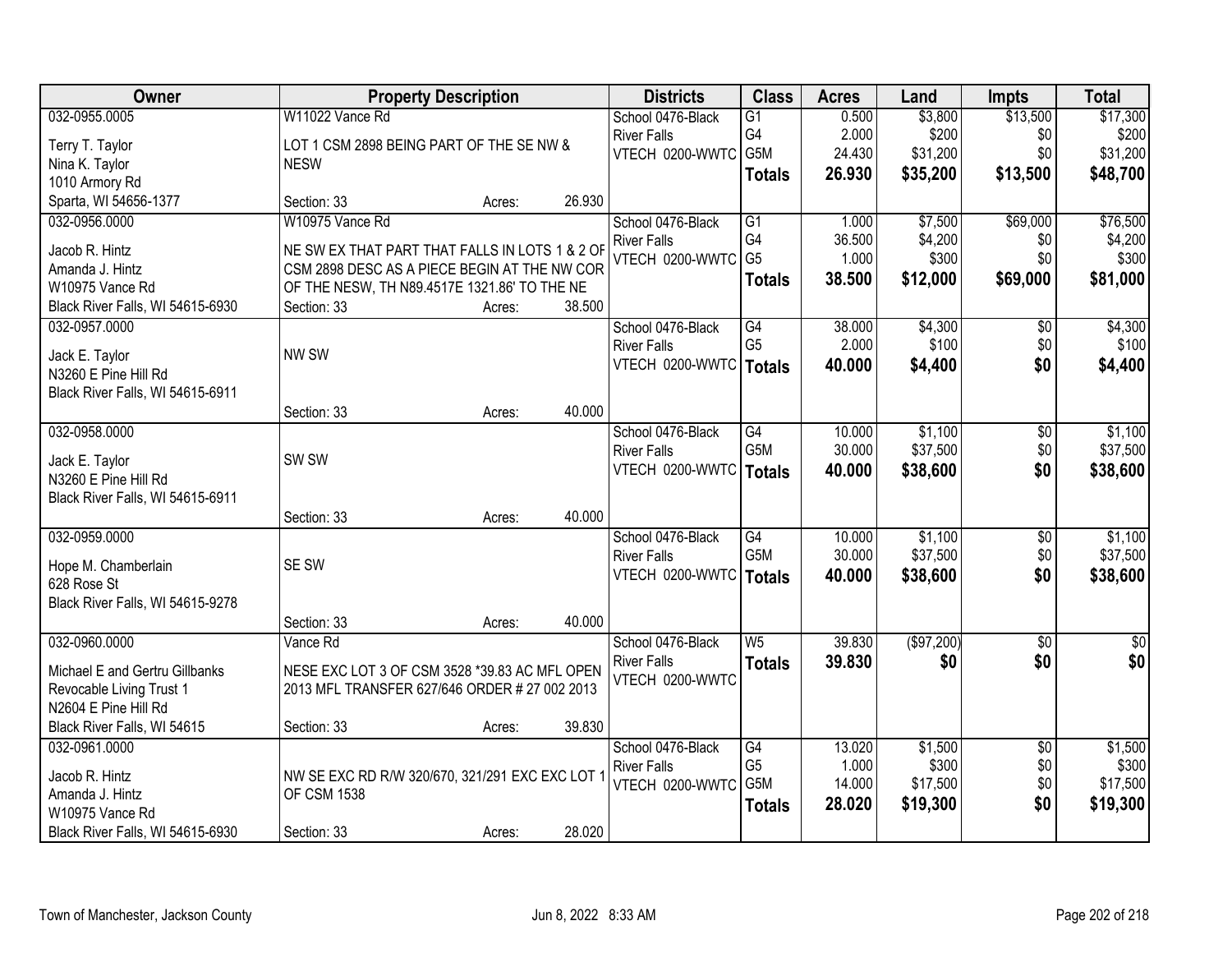| Owner                               | <b>Property Description</b>                   |        |        | <b>Districts</b>         | <b>Class</b>                      | <b>Acres</b> | Land        | <b>Impts</b>    | <b>Total</b>    |
|-------------------------------------|-----------------------------------------------|--------|--------|--------------------------|-----------------------------------|--------------|-------------|-----------------|-----------------|
| 032-0961.0005                       | W10904 Vance Rd                               |        |        | School 0476-Black        | $\overline{G1}$                   | 1.000        | \$7,500     | \$133,000       | \$140,500       |
| <b>Richard Deno</b>                 | LOT 1 OF CSM 1538 BEING PART OF NW SE LYING N |        |        | <b>River Falls</b>       | G <sub>6</sub>                    | 10.980       | \$27,500    | \$0             | \$27,500        |
| Kyle Deno                           | OF W PINE HILL RD                             |        |        | VTECH 0200-WWTC   Totals |                                   | 11.980       | \$35,000    | \$133,000       | \$168,000       |
| W10904 Vance Rd                     |                                               |        |        |                          |                                   |              |             |                 |                 |
| Black River Falls, WI 54615         | Section: 33                                   | Acres: | 11.980 |                          |                                   |              |             |                 |                 |
| 032-0962.0000                       |                                               |        |        | School 0476-Black        | G4                                | 20.000       | \$2,300     | \$0             | \$2,300         |
|                                     |                                               |        |        | <b>River Falls</b>       | G <sub>5</sub> M                  | 20.000       | \$25,000    | \$0             | \$25,000        |
| Jacob R. Hintz                      | SW SE 320/670, 321/291                        |        |        | VTECH 0200-WWTC          | <b>Totals</b>                     | 40.000       | \$27,300    | \$0             | \$27,300        |
| Amanda J. Hintz                     |                                               |        |        |                          |                                   |              |             |                 |                 |
| W10975 Vance Rd                     |                                               |        | 40.000 |                          |                                   |              |             |                 |                 |
| Black River Falls, WI 54615-6930    | Section: 33                                   | Acres: |        |                          |                                   |              |             |                 |                 |
| 032-0963.0000                       | N2538 E Pine Hill Rd                          |        |        | School 0476-Black        | $\overline{G1}$<br>G <sub>6</sub> | 1.000        | \$7,500     | \$154,000       | \$161,500       |
| Marty C. Olson                      | PART OF SE SE LYING E OF TOWN RD EX LOT 3 OF  |        |        | <b>River Falls</b>       |                                   | 8.290        | \$20,700    | \$0             | \$20,700        |
| Jill Marie Olson                    | <b>CSM 3528</b>                               |        |        | VTECH 0200-WWTC          | <b>Totals</b>                     | 9.290        | \$28,200    | \$154,000       | \$182,200       |
| N2538 E Pine Hill Rd                |                                               |        |        |                          |                                   |              |             |                 |                 |
| Black River Falls, WI 54615         | Section: 33                                   | Acres: | 9.290  |                          |                                   |              |             |                 |                 |
| 032-0963.0005                       | N2501 E Pine Hill Rd                          |        |        | School 0476-Black        | G1                                | 1.000        | \$7,500     | \$96,000        | \$103,500       |
|                                     |                                               |        |        | <b>River Falls</b>       | G <sub>6</sub>                    | 9.000        | \$22,500    | \$0             | \$22,500        |
| Lenard C. Iverson                   | PART OF SE SE                                 |        |        | VTECH 0200-WWTC          | <b>Totals</b>                     | 10.000       | \$30,000    | \$96,000        | \$126,000       |
| N2501 E Pine Hill Rd                |                                               |        |        |                          |                                   |              |             |                 |                 |
| Black River Falls, WI 54615         |                                               |        | 10.000 |                          |                                   |              |             |                 |                 |
|                                     | Section: 33                                   | Acres: |        |                          |                                   |              |             |                 |                 |
| 032-0963.0010                       | Pine Hill Rd                                  |        |        | School 0476-Black        | W <sub>5</sub>                    | 20.000       | (\$49,000)  | $\overline{50}$ | $\overline{50}$ |
| Michael E and Gertru Gillbanks      | PART OF SE SE *20 AC MFL OPEN 2013 MFL        |        |        | <b>River Falls</b>       | <b>Totals</b>                     | 20.000       | \$0         | \$0             | \$0             |
| Revocable Living Trust 1            | TRANSFER 627/646 ORDER # 27 002 2013          |        |        | VTECH 0200-WWTC          |                                   |              |             |                 |                 |
| N2604 E Pine Hill Rd                |                                               |        |        |                          |                                   |              |             |                 |                 |
| Black River Falls, WI 54615         | Section: 33                                   | Acres: | 20.000 |                          |                                   |              |             |                 |                 |
| 032-0964.0000                       |                                               |        |        | School 0476-Black        | $\overline{\mathsf{W6}}$          | 33.000       | ( \$82,500) | $\sqrt{6}$      | \$0             |
| Theodore M Jr & Lean Ries Revocable | PART OF NE NE EXC LOT 6 CSM 4018, AND EXC A   |        |        | <b>River Falls</b>       | <b>Totals</b>                     | 33.000       | \$0         | \$0             | \$0             |
| Living Trust 3/5/20                 | PARCEL DESC AS FOLLOWS: BEG AT NE COR OF      |        |        | VTECH 0200-WWTC          |                                   |              |             |                 |                 |
| 601 Glenview Ave                    | THE NENE; TH S ON THE E LINE A DISTANCE OF    |        |        |                          |                                   |              |             |                 |                 |
| Combined Locks, WI 54113            | Section: 34                                   | Acres: | 33.000 |                          |                                   |              |             |                 |                 |
| 032-0964.0005                       | W10389 Murphy Rd                              |        |        | School 0476-Black        | $\overline{G1}$                   | 2.000        | \$15,000    | \$137,500       | \$152,500       |
|                                     |                                               |        |        | <b>River Falls</b>       |                                   | 2.000        | \$15,000    |                 |                 |
| Jesse C. Rabuck                     | PART OF NE NE COM AT NE CORN TH S 348.50', TH |        |        | VTECH 0200-WWTC          | <b>Totals</b>                     |              |             | \$137,500       | \$152,500       |
| Emily A. Rabuck                     | W 250', TH N 348.50', TH E 250' TO POB        |        |        |                          |                                   |              |             |                 |                 |
| W10389 Murphy Rd                    |                                               |        |        |                          |                                   |              |             |                 |                 |
| Black River Falls, WI 54615         | Section: 34                                   | Acres: | 2.000  |                          |                                   |              |             |                 |                 |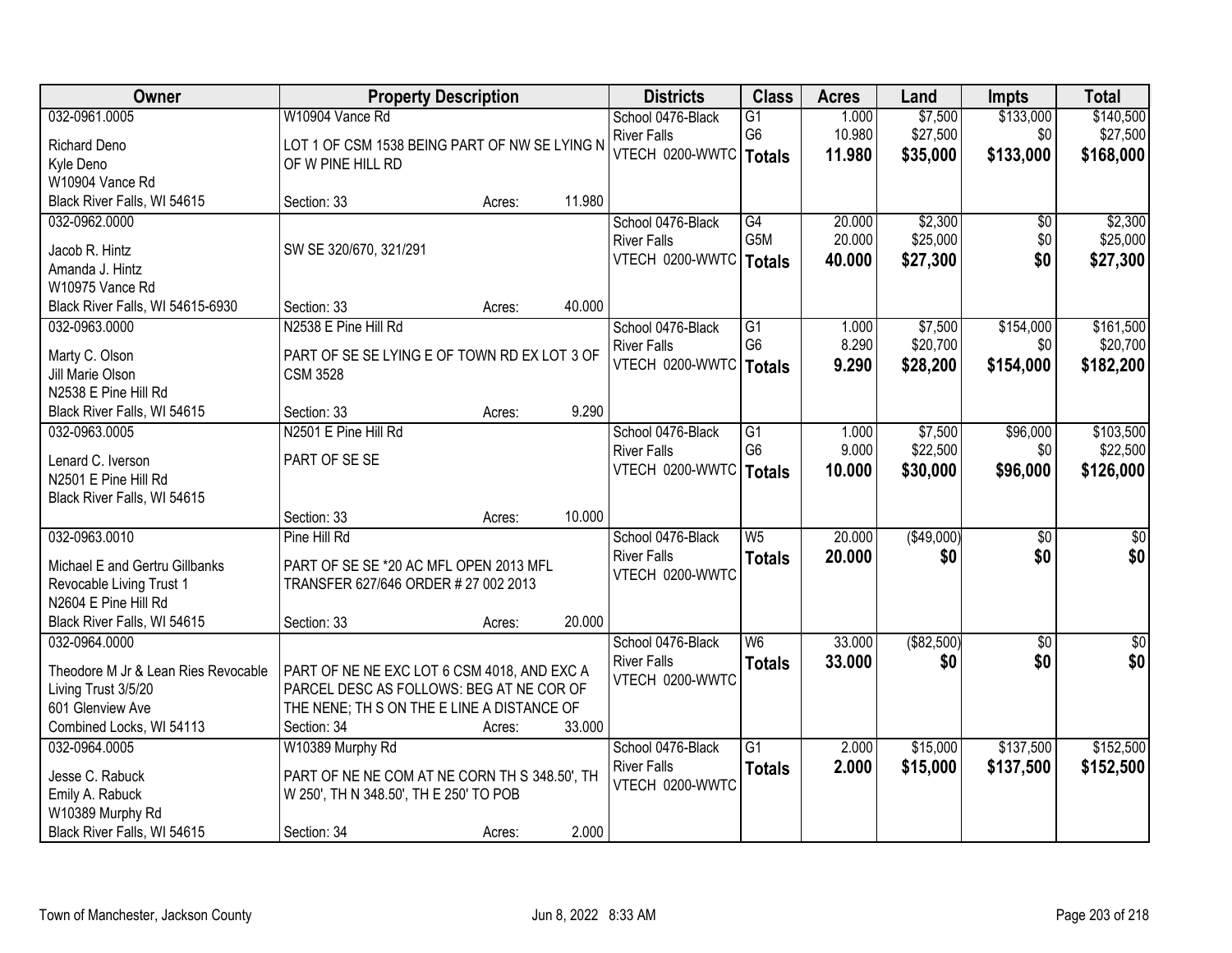| Owner                               |                                               | <b>Property Description</b> |        | <b>Districts</b>         | <b>Class</b>    | <b>Acres</b> | Land        | Impts           | <b>Total</b>    |
|-------------------------------------|-----------------------------------------------|-----------------------------|--------|--------------------------|-----------------|--------------|-------------|-----------------|-----------------|
| 032-0965.0000                       | W10541 Murphy Rd                              |                             |        | School 0476-Black        | G1              | 1.000        | \$7,500     | \$89,000        | \$96,500        |
| Joanne C. Adsen                     | PART OF NW NE BEING LOT 1 OF CSM 1552 NOW     |                             |        | <b>River Falls</b>       | G <sub>6</sub>  | 6.210        | \$15,500    | \$0             | \$15,500        |
| W10541 Murphy Rd                    | BEING LOT 2 OF CSM 1597 EXC LOT 3 OF CSM 1597 |                             |        | VTECH 0200-WWTC   Totals |                 | 7.210        | \$23,000    | \$89,000        | \$112,000       |
| Black River Falls, WI 54615         |                                               |                             |        |                          |                 |              |             |                 |                 |
|                                     | Section: 34                                   | Acres:                      | 7.210  |                          |                 |              |             |                 |                 |
| 032-0965.0005                       | <b>Murphy Rd</b>                              |                             |        | School 0476-Black        | G4              | 29.970       | \$1,400     | $\overline{50}$ | \$1,400         |
| Anthony J. Phillips                 | NW NE EX LOT 1 OF CSM 1552 AND EX LOT 1 OF    |                             |        | <b>River Falls</b>       | <b>Totals</b>   | 29.970       | \$1,400     | \$0             | \$1,400         |
| Kate C. Phillips                    | CSM 3555 AND EX LOT 2 OF CSM 3657             |                             |        | VTECH 0200-WWTC          |                 |              |             |                 |                 |
| W10601 Murphy Rd                    |                                               |                             |        |                          |                 |              |             |                 |                 |
| Black River Falls, WI 54615         | Section: 34                                   | Acres:                      | 29.970 |                          |                 |              |             |                 |                 |
| 032-0965.0010                       | <b>Murphy Rd</b>                              |                             |        | School 0476-Black        | G1              | 2.000        | \$15,000    | \$0             | \$15,000        |
| Patricia Dorwin                     | LOT 3 OF CSM 1597 BEING PART OF NW NE         |                             |        | <b>River Falls</b>       | <b>Totals</b>   | 2.000        | \$15,000    | \$0             | \$15,000        |
| W10499 Murphy Rd                    |                                               |                             |        | VTECH 0200-WWTC          |                 |              |             |                 |                 |
| Black River Falls, WI 54615         |                                               |                             |        |                          |                 |              |             |                 |                 |
|                                     | Section: 34                                   | Acres:                      | 2.000  |                          |                 |              |             |                 |                 |
| 032-0966.0000                       |                                               |                             |        | School 0476-Black        | $\overline{G6}$ | 40.000       | \$100,000   | \$0             | \$100,000       |
| Steven E. Peterson                  | SW <sub>NE</sub>                              |                             |        | <b>River Falls</b>       | <b>Totals</b>   | 40.000       | \$100,000   | \$0             | \$100,000       |
| Kathleen C. Peterson                |                                               |                             |        | VTECH 0200-WWTC          |                 |              |             |                 |                 |
| W10603 Murphy Rd                    |                                               |                             |        |                          |                 |              |             |                 |                 |
| Black River Falls, WI 54615         | Section: 34                                   | Acres:                      | 40.000 |                          |                 |              |             |                 |                 |
| 032-0967.0000                       |                                               |                             |        | School 0476-Black        | $\overline{W6}$ | 40.000       | (\$105,000) | $\overline{30}$ | $\overline{50}$ |
| Theodore M Jr & Lean Ries Revocable | SE NE MFL 40A CLOSED 2005 459/538             |                             |        | <b>River Falls</b>       | <b>Totals</b>   | 40.000       | \$0         | \$0             | \$0             |
| Living Trust 3/5/20                 |                                               |                             |        | VTECH 0200-WWTC          |                 |              |             |                 |                 |
| 601 Glenview Ave                    |                                               |                             |        |                          |                 |              |             |                 |                 |
| Combined Locks, WI 54113            | Section: 34                                   | Acres:                      | 40.000 |                          |                 |              |             |                 |                 |
| 032-0968.0000                       | N2798 E Pine Hill Rd                          |                             |        | School 0476-Black        | $\overline{G1}$ | 2.260        | \$17,000    | \$151,000       | \$168,000       |
| Kathleen C. Peterson                | LOT 2 OF CSM 3657 BEING PART OF THE NESW AND  |                             |        | <b>River Falls</b>       | <b>Totals</b>   | 2.260        | \$17,000    | \$151,000       | \$168,000       |
| W10603 Murphy Rd                    | <b>NWNE</b>                                   |                             |        | VTECH 0200-WWTC          |                 |              |             |                 |                 |
| Black River Falls, WI 54615         |                                               |                             |        |                          |                 |              |             |                 |                 |
|                                     | Section: 34                                   | Acres:                      | 2.260  |                          |                 |              |             |                 |                 |
| 032-0968.0010                       | W10603 Murphy Rd                              |                             |        | School 0476-Black        | $\overline{G1}$ | 1.500        | \$11,300    | \$163,500       | \$174,800       |
| Kate C. Phillips                    | LOT 1 OF CSM 3555 BEING PT OF THE NENW &      |                             |        | <b>River Falls</b>       | <b>Totals</b>   | 1.500        | \$11,300    | \$163,500       | \$174,800       |
| W10601 Murphy Rd                    | <b>NWNE</b>                                   |                             |        | VTECH 0200-WWTC          |                 |              |             |                 |                 |
| Black River Falls, WI 54615         |                                               |                             |        |                          |                 |              |             |                 |                 |
|                                     | Section: 34                                   | Acres:                      | 1.500  |                          |                 |              |             |                 |                 |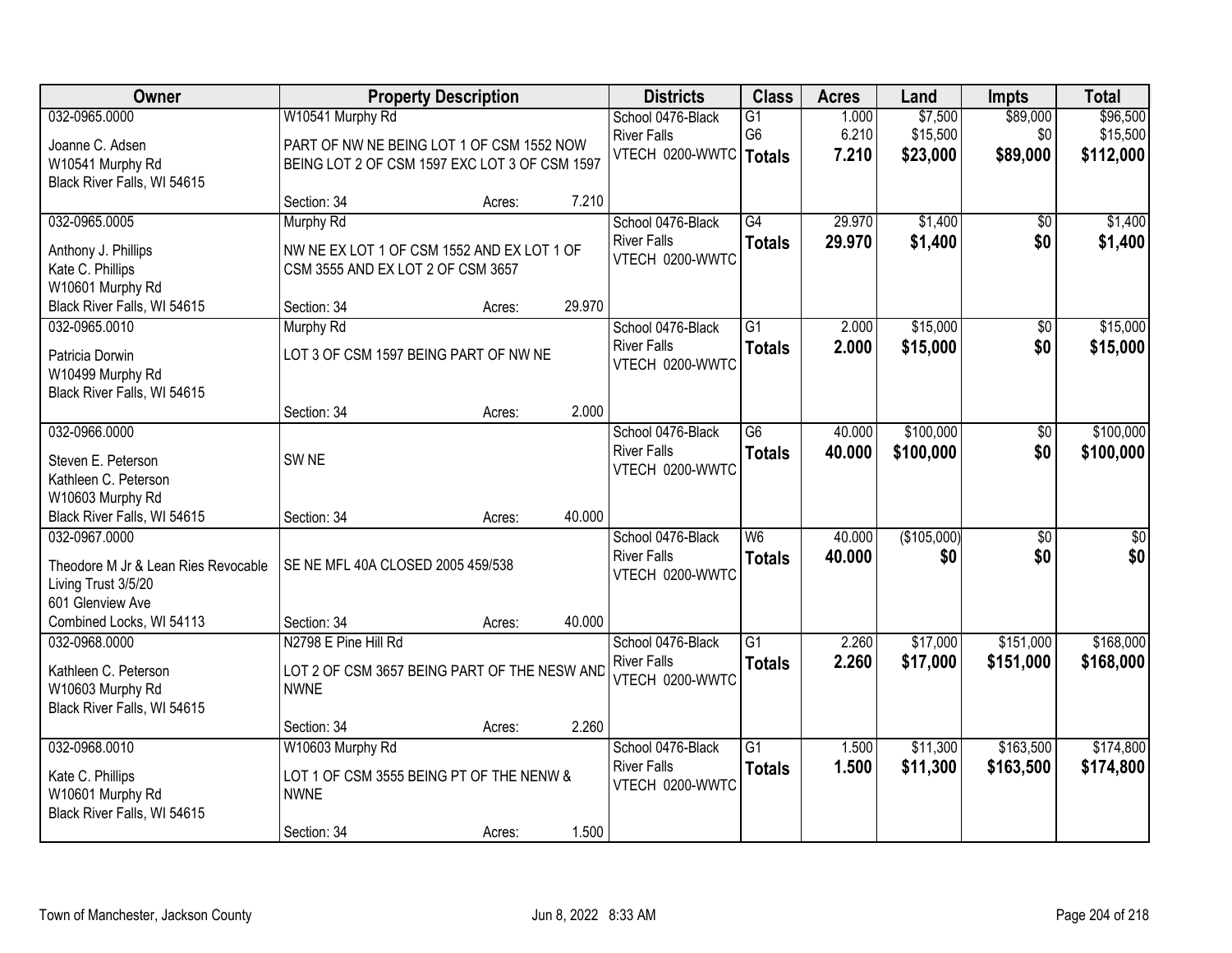| Owner                               | <b>Property Description</b>                   |        |        | <b>Districts</b>                      | <b>Class</b>             | <b>Acres</b>    | Land                | <b>Impts</b>    | <b>Total</b>        |
|-------------------------------------|-----------------------------------------------|--------|--------|---------------------------------------|--------------------------|-----------------|---------------------|-----------------|---------------------|
| 032-0968.0015                       | E Pine Hill Rd                                |        |        | School 0476-Black                     | G4                       | 27.340          | \$2,700             | $\overline{50}$ | \$2,700             |
| Steven E. Peterson                  | PART OF NENW AND NWNW LYING E OF EAST PINE    |        |        | <b>River Falls</b>                    | G <sub>5</sub>           | 1.500           | \$100               | \$0             | \$100               |
| Kathleen C. Peterson                | HILL RD EX LOT 1 OF CSM 3555 AND EX LOT 2 OF  |        |        | VTECH 0200-WWTC                       | G7                       | 0.250           | \$1,900             | \$500           | \$2,400             |
| W10603 Murphy Rd                    | <b>CSM 3657</b>                               |        |        |                                       | <b>Totals</b>            | 29.090          | \$4,700             | \$500           | \$5,200             |
| Black River Falls, WI 54615         | Section: 34                                   | Acres: | 29.090 |                                       |                          |                 |                     |                 |                     |
| 032-0969.0000                       | N2857 E Pine Hill Rd                          |        |        | School 0476-Black                     | $\overline{G4}$          | 32.390          | \$3,100             | $\overline{30}$ | \$3,100             |
|                                     |                                               |        |        | <b>River Falls</b>                    | G7                       | 2.000           | \$12,500            | \$94,000        | \$106,500           |
| David C. Yahnke                     | LOT 1 CSM 4338, BEING PT OF NWNW AND PT SWNV  |        |        | VTECH 0200-WWTC                       | <b>Totals</b>            | 34.390          | \$15,600            | \$94,000        | \$109,600           |
| Kimberly A. Yahnke                  |                                               |        |        |                                       |                          |                 |                     |                 |                     |
| 7181 Aaron Ave<br>Sparta, WI 54656  | Section: 34                                   |        | 34.390 |                                       |                          |                 |                     |                 |                     |
| 032-0970.0000                       | Pine Hill Rd                                  | Acres: |        | School 0476-Black                     | $\overline{G5}$          | 4.640           | \$7,200             | $\overline{50}$ | \$7,200             |
|                                     |                                               |        |        | <b>River Falls</b>                    | G <sub>6</sub>           | 30.200          | \$60,400            | \$0             | \$60,400            |
| Ricardo Santiago                    | LOT 2 CSM 4338, BEING PT OF SWNW AND PT OF    |        |        | VTECH 0200-WWTC                       |                          | 34.840          | \$67,600            | \$0             | \$67,600            |
| Wilma J. Santiago                   | <b>NWNW</b>                                   |        |        |                                       | <b>Totals</b>            |                 |                     |                 |                     |
| N108 W16880 Redwood Ln              |                                               |        |        |                                       |                          |                 |                     |                 |                     |
| Germantown, WI 53022                | Section: 34                                   | Acres: | 34.840 |                                       |                          |                 |                     |                 |                     |
| 032-0970.0005                       | N2695 E Pine Hill Rd                          |        |        | School 0476-Black                     | $\overline{G1}$          | 1.000           | \$7,500             | \$1,000         | \$8,500             |
| Jack E Weimer Revocable Trust et al | PART OF SW NW & NW SW BEING LOT 1 OF CSM      |        |        | <b>River Falls</b>                    | G <sub>6</sub>           | 10.270          | \$25,700            | \$0             | \$25,700            |
| c/o Jack E. Weimer                  | 2071                                          |        |        | VTECH 0200-WWTC                       | <b>Totals</b>            | 11.270          | \$33,200            | \$1,000         | \$34,200            |
| 6548 Bridle Trail Rd                |                                               |        |        |                                       |                          |                 |                     |                 |                     |
| Gurnee, IL 60031-1628               | Section: 34                                   | Acres: | 11.270 |                                       |                          |                 |                     |                 |                     |
| 032-0970.0015                       |                                               |        |        | School 0476-Black                     | $\overline{G4}$          | 8.000           | \$500               | $\overline{50}$ | \$500               |
|                                     |                                               |        |        | <b>River Falls</b>                    | <b>Totals</b>            | 8.000           | \$500               | \$0             | \$500               |
| Steven E. Peterson                  | SW NW LYING E OF EAST PINE HILL RD EXC RD R/W |        |        | VTECH 0200-WWTC                       |                          |                 |                     |                 |                     |
| Kathleen C. Peterson                |                                               |        |        |                                       |                          |                 |                     |                 |                     |
| W10603 Murphy Rd                    |                                               |        | 8.000  |                                       |                          |                 |                     |                 |                     |
| Black River Falls, WI 54615         | Section: 34                                   | Acres: |        |                                       |                          |                 |                     |                 |                     |
| 032-0971.0000                       | N2798 E Pine Hill Rd                          |        |        | School 0476-Black                     | $\overline{G1}$<br>G4    | 2.000<br>24.000 | \$15,000<br>\$1,900 | \$206,500       | \$221,500           |
| Derek E. Peterson                   | SE NW EXC RD R/W                              |        |        | <b>River Falls</b><br>VTECH 0200-WWTC | G <sub>5</sub> M         | 14.000          | \$16,100            | \$0<br>\$0      | \$1,900<br>\$16,100 |
| N2798 E Pine Hill Rd                |                                               |        |        |                                       |                          | 40.000          | \$33,000            | \$206,500       | \$239,500           |
| Black River Falls, WI 54615-6910    |                                               |        |        |                                       | <b>Totals</b>            |                 |                     |                 |                     |
|                                     | Section: 34                                   | Acres: | 40.000 |                                       |                          |                 |                     |                 |                     |
| 032-0972.0000                       | Pine Hill Rd                                  |        |        | School 0476-Black                     | $\overline{\mathsf{W6}}$ | 40.000          | (\$92,000)          | $\overline{50}$ | $\overline{50}$     |
| Michael E and Gertru Gillbanks      | NE SW *40 AC MFL CLOSED 2018 MFL 638/238      |        |        | <b>River Falls</b>                    | <b>Totals</b>            | 40.000          | \$0                 | \$0             | \$0                 |
| Revocable Living Trust 1            | ORDER # 27 002 2013                           |        |        | VTECH 0200-WWTC                       |                          |                 |                     |                 |                     |
| N2604 E Pine Hill Rd                |                                               |        |        |                                       |                          |                 |                     |                 |                     |
| Black River Falls, WI 54615         | Section: 34                                   | Acres: | 40.000 |                                       |                          |                 |                     |                 |                     |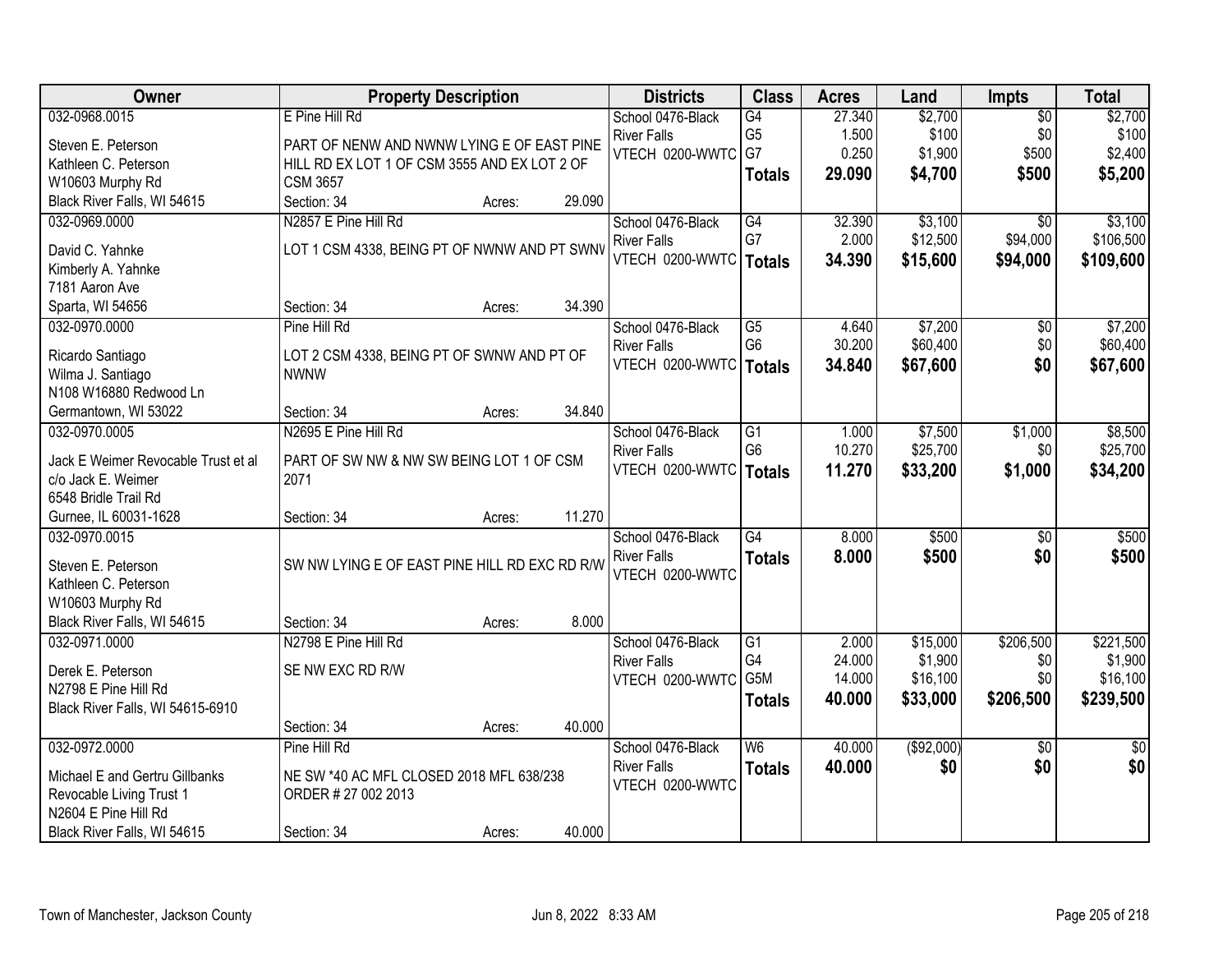| Owner                                               | <b>Property Description</b>                    |        |        | <b>Districts</b>         | <b>Class</b>             | <b>Acres</b> | Land              | <b>Impts</b>    | <b>Total</b>    |
|-----------------------------------------------------|------------------------------------------------|--------|--------|--------------------------|--------------------------|--------------|-------------------|-----------------|-----------------|
| 032-0973.0000                                       | N2604 E Pine Hill Rd                           |        |        | School 0476-Black        | $\overline{G1}$          | 2.220        | \$13,300          | \$251,500       | \$264,800       |
| Michael E and Gertru Gillbanks                      | PART OF THE NWSW LYING S & E OF E PINE HILL RD |        |        | <b>River Falls</b>       | W <sub>6</sub>           | 28.140       | $($ \$65,800) $ $ | \$0             | \$0             |
| Revocable Living Trust 1                            | EX LOT 3 OF CSM 3528 *28.14 AC MFL CLOSED 2018 |        |        | VTECH 0200-WWTC   Totals |                          | 30.360       | \$13,300          | \$251,500       | \$264,800       |
| N2604 E Pine Hill Rd                                | MFL 638/238 ORDER # 27 002 2013                |        |        |                          |                          |              |                   |                 |                 |
| Black River Falls, WI 54615                         | Section: 34                                    | Acres: | 30.360 |                          |                          |              |                   |                 |                 |
| 032-0973.0005                                       | Pine Hill Rd                                   |        |        | School 0476-Black        | $\overline{W6}$          | 8.050        | (\$17,900)        | $\overline{50}$ | \$0             |
|                                                     |                                                |        |        | <b>River Falls</b>       | <b>Totals</b>            | 8.050        | \$0               | \$0             | \$0             |
| Michael E and Gertru Gillbanks                      | PART OF NW SW BEING LOT 2 OF CSM 2071 *8.05 AO |        |        | VTECH 0200-WWTC          |                          |              |                   |                 |                 |
| Revocable Living Trust 1                            | MFL CLOSED 2018 MFL 638/238 ORDER # 27 002     |        |        |                          |                          |              |                   |                 |                 |
| N2604 E Pine Hill Rd<br>Black River Falls, WI 54615 | 2013<br>Section: 34                            |        | 8.050  |                          |                          |              |                   |                 |                 |
| 032-0973.0010                                       | N2602 E Pine Hill Rd                           | Acres: |        | School 0476-Black        | $\overline{G1}$          | 1.520        | \$7,000           | \$68,000        | \$75,000        |
|                                                     |                                                |        |        | <b>River Falls</b>       |                          |              |                   |                 |                 |
| Phillippa J. Eoriatti                               | LOT 3 OF CSM 3528 BEING PT OF THE NWSW, NESE   |        |        | VTECH 0200-WWTC          | <b>Totals</b>            | 1.520        | \$7,000           | \$68,000        | \$75,000        |
| N2602 E Pine Hill Rd                                | & SESE                                         |        |        |                          |                          |              |                   |                 |                 |
| Black River Falls, WI 54615                         |                                                |        |        |                          |                          |              |                   |                 |                 |
|                                                     | Section: 34                                    | Acres: | 1.520  |                          |                          |              |                   |                 |                 |
| 032-0974.0000                                       | Pine Hill Rd                                   |        |        | School 0476-Black        | $\overline{G1}$          | 0.500        | \$1,300           | \$0             | \$1,300         |
| Michael E and Gertru Gillbanks                      | SW SW *39.5 AC MFL CLOSED 2018 MFL 638/238     |        |        | <b>River Falls</b>       | W <sub>6</sub>           | 39.500       | ( \$98, 800)      | \$0             | \$0             |
| Revocable Living Trust 1                            | ORDER # 27 002 2013                            |        |        | VTECH 0200-WWTC          | <b>Totals</b>            | 40.000       | \$1,300           | \$0             | \$1,300         |
| N2604 E Pine Hill Rd                                |                                                |        |        |                          |                          |              |                   |                 |                 |
| Black River Falls, WI 54615                         | Section: 34                                    | Acres: | 40.000 |                          |                          |              |                   |                 |                 |
| 032-0975.0000                                       | Pine Hill Rd                                   |        |        | School 0476-Black        | $\overline{W6}$          | 40.000       | (\$97,000)        | $\overline{50}$ | $\overline{50}$ |
|                                                     |                                                |        |        | <b>River Falls</b>       | <b>Totals</b>            | 40.000       | \$0               | \$0             | \$0             |
| Michael E and Gertru Gillbanks                      | SE SW *40 AC MFL CLOSED 2018 MFL 638/238       |        |        | VTECH 0200-WWTC          |                          |              |                   |                 |                 |
| Revocable Living Trust 1<br>N2604 E Pine Hill Rd    | ORDER # 27 002 2013                            |        |        |                          |                          |              |                   |                 |                 |
| Black River Falls, WI 54615                         | Section: 34                                    | Acres: | 40.000 |                          |                          |              |                   |                 |                 |
| 032-0976.0000                                       |                                                |        |        | School 0476-Black        | $\overline{\mathsf{W6}}$ | 40.000       | (\$100,000)       | $\overline{50}$ | $\overline{50}$ |
|                                                     |                                                |        |        | <b>River Falls</b>       |                          | 40.000       | \$0               | \$0             | \$0             |
| Theodore M Jr & Lean Ries Revocable                 | NE SE MFL 40A CLOSED 2005 459/538              |        |        | VTECH 0200-WWTC          | <b>Totals</b>            |              |                   |                 |                 |
| Living Trust 3/5/20                                 |                                                |        |        |                          |                          |              |                   |                 |                 |
| 601 Glenview Ave                                    |                                                |        |        |                          |                          |              |                   |                 |                 |
| Combined Locks, WI 54113                            | Section: 34                                    | Acres: | 40.000 |                          |                          |              |                   |                 |                 |
| 032-0977.0000                                       | Pine Hill Rd                                   |        |        | School 0476-Black        | $\overline{\mathsf{W6}}$ | 40.000       | ( \$82,500)       | $\overline{50}$ | \$0             |
| Michael E and Gertru Gillbanks                      | NW SE *40 AC MFL CLOSED 2018 MFL 638/238       |        |        | <b>River Falls</b>       | <b>Totals</b>            | 40.000       | \$0               | \$0             | \$0             |
| Revocable Living Trust 1                            | ORDER # 27 002 2013                            |        |        | VTECH 0200-WWTC          |                          |              |                   |                 |                 |
| N2604 E Pine Hill Rd                                |                                                |        |        |                          |                          |              |                   |                 |                 |
| Black River Falls, WI 54615                         | Section: 34                                    | Acres: | 40.000 |                          |                          |              |                   |                 |                 |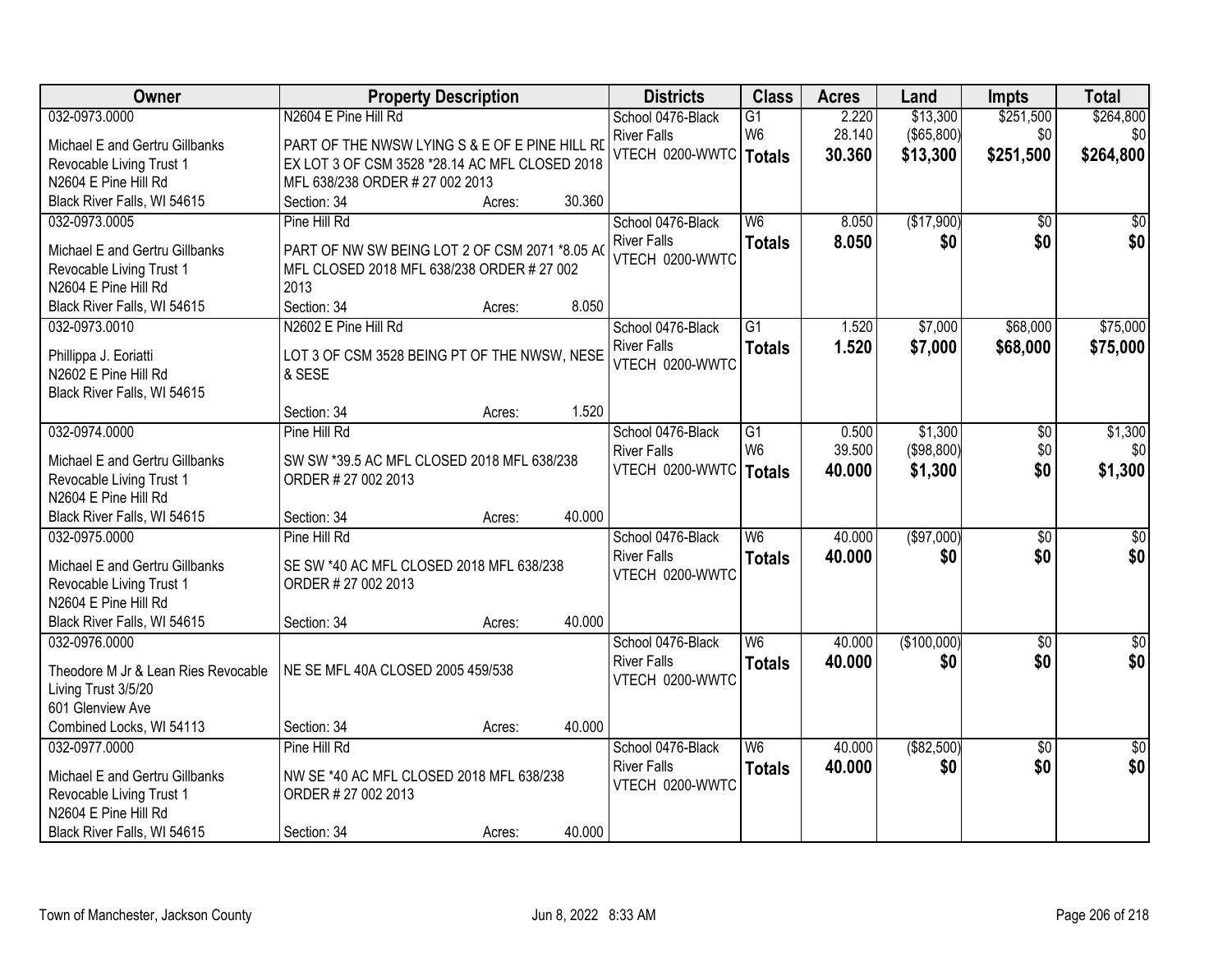| Owner                                 | <b>Property Description</b>                    |        |        | <b>Districts</b>   | <b>Class</b>    | <b>Acres</b> | Land            | <b>Impts</b>    | <b>Total</b> |
|---------------------------------------|------------------------------------------------|--------|--------|--------------------|-----------------|--------------|-----------------|-----------------|--------------|
| 032-0978.0000                         | Pine Hill Rd                                   |        |        | School 0476-Black  | W <sub>6</sub>  | 40.000       | ( \$87,000)     | $\overline{50}$ | \$0          |
| Michael E and Gertru Gillbanks        | SW SE *40 AC MFL CLOSED 2018 MFL 638/238       |        |        | <b>River Falls</b> | <b>Totals</b>   | 40.000       | \$0             | \$0             | \$0          |
| Revocable Living Trust 1              | ORDER # 27 002 2013                            |        |        | VTECH 0200-WWTC    |                 |              |                 |                 |              |
| N2604 E Pine Hill Rd                  |                                                |        |        |                    |                 |              |                 |                 |              |
| Black River Falls, WI 54615           | Section: 34                                    | Acres: | 40.000 |                    |                 |              |                 |                 |              |
| 032-0979.0000                         | Pine Hill Rd                                   |        |        | School 0476-Black  | W6              | 40.000       | ( \$80,000)     | $\overline{50}$ | \$0          |
| Michael E and Gertru Gillbanks        | SE SE *40 AC MFL CLOSED 2018 MFL 638/238       |        |        | <b>River Falls</b> | <b>Totals</b>   | 40.000       | \$0             | \$0             | \$0          |
| Revocable Living Trust 1              | ORDER # 27 002 2013                            |        |        | VTECH 0200-WWTC    |                 |              |                 |                 |              |
| N2604 E Pine Hill Rd                  |                                                |        |        |                    |                 |              |                 |                 |              |
| Black River Falls, WI 54615           | Section: 34                                    | Acres: | 40.000 |                    |                 |              |                 |                 |              |
| 032-0980.0000                         |                                                |        |        | School 0476-Black  | G4              | 5.820        | \$700           | \$0             | \$700        |
| Arlan L and Carmen J Stello Revocable | LOT 1 OF CSM 3242 BEING PT NE NE               |        |        | <b>River Falls</b> | <b>Totals</b>   | 5.820        | \$700           | \$0             | \$700        |
| Trust 6/28/17                         |                                                |        |        | VTECH 0200-WWTC    |                 |              |                 |                 |              |
| N8754 State Rd 108                    |                                                |        |        |                    |                 |              |                 |                 |              |
| Mindoro, WI 54644                     | Section: 35                                    | Acres: | 5.820  |                    |                 |              |                 |                 |              |
| 032-0980.0005                         | W10075 County Rd O                             |        |        | School 0476-Black  | G1              | 2.000        | \$15,000        | \$159,500       | \$174,500    |
| Danny Iverson                         | PART OF NE NE BEING LOT 2 OF CSM 1020          |        |        | <b>River Falls</b> | <b>Totals</b>   | 2.000        | \$15,000        | \$159,500       | \$174,500    |
| Christine Iverson                     |                                                |        |        | VTECH 0200-WWTC    |                 |              |                 |                 |              |
| W10075 County Rd O                    |                                                |        |        |                    |                 |              |                 |                 |              |
| Black River Falls, WI 54615           | Section: 35                                    | Acres: | 2.000  |                    |                 |              |                 |                 |              |
| 032-0980.0010                         | N2808 State Highway 27                         |        |        | School 0476-Black  | $\overline{G1}$ | 1.000        | \$6,000         | \$59,500        | \$65,500     |
| Nicholas J. Stolpa                    | PART OF NE NE COM AT SW CORN IN CENTER OF      |        |        | <b>River Falls</b> | <b>Totals</b>   | 1.000        | \$6,000         | \$59,500        | \$65,500     |
| N2808 State Highway 27                | HWY, TH E 13 RDS, TH N 13 1/3 RDS, TH W 13 RDS |        |        | VTECH 0200-WWTC    |                 |              |                 |                 |              |
| Black River Falls, WI 54615           | TO W LINE OF 40TY, TH S 13 1/3 RDS TO POB      |        |        |                    |                 |              |                 |                 |              |
|                                       | Section: 35                                    | Acres: | 1.000  |                    |                 |              |                 |                 |              |
| 032-0980.0015                         |                                                |        |        | School 0476-Black  | X4              | 1.000        | $\overline{50}$ | \$0             | \$0          |
| Town of Manchester                    | PART OF NE NE TAX EXEMPT COM AT NW COR OF      |        |        | <b>River Falls</b> | <b>Totals</b>   | 1.000        | \$0             | \$0             | \$0          |
| Attn: Tax Exempt, Town Clerk          | NENE, TH S 361.68' TO POB, TH S 219.78', TH E  |        |        | VTECH 0200-WWTC    |                 |              |                 |                 |              |
| W9757 County Rd O                     | 214.5', TH N 219.78', TH W 214.5' TO POB       |        |        |                    |                 |              |                 |                 |              |
| Black River Falls, WI 54615           | Section: 35                                    | Acres: | 1.000  |                    |                 |              |                 |                 |              |
| 032-0980.0020                         | N2890 Garage Rd                                |        |        | School 0476-Black  | $\overline{G1}$ | 1.000        | \$7,500         | \$126,500       | \$134,000    |
| Bryan Thompson                        | PT OF NE NE BEING LOT 1 OF 1020                |        |        | <b>River Falls</b> | <b>Totals</b>   | 1.000        | \$7,500         | \$126,500       | \$134,000    |
| N2890 Garage Rd                       |                                                |        |        | VTECH 0200-WWTC    |                 |              |                 |                 |              |
| Black River Falls, WI 54615-6900      |                                                |        |        |                    |                 |              |                 |                 |              |
|                                       | Section: 35                                    | Acres: | 1.000  |                    |                 |              |                 |                 |              |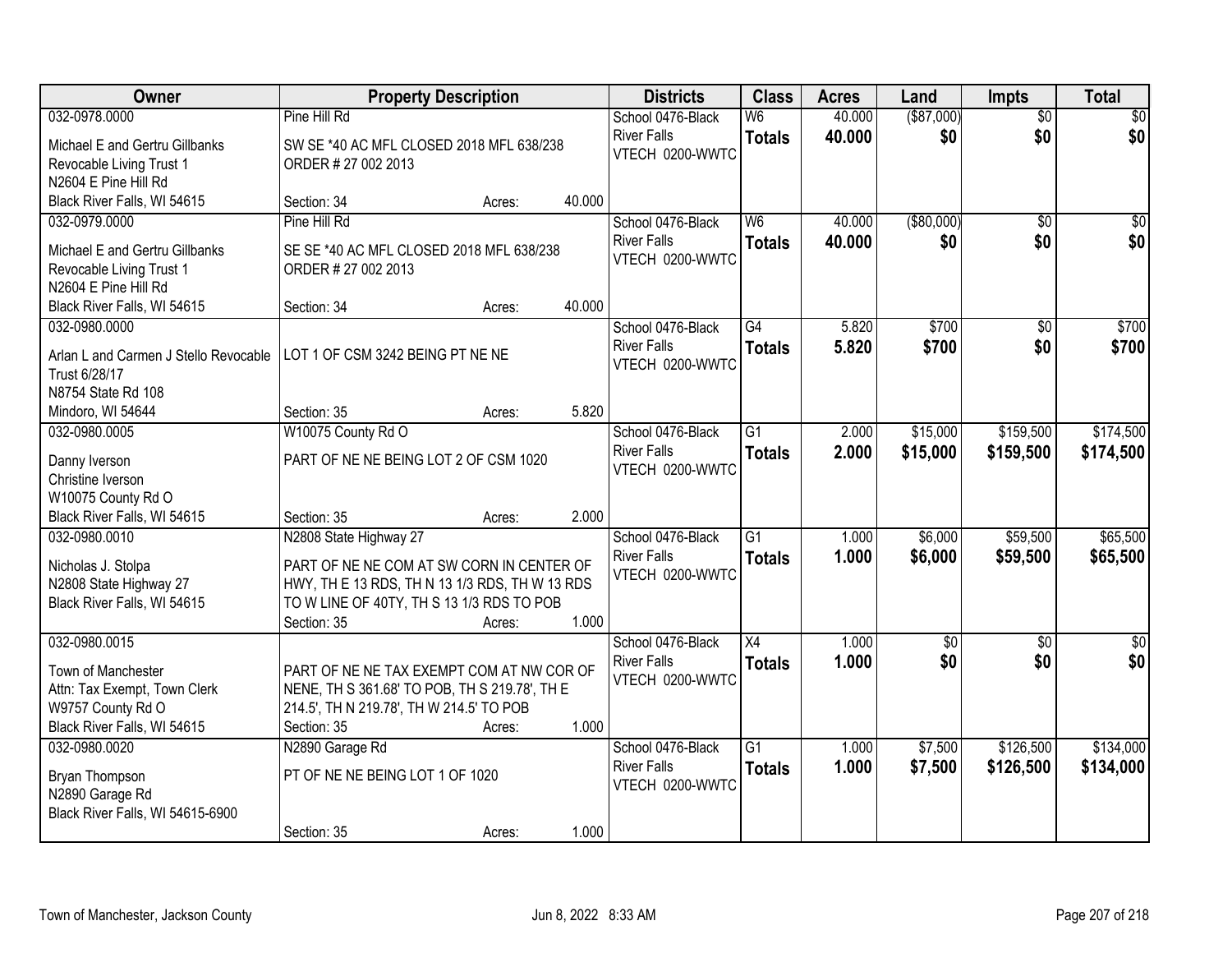| Owner                                             | <b>Property Description</b>                        | <b>Districts</b>                      | <b>Class</b>    | <b>Acres</b> | Land    | <b>Impts</b>    | <b>Total</b>    |
|---------------------------------------------------|----------------------------------------------------|---------------------------------------|-----------------|--------------|---------|-----------------|-----------------|
| 032-0980.0025                                     |                                                    | School 0476-Black                     | G4              | 7.710        | \$900   | $\overline{50}$ | \$900           |
| Arlan L and Carmen J Stello Revocable             | LOT 2 OF CSM 3242 BEING PT NE NE                   | <b>River Falls</b><br>VTECH 0200-WWTC | <b>Totals</b>   | 7.710        | \$900   | \$0             | \$900           |
| Trust 6/28/17                                     |                                                    |                                       |                 |              |         |                 |                 |
| N8754 State Rd 108                                |                                                    |                                       |                 |              |         |                 |                 |
| Mindoro, WI 54644                                 | 7.710<br>Section: 35<br>Acres:                     |                                       |                 |              |         |                 |                 |
| 032-0980.0030                                     |                                                    | School 0476-Black                     | $\overline{G4}$ | 11.500       | \$1,300 | \$0             | \$1,300         |
| Arlan L and Carmen J Stello Revocable             | LOT 3 OF CSM 3242 BEING PT NE NE                   | <b>River Falls</b>                    | <b>Totals</b>   | 11.500       | \$1,300 | \$0             | \$1,300         |
| Trust 6/28/17                                     |                                                    | VTECH 0200-WWTC                       |                 |              |         |                 |                 |
| N8754 State Rd 108                                |                                                    |                                       |                 |              |         |                 |                 |
| Mindoro, WI 54644                                 | 11.500<br>Section: 35<br>Acres:                    |                                       |                 |              |         |                 |                 |
| 032-0980.0035                                     |                                                    | School 0476-Black                     | X4              | 10.000       | \$0     | \$0             | $\overline{50}$ |
|                                                   |                                                    | <b>River Falls</b>                    | <b>Totals</b>   | 10.000       | \$0     | \$0             | \$0             |
| Town of Manchester                                | LOT 4 OF CSM 3242 BEING PT NE NE TAX EXEMPT        | VTECH 0200-WWTC                       |                 |              |         |                 |                 |
| Attn: Tax Exempt, Town Clerk<br>W9757 County Rd O | FOR 2009                                           |                                       |                 |              |         |                 |                 |
| Black River Falls, WI 54615                       | 10.000<br>Section: 35<br>Acres:                    |                                       |                 |              |         |                 |                 |
| 032-0981.0005                                     | W10141 Murphy Rd                                   | School 0476-Black                     | $\overline{G1}$ | 0.500        | \$4,000 | \$6,000         | \$10,000        |
|                                                   |                                                    | <b>River Falls</b>                    |                 |              |         |                 |                 |
| Ahmad Y. Sims                                     | PART OF NW NE COM AT NE CORN OF 40TY, TH W         | VTECH 0200-WWTC                       | <b>Totals</b>   | 0.500        | \$4,000 | \$6,000         | \$10,000        |
| W10996 Vance Rd                                   | 538' TO POB: TH W 142', TH S 160', TH E 142', TH N |                                       |                 |              |         |                 |                 |
| Black River Falls, WI 54615-6929                  | 158.33' TO POB                                     |                                       |                 |              |         |                 |                 |
|                                                   | 0.500<br>Section: 35<br>Acres:                     |                                       |                 |              |         |                 |                 |
| 032-0981.0010                                     | W10137 Murphy Rd                                   | School 0476-Black                     | $\overline{G1}$ | 0.750        | \$4,600 | \$43,500        | \$48,100        |
| Ahmad Y. Sims                                     | PART OF NW NE COM AT NE CORN OF 40TY, TH W         | <b>River Falls</b>                    | <b>Totals</b>   | 0.750        | \$4,600 | \$43,500        | \$48,100        |
| W10996 Vance Rd                                   | 538', TH S 158.33', TH E 538' TO A POINT 152' N OF | VTECH 0200-WWTC                       |                 |              |         |                 |                 |
| Black River Falls, WI 54615-6929                  | POB, TH N 152', TO POB EXC N 152' OF 40TY LYING E  |                                       |                 |              |         |                 |                 |
|                                                   | 0.750<br>Section: 35<br>Acres:                     |                                       |                 |              |         |                 |                 |
| 032-0981.0015                                     | N2885 Garage Rd                                    | School 0476-Black                     | $\overline{G2}$ | 0.500        | \$4,000 | \$17,000        | \$21,000        |
| Donald G. Hizer                                   | THAT PART OF THE NWNE LYING E OF THE HWY EX        | <b>River Falls</b>                    | <b>Totals</b>   | 0.500        | \$4,000 | \$17,000        | \$21,000        |
|                                                   | <b>THE N 152'</b>                                  | VTECH 0200-WWTC                       |                 |              |         |                 |                 |
| Shirley J. Hizer<br>436 Winrock Dr                |                                                    |                                       |                 |              |         |                 |                 |
| Morrilton, AR 72110-9378                          | 0.500<br>Section: 35<br>Acres:                     |                                       |                 |              |         |                 |                 |
| 032-0981.0020                                     | W10105 County Rd O                                 | School 0476-Black                     | $\overline{G1}$ | 0.500        | \$4,000 | \$48,000        | \$52,000        |
|                                                   |                                                    | <b>River Falls</b>                    | <b>Totals</b>   | 0.500        | \$4,000 | \$48,000        | \$52,000        |
| <b>Richard Bork</b>                               | N152' OF THE NWNE LYING E OF HWY                   | VTECH 0200-WWTC                       |                 |              |         |                 |                 |
| Star Bork                                         |                                                    |                                       |                 |              |         |                 |                 |
| W10105 County Rd O                                |                                                    |                                       |                 |              |         |                 |                 |
| Black River Falls, WI 54615                       | 0.500<br>Section: 35<br>Acres:                     |                                       |                 |              |         |                 |                 |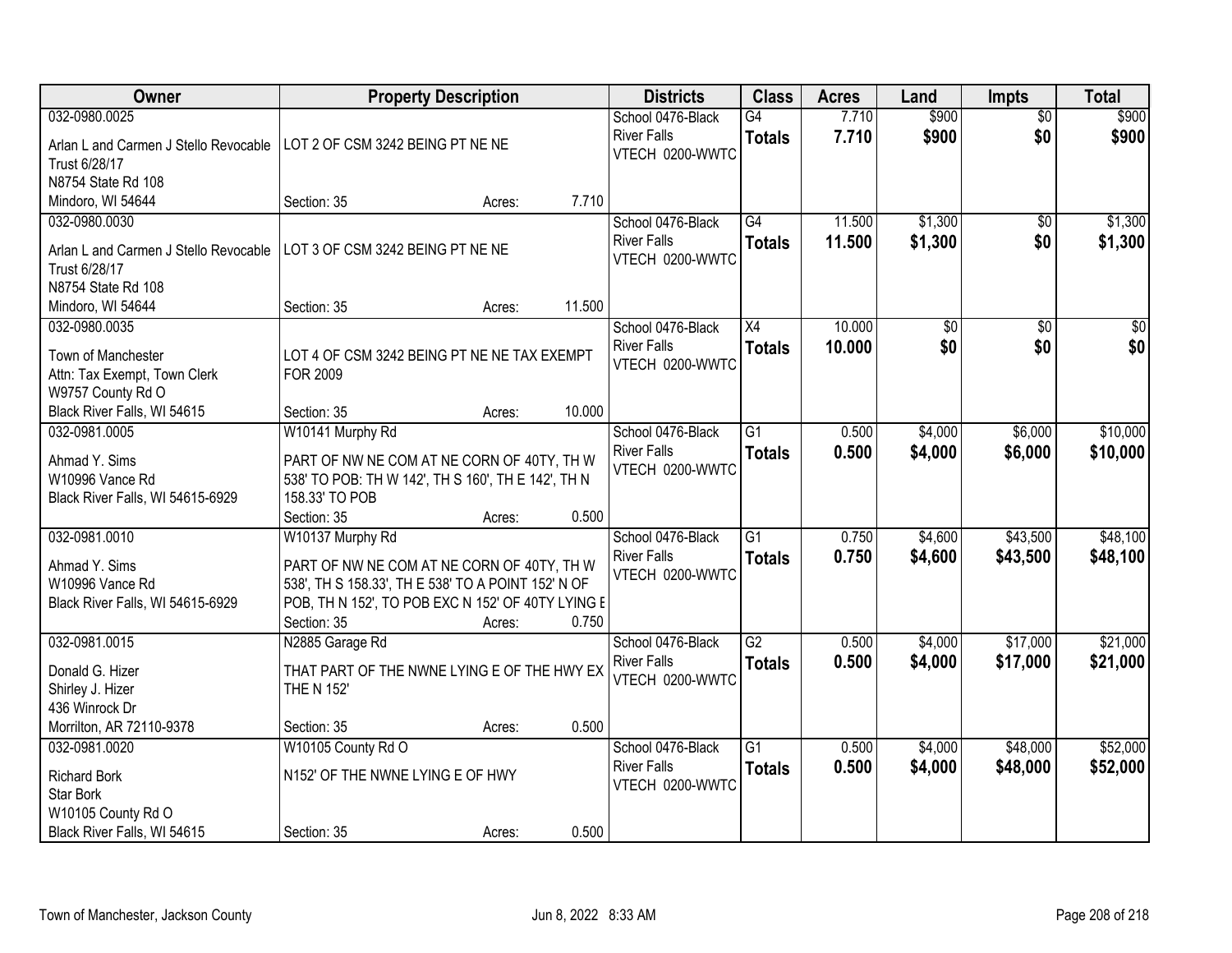| Owner                                  |                                                  | <b>Property Description</b> |        | <b>Districts</b>   | <b>Class</b>     | <b>Acres</b>    | Land                 | <b>Impts</b>     | <b>Total</b>          |
|----------------------------------------|--------------------------------------------------|-----------------------------|--------|--------------------|------------------|-----------------|----------------------|------------------|-----------------------|
| 032-0982.0000                          | N2801 State Highway 27                           |                             |        | School 0476-Black  | $\overline{G1}$  | 2.760           | \$15,700             | \$123,500        | \$139,200             |
| Jason D. Gebhardt                      | LOT 1 OF CSM 1202 BEING IN W 1/2 OF NE 1/4       |                             |        | <b>River Falls</b> | <b>Totals</b>    | 2.760           | \$15,700             | \$123,500        | \$139,200             |
| N2801 State Highway 27                 |                                                  |                             |        | VTECH 0200-WWTC    |                  |                 |                      |                  |                       |
| Black River Falls, WI 54615-9516       |                                                  |                             |        |                    |                  |                 |                      |                  |                       |
|                                        | Section: 35                                      | Acres:                      | 2.760  |                    |                  |                 |                      |                  |                       |
| 032-0982.0005                          |                                                  |                             |        | School 0476-Black  | X4               | 1.110           | $\overline{50}$      | $\overline{50}$  | \$0                   |
| Guardian Angels Parish                 | PART OFSW NE BEGINNING AT SE CORN OF LOT 1       |                             |        | <b>River Falls</b> | <b>Totals</b>    | 1.110           | \$0                  | \$0              | \$0                   |
| St Columkille Church                   | OF CSM 1202 AS POB TH S 197', TH W 244.17', TH N |                             |        | VTECH 0200-WWTC    |                  |                 |                      |                  |                       |
| 507 Main St                            | 196', TH E 246.25' TO POB                        |                             |        |                    |                  |                 |                      |                  |                       |
| Black River Falls, WI 54615-1647       | Section: 35                                      | Acres:                      | 1.110  |                    |                  |                 |                      |                  |                       |
| 032-0982.0010                          |                                                  |                             |        | School 0476-Black  | G4               | 9.500           | \$1,100              | \$0              | \$1,100               |
| Randy L. O'Neill                       | S 19-1/2 A OF SW NE                              |                             |        | <b>River Falls</b> | G <sub>5</sub> M | 10.000          | \$12,500             | \$0              | \$12,500              |
| Rita I. O'Neill                        |                                                  |                             |        | VTECH 0200-WWTC    | <b>Totals</b>    | 19.500          | \$13,600             | \$0              | \$13,600              |
| 8400 Almond Ave                        |                                                  |                             |        |                    |                  |                 |                      |                  |                       |
| Sparta, WI 54656                       | Section: 35                                      | Acres:                      | 19.500 |                    |                  |                 |                      |                  |                       |
| 032-0983.0000                          | N2750 State Highway 27                           |                             |        | School 0476-Black  | $\overline{G4}$  | 38.000          | \$4,300              | \$0              | \$4,300               |
| Don E Kelling Irrevocable Living Trust | SE NE EXC HWY                                    |                             |        | <b>River Falls</b> | G <sub>5</sub>   | 1.000           | \$300                | \$0              | \$300                 |
| N2750 State Highway 27                 |                                                  |                             |        | VTECH 0200-WWTC    | G7               | 1.000           | \$7,500              | \$79,500         | \$87,000              |
| Black River Falls, WI 54615            |                                                  |                             |        |                    | <b>Totals</b>    | 40.000          | \$12,100             | \$79,500         | \$91,600              |
|                                        | Section: 35                                      | Acres:                      | 40.000 |                    |                  |                 |                      |                  |                       |
| 032-0984.0000                          |                                                  |                             |        | School 0476-Black  | G4               | 55.490          | \$6,300              | \$0              | \$6,300               |
| Dale T. Jessie                         | LOT 3 CSM 3014 BEING PART OF THE NWNW, NENW      |                             |        | <b>River Falls</b> | G <sub>5</sub>   | 2.500           | \$600                | \$0              | \$600                 |
| Linda L. Jessie                        | SENW, & SWNW                                     |                             |        | VTECH 0200-WWTC    | <b>Totals</b>    | 57.990          | \$6,900              | \$0              | \$6,900               |
| 2433 Academy Rd                        |                                                  |                             |        |                    |                  |                 |                      |                  |                       |
| Sparta, WI 54656                       | Section: 35                                      | Acres:                      | 57.990 |                    |                  |                 |                      |                  |                       |
| 032-0984.0005                          | W10257 Murphy Rd                                 |                             |        | School 0476-Black  | G4               | 72.750          | \$8,300              | $\overline{50}$  | \$8,300               |
| Connie M. Tatge                        | LOT 2 CSM 2097 BEING PT OF THE NENW, NWNE,       |                             |        | <b>River Falls</b> | G <sub>5</sub>   | 2.000           | \$500                | \$0              | \$500                 |
| W10257 Murphy Rd                       | SENW, SWNE                                       |                             |        | VTECH 0200-WWTC    | G5M<br>G7        | 20.500<br>4.750 | \$25,700<br>\$18,900 | \$0<br>\$188,500 | \$25,700<br>\$207,400 |
| Black River Falls, WI 54615-6932       |                                                  |                             |        |                    | <b>Totals</b>    | 100.000         | \$53,400             | \$188,500        | \$241,900             |
|                                        | Section: 35                                      | Acres:                      | 34.430 |                    |                  |                 |                      |                  |                       |
| 032-0985.0000                          |                                                  |                             |        | School 0476-Black  | $\overline{G4}$  | 6.510           | \$700                | $\overline{30}$  | \$700                 |
| Dale T. Jessie                         | LOT 5 CSM 3014 BEING PART OF THE NWNW            |                             |        | <b>River Falls</b> | <b>Totals</b>    | 6.510           | \$700                | \$0              | \$700                 |
| Linda L. Jessie                        |                                                  |                             |        | VTECH 0200-WWTC    |                  |                 |                      |                  |                       |
| 2433 Academy Rd                        |                                                  |                             |        |                    |                  |                 |                      |                  |                       |
| Sparta, WI 54656                       | Section: 35                                      | Acres:                      | 6.510  |                    |                  |                 |                      |                  |                       |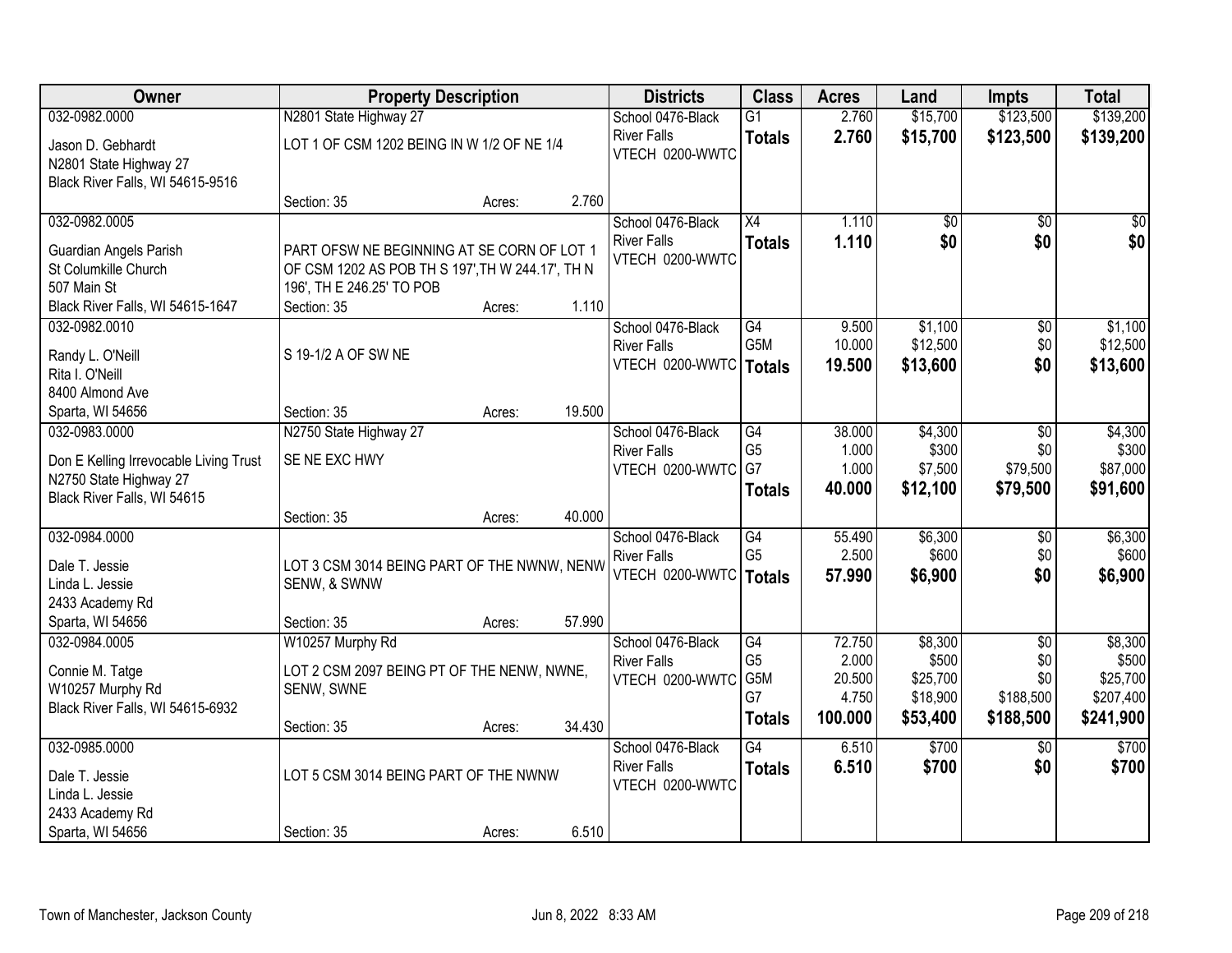| Owner                               |                                               | <b>Property Description</b> |        | <b>Districts</b>   | <b>Class</b>    | <b>Acres</b> | Land        | <b>Impts</b>    | <b>Total</b> |
|-------------------------------------|-----------------------------------------------|-----------------------------|--------|--------------------|-----------------|--------------|-------------|-----------------|--------------|
| 032-0985.0005                       | W10367 Murphy Rd                              |                             |        | School 0476-Black  | $\overline{G1}$ | 4.000        | \$22,500    | \$239,000       | \$261,500    |
| Jaida A. Crawford                   | LOT 6 CSM 4018 BEING PT OF THE NWNW SEC 53    |                             |        | <b>River Falls</b> | G <sub>6</sub>  | 5.000        | \$12,500    | \$0             | \$12,500     |
| W10367 Murphy Rd                    | AND PT OF THE NENE SEC 34, ALSO BEING PT OF   |                             |        | VTECH 0200-WWTC    | <b>Totals</b>   | 9.000        | \$35,000    | \$239,000       | \$274,000    |
| Black River Falls, WI 54615         | LOT 4 CSM 3014                                |                             |        |                    |                 |              |             |                 |              |
|                                     | Section: 35                                   | Acres:                      | 9.000  |                    |                 |              |             |                 |              |
| 032-0986.0000                       |                                               |                             |        | School 0476-Black  | $\overline{G4}$ | 3.250        | \$500       | $\overline{50}$ | \$500        |
|                                     |                                               |                             |        | <b>River Falls</b> | W <sub>6</sub>  | 17.000       | (\$42,500)  | \$0             | \$0          |
| Theodore M Jr & Lean Ries Revocable | SW NW EX THAT PART OF LOT 3 CSM 3014 THAT     |                             |        | VTECH 0200-WWTC    | <b>Totals</b>   | 20.250       | \$500       | \$0             | \$500        |
| Living Trust 3/5/20                 | FALLS IN THE SWNW MFL 17A CLOSED 2005 459/535 |                             |        |                    |                 |              |             |                 |              |
| 601 Glenview Ave                    |                                               |                             |        |                    |                 |              |             |                 |              |
| Combined Locks, WI 54113            | Section: 35                                   | Acres:                      | 20.250 |                    |                 |              |             |                 |              |
| 032-0987.0000                       |                                               |                             |        | School 0476-Black  | G <sub>6</sub>  | 4.500        | \$11,300    | \$0             | \$11,300     |
| Theodore M Jr & Lean Ries Revocable | SENW EX THAT PART OF LOT 2 CSM 2097 & EX      |                             |        | <b>River Falls</b> | W <sub>6</sub>  | 19.000       | (\$47,500)  | \$0             | \$0          |
| Living Trust 3/5/20                 | THAT PART OF LOT 3 CSM 3014 THAT FALL IN THE  |                             |        | VTECH 0200-WWTC    | <b>Totals</b>   | 23.500       | \$11,300    | \$0             | \$11,300     |
| 601 Glenview Ave                    | SWNW MFL 19A CLOSED 2005 459/535              |                             |        |                    |                 |              |             |                 |              |
| Combined Locks, WI 54113            | Section: 35                                   | Acres:                      | 23.500 |                    |                 |              |             |                 |              |
| 032-0988.0000                       |                                               |                             |        | School 0476-Black  | W6              | 40.000       | (\$100,000) | \$0             | \$0          |
|                                     |                                               |                             |        | <b>River Falls</b> | <b>Totals</b>   | 40.000       | \$0         | \$0             | \$0          |
| Theodore M Jr & Lean Ries Revocable | NE SW EXC RD R/W MFL 40A CLOSED 2005 459/531  |                             |        | VTECH 0200-WWTC    |                 |              |             |                 |              |
| Living Trust 3/5/20                 |                                               |                             |        |                    |                 |              |             |                 |              |
| 601 Glenview Ave                    |                                               |                             |        |                    |                 |              |             |                 |              |
| Combined Locks, WI 54113            | Section: 35                                   | Acres:                      | 40.000 |                    |                 |              |             |                 |              |
| 032-0989.0000                       |                                               |                             |        | School 0476-Black  | G4              | 5.000        | \$600       | $\overline{50}$ | \$600        |
| Theodore M Jr & Lean Ries Revocable | NW SW EXC RD R/W MFL 35A CLOSED 2005 459/535  |                             |        | <b>River Falls</b> | W <sub>6</sub>  | 35.000       | (\$87,500)  | \$0             | \$0          |
| Living Trust 3/5/20                 |                                               |                             |        | VTECH 0200-WWTC    | <b>Totals</b>   | 40.000       | \$600       | \$0             | \$600        |
| 601 Glenview Ave                    |                                               |                             |        |                    |                 |              |             |                 |              |
| Combined Locks, WI 54113            | Section: 35                                   | Acres:                      | 40.000 |                    |                 |              |             |                 |              |
| 032-0990.0000                       |                                               |                             |        | School 0476-Black  | $\overline{G6}$ | 40.000       | \$100,000   | $\overline{50}$ | \$100,000    |
|                                     |                                               |                             |        | <b>River Falls</b> | <b>Totals</b>   | 40.000       | \$100,000   | \$0             | \$100,000    |
| Randy L. O'Neill                    | SW <sub>SW</sub>                              |                             |        | VTECH 0200-WWTC    |                 |              |             |                 |              |
| Rita I. O'Neill                     |                                               |                             |        |                    |                 |              |             |                 |              |
| 8400 Almond Ave                     |                                               |                             |        |                    |                 |              |             |                 |              |
| Sparta, WI 54656                    | Section: 35                                   | Acres:                      | 40.000 |                    |                 |              |             |                 |              |
| 032-0991.0000                       |                                               |                             |        | School 0476-Black  | G4              | 20.000       | \$2,300     | $\overline{50}$ | \$2,300      |
| Randy L. O'Neill                    | SE SW                                         |                             |        | <b>River Falls</b> | G5M             | 20.000       | \$25,000    | \$0             | \$25,000     |
| Rita I. O'Neill                     |                                               |                             |        | VTECH 0200-WWTC    | <b>Totals</b>   | 40.000       | \$27,300    | \$0             | \$27,300     |
| 8400 Almond Ave                     |                                               |                             |        |                    |                 |              |             |                 |              |
| Sparta, WI 54656                    | Section: 35                                   | Acres:                      | 40.000 |                    |                 |              |             |                 |              |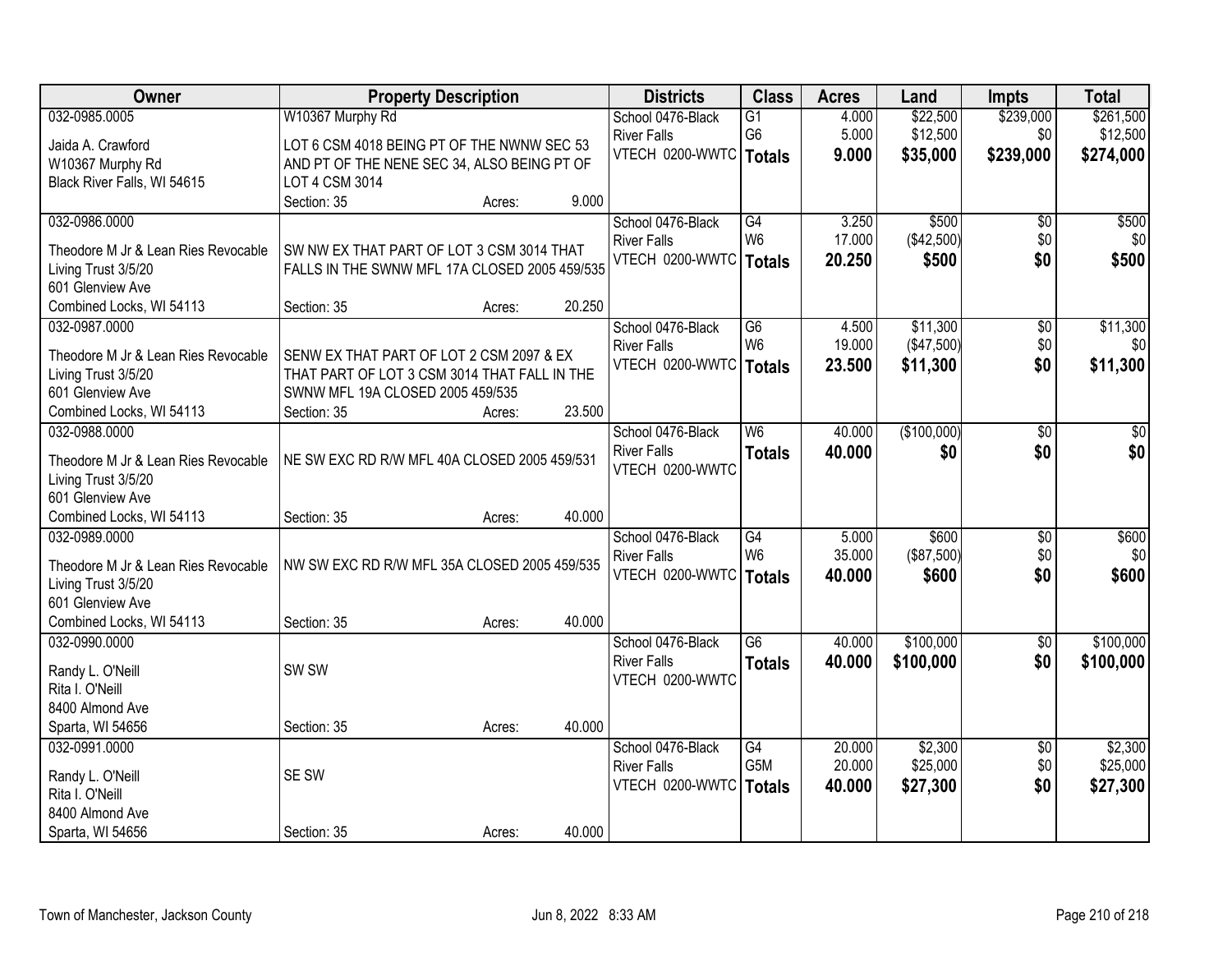| Owner                                      | <b>Property Description</b>                |        |        | <b>Districts</b>                               | <b>Class</b>         | <b>Acres</b>    | Land             | Impts                  | <b>Total</b>     |
|--------------------------------------------|--------------------------------------------|--------|--------|------------------------------------------------|----------------------|-----------------|------------------|------------------------|------------------|
| 032-0992.0000                              |                                            |        |        | School 0476-Black                              | G4                   | 20.000          | \$2,300          | $\overline{50}$        | \$2,300          |
| Randy L. O'Neill et al                     | NE SE EXC HWY                              |        |        | <b>River Falls</b>                             | G <sub>5</sub>       | 1.000           | \$300            | \$0                    | \$300            |
| 8400 Almond Ave                            |                                            |        |        | VTECH 0200-WWTC G5M                            |                      | 19.000          | \$23,800         | \$0                    | \$23,800         |
| Sparta, WI 54656                           |                                            |        |        |                                                | <b>Totals</b>        | 40.000          | \$26,400         | \$0                    | \$26,400         |
|                                            | Section: 35                                | Acres: | 40.000 |                                                |                      |                 |                  |                        |                  |
| 032-0993.0000                              |                                            |        |        | School 0476-Black                              | G4                   | 25.000          | \$2,800          | $\overline{50}$        | \$2,800          |
| Randy L. O'Neill                           | NW SE EXC HWY                              |        |        | <b>River Falls</b>                             | G <sub>5</sub>       | 1.000           | \$300            | \$0                    | \$300            |
| Rita I. O'Neill                            |                                            |        |        | VTECH 0200-WWTC                                | G5M                  | 14.000          | \$17,500         | \$0                    | \$17,500         |
| 8400 Almond Ave                            |                                            |        |        |                                                | <b>Totals</b>        | 40.000          | \$20,600         | \$0                    | \$20,600         |
| Sparta, WI 54656                           | Section: 35                                | Acres: | 40.000 |                                                |                      |                 |                  |                        |                  |
| 032-0994.0000                              |                                            |        |        | School 0476-Black                              | G4                   | 19.000          | \$2,200          | \$0                    | \$2,200          |
| Randy L. O'Neill                           | N 20A OF SW SE EXC HWY                     |        |        | <b>River Falls</b>                             | G <sub>5</sub>       | 1.000           | \$300            | \$0                    | \$300            |
| Rita I. O'Neill                            |                                            |        |        | VTECH 0200-WWTC   Totals                       |                      | 20.000          | \$2,500          | \$0                    | \$2,500          |
| 8400 Almond Ave                            |                                            |        |        |                                                |                      |                 |                  |                        |                  |
| Sparta, WI 54656                           | Section: 35                                | Acres: | 20.000 |                                                |                      |                 |                  |                        |                  |
| 032-0996.0000                              | N2551 State Highway 27                     |        |        | School 0476-Black                              | G4                   | 4.000           | \$500            | \$0                    | \$500            |
|                                            |                                            |        |        | <b>River Falls</b>                             | G7                   | 1.000           | \$6,000          | \$75,000               | \$81,000         |
| Valerie J. Leis                            | LOT 2 OF CSM 3633 BEING PART OF THE SWSE   |        |        | VTECH 0200-WWTC   Totals                       |                      | 5.000           | \$6,500          | \$75,000               | \$81,500         |
| 12525 County Highway Q<br>Sparta, WI 54656 |                                            |        |        |                                                |                      |                 |                  |                        |                  |
|                                            | Section: 35                                | Acres: | 5.000  |                                                |                      |                 |                  |                        |                  |
| 032-0996.0005                              | State Highway 27                           |        |        | School 0476-Black                              | G4                   | 14.000          | \$1,600          | $\overline{50}$        | \$1,600          |
|                                            |                                            |        |        | <b>River Falls</b>                             | G <sub>5</sub>       | 1.000           | \$300            | \$0                    | \$300            |
| Randy L. O'Neill                           | LOT 1 & OUTLOT 1 OF CSM 3633 BEING PART OF |        |        | VTECH 0200-WWTC   Totals                       |                      | 15.000          | \$1,900          | \$0                    | \$1,900          |
| Rita I. O'Neill                            | THE SWSE                                   |        |        |                                                |                      |                 |                  |                        |                  |
| 8400 Almond Ave                            |                                            |        |        |                                                |                      |                 |                  |                        |                  |
| Sparta, WI 54656                           | Section: 35                                | Acres: | 15.000 |                                                |                      |                 |                  |                        |                  |
| 032-0997.0000                              |                                            |        |        | School 0476-Black                              | G4<br>G <sub>5</sub> | 22.500<br>0.500 | \$2,600<br>\$100 | $\overline{50}$<br>\$0 | \$2,600<br>\$100 |
| Randy L. O'Neill et al                     | N 23A OF SE SE EXC HWY                     |        |        | <b>River Falls</b><br>VTECH 0200-WWTC   Totals |                      |                 | \$2,700          |                        |                  |
| 8400 Almond Ave                            |                                            |        |        |                                                |                      | 23.000          |                  | \$0                    | \$2,700          |
| Sparta, WI 54656                           |                                            |        |        |                                                |                      |                 |                  |                        |                  |
|                                            | Section: 35                                | Acres: | 23.000 |                                                |                      |                 |                  |                        |                  |
| 032-0997.0005                              |                                            |        |        | School 0476-Black                              | G4                   | 16.500          | \$1,900          | $\overline{50}$        | \$1,900          |
| Randy L. O'Neill                           | S 34R OF SE SE                             |        |        | <b>River Falls</b>                             | G <sub>5</sub>       | 0.500           | \$100            | \$0                    | \$100            |
| Rita I. O'Neill                            |                                            |        |        | VTECH 0200-WWTC   Totals                       |                      | 17.000          | \$2,000          | \$0                    | \$2,000          |
| 8400 Almond Ave                            |                                            |        |        |                                                |                      |                 |                  |                        |                  |
| Sparta, WI 54656                           | Section: 35                                | Acres: | 17.000 |                                                |                      |                 |                  |                        |                  |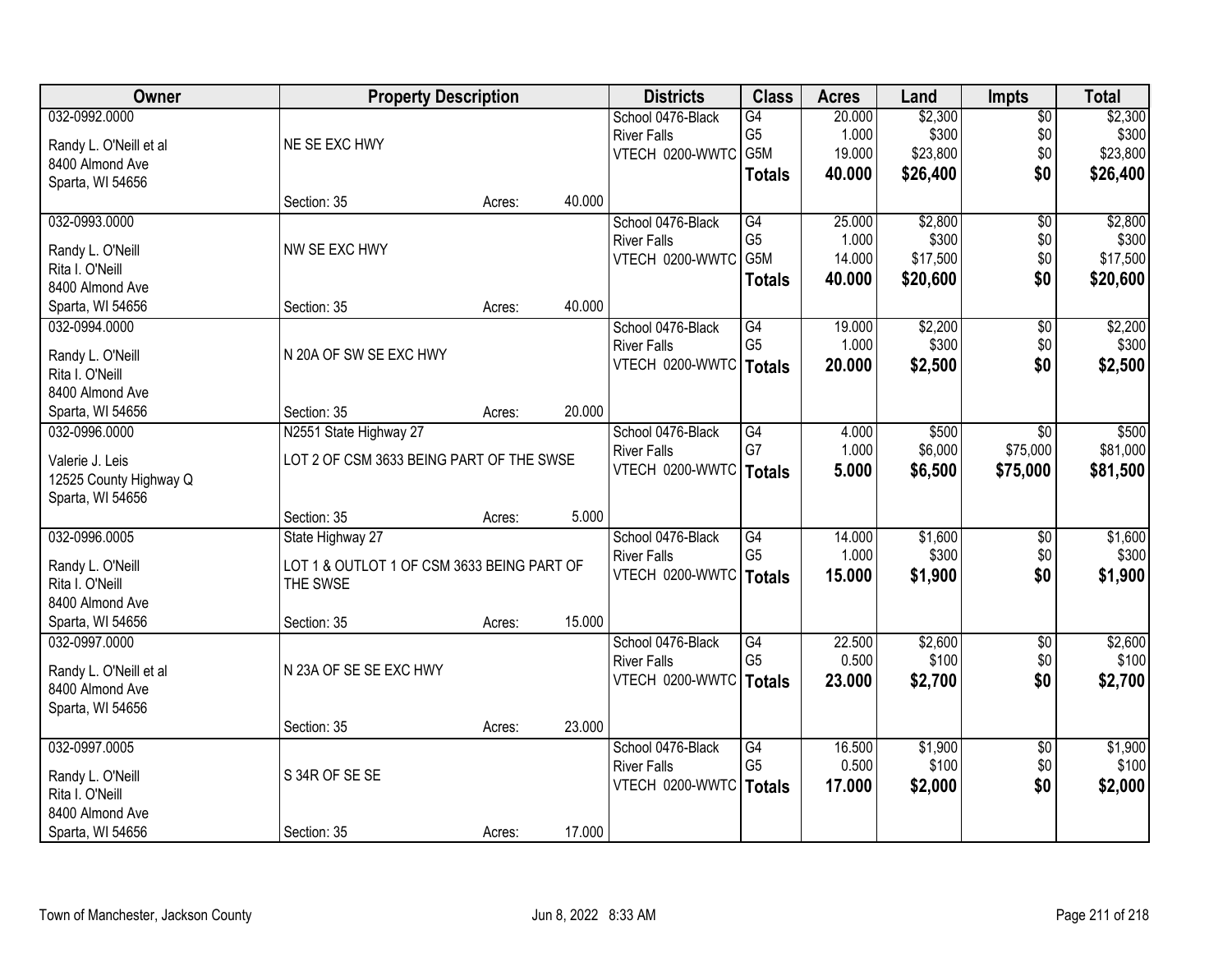| Owner                                                                | <b>Property Description</b>                           |        |        | <b>Districts</b>                        | <b>Class</b>         | <b>Acres</b>   | Land               | <b>Impts</b>    | <b>Total</b>       |
|----------------------------------------------------------------------|-------------------------------------------------------|--------|--------|-----------------------------------------|----------------------|----------------|--------------------|-----------------|--------------------|
| 032-0998.0000                                                        |                                                       |        |        | School 0476-Black                       | $\overline{G6}$      | 14.370         | \$35,900           | $\overline{50}$ | \$35,900           |
| Troy A. Martinez                                                     | PART OF NE NE LYING N & E OF THUNDERCLOUD             |        |        | <b>River Falls</b><br>VTECH 0200-WWTC   | <b>Totals</b>        | 14.370         | \$35,900           | \$0             | \$35,900           |
| N55 W35659 Holmestead Ln                                             | <b>RD</b>                                             |        |        |                                         |                      |                |                    |                 |                    |
| Oconomowoc, WI 53066-2484                                            | Section: 36                                           | Acres: | 14.370 |                                         |                      |                |                    |                 |                    |
| 032-0998.0005                                                        | N2867 Thundercloud Rd                                 |        |        | School 0476-Black                       | $\overline{G1}$      | 1.660          | \$12,500           | \$41,000        | \$53,500           |
|                                                                      |                                                       |        |        | <b>River Falls</b>                      | <b>Totals</b>        | 1.660          | \$12,500           | \$41,000        | \$53,500           |
| Kay Wood M. Savage<br>616 N Trcka Ln                                 | PART OF NENE BEING LOT 1 CSM 185                      |        |        | VTECH 0200-WWTC                         |                      |                |                    |                 |                    |
| Exeland, WI 54835                                                    |                                                       |        |        |                                         |                      |                |                    |                 |                    |
|                                                                      | Section: 36                                           | Acres: | 1.660  |                                         |                      |                |                    |                 |                    |
| 032-0998.0010                                                        |                                                       |        |        | School 0476-Black                       | G4                   | 0.250          | \$100              | \$0             | \$100              |
| Douglas J & Ellen M Hurlburt Revocable   PART OF NE NE LOT 3 CSM 185 |                                                       |        |        | <b>River Falls</b>                      | G <sub>5</sub>       | 3.000          | \$800              | \$0             | \$800              |
| Trust 12/17/2012                                                     |                                                       |        |        | VTECH 0200-WWTC                         | G5M<br><b>Totals</b> | 2.160<br>5.410 | \$2,200<br>\$3,100 | \$0<br>\$0      | \$2,200<br>\$3,100 |
| N2680 County Rd S                                                    |                                                       |        |        |                                         |                      |                |                    |                 |                    |
| Black River Falls, WI 54615-6809                                     | Section: 36                                           | Acres: | 5.410  |                                         |                      |                |                    |                 |                    |
| 032-0998.0015                                                        | N2871 Thundercloud Rd                                 |        |        | School 0476-Black<br><b>River Falls</b> | $\overline{G1}$      | 3.500          | \$21,300           | \$195,000       | \$216,300          |
| Norman E Faeth Revocable Trust                                       | LOT 5 CSM 2761 BEING PART OF THE NENE AND             |        |        | VTECH 0200-WWTC                         | <b>Totals</b>        | 3.500          | \$21,300           | \$195,000       | \$216,300          |
| 1/13/2015                                                            | THE SENE                                              |        |        |                                         |                      |                |                    |                 |                    |
| N2871 Thundercloud Rd<br>Black River Falls, WI 54615                 | Section: 36                                           | Acres: | 3.500  |                                         |                      |                |                    |                 |                    |
| 032-0998.0020                                                        |                                                       |        |        | School 0476-Black                       | $\overline{G4}$      | 10.050         | \$1,100            | \$0             | \$1,100            |
|                                                                      |                                                       |        |        | <b>River Falls</b>                      | G <sub>5</sub> M     | 5.000          | \$6,300            | \$0             | \$6,300            |
| Kay Wood M. Savage<br>616 N Trcka Ln                                 | LOT 4 CSM 2761 BEING PART OF THE NENE AND<br>THE SENE |        |        | VTECH 0200-WWTC                         | <b>Totals</b>        | 15.050         | \$7,400            | \$0             | \$7,400            |
| Exeland, WI 54835                                                    |                                                       |        |        |                                         |                      |                |                    |                 |                    |
|                                                                      | Section: 36                                           | Acres: | 15.050 |                                         |                      |                |                    |                 |                    |
| 032-0999.0000                                                        |                                                       |        |        | School 0476-Black                       | $\overline{G4}$      | 11.000         | \$1,300            | $\overline{60}$ | \$1,300            |
| Douglas J & Ellen M Hurlburt Revocable   NW NE                       |                                                       |        |        | <b>River Falls</b>                      | G5M                  | 29.000         | \$29,000           | \$0             | \$29,000           |
| Trust 12/17/2012                                                     |                                                       |        |        | VTECH 0200-WWTC                         | <b>Totals</b>        | 40.000         | \$30,300           | \$0             | \$30,300           |
| N2680 County Rd S                                                    |                                                       |        |        |                                         |                      |                |                    |                 |                    |
| Black River Falls, WI 54615-6809                                     | Section: 36                                           | Acres: | 40.000 |                                         |                      |                |                    |                 |                    |
| 032-1000.0000                                                        |                                                       |        |        | School 0476-Black                       | G4                   | 34.000         | \$3,900            | $\overline{30}$ | \$3,900            |
| Douglas J & Ellen M Hurlburt Revocable   SW NE                       |                                                       |        |        | <b>River Falls</b><br>VTECH 0200-WWTC   | G5M                  | 6.000          | \$6,000            | \$0<br>\$0      | \$6,000            |
| Trust 12/17/2012                                                     |                                                       |        |        |                                         | <b>Totals</b>        | 40.000         | \$9,900            |                 | \$9,900            |
| N2680 County Rd S                                                    |                                                       |        |        |                                         |                      |                |                    |                 |                    |
| Black River Falls, WI 54615-6809                                     | Section: 36                                           | Acres: | 40.000 |                                         |                      |                |                    |                 |                    |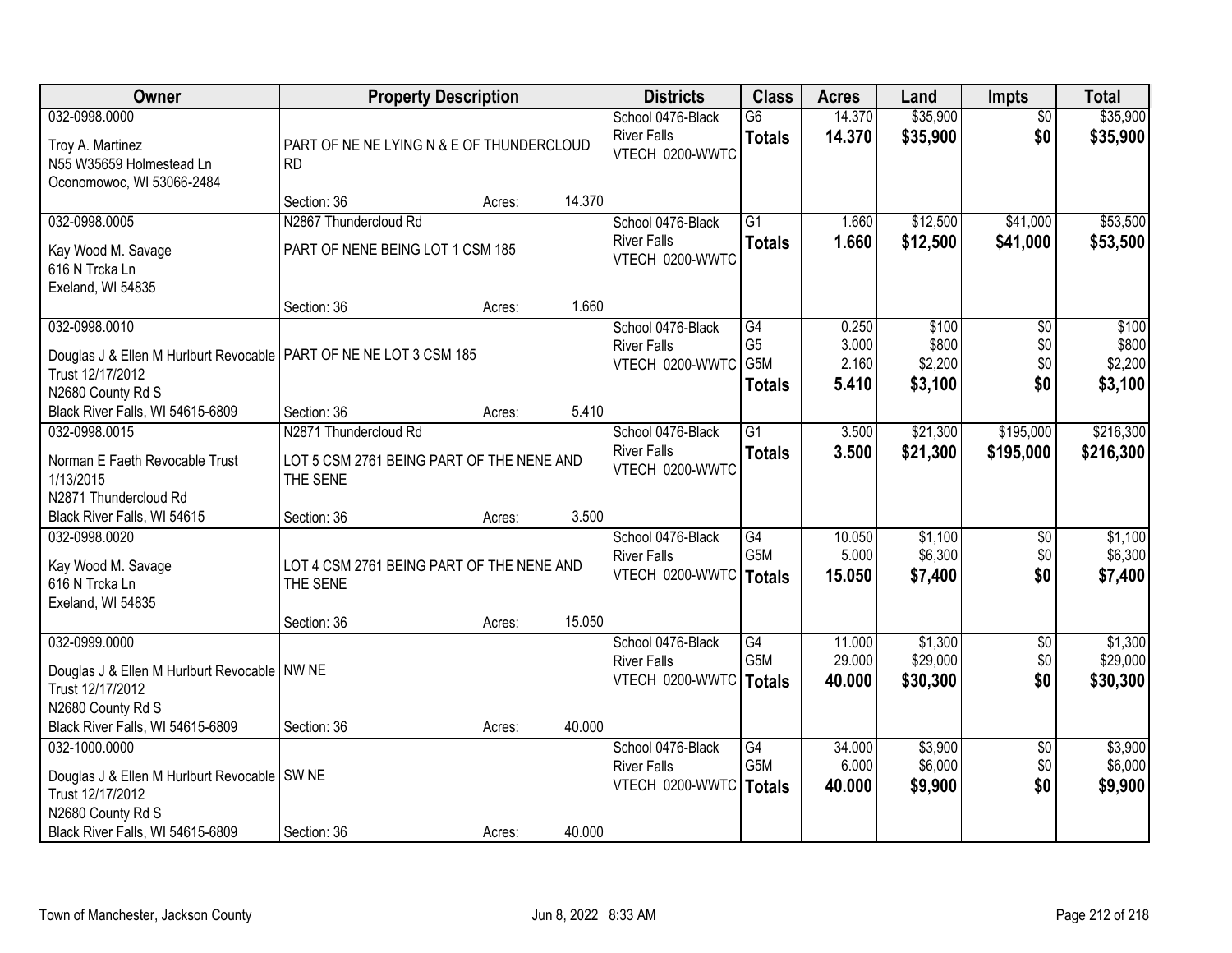| Owner                                                          | <b>Property Description</b>                |        |        | <b>Districts</b>                      | <b>Class</b>    | <b>Acres</b> | Land     | <b>Impts</b>    | <b>Total</b> |
|----------------------------------------------------------------|--------------------------------------------|--------|--------|---------------------------------------|-----------------|--------------|----------|-----------------|--------------|
| 032-1001.0000                                                  |                                            |        |        | School 0476-Black                     | G4              | 25.000       | \$2,800  | $\overline{50}$ | \$2,800      |
| Douglas J & Ellen M Hurlburt Revocable   PART OF SE NE CSM 185 |                                            |        |        | <b>River Falls</b>                    | G <sub>5</sub>  | 2.000        | \$500    | \$0             | \$500        |
| Trust 12/17/2012                                               |                                            |        |        | VTECH 0200-WWTC                       | G5M             | 12.750       | \$12,800 | \$0             | \$12,800     |
| N2680 County Rd S                                              |                                            |        |        |                                       | <b>Totals</b>   | 39.750       | \$16,100 | \$0             | \$16,100     |
| Black River Falls, WI 54615-6809                               | Section: 36                                | Acres: | 39.750 |                                       |                 |              |          |                 |              |
| 032-1002.0000                                                  | N2814 County Rd S                          |        |        | School 0476-Black                     | G1              | 1.000        | \$7,500  | \$5,500         | \$13,000     |
|                                                                | LOT 7 OF CSM 4272, BEING PT OF NENW        |        |        | <b>River Falls</b>                    | G <sub>6</sub>  | 3.200        | \$8,000  | \$0             | \$8,000      |
| Douglas J. Hurlburt<br>Ellen M. Hurlburt                       |                                            |        |        | VTECH 0200-WWTC   Totals              |                 | 4.200        | \$15,500 | \$5,500         | \$21,000     |
| N2680 County Rd S                                              |                                            |        |        |                                       |                 |              |          |                 |              |
| Black River Falls, WI 54615-6809                               | Section: 36                                | Acres: | 4.200  |                                       |                 |              |          |                 |              |
| 032-1002.0005                                                  | N2849 County Rd S                          |        |        | School 0476-Black                     | X4              | 2.000        | \$0      | \$0             | \$0          |
|                                                                |                                            |        |        | <b>River Falls</b>                    | <b>Totals</b>   | 2.000        | \$0      | \$0             | \$0          |
| Shamrock Union Cemetery Association                            | PART OF NE NW EXC HWY TAX EXEMPT           |        |        | VTECH 0200-WWTC                       |                 |              |          |                 |              |
| c/o Bonnie Gomer Secretary                                     |                                            |        |        |                                       |                 |              |          |                 |              |
| W10898 Gomer Rd                                                |                                            |        |        |                                       |                 |              |          |                 |              |
| Black River Falls, WI 54615                                    | Section: 36                                | Acres: | 2.000  |                                       |                 |              |          |                 |              |
| 032-1002.0010                                                  | N2806 County Rd S                          |        |        | School 0476-Black                     | $\overline{G1}$ | 1.290        | \$9,700  | \$7,500         | \$17,200     |
| Randall T. Johnson                                             | LOT 8 CSM 4272 BEING PT OF NE NW           |        |        | <b>River Falls</b>                    | G <sub>6</sub>  | 0.860        | \$2,200  | \$0             | \$2,200      |
| 516 Harrison St                                                |                                            |        |        | VTECH 0200-WWTC                       | Totals          | 2.150        | \$11,900 | \$7,500         | \$19,400     |
| Black River Falls, WI 54615                                    |                                            |        |        |                                       |                 |              |          |                 |              |
|                                                                | Section: 36                                | Acres: | 2.150  |                                       |                 |              |          |                 |              |
| 032-1002.0015                                                  |                                            |        |        | School 0476-Black                     | $\overline{X4}$ | 1.000        | \$0      | $\overline{50}$ | \$0          |
| Shamrock Union Cemetery Association                            | LOT # CSM 262 TAX EXEMPT                   |        |        | <b>River Falls</b>                    | <b>Totals</b>   | 1.000        | \$0      | \$0             | \$0          |
| c/o Bonnie Gomer Secretary                                     |                                            |        |        | VTECH 0200-WWTC                       |                 |              |          |                 |              |
| W10898 Gomer Rd                                                |                                            |        |        |                                       |                 |              |          |                 |              |
| Black River Falls, WI 54615                                    | Section: 36                                | Acres: | 1.000  |                                       |                 |              |          |                 |              |
| 032-1002.0020                                                  | County Rd O                                |        |        | School 0476-Black                     | $\overline{G4}$ | 17.600       | \$2,000  | $\overline{50}$ | \$2,000      |
|                                                                |                                            |        |        | <b>River Falls</b>                    | <b>Totals</b>   | 17.600       | \$2,000  | \$0             | \$2,000      |
| Randy L. O'Neill                                               | THAT PART OF LOT 1 OF CSM 520 LYING IN THE |        |        | VTECH 0200-WWTC                       |                 |              |          |                 |              |
| Rita I. O'Neill                                                | NENW EX FOR LOT 4 OF CSM 3696              |        |        |                                       |                 |              |          |                 |              |
| 8400 Almond Ave                                                |                                            |        |        |                                       |                 |              |          |                 |              |
| Sparta, WI 54656                                               | Section: 36                                | Acres: | 17.600 |                                       |                 |              |          |                 |              |
| 032-1002.0025                                                  | N2801 County Rd S                          |        |        | School 0476-Black                     | $\overline{G1}$ | 1.000        | \$7,500  | \$119,500       | \$127,000    |
| Katrina A. Pfaff                                               | LOT 2 OF CSM 520 BEING PT OF NE NW         |        |        | <b>River Falls</b><br>VTECH 0200-WWTC | <b>Totals</b>   | 1.000        | \$7,500  | \$119,500       | \$127,000    |
| N2801 County Rd S                                              |                                            |        |        |                                       |                 |              |          |                 |              |
| Black River Falls, WI 54615                                    |                                            |        |        |                                       |                 |              |          |                 |              |
|                                                                | Section: 36                                | Acres: | 1.000  |                                       |                 |              |          |                 |              |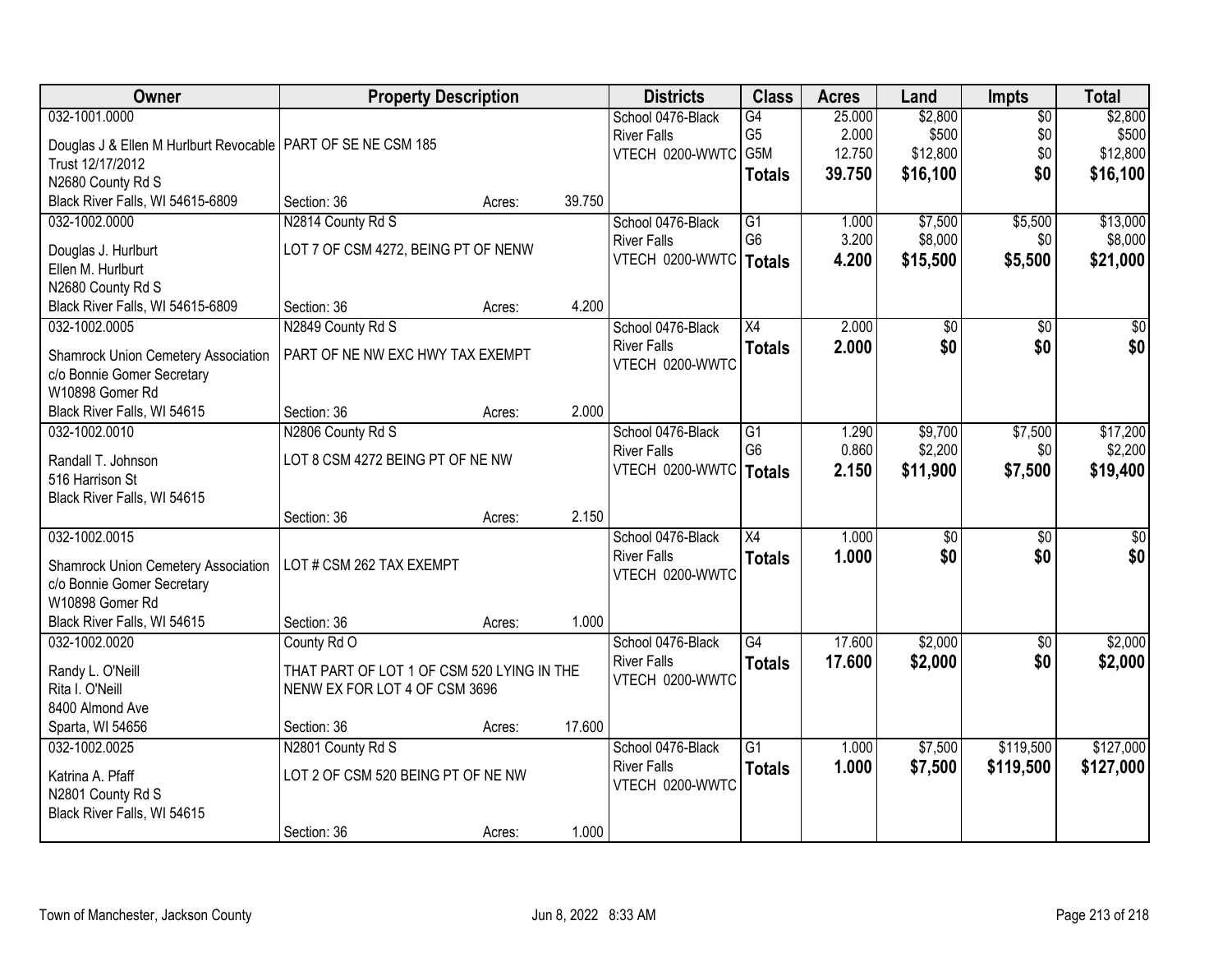| Owner                                                                             | <b>Property Description</b>          |        |        | <b>Districts</b>   | <b>Class</b>                       | <b>Acres</b>   | Land           | <b>Impts</b>           | <b>Total</b> |
|-----------------------------------------------------------------------------------|--------------------------------------|--------|--------|--------------------|------------------------------------|----------------|----------------|------------------------|--------------|
| 032-1002.0030                                                                     | N2860 County Rd S                    |        |        | School 0476-Black  | $\overline{G1}$                    | 3.000          | \$20,000       | \$175,000              | \$195,000    |
| Garret P. Shaw                                                                    | LOT 5 OF CSM 3372 BEING PT OF NENW   |        |        | <b>River Falls</b> | G <sub>5</sub>                     | 2.000          | \$500          | \$0                    | \$500        |
| Kim M. Shaw                                                                       |                                      |        |        | VTECH 0200-WWTC    | G <sub>6</sub>                     | 5.000          | \$12,500       | \$0                    | \$12,500     |
| N2860 County Rd S                                                                 |                                      |        |        |                    | <b>Totals</b>                      | 10.000         | \$33,000       | \$175,000              | \$208,000    |
| Black River Falls, WI 54615                                                       | Section: 36                          | Acres: | 10.000 |                    |                                    |                |                |                        |              |
| 032-1002.0035                                                                     | County Rd S                          |        |        | School 0476-Black  | $\overline{G4}$                    | 2.330          | \$300          | \$0                    | \$300        |
|                                                                                   |                                      |        |        | <b>River Falls</b> | <b>Totals</b>                      | 2.330          | \$300          | \$0                    | \$300        |
| Douglas J & Ellen M Hurlburt Revocable   LOT 4 OF CSM 3696 BEING PART OF THE NENW |                                      |        |        | VTECH 0200-WWTC    |                                    |                |                |                        |              |
| Trust 12/17/2012                                                                  |                                      |        |        |                    |                                    |                |                |                        |              |
| N2680 County Rd S                                                                 |                                      |        |        |                    |                                    |                |                |                        |              |
| Black River Falls, WI 54615-6809                                                  | Section: 36                          | Acres: | 2.330  |                    |                                    |                |                |                        |              |
| 032-1003.0000                                                                     |                                      |        |        | School 0476-Black  | $\overline{G4}$                    | 39.000         | \$4,400        | $\overline{50}$        | \$4,400      |
| Randy L. O'Neill                                                                  | NW NW BEING PT OF LOT 1 OF CSM 520   |        |        | <b>River Falls</b> | G <sub>5</sub>                     | 1.000          | \$300          | \$0                    | \$300        |
| Rita I. O'Neill                                                                   |                                      |        |        | VTECH 0200-WWTC    | <b>Totals</b>                      | 40.000         | \$4,700        | \$0                    | \$4,700      |
| 8400 Almond Ave                                                                   |                                      |        |        |                    |                                    |                |                |                        |              |
| Sparta, WI 54656                                                                  | Section: 36                          | Acres: | 40.000 |                    |                                    |                |                |                        |              |
| 032-1004.0000                                                                     | County Rd S                          |        |        | School 0476-Black  | G4                                 | 39.000         | \$4,400        | \$0                    | \$4,400      |
|                                                                                   |                                      |        |        | <b>River Falls</b> | G5M                                | 1.000          | \$1,300        | \$0                    | \$1,300      |
| Randy L. O'Neill et al                                                            | SW <sub>NW</sub>                     |        |        | VTECH 0200-WWTC    | <b>Totals</b>                      | 40.000         | \$5,700        | \$0                    | \$5,700      |
| 8400 Almond Ave                                                                   |                                      |        |        |                    |                                    |                |                |                        |              |
| Sparta, WI 54656                                                                  |                                      |        |        |                    |                                    |                |                |                        |              |
|                                                                                   | Section: 36                          | Acres: | 40.000 |                    |                                    |                |                |                        |              |
| 032-1005.0000                                                                     | County Rd S                          |        |        | School 0476-Black  | $\overline{G4}$                    | 2.480          | \$300          | $\overline{50}$        | \$300        |
| Douglas J & Ellen M Hurlburt Revocable   PART OF SE NW LYING E'RLY OF COUNTY RD S |                                      |        |        | <b>River Falls</b> | G <sub>5</sub><br>G <sub>5</sub> M | 2.000          | \$500          | \$0                    | \$500        |
| Trust 12/17/2012                                                                  |                                      |        |        | VTECH 0200-WWTC    |                                    | 1.000          | \$1,000        | \$0                    | \$1,000      |
| N2680 County Rd S                                                                 |                                      |        |        |                    | <b>Totals</b>                      | 5.480          | \$1,800        | \$0                    | \$1,800      |
| Black River Falls, WI 54615-6809                                                  | Section: 36                          | Acres: | 5.480  |                    |                                    |                |                |                        |              |
| 032-1005.0005                                                                     | N2711 County Rd S                    |        |        | School 0476-Black  | $\overline{G1}$                    | 5.360          | \$25,900       | \$88,500               | \$114,400    |
|                                                                                   | LOT 1 OF CSM 109 BEING PART OF SE NW |        |        | <b>River Falls</b> | <b>Totals</b>                      | 5.360          | \$25,900       | \$88,500               | \$114,400    |
| Timothy R. Barnum                                                                 |                                      |        |        | VTECH 0200-WWTC    |                                    |                |                |                        |              |
| Angela M. Barnum<br>N2711 County Rd S                                             |                                      |        |        |                    |                                    |                |                |                        |              |
| Black River Falls, WI 54615                                                       | Section: 36                          |        | 5.360  |                    |                                    |                |                |                        |              |
| 032-1005.0010                                                                     | County Rd S                          | Acres: |        | School 0476-Black  |                                    |                |                |                        | \$100        |
|                                                                                   |                                      |        |        |                    | G4<br>G5M                          | 0.340<br>0.500 | \$100<br>\$600 | $\overline{30}$<br>\$0 | \$600        |
| Douglas J & Ellen M Hurlburt Revocable   PART OF SE NW                            |                                      |        |        | <b>River Falls</b> |                                    |                |                |                        |              |
| Trust 12/17/2012                                                                  |                                      |        |        | VTECH 0200-WWTC    | <b>Totals</b>                      | 0.840          | \$700          | \$0                    | \$700        |
| N2680 County Rd S                                                                 |                                      |        |        |                    |                                    |                |                |                        |              |
| Black River Falls, WI 54615-6809                                                  | Section: 36                          | Acres: | 0.840  |                    |                                    |                |                |                        |              |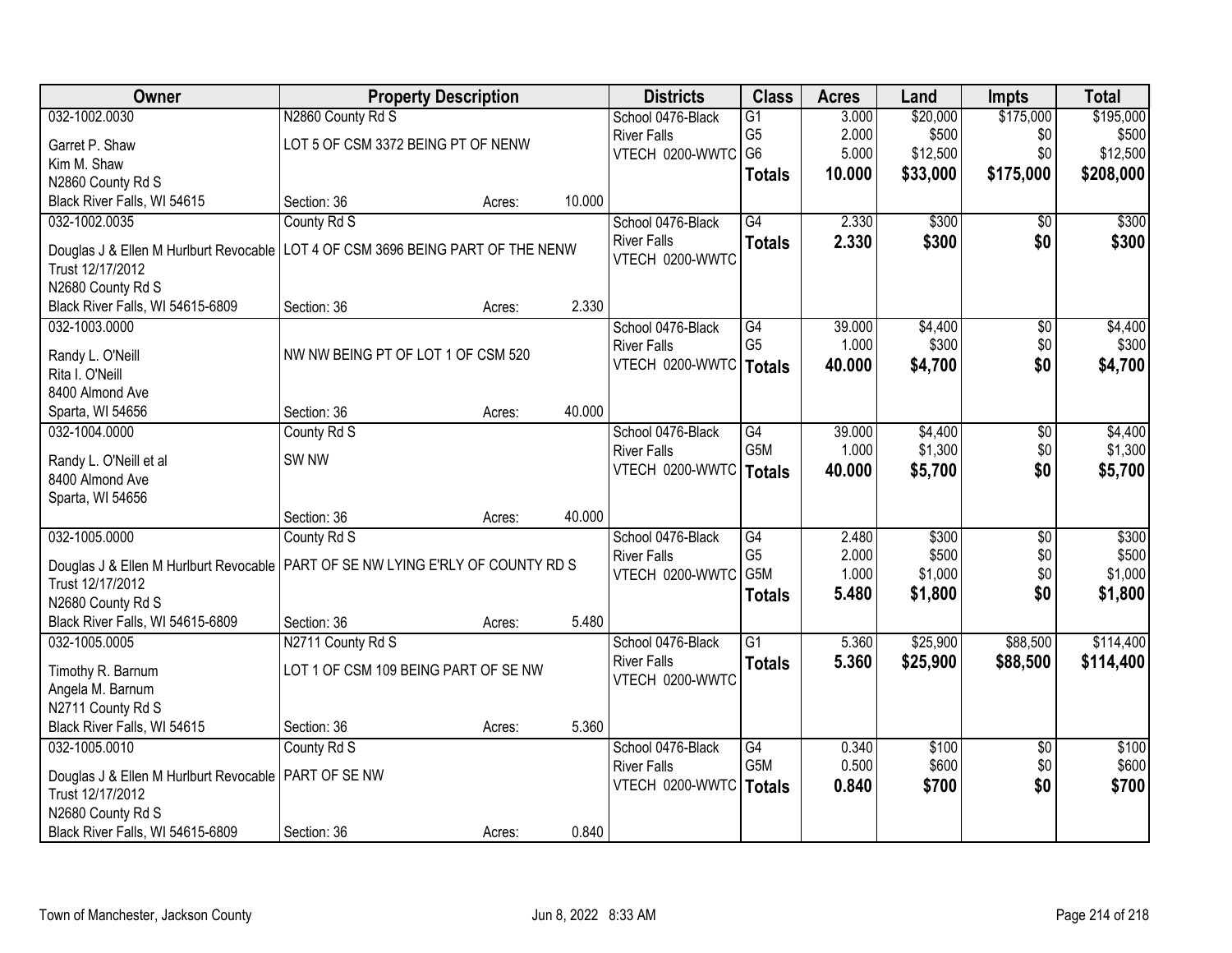| <b>Owner</b>                                                                                                  | <b>Property Description</b>                                                                                                                                                                                                              | <b>Districts</b>                                                    | <b>Class</b>                                 | <b>Acres</b>                       | Land                                       | <b>Impts</b>                         | <b>Total</b>                               |
|---------------------------------------------------------------------------------------------------------------|------------------------------------------------------------------------------------------------------------------------------------------------------------------------------------------------------------------------------------------|---------------------------------------------------------------------|----------------------------------------------|------------------------------------|--------------------------------------------|--------------------------------------|--------------------------------------------|
| 032-1005.0015<br>Trust 12/17/2012                                                                             | Douglas J & Ellen M Hurlburt Revocable   LOT 1 OF CSM 540 BEING PART OF SE NW                                                                                                                                                            | School 0476-Black<br><b>River Falls</b><br>VTECH 0200-WWTC          | $\overline{G6}$<br><b>Totals</b>             | 1.070<br>1.070                     | \$2,700<br>\$2,700                         | $\overline{50}$<br>\$0               | \$2,700<br>\$2,700                         |
| N2680 County Rd S<br>Black River Falls, WI 54615-6809                                                         | 1.070<br>Section: 36<br>Acres:                                                                                                                                                                                                           |                                                                     |                                              |                                    |                                            |                                      |                                            |
| 032-1005.0020<br>Douglas J & Ellen M Hurlburt Revocable<br>Trust 12/17/2012<br>N2680 County Rd S              | County Rd S<br>LOT 2 OF CSM 3695 BEING PART OF SE NW                                                                                                                                                                                     | School 0476-Black<br><b>River Falls</b><br>VTECH 0200-WWTC          | G4<br><b>Totals</b>                          | 3.090<br>3.090                     | \$400<br>\$400                             | $\overline{50}$<br>\$0               | \$400<br>\$400                             |
| Black River Falls, WI 54615-6809                                                                              | 3.090<br>Section: 36<br>Acres:                                                                                                                                                                                                           |                                                                     |                                              |                                    |                                            |                                      |                                            |
| 032-1005.0025<br>Randy L. O'Neill et al<br>8400 Almond Ave<br>Sparta, WI 54656                                | County Rd S<br>SE NW LYING W'RLY OF THE CENTERLINE OF<br>COUNTY RD S EX LOT 2 OF CSM 3695, EX LOT 1 OF<br>CSM 109, AND EX A 66' FOOT STRIP LYING S'RLY<br>24.160<br>Section: 36<br>Acres:                                                | School 0476-Black<br><b>River Falls</b><br>VTECH 0200-WWTC   Totals | G4<br>G <sub>5</sub> M                       | 22.160<br>2.000<br>24.160          | \$2,500<br>\$2,500<br>\$5,000              | \$0<br>\$0<br>\$0                    | \$2,500<br>\$2,500<br>\$5,000              |
| 032-1006.0000<br>Douglas J & Ellen M Hurlburt Revocable<br>Trust 12/17/2012<br>N2680 County Rd S              | N2693 County Rd S<br>TRACT IN NE COR OF NE SW                                                                                                                                                                                            | School 0476-Black<br><b>River Falls</b><br>VTECH 0200-WWTC          | G1<br>G4<br>G5M<br><b>Totals</b>             | 1.000<br>4.000<br>1.430<br>6.430   | \$7,500<br>\$600<br>\$1,800<br>\$9,900     | \$57,500<br>\$0<br>\$0<br>\$57,500   | \$65,000<br>\$600<br>\$1,800<br>\$67,400   |
| Black River Falls, WI 54615-6809<br>032-1006.0005<br>Mark A. James<br>W18634 County Rd Q                      | 6.430<br>Section: 36<br>Acres:<br>N2603 County Rd S<br>LOT 3 OF CSM 3681 BEING PART OF THE NESW &<br><b>NWSE</b>                                                                                                                         | School 0476-Black<br><b>River Falls</b><br>VTECH 0200-WWTC   Totals | $\overline{G1}$<br>G <sub>5</sub>            | 3.070<br>0.530<br>3.600            | \$20,200<br>\$900<br>\$21,100              | \$9,000<br>\$0<br>\$9,000            | \$29,200<br>\$900<br>\$30,100              |
| Wittenberg, WI 54499-8137                                                                                     | 3.600<br>Section: 36<br>Acres:                                                                                                                                                                                                           |                                                                     |                                              |                                    |                                            |                                      |                                            |
| 032-1006.0010<br>Kevin Gilbertson<br>Debra Gilbertson<br>N2639 County Rd S                                    | N2639 County Rd S<br>LOT 1 OF CSM 828 BEING PART OF THE NESW &<br><b>NWSE</b>                                                                                                                                                            | School 0476-Black<br><b>River Falls</b><br>VTECH 0200-WWTC          | $\overline{G1}$<br><b>Totals</b>             | 1.140<br>1.140                     | \$8,600<br>\$8,600                         | \$146,500<br>\$146,500               | \$155,100<br>\$155,100                     |
| Black River Falls, WI 54615<br>032-1006.0020<br>Randy L. O'Neill et al<br>8400 Almond Ave<br>Sparta, WI 54656 | 1.140<br>Section: 36<br>Acres:<br>N2603 County Rd S<br>NESW & LOT 1 OF CSM 828, EX LOT 2 OF CSM 2084,<br>EX LOT 3 OF CSM 3681 & EX DESC AS FOLLOWS:<br>BEGIN AT NW CORNER OF FORTY, TH W 577.5', TH S<br>30.130<br>Section: 36<br>Acres: | School 0476-Black<br><b>River Falls</b><br>VTECH 0200-WWTC          | G4<br>G <sub>5</sub><br>G5M<br><b>Totals</b> | 16.530<br>6.600<br>7.000<br>30.130 | \$1,900<br>\$10,300<br>\$8,800<br>\$21,000 | $\overline{30}$<br>\$0<br>\$0<br>\$0 | \$1,900<br>\$10,300<br>\$8,800<br>\$21,000 |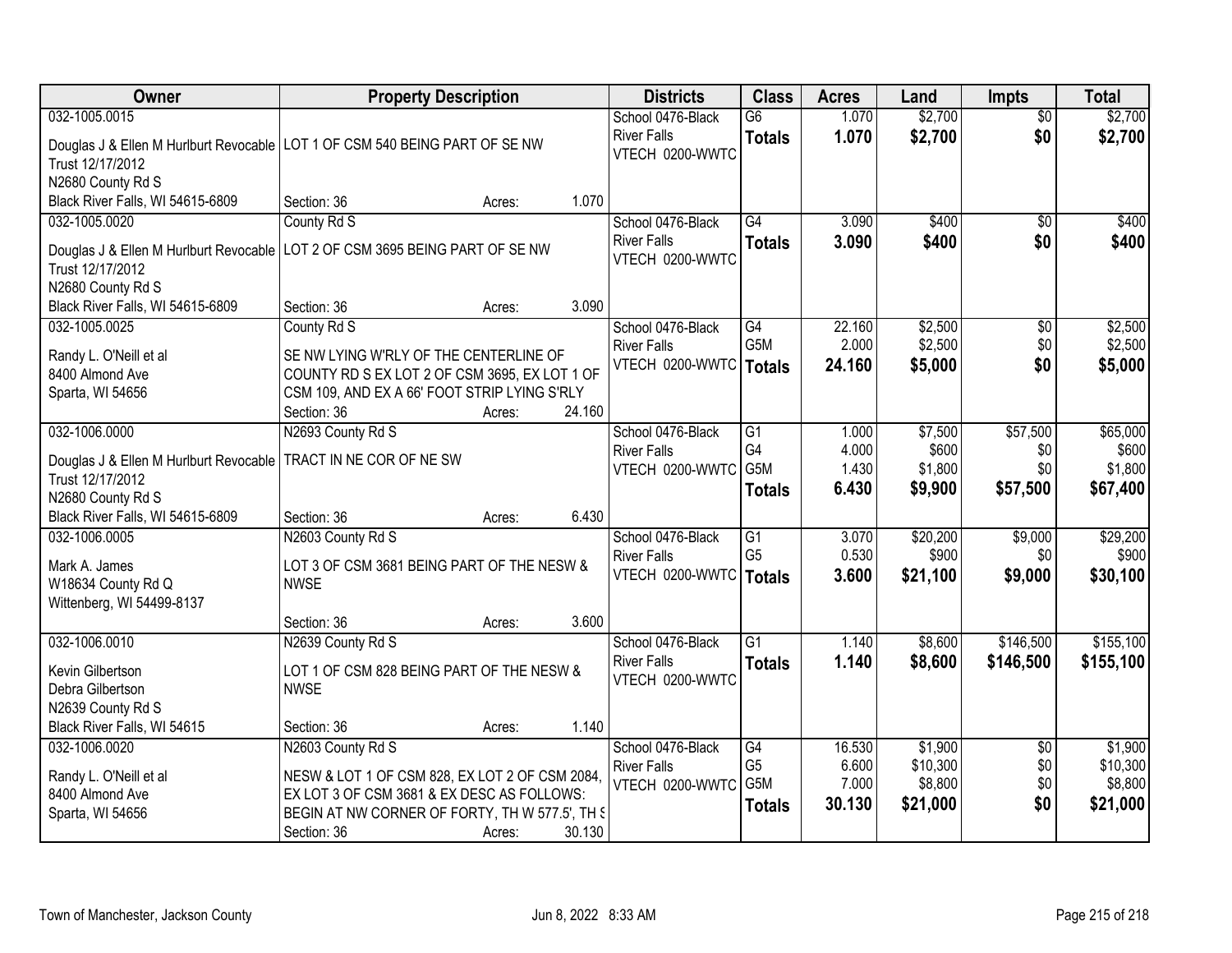| Owner                                                              | <b>Property Description</b>                |        |        | <b>Districts</b>         | <b>Class</b>    | <b>Acres</b> | Land     | <b>Impts</b>    | <b>Total</b> |
|--------------------------------------------------------------------|--------------------------------------------|--------|--------|--------------------------|-----------------|--------------|----------|-----------------|--------------|
| 032-1007.0000                                                      |                                            |        |        | School 0476-Black        | $\overline{G4}$ | 40.000       | \$4,600  | $\overline{50}$ | \$4,600      |
| Randy L. O'Neill et al                                             | NW SW                                      |        |        | <b>River Falls</b>       | <b>Totals</b>   | 40.000       | \$4,600  | \$0             | \$4,600      |
| 8400 Almond Ave                                                    |                                            |        |        | VTECH 0200-WWTC          |                 |              |          |                 |              |
| Sparta, WI 54656                                                   |                                            |        |        |                          |                 |              |          |                 |              |
|                                                                    | Section: 36                                | Acres: | 40.000 |                          |                 |              |          |                 |              |
| 032-1008.0000                                                      |                                            |        |        | School 0476-Black        | G4              | 32.000       | \$3,600  | \$0             | \$3,600      |
| Randy L. O'Neill et al                                             | SW <sub>SW</sub>                           |        |        | <b>River Falls</b>       | G <sub>5</sub>  | 8.000        | \$1,800  | \$0             | \$1,800      |
| 8400 Almond Ave                                                    |                                            |        |        | VTECH 0200-WWTC   Totals |                 | 40.000       | \$5,400  | \$0             | \$5,400      |
| Sparta, WI 54656                                                   |                                            |        |        |                          |                 |              |          |                 |              |
|                                                                    | Section: 36                                | Acres: | 40.000 |                          |                 |              |          |                 |              |
| 032-1009.0000                                                      |                                            |        |        | School 0476-Black        | G4              | 22.000       | \$2,500  | \$0             | \$2,500      |
| Randy L. O'Neill et al                                             | SE SW                                      |        |        | <b>River Falls</b>       | G <sub>5</sub>  | 3.000        | \$800    | \$0             | \$800        |
| 8400 Almond Ave                                                    |                                            |        |        | VTECH 0200-WWTC          | G5M             | 12.980       | \$16,300 | \$0             | \$16,300     |
| Sparta, WI 54656                                                   |                                            |        |        |                          | <b>Totals</b>   | 37.980       | \$19,600 | \$0             | \$19,600     |
|                                                                    | Section: 36                                | Acres: | 37.980 |                          |                 |              |          |                 |              |
| 032-1009.0005                                                      | N2563 County Rd S                          |        |        | School 0476-Black        | $\overline{G1}$ | 2.020        | \$15,200 | \$21,000        | \$36,200     |
| Jimmy D. Grubb                                                     | PART OF SE SW                              |        |        | <b>River Falls</b>       | <b>Totals</b>   | 2.020        | \$15,200 | \$21,000        | \$36,200     |
| Roseanne F. Grubb                                                  |                                            |        |        | VTECH 0200-WWTC          |                 |              |          |                 |              |
| N7473 W Snow Creek Rd                                              |                                            |        |        |                          |                 |              |          |                 |              |
| Black River Falls, WI 54615-5838                                   | Section: 36                                | Acres: | 2.020  |                          |                 |              |          |                 |              |
| 032-1010.0000                                                      |                                            |        |        | School 0476-Black        | $\overline{G4}$ | 40.000       | \$4,600  | \$0             | \$4,600      |
|                                                                    |                                            |        |        | <b>River Falls</b>       | <b>Totals</b>   | 40.000       | \$4,600  | \$0             | \$4,600      |
| Douglas J & Ellen M Hurlburt Revocable   NE SE<br>Trust 12/17/2012 |                                            |        |        | VTECH 0200-WWTC          |                 |              |          |                 |              |
| N2680 County Rd S                                                  |                                            |        |        |                          |                 |              |          |                 |              |
| Black River Falls, WI 54615-6809                                   | Section: 36                                | Acres: | 40.000 |                          |                 |              |          |                 |              |
| 032-1011.0000                                                      | N2680 County Rd S                          |        |        | School 0476-Black        | G4              | 35.330       | \$6,600  | \$0             | \$6,600      |
|                                                                    |                                            |        |        | <b>River Falls</b>       | G <sub>5</sub>  | 1.000        | \$300    | \$0             | \$300        |
| Douglas J & Ellen M Hurlburt Revocable   NW SE EXC 2.67A           |                                            |        |        | VTECH 0200-WWTC          | G7              | 1.000        | \$6,000  | \$92,500        | \$98,500     |
| Trust 12/17/2012<br>N2680 County Rd S                              |                                            |        |        |                          | <b>Totals</b>   | 37.330       | \$12,900 | \$92,500        | \$105,400    |
| Black River Falls, WI 54615-6809                                   | Section: 36                                | Acres: | 37.330 |                          |                 |              |          |                 |              |
| 032-1011.0015                                                      | N2631 County Rd S                          |        |        | School 0476-Black        | $\overline{G1}$ | 1.360        | \$8,200  | \$125,000       | \$133,200    |
|                                                                    |                                            |        |        | <b>River Falls</b>       | <b>Totals</b>   | 1.360        | \$8,200  | \$125,000       | \$133,200    |
| Wayne D. Gilly                                                     | LOT 2 OF CSM 2084 BEING PART OF THE NWSE & |        |        | VTECH 0200-WWTC          |                 |              |          |                 |              |
| Ruth A. Nielsen                                                    | <b>NESW</b>                                |        |        |                          |                 |              |          |                 |              |
| N2631 County Rd S                                                  |                                            |        |        |                          |                 |              |          |                 |              |
| Black River Falls, WI 54615                                        | Section: 36                                | Acres: | 1.360  |                          |                 |              |          |                 |              |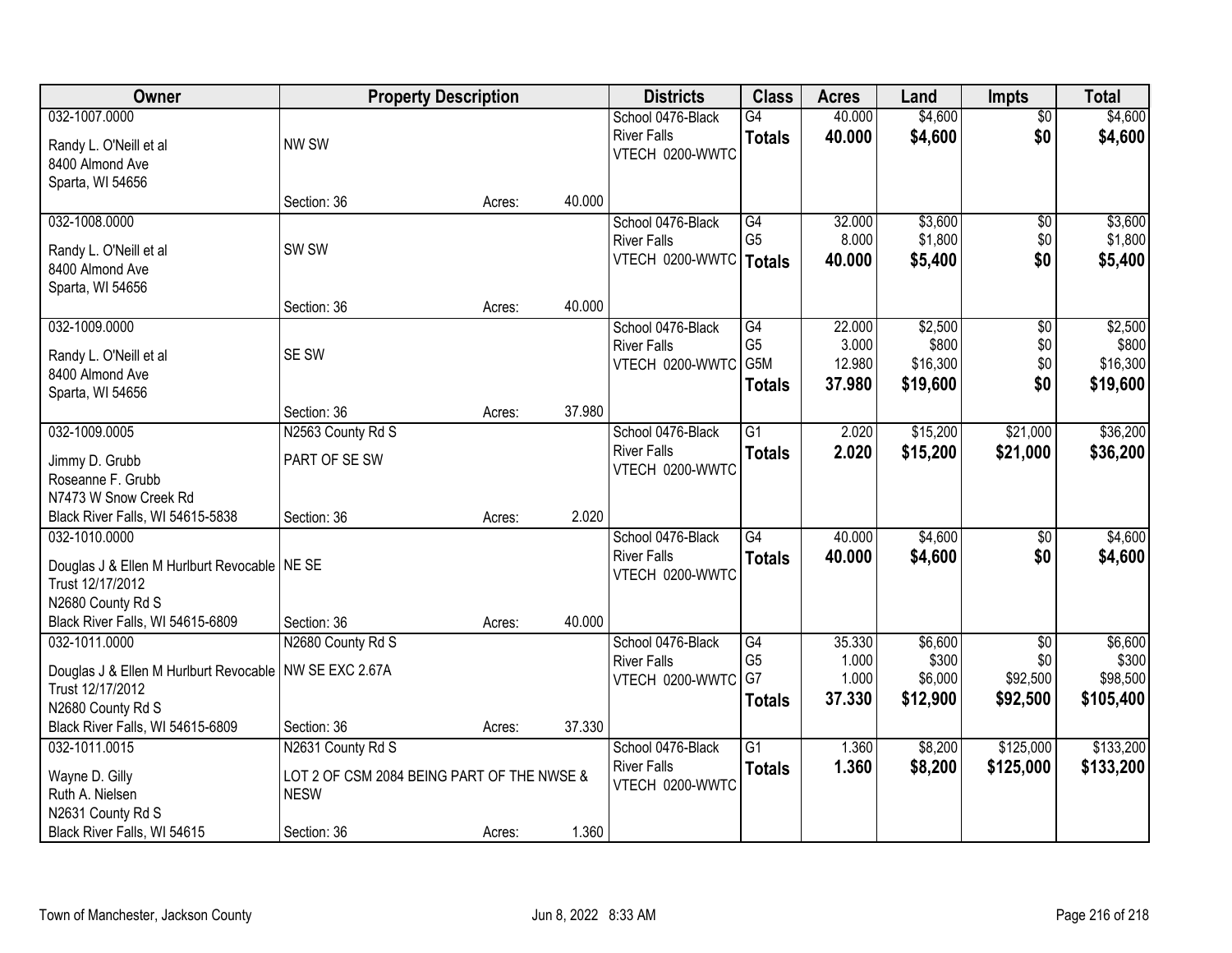| Owner                                                                | <b>Property Description</b>                                                     |        | <b>Districts</b> | <b>Class</b>             | Acres          | Land   | <b>Impts</b> | <b>Total</b>  |           |
|----------------------------------------------------------------------|---------------------------------------------------------------------------------|--------|------------------|--------------------------|----------------|--------|--------------|---------------|-----------|
| 032-1012.0000                                                        | County Rd S                                                                     |        |                  | School 0476-Black        | G4             | 32.650 | \$3,700      | \$0           | \$3,700   |
| Thomas Woodworth et al                                               |                                                                                 |        |                  | <b>River Falls</b>       | G <sub>5</sub> | 1.000  | \$300        | \$0           | \$300     |
|                                                                      | SW SE EX AS DESCRIBED IN 376/19 AND EX LYING V<br>OF THE CENTERLINE COUNTY RD S |        |                  | VTECH 0200-WWTC   Totals |                | 33.650 | \$4,000      | \$0           | \$4,000   |
| 2742 County Hwy S                                                    |                                                                                 |        |                  |                          |                |        |              |               |           |
| Sparta, WI 54656-6540                                                |                                                                                 |        | 33.650           |                          |                |        |              |               |           |
|                                                                      | Section: 36                                                                     | Acres: |                  |                          |                |        |              |               |           |
| 032-1012.0005                                                        | N2530 County Rd S                                                               |        |                  | School 0476-Black        | G1             | 1.500  | \$9,000      | \$178,500     | \$187,500 |
| Trudy Milstein L. Ward                                               | PART OF SW SE                                                                   |        |                  | <b>River Falls</b>       | <b>Totals</b>  | 1.500  | \$9,000      | \$178,500     | \$187,500 |
| Kristopher L. Ward                                                   |                                                                                 |        |                  | VTECH 0200-WWTC          |                |        |              |               |           |
| N2530 County Rd S                                                    |                                                                                 |        |                  |                          |                |        |              |               |           |
| Black River Falls, WI 54615                                          | Section: 36                                                                     | Acres: | 1.500            |                          |                |        |              |               |           |
|                                                                      |                                                                                 |        |                  |                          |                |        |              |               |           |
| 032-1012.0010                                                        | County Rd S                                                                     |        |                  | School 0476-Black        | G4             | 4.850  | \$600        | $\sqrt{6}$    | \$600     |
| Randy L. O'Neill et al                                               | SW SE LYING W OF THE CENTERLINE COUNTY RD S                                     |        |                  | <b>River Falls</b>       | <b>Totals</b>  | 4.850  | \$600        | \$0           | \$600     |
| 8400 Almond Ave                                                      |                                                                                 |        |                  | VTECH 0200-WWTC          |                |        |              |               |           |
| Sparta, WI 54656                                                     |                                                                                 |        |                  |                          |                |        |              |               |           |
|                                                                      | Section: 36                                                                     | Acres: | 4.850            |                          |                |        |              |               |           |
|                                                                      |                                                                                 |        |                  |                          |                |        |              |               |           |
| 032-1013.0000                                                        | Rudkin Rd                                                                       |        |                  | School 0476-Black        | G4             | 35.000 | \$4,000      | $\sqrt[6]{3}$ | \$4,000   |
|                                                                      |                                                                                 |        |                  | <b>River Falls</b>       | <b>Totals</b>  | 35.000 | \$4,000      | \$0           | \$4,000   |
|                                                                      |                                                                                 |        |                  |                          |                |        |              |               |           |
|                                                                      |                                                                                 |        |                  |                          |                |        |              |               |           |
|                                                                      |                                                                                 |        |                  |                          |                |        |              |               |           |
| Thomas Woodworth et al<br>2742 County Hwy S<br>Sparta, WI 54656-6540 | SE SE EXC LOT 1 CSM 4379<br>Section: 36                                         | Acres: | 35.000           | VTECH 0200-WWTC          |                |        |              |               |           |